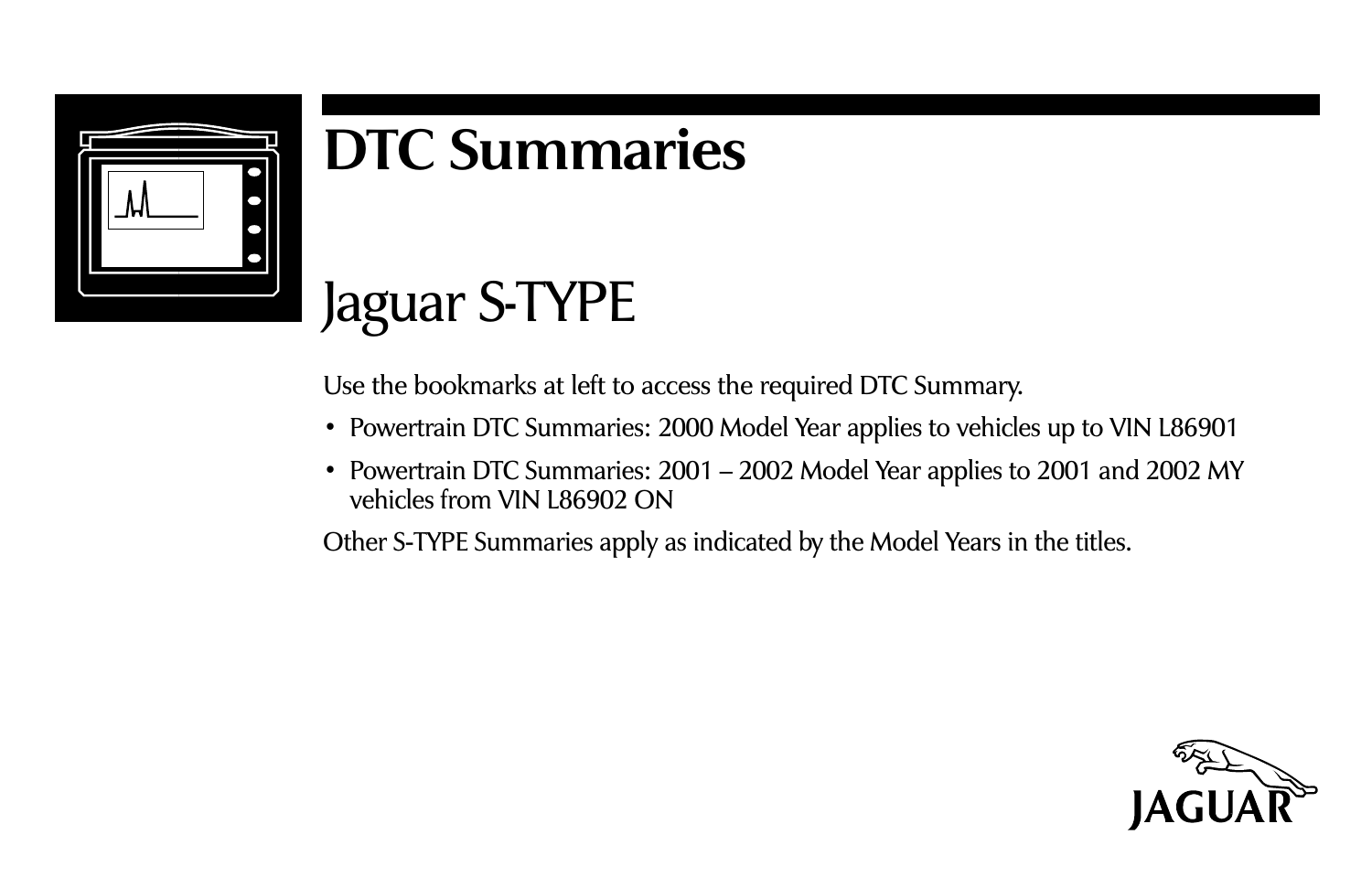

# **Powertrain DTC Summaries**

**Jaguar S-TYPE** 2000 Model Year

**Refer to page 2 for important information regarding the use of "Powertrain DTC Summaries".**

Revised April, 2002:

– DTCs P0325, P0330

Revised August, 2002:

– DTC P1584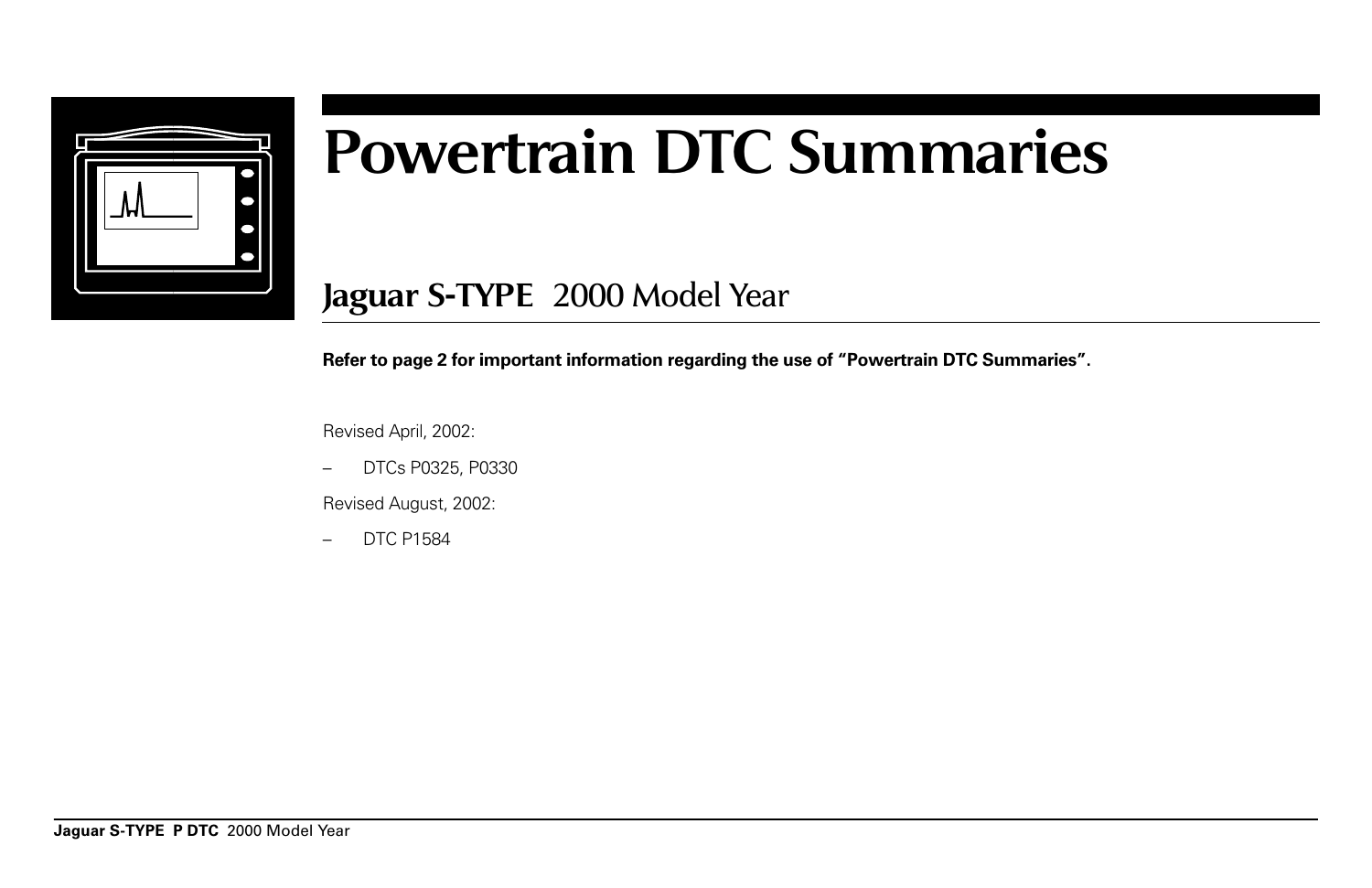#### **KEY TO COLUMN HEADINGS**

| <b>DTC</b>                          | Diagnostic Trouble Code.                                                                                                                                                                                                                                                                               |
|-------------------------------------|--------------------------------------------------------------------------------------------------------------------------------------------------------------------------------------------------------------------------------------------------------------------------------------------------------|
| <b>SYS</b>                          | The powertrain system the DTC is associated with – EMS, TRANS, PCM, ABS/TC (DSC).<br>DTC retrieval tools:<br>OBD II – indicates that the DTC is an OBD II code and can be accessed via a generic scan tool or PDU.<br>JAG – indicates that the DTC is not an OBD II code and is accessed only via PDU. |
| <b>FAULT DESCRIPTION</b>            | Fault description.                                                                                                                                                                                                                                                                                     |
| MONITORING CONDITIONS               | "SERVICE DRIVE CYCLE" For the particular DTC. Operate the vehicle as described to check for a reoccurrence of the DTC.<br>Refer to pages $4 - 8$ .<br>KOEO and KOER PDU self tests must be carried out to check for a reoccurrence of the fault. Refer to page 3.                                      |
| <b>CHECK ENGINE MIL</b><br>(CK ENG) | 1 TRIP – indicates that the CHECK ENGINE MIL is activated by a fault occurring during ONE "TRIP".<br>1<br>2 TRIPS – indicates that the CHECK ENGINE MIL is activated by a fault occurring during TWO CONSECUTIVE "TRIPS".<br>2<br>NO – indicates that the CHECK ENGINE MIL is not activated.<br>N      |
| <b>OTHER</b>                        | Driver Warnings:<br>None<br>N<br>R<br><b>RED MIL</b><br><b>AMBER MIL</b><br>А<br>MESSAGE "SYSTEM FAULT"<br>M<br>С<br>Charge indicator<br>Engine High Temperature indicator<br>H<br>S<br>Speed Control indicator<br>Τ<br><b>Traction Control indicator</b>                                              |
| DEFAULT ACTION                      | Control Module default action:<br>Logged – DTC stored in PCM memory buffer; Flagged – DTC stored in PCM memory / CHECK ENGINE MIL activated.                                                                                                                                                           |
| POSSIBLE CAUSES                     | HIGH VOLTAGE – High voltage can be either sensor supply voltage (5 volts) or $B+$ voltage.                                                                                                                                                                                                             |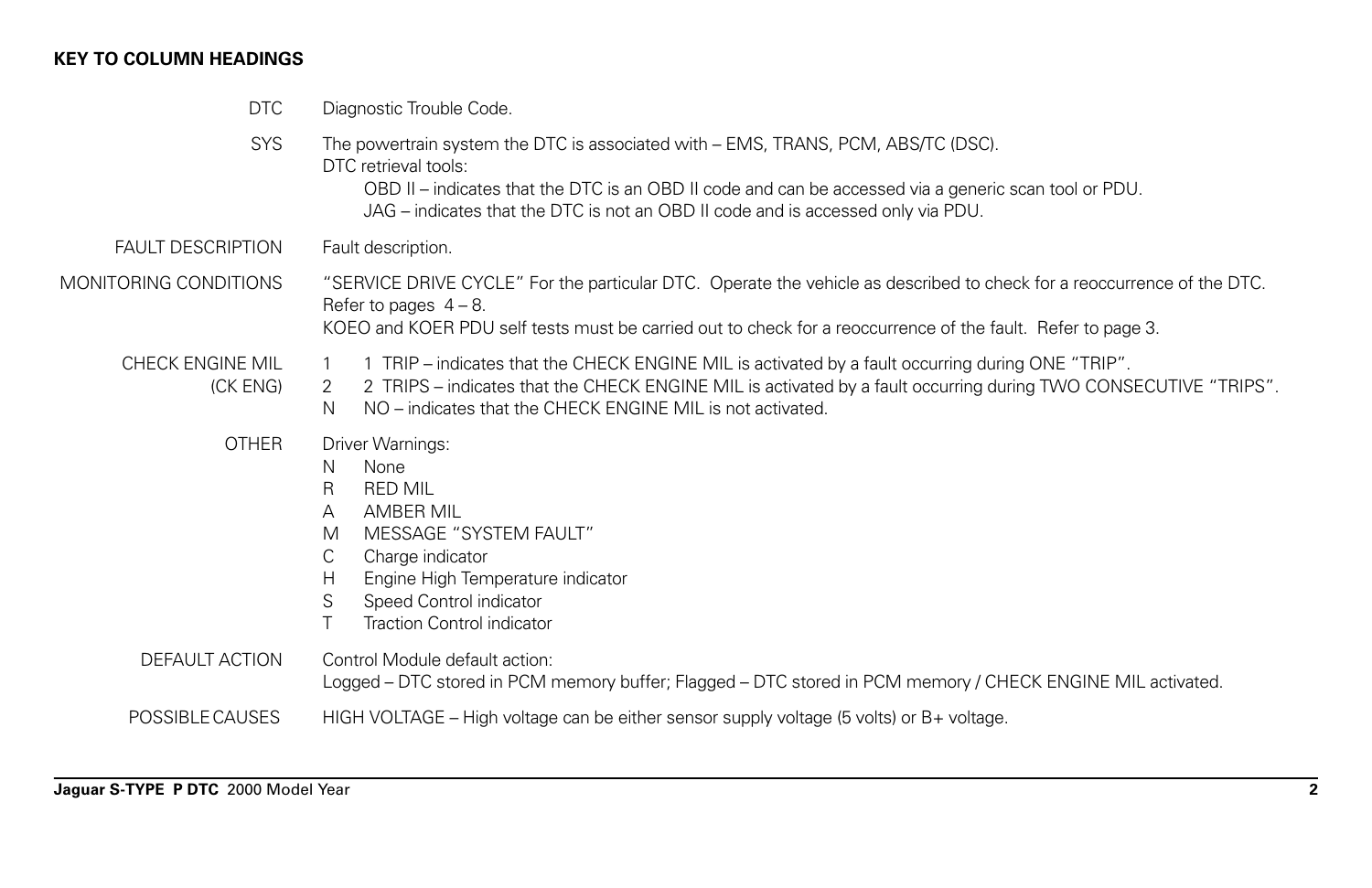#### **OBD II SYSTEM READINESS**

If DTC P1000 is flagged after DTCs have been cleared, all SEVEN (7) OBD II diagnostic monitor drive cycles have not been completed. Refer to OBD monitor drive cycles, pages 4 – 8.

#### **SELF TESTS**

Two technician initiated component self tests are available using PDU:

**KOEO** Key (ignition) On Engine Off – The KOEO self test determines if system components are operating within tolerances with the ignition switched ON and the engine stopped.

**KOER** Key (ignition) On Engine Running – The KOER self test determines if system components are operating within tolerances with the ignition switched on and the engine running. KOER flags self-test DTC P1001 if a component fails to operate within the specified limits but does not activate the CHECK ENGINE MIL.

#### **OBD DIAGNOSTIC MONITORS**

The Engine Management and Transmission Control systems are continuously checked during vehicle operation by the Powertrain Control Module (PCM) on-board diagnostic (OBD) facility. The PCM OBD incorporates seven diagnostic monitors. Each monitor has an associated group of DTCs. The diagnostic monitors will complete the diagnostic test(s) if a specified service "drive cycle" is carried out.

The seven diagnostic monitors are as follows:

- Heated Oxygen Sensors Monitor
- Adaptive Fuel Monitor
- Misfire Monitor
- Catalyst Efficiency Monitor
- Evaporative System Monitor
- EGR Monitor (V6 NAS only)
- Comprehensive Component Monitor (Engine Management / Transmission)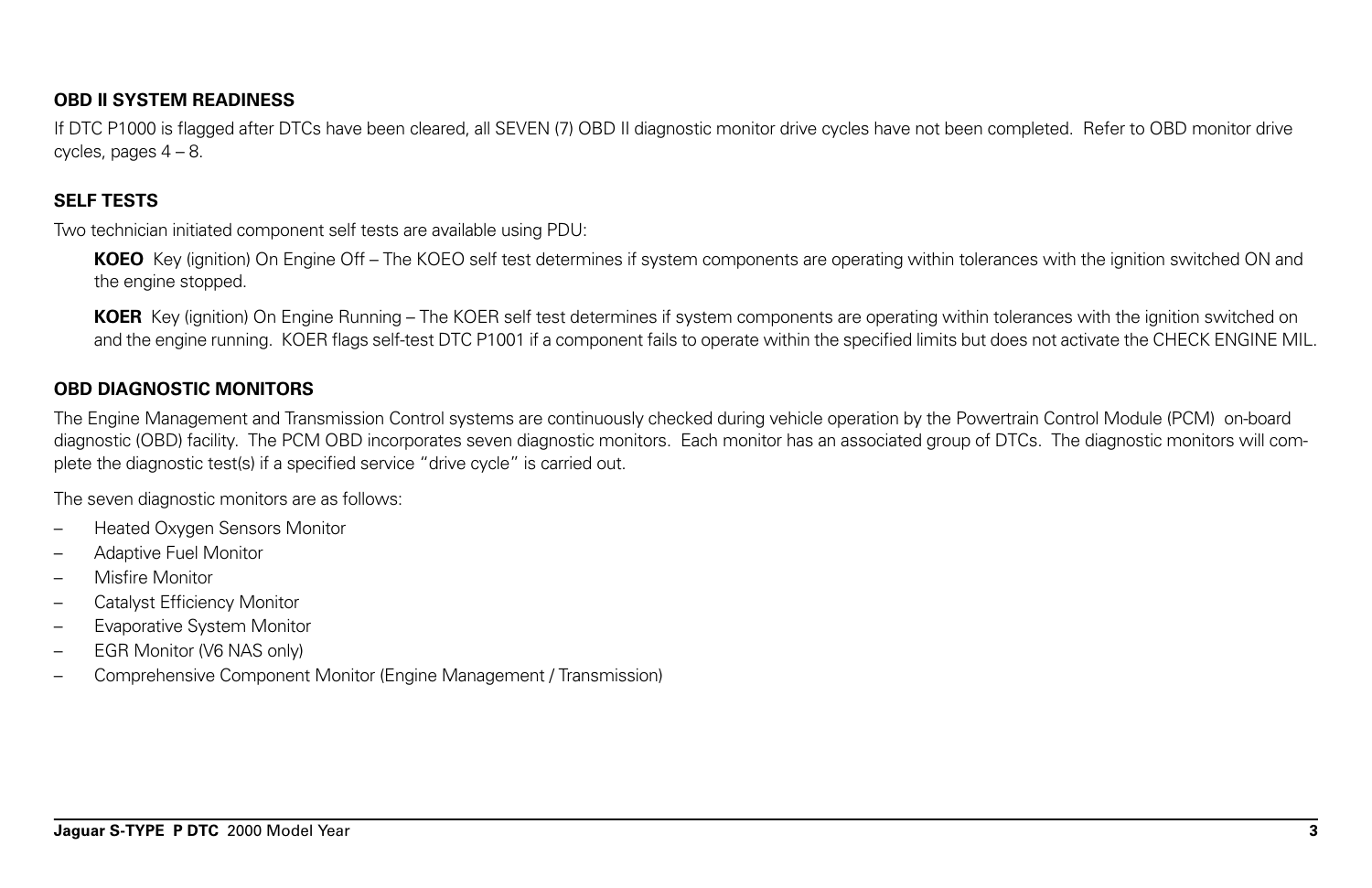#### **DIAGNOSTIC MONITORS DRIVE CYCLES**

Technicians can ensure that an OBD Monitor drive cycle is completed and that all or specific components have been checked by completing a specified drive cycle. Use the following service drive cycles to confirm that the components and subsystems covered by the Diagnostic Monitors are operating correctly.

#### **HEATED OXYGEN SENSORS MONITOR DRIVE CYCLE**

Note: The HO2 Sensor Monitor will also be completed during the Catalyst Efficiency Monitor drive cycle.

- 1 Fuel level >25%.
- 2 Start engine and bring to normal operating temperature >82 °C (180 °F).
- 3 Drive vehicle on a level road. Avoid harsh acceleration.
- 4 Maintain a steady speed between 64 km/h (40 mph) and 113 km/h (60 mph) for 10 seconds.

#### **ADAPTIVE FUEL MONITOR DRIVE CYCLE**

- 1 Fuel level >25%.
- 2 Start engine and bring to normal operating temperature >82 °C (180 °F).

#### **MISFIRE MONITOR DRIVE CYCLE**

- 1 Fuel level >25%.
- 2 Start engine and bring to normal operating temperature >82 °C (180 °F).
- 3 Drive vehicle on a level road. Accelerate at 50% throttle up to 105 km/h (65 mph).
- 4 Release throttle and coast down to 80 km/h (50mph).
- 5 The misfire monitor will complete once acceleration is resumed.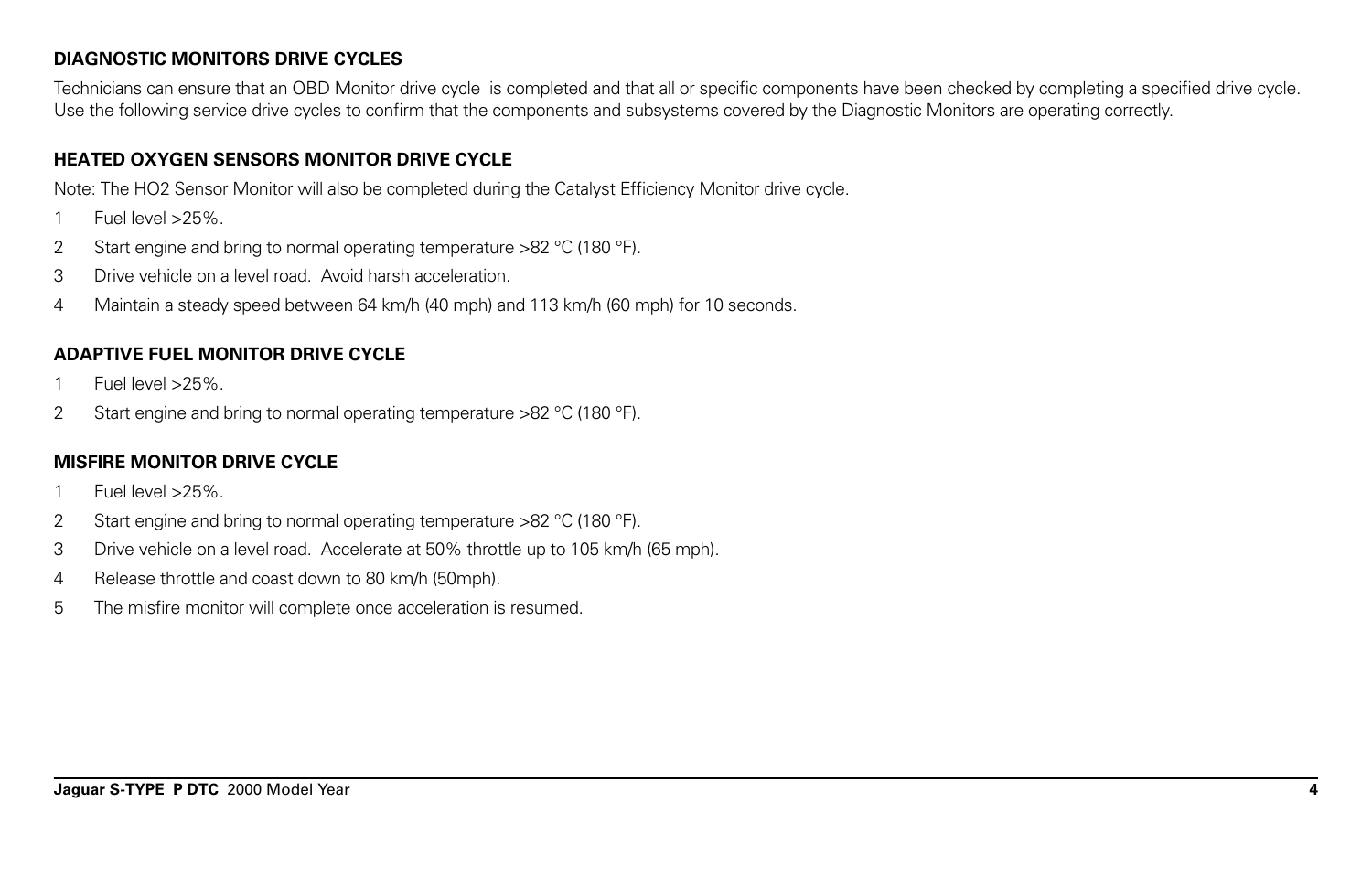#### **CATALYST EFFICIENCY MONITOR DRIVE CYCLE**

The catalyst efficiency monitor operates by comparing the number of downstream HO2 Sensor "swings" to a given number of upstream HO2 Sensor "swings" while the vehicle is cruising in each of two AM (mass air flow) stages. The AM and IMAF values vary between V6 and V8 vehicles due to differences in MAF Sensor characteristics.

- 1 Fuel level >25%.
- 2 Connect PDU so that the AM (mass air flow, grams per second) PID can be observed while driving. If AM cannot be accessed, read IMAF (mass air flow sensor raw voltage).
- 3 Start engine and bring to normal operating temperature >82 °C (180 °F).
- 4 Drive vehicle on a level road. Avoid harsh acceleration.
- 5 Stage 1 Maintain a steady speed of approximately 80 km/h (50 mph). Adjust the speed as necessary to stay within the stage 1 range. Maintain this speed for 3 minutes.
- 6 Stage 2 Maintain a steady speed of approximately 97 km/h (60 mph). Adjust the speed as necessary to stay within the stage 2 range. Maintain this speed for 3 minutes.

|         | V8                             |                 | V6                             |                   |  |
|---------|--------------------------------|-----------------|--------------------------------|-------------------|--|
|         | АM                             | <b>IMAF</b>     | AM                             | <b>IMAF</b>       |  |
| Stage 1 | 15.9 - 19.7 grams per second   | $3.15v - 3.40v$ | 15.9 - 19.7 grams per second   | $3.40 v - 3.70 v$ |  |
| Stage 2 | $21.2 - 24.2$ grams per second | $3.50v - 3.80v$ | $21.9 - 25.7$ grams per second | $3.90 v - 4.25 v$ |  |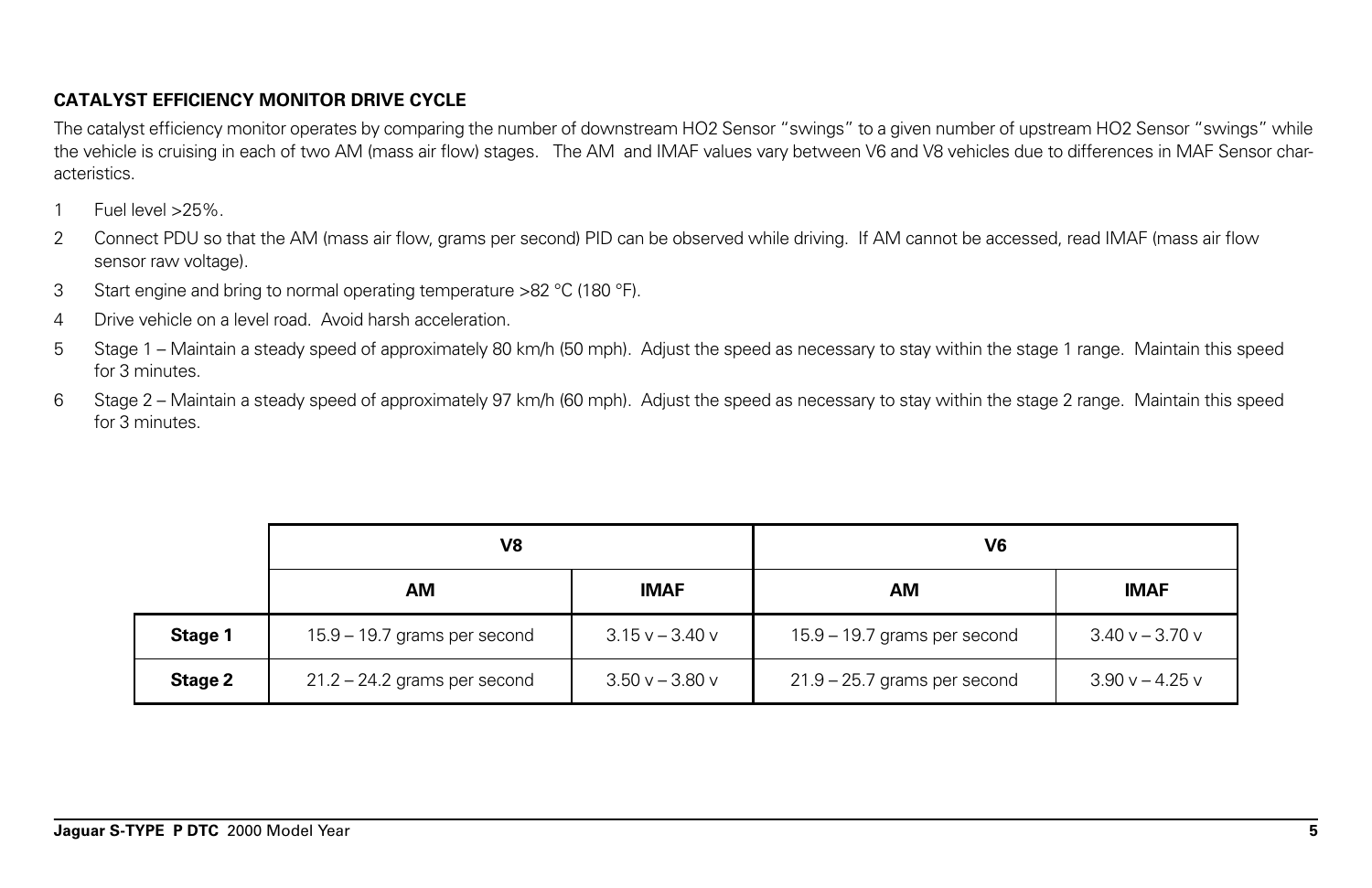#### **EVAPORATIVE SYSTEM MONITOR DRIVE CYCLE**

The EVAP drive cycle requires that the vehicle not be operated for six hours prior to completing the drive cycle. A 20-minute driving period is required because the EVAP check is dependant on purge flow rate.

- 1 Fuel level 15% 80%.
- 2 Ambient temperature  $5 43$  °C (40 110 °F).
- 3 Surface elevation no higher than 2,957 meter (9,700 feet) above sea level.
- 4 Start engine and bring to normal operating temperature >82 °C (180 °F). Idle for 5 minutes.
- 5 Drive vehicle on a level road.
- 6 Maintain a steady speed between 72 km/h (45 mph) and 121 km/h (75 mph) for 20 minutes.
- 7 The EVAP monitor will perform a 30 second EVAP system check sometime during the 20 minute cruise period.

#### **EGR MONITOR DRIVE CYCLE (V6 NAS ONLY)**

- 1 Fuel level >25%.
- 2 Start engine and bring to normal operating temperature >82 °C (180 °F).
- 3 Idle for 20 seconds.
- 4 Using moderate power, accelerate from rest to 97 km/h (60 mph) in approximately 15 seconds.
- 5 Maintain a set speed of 97 km/h (60 mph) for one minute.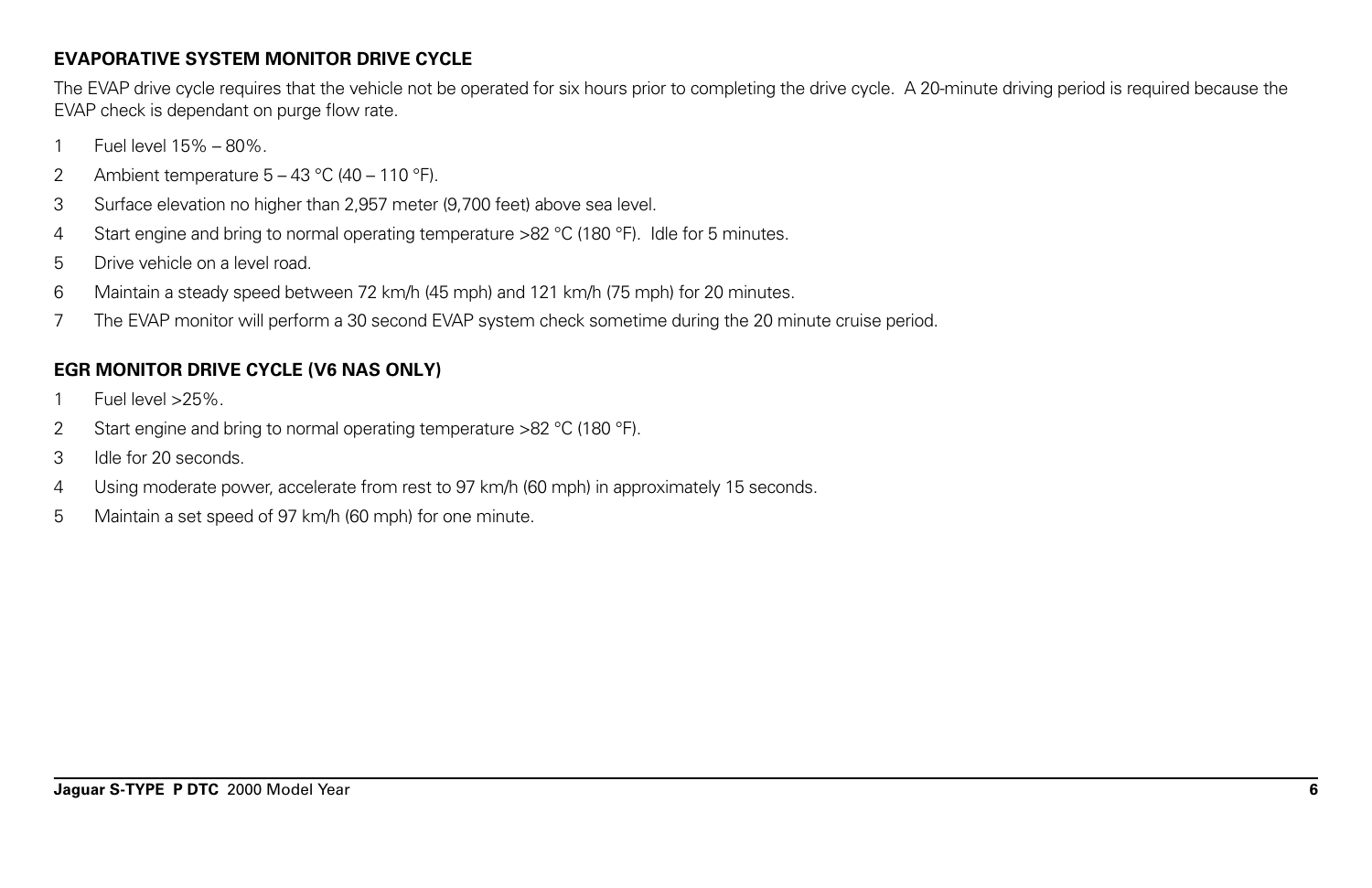#### **COMPREHENSIVE COMPONENT MONITOR ENGINE MANAGEMENT DRIVE CYCLE**

The Comprehensive Component Monitor Engine Management drive cycles are the same for V6 and V8 except for the "idle in Drive" time period. The additional "idle in Drive" time for V8 is to allow the AAI check to occur.

- 1 Fuel level >25%.
- 2 Start engine and bring to normal operating temperature >82 °C (180 °F).
- 3 Transmission Mode switch Normal.
- 4 Switch off all heavy electrical consumers: air conditioning, heaters, etc.
- 5 Idle for 15 seconds.
- 6 Select 2nd Gear; accelerate slowly.
- 7 After 5 seconds, select 3rd Gear; accelerate slowly.
- 8 After 5 seconds, select 4th Gear; accelerate slowly.
- 9 After 5 seconds, select Drive; cruise at 72 km/h (45 mph) for 30 seconds.
- 10 Stop vehicle in a safe place. Do not turn the steering wheel after stopping.
- 11 Idle in Drive with foot hard on brake pedal. (Idle in Drive 30 seconds V6; 3 minutes V8).
- 12 From stop, accelerate to 80 km/h (50 mph) at 50% throttle. Cruise for 30 seconds.
- 13 Stop vehicle and repeat "idle in Drive". Do not move the steering wheel.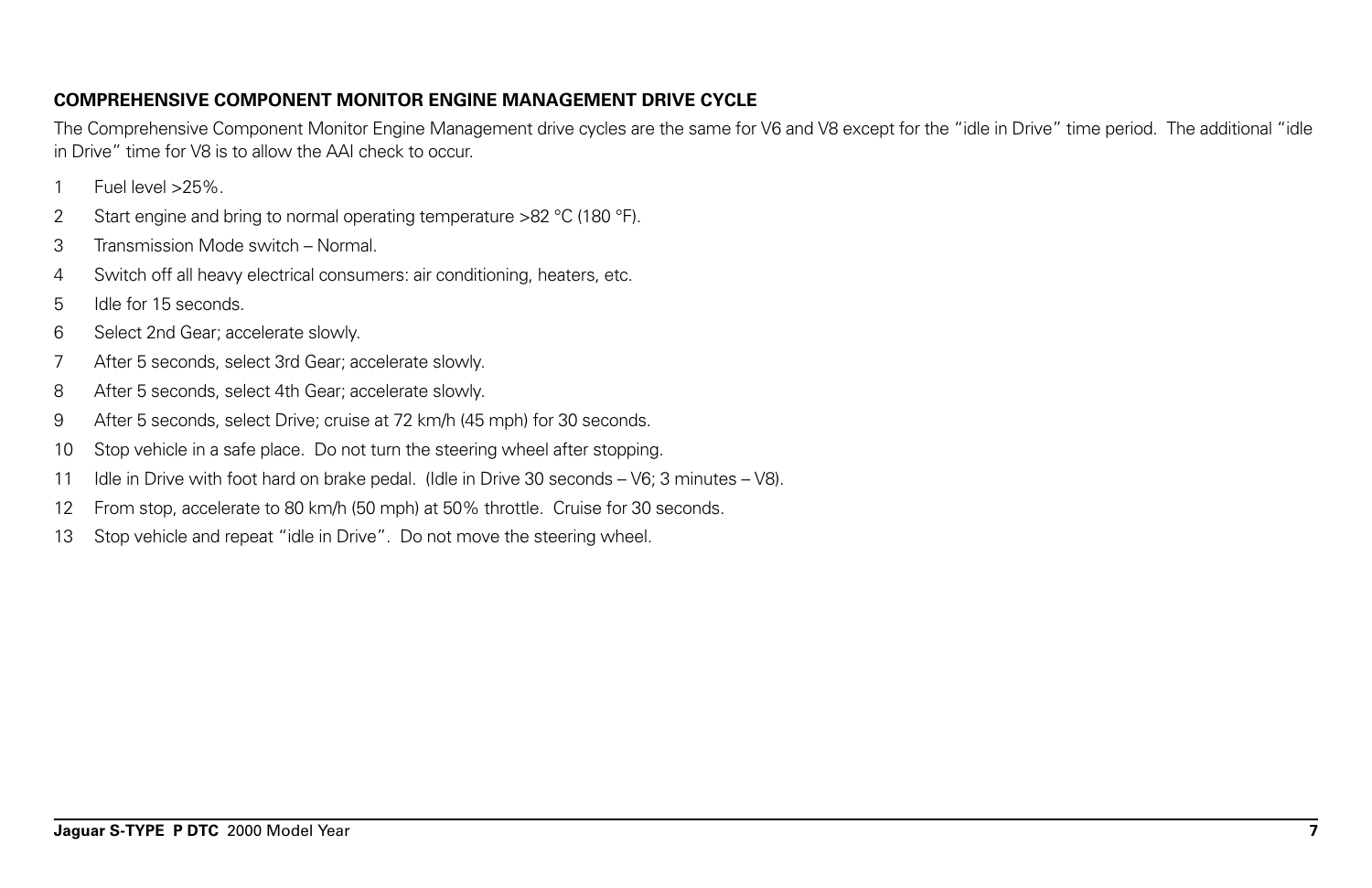#### **COMPREHENSIVE COMPONENT MONITOR TRANSMISSION DRIVE CYCLE**

The Comprehensive Component Monitor transmission drive cycle will "check" all transmission system components.

- 1 Start engine.
- 2 Move transmission mode switch between Normal and Sport. Verify switch state illumination.
- 3 Move the gear selector to all positions in the J Gate for five (5) seconds each. Verify the state illumination in each position.
- 4 Drive vehicle to bring the transmission fluid temperature up to normal operating temperature.
- 5 Stop vehicle.
- 6 Switch off all heavy electrical consumers: air conditioning, heaters, etc.
- 7 Transmission mode switch Normal.
- 8 Select 2nd Gear; accelerate slowly. After 5 seconds, select 3rd Gear; accelerate slowly. After 5 seconds, select 4th Gear; accelerate slowly. After 5 seconds, select Drive; cruise at 72 km/h (45 mph) for 30 seconds.
- 9 Stop vehicle.
- 10 Use the J Gate to shift through all gears while accelerating briskly to 87 km/h (55 mph). Cruise at this speed to allow torque converter lockup to occur in fifth gear.
- 11 Stop vehicle and repeat steps 8 through 10.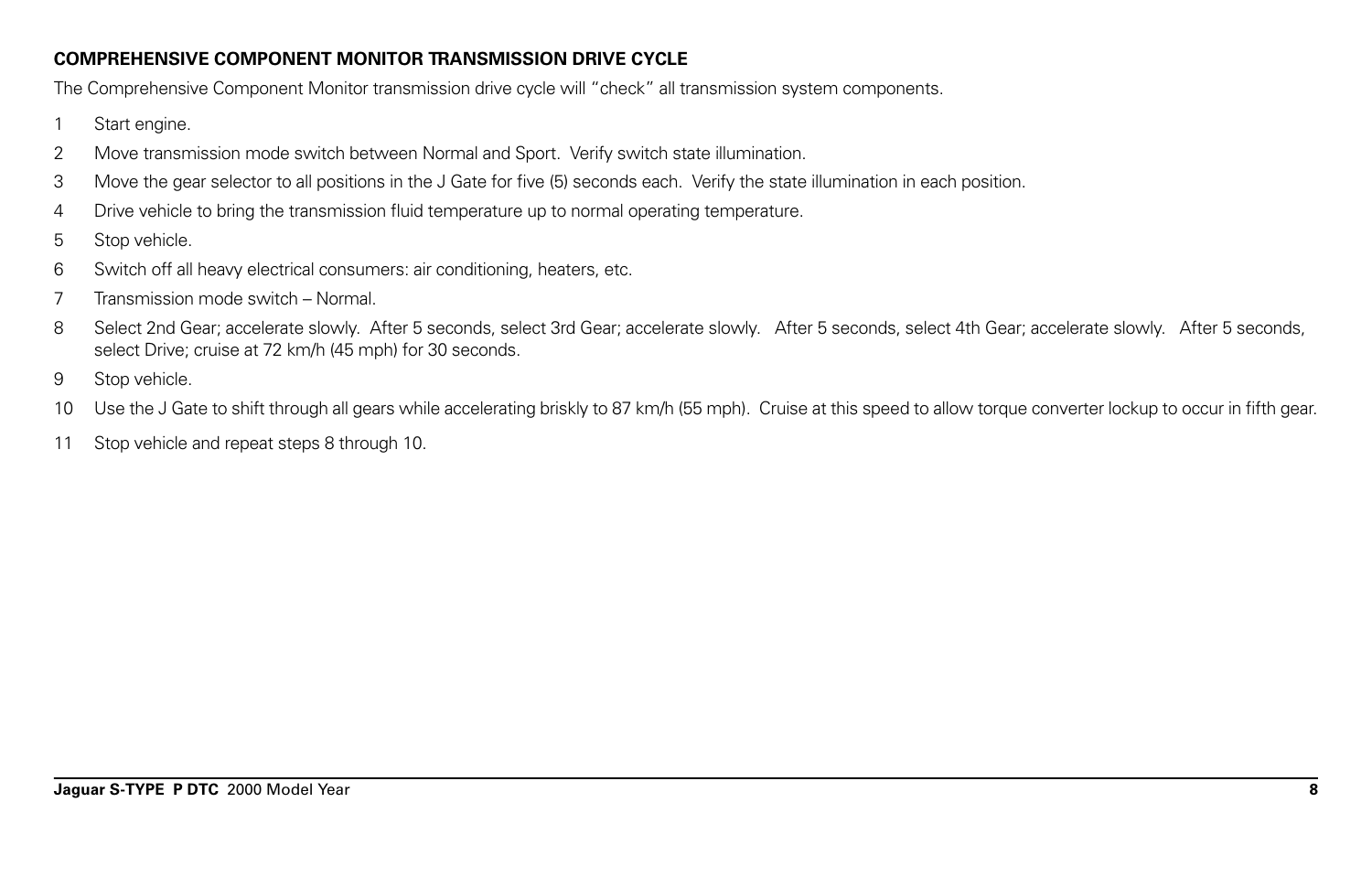#### **POWERTRAIN CONTROL ACRONYMS:**

| AAI Valve                        | Air Assist Injection Valve                       |
|----------------------------------|--------------------------------------------------|
| A/C                              | Air conditioning                                 |
| <b>APP Sensor</b>                | Accelerator Pedal Position Sensor                |
| B+                               | <b>Battery Voltage</b>                           |
| <b>CHT</b> Sensor                | Cylinder Head Temperature Sensor                 |
| <b>CKP Sensor</b>                | <b>Crankshaft Position Sensor</b>                |
| CMP Sensor 1                     | Camshaft Position Sensor - RH Bank               |
| CMP Sensor 2                     | Camshaft Position Sensor - LH Bank               |
| DLC.                             | Data Link Connector                              |
| <b>DPFE Sensor</b>               | Differential Pressure Feedback EGR Sensor        |
| <b>ECT Sensor</b>                | Engine Coolant Temperature Sensor                |
| <b>EFT Sensor</b>                | Engine Fuel Temperature Sensor                   |
| <b>EGR</b>                       | <b>Exhaust Gas Recirculation</b>                 |
| <b>EOT Sensor</b>                | Engine Oil Temperature Sensor                    |
| <b>EVAP Canister Close Valve</b> | <b>Evaporative Emission Canister Close Valve</b> |
| <b>EVAP Canister Purge Valve</b> | Evaporative Emission Canister Purge Valve        |
| FTP Sensor                       | <b>Fuel Tank Pressure Sensor</b>                 |
| HO <sub>2</sub> Sensor 1/1       | Heated Oxygen Sensor - RH Bank / Upstream        |
| HO <sub>2</sub> Sensor 1/2       | Heated Oxygen Sensor - RH Bank / Downstream      |
| HO <sub>2</sub> Sensor 2/1       | Heated Oxygen Sensor – LH Bank / Upstream        |
| HO <sub>2</sub> Sensor 2/2       | Heated Oxygen Sensor - LH Bank / Downstream      |

| <b>IAT Sensor</b> | Intake Air Temperature Sensor         |
|-------------------|---------------------------------------|
| IMT Valve         | Intake Manifold Tuning Valve          |
| <b>IP Sensor</b>  | Injection Pressure Sensor             |
| KS <sub>1</sub>   | Knock Sensor – RH Bank                |
| KS 2              | Knock Sensor – LH Bank                |
| <b>MAF Sensor</b> | Mass Air Flow Sensor                  |
| PCM               | Powertrain Control Module             |
| <b>PSP Switch</b> | Power Steering Pressure Switch        |
| PTEC              | Powertrain Electronic Control         |
| <b>SCP</b>        | Standard Corporate Protocol Network   |
| <b>TACM</b>       | Throttle Actuator Control Module      |
| TCC.              | Torque converter clutch               |
| <b>TFT Sensor</b> | Transmission Fluid Temperature Sensor |
| <b>TP Sensor</b>  | <b>Throttle Position Sensor</b>       |
| WT Valve 1        | Variable Valve Timing Valve – RH Bank |
| <b>WT Valve 2</b> | Variable Valve Timing Valve – LH Bank |
|                   |                                       |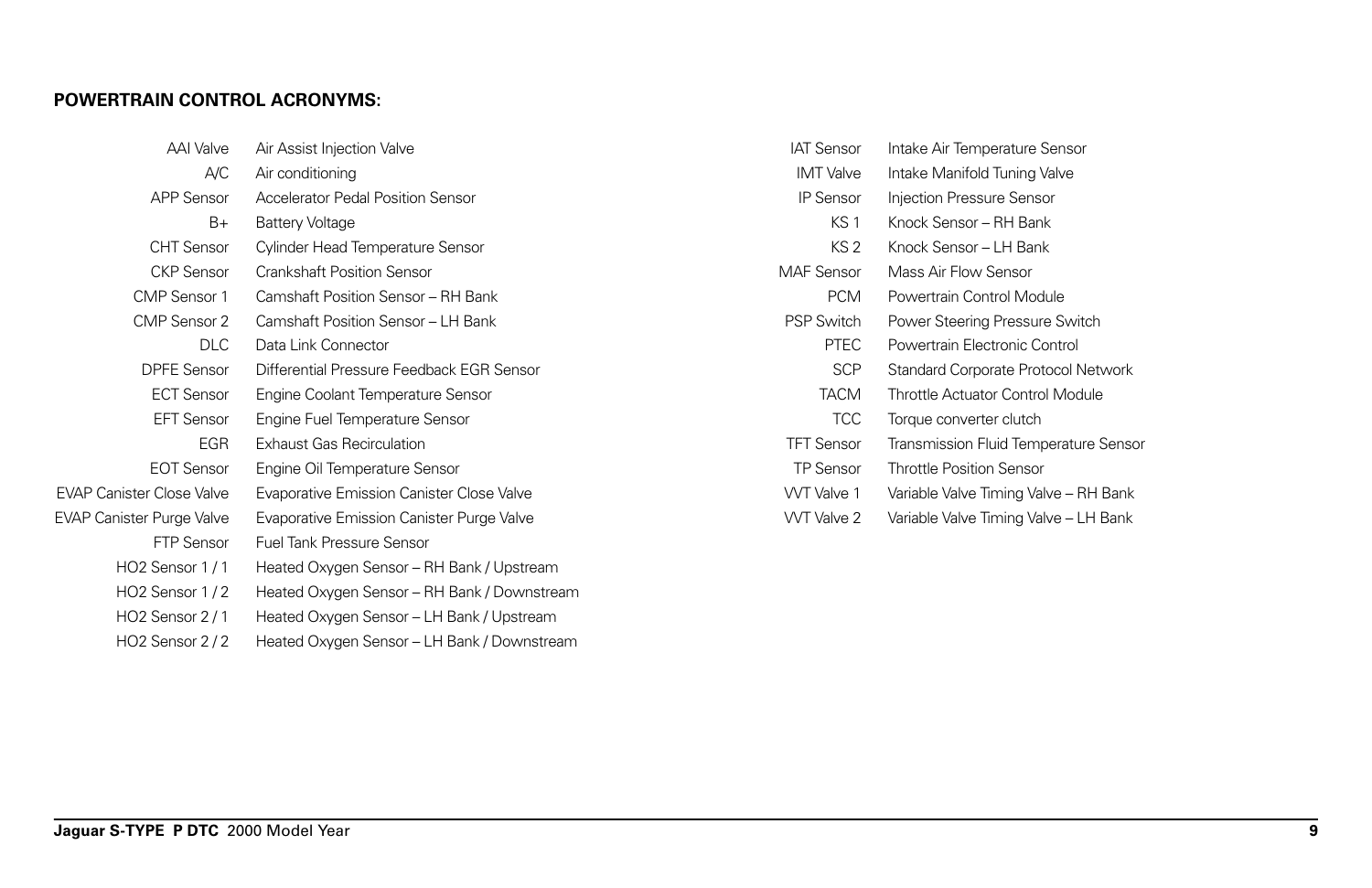#### **POWERTRAIN CONTROL PDU ACRONYMS:**

| <b>ACCF</b>       | Air conditioning clutch output - fault detected     | <b>FFPT</b>       | Fuel injection pressure sensor (raw input)                                          |
|-------------------|-----------------------------------------------------|-------------------|-------------------------------------------------------------------------------------|
| <b>ACCON</b>      | A/C clutch commanded on                             | EFPT1             | Fuel injection pressure sensor before PCM default action                            |
| <b>ACP</b>        | Air conditioning high side pressure                 | EFT               | Engine fuel temperature sensor (raw input)                                          |
| <b>ADCF</b>       | Adaptive damping control output - fault detected    | EFT1              | Engine fuel temperature sensor before PCM default action                            |
| AFT1F             | Adaptive fueling table 1 - failure                  | EGR1              | EGR output – open circuit detected                                                  |
| AFT <sub>2F</sub> | Adaptive fueling table 2 - failure                  | EGR <sub>2</sub>  | EGR output – short circuit to ground detected                                       |
| <b>ASLIP</b>      | Actual torque converter slip value                  | <b>EGRDC</b>      | EGR duty cycle                                                                      |
| ATMR1             | Time since engine start                             | <b>EGRF</b>       | EGR system failure                                                                  |
| CAM ANGLE1        | Actual position of right camshaft                   | <b>EOTA</b>       | Engine oil temperature -actual                                                      |
| <b>CAMDC</b>      | Variable valve timing right bank duty cycle         | EPCS1             | Electronic pressure control solenoid 1                                              |
| <b>CAMERR</b>     | Actual position of right camshaft                   | EPCS <sub>2</sub> | Electronic pressure control solenoid 2                                              |
| CANPF             | EVAP Canister purge output - fault detected         | EPCS3             | Electronic pressure control solenoid 3                                              |
| <b>CANVF</b>      | EVAP Canister close valve output - fault detected   | <b>EPCSF</b>      | Electronic pressure control solenoid fault detected                                 |
| <b>CCSF</b>       | Coast clutch solenoid fault detected                | FP <sub>1</sub>   | Fuel pump - output fault detected                                                   |
| <b>CHTC</b>       | Cylinder head temperature before PCM default action | <b>FPDC</b>       | Modulated fuel pump control - duty cycle                                            |
| <b>CLOOP</b>      | Closed loop fuel                                    | <b>FTPT</b>       | Fuel tank pressure sensor                                                           |
| CLOOP1            | Closed loop fuel with H02S fault                    | <b>FUEL</b>       | Fuel tank level                                                                     |
| <b>CLV</b>        | Calculated load value                               | <b>GEAR</b>       | In gear                                                                             |
| <b>CVSDC</b>      | EVAP Canister close valve duty cycle                | <b>GRCUR</b>      | Current transmission gear ratio                                                     |
| <b>DOLF</b>       | Data link output - fault detected                   | H02S11            | H02S bank 1 upstream sensor voltage -                                               |
| ECT               | Engine coolant temperature - degrees Celsius        |                   | before correcting for %h(CSD) condition.                                            |
| ECT <sub>2</sub>  | Engine coolant temperature - degrees Fahrenheit     | H02S12            | H02S bank 1 downstream sensor voltage -<br>before correcting for %h(CSD) condition. |
| <b>ECTF</b>       | Engine coolant temperature sensor failure           | <b>H02S1D</b>     | H02S voltage - bank 1 downstream                                                    |
| <b>EDF</b>        | Low speed fan output - fault detected               |                   |                                                                                     |
|                   |                                                     |                   |                                                                                     |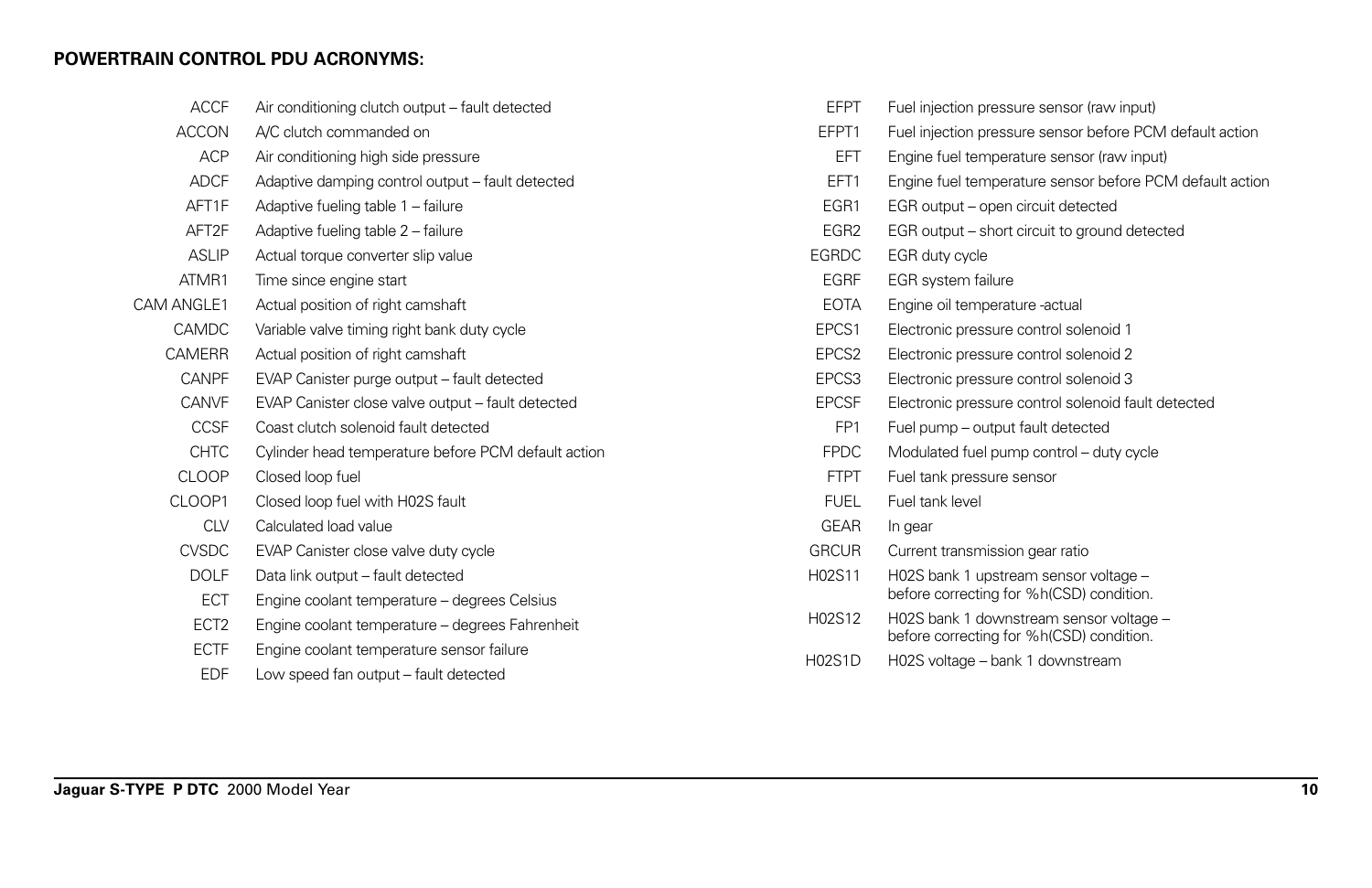#### **POWERTRAIN CONTROL PDU ACRONYMS:**

| <b>H02S1F</b>    | Heated oxygen sensor 1 - failure                        |
|------------------|---------------------------------------------------------|
| <b>H02S1U</b>    | H02S voltage - bank 1 upstream                          |
| H02S1UA          | H02S bank 1 upstream heater current monitor             |
| <b>H02S2D</b>    | H02S voltage – bank 2 downstream                        |
| <b>H02S2F</b>    | Heated oxygen sensor 2 – failure                        |
| <b>H02S2U</b>    | H02S voltage - bank 2 upstream                          |
| HTR11            | H02S bank 1 upstream – heater On                        |
| IAC <sub>1</sub> | Idle speed control-fault detected                       |
| IAC <sub>2</sub> | Idle speed control output - over current fault detected |
| <b>IATF</b>      | Intake air temperature sensor failure                   |
| <b>IEGR</b>      | Differential pressure feedback EGR sensor input (raw)   |
| <b>IMCDC</b>     | Intake manifold communications control - duty cycle     |
| <b>IMCF</b>      | Inlet manifold communications output - fault indicated  |
| <b>IMRCF</b>     | Inlet manifold runner control output fault indicated    |
| <b>INDSA</b>     | Park neutral position sensor                            |
| INJ1             | Air assist injection fault                              |
| ISC <sub>1</sub> | Idle speed control - desired RPM                        |
| KAMRF1           | Adaptive fuel correction multiplier - bank 1            |
| KAMRF2           | Adaptive fuel correction multiplier - bank 2            |
| LAMBSE1          | Desired open loop equivalence ratio – bank 1            |
| LAMBSE2          | Desired open loop equivalence ratio - bank 2            |
| <b>LOAD</b>      | Air charge load normalized to sea level                 |

| I SEP            | Low speed fuel pump output – fault detected            |
|------------------|--------------------------------------------------------|
| <b>MAFF</b>      | Mass air flow sensor – failure                         |
| MILF             | CHECK ENGINE MIL output fault detected                 |
| O212F            | H02S bank 1 downstream – heater fault detected         |
| OLOOP3           | Open loop fuel – conditions not met; go to closed loop |
| OTRIP            | OBDII trip completed                                   |
| <b>PNPS</b>      | Park neutral position sensor                           |
| <b>REVSW</b>     | Reverse switch (not used – manual transmission)        |
| RPM <sub>2</sub> | Engine speed                                           |
| RPM <sub>2</sub> | Engine speed                                           |
| RTT              | Transmission gear ratio                                |
| <b>SAFTOT</b>    | Spark advance                                          |
| SCACL            | Cruise control set/acceleration switch                 |
| <b>SCAN</b>      | Cruise control cancel switch                           |
| <b>SCN</b>       | Cruise control null state                              |
| <b>SCOF</b>      | Cruise control Off switch                              |
| <b>SCON</b>      | Cruise control On switch                               |
| <b>SCRES</b>     | Cruise control resume switch                           |
| SCTAP            | Cruise control coast tap down switch                   |

- SLIPA Absolute torque converter slip value (not used)
- SLIPD Desired torque converter slip value (not used)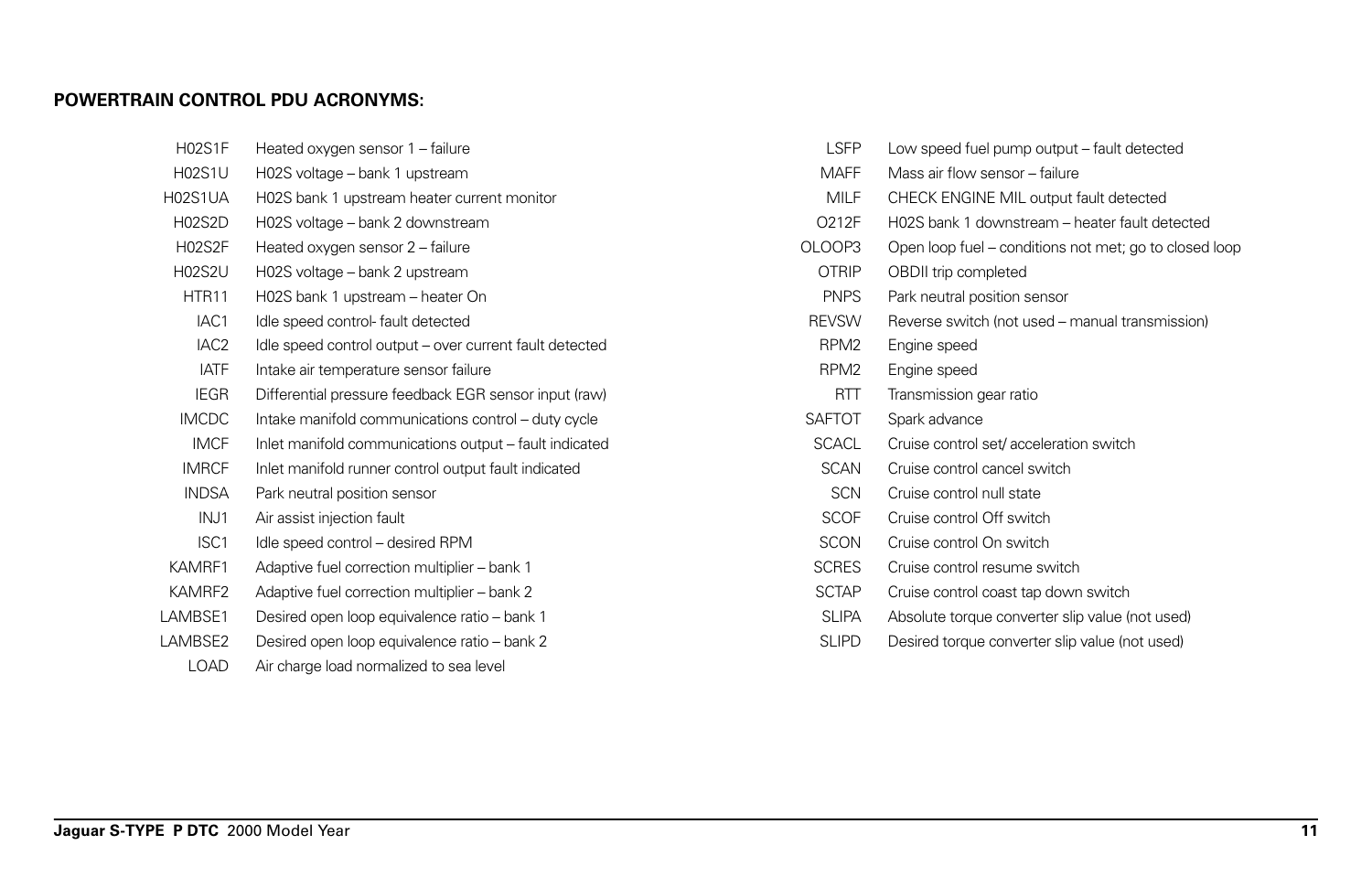#### **POWERTRAIN CONTROL PDU ACRONYMS:**

| <b>SSCM</b>       | Shift solenoids – commanded gear                           |
|-------------------|------------------------------------------------------------|
| <b>SSDCM</b>      | Shift solenoids commanded gear                             |
| <b>SSDF</b>       | Shift solenoid output fault                                |
| SSD <sub>1</sub>  | Shift solenoid 1                                           |
| SSD <sub>1F</sub> | Shift solenoid 1 output fault                              |
| SSD <sub>2</sub>  | Shift solenoid 2                                           |
| SSD <sub>2F</sub> | Shift solenoid 2 output fault                              |
| SSD <sub>3</sub>  | Shift solenoid 3                                           |
| SSD3F             | Shift solenoid 3 output fault                              |
| <b>TCCDC</b>      | Torque converter clutch solenoid duty cycle                |
| <b>TCCF</b>       | Torque converter clutch solenoid duty cycle fault detected |
| <b>TCS</b>        | Transmission control switch (D – 4 switch)                 |
| <b>TCTF</b>       | Secondary throttle output - fault detected                 |
| <b>TIS</b>        | Transmission input speed (Turbine speed)                   |
| TMILF             | Transmission fault lamp output fault detected              |
|                   |                                                            |

- TOS Transmission output speed (OSS)
- TOT2 Actual transmission fluid temperature (TFT)
- TOTFM Transmission fluid temperature before PCM default action
- TOTLK Transmission over temperature lockup mode
	- TPS Throttle position
- TPSF Throttle position sensor failure
- TRS1 Transmission range sensor 1
- TRS2 Transmission range sensor 2
- TRS3 Transmission range sensor 3
- TRS4 Transmission range sensor 4
- TSS Turbine speed sensor
- VCT1F Variable valve timing bank 1 output fault detected
- VCT2F Variable valve timing bank 2 output fault detected
- VMVDC EVAP Canister purge valve duty cycle
- VMVM EVAP Canister purge valve output state monitor
- VPWR Battery voltage
- VSF Variable speed fan level
- VSS Vehicle speed sensor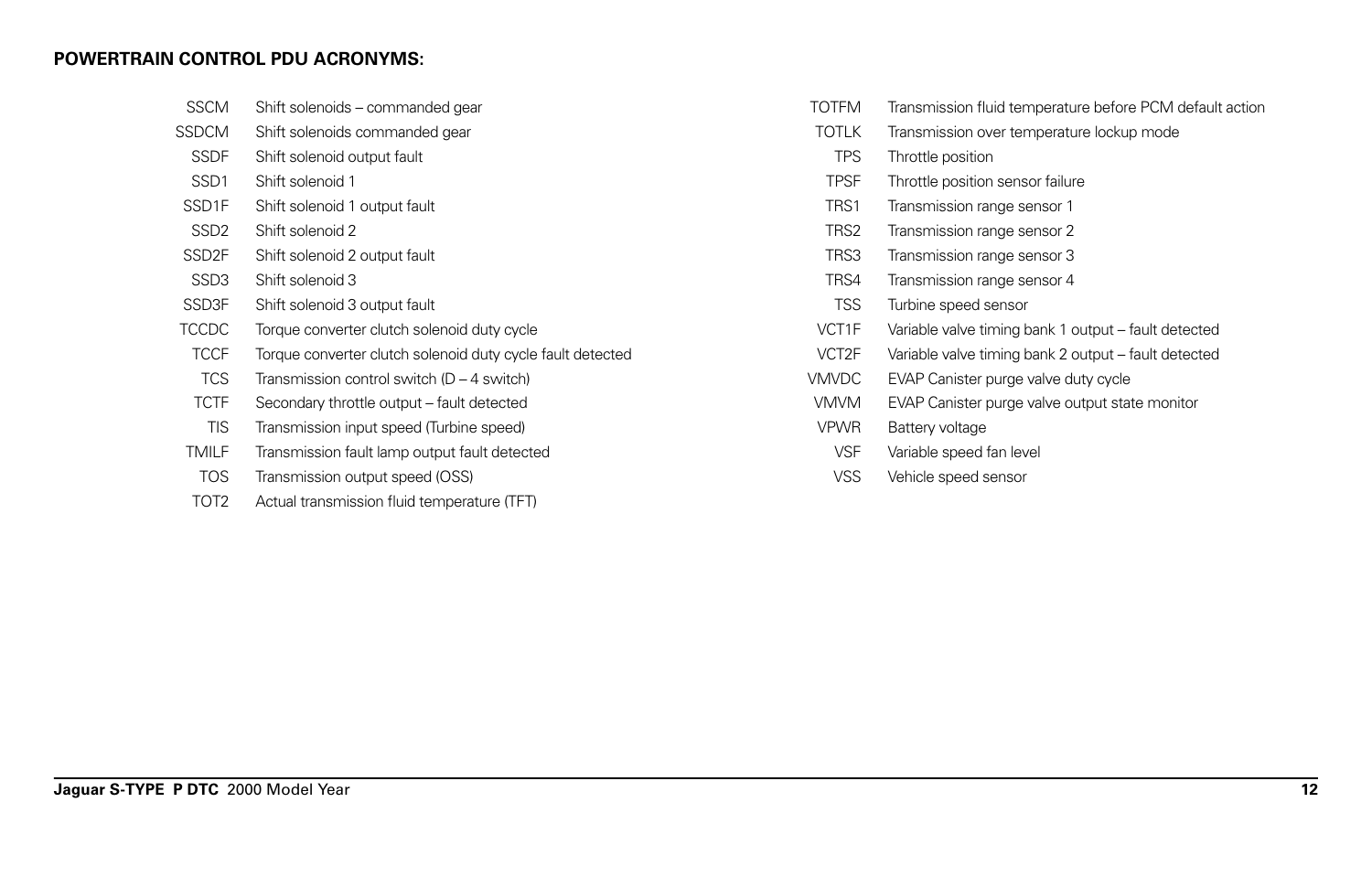| <b>DTC</b> | <b>SYS</b>           | <b>FAULT DESCRIPTION</b>                                         | <b>MONITORING CONDITIONS</b>                                                                                                | <b>CK ENG</b>  | <b>OTHER</b> | <b>DEFAULT ACTION</b>                                 | <b>POSSIBLE CAUSES</b>                                                                                                                                                                                                                                                   |
|------------|----------------------|------------------------------------------------------------------|-----------------------------------------------------------------------------------------------------------------------------|----------------|--------------|-------------------------------------------------------|--------------------------------------------------------------------------------------------------------------------------------------------------------------------------------------------------------------------------------------------------------------------------|
| P0065      | V8 EMS<br>OBD II     | Air assisted fuel injection (AAI)<br>control range / performance | KOEO - page 3, or<br>Comprehensive component<br>monitor engine management<br>drive cycle $-$ page 7                         | $\overline{2}$ | N            | None                                                  | AAI System piping: restricted, disconnected,<br>broken<br>AAI Valve failure                                                                                                                                                                                              |
| P0066      | V8 EMS<br>OBD II     | Air assisted fuel injection (AAI)<br>control circuit malfunction | KOEO - page 3, or<br>KOER - page 3, or<br>Comprehensive component<br>monitor engine management<br>drive cycle $-$ page $7$  | $\overline{2}$ | Ν            | None                                                  | AAI Valve B+ power supply circuit fault<br>AAI Valve to PCM PWM drive circuit: open circuit,<br>high resistance, short circuit<br>AAI Valve failure                                                                                                                      |
| P0102      | <b>EMS</b><br>OBD II | MAF Sensor sense circuit low<br>voltage                          | KOER - page 3, or<br>Comprehensive component<br>monitor engine management<br>drive cycle $-$ page $7$                       | $\overline{2}$ | N            | None                                                  | Restricted air filter<br>MAF Sensor to PCM sensing circuit high resistance<br>or open circuit<br>MAF Sensor to PCM sensing circuit intermittent<br>short circuit to ground<br>MAF Sensor supply circuit open circuit or short<br>circuit to ground<br>MAF Sensor failure |
| P0103      | <b>EMS</b><br>OBD II | MAF Sensor sense circuit high<br>voltage                         | KOEO - page 3, or<br>KOER - page 3, or<br>Comprehensive component<br>monitor engine management<br>drive cycle - page 7      | $\overline{2}$ | Ν            | None                                                  | MAF Sensor to PCM reference ground circuit open<br>circuit<br>MAF Sensor to PCM sensing circuit short circuit to<br>high voltage<br>MAF Sensor failure                                                                                                                   |
| P0112      | <b>EMS</b><br>OBD II | IAT Sensor sense circuit high voltage<br>(low temperature)       | KOEO - page 3, or<br>$KOER - page 3$ , or<br>Comprehensive component<br>monitor engine management<br>drive cycle $-$ page 7 | $\overline{2}$ | N            | PCM Default:<br>- IAT default value 38 °C<br>(100 °F) | IAT Sensor to PCM wiring open circuit or high<br>resistance<br>IAT Sensor to PCM sensing circuit short circuit to<br>high voltage<br><b>IAT Sensor failure</b>                                                                                                           |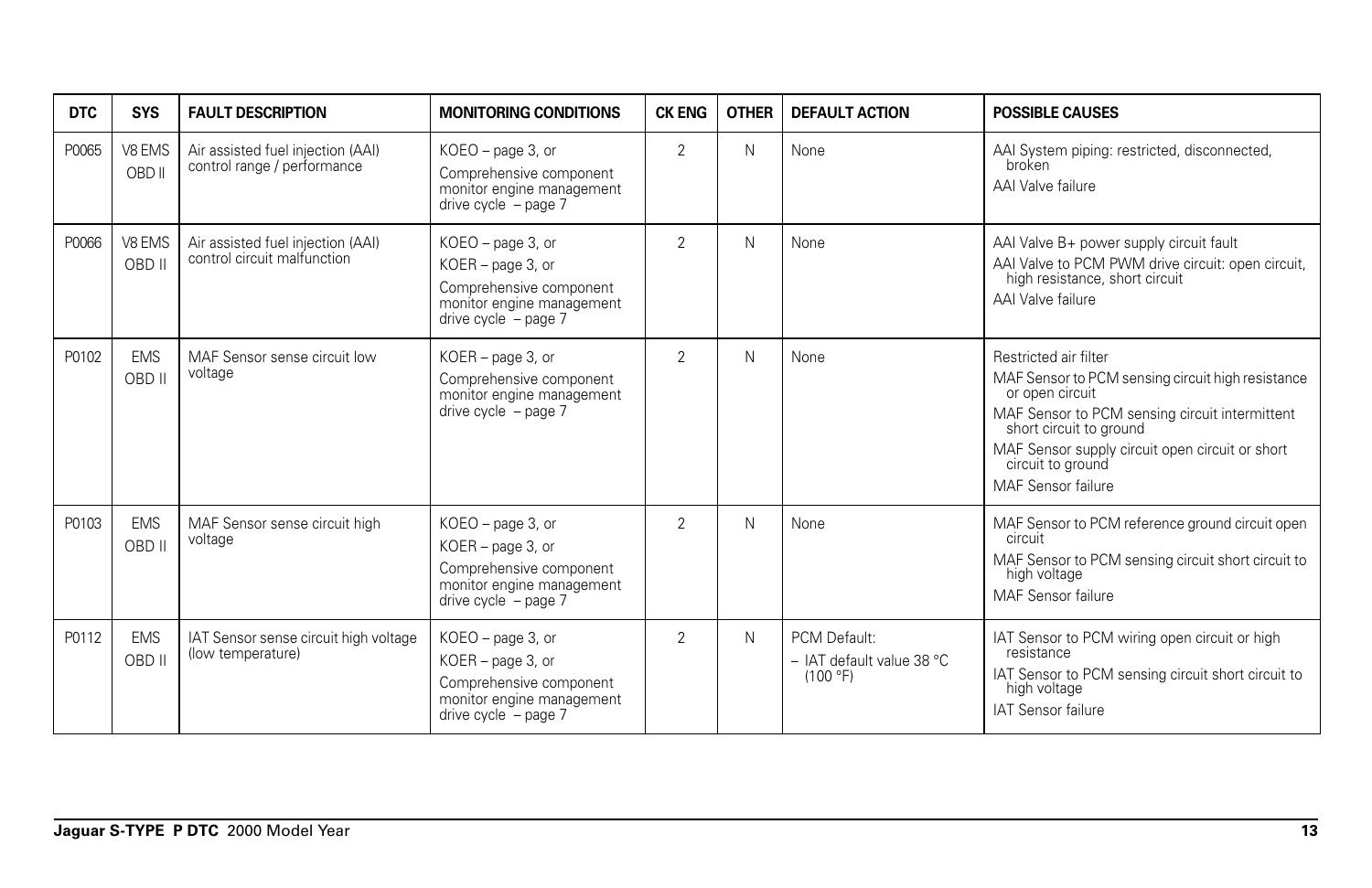| <b>DTC</b> | <b>SYS</b>               | <b>FAULT DESCRIPTION</b>                                                              | <b>MONITORING CONDITIONS</b>                                                                                               | <b>CK ENG</b>  | <b>OTHER</b> | <b>DEFAULT ACTION</b>                                                         | <b>POSSIBLE CAUSES</b>                                                                                                                                                  |
|------------|--------------------------|---------------------------------------------------------------------------------------|----------------------------------------------------------------------------------------------------------------------------|----------------|--------------|-------------------------------------------------------------------------------|-------------------------------------------------------------------------------------------------------------------------------------------------------------------------|
| P0113      | <b>EMS</b><br>OBD II     | IAT Sensor sense circuit low voltage<br>(high temperature)                            | KOEO - page 3, or<br>KOER - page 3, or<br>Comprehensive component<br>monitor engine management<br>drive $cycle - page 7$   | $\overline{2}$ | N            | PCM Default:<br>- IAT default value 38 °C<br>(100 °F)                         | IAT Sensor to PCM sensing circuit short circuit to<br>ground<br><b>IAT Sensor failure</b>                                                                               |
| P0117      | <b>EMS</b><br>OBD II     | ECT Sensor sense circuit low voltage<br>(high temperature)<br>V6 - Refer to DTC P1290 | KOEO - page 3, or<br>KOER - page 3, or<br>Comprehensive component<br>monitor engine management<br>drive cycle $-$ page $7$ | $\overline{2}$ | N            | PCM Default:<br>- ECT default value 102 °C<br>(215 °F)                        | Engine overheat condition - refer to P1285<br>ECT Sensor to PCM sensing circuit short circuit to<br>ground<br><b>ECT Sensor failure</b>                                 |
| P0118      | <b>EMS</b><br>OBD II     | ECT Sensor sense circuit high voltage<br>(low temperature)<br>V6 - Refer to DTC P1289 | KOEO - page 3, or<br>KOER - page 3, or<br>Comprehensive component<br>monitor engine management<br>drive cycle $-$ page 7   | $\overline{2}$ | N            | PCM Default:<br>- ECT default value 102 °C<br>(215 °F)                        | ECT Sensor to PCM wiring open circuit or high<br>resistance<br>ECT Sensor to PCM sensing circuit short circuit to<br>high voltage<br><b>ECT Sensor failure</b>          |
| P0122      | <b>EMS</b><br><b>JAG</b> | TP Sensor sense circuit low voltage -<br>TP <sub>1</sub>                              | KOEO - page 3, or<br>KOER - page 3, or<br>Comprehensive component<br>monitor engine management<br>drive $cycle - page 7$   | N              | A. M         | None (as long as normal TP<br>signals are received from<br>remaining sensors) | TP Sensor to PCM sensing circuit "1" (TP Sensor<br>pin 10) open circuit or high resistance<br>TP Sensor failure                                                         |
| P0123      | <b>EMS</b><br><b>JAG</b> | TP Sensor sense circuit high voltage<br>$-TP1$                                        | KOEO - page 3, or<br>KOER - page 3, or<br>Comprehensive component<br>monitor engine management<br>drive cycle $-$ page 7   | N              | A. M         | None (as long as normal TP<br>signals are received from<br>remaining sensors) | TP Sensor to PCM sensing circuit "1" (TP Sensor<br>pin 10) short circuit to high voltage<br>TP Sensor failure                                                           |
| P0124      | <b>EMS</b><br><b>JAG</b> | TP Sensor signal intermittent - TP1                                                   | Comprehensive component<br>monitor engine management<br>drive cycle $-$ page 7                                             | N              | N            | None (as long as normal TP<br>signals are received from<br>remaining sensors) | TP Sensor to PCM sensing circuit "1" (TP Sensor<br>pin 10) intermittent: open circuit, high resistance,<br>short circuit to ground or high voltage<br>TP Sensor failure |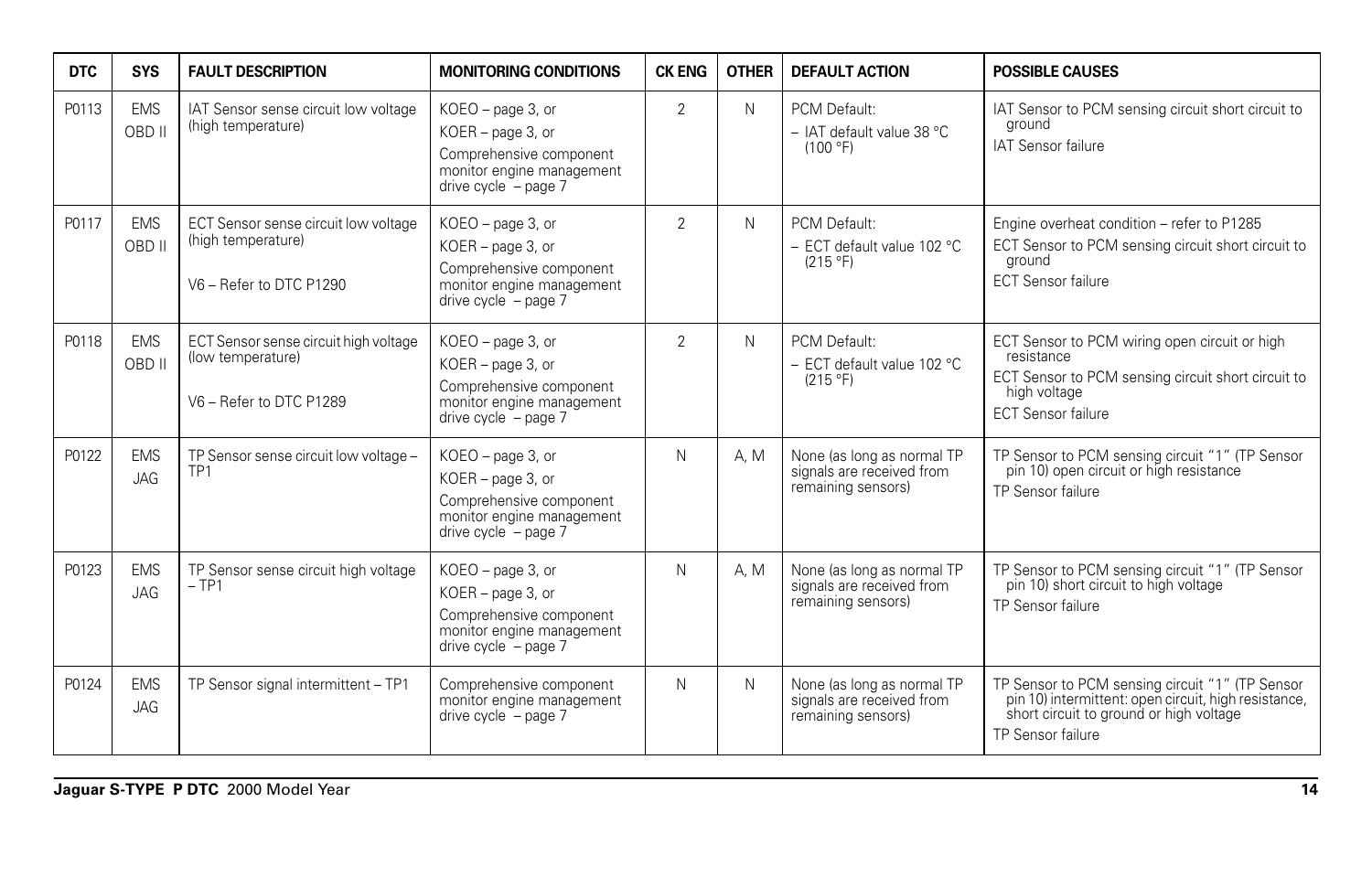| <b>DTC</b> | <b>SYS</b>           | <b>FAULT DESCRIPTION</b>                                                           | <b>MONITORING CONDITIONS</b>                                                   | <b>CK ENG</b>  | <b>OTHER</b> | <b>DEFAULT ACTION</b> | <b>POSSIBLE CAUSES</b>                                                                                                                                                                                                                           |
|------------|----------------------|------------------------------------------------------------------------------------|--------------------------------------------------------------------------------|----------------|--------------|-----------------------|--------------------------------------------------------------------------------------------------------------------------------------------------------------------------------------------------------------------------------------------------|
| P0125      | <b>EMS</b><br>OBD II | ECT / CHT Sensor response<br>insufficient for closed loop fuel<br>metering control | Comprehensive component<br>monitor engine management<br>drive $cycle - page 7$ | 2              | Ν            | None                  | Low coolant level<br>Contaminated coolant<br>Engine coolant thermostat failure<br>CHT Sensor to cylinder head poor contact – V6<br>ECT / CHT Sensor to PCM sensing circuit: high<br>resistance, open circuit or short circuit to high<br>voltage |
| P0130      | <b>EMS</b><br>OBD II | HO <sub>2</sub> Sensor sense circuit<br>malfunction - bank 1, upstream (1/1)       | Heated oxygen sensors<br>monitor drive cycle - page 4                          | $\overline{2}$ | Ν            | None                  | HO2 Sensor 1/1 to PCM sensing circuit: open<br>circuit, high resistance, short circuit to ground or<br>high voltage<br>HO2 Sensor 1/1 failure                                                                                                    |
| P0131      | <b>EMS</b><br>OBD II | HO2 Sensor sense circuit low voltage<br>$-$ bank 1, upstream $(1/1)$               | Heated oxygen sensors<br>monitor drive cycle - page 4                          | 2              | Ν            | None                  | HO2 Sensor 1/1 disconnected<br>HO2 Sensor 1/1 to PCM sensing circuit open circuit<br>HO2 Sensor 1/1 short circuit to ground<br>HO2 Sensor 1/1 failure                                                                                            |
| P0132      | <b>EMS</b><br>OBD II | HO2 Sensor sense circuit high<br>voltage - bank 1, upstream (1/1)                  | $KOER - page 3$ , or<br>Heated oxygen sensors<br>monitor drive cycle - page 4  | 2              | Ν            | None                  | HO2 Sensor 1/1 to PCM sensing circuit short circuit<br>to high voltage<br>HO2 Sensor 1/1 reference ground circuit (HO2<br>sensor to splice) open circuit<br>HO2 Sensor 1/1 failure                                                               |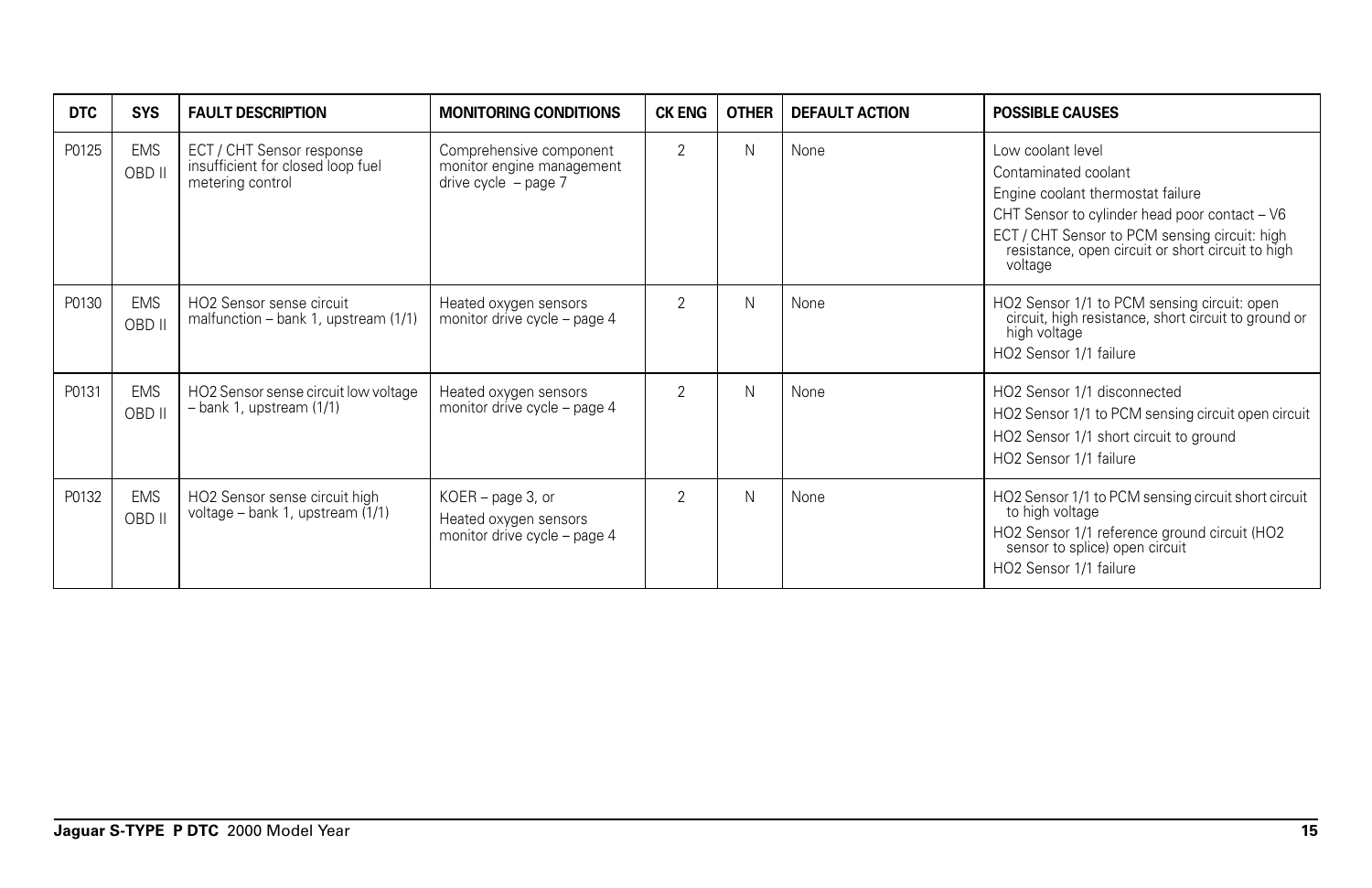| <b>DTC</b> | <b>SYS</b>           | <b>FAULT DESCRIPTION</b>                                                      | <b>MONITORING CONDITIONS</b>                                                                    | <b>CK ENG</b>  | <b>OTHER</b> | <b>DEFAULT ACTION</b> | <b>POSSIBLE CAUSES</b>                                                                                                                                                                                                                                                                                                                                                                                                                                                                                                                 |
|------------|----------------------|-------------------------------------------------------------------------------|-------------------------------------------------------------------------------------------------|----------------|--------------|-----------------------|----------------------------------------------------------------------------------------------------------------------------------------------------------------------------------------------------------------------------------------------------------------------------------------------------------------------------------------------------------------------------------------------------------------------------------------------------------------------------------------------------------------------------------------|
| P0133      | <b>EMS</b><br>OBD II | HO2 Sensor sense circuit slow<br>response – bank 1, upstream (1/1)            | Heated oxygen sensors<br>monitor drive cycle - page 4                                           | 2              | N            | None                  | Engine misfire<br>HO2 Sensor 1/1 disconnected<br>HO2 Sensor 1/1 mechanical damage<br>HO2 Sensor 1/1 to PCM wiring intermittent open<br>circuit<br>HO2 Sensor 1/1 to PCM sensing circuit short circuit<br>to high voltage<br>HO2 Sensor 1/1 short circuit to ground<br>HO2 Sensor 1/1 reference ground circuit (HO2<br>sensor to splice) open circuit<br>HO2 Sensor 1/1 heater circuit fault<br>Exhaust leak<br>Low exhaust temperature<br>Injector flow partially restricted<br>Catalyst efficiency decrease<br>HO2 Sensor 1/1 failure |
| P0135      | <b>EMS</b><br>OBD II | HO <sub>2</sub> Sensor heater circuit<br>malfunction - bank 1, upstream (1/1) | KOEO - page 3, or<br>KOER - page 3, or<br>Heated oxygen sensors<br>monitor drive cycle - page 4 | $\mathfrak{D}$ | N            | None                  | HO2 Sensor 1/1 disconnected<br>HO2 Sensor 1/1 heater power supply open circuit<br>HO2 Sensor 1/1 heater to ECM wiring short circuit<br>or open circuit<br>HO2 Sensor 1/1 heater failure                                                                                                                                                                                                                                                                                                                                                |
| P0136      | <b>EMS</b><br>OBD II | HO2 Sensor sense circuit<br>malfunction - bank 1, downstream (1/<br>2)        | Heated oxygen sensors<br>monitor drive cycle - page 4                                           | $\overline{2}$ | N            | None                  | HO2 Sensor 1/2 to PCM sensing circuit: open<br>circuit, high resistance, short circuit to ground or<br>high voltage<br>HO2 Sensor 1/2 failure                                                                                                                                                                                                                                                                                                                                                                                          |
| P0138      | <b>EMS</b><br>OBD II | HO2 Sensor sense circuit high<br>voltage - bank 1, downstream (1/2)           | KOER - page 3, or<br>Heated oxygen sensors<br>monitor drive cycle - page 4                      | $\overline{2}$ | N            | None                  | HO2 Sensor 1/2 to PCM sensing circuit short circuit<br>to high voltage<br>HO2 Sensor 1/2 reference ground circuit (HO2<br>sensor to splice) open circuit<br>HO2 Sensor 1/2 failure                                                                                                                                                                                                                                                                                                                                                     |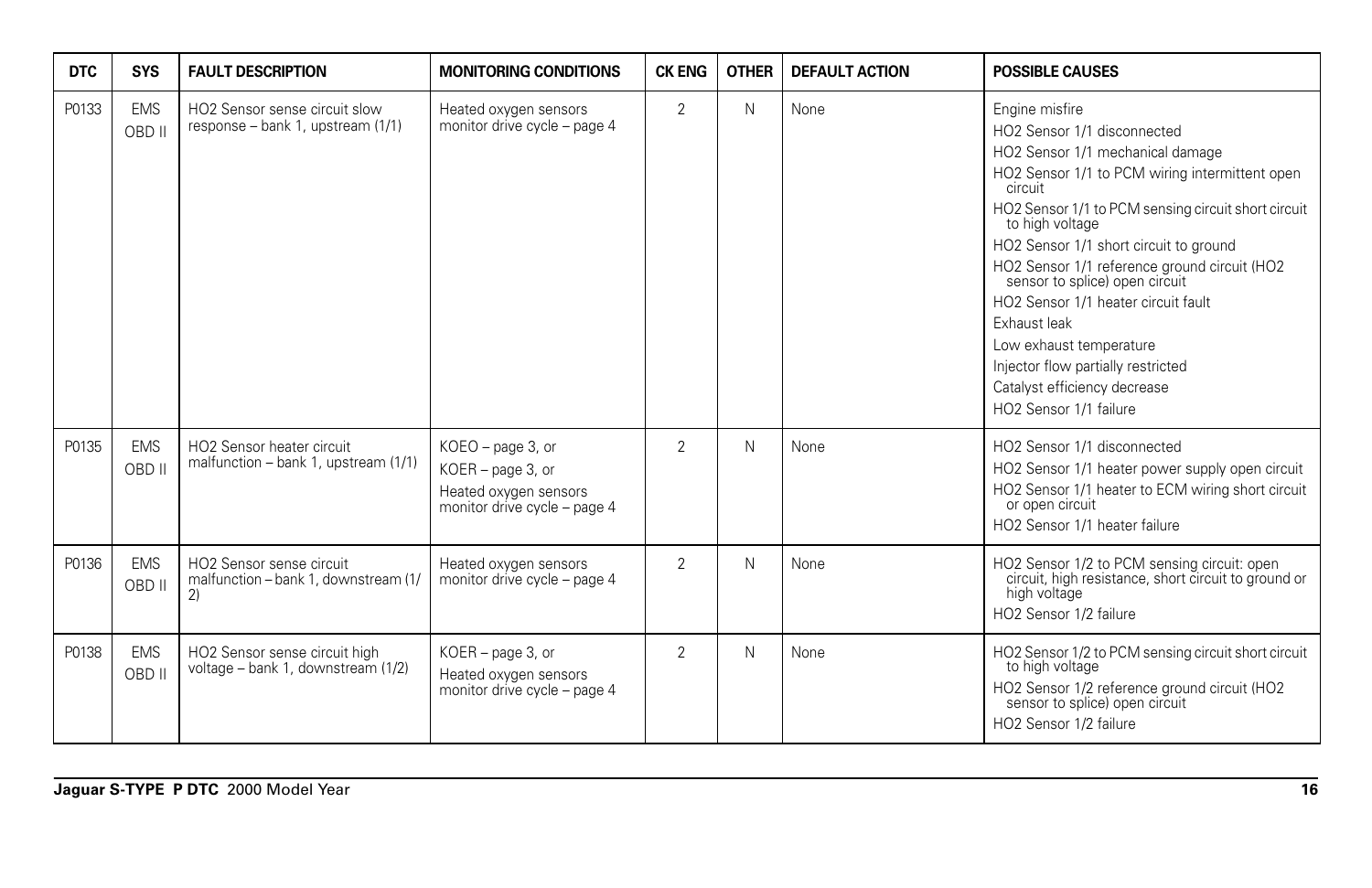| <b>DTC</b> | <b>SYS</b>           | <b>FAULT DESCRIPTION</b>                                               | <b>MONITORING CONDITIONS</b>                                                                      | <b>CK ENG</b>  | <b>OTHER</b> | <b>DEFAULT ACTION</b> | <b>POSSIBLE CAUSES</b>                                                                                                                                                                  |
|------------|----------------------|------------------------------------------------------------------------|---------------------------------------------------------------------------------------------------|----------------|--------------|-----------------------|-----------------------------------------------------------------------------------------------------------------------------------------------------------------------------------------|
| P0141      | <b>EMS</b><br>OBD II | HO2 Sensor heater circuit<br>malfunction - bank 1, downstream<br>(1/2) | $KOEO$ – page 3, or<br>KOER - page 3, or<br>Heated oxygen sensors<br>monitor drive cycle - page 4 | $\overline{2}$ | N            | None                  | HO2 Sensor 1/2 disconnected<br>HO2 Sensor 1/2 heater power supply open circuit<br>HO2 Sensor 1/2 heater to ECM wiring short circuit<br>or open circuit<br>HO2 Sensor 1/2 heater failure |
| P0150      | <b>EMS</b><br>OBD II | HO2 Sensor sense circuit<br>malfunction - bank 2, upstream (2/1)       | Heated oxygen sensors<br>monitor drive cycle - page 4                                             | 2              | Ν            | None                  | HO2 Sensor 2/1 to PCM sensing circuit: open<br>circuit, high resistance, short circuit to ground or<br>high voltage<br>HO2 Sensor 2/1 failure                                           |
| P0151      | <b>EMS</b><br>OBD II | HO2 Sensor sense circuit low voltage<br>$-$ bank 2, upstream $(2/1)$   | Heated oxygen sensors<br>monitor drive cycle - page 4                                             | 2              | N            | None                  | HO2 Sensor 2/1 disconnected<br>HO2 Sensor 2/1 to PCM sensing circuit open circuit<br>HO2 Sensor 2/1 short circuit to ground<br>HO2 Sensor 2/1 failure                                   |
| P0152      | <b>EMS</b><br>OBD II | HO2 Sensor sense circuit high<br>voltage - bank 2, upstream (2/1)      | KOER - page 3, or<br>Heated oxygen sensors<br>monitor drive cycle - page 4                        | 2              | N            | None                  | HO2 Sensor 2/1 to PCM sensing circuit short circuit<br>to high voltage<br>HO2 Sensor 2/1 reference ground circuit (HO2<br>sensor to splice) open circuit<br>HO2 Sensor 2/1 failure      |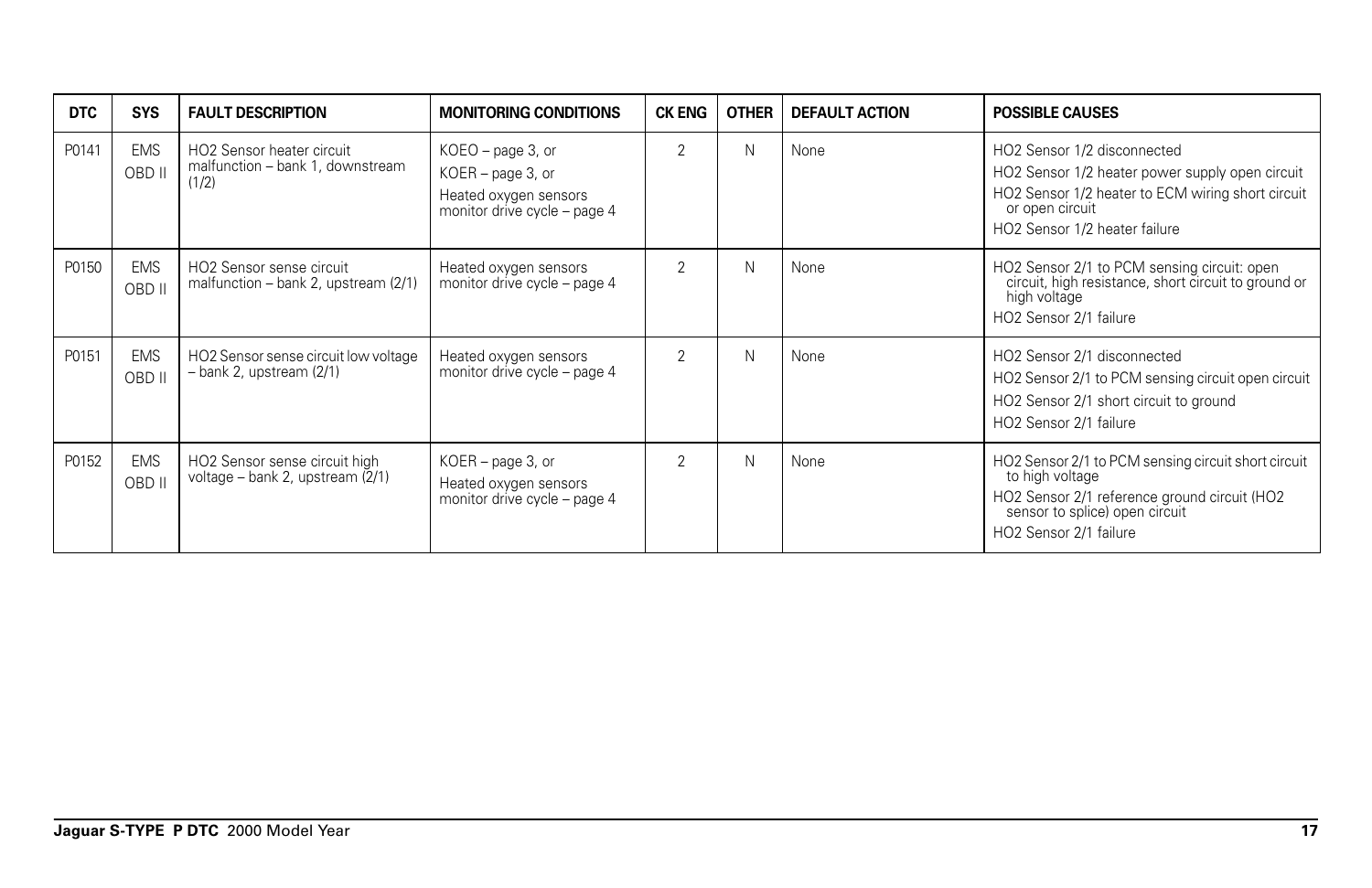| <b>DTC</b> | <b>SYS</b>           | <b>FAULT DESCRIPTION</b>                                                      | <b>MONITORING CONDITIONS</b>                                                                    | <b>CK ENG</b>  | <b>OTHER</b> | <b>DEFAULT ACTION</b> | <b>POSSIBLE CAUSES</b>                                                                                                                                                                                                                                                                                                                                                                                                                                                                                                                 |
|------------|----------------------|-------------------------------------------------------------------------------|-------------------------------------------------------------------------------------------------|----------------|--------------|-----------------------|----------------------------------------------------------------------------------------------------------------------------------------------------------------------------------------------------------------------------------------------------------------------------------------------------------------------------------------------------------------------------------------------------------------------------------------------------------------------------------------------------------------------------------------|
| P0153      | <b>EMS</b><br>OBD II | HO2 Sensor sense circuit slow<br>response - bank 2, upstream (2/1)            | Heated oxygen sensors<br>monitor drive cycle - page 4                                           | 2              | N            | None                  | Engine misfire<br>HO2 Sensor 2/1 disconnected<br>HO2 Sensor 2/1 mechanical damage<br>HO2 Sensor 2/1 to PCM wiring intermittent open<br>circuit<br>HO2 Sensor 2/1 to PCM sensing circuit short circuit<br>to high voltage<br>HO2 Sensor 2/1 short circuit to ground<br>HO2 Sensor 2/1 reference ground circuit (HO2<br>sensor to splice) open circuit<br>HO2 Sensor 2/1 heater circuit fault<br>Exhaust leak<br>Low exhaust temperature<br>Injector flow partially restricted<br>Catalyst efficiency decrease<br>HO2 Sensor 2/1 failure |
| P0155      | <b>EMS</b><br>OBD II | HO <sub>2</sub> Sensor heater circuit<br>malfunction - bank 2, upstream (2/1) | KOEO - page 3, or<br>KOER - page 3, or<br>Heated oxygen sensors<br>monitor drive cycle - page 4 | $\mathfrak{D}$ | N            | None                  | HO2 Sensor 2/1 disconnected<br>HO2 Sensor 2/1 heater power supply open circuit<br>HO2 Sensor 2/1 heater to ECM wiring short circuit<br>or open circuit<br>HO2 Sensor 2/1 heater failure                                                                                                                                                                                                                                                                                                                                                |
| P0156      | <b>EMS</b><br>OBD II | HO2 Sensor sense circuit<br>malfunction - bank 2, downstream (2/<br>2)        | Heated oxygen sensors<br>monitor drive cycle - page 4                                           | $\overline{2}$ | N            | None                  | HO2 Sensor 2/2 to PCM sensing circuit: open<br>circuit, high resistance, short circuit to ground or<br>high voltage<br>HO2 Sensor 2/2 failure                                                                                                                                                                                                                                                                                                                                                                                          |
| P0158      | <b>EMS</b><br>OBD II | HO2 Sensor sense circuit high<br>voltage - bank 2, downstream (2/2)           | KOER - page 3, or<br>Heated oxygen sensors<br>monitor drive cycle - page 4                      | $\overline{2}$ | N            | None                  | HO2 Sensor 2/2 to PCM sensing circuit short circuit<br>to high voltage<br>HO2 Sensor 2/2 reference ground circuit (HO2<br>sensor to splice) open circuit<br>HO2 Sensor 2/2 failure                                                                                                                                                                                                                                                                                                                                                     |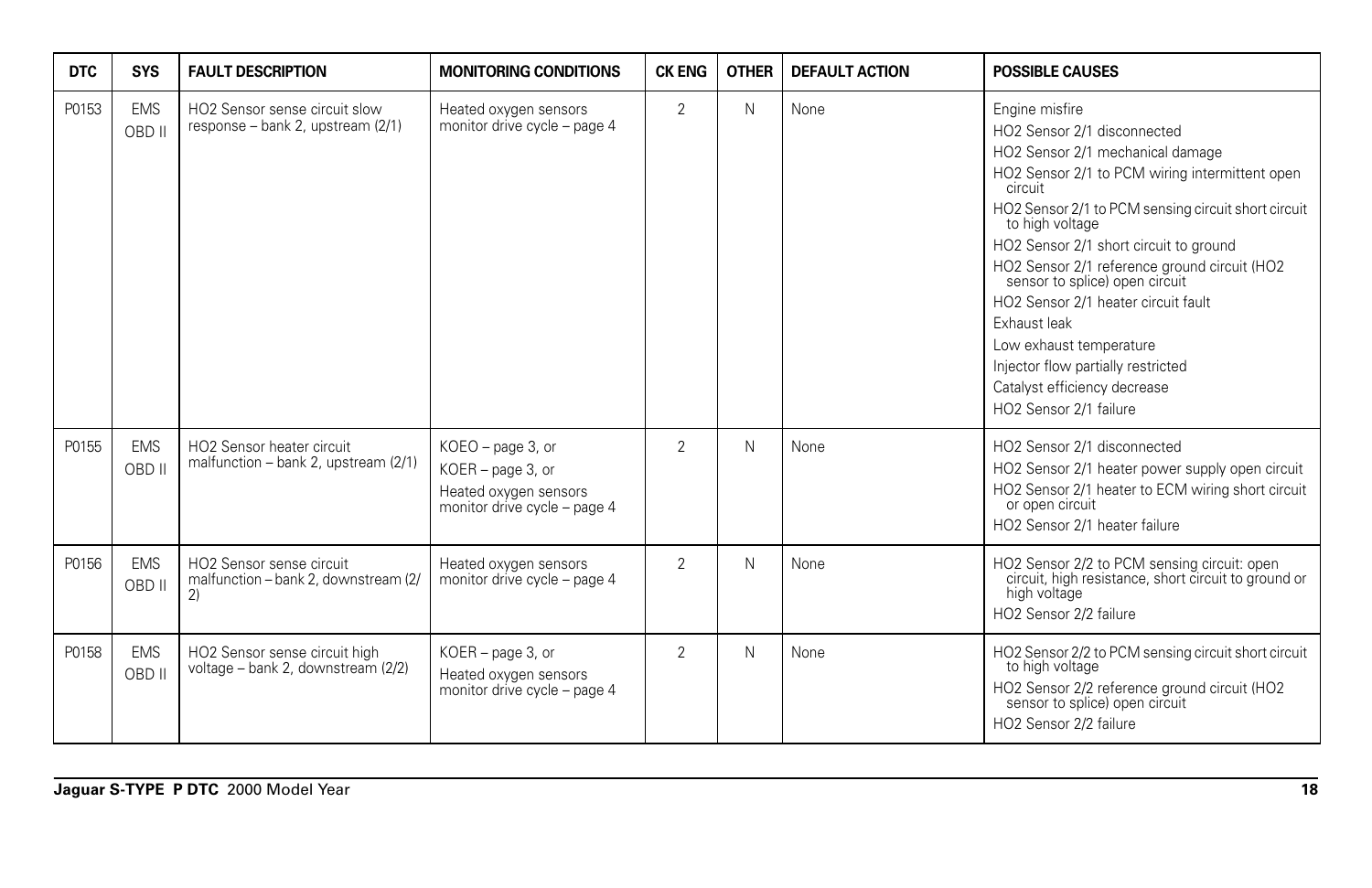| <b>DTC</b> | <b>SYS</b>           | <b>FAULT DESCRIPTION</b>                                                           | <b>MONITORING CONDITIONS</b>                                                                    | <b>CK ENG</b>  | <b>OTHER</b> | <b>DEFAULT ACTION</b> | <b>POSSIBLE CAUSES</b>                                                                                                                                                                                                                                                                                                                                                                                                                                                                      |
|------------|----------------------|------------------------------------------------------------------------------------|-------------------------------------------------------------------------------------------------|----------------|--------------|-----------------------|---------------------------------------------------------------------------------------------------------------------------------------------------------------------------------------------------------------------------------------------------------------------------------------------------------------------------------------------------------------------------------------------------------------------------------------------------------------------------------------------|
| P0161      | <b>EMS</b><br>OBD II | HO <sub>2</sub> Sensor heater circuit<br>malfunction - bank 2, downstream<br>(2/2) | KOEO - page 3, or<br>KOER - page 3, or<br>Heated oxygen sensors<br>monitor drive cycle - page 4 | $\overline{2}$ | N            | None                  | HO2 Sensor 2/2 disconnected<br>HO2 Sensor 2/2 heater power supply open circuit<br>HO2 Sensor 2/2 heater to ECM wiring short circuit<br>or open circuit<br>HO2 Sensor 2/2 heater failure                                                                                                                                                                                                                                                                                                     |
| P0171      | <b>EMS</b><br>OBD II | System too lean - bank 1                                                           | Adaptive fuel monitor drive<br>$cycle - page 4$                                                 | $\overline{2}$ | N            | None                  | Engine misfire<br>Air intake leak between MAF Sensor and throttle<br>Fuel filter, system restriction<br>Fuel injector restriction<br>Fuel pressure sensor failure (low fuel pressure)<br>Low fuel pump output<br>HO2 Sensor(s) (1/1, 1/2) harness wiring condition<br>fault<br>Exhaust leak (before catalyst)<br>PCM receiving incorrect signal from one or more of<br>the following components: ECT or CHT Sensor,<br>MAF Sensor, IAT Sensor, IP Sensor, EFT Sensor,<br>TP Sensor(s), TACM |
| P0172      | <b>EMS</b><br>OBD II | System too rich - bank 1                                                           | Adaptive fuel monitor drive<br>cycle – page 4                                                   | $\overline{2}$ | N            | None                  | Restricted air filter<br>Leaking fuel injector(s)<br>Fuel pressure sensor failure (high fuel pressure)<br>PCM receiving incorrect signal from one or more of<br>the following components: ECT or CHT Sensor,<br>MAF Sensor, IAT Sensor, IP Sensor, EFT Sensor,<br>TP Sensor(s), TACM                                                                                                                                                                                                        |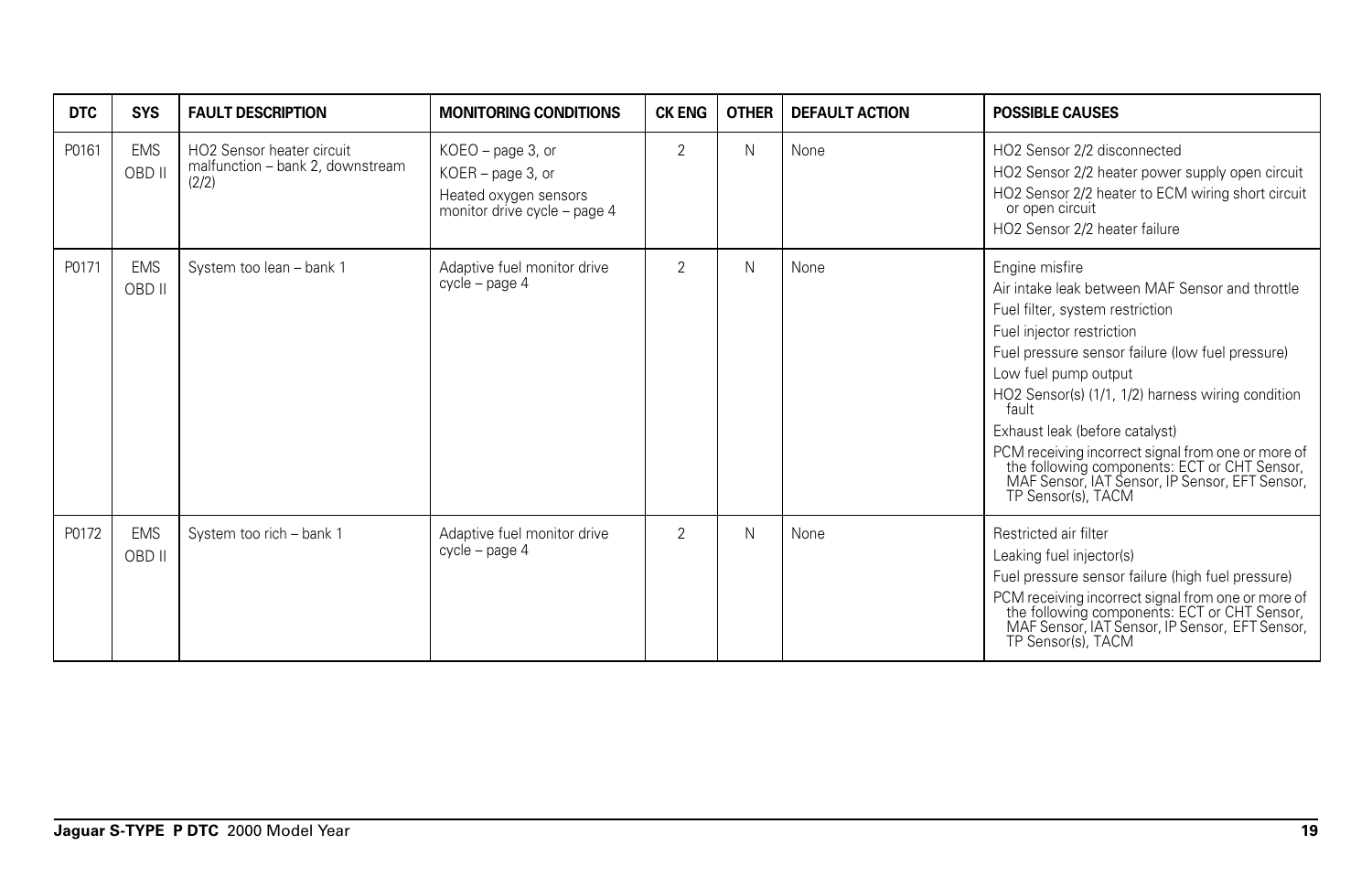| <b>DTC</b> | <b>SYS</b>           | <b>FAULT DESCRIPTION</b>              | <b>MONITORING CONDITIONS</b>                                                                                             | <b>CK ENG</b>  | <b>OTHER</b> | <b>DEFAULT ACTION</b> | <b>POSSIBLE CAUSES</b>                                                                                                                                                                                                                                                                                                                                                                                                                                                                      |
|------------|----------------------|---------------------------------------|--------------------------------------------------------------------------------------------------------------------------|----------------|--------------|-----------------------|---------------------------------------------------------------------------------------------------------------------------------------------------------------------------------------------------------------------------------------------------------------------------------------------------------------------------------------------------------------------------------------------------------------------------------------------------------------------------------------------|
| P0174      | <b>EMS</b><br>OBD II | System too lean - bank 2              | Adaptive fuel monitor drive<br>cycle – page 4                                                                            | $\overline{2}$ | N            | None                  | Engine misfire<br>Air intake leak between MAF Sensor and throttle<br>Fuel filter, system restriction<br>Fuel injector restriction<br>Fuel pressure sensor failure (low fuel pressure)<br>Low fuel pump output<br>HO2 Sensor(s) (2/1, 2/2) harness wiring condition<br>fault<br>Exhaust leak (before catalyst)<br>PCM receiving incorrect signal from one or more of<br>the following components: ECT or CHT Sensor,<br>MAF Sensor, IAT Sensor, IP Sensor, EFT Sensor,<br>TP Sensor(s), TACM |
| P0175      | <b>EMS</b><br>OBD II | System too rich - bank 2              | Adaptive fuel monitor drive<br>cycle – page 4                                                                            | $\overline{2}$ | N            | None                  | Restricted air filter<br>Leaking fuel injector(s)<br>Fuel pressure sensor failure (high fuel pressure)<br>PCM receiving incorrect signal from one or more of<br>the following components: ECT or CHT Sensor,<br>MAF Sensor, IAT Sensor, IP Sensor, EFT Sensor,<br>TP Sensor(s), TACM                                                                                                                                                                                                        |
| P0180      | <b>EMS</b><br>OBD II | <b>EFT Sensor circuit malfunction</b> | KOEO - page 3, or<br>KOER - page 3, or<br>Comprehensive component<br>monitor engine management<br>drive cycle $-$ page 7 | $\overline{2}$ | N            | None                  | EFT Sensor disconnected<br>EFT Sensor to PCM sensing circuit: high<br>resistance, open circuit, short circuit to ground or<br>high voltage<br><b>EFT Sensor failure</b>                                                                                                                                                                                                                                                                                                                     |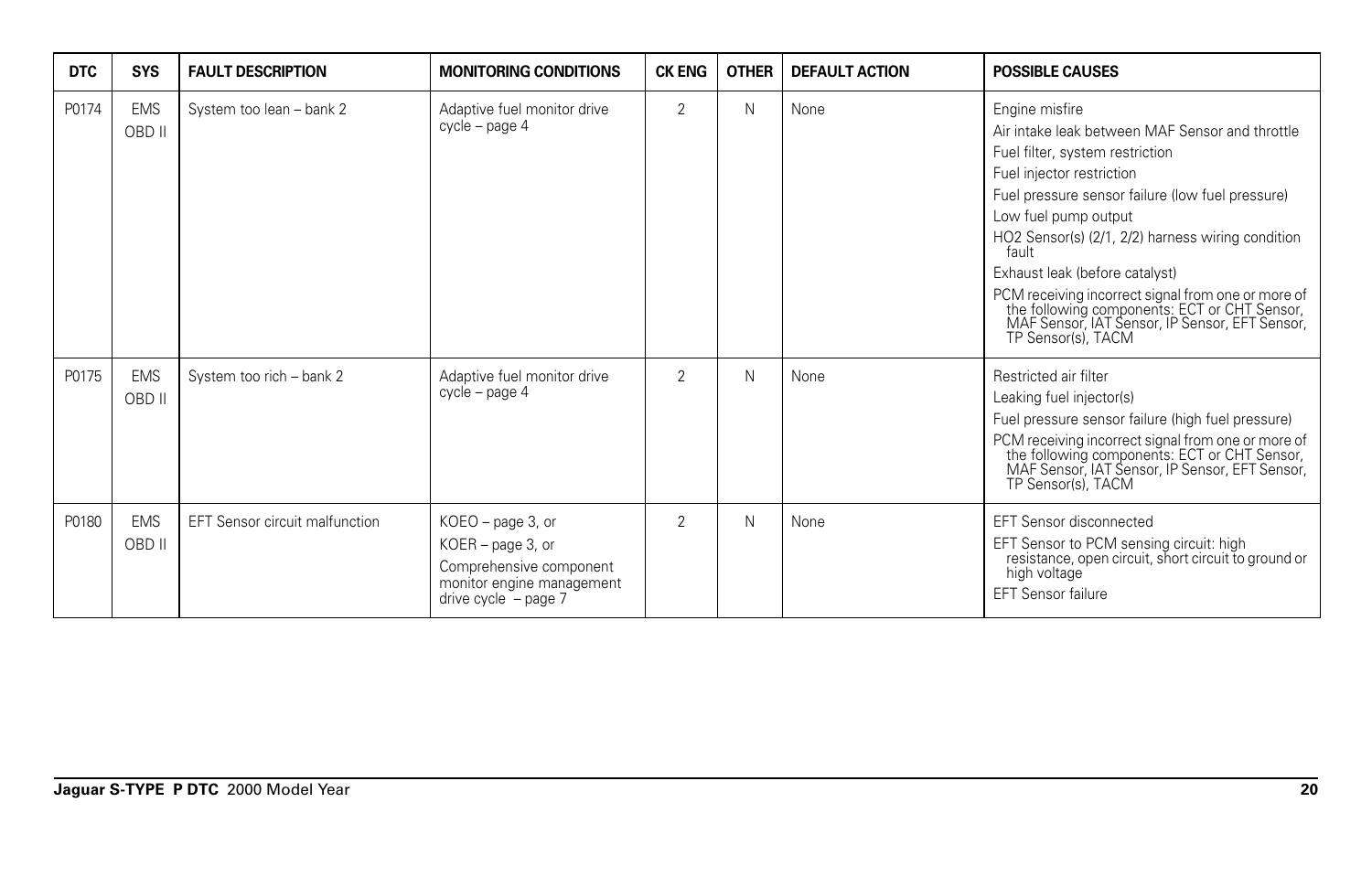| <b>DTC</b> | SYS                      | <b>FAULT DESCRIPTION</b>                                 | <b>MONITORING CONDITIONS</b>                                                                                              | <b>CK ENG</b>  | <b>OTHER</b> | <b>DEFAULT ACTION</b>                                                         | <b>POSSIBLE CAUSES</b>                                                                                                                                                                                                                                                |
|------------|--------------------------|----------------------------------------------------------|---------------------------------------------------------------------------------------------------------------------------|----------------|--------------|-------------------------------------------------------------------------------|-----------------------------------------------------------------------------------------------------------------------------------------------------------------------------------------------------------------------------------------------------------------------|
| P0190      | <b>EMS</b><br>OBD II     | IP Sensor circuit malfunction                            | Comprehensive component<br>monitor engine management<br>drive cycle $-$ page $7$                                          | $\overline{2}$ | N            | None                                                                          | IP Sensor reference ground circuit (to splice) open<br>circuit<br>IP Sensor reference voltage circuit (to splice) open<br>circuit<br>IP Sensor to PCM sensing circuit; open circuit, high<br>resistance, short circuit to ground or high voltage<br>IP Sensor failure |
| P0192      | <b>EMS</b><br>OBD II     | IP Sensor sense circuit low voltage<br>(low pressure)    | KOEO - page 3, or<br>KOER - page 3, or<br>Comprehensive component<br>monitor engine management<br>drive $cycle - page 7$  | $\overline{2}$ | N            | None                                                                          | IP Sensor reference voltage circuit (to splice) open<br>circuit<br>IP Sensor to PCM sensing circuit; open circuit, high<br>resistance, short circuit to ground<br>IP Sensor failure                                                                                   |
| P0193      | <b>EMS</b><br>OBD II     | IP Sensor sense circuit high voltage<br>(high pressure)  | KOEO - page 3, or<br>KOER - page 3, or<br>Comprehensive component<br>monitor engine management<br>drive $cycle - page 7$  | $\overline{2}$ | N            | None                                                                          | IP Sensor reference ground circuit (to splice) open<br>circuit<br>IP Sensor to PCM sensing circuit short circuit to<br>high voltage<br>IP Sensor failure                                                                                                              |
| P0196      | <b>EMS</b><br>OBD II     | EOT Signal does not follow CHT /<br>ECT signal           | Comprehensive component<br>monitor engine management<br>drive cycle - page 7                                              | $\mathfrak{D}$ | N            | PCM Default:<br>- V6 CHT substituted<br>- V8 ECT substituted                  | EOT Sensor to PCM sensing circuit high resistance<br>when hot<br>EOT Sensor to PCM sensing circuit intermittent<br>high resistance<br><b>EOT Sensor failure</b>                                                                                                       |
| P0222      | <b>EMS</b><br><b>JAG</b> | TP Sensor sense circuit low voltage -<br>TP <sub>2</sub> | KOEO - page 3, or<br>$KOER - page 3$ , or<br>Comprehensive component<br>monitor engine management<br>drive cycle - page 7 | N              | A. M         | None (as long as normal TP<br>signals are received from<br>remaining sensors) | TP Sensor to PCM sensing circuit "2" (TP Sensor<br>pin 1) open circuit or high resistance<br>TP Sensor failure                                                                                                                                                        |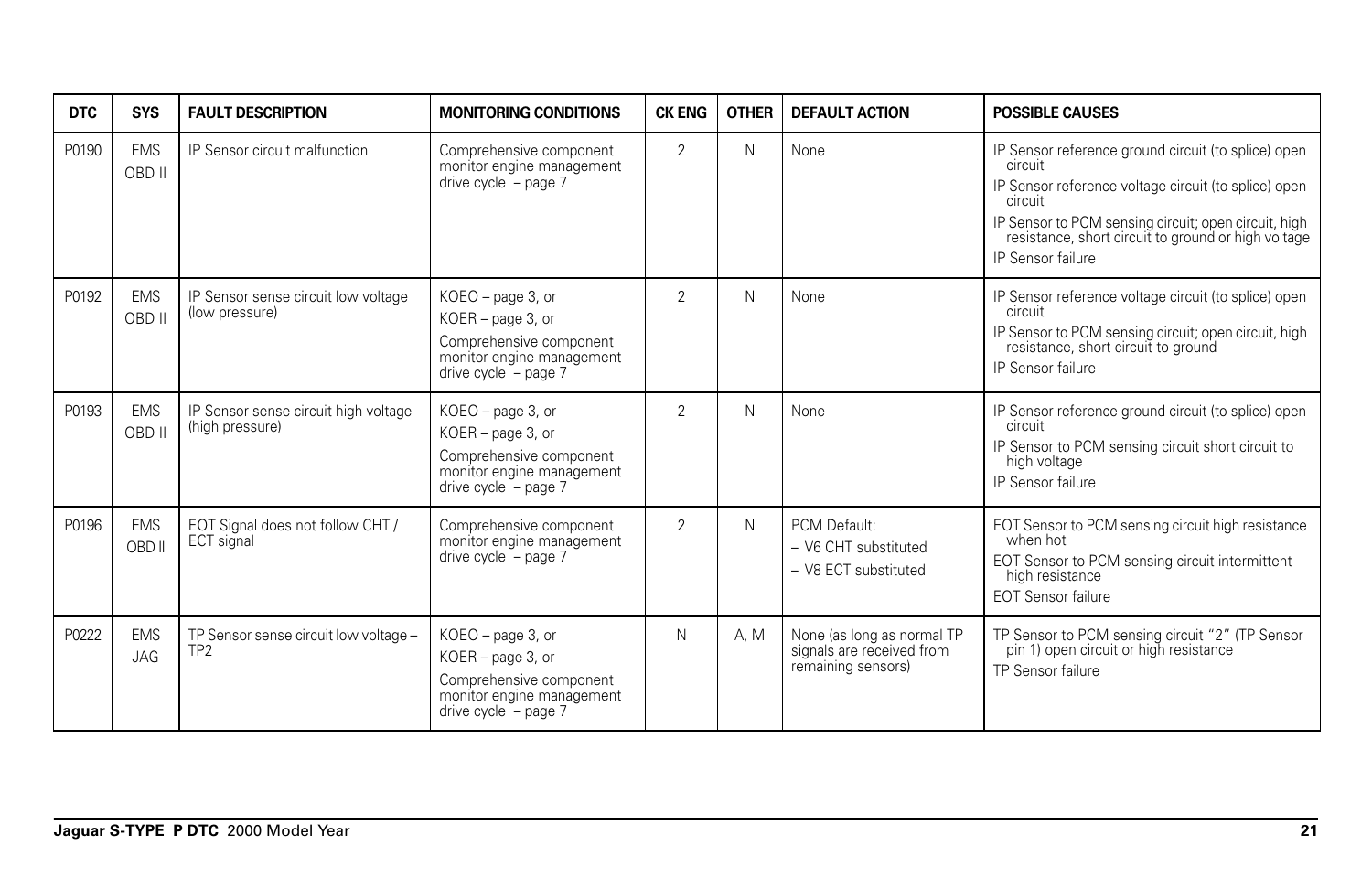| <b>DTC</b> | <b>SYS</b>               | <b>FAULT DESCRIPTION</b>                       | <b>MONITORING CONDITIONS</b>                                                                                               | <b>CK ENG</b> | <b>OTHER</b> | <b>DEFAULT ACTION</b>                                                         | <b>POSSIBLE CAUSES</b>                                                                                                                                                 |
|------------|--------------------------|------------------------------------------------|----------------------------------------------------------------------------------------------------------------------------|---------------|--------------|-------------------------------------------------------------------------------|------------------------------------------------------------------------------------------------------------------------------------------------------------------------|
| P0223      | <b>EMS</b><br><b>JAG</b> | TP Sensor sense circuit high voltage<br>$-TP2$ | KOEO - page 3, or<br>KOER - page 3, or<br>Comprehensive component<br>monitor engine management<br>drive $cycle - page 7$   | N             | A. M         | None (as long as normal TP<br>signals are received from<br>remaining sensors) | TP Sensor to PCM sensing circuit "2" (TP Sensor<br>pin 1) short circuit to high voltage<br>TP Sensor failure                                                           |
| P0224      | <b>EMS</b><br><b>JAG</b> | TP Sensor signal intermittent - TP2            | KOEO - page 3, or<br>KOER - page 3, or<br>Comprehensive component<br>monitor engine management<br>drive cycle $-$ page $7$ | N             | Ν            | None (as long as normal TP<br>signals are received from<br>remaining sensors) | TP Sensor to PCM sensing circuit "2" (TP Sensor<br>pin 1) intermittent: open circuit, high resistance,<br>short circuit to ground or high voltage<br>TP Sensor failure |
| P0227      | <b>EMS</b><br><b>JAG</b> | TP Sensor sense circuit low voltage -<br>TP3   | KOEO - page 3, or<br>KOER - page 3, or<br>Comprehensive component<br>monitor engine management<br>drive cycle $-$ page $7$ | N             | A. M         | None (as long as normal TP<br>signals are received from<br>remaining sensors) | TP Sensor to PCM sensing circuit "3" (TP Sensor<br>pin 2) open circuit or high resistance<br>TP Sensor failure                                                         |
| P0228      | <b>EMS</b><br><b>JAG</b> | TP Sensor sense circuit high voltage<br>$-TP3$ | KOEO - page 3, or<br>KOER - page 3, or<br>Comprehensive component<br>monitor engine management<br>drive $cycle - page 7$   | N             | A. M         | None (as long as normal TP<br>signals are received from<br>remaining sensors) | TP Sensor to PCM sensing circuit "3" (TP Sensor<br>pin 2) short circuit to high voltage<br>TP Sensor failure                                                           |
| P0229      | <b>EMS</b><br><b>JAG</b> | TP Sensor signal intermittent - TP3            | KOEO - page 3, or<br>KOER - page 3, or<br>Comprehensive component<br>monitor engine management<br>drive cycle $-$ page $7$ | N             | N            | None (as long as normal TP<br>signals are received from<br>remaining sensors) | TP Sensor to PCM sensing circuit "3" (TP Sensor<br>pin 2) intermittent: open circuit, high resistance,<br>short circuit to ground or high voltage<br>TP Sensor failure |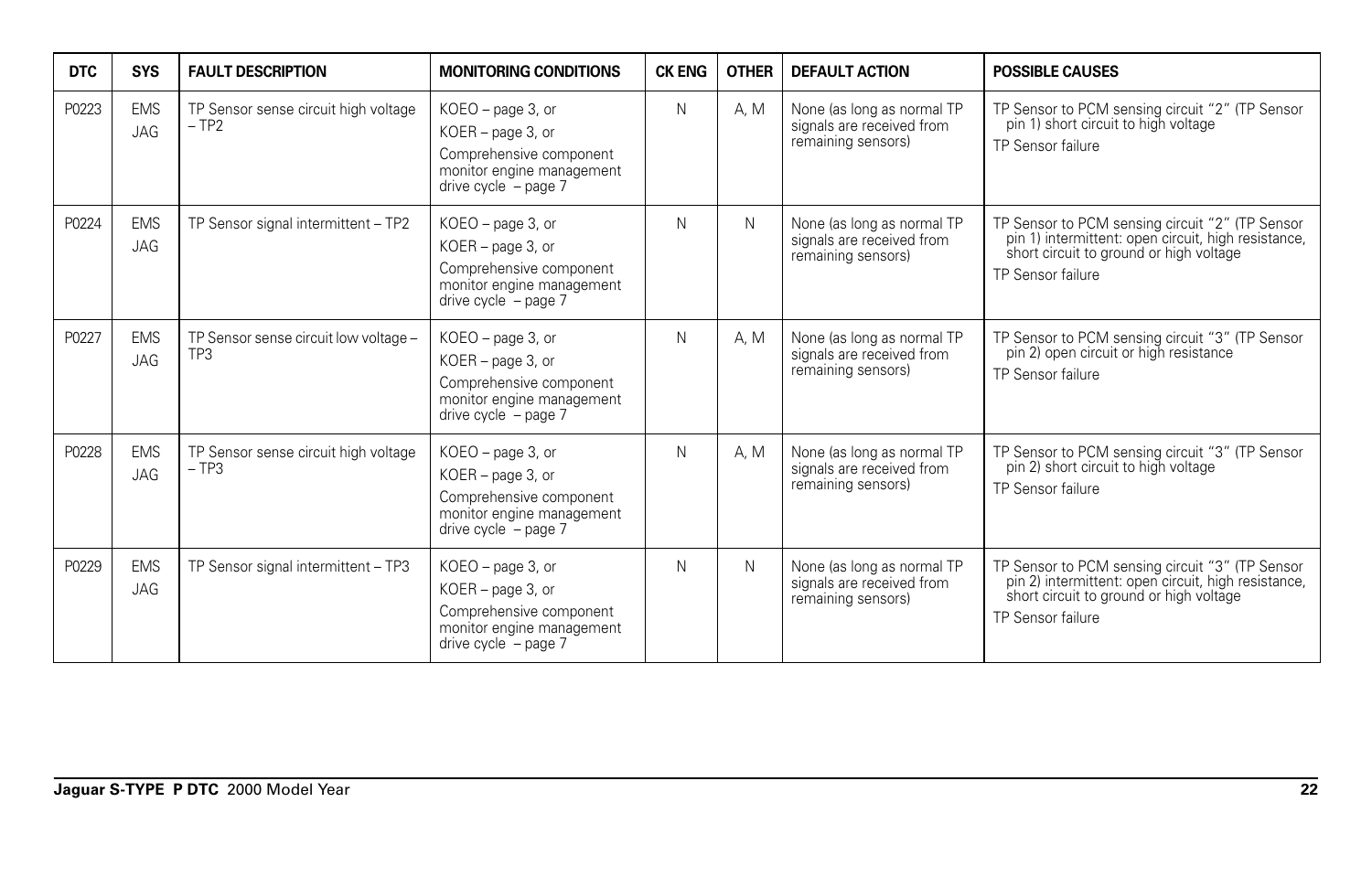| <b>DTC</b> | <b>SYS</b>           | <b>FAULT DESCRIPTION</b>                                | <b>MONITORING CONDITIONS</b>            | <b>CK ENG</b>       | <b>OTHER</b> | <b>DEFAULT ACTION</b> | <b>POSSIBLE CAUSES</b>                                                                                                                                                                                                                                                                                                                                                                                                                              |
|------------|----------------------|---------------------------------------------------------|-----------------------------------------|---------------------|--------------|-----------------------|-----------------------------------------------------------------------------------------------------------------------------------------------------------------------------------------------------------------------------------------------------------------------------------------------------------------------------------------------------------------------------------------------------------------------------------------------------|
| P0300      | <b>EMS</b><br>OBD II | Random misfire detected                                 | Misfire monitor drive cycle -<br>page 4 | $1$ or $2$<br>$* *$ | N            | None                  | Cylinder compression low<br>Worn camshaft / broken valve spring(s)<br>Fuel delivery pressure (low / high)<br>Fuel injector(s) restricted / leaking<br>Fuel injector(s) continuously open<br>Fuel contamination<br>Fuel injector circuit fault(s) (Injector DTCs also<br>flagged)<br>Spark plug failure / fouled / incorrect gap<br>PCM to ignition coil primary circuit fault (Cylinder misfire detected DTC also flagged)<br>Ignition coil failure |
| P0301      | <b>EMS</b><br>OBD II | Misfire detected - cylinder 1 (1/1)                     | Misfire monitor drive cycle -<br>page 4 | 1 or 2<br>$* *$     | N            | None                  | Refer to P0300 Possible Causes                                                                                                                                                                                                                                                                                                                                                                                                                      |
| P0302      | <b>EMS</b><br>OBD II | Misfire detected – cylinder 2 (1/2)                     | Misfire monitor drive cycle -<br>page 4 | 1 or 2<br>$* *$     | N            | None                  | Refer to P0300 Possible Causes                                                                                                                                                                                                                                                                                                                                                                                                                      |
| P0303      | <b>EMS</b><br>OBD II | Misfire detected - cylinder 3 (1/3)                     | Misfire monitor drive cycle -<br>page 4 | 1 or 2<br>$***$     | N            | None                  | Refer to P0300 Possible Causes                                                                                                                                                                                                                                                                                                                                                                                                                      |
| P0304      | <b>EMS</b><br>OBD II | Misfire detected - cylinder 4 (1/4 V8,<br>$2/1$ $V_6$ ) | Misfire monitor drive cycle -<br>page 4 | $1$ or $2$<br>$* *$ | N            | None                  | Refer to P0300 Possible Causes                                                                                                                                                                                                                                                                                                                                                                                                                      |
| P0305      | <b>EMS</b><br>OBD II | Misfire detected - cylinder 5 (2/1 V8,<br>$2/2$ $V6$ )  | Misfire monitor drive cycle -<br>page 4 | $1$ or $2$<br>$* *$ | N            | None                  | Refer to P0300 Possible Causes                                                                                                                                                                                                                                                                                                                                                                                                                      |
| P0306      | <b>EMS</b><br>OBD II | Misfire detected - cylinder 6 (2/2 V8,<br>$2/3$ $V6$ )  | Misfire monitor drive cycle -<br>page 4 | $1$ or $2$<br>$***$ | N            | None                  | Refer to P0300 Possible Causes                                                                                                                                                                                                                                                                                                                                                                                                                      |

\*\*If the misfire is severe enough to cause catalyst damage, the individual cylinder DTC will be flagged immediately and the CHECK ENGINE MIL will flash.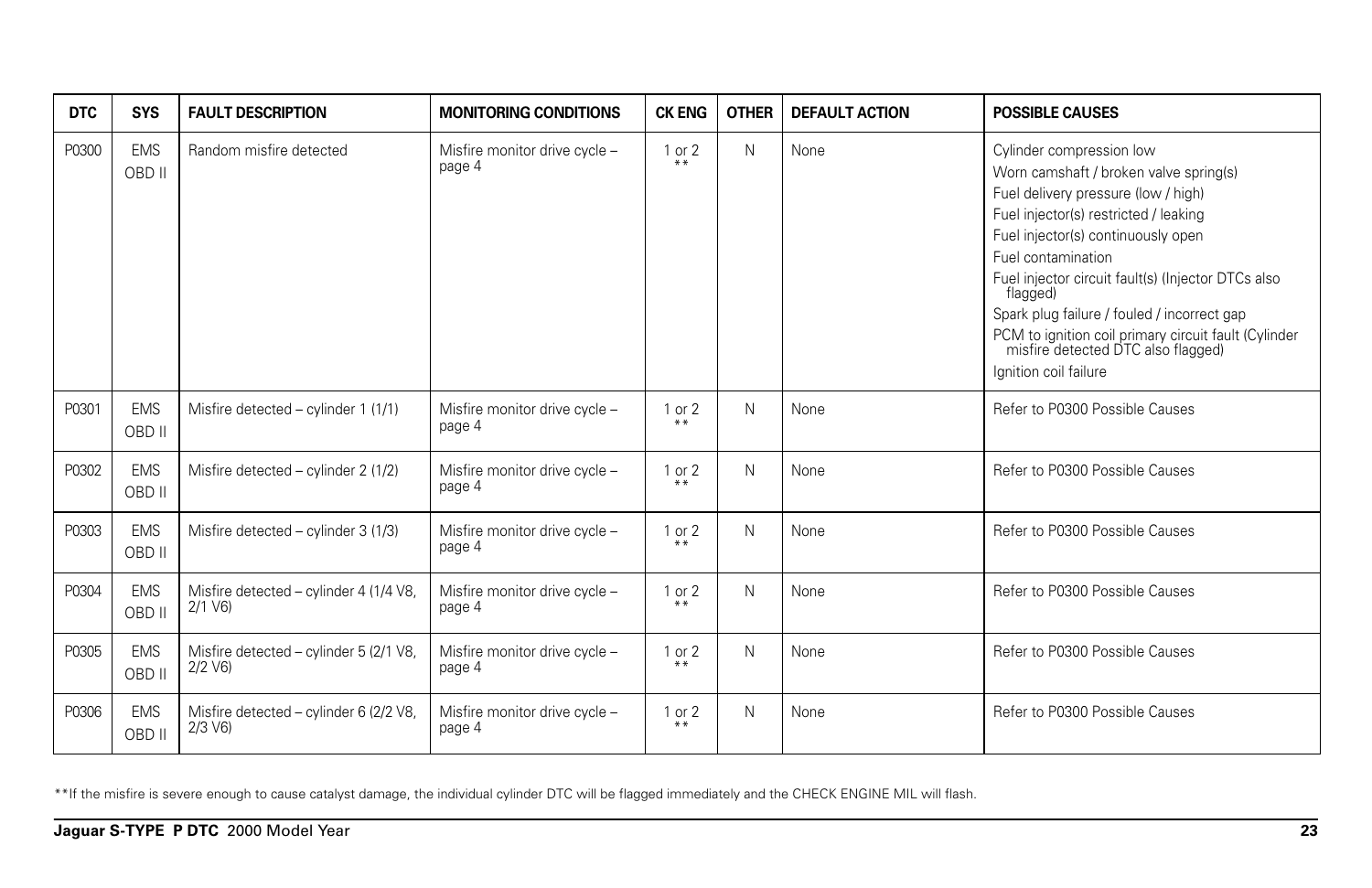| <b>DTC</b> | <b>SYS</b>           | <b>FAULT DESCRIPTION</b>                                                        | <b>MONITORING CONDITIONS</b>                                                                        | <b>CK ENG</b>       | <b>OTHER</b> | <b>DEFAULT ACTION</b>              | <b>POSSIBLE CAUSES</b>                                                                                                                                                                                                                                                                                                 |
|------------|----------------------|---------------------------------------------------------------------------------|-----------------------------------------------------------------------------------------------------|---------------------|--------------|------------------------------------|------------------------------------------------------------------------------------------------------------------------------------------------------------------------------------------------------------------------------------------------------------------------------------------------------------------------|
| P0307      | V8 EMS<br>OBD II     | Misfire detected - cylinder 7 (2/3 V8)                                          | Misfire monitor drive cycle -<br>page 4                                                             | 1 or 2<br>$* *$     | N            | None                               | Refer to P0300 Possible Causes                                                                                                                                                                                                                                                                                         |
| P0308      | V8 EMS<br>OBD II     | Misfire detected - cylinder 8 (2/4 V8)                                          | Misfire monitor drive cycle -<br>page 4                                                             | $1$ or $2$<br>$* *$ | N            | None                               | Refer to P0300 Possible Causes                                                                                                                                                                                                                                                                                         |
| P0320      | <b>EMS</b><br>OBD II | CKP Sensor circuit malfunction                                                  | Comprehensive component<br>monitor engine management<br>drive cycle $-$ page 7                      | $\overline{2}$      | N            | None<br>(The engine will shut off) | CKP Sensor disconnected<br>CKP Sensor gap incorrect<br>CKP Sensor reluctor damaged teeth<br>Foreign matter on CKP Sensor face - V8<br>Foreign matter on CKP Sensor (on drive plate) - V8<br>CKP Sensor sensing circuit open circuit, high<br>resistance, short circuit to ground or high voltage<br>CKP Sensor failure |
| P0325      | <b>EMS</b><br>OBD II | KS (knock sensor) circuit malfunction<br>$-$ bank 1 $V8$<br>- front (bank 2) V6 | KOER - page 3, or<br>Comprehensive component<br>monitor engine management<br>drive cycle $-$ page 7 | $\overline{2}$      | N            | None                               | Poor sensor contact with the cylinder block<br>KS to PCM sensing circuit (KS pin 2): open circuit,<br>high resistance, short circuit to ground or high<br>voltage<br>KS to PCM reference ground circuit (KS pin 1): open<br>circuit, high resistance, short circuit to high<br>voltage<br><b>KS</b> failure            |
| P0330      | <b>EMS</b><br>OBD II | KS (knock sensor) circuit malfunction<br>$-$ bank 2 $V8$<br>- rear (bank 1) V6  | KOER - page 3, or<br>Comprehensive component<br>monitor engine management<br>drive cycle - page 7   | $\overline{2}$      | N            | None                               | Poor sensor contact with the cylinder block<br>KS to PCM sensing circuit (KS pin 2): open circuit,<br>high resistance, short circuit to ground or high<br>voltage<br>KS to PCM reference ground circuit (KS pin 1): open<br>circuit, high resistance, short circuit to high<br>voltage<br>KS failure                   |

\*\*If the misfire is severe enough to cause catalyst damage, the individual cylinder DTC will be flagged immediately and the CHECK ENGINE MIL will flash.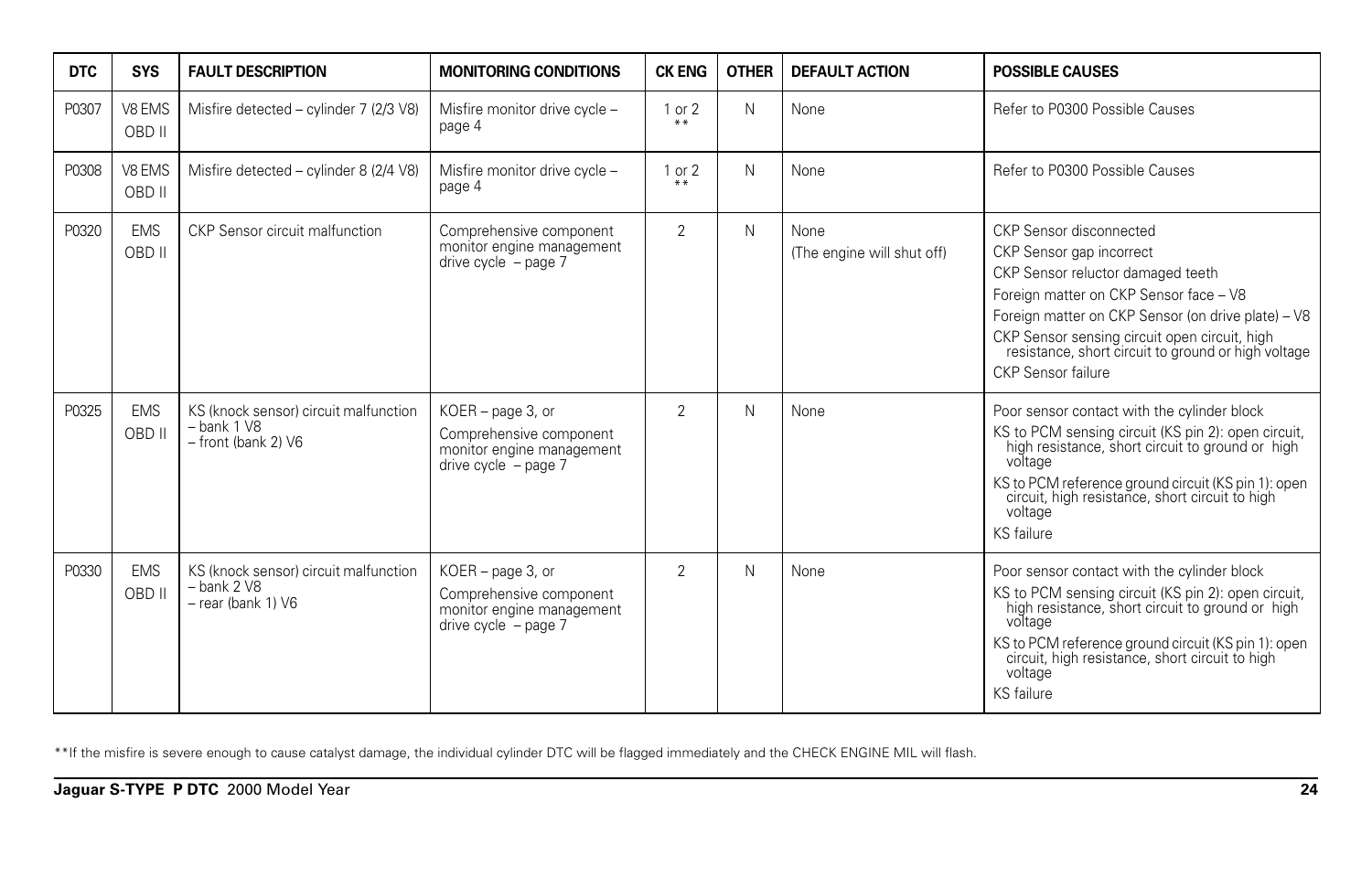| <b>DTC</b> | <b>SYS</b>           | <b>FAULT DESCRIPTION</b>                                                               | <b>MONITORING CONDITIONS</b>                                                     | <b>CK ENG</b>  | <b>OTHER</b> | <b>DEFAULT ACTION</b>                                                 | <b>POSSIBLE CAUSES</b>                                                                                                                                                                                                                                                                                                       |
|------------|----------------------|----------------------------------------------------------------------------------------|----------------------------------------------------------------------------------|----------------|--------------|-----------------------------------------------------------------------|------------------------------------------------------------------------------------------------------------------------------------------------------------------------------------------------------------------------------------------------------------------------------------------------------------------------------|
| P0340      | <b>EMS</b><br>OBD II | CMP Sensor circuit malfunction -<br>bank 1                                             | Comprehensive component<br>monitor engine management<br>drive cycle $-$ page 7   | $\overline{2}$ | Ν            | PCM Default:<br>- VVT inhibited<br>(Decreased engine)<br>performance) | Bank 1 CMP Sensor disconnected<br>Bank 1 CMP Sensor gap incorrect / foreign matter<br>on sensor face<br>Bank 1 CMP Sensor sensing circuit: open circuit,<br>short circuit to ground, short circuit to high<br>voltage<br>Bank 1 CMP Sensor reference ground circuit (to<br>splice) open circuit<br>Bank 1 CMP Sensor failure |
| P0341      | <b>EMS</b><br>OBD II | CMP Sensor circuit malfunction -<br>bank 2                                             | Comprehensive component<br>monitor engine management<br>drive cycle $-$ page $7$ | $\overline{2}$ | N            | PCM Default:<br>- VVT inhibited<br>(Decreased engine)<br>performance) | Bank 2 CMP Sensor disconnected<br>Bank 2 CMP Sensor gap incorrect / foreign matter<br>on sensor face<br>Bank 2 CMP Sensor sensing circuit: open circuit,<br>short circuit to ground, short circuit to high<br>voltage<br>Bank 2 CMP Sensor reference ground circuit (to<br>splice) open circuit<br>Bank 2 CMP Sensor failure |
| P0350      | <b>EMS</b><br>OBD II | Ignition coil primary circuit<br>malfunction - undetermined cylinder<br>identification | Comprehensive component<br>monitor engine management<br>drive cycle $-$ page $7$ | $\overline{2}$ | N            | None                                                                  | Ignition coils power supply; open circuit, short<br>circuit<br>Ignition suppression capacitor(s) failure<br>Incorrect CKP Sensor air gap                                                                                                                                                                                     |
| P0351      | <b>EMS</b><br>OBD II | Ignition coil primary circuit<br>malfunction - cylinder 1/1                            | Comprehensive component<br>monitor engine management<br>drive cycle - page 7     | $\overline{2}$ | N            | None                                                                  | lanition coil disconnected<br>PCM to ignition coil primary circuit: open circuit,<br>high resistance, short circuit to ground<br>Ignition coil failure<br>(If other individual ignition coil primary circuit DTCs)<br>are flagged, refer to P0350 Possible Causes)                                                           |
| P0352      | <b>EMS</b><br>OBD II | Ignition coil primary circuit<br>malfunction - cylinder 1/2                            | Comprehensive component<br>monitor engine management<br>drive cycle $-$ page $7$ | $\overline{2}$ | N            | None                                                                  | Refer to P0531 Possible Causes                                                                                                                                                                                                                                                                                               |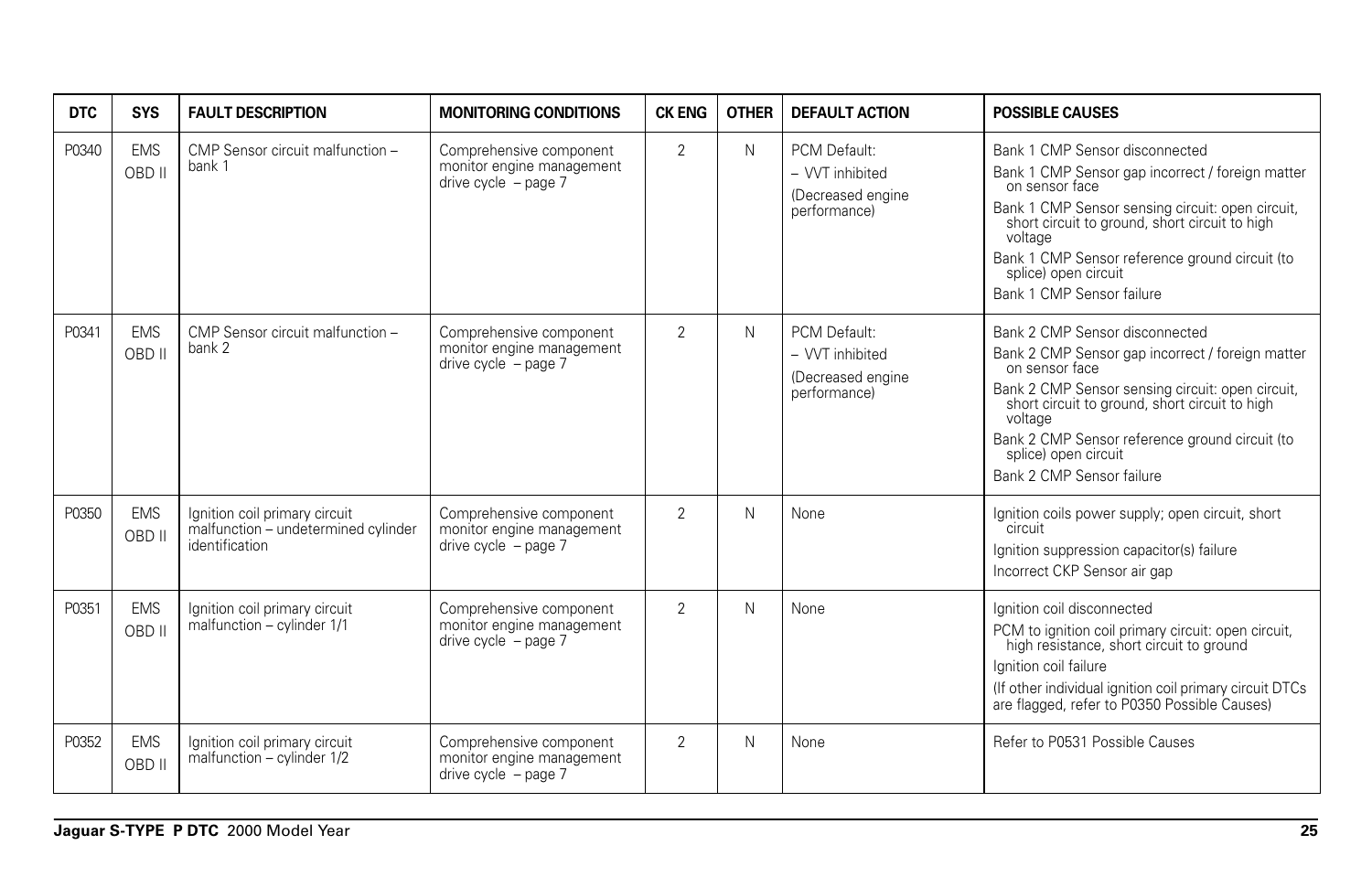| <b>DTC</b> | <b>SYS</b>           | <b>FAULT DESCRIPTION</b>                                                           | <b>MONITORING CONDITIONS</b>                                                     | <b>CK ENG</b>  | <b>OTHER</b> | <b>DEFAULT ACTION</b> | <b>POSSIBLE CAUSES</b>                                                                                                                                                                     |
|------------|----------------------|------------------------------------------------------------------------------------|----------------------------------------------------------------------------------|----------------|--------------|-----------------------|--------------------------------------------------------------------------------------------------------------------------------------------------------------------------------------------|
| P0353      | <b>EMS</b><br>OBD II | Ignition coil primary circuit<br>malfunction - cylinder 1/3                        | Comprehensive component<br>monitor engine management<br>drive cycle $-$ page 7   | $\overline{2}$ | N            | None                  | Refer to P0531 Possible Causes                                                                                                                                                             |
| P0354      | <b>EMS</b><br>OBD II | Ignition coil primary circuit<br>malfunction - V6 cylinder 2/1;<br>V8 cvlinder 1/4 | Comprehensive component<br>monitor engine management<br>drive cycle $-$ page $7$ | $\overline{2}$ | N            | None                  | Refer to P0531 Possible Causes                                                                                                                                                             |
| P0355      | <b>EMS</b><br>OBD II | Ignition coil primary circuit<br>malfunction - V6 cylinder 2/2;<br>V8 cvlinder 2/1 | Comprehensive component<br>monitor engine management<br>drive cycle $-$ page $7$ | $\overline{2}$ | N            | None                  | Refer to P0531 Possible Causes                                                                                                                                                             |
| P0356      | <b>EMS</b><br>OBD II | Ignition coil primary circuit<br>malfunction - V6 cylinder 2/3;<br>V8 cylinder 2/2 | Comprehensive component<br>monitor engine management<br>drive cycle $-$ page 7   | $\overline{2}$ | N            | None                  | Refer to P0531 Possible Causes                                                                                                                                                             |
| P0357      | V8 EMS<br>OBD II     | Ignition coil primary circuit<br>malfunction - V8 cylinder 2/3                     | Comprehensive component<br>monitor engine management<br>drive cycle $-$ page $7$ | $\overline{2}$ | N            | None                  | Refer to P0531 Possible Causes                                                                                                                                                             |
| P0358      | V8 EMS<br>OBD II     | Ignition coil primary circuit<br>malfunction - V8 cylinder 2/4                     | Comprehensive component<br>monitor engine management<br>drive cycle $-$ page $7$ | $\overline{2}$ | N            | None                  | Refer to P0531 Possible Causes                                                                                                                                                             |
| P0401      | V6 EMS<br>OBD II     | EGR flow insufficient detected                                                     | EGR monitor drive cycle -<br>page 6                                              | $\mathfrak{D}$ | N            | None                  | DPFE Sensor to PCM sensing circuit (sensor pin 1)<br>open circuit, high resistance<br>EGR Valve stuck closed or restricted<br>EGR Valve vacuum hose, restricted, disconnected<br>or broken |
| P0402      | V6 EMS<br>OBD II     | EGR flow excessive detected                                                        | KOER - page 3, or<br>EGR monitor drive cycle -<br>page 6                         | $\overline{2}$ | N            | None                  | EGR Valve stuck open<br>EGR Valve seat held open by debris                                                                                                                                 |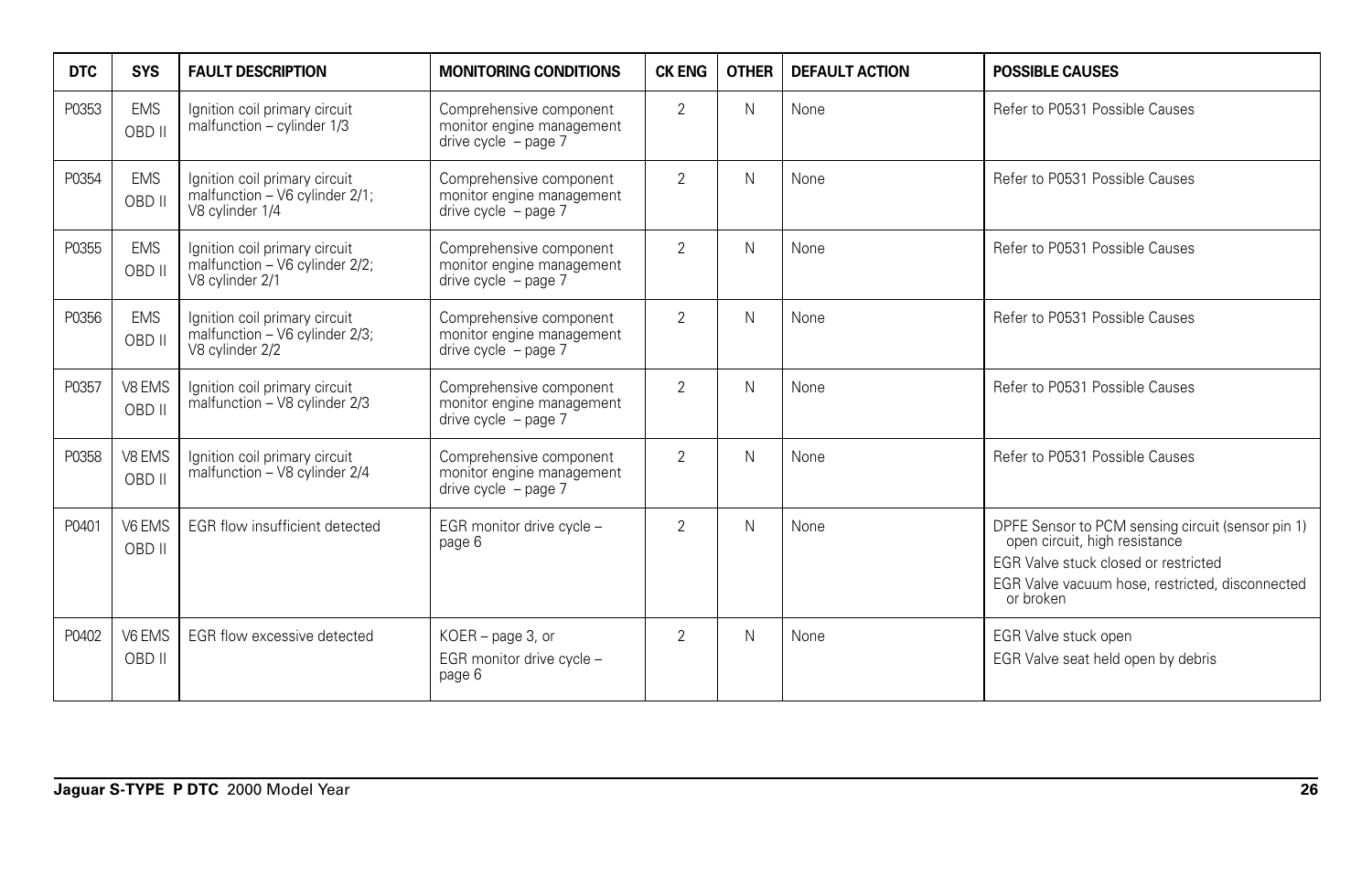| <b>DTC</b> | <b>SYS</b>           | <b>FAULT DESCRIPTION</b>                                          | <b>MONITORING CONDITIONS</b>                           | <b>CK ENG</b>  | <b>OTHER</b> | <b>DEFAULT ACTION</b> | <b>POSSIBLE CAUSES</b>                                                                                                                                                                                                                                                                                                                                                                                                                                              |
|------------|----------------------|-------------------------------------------------------------------|--------------------------------------------------------|----------------|--------------|-----------------------|---------------------------------------------------------------------------------------------------------------------------------------------------------------------------------------------------------------------------------------------------------------------------------------------------------------------------------------------------------------------------------------------------------------------------------------------------------------------|
| P0420      | <b>EMS</b><br>OBD II | Catalytic converter system efficiency<br>below threshold - bank 1 | Catalyst efficiency monitor<br>drive cycle - page 5    | $\overline{2}$ | N            | None                  | Bank 1 HO2 sensor(s) disconnected<br>Bank 1 HO2 sensor(s) to PCM wiring fault<br>Bank 1 HO2 sensor(s) heater to PCM wiring fault<br>Bank 1 HO2 sensor(s) heater failure<br>Bank 1 upstream HO2 sensor failure<br>Bank 1 downstream HO2 sensor failure<br>Bank 1 catalyst failure                                                                                                                                                                                    |
| P0430      | <b>EMS</b><br>OBD II | Catalytic converter system efficiency<br>below threshold - bank 2 | Catalyst efficiency monitor<br>drive cycle - page 5    | $\overline{2}$ | N            | None                  | Bank 2 HO2 sensor(s) disconnected<br>Bank 2 HO2 sensor(s) to PCM wiring fault<br>Bank 2 HO2 sensor(s) heater to PCM wiring fault<br>Bank 2 HO2 sensor(s) heater failure<br>Bank 2 upstream HO2 sensor failure<br>Bank 2 downstream HO2 sensor failure<br>Bank 2 catalyst failure                                                                                                                                                                                    |
| P0442      | <b>EMS</b><br>OBD II | EVAP Control system leak detected -<br>small leak                 | Evaporative system monitor<br>drive cycle $-$ page $6$ | $\overline{2}$ | N            | None                  | Fuel cap seal defective<br>EVAP system leak (canister damage, pipework<br>damage)<br>EVAP Canister purge valve to PCM drive circuit<br>open circuit, short circuit, high resistance<br>EVAP Canister purge valve power supply circuit<br>open circuit<br>EVAP Canister purge valve to engine purge pipe<br>damaged / restricted / leaking<br>EVAP Canister purge valve operating vacuum hose<br>leak / restriction<br>EVAP Canister purge failure<br>Fuel tank leak |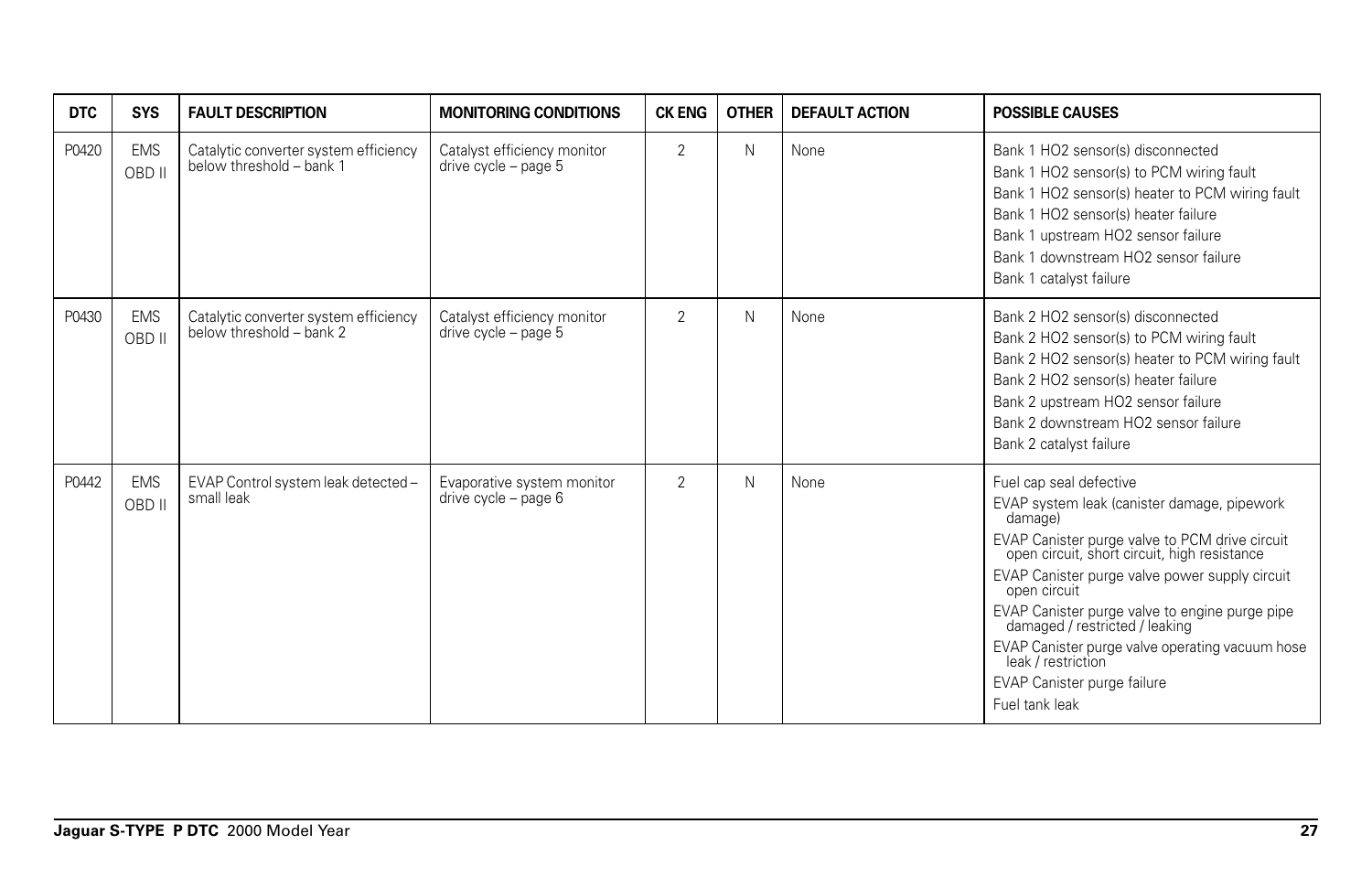| <b>DTC</b> | <b>SYS</b>           | <b>FAULT DESCRIPTION</b>                           | <b>MONITORING CONDITIONS</b>                                                                    | <b>CK ENG</b>  | <b>OTHER</b> | <b>DEFAULT ACTION</b> | <b>POSSIBLE CAUSES</b>                                                                                                                                                                                                                                                                                                                          |
|------------|----------------------|----------------------------------------------------|-------------------------------------------------------------------------------------------------|----------------|--------------|-----------------------|-------------------------------------------------------------------------------------------------------------------------------------------------------------------------------------------------------------------------------------------------------------------------------------------------------------------------------------------------|
| P0443      | <b>EMS</b><br>OBD II | EVAP Canister purge valve circuit<br>malfunction   | $KOEO - page 3$ , or<br>KOER - page 3, or<br>Evaporative system monitor<br>drive cycle - page 6 | $\overline{2}$ | N            | None                  | EVAP Canister purge valve to PCM drive circuit<br>open circuit, short circuit, high resistance<br>EVAP Canister purge valve power supply circuit<br>open circuit<br>EVAP Canister purge valve failure                                                                                                                                           |
| P0451      | <b>EMS</b><br>OBD II | FTP Sensor range / performance                     | Evaporative system monitor<br>drive cycle - page 6                                              | $\overline{2}$ | N            | None                  | FTP Sensor disconnected<br>FTP Sensor to PCM sensing circuit open circuit,<br>short circuit to ground, short circuit to B+ voltage<br>FTP Sensor to PCM reference voltage circuit open<br>circuit or short circuit to ground<br>FTP Sensor to PCM wiring (supply, sense,<br>reference ground) short circuit to each other<br>FTP Sensor failure |
| P0452      | <b>EMS</b><br>OBD II | FTP Sensor circuit low voltage (low<br>pressure)   | KOEO - page 3, or<br>KOER - page 3, or<br>Evaporative system monitor<br>drive cycle - page 6    | $\mathcal{P}$  | N            | None                  | FTP Sensor disconnected<br>FTP Sensor to PCM sensing circuit open circuit or<br>short circuit to ground<br>FTP Sensor to PCM reference voltage circuit open<br>circuit or short circuit to ground<br><b>FTP Sensor failure</b>                                                                                                                  |
| P0453      | <b>EMS</b><br>OBD II | FTP Sensor circuit high voltage (high<br>pressure) | $KOEO - page 3$ , or<br>KOER - page 3, or<br>Evaporative system monitor<br>drive cycle - page 6 | $\overline{2}$ | N            | None                  | FTP Sensor to PCM wiring (supply, sense,<br>reference ground) short circuit to each other<br>FTP Sensor to PCM sense circuit short circuit to<br>high voltage<br>FTP Sensor to PCM reference ground circuit open<br>circuit<br><b>FTP Sensor failure</b>                                                                                        |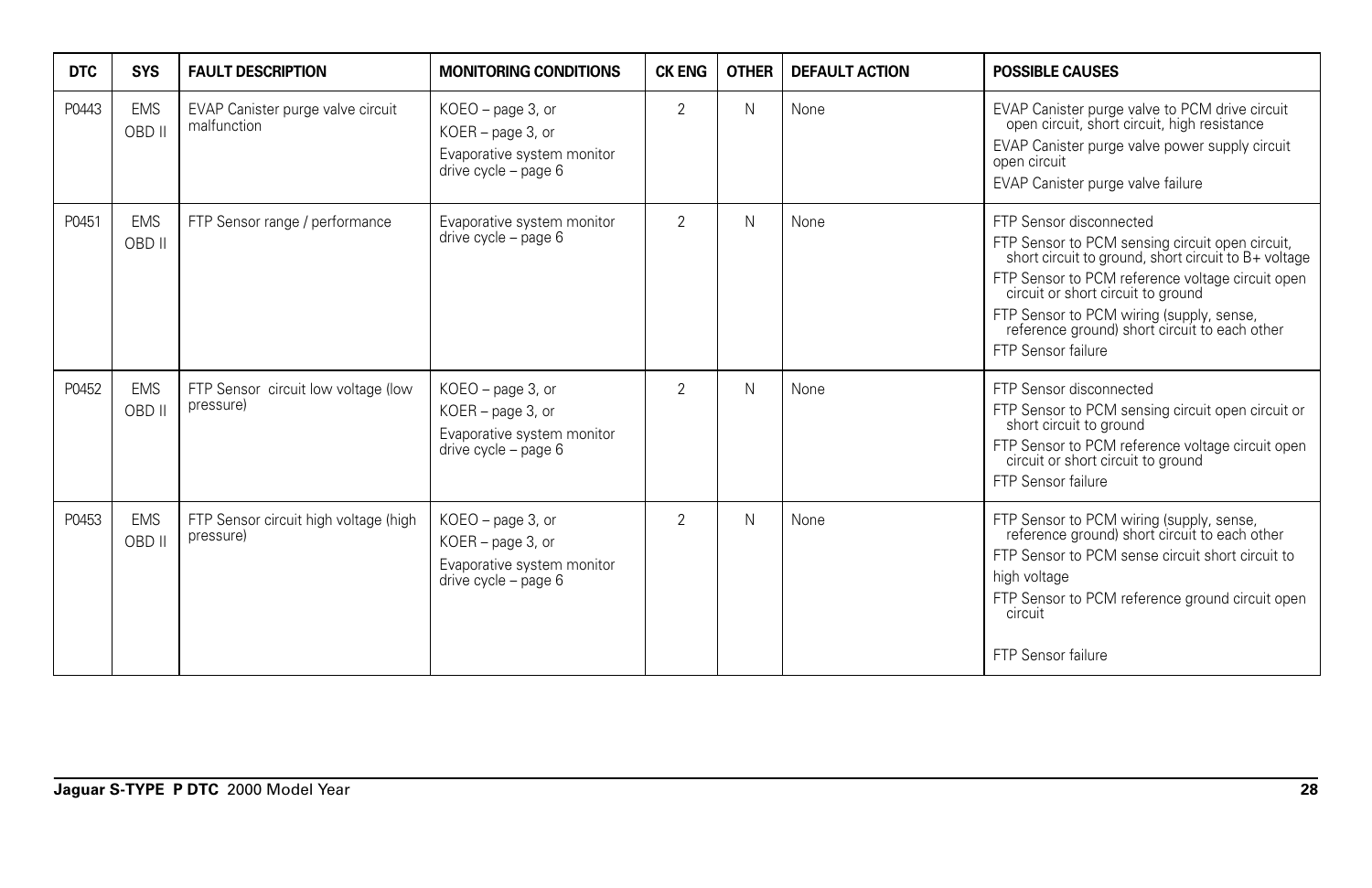| <b>DTC</b> | <b>SYS</b>               | <b>FAULT DESCRIPTION</b>                                                         | <b>MONITORING CONDITIONS</b>                                                                    | <b>CK ENG</b>  | <b>OTHER</b> | <b>DEFAULT ACTION</b> | <b>POSSIBLE CAUSES</b>                                                                                                                                                                                                                                                                                                                                                                                                                                                                                                                                                                  |
|------------|--------------------------|----------------------------------------------------------------------------------|-------------------------------------------------------------------------------------------------|----------------|--------------|-----------------------|-----------------------------------------------------------------------------------------------------------------------------------------------------------------------------------------------------------------------------------------------------------------------------------------------------------------------------------------------------------------------------------------------------------------------------------------------------------------------------------------------------------------------------------------------------------------------------------------|
| P0455      | <b>EMS</b><br>OBD II     | EVAP Control system control-leak<br>detected - major leak                        | Evaporative system monitor<br>drive cycle - page 6                                              | $\overline{2}$ | N            | None                  | Fuel cap off<br>Fuel cap seal defective<br>Fuel tank over filled<br>EVAP system leak (canister damage, pipework<br>damage)<br>EVAP Canister purge valve to PCM drive circuit<br>open circuit, short circuit, high resistance<br>EVAP Canister purge valve power supply circuit<br>open circuit<br>EVAP Canister purge valve to engine purge pipe<br>damaged / restricted / leaking<br>EVAP Canister purge valve operating vacuum hose<br>leak / restriction<br>EVAP Canister purge failure<br>FTP Sensor not responding to pressure changes<br>(restricted / failure)<br>Fuel tank leak |
| P0456      | <b>EMS</b><br>OBD II     | EVAP Control system control-leak<br>detected - small leak (0.5 mm; 0.020<br>in.) | Evaporative system monitor<br>drive cycle - page 6                                              | $\overline{2}$ | N            | None                  | Refer to P0456 Possible Causes (except fuel cap<br>off)                                                                                                                                                                                                                                                                                                                                                                                                                                                                                                                                 |
| P0460      | <b>EMS</b><br><b>JAG</b> | Fuel level sensor(s) circuit<br>malfunction                                      | KOEO - page 3, or<br>$KOER - page 3$ , or<br>Evaporative system monitor<br>drive cycle - page 6 | N              | N            | None                  | Fuel level sensor(s) to RECM sense circuits: open<br>circuit, high resistance, short circuit<br>RECM / PCM SCP communication fault (U Code<br>flagged)<br>Fuel level sensor(s) failure                                                                                                                                                                                                                                                                                                                                                                                                  |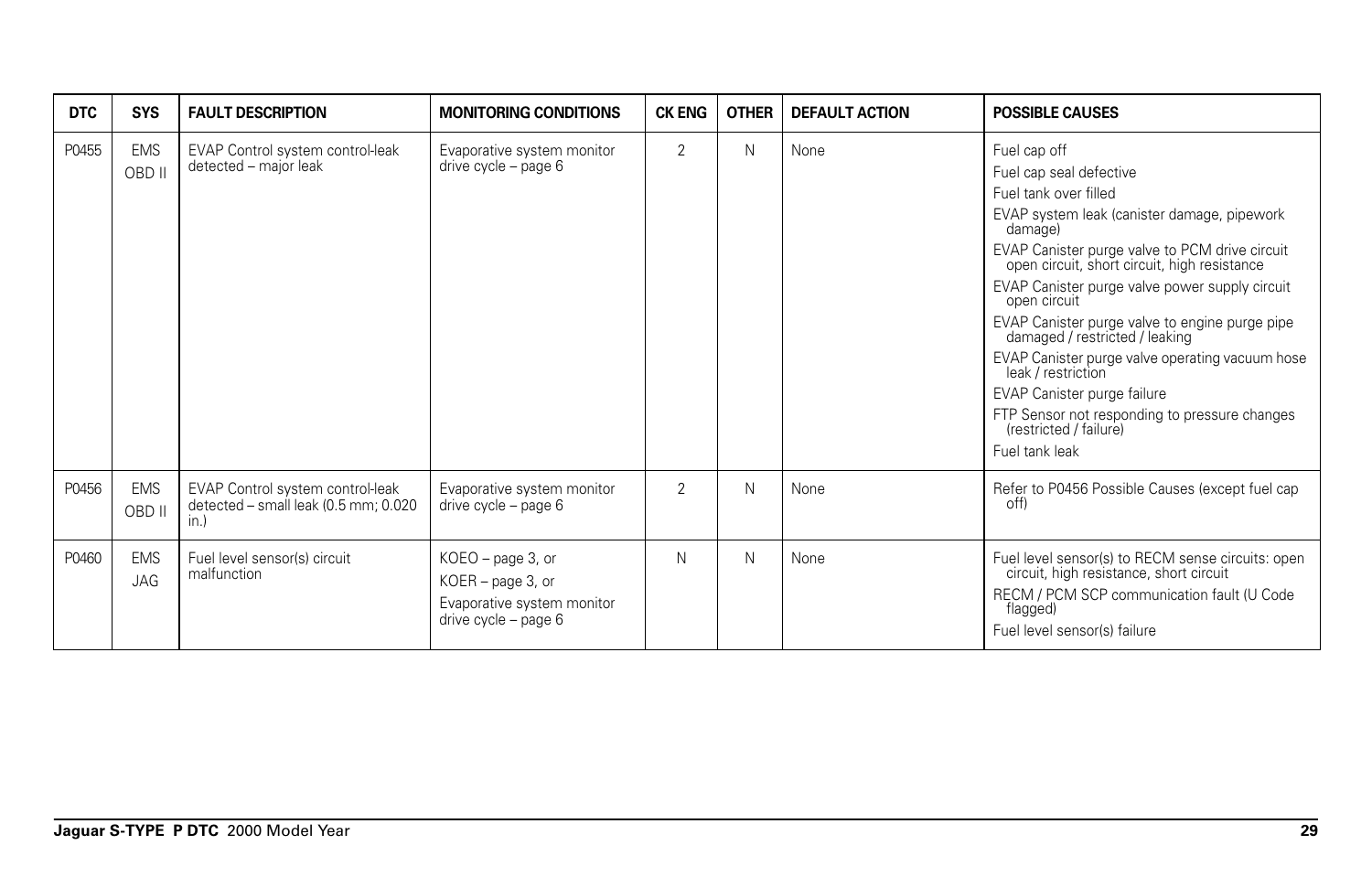| <b>DTC</b> | <b>SYS</b>                  | <b>FAULT DESCRIPTION</b>                    | <b>MONITORING CONDITIONS</b>                                                                                             | <b>CK ENG</b> | <b>OTHER</b> | <b>DEFAULT ACTION</b> | <b>POSSIBLE CAUSES</b>                                                                                                                                                                                                                                                                                                            |
|------------|-----------------------------|---------------------------------------------|--------------------------------------------------------------------------------------------------------------------------|---------------|--------------|-----------------------|-----------------------------------------------------------------------------------------------------------------------------------------------------------------------------------------------------------------------------------------------------------------------------------------------------------------------------------|
| P0500      | <b>ABS/TC</b><br><b>JAG</b> | Vehicle speed circuit malfunction           | Engine running; vehicle in<br>motion                                                                                     | N             | N            | None                  | Rear wheel speed sensor(s) circuit(s): open circuit,<br>high resistance, short circuit<br>Rear wheel speed sensor(s) failure<br>Front wheel speed sensor(s) circuit(s): open circuit,<br>high resistance, short circuit<br>Front wheel speed sensor(s) failure<br>Instrument pack malfunction<br>SCP Failure (code U1039 flagged) |
| P0503      | <b>TRANS</b><br>JAG         | Vehicle speed circuit - electrical<br>noise | Engine running; vehicle in<br>motion                                                                                     | N             | Ν            | None                  | Wheel speed sensor(s) circuit(s) electrical noise<br>Instrument pack malfunction<br>SCP Failure (code U1039 flagged)                                                                                                                                                                                                              |
| P0505      | <b>EMS</b><br><b>JAG</b>    | Idle air control malfunction                | KOER - page 3                                                                                                            | N             | N            | None                  | Engine air filter restricted / defective<br>Engine air intake restricted / damaged<br>PCM / TACM circuit fault<br><b>TACM</b> failure<br>Throttle failure                                                                                                                                                                         |
| P0602      | <b>PCM</b><br><b>JAG</b>    | PCM Programming error                       | KOEO - page 3, or<br>KOER - page 3, or<br>Comprehensive component<br>monitor engine management<br>drive cycle $-$ page 7 | N             | Ν            | None                  | PCM failure                                                                                                                                                                                                                                                                                                                       |
| P0603      | <b>PCM</b><br><b>JAG</b>    | PCM Keep alive memory (KAM) test<br>error   | KOEO - page 3                                                                                                            | N             | Ν            | None                  | PCM failure                                                                                                                                                                                                                                                                                                                       |
| P0605      | <b>PCM</b><br>JAG           | PCM Read only memory (ROM) test<br>error    | KOEO - page 3                                                                                                            | N             | Ν            | None                  | PCM failure                                                                                                                                                                                                                                                                                                                       |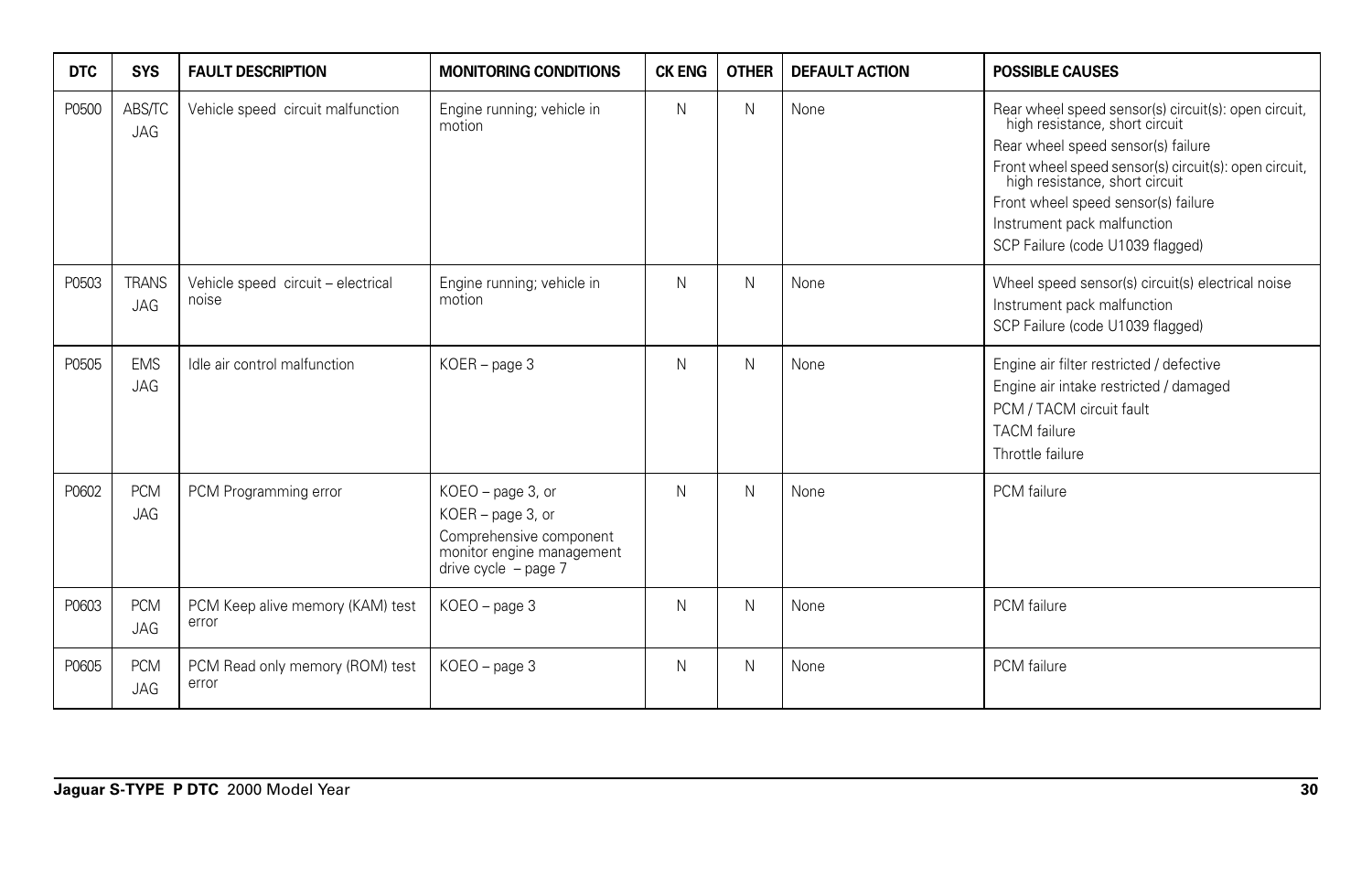| <b>DTC</b> | <b>SYS</b>             | <b>FAULT DESCRIPTION</b>                                                  | <b>MONITORING CONDITIONS</b>                                                                                        | <b>CK ENG</b>  | <b>OTHER</b> | <b>DEFAULT ACTION</b>                                                                                                                     | <b>POSSIBLE CAUSES</b>                                                                                                                                                                                                                                                                     |
|------------|------------------------|---------------------------------------------------------------------------|---------------------------------------------------------------------------------------------------------------------|----------------|--------------|-------------------------------------------------------------------------------------------------------------------------------------------|--------------------------------------------------------------------------------------------------------------------------------------------------------------------------------------------------------------------------------------------------------------------------------------------|
| P0703      | <b>EMS</b><br>JAG      | Brake ON / OFF switch circuit<br>malfunction                              | Engine running; operate brake<br>pedal                                                                              | N              | M.S          | PCM Default:<br>- Speed control inhibited                                                                                                 | Brake switch to PCM signal circuit: open circuit,<br>high resistance, short circuit<br>Brake switch power supply circuit: open circuit,<br>short circuit<br>Brake switch signal circuit (gearshift interlock, ABS/<br>TC, stop lamps): open circuit, short circuit<br>Brake switch failure |
| P0704      | V6 EMS<br><b>JAG</b>   | Clutch pedal switch circuit<br>malfunction<br>(Manual transmission)       | KOEO - page 3, or<br>$KOER - page 3$                                                                                | N              | M.S          | PCM Default:<br>- Speed control inhibited                                                                                                 | Clutch pedal switch to PCM signal circuit: open<br>circuit, high resistance, short circuit<br>PCM to clutch pedal switch reference ground<br>circuit: open circuit, high resistance, short circuit<br>Clutch pedal switch failure                                                          |
| P0705      | <b>TRANS</b><br>OBD II | Range sensor circuit malfunction<br>(sensor transmitting an invalid code) | KOEO - page 3, or<br>KOER - page 3, or<br>Comprehensive component<br>monitor transmission drive<br>$cycle - page 8$ | $\overline{2}$ | A. M         | PCM Defaults to DRIVE (to<br>maintain all five gears)<br>J Gate gear selected<br>illumination extinguished<br>(Harsh shifts)              | Range sensor incorrect alignment<br>Gear selector cable incorrectly adjusted<br>Range sensor circuit: intermittent open circuit;<br>open circuit<br>Range sensor failure                                                                                                                   |
| P0708      | <b>TRANS</b><br>OBD II | Range sensor circuit open circuit                                         | KOEO - page 3, or<br>KOER - page 3, or<br>Comprehensive component<br>monitor transmission drive<br>$cycle - page 8$ | $\overline{2}$ | A. M         | PCM Defaults to DRIVE (to<br>maintain all five gears)<br>J Gate gear selected<br>illumination extinguished<br>(Harsh shifts)              | Range sensor circuit open circuit<br>Range sensor disconnected<br>Range sensor failure                                                                                                                                                                                                     |
| P0712      | <b>TRANS</b><br>JAG    | TFT Sensor sense circuit low voltage<br>(high fluid temperature)          | KOEO - page 3, or<br>KOER - page 3, or<br>Comprehensive component<br>monitor transmission drive<br>$cycle - page 8$ | N              | A, M, T      | PCM Default:<br>- TFT calculated from<br>ECT (V8) / CHT (V6)<br>ABS/TCCM, DSCCM Default:<br>- traction control inhibited<br>(Firm shifts) | TFT Sensor sense circuit short circuit to ground<br><b>TFT Sensor failure</b>                                                                                                                                                                                                              |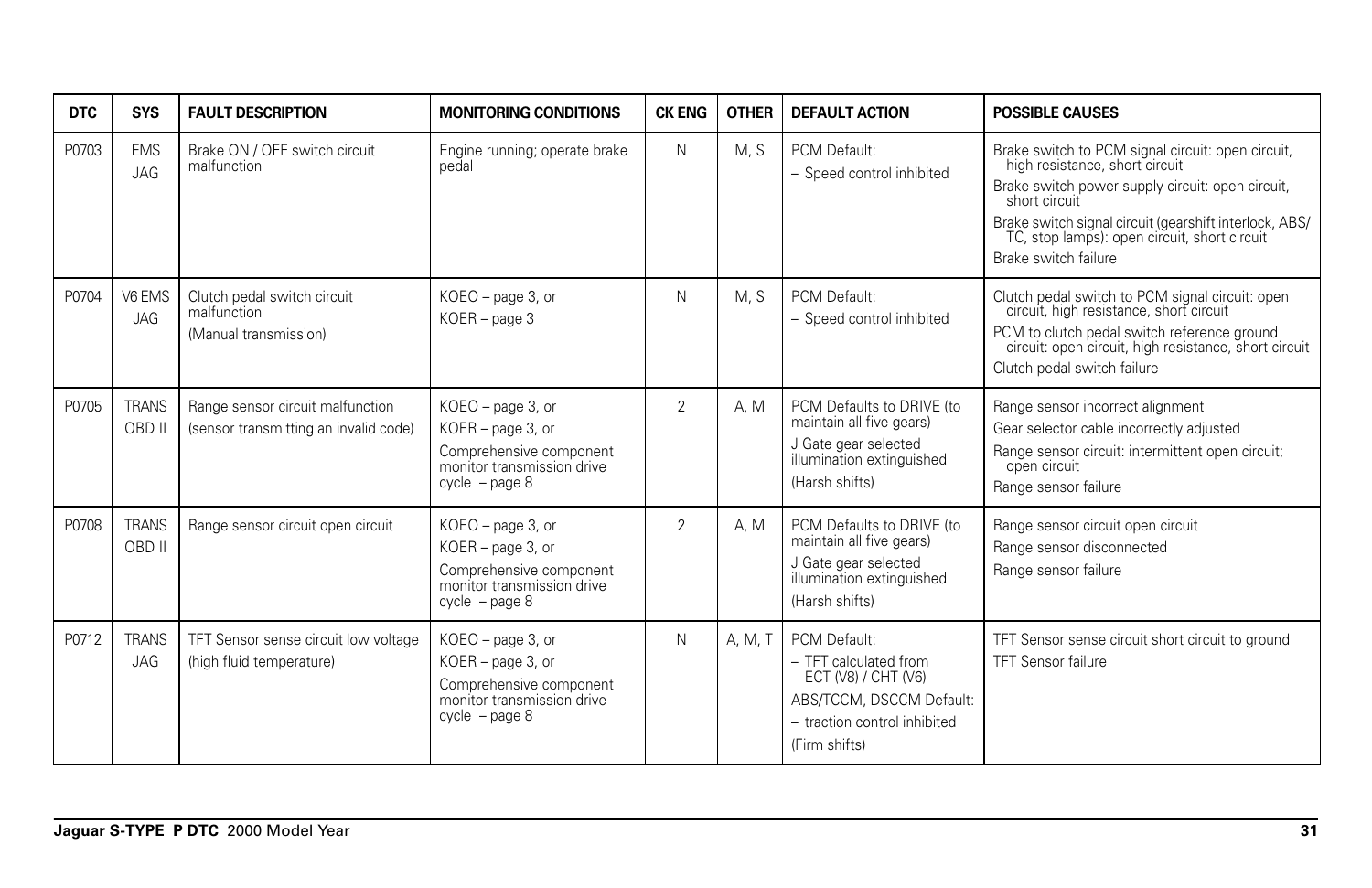| <b>DTC</b> | <b>SYS</b>                 | <b>FAULT DESCRIPTION</b>                                         | <b>MONITORING CONDITIONS</b>                                                                                        | <b>CK ENG</b>  | <b>OTHER</b> | <b>DEFAULT ACTION</b>                                                                                                                     | <b>POSSIBLE CAUSES</b>                                                                                                 |
|------------|----------------------------|------------------------------------------------------------------|---------------------------------------------------------------------------------------------------------------------|----------------|--------------|-------------------------------------------------------------------------------------------------------------------------------------------|------------------------------------------------------------------------------------------------------------------------|
| P0713      | <b>TRANS</b><br><b>JAG</b> | TFT Sensor sense circuit high voltage<br>(low fluid temperature) | KOEO - page 3, or<br>KOER - page 3, or<br>Comprehensive component<br>monitor transmission drive<br>$cycle - page 8$ | N              | A, M, T      | PCM Default:<br>- TFT calculated from<br>ECT (V8) / CHT (V6)<br>ABS/TCCM, DSCCM Default:<br>- traction control inhibited<br>(Firm shifts) | TFT Sensor sense circuit: open circuit; high<br>resistance; short circuit to high voltage<br><b>TFT Sensor failure</b> |
| P0715      | <b>TRANS</b><br>OBD II     | Turbine speed sensor circuit<br>malfunction                      | KOER - page 3, or<br>Comprehensive component<br>monitor transmission drive<br>$cycle - page 8$                      | $\overline{2}$ | A.M          | PCM Default:<br>- Speed calculated from<br>output speed sensor<br>(Harsh TCC shifts)                                                      | Turbine speed sensor circuit: short circuit; high<br>resistance; open circuit<br>Turbine speed sensor failure          |
| P0717      | <b>TRANS</b><br><b>JAG</b> | Turbine speed sensor sense circuit -<br>no signal                | KOER - page 3, or<br>Comprehensive component<br>monitor transmission drive<br>$cycle - page 8$                      | N              | A.M          | PCM Default:<br>- Speed calculated from<br>output speed sensor<br>(Harsh TCC shifts)                                                      | Turbine speed sensor sense circuit open circuit<br>Turbine speed sensor failure                                        |
| P0718      | <b>TRANS</b><br><b>JAG</b> | Turbine speed sensor sense circuit -<br>electrical noise         | Comprehensive component<br>monitor transmission drive<br>$cycle - page 8$                                           | N              | A. M         | PCM Default:<br>- Speed calculated from<br>output speed sensor<br>(Harsh TCC shifts)                                                      | Turbine speed sensor sense circuit: short circuit;<br>open circuit                                                     |
| P0720      | <b>TRANS</b><br>OBD II     | Output speed sensor circuit<br>malfunction                       | Comprehensive component<br>monitor transmission drive<br>$cycle - page 8$                                           | $\overline{2}$ | A.M          | PCM Default:<br>- Speed calculated from SCP<br>vehicle speed message                                                                      | Output speed sensor circuit: short circuit; high<br>resistance; open circuit<br>Output speed sensor failure            |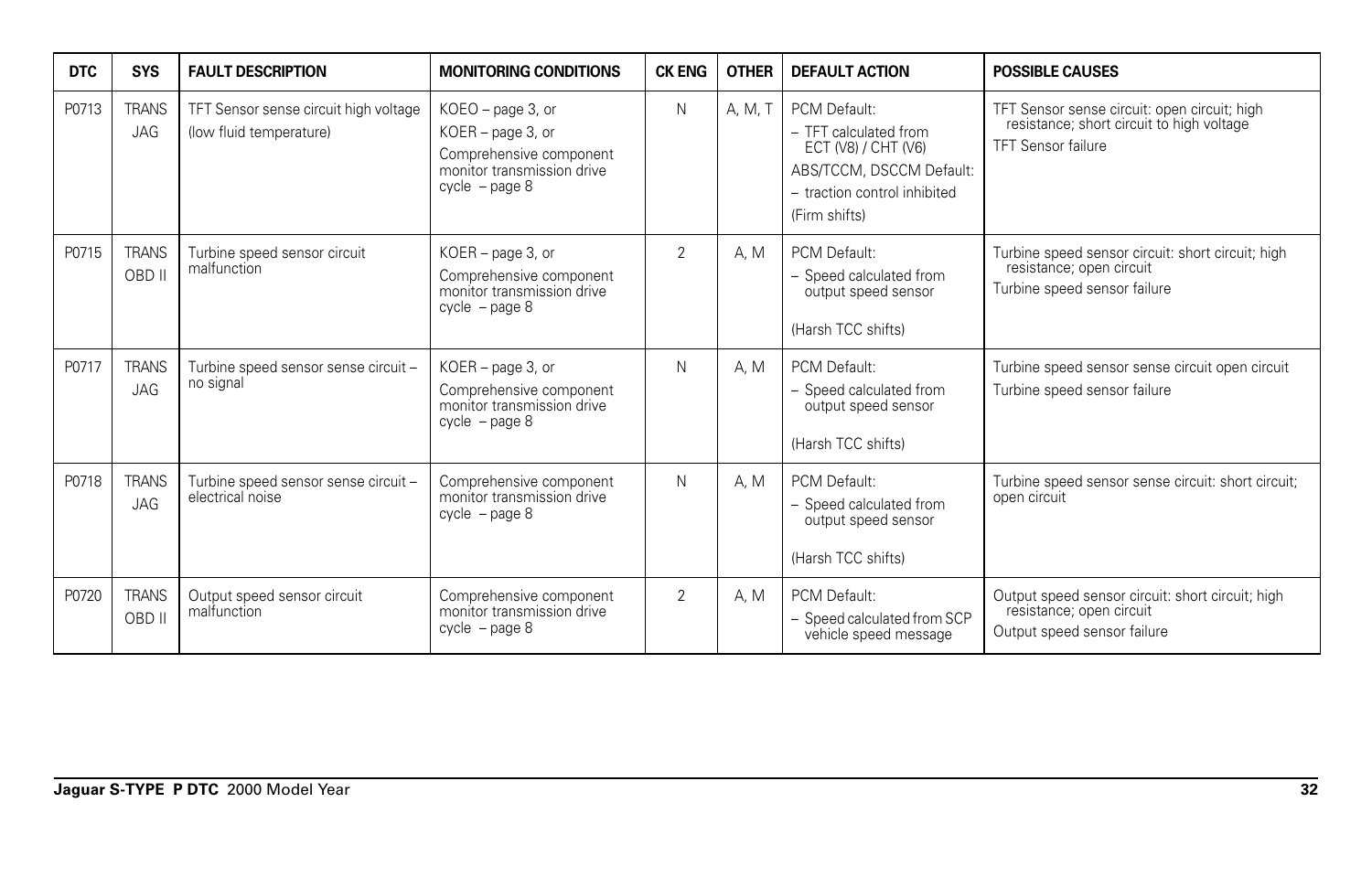| <b>DTC</b> | <b>SYS</b>                 | <b>FAULT DESCRIPTION</b>                                   | <b>MONITORING CONDITIONS</b>                                              | <b>CK ENG</b> | <b>OTHER</b> | <b>DEFAULT ACTION</b>                                                                                                                                         | <b>POSSIBLE CAUSES</b>                                                                                                                                                                                                                                                            |
|------------|----------------------------|------------------------------------------------------------|---------------------------------------------------------------------------|---------------|--------------|---------------------------------------------------------------------------------------------------------------------------------------------------------------|-----------------------------------------------------------------------------------------------------------------------------------------------------------------------------------------------------------------------------------------------------------------------------------|
| P0721      | <b>TRANS</b><br>JAG        | Output speed sensor sense circuit -<br>electrical noise    | Comprehensive component<br>monitor transmission drive<br>$cycle - page 8$ | N             | A, M, T      | PCM Default:<br>- Speed calculated from SCP<br>vehicle speed message<br>ABS/TCCM, DSCCM Default:<br>- traction control inhibited<br>(Abnormal shift schedule) | Output speed sensor sense circuit: short circuit;<br>open circuit                                                                                                                                                                                                                 |
| P0722      | <b>TRANS</b><br><b>JAG</b> | Output speed sensor sense circuit -<br>intermittent signal | Comprehensive component<br>monitor transmission drive<br>$cycle - page 8$ | N             | A. M. T      | PCM Default:<br>- Speed calculated from SCP<br>vehicle speed message<br>ABS/TCCM, DSCCM Default:<br>- traction control inhibited<br>(Abnormal shift schedule) | Output speed sensor sense circuit intermittent:<br>short circuit; high resistance; open circuit<br>Output speed sensor failure                                                                                                                                                    |
| P0731      | <b>TRANS</b><br><b>JAG</b> | 1st Gear ratio error                                       | Comprehensive component<br>monitor transmission drive<br>$cycle - page 8$ | N             | A. M. T      | PCM Default:<br>- 1st Gear inhibited<br>ABS/TCCM, DSCCM Default:<br>- traction control inhibited                                                              | Shift solenoid circuit fault (shift solenoid DTC(s)<br>also flagged)<br>Pressure control solenoid circuit fault (pressure<br>solenoid DTC(s) also flagged)<br>Engine speed signal malfunction (CKP Sensor<br>$\overline{D}TC(s)$ also flagged)<br>Transmission mechanical failure |
| P0732      | <b>TRANS</b><br><b>JAG</b> | 2nd Gear ratio error                                       | Comprehensive component<br>monitor transmission drive<br>$cycle - page 8$ | N             | A, M, T      | PCM Default:<br>- 2nd Gear inhibited<br>ABS/TCCM, DSCCM Default:<br>- traction control inhibited                                                              | Shift solenoid circuit fault (shift solenoid DTC(s)<br>also flagged)<br>Pressure control solenoid circuit fault (pressure<br>solenoid DTC(s) also flagged)<br>Engine speed signal malfunction (CKP Sensor<br>DTC(s) also flagged)<br>Transmission mechanical failure              |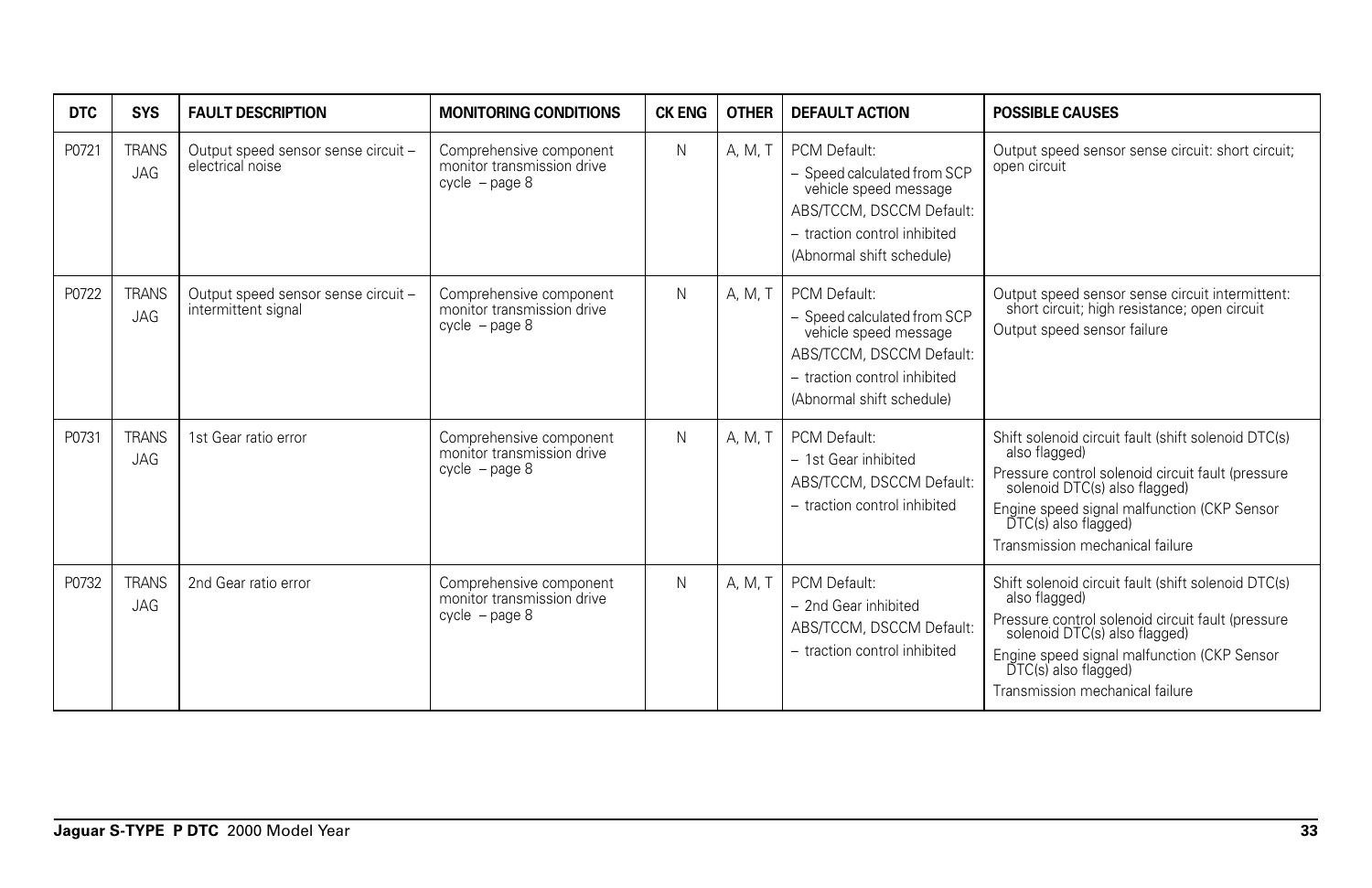| <b>DTC</b> | <b>SYS</b>                 | <b>FAULT DESCRIPTION</b>         | <b>MONITORING CONDITIONS</b>                                                                                        | <b>CK ENG</b>  | <b>OTHER</b> | <b>DEFAULT ACTION</b>                                                                                        | <b>POSSIBLE CAUSES</b>                                                                                                                                                                                                                                                            |
|------------|----------------------------|----------------------------------|---------------------------------------------------------------------------------------------------------------------|----------------|--------------|--------------------------------------------------------------------------------------------------------------|-----------------------------------------------------------------------------------------------------------------------------------------------------------------------------------------------------------------------------------------------------------------------------------|
| P0733      | <b>TRANS</b><br><b>JAG</b> | 3rd Gear ratio error             | Comprehensive component<br>monitor transmission drive<br>$cycle - page 8$                                           | N              | A, M, T      | PCM Default:<br>$-$ 3rd Gear inhibited<br>ABS/TCCM, DSCCM Default:<br>- traction control inhibited           | Shift solenoid circuit fault (shift solenoid DTC(s)<br>also flagged)<br>Pressure control solenoid circuit fault (pressure<br>solenoid DTC(s) also flagged)<br>Engine speed signal malfunction (CKP Sensor<br>DTC(s) also flagged)<br>Transmission mechanical failure              |
| P0734      | <b>TRANS</b><br><b>JAG</b> | 4th Gear ratio error             | Comprehensive component<br>monitor transmission drive<br>$cycle - page 8$                                           | N              | A. M. T      | PCM Default:<br>- 4th Gear inhibited<br>ABS/TCCM, DSCCM Default:<br>- traction control inhibited             | Shift solenoid circuit fault (shift solenoid DTC(s)<br>also flagged)<br>Pressure control solenoid circuit fault (pressure<br>solenoid DTC(s) also flagged)<br>Engine speed signal malfunction (CKP Sensor<br>$\overline{D}TC(s)$ also flagged)<br>Transmission mechanical failure |
| P0735      | <b>TRANS</b><br><b>JAG</b> | 5th Gear ratio error             | Comprehensive component<br>monitor transmission drive<br>$cycle - page 8$                                           | N              | A. M. T      | PCM Default:<br>- 5th Gear inhibited<br>ABS/TCCM, DSCCM Default:<br>- traction control inhibited             | Shift solenoid circuit fault (shift solenoid DTC(s)<br>also flagged)<br>Pressure control solenoid circuit fault (pressure<br>solenoid DTC(s) also flagged)<br>Engine speed signal malfunction (CKP Sensor<br>DTC(s) also flagged)<br>Transmission mechanical failure              |
| P0741      | <b>TRANS</b><br><b>JAG</b> | <b>TCC Slip detected</b>         | Comprehensive component<br>monitor transmission drive<br>$cycle - page 8$                                           | N              | A, M, T      | Transmission will continue to<br>attempt lock-up<br>ABS/TCCM, DSCCM Default:<br>- traction control inhibited | TCC solenoid circuit fault (TCC solenoid DTC(s) also<br>flagged)<br>Pressure control solenoid circuit fault (pressure<br>solenoid DTC(s) also flagged)<br>Transmission mechanical failure                                                                                         |
| P0743      | <b>TRANS</b><br>OBD II     | TCC Solenoid circuit malfunction | KOEO - page 3, or<br>KOER - page 3, or<br>Comprehensive component<br>monitor transmission drive<br>$cycle - page 8$ | $\overline{2}$ | A. M         | PCM Default:<br>- TCC Lock-up inhibited                                                                      | TCC Drive circuit: open circuit; high resistance;<br>short circuit to ground<br><b>TCC</b> solenoid failure                                                                                                                                                                       |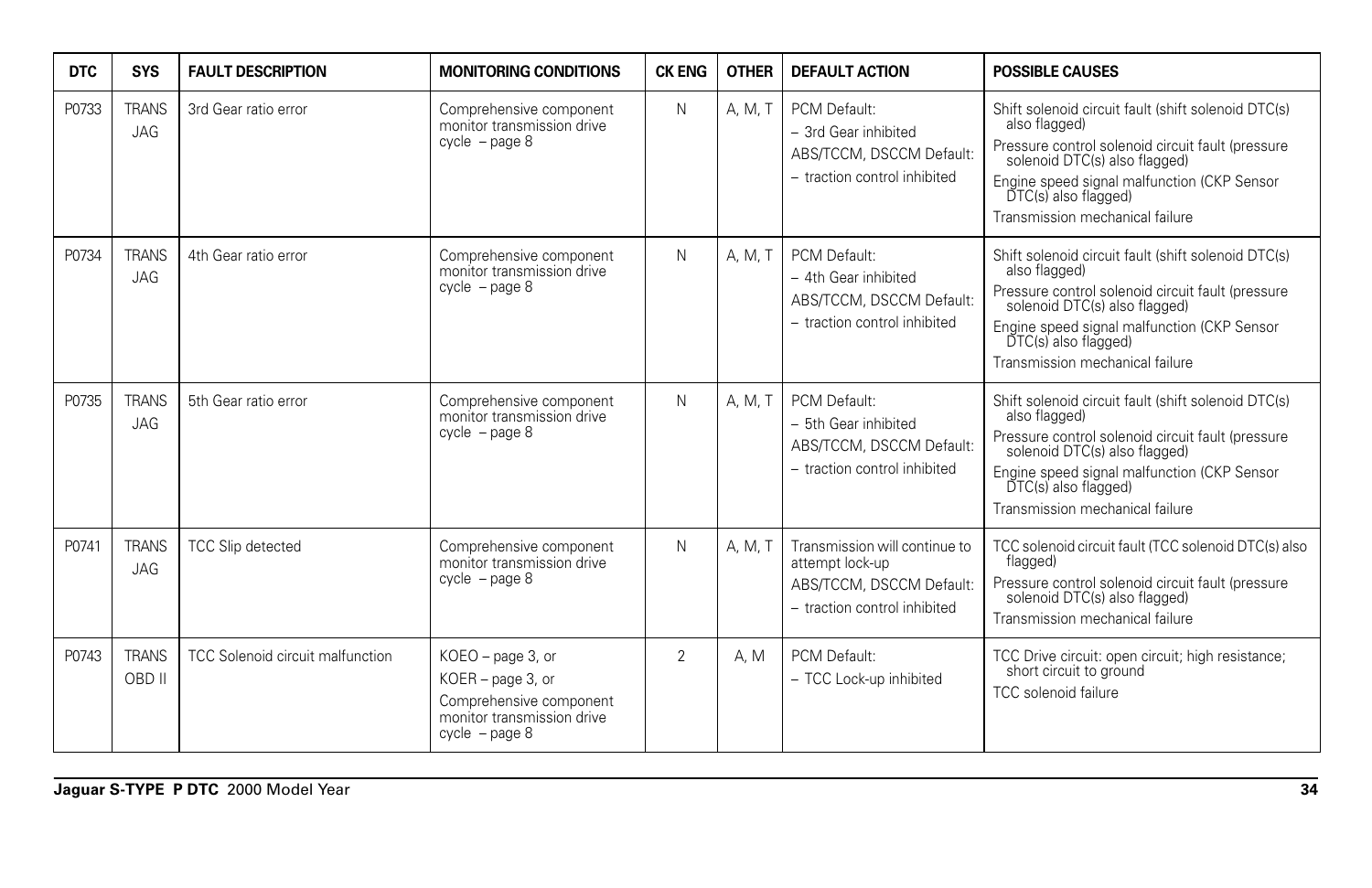| <b>DTC</b> | <b>SYS</b>             | <b>FAULT DESCRIPTION</b>             | <b>MONITORING CONDITIONS</b>                                                                                             | <b>CK ENG</b>  | <b>OTHER</b> | <b>DEFAULT ACTION</b>                                                                                                                                                                                    | <b>POSSIBLE CAUSES</b>                                                                                                        |
|------------|------------------------|--------------------------------------|--------------------------------------------------------------------------------------------------------------------------|----------------|--------------|----------------------------------------------------------------------------------------------------------------------------------------------------------------------------------------------------------|-------------------------------------------------------------------------------------------------------------------------------|
| P0745      | <b>TRANS</b><br>OBD II | Pressure control solenoid 1 stuck    | Comprehensive component<br>monitor transmission drive<br>$cycle - page 8$                                                | $\overline{2}$ | A. M         | PCM Default:<br>- 1st, 2nd, 4th, 5th shift<br>pattern                                                                                                                                                    | Pressure control solenoid 1 drive circuit: short<br>circuit to ground; open circuit<br>Pressure control solenoid 1 failure    |
| P0750      | <b>TRANS</b><br>OBD II | Shift solenoid 1 circuit malfunction | $KOEO$ – page 3, or<br>$KOER - page 3$ , or<br>Comprehensive component<br>monitor transmission drive<br>$cycle - page 8$ | $\overline{2}$ | A. M.        | PCM Default:<br>$-$ If short circuit to B+ V or<br>open circuit - 3rd, 2nd, 3rd,<br>4th, 5th shift pattern<br>- If short circuit to ground -<br>1st, 2nd, 3rd shift pattern<br>(Harsh shifts)            | Shift solenoid 1 drive circuit: short circuit to ground<br>or B+ V; high resistance; open circuit<br>Shift solenoid 1 failure |
| P0755      | <b>TRANS</b><br>OBD II | Shift solenoid 2 circuit malfunction | KOEO - page 3, or<br>KOER - page 3, or<br>Comprehensive component<br>monitor transmission drive<br>$cycle - page 8$      | 2              | A.M          | PCM Default:<br>$-$ If short circuit to $B + V$ or<br>open circuit - 1st, 2nd, 4th,<br>5th shift pattern<br>- If short circuit to ground -<br>3rd, 2nd, 3rd, 4th, 5th shift<br>pattern<br>(Harsh shifts) | Shift solenoid 2 drive circuit: short circuit to ground<br>or B+ V; high resistance; open circuit<br>Shift solenoid 2 failure |
| P0760      | <b>TRANS</b><br>OBD II | Shift solenoid 3 circuit malfunction | KOEO - page 3, or<br>$KOER - page 3$ , or<br>Comprehensive component<br>monitor transmission drive<br>$cycle - page 8$   | $\overline{2}$ | A. M.        | PCM Default:<br>$-$ If short circuit to B+ V or<br>open circuit - 1st, 3rd, 4th,<br>5th shift pattern<br>- If short circuit to around -<br>normal shift pattern<br>(Harsh shifts)                        | Shift solenoid 3 drive circuit: short circuit to ground<br>or B+ V; high resistance; open circuit<br>Shift solenoid 3 failure |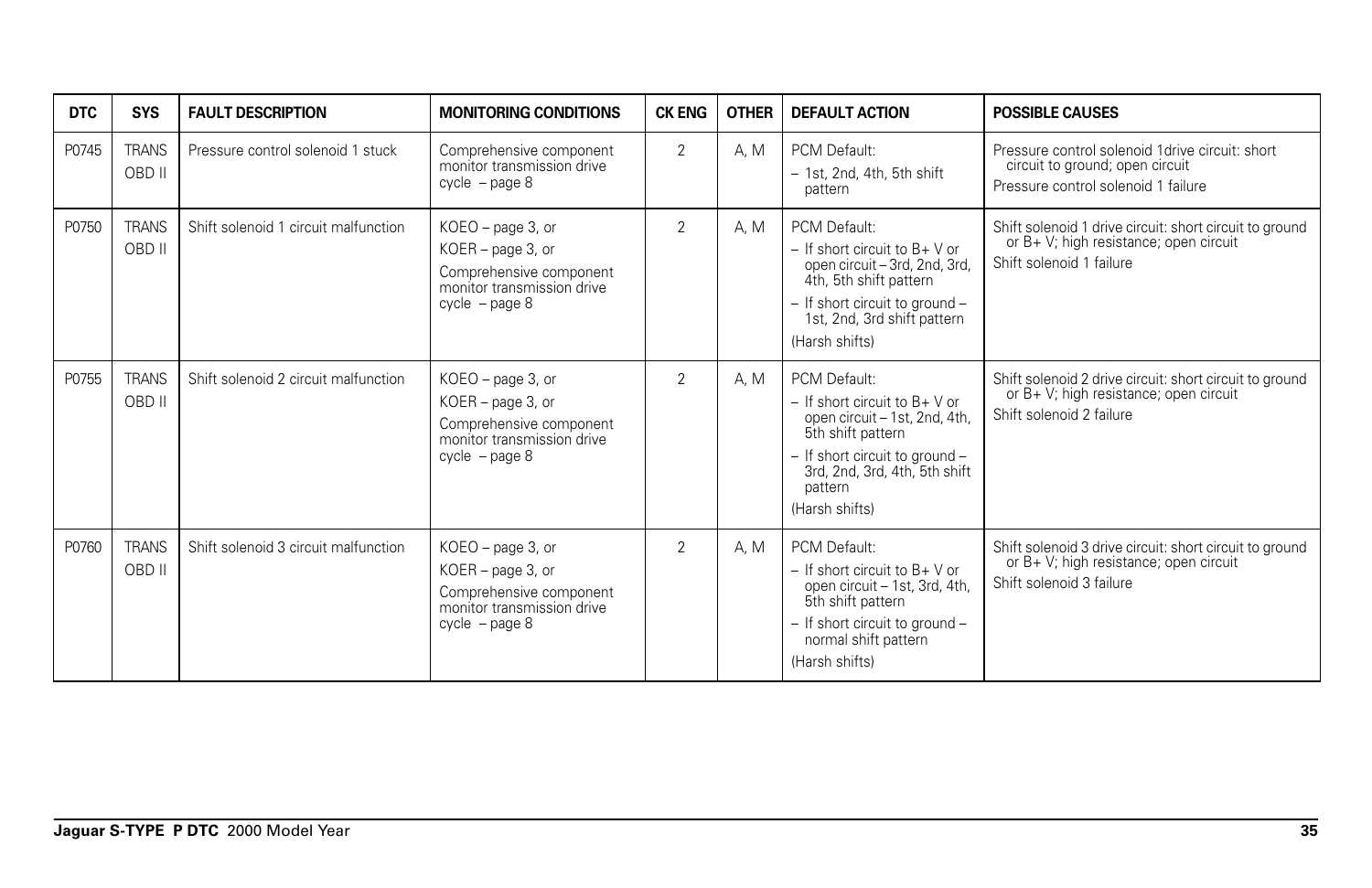| DTC   | <b>SYS</b>                 | <b>FAULT DESCRIPTION</b>                                              | <b>MONITORING CONDITIONS</b>                                                                                        | <b>CK ENG</b>  | <b>OTHER</b> | <b>DEFAULT ACTION</b>                                                                                                            | <b>POSSIBLE CAUSES</b>                                                                                                                        |
|-------|----------------------------|-----------------------------------------------------------------------|---------------------------------------------------------------------------------------------------------------------|----------------|--------------|----------------------------------------------------------------------------------------------------------------------------------|-----------------------------------------------------------------------------------------------------------------------------------------------|
| P0765 | <b>TRANS</b><br><b>JAG</b> | Shift solenoid 4 circuit malfunction                                  | KOEO - page 3, or<br>KOER - page 3, or<br>Comprehensive component<br>monitor transmission drive<br>$cycle - page 8$ | N              | A. M         | PCM Default:<br>$-$ DRIVE $-$ normal shift<br>pattern<br>$-$ Manual $-$ 2, 3, 4 inhibited<br>(Harsh shifts)                      | Shift solenoid 4 drive circuit: short circuit to ground<br>or B+ V; high resistance; open circuit<br>Shift solenoid 4 failure                 |
| P0775 | <b>TRANS</b><br>OBD II     | Pressure control solenoid 2 stuck                                     | Comprehensive component<br>monitor transmission drive<br>$cycle - page 8$                                           | $\overline{2}$ | A. M         | PCM Default:<br>- 1st, 1st, 3rd, 4th, 4th shift<br>pattern                                                                       | Pressure control solenoid 2drive circuit: short<br>circuit to ground; open circuit<br>Pressure control solenoid 2 failure                     |
| P0779 | <b>TRANS</b><br><b>JAG</b> | Pressure control solenoid 2 drive<br>circuit intermittent low voltage | KOEO - page 3, or<br>KOER - page 3, or<br>Comprehensive component<br>monitor transmission drive<br>$cycle - page 8$ | N              | A. M         | PCM Default:<br>$-1$ st, 1st, 3rd, 4th, 4th shift<br>pattern                                                                     | Pressure control solenoid 2drive circuit intermittent<br>short circuit to ground                                                              |
| P0791 | <b>TRANS</b><br><b>JAG</b> | Intermediate speed sensor circuit                                     | Comprehensive component<br>monitor transmission drive<br>$cycle - page 8$                                           | N              | A. M. T      | PCM Default:<br>- One-way clutch test<br>inhibited<br>ABS/TCCM, DSCCM Default:<br>- traction control inhibited<br>(Harsh shifts) | Intermediate speed sensor circuit: short circuit;<br>high resistance; open circuit<br>Intermediate speed sensor failure                       |
| P0794 | <b>TRANS</b><br><b>JAG</b> | Intermediate speed sensor sense<br>circuit - intermittent signal      | Comprehensive component<br>monitor transmission drive<br>$cycle - page 8$                                           | N              | A.M          | PCM Default:<br>- One-way clutch test<br>inhibited<br>(Harsh shifts)                                                             | Intermediate speed sensor sense circuit<br>intermittent: short circuit; high resistance; open<br>circuit<br>Intermediate speed sensor failure |
| P0795 | <b>TRANS</b><br>OBD II     | Pressure control solenoid 3 stuck                                     | Comprehensive component<br>monitor transmission drive<br>$cycle - page 8$                                           | $\overline{2}$ | A. M         | PCM Default:<br>- 1st, 2nd, 3rd gears only                                                                                       | Pressure control solenoid 3drive circuit: short<br>circuit to ground; open circuit<br>Pressure control solenoid 3 failure                     |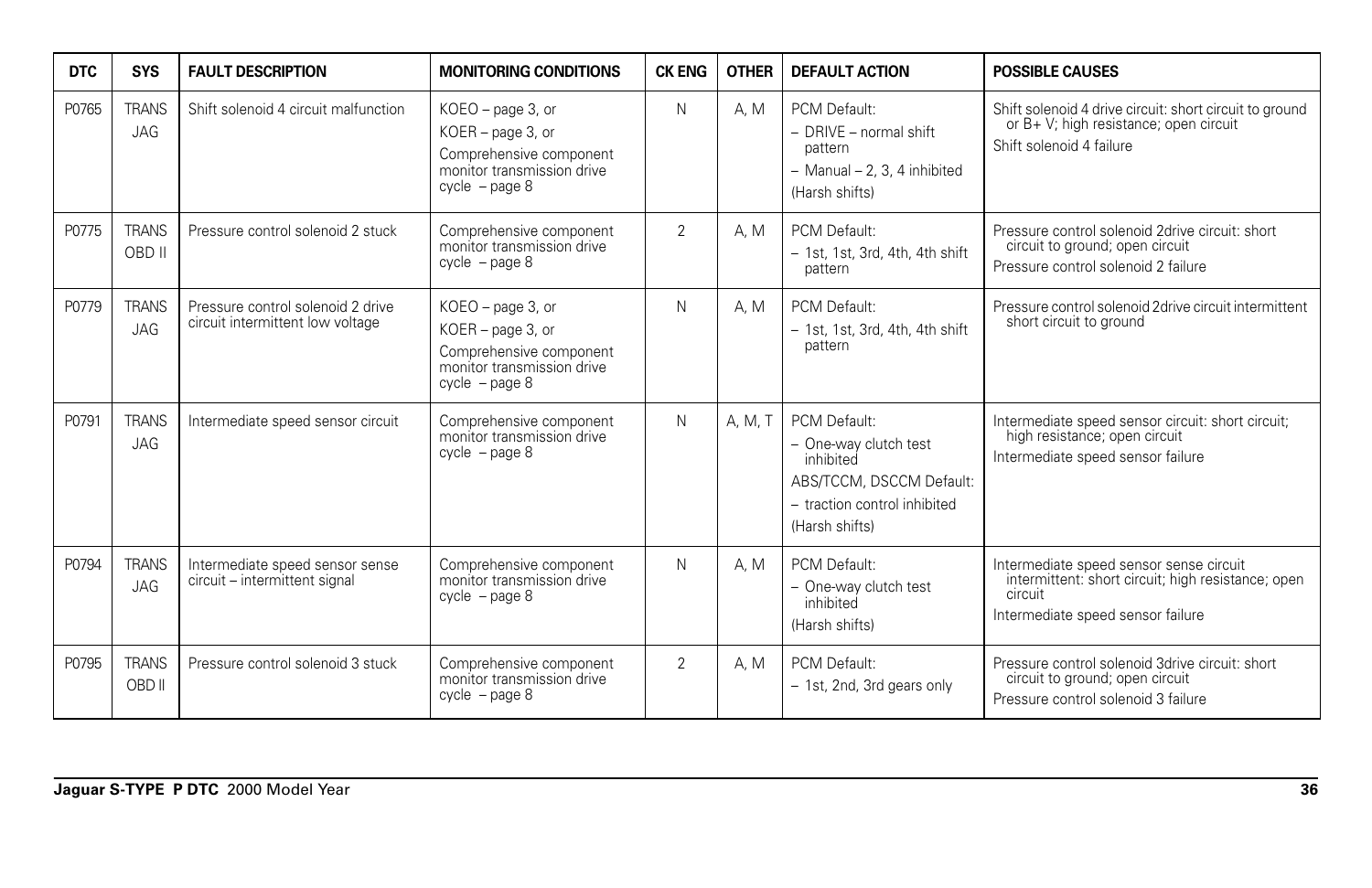| <b>DTC</b> | <b>SYS</b>                 | <b>FAULT DESCRIPTION</b>                                              | <b>MONITORING CONDITIONS</b>                                                                                        | <b>CK ENG</b>  | <b>OTHER</b> | <b>DEFAULT ACTION</b>                                                      | <b>POSSIBLE CAUSES</b>                                                                                                                                                                                              |
|------------|----------------------------|-----------------------------------------------------------------------|---------------------------------------------------------------------------------------------------------------------|----------------|--------------|----------------------------------------------------------------------------|---------------------------------------------------------------------------------------------------------------------------------------------------------------------------------------------------------------------|
| P0796      | <b>TRANS</b><br><b>JAG</b> | Pressure control solenoid 3 circuit<br>high voltage                   | KOEO - page 3, or<br>KOER - page 3, or<br>Comprehensive component<br>monitor transmission drive<br>$cycle - page 8$ | N              | A, M, T      | ABS/TCCM, DSCCM Default:<br>- traction control inhibited<br>(Harsh shifts) | Pressure control solenoid 3 drive circuit short<br>circuit to $B + V$<br>Pressure control solenoid 3 failure<br>Transmission mechanical failure (other DTCs<br>logged)                                              |
| P0797      | <b>TRANS</b><br>OBD II     | Pressure control solenoid 3 circuit<br>low voltage                    | KOEO - page 3, or<br>KOER - page 3, or<br>Comprehensive component<br>monitor transmission drive<br>$cycle - page 8$ | $\overline{2}$ | A.M          | PCM Default:<br>- 1st, 2nd, 3rd gears only<br>(Harsh shifts)               | Pressure control solenoid 3 drive circuit short<br>circuit to ground<br>Pressure control solenoid 3 failure<br>Transmission mechanical failure (other DTCs<br>logged)                                               |
| P0799      | <b>TRANS</b><br><b>JAG</b> | Pressure control solenoid 3 drive<br>circuit intermittent low voltage | KOEO - page 3, or<br>KOER - page 3, or<br>Comprehensive component<br>monitor transmission drive<br>$cycle - page 8$ | N              | A.M          | PCM Default:<br>- 1st, 2nd, 3rd gears only                                 | Pressure control solenoid 3 drive circuit<br>intermittent short circuit to ground                                                                                                                                   |
| P0812      | <b>TRANS</b><br>JAG        | Reverse switch circuit malfunction<br>(Manual transmission)           | KOER - page 3, or<br>Drive vehicle; select Reverse<br>qear                                                          | N              | N            | None                                                                       | Reverse switch to PCM signal circuit: open circuit,<br>high resistance, short circuit<br>Reverse pedal switch reference ground circuit<br>(from splice) open circuit<br>Reverse pedal switch failure                |
| P0814      | <b>TRANS</b><br><b>JAG</b> | J Gate illumination circuit failure -<br>gear selected                | Comprehensive component<br>monitor transmission drive<br>$cycle - page 8$                                           | N              | N            | None                                                                       | PCM / J Gate illumination circuit(s): short circuit;<br>open circuit<br>(PCM pins FH1-7, 8, 9)                                                                                                                      |
| P0840      | <b>TRANS</b><br><b>JAG</b> | Transmission pressure switch circuit<br>malfunction                   | KOEO - page 3, or<br>KOER - page 3, or<br>Comprehensive component<br>monitor transmission drive<br>$cycle - page 8$ | N              | A.M          | PCM Default:<br>- Manual 2nd, 3rd inhibited                                | Pressure switch to PCM signal circuit: short circuit;<br>high resistance; open circuit<br>Pressure switch transmission internal circuit: short<br>circuit; high resistance; open circuit<br>Pressure switch failure |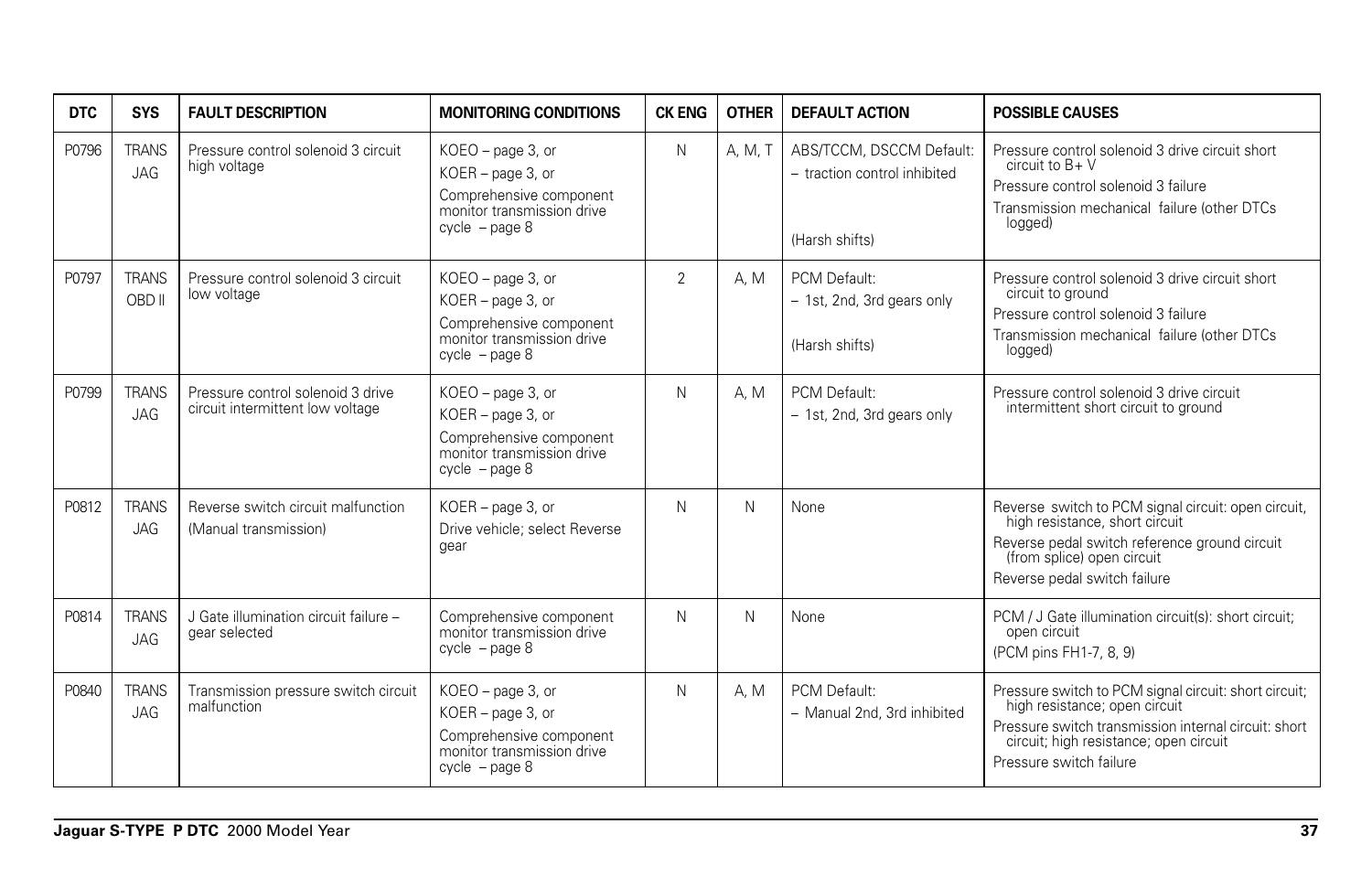| <b>DTC</b> | <b>SYS</b>               | <b>FAULT DESCRIPTION</b>                                     | <b>MONITORING CONDITIONS</b>                                                   | <b>CK ENG</b> | <b>OTHER</b> | <b>DEFAULT ACTION</b>                                   | <b>POSSIBLE CAUSES</b>                                                                                                                                                                                       |
|------------|--------------------------|--------------------------------------------------------------|--------------------------------------------------------------------------------|---------------|--------------|---------------------------------------------------------|--------------------------------------------------------------------------------------------------------------------------------------------------------------------------------------------------------------|
| P1000      | <b>PCM</b><br><b>JAG</b> | OBD II System checks not complete<br>since last memory clear | KOEO - page 3, or<br>KOER - page 3, or<br>Drive vehicle                        | N             | N            | None                                                    | Refer to page 3                                                                                                                                                                                              |
| P1001      | <b>PCM</b><br><b>JAG</b> | KOER not complete                                            | $KOER - page 3$                                                                | N             | N            | None                                                    | Refer to page 3                                                                                                                                                                                              |
| P1100      | <b>EMS</b><br><b>JAG</b> | MAF Sensor signal intermittent                               | Comprehensive component<br>monitor engine management<br>drive cycle $-$ page 7 | N             | N            | None                                                    | MAF Sensor to PCM sensing circuit intermittent:<br>open circuit, high resistance, short circuit<br>MAF Sensor supply circuit intermittent: open<br>circuit or short circuit<br>MAF Sensor failure            |
| P1101      | <b>EMS</b><br><b>JAG</b> | MAF Sensor out of self test range                            | KOEO - page 3, or<br>$KOER - page 3$                                           | N             | N            | None                                                    | MAF Sensor to PCM sensing circuit: open circuit,<br>high resistance, short circuit<br>MAF Sensor supply circuit: open circuit or short<br>circuit<br>MAF Sensor failure                                      |
| P1112      | <b>EMS</b><br><b>JAG</b> | IAT Sensor signal intermittent                               | Comprehensive component<br>monitor engine management<br>drive cycle $-$ page 7 | N             | N            | PCM Default:<br>$-$ IAT default value 38 °C<br>(100 °F) | IAT Sensor to PCM sensing circuit intermittent:<br>open circuit, high resistance, short circuit<br>IAT Sensor reference ground circuit (to splice)<br>intermittent open circuit<br><b>IAT Sensor failure</b> |
| P1116      | V8 EMS<br><b>JAG</b>     | ECT Sensor out of self test range                            | KOEO - page 3, or<br>$KOER - page 3$                                           | N             | N            | PCM Default:<br>- ECT default value 102 °C<br>(215 °F)  | IAT Sensor to PCM sensing circuit: open circuit,<br>high resistance, short circuit<br>IAT Sensor reference ground circuit (to splice) open<br>circuit<br><b>IAT Sensor failure</b>                           |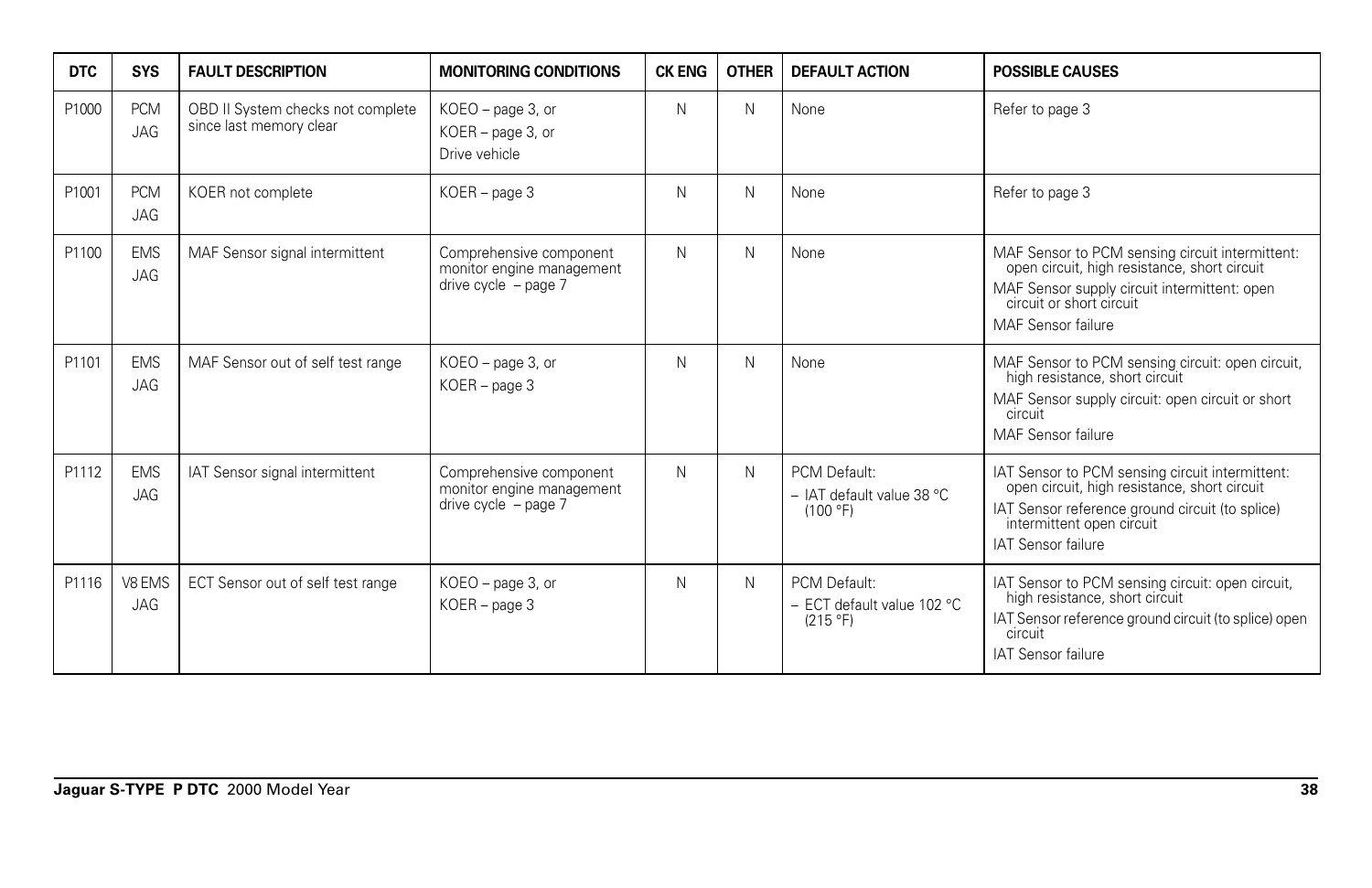| <b>DTC</b> | <b>SYS</b>               | <b>FAULT DESCRIPTION</b>                                      | <b>MONITORING CONDITIONS</b>                                                                                             | <b>CK ENG</b>  | <b>OTHER</b> | <b>DEFAULT ACTION</b>                                                          | <b>POSSIBLE CAUSES</b>                                                                                                                                                                                       |
|------------|--------------------------|---------------------------------------------------------------|--------------------------------------------------------------------------------------------------------------------------|----------------|--------------|--------------------------------------------------------------------------------|--------------------------------------------------------------------------------------------------------------------------------------------------------------------------------------------------------------|
| P1117      | V8 EMS<br><b>JAG</b>     | ECT Sensor signal intermittent                                | Comprehensive component<br>monitor engine management<br>drive cycle $-$ page $7$                                         | N              | N            | PCM Default:<br>- ECT default value 102 °C<br>(215 °F)                         | ECT Sensor to PCM sensing circuit intermittent:<br>open circuit, high resistance, short circuit<br>ECT Sensor reference ground circuit (to splice)<br>intermittent open circuit<br><b>ECT Sensor failure</b> |
| P1121      | <b>EMS</b><br>OBD II     | TP Sensor signals inconsistent with<br>MAF Sensor signals     | Comprehensive component<br>monitor engine management<br>drive cycle $-$ page $7$                                         | $\overline{2}$ | N            | None (as long as normal TP<br>signals are received)                            | TP Sensors to PCM wiring harness fault<br>MAF Sensor to PCM wiring harness fault<br>TP Sensor(s) failure<br>MAF Sensor failure                                                                               |
| P1122      | <b>EMS</b><br>JAG        | APP Sensor circuit low voltage -<br>APP1                      | KOEO - page 3, or<br>KOER - page 3, or<br>Comprehensive component<br>monitor engine management<br>drive cycle $-$ page 7 | N              | A. M         | None (as long as normal APP<br>signals are received from<br>remaining sensors) | APP Sensor to PCM sensing circuit "1" (sensor pin<br>5) open circuit or high resistance<br>APP Sensor reference voltage (sensor pin 10) open<br>circuit<br>APP Sensor failure                                |
| P1123      | <b>EMS</b><br><b>JAG</b> | APP Sensor circuit high voltage -<br>APP1                     | KOEO - page 3, or<br>KOER - page 3, or<br>Comprehensive component<br>monitor engine management<br>drive cycle $-$ page 7 | N              | A, M         | None (as long as normal APP<br>signals are received from<br>remaining sensors) | APP Sensor to PCM sensing circuit "1" (sensor pin<br>5) short circuit to high voltage<br>APP Sensor reference ground (sensor pin 9) open<br>circuit<br>APP Sensor failure                                    |
| P1124      | <b>EMS</b><br>JAG        | TP Sensor out of self test range                              | KOEO - page 3, or<br>KOER - page 3, or<br>Drive vehicle                                                                  | N              | N            | None (as long as normal TP<br>signals are received)                            | One or more individual TP Sensors to PCM sensing<br>circuits: open circuit, high resistance, short<br>circuit to ground or high voltage<br>TP Sensor failure                                                 |
| P1127      | <b>EMS</b><br><b>JAG</b> | Exhaust not warm enough;<br>downstream HO2 Sensors not tested | Heated oxygen sensors<br>monitor drive cycle - page 4                                                                    | N              | N            | None                                                                           | Engine not at normal operating temperature<br>Exhaust system leak / failure                                                                                                                                  |
| P1128      | <b>EMS</b><br><b>JAG</b> | Upstream HO2 Sensors swapped<br>from bank to bank             | Heated oxygen sensors<br>monitor drive cycle - page 4                                                                    | N              | N            | None                                                                           | Upstream HO2 Sensors swapped from bank to<br>`bank<br>Upstream HO2 Sensors to PCM wiring fault                                                                                                               |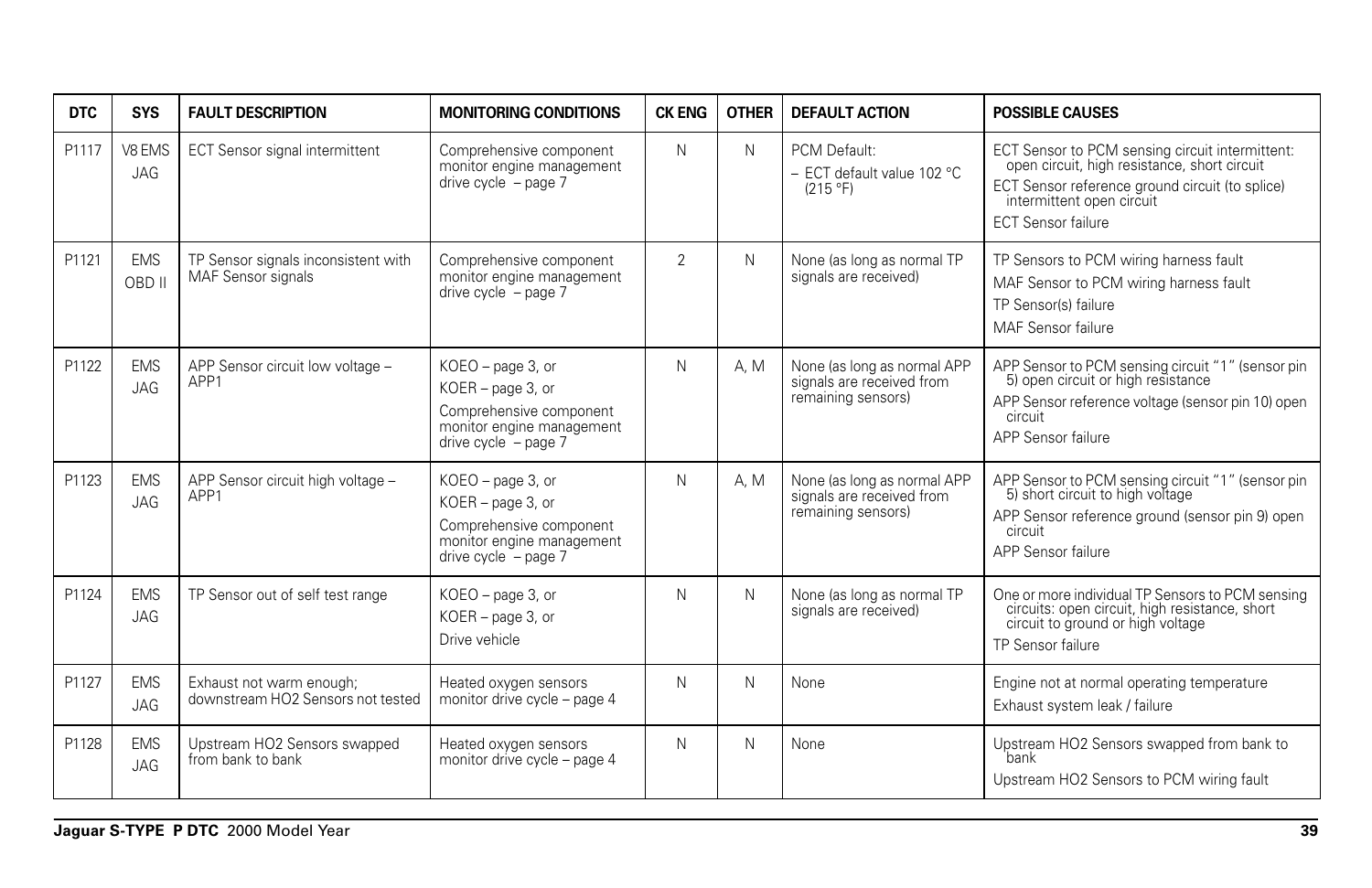| <b>DTC</b> | <b>SYS</b>           | <b>FAULT DESCRIPTION</b>                                                       | <b>MONITORING CONDITIONS</b>                                               | <b>CK ENG</b>  | <b>OTHER</b> | <b>DEFAULT ACTION</b> | <b>POSSIBLE CAUSES</b>                                                                                                                                                                                                                                                                                       |
|------------|----------------------|--------------------------------------------------------------------------------|----------------------------------------------------------------------------|----------------|--------------|-----------------------|--------------------------------------------------------------------------------------------------------------------------------------------------------------------------------------------------------------------------------------------------------------------------------------------------------------|
| P1129      | <b>EMS</b><br>JAG    | Downstream HO2 Sensors swapped<br>from bank to bank                            | Heated oxygen sensors<br>monitor drive cycle - page 4                      | N              | N            | None                  | Downstream HO2 Sensors swapped from bank to<br>bank<br>Downstream HO2 Sensors to PCM wiring fault                                                                                                                                                                                                            |
| P1130      | <b>EMS</b><br>OBD II | Lack of HO2 Sensor swing, adaptive<br>fuel at limit - bank 1, upstream (1/1)   | Heated oxygen sensors<br>monitor drive cycle - page 4                      | $\overline{2}$ | N            | None                  | HO2 Sensor 1/1 disconnected<br>HO2 Sensor 1/1 to PCM wiring fault<br>Engine induction air leak between MAF Sensor and<br>throttle<br>Exhaust system leak<br>Contaminated fuel<br>Fuel in engine oil<br>Engine misfire<br>HO2 Sensor 1/1 failure<br>Fuel injection fault<br>PCM Keep alive memory (KAM) error |
| P1131      | <b>EMS</b><br>OBD II | Lack of HO2 Sensor swing, sensor<br>indicates lean - bank 1, upstream<br>(1/1) | KOER - page 3, or<br>Heated oxygen sensors<br>monitor drive cycle - page 4 | $\overline{2}$ | N            | None                  | HO2 Sensor 1/1 to PCM wiring fault<br>Engine induction air leak between MAF Sensor and<br>throttle<br>Exhaust system leak<br>HO2 Sensor 1/1 failure<br>Fuel injection fault<br>PCM Keep alive memory (KAM) error                                                                                             |
| P1132      | <b>EMS</b><br>OBD II | Lack of HO2 Sensor swing, sensor<br>indicates rich - bank 1, upstream<br>(1/1) | KOER - page 3, or<br>Heated oxygen sensors<br>monitor drive cycle - page 4 | $\overline{2}$ | N            | None                  | HO2 Sensor 1/1 to PCM wiring fault<br>Exhaust system restriction<br>Contaminated fuel<br>Fuel in engine oil<br>HO2 Sensor 1/1 failure<br>Fuel injection fault<br>PCM Keep alive memory (KAM) error                                                                                                           |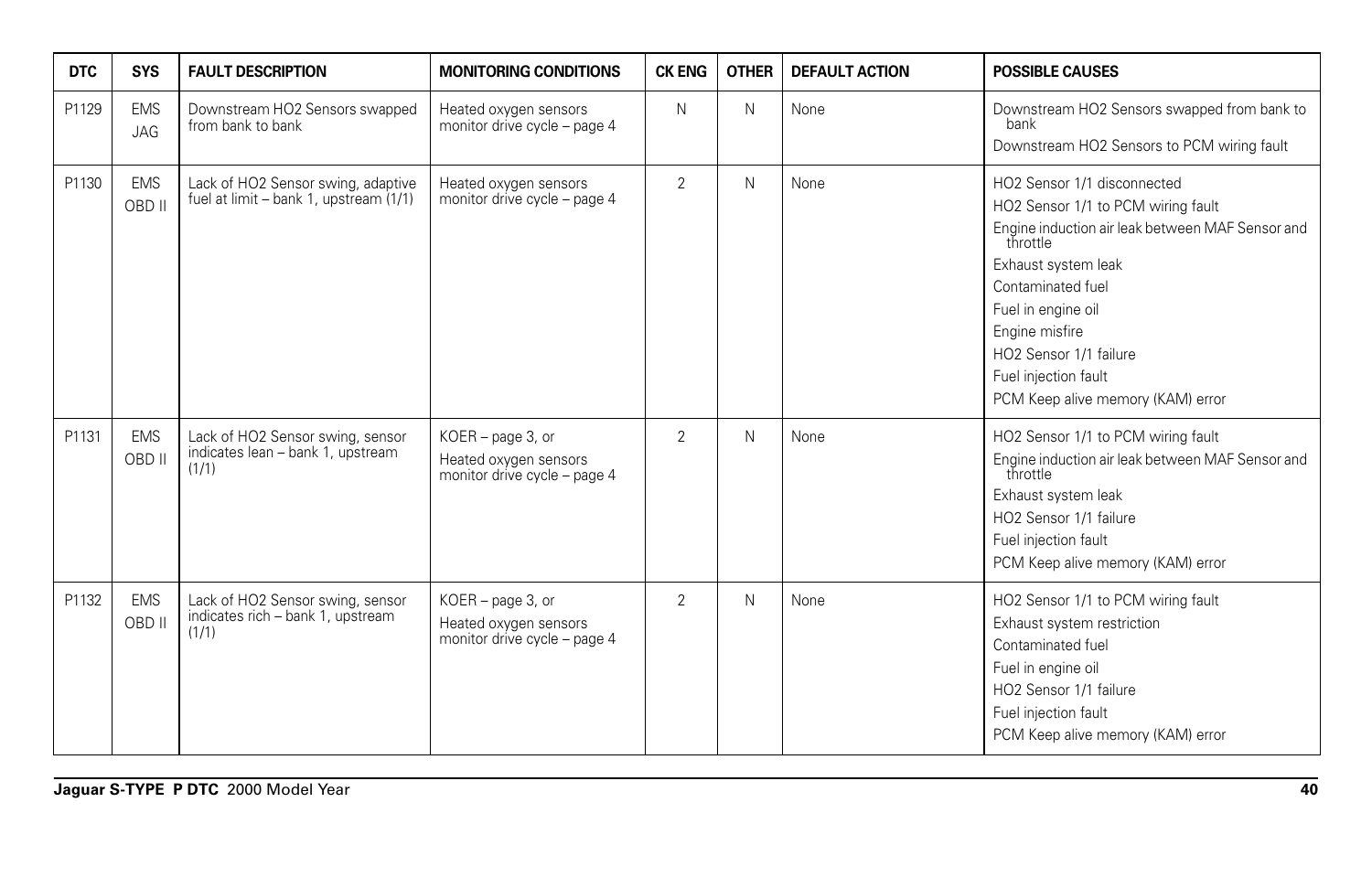| <b>DTC</b> | <b>SYS</b>               | <b>FAULT DESCRIPTION</b>                     | <b>MONITORING CONDITIONS</b>                                                                                               | <b>CK ENG</b>  | <b>OTHER</b> | <b>DEFAULT ACTION</b>                                                          | <b>POSSIBLE CAUSES</b>                                                                                                                                                                                                                                                                                                                                                        |
|------------|--------------------------|----------------------------------------------|----------------------------------------------------------------------------------------------------------------------------|----------------|--------------|--------------------------------------------------------------------------------|-------------------------------------------------------------------------------------------------------------------------------------------------------------------------------------------------------------------------------------------------------------------------------------------------------------------------------------------------------------------------------|
| P1133      | <b>EMS</b><br>OBD II     | Bank 1 fuel metering control shifted<br>lean | Comprehensive component<br>monitor engine management<br>drive cycle - page 7                                               | $\overline{2}$ | N            | None                                                                           | Temporary contamination of HO2 Sensor 1/1<br>causing "lean drift"<br>Temporary contamination of HO2 Sensor 1/2<br>causing "rich drift"<br>Engine misfire<br>HO2 Sensors 1/1 and 1/2 to PCM wiring fault(s)<br>Engine induction air leak between MAF Sensor and<br>throttle<br>Exhaust system leak<br>Water in bank 1 spark plug well(s)<br>HO2 Sensors 1/1 and/or 1/2 failure |
| P1134      | <b>EMS</b><br>OBD II     | Bank 1 fuel metering control shifted<br>rich | Comprehensive component<br>monitor engine management<br>drive cycle $-$ page $7$                                           | $\overline{2}$ | N            | None                                                                           | Temporary contamination of HO2 Sensor 1/1<br>causing "rich drift"<br>Temporary contamination of HO2 Sensor 1/2<br>causing "lean drift"<br>Engine misfire<br>HO2 Sensors 1/1 and 1/2 to PCM wiring fault(s)<br>Exhaust system restriction<br>Water in bank 1 spark plug well(s)<br>HO2 Sensors 1/1 and/or 1/2 failure                                                          |
| P1135      | <b>EMS</b><br><b>JAG</b> | APP Sensor signal intermittent -<br>APP1     | KOEO - page 3, or<br>KOER - page 3, or<br>Comprehensive component<br>monitor engine management<br>drive cycle $-$ page $7$ | N              | N            | None (as long as normal APP<br>signals are received from<br>remaining sensors) | APP Sensor to PCM sensing circuit "1" (sensor pin<br>5) intermittent: open circuit, high resistance,<br>short circuit<br>APP Sensor reference voltage (sensor pin 10)<br>intermittent open circuit<br>APP Sensor reference ground (sensor pin 9)<br>intermittent open circuit<br>APP Sensor failure                                                                           |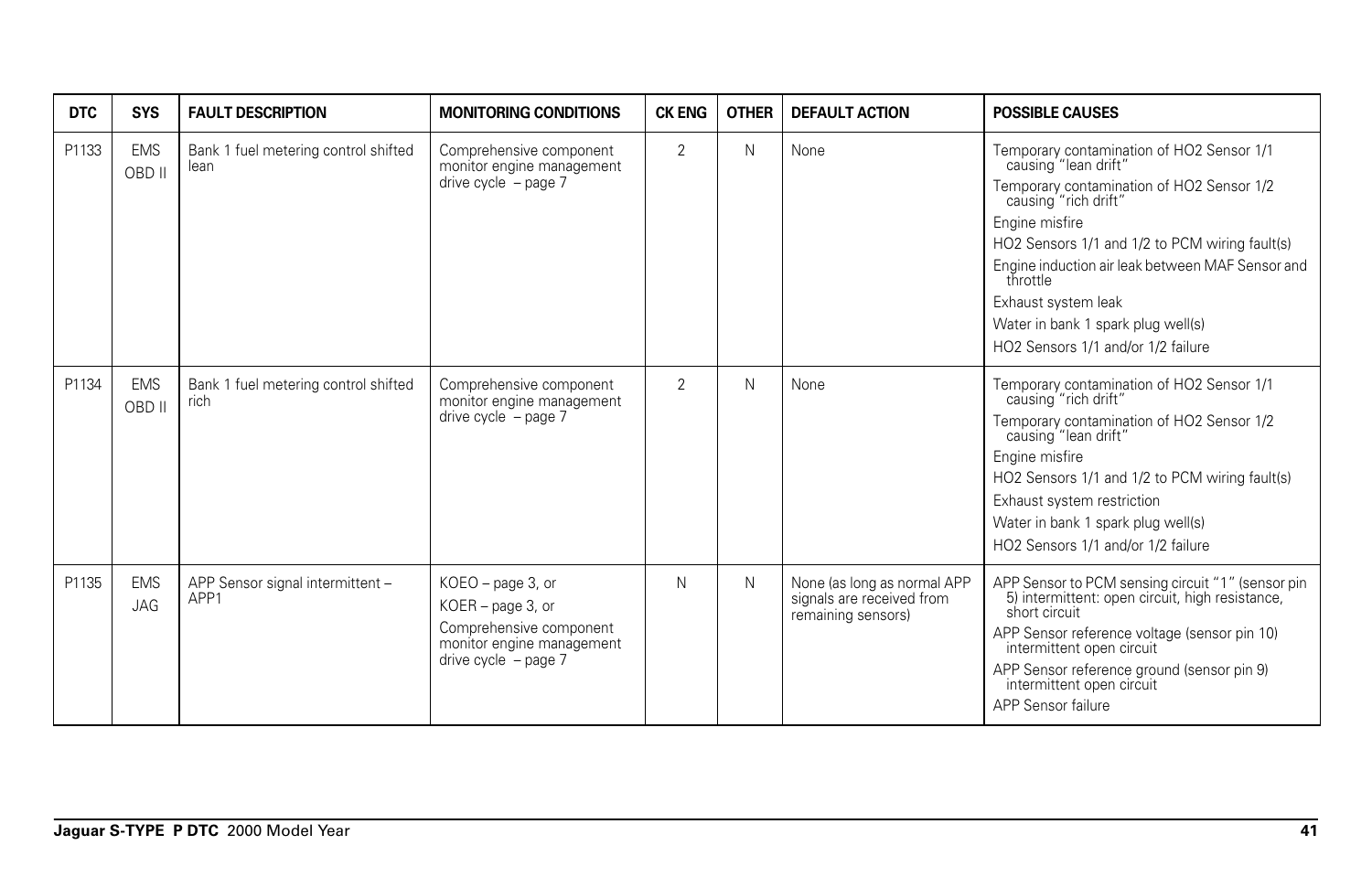| <b>DTC</b> | <b>SYS</b>               | <b>FAULT DESCRIPTION</b>                                                         | <b>MONITORING CONDITIONS</b>                                                  | <b>CK ENG</b>  | <b>OTHER</b> | <b>DEFAULT ACTION</b> | <b>POSSIBLE CAUSES</b>                                                                                                                                                                                                                                                                                       |
|------------|--------------------------|----------------------------------------------------------------------------------|-------------------------------------------------------------------------------|----------------|--------------|-----------------------|--------------------------------------------------------------------------------------------------------------------------------------------------------------------------------------------------------------------------------------------------------------------------------------------------------------|
| P1137      | <b>EMS</b><br><b>JAG</b> | Lack of HO2 Sensor swing, sensor<br>indicates lean - bank 1, downstream<br>(1/2) | $KOER - page 3$ , or<br>Heated oxygen sensors<br>monitor drive cycle - page 4 | N              | N            | None                  | HO2 Sensor 1/2 to PCM wiring fault<br>HO2 Sensor 1/2 failure                                                                                                                                                                                                                                                 |
| P1138      | <b>EMS</b><br><b>JAG</b> | Lack of HO2 Sensor swing, sensor<br>indicates rich - bank 1, downstream<br>(1/2) | KOER - page 3, or<br>Heated oxygen sensors<br>monitor drive cycle - page 4    | N              | N            | None                  | HO2 Sensor 1/2 to PCM wiring fault<br>HO2 Sensor 1/2 failure                                                                                                                                                                                                                                                 |
| P1150      | <b>EMS</b><br>OBD II     | Lack of HO2 Sensor swing, adaptive<br>fuel at limit - bank 2, upstream (2/1)     | Heated oxygen sensors<br>monitor drive cycle - page 4                         | $\overline{2}$ | N            | None                  | HO2 Sensor 2/1 disconnected<br>HO2 Sensor 2/1 to PCM wiring fault<br>Engine induction air leak between MAF Sensor and<br>throttle<br>Exhaust system leak<br>Contaminated fuel<br>Fuel in engine oil<br>Engine misfire<br>HO2 Sensor 1/1 failure<br>Fuel injection fault<br>PCM Keep alive memory (KAM) error |
| P1151      | <b>EMS</b><br>OBD II     | Lack of HO2 Sensor swing, sensor<br>indicates lean - bank 2, upstream<br>(2/1)   | KOER - page 3, or<br>Heated oxygen sensors<br>monitor drive cycle - page 4    | $\overline{2}$ | N            | None                  | HO2 Sensor 2/1 to PCM wiring fault<br>Engine induction air leak between MAF Sensor and<br>throttle<br>Exhaust system leak<br>HO2 Sensor 2/1 failure<br>Fuel injection fault<br>PCM Keep alive memory (KAM) error                                                                                             |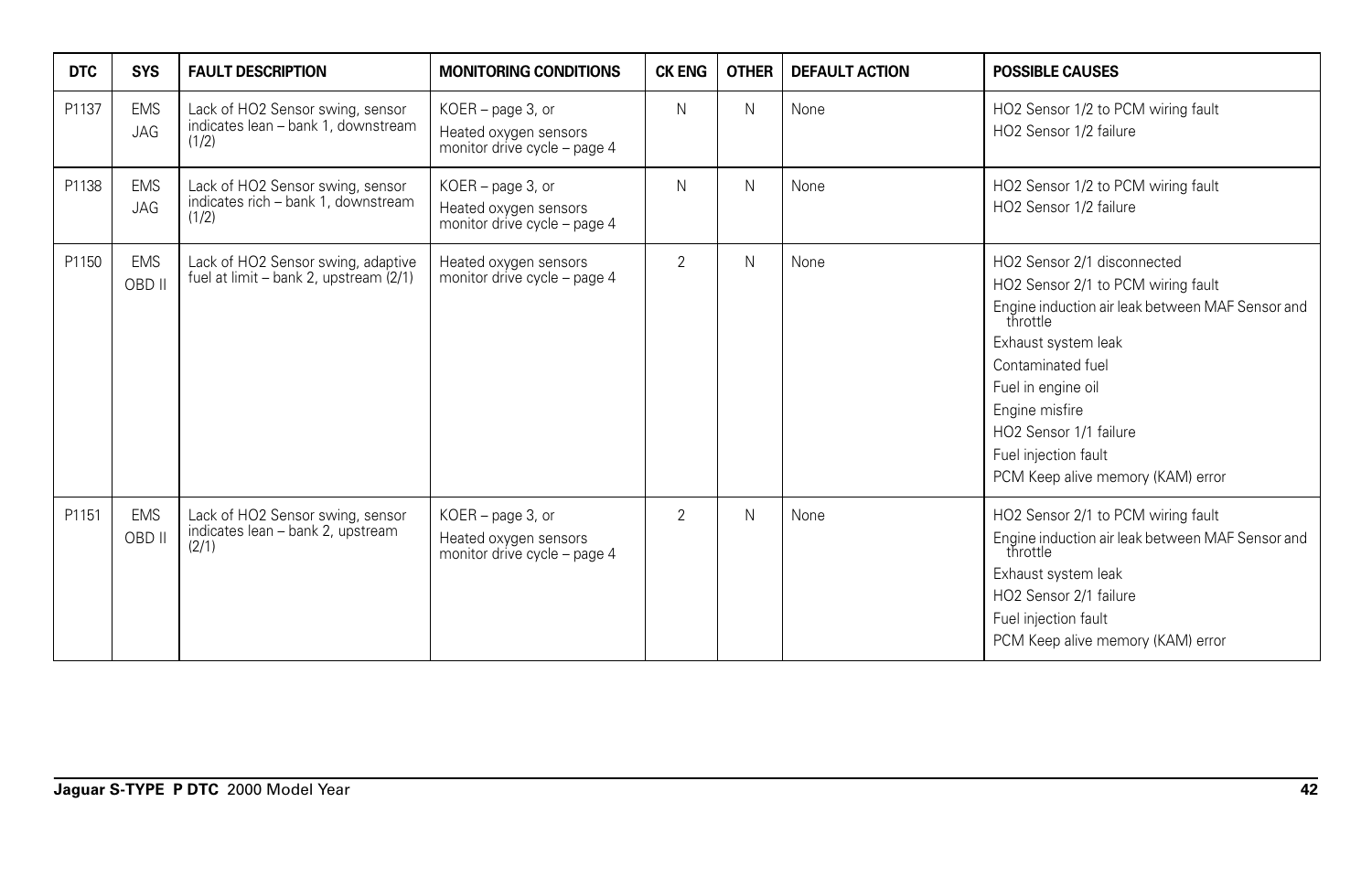| <b>DTC</b> | <b>SYS</b>           | <b>FAULT DESCRIPTION</b>                                                       | <b>MONITORING CONDITIONS</b>                                                   | <b>CK ENG</b>  | <b>OTHER</b> | <b>DEFAULT ACTION</b> | <b>POSSIBLE CAUSES</b>                                                                                                                                                                                                                                                                                                                                                        |
|------------|----------------------|--------------------------------------------------------------------------------|--------------------------------------------------------------------------------|----------------|--------------|-----------------------|-------------------------------------------------------------------------------------------------------------------------------------------------------------------------------------------------------------------------------------------------------------------------------------------------------------------------------------------------------------------------------|
| P1152      | <b>EMS</b><br>OBD II | Lack of HO2 Sensor swing, sensor<br>indicates rich - bank 2, upstream<br>(2/1) | KOER - page 3, or<br>Heated oxygen sensors<br>monitor drive cycle - page 4     | $\overline{2}$ | Ν            | None                  | HO2 Sensor 2/1 to PCM wiring fault<br>Exhaust system restriction<br>Contaminated fuel<br>Fuel in engine oil<br>HO2 Sensor 2/1 failure<br>Fuel injection fault<br>PCM Keep alive memory (KAM) error                                                                                                                                                                            |
| P1153      | <b>EMS</b><br>OBD II | Bank 2 fuel metering control shifted<br>lean                                   | Comprehensive component<br>monitor engine management<br>drive cycle - page 7   | $\overline{2}$ | Ν            | None                  | Temporary contamination of HO2 Sensor 2/1<br>causing "lean drift"<br>Temporary contamination of HO2 Sensor 2/2<br>causing "rich drift"<br>Engine misfire<br>HO2 Sensors 2/1 and 2/2 to PCM wiring fault(s)<br>Engine induction air leak between MAF Sensor and<br>throttle<br>Exhaust system leak<br>Water in bank 2 spark plug well(s)<br>HO2 Sensors 2/1 and/or 2/2 failure |
| P1154      | <b>EMS</b><br>OBD II | Bank 2 fuel metering control shifted<br>rich                                   | Comprehensive component<br>monitor engine management<br>drive cycle $-$ page 7 | $\overline{2}$ | Ν            | None                  | Temporary contamination of HO2 Sensor 2/1<br>causing "rich drift"<br>Temporary contamination of HO2 Sensor 2/2<br>causing "lean drift"<br>Engine misfire<br>HO2 Sensors 2/1 and 2/2 to PCM wiring fault(s)<br>Exhaust system restriction<br>Water in bank 2 spark plug well(s)<br>HO2 Sensors 2/1 and/or 2/2 failure                                                          |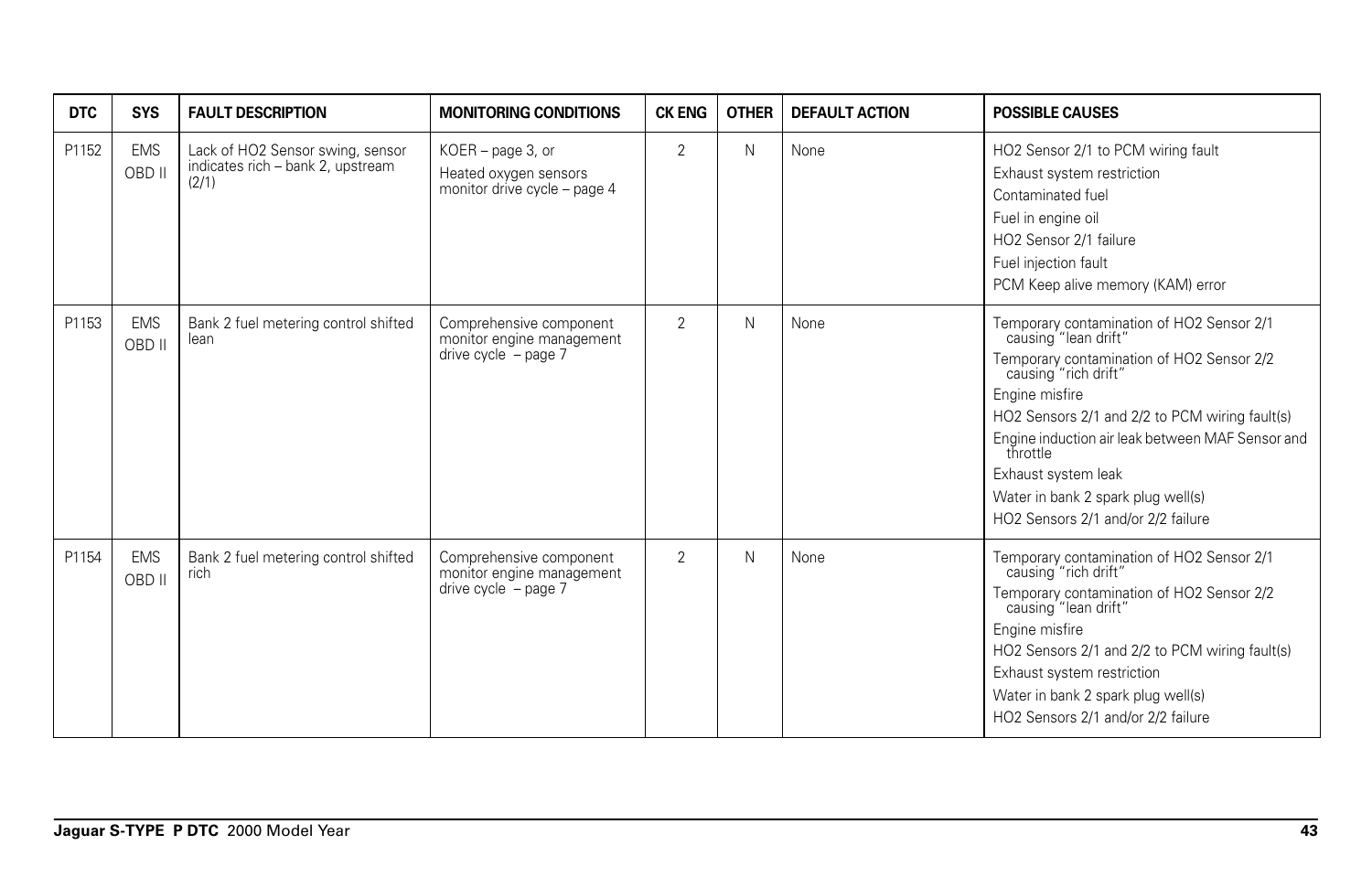| <b>DTC</b> | <b>SYS</b>               | <b>FAULT DESCRIPTION</b>                                                         | <b>MONITORING CONDITIONS</b>                                                                                               | <b>CK ENG</b>  | <b>OTHER</b> | <b>DEFAULT ACTION</b>                                                          | <b>POSSIBLE CAUSES</b>                                                                                                                                                                                                                                                                          |
|------------|--------------------------|----------------------------------------------------------------------------------|----------------------------------------------------------------------------------------------------------------------------|----------------|--------------|--------------------------------------------------------------------------------|-------------------------------------------------------------------------------------------------------------------------------------------------------------------------------------------------------------------------------------------------------------------------------------------------|
| P1157      | <b>EMS</b><br>JAG        | Lack of HO2 Sensor swing, sensor<br>indicates lean - bank 2, downstream<br>(2/2) | KOER - page 3, or<br>Heated oxygen sensors<br>monitor drive cycle - page 4                                                 | N              | N            | None                                                                           | HO2 Sensor 2/2 to PCM wiring fault<br>HO2 Sensor 2/2 failure                                                                                                                                                                                                                                    |
| P1158      | <b>EMS</b><br><b>JAG</b> | Lack of HO2 Sensor swing, sensor<br>indicates rich - bank 2, downstream<br>(2/2) | KOER - page 3, or<br>Heated oxygen sensors<br>monitor drive cycle - page 4                                                 | N              | N            | None                                                                           | HO2 Sensor 2/2 to PCM wiring fault<br>HO2 Sensor 2/2 failure                                                                                                                                                                                                                                    |
| P1183      | <b>EMS</b><br>OBD II     | <b>EOT Sensor circuit malfunction</b>                                            | Comprehensive component<br>monitor engine management<br>drive cycle $-$ page $7$                                           | $\overline{2}$ | N            | PCM Default:<br>- V6 CHT substituted<br>- V8 ECT substituted                   | EOT Sensor to PCM sensing circuit: open circuit,<br>high resistance, short circuit<br>EOT Sensor reference ground circuit (to splice)<br>open circuit<br><b>EOT Sensor failure</b>                                                                                                              |
| P1184      | <b>EMS</b><br><b>JAG</b> | EOT Sensor out of self test range                                                | KOEO - page 3, or<br>$KOER - page 3$                                                                                       | N              | N            | PCM Default:<br>- V6 CHT substituted<br>- V8 ECT substituted                   | EOT Sensor to PCM sensing circuit high resistance<br>when hot<br>EOT Sensor to PCM sensing circuit intermittent<br>high resistance<br><b>EOT Sensor failure</b>                                                                                                                                 |
| P1214      | <b>EMS</b><br>JAG        | APP Sensor signal intermittent -<br>APP <sub>2</sub>                             | KOEO - page 3, or<br>KOER - page 3, or<br>Comprehensive component<br>monitor engine management<br>drive cycle - page 7     | N              | N            | None (as long as normal APP<br>signals are received from<br>remaining sensors) | APP Sensor to PCM sensing circuit "2" (sensor pin 4) intermittent: open circuit, high resistance,<br>short circuit<br>APP Sensor reference voltage (sensor pin 8)<br>intermittent open circuit<br>APP Sensor reference ground (sensor pin 6)<br>intermittent open circuit<br>APP Sensor failure |
| P1215      | <b>EMS</b><br>JAG        | APP Sensor circuit low voltage -<br>APP3                                         | KOEO - page 3, or<br>KOER - page 3, or<br>Comprehensive component<br>monitor engine management<br>drive cycle $-$ page $7$ | N              | A. M         | None (as long as normal APP<br>signals are received from<br>remaining sensors) | APP Sensor to PCM sensing circuit "3" (sensor pin<br>7) open circuit or high resistance<br>APP Sensor reference voltage (sensor pin 3) open<br>circuit<br>APP Sensor failure                                                                                                                    |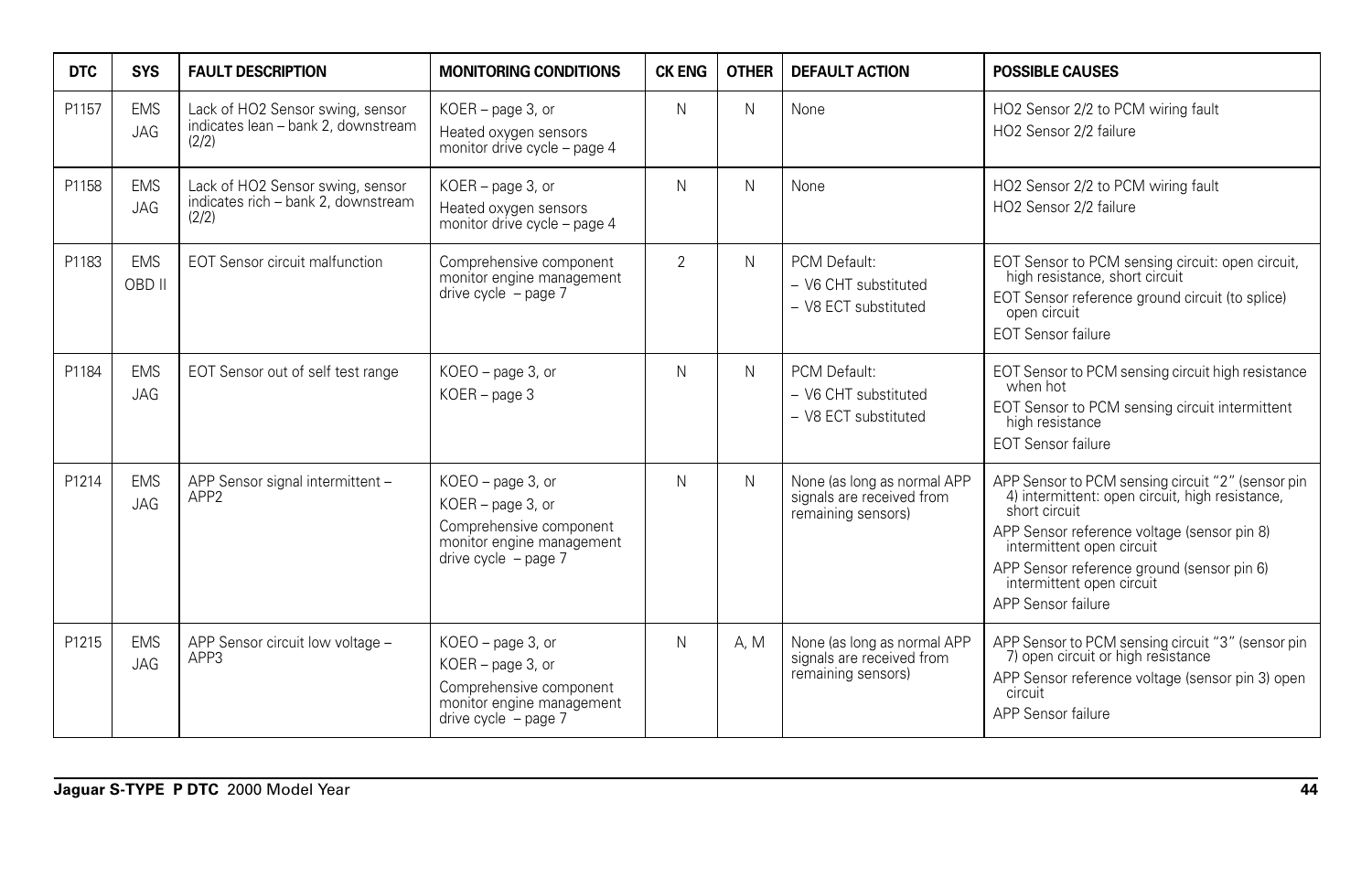| DTC   | <b>SYS</b>               | <b>FAULT DESCRIPTION</b>                              | <b>MONITORING CONDITIONS</b>                                                                                                  | <b>CK ENG</b> | <b>OTHER</b> | <b>DEFAULT ACTION</b>                                                          | <b>POSSIBLE CAUSES</b>                                                                                                                                                                                                                                                                             |
|-------|--------------------------|-------------------------------------------------------|-------------------------------------------------------------------------------------------------------------------------------|---------------|--------------|--------------------------------------------------------------------------------|----------------------------------------------------------------------------------------------------------------------------------------------------------------------------------------------------------------------------------------------------------------------------------------------------|
| P1216 | <b>EMS</b><br>JAG        | APP Sensor circuit high voltage -<br>APP3             | KOEO - page 3, or<br>KOER - page 3, or<br>Comprehensive component<br>monitor engine management<br>drive cycle - page 7        | N             | A, M         | None (as long as normal APP<br>signals are received from<br>remaining sensors) | APP Sensor to PCM sensing circuit "1" (sensor pin<br>7) short circuit to high voltage<br>APP Sensor reference ground (sensor pin 2) open<br>circuit<br>APP Sensor failure                                                                                                                          |
| P1217 | <b>EMS</b><br><b>JAG</b> | APP Sensor signal intermittent -<br>APP3              | KOEO - page 3, or<br>KOER - page 3, or<br>Comprehensive component<br>monitor engine management<br>drive cycle $-$ page 7      | N             | N            | None (as long as normal APP<br>signals are received from<br>remaining sensors) | APP Sensor to PCM sensing circuit "3" (sensor pin<br>7) intermittent: open circuit, high resistance,<br>short circuit<br>APP Sensor reference voltage (sensor pin 3)<br>intermittent open circuit<br>APP Sensor reference ground (sensor pin 2)<br>intermittent open circuit<br>APP Sensor failure |
| P1222 | <b>EMS</b><br>JAG        | APP Sensor circuit low voltage -<br>APP <sub>2</sub>  | KOEO - page 3, or<br>KOER - page 3, or<br>Comprehensive component<br>monitor engine management<br>drive cycle $-$ page $7$    | N             | A. M         | None (as long as normal APP<br>signals are received from<br>remaining sensors) | APP Sensor to PCM sensing circuit "2" (sensor pin<br>4) open circuit or high resistance<br>APP Sensor reference voltage (sensor pin 8) open<br>circuit<br>APP Sensor failure                                                                                                                       |
| P1223 | <b>EMS</b><br><b>JAG</b> | APP Sensor circuit high voltage -<br>APP <sub>2</sub> | KOEO - page 3, or<br>$KOER - page 3$ , or<br>Comprehensive component<br>monitor engine management<br>drive cycle $-$ page $7$ | N             | A, M         | None (as long as normal APP<br>signals are received from<br>remaining sensors) | APP Sensor to PCM sensing circuit "2" (sensor pin<br>4) short circuit to high voltage<br>APP Sensor reference ground (sensor pin 6) open<br>circuit<br>APP Sensor failure                                                                                                                          |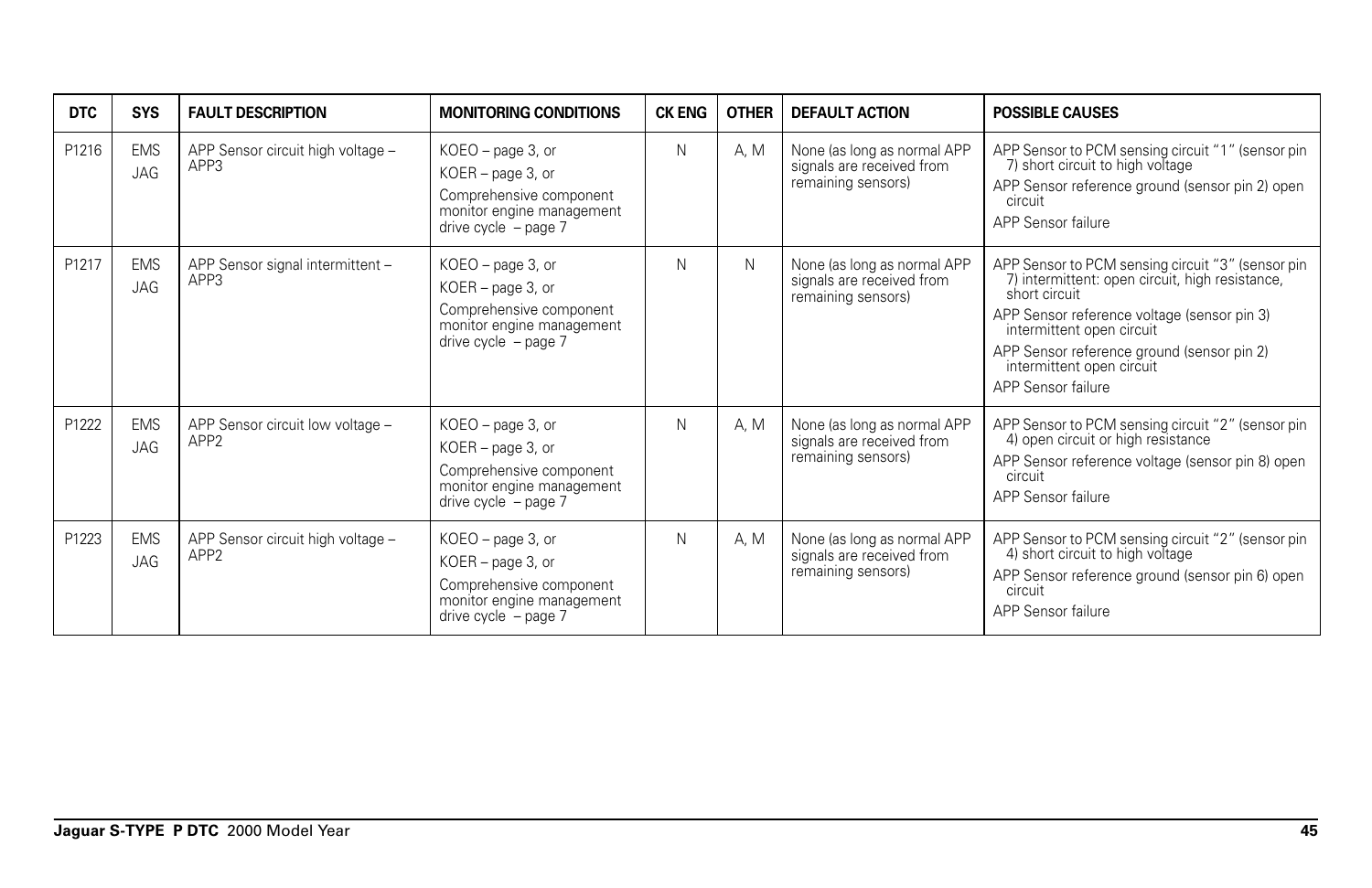| <b>DTC</b> | <b>SYS</b>               | <b>FAULT DESCRIPTION</b>                                                                | <b>MONITORING CONDITIONS</b>                                                                                             | <b>CK ENG</b> | <b>OTHER</b> | <b>DEFAULT ACTION</b>                       | <b>POSSIBLE CAUSES</b>                                                                                                                                                                                                                                                                                                                                        |
|------------|--------------------------|-----------------------------------------------------------------------------------------|--------------------------------------------------------------------------------------------------------------------------|---------------|--------------|---------------------------------------------|---------------------------------------------------------------------------------------------------------------------------------------------------------------------------------------------------------------------------------------------------------------------------------------------------------------------------------------------------------------|
| P1233      | <b>EMS</b><br><b>JAG</b> | Fuel delivery system disabled or<br>inoperative                                         | KOEO - page 3, or<br>KOER - page 3, or<br>Comprehensive component<br>monitor engine management<br>drive $cycle - page 7$ | N             | N            | None<br>(Engine shut off)                   | PCM to RECM fuel pump drive signal circuit (PCM<br>pin FH1-58): open circuit, high resistance, short<br>circuit<br>RECM to fuel pump drive circuit: open circuit, high<br>resistance, short circuit<br>Fuel pump relay power supply open circuit, short<br>circuit<br>Fuel pump relay to RECM power supply circuit<br>open circuit<br>Fuel pump relay failure |
| P1235      | <b>EMS</b><br><b>JAG</b> | Fuel pump control out of range                                                          | KOER - page 3, or<br>Comprehensive component<br>monitor engine management<br>drive cycle $-$ page 7                      | N             | Ν            | None<br>(Engine running too rich /<br>lean) | PCM to RECM fuel pump drive signal circuit (PCM<br>pin FH1-58) intermittent: open circuit, high<br>resistance, short circuit<br>RECM to fuel pump drive circuit intermittent: open<br>circuit, high resistance, short circuit                                                                                                                                 |
| P1237      | <b>EMS</b><br><b>JAG</b> | Fuel pump secondary circuit<br>malfunction                                              | KOER - page 3, or<br>Comprehensive component<br>monitor engine management<br>drive cycle $-$ page $7$                    | N             | Ν            | None<br>(Engine shut off)                   | RECM to fuel pump drive circuit: open circuit, high<br>resistance, short circuit<br>Fuel pump relay power supply open circuit, short<br>circuit<br>Fuel pump relay to RECM power supply circuit<br>open circuit<br>Fuel pump relay failure                                                                                                                    |
| P1246      | <b>EMS</b><br><b>JAG</b> | Generator load input to PCM failure                                                     | KOER - page 3                                                                                                            | N             | M.C          | None                                        | Accessory drive belt failure<br>PCM to generator load circuit (PCM pin PI1-50):<br>open circuit, high resistance, short circuit<br>Generator failure                                                                                                                                                                                                          |
| P1260      | <b>EMS</b><br>JAG        | Vehicle theft detected - engine<br>disabled<br>(PCM SCP input from PATS, INST,<br>GECM) | KOEO - page 3                                                                                                            | N             | Ν            | None                                        | Invalid ignition key code<br>Passive anti-theft system (PATS) signal to<br>instrument pack missing or corrupted<br>PATS SCP message failure                                                                                                                                                                                                                   |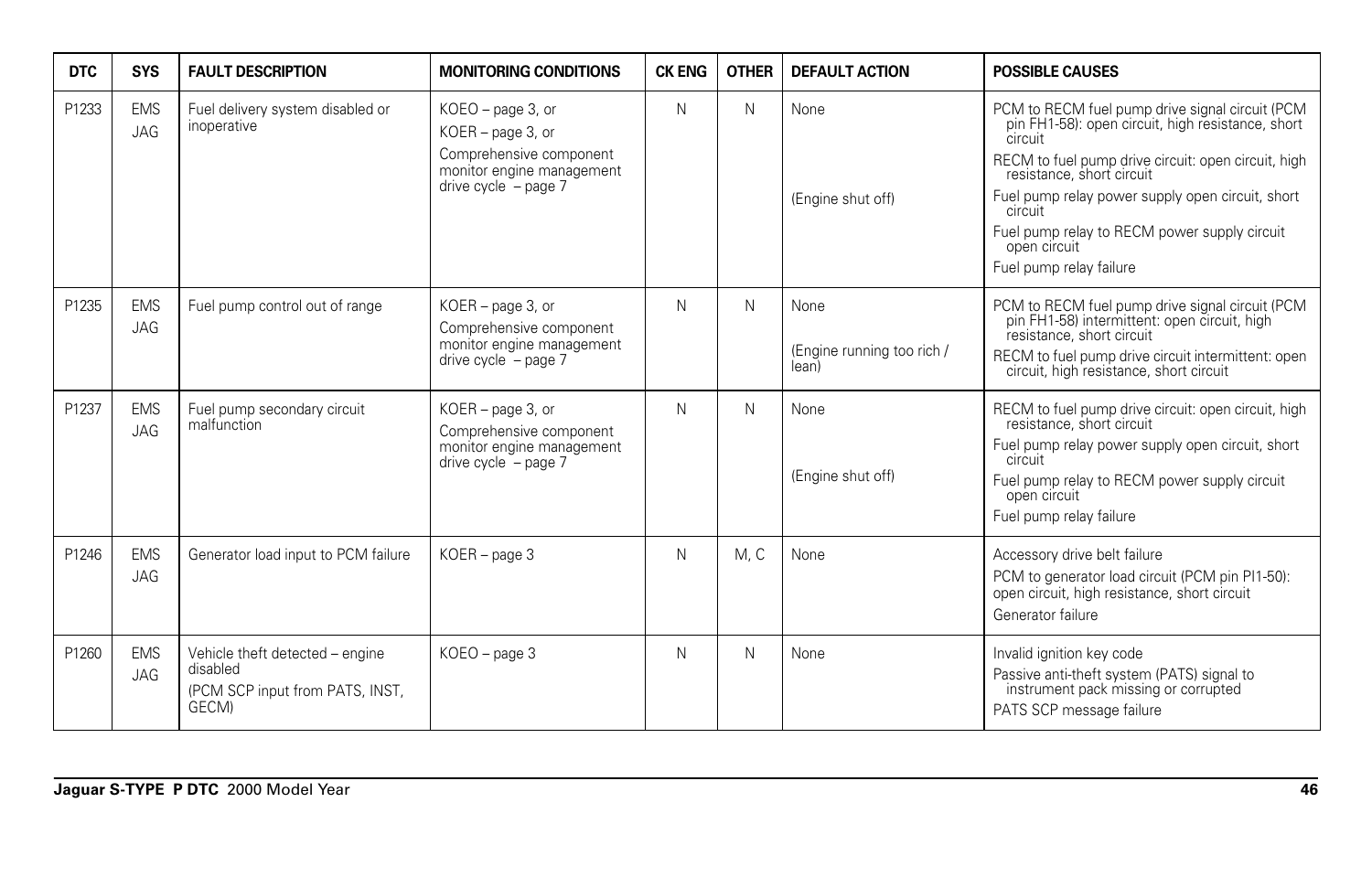| <b>DTC</b> | <b>SYS</b>               | <b>FAULT DESCRIPTION</b>                                                                   | <b>MONITORING CONDITIONS</b>                                                                                               | <b>CK ENG</b> | <b>OTHER</b> | <b>DEFAULT ACTION</b>                                    | <b>POSSIBLE CAUSES</b>                                                                                                                                                                                                                                                     |
|------------|--------------------------|--------------------------------------------------------------------------------------------|----------------------------------------------------------------------------------------------------------------------------|---------------|--------------|----------------------------------------------------------|----------------------------------------------------------------------------------------------------------------------------------------------------------------------------------------------------------------------------------------------------------------------------|
| P1270      | <b>EMS</b><br><b>JAG</b> | Engine speed or vehicle speed limit<br>reached                                             | Operate vehicle                                                                                                            | N             | N            | None                                                     | Engine speed limit reached<br>Vehicle speed limit reached                                                                                                                                                                                                                  |
| P1285      | V6 EMS<br><b>JAG</b>     | Cylinder head over temperature<br>sensed                                                   | KOEO - page 3, or<br>KOER - page 3, or<br>Comprehensive component<br>monitor engine management<br>drive cycle $-$ page 7   | N             | M.H          | PCM Default:<br>- fail-safe cooling strategy             | Coolant level low / leak<br>Coolant contaminated<br>Cooling system thermostat defective<br>Excessive load on engine – high elevation, steep<br>grade, trailer towing                                                                                                       |
| P1288      | V6 EMS<br><b>JAG</b>     | CHT Sensor out of self test range                                                          | KOEO - page 3, or<br>$KOER - page 3$                                                                                       | N             | N            | PCM Default:<br>$-$ CHT default value 102 °C<br>(215 °F) | Engine not at normal operating temperature<br>Engine overheat condition - refer to P1285<br>CHT Sensor disconnected<br>CHT Sensor to PCM circuit fault<br>PCM cooling fan circuit failure<br>Cooling fan module to fan motor circuit failure<br>Cooling fan module failure |
| P1289      | V6 EMS<br><b>JAG</b>     | CHT Sensor sense circuit high<br>voltage (low temperature)<br>DTC P0118 flagged for OBD II | KOEO - page 3, or<br>KOER - page 3, or<br>Comprehensive component<br>monitor engine management<br>drive cycle $-$ page 7   | N             | N            | PCM Default:<br>- CHT default value 102 °C<br>(215 °F)   | CHT Sensor to cylinder head poor contact<br>CHT Sensor to PCM sensing circuit high resistance,<br>open circuit or short circuit to high voltage<br>CHT Sensor failure                                                                                                      |
| P1290      | V6 EMS<br><b>JAG</b>     | CHT Sensor sense circuit low voltage<br>(high temperature)<br>DTC P0117 flagged for OBD II | KOEO - page 3, or<br>KOER - page 3, or<br>Comprehensive component<br>monitor engine management<br>drive cycle $-$ page $7$ | N             | N            | PCM Default:<br>- CHT default value 102 °C<br>(215 °F)   | Engine overheat condition - refer to P1285<br>CHT Sensor to PCM wiring short circuit to ground<br>CHT Sensor failure                                                                                                                                                       |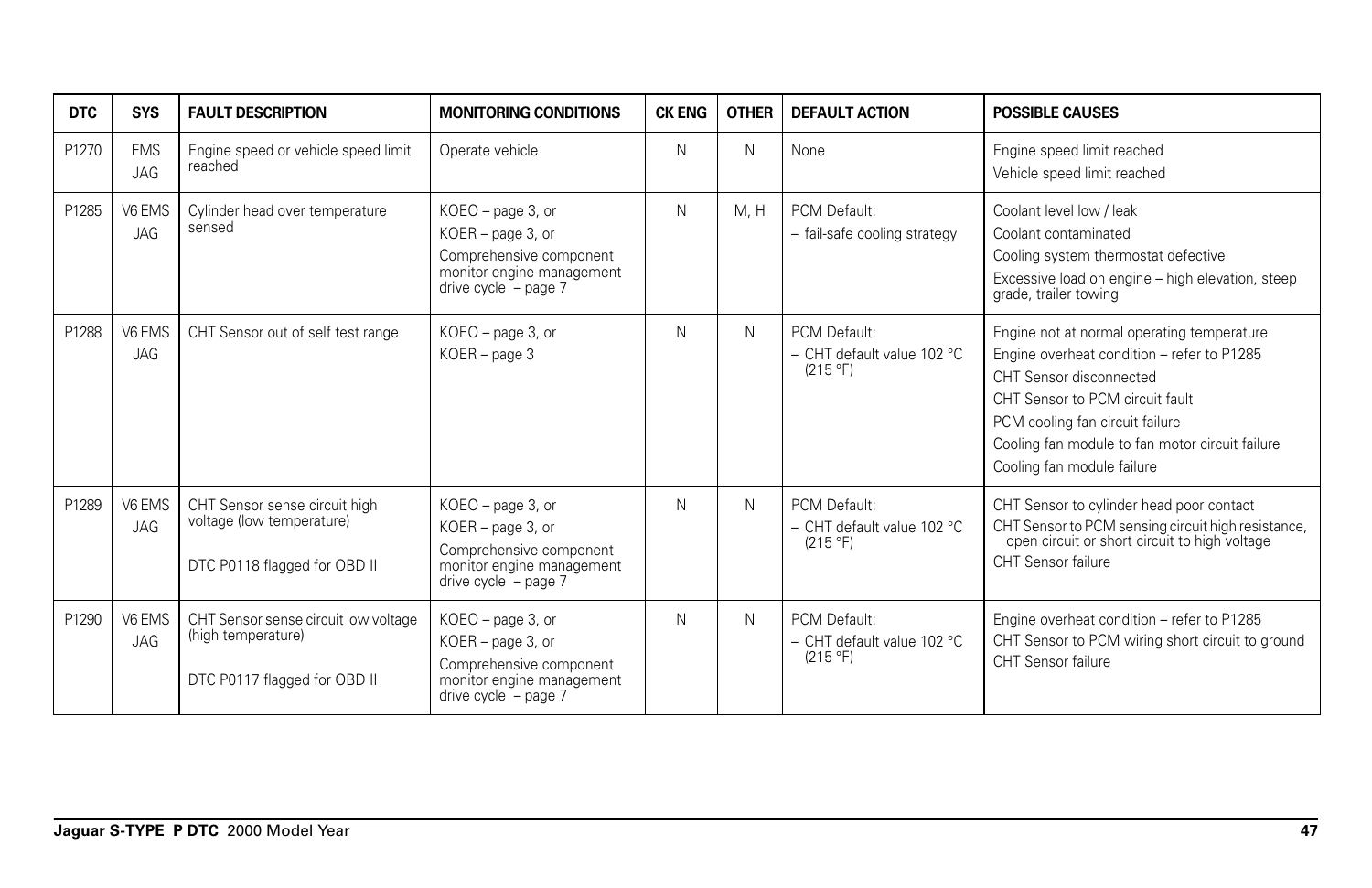| <b>DTC</b> | <b>SYS</b>           | <b>FAULT DESCRIPTION</b>                    | <b>MONITORING CONDITIONS</b>                                                                                                 | <b>CK ENG</b>  | <b>OTHER</b> | <b>DEFAULT ACTION</b>                        | <b>POSSIBLE CAUSES</b>                                                                                                                                                                        |
|------------|----------------------|---------------------------------------------|------------------------------------------------------------------------------------------------------------------------------|----------------|--------------|----------------------------------------------|-----------------------------------------------------------------------------------------------------------------------------------------------------------------------------------------------|
| P1299      | V6 EMS<br>OBD II     | Fail-safe cooling mode active               | Comprehensive component<br>monitor engine management<br>drive cycle - page 7                                                 | 1              | M.H          | PCM Default:<br>- fail-safe cooling strategy | Engine overheat condition - refer to P1285<br>PCM cooling fan circuit failure<br>Cooling fan module to fan motor circuit failure<br>Cooling fan module failure                                |
| P1309      | <b>EMS</b><br>OBD II | Misfire monitor failure                     | Misfire monitor drive cycle -<br>page 4                                                                                      | $\overline{2}$ | N            | None                                         | CKP Sensor fault - refer to P0320<br>CMP Sensor(s) fault - refer to P0340, P0341<br>PCM failure                                                                                               |
| P1380      | <b>EMS</b><br>OBD II | WT Solenoid circuit malfunction -<br>bank 1 | $KOEO$ – page 3, or<br>KOER - page 3, or<br>Comprehensive component<br>monitor engine management<br>drive cycle $-$ page $7$ | $\overline{2}$ | Ν            | None                                         | Bank 1 VVT solenoid valve disconnected<br>Bank 1 WT solenoid valve to PCM PWM drive<br>circuit fault<br>Bank 1 WT solenoid valve power supply circuit<br>fault<br>Bank 1 VVT solenoid failure |
| P1381      | <b>EMS</b><br>OBD II | WT Over advanced - bank 1                   | KOER - page 3, or<br>Comprehensive component<br>monitor engine management<br>drive cycle $-$ page $7$                        | $\overline{2}$ | N            | None                                         | Bank 1 WT solenoid valve to PCM PWM drive<br>circuit fault<br>Bank 1 WT actuator oil supply fault<br>Bank 1 WT actuator stuck                                                                 |
| P1383      | <b>EMS</b><br>OBD II | WT Over retarded - bank 1                   | KOER - page 3, or<br>Comprehensive component<br>monitor engine management<br>drive cycle $-$ page $7$                        | $\overline{2}$ | N            | None                                         | Bank 1 VVT solenoid valve to PCM PWM drive<br>circuit fault<br>Bank 1 VVT actuator oil supply fault<br>Bank 1 WT actuator stuck                                                               |
| P1385      | <b>EMS</b><br>OBD II | WT Solenoid circuit malfunction -<br>bank 2 | KOEO - page 3, or<br>KOER - page 3, or<br>Comprehensive component<br>monitor engine management<br>drive cycle $-$ page $7$   | $\overline{2}$ | Ν            | None                                         | Bank 2 WT solenoid valve disconnected<br>Bank 2 WT solenoid valve to PCM PWM drive<br>circuit fault<br>Bank 2 VVT solenoid valve power supply circuit<br>fault<br>Bank 2 VVT solenoid failure |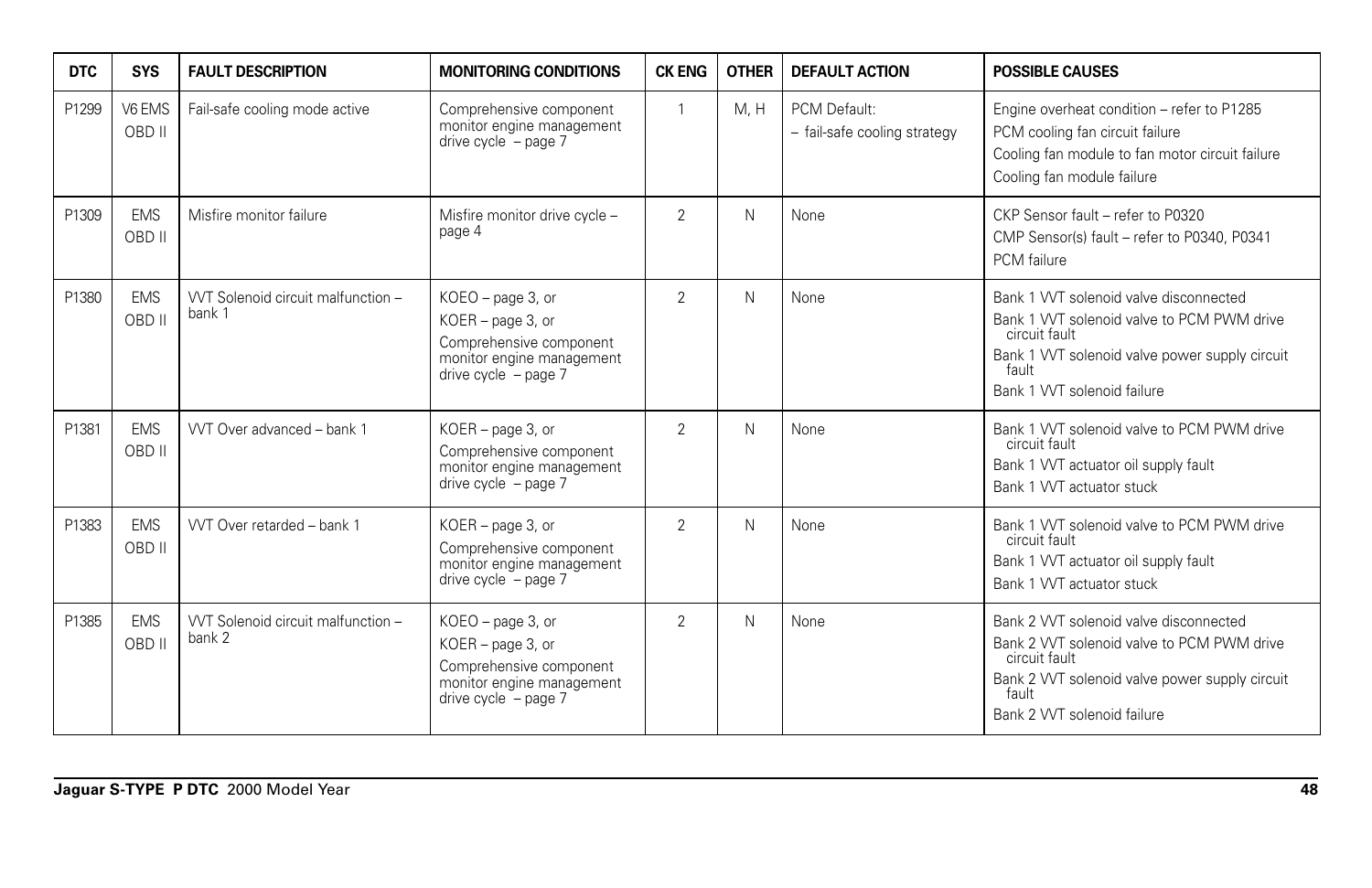| <b>DTC</b> | <b>SYS</b>           | <b>FAULT DESCRIPTION</b>                 | <b>MONITORING CONDITIONS</b>                                                                        | <b>CK ENG</b>  | <b>OTHER</b> | <b>DEFAULT ACTION</b> | <b>POSSIBLE CAUSES</b>                                                                                                                                                                    |
|------------|----------------------|------------------------------------------|-----------------------------------------------------------------------------------------------------|----------------|--------------|-----------------------|-------------------------------------------------------------------------------------------------------------------------------------------------------------------------------------------|
| P1386      | <b>EMS</b><br>OBD II | WT Over advanced - bank 2                | KOER - page 3, or<br>Comprehensive component<br>monitor engine management<br>drive cycle $-$ page 7 | $\overline{2}$ | N            | None                  | Bank 2 WT solenoid valve to PCM PWM drive<br>circuit fault<br>Bank 2 VVT actuator oil supply fault<br>Bank 2 VVT actuator stuck                                                           |
| P1388      | <b>EMS</b><br>OBD II | WT Over retarded - bank 2                | KOER - page 3, or<br>Comprehensive component<br>monitor engine management<br>drive cycle $-$ page 7 | $\overline{2}$ | N            | None                  | Bank 2 WT solenoid valve to PCM PWM drive<br>circuit fault<br>Bank 2 VVT actuator oil supply fault<br>Bank 2 VVT actuator stuck                                                           |
| P1400      | V6 EMS<br>OBD II     | DPFE Sensor circuit low voltage          | KOEO - page 3, or<br>KOER - page 3, or<br>EGR monitor drive cycle -<br>page 6                       | $\overline{2}$ | N            | None                  | DPFE Sensor reference voltage circuit (to splice)<br>open circuit<br>DPFE Sensor to PCM sensing circuit; open circuit,<br>high resistance, short circuit to ground<br>DPFE Sensor failure |
| P1401      | V6 EMS<br>OBD II     | DPFE Sensor circuit high voltage         | KOEO - page 3, or<br>KOER - page 3, or<br>EGR monitor drive cycle -<br>page 6                       | $\overline{2}$ | N            | None                  | DPFE Sensor reference ground circuit (to splice)<br>open circuit<br>DPFE Sensor to PCM sensing circuit short circuit to<br>high voltage<br>DPFE Sensor failure                            |
| P1405      | V6 EMS<br>OBD II     | DPFE Sensor upstream hose - no<br>flow   | EGR monitor drive cycle -<br>page 6                                                                 | $\overline{2}$ | N            | None                  | Upstream hose disconnected, restricted, broken                                                                                                                                            |
| P1406      | V6 EMS<br>OBD II     | DPFE Sensor downstream hose - no<br>flow | EGR monitor drive cycle -<br>page 6                                                                 | $\overline{2}$ | N            | None                  | Downstream hose disconnected, restricted,<br>broken                                                                                                                                       |
| P1408      | V6 EMS<br><b>JAG</b> | EGR Flow out of self test range          | KOER - page 3, or<br>EGR monitor drive cycle -<br>page 6                                            | N              | N            | None                  | DPFE Sensor reference voltage circuit (to splice)<br>open circuit<br>DPFE Sensor failure                                                                                                  |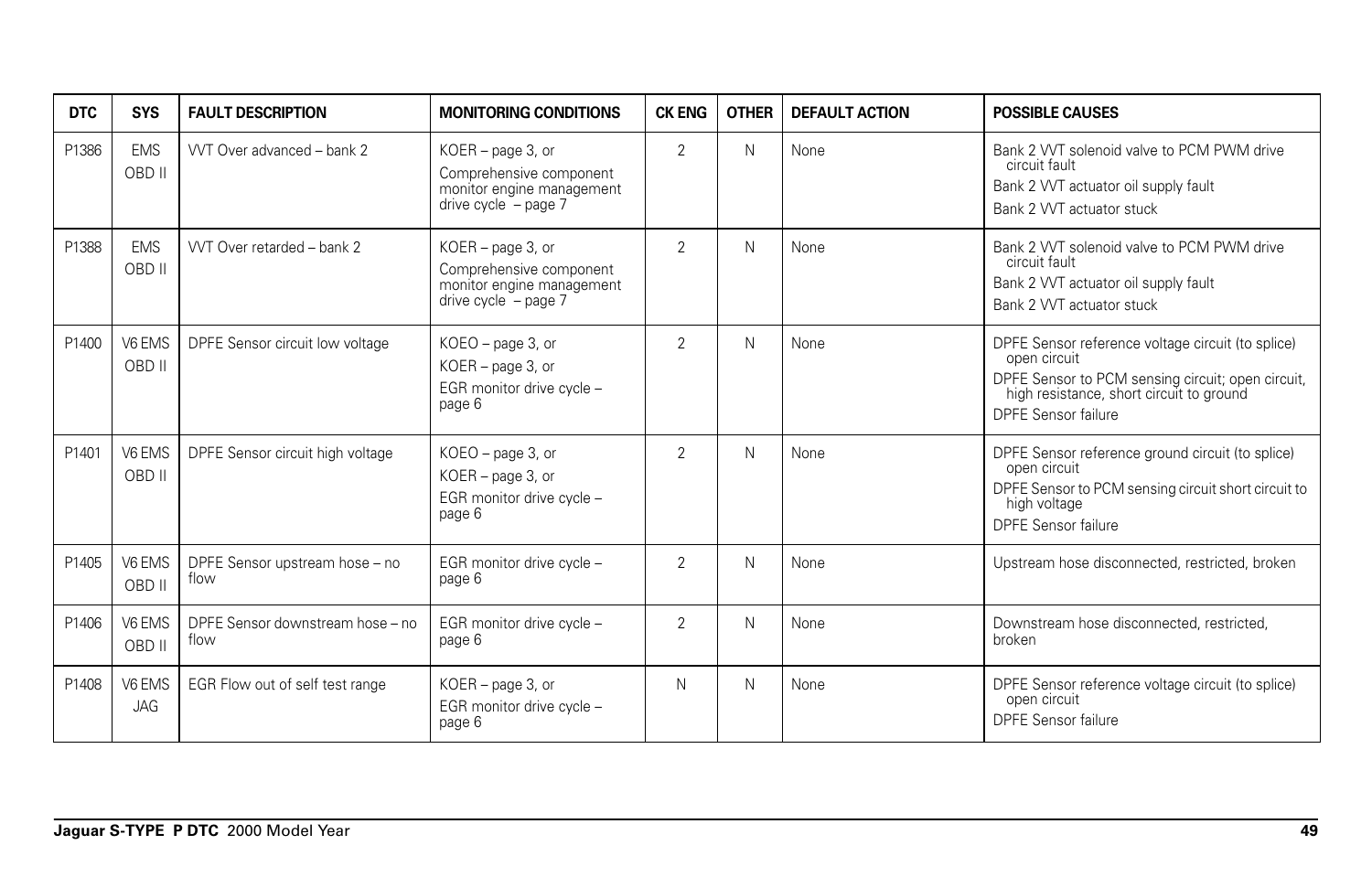| <b>DTC</b> | <b>SYS</b>               | <b>FAULT DESCRIPTION</b>                         | <b>MONITORING CONDITIONS</b>                                                                                             | <b>CK ENG</b>  | <b>OTHER</b> | <b>DEFAULT ACTION</b>                                                                                                      | <b>POSSIBLE CAUSES</b>                                                                                                                                                                                                                                                                           |
|------------|--------------------------|--------------------------------------------------|--------------------------------------------------------------------------------------------------------------------------|----------------|--------------|----------------------------------------------------------------------------------------------------------------------------|--------------------------------------------------------------------------------------------------------------------------------------------------------------------------------------------------------------------------------------------------------------------------------------------------|
| P1409      | V6 EMS<br>OBD II         | EGR Vacuum regulator circuit<br>malfunction      | KOEO - page 3, or<br>KOER - page 3, or<br>EGR monitor drive cycle -<br>page 6                                            | $\overline{2}$ | Ν            | None                                                                                                                       | EGR Vacuum regulator to PCM drive circuit: open<br>circuit, high resistance, short circuit<br>EGR Vacuum regulator power supply circuit: open<br>circuit, short circuit<br>EGR Vacuum regulator failure                                                                                          |
| P1443      | <b>EMS</b><br>OBD II     | EVAP Canister purge valve circuit<br>malfunction | Evaporative system monitor<br>drive cycle - page 6                                                                       | $\overline{2}$ | N            | None                                                                                                                       | EVAP Canister purge valve to PCM drive circuit:<br>open circuit, high resistance, short circuit<br>EVAP Canister purge valve power supply circuit:<br>open circuit, short circuit<br>EVAP Canister purge valve failure                                                                           |
| P1450      | <b>EMS</b><br>OBD II     | System unable to bleed-up fuel tank<br>vacuum    | Evaporative system monitor<br>drive cycle - page 6                                                                       | $\mathfrak{D}$ | N            | None                                                                                                                       | Restricted vapor piping - fuel tank to EVAP canister<br>purge valve<br>EVAP Canister purge valve stuck open                                                                                                                                                                                      |
| P1451      | <b>EMS</b><br>OBD II     | EVAP Canister close valve circuit<br>malfunction | KOEO - page 3, or<br>KOER - page 3, or<br>Evaporative system monitor<br>drive cycle - page 6                             | $\overline{2}$ | N            | None                                                                                                                       | EVAP Canister close valve to PCM drive circuit:<br>open circuit, high resistance, short circuit<br>EVAP Canister close valve power supply circuit:<br>open circuit, short circuit<br>EVAP Canister close valve failure                                                                           |
| P1460      | <b>EMS</b><br><b>JAG</b> | A/C compressor cut-out malfunction               | KOEO - page 3, or<br>KOER - page 3, or<br>Comprehensive component<br>monitor engine management<br>drive cycle $-$ page 7 | Ν              | N            | None<br>(PCM inhibits A/C clutch<br>engagement during: engine<br>cranking, wide open throttle,<br>throttle limp home mode) | PCM to A/C compressor clutch relay circuit: open<br>circuit, short circuit<br>A/C compressor clutch relay to A/C compressor<br>circuit: open circuit, short circuit<br>A/C compressor clutch relay failure<br>A/C compressor clutch ground circuit open circuit<br>A/C compressor clutch failure |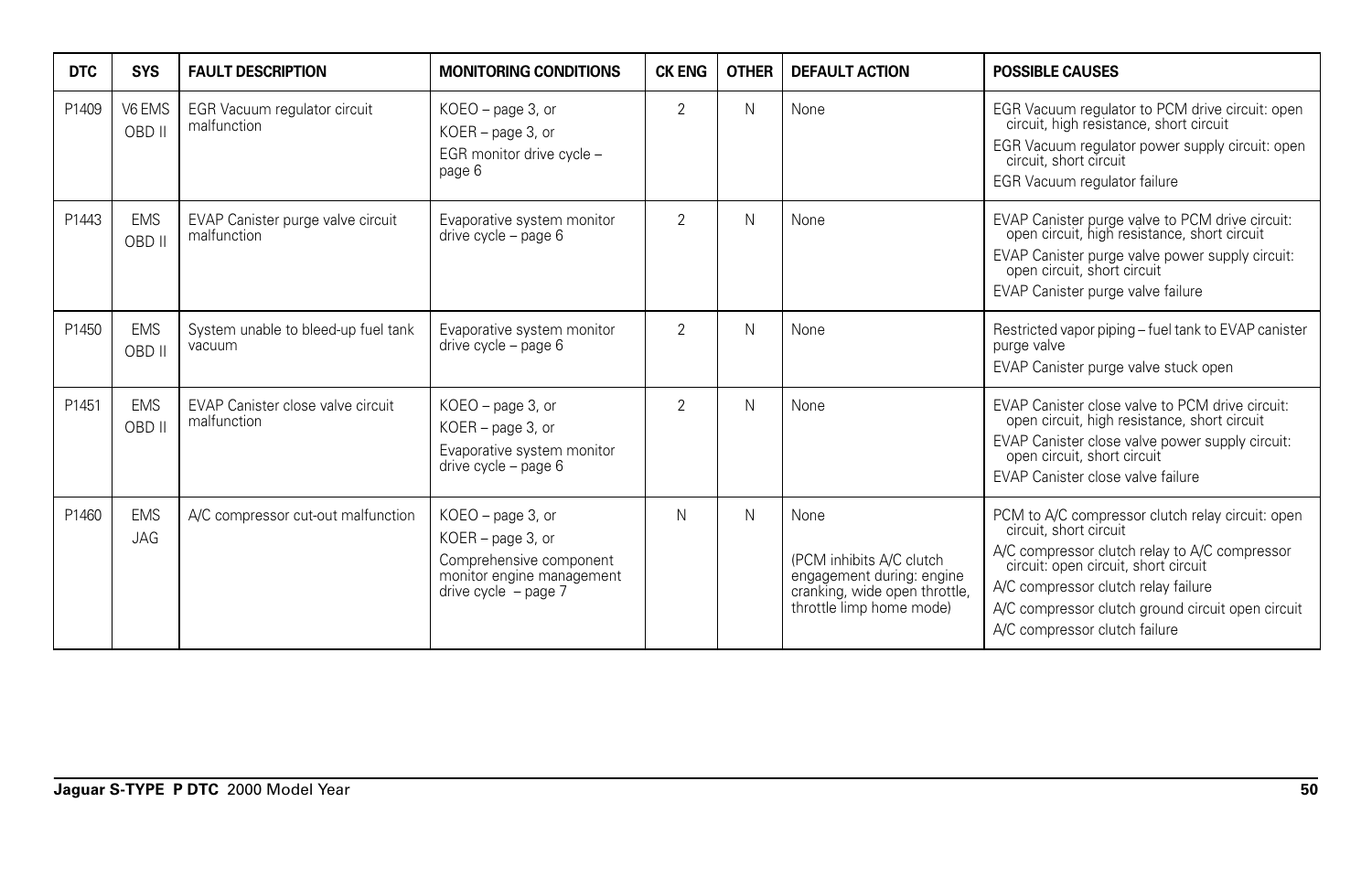| <b>DTC</b> | <b>SYS</b>               | <b>FAULT DESCRIPTION</b>                                            | <b>MONITORING CONDITIONS</b>                                                                                             | <b>CK ENG</b> | <b>OTHER</b> | <b>DEFAULT ACTION</b> | <b>POSSIBLE CAUSES</b>                                                                                                                                                                                                                                                                         |
|------------|--------------------------|---------------------------------------------------------------------|--------------------------------------------------------------------------------------------------------------------------|---------------|--------------|-----------------------|------------------------------------------------------------------------------------------------------------------------------------------------------------------------------------------------------------------------------------------------------------------------------------------------|
| P1461      | <b>EMS</b><br><b>JAG</b> | A/C Pressure sensor high voltage<br>(high pressure)                 | KOEO - page 3, or<br>KOER - page 3, or<br>Comprehensive component<br>monitor engine management<br>drive cycle $-$ page 7 | N             | N            | None                  | A/C Pressure sensor to PCM wiring (supply, sense,<br>reference ground) short circuit to each other<br>A/C Pressure sensor to PCM sensing circuit short<br>circuit to high voltage<br>A/C Pressure sensor failure                                                                               |
| P1462      | <b>EMS</b><br>JAG        | A/C Pressure sensor low voltage (low<br>pressure)                   | KOEO - page 3, or<br>KOER - page 3, or<br>Comprehensive component<br>monitor engine management<br>drive cycle - page 7   | N             | N            | None                  | A/C Pressure sensor to PCM sensing circuit open<br>circuit or short circuit to ground<br>A/C Pressure sensor to PCM reference voltage<br>circuit open circuit or short circuit to ground<br>A/C Pressure sensor to PCM reference ground<br>circuit open circuit<br>A/C Pressure sensor failure |
| P1463      | <b>EMS</b><br><b>JAG</b> | Air conditioning system insufficient<br>refrigerant pressure charge | Comprehensive component<br>monitor engine management<br>drive cycle - page 7                                             | N             | N            | None                  | A/C Refrigerant charge low<br>A/C Refrigeration system leak<br>A/C Pressure sensor to PCM wiring fault<br>A/C Pressure sensor failure<br>A/C Compressor failure                                                                                                                                |
| P1464      | <b>EMS</b><br><b>JAG</b> | A/C Pressure sensor out of self test<br>range                       | KOEO - page 3, or<br>$KOER - page 3$                                                                                     | N             | N            | None                  | A/C Pressure sensor to PCM wiring fault<br>A/C Pressure sensor failure                                                                                                                                                                                                                         |
| P1474      | <b>EMS</b><br><b>JAG</b> | Radiator cooling fan control circuit<br>malfunction                 | KOEO - page 3, or<br>KOER - page 3, or<br>Comprehensive component<br>monitor engine management<br>drive cycle - page 7   | N             | N            | None                  | PCM to cooling fan module circuit: open circuit,<br>high resistance, short circuit<br>Cooling fan module failure                                                                                                                                                                               |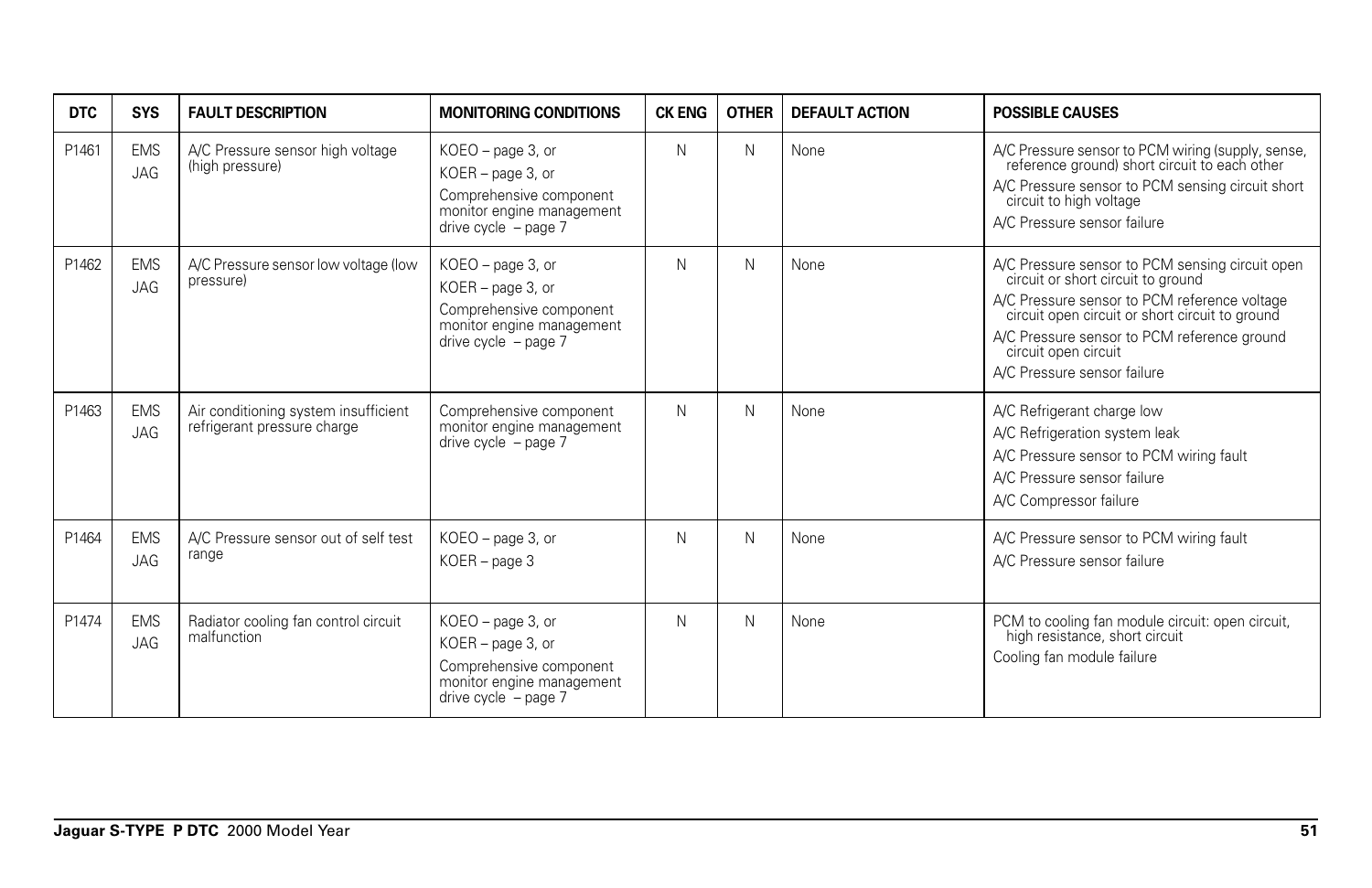| <b>DTC</b> | <b>SYS</b>               | <b>FAULT DESCRIPTION</b>                                                                       | <b>MONITORING CONDITIONS</b>                                                                          | <b>CK ENG</b>  | <b>OTHER</b> | <b>DEFAULT ACTION</b>                     | <b>POSSIBLE CAUSES</b>                                                                                                                                          |
|------------|--------------------------|------------------------------------------------------------------------------------------------|-------------------------------------------------------------------------------------------------------|----------------|--------------|-------------------------------------------|-----------------------------------------------------------------------------------------------------------------------------------------------------------------|
| P1506      | <b>EMS</b><br>OBD II     | Idle air control over speed error                                                              | $KOER - page 3$                                                                                       | 2              | N            | None                                      | Intake manifold air leak<br>PCM / TACM circuit fault<br><b>TACM</b> failure<br>Throttle failure                                                                 |
| P1507      | <b>EMS</b><br>OBD II     | Idle air control under speed error                                                             | $KOER - page 3$                                                                                       | $\overline{2}$ | N            | None                                      | Engine air filter restricted / defective<br>Engine air intake restricted / damaged<br>PCM / TACM circuit fault<br><b>TACM</b> failure<br>Throttle failure       |
| P1532      | V6 EMS<br><b>JAG</b>     | IMT Valve control circuit malfunction<br>- top valve                                           | KOEO - page 3, or<br>Comprehensive component<br>monitor engine management<br>drive cycle $-$ page 7   | N              | N            | None                                      | IMT Valve (top) disconnected<br>IMT Valve (top) to PCM drive circuit fault<br>IMT Valve (top) power supply circuit fault<br>IMT Valve (top) failure             |
| P1534      | <b>EMS</b><br><b>JAG</b> | Air bag(s) deployed (Restraints<br>control module (RCM) input to PCM)<br>circuit malfunction   | KOEO - page 3                                                                                         | N              | A. M         |                                           | PCM to RCM airbag deployed circuit: open circuit,<br>high resistance, short circuit to ground<br><b>RCM</b> fault                                               |
| P1549      | V6 EMS<br><b>JAG</b>     | IMT Valve control circuit malfunction<br>- bottom valve                                        | KOEO - page 3, or<br>Comprehensive component<br>monitor engine management<br>drive cycle $-$ page $7$ | N              | N            | None                                      | IMT Valve (bottom) disconnected<br>IMT Valve (bottom) to PCM drive circuit fault<br>IMT Valve (bottom) power supply circuit fault<br>IMT Valve (bottom) failure |
| P1565      | <b>EMS</b><br>JAG        | Speed control command switch input<br>(steering wheel switches) out of<br>range - high voltage | Drive vehicle; operate all speed<br>control steering wheel<br>switches                                | N              | M.S          | PCM Default:<br>- speed control inhibited | Speed control steering wheel switches to PCM<br>signal circuit (PCM pin FH1-57): short circuit to<br>$B+V$<br>Speed control steering wheel switche(s) failure   |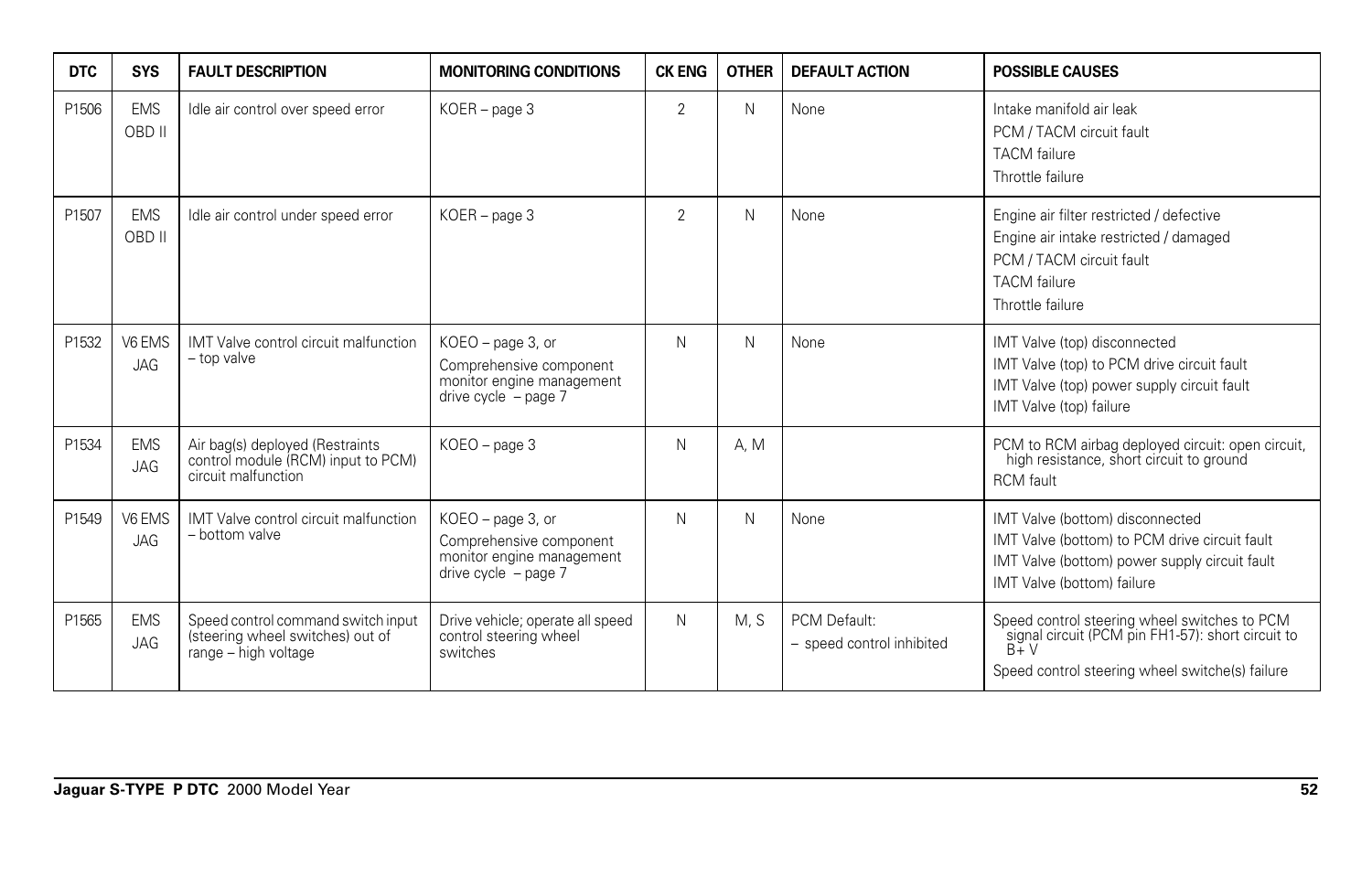| <b>DTC</b> | <b>SYS</b>               | <b>FAULT DESCRIPTION</b>                                                                        | <b>MONITORING CONDITIONS</b>                                                                                             | <b>CK ENG</b>  | <b>OTHER</b> | <b>DEFAULT ACTION</b>                                                               | <b>POSSIBLE CAUSES</b>                                                                                                                                                                                                                                                                                                                                                           |
|------------|--------------------------|-------------------------------------------------------------------------------------------------|--------------------------------------------------------------------------------------------------------------------------|----------------|--------------|-------------------------------------------------------------------------------------|----------------------------------------------------------------------------------------------------------------------------------------------------------------------------------------------------------------------------------------------------------------------------------------------------------------------------------------------------------------------------------|
| P1566      | <b>EMS</b><br>JAG        | Speed control command switch input<br>(steering wheel switches) out of<br>$range - low$ voltage | Drive vehicle; operate all speed<br>control steering wheel<br>switches                                                   | N              | M.S          | PCM Default:<br>- speed control inhibited                                           | Speed control steering wheel switches to PCM<br>wiring: open circuit, high resistance, short circuit<br>to ground<br>Speed control steering wheel switche(s) failure                                                                                                                                                                                                             |
| P1572      | <b>EMS</b><br>JAG        | Brake cancel switch out of self test<br>range                                                   | Ignition ON; operate brake<br>pedal                                                                                      | N              | M. S         | PCM Default:<br>- speed control inhibited                                           | Brake cancel switch to PCM signal circuit: open<br>circuit, high resistance, short circuit<br>Brake cancel switch power supply circuit: open<br>circuit, short circuit<br>Brake cancel switch failure                                                                                                                                                                            |
| P1573      | <b>EMS</b><br>OBD II     | TP Sensor signals malfunction - more<br>than one signal failure                                 | KOEO - page 3, or<br>KOER - page 3, or<br>Comprehensive component<br>monitor engine management<br>drive cycle - page 7   | $\overline{2}$ | R.M          | Throttle limp home mode:<br>- high idle speed<br>- no accelerator pedal<br>response | TP Sensor to PCM sensing circuits (sensor pins 1)<br>2, 10): open circuit, high resistance, short circuit<br>TP Sensor to PCM reference voltage circuits<br>(sensor pins 4, 3): open circuit, high resistance,<br>short circuit<br>TP Sensor to PCM reference ground circuits<br>(sensor pins 6, 7): open circuit, high resistance,<br>short circuit<br>TP Sensor failure        |
| P1574      | <b>EMS</b><br><b>JAG</b> | TP Sensor signals disagree - one<br>signal failure                                              | KOEO - page 3, or<br>KOER - page 3, or<br>Comprehensive component<br>monitor engine management<br>drive cycle $-$ page 7 | N              | A. M         | None (as long as normal<br>signals are received from the<br>remaining two sensors)  | Refer to P1573 Possible Causes                                                                                                                                                                                                                                                                                                                                                   |
| P1576      | <b>EMS</b><br>OBD II     | APP Sensor signals malfunction -<br>more than one signal failure                                | KOEO - page 3, or<br>KOER - page 3, or<br>Comprehensive component<br>monitor engine management<br>drive cycle - page 7   | $\overline{2}$ | R.M          | Throttle limp home mode:<br>- high idle speed<br>- no accelerator pedal<br>response | APP Sensor to PCM sensing circuits (sensor pins 4, 5, 7): open circuit, high resistance, short circuit<br>APP Sensor to PCM reference voltage circuits<br>(sensor pins 3, 8, 10): open circuit, high<br>resistance, short circuit<br>APP Sensor to PCM reference ground circuits<br>(sensor pins 2, 6, 9): open circuit, high resistance,<br>short circuit<br>APP Sensor failure |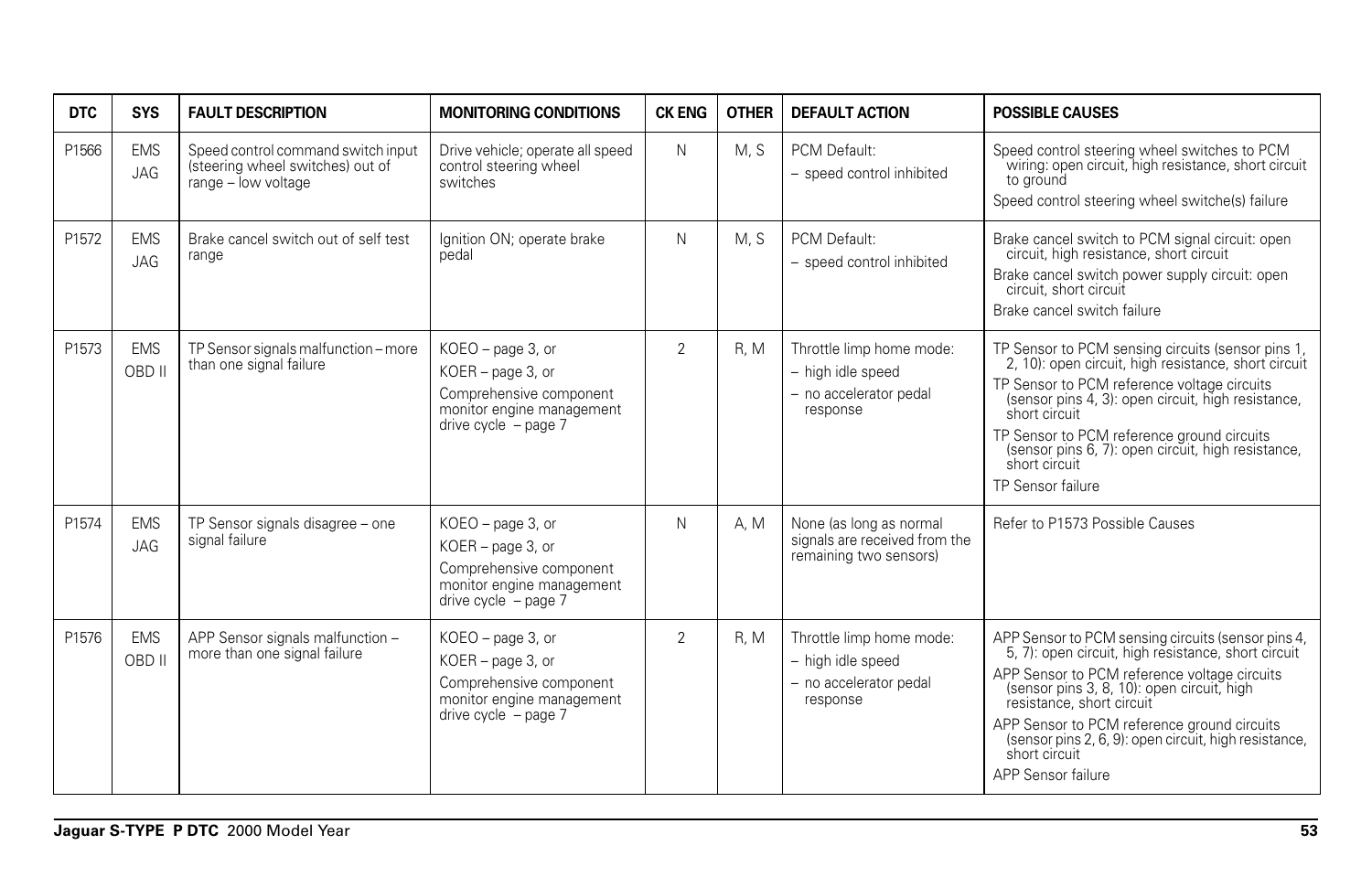| <b>DTC</b> | <b>SYS</b>               | <b>FAULT DESCRIPTION</b>                            | <b>MONITORING CONDITIONS</b>                                                                                               | <b>CK ENG</b>  | <b>OTHER</b> | <b>DEFAULT ACTION</b>                                                                                                                     | <b>POSSIBLE CAUSES</b>                                                                                                                 |
|------------|--------------------------|-----------------------------------------------------|----------------------------------------------------------------------------------------------------------------------------|----------------|--------------|-------------------------------------------------------------------------------------------------------------------------------------------|----------------------------------------------------------------------------------------------------------------------------------------|
| P1577      | <b>EMS</b><br><b>JAG</b> | APP Sensor signals disagree - one<br>signal failure | KOEO - page 3, or<br>KOER - page 3, or<br>Comprehensive component<br>monitor engine management<br>drive cycle $-$ page $7$ | N              | A. M         | None (as long as normal<br>signals are received from the<br>remaining two sensors)                                                        | Refer to P1576 Possible Causes                                                                                                         |
| P1580      | <b>EMS</b><br>OBD II     | PCM Override of internal throttle<br>monitor        | KOEO - page 3, or<br>KOER - page 3, or<br>Comprehensive component<br>monitor engine management<br>drive cycle $-$ page 7   | $\overline{2}$ | <b>R. M</b>  | Throttle limp home mode:<br>- high idle speed<br>- no accelerator pedal<br>response<br>(Engine may stop if fuel<br>injection is canceled) | TP Sensor circuit fault - TP Sensor DTC(s) flagged<br>Throttle circuit fault - throttle DTC(s) flagged                                 |
| P1581      | <b>EMS</b><br>JAG        | PCM Throttle monitor malfunction                    | KOEO - page 3, or<br>KOER - page 3, or<br>Comprehensive component<br>monitor engine management<br>drive cycle - page 7     | N              | R.M          | PCM Default:<br>- cruise control inhibited<br>- reverse gear power limiting<br>inhibited                                                  | <b>PCM Failure</b>                                                                                                                     |
| P1582      | <b>EMS</b><br><b>JAG</b> | Throttle data recorder data available               | $KOEO$ – page 3, or<br>KOER - page 3, or<br>Comprehensive component<br>monitor engine management<br>drive cycle $-$ page 7 | Ν              | Ν            | None                                                                                                                                      | Vehicle impact<br>To reuse PCM:<br>- 100 Ignition key cycles, then<br>- Clear DTC using PDU, or<br>- Additional 40 ignition key cycles |
| P1583      | <b>EMS</b><br>JAG        | Speed control inhibited by PCM<br>throttle monitor  | KOEO - page 3, or<br>KOER - page 3, or<br>Comprehensive component<br>monitor engine management<br>drive cycle - page 7     | N              | A. M         | None                                                                                                                                      | TP Sensor circuit fault - TP Sensor DTC(s) flagged<br>Throttle circuit fault - throttle DTC(s) flagged                                 |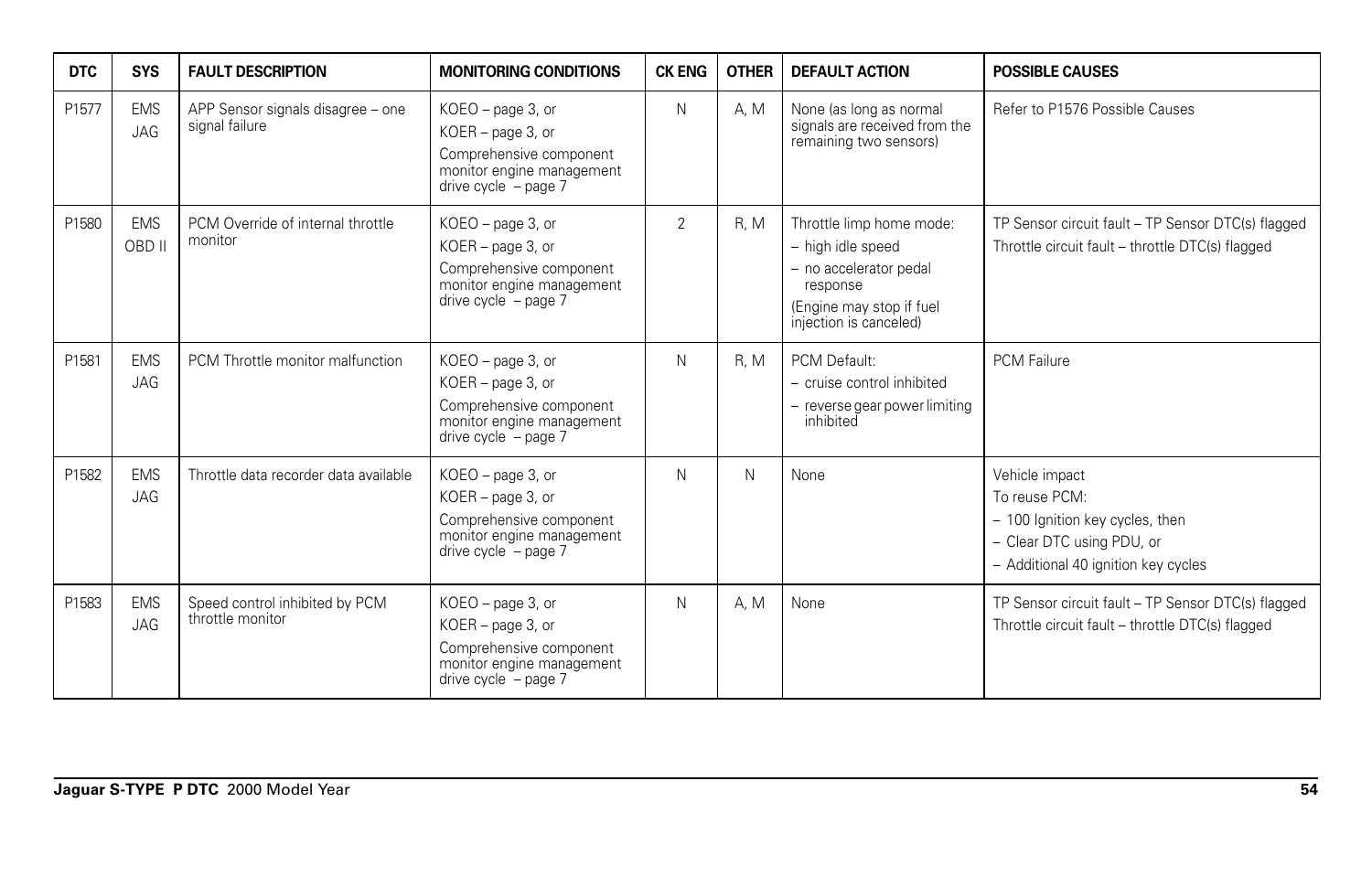| <b>DTC</b> | <b>SYS</b>           | <b>FAULT DESCRIPTION</b>                                       | <b>MONITORING CONDITIONS</b>                                                                                               | <b>CK ENG</b>  | <b>OTHER</b> | <b>DEFAULT ACTION</b>                                                                                                                                                                                                 | <b>POSSIBLE CAUSES</b>                                                                                                                                                                    |
|------------|----------------------|----------------------------------------------------------------|----------------------------------------------------------------------------------------------------------------------------|----------------|--------------|-----------------------------------------------------------------------------------------------------------------------------------------------------------------------------------------------------------------------|-------------------------------------------------------------------------------------------------------------------------------------------------------------------------------------------|
| P1584      | <b>EMS</b><br>OBD II | Throttle actuation malfunction                                 | $KOEO$ – page 3, or<br>KOER - page 3, or<br>Comprehensive component<br>monitor engine management<br>drive cycle - page 7   | $\overline{2}$ | A. M.        | None<br>(Engine will stall at low<br>throttle angles)                                                                                                                                                                 | Throttle body failure                                                                                                                                                                     |
| P1585      | <b>EMS</b><br>OBD II | <b>TACM</b> malfunction                                        | $KOEO$ – page 3, or<br>KOER - page 3, or<br>Comprehensive component<br>monitor engine management<br>drive cycle $-$ page 7 | $\overline{2}$ | R.M          | None<br>(Engine will stop - or possibly<br>run at very low idle speed)                                                                                                                                                | PCM to TACM redundant control circuits (TACM<br>pins 2, 3): open circuit, high resistance, short<br>circuit<br>TACM ground circuits: open circuit, high resistance<br><b>TACM Failure</b> |
| P1586      | <b>EMS</b><br>OBD II | TACM to PCM communication (SCP)<br>failure                     | $KOEO$ – page 3, or<br>KOER - page 3, or<br>Comprehensive component<br>monitor engine management<br>drive cycle $-$ page 7 | $\overline{2}$ | A. M         | None                                                                                                                                                                                                                  | SCP circuit fault - U Code flagged<br><b>TACM Failure</b>                                                                                                                                 |
| P1587      | <b>EMS</b><br>OBD II | PCM to TACM throttle command<br>redundancy circuit malfunction | $KOEO$ – page 3, or<br>KOER - page 3, or<br>Comprehensive component<br>monitor engine management<br>drive cycle $-$ page 7 | $\overline{2}$ | $R^*$ . M    | If only one command circuit<br>fails: None<br>If both command circuits fail:<br>Throttle limp home mode<br>- high idle speed<br>- no accelerator pedal<br>response<br>R <sup>*</sup> If both command circuits<br>fail | PCM to TACM redundant control circuits (TACM<br>pins 2, 3): open circuit, high resistance, short<br>circuit                                                                               |
| P1589      | <b>EMS</b><br>OBD II | Throttle valve angle does not match<br>desired angle           | $KOEO$ – page 3, or<br>KOER - page 3, or<br>Comprehensive component<br>monitor engine management<br>drive cycle $-$ page 7 | $\overline{2}$ | R            | None<br>(Engine will stop - or possibly<br>run at very low idle speed)                                                                                                                                                | Throttle failure                                                                                                                                                                          |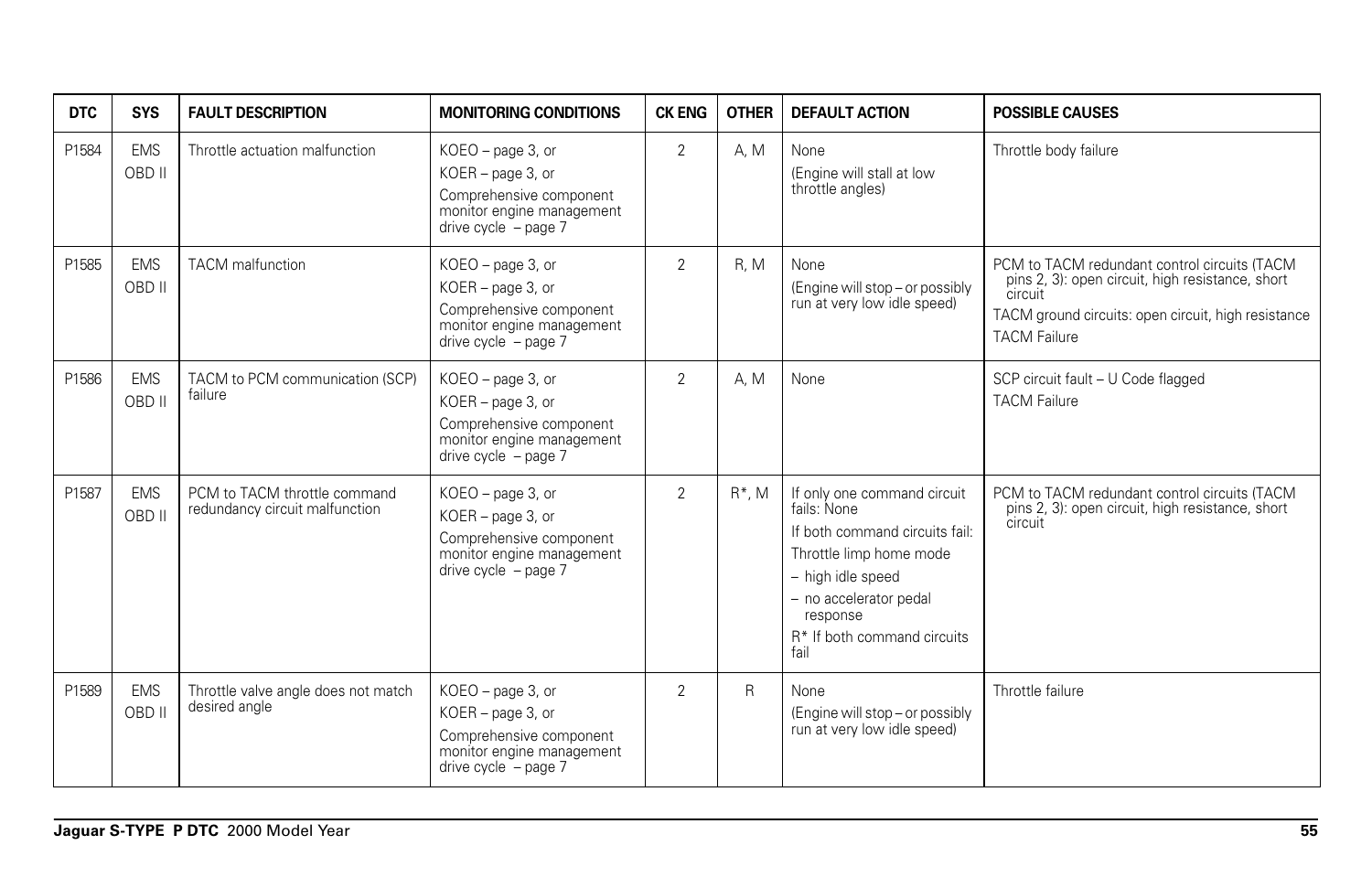| <b>DTC</b> | <b>SYS</b>               | <b>FAULT DESCRIPTION</b>                         | <b>MONITORING CONDITIONS</b>                                                                                        | <b>CK ENG</b>  | <b>OTHER</b> | <b>DEFAULT ACTION</b>                                                                                                        | <b>POSSIBLE CAUSES</b>                                                                                                                                                      |
|------------|--------------------------|--------------------------------------------------|---------------------------------------------------------------------------------------------------------------------|----------------|--------------|------------------------------------------------------------------------------------------------------------------------------|-----------------------------------------------------------------------------------------------------------------------------------------------------------------------------|
| P1633      | <b>PCM</b><br>OBD II     | Keep alive memory (KAM) voltage<br>too low       | Drive vehicle                                                                                                       |                | N            | None                                                                                                                         | Vehicle battery voltage low<br>Battery power supply to PCM interrupted for longer<br>than 20 seconds during engine operation                                                |
| P1635      | <b>EMS</b><br>JAG        | Wheel / axle ratio out of acceptable<br>range    | Drive vehicle                                                                                                       | N              | N            | None                                                                                                                         | Incorrect size tire(s) fitted to vehicle<br>Incorrect size wheel(s) fitted to vehicle                                                                                       |
| P1636      | <b>PCM</b><br>OBD II     | PCM Internal communication error                 | Comprehensive component<br>monitor engine management<br>drive cycle - page 7                                        | $\overline{2}$ | N            | PCM Default:<br>- self test partially inhibited                                                                              | <b>PCM Failure</b>                                                                                                                                                          |
| P1650      | <b>EMS</b><br><b>JAG</b> | PSP Switch out of self test range                | KOEO - page 3, or<br>$KOER - page 3$                                                                                | N              | N            | None                                                                                                                         | PSP switch to PCM signal circuit: open circuit, high<br>resistance, short circuit<br>PSP switch reference ground circuit (to splice):<br>open circuit<br>PSP switch failure |
| P1651      | <b>EMS</b><br><b>JAG</b> | PSP Switch circuit malfunction                   | Drive vehicle                                                                                                       | N              | N            | None                                                                                                                         | PSP switch to PCM signal circuit: open circuit, high<br>resistance, short circuit<br>PSP switch reference ground circuit (to splice):<br>open circuit<br>PSP switch failure |
| P1700      | <b>TRANS</b><br>JAG      | Transmission intermediate failure                | KOEO - page 3, or<br>KOER - page 3, or<br>Comprehensive component<br>monitor transmission drive<br>$cycle - page 8$ | N              | N            | PCM Default:<br>- 2nd and 5th gears only                                                                                     | Clear DTC 1700<br>Diagnose and repair other flagged DTCs<br>Conduct drive cycle - if P1700 reflags: transmission<br>mechanical failure (direct one-way clutch)              |
| P1702      | <b>TRANS</b><br>JAG      | Range sensor circuit intermittent<br>malfunction | KOEO - page 3, or<br>KOER - page 3, or<br>Comprehensive component<br>monitor transmission drive<br>$cycle - page 8$ | N              | N            | PCM Defaults to DRIVE (to<br>maintain all five gears)<br>J Gate gear selected<br>illumination extinguished<br>(Harsh shifts) | Gear selector cable incorrectly adjusted<br>Range sensor circuit intermittent: open circuit;<br>short circuit<br>Range sensor failure                                       |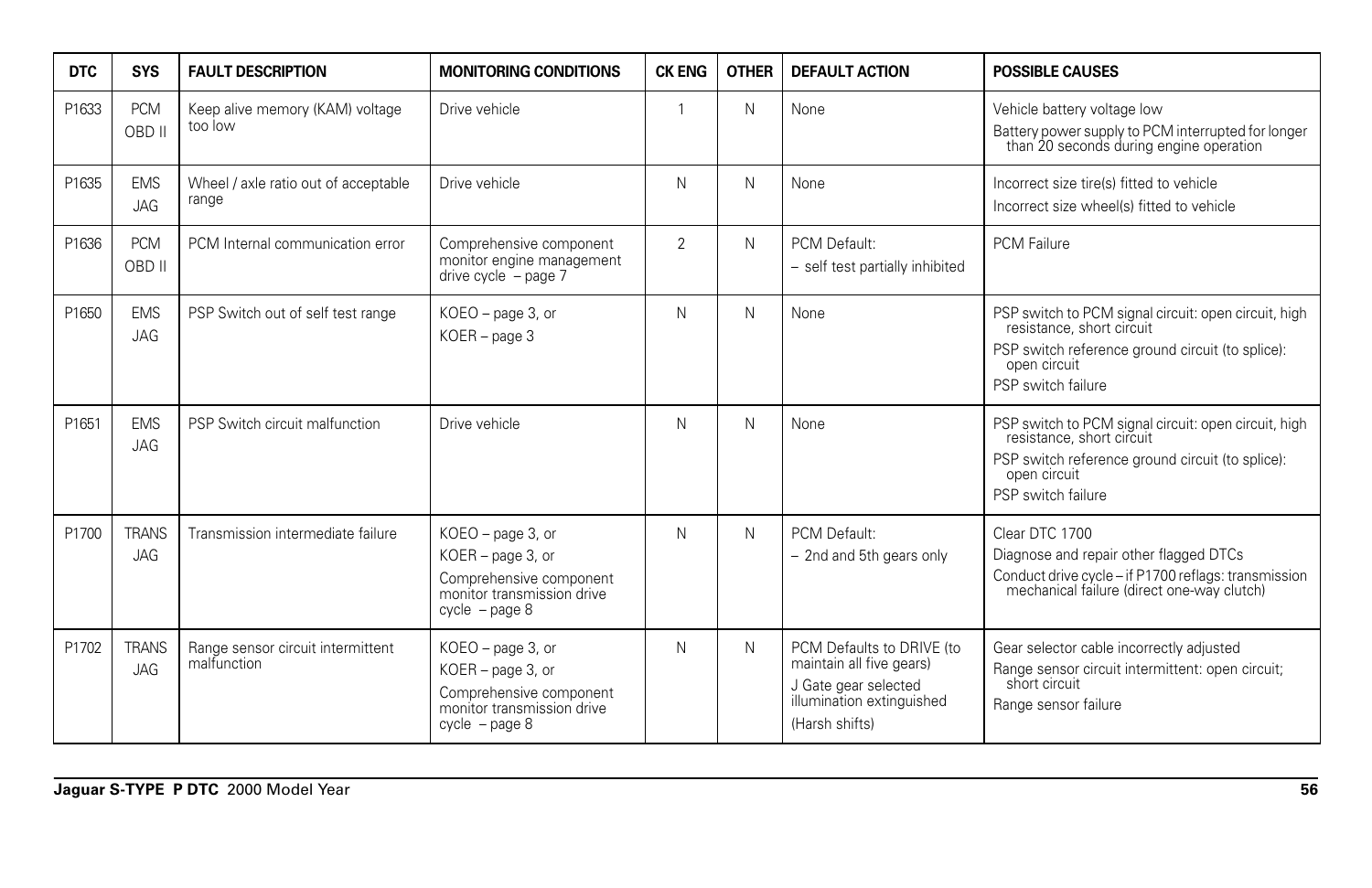| <b>DTC</b> | <b>SYS</b>                 | <b>FAULT DESCRIPTION</b>                                        | <b>MONITORING CONDITIONS</b>                                              | <b>CK ENG</b>  | <b>OTHER</b> | <b>DEFAULT ACTION</b>                                                                                                                                         | <b>POSSIBLE CAUSES</b>                                                                                                                                            |
|------------|----------------------------|-----------------------------------------------------------------|---------------------------------------------------------------------------|----------------|--------------|---------------------------------------------------------------------------------------------------------------------------------------------------------------|-------------------------------------------------------------------------------------------------------------------------------------------------------------------|
| P1704      | <b>TRANS</b><br>JAG        | Range sensor circuit not indicating P<br>/ N during self test   | KOEO - page 3, or<br>KOER - page 3                                        | N              | T            | ABS/TCCM, DSCCM Default:<br>- traction control inhibited                                                                                                      | Selector not in P / N<br>Range sensor incorrect alignment<br>Gear selector cable incorrectly adjusted<br>Gear selector mechanical failure<br>Range sensor failure |
| P1705      | <b>TRANS</b><br>JAG        | Range sensor out of self test range                             | KOEO - page 3, or<br>$KOER - page 3$                                      | N              | N            | None                                                                                                                                                          | Range sensor incorrect alignment<br>Gear selector cable incorrectly adjusted<br>Gear selector mechanical failure<br>Range sensor failure                          |
| P1711      | <b>TRANS</b><br>JAG        | TFT Out of self test range                                      | KOEO - page 3, or<br>$KOER - page 3$                                      | N              |              | ABS/TCCM, DSCCM Default:<br>- traction control inhibited                                                                                                      | Transmission not at normal operating temperature<br>TFT Sense circuit: short circuit; high resistance;<br>open circuit<br><b>TFT Sensor failure</b>               |
| P1713      | <b>TRANS</b><br><b>JAG</b> | TFT Signal - no change at low range<br>during vehicle operation | Comprehensive component<br>monitor transmission drive<br>$cycle - page 8$ | N              | T            | PCM Default:<br>- TFT calculated from<br>ECT (V8) / CHT (V6)<br>ABS/TCCM, DSCCM Default:<br>- traction control inhibited                                      | TFT Sensor circuit: high resistance; open circuit<br><b>TFT Sensor failure</b>                                                                                    |
| P1714      | <b>TRANS</b><br>OBD II     | Shift solenoid 1 stuck - mechanical<br>failure                  | Comprehensive component<br>monitor transmission drive<br>$cycle - page 8$ | $\overline{2}$ | A. M         | PCM Default:<br>- 1st, 2nd, 3rd shift pattern<br>or<br>- 3rd, 2nd, 3rd, 4th, 5th shift<br>pattern<br>(Shift pattern depends on<br>position of stuck solenoid) | Shift solenoid 1 mechanical failure                                                                                                                               |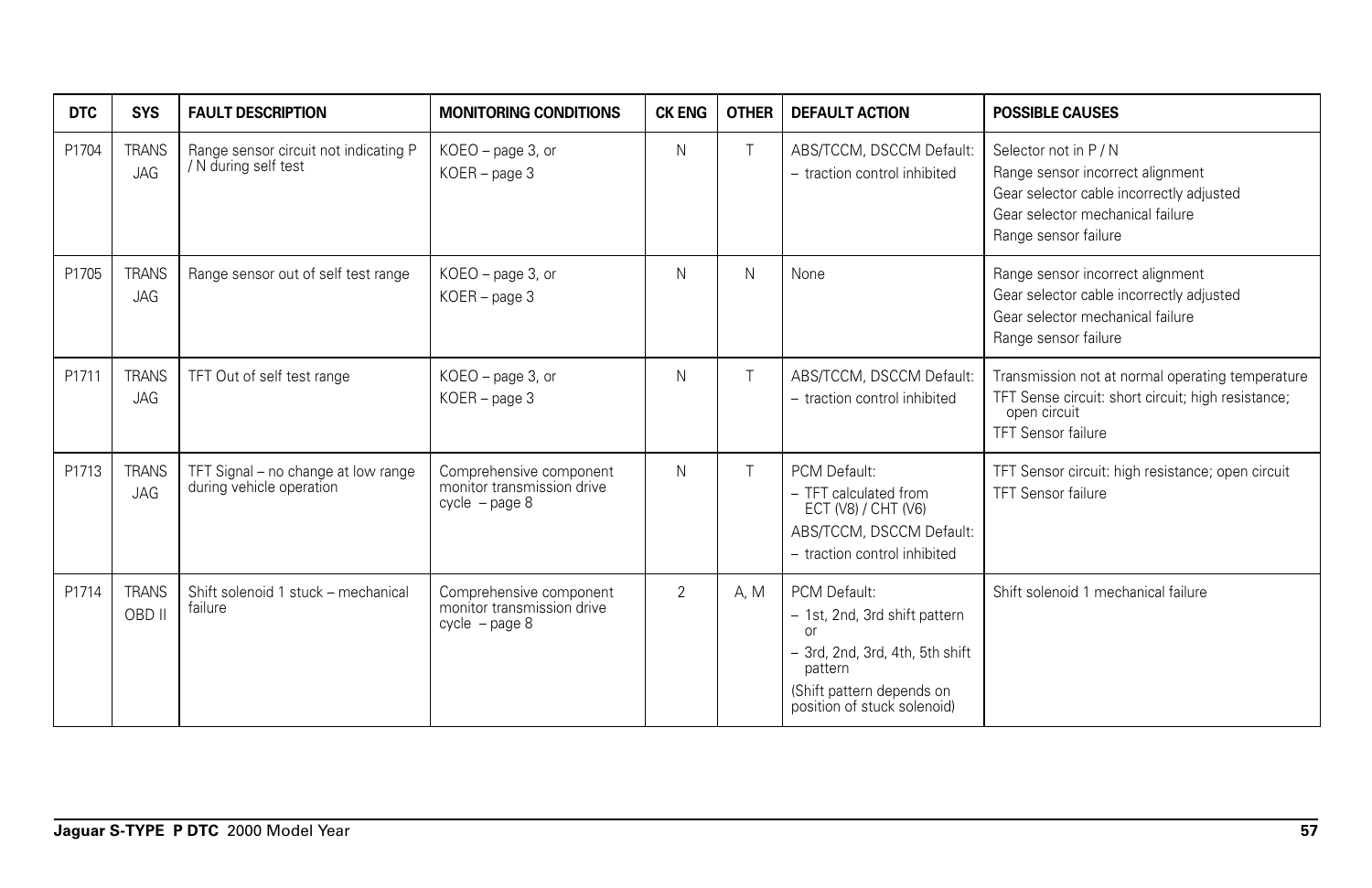| <b>DTC</b> | <b>SYS</b>                 | <b>FAULT DESCRIPTION</b>                                         | <b>MONITORING CONDITIONS</b>                                              | <b>CK ENG</b>  | <b>OTHER</b> | <b>DEFAULT ACTION</b>                                                                                                                                              | <b>POSSIBLE CAUSES</b>                                        |
|------------|----------------------------|------------------------------------------------------------------|---------------------------------------------------------------------------|----------------|--------------|--------------------------------------------------------------------------------------------------------------------------------------------------------------------|---------------------------------------------------------------|
| P1715      | <b>TRANS</b><br>OBD II     | Shift solenoid 2 stuck - mechanical<br>failure                   | Comprehensive component<br>monitor transmission drive<br>$cycle - page 8$ | $\overline{2}$ | A, M         | PCM Default:<br>- 1st, 2nd, 4th, 5th shift<br>pattern or<br>- 3rd, 2nd, 3rd, 4th, 5th shift<br>pattern<br>(Shift pattern depends on<br>position of stuck solenoid) | Shift solenoid 2 mechanical failure                           |
| P1716      | <b>TRANS</b><br>OBD II     | Shift solenoid 3 stuck - mechanical<br>failure                   | Comprehensive component<br>monitor transmission drive<br>$cycle - page 8$ | $\overline{2}$ | A. M         | PCM Default:<br>- 1st, 1st, 3rd, 4th, 5th shift<br>pattern or<br>- normal shift pattern<br>(Shift pattern depends on<br>position of stuck solenoid)                | Shift solenoid 3 mechanical failure                           |
| P1717      | <b>TRANS</b><br><b>JAG</b> | Shift solenoid 4 stuck - mechanical<br>failure                   | Comprehensive component<br>monitor transmission drive<br>$cycle - page 8$ | N              | A.M          | PCM Default:<br>$-$ DRIVE $-$ normal shift<br>pattern<br>$-$ Manual $-$ 2, 3, 4 inhibited                                                                          | Shift solenoid 4 mechanical failure                           |
| P1718      | <b>TRANS</b><br>JAG        | TFT Signal - no change at high range<br>during vehicle operation | Comprehensive component<br>monitor transmission drive<br>$cycle - page 8$ | N              | T.           | PCM Default:<br>- TFT calculated from<br>ECT (V8) / CHT (V6)<br>ABS/TCCM, DSCCM Default:<br>- traction control inhibited                                           | TFT Sensor circuit short circuit<br><b>TFT Sensor failure</b> |
| P1740      | <b>TRANS</b><br>OBD II     | TCC solenoid stuck - mechanical<br>failure                       | Comprehensive component<br>monitor transmission drive<br>$cycle - page 8$ | $\overline{2}$ | A. M.        | None<br>(TCC applied / released<br>depending on position of<br>stuck solenoid)                                                                                     | TCC solenoid mechanical failure                               |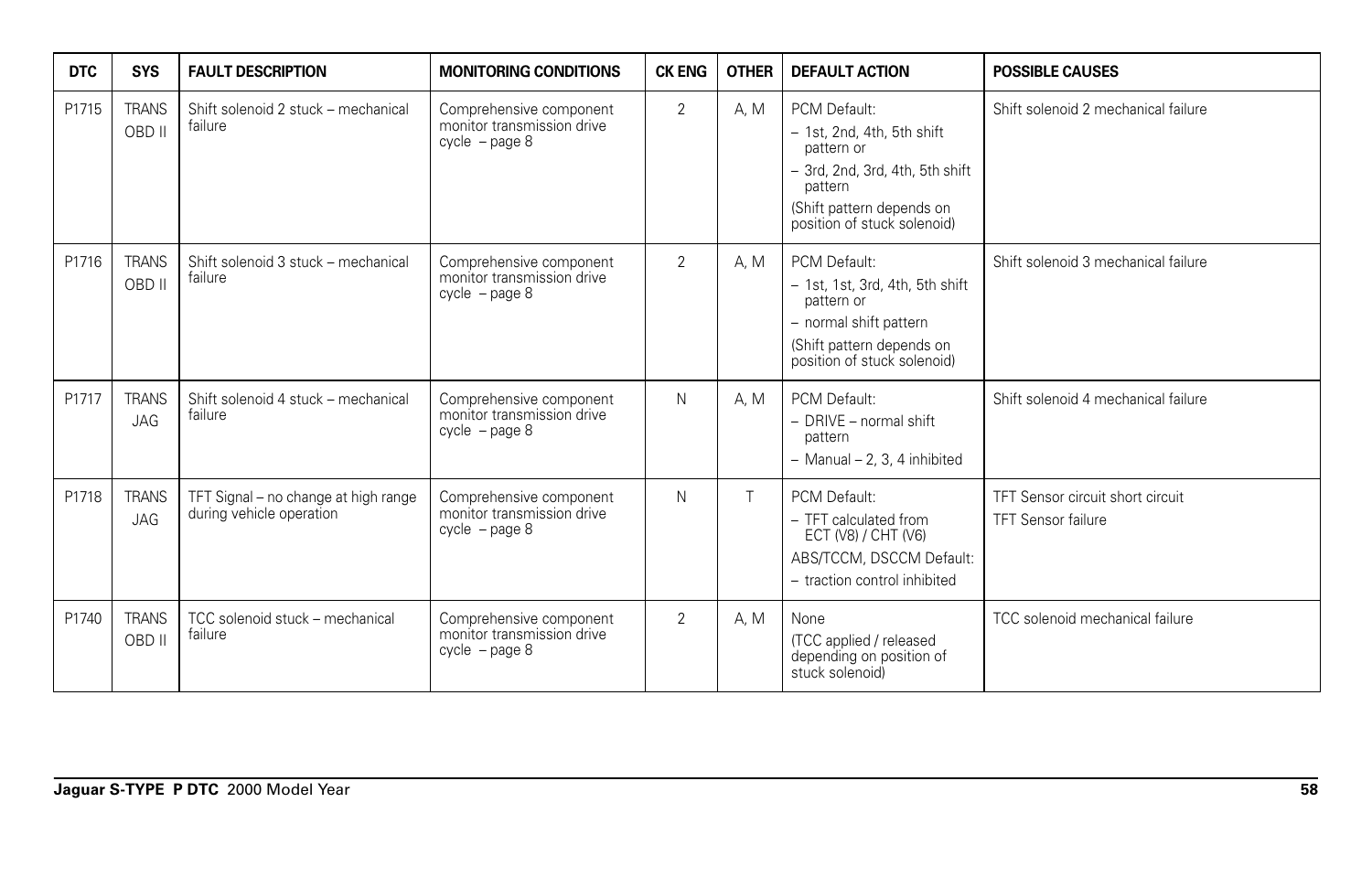| <b>DTC</b> | <b>SYS</b>                 | <b>FAULT DESCRIPTION</b>                                                  | <b>MONITORING CONDITIONS</b>                                                                                        | <b>CK ENG</b>  | <b>OTHER</b> | <b>DEFAULT ACTION</b>                                                                                  | <b>POSSIBLE CAUSES</b>                                                                                                                                                             |
|------------|----------------------------|---------------------------------------------------------------------------|---------------------------------------------------------------------------------------------------------------------|----------------|--------------|--------------------------------------------------------------------------------------------------------|------------------------------------------------------------------------------------------------------------------------------------------------------------------------------------|
| P1746      | <b>TRANS</b><br><b>JAG</b> | Pressure control solenoid 1 circuit<br>low voltage                        | KOEO - page 3, or<br>KOER - page 3, or<br>Comprehensive component<br>monitor transmission drive<br>$cycle - page 8$ | N              | A, M, T      | PCM Default:<br>- normal shift pattern<br>(Harsh shifts)                                               | Pressure control solenoid 1 drive circuit short<br>circuit to ground<br>Pressure control solenoid 1 failure<br>Transmission mechanical failure (other DTCs<br>logged)              |
| P1747      | <b>TRANS</b><br>OBD II     | Pressure control solenoid 1 circuit<br>high voltage                       | KOEO - page 3, or<br>KOER - page 3, or<br>Comprehensive component<br>monitor transmission drive<br>$cycle - page 8$ | $\overline{2}$ | A.M          | PCM Default:<br>- 1st, 2nd, 4th, 5th shift<br>pattern<br>(Harsh shifts)                                | Pressure control solenoid 1 drive circuit: short<br>circuit to B+ V; open circuit<br>Pressure control solenoid 1 failure<br>Transmission mechanical failure (other DTCs<br>logged) |
| P1760      | <b>TRANS</b><br>JAG        | Pressure control solenoid 1 drive<br>circuit intermittent low voltage     | KOEO - page 3, or<br>KOER - page 3, or<br>Comprehensive component<br>monitor transmission drive<br>$cycle - page 8$ | N              | A.M          | PCM Default:<br>- 1st, 2nd, 4th, 5th shift<br>pattern                                                  | Pressure control solenoid 1 drive circuit<br>intermittent short circuit to ground                                                                                                  |
| P1780      | <b>TRANS</b><br>OBD II     | D - 4th switch out of self test range                                     | KOEO - page 3, or<br>KOER - page 3, or<br>Comprehensive component<br>monitor transmission drive<br>$cycle - page 8$ | $\overline{2}$ | A.M          | PCM Default:<br>- Manual 4th inhibited                                                                 | D - 4th Switch power supply open circuit<br>D - 4th Switch / PCM sense circuit: short circuit:<br>high resistance; open circuit<br>$D - 4$ th Switch failure                       |
| P1783      | <b>TRANS</b><br><b>JAG</b> | Transmission over temperature<br>condition indicated $-$ >127 °C (270 °F) | Comprehensive component<br>monitor transmission drive<br>$cycle - page 8$                                           | N              |              | PCM Default:<br>- TCC Lock-up in all gears<br>ABS/TCCM, DSCCM Default:<br>- traction control inhibited | Excessive vehicle load<br>Transmission fluid level low<br>Transmission fluid contaminated<br>Transmission fluid cooler failure (clogged)<br>TFT Sensor fault - refer to P0712      |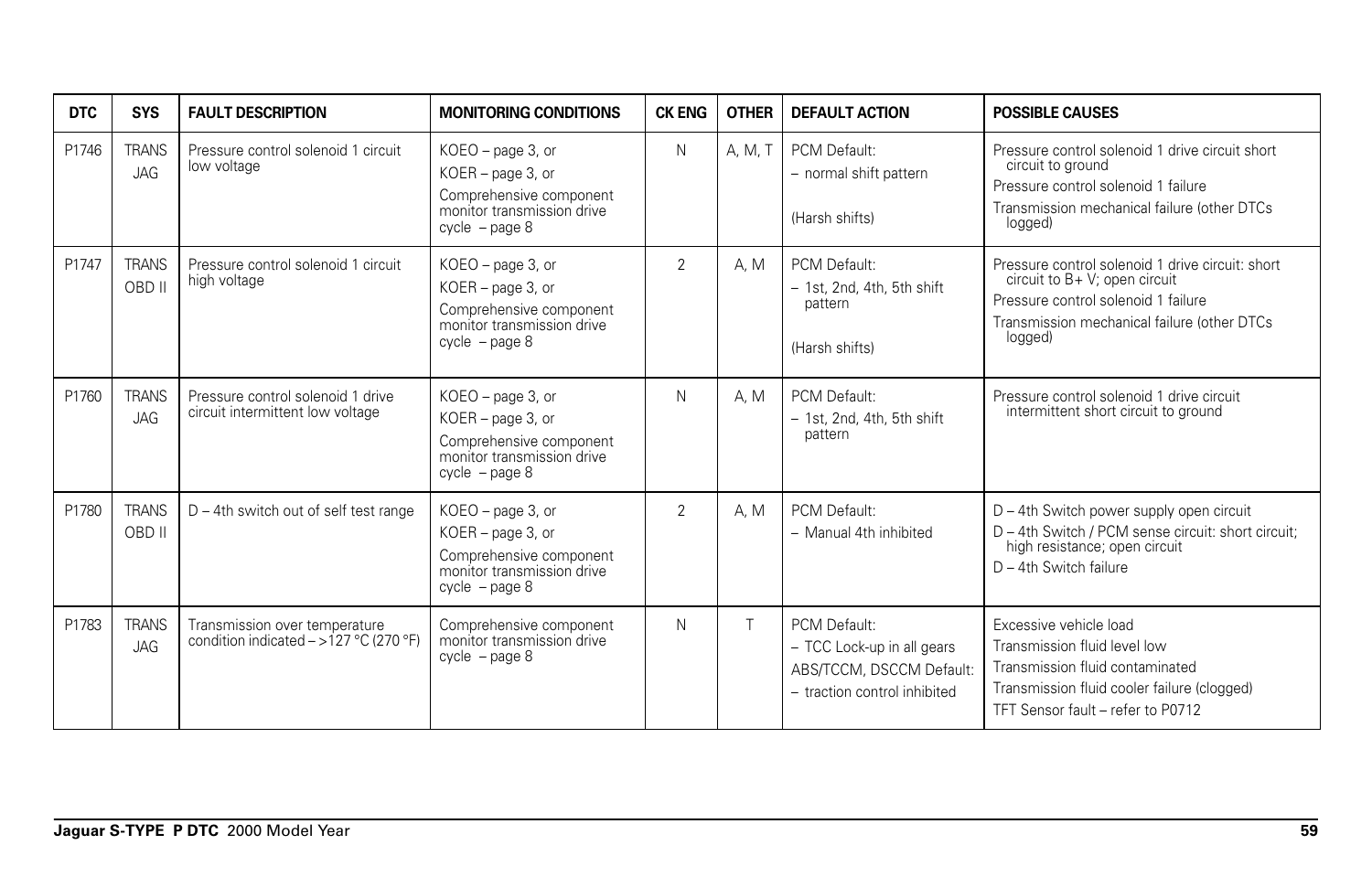| <b>DTC</b> | <b>SYS</b>             | <b>FAULT DESCRIPTION</b>                                 | <b>MONITORING CONDITIONS</b>                                                                                             | <b>CK ENG</b>  | <b>OTHER</b> | <b>DEFAULT ACTION</b>                                                                                                | <b>POSSIBLE CAUSES</b>                                                                                                                                                                                                                                                                                 |
|------------|------------------------|----------------------------------------------------------|--------------------------------------------------------------------------------------------------------------------------|----------------|--------------|----------------------------------------------------------------------------------------------------------------------|--------------------------------------------------------------------------------------------------------------------------------------------------------------------------------------------------------------------------------------------------------------------------------------------------------|
| P1788      | <b>TRANS</b><br>JAG    | Pressure control solenoid 2 circuit<br>high voltage      | $KOEO$ – page 3, or<br>KOER - page 3, or<br>Comprehensive component<br>monitor transmission drive<br>$cycle - page 8$    | N              |              | PCM Default:<br>- normal shift pattern<br>ABS/TCCM, DSCCM Default:<br>- traction control inhibited<br>(Harsh shifts) | Pressure control solenoid 2 drive circuit: short<br>circuit to B+ V; open circuit<br>Pressure control solenoid 2 failure<br>Transmission mechanical failure (other DTCs<br>logged)                                                                                                                     |
| P1789      | <b>TRANS</b><br>OBD II | Pressure control solenoid 2 drive<br>circuit low voltage | KOEO - page 3, or<br>KOER - page 3, or<br>Comprehensive component<br>monitor transmission drive<br>cycle – page 8        | $\overline{2}$ | A.M          | PCM Default:<br>- 1st, 1st, 3rd, 4th, 4th shift<br>pattern<br>(Harsh shifts)                                         | Pressure control solenoid 2 drive circuit short<br>circuit to ground<br>Pressure control solenoid 2 failure<br>Transmission mechanical failure (other DTCs<br>logged)                                                                                                                                  |
| P1881      | V8 EMS<br>JAG          | Engine coolant level sensor circuit<br>malfunction       | KOEO - page 3, or<br>KOER - page 3, or<br>Comprehensive component<br>monitor engine management<br>drive cycle $-$ page 7 | N              | N            | None                                                                                                                 | Low coolant level<br>Coolant level sensor to PCM signal circuit: open<br>circuit, high resistance, short circuit<br>Coolant level sensor power supply circuit: open<br>circuit, short circuit<br>Coolant level sensor ground circuit: open circuit,<br>high resistance<br>Coolant level sensor failure |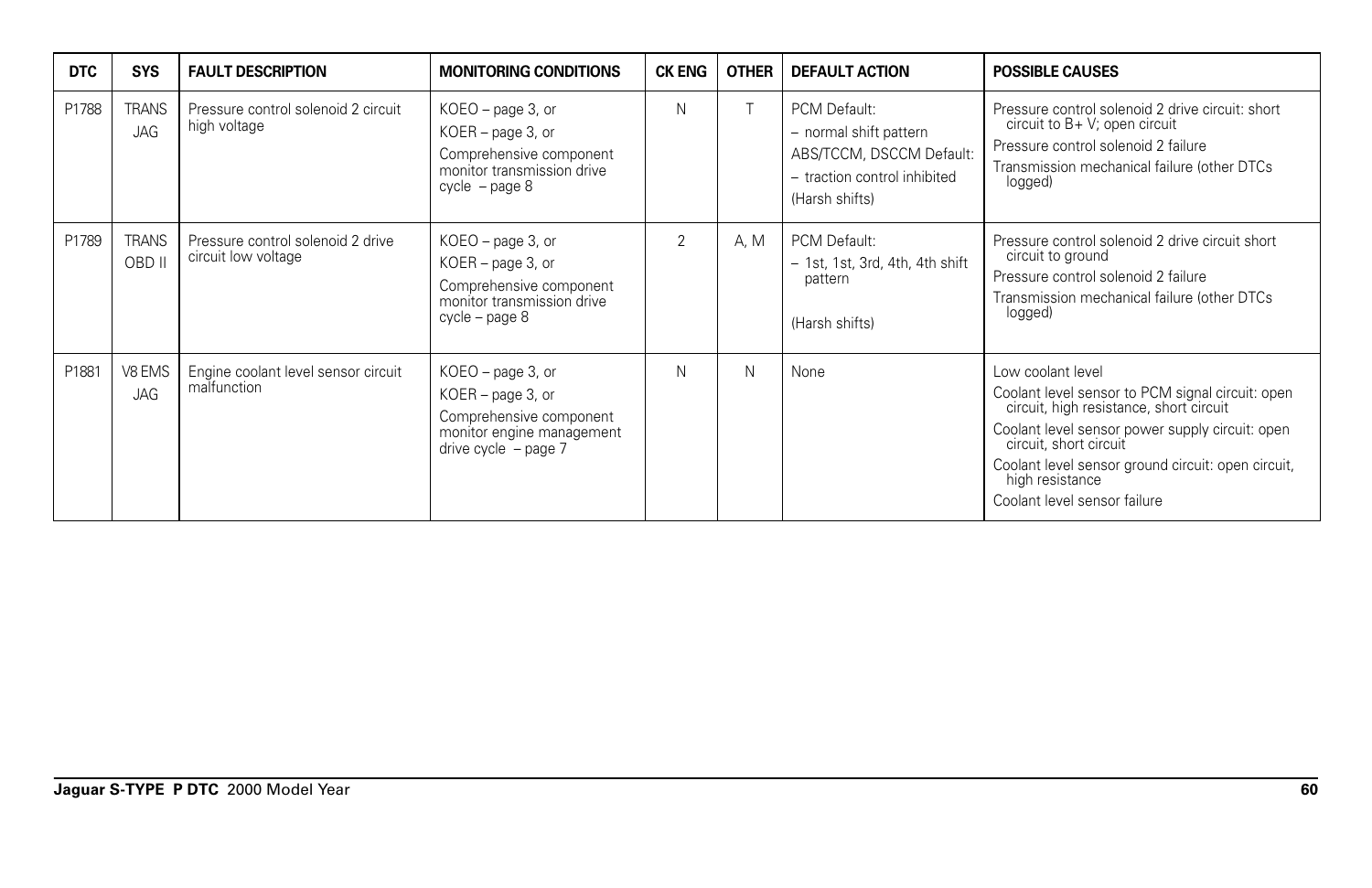

# **Powertrain DTC Summaries – OBD II**

**Jaguar S-TYPE** 2001 – 2002 Model Year STARTING VIN: L86902

**Refer to page 2 for important information regarding the use of "Powertrain DTC Summaries".**

Revised April, 2002:

– DTCs P0325, P0330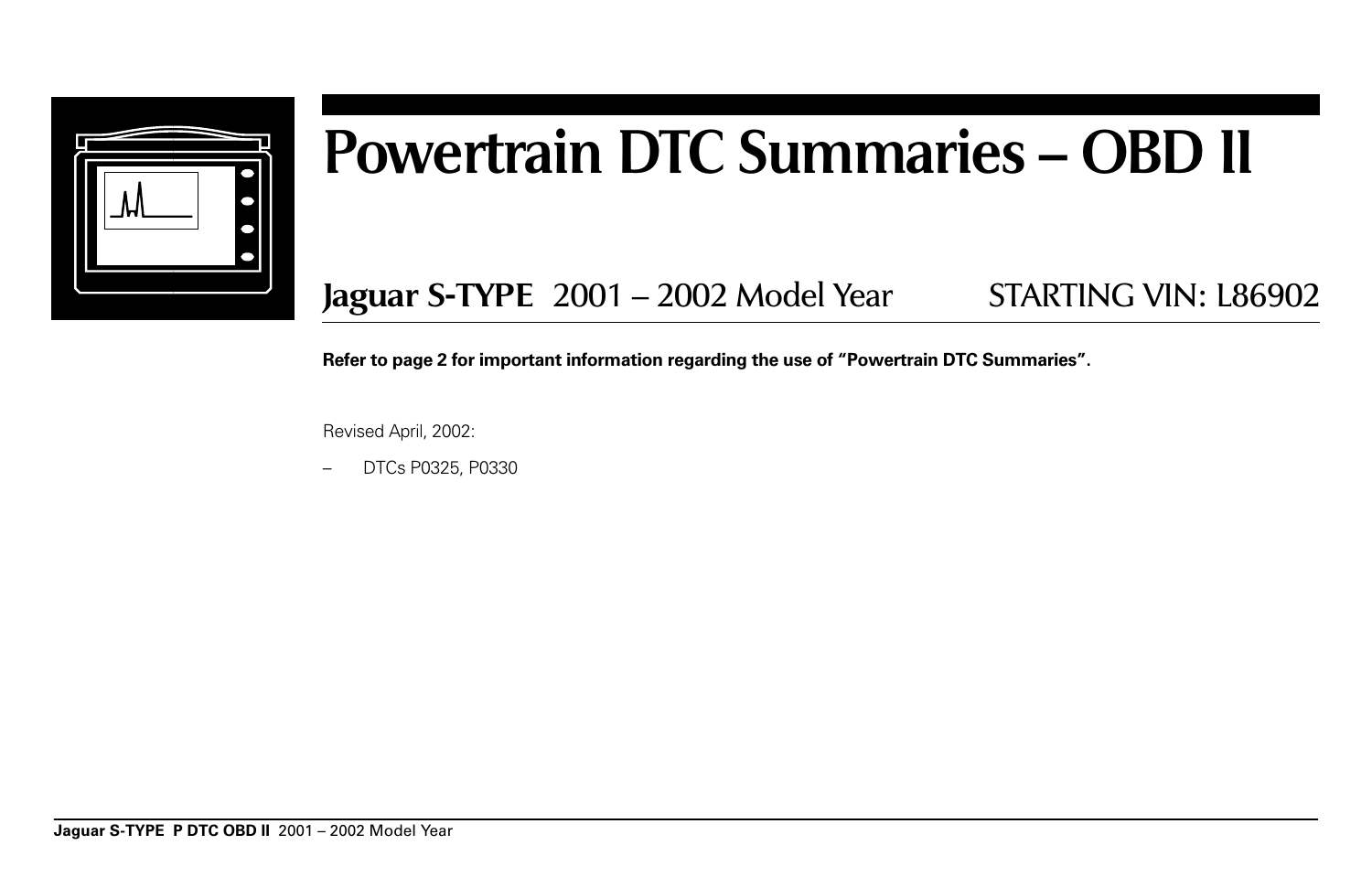## **KEY TO COLUMN HEADINGS**

| <b>DTC</b>                   | Diagnostic Trouble Code.                                                                                                                                                                                                                                                                                           |
|------------------------------|--------------------------------------------------------------------------------------------------------------------------------------------------------------------------------------------------------------------------------------------------------------------------------------------------------------------|
| <b>SYS</b>                   | The powertrain system the DTC is associated with – EMS, TRANS, PCM, ABS/TC (DSC).<br>DTC retrieval tools:<br>OBD II – indicates that the DTC is an OBD II code and can be accessed via a generic scan tool or PDU / WDS.<br>JAG – indicates that the DTC is not an OBD II code and is accessed only via PDU / WDS. |
| <b>FAULT DESCRIPTION</b>     | Fault description.                                                                                                                                                                                                                                                                                                 |
| MONITORING CONDITIONS        | "DIAGNOSTIC MONITOR DRIVE CYCLE" for the particular DTC. Operate the vehicle as described to check for a reoccurrence of<br>the DTC. Refer to pages $4 - 8$ .<br>KOEO and KOER PDU / WDS self tests must be carried out to check for a reoccurrence of the fault. Refer to page 3.                                 |
| CHECK ENGINE MIL<br>(CK ENG) | 1 TRIP – indicates that the CHECK ENGINE MIL is activated by a fault occurring during ONE "TRIP".<br>2 TRIPS - indicates that the CHECK ENGINE MIL is activated by a fault occurring during TWO CONSECUTIVE "TRIPS".<br>2<br>NO – indicates that the CHECK ENGINE MIL is not activated.<br>N                       |
| <b>OTHER</b>                 | Driver Warnings:<br>None<br>N.<br><b>RED MIL</b><br>R<br><b>AMBER MIL</b><br>A<br>MESSAGE "SYSTEM FAULT"<br>M<br>Charge indicator<br>C<br>Engine High Temperature indicator<br>H<br>Speed Control indicator<br>S<br><b>Traction Control indicator</b>                                                              |
| <b>DEFAULT ACTION</b>        | Control Module default action:<br>Logged – DTC stored in PCM memory buffer; Flagged – DTC stored in PCM memory / CHECK ENGINE MIL activated.                                                                                                                                                                       |
| POSSIBLE CAUSES              | Possible causes are listed in the order of diagnostic checking.<br>HIGH VOLTAGE – High voltage can be either sensor supply voltage (5 volts) or $B+$ voltage.                                                                                                                                                      |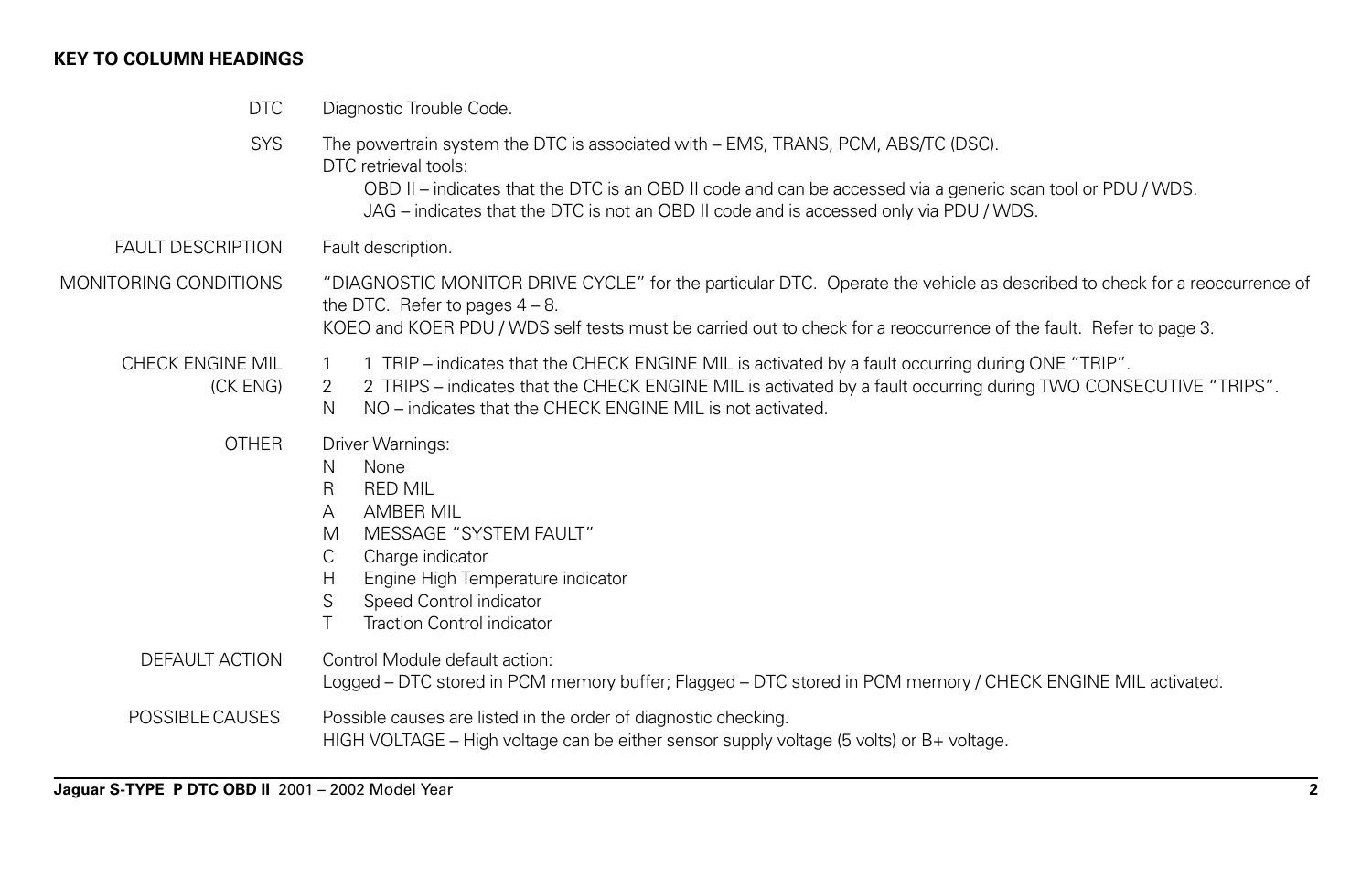#### **OBD II SYSTEM READINESS**

If DTC P1000 is flagged after DTCs have been cleared, all SIX (6) OBD II diagnostic monitor drive cycles have not been completed. Refer to OBD monitor drive cycles, pages  $4 - 8$ .

#### **SELF TESTS**

Two technician initiated component self tests are available using PDU / WDS:

**KOEO** Key (ignition) On Engine Off – The KOEO self test determines if system components are operating within tolerances with the ignition switched ON and the engine stopped.

**KOER** Key (ignition) On Engine Running – The KOER self test determines if system components are operating within tolerances with the ignition switched on and the engine running. KOER flags self-test DTC P1001 if a component fails to operate within the specified limits but does not activate the CHECK ENGINE MIL.

### **OBD DIAGNOSTIC MONITORS**

The Engine Management and Transmission Control systems are continuously checked during vehicle operation by the Powertrain Control Module (PCM) on-board diagnostic (OBD) facility. The PCM OBD incorporates six diagnostic monitors. Each monitor has an associated group of DTCs. The diagnostic monitors will complete the diagnostic test(s) if a specified service "drive cycle" is carried out.

The six diagnostic monitors are as follows:

- Heated Oxygen Sensors Monitor
- Adaptive Fuel Monitor
- Misfire Monitor
- Catalyst Efficiency Monitor
- Evaporative System Monitor
- Comprehensive Component Monitor (Engine Management / Transmission)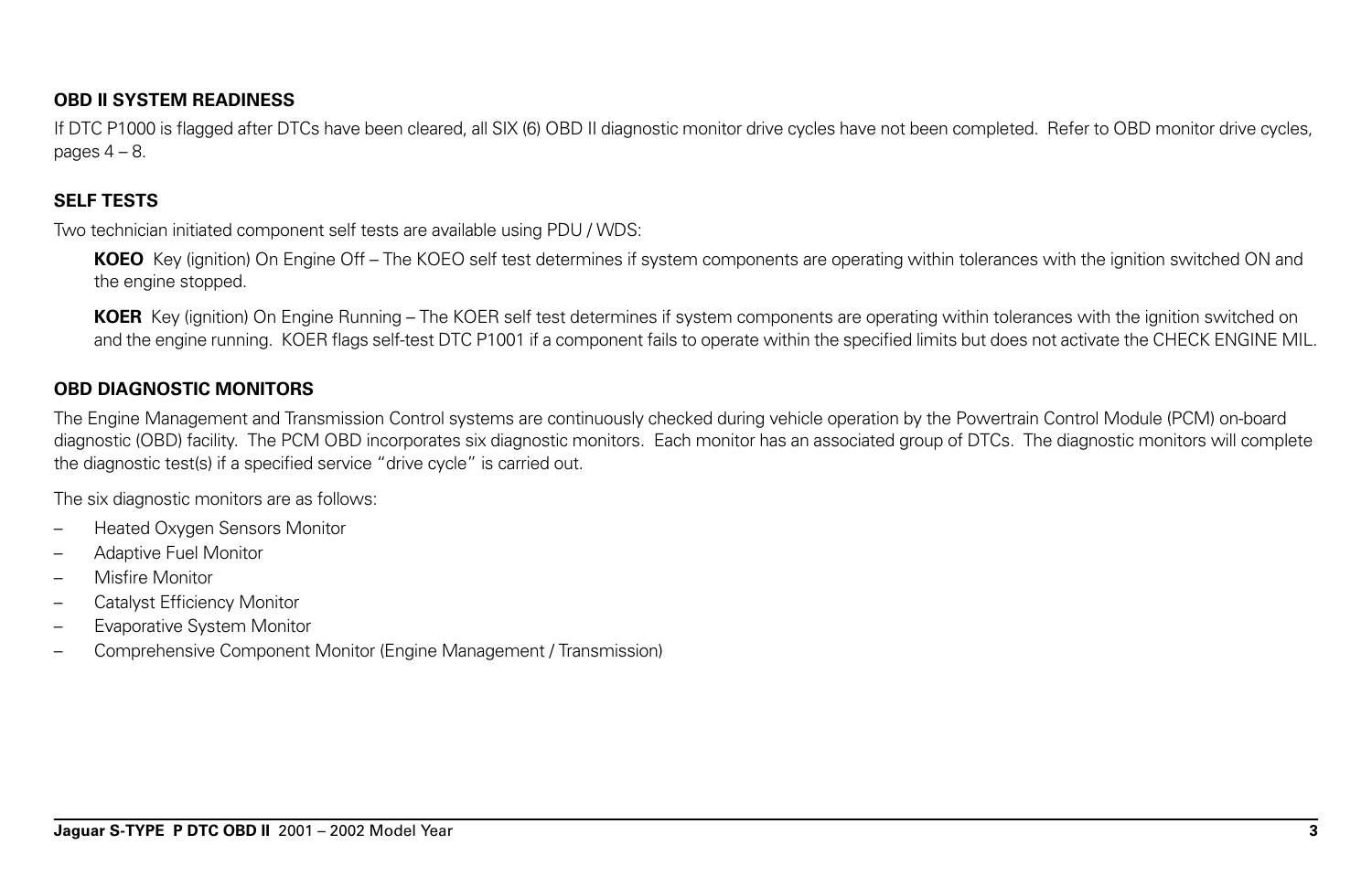## **DIAGNOSTIC MONITORS DRIVE CYCLES**

Technicians can ensure that an OBD Monitor drive cycle is completed and that all or specific components have been checked by completing a specified drive cycle. Use the following service drive cycles to confirm that the components and subsystems covered by the Diagnostic Monitors are operating correctly.

#### **HEATED OXYGEN SENSORS MONITOR DRIVE CYCLE**

NOTE: The HO2 Sensor Monitor will also be completed during the Catalyst Efficiency Monitor drive cycle.

- 1 Fuel level >25%.
- 2 Start engine and bring to normal operating temperature >82 °C (180 °F).
- 3 Drive vehicle on a level road. Avoid harsh acceleration.
- 4 Maintain a steady speed between 64 km/h (40 mph) and 97 km/h (60 mph) for 10 seconds.

## **ADAPTIVE FUEL MONITOR DRIVE CYCLE**

- 1 Fuel level >25%.
- 2 Start engine and bring to normal operating temperature >82 °C (180 °F).

### **MISFIRE MONITOR DRIVE CYCLE**

- 1 Fuel level >25%.
- 2 Start engine and bring to normal operating temperature >82 °C (180 °F).
- 3 Drive vehicle on a level road. Accelerate at 50% throttle up to 105 km/h (65 mph).
- 4 Release throttle and coast down to 80 km/h (50mph).
- 5 The misfire monitor will complete once acceleration is resumed.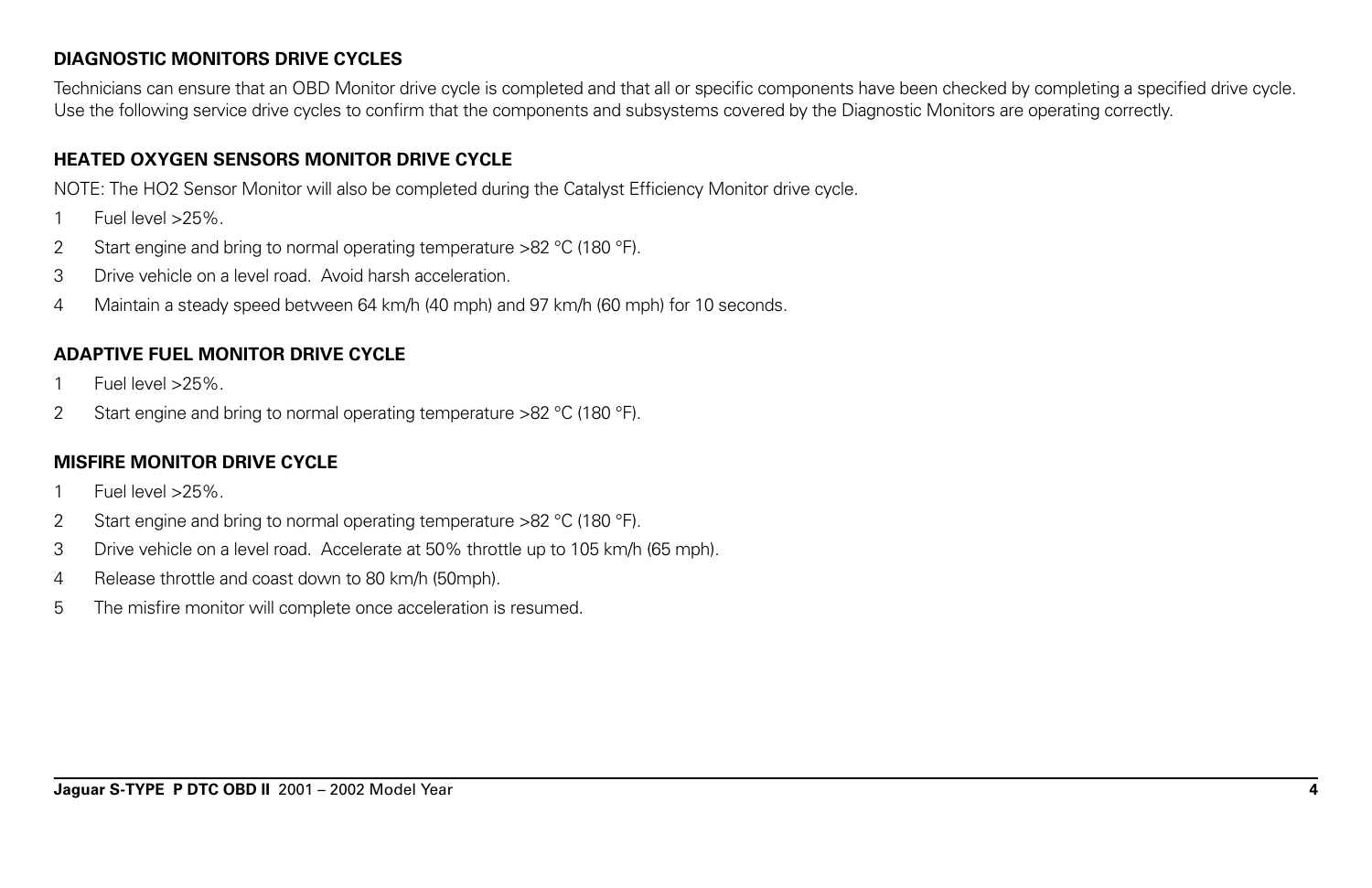## **CATALYST EFFICIENCY MONITOR DRIVE CYCLE**

The catalyst efficiency monitor operates by comparing the number of downstream HO2 Sensor "swings" to a given number of upstream HO2 Sensor "swings" while the vehicle is cruising in each of two AM (mass air flow) stages. The AM and IMAF values vary between V6 and V8 vehicles due to differences in MAF Sensor characteristics.

- 1 Fuel level >25%.
- 2 Connect PDU / WDS so that the AM (mass air flow, grams per second) PID can be observed while driving. If AM cannot be accessed, read IMAF (mass air flow sensor raw voltage).
- 3 Start engine and bring to normal operating temperature >82 °C (180 °F).
- 4 Drive vehicle on a level road. Avoid harsh acceleration.
- 5 Stage 1 Maintain a steady speed of approximately 80 km/h (50 mph). Adjust the speed as necessary to stay within the stage 1 range. Maintain this speed for 3 minutes.
- 6 Stage 2 Maintain a steady speed of approximately 97 km/h (60 mph). Adjust the speed as necessary to stay within the stage 2 range. Maintain this speed for 3 minutes.

|         | V8                             |                 | V6                             |                   |  |
|---------|--------------------------------|-----------------|--------------------------------|-------------------|--|
|         | АM                             | <b>IMAF</b>     | AM                             | <b>IMAF</b>       |  |
| Stage 1 | 15.9 - 19.7 grams per second   | $3.15v - 3.40v$ | 15.9 - 19.7 grams per second   | $3.40 v - 3.70 v$ |  |
| Stage 2 | $21.2 - 24.2$ grams per second | $3.50v - 3.80v$ | $21.9 - 25.7$ grams per second | $3.90 v - 4.25 v$ |  |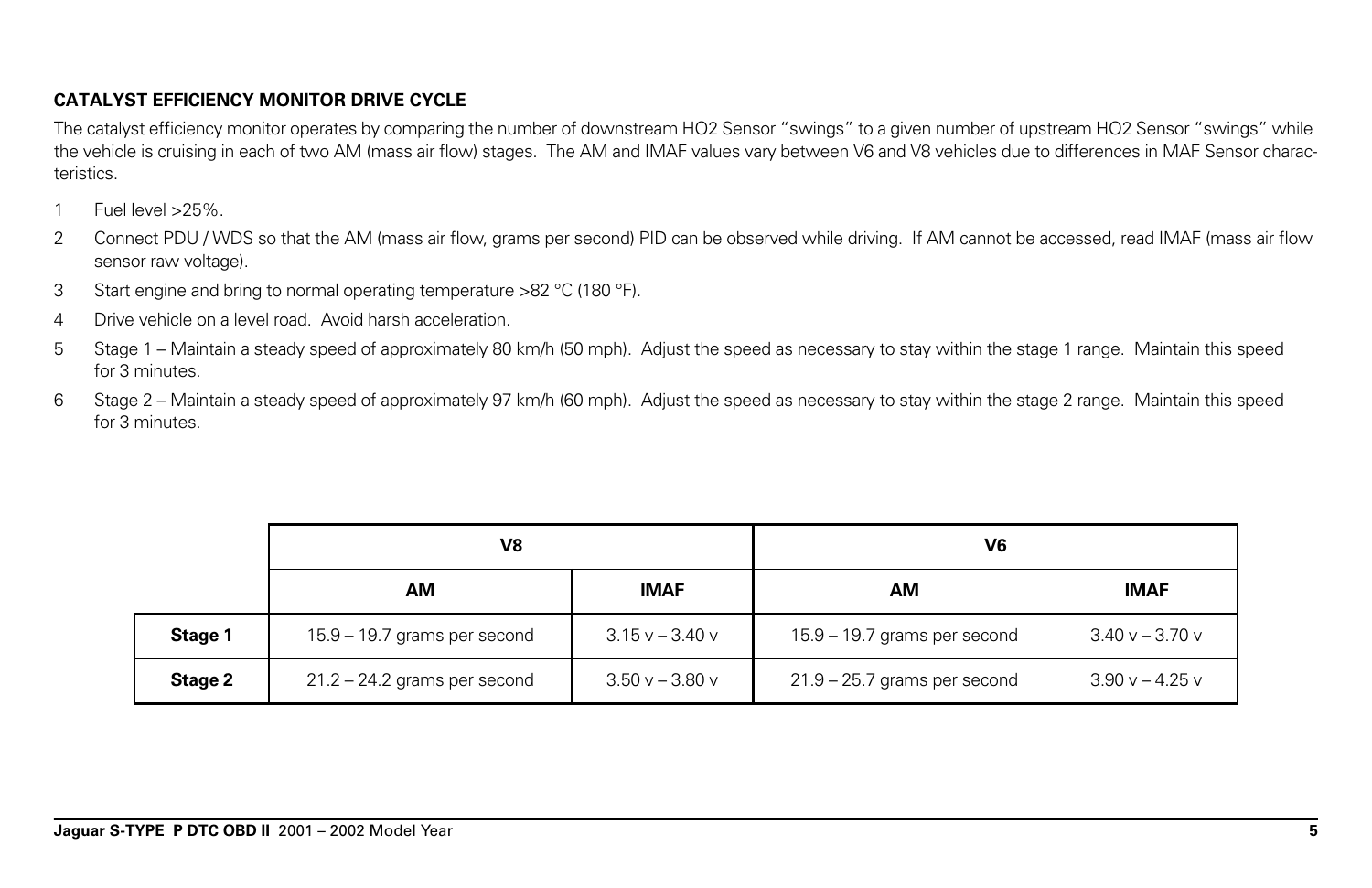## **EVAPORATIVE SYSTEM MONITOR DRIVE CYCLE**

The EVAP drive cycle requires that the vehicle not be operated for six hours prior to completing the drive cycle. A 20-minute driving period is required because the EVAP check is dependant on purge flow rate.

- 1 Engine OFF >6 hours.
- 2 Fuel level 15% 85%.
- 3 Ambient temperature  $5 43$  °C (40 110 °F).
- 4 Surface elevation no higher than 2,957 meter (9,700 feet) above sea level.
- 5 Start engine and bring to normal operating temperature >82 °C (180 °F). Idle for 5 minutes.
- 6 Drive vehicle on a level road.
- 7 Maintain a steady speed between 72 km/h (45 mph) and 121 km/h (75 mph) for 20 minutes.
- 8 The EVAP monitor will perform a 30 second EVAP system check sometime during the 20 minute cruise period.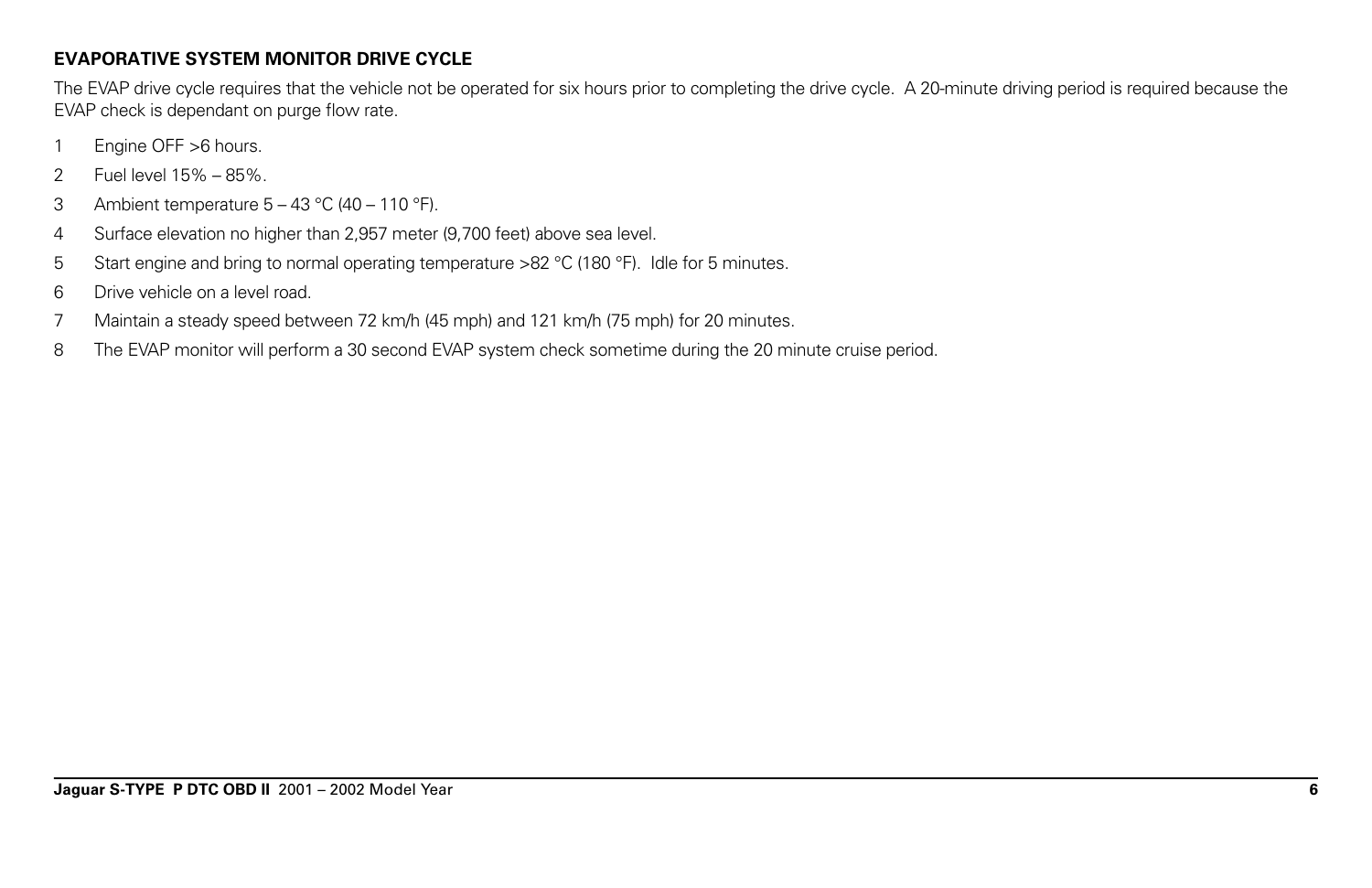#### **COMPREHENSIVE COMPONENT MONITOR ENGINE MANAGEMENT DRIVE CYCLE**

The Comprehensive Component Monitor Engine Management drive cycle requires that the vehicle not be operated for six hours prior to completing the drive cycle. The drive cycles are the same for V6 and V8 except for the "idle in Drive" time period. The additional "idle in Drive" time for V8 is to allow the AAI check to occur.

- 1 Engine OFF >6 hours
- 2 Fuel level >25%.
- 3 Start engine and bring to normal operating temperature >82 °C (180 °F).
- 4 Transmission Mode switch Normal.
- 5 Switch off all heavy electrical consumers: air conditioning, heaters, etc.
- 6 Idle for 15 seconds.
- 7 Select 2nd Gear; accelerate slowly.
- 8 After 5 seconds, select 3rd Gear; accelerate slowly.
- 9 After 5 seconds, select 4th Gear; accelerate slowly.
- 10 After 5 seconds, select Drive; cruise at 72 km/h (45 mph) for 30 seconds.
- 11 Stop vehicle in a safe place. Do not turn the steering wheel after stopping.
- 12 Idle in Drive with foot hard on brake pedal. (Idle in Drive 30 seconds V6; 3 minutes V8).
- 13 From stop, accelerate to 80 km/h (50 mph) at 50% throttle. Cruise for 30 seconds.
- 14 Stop vehicle and repeat "idle in Drive". Do not move the steering wheel.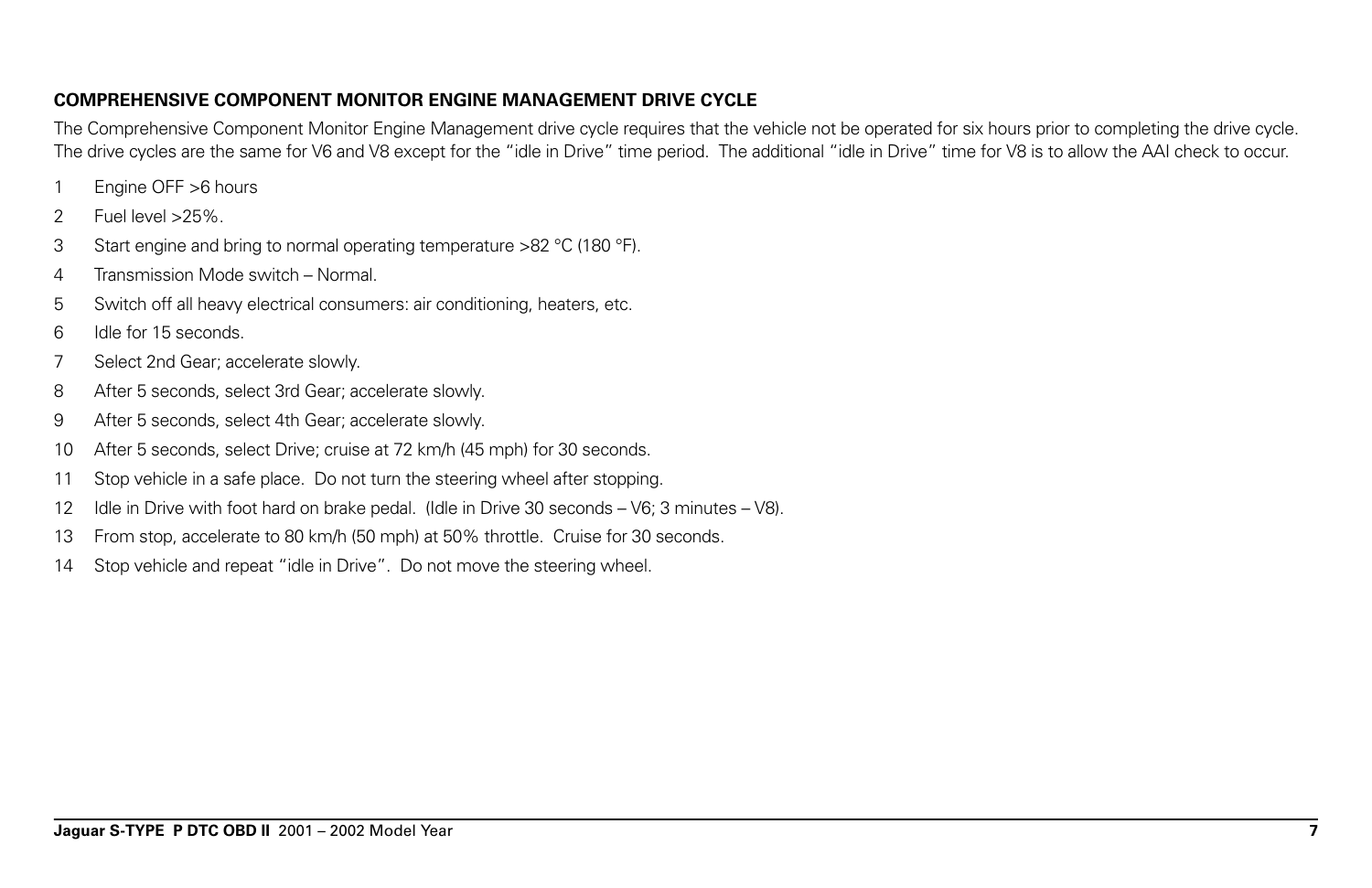### **COMPREHENSIVE COMPONENT MONITOR TRANSMISSION DRIVE CYCLE**

The Comprehensive Component Monitor transmission drive cycle will "check" all transmission system components.

- 1 Start engine.
- 2 Move transmission mode switch between Normal and Sport. Verify switch state illumination.
- 3 Move the gear selector to all positions in the J Gate for five (5) seconds each. Verify the state illumination in each position.
- 4 Drive vehicle to bring the transmission fluid temperature up to normal operating temperature.
- 5 Stop vehicle.
- 6 Switch off all heavy electrical consumers: air conditioning, heaters, etc.
- 7 Transmission mode switch Normal.
- 8 Select 2nd Gear; accelerate slowly. After 5 seconds, select 3rd Gear; accelerate slowly. After 5 seconds, select 4th Gear; accelerate slowly. After 5 seconds, select Drive; cruise at 72 km/h (45 mph) for 30 seconds.
- 9 Stop vehicle.
- 10 Use the J Gate to shift through all gears while accelerating briskly to 87 km/h (55 mph). Cruise at this speed to allow torque converter lockup to occur in fifth gear.
- 11 Stop vehicle and repeat steps 8 through 10.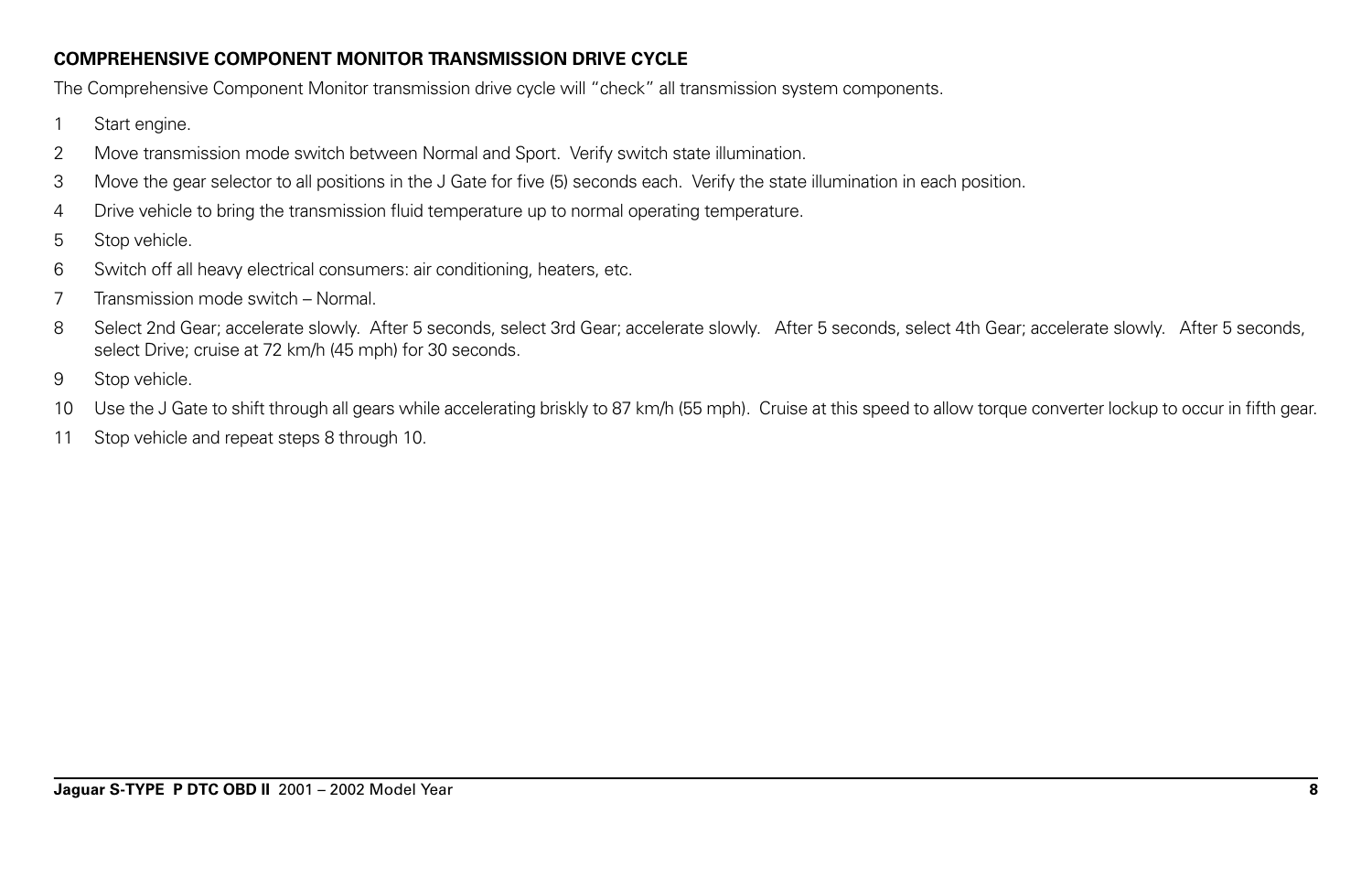#### **POWERTRAIN CONTROL ACRONYMS:**

| AAI Valve                        | Air Assist Injection Valve                       | <b>IAT Sensor</b> | Intake Air Temperature Sensor         |
|----------------------------------|--------------------------------------------------|-------------------|---------------------------------------|
| A/C                              | Air conditioning                                 | <b>IMT</b> Valve  | Intake Manifold Tuning Valve          |
| <b>APP Sensor</b>                | Accelerator Pedal Position Sensor                | <b>IP Sensor</b>  | Injection Pressure Sensor             |
| $B+$                             | <b>Battery Voltage</b>                           | KS <sub>1</sub>   | Knock Sensor - RH Bank                |
| <b>CHT</b> Sensor                | Cylinder Head Temperature Sensor                 | KS <sub>2</sub>   | Knock Sensor - LH Bank                |
| <b>CKP</b> Sensor                | <b>Crankshaft Position Sensor</b>                | <b>MAF</b> Sensor | Mass Air Flow Sensor                  |
| CMP Sensor 1                     | Camshaft Position Sensor - RH Bank               | <b>PCM</b>        | Powertrain Control Module             |
| CMP Sensor 2                     | Camshaft Position Sensor - LH Bank               | <b>PSP Switch</b> | Power Steering Pressure Switch        |
| <b>DLC</b>                       | Data Link Connector                              | <b>PTEC</b>       | Powertrain Electronic Control         |
| <b>ECT Sensor</b>                | Engine Coolant Temperature Sensor                | <b>SCP</b>        | Standard Corporate Protocol Network   |
| <b>EFT Sensor</b>                | Engine Fuel Temperature Sensor                   | <b>TACM</b>       | Throttle Actuator Control Module      |
| <b>EOT Sensor</b>                | Engine Oil Temperature Sensor                    | <b>TCC</b>        | Torque converter clutch               |
| <b>EVAP Canister Close Valve</b> | <b>Evaporative Emission Canister Close Valve</b> | <b>TFT Sensor</b> | Transmission Fluid Temperature Sensor |
| <b>EVAP Canister Purge Valve</b> | Evaporative Emission Canister Purge Valve        | <b>TP Sensor</b>  | <b>Throttle Position Sensor</b>       |
| <b>FTP Sensor</b>                | <b>Fuel Tank Pressure Sensor</b>                 | <b>WT</b> Valve 1 | Variable Valve Timing Valve - RH Bank |
| HO2 Sensor 1/1                   | Heated Oxygen Sensor - RH Bank / Upstream        | WT Valve 2        | Variable Valve Timing Valve - LH Bank |
| HO2 Sensor 1/2                   | Heated Oxygen Sensor - RH Bank / Downstream      |                   |                                       |
| HO <sub>2</sub> Sensor 2/1       | Heated Oxygen Sensor - LH Bank / Upstream        |                   |                                       |
|                                  |                                                  |                   |                                       |

HO2 Sensor 2 / 2 Heated Oxygen Sensor – LH Bank / Downstream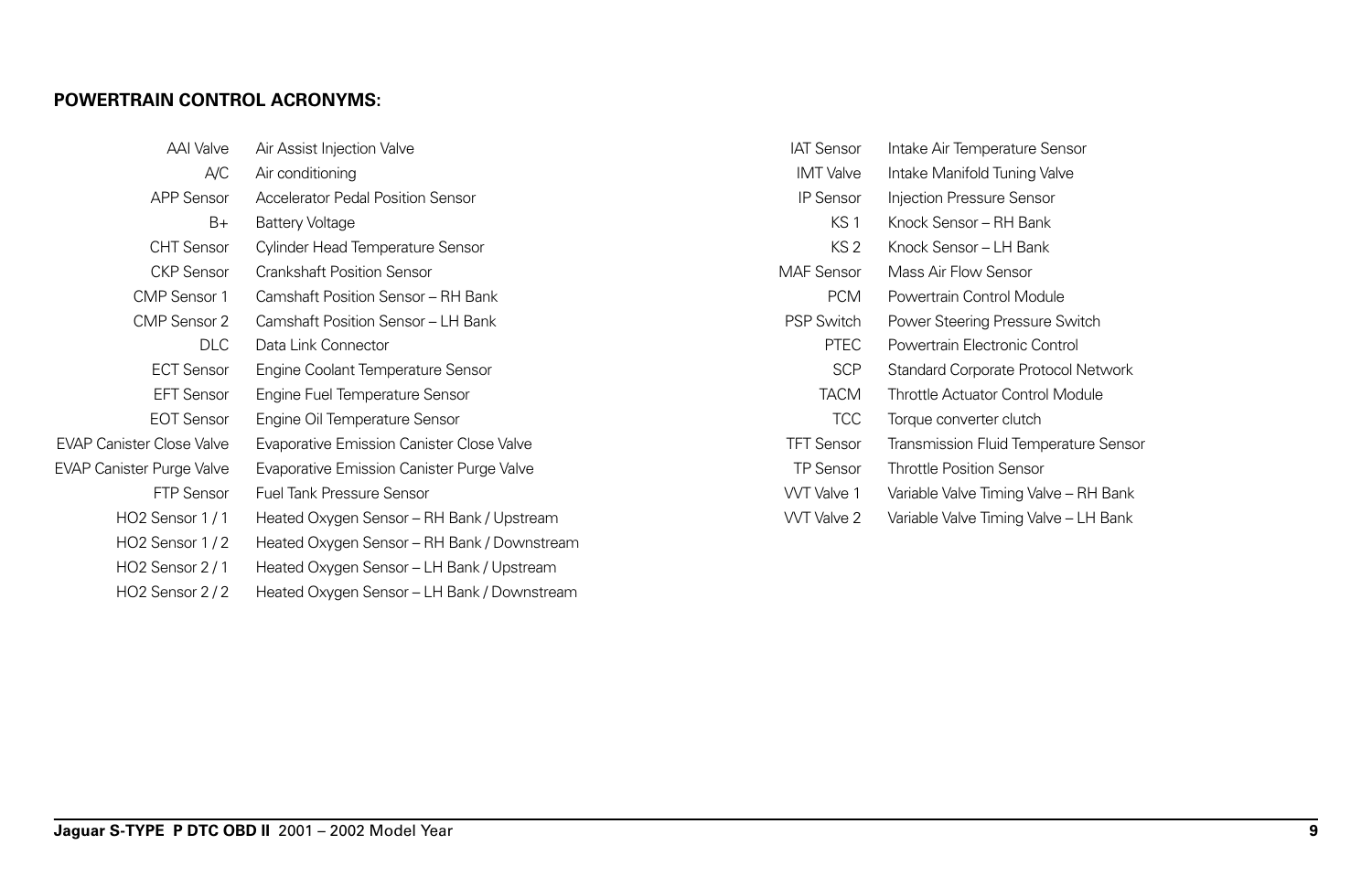#### **POWERTRAIN CONTROL PDU / WDS ACRONYMS:**

| <b>ACCF</b>       | Air conditioning clutch output - fault detected     | <b>FFPT</b>       | Fuel injection pressure sensor (raw input)                                          |
|-------------------|-----------------------------------------------------|-------------------|-------------------------------------------------------------------------------------|
| <b>ACCON</b>      | A/C clutch commanded on                             | EFPT1             | Fuel injection pressure sensor before PCM default action                            |
| <b>ACP</b>        | Air conditioning high side pressure                 | <b>EFT</b>        | Engine fuel temperature sensor (raw input)                                          |
| <b>ADCF</b>       | Adaptive damping control output - fault detected    | EFT1              | Engine fuel temperature sensor before PCM default action                            |
| AFT1F             | Adaptive fueling table 1 - failure                  | <b>EOTA</b>       | Engine oil temperature -actual                                                      |
| AFT <sub>2F</sub> | Adaptive fueling table 2 - failure                  | EPCS1             | Electronic pressure control solenoid 1                                              |
| <b>ASLIP</b>      | Actual torque converter slip value                  | EPCS <sub>2</sub> | Electronic pressure control solenoid 2                                              |
| ATMR1             | Time since engine start                             | EPCS3             | Electronic pressure control solenoid 3                                              |
| CAM ANGLE1        | Actual position of right camshaft                   | <b>EPCSF</b>      | Electronic pressure control solenoid fault detected                                 |
| CAMDC             | Variable valve timing right bank duty cycle         | FP <sub>1</sub>   | Fuel pump - output fault detected                                                   |
| <b>CAMERR</b>     | Actual position of right camshaft                   | <b>FPDC</b>       | Modulated fuel pump control - duty cycle                                            |
| <b>CANPF</b>      | EVAP Canister purge output - fault detected         | <b>FTPT</b>       | Fuel tank pressure sensor                                                           |
| <b>CANVF</b>      | EVAP Canister close valve output - fault detected   | <b>FUEL</b>       | Fuel tank level                                                                     |
| <b>CCSF</b>       | Coast clutch solenoid fault detected                | <b>GEAR</b>       | In gear                                                                             |
| <b>CHTC</b>       | Cylinder head temperature before PCM default action | <b>GRCUR</b>      | Current transmission gear ratio                                                     |
| <b>CLOOP</b>      | Closed loop fuel                                    | <b>HO2S11</b>     | HO2S bank 1 upstream sensor voltage -                                               |
| CLOOP1            | Closed loop fuel with HO2S fault                    |                   | before correcting for %h(CSD) condition.                                            |
| <b>CLV</b>        | Calculated load value                               | HO2S12            | HO2S bank 1 downstream sensor voltage -<br>before correcting for %h(CSD) condition. |
| <b>CVSDC</b>      | EVAP Canister close valve duty cycle                | HO2S1D            | HO2S voltage - bank 1 downstream                                                    |
| <b>DOLF</b>       | Data link output - fault detected                   |                   |                                                                                     |
| ECT               | Engine coolant temperature - degrees Celsius        |                   |                                                                                     |
| ECT <sub>2</sub>  | Engine coolant temperature - degrees Fahrenheit     |                   |                                                                                     |
| <b>ECTF</b>       | Engine coolant temperature sensor failure           |                   |                                                                                     |
| <b>EDF</b>        | Low speed fan output - fault detected               |                   |                                                                                     |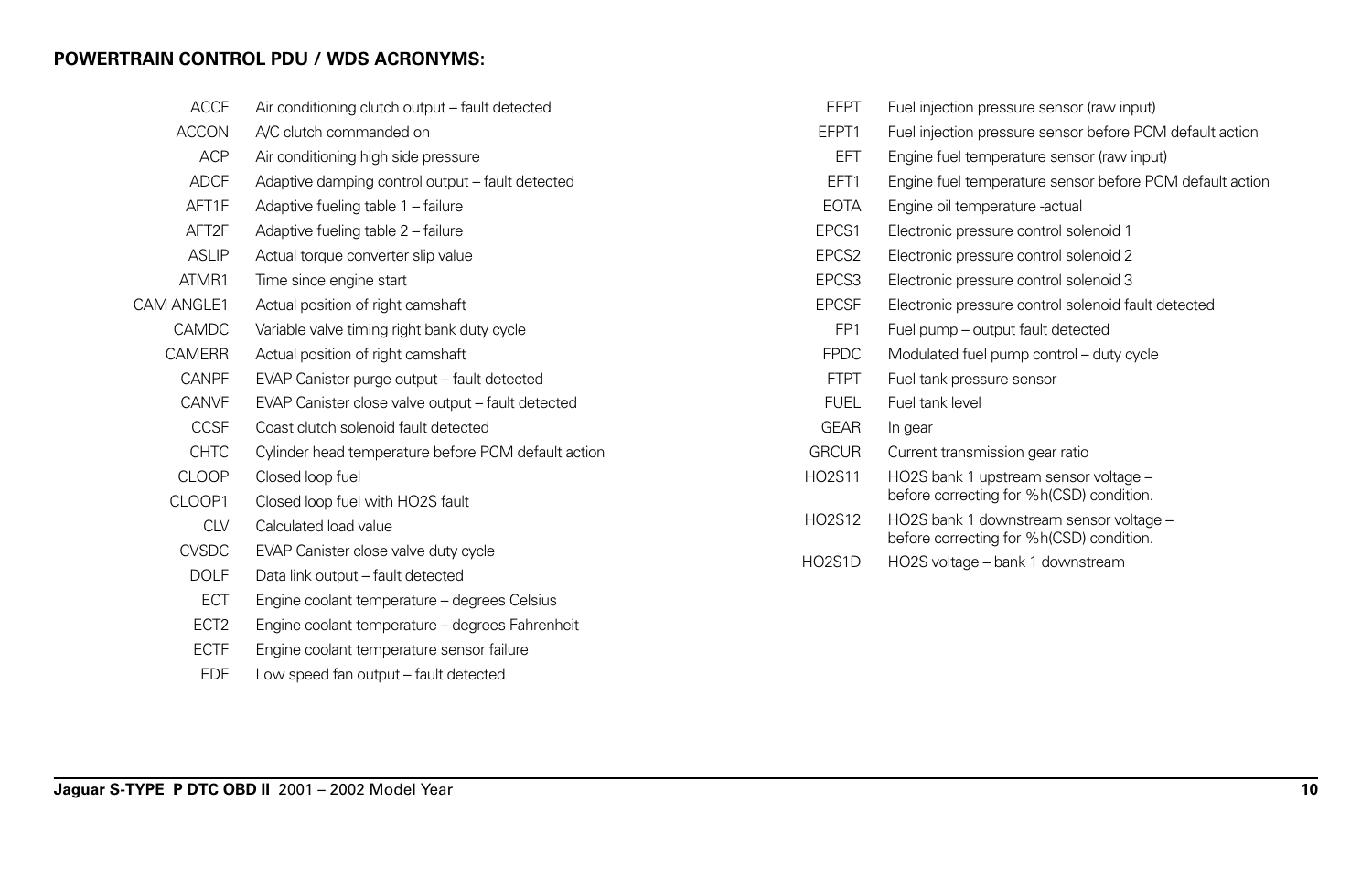#### **POWERTRAIN CONTROL PDU / WDS ACRONYMS:**

| HO2S1F           | Heated oxygen sensor 1 - failure                        |
|------------------|---------------------------------------------------------|
| HO2S1U           | HO2S voltage - bank 1 upstream                          |
| HO2S1UA          | HO2S bank 1 upstream heater current monitor             |
| HO2S2D           | HO2S voltage - bank 2 downstream                        |
| HO2S2F           | Heated oxygen sensor 2 – failure                        |
| HO2S2U           | HO2S voltage - bank 2 upstream                          |
| HTR11            | HO2S bank 1 upstream - heater On                        |
| IAC <sub>1</sub> | Idle speed control-fault detected                       |
| IAC <sub>2</sub> | Idle speed control output - over current fault detected |
| <b>IATF</b>      | Intake air temperature sensor failure                   |
| <b>IMCDC</b>     | Intake manifold communications control – duty cycle     |
| <b>IMCF</b>      | Inlet manifold communications output - fault indicated  |
| <b>IMRCF</b>     | Inlet manifold runner control output fault indicated    |
| <b>INDSA</b>     | Park neutral position sensor                            |
| INJ1             | Air assist injection fault                              |
| ISC <sub>1</sub> | Idle speed control - desired RPM                        |
| KAMRF1           | Adaptive fuel correction multiplier - bank 1            |
| KAMRF2           | Adaptive fuel correction multiplier - bank 2            |
| LAMBSE1          | Desired open loop equivalence ratio - bank 1            |
| LAMBSE2          | Desired open loop equivalence ratio - bank 2            |
| <b>LOAD</b>      | Air charge load normalized to sea level                 |

| <b>LSFP</b>      | Low speed fuel pump output – fault detected            |
|------------------|--------------------------------------------------------|
| <b>MAFF</b>      | Mass air flow sensor – failure                         |
| MII F            | CHECK ENGINE MIL output fault detected                 |
| O212F            | HO2S bank 1 downstream – heater fault detected         |
| OLOOP3           | Open loop fuel – conditions not met; go to closed loop |
| OTRIP            | OBDII trip completed                                   |
| <b>PNPS</b>      | Park neutral position sensor                           |
| <b>REVSW</b>     | Reverse switch (not used – manual transmission)        |
| RPM <sub>2</sub> | Engine speed                                           |
| RPM <sub>2</sub> | Engine speed                                           |
| RTT              | Transmission gear ratio                                |
| <b>SAFTOT</b>    | Spark advance                                          |
| SCACL            | Cruise control set/acceleration switch                 |
| <b>SCAN</b>      | Cruise control cancel switch                           |
| <b>SCN</b>       | Cruise control null state                              |
| <b>SCOF</b>      | Cruise control Off switch                              |
| <b>SCON</b>      | Cruise control On switch                               |
| <b>SCRES</b>     | Cruise control resume switch                           |
| <b>SCTAP</b>     | Cruise control coast tap down switch                   |
|                  |                                                        |

- SLIPA Absolute torque converter slip value (not used)
- SLIPD Desired torque converter slip value (not used)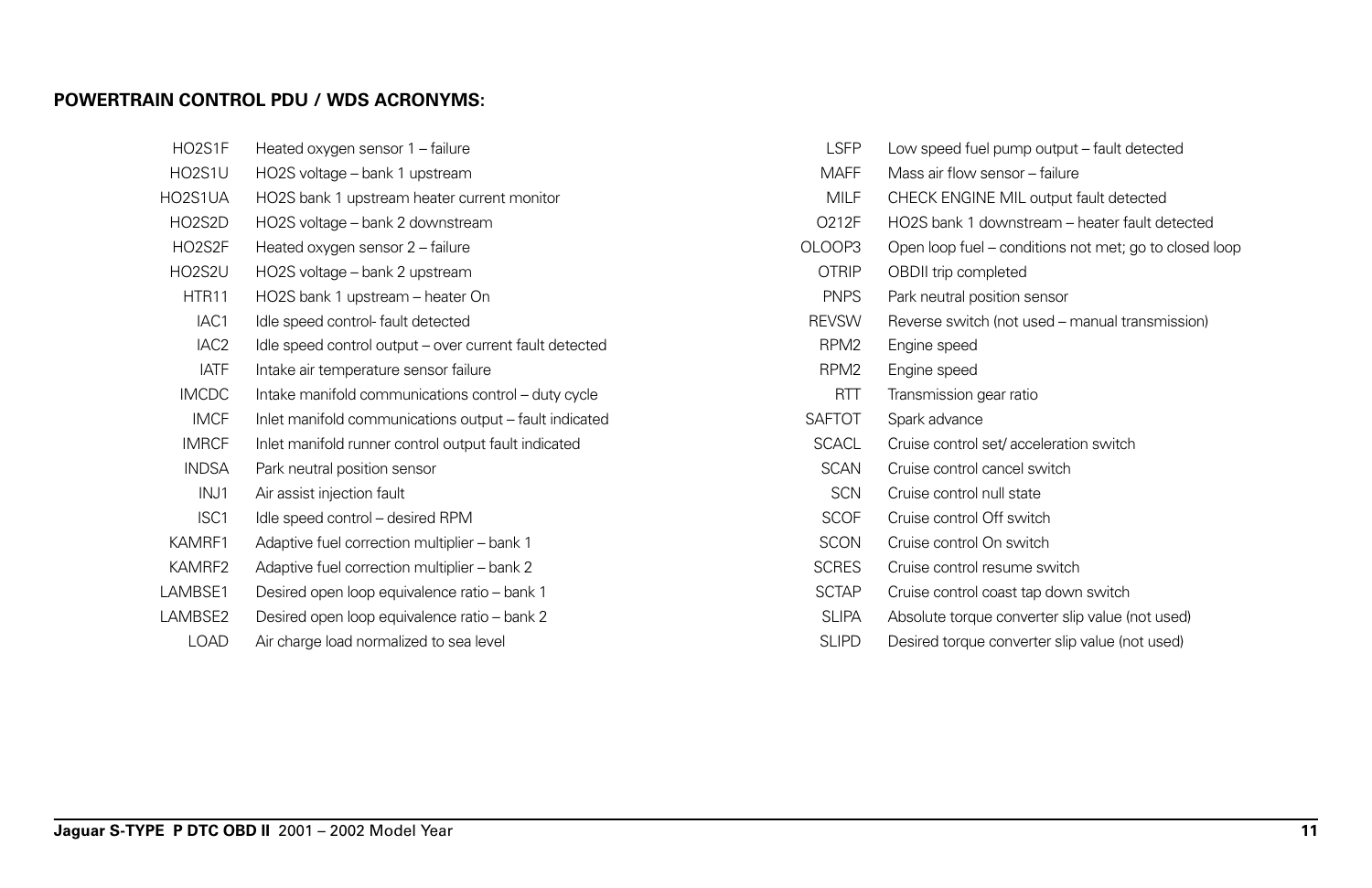## **POWERTRAIN CONTROL PDU / WDS ACRONYMS:**

| <b>SSCM</b>        | Shift solenoids - commanded gear                           |
|--------------------|------------------------------------------------------------|
| <b>SSDCM</b>       | Shift solenoids commanded gear                             |
| <b>SSDF</b>        | Shift solenoid output fault                                |
| SSD <sub>1</sub>   | Shift solenoid 1                                           |
| SSD <sub>1</sub> F | Shift solenoid 1 output fault                              |
| SSD <sub>2</sub>   | Shift solenoid 2                                           |
| SSD <sub>2F</sub>  | Shift solenoid 2 output fault                              |
| SSD <sub>3</sub>   | Shift solenoid 3                                           |
| SSD3F              | Shift solenoid 3 output fault                              |
| <b>TCCDC</b>       | Torque converter clutch solenoid duty cycle                |
| <b>TCCF</b>        | Torque converter clutch solenoid duty cycle fault detected |
| <b>TCS</b>         | Transmission control switch ( $D - 4$ switch)              |
| <b>TCTF</b>        | Secondary throttle output - fault detected                 |
| <b>TIS</b>         | Transmission input speed (Turbine speed)                   |
| TMILF              | Transmission fault lamp output fault detected              |
| <b>TOS</b>         | Transmission output speed (OSS)                            |
| TOT <sub>2</sub>   | Actual transmission fluid temperature (TFT)                |

- TOTFM Transmission fluid temperature before PCM default action
- TOTLK Transmission over temperature lockup mode
	- TPS Throttle position
- TPSF Throttle position sensor failure
- TRS1 Transmission range sensor 1
- TRS2 Transmission range sensor 2
- TRS3 Transmission range sensor 3
- TRS4 Transmission range sensor 4
- TSS Turbine speed sensor
- VCT1F Variable valve timing bank 1 output fault detected
- VCT2F Variable valve timing bank 2 output fault detected
- VMVDC EVAP Canister purge valve duty cycle
- VMVM EVAP Canister purge valve output state monitor
- VPWR Battery voltage
- VSF Variable speed fan level
- VSS Vehicle speed sensor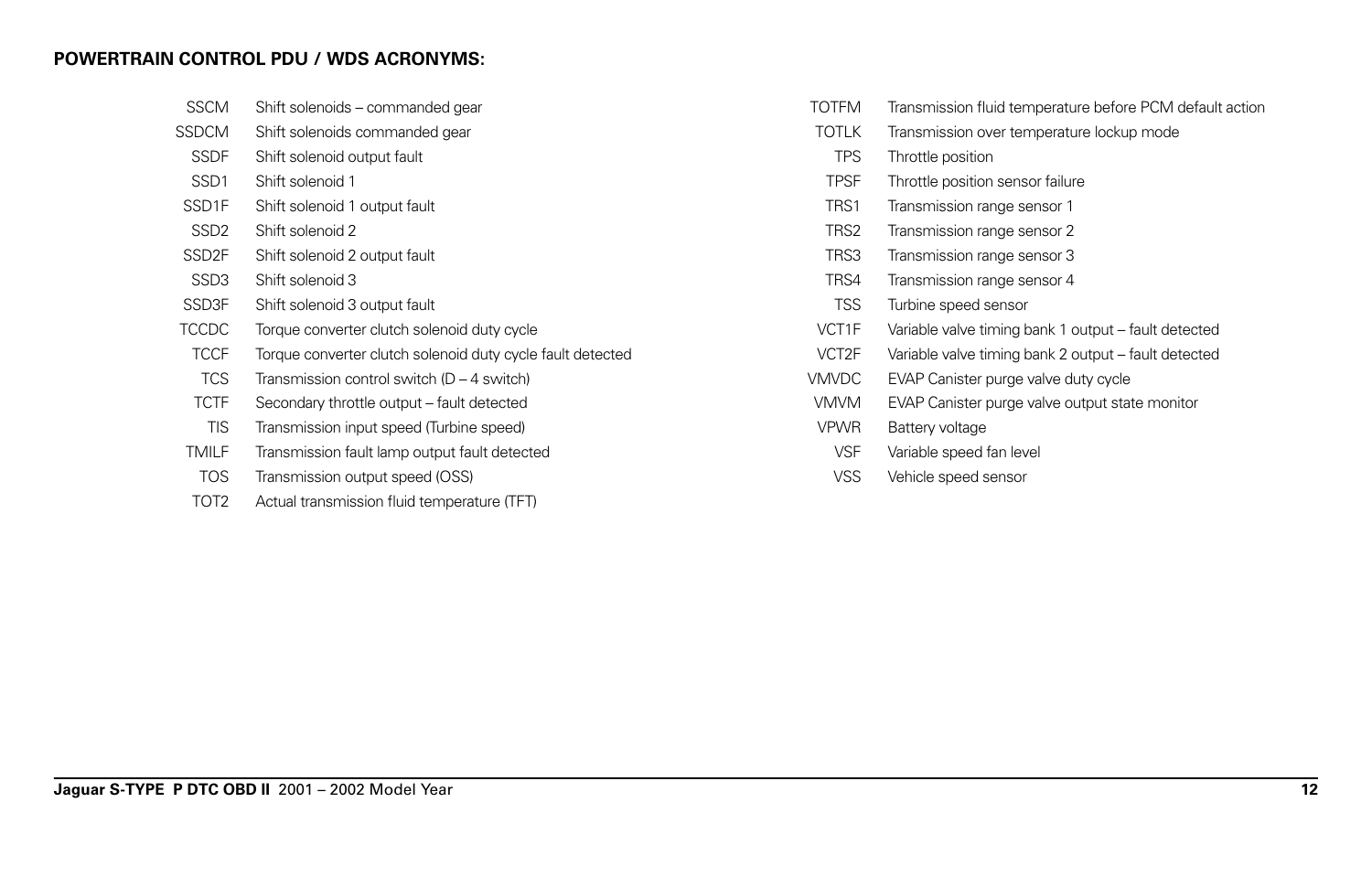| <b>DTC</b> | <b>SYS</b>           | <b>FAULT DESCRIPTION</b>                                         | <b>MONITORING CONDITIONS</b>                                                                                           | <b>CK ENG</b>  | <b>OTHER</b> | <b>DEFAULT ACTION</b>                                 | <b>POSSIBLE CAUSES</b>                                                                                                                                                                                                                 |
|------------|----------------------|------------------------------------------------------------------|------------------------------------------------------------------------------------------------------------------------|----------------|--------------|-------------------------------------------------------|----------------------------------------------------------------------------------------------------------------------------------------------------------------------------------------------------------------------------------------|
| P0065      | V8 EMS<br>OBD II     | Air assisted fuel injection (AAI) control<br>range / performance | KOEO - page 3, or<br>Comprehensive component<br>monitor engine management<br>drive cycle - page 7                      | $\overline{2}$ | N            | None                                                  | AAI System piping:<br>restricted, disconnected, broken<br>AAI Valve failure                                                                                                                                                            |
| P0066      | V8 EMS<br>OBD II     | Air assisted fuel injection (AAI) control<br>circuit malfunction | KOEO - page 3, or<br>KOER - page 3, or<br>Comprehensive component<br>monitor engine management<br>drive cycle - page 7 | $\overline{2}$ | N            | None                                                  | AAI Valve B+ power supply circuit fault<br>AAI Valve to PCM PWM drive circuit:<br>open circuit, high resistance, short circuit<br>AAI Valve failure                                                                                    |
| P0102      | <b>EMS</b><br>OBD II | MAF Sensor sense circuit low voltage                             | KOER - page 3, or<br>Comprehensive component<br>monitor engine management<br>drive cycle - page 7                      | $\overline{2}$ | N            | None                                                  | Restricted air filter<br>MAF Sensor to PCM sensing circuit:<br>high resistance, open circuit or intermittent<br>short circuit to ground<br>MAF Sensor supply circuit:<br>open circuit or short circuit to ground<br>MAF Sensor failure |
| P0103      | <b>EMS</b><br>OBD II | MAF Sensor sense circuit high voltage                            | KOEO - page 3, or<br>KOER - page 3, or<br>Comprehensive component<br>monitor engine management<br>drive cycle - page 7 | $\overline{2}$ | N            | None                                                  | MAF Sensor to PCM reference ground circuit:<br>open circuit<br>MAF Sensor to PCM sensing circuit:<br>short circuit to high voltage<br>MAF Sensor failure                                                                               |
| P0112      | <b>EMS</b><br>OBD II | IAT Sensor sense circuit high voltage<br>(low temperature)       | KOEO - page 3, or<br>KOER - page 3, or<br>Comprehensive component<br>monitor engine management<br>drive cycle - page 7 | $\overline{2}$ | N            | PCM Default:<br>- IAT default value 38 °C<br>(100 °F) | IAT Sensor to PCM wiring:<br>open circuit or high resistance<br>IAT Sensor to PCM sensing circuit:<br>short circuit to high voltage<br><b>IAT Sensor failure</b>                                                                       |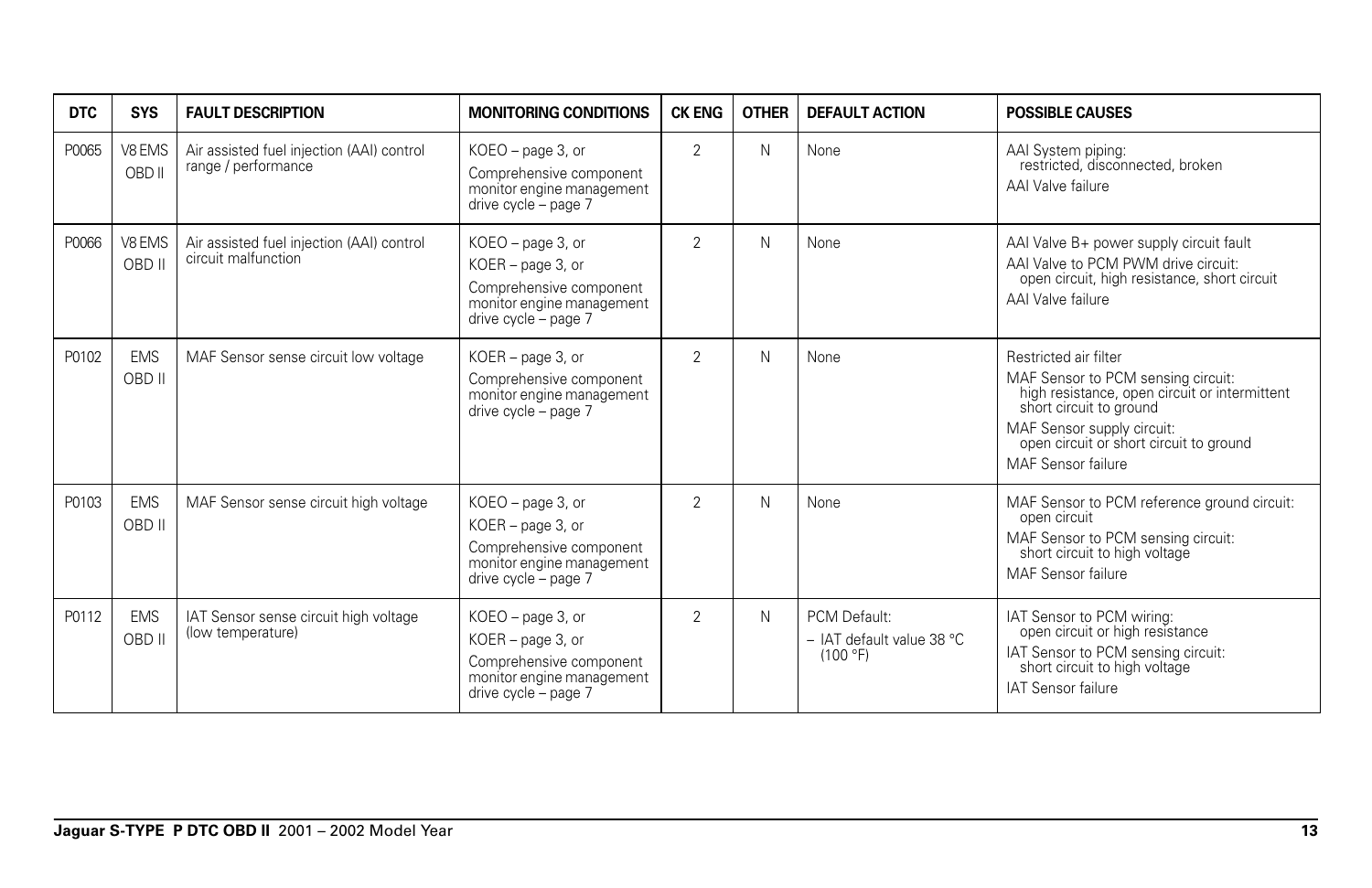| <b>DTC</b> | <b>SYS</b>               | <b>FAULT DESCRIPTION</b>                                              | <b>MONITORING CONDITIONS</b>                                                                                           | <b>CK ENG</b>  | <b>OTHER</b> | <b>DEFAULT ACTION</b>                                                         | <b>POSSIBLE CAUSES</b>                                                                                                                                                                                                                                                       |
|------------|--------------------------|-----------------------------------------------------------------------|------------------------------------------------------------------------------------------------------------------------|----------------|--------------|-------------------------------------------------------------------------------|------------------------------------------------------------------------------------------------------------------------------------------------------------------------------------------------------------------------------------------------------------------------------|
| P0113      | <b>EMS</b><br>OBD II     | IAT Sensor sense circuit low voltage<br>(high temperature)            | KOEO - page 3, or<br>KOER - page 3, or<br>Comprehensive component<br>monitor engine management<br>drive cycle - page 7 | $\overline{2}$ | N            | PCM Default:<br>- IAT default value 38 °C<br>(100 °F)                         | IAT Sensor to PCM sensing circuit:<br>short circuit to ground<br><b>IAT Sensor failure</b>                                                                                                                                                                                   |
| P0116      | <b>EMS</b><br><b>JAG</b> | ECT (V8) / CHT (V6) Sensor shift<br>preventing OBD Monitor completion | Comprehensive component<br>monitor engine management<br>drive cycle - page 7                                           | N              | N            | None                                                                          | Low coolant level<br>Contaminated coolant<br>Engine coolant thermostat failure<br>CHT Sensor to cylinder head poor contact - V6<br>ECT / CHT Sensor to PCM sensing circuit:<br>high resistance, open circuit or short circuit to<br>high voltage<br>ECT / CHT Sensor failure |
| P0117      | V8 EMS<br>OBD II         | ECT Sensor sense circuit low voltage<br>(high temperature)            | KOEO - page 3, or<br>KOER - page 3, or<br>Comprehensive component<br>monitor engine management<br>drive cycle - page 7 | $\overline{2}$ | N            | PCM Default:<br>- ECT default value 102 °C<br>(215 °F)                        | ECT Sensor to PCM sensing circuit:<br>short circuit to ground<br><b>ECT Sensor failure</b>                                                                                                                                                                                   |
| P0118      | V8 EMS<br>OBD II         | ECT Sensor sense circuit high voltage<br>(low temperature)            | KOEO - page 3, or<br>KOER - page 3, or<br>Comprehensive component<br>monitor engine management<br>drive cycle - page 7 | $\overline{2}$ | N            | PCM Default:<br>- ECT default value 102 °C<br>(215 °F)                        | ECT Sensor to PCM wiring:<br>open circuit or high resistance<br>ECT Sensor to PCM sensing circuit:<br>short circuit to high voltage<br><b>ECT Sensor failure</b>                                                                                                             |
| P0122      | <b>EMS</b><br><b>JAG</b> | TP Sensor sense circuit low voltage - TP1                             | KOEO - page 3, or<br>KOER - page 3, or<br>Comprehensive component<br>monitor engine management<br>drive cycle - page 7 | N              | A. M         | None (as long as normal TP<br>signals are received from<br>remaining sensors) | TP Sensor to PCM sensing circuit "1"<br>(TP Sensor pin 10):<br>open circuit or high resistance<br>TP Sensor failure                                                                                                                                                          |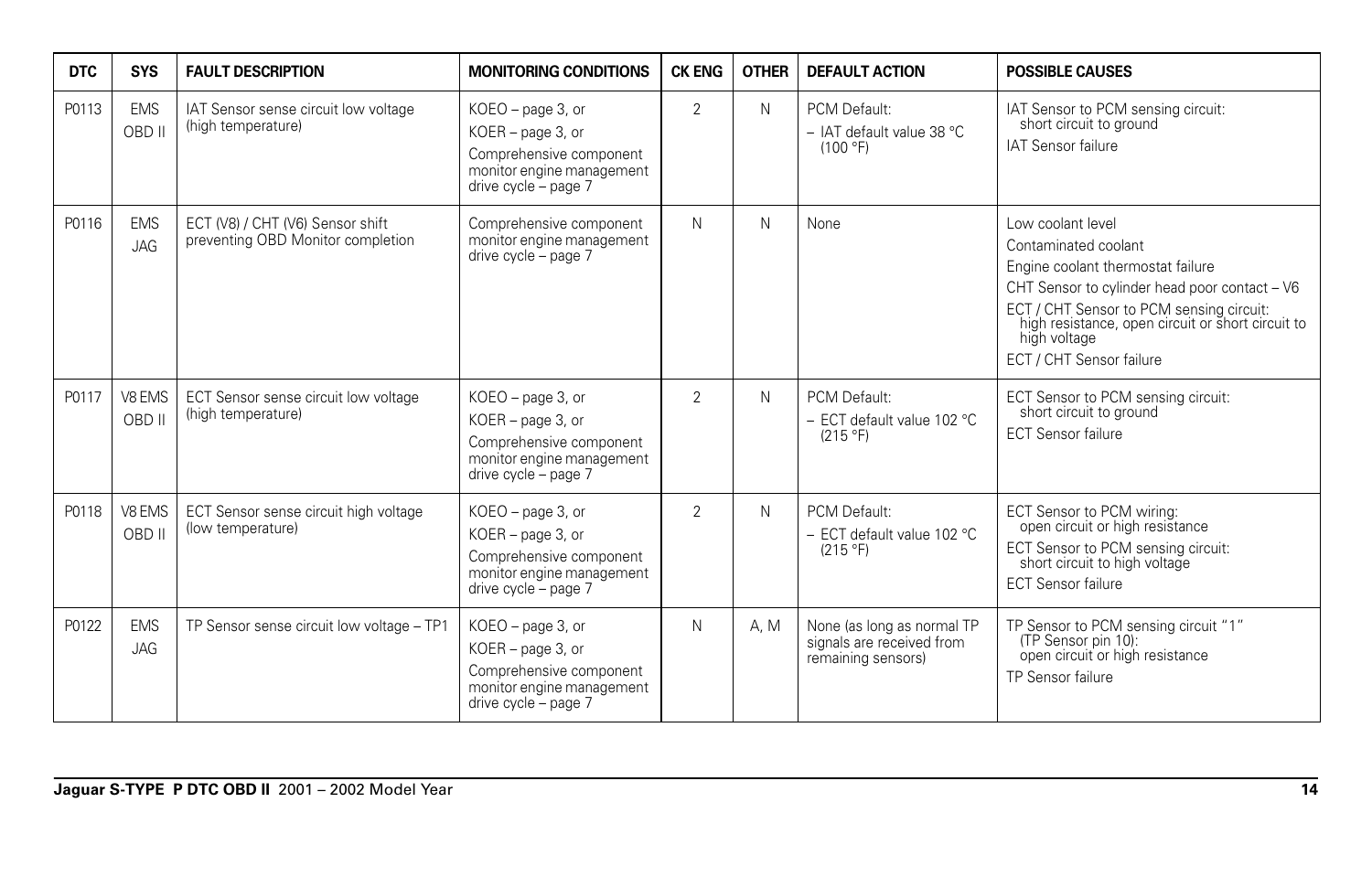| <b>DTC</b> | <b>SYS</b>               | <b>FAULT DESCRIPTION</b>                                                                                      | <b>MONITORING CONDITIONS</b>                                                                                             | <b>CK ENG</b>  | <b>OTHER</b> | <b>DEFAULT ACTION</b>                                                         | <b>POSSIBLE CAUSES</b>                                                                                                                                                                                                                                                                                                                                                                            |
|------------|--------------------------|---------------------------------------------------------------------------------------------------------------|--------------------------------------------------------------------------------------------------------------------------|----------------|--------------|-------------------------------------------------------------------------------|---------------------------------------------------------------------------------------------------------------------------------------------------------------------------------------------------------------------------------------------------------------------------------------------------------------------------------------------------------------------------------------------------|
| P0123      | <b>EMS</b><br><b>JAG</b> | TP Sensor sense circuit high voltage - TP1                                                                    | $KOEO$ – page 3, or<br>KOER - page 3, or<br>Comprehensive component<br>monitor engine management<br>drive cycle - page 7 | N              | A.M          | None (as long as normal TP<br>signals are received from<br>remaining sensors) | TP Sensor to PCM sensing circuit "1"<br>(TP Sensor pin 10):<br>short circuit to high voltage<br>TP Sensor failure                                                                                                                                                                                                                                                                                 |
| P0124      | <b>EMS</b><br><b>JAG</b> | TP Sensor signal intermittent - TP1                                                                           | $KOEO$ – page 3, or<br>KOER - page 3, or<br>Comprehensive component<br>monitor engine management<br>drive cycle - page 7 | N              | N            | None (as long as normal TP<br>signals are received from<br>remaining sensors) | TP Sensor to PCM sensing circuit "1"<br>(TP Sensor pin 10) intermittent:<br>open circuit, high resistance, short circuit to<br>ground or high voltage<br>TP Sensor failure                                                                                                                                                                                                                        |
| P0125      | <b>EMS</b><br>OBD II     | ECT/CHT Sensor response insufficient for<br>closed loop fuel metering control<br>(Coolant thermostat monitor) | Comprehensive component<br>monitor engine management<br>drive cycle - page 7                                             | $\overline{2}$ | N            | None                                                                          | Low coolant level<br>Contaminated coolant<br>Engine coolant thermostat failure<br>CHT Sensor to cylinder head poor contact - V6<br>ECT / CHT Sensor to PCM sensing circuit:<br>high resistance, open circuit or short circuit to<br>high voltage<br>Engine cooling fan stuck on high speed<br>Above normal air flow through engine<br>compartment due to accident damage and/or<br>missing panels |
| P0131      | <b>EMS</b><br>OBD II     | HO2 Sensor sense circuit low voltage -<br>bank 1, upstream (1/1)                                              | Heated oxygen sensors<br>monitor drive cycle - page 4                                                                    | $\overline{2}$ | N            | None                                                                          | HO <sub>2</sub> Sensor 1/1 disconnected<br>HO2 Sensor 1/1 to PCM sensing circuit:<br>open circuit<br>HO2 Sensor 1/1 short circuit to ground<br>HO2 Sensor 1/1 failure                                                                                                                                                                                                                             |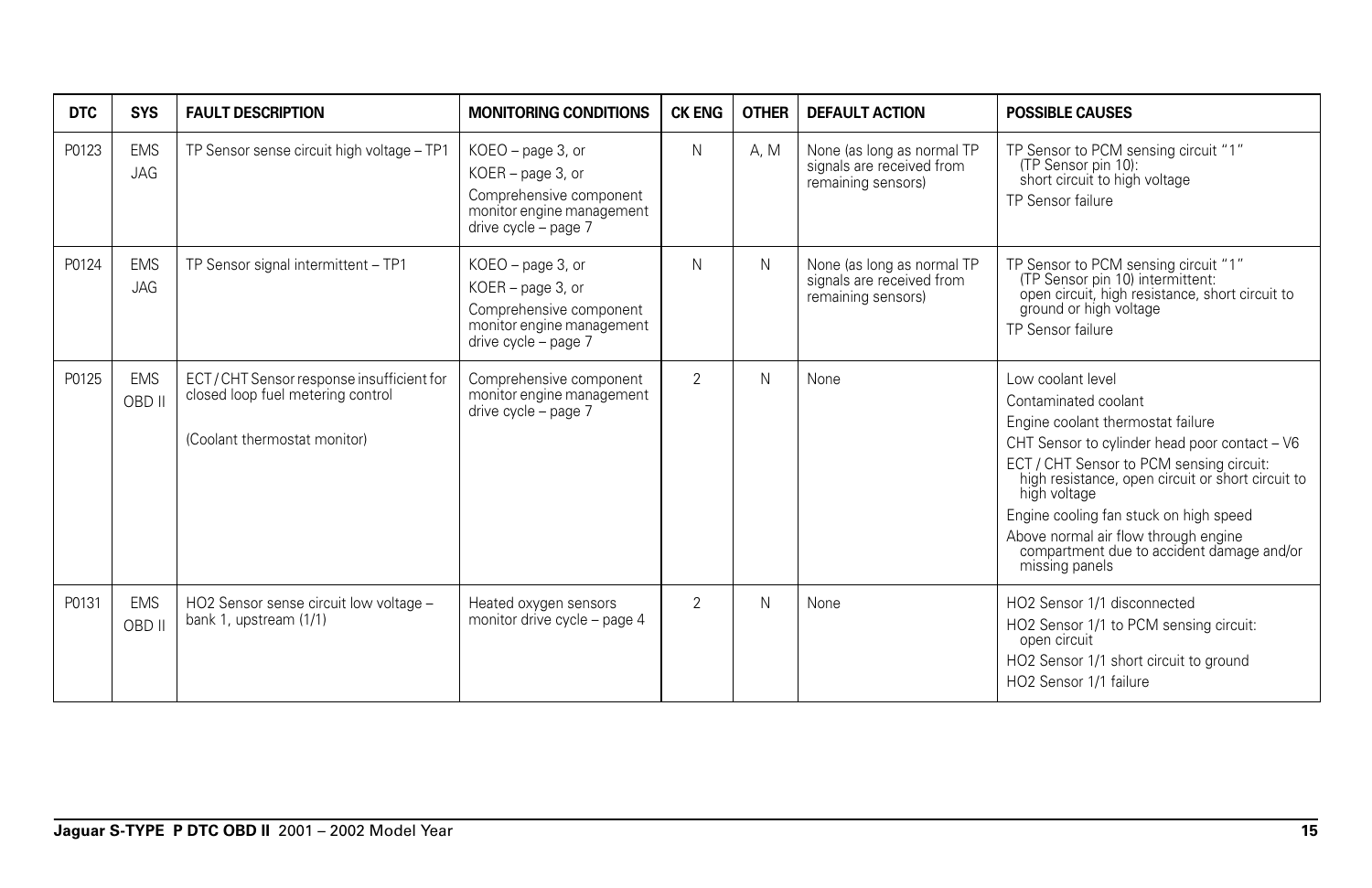| <b>DTC</b> | <b>SYS</b>           | <b>FAULT DESCRIPTION</b>                                           | <b>MONITORING CONDITIONS</b>                                                                    | <b>CK ENG</b>  | <b>OTHER</b> | <b>DEFAULT ACTION</b> | <b>POSSIBLE CAUSES</b>                                                                                                                                                                                                                                                                                                                                                                                                                                                                                                                                |
|------------|----------------------|--------------------------------------------------------------------|-------------------------------------------------------------------------------------------------|----------------|--------------|-----------------------|-------------------------------------------------------------------------------------------------------------------------------------------------------------------------------------------------------------------------------------------------------------------------------------------------------------------------------------------------------------------------------------------------------------------------------------------------------------------------------------------------------------------------------------------------------|
| P0132      | <b>EMS</b><br>OBD II | HO2 Sensor sense circuit high voltage -<br>bank 1, upstream (1/1)  | KOER - page 3, or<br>Heated oxygen sensors<br>monitor drive cycle - page 4                      | $\overline{2}$ | N            | None                  | HO2 Sensor 1/1 to PCM sensing circuit:<br>short circuit to high voltage<br>HO2 Sensor 1/1 reference ground circuit<br>(HO2 sensor to splice): open circuit<br>HO2 Sensor 1/1 failure                                                                                                                                                                                                                                                                                                                                                                  |
| P0133      | <b>EMS</b><br>OBD II | HO2 Sensor sense circuit slow response -<br>bank 1, upstream (1/1) | Heated oxygen sensors<br>monitor drive cycle - page 4                                           | $\overline{2}$ | N            | None                  | Engine misfire<br>HO <sub>2</sub> Sensor 1/1 disconnected<br>HO2 Sensor 1/1 mechanical damage<br>HO2 Sensor 1/1 to PCM wiring:<br>intermittent open circuit<br>HO2 Sensor 1/1 to PCM sensing circuit:<br>short circuit to high voltage<br>HO2 Sensor 1/1 short circuit to ground<br>HO2 Sensor 1/1 reference ground circuit<br>(HO2 sensor to splice): open circuit<br>HO2 Sensor 1/1 heater circuit fault<br>Exhaust leak<br>Low exhaust temperature<br>Injector flow partially restricted<br>Catalyst efficiency decrease<br>HO2 Sensor 1/1 failure |
| P0135      | <b>EMS</b><br>OBD II | HO2 Sensor heater circuit malfunction -<br>bank 1, upstream (1/1)  | KOEO - page 3, or<br>KOER - page 3, or<br>Heated oxygen sensors<br>monitor drive cycle - page 4 | $\overline{2}$ | N            | None                  | HO2 Sensor 1/1 disconnected<br>HO2 Sensor 1/1 heater power supply:<br>open circuit<br>HO2 Sensor 1/1 heater to ECM wiring:<br>short circuit or open circuit<br>HO2 Sensor 1/1 heater failure                                                                                                                                                                                                                                                                                                                                                          |
| P0136      | <b>EMS</b><br>OBD II | HO2 Sensor sense circuit malfunction -<br>bank 1, downstream (1/2) | Heated oxygen sensors<br>monitor drive cycle - page 4                                           | $\overline{2}$ | N            | None                  | HO2 Sensor 1/2 to PCM sensing circuit:<br>open circuit, high resistance, short circuit to<br>ground or high voltage<br>HO2 Sensor 1/2 failure                                                                                                                                                                                                                                                                                                                                                                                                         |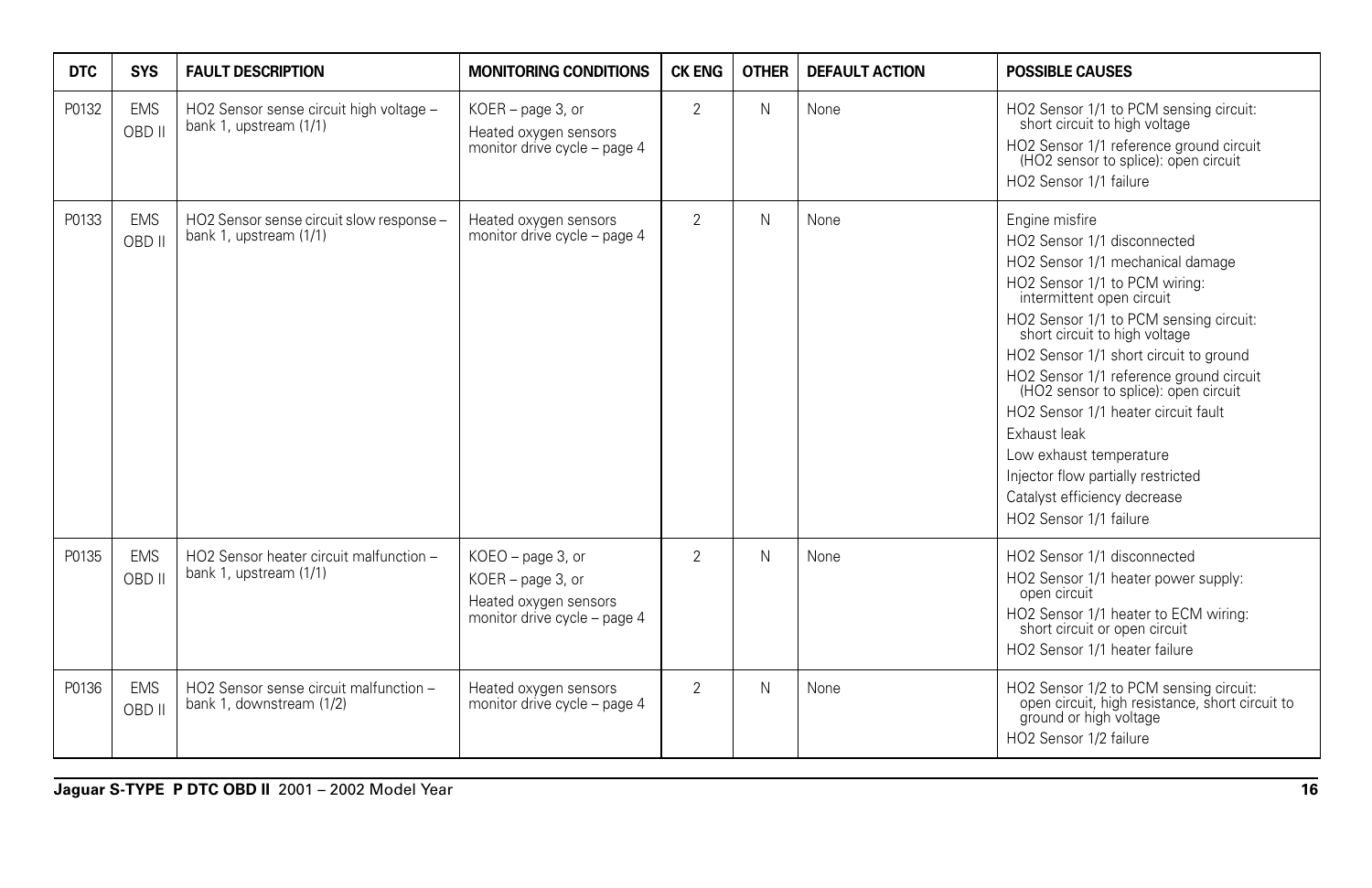| <b>DTC</b> | <b>SYS</b>           | <b>FAULT DESCRIPTION</b>                                            | <b>MONITORING CONDITIONS</b>                                                                         | <b>CK ENG</b>  | <b>OTHER</b> | <b>DEFAULT ACTION</b> | <b>POSSIBLE CAUSES</b>                                                                                                                                                                       |
|------------|----------------------|---------------------------------------------------------------------|------------------------------------------------------------------------------------------------------|----------------|--------------|-----------------------|----------------------------------------------------------------------------------------------------------------------------------------------------------------------------------------------|
| P0138      | <b>EMS</b><br>OBD II | HO2 Sensor sense circuit high voltage -<br>bank 1, downstream (1/2) | $KOER - page 3$ , or<br>Heated oxygen sensors<br>monitor drive cycle - page 4                        | 2              | N            | None                  | HO2 Sensor 1/2 to PCM sensing circuit:<br>short circuit to high voltage<br>HO2 Sensor 1/2 reference ground circuit<br>(HO2 sensor to splice): open circuit<br>HO2 Sensor 1/2 failure         |
| P0141      | <b>EMS</b><br>OBD II | HO2 Sensor heater circuit malfunction -<br>bank 1, downstream (1/2) | $KOEO$ – page 3, or<br>$KOER - page 3$ , or<br>Heated oxygen sensors<br>monitor drive cycle - page 4 | 2              | N            | None                  | HO2 Sensor 1/2 disconnected<br>HO2 Sensor 1/2 heater power supply:<br>open circuit<br>HO2 Sensor 1/2 heater to ECM wiring:<br>short circuit or open circuit<br>HO2 Sensor 1/2 heater failure |
| P0151      | <b>EMS</b><br>OBD II | HO2 Sensor sense circuit low voltage -<br>bank 2, upstream (2/1)    | Heated oxygen sensors<br>monitor drive cycle - page 4                                                | $\mathfrak{D}$ | N            | None                  | HO2 Sensor 2/1 disconnected<br>HO2 Sensor 2/1 to PCM sensing circuit:<br>open circuit<br>HO2 Sensor 2/1 short circuit to ground<br>HO2 Sensor 2/1 failure                                    |
| P0152      | <b>EMS</b><br>OBD II | HO2 Sensor sense circuit high voltage -<br>bank 2, upstream (2/1)   | $KOER - page 3$ , or<br>Heated oxygen sensors<br>monitor drive cycle - page 4                        | 2              | N            | None                  | HO2 Sensor 2/1 to PCM sensing circuit:<br>short circuit to high voltage<br>HO2 Sensor 2/1 reference ground circuit<br>(HO2 sensor to splice): open circuit<br>HO2 Sensor 2/1 failure         |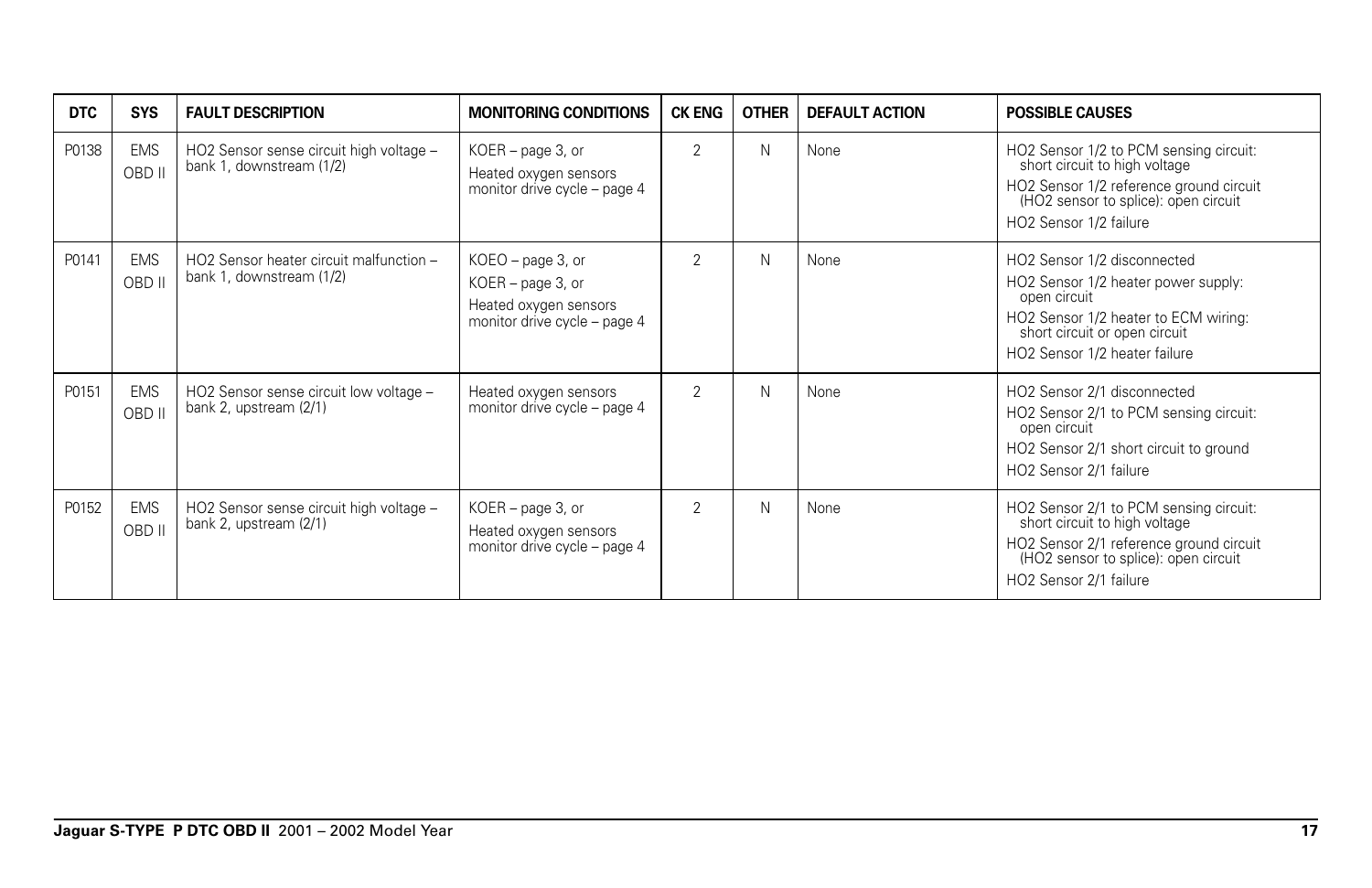| <b>DTC</b> | <b>SYS</b>           | <b>FAULT DESCRIPTION</b>                                            | <b>MONITORING CONDITIONS</b>                                                                    | <b>CK ENG</b>  | <b>OTHER</b> | <b>DEFAULT ACTION</b> | <b>POSSIBLE CAUSES</b>                                                                                                                                                                                                                                                                                                                                                                                                                                                                                                                    |
|------------|----------------------|---------------------------------------------------------------------|-------------------------------------------------------------------------------------------------|----------------|--------------|-----------------------|-------------------------------------------------------------------------------------------------------------------------------------------------------------------------------------------------------------------------------------------------------------------------------------------------------------------------------------------------------------------------------------------------------------------------------------------------------------------------------------------------------------------------------------------|
| P0153      | <b>EMS</b><br>OBD II | HO2 Sensor sense circuit slow response -<br>bank 2, upstream (2/1)  | Heated oxygen sensors<br>monitor drive cycle - page 4                                           | $\overline{2}$ | N            | None                  | Engine misfire<br>HO2 Sensor 2/1 disconnected<br>HO2 Sensor 2/1 mechanical damage<br>HO2 Sensor 2/1 to PCM wiring:<br>intermittent open circuit<br>HO2 Sensor 2/1 to PCM sensing circuit:<br>short circuit to high voltage<br>HO2 Sensor 2/1 short circuit to ground<br>HO2 Sensor 2/1 reference ground circuit<br>(HO2 sensor to splice): open circuit<br>HO2 Sensor 2/1 heater circuit fault<br>Exhaust leak<br>Low exhaust temperature<br>Injector flow partially restricted<br>Catalyst efficiency decrease<br>HO2 Sensor 2/1 failure |
| P0155      | <b>EMS</b><br>OBD II | HO2 Sensor heater circuit malfunction -<br>bank 2, upstream (2/1)   | KOEO - page 3, or<br>KOER - page 3, or<br>Heated oxygen sensors<br>monitor drive cycle - page 4 | $\overline{2}$ | N            | None                  | HO2 Sensor 2/1 disconnected<br>HO2 Sensor 2/1 heater power supply:<br>open circuit<br>HO2 Sensor 2/1 heater to ECM wiring:<br>short circuit or open circuit<br>HO2 Sensor 2/1 heater failure                                                                                                                                                                                                                                                                                                                                              |
| P0156      | <b>EMS</b><br>OBD II | HO2 Sensor sense circuit malfunction -<br>bank 2. downstream (2/2)  | Heated oxygen sensors<br>monitor drive cycle - page 4                                           | $\overline{2}$ | N            | None                  | HO2 Sensor 2/2 to PCM sensing circuit:<br>open circuit, high resistance, short circuit to<br>ground or high voltage<br>HO2 Sensor 2/2 failure                                                                                                                                                                                                                                                                                                                                                                                             |
| P0158      | <b>EMS</b><br>OBD II | HO2 Sensor sense circuit high voltage -<br>bank 2. downstream (2/2) | KOER - page 3, or<br>Heated oxygen sensors<br>monitor drive cycle - page 4                      | $\overline{2}$ | N            | None                  | HO2 Sensor 2/2 to PCM sensing circuit:<br>short circuit to high voltage<br>HO2 Sensor 2/2 reference ground circuit<br>(HO2 sensor to splice): open circuit<br>HO2 Sensor 2/2 failure                                                                                                                                                                                                                                                                                                                                                      |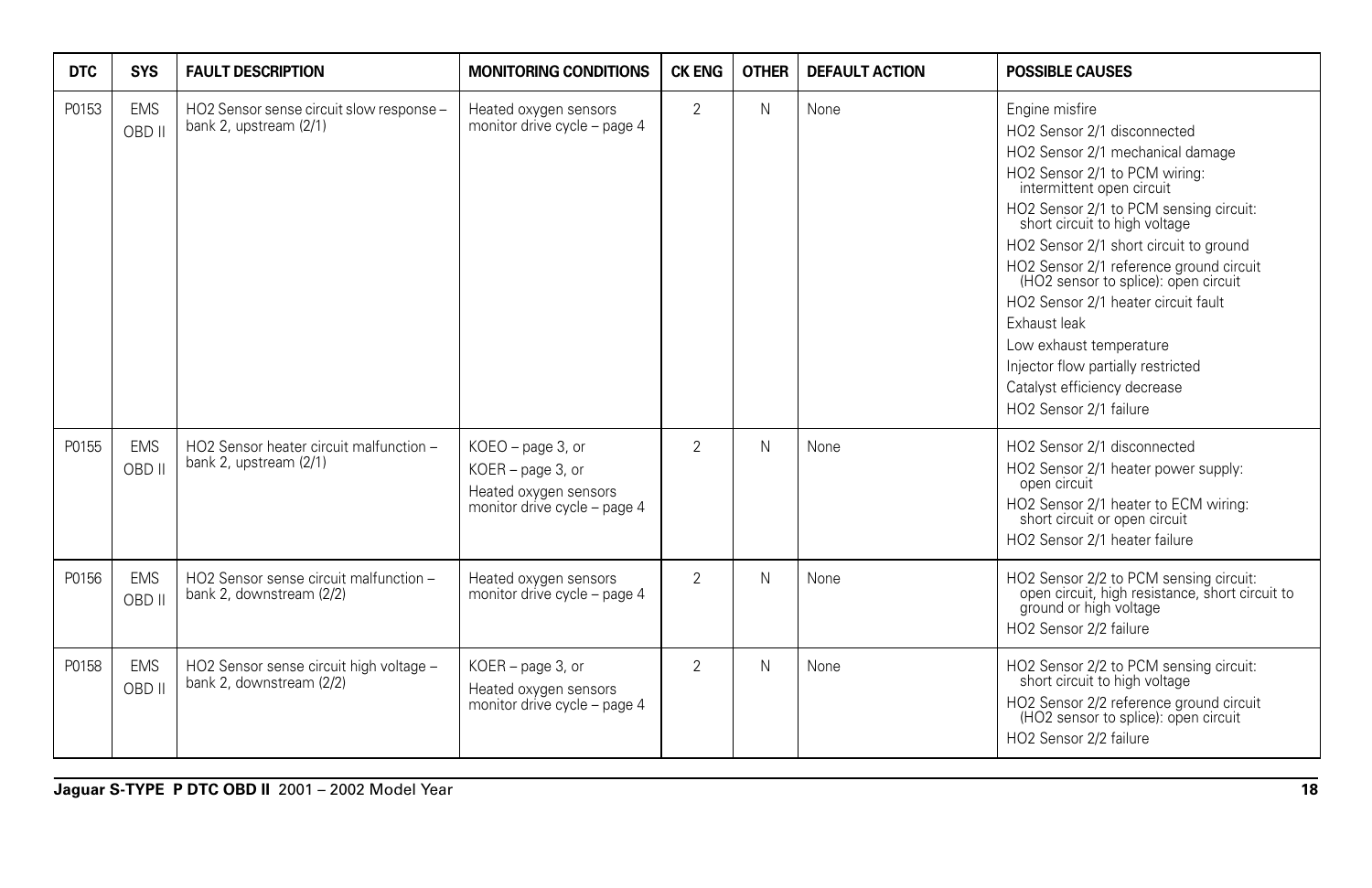| <b>DTC</b> | <b>SYS</b>           | <b>FAULT DESCRIPTION</b>                                            | <b>MONITORING CONDITIONS</b>                                                                      | <b>CK ENG</b>  | <b>OTHER</b> | <b>DEFAULT ACTION</b> | <b>POSSIBLE CAUSES</b>                                                                                                                                                                                                                                                                                                                                                                                                                                                                      |
|------------|----------------------|---------------------------------------------------------------------|---------------------------------------------------------------------------------------------------|----------------|--------------|-----------------------|---------------------------------------------------------------------------------------------------------------------------------------------------------------------------------------------------------------------------------------------------------------------------------------------------------------------------------------------------------------------------------------------------------------------------------------------------------------------------------------------|
| P0161      | <b>EMS</b><br>OBD II | HO2 Sensor heater circuit malfunction -<br>bank 2, downstream (2/2) | $KOEO$ – page 3, or<br>KOER - page 3, or<br>Heated oxygen sensors<br>monitor drive cycle - page 4 | $\overline{2}$ | Ν            | None                  | HO2 Sensor 2/2 disconnected<br>HO2 Sensor 2/2 heater power supply:<br>open circuit<br>HO2 Sensor 2/2 heater to ECM wiring:<br>short circuit or open circuit<br>HO2 Sensor 2/2 heater failure                                                                                                                                                                                                                                                                                                |
| P0171      | <b>EMS</b><br>OBD II | System too lean - bank 1                                            | Adaptive fuel monitor drive<br>cycle - page 4                                                     | $\overline{2}$ | N            | None                  | Engine misfire<br>Air intake leak between MAF Sensor and throttle<br>Fuel filter, system restriction<br>Fuel injector restriction<br>Fuel pressure sensor failure (low fuel pressure)<br>Low fuel pump output<br>HO2 Sensor(s) (1/1, 1/2)<br>harness wiring condition fault<br>Exhaust leak (before catalyst)<br>PCM receiving incorrect signal from one or more<br>of the following components: ECT or CHT<br>Sensor, MAF Sensor, IAT Sensor, IP Sensor,<br>EFT Sensor, TP Sensor(s), TACM |
| P0172      | <b>EMS</b><br>OBD II | System too rich - bank 1                                            | Adaptive fuel monitor drive<br>cycle - page 4                                                     | 2              | N            | None                  | Restricted air filter<br>Leaking fuel injector(s)<br>Fuel pressure sensor failure (high fuel pressure)<br>PCM receiving incorrect signal from one or more<br>of the following components: ECT or CHT<br>Sensor, MAF Sensor, IAT Sensor, IP Sensor, EFT Sensor, TP Sensor(s), TACM                                                                                                                                                                                                           |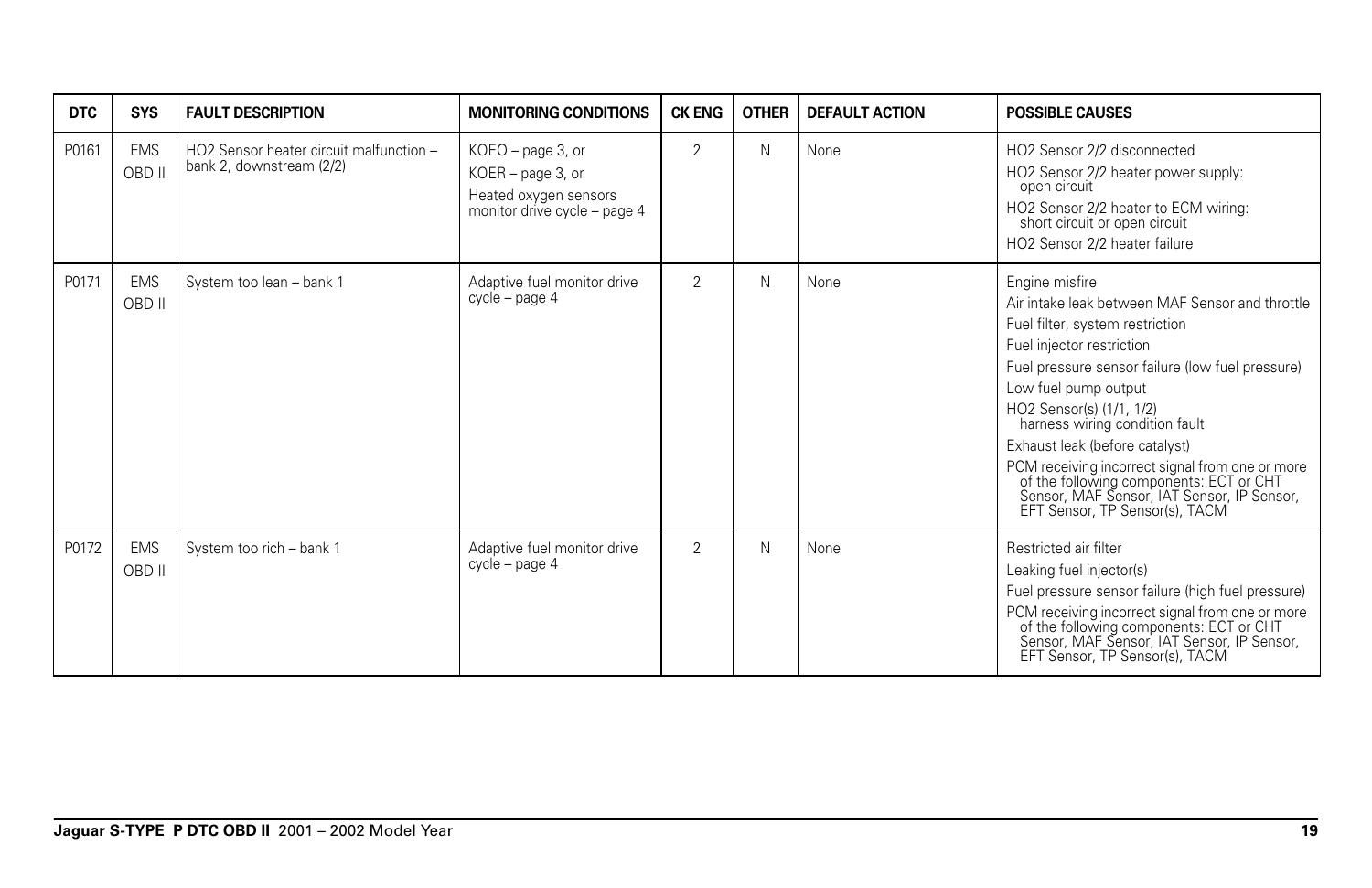| <b>DTC</b> | <b>SYS</b>           | <b>FAULT DESCRIPTION</b>              | <b>MONITORING CONDITIONS</b>                                                                                           | <b>CK ENG</b>  | <b>OTHER</b> | <b>DEFAULT ACTION</b> | <b>POSSIBLE CAUSES</b>                                                                                                                                                                                                                                                                                                                                                                                                                                                                      |
|------------|----------------------|---------------------------------------|------------------------------------------------------------------------------------------------------------------------|----------------|--------------|-----------------------|---------------------------------------------------------------------------------------------------------------------------------------------------------------------------------------------------------------------------------------------------------------------------------------------------------------------------------------------------------------------------------------------------------------------------------------------------------------------------------------------|
| P0174      | <b>EMS</b><br>OBD II | System too lean - bank 2              | Adaptive fuel monitor drive<br>cycle - page 4                                                                          | $\overline{2}$ | N            | None                  | Engine misfire<br>Air intake leak between MAF Sensor and throttle<br>Fuel filter, system restriction<br>Fuel injector restriction<br>Fuel pressure sensor failure (low fuel pressure)<br>Low fuel pump output<br>HO2 Sensor(s) (2/1, 2/2)<br>harness wiring condition fault<br>Exhaust leak (before catalyst)<br>PCM receiving incorrect signal from one or more<br>of the following components: ECT or CHT<br>Sensor, MAF Sensor, IAT Sensor, IP Sensor,<br>EFT Sensor, TP Sensor(s), TACM |
| P0175      | <b>EMS</b><br>OBD II | System too rich - bank 2              | Adaptive fuel monitor drive<br>cycle - page 4                                                                          | $\overline{2}$ | N            | None                  | Restricted air filter<br>Leaking fuel injector(s)<br>Fuel pressure sensor failure (high fuel pressure)<br>PCM receiving incorrect signal from one or more<br>of the following components: ECT or CHT<br>Sensor, MAF Sensor, IAT Sensor, IP Sensor,<br>EFT Sensor, TP Sensor(s), TACM                                                                                                                                                                                                        |
| P0180      | <b>EMS</b><br>OBD II | <b>EFT Sensor circuit malfunction</b> | KOEO - page 3, or<br>KOER - page 3, or<br>Comprehensive component<br>monitor engine management<br>drive cycle - page 7 | $\overline{2}$ | N            | None                  | <b>EFT Sensor disconnected</b><br>EFT Sensor to PCM sensing circuit:<br>high resistance, open circuit, short circuit to<br>ground or high voltage<br><b>EFT Sensor failure</b>                                                                                                                                                                                                                                                                                                              |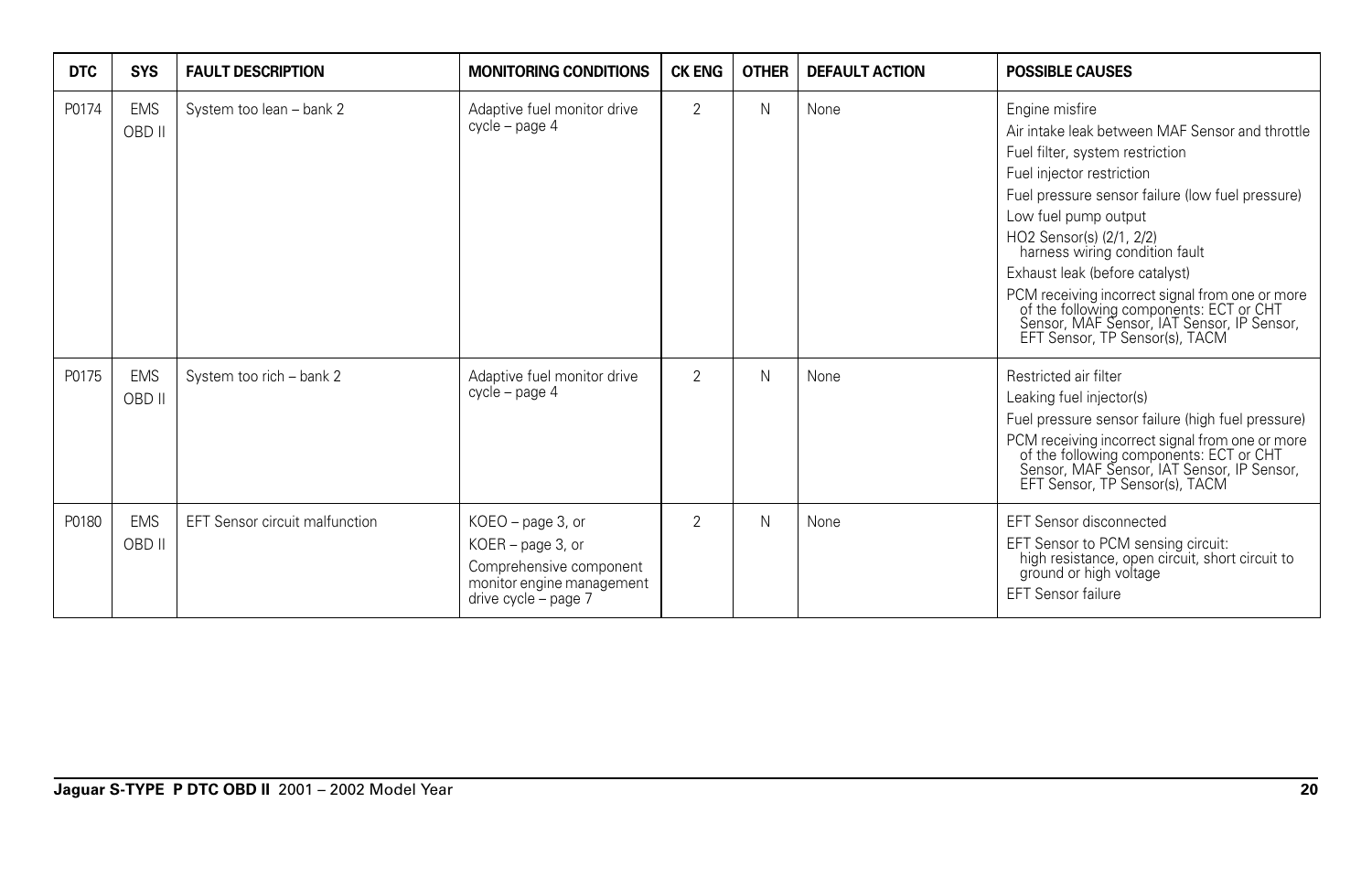| <b>DTC</b> | <b>SYS</b>           | <b>FAULT DESCRIPTION</b>                                | <b>MONITORING CONDITIONS</b>                                                                                           | <b>CK ENG</b>  | <b>OTHER</b> | <b>DEFAULT ACTION</b>                                        | <b>POSSIBLE CAUSES</b>                                                                                                                                                                                                                                                     |
|------------|----------------------|---------------------------------------------------------|------------------------------------------------------------------------------------------------------------------------|----------------|--------------|--------------------------------------------------------------|----------------------------------------------------------------------------------------------------------------------------------------------------------------------------------------------------------------------------------------------------------------------------|
| P0190      | <b>EMS</b><br>OBD II | IP Sensor circuit malfunction                           | Comprehensive component<br>monitor engine management<br>drive cycle - page 7                                           | $\overline{2}$ | N            | None                                                         | IP Sensor reference ground circuit (to splice):<br>open circuit<br>IP Sensor reference voltage circuit (to splice):<br>open circuit<br>IP Sensor to PCM sensing circuit:<br>open circuit, high resistance, short circuit to<br>ground or high voltage<br>IP Sensor failure |
| P0192      | <b>EMS</b><br>OBD II | IP Sensor sense circuit low voltage<br>(low pressure)   | KOEO - page 3, or<br>KOER - page 3, or<br>Comprehensive component<br>monitor engine management<br>drive cycle - page 7 | $\overline{2}$ | N            | None                                                         | IP Sensor reference voltage circuit (to splice):<br>open circuit<br>IP Sensor to PCM sensing circuit:<br>open circuit, high resistance, short circuit to<br>around<br>IP Sensor failure                                                                                    |
| P0193      | <b>EMS</b><br>OBD II | IP Sensor sense circuit high voltage<br>(high pressure) | KOEO - page 3, or<br>KOER - page 3, or<br>Comprehensive component<br>monitor engine management<br>drive cycle - page 7 | $\overline{2}$ | N            | None                                                         | IP Sensor reference ground circuit (to splice):<br>open circuit<br>IP Sensor to PCM sensing circuit:<br>short circuit to high voltage<br>IP Sensor failure                                                                                                                 |
| P0196      | <b>EMS</b><br>OBD II | EOT Signal does not follow CHT / ECT<br>signal          | Comprehensive component<br>monitor engine management<br>drive cycle - page 7                                           | $\overline{2}$ | N            | PCM Default:<br>- V6 CHT substituted<br>- V8 ECT substituted | EOT Sensor to PCM sensing circuit:<br>high resistance when hot<br>EOT Sensor to PCM sensing circuit:<br>intermittent high resistance<br><b>EOT Sensor failure</b>                                                                                                          |
| P0201      | <b>EMS</b><br>JAG    | Fuel injector 1/1 circuit malfunction                   | Comprehensive component<br>monitor engine management<br>drive cycle - page 7                                           | N              | N            | None                                                         | Injector disconnected<br>Injector harness wiring: open or short circuit<br>Injector failure                                                                                                                                                                                |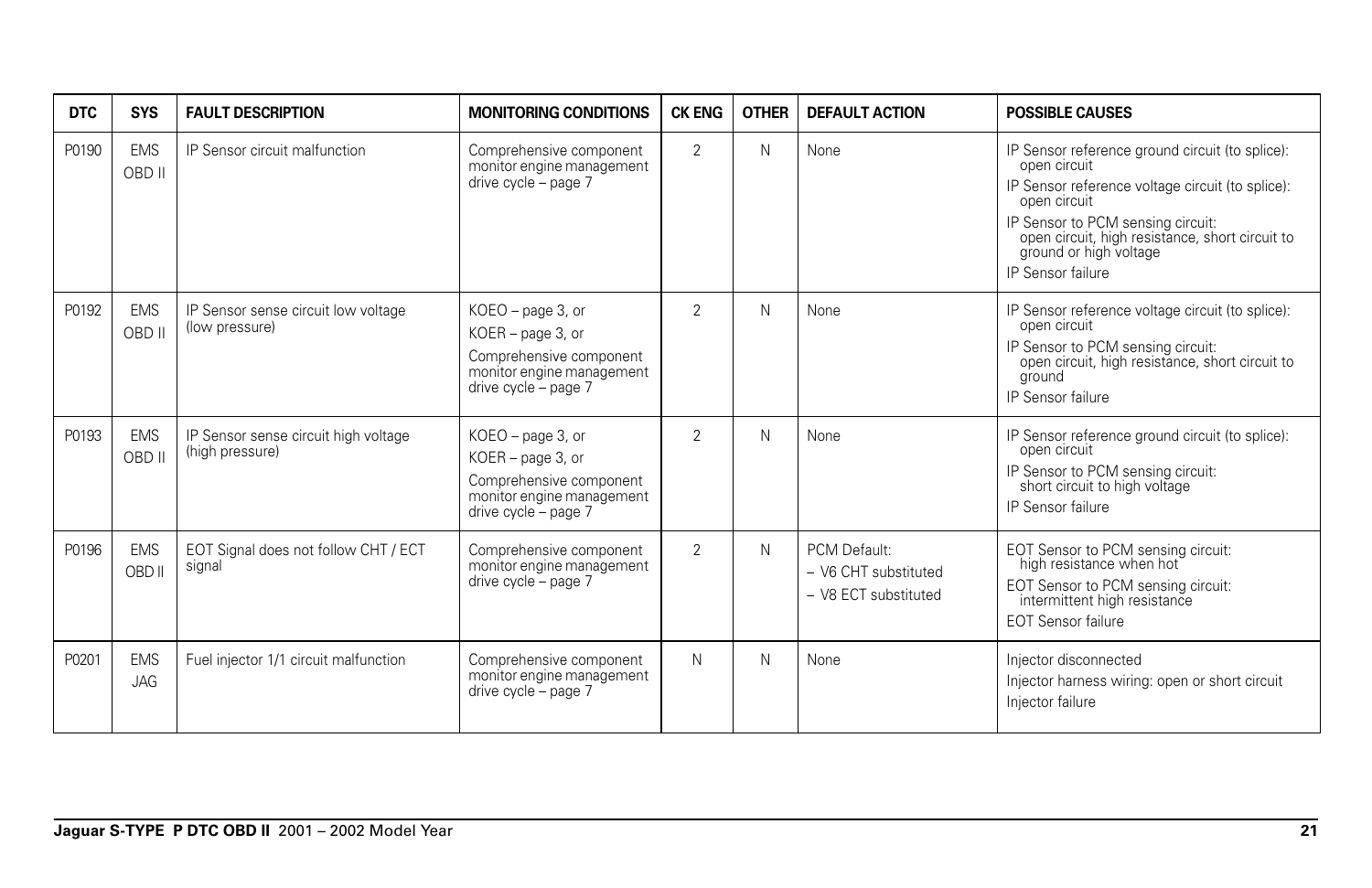| <b>DTC</b> | <b>SYS</b>               | <b>FAULT DESCRIPTION</b>                                                                 | <b>MONITORING CONDITIONS</b>                                                 | <b>CK ENG</b> | <b>OTHER</b> | <b>DEFAULT ACTION</b> | <b>POSSIBLE CAUSES</b>                                                                      |
|------------|--------------------------|------------------------------------------------------------------------------------------|------------------------------------------------------------------------------|---------------|--------------|-----------------------|---------------------------------------------------------------------------------------------|
| P0202      | <b>EMS</b><br><b>JAG</b> | Fuel injector 1/2 circuit malfunction                                                    | Comprehensive component<br>monitor engine management<br>drive cycle - page 7 | N             | N            | None                  | Injector disconnected<br>Injector harness wiring: open or short circuit<br>Injector failure |
| P0203      | <b>EMS</b><br><b>JAG</b> | Fuel injector 1/3 circuit malfunction                                                    | Comprehensive component<br>monitor engine management<br>drive cycle - page 7 | N             | N            | None                  | Injector disconnected<br>Injector harness wiring: open or short circuit<br>Injector failure |
| P0204      | <b>EMS</b><br><b>JAG</b> | Fuel injector 1/4 circuit malfunction (V8)<br>Fuel injector 2/1 circuit malfunction (V6) | Comprehensive component<br>monitor engine management<br>drive cycle - page 7 | N             | N            | None                  | Injector disconnected<br>Injector harness wiring: open or short circuit<br>Injector failure |
| P0205      | <b>EMS</b><br><b>JAG</b> | Fuel injector 2/1 circuit malfunction (V8)<br>Fuel injector 2/2 circuit malfunction (V6) | Comprehensive component<br>monitor engine management<br>drive cycle - page 7 | N             | N            | None                  | Injector disconnected<br>Injector harness wiring: open or short circuit<br>Injector failure |
| P0206      | <b>EMS</b><br>JAG        | Fuel injector 2/2 circuit malfunction (V8)<br>Fuel injector 2/3 circuit malfunction (V6) | Comprehensive component<br>monitor engine management<br>drive cycle - page 7 | N             | N            | None                  | Injector disconnected<br>Injector harness wiring: open or short circuit<br>Injector failure |
| P0207      | V8 EMS<br><b>JAG</b>     | Fuel injector 2/3 circuit malfunction                                                    | Comprehensive component<br>monitor engine management<br>drive cycle - page 7 | N             | N            | None                  | Injector disconnected<br>Injector harness wiring: open or short circuit<br>Injector failure |
| P0208      | V8 EMS<br><b>JAG</b>     | Fuel injector 2/4 circuit malfunction                                                    | Comprehensive component<br>monitor engine management<br>drive cycle - page 7 | N             | N            | None                  | Injector disconnected<br>Injector harness wiring: open or short circuit<br>Injector failure |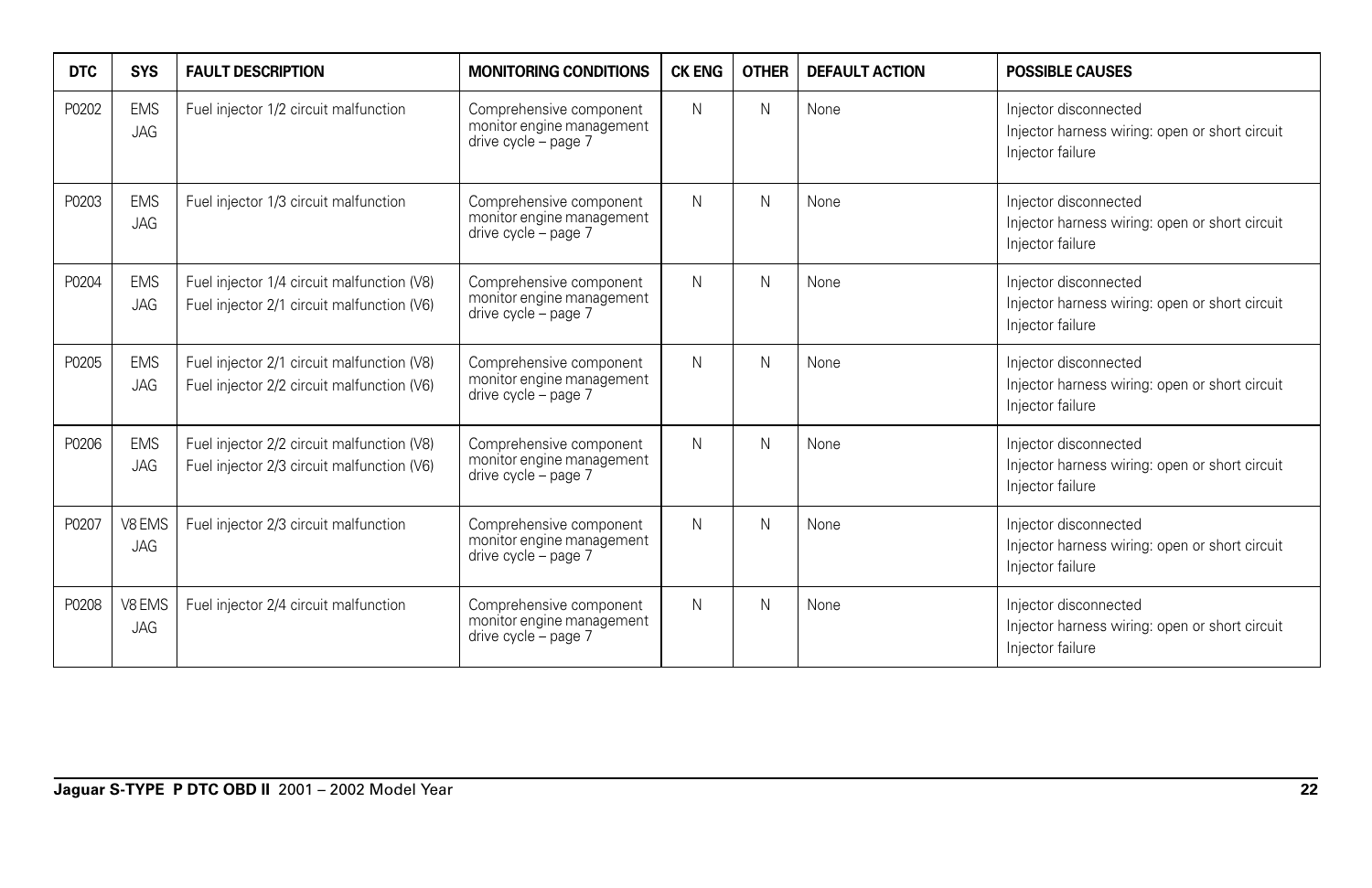| <b>DTC</b> | <b>SYS</b>               | <b>FAULT DESCRIPTION</b>                   | <b>MONITORING CONDITIONS</b>                                                                                             | <b>CK ENG</b> | <b>OTHER</b> | <b>DEFAULT ACTION</b>                                                         | <b>POSSIBLE CAUSES</b>                                                                                                                                                    |
|------------|--------------------------|--------------------------------------------|--------------------------------------------------------------------------------------------------------------------------|---------------|--------------|-------------------------------------------------------------------------------|---------------------------------------------------------------------------------------------------------------------------------------------------------------------------|
| P0222      | <b>EMS</b><br><b>JAG</b> | TP Sensor sense circuit low voltage - TP2  | KOEO - page 3, or<br>KOER - page 3, or<br>Comprehensive component<br>monitor engine management<br>drive cycle - page 7   | N             | A, M         | None (as long as normal TP<br>signals are received from<br>remaining sensors) | TP Sensor to PCM sensing circuit "2"<br>(TP Sensor pin 1):<br>open circuit or high resistance<br>TP Sensor failure                                                        |
| P0223      | <b>EMS</b><br><b>JAG</b> | TP Sensor sense circuit high voltage - TP2 | $KOEO$ – page 3, or<br>KOER - page 3, or<br>Comprehensive component<br>monitor engine management<br>drive cycle - page 7 | N             | A, M         | None (as long as normal TP<br>signals are received from<br>remaining sensors) | TP Sensor to PCM sensing circuit "2"<br>(TP Sensor pin 1):<br>short circuit to high voltage<br>TP Sensor failure                                                          |
| P0224      | <b>EMS</b><br><b>JAG</b> | TP Sensor signal intermittent - TP2        | KOEO - page 3, or<br>KOER - page 3, or<br>Comprehensive component<br>monitor engine management<br>drive cycle - page 7   | N             | N.           | None (as long as normal TP<br>signals are received from<br>remaining sensors) | TP Sensor to PCM sensing circuit "2"<br>(TP Sensor pin 1) intermittent:<br>open circuit, high resistance, short circuit to<br>ground or high voltage<br>TP Sensor failure |
| P0227      | <b>EMS</b><br><b>JAG</b> | TP Sensor sense circuit low voltage - TP3  | KOEO - page 3, or<br>KOER - page 3, or<br>Comprehensive component<br>monitor engine management<br>drive cycle - page 7   | N             | A. M         | None (as long as normal TP<br>signals are received from<br>remaining sensors) | TP Sensor to PCM sensing circuit "3"<br>(TP Sensor pin 2):<br>open circuit or high resistance<br>TP Sensor failure                                                        |
| P0228      | <b>EMS</b><br><b>JAG</b> | TP Sensor sense circuit high voltage - TP3 | KOEO - page 3, or<br>KOER - page 3, or<br>Comprehensive component<br>monitor engine management<br>drive cycle - page 7   | N             | A. M         | None (as long as normal TP<br>signals are received from<br>remaining sensors) | TP Sensor to PCM sensing circuit "3"<br>(TP Sensor pin 2):<br>short circuit to high voltage<br>TP Sensor failure                                                          |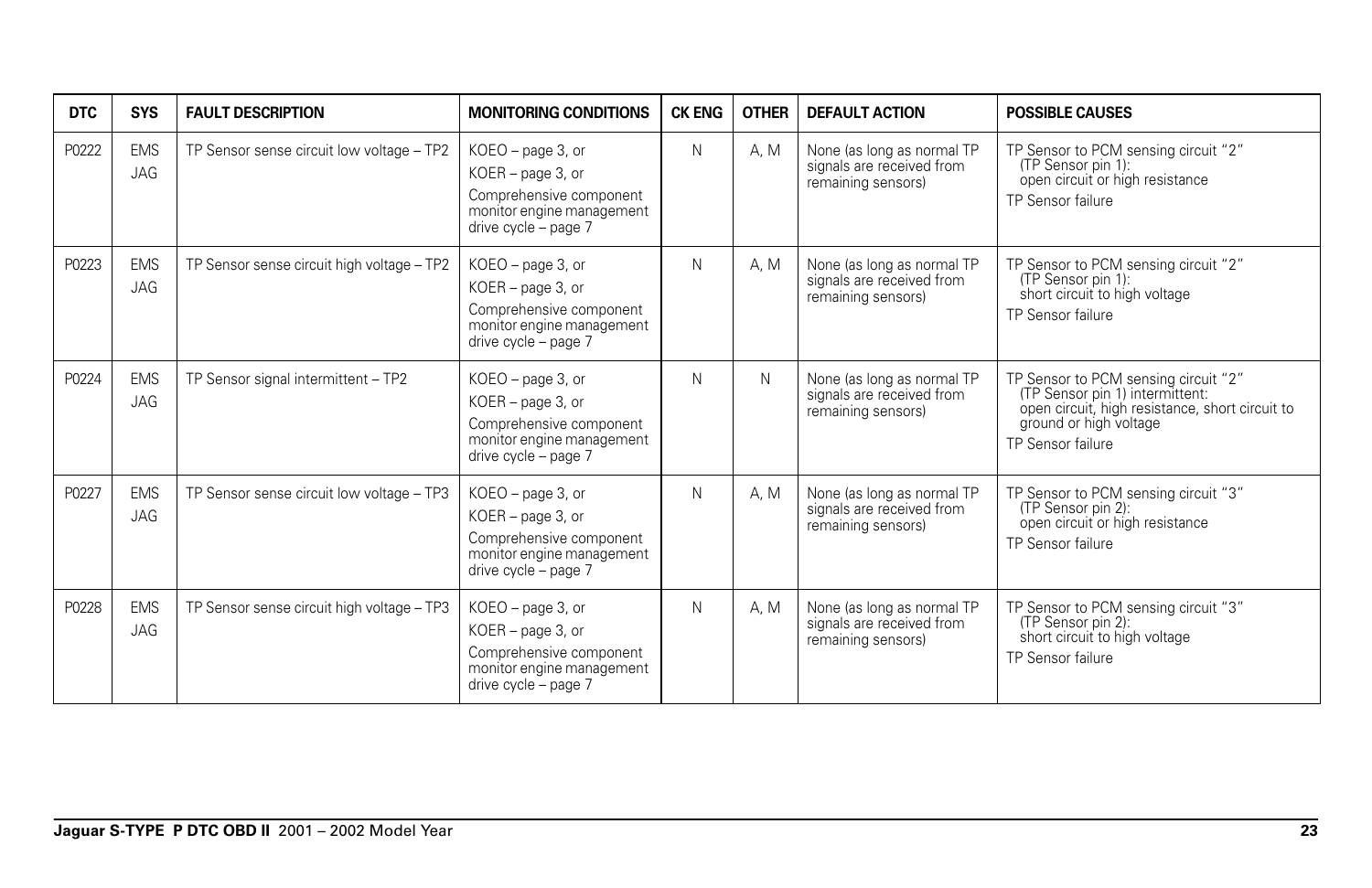| <b>DTC</b> | <b>SYS</b>               | <b>FAULT DESCRIPTION</b>                              | <b>MONITORING CONDITIONS</b>                                                                                           | <b>CK ENG</b>   | <b>OTHER</b> | <b>DEFAULT ACTION</b>                                                         | <b>POSSIBLE CAUSES</b>                                                                                                                                                                                                                                                                                                                                                                                                                                 |
|------------|--------------------------|-------------------------------------------------------|------------------------------------------------------------------------------------------------------------------------|-----------------|--------------|-------------------------------------------------------------------------------|--------------------------------------------------------------------------------------------------------------------------------------------------------------------------------------------------------------------------------------------------------------------------------------------------------------------------------------------------------------------------------------------------------------------------------------------------------|
| P0229      | <b>EMS</b><br><b>JAG</b> | TP Sensor signal intermittent - TP3                   | KOEO - page 3, or<br>KOER - page 3, or<br>Comprehensive component<br>monitor engine management<br>drive cycle - page 7 | N               | N            | None (as long as normal TP<br>signals are received from<br>remaining sensors) | TP Sensor to PCM sensing circuit "3"<br>(TP Sensor pin 2) intermittent:<br>open circuit, high resistance, short circuit to<br>ground or high voltage<br>TP Sensor failure                                                                                                                                                                                                                                                                              |
| P0300      | <b>EMS</b><br>OBD II     | Random misfire detected                               | Misfire monitor drive cycle -<br>page 4                                                                                | 1 or 2<br>$* *$ | Ν            | None                                                                          | Cylinder compression low<br>Worn camshaft / broken valve spring(s)<br>Fuel delivery pressure (low / high)<br>Fuel injector(s) restricted / leaking<br>Fuel injector(s) continuously open<br>Fuel contamination<br>Fuel injector circuit fault(s)<br>(Injector DTCs also flagged)<br>Spark plug failure / fouled / incorrect gap<br>PCM to ignition coil primary circuit fault<br>(Cylinder misfire detected DTC also flagged)<br>Ignition coil failure |
| P0301      | <b>EMS</b><br>OBD II     | Misfire detected - cylinder 1 (1/1)                   | Misfire monitor drive cycle -<br>page 4                                                                                | 1 or 2<br>$* *$ | N            | None                                                                          | Refer to P0300 Possible Causes                                                                                                                                                                                                                                                                                                                                                                                                                         |
| P0302      | <b>EMS</b><br>OBD II     | Misfire detected - cylinder 2 (1/2)                   | Misfire monitor drive cycle -<br>page 4                                                                                | 1 or 2<br>$* *$ | Ν            | None                                                                          | Refer to P0300 Possible Causes                                                                                                                                                                                                                                                                                                                                                                                                                         |
| P0303      | <b>EMS</b><br>OBD II     | Misfire detected – cylinder 3 (1/3)                   | Misfire monitor drive cycle -<br>page 4                                                                                | 1 or 2<br>$***$ | N            | None                                                                          | Refer to P0300 Possible Causes                                                                                                                                                                                                                                                                                                                                                                                                                         |
| P0304      | <b>EMS</b><br>OBD II     | Misfire detected - cylinder 4<br>$(1/4$ V8, $2/1$ V6) | Misfire monitor drive cycle -<br>page 4                                                                                | 1 or 2<br>$* *$ | Ν            | None                                                                          | Refer to P0300 Possible Causes                                                                                                                                                                                                                                                                                                                                                                                                                         |

\*\*If the misfire is severe enough to cause catalyst damage, the individual cylinder DTC will be flagged immediately and the CHECK ENGINE MIL will flash.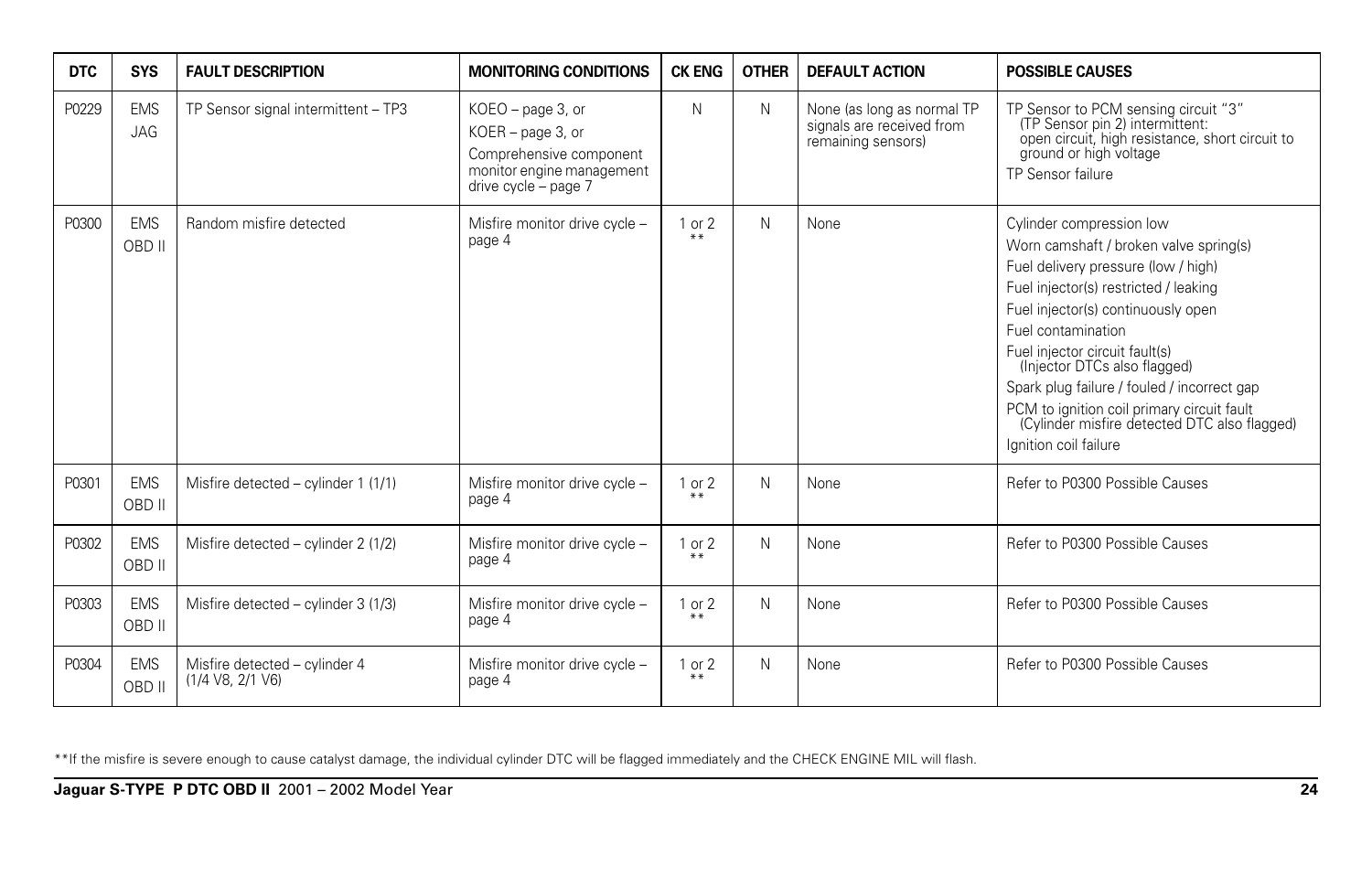| <b>DTC</b> | <b>SYS</b>           | <b>FAULT DESCRIPTION</b>                                                            | <b>MONITORING CONDITIONS</b>                                                                      | <b>CK ENG</b>   | <b>OTHER</b> | <b>DEFAULT ACTION</b>              | <b>POSSIBLE CAUSES</b>                                                                                                                                                                                                                                                                                                        |
|------------|----------------------|-------------------------------------------------------------------------------------|---------------------------------------------------------------------------------------------------|-----------------|--------------|------------------------------------|-------------------------------------------------------------------------------------------------------------------------------------------------------------------------------------------------------------------------------------------------------------------------------------------------------------------------------|
| P0305      | <b>EMS</b><br>OBD II | Misfire detected - cylinder 5<br>(2/1 V8, 2/2 V6)                                   | Misfire monitor drive cycle -<br>page 4                                                           | 1 or 2<br>$* *$ | N            | None                               | Refer to P0300 Possible Causes                                                                                                                                                                                                                                                                                                |
| P0306      | <b>EMS</b><br>OBD II | Misfire detected - cylinder 6<br>(2/2 V8, 2/3 V6)                                   | Misfire monitor drive cycle -<br>page 4                                                           | 1 or 2          | N            | None                               | Refer to P0300 Possible Causes                                                                                                                                                                                                                                                                                                |
| P0307      | V8 EMS<br>OBD II     | Misfire detected - cylinder 7 (2/3 V8)                                              | Misfire monitor drive cycle -<br>page 4                                                           | 1 or 2<br>$* *$ | N            | None                               | Refer to P0300 Possible Causes                                                                                                                                                                                                                                                                                                |
| P0308      | V8 EMS<br>OBD II     | Misfire detected - cylinder 8 (2/4 V8)                                              | Misfire monitor drive cycle -<br>page 4                                                           | 1 or 2<br>$+ 4$ | N            | None                               | Refer to P0300 Possible Causes                                                                                                                                                                                                                                                                                                |
| P0320      | <b>EMS</b><br>OBD II | CKP Sensor circuit malfunction                                                      | Comprehensive component<br>monitor engine management<br>drive cycle - page 7                      | $\overline{2}$  | N            | None<br>(The engine will shut off) | CKP Sensor disconnected<br>CKP Sensor gap incorrect<br>CKP Sensor reluctor damaged teeth<br>Foreign matter on CKP Sensor face - V8<br>Foreign matter on CKP Sensor (on drive plate) -<br>V8<br>CKP Sensor sensing circuit:<br>open circuit, high resistance, short circuit to<br>ground or high voltage<br>CKP Sensor failure |
| P0325      | <b>EMS</b><br>OBD II | KS (knock sensor) circuit malfunction<br>$-$ bank 1 $V8$<br>$-$ front (bank 2) $V6$ | KOER - page 3, or<br>Comprehensive component<br>monitor engine management<br>drive cycle - page 7 | $\overline{2}$  | N            | None                               | Poor sensor contact with the cylinder block<br>KS to PCM sensing circuit (KS pin 2):<br>open circuit, high resistance, short circuit to<br>ground or high voltage<br>KS to PCM reference ground circuit<br>(KS pin 1): open circuit, high resistance, short<br>circuit to high voltage<br>KS failure                          |

\*\*If the misfire is severe enough to cause catalyst damage, the individual cylinder DTC will be flagged immediately and the CHECK ENGINE MIL will flash.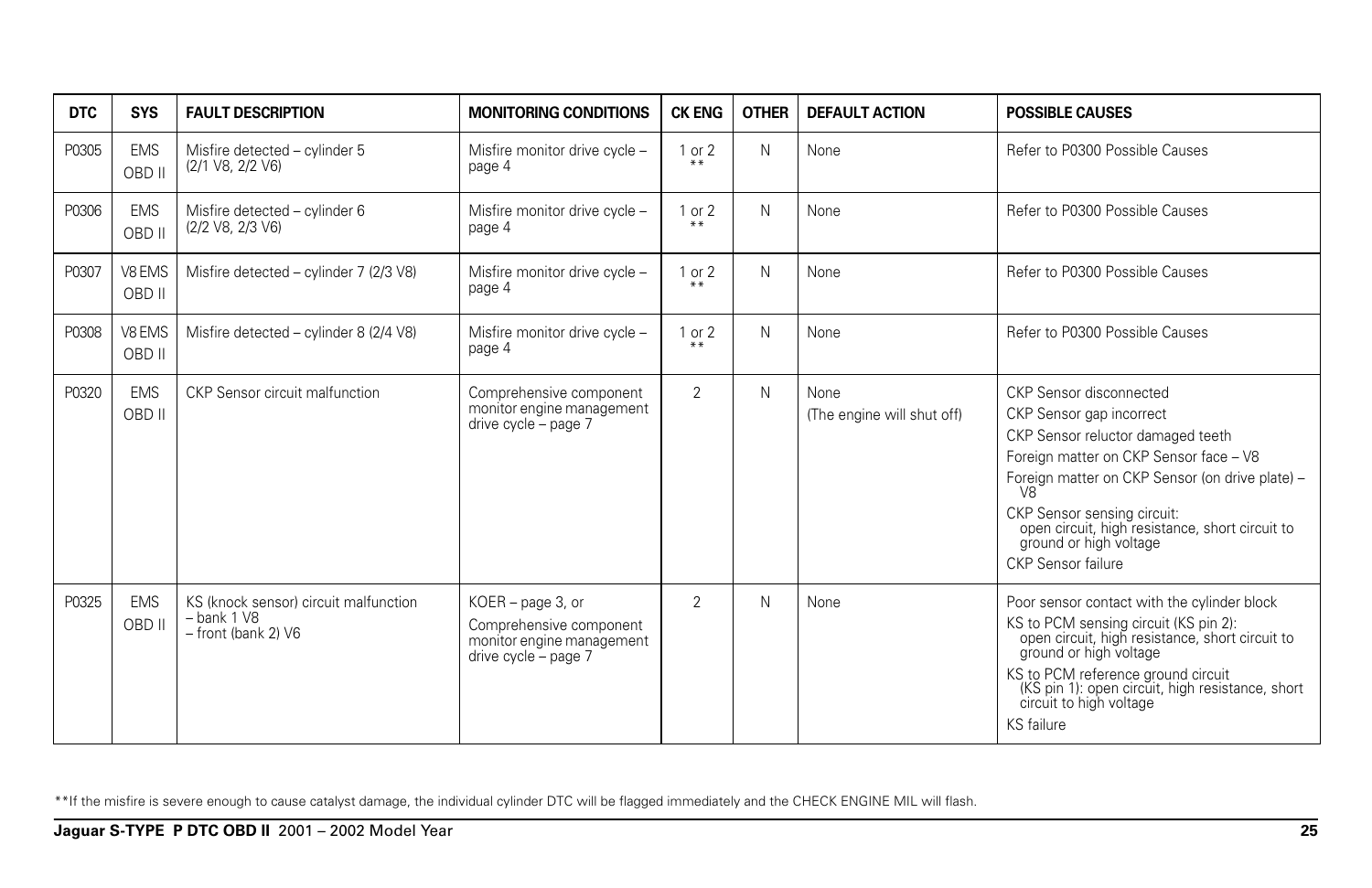| <b>DTC</b> | <b>SYS</b>           | <b>FAULT DESCRIPTION</b>                                                                 | <b>MONITORING CONDITIONS</b>                                                                      | <b>CK ENG</b>  | <b>OTHER</b> | <b>DEFAULT ACTION</b>                                                | <b>POSSIBLE CAUSES</b>                                                                                                                                                                                                                                                                                                        |
|------------|----------------------|------------------------------------------------------------------------------------------|---------------------------------------------------------------------------------------------------|----------------|--------------|----------------------------------------------------------------------|-------------------------------------------------------------------------------------------------------------------------------------------------------------------------------------------------------------------------------------------------------------------------------------------------------------------------------|
| P0330      | <b>EMS</b><br>OBD II | KS (knock sensor) circuit malfunction<br>$-$ bank 2 $V8$<br>$-$ rear (bank 1) $\sqrt{6}$ | KOER - page 3, or<br>Comprehensive component<br>monitor engine management<br>drive cycle - page 7 | $\overline{2}$ | N            | None                                                                 | Poor sensor contact with the cylinder block<br>KS to PCM sensing circuit (KS pin 2):<br>open circuit, high resistance, short circuit to<br>ground or high voltage<br>KS to PCM reference ground circuit<br>(KS pin 1): open circuit, high resistance, short<br>circuit to high voltage<br><b>KS</b> failure                   |
| P0340      | <b>EMS</b><br>OBD II | CMP Sensor circuit malfunction - bank 1                                                  | Comprehensive component<br>monitor engine management<br>drive cycle - page 7                      | 2              | N            | PCM Default:<br>- VVT inhibited<br>(Decreased engine<br>performance) | Bank 1 CMP Sensor disconnected<br>Bank 1 CMP Sensor gap incorrect / foreign<br>matter on sensor face<br>Bank 1 CMP Sensor sensing circuit:<br>open circuit, short circuit to ground, short<br>circuit to high voltage<br>Bank 1 CMP Sensor reference ground circuit<br>(to splice): open circuit<br>Bank 1 CMP Sensor failure |
| P0341      | <b>EMS</b><br>OBD II | CMP Sensor circuit malfunction - bank 2                                                  | Comprehensive component<br>monitor engine management<br>drive cycle - page 7                      | $\overline{2}$ | N            | PCM Default:<br>- VVT inhibited<br>(Decreased engine<br>performance) | Bank 2 CMP Sensor disconnected<br>Bank 2 CMP Sensor gap incorrect / foreign<br>matter on sensor face<br>Bank 2 CMP Sensor sensing circuit:<br>open circuit, short circuit to ground, short<br>circuit to high voltage<br>Bank 2 CMP Sensor reference ground circuit<br>(to splice): open circuit<br>Bank 2 CMP Sensor failure |
| P0350      | <b>EMS</b><br>OBD II | Ignition coil primary circuit malfunction -<br>undetermined cylinder identification      | Comprehensive component<br>monitor engine management<br>drive cycle - page 7                      | $\overline{2}$ | N            | None                                                                 | Ignition coils power supply:<br>open circuit, short circuit<br>Ignition suppression capacitor(s) failure<br>Incorrect CKP Sensor air gap                                                                                                                                                                                      |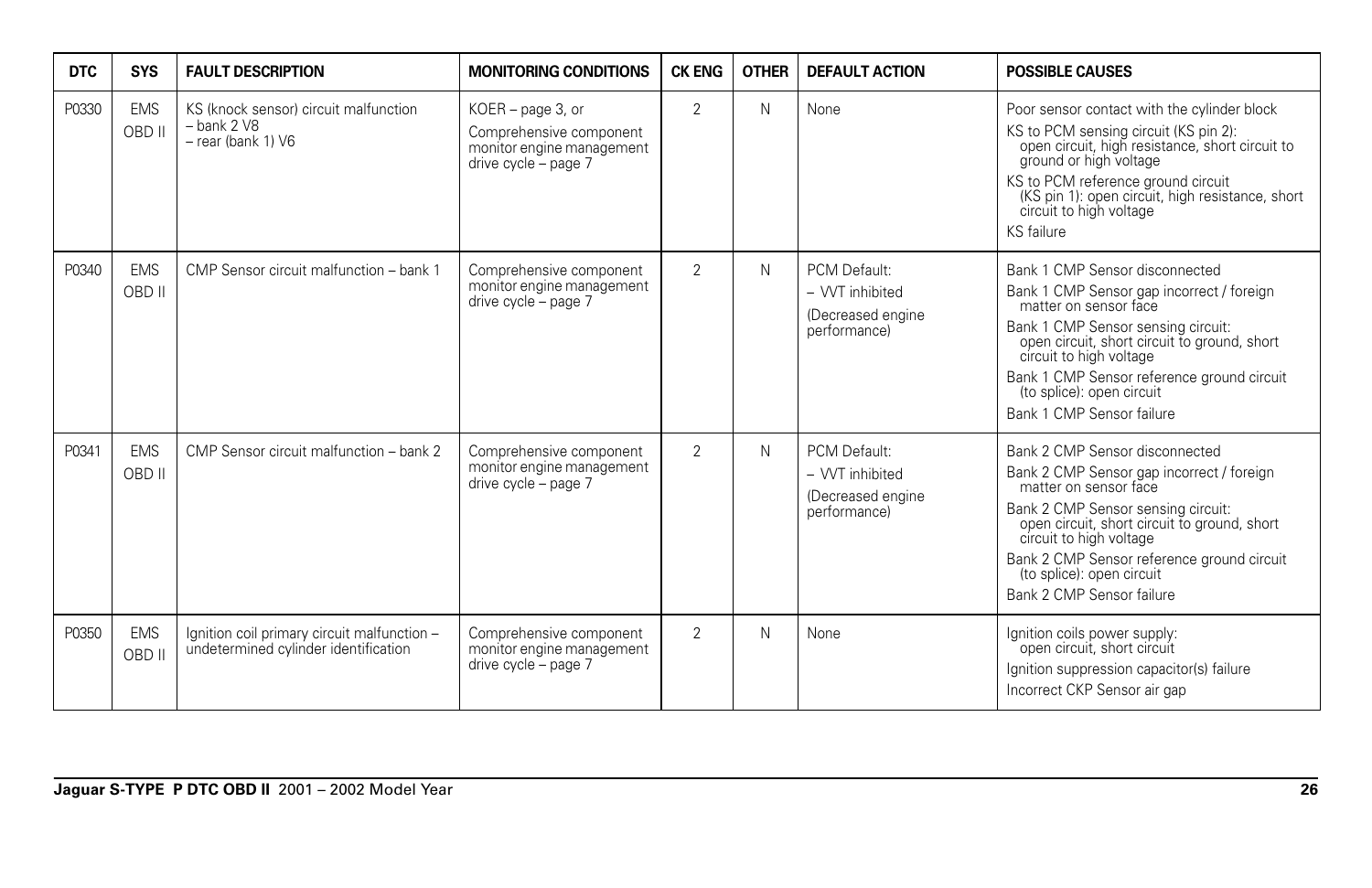| <b>DTC</b> | <b>SYS</b>           | <b>FAULT DESCRIPTION</b>                                                        | <b>MONITORING CONDITIONS</b>                                                 | <b>CK ENG</b>  | <b>OTHER</b> | <b>DEFAULT ACTION</b> | <b>POSSIBLE CAUSES</b>                                                                                                                                                                                                                                                  |
|------------|----------------------|---------------------------------------------------------------------------------|------------------------------------------------------------------------------|----------------|--------------|-----------------------|-------------------------------------------------------------------------------------------------------------------------------------------------------------------------------------------------------------------------------------------------------------------------|
| P0351      | <b>EMS</b><br>OBD II | Ignition coil primary circuit malfunction -<br>cylinder 1/1                     | Comprehensive component<br>monitor engine management<br>drive cycle - page 7 | $\overline{2}$ | N            | None                  | lanition coil disconnected<br>PCM to ignition coil primary circuit:<br>open circuit, high resistance, short circuit to<br>around<br>lanition coil failure<br>(If other individual ignition coil primary circuit<br>DTCs are flagged, refer to P0350 Possible<br>Causes) |
| P0352      | <b>EMS</b><br>OBD II | Ignition coil primary circuit malfunction -<br>cylinder 1/2                     | Comprehensive component<br>monitor engine management<br>drive cycle - page 7 | $\overline{2}$ | N            | None                  | Refer to P0531 Possible Causes                                                                                                                                                                                                                                          |
| P0353      | <b>EMS</b><br>OBD II | Ignition coil primary circuit malfunction -<br>cylinder 1/3                     | Comprehensive component<br>monitor engine management<br>drive cycle - page 7 | $\overline{2}$ | N            | None                  | Refer to P0531 Possible Causes                                                                                                                                                                                                                                          |
| P0354      | <b>EMS</b><br>OBD II | Ignition coil primary circuit malfunction -<br>V6 cylinder 2/1; V8 cylinder 1/4 | Comprehensive component<br>monitor engine management<br>drive cycle - page 7 | $\overline{2}$ | N            | None                  | Refer to P0531 Possible Causes                                                                                                                                                                                                                                          |
| P0355      | <b>EMS</b><br>OBD II | Ignition coil primary circuit malfunction -<br>V6 cylinder 2/2; V8 cylinder 2/1 | Comprehensive component<br>monitor engine management<br>drive cycle - page 7 | $\overline{2}$ | N            | None                  | Refer to P0531 Possible Causes                                                                                                                                                                                                                                          |
| P0356      | <b>EMS</b><br>OBD II | Ignition coil primary circuit malfunction -<br>V6 cylinder 2/3; V8 cylinder 2/2 | Comprehensive component<br>monitor engine management<br>drive cycle - page 7 | 2              | N            | None                  | Refer to P0531 Possible Causes                                                                                                                                                                                                                                          |
| P0357      | V8 EMS<br>OBD II     | Ignition coil primary circuit malfunction -<br>V8 cylinder 2/3                  | Comprehensive component<br>monitor engine management<br>drive cycle - page 7 | 2              | N            | None                  | Refer to P0531 Possible Causes                                                                                                                                                                                                                                          |
| P0358      | V8 EMS<br>OBD II     | Ignition coil primary circuit malfunction -<br>V8 cylinder 2/4                  | Comprehensive component<br>monitor engine management<br>drive cycle - page 7 | 2              | N            | None                  | Refer to P0531 Possible Causes                                                                                                                                                                                                                                          |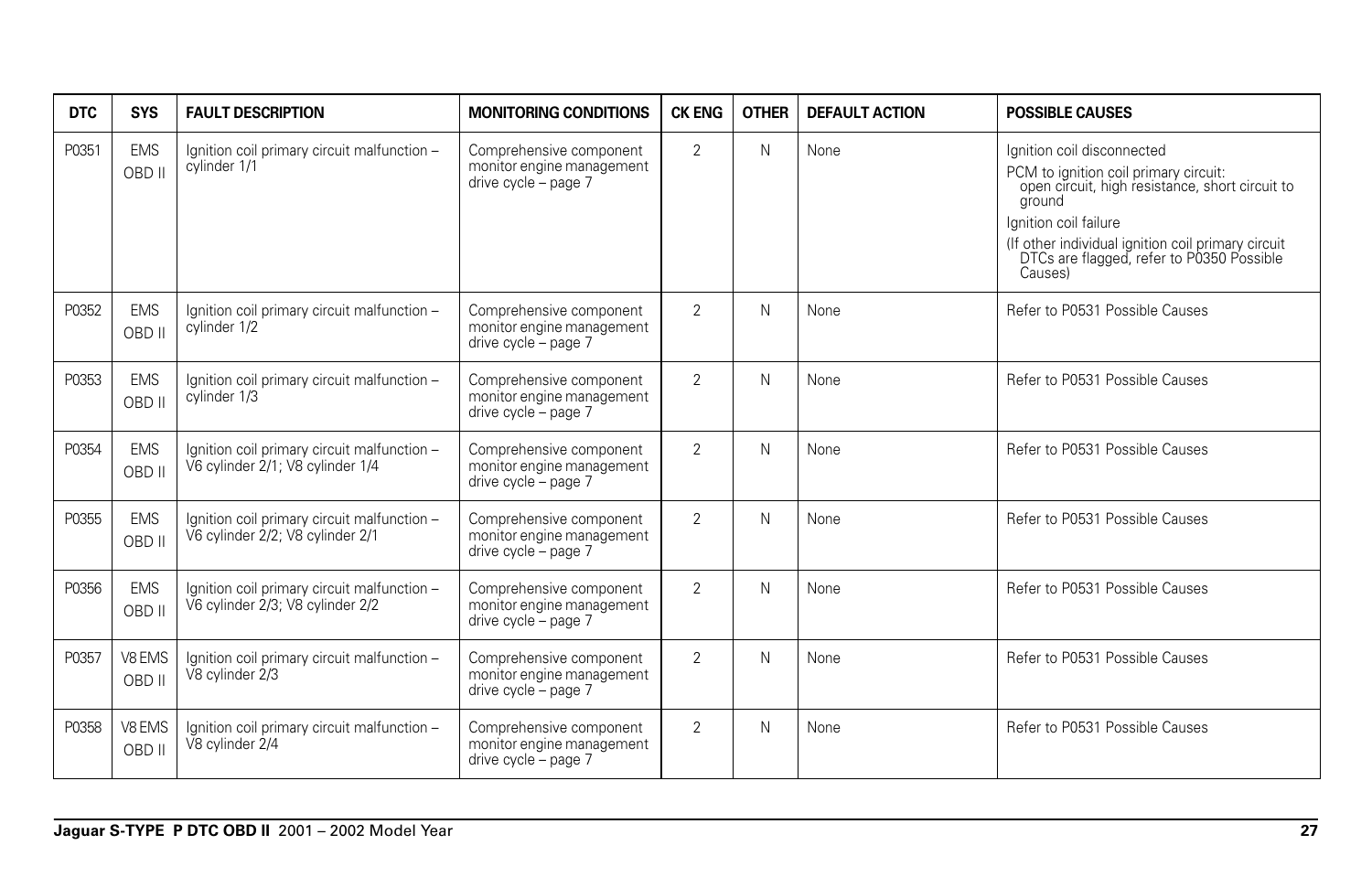| <b>DTC</b> | <b>SYS</b>           | <b>FAULT DESCRIPTION</b>                                            | <b>MONITORING CONDITIONS</b>                        | <b>CK ENG</b>  | <b>OTHER</b> | <b>DEFAULT ACTION</b> | <b>POSSIBLE CAUSES</b>                                                                                                                                                                                                                                                                                                                                                                                                                                                |
|------------|----------------------|---------------------------------------------------------------------|-----------------------------------------------------|----------------|--------------|-----------------------|-----------------------------------------------------------------------------------------------------------------------------------------------------------------------------------------------------------------------------------------------------------------------------------------------------------------------------------------------------------------------------------------------------------------------------------------------------------------------|
| P0420      | <b>EMS</b><br>OBD II | Catalytic converter system efficiency<br>below threshold - bank 1   | Catalyst efficiency monitor<br>drive cycle - page 5 | $\overline{2}$ | N            | None                  | Bank 1 HO2 sensor(s) disconnected<br>Bank 1 HO2 sensor(s) to PCM wiring fault<br>Bank 1 HO2 sensor(s) heater to PCM wiring fault<br>Bank 1 HO2 sensor(s) heater failure<br>Bank 1 upstream HO2 sensor failure<br>Bank 1 downstream HO2 sensor failure<br>Bank 1 catalyst failure                                                                                                                                                                                      |
| P0430      | <b>EMS</b><br>OBD II | Catalytic converter system efficiency<br>below threshold - bank 2   | Catalyst efficiency monitor<br>drive cycle - page 5 | 2              | N            | None                  | Bank 2 HO2 sensor(s) disconnected<br>Bank 2 HO2 sensor(s) to PCM wiring fault<br>Bank 2 HO2 sensor(s) heater to PCM wiring fault<br>Bank 2 HO2 sensor(s) heater failure<br>Bank 2 upstream HO2 sensor failure<br>Bank 2 downstream HO2 sensor failure<br>Bank 2 catalyst failure                                                                                                                                                                                      |
| P0442      | <b>EMS</b><br>OBD II | EVAP Control system leak detected -<br>small leak (1 mm; 0.040 in.) | Evaporative system monitor<br>drive cycle - page 6  | $\overline{2}$ | N            | None                  | Fuel cap seal defective<br>EVAP system leak (canister damage, pipework<br>damage)<br>EVAP Canister purge valve to PCM drive circuit:<br>open circuit, short circuit, high resistance<br>EVAP Canister purge valve power supply circuit:<br>open circuit<br>EVAP Canister purge valve to engine purge pipe<br>damaged / restricted / leaking<br>EVAP Canister purge valve operating vacuum<br>hose leak / restriction<br>EVAP Canister purge failure<br>Fuel tank leak |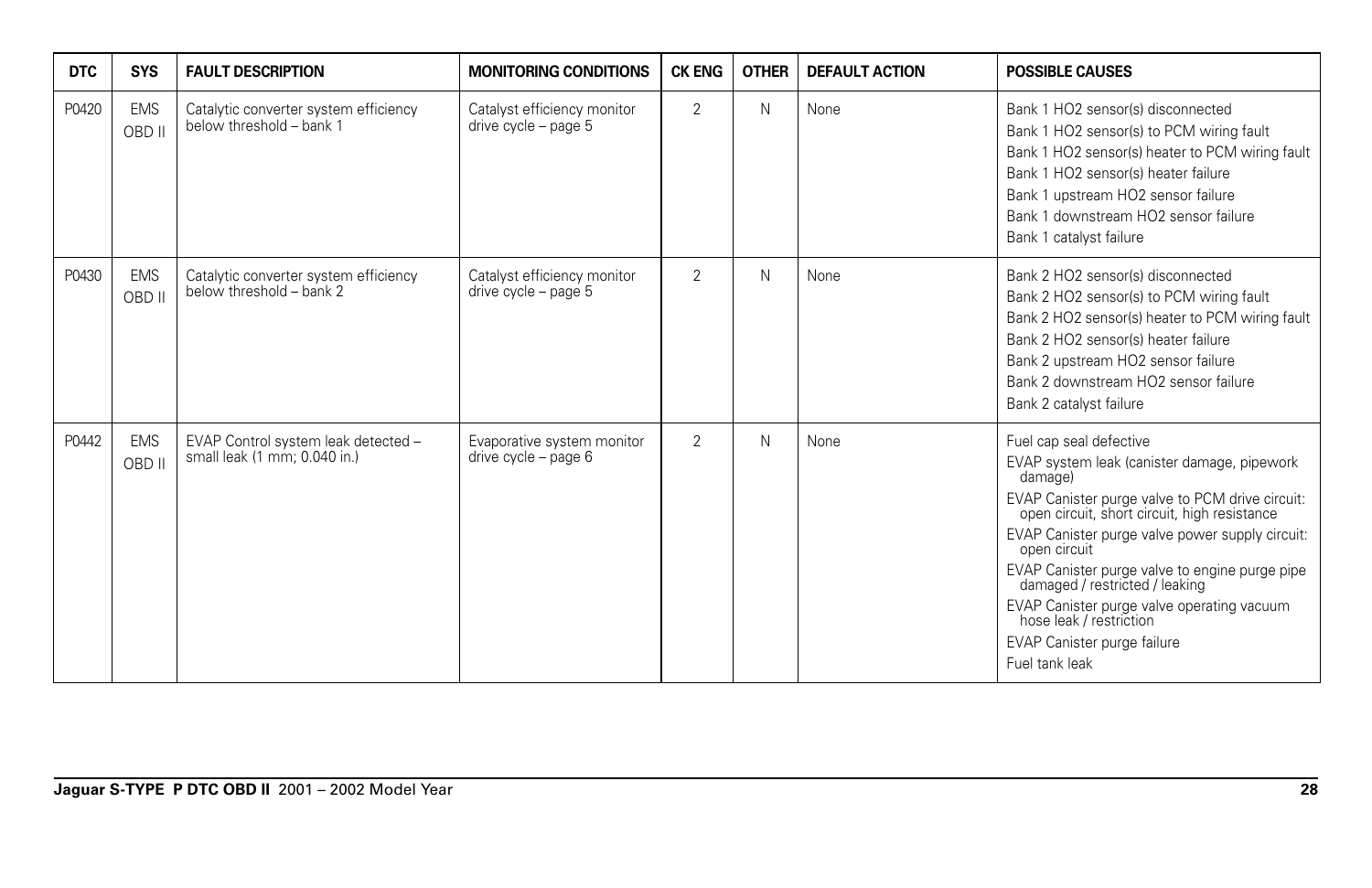| DTC   | <b>SYS</b>           | <b>FAULT DESCRIPTION</b>                           | <b>MONITORING CONDITIONS</b>                                                                     | <b>CK ENG</b>  | <b>OTHER</b> | <b>DEFAULT ACTION</b> | <b>POSSIBLE CAUSES</b>                                                                                                                                                                                                                                                                                                                                       |
|-------|----------------------|----------------------------------------------------|--------------------------------------------------------------------------------------------------|----------------|--------------|-----------------------|--------------------------------------------------------------------------------------------------------------------------------------------------------------------------------------------------------------------------------------------------------------------------------------------------------------------------------------------------------------|
| P0443 | <b>EMS</b><br>OBD II | EVAP Canister purge valve circuit<br>malfunction   | $KOEO$ – page 3, or<br>KOER - page 3, or<br>Evaporative system monitor<br>drive cycle - page 6   | $\overline{2}$ | N            | None                  | EVAP Canister purge valve to PCM drive circuit:<br>open circuit, short circuit, high resistance<br>EVAP Canister purge valve power supply circuit:<br>open circuit<br>EVAP Canister purge valve failure                                                                                                                                                      |
| P0451 | <b>EMS</b><br>OBD II | FTP Sensor range / performance                     | Evaporative system monitor<br>drive cycle - page 6                                               | $\overline{2}$ | N            | None                  | FTP Sensor disconnected<br>FTP Sensor to PCM sensing circuit:<br>open circuit, short circuit to ground, short<br>circuit to B+ voltage<br>FTP Sensor to PCM reference voltage circuit:<br>open circuit or short circuit to ground<br>FTP Sensor to PCM wiring (supply, sense,<br>reference ground): short circuit to each other<br><b>FTP Sensor failure</b> |
| P0452 | <b>EMS</b><br>OBD II | FTP Sensor circuit low voltage<br>(low pressure)   | $KOEO$ – page 3, or<br>KOER - page 3, or<br>Evaporative system monitor<br>drive $cycle - page 6$ | $\overline{2}$ | N            | None                  | FTP Sensor disconnected<br>FTP Sensor to PCM sensing circuit:<br>open circuit or short circuit to ground<br>FTP Sensor to PCM reference voltage circuit:<br>open circuit or short circuit to ground<br>FTP Sensor failure                                                                                                                                    |
| P0453 | <b>EMS</b><br>OBD II | FTP Sensor circuit high voltage<br>(high pressure) | KOEO - page 3, or<br>KOER - page 3, or<br>Evaporative system monitor<br>drive $cycle - page 6$   | $\overline{2}$ | N            | None                  | FTP Sensor to PCM wiring (supply, sense,<br>reference ground): short circuit to each other<br>FTP Sensor to PCM sense circuit:<br>short circuit to high voltage<br>FTP Sensor to PCM reference ground circuit:<br>open circuit<br><b>FTP Sensor failure</b>                                                                                                  |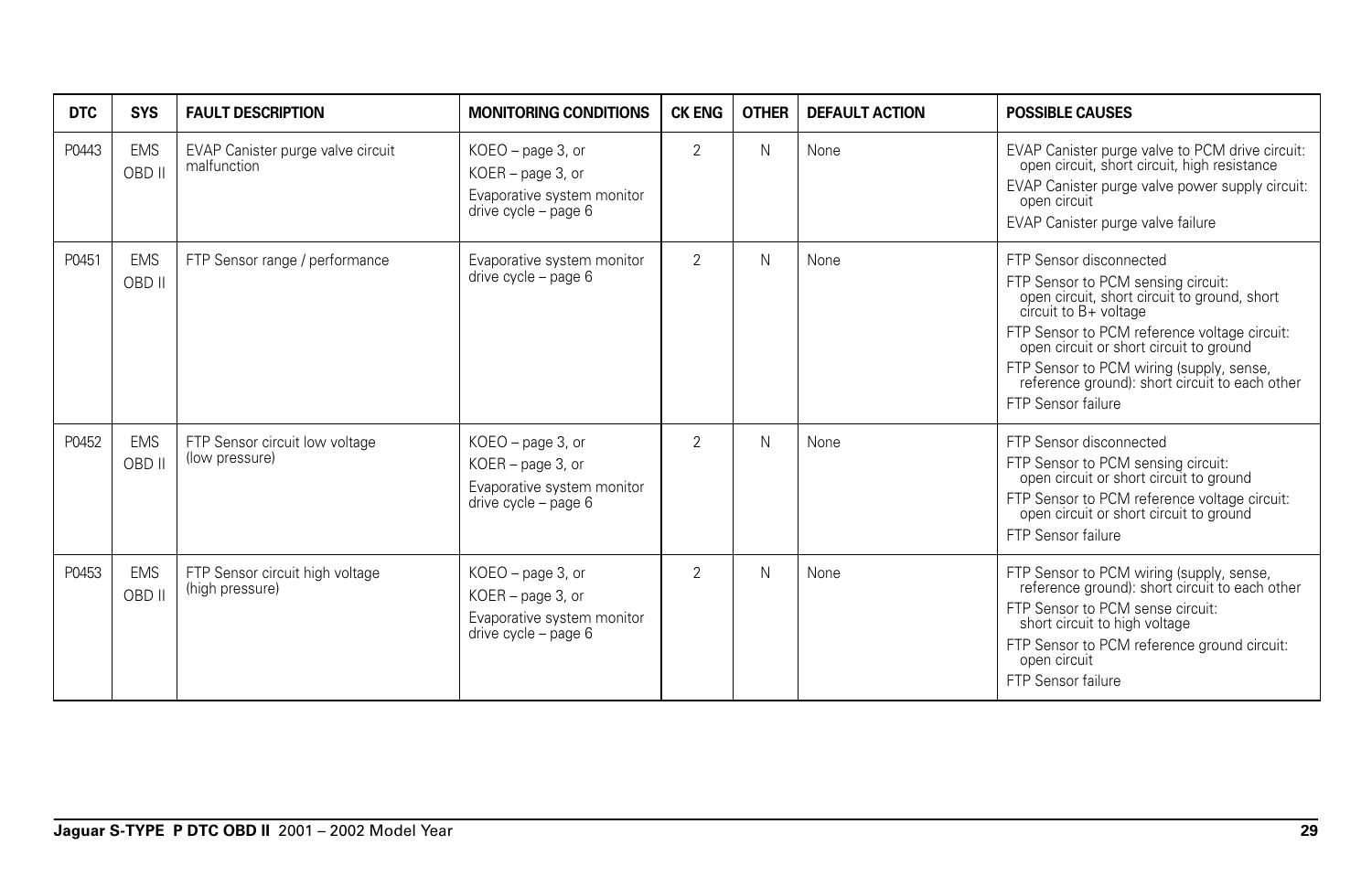| <b>DTC</b> | <b>SYS</b>           | <b>FAULT DESCRIPTION</b>                                                                 | <b>MONITORING CONDITIONS</b>                       | <b>CK ENG</b>  | <b>OTHER</b> | <b>DEFAULT ACTION</b> | <b>POSSIBLE CAUSES</b>                                                                                                                                                                                                                                                                                                                                                                                                                                                                                                                                                                    |
|------------|----------------------|------------------------------------------------------------------------------------------|----------------------------------------------------|----------------|--------------|-----------------------|-------------------------------------------------------------------------------------------------------------------------------------------------------------------------------------------------------------------------------------------------------------------------------------------------------------------------------------------------------------------------------------------------------------------------------------------------------------------------------------------------------------------------------------------------------------------------------------------|
| P0455      | <b>EMS</b><br>OBD II | EVAP Control system control -<br>leak detected: major leak                               | Evaporative system monitor<br>drive cycle - page 6 | $\overline{2}$ | N            | None                  | Fuel cap off<br>Fuel cap seal defective<br>Fuel tank over filled<br>EVAP system leak (canister damage, pipework<br>damage)<br>EVAP Canister purge valve to PCM drive circuit:<br>open circuit, short circuit, high resistance<br>EVAP Canister purge valve power supply circuit:<br>open circuit<br>EVAP Canister purge valve to engine purge pipe<br>damaged / restricted / leaking<br>EVAP Canister purge valve operating vacuum<br>hose leak / restriction<br>EVAP Canister purge failure<br>FTP Sensor not responding to pressure changes<br>(restricted / failure)<br>Fuel tank leak |
| P0456      | <b>EMS</b><br>OBD II | EVAP Control system control -<br>leak detected: very small leak (0.5 mm;<br>$0.020$ in.) | Evaporative system monitor<br>drive cycle - page 6 | $\overline{2}$ | N            | None                  | Fuel cap seal defective<br>EVAP system leak (canister damage, pipework<br>damage)<br>EVAP Canister purge valve to PCM drive circuit:<br>open circuit, short circuit, high resistance<br>EVAP Canister purge valve power supply circuit:<br>open circuit<br>EVAP Canister purge valve to engine purge pipe<br>damaged / restricted / leaking<br>EVAP Canister purge valve operating vacuum<br>hose leak / restriction<br>EVAP Canister purge failure<br>Fuel tank leak                                                                                                                     |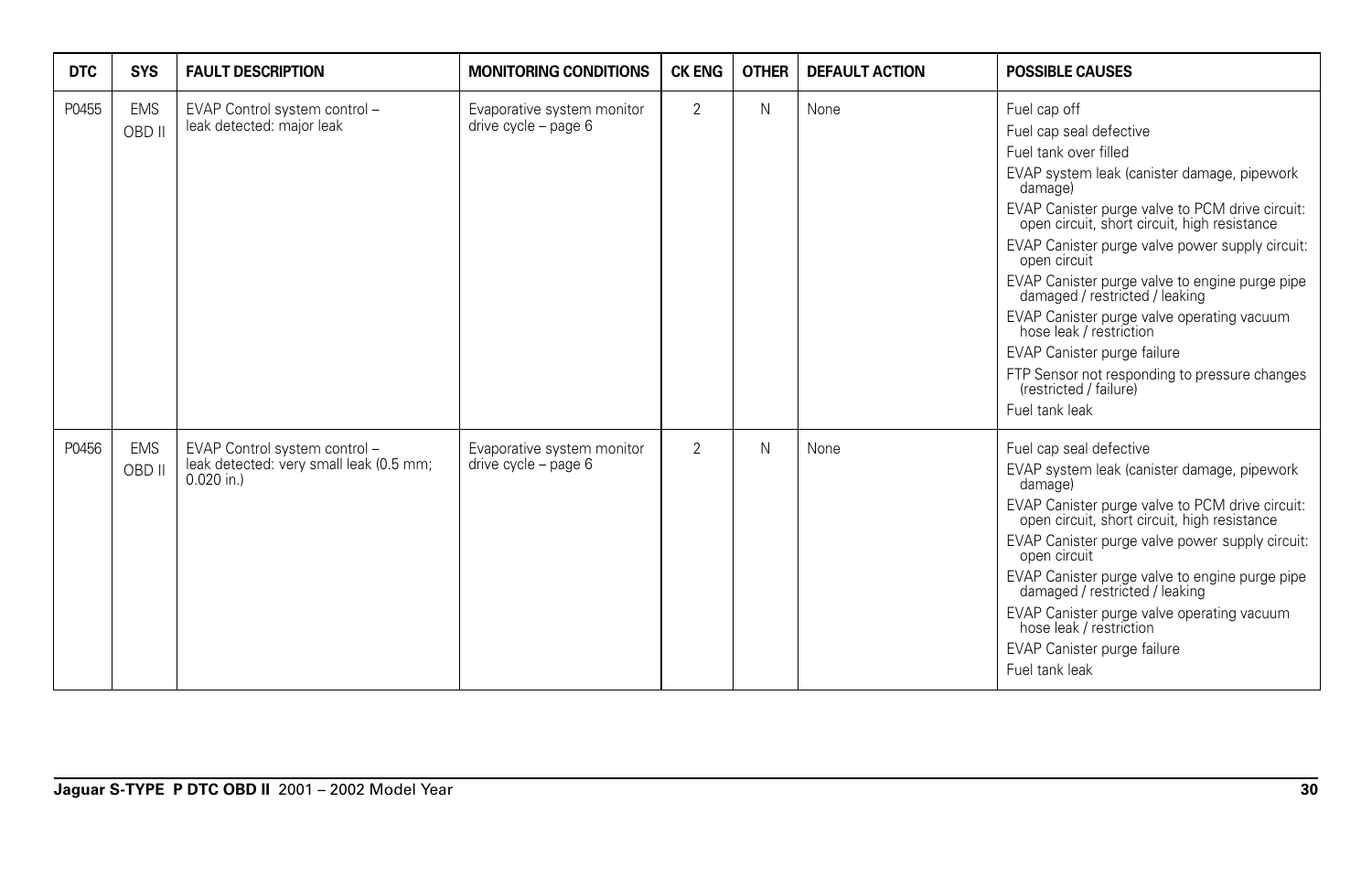| <b>DTC</b> | <b>SYS</b>                  | <b>FAULT DESCRIPTION</b>                 | <b>MONITORING CONDITIONS</b>                                                                                           | <b>CK ENG</b> | <b>OTHER</b> | <b>DEFAULT ACTION</b> | <b>POSSIBLE CAUSES</b>                                                                                                                                                                                                                                                                                                            |
|------------|-----------------------------|------------------------------------------|------------------------------------------------------------------------------------------------------------------------|---------------|--------------|-----------------------|-----------------------------------------------------------------------------------------------------------------------------------------------------------------------------------------------------------------------------------------------------------------------------------------------------------------------------------|
| P0460      | <b>EMS</b><br>JAG           | Fuel level sensor(s) circuit malfunction | KOEO - page 3, or<br>KOER - page 3, or<br>Evaporative system monitor<br>drive cycle - page 6                           | N             | N            | None                  | Fuel level sensor(s) to RECM sense circuits:<br>open circuit, high resistance, short circuit<br>RECM / PCM SCP communication fault<br>(U Code flagged)<br>Fuel level sensor(s) failure                                                                                                                                            |
| P0500      | <b>ABS/TC</b><br><b>JAG</b> | Vehicle speed circuit malfunction        | Engine running; vehicle in<br>motion                                                                                   | N             | N            | None                  | Rear wheel speed sensor(s) circuit(s):<br>open circuit, high resistance, short circuit<br>Rear wheel speed sensor(s) failure<br>Front wheel speed sensor(s) circuit(s):<br>open circuit, high resistance, short circuit<br>Front wheel speed sensor(s) failure<br>Instrument pack malfunction<br>SCP Failure (code U1039 flagged) |
| P0503      | <b>TRANS</b><br>JAG         | Vehicle speed circuit - electrical noise | Engine running; vehicle in<br>motion                                                                                   | N             | N            | None                  | Wheel speed sensor(s) circuit(s) electrical noise<br>Instrument pack malfunction<br>SCP Failure (code U1039 flagged)                                                                                                                                                                                                              |
| P0505      | <b>EMS</b><br>JAG           | Idle air control malfunction             | KOER - page 3, or<br>Comprehensive component<br>monitor engine management<br>drive cycle - page 7                      | N             | N            | None                  | Engine air filter restricted / defective<br>Engine air intake restricted / damaged<br>PCM / TACM circuit fault<br><b>TACM</b> failure<br>Throttle failure                                                                                                                                                                         |
| P0602      | <b>PCM</b><br><b>JAG</b>    | PCM Programming error                    | KOEO - page 3, or<br>KOER - page 3, or<br>Comprehensive component<br>monitor engine management<br>drive cycle - page 7 | N             | N            | None                  | PCM failure                                                                                                                                                                                                                                                                                                                       |
| P0603      | <b>PCM</b><br><b>JAG</b>    | PCM Keep alive memory (KAM) test error   | $KOEO - page 3$                                                                                                        | N             | N            | None                  | PCM failure                                                                                                                                                                                                                                                                                                                       |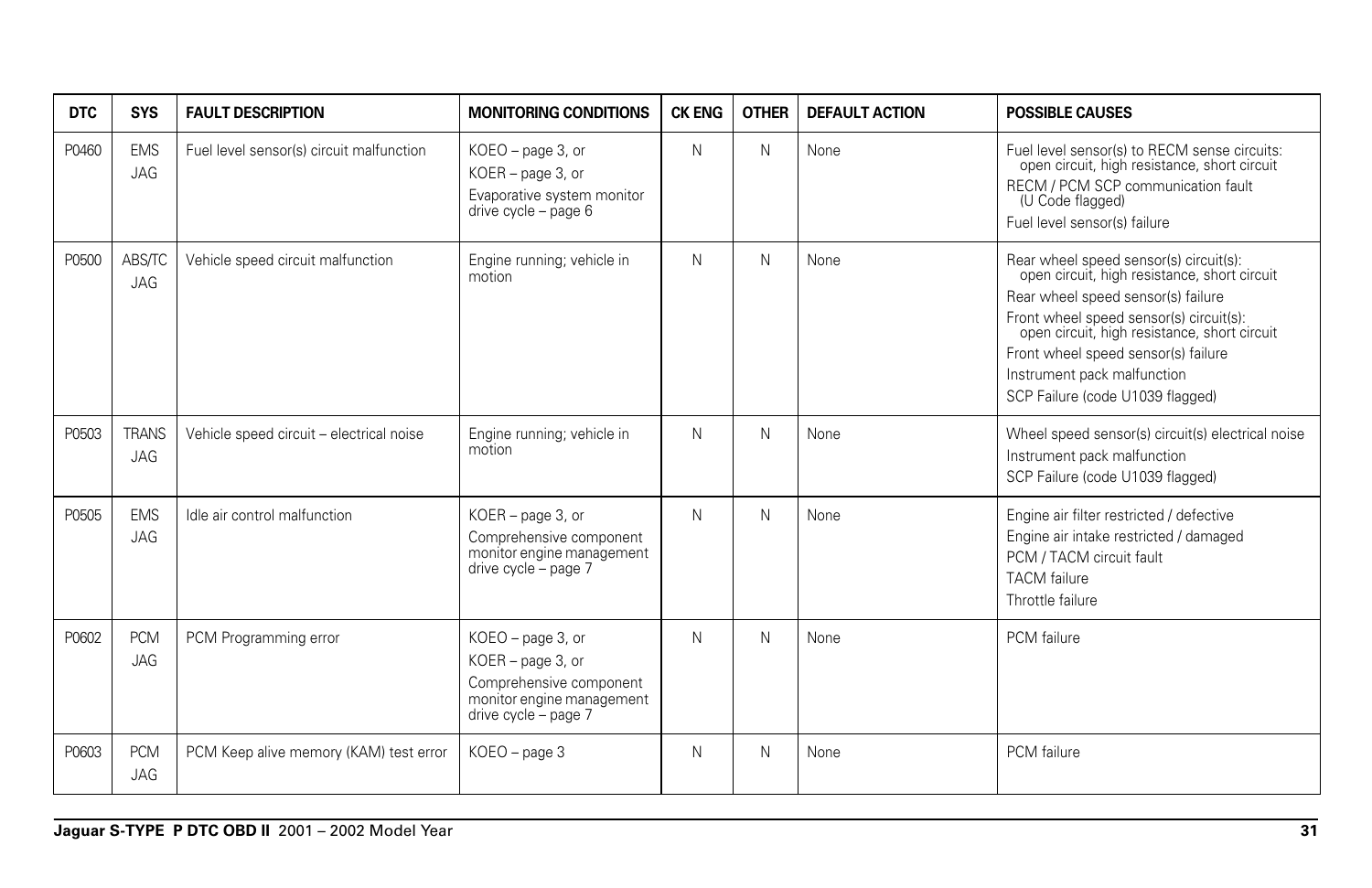| <b>DTC</b> | <b>SYS</b>                 | <b>FAULT DESCRIPTION</b>                                                  | <b>MONITORING CONDITIONS</b>                                                                                        | <b>CK ENG</b>  | <b>OTHER</b> | <b>DEFAULT ACTION</b>                                                                                                                        | <b>POSSIBLE CAUSES</b>                                                                                                                                                                                                                                                                    |
|------------|----------------------------|---------------------------------------------------------------------------|---------------------------------------------------------------------------------------------------------------------|----------------|--------------|----------------------------------------------------------------------------------------------------------------------------------------------|-------------------------------------------------------------------------------------------------------------------------------------------------------------------------------------------------------------------------------------------------------------------------------------------|
| P0605      | <b>PCM</b><br><b>JAG</b>   | PCM Read only memory (ROM) test error                                     | KOEO - page 3                                                                                                       | N              | N            | None                                                                                                                                         | PCM failure                                                                                                                                                                                                                                                                               |
| P0703      | <b>EMS</b><br><b>JAG</b>   | Brake ON / OFF switch circuit malfunction                                 | KOER - page 3, or<br>Engine running; operate<br>brake pedal                                                         | N              | M.S          | PCM Default:<br>- Speed control inhibited                                                                                                    | Brake switch to PCM signal circuit:<br>open circuit, high resistance, short circuit<br>Brake switch power supply circuit:<br>open circuit, short circuit<br>Brake switch signal circuit (gearshift interlock,<br>ABS/TC, stop lamps): open circuit, short circuit<br>Brake switch failure |
| P0705      | <b>TRANS</b><br>OBD II     | Range sensor circuit malfunction<br>(sensor transmitting an invalid code) | KOEO - page 3, or<br>KOER - page 3, or<br>Comprehensive component<br>monitor transmission drive<br>cycle - page 8   | $\overline{2}$ | A. M         | PCM Defaults to DRIVE (to<br>maintain all five gears)<br>J Gate gear selected<br>illumination extinguished<br>(Harsh shifts)                 | Range sensor incorrect alignment<br>Gear selector cable incorrectly adjusted<br>Range sensor circuit:<br>intermittent open circuit; open circuit<br>Range sensor failure                                                                                                                  |
| P0708      | <b>TRANS</b><br>OBD II     | Range sensor circuit open circuit                                         | KOEO - page 3, or<br>KOER - page 3, or<br>Comprehensive component<br>monitor transmission drive<br>$cycle - page 8$ | $\overline{2}$ | A. M         | PCM Defaults to DRIVE (to<br>maintain all five gears)<br>J Gate gear selected<br>illumination extinguished<br>(Harsh shifts)                 | Range sensor circuit open circuit<br>Range sensor disconnected<br>Range sensor failure                                                                                                                                                                                                    |
| P0712      | <b>TRANS</b><br><b>JAG</b> | TFT Sensor sense circuit low voltage<br>(high fluid temperature)          | KOEO - page 3, or<br>KOER - page 3, or<br>Comprehensive component<br>monitor transmission drive<br>cycle - page 8   | N              | A, M, T      | PCM Default:<br>- TFT calculated from<br>ECT (V8) / CHT (V6)<br>ABS/TCCM, DSCCM<br>Default:<br>- traction control inhibited<br>(Firm shifts) | TFT Sensor sense circuit short circuit to ground<br><b>TFT Sensor failure</b>                                                                                                                                                                                                             |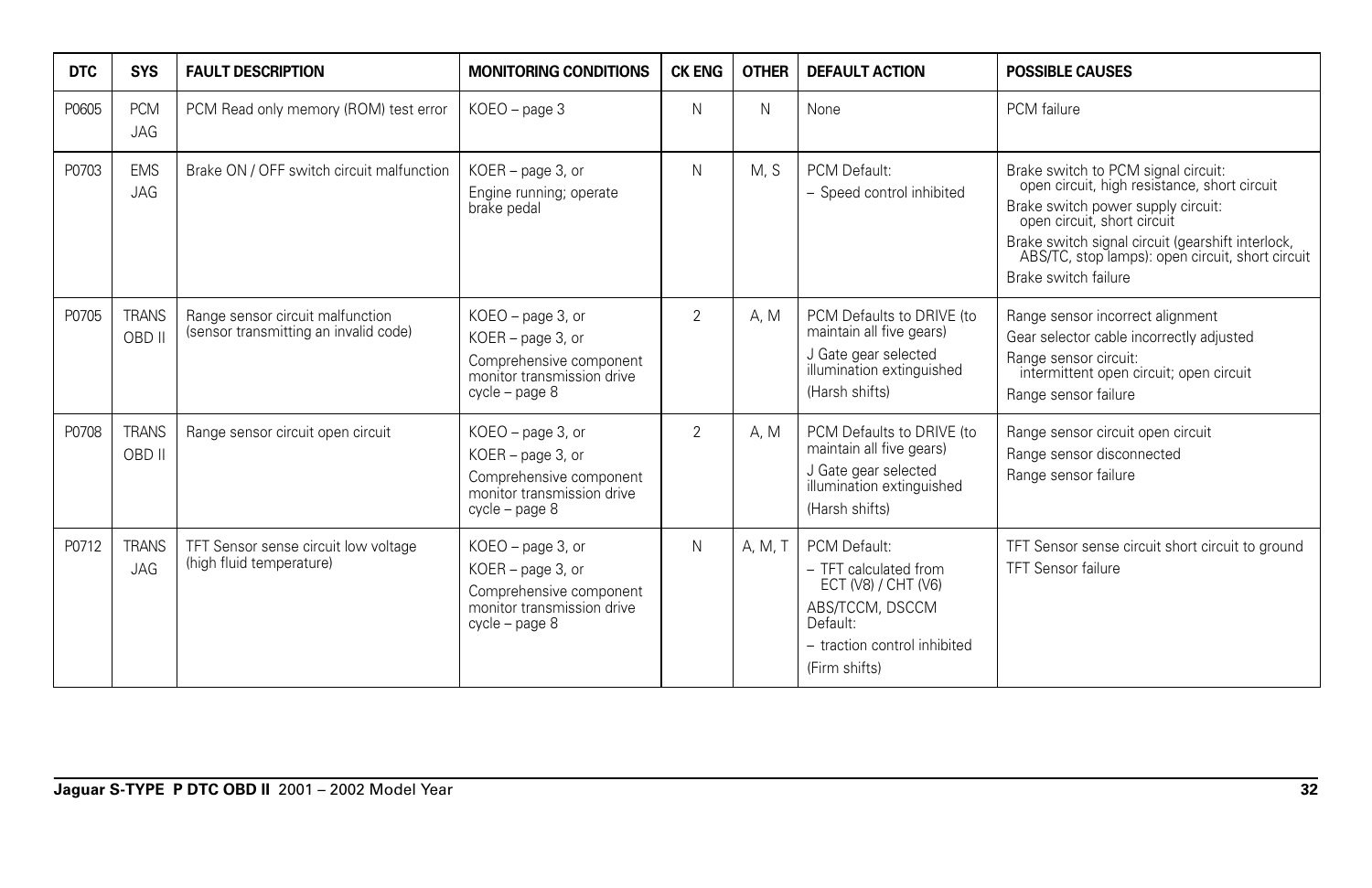| DTC   | <b>SYS</b>                 | <b>FAULT DESCRIPTION</b>                                         | <b>MONITORING CONDITIONS</b>                                                                                      | <b>CK ENG</b>  | <b>OTHER</b> | <b>DEFAULT ACTION</b>                                                                                                                        | <b>POSSIBLE CAUSES</b>                                                                                                    |
|-------|----------------------------|------------------------------------------------------------------|-------------------------------------------------------------------------------------------------------------------|----------------|--------------|----------------------------------------------------------------------------------------------------------------------------------------------|---------------------------------------------------------------------------------------------------------------------------|
| P0713 | <b>TRANS</b><br>JAG        | TFT Sensor sense circuit high voltage<br>(low fluid temperature) | KOEO - page 3, or<br>KOER - page 3, or<br>Comprehensive component<br>monitor transmission drive<br>cycle - page 8 | N              | A. M. T      | PCM Default:<br>- TFT calculated from<br>ECT (V8) / CHT (V6)<br>ABS/TCCM, DSCCM<br>Default:<br>- traction control inhibited<br>(Firm shifts) | TFT Sensor sense circuit:<br>open circuit, high resistance, short circuit to<br>high voltage<br><b>TFT Sensor failure</b> |
| P0715 | <b>TRANS</b><br>OBD II     | Turbine speed sensor circuit malfunction                         | KOER - page 3, or<br>Comprehensive component<br>monitor transmission drive<br>$cycle - page 8$                    | $\overline{2}$ | A. M         | PCM Default:<br>- Speed calculated from<br>output speed sensor<br>(Harsh TCC shifts)                                                         | Turbine speed sensor circuit:<br>short circuit, high resistance, open circuit<br>Turbine speed sensor failure             |
| P0717 | <b>TRANS</b><br><b>JAG</b> | Turbine speed sensor sense circuit -<br>no signal                | KOER - page 3, or<br>Comprehensive component<br>monitor transmission drive<br>$cycle - page 8$                    | N              | A. M         | PCM Default:<br>- Speed calculated from<br>output speed sensor<br>(Harsh TCC shifts)                                                         | Turbine speed sensor sense circuit:<br>open circuit<br>Turbine speed sensor failure                                       |
| P0718 | <b>TRANS</b><br><b>JAG</b> | Turbine speed sensor sense circuit -<br>electrical noise         | Comprehensive component<br>monitor transmission drive<br>$cycle - page 8$                                         | N              | A.M          | PCM Default:<br>- Speed calculated from<br>output speed sensor<br>(Harsh TCC shifts)                                                         | Turbine speed sensor sense circuit:<br>short circuit, open circuit                                                        |
| P0720 | <b>TRANS</b><br>OBD II     | Output speed sensor circuit malfunction                          | Comprehensive component<br>monitor transmission drive<br>cycle - page 8                                           | $\overline{2}$ | A, M         | PCM Default:<br>- Speed calculated from<br>SCP vehicle speed<br>message                                                                      | Output speed sensor circuit:<br>short circuit, high resistance, open circuit<br>Output speed sensor failure               |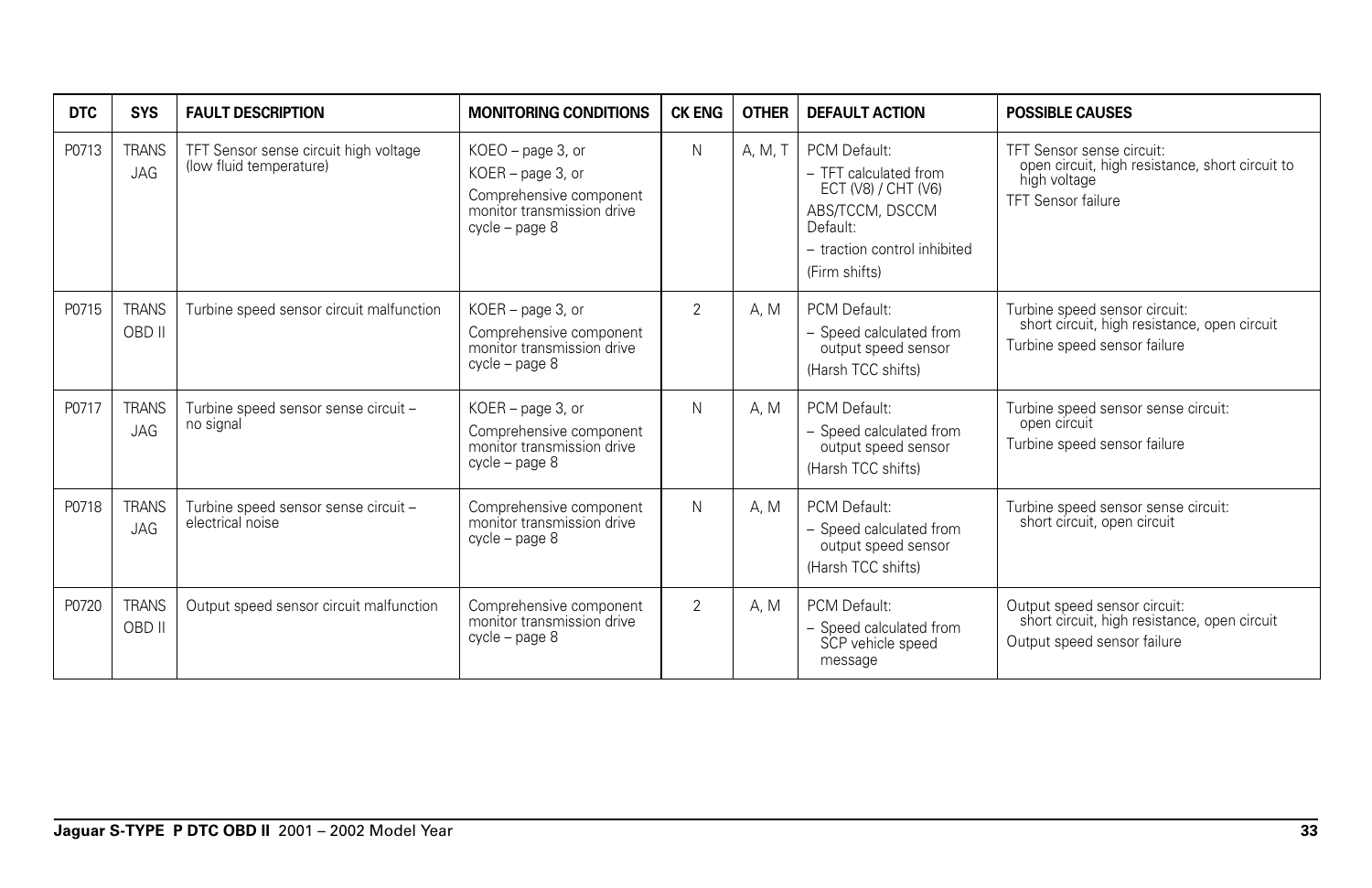| <b>DTC</b> | <b>SYS</b>                 | <b>FAULT DESCRIPTION</b>                                   | <b>MONITORING CONDITIONS</b>                                              | <b>CK ENG</b> | <b>OTHER</b> | <b>DEFAULT ACTION</b>                                                                                                                                               | <b>POSSIBLE CAUSES</b>                                                                                                                                                                                                                                               |
|------------|----------------------------|------------------------------------------------------------|---------------------------------------------------------------------------|---------------|--------------|---------------------------------------------------------------------------------------------------------------------------------------------------------------------|----------------------------------------------------------------------------------------------------------------------------------------------------------------------------------------------------------------------------------------------------------------------|
| P0721      | <b>TRANS</b><br><b>JAG</b> | Output speed sensor sense circuit -<br>electrical noise    | Comprehensive component<br>monitor transmission drive<br>cycle - page 8   | N             | A. M. T      | PCM Default:<br>- Speed calculated from<br>SCP vehicle speed<br>message<br>ABS/TCCM, DSCCM<br>Default:<br>- traction control inhibited<br>(Abnormal shift schedule) | Output speed sensor sense circuit:<br>short circuit, open circuit                                                                                                                                                                                                    |
| P0722      | <b>TRANS</b><br><b>JAG</b> | Output speed sensor sense circuit -<br>intermittent signal | Comprehensive component<br>monitor transmission drive<br>cycle - page 8   | N             | A, M, T      | PCM Default:<br>- Speed calculated from<br>SCP vehicle speed<br>message<br>ABS/TCCM, DSCCM<br>Default:<br>- traction control inhibited<br>(Abnormal shift schedule) | Output speed sensor sense circuit intermittent:<br>short circuit, high resistance, open circuit<br>Output speed sensor failure                                                                                                                                       |
| P0731      | <b>TRANS</b><br>JAG        | 1st Gear ratio error                                       | Comprehensive component<br>monitor transmission drive<br>cycle - page 8   | N             | A. M. T      | PCM Default:<br>- 1st Gear inhibited<br>ABS/TCCM, DSCCM<br>Default:<br>- traction control inhibited                                                                 | Shift solenoid circuit fault<br>(shift solenoid DTC(s) also flagged)<br>Pressure control solenoid circuit fault<br>(pressure solenoid DTC(s) also flagged)<br>Engine speed signal malfunction<br>(CKP Sensor DTC(s) also flagged)<br>Transmission mechanical failure |
| P0732      | <b>TRANS</b><br><b>JAG</b> | 2nd Gear ratio error                                       | Comprehensive component<br>monitor transmission drive<br>$cycle - page 8$ | N             | A, M, T      | PCM Default:<br>- 2nd Gear inhibited<br>ABS/TCCM, DSCCM<br>Default:<br>- traction control inhibited                                                                 | Shift solenoid circuit fault<br>(shift solenoid DTC(s) also flagged)<br>Pressure control solenoid circuit fault<br>(pressure solenoid DTC(s) also flagged)<br>Engine speed signal malfunction<br>(CKP Sensor DTC(s) also flagged)<br>Transmission mechanical failure |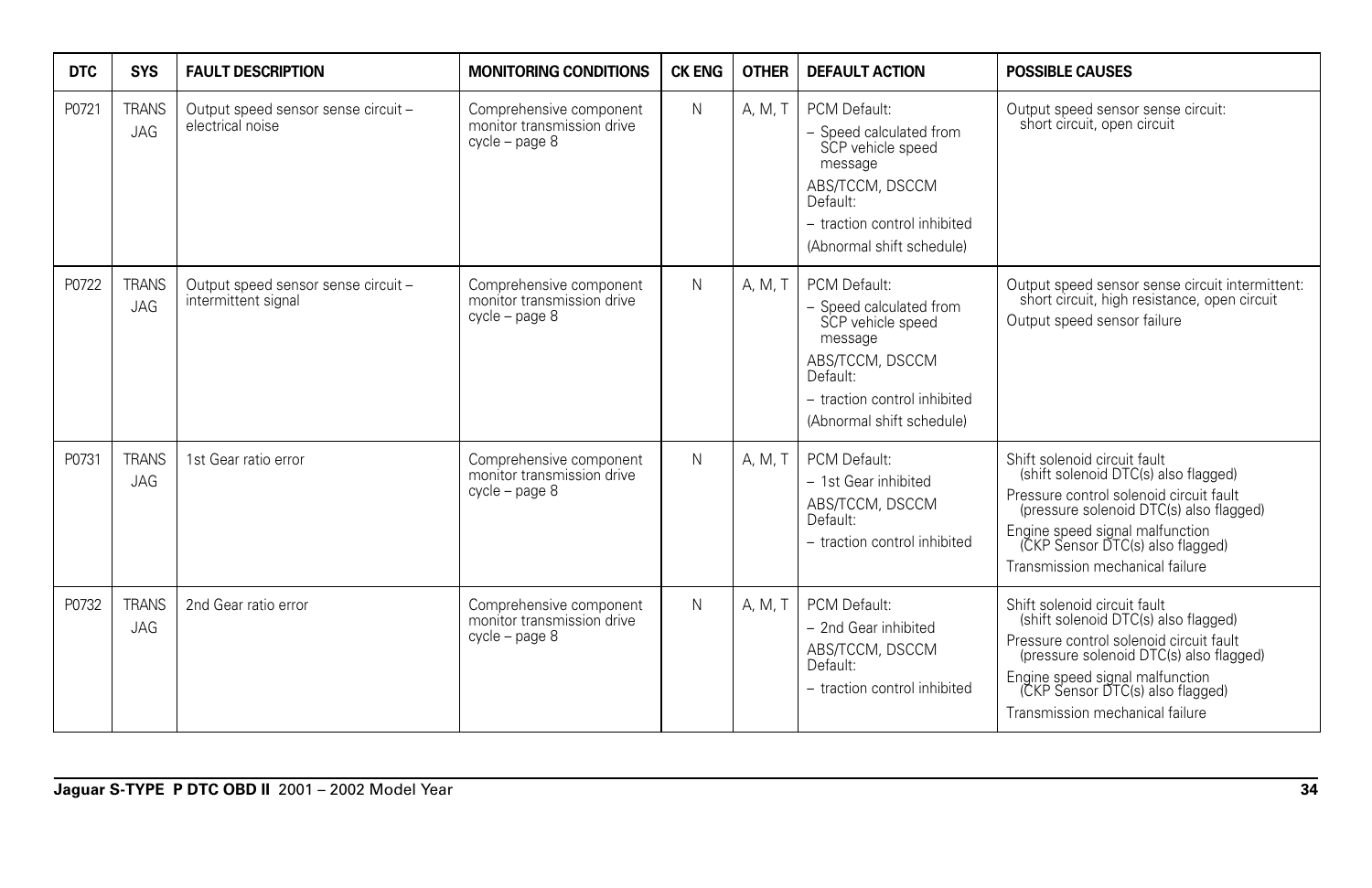| <b>DTC</b> | <b>SYS</b>                 | <b>FAULT DESCRIPTION</b>         | <b>MONITORING CONDITIONS</b>                                                                                      | <b>CK ENG</b>  | <b>OTHER</b> | <b>DEFAULT ACTION</b>                                                                                           | <b>POSSIBLE CAUSES</b>                                                                                                                                                                                                                                               |
|------------|----------------------------|----------------------------------|-------------------------------------------------------------------------------------------------------------------|----------------|--------------|-----------------------------------------------------------------------------------------------------------------|----------------------------------------------------------------------------------------------------------------------------------------------------------------------------------------------------------------------------------------------------------------------|
| P0733      | <b>TRANS</b><br><b>JAG</b> | 3rd Gear ratio error             | Comprehensive component<br>monitor transmission drive<br>cycle - page 8                                           | N              | A, M, T      | PCM Default:<br>- 3rd Gear inhibited<br>ABS/TCCM, DSCCM<br>Default:<br>- traction control inhibited             | Shift solenoid circuit fault<br>(shift solenoid DTC(s) also flagged)<br>Pressure control solenoid circuit fault<br>(pressure solenoid DTC(s) also flagged)<br>Engine speed signal malfunction<br>(CKP Sensor DTC(s) also flagged)<br>Transmission mechanical failure |
| P0734      | <b>TRANS</b><br><b>JAG</b> | 4th Gear ratio error             | Comprehensive component<br>monitor transmission drive<br>cycle - page 8                                           | N              | A. M. T      | PCM Default:<br>- 4th Gear inhibited<br>ABS/TCCM, DSCCM<br>Default:<br>- traction control inhibited             | Shift solenoid circuit fault<br>(shift solenoid DTC(s) also flagged)<br>Pressure control solenoid circuit fault<br>(pressure solenoid DTC(s) also flagged)<br>Engine speed signal malfunction<br>(CKP Sensor DTC(s) also flagged)<br>Transmission mechanical failure |
| P0735      | <b>TRANS</b><br>JAG        | 5th Gear ratio error             | Comprehensive component<br>monitor transmission drive<br>cycle - page 8                                           | N              | A, M, T      | PCM Default:<br>- 5th Gear inhibited<br>ABS/TCCM, DSCCM<br>Default:<br>- traction control inhibited             | Shift solenoid circuit fault<br>(shift solenoid DTC(s) also flagged)<br>Pressure control solenoid circuit fault<br>(pressure solenoid DTC(s) also flagged)<br>Engine speed signal malfunction<br>(CKP Sensor DTC(s) also flagged)<br>Transmission mechanical failure |
| P0741      | <b>TRANS</b><br><b>JAG</b> | <b>TCC Slip detected</b>         | Comprehensive component<br>monitor transmission drive<br>cycle - page 8                                           | N              | A. M. T      | Transmission will continue to<br>attempt lock-up<br>ABS/TCCM, DSCCM<br>Default:<br>- traction control inhibited | TCC solenoid circuit fault<br>(TCC solenoid DTC(s) also flagged)<br>Pressure control solenoid circuit fault<br>(pressure solenoid DTC(s) also flagged)<br>Transmission mechanical failure                                                                            |
| P0743      | <b>TRANS</b><br>OBD II     | TCC Solenoid circuit malfunction | KOEO - page 3, or<br>KOER - page 3, or<br>Comprehensive component<br>monitor transmission drive<br>cycle - page 8 | $\overline{2}$ | A.M          | PCM Default:<br>- TCC Lock-up inhibited                                                                         | <b>TCC Drive circuit:</b><br>open circuit; high resistance, short circuit to<br>ground<br><b>TCC</b> solenoid failure                                                                                                                                                |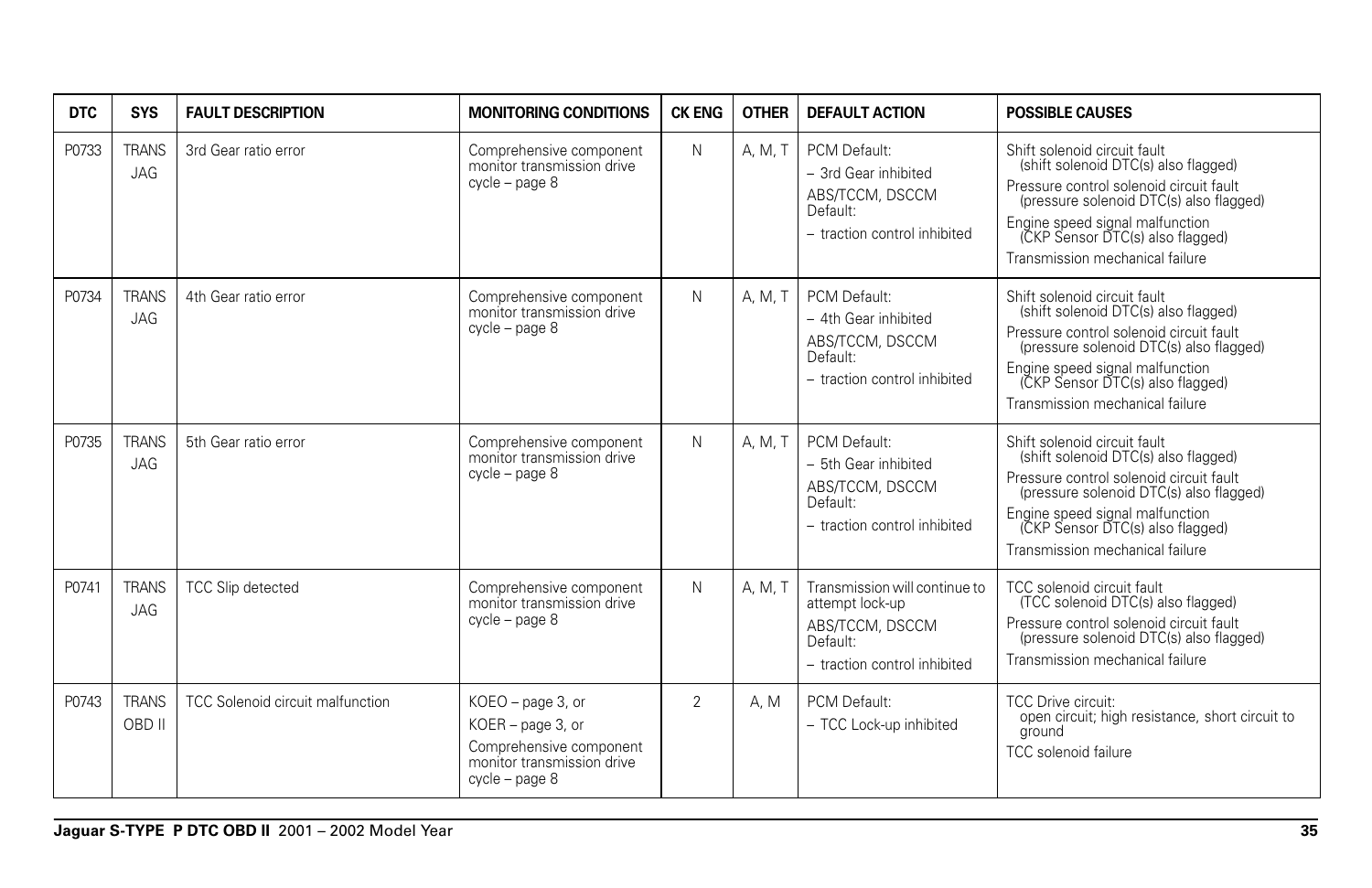| <b>DTC</b> | <b>SYS</b>             | <b>FAULT DESCRIPTION</b>             | <b>MONITORING CONDITIONS</b>                                                                                          | <b>CK ENG</b>  | <b>OTHER</b> | <b>DEFAULT ACTION</b>                                                                                                                                                                                 | <b>POSSIBLE CAUSES</b>                                                                                                          |
|------------|------------------------|--------------------------------------|-----------------------------------------------------------------------------------------------------------------------|----------------|--------------|-------------------------------------------------------------------------------------------------------------------------------------------------------------------------------------------------------|---------------------------------------------------------------------------------------------------------------------------------|
| P0745      | <b>TRANS</b><br>OBD II | Pressure control solenoid 1 stuck    | Comprehensive component<br>monitor transmission drive<br>$cycle - page 8$                                             | $\overline{2}$ | A, M         | PCM Default:<br>- 1st, 2nd, 4th, 5th shift<br>pattern                                                                                                                                                 | Pressure control solenoid 1 drive circuit:<br>short circuit to ground; open circuit<br>Pressure control solenoid 1 failure      |
| P0750      | <b>TRANS</b><br>OBD II | Shift solenoid 1 circuit malfunction | $KOEO$ – page 3, or<br>KOER - page 3, or<br>Comprehensive component<br>monitor transmission drive<br>$cycle - page 8$ | $\overline{2}$ | A.M          | PCM Default:<br>$-$ If short circuit to B+ V or<br>open circuit - 3rd, 2nd, 3rd,<br>4th, 5th shift pattern<br>- If short circuit to ground -<br>1st, 2nd, 3rd shift pattern<br>(Harsh shifts)         | Shift solenoid 1 drive circuit:<br>short circuit to ground or B+V; high resistance,<br>open circuit<br>Shift solenoid 1 failure |
| P0755      | <b>TRANS</b><br>OBD II | Shift solenoid 2 circuit malfunction | KOEO - page 3, or<br>KOER - page 3, or<br>Comprehensive component<br>monitor transmission drive<br>cycle - page 8     | 2              | A. M         | PCM Default:<br>$-$ If short circuit to B+ V or<br>open circuit - 1st, 2nd, 4th,<br>5th shift pattern<br>- If short circuit to ground -<br>3rd, 2nd, 3rd, 4th, 5th shift<br>pattern<br>(Harsh shifts) | Shift solenoid 2 drive circuit:<br>short circuit to ground or B+V; high resistance,<br>open circuit<br>Shift solenoid 2 failure |
| P0760      | <b>TRANS</b><br>OBD II | Shift solenoid 3 circuit malfunction | KOEO - page 3, or<br>KOER - page 3, or<br>Comprehensive component<br>monitor transmission drive<br>cycle - page 8     | $\overline{2}$ | A. M         | PCM Default:<br>$-$ If short circuit to B+ V or<br>open circuit - 1st, 3rd, 4th,<br>5th shift pattern<br>- If short circuit to ground -<br>normal shift pattern<br>(Harsh shifts)                     | Shift solenoid 3 drive circuit:<br>short circuit to ground or B+V; high resistance,<br>open circuit<br>Shift solenoid 3 failure |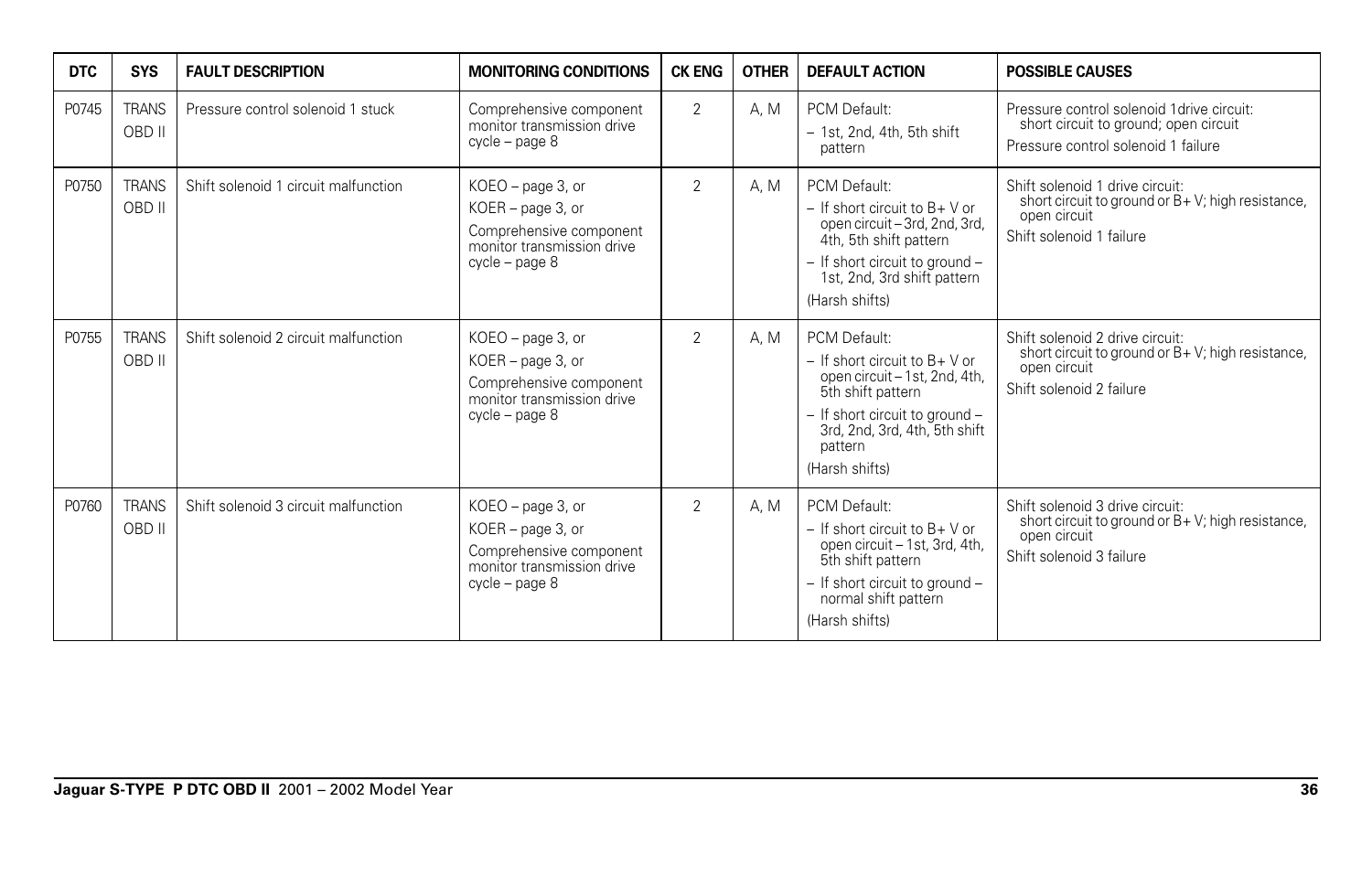| <b>DTC</b> | <b>SYS</b>                 | <b>FAULT DESCRIPTION</b>                                                | <b>MONITORING CONDITIONS</b>                                                                                        | <b>CK ENG</b>  | <b>OTHER</b> | <b>DEFAULT ACTION</b>                                                                                                               | <b>POSSIBLE CAUSES</b>                                                                                                                        |
|------------|----------------------------|-------------------------------------------------------------------------|---------------------------------------------------------------------------------------------------------------------|----------------|--------------|-------------------------------------------------------------------------------------------------------------------------------------|-----------------------------------------------------------------------------------------------------------------------------------------------|
| P0765      | <b>TRANS</b><br>JAG        | Shift solenoid 4 circuit malfunction                                    | KOEO - page 3, or<br>KOER - page 3, or<br>Comprehensive component<br>monitor transmission drive<br>$cycle - page 8$ | N.             | A.M          | PCM Default:<br>$-$ DRIVE $-$ normal shift<br>pattern<br>$-$ Manual $-$ 2, 3, 4 inhibited<br>(Harsh shifts)                         | Shift solenoid 4 drive circuit:<br>short circuit to ground or B+V, high resistance,<br>open circuit<br>Shift solenoid 4 failure               |
| P0775      | <b>TRANS</b><br>OBD II     | Pressure control solenoid 2 stuck                                       | Comprehensive component<br>monitor transmission drive<br>$cycle - page 8$                                           | $\overline{2}$ | A.M          | PCM Default:<br>$-1$ st, 1st, 3rd, 4th, 4th shift<br>pattern                                                                        | Pressure control solenoid 2drive circuit:<br>short circuit to ground; open circuit<br>Pressure control solenoid 2 failure                     |
| P0779      | <b>TRANS</b><br>JAG        | Pressure control solenoid 2 drive circuit -<br>intermittent low voltage | KOEO - page 3, or<br>KOER - page 3, or<br>Comprehensive component<br>monitor transmission drive<br>$cycle - page 8$ | N              | A.M          | PCM Default:<br>- 1st, 1st, 3rd, 4th, 4th shift<br>pattern                                                                          | Pressure control solenoid 2drive circuit:<br>intermittent short circuit to ground                                                             |
| P0791      | <b>TRANS</b><br>JAG        | Intermediate speed sensor circuit                                       | Comprehensive component<br>monitor transmission drive<br>$cycle - page 8$                                           | N              | A. M. T      | PCM Default:<br>- One-way clutch test<br>inhibited<br>ABS/TCCM, DSCCM<br>Default:<br>- traction control inhibited<br>(Harsh shifts) | Intermediate speed sensor circuit:<br>short circuit, high resistance, open circuit<br>Intermediate speed sensor failure                       |
| P0794      | <b>TRANS</b><br><b>JAG</b> | Intermediate speed sensor sense circuit-<br>intermittent signal         | Comprehensive component<br>monitor transmission drive<br>$cycle - page 8$                                           | N              | A.M          | PCM Default:<br>- One-way clutch test<br>inhibited<br>(Harsh shifts)                                                                | Intermediate speed sensor sense circuit<br>intermittent:<br>short circuit, high resistance, open circuit<br>Intermediate speed sensor failure |
| P0795      | <b>TRANS</b><br>OBD II     | Pressure control solenoid 3 stuck                                       | Comprehensive component<br>monitor transmission drive<br>cycle – page 8                                             | $\overline{2}$ | A.M          | PCM Default:<br>- 1st, 2nd, 3rd gears only                                                                                          | Pressure control solenoid 3drive circuit:<br>short circuit to ground, open circuit<br>Pressure control solenoid 3 failure                     |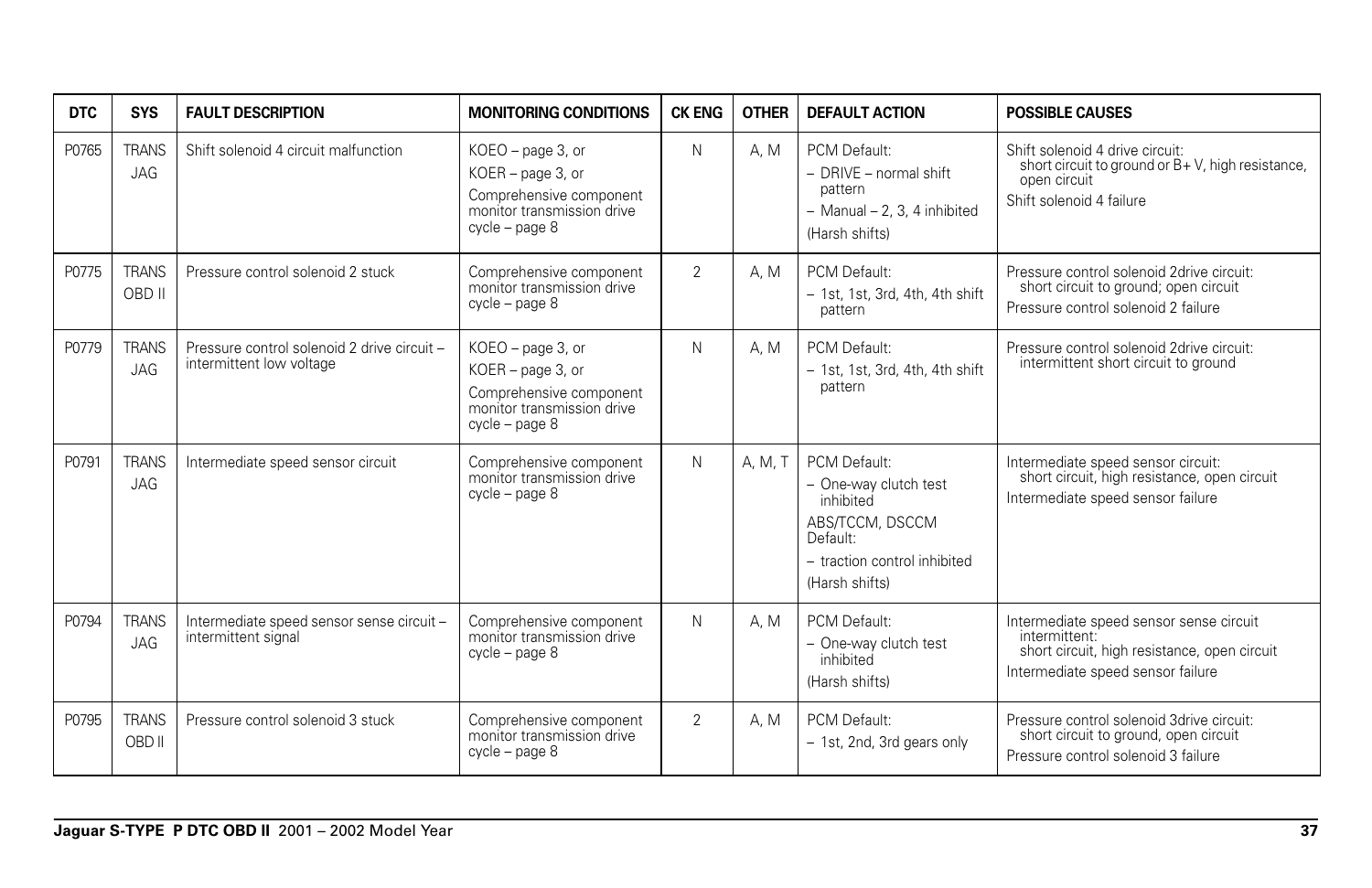| <b>DTC</b> | <b>SYS</b>                 | <b>FAULT DESCRIPTION</b>                                                | <b>MONITORING CONDITIONS</b>                                                                                      | <b>CK ENG</b>  | <b>OTHER</b> | <b>DEFAULT ACTION</b>                                                         | <b>POSSIBLE CAUSES</b>                                                                                                                                                                                              |
|------------|----------------------------|-------------------------------------------------------------------------|-------------------------------------------------------------------------------------------------------------------|----------------|--------------|-------------------------------------------------------------------------------|---------------------------------------------------------------------------------------------------------------------------------------------------------------------------------------------------------------------|
| P0796      | <b>TRANS</b><br><b>JAG</b> | Pressure control solenoid 3 circuit -<br>high voltage                   | KOEO - page 3, or<br>KOER - page 3, or<br>Comprehensive component<br>monitor transmission drive<br>cycle - page 8 | N              | A, M, T      | ABS/TCCM, DSCCM<br>Default:<br>- traction control inhibited<br>(Harsh shifts) | Pressure control solenoid 3 drive circuit:<br>short circuit to $B + V$<br>Pressure control solenoid 3 failure<br>Transmission mechanical failure<br>(other DTCs logged)                                             |
| P0797      | <b>TRANS</b><br>OBD II     | Pressure control solenoid 3 circuit -<br>low voltage                    | KOEO - page 3, or<br>KOER - page 3, or<br>Comprehensive component<br>monitor transmission drive<br>cycle - page 8 | $\overline{2}$ | A.M          | PCM Default:<br>- 1st, 2nd, 3rd gears only<br>(Harsh shifts)                  | Pressure control solenoid 3 drive circuit:<br>short circuit to ground<br>Pressure control solenoid 3 failure<br>Transmission mechanical failure<br>(other DTCs logged)                                              |
| P0799      | <b>TRANS</b><br><b>JAG</b> | Pressure control solenoid 3 drive circuit -<br>intermittent low voltage | KOEO - page 3, or<br>KOER - page 3, or<br>Comprehensive component<br>monitor transmission drive<br>cycle - page 8 | N              | A.M          | PCM Default:<br>- 1st, 2nd, 3rd gears only                                    | Pressure control solenoid 3 drive circuit:<br>intermittent short circuit to ground                                                                                                                                  |
| P0814      | <b>TRANS</b><br><b>JAG</b> | J Gate illumination circuit failure -<br>gear selected                  | Comprehensive component<br>monitor transmission drive<br>cycle - page 8                                           | N              | N.           | None                                                                          | PCM / J Gate illumination circuit(s):<br>short circuit, open circuit<br>(PCM pins FH1-7, 8, 9)                                                                                                                      |
| P0840      | <b>TRANS</b><br><b>JAG</b> | Transmission pressure switch circuit<br>malfunction                     | KOEO - page 3, or<br>KOER - page 3, or<br>Comprehensive component<br>monitor transmission drive<br>cycle - page 8 | N              | A.M          | PCM Default:<br>- Manual 2nd, 3rd inhibited                                   | Pressure switch to PCM signal circuit:<br>short circuit, high resistance, open circuit<br>Pressure switch transmission internal circuit:<br>short circuit, high resistance, open circuit<br>Pressure switch failure |
| P1000      | <b>PCM</b><br><b>JAG</b>   | OBD System checks not complete since<br>last memory clear               | KOEO - page 3, or<br>KOER - page 3, or<br>Drive vehicle                                                           | N              | N.           | None                                                                          | Refer to page 3                                                                                                                                                                                                     |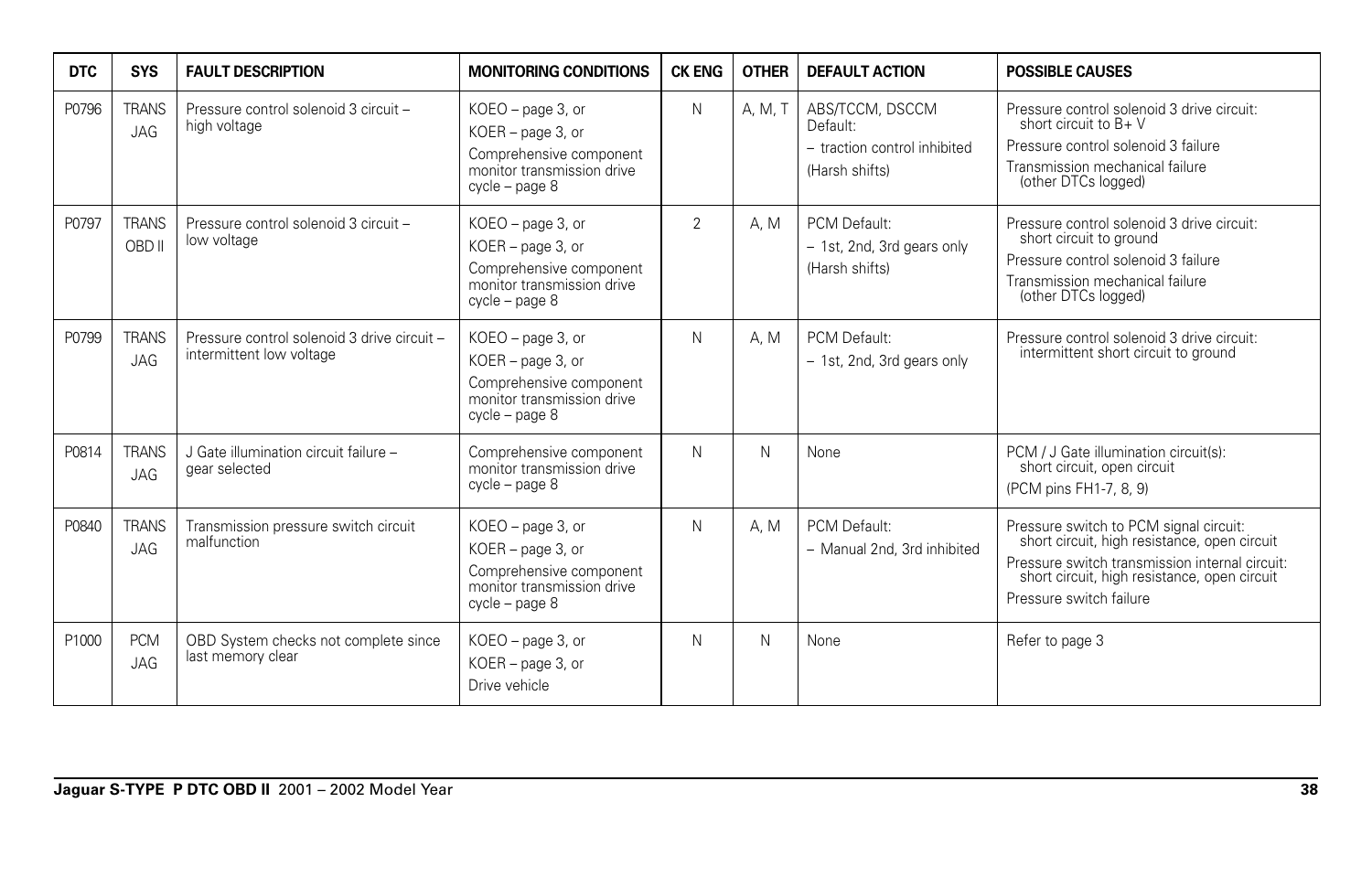| <b>DTC</b> | <b>SYS</b>               | <b>FAULT DESCRIPTION</b>             | <b>MONITORING CONDITIONS</b>                                                 | <b>CK ENG</b> | <b>OTHER</b> | <b>DEFAULT ACTION</b>                                        | <b>POSSIBLE CAUSES</b>                                                                                                                                                                                                      |
|------------|--------------------------|--------------------------------------|------------------------------------------------------------------------------|---------------|--------------|--------------------------------------------------------------|-----------------------------------------------------------------------------------------------------------------------------------------------------------------------------------------------------------------------------|
| P1001      | <b>PCM</b><br><b>JAG</b> | KOER not complete                    | $KOER - page 3$                                                              | N             | N            | None                                                         | Refer to page 3                                                                                                                                                                                                             |
| P1100      | <b>EMS</b><br>JAG        | MAF Sensor signal intermittent       | Comprehensive component<br>monitor engine management<br>drive cycle - page 7 | N             | N            | None                                                         | MAF Sensor to PCM sensing circuit intermittent:<br>open circuit, high resistance, short circuit<br>MAF Sensor supply circuit intermittent:<br>open circuit or short circuit<br>MAF Sensor failure                           |
| P1101      | <b>EMS</b><br>JAG        | MAF Sensor out of self test range    | KOEO - page 3, or<br>$KOER - page 3$                                         | N             | N            | None                                                         | MAF Sensor to PCM sensing circuit:<br>open circuit, high resistance, short circuit<br>MAF Sensor supply circuit:<br>open circuit or short circuit<br>MAF Sensor failure                                                     |
| P1112      | <b>EMS</b><br><b>JAG</b> | IAT Sensor signal intermittent       | Comprehensive component<br>monitor engine management<br>drive cycle - page 7 | N             | N            | PCM Default:<br>- IAT default value 38 °C<br>(100 °F)        | IAT Sensor to PCM sensing circuit intermittent:<br>open circuit, high resistance, short circuit<br>IAT Sensor reference ground circuit (to splice):<br>intermittent open circuit<br>IAT Sensor failure                      |
| P1116      | V8 EMS<br><b>JAG</b>     | ECT Sensor out of self test range    | KOEO - page 3, or<br>KOER - page 3                                           | N             | N            | PCM Default:<br>- ECT default value 102 °C<br>(215 °F)       | IAT Sensor to PCM sensing circuit:<br>open circuit, high resistance, short circuit<br>IAT Sensor reference ground circuit (to splice):<br>open circuit<br>IAT Sensor failure                                                |
| P1117      | <b>EMS</b><br><b>JAG</b> | ECT / CHT Sensor signal intermittent | Comprehensive component<br>monitor engine management<br>drive cycle - page 7 | N             | N            | PCM Default:<br>- ECT / CHT default value<br>102 °C (215 °F) | ECT / CHT Sensor to PCM sensing circuit<br>intermittent:<br>open circuit, high resistance, short circuit<br>ECT / CHT Sensor reference ground circuit<br>(to splice): intermittent open circuit<br>ECT / CHT Sensor failure |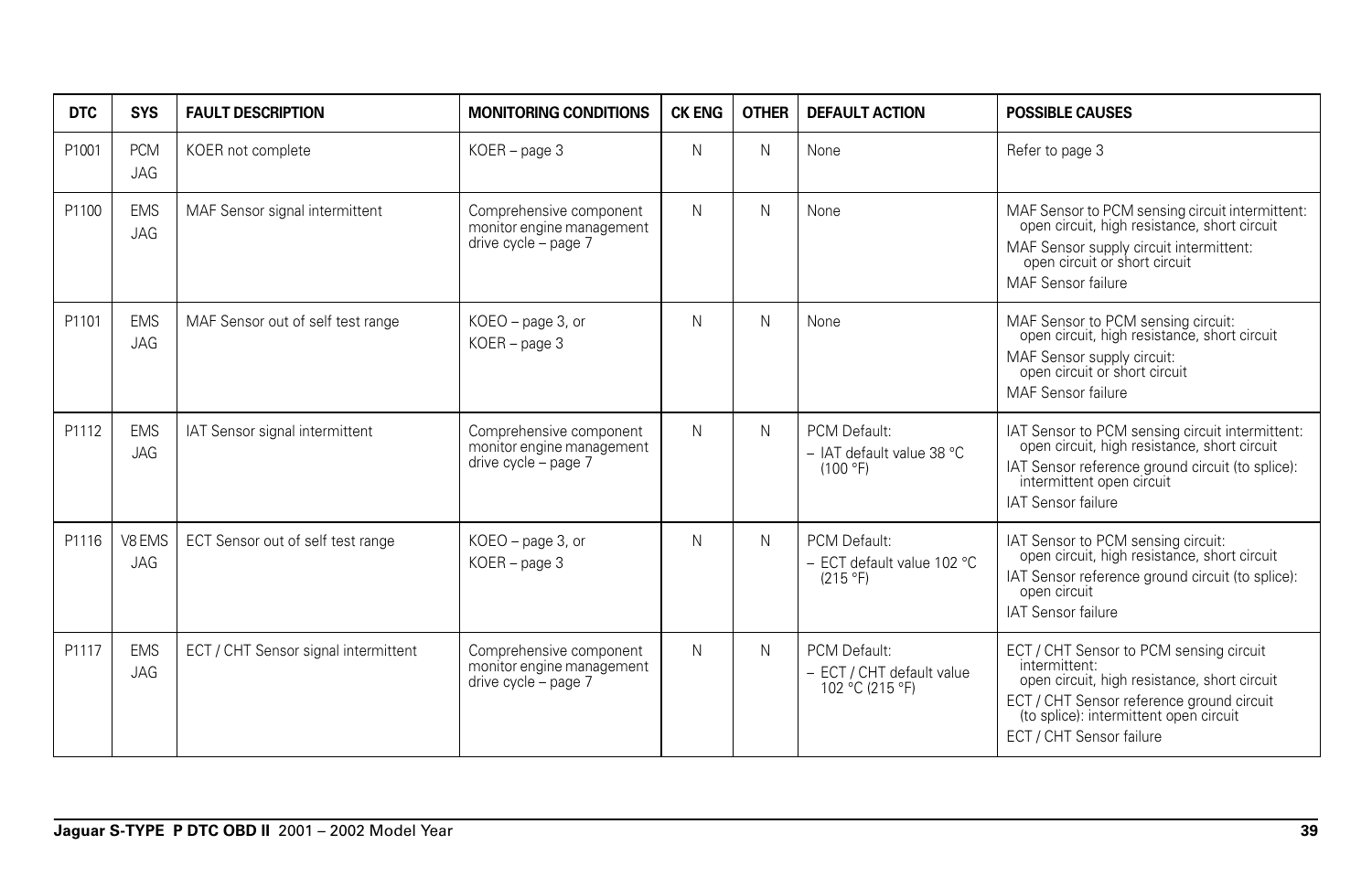| <b>DTC</b> | <b>SYS</b>               | <b>FAULT DESCRIPTION</b>                                      | <b>MONITORING CONDITIONS</b>                                                                                           | <b>CK ENG</b>  | <b>OTHER</b> | <b>DEFAULT ACTION</b>                                                          | <b>POSSIBLE CAUSES</b>                                                                                                                                                                                       |
|------------|--------------------------|---------------------------------------------------------------|------------------------------------------------------------------------------------------------------------------------|----------------|--------------|--------------------------------------------------------------------------------|--------------------------------------------------------------------------------------------------------------------------------------------------------------------------------------------------------------|
| P1121      | <b>EMS</b><br>OBD II     | TP Sensor signals inconsistent with MAF<br>Sensor signals     | Comprehensive component<br>monitor engine management<br>drive cycle - page 7                                           | $\overline{2}$ | N            | None (as long as normal TP<br>signals are received)                            | TP Sensors to PCM wiring harness fault<br>MAF Sensor to PCM wiring harness fault<br>TP Sensor(s) failure<br>MAF Sensor failure                                                                               |
| P1122      | <b>EMS</b><br><b>JAG</b> | APP Sensor circuit low voltage - APP1                         | KOEO - page 3, or<br>KOER - page 3, or<br>Comprehensive component<br>monitor engine management<br>drive cycle - page 7 | N              | A.M          | None (as long as normal APP<br>signals are received from<br>remaining sensors) | APP Sensor to PCM sensing circuit "1"<br>(sensor pin 5:<br>open circuit or high resistance<br>APP Sensor reference voltage (sensor pin 10):<br>open circuit<br>APP Sensor failure                            |
| P1123      | <b>EMS</b><br><b>JAG</b> | APP Sensor circuit high voltage - APP1                        | KOEO - page 3, or<br>KOER - page 3, or<br>Comprehensive component<br>monitor engine management<br>drive cycle - page 7 | N              | A.M          | None (as long as normal APP<br>signals are received from<br>remaining sensors) | APP Sensor to PCM sensing circuit "1"<br>(sensor pin 5):<br>short circuit to high voltage<br>APP Sensor reference ground (sensor pin 9):<br>open circuit<br>APP Sensor failure                               |
| P1124      | <b>EMS</b><br>JAG        | TP Sensor out of self test range                              | KOEO - page 3, or<br>KOER - page 3, or                                                                                 | N              | N            | None (as long as normal TP<br>signals are received)                            | Accelerator pedal depressed during self test<br>One or more individual TP Sensors to PCM<br>sensing circuits: open circuit, high resistance,<br>short circuit to ground or high voltage<br>TP Sensor failure |
| P1125      | <b>EMS</b><br><b>JAG</b> | TP Sensor signal intermittent                                 | Comprehensive component<br>monitor engine management<br>drive cycle - page 7                                           | N              | N            | None                                                                           | One or more individual TP Sensors to PCM<br>sensing circuits: open circuit, high resistance,<br>short circuit to ground or high voltage<br>TP Sensor failure                                                 |
| P1127      | <b>EMS</b><br><b>JAG</b> | Exhaust not warm enough;<br>downstream HO2 Sensors not tested | KOER - page 3, or<br>Heated oxygen sensors<br>monitor drive cycle - page 4                                             | N              | N            | None                                                                           | Engine not at normal operating temperature<br>Exhaust system leak / failure                                                                                                                                  |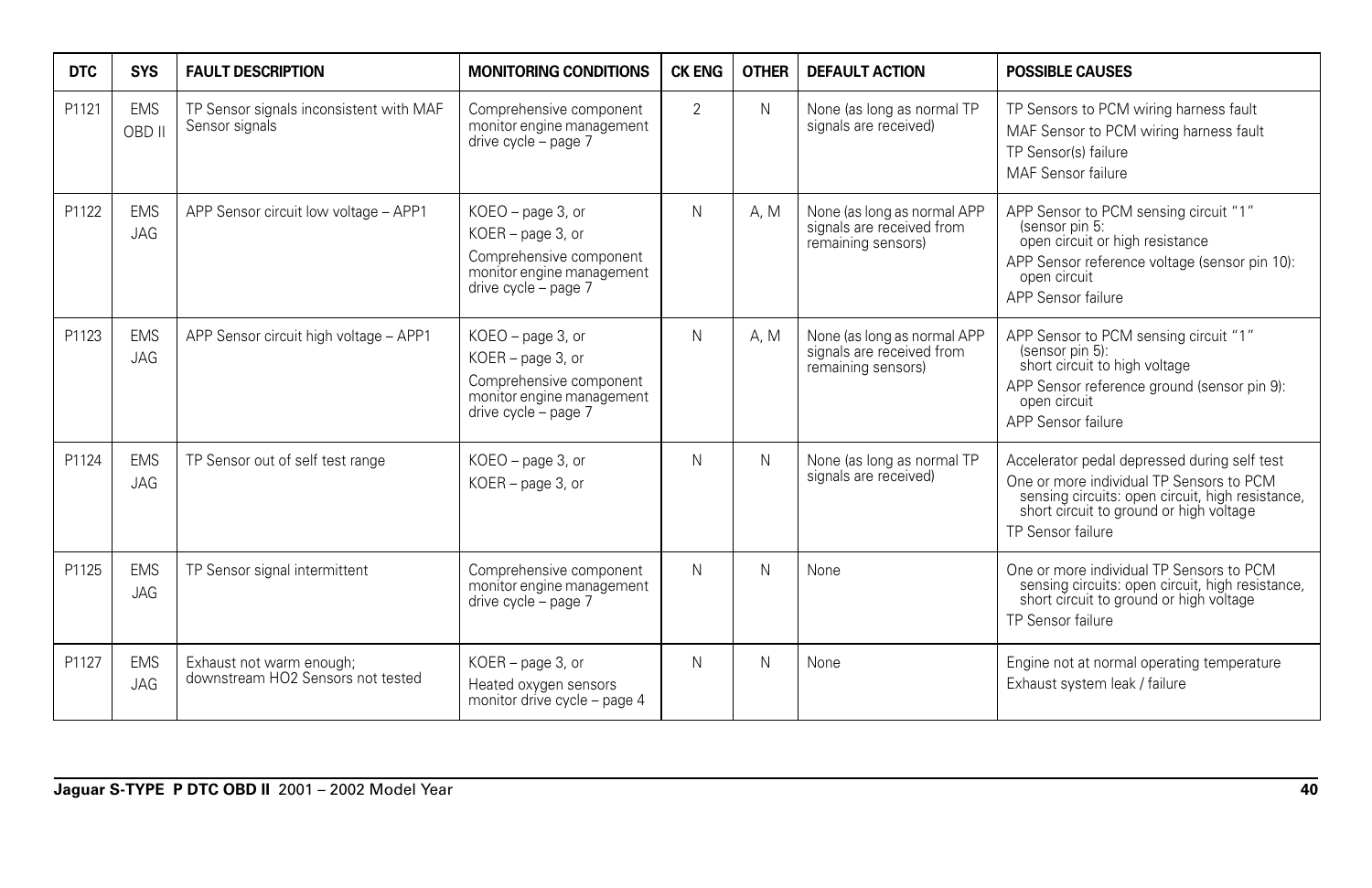| <b>DTC</b> | <b>SYS</b>               | <b>FAULT DESCRIPTION</b>                                                     | <b>MONITORING CONDITIONS</b>                                                  | <b>CK ENG</b>  | <b>OTHER</b> | <b>DEFAULT ACTION</b> | <b>POSSIBLE CAUSES</b>                                                                                                                                                                                                                                                                                       |
|------------|--------------------------|------------------------------------------------------------------------------|-------------------------------------------------------------------------------|----------------|--------------|-----------------------|--------------------------------------------------------------------------------------------------------------------------------------------------------------------------------------------------------------------------------------------------------------------------------------------------------------|
| P1128      | <b>EMS</b><br><b>JAG</b> | Upstream HO2 Sensors swapped from<br>bank to bank                            | KOER - page 3, or<br>Heated oxygen sensors<br>monitor drive cycle - page 4    | N              | N            | None                  | Upstream HO2 Sensors swapped from<br>bank to bank<br>Upstream HO2 Sensors to PCM wiring fault                                                                                                                                                                                                                |
| P1129      | <b>EMS</b><br><b>JAG</b> | Downstream HO2 Sensors swapped from<br>bank to bank                          | $KOER - page 3$ , or<br>Heated oxygen sensors<br>monitor drive cycle - page 4 | N              | N            | None                  | Downstream HO2 Sensors swapped from<br>bank to bank<br>Downstream HO2 Sensors to PCM wiring fault                                                                                                                                                                                                            |
| P1130      | <b>EMS</b><br>OBD II     | Lack of HO2 Sensor swing, adaptive fuel<br>at limit – bank 1, upstream (1/1) | Heated oxygen sensors<br>monitor drive cycle - page 4                         | $\overline{2}$ | N            | None                  | HO2 Sensor 1/1 disconnected<br>HO2 Sensor 1/1 to PCM wiring fault<br>Engine induction air leak between MAF Sensor<br>and throttle<br>Exhaust system leak<br>Contaminated fuel<br>Fuel in engine oil<br>Engine misfire<br>HO2 Sensor 1/1 failure<br>Fuel injection fault<br>PCM Keep alive memory (KAM) error |
| P1131      | <b>EMS</b><br>OBD II     | Lack of HO2 Sensor swing, sensor<br>indicates lean - bank 1, upstream (1/1)  | KOER - page 3, or<br>Heated oxygen sensors<br>monitor drive cycle - page 4    | $\overline{2}$ | N            | None                  | HO2 Sensor 1/1 to PCM wiring fault<br>Engine induction air leak between MAF Sensor<br>and throttle<br>Exhaust system leak<br>HO2 Sensor 1/1 failure<br>Fuel injection fault<br>PCM Keep alive memory (KAM) error                                                                                             |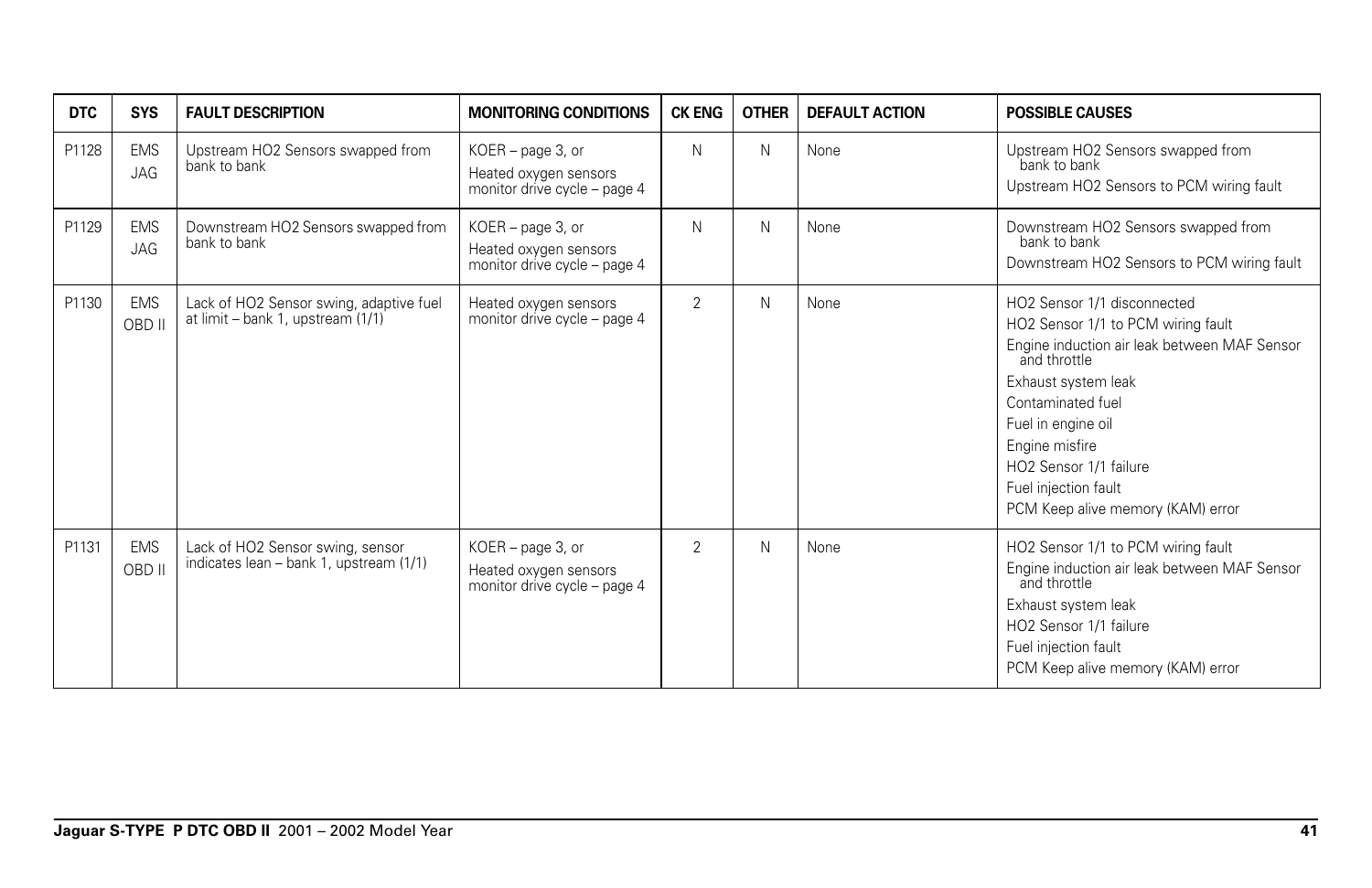| <b>DTC</b> | <b>SYS</b>           | <b>FAULT DESCRIPTION</b>                                                    | <b>MONITORING CONDITIONS</b>                                                 | <b>CK ENG</b>  | <b>OTHER</b> | <b>DEFAULT ACTION</b> | <b>POSSIBLE CAUSES</b>                                                                                                                                                                                                                                                                                                                                                        |
|------------|----------------------|-----------------------------------------------------------------------------|------------------------------------------------------------------------------|----------------|--------------|-----------------------|-------------------------------------------------------------------------------------------------------------------------------------------------------------------------------------------------------------------------------------------------------------------------------------------------------------------------------------------------------------------------------|
| P1132      | <b>EMS</b><br>OBD II | Lack of HO2 Sensor swing, sensor<br>indicates rich - bank 1, upstream (1/1) | KOER - page 3, or<br>Heated oxygen sensors<br>monitor drive cycle - page 4   | $\overline{2}$ | N            | None                  | HO2 Sensor 1/1 to PCM wiring fault<br>Exhaust system restriction<br>Contaminated fuel<br>Fuel in engine oil<br>HO2 Sensor 1/1 failure<br>Fuel injection fault<br>PCM Keep alive memory (KAM) error                                                                                                                                                                            |
| P1133      | <b>EMS</b><br>OBD II | Bank 1 fuel metering control shifted lean                                   | Comprehensive component<br>monitor engine management<br>drive cycle - page 7 | $\overline{2}$ | Ν            | None                  | Temporary contamination of HO2 Sensor 1/1<br>causing "lean drift"<br>Temporary contamination of HO2 Sensor 1/2<br>causing "rich drift"<br>Engine misfire<br>HO2 Sensors 1/1 and 1/2 to PCM wiring fault(s)<br>Engine induction air leak between MAF Sensor<br>and throttle<br>Exhaust system leak<br>Water in bank 1 spark plug well(s)<br>HO2 Sensors 1/1 and/or 1/2 failure |
| P1134      | <b>EMS</b><br>OBD II | Bank 1 fuel metering control shifted rich                                   | Comprehensive component<br>monitor engine management<br>drive cycle - page 7 | $\overline{2}$ | N            | None                  | Temporary contamination of HO2 Sensor 1/1<br>causing "rich drift"<br>Temporary contamination of HO2 Sensor 1/2<br>causing "lean drift"<br>Engine misfire<br>HO2 Sensors 1/1 and 1/2 to PCM wiring fault(s)<br>Exhaust system restriction<br>Water in bank 1 spark plug well(s)<br>HO2 Sensors 1/1 and/or 1/2 failure                                                          |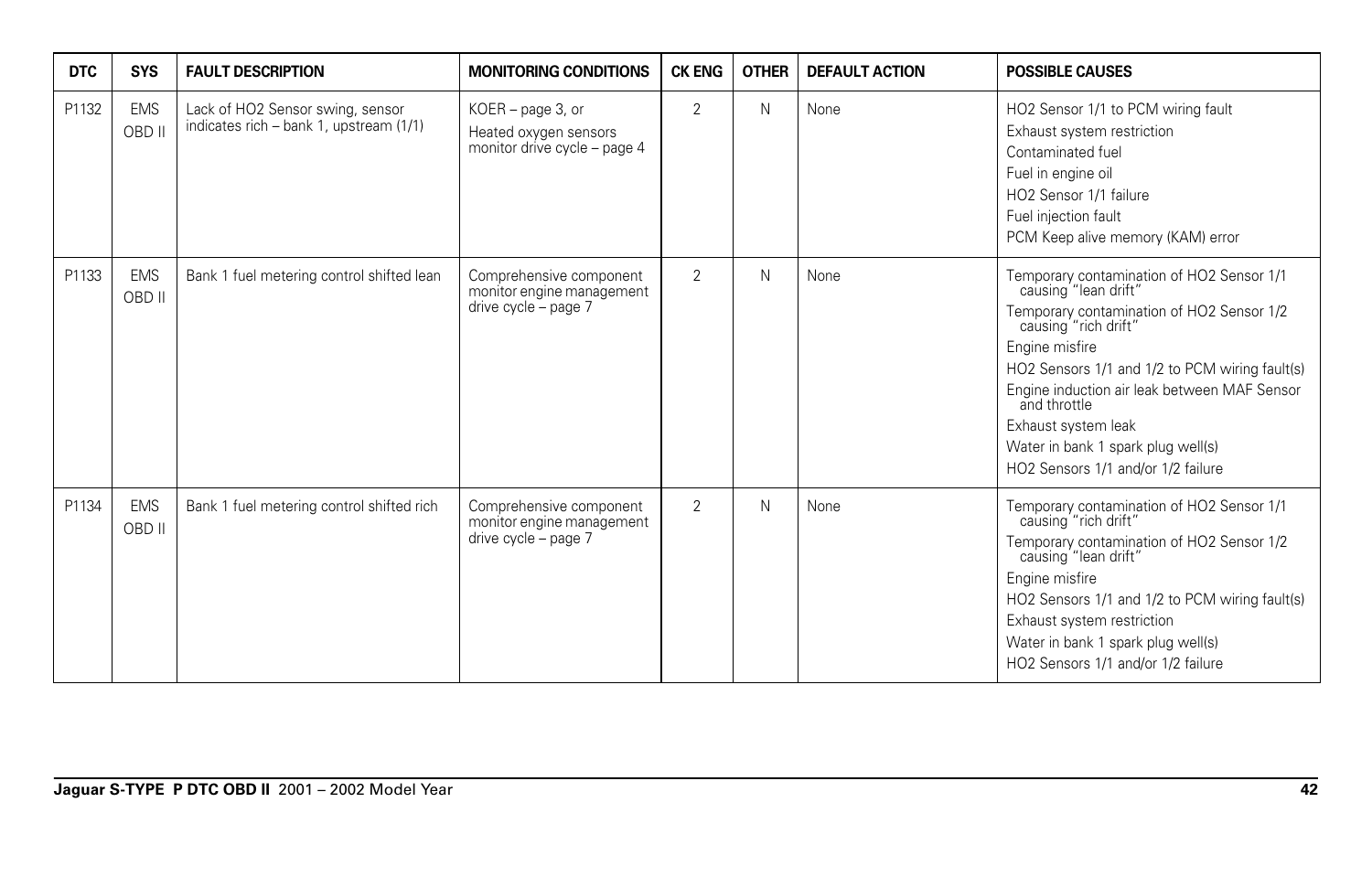| DTC   | <b>SYS</b>               | <b>FAULT DESCRIPTION</b>                                                      | <b>MONITORING CONDITIONS</b>                                                                                           | <b>CK ENG</b> | <b>OTHER</b> | <b>DEFAULT ACTION</b>                                                          | <b>POSSIBLE CAUSES</b>                                                                                                                                                                                                                                                                                                   |
|-------|--------------------------|-------------------------------------------------------------------------------|------------------------------------------------------------------------------------------------------------------------|---------------|--------------|--------------------------------------------------------------------------------|--------------------------------------------------------------------------------------------------------------------------------------------------------------------------------------------------------------------------------------------------------------------------------------------------------------------------|
| P1135 | <b>EMS</b><br><b>JAG</b> | APP Sensor signal intermittent - APP1                                         | KOEO - page 3, or<br>KOER - page 3, or<br>Comprehensive component<br>monitor engine management<br>drive cycle - page 7 | N             | N.           | None (as long as normal APP<br>signals are received from<br>remaining sensors) | APP Sensor to PCM sensing circuit "1"<br>(sensor pin 5):<br>intermittent: open circuit, high resistance,<br>short circuit<br>APP Sensor reference voltage (sensor pin 10):<br>intermittent open circuit<br>APP Sensor reference ground (sensor pin 9):<br>intermittent open circuit<br>APP Sensor failure                |
| P1137 | <b>EMS</b><br><b>JAG</b> | Lack of HO2 Sensor swing, sensor<br>indicates lean - bank 1, downstream (1/2) | KOER - page 3, or<br>Heated oxygen sensors<br>monitor drive cycle - page 4                                             | N             | N.           | None                                                                           | HO2 Sensor 1/2 to PCM wiring fault<br>HO2 Sensor 1/2 failure                                                                                                                                                                                                                                                             |
| P1138 | <b>EMS</b><br><b>JAG</b> | Lack of HO2 Sensor swing, sensor<br>indicates rich - bank 1, downstream (1/2) | KOER - page 3, or<br>Heated oxygen sensors<br>monitor drive cycle - page 4                                             | N             | N.           | None                                                                           | HO2 Sensor 1/2 to PCM wiring fault<br>HO2 Sensor 1/2 failure                                                                                                                                                                                                                                                             |
| P1150 | <b>EMS</b><br>OBD II     | Lack of HO2 Sensor swing, adaptive fuel<br>at limit - bank 2, upstream (2/1)  | Heated oxygen sensors<br>monitor drive cycle - page 4                                                                  | 2             | N.           | None                                                                           | HO2 Sensor 2/1 disconnected<br>HO2 Sensor 2/1 to PCM wiring fault<br>Engine induction air leak between MAF Sensor<br>and throttle<br>Exhaust system leak<br>Contaminated fuel<br>Fuel in engine oil<br>Engine misfire<br>HO <sub>2</sub> Sensor 1/1 failure<br>Fuel injection fault<br>PCM Keep alive memory (KAM) error |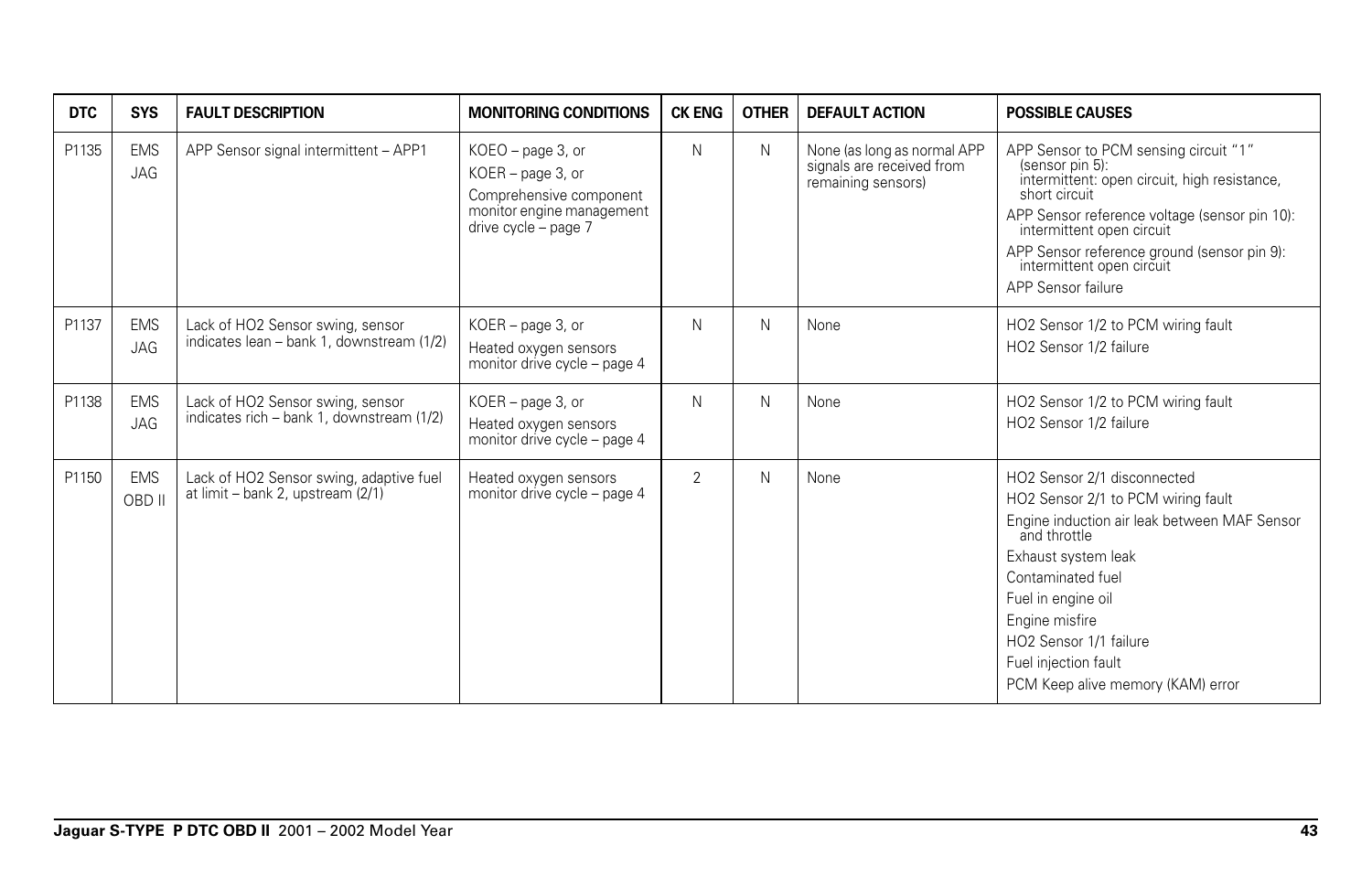| <b>DTC</b> | <b>SYS</b>           | <b>FAULT DESCRIPTION</b>                                                    | <b>MONITORING CONDITIONS</b>                                                 | <b>CK ENG</b>  | <b>OTHER</b> | <b>DEFAULT ACTION</b> | <b>POSSIBLE CAUSES</b>                                                                                                                                                                                                                                                                                                                                                        |
|------------|----------------------|-----------------------------------------------------------------------------|------------------------------------------------------------------------------|----------------|--------------|-----------------------|-------------------------------------------------------------------------------------------------------------------------------------------------------------------------------------------------------------------------------------------------------------------------------------------------------------------------------------------------------------------------------|
| P1151      | <b>EMS</b><br>OBD II | Lack of HO2 Sensor swing, sensor<br>indicates lean - bank 2, upstream (2/1) | KOER - page 3, or<br>Heated oxygen sensors<br>monitor drive cycle - page 4   | $\overline{2}$ | N            | None                  | HO2 Sensor 2/1 to PCM wiring fault<br>Engine induction air leak between MAF Sensor<br>and throttle<br>Exhaust system leak<br>HO2 Sensor 2/1 failure<br>Fuel injection fault<br>PCM Keep alive memory (KAM) error                                                                                                                                                              |
| P1152      | <b>EMS</b><br>OBD II | Lack of HO2 Sensor swing, sensor<br>indicates rich - bank 2, upstream (2/1) | KOER - page 3, or<br>Heated oxygen sensors<br>monitor drive cycle - page 4   | $\overline{2}$ | N            | None                  | HO2 Sensor 2/1 to PCM wiring fault<br>Exhaust system restriction<br>Contaminated fuel<br>Fuel in engine oil<br>HO2 Sensor 2/1 failure<br>Fuel injection fault<br>PCM Keep alive memory (KAM) error                                                                                                                                                                            |
| P1153      | <b>EMS</b><br>OBD II | Bank 2 fuel metering control shifted lean                                   | Comprehensive component<br>monitor engine management<br>drive cycle - page 7 | $\overline{2}$ | N            | None                  | Temporary contamination of HO2 Sensor 2/1<br>causing "lean drift"<br>Temporary contamination of HO2 Sensor 2/2<br>causing "rich drift"<br>Engine misfire<br>HO2 Sensors 2/1 and 2/2 to PCM wiring fault(s)<br>Engine induction air leak between MAF Sensor<br>and throttle<br>Exhaust system leak<br>Water in bank 2 spark plug well(s)<br>HO2 Sensors 2/1 and/or 2/2 failure |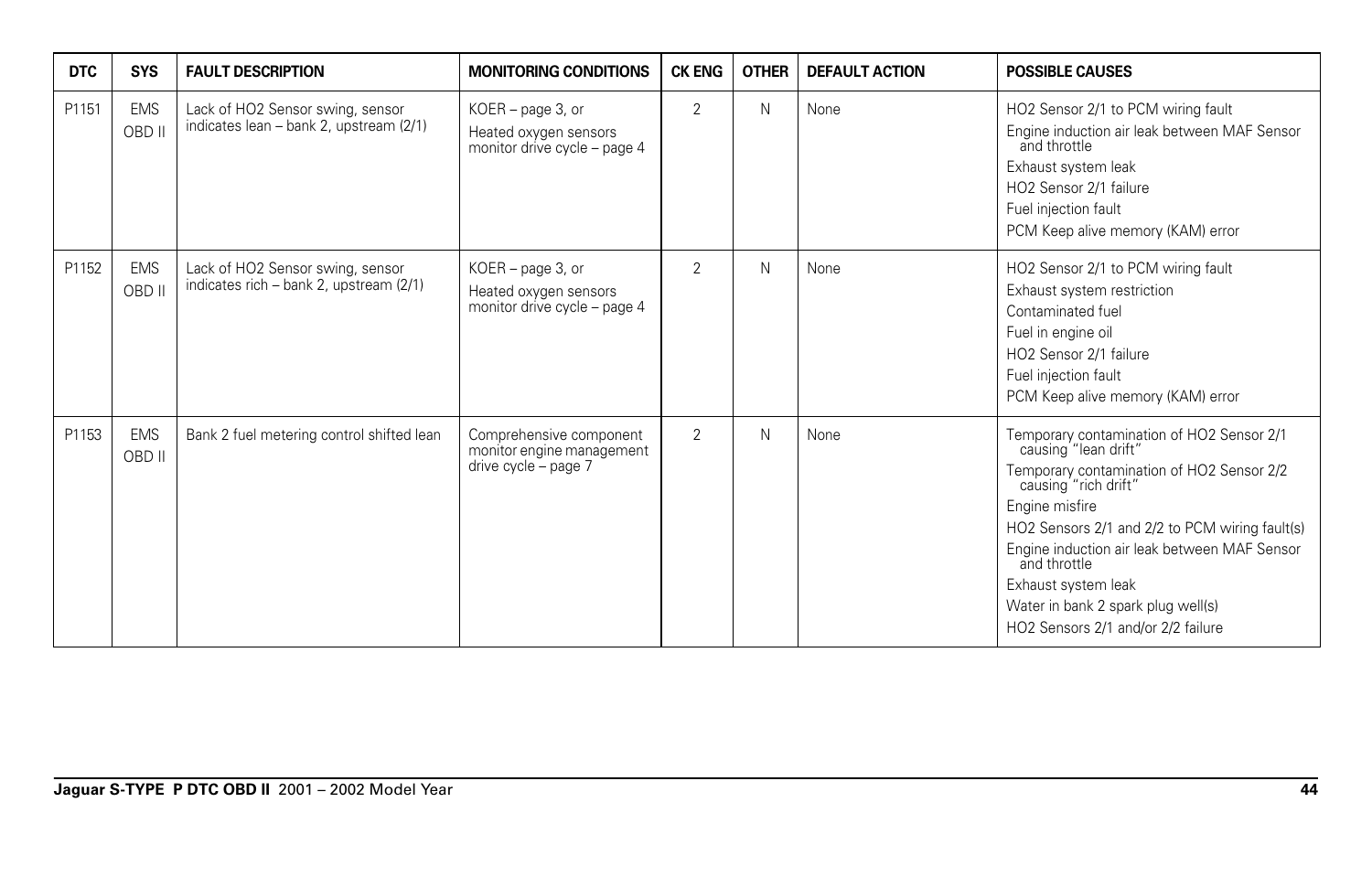| <b>DTC</b> | <b>SYS</b>               | <b>FAULT DESCRIPTION</b>                                                      | <b>MONITORING CONDITIONS</b>                                                                                           | <b>CK ENG</b>  | <b>OTHER</b> | <b>DEFAULT ACTION</b>                                        | <b>POSSIBLE CAUSES</b>                                                                                                                                                                                                                                                                                               |
|------------|--------------------------|-------------------------------------------------------------------------------|------------------------------------------------------------------------------------------------------------------------|----------------|--------------|--------------------------------------------------------------|----------------------------------------------------------------------------------------------------------------------------------------------------------------------------------------------------------------------------------------------------------------------------------------------------------------------|
| P1154      | <b>EMS</b><br>OBD II     | Bank 2 fuel metering control shifted rich                                     | Comprehensive component<br>monitor engine management<br>drive cycle - page 7                                           | $\overline{2}$ | N            | None                                                         | Temporary contamination of HO2 Sensor 2/1<br>causing "rich drift"<br>Temporary contamination of HO2 Sensor 2/2<br>causing "lean drift"<br>Engine misfire<br>HO2 Sensors 2/1 and 2/2 to PCM wiring fault(s)<br>Exhaust system restriction<br>Water in bank 2 spark plug well(s)<br>HO2 Sensors 2/1 and/or 2/2 failure |
| P1157      | <b>EMS</b><br><b>JAG</b> | Lack of HO2 Sensor swing, sensor<br>indicates lean - bank 2, downstream (2/2) | KOER - page 3, or<br>Heated oxygen sensors<br>monitor drive cycle - page 4                                             | N              | N            | None                                                         | HO2 Sensor 2/2 to PCM wiring fault<br>HO2 Sensor 2/2 failure                                                                                                                                                                                                                                                         |
| P1158      | <b>EMS</b><br><b>JAG</b> | Lack of HO2 Sensor swing, sensor<br>indicates rich - bank 2, downstream (2/2) | KOER - page 3, or<br>Heated oxygen sensors<br>monitor drive cycle - page 4                                             | N              | N            | None                                                         | HO2 Sensor 2/2 to PCM wiring fault<br>HO2 Sensor 2/2 failure                                                                                                                                                                                                                                                         |
| P1183      | <b>EMS</b><br>OBD II     | <b>EOT Sensor circuit malfunction</b>                                         | Comprehensive component<br>monitor engine management<br>drive cycle - page 7                                           | $\overline{2}$ | N.           | PCM Default:<br>- V6 CHT substituted<br>- V8 ECT substituted | EOT Sensor to PCM sensing circuit:<br>open circuit, high resistance, short circuit<br>EOT Sensor reference ground circuit (to splice):<br>open circuit<br><b>EOT Sensor failure</b>                                                                                                                                  |
| P1184      | <b>EMS</b><br><b>JAG</b> | EOT Sensor out of self test range                                             | KOEO - page 3, or<br>KOER - page 3, or<br>Comprehensive component<br>monitor engine management<br>drive cycle - page 7 | N              | N.           | PCM Default:<br>- V6 CHT substituted<br>- V8 ECT substituted | EOT Sensor to PCM sensing circuit:<br>high resistance when hot<br>EOT Sensor to PCM sensing circuit:<br>intermittent high resistance<br><b>EOT Sensor failure</b>                                                                                                                                                    |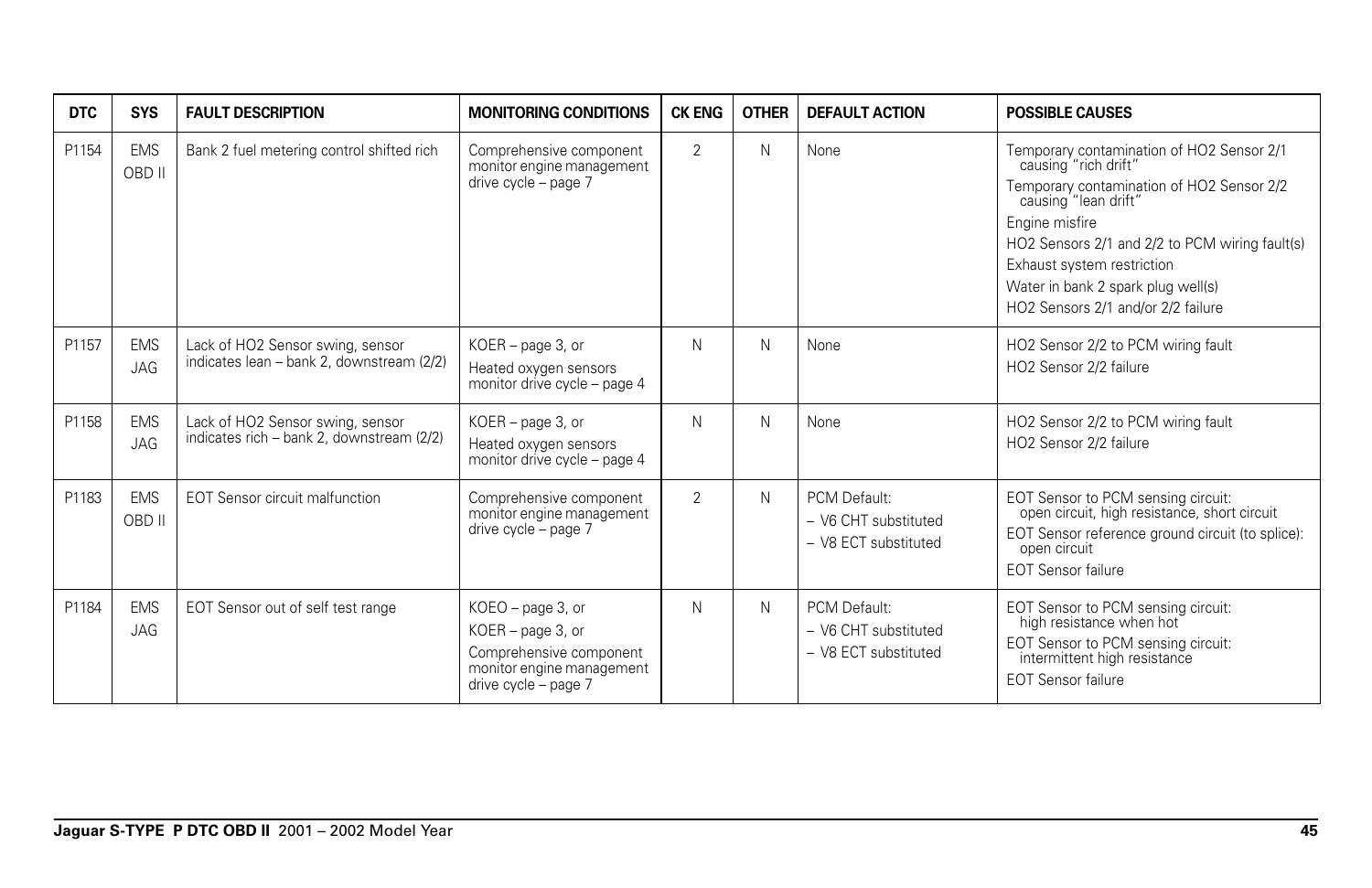| <b>DTC</b> | <b>SYS</b>               | <b>FAULT DESCRIPTION</b>               | <b>MONITORING CONDITIONS</b>                                                                                           | <b>CK ENG</b> | <b>OTHER</b> | <b>DEFAULT ACTION</b>                                                          | <b>POSSIBLE CAUSES</b>                                                                                                                                                                                                                                                                               |
|------------|--------------------------|----------------------------------------|------------------------------------------------------------------------------------------------------------------------|---------------|--------------|--------------------------------------------------------------------------------|------------------------------------------------------------------------------------------------------------------------------------------------------------------------------------------------------------------------------------------------------------------------------------------------------|
| P1214      | <b>EMS</b><br><b>JAG</b> | APP Sensor signal intermittent - APP2  | KOEO - page 3, or<br>KOER - page 3, or<br>Comprehensive component<br>monitor engine management<br>drive cycle - page 7 | N             | N            | None (as long as normal APP<br>signals are received from<br>remaining sensors) | APP Sensor to PCM sensing circuit "2"<br>(sensor pin 4) intermittent:<br>open circuit, high resistance, short circuit<br>APP Sensor reference voltage (sensor pin 8):<br>intermittent open circuit<br>APP Sensor reference ground (sensor pin 6):<br>intermittent open circuit<br>APP Sensor failure |
| P1215      | <b>EMS</b><br>JAG        | APP Sensor circuit low voltage - APP3  | KOEO - page 3, or<br>KOER - page 3, or<br>Comprehensive component<br>monitor engine management<br>drive cycle - page 7 | N             | A. M         | None (as long as normal APP<br>signals are received from<br>remaining sensors) | APP Sensor to PCM sensing circuit "3"<br>(sensor pin 7): open circuit or high resistance<br>APP Sensor reference voltage (sensor pin 3):<br>open circuit<br>APP Sensor failure                                                                                                                       |
| P1216      | <b>EMS</b><br><b>JAG</b> | APP Sensor circuit high voltage - APP3 | KOEO - page 3, or<br>KOER - page 3, or<br>Comprehensive component<br>monitor engine management<br>drive cycle - page 7 | N             | A. M         | None (as long as normal APP<br>signals are received from<br>remaining sensors) | APP Sensor to PCM sensing circuit "1"<br>(sensor pin 7): short circuit to high voltage<br>APP Sensor reference ground (sensor pin 2)<br>open circuit<br>APP Sensor failure                                                                                                                           |
| P1217      | <b>EMS</b><br><b>JAG</b> | APP Sensor signal intermittent - APP3  | KOEO - page 3, or<br>KOER - page 3, or<br>Comprehensive component<br>monitor engine management<br>drive cycle - page 7 | N             | N.           | None (as long as normal APP<br>signals are received from<br>remaining sensors) | APP Sensor to PCM sensing circuit "3"<br>(sensor pin 7) intermittent:<br>open circuit, high resistance, short circuit<br>APP Sensor reference voltage (sensor pin 3):<br>intermittent open circuit<br>APP Sensor reference ground (sensor pin 2):<br>intermittent open circuit<br>APP Sensor failure |
| P1222      | <b>EMS</b><br><b>JAG</b> | APP Sensor circuit low voltage - APP2  | KOEO - page 3, or<br>KOER - page 3, or<br>Comprehensive component<br>monitor engine management<br>drive cycle - page 7 | N             | A, M         | None (as long as normal APP<br>signals are received from<br>remaining sensors) | APP Sensor to PCM sensing circuit "2"<br>(sensor pin 4): open circuit or high resistance<br>APP Sensor reference voltage (sensor pin 8):<br>open circuit<br>APP Sensor failure                                                                                                                       |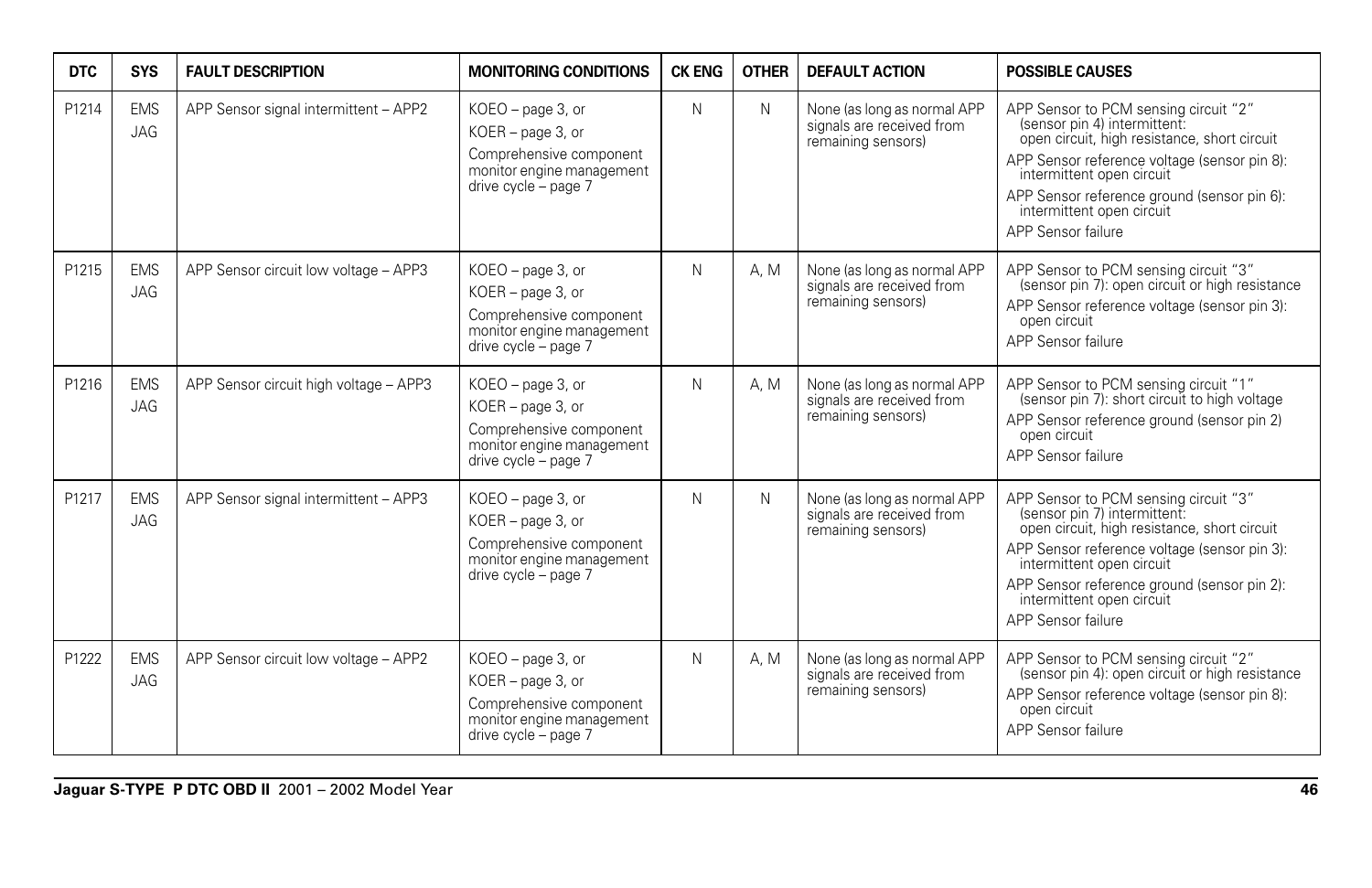| <b>DTC</b> | <b>SYS</b>               | <b>FAULT DESCRIPTION</b>                        | <b>MONITORING CONDITIONS</b>                                                                                             | <b>CK ENG</b> | <b>OTHER</b> | <b>DEFAULT ACTION</b>                                                          | <b>POSSIBLE CAUSES</b>                                                                                                                                                                                                                                                                                                                                          |
|------------|--------------------------|-------------------------------------------------|--------------------------------------------------------------------------------------------------------------------------|---------------|--------------|--------------------------------------------------------------------------------|-----------------------------------------------------------------------------------------------------------------------------------------------------------------------------------------------------------------------------------------------------------------------------------------------------------------------------------------------------------------|
| P1223      | <b>EMS</b><br><b>JAG</b> | APP Sensor circuit high voltage - APP2          | $KOEO$ – page 3, or<br>KOER - page 3, or<br>Comprehensive component<br>monitor engine management<br>drive cycle - page 7 | N             | A.M          | None (as long as normal APP<br>signals are received from<br>remaining sensors) | APP Sensor to PCM sensing circuit "2"<br>(sensor pin 4): short circuit to high voltage<br>APP Sensor reference ground (sensor pin 6):<br>open circuit<br>APP Sensor failure                                                                                                                                                                                     |
| P1233      | <b>EMS</b><br><b>JAG</b> | Fuel delivery system disabled or<br>inoperative | KOEO - page 3, or<br>KOER - page 3, or<br>Comprehensive component<br>monitor engine management<br>drive cycle - page 7   | N             | N            | None<br>(Engine shut off)                                                      | PCM to RECM fuel pump drive signal circuit<br>(PCM pin FH1-58):<br>open circuit, high resistance, short circuit<br>RECM to fuel pump drive circuit:<br>open circuit, high resistance, short circuit<br>Fuel pump relay power supply:<br>open circuit, short circuit<br>Fuel pump relay to RECM power supply circuit:<br>open circuit<br>Fuel pump relay failure |
| P1235      | <b>EMS</b><br>JAG        | Fuel pump control out of range                  | KOER - page 3, or<br>Comprehensive component<br>monitor engine management<br>drive cycle - page 7                        | N             | N            | None<br>(Engine running too rich /<br>lean)                                    | PCM to RECM fuel pump drive signal circuit<br>(PCM pin FH1-58) intermittent:<br>open circuit, high resistance, short circuit<br>RECM to fuel pump drive circuit intermittent:<br>open circuit, high resistance, short circuit                                                                                                                                   |
| P1237      | <b>EMS</b><br>JAG        | Fuel pump secondary circuit malfunction         | KOER - page 3, or<br>Comprehensive component<br>monitor engine management<br>drive cycle - page 7                        | N             | N            | None<br>(Engine shut off)                                                      | RECM to fuel pump drive circuit:<br>open circuit, high resistance, short circuit<br>Fuel pump relay power supply:<br>open circuit, short circuit<br>Fuel pump relay to RECM power supply circuit:<br>open circuit<br>Fuel pump relay failure                                                                                                                    |
| P1246      | <b>EMS</b><br><b>JAG</b> | Generator load input to PCM failure             | $KOER - page 3$                                                                                                          | N             | M.C          | None                                                                           | Accessory drive belt failure<br>PCM to generator load circuit (PCM pin PI1-50):<br>open circuit, high resistance, short circuit<br>Generator failure                                                                                                                                                                                                            |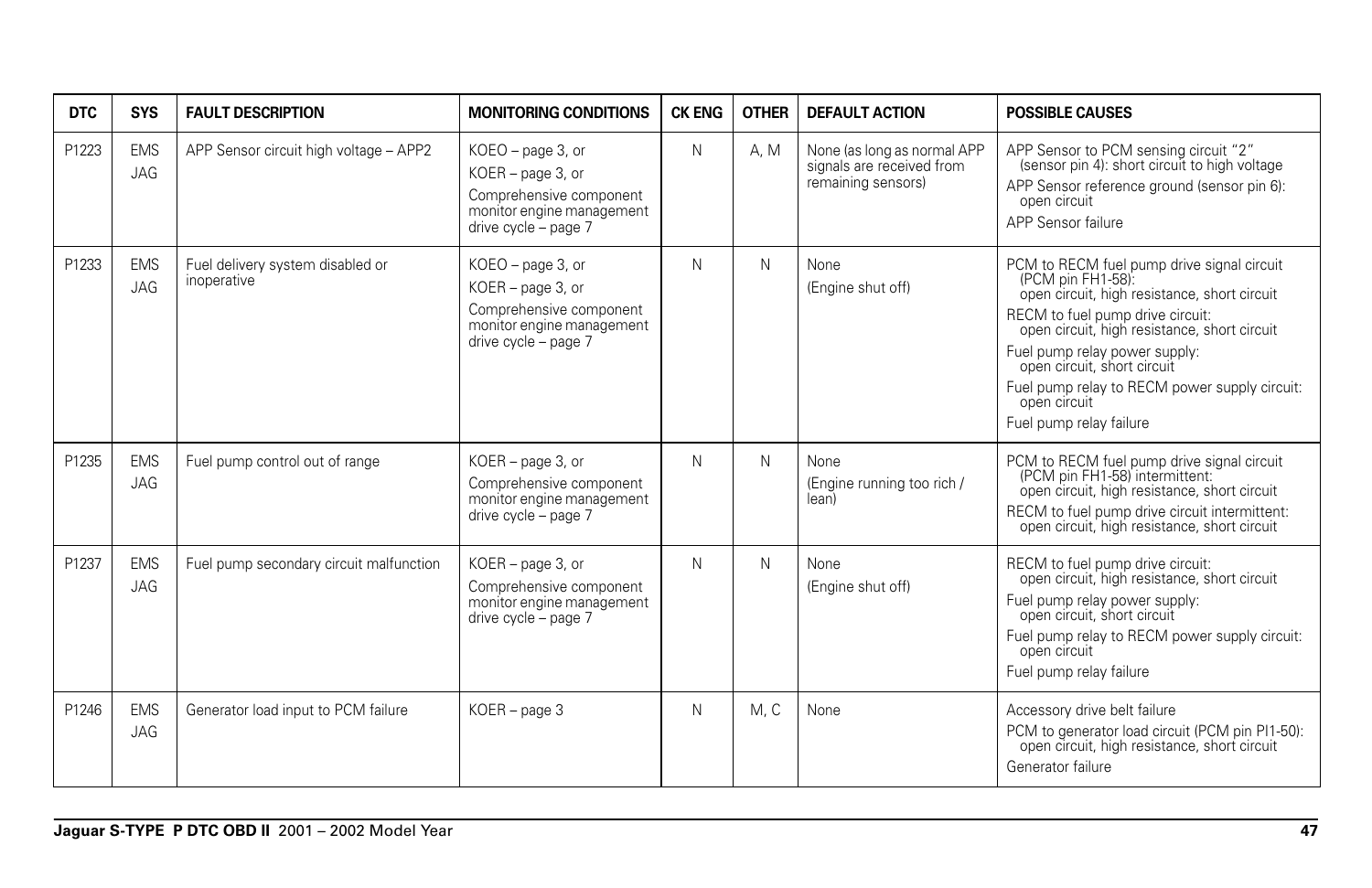| <b>DTC</b> | <b>SYS</b>               | <b>FAULT DESCRIPTION</b>                                                          | <b>MONITORING CONDITIONS</b>                                                                                           | <b>CK ENG</b>  | <b>OTHER</b> | <b>DEFAULT ACTION</b>                                    | <b>POSSIBLE CAUSES</b>                                                                                                                                                                                                                                                     |
|------------|--------------------------|-----------------------------------------------------------------------------------|------------------------------------------------------------------------------------------------------------------------|----------------|--------------|----------------------------------------------------------|----------------------------------------------------------------------------------------------------------------------------------------------------------------------------------------------------------------------------------------------------------------------------|
| P1260      | <b>EMS</b><br><b>JAG</b> | Vehicle theft detected - engine disabled<br>(PCM SCP input from PATS, INST, GECM) | KOEO - page 3                                                                                                          | N              | N            | None                                                     | Invalid ignition key code<br>Passive anti-theft system (PATS) signal to<br>instrument pack missing or corrupted<br>PATS SCP message failure                                                                                                                                |
| P1285      | V6 EMS<br>OBD II         | Cylinder head over temperature sensed                                             | KOEO - page 3, or<br>KOER - page 3, or<br>Comprehensive component<br>monitor engine management<br>drive cycle - page 7 | $\overline{2}$ | M.H          | PCM Default:<br>- fail-safe cooling strategy             | Coolant level low / leak<br>Coolant contaminated<br>Cooling system thermostat defective<br>Excessive load on engine -<br>high elevation, steep grade, trailer towing                                                                                                       |
| P1288      | V6 EMS<br><b>JAG</b>     | CHT Sensor out of self test range                                                 | KOEO - page 3, or<br>KOER - page 3, or<br>Comprehensive component<br>monitor engine management<br>drive cycle - page 7 | N              | N            | PCM Default:<br>$-$ CHT default value 102 °C<br>(215 °F) | Engine not at normal operating temperature<br>Engine overheat condition - refer to P1285<br>CHT Sensor disconnected<br>CHT Sensor to PCM circuit fault<br>PCM cooling fan circuit failure<br>Cooling fan module to fan motor circuit failure<br>Cooling fan module failure |
| P1289      | V6 EMS<br>OBD II         | CHT Sensor sense circuit high voltage<br>(low temperature)                        | KOEO - page 3, or<br>KOER - page 3, or<br>Comprehensive component<br>monitor engine management<br>drive cycle - page 7 | $\overline{2}$ | N            | PCM Default:<br>$-$ CHT default value 102 °C<br>(215 °F) | CHT Sensor to cylinder head poor contact<br>CHT Sensor to PCM sensing circuit:<br>high resistance, open circuit or short circuit to<br>high voltage<br>CHT Sensor failure                                                                                                  |
| P1290      | V6 EMS<br>OBD II         | CHT Sensor sense circuit low voltage<br>(high temperature)                        | KOEO - page 3, or<br>KOER - page 3, or<br>Comprehensive component<br>monitor engine management<br>drive cycle - page 7 | $\overline{2}$ | N            | PCM Default:<br>- CHT default value 102 °C<br>(215 °F)   | Engine overheat condition - refer to P1285<br>CHT Sensor to PCM wiring:<br>short circuit to ground<br>CHT Sensor failure                                                                                                                                                   |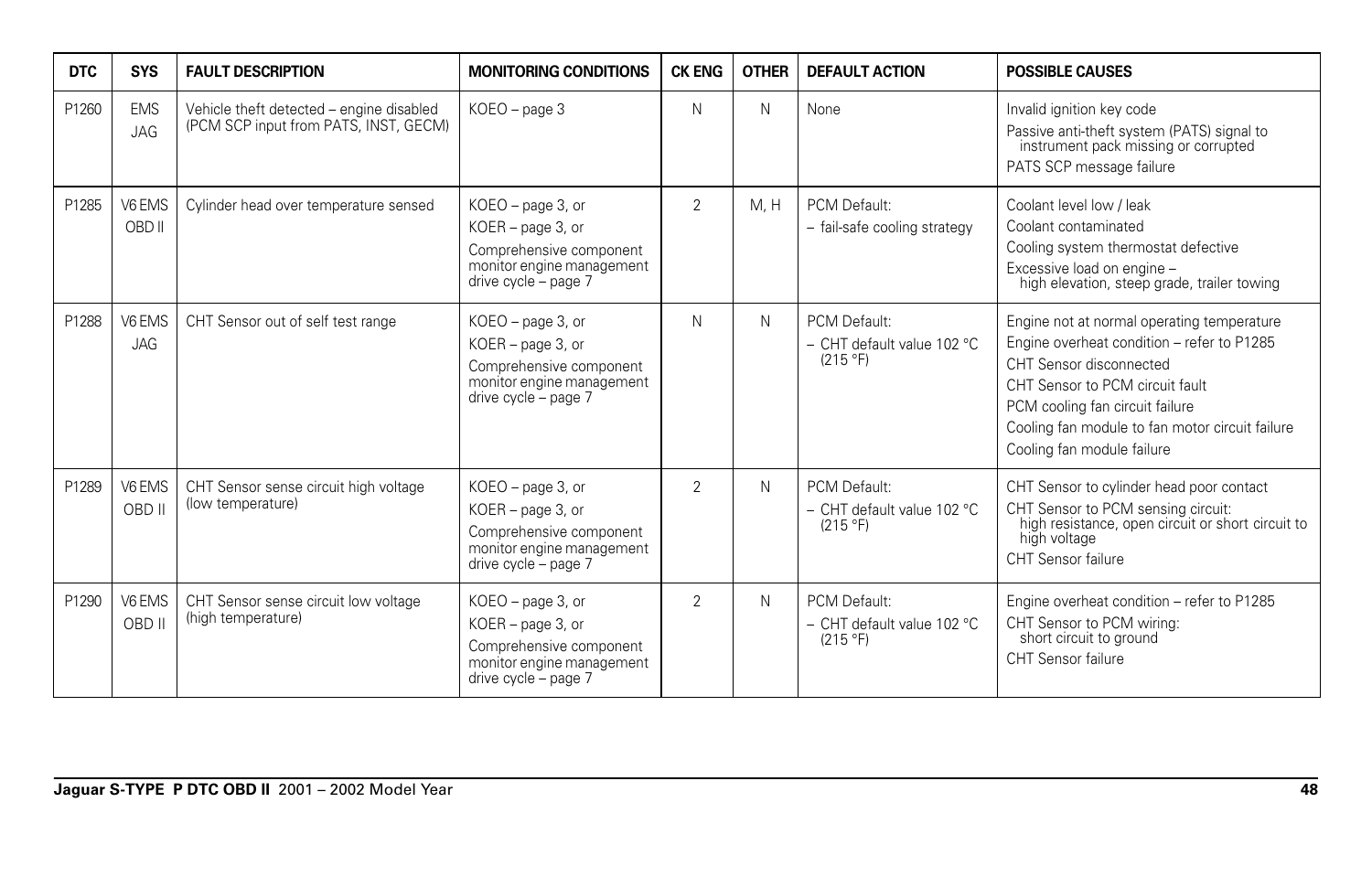| <b>DTC</b> | <b>SYS</b>           | <b>FAULT DESCRIPTION</b>                  | <b>MONITORING CONDITIONS</b>                                                                                           | <b>CK ENG</b>  | <b>OTHER</b> | <b>DEFAULT ACTION</b>                        | <b>POSSIBLE CAUSES</b>                                                                                                                                                                         |
|------------|----------------------|-------------------------------------------|------------------------------------------------------------------------------------------------------------------------|----------------|--------------|----------------------------------------------|------------------------------------------------------------------------------------------------------------------------------------------------------------------------------------------------|
| P1299      | V6 EMS<br>OBD II     | Fail-safe cooling mode active             | Comprehensive component<br>monitor engine management<br>drive cycle - page 7                                           |                | M.H          | PCM Default:<br>- fail-safe cooling strategy | Engine overheat condition - refer to P1285<br>PCM cooling fan circuit failure<br>Cooling fan module to fan motor circuit failure<br>Cooling fan module failure                                 |
| P1309      | <b>EMS</b><br>OBD II | Misfire monitor failure                   | Misfire monitor drive cycle -<br>page 4                                                                                | $\overline{2}$ | N.           | None                                         | CKP Sensor fault - refer to P0320<br>CMP Sensor(s) fault - refer to P0340, P0341<br>PCM failure                                                                                                |
| P1380      | <b>EMS</b><br>OBD II | VVT Solenoid circuit malfunction - bank 1 | KOEO - page 3, or<br>KOER - page 3, or<br>Comprehensive component<br>monitor engine management<br>drive cycle - page 7 | 2              | N.           | None                                         | Bank 1 WT solenoid valve disconnected<br>Bank 1 WT solenoid valve to PCM PWM drive<br>circuit fault<br>Bank 1 WT solenoid valve power supply<br>circuit fault<br>Bank 1 WT solenoid failure    |
| P1381      | <b>EMS</b><br>OBD II | VVT Over advanced - bank 1                | KOER - page 3, or<br>Comprehensive component<br>monitor engine management<br>drive cycle - page 7                      | $\overline{2}$ | N.           | None                                         | Bank 1 VVT solenoid valve to PCM PWM drive<br>circuit fault<br>Bank 1 VVT actuator oil supply fault<br>Bank 1 WT actuator stuck                                                                |
| P1383      | <b>EMS</b><br>OBD II | VVT Over retarded - bank 1                | KOER - page 3, or<br>Comprehensive component<br>monitor engine management<br>drive cycle - page 7                      | $\overline{2}$ | N.           | None                                         | Bank 1 WT solenoid valve to PCM PWM drive<br>circuit fault<br>Bank 1 VVT actuator oil supply fault<br>Bank 1 WT actuator stuck                                                                 |
| P1385      | <b>EMS</b><br>OBD II | VVT Solenoid circuit malfunction - bank 2 | KOEO - page 3, or<br>KOER - page 3, or<br>Comprehensive component<br>monitor engine management<br>drive cycle - page 7 | $\overline{2}$ | N            | None                                         | Bank 2 VVT solenoid valve disconnected<br>Bank 2 WT solenoid valve to PCM PWM drive<br>circuit fault<br>Bank 2 VVT solenoid valve power supply<br>circuit fault<br>Bank 2 VVT solenoid failure |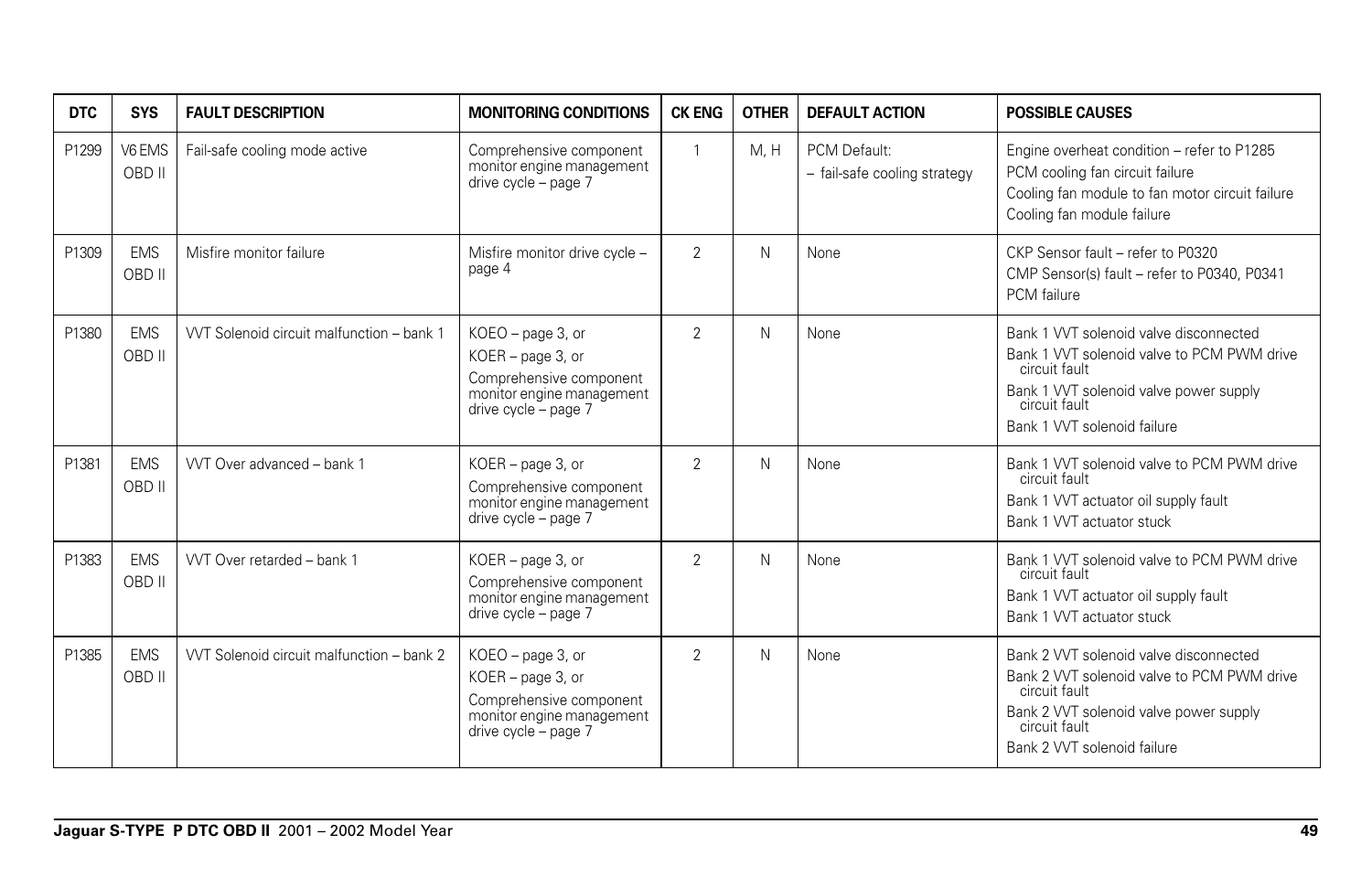| DTC   | <b>SYS</b>               | <b>FAULT DESCRIPTION</b>                         | <b>MONITORING CONDITIONS</b>                                                                                           | <b>CK ENG</b>  | <b>OTHER</b> | <b>DEFAULT ACTION</b>                                                                                                      | <b>POSSIBLE CAUSES</b>                                                                                                                                                                                                                                                                                  |
|-------|--------------------------|--------------------------------------------------|------------------------------------------------------------------------------------------------------------------------|----------------|--------------|----------------------------------------------------------------------------------------------------------------------------|---------------------------------------------------------------------------------------------------------------------------------------------------------------------------------------------------------------------------------------------------------------------------------------------------------|
| P1386 | <b>EMS</b><br>OBD II     | VVT Over advanced - bank 2                       | KOER - page 3, or<br>Comprehensive component<br>monitor engine management<br>drive cycle - page 7                      | $\overline{2}$ | N            | None                                                                                                                       | Bank 2 VVT solenoid valve to PCM PWM drive<br>circuit fault<br>Bank 2 VVT actuator oil supply fault<br>Bank 2 VVT actuator stuck                                                                                                                                                                        |
| P1388 | <b>EMS</b><br>OBD II     | VVT Over retarded - bank 2                       | KOER - page 3, or<br>Comprehensive component<br>monitor engine management<br>drive cycle - page 7                      | $\overline{2}$ | N            | None                                                                                                                       | Bank 2 WT solenoid valve to PCM PWM drive<br>circuit fault<br>Bank 2 VVT actuator oil supply fault<br>Bank 2 VVT actuator stuck                                                                                                                                                                         |
| P1450 | <b>EMS</b><br>OBD II     | System unable to bleed-up fuel tank<br>vacuum    | Evaporative system monitor<br>drive cycle - page 6                                                                     | $\overline{2}$ | N            | None                                                                                                                       | Restricted vapor piping – fuel tank to EVAP<br>canister purge valve<br>EVAP Canister purge valve stuck open                                                                                                                                                                                             |
| P1451 | <b>EMS</b><br>OBD II     | EVAP Canister close valve circuit<br>malfunction | KOEO - page 3, or<br>KOER - page 3, or<br>Evaporative system monitor<br>drive cycle - page 6                           | $\overline{2}$ | N            | None                                                                                                                       | EVAP Canister close valve to PCM drive circuit:<br>open circuit, high resistance, short circuit<br>EVAP Canister close valve power supply circuit:<br>open circuit, short circuit<br>EVAP Canister close valve failure                                                                                  |
| P1460 | <b>EMS</b><br><b>JAG</b> | A/C compressor cut-out malfunction               | KOEO - page 3, or<br>KOER - page 3, or<br>Comprehensive component<br>monitor engine management<br>drive cycle - page 7 | N              | N            | None<br>(PCM inhibits A/C clutch<br>engagement during: engine<br>cranking, wide open throttle,<br>throttle limp home mode) | PCM to A/C compressor clutch relay circuit:<br>open circuit, short circuit<br>A/C compressor clutch relay to<br>A/C compressor circuit:<br>open circuit, short circuit<br>A/C compressor clutch relay failure<br>A/C compressor clutch ground circuit:<br>open circuit<br>A/C compressor clutch failure |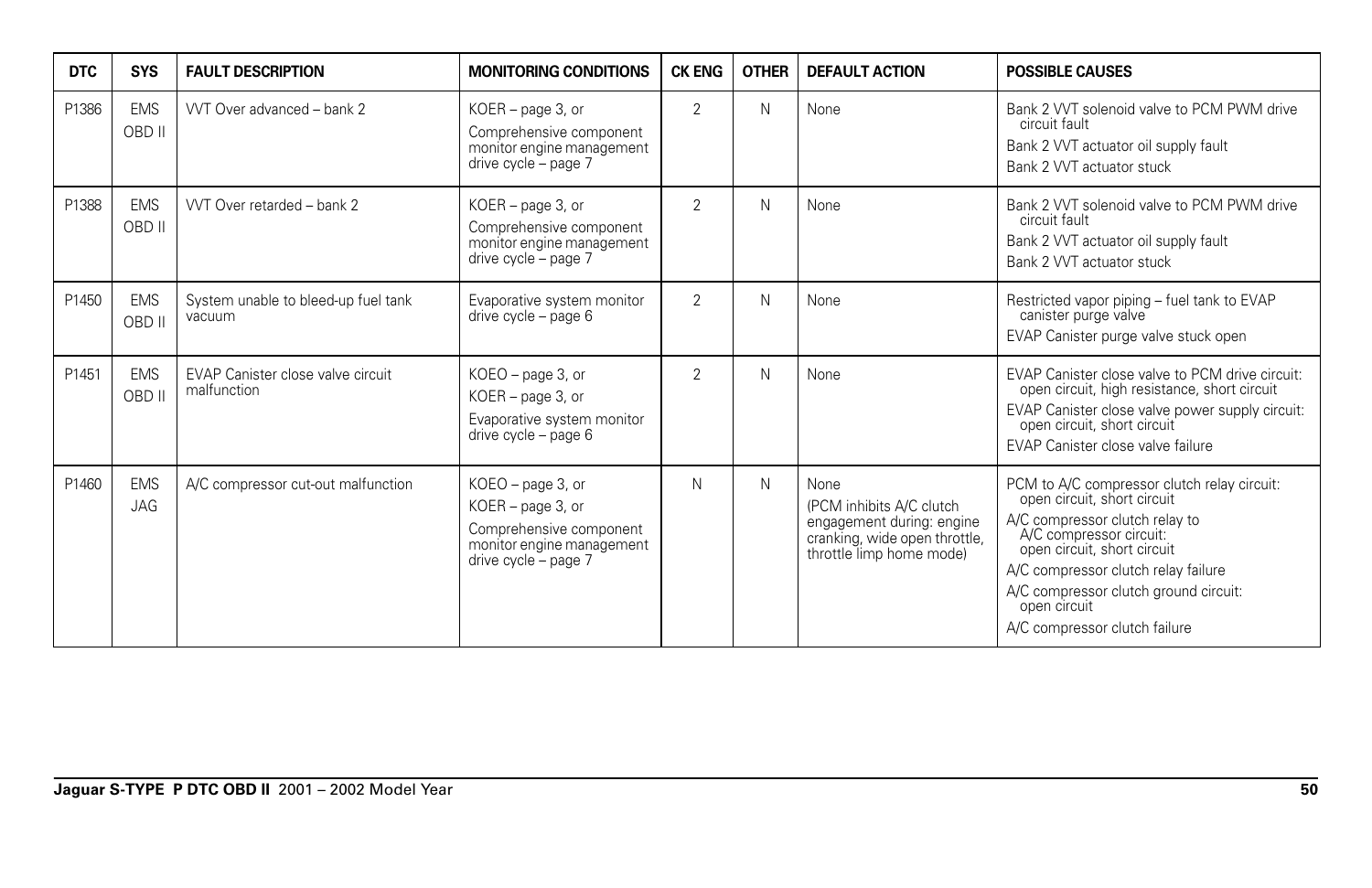| <b>DTC</b> | <b>SYS</b>                  | <b>FAULT DESCRIPTION</b>                            | <b>MONITORING CONDITIONS</b>                                                                                           | <b>CK ENG</b> | <b>OTHER</b> | <b>DEFAULT ACTION</b> | <b>POSSIBLE CAUSES</b>                                                                                                                                                                                                                                                                            |
|------------|-----------------------------|-----------------------------------------------------|------------------------------------------------------------------------------------------------------------------------|---------------|--------------|-----------------------|---------------------------------------------------------------------------------------------------------------------------------------------------------------------------------------------------------------------------------------------------------------------------------------------------|
| P1461      | <b>EMS</b><br><b>JAG</b>    | A/C Pressure sensor high voltage<br>(high pressure) | KOEO - page 3, or<br>KOER - page 3, or<br>Comprehensive component<br>monitor engine management<br>drive cycle - page 7 | N             | N            | None                  | A/C Pressure sensor to PCM wiring<br>(supply, sense, reference ground):<br>short circuit to each other<br>A/C Pressure sensor to PCM sensing circuit:<br>short circuit to high voltage<br>A/C Pressure sensor failure                                                                             |
| P1462      | <b>EMS</b><br><b>JAG</b>    | A/C Pressure sensor low voltage<br>(low pressure)   | KOEO - page 3, or<br>KOER - page 3, or<br>Comprehensive component<br>monitor engine management<br>drive cycle - page 7 | N             | N            | None                  | A/C Pressure sensor to PCM sensing circuit:<br>open circuit or short circuit to ground<br>A/C Pressure sensor to PCM reference voltage<br>circuit: open circuit or short circuit to ground<br>A/C Pressure sensor to PCM reference ground<br>circuit: open circuit<br>A/C Pressure sensor failure |
| P1464      | <b>EMS</b><br><b>JAG</b>    | A/C Pressure sensor out of self test range          | KOEO - page 3, or<br>KOER - page 3, or<br>Comprehensive component<br>monitor engine management<br>drive cycle - page 7 | N             | N            | None                  | A/C Pressure sensor to PCM wiring fault<br>A/C Pressure sensor failure                                                                                                                                                                                                                            |
| P1474      | <b>EMS</b><br><b>JAG</b>    | Radiator cooling fan control circuit<br>malfunction | KOEO - page 3, or<br>KOER - page 3, or<br>Comprehensive component<br>monitor engine management<br>drive cycle - page 7 | N             | N            | None                  | PCM to cooling fan module circuit:<br>open circuit, high resistance, short circuit<br>Cooling fan module failure                                                                                                                                                                                  |
| P1500      | <b>ABS/TC</b><br><b>JAG</b> | Vehicle speed circuit intermittent<br>malfunction   | Engine running; vehicle in<br>motion                                                                                   | N             | N            | None                  | Rear wheel speed sensor(s) circuit(s)<br>intermittent:<br>open circuit, high resistance, short circuit<br>Front wheel speed sensor(s) circuit(s)<br>intermittent:<br>open circuit, high resistance, short circuit                                                                                 |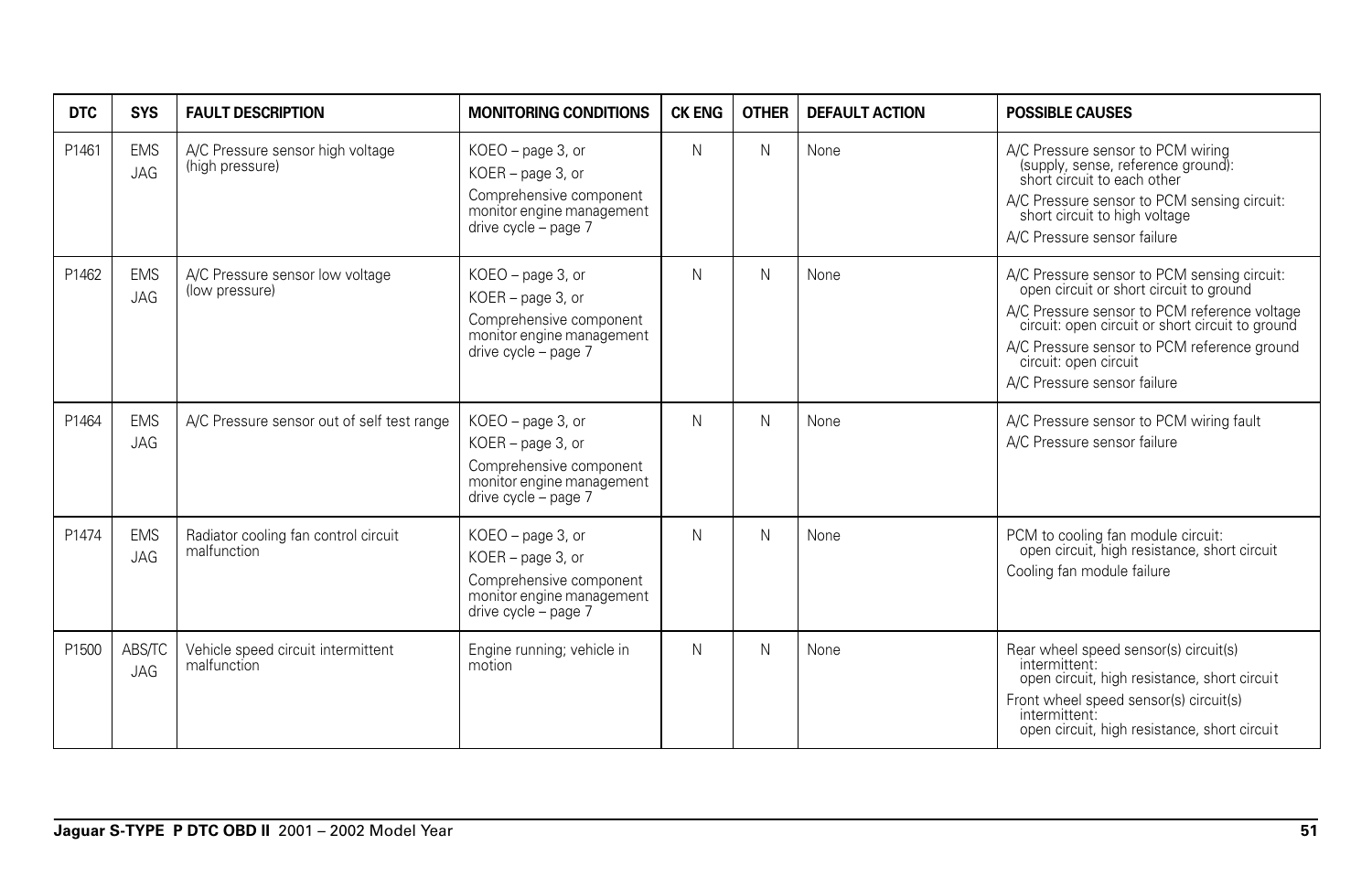| <b>DTC</b> | <b>SYS</b>           | <b>FAULT DESCRIPTION</b>                                                                     | <b>MONITORING CONDITIONS</b>                                                                                           | <b>CK ENG</b>  | <b>OTHER</b> | <b>DEFAULT ACTION</b> | <b>POSSIBLE CAUSES</b>                                                                                                                                          |
|------------|----------------------|----------------------------------------------------------------------------------------------|------------------------------------------------------------------------------------------------------------------------|----------------|--------------|-----------------------|-----------------------------------------------------------------------------------------------------------------------------------------------------------------|
| P1501      | ABS/TC<br><b>JAG</b> | Vehicle speed out of self test range                                                         | $KOER - page 3$                                                                                                        | N              | N            | None                  | Vehicle speed above 8 km/h (5 mph) preventing<br>KOER self test from completing                                                                                 |
| P1506      | <b>EMS</b><br>OBD II | Idle air control over speed error                                                            | KOER - page 3, or<br>Comprehensive component<br>monitor engine management<br>drive cycle - page 7                      | $\overline{2}$ | N            | None                  | Intake manifold air leak<br>PCM / TACM circuit fault<br><b>TACM</b> failure<br>Throttle failure                                                                 |
| P1507      | <b>EMS</b><br>OBD II | Idle air control under speed error                                                           | KOER - page 3, or<br>Comprehensive component<br>monitor engine management<br>drive cycle - page 7                      | $\overline{2}$ | Ν            | None                  | Engine air filter restricted / defective<br>Engine air intake restricted / damaged<br>PCM / TACM circuit fault<br><b>TACM</b> failure<br>Throttle failure       |
| P1532      | V6 EMS<br><b>JAG</b> | IMT Valve control circuit malfunction -<br>top valve                                         | KOEO - page 3, or<br>Comprehensive component<br>monitor engine management<br>drive cycle - page 7                      | N              | Ν            | None                  | IMT Valve (top) disconnected<br>IMT Valve (top) to PCM drive circuit fault<br>IMT Valve (top) power supply circuit fault<br>IMT Valve (top) failure             |
| P1534      | <b>EMS</b><br>JAG    | Air bag(s) deployed (Restraints control<br>module (RCM) input to PCM) circuit<br>malfunction | KOEO - page 3, or<br>KOER - page 3, or<br>Comprehensive component<br>monitor engine management<br>drive cycle - page 7 | N              | A.M          | None                  | PCM to RCM airbag deployed circuit:<br>open circuit, high resistance, short circuit to<br>ground<br><b>RCM</b> fault                                            |
| P1549      | V6 EMS<br><b>JAG</b> | IMT Valve control circuit malfunction -<br>bottom valve                                      | KOEO - page 3, or<br>Comprehensive component<br>monitor engine management<br>drive cycle - page 7                      | N              | Ν            | None                  | IMT Valve (bottom) disconnected<br>IMT Valve (bottom) to PCM drive circuit fault<br>IMT Valve (bottom) power supply circuit fault<br>IMT Valve (bottom) failure |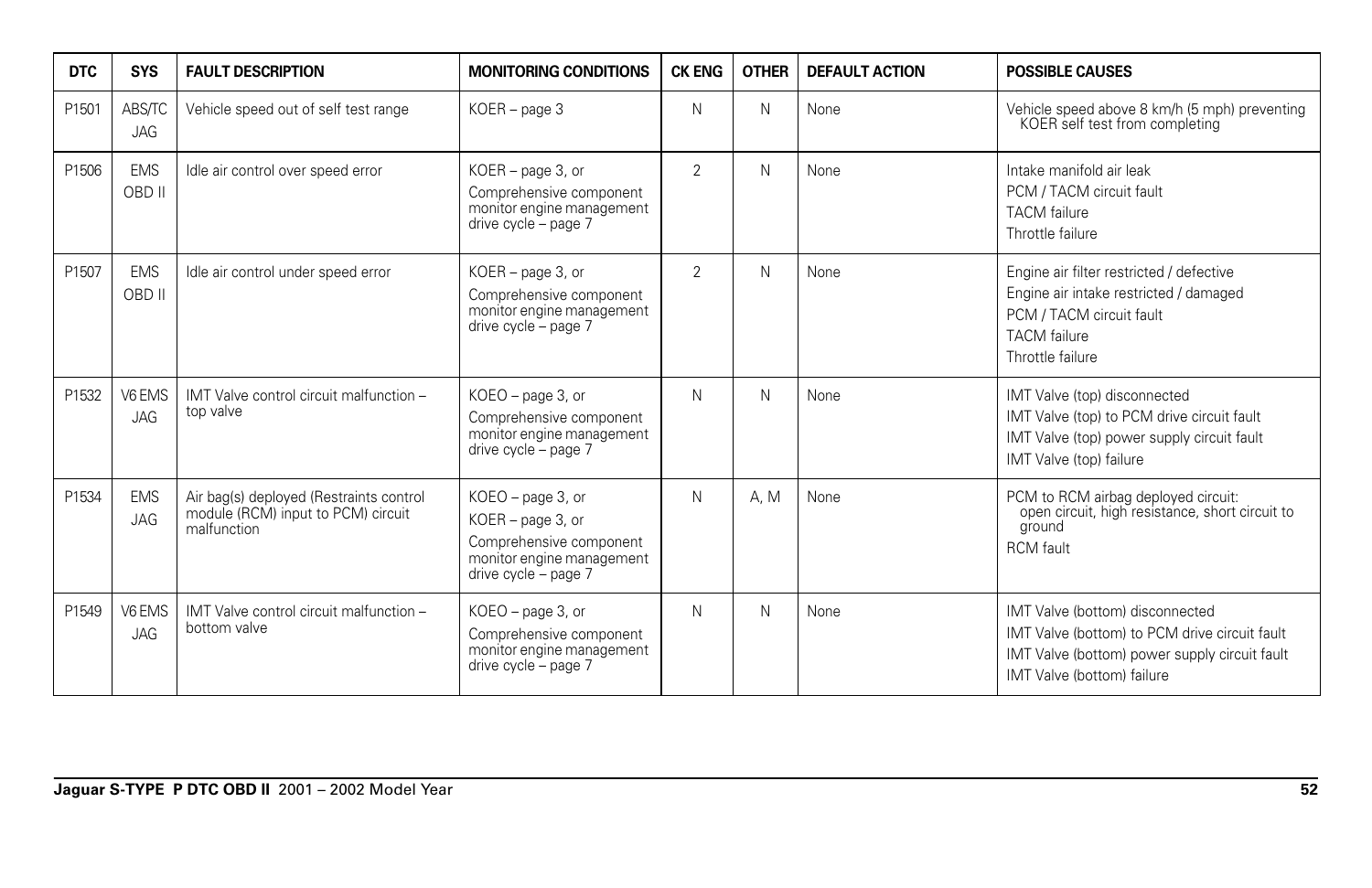| <b>DTC</b> | <b>SYS</b>               | <b>FAULT DESCRIPTION</b>                                                                       | <b>MONITORING CONDITIONS</b>                                                                                           | <b>CK ENG</b>  | <b>OTHER</b> | <b>DEFAULT ACTION</b>                                                               | <b>POSSIBLE CAUSES</b>                                                                                                                                                                                                                                                                                                                                                       |
|------------|--------------------------|------------------------------------------------------------------------------------------------|------------------------------------------------------------------------------------------------------------------------|----------------|--------------|-------------------------------------------------------------------------------------|------------------------------------------------------------------------------------------------------------------------------------------------------------------------------------------------------------------------------------------------------------------------------------------------------------------------------------------------------------------------------|
| P1565      | <b>EMS</b><br>JAG        | Speed control command switch input<br>(steering wheel switches) out of range -<br>high voltage | Drive vehicle; operate all<br>speed control steering wheel<br>switches                                                 | N              | M, S         | PCM Default:<br>- speed control inhibited                                           | Speed control steering wheel switches to PCM<br>signal circuit (PCM pin FH1-57):<br>short circuit to B+ V<br>Speed control steering wheel switch(es) failure                                                                                                                                                                                                                 |
| P1566      | <b>EMS</b><br><b>JAG</b> | Speed control command switch input<br>(steering wheel switches) out of range -<br>low voltage  | Drive vehicle; operate all<br>speed control steering wheel<br>switches                                                 | N              | M, S         | PCM Default:<br>- speed control inhibited                                           | Speed control steering wheel switches to<br>PCM wiring:<br>open circuit, high resistance, short circuit to<br>ground<br>Speed control steering wheel switch(es) failure                                                                                                                                                                                                      |
| P1572      | <b>EMS</b><br>OBD II     | Brake cancel switch out of self test range                                                     | Ignition ON; operate brake<br>pedal                                                                                    | $\overline{2}$ | M, S         | PCM Default:<br>- speed control inhibited                                           | Brake cancel switch to PCM signal circuit:<br>open circuit, high resistance, short circuit<br>Brake cancel switch power supply circuit:<br>open circuit, short circuit<br>Brake cancel switch failure                                                                                                                                                                        |
| P1573      | <b>EMS</b><br>OBD II     | TP Sensor signals malfunction -<br>more than one signal failure                                | KOEO - page 3, or<br>KOER - page 3, or<br>Comprehensive component<br>monitor engine management<br>drive cycle - page 7 | $\overline{2}$ | R.M          | Throttle limp home mode:<br>- high idle speed<br>- no accelerator pedal<br>response | TP Sensor to PCM sensing circuits<br>(sensor pins 1, 2, 10):<br>open circuit, high resistance, short circuit<br>TP Sensor to PCM reference voltage circuits<br>(sensor pins 4, 3):<br>open circuit, high resistance, short circuit<br>TP Sensor to PCM reference ground circuits<br>(sensor pins 6, 7):<br>open circuit, high resistance, short circuit<br>TP Sensor failure |
| P1574      | <b>EMS</b><br><b>JAG</b> | TP Sensor signals disagree -<br>one signal failure                                             | KOEO - page 3, or<br>KOER - page 3, or<br>Comprehensive component<br>monitor engine management<br>drive cycle - page 7 | N              | A. M         | None (as long as normal<br>signals are received from the<br>remaining two sensors)  | Refer to P1573 Possible Causes                                                                                                                                                                                                                                                                                                                                               |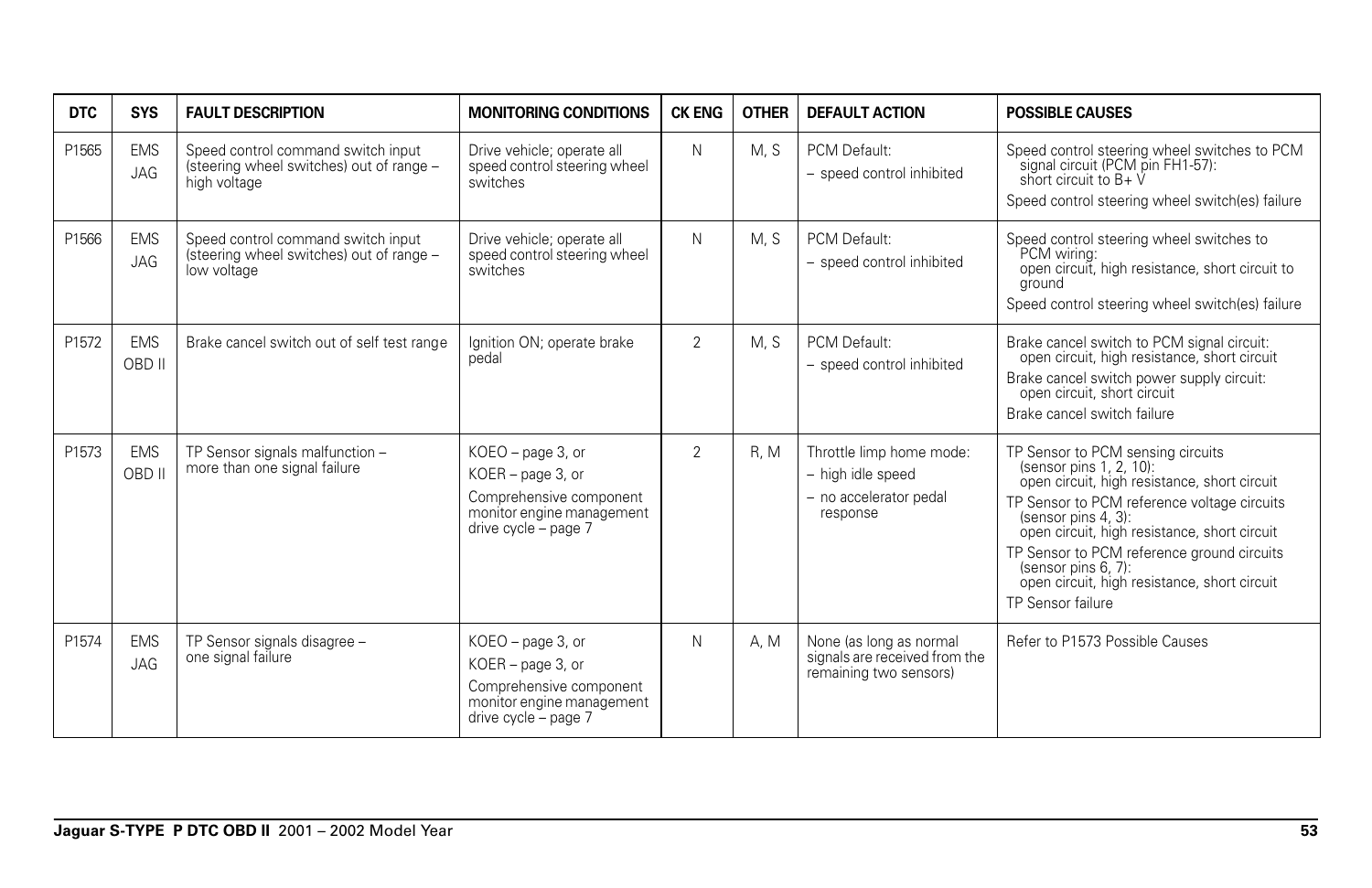| <b>DTC</b> | <b>SYS</b>               | <b>FAULT DESCRIPTION</b>                                                       | <b>MONITORING CONDITIONS</b>                                                                                           | <b>CK ENG</b>  | <b>OTHER</b> | <b>DEFAULT ACTION</b>                                                                                                                     | <b>POSSIBLE CAUSES</b>                                                                                                                                                                                                                                                                                                                                                                 |
|------------|--------------------------|--------------------------------------------------------------------------------|------------------------------------------------------------------------------------------------------------------------|----------------|--------------|-------------------------------------------------------------------------------------------------------------------------------------------|----------------------------------------------------------------------------------------------------------------------------------------------------------------------------------------------------------------------------------------------------------------------------------------------------------------------------------------------------------------------------------------|
| P1576      | <b>EMS</b><br>OBD II     | APP Sensor signals malfunction -<br>more than one signal failure               | KOEO - page 3, or<br>KOER - page 3, or<br>Comprehensive component<br>monitor engine management<br>drive cycle - page 7 | $\overline{2}$ | R, M         | Throttle limp home mode:<br>- high idle speed<br>- no accelerator pedal<br>response                                                       | APP Sensor to PCM sensing circuits<br>(sensor pins 4, 5, 7):<br>open circuit, high resistance, short circuit<br>APP Sensor to PCM reference voltage circuits<br>(sensor pins 3, 8, 10):<br>open circuit, high resistance, short circuit<br>APP Sensor to PCM reference ground circuits<br>(sensor pins 2, 6, 9):<br>open circuit, high resistance, short circuit<br>APP Sensor failure |
| P1577      | <b>EMS</b><br><b>JAG</b> | APP Sensor signals disagree -<br>one signal failure                            | KOEO - page 3, or<br>KOER - page 3, or<br>Comprehensive component<br>monitor engine management<br>drive cycle - page 7 | N              | A, M         | None (as long as normal<br>signals are received from the<br>remaining two sensors)                                                        | Refer to P1576 Possible Causes                                                                                                                                                                                                                                                                                                                                                         |
| P1580      | <b>EMS</b><br>OBD II     | Internal throttle monitor PCM override<br>(Electronic throttle system failure) | KOEO - page 3, or<br>KOER - page 3, or<br>Comprehensive component<br>monitor engine management<br>drive cycle - page 7 | $\overline{2}$ | R.M          | Throttle limp home mode:<br>- high idle speed<br>- no accelerator pedal<br>response<br>(Engine may stop if fuel<br>injection is canceled) | TP Sensor circuit fault - TP Sensor DTC(s)<br>flagged<br>Throttle circuit fault - throttle DTC(s) flagged<br>Uneven throttle valve movement due to debris<br>on throttle valve and/or shaft (Test for smooth<br>actuation by moving the throttle valve by hand<br>while the ignition is switched OFF.)<br><b>PCM Failure</b>                                                           |
| P1581      | <b>EMS</b><br><b>JAG</b> | PCM Throttle monitor malfunction                                               | KOEO - page 3, or<br>KOER - page 3, or<br>Comprehensive component<br>monitor engine management<br>drive cycle - page 7 | N              | A. M         | PCM Default:<br>- cruise control inhibited<br>- possible engine disable                                                                   | <b>PCM Failure</b>                                                                                                                                                                                                                                                                                                                                                                     |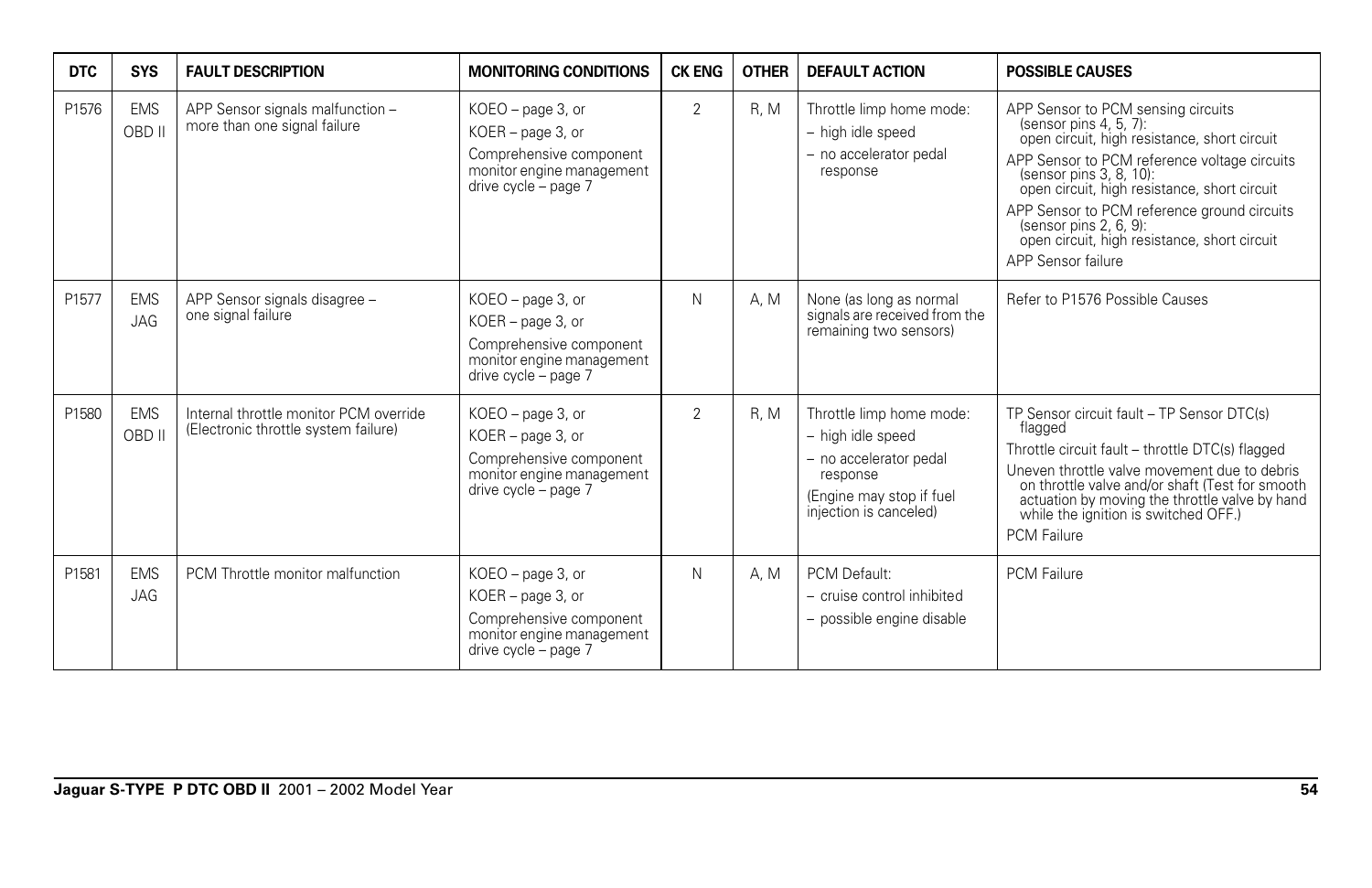| <b>DTC</b> | <b>SYS</b>           | <b>FAULT DESCRIPTION</b>                                       | <b>MONITORING CONDITIONS</b>                                                                                           | <b>CK ENG</b>  | <b>OTHER</b> | <b>DEFAULT ACTION</b>                                                                                                                                                                                                                                                 | <b>POSSIBLE CAUSES</b>                                                                                                                               |
|------------|----------------------|----------------------------------------------------------------|------------------------------------------------------------------------------------------------------------------------|----------------|--------------|-----------------------------------------------------------------------------------------------------------------------------------------------------------------------------------------------------------------------------------------------------------------------|------------------------------------------------------------------------------------------------------------------------------------------------------|
| P1582      | <b>EMS</b><br>JAG    | Throttle data recorder data available                          | KOEO - page 3, or<br>KOER - page 3, or<br>Comprehensive component<br>monitor engine management<br>drive cycle - page 7 | N              | N            | None                                                                                                                                                                                                                                                                  | Vehicle impact<br>To reuse PCM:<br>100 Ignition key cycles, then<br>Clear DTC using PDU / WDS, or<br>Additional 40 ignition key cycles               |
| P1584      | <b>EMS</b><br>OBD II | Throttle actuation malfunction                                 | KOEO - page 3, or<br>KOER - page 3, or<br>Comprehensive component<br>monitor engine management<br>drive cycle - page 7 | $\overline{2}$ | A. M         | PCM Default:<br>Failure Mode #1:<br>TACM operates in open loop<br>control. (Engine may stall and<br>throttle response will be<br>harsh.)<br>Failure Mode #2:<br>TACM operates in normal<br>closed loop mode but with<br>reduced torque output.<br>(Engine may stall.) | Throttle Body failure                                                                                                                                |
| P1585      | <b>EMS</b><br>OBD II | TACM self test failure<br>(Electronic throttle system failure) | KOEO - page 3, or<br>KOER - page 3, or<br>Comprehensive component<br>monitor engine management<br>drive cycle - page 7 | $\overline{2}$ | R.M          | PCM Default:<br>- engine will stop, or<br>possibly run at very low<br>idle speed                                                                                                                                                                                      | TACM Failure (Throttle Body failure)                                                                                                                 |
| P1586      | <b>EMS</b><br>OBD II | TACM to PCM communication (SCP)<br>failure                     | KOEO - page 3, or<br>KOER - page 3, or<br>Comprehensive component<br>monitor engine management<br>drive cycle - page 7 | $\overline{2}$ | A. M         | PCM Default:<br>- engine will stop, or<br>possibly run at very low<br>idle speed                                                                                                                                                                                      | TACM power supply or ground circuits:<br>open circuit, high resistance<br>SCP circuit fault - U Code flagged<br>TACM Failure (Throttle Body failure) |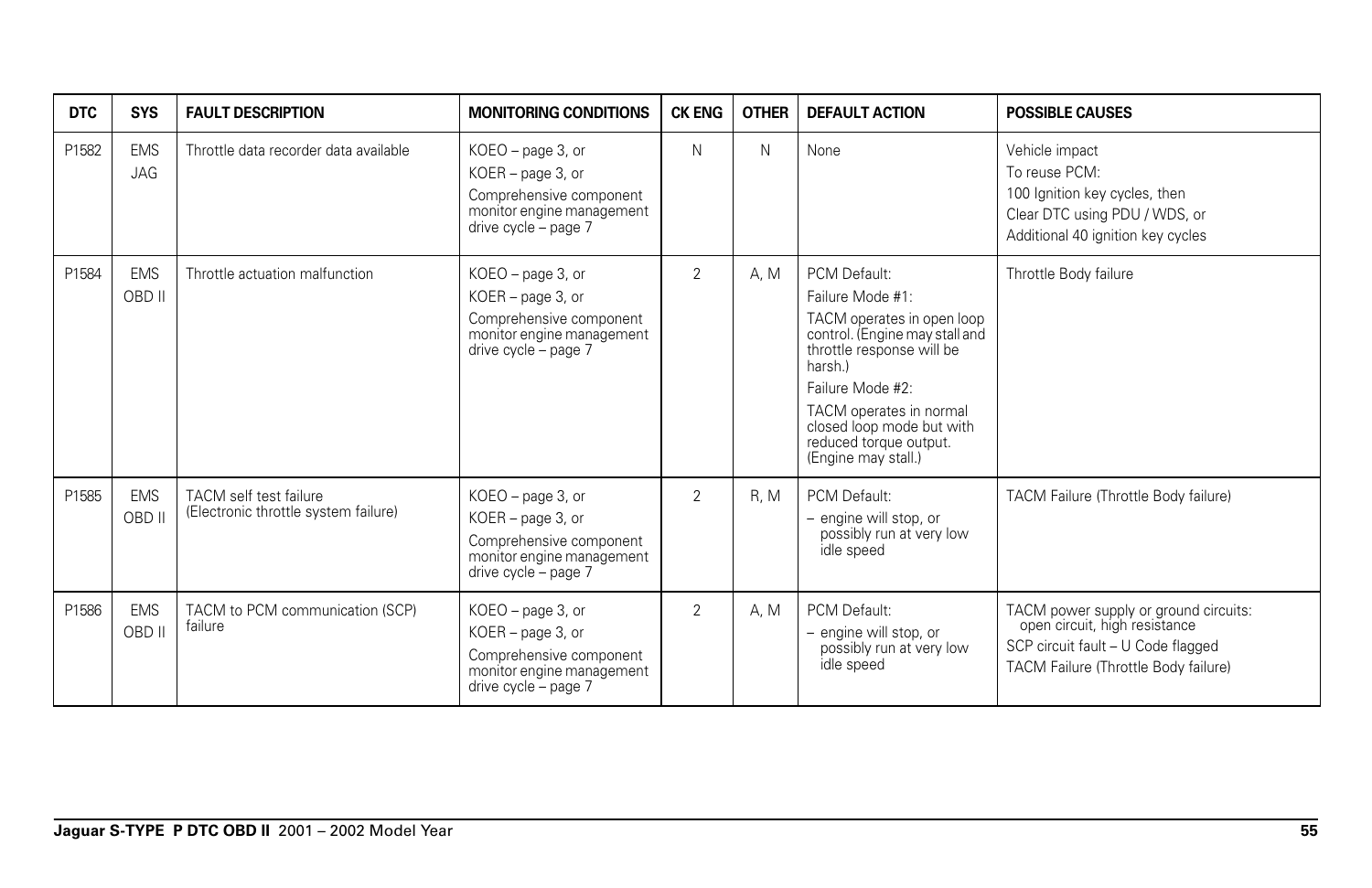| <b>DTC</b> | <b>SYS</b>           | <b>FAULT DESCRIPTION</b>                                             | <b>MONITORING CONDITIONS</b>                                                                                           | <b>CK ENG</b>  | <b>OTHER</b>  | <b>DEFAULT ACTION</b>                                                                                                                                                                                                 | <b>POSSIBLE CAUSES</b>                                                                                                                                                    |
|------------|----------------------|----------------------------------------------------------------------|------------------------------------------------------------------------------------------------------------------------|----------------|---------------|-----------------------------------------------------------------------------------------------------------------------------------------------------------------------------------------------------------------------|---------------------------------------------------------------------------------------------------------------------------------------------------------------------------|
| P1587      | <b>EMS</b><br>OBD II | PCM to TACM throttle command<br>redundancy circuit malfunction       | KOEO - page 3, or<br>KOER - page 3, or<br>Comprehensive component<br>monitor engine management<br>drive cycle - page 7 | 2              | A, $R^*$<br>M | If only one command circuit<br>fails: None<br>If both command circuits fail:<br>Throttle limp home mode<br>- high idle speed<br>- no accelerator pedal<br>response<br>R <sup>*</sup> If both command circuits<br>fail | PCM to TACM redundant control circuits<br>(TACM pins 2, 3):<br>open circuit, high resistance, short circuit<br>TACM Failure (Throttle Body failure)<br><b>PCM Failure</b> |
| P1588      | <b>EMS</b><br>JAG    | Throttle return spring failure detected                              | KOEO - page 3, or<br>KOER - page 3, or<br>Comprehensive component<br>monitor engine management<br>drive cycle - page 7 | N              | A, M          | Throttle limp home mode                                                                                                                                                                                               | Throttle body failure                                                                                                                                                     |
| P1589      | <b>EMS</b><br>OBD II | TACM unable to control throttle valve to<br>commanded throttle angle | KOEO - page 3, or<br>KOER - page 3, or<br>Comprehensive component<br>monitor engine management<br>drive cycle - page 7 | $\overline{2}$ | <b>R. M</b>   | PCM Default:<br>- engine will stop, or<br>possibly run at very low<br>idle speed                                                                                                                                      | Throttle valve stuck due to obstruction<br>Throttle body failure                                                                                                          |
| P1633      | <b>PCM</b><br>OBD II | Keep alive memory (KAM) voltage too low                              | Drive vehicle                                                                                                          | -1             | N             | None                                                                                                                                                                                                                  | Vehicle battery voltage low<br>Battery power supply to PCM interrupted for<br>longer than 20 seconds during engine<br>operation                                           |
| P1635      | <b>EMS</b><br>JAG    | Wheel / axle ratio out of acceptable range                           | Drive vehicle                                                                                                          | N              | N             | None                                                                                                                                                                                                                  | Incorrect size tire(s) fitted to vehicle<br>Incorrect size wheel(s) fitted to vehicle                                                                                     |
| P1636      | <b>PCM</b><br>OBD II | PCM Internal communication error                                     | Comprehensive component<br>monitor engine management<br>drive cycle - page 7                                           | $\overline{2}$ | N             | PCM Default:<br>- self test partially inhibited                                                                                                                                                                       | <b>PCM Failure</b>                                                                                                                                                        |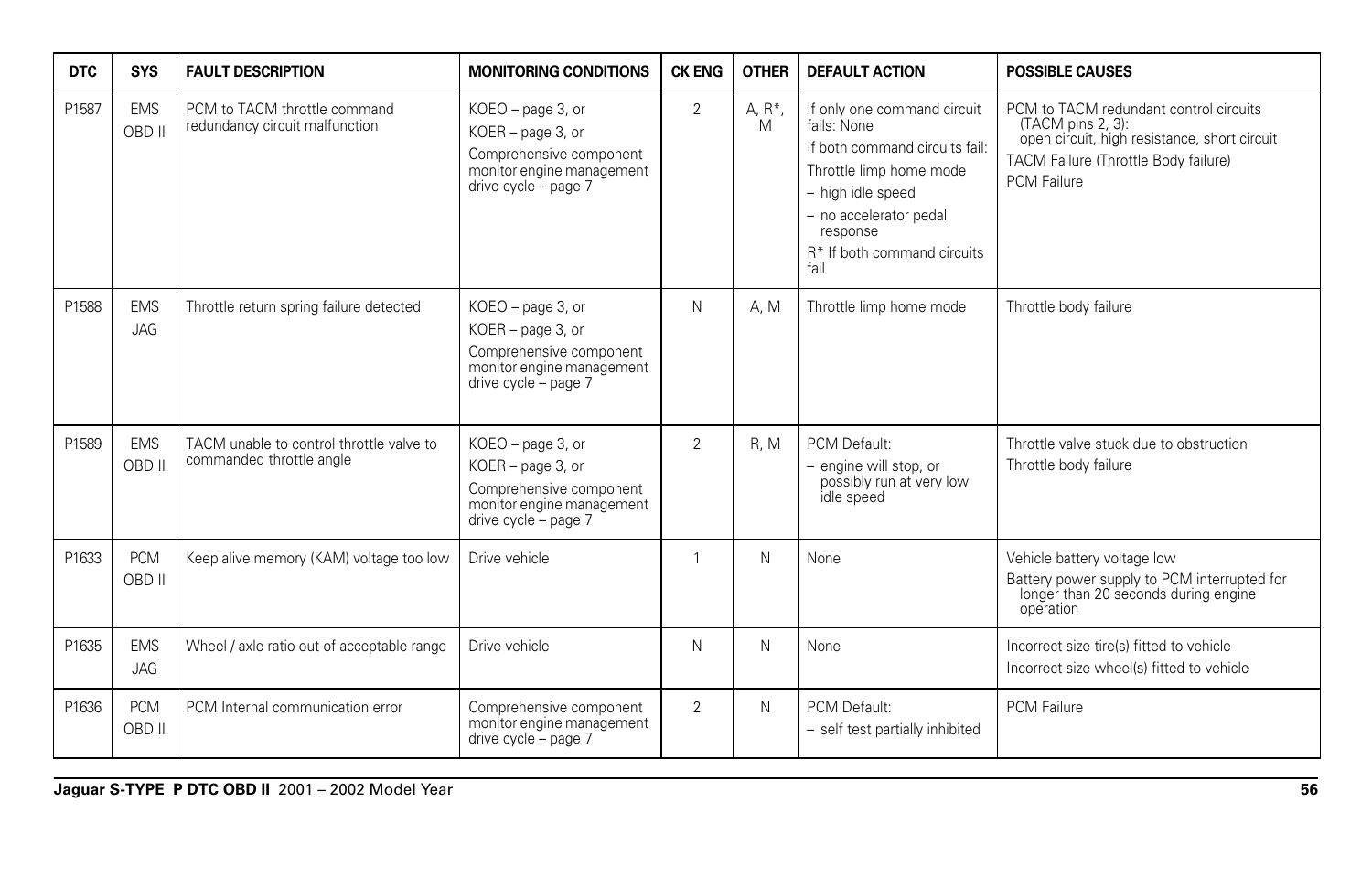| <b>DTC</b> | <b>SYS</b>                 | <b>FAULT DESCRIPTION</b>                                      | <b>MONITORING CONDITIONS</b>                                                                                        | <b>CK ENG</b>  | <b>OTHER</b> | <b>DEFAULT ACTION</b>                                                                                                        | <b>POSSIBLE CAUSES</b>                                                                                                                                                      |
|------------|----------------------------|---------------------------------------------------------------|---------------------------------------------------------------------------------------------------------------------|----------------|--------------|------------------------------------------------------------------------------------------------------------------------------|-----------------------------------------------------------------------------------------------------------------------------------------------------------------------------|
| P1650      | <b>EMS</b><br>JAG          | PSP Switch out of self test range                             | KOEO - page 3, or<br>KOER - page 3                                                                                  | $\mathsf{N}$   | N            | None                                                                                                                         | PSP switch to PCM signal circuit:<br>open circuit, high resistance, short circuit<br>PSP switch reference ground circuit (to splice):<br>open circuit<br>PSP switch failure |
| P1700      | <b>TRANS</b><br>OBD II     | Transmission intermediate failure                             | KOEO - page 3, or<br>KOER - page 3, or<br>Comprehensive component<br>monitor transmission drive<br>cycle - page 8   | $\overline{2}$ | N.           | PCM Default:<br>- 2nd and 5th gears only                                                                                     | Clear DTC 1700<br>Diagnose and repair other flagged DTCs<br>Conduct drive cycle – if P1700 reflags:<br>transmission mechanical failure (direct one-<br>way clutch)          |
| P1702      | <b>TRANS</b><br><b>JAG</b> | Range sensor circuit intermittent<br>malfunction              | $KOEO$ – page 3, or<br>KOER - page 3, or<br>Comprehensive component<br>monitor transmission drive<br>cycle - page 8 | N              | N.           | PCM Defaults to DRIVE (to<br>maintain all five gears)<br>J Gate gear selected<br>illumination extinguished<br>(Harsh shifts) | Gear selector cable incorrectly adjusted<br>Range sensor circuit intermittent:<br>open circuit or short circuit<br>Range sensor failure                                     |
| P1704      | <b>TRANS</b><br><b>JAG</b> | Range sensor circuit not indicating P / N<br>during self test | $KOEO$ – page 3, or<br>KOER - page 3                                                                                | N              |              | ABS/TCCM, DSCCM<br>Default:<br>- traction control inhibited                                                                  | Selector not in P / N<br>Range sensor incorrect alignment<br>Gear selector cable incorrectly adjusted<br>Gear selector mechanical failure<br>Range sensor failure           |
| P1705      | <b>TRANS</b><br>JAG        | Range sensor out of self test range                           | KOEO - page 3, or<br>$KOER - page 3$                                                                                | N              | N            | None                                                                                                                         | Range sensor incorrect alignment<br>Gear selector cable incorrectly adjusted<br>Gear selector mechanical failure<br>Range sensor failure                                    |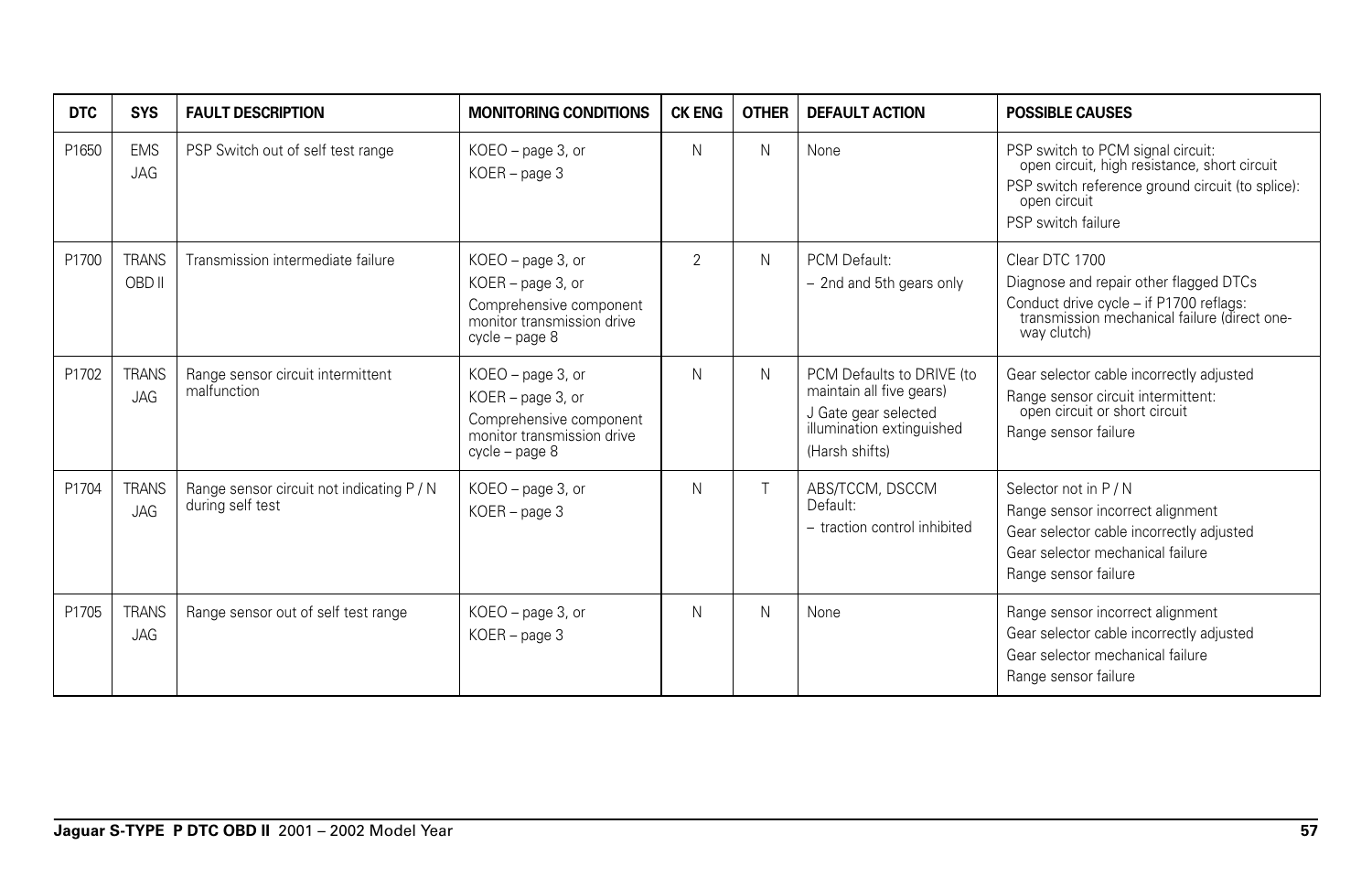| <b>DTC</b> | <b>SYS</b>                 | <b>FAULT DESCRIPTION</b>                                        | <b>MONITORING CONDITIONS</b>                                            | <b>CK ENG</b>  | <b>OTHER</b> | <b>DEFAULT ACTION</b>                                                                                                                                                            | <b>POSSIBLE CAUSES</b>                                                                                                                                 |
|------------|----------------------------|-----------------------------------------------------------------|-------------------------------------------------------------------------|----------------|--------------|----------------------------------------------------------------------------------------------------------------------------------------------------------------------------------|--------------------------------------------------------------------------------------------------------------------------------------------------------|
| P1711      | <b>TRANS</b><br>JAG        | TFT Out of self test range                                      | KOEO - page 3, or<br>KOER - page 3                                      | N              |              | ABS/TCCM, DSCCM<br>Default:<br>- traction control inhibited                                                                                                                      | Transmission not at normal operating<br>temperature<br>TFT Sense circuit:<br>short circuit, high resistance, open circuit<br><b>TFT Sensor failure</b> |
| P1713      | <b>TRANS</b><br><b>JAG</b> | TFT Signal – no change at low range during<br>vehicle operation | Comprehensive component<br>monitor transmission drive<br>cycle - page 8 | N              |              | PCM Default:<br>- TFT calculated from<br>ECT (V8) / CHT (V6)<br>ABS/TCCM, DSCCM<br>Default:<br>- traction control inhibited                                                      | <b>TFT Sensor circuit:</b><br>high resistance, open circuit<br><b>TFT Sensor failure</b>                                                               |
| P1714      | <b>TRANS</b><br>OBD II     | Shift solenoid 1 stuck - mechanical failure                     | Comprehensive component<br>monitor transmission drive<br>cycle - page 8 | $\overline{2}$ | A, M         | PCM Default:<br>- 1st, 2nd, 3rd shift pattern<br>$\Omega$ <sup>r</sup><br>- 3rd, 2nd, 3rd, 4th, 5th shift<br>pattern<br>(Shift pattern depends on<br>position of stuck solenoid) | Shift solenoid 1 mechanical failure                                                                                                                    |
| P1715      | <b>TRANS</b><br>OBD II     | Shift solenoid 2 stuck - mechanical failure                     | Comprehensive component<br>monitor transmission drive<br>cycle - page 8 | $\overline{2}$ | A. M         | PCM Default:<br>- 1st, 2nd, 4th, 5th shift<br>pattern or<br>- 3rd, 2nd, 3rd, 4th, 5th shift<br>pattern<br>(Shift pattern depends on<br>position of stuck solenoid)               | Shift solenoid 2 mechanical failure                                                                                                                    |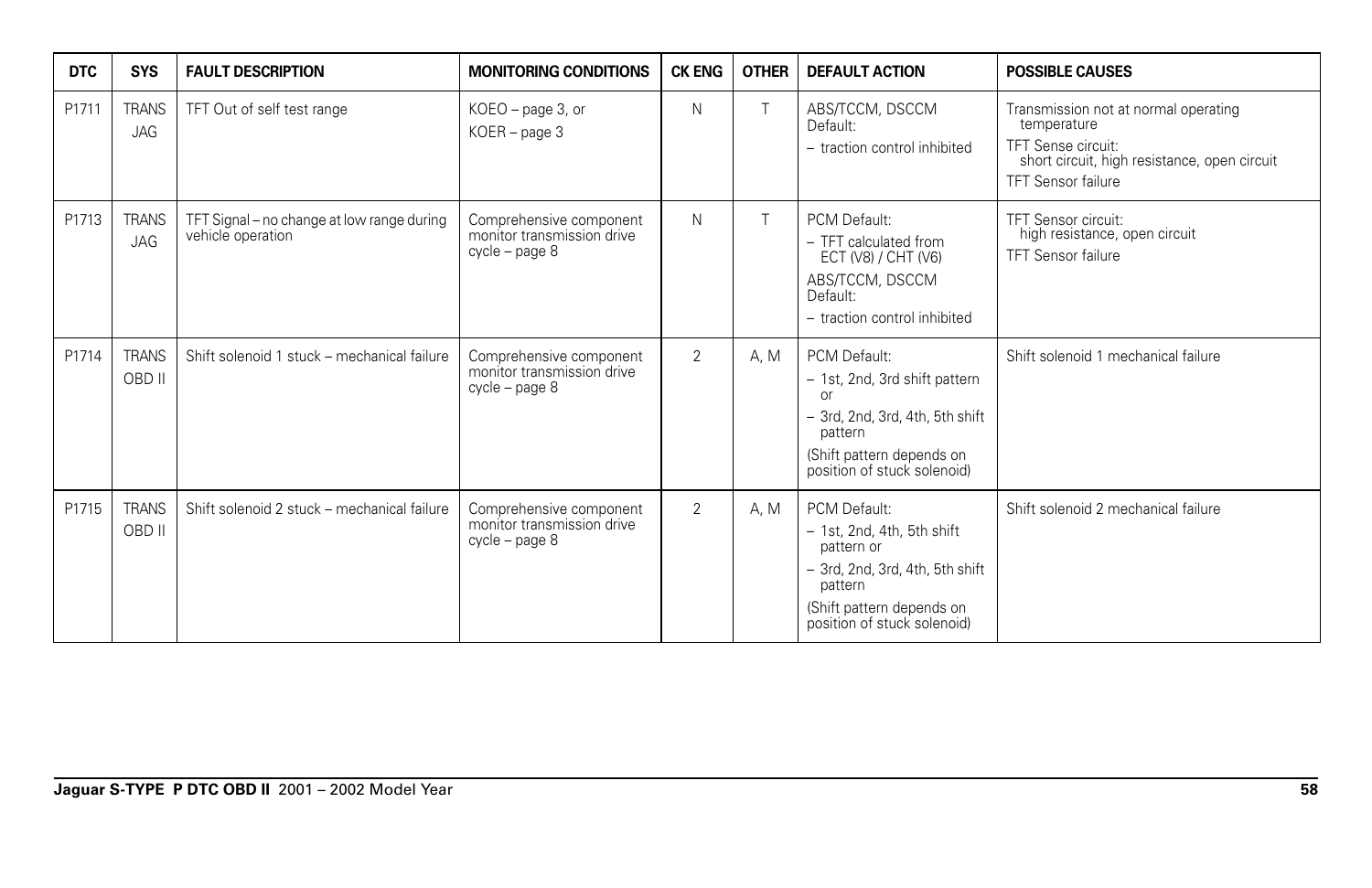| <b>DTC</b> | <b>SYS</b>             | <b>FAULT DESCRIPTION</b>                                         | <b>MONITORING CONDITIONS</b>                                                                                      | <b>CK ENG</b>  | <b>OTHER</b> | <b>DEFAULT ACTION</b>                                                                                                                                 | <b>POSSIBLE CAUSES</b>                                                                                                                                                 |
|------------|------------------------|------------------------------------------------------------------|-------------------------------------------------------------------------------------------------------------------|----------------|--------------|-------------------------------------------------------------------------------------------------------------------------------------------------------|------------------------------------------------------------------------------------------------------------------------------------------------------------------------|
| P1716      | <b>TRANS</b><br>OBD II | Shift solenoid 3 stuck - mechanical failure                      | Comprehensive component<br>monitor transmission drive<br>cycle - page 8                                           | $\overline{2}$ | A, M         | PCM Default:<br>$-1$ st, 1st, 3rd, 4th, 5th shift<br>pattern or<br>- normal shift pattern<br>(Shift pattern depends on<br>position of stuck solenoid) | Shift solenoid 3 mechanical failure                                                                                                                                    |
| P1717      | <b>TRANS</b><br>JAG    | Shift solenoid 4 stuck - mechanical failure                      | Comprehensive component<br>monitor transmission drive<br>cycle - page 8                                           | N              | A, M         | PCM Default:<br>- DRIVE - normal shift<br>pattern<br>$-$ Manual $-$ 2, 3, 4 inhibited                                                                 | Shift solenoid 4 mechanical failure                                                                                                                                    |
| P1718      | <b>TRANS</b><br>JAG    | TFT Signal - no change at high range<br>during vehicle operation | Comprehensive component<br>monitor transmission drive<br>cycle - page 8                                           | N              |              | PCM Default:<br>- TFT calculated from<br>ECT (V8) / CHT (V6)<br>ABS/TCCM, DSCCM<br>Default:<br>- traction control inhibited                           | TFT Sensor circuit short circuit<br><b>TFT Sensor failure</b>                                                                                                          |
| P1740      | <b>TRANS</b><br>OBD II | TCC solenoid stuck - mechanical failure                          | Comprehensive component<br>monitor transmission drive<br>cycle - page 8                                           | $\overline{2}$ | A.M          | None<br>(TCC applied / released<br>depending on position of<br>stuck solenoid)                                                                        | TCC solenoid mechanical failure                                                                                                                                        |
| P1746      | <b>TRANS</b><br>JAG    | Pressure control solenoid 1 circuit low<br>voltage               | KOEO - page 3, or<br>KOER - page 3, or<br>Comprehensive component<br>monitor transmission drive<br>cycle – page 8 | N              | A. M. T      | PCM Default:<br>- normal shift pattern<br>(Harsh shifts)                                                                                              | Pressure control solenoid 1 drive circuit:<br>short circuit to ground<br>Pressure control solenoid 1 failure<br>Transmission mechanical failure<br>(other DTCs logged) |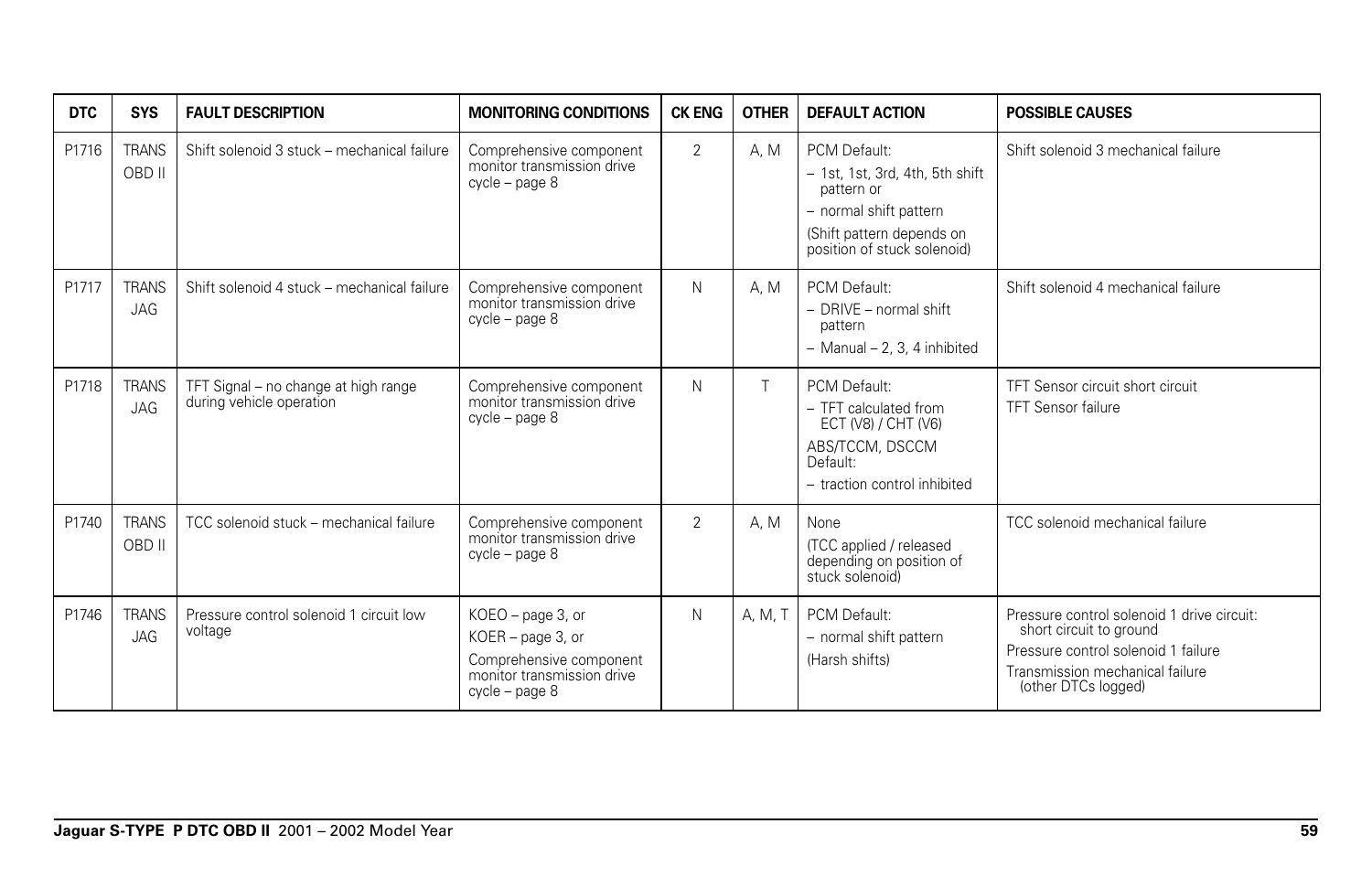| <b>DTC</b> | <b>SYS</b>                 | <b>FAULT DESCRIPTION</b>                                                | <b>MONITORING CONDITIONS</b>                                                                                      | <b>CK ENG</b>  | <b>OTHER</b> | <b>DEFAULT ACTION</b>                                                                                                   | <b>POSSIBLE CAUSES</b>                                                                                                                                                             |
|------------|----------------------------|-------------------------------------------------------------------------|-------------------------------------------------------------------------------------------------------------------|----------------|--------------|-------------------------------------------------------------------------------------------------------------------------|------------------------------------------------------------------------------------------------------------------------------------------------------------------------------------|
| P1747      | <b>TRANS</b><br>OBD II     | Pressure control solenoid 1 circuit high<br>voltage                     | KOEO - page 3, or<br>KOER - page 3, or<br>Comprehensive component<br>monitor transmission drive<br>cycle - page 8 | $\overline{2}$ | A. M         | PCM Default:<br>- 1st, 2nd, 4th, 5th shift<br>pattern<br>(Harsh shifts)                                                 | Pressure control solenoid 1 drive circuit:<br>short circuit to B+ V; open circuit<br>Pressure control solenoid 1 failure<br>Transmission mechanical failure<br>(other DTCs logged) |
| P1760      | <b>TRANS</b><br><b>JAG</b> | Pressure control solenoid 1 drive circuit<br>intermittent low voltage   | KOEO - page 3, or<br>KOER - page 3, or<br>Comprehensive component<br>monitor transmission drive<br>cycle - page 8 | N.             | A. M         | PCM Default:<br>- 1st. 2nd. 4th. 5th shift<br>pattern                                                                   | Pressure control solenoid 1 drive circuit:<br>intermittent short circuit to ground                                                                                                 |
| P1780      | <b>TRANS</b><br>OBD II     | D - 4th switch out of self test range                                   | KOEO - page 3, or<br>KOER - page 3, or<br>Comprehensive component<br>monitor transmission drive<br>cycle - page 8 | $\overline{2}$ | A. M         | PCM Default:<br>- Manual 4th inhibited                                                                                  | $D - 4$ th Switch power supply open circuit<br>D - 4th Switch / PCM sense circuit:<br>short circuit, high resistance, open circuit<br>$D - 4$ th Switch failure                    |
| P1783      | <b>TRANS</b><br><b>JAG</b> | Transmission over temperature condition<br>indicated - >127 °C (270 °F) | Comprehensive component<br>monitor transmission drive<br>cycle - page 8                                           | N              |              | PCM Default:<br>- TCC Lock-up in all gears<br>ABS/TCCM, DSCCM<br>Default:<br>- traction control inhibited               | Excessive vehicle load<br>Transmission fluid level low<br>Transmission fluid contaminated<br>Transmission fluid cooler failure (clogged)<br>TFT Sensor fault - refer to P0712      |
| P1788      | <b>TRANS</b><br><b>JAG</b> | Pressure control solenoid 2 circuit high<br>voltage                     | KOEO - page 3, or<br>KOER - page 3, or<br>Comprehensive component<br>monitor transmission drive<br>cycle - page 8 | N              |              | PCM Default:<br>- normal shift pattern<br>ABS/TCCM, DSCCM<br>Default:<br>- traction control inhibited<br>(Harsh shifts) | Pressure control solenoid 2 drive circuit:<br>short circuit to B+ V; open circuit<br>Pressure control solenoid 2 failure<br>Transmission mechanical failure<br>(other DTCs logged) |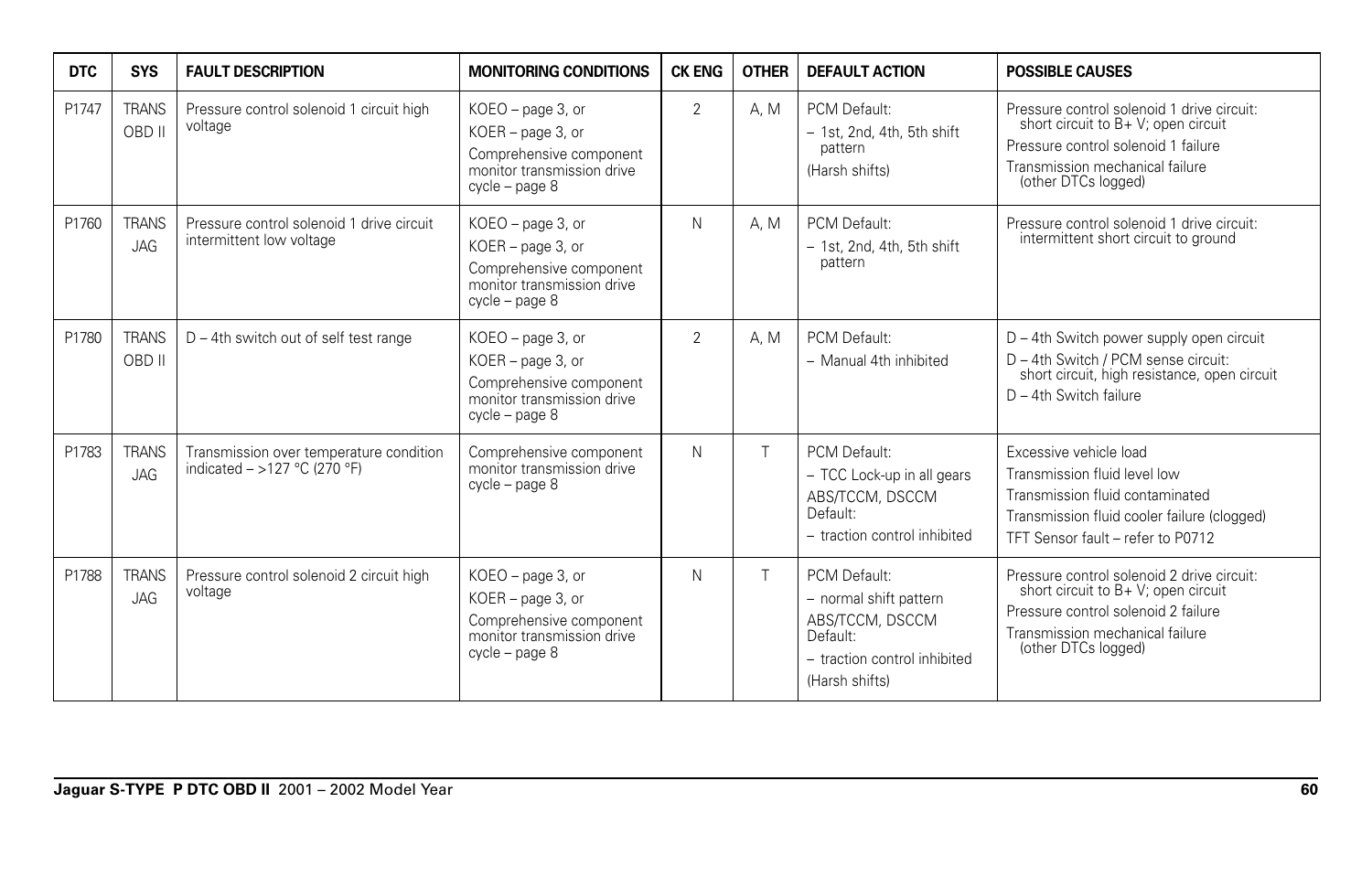| <b>DTC</b> | <b>SYS</b> | <b>FAULT DESCRIPTION</b>                                         | <b>MONITORING CONDITIONS</b>                                                                                        | CK ENG | <b>OTHER</b> | <b>DEFAULT ACTION</b>                                                        | <b>POSSIBLE CAUSES</b>                                                                                                                                                 |
|------------|------------|------------------------------------------------------------------|---------------------------------------------------------------------------------------------------------------------|--------|--------------|------------------------------------------------------------------------------|------------------------------------------------------------------------------------------------------------------------------------------------------------------------|
| P1789      | OBD II     | TRANS   Pressure control solenoid 2 drive circuit<br>low voltage | KOEO - page 3, or<br>KOER – page 3, or<br>Comprehensive component<br>monitor transmission drive<br>$cycle - page 8$ |        | A. M         | PCM Default:<br>- 1st, 1st, 3rd, 4th, 4th shift<br>pattern<br>(Harsh shifts) | Pressure control solenoid 2 drive circuit:<br>short circuit to ground<br>Pressure control solenoid 2 failure<br>Transmission mechanical failure<br>(other DTCs logged) |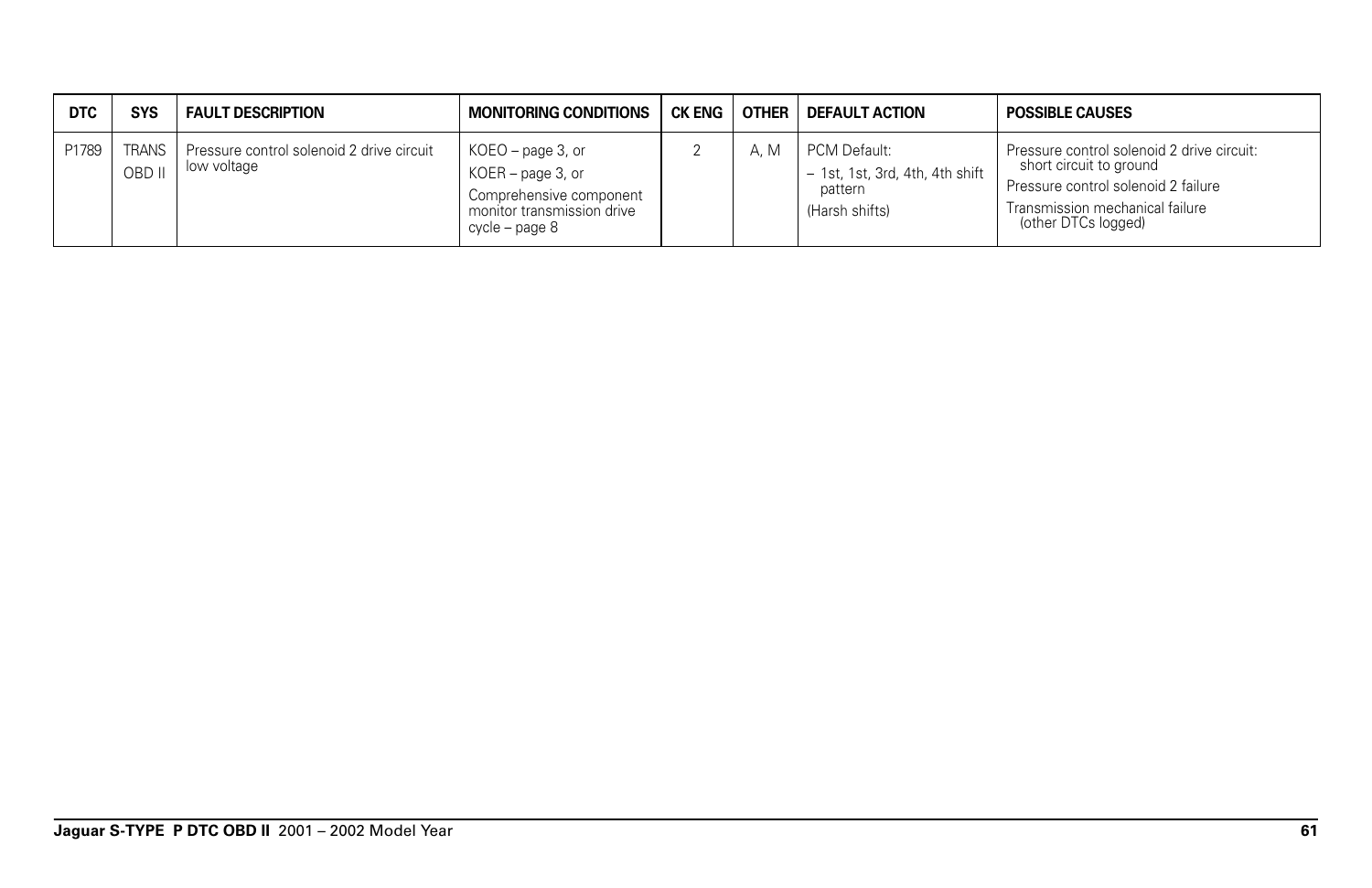

# **Powertrain DTC Summaries – OBD II**

# **Jaguar S-TYPE V6, V8 N/A and V8 SC** 2003 Model Year

**Refer to pages 2 – 9 for important information regarding the use of "Powertrain DTC Summaries".**

**REFERENCE: It is recommended that the applicable "Electrical Guide" be referenced when using the information contained in this document.**

Revised August, 2002:

– DTCs P0507, P0532, P0533, P1260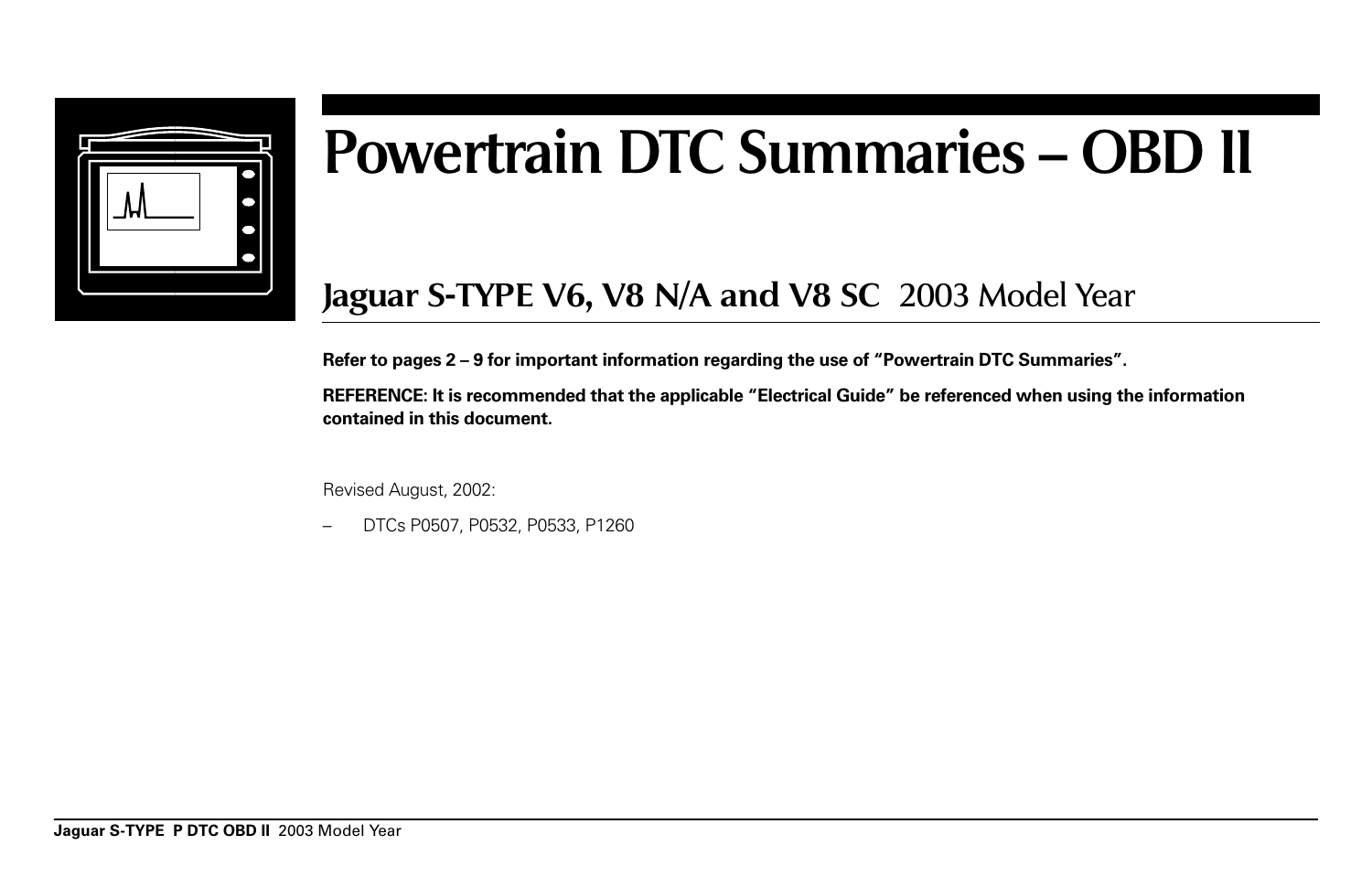# **KEY TO COLUMN HEADINGS**

| <b>DTC</b>                   | Diagnostic Trouble Code.                                                                                                                                                                                                                                                                                                                                      |
|------------------------------|---------------------------------------------------------------------------------------------------------------------------------------------------------------------------------------------------------------------------------------------------------------------------------------------------------------------------------------------------------------|
| <b>SYS</b>                   | The powertrain system with which the DTC is associated - EMS (ALL SYSTEMS), V6 EMS, V8 EMS, V8 SC EMS, TRANS, DSC.<br>DTC retrieval tools:<br>OBD II – indicates that the DTC is an OBD II code and can be accessed via a generic scan tool or WDS.<br>JAG – indicates that the DTC is not an OBD II code and is accessed only via WDS.                       |
| <b>FAULT DESCRIPTION</b>     | Fault description.                                                                                                                                                                                                                                                                                                                                            |
| MONITORING CONDITIONS        | "DIAGNOSTIC MONITOR DRIVE CYCLE" for the particular DTC. Operate the vehicle as described to check for a reoccurrence of<br>the DTC. Refer to pages $4 - 8$ .<br>Use WDS Datalogger or Scan Tool to monitor specified engine parameter(s).                                                                                                                    |
| CHECK ENGINE MIL<br>(CK ENG) | 1 TRIP – indicates that the CHECK ENGINE MIL is activated by a fault occurring during ONE "TRIP".<br>$\mathbf{1}$<br>2 TRIPS – indicates that the CHECK ENGINE MIL is activated by a fault occurring during TWO CONSECUTIVE "TRIPS".<br>2<br>Refer to page 3 for definition of OBD "TRIP".<br>NO – indicates that the CHECK ENGINE MIL is not activated.<br>N |
| <b>OTHER</b>                 | Driver Warnings:<br>$N = None$<br>R = RED MIL (warning lamp) plus Message Center message<br>A = AMBER MIL (warning lamp) plus Message Center message<br>$C =$ Charge indicator                                                                                                                                                                                |
| DEFAULT ACTION               | Control Module default action:<br>Logged - DTC stored in ECM memory buffer; Flagged - DTC stored in ECM memory / CHECK ENGINE MIL activated.                                                                                                                                                                                                                  |
| CM PIN                       | ECM (system – Engine Management System) / TCM (system – Transmission) connector pin number(s)                                                                                                                                                                                                                                                                 |
| POSSIBLE CAUSES              | Possible causes are listed in the order of diagnostic checking.<br>HIGH VOLTAGE – High voltage can be either sensor supply voltage (5 volts) or $B+$ voltage.                                                                                                                                                                                                 |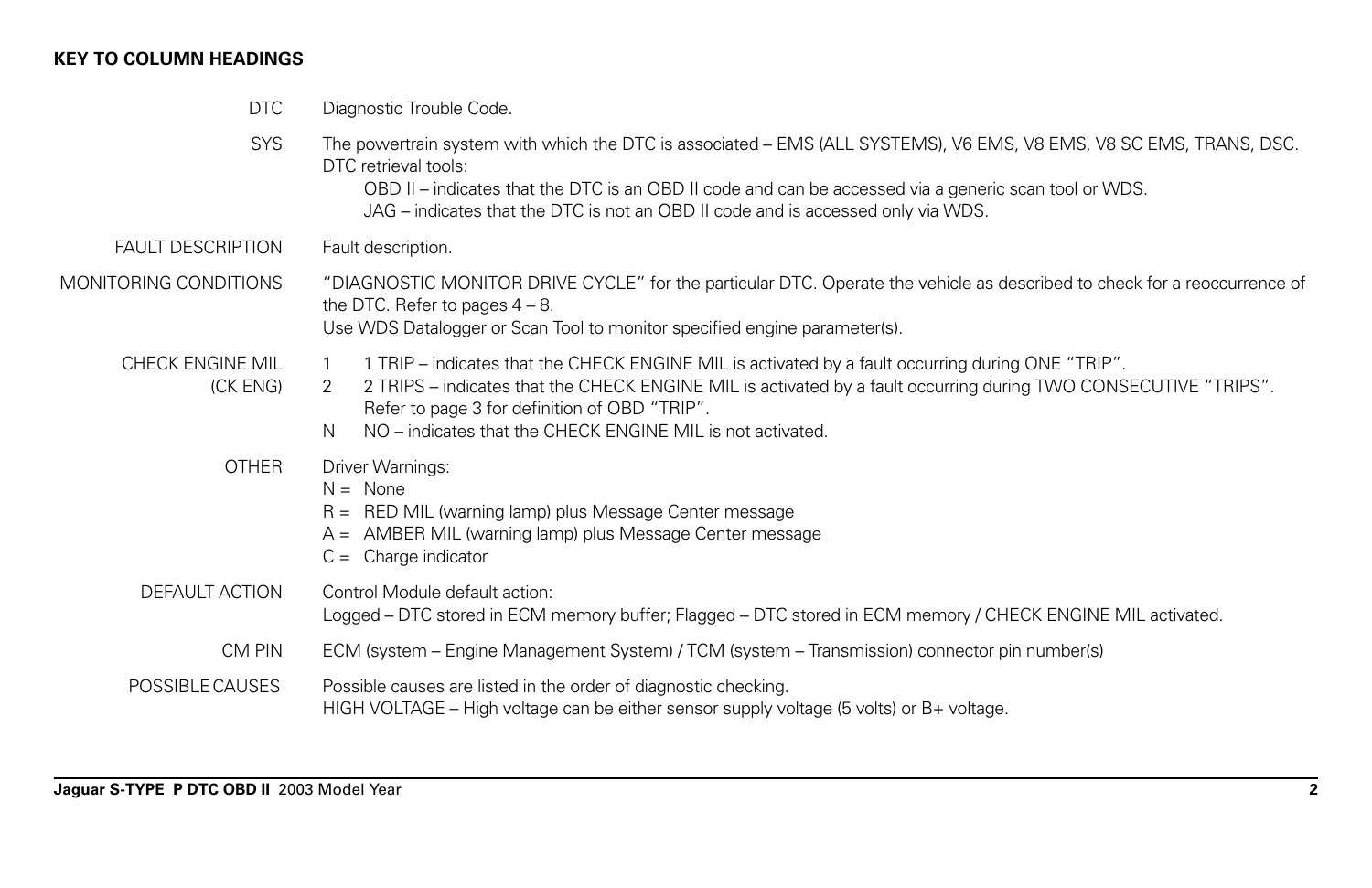#### **CYLINDER NUMBERING**



#### **OBD SYSTEM READINESS – ENGINE MANAGEMENT**

If DTC P1000 is flagged after DTCs have been cleared, all engine management OBD diagnostic monitor drive cycles HAVE NOT BEEN COMPLETED. If DTC P1111 is flagged after DTCs have been cleared, all engine management OBD diagnostic monitor drive cycles HAVE BEEN COMPLETED.

#### **OBD SYSTEM READINESS – TRANSMISSION**

Use WDS Datalogger "TOTAL NUMBER OF DTC SET" to determine if transmission OBD monitoring has been completed.

#### **OBD "TRIPS"**

The OBD system defines 1 TRIP as an ignition cycle (ignition key OFF; wait 30 seconds; ignition key ON) plus a minimum engine coolant temperature increase of 22 °C (40 °F) after which, the engine coolant temperature has to reach a minimum of 71 °C (160 °F).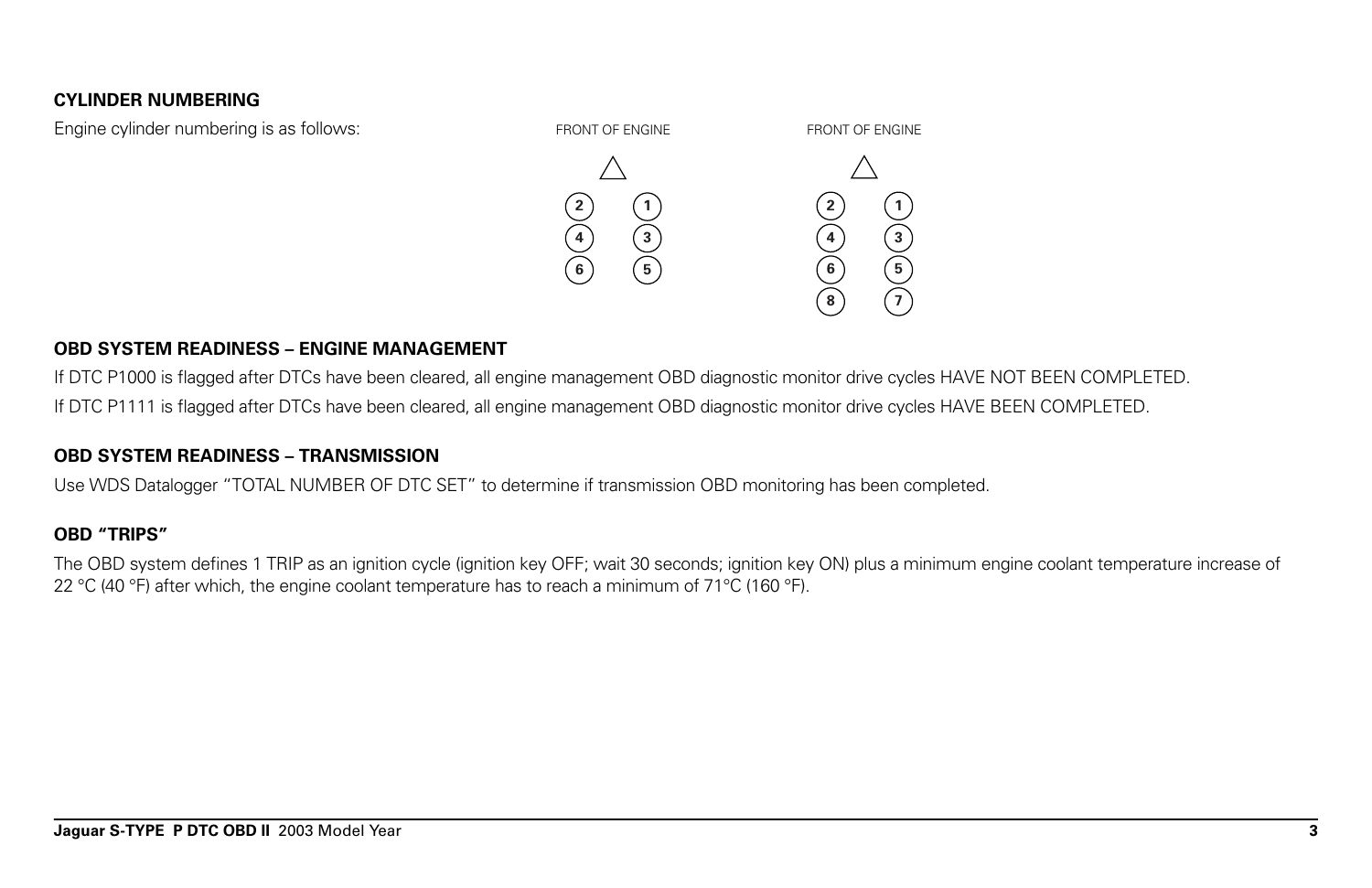### **OBD DIAGNOSTIC MONITORS**

The Engine Management and Transmission Control systems are continuously checked during vehicle operation by the Engine Control Module (ECM) and Transmission Control Module (TCM) on-board diagnostic (OBD) facilities. Powertrain OBD incorporates seven diagnostic monitors. Each monitor has an associated group of DTCs. The diagnostic monitors will complete the diagnostic test(s) if a specified service "drive cycle" is carried out.

The seven diagnostic monitors are as follows:

- Heated Oxygen Sensors Monitor
- Adaptive Fuel Monitor
- Misfire Monitor
- Catalyst Efficiency Monitor
- Evaporative System Monitor
- Exhaust Gas Recirculation Monitor
- Comprehensive Component Monitor (Engine Management / Transmission)

# **DIAGNOSTIC MONITORS DRIVE CYCLES**

Technicians can ensure that an OBD Monitor drive cycle is completed and that all or specific components have been checked by completing a specified drive cycle. Use the following service drive cycles to confirm that the components and subsystems covered by the Diagnostic Monitors are operating correctly.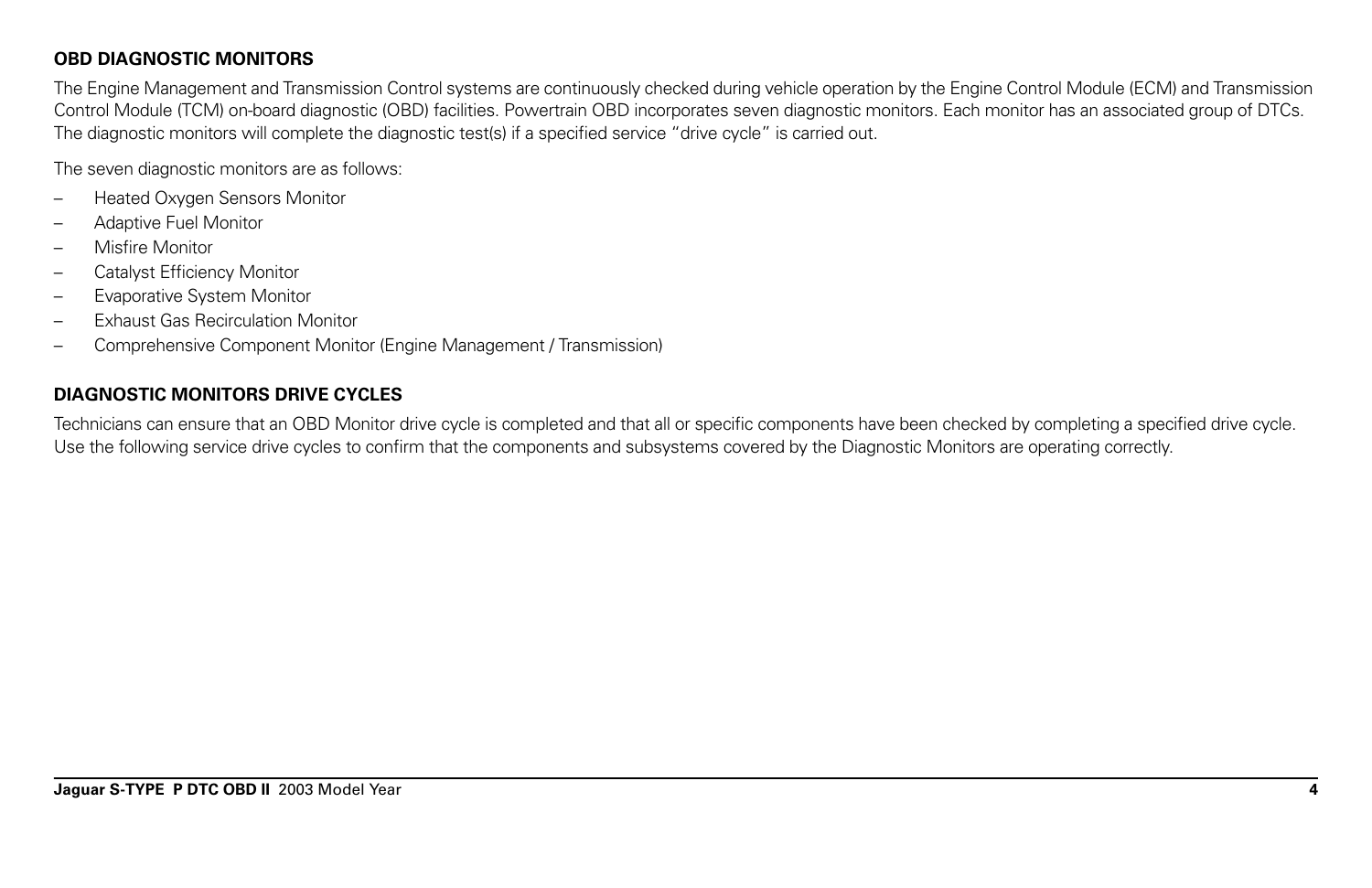#### **HEATED OXYGEN SENSORS MONITOR DRIVE CYCLE**

#### **Upstream (Universal) oxygen sensors:**

- 1 Engine OFF; cooling fans inoperative > 20 seconds.
- 2 Start engine and bring to normal operating temperature  $> 82$  °C (180 °F).
- 3 Drive the vehicle between 3000 4000 rpm in 3rd gear at a steady speed. Lift foot completely off accelerator and coast to a stop within 30 seconds. Do not touch accelerator pedal for 4 seconds after coming to a stop.
- 4 Repeat step 3.
- 5 Idle engine for 11 minutes.

#### **Downstream oxygen sensors:**

- 1 Start engine and bring to normal operating temperature > 82 °C (180 °F).
- 2 Drive the vehicle steadily between 48 97 km/h (30 60 mph) for 10 minutes.
- 3 Drive the vehicle above 3000 rpm in 3rd gear at a steady speed. Lift foot completely off accelerator and coast for 30 seconds.

#### **Oxygen sensor heaters:**

- 1 Start engine and bring to normal operating temperature > 82 °C (180 °F).
- 2 Idle engine for 3 minutes.

# **ADAPTIVE FUEL MONITOR DRIVE CYCLE**

- 1 Start engine and bring to normal operating temperature > 82 °C (180 °F).
- 2 Idle for a minimum of 10 minutes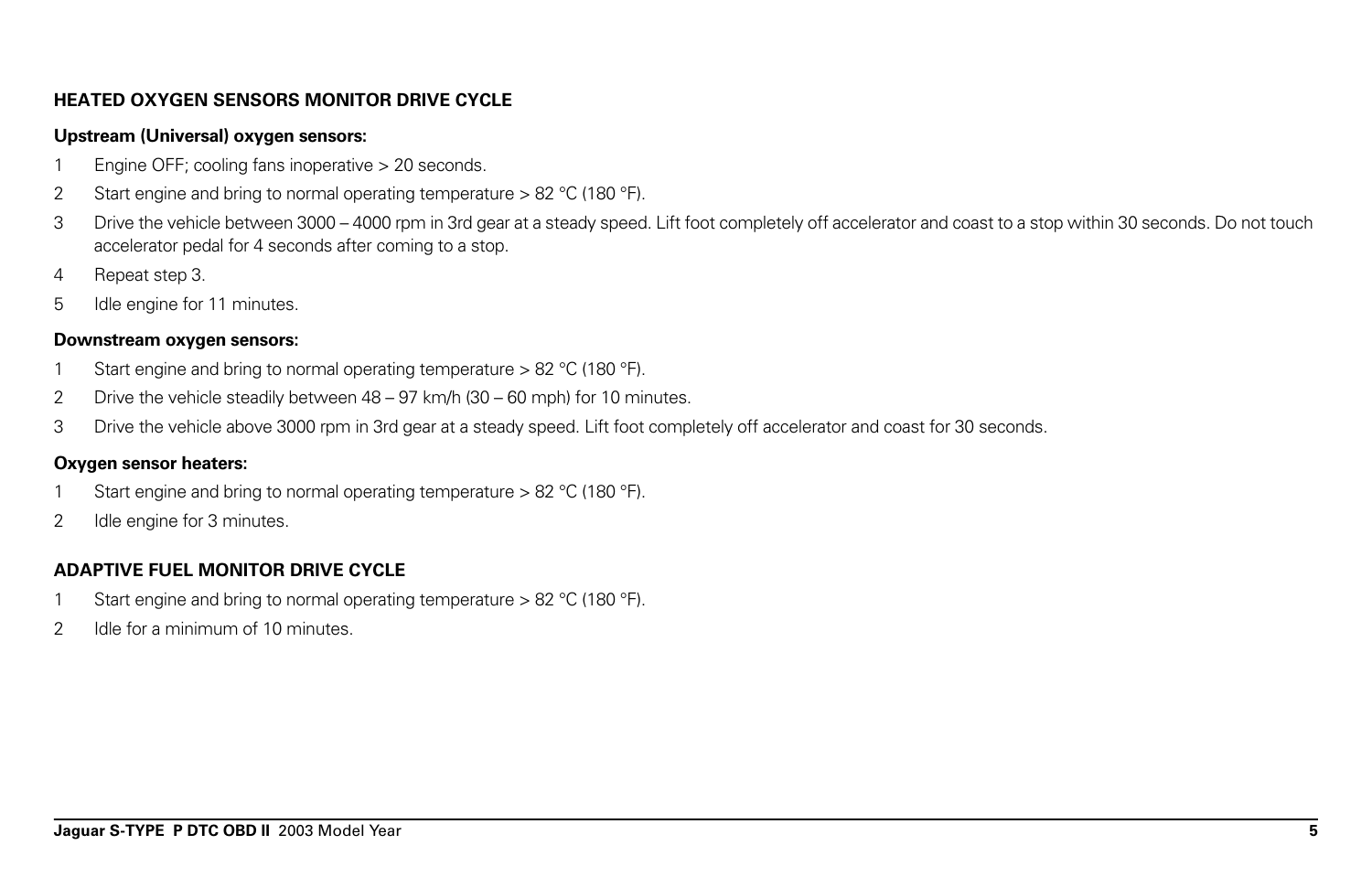#### **MISFIRE MONITOR DRIVE CYCLE**

- 1 Record flagged DTC (s) and accompanying WDS DTC Monitor freeze frame(s) data.
- 2 Fuel level > 25%.
- 3 Start the engine at a coolant temperature lower than the recorded freeze frame value (from Step 1).
- 4 Drive the vehicle to the recorded freeze frame conditions for 4 minutes. If CHECK ENGINE MIL flashes, lower the engine speed until the flashing stops.

# **Note regarding misfire monitor DTCs:**

If, on the first trip, the misfire is severe enough to cause excess exhaust emission, the individual cylinder DTC plus DTC P1316 will be logged. The CHECK ENGINE MIL will not be activated. If the fault reoccurs on the second trip, the individual cylinder DTC plus DTC P1316 will be flagged, and the CHECK ENGINE MIL will be activated.

If, on the first trip, the misfire is severe enough to cause catalyst damage (more severe than excess exhaust emission), the CHECK ENGINE MIL will flash while the fault is present and the individual cylinder DTC plus DTC P1313 (bank 1), DTC P1314 (bank 2) will be logged. When the fault is no longer present the MIL will be deactivated. If the fault reoccurs on the second trip, the CHECK ENGINE MIL will flash while the fault is present and the individual cylinder DTC plus DTC P1313 (bank 1), DTC P1314 (bank 2) will be flagged. When the fault is no longer present the CHECK ENGINE MIL will be activated.

# **CATALYST EFFICIENCY MONITOR DRIVE CYCLE**

- 1 Start engine and bring to normal operating temperature > 82 °C (180 °F).
- 2 Drive the vehicle in a steady state condition between 1300 3000 rpm without stops or starts for a minimum of 5 minutes.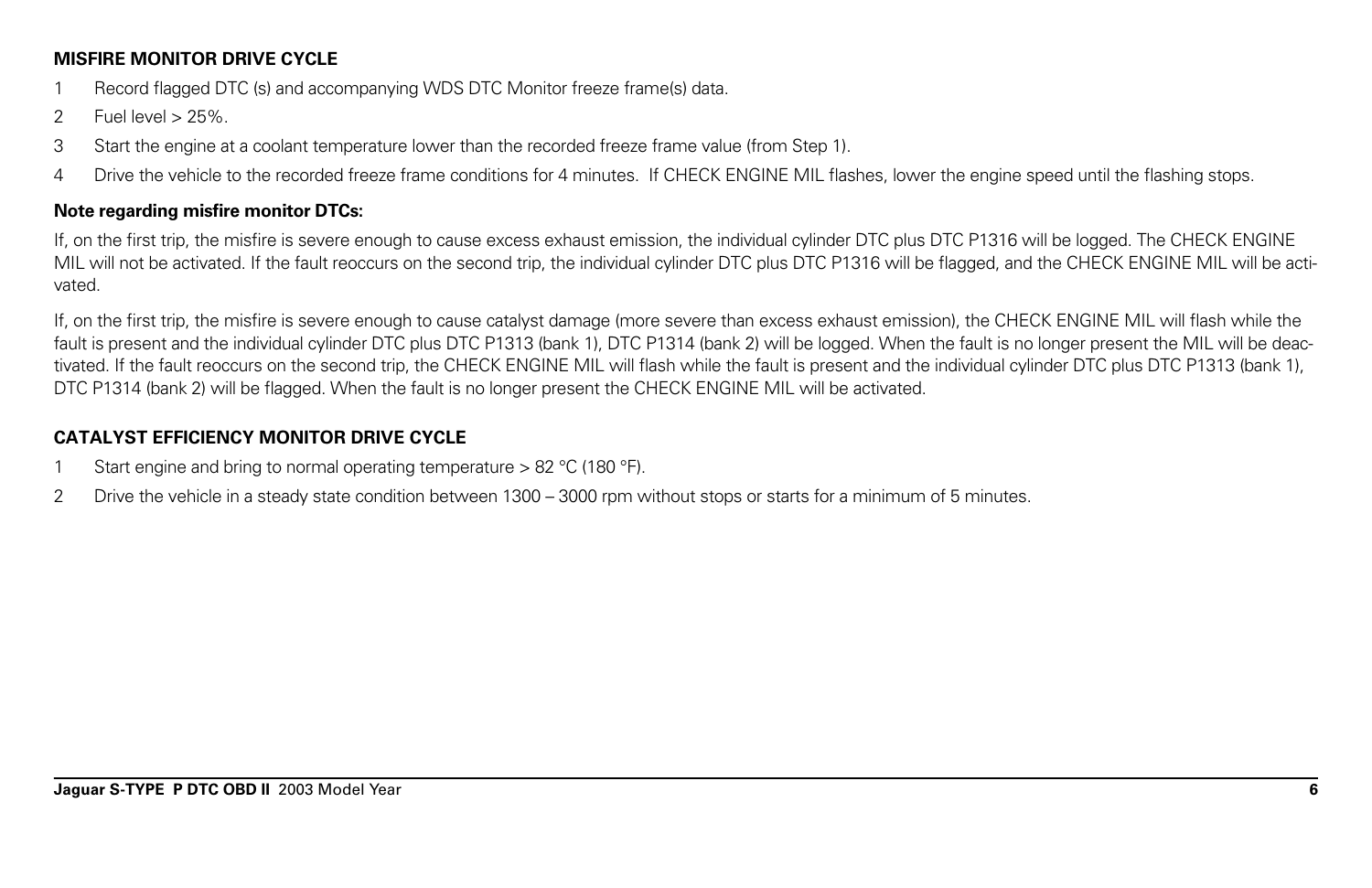#### **EVAPORATIVE SYSTEM MONITOR DRIVE CYCLE (OBD II ONLY)**

- 1 Ensure that fuel filler cap is fully closed (minimum three clicks).
- 2 Fuel level > 30% and < 85%.
- 3 Using WDS, perform ECM DTC Clear (even if no DTCs are flagged).
- 4 Drive vehicle for a minimum of 2 minutes, and until engine is at normal operating temperature.
- 5 Using WDS, ensure that the EVAP Canister Purge Valve is operating by observing "PURGE VAPOR MANAGEMENT VALVE DUTY CYCLE". If the valve is not active, ECM adaptions have not been learned. Conduct a "green ECM" Drive Cycle as described in Technical Service Bulletin.
- 6 Drive vehicle to the road where the EVAP System Drive Cycle will be conducted. Stop vehicle and switch OFF the ignition. Leave ignition OFF for 30 seconds, then restart the engine.
- 7 Accelerate briskly to 80 km/h (50 mph) ensuring that the engine speed reaches a minimum of 3500 rpm for a minimum of 5 seconds.
- 8 (0.040 inch EVAP Test) View WDS "PURGE VAPOR MANAGEMENT VALVE DUTY CYCLE", "CANISTER CLOSE VALVE VAPOR RECOVERY SYSTEM", and FUEL TANK PRESSURE – VAPOR RECOVERY SYSTEM". Avoiding high engine loads, drive the vehicle steadily between 65 km/h (40 mph) and 100 km/h (60 mph). Avoid driving conditions that will produce excessive fuel movement. WDS should give an indication that the test is active (it may take up to 30 minutes before the test will initialize). When the test has initialized (EVAP Canister Close Valve CLOSED), it will take approximately 90 seconds for the test to complete.
- 9 (0.020 inch EVAP Test) Continue driving vehicle as explained in Step 8 for an additional 10 minutes.
- 10 Gently coast the vehicle to a stop. Allow the engine to idle for 2 minutes and view WDS "PURGE VAPOR MANAGEMENT VALVE DUTY CYCLE", "CANISTER CLOSE VALVE – VAPOR RECOVERY SYSTEM", and FUEL TANK PRESSURE – VAPOR RECOVERY SYSTEM". WDS should give an indication that the test is active. When the test has initialized (EVAP Canister Close Valve CLOSED), it will take approximately 90 seconds for the test to complete.
- 11 If the 0.020 inch EVAP Test is not activated, the purge system vapor concentration may be too great. To reduce the vapor concentration proceed as follows:
- 12 Drive the vehicle for an additional 30 minutes avoiding driving conditions that will produce excessive fuel movement. Repeat Step 10. If the 0.020 inch EVAP Test is still not activated, repeat the Drive Cycle from Step 6.
- 13 Using WDS, check for and clear flagged DTCs.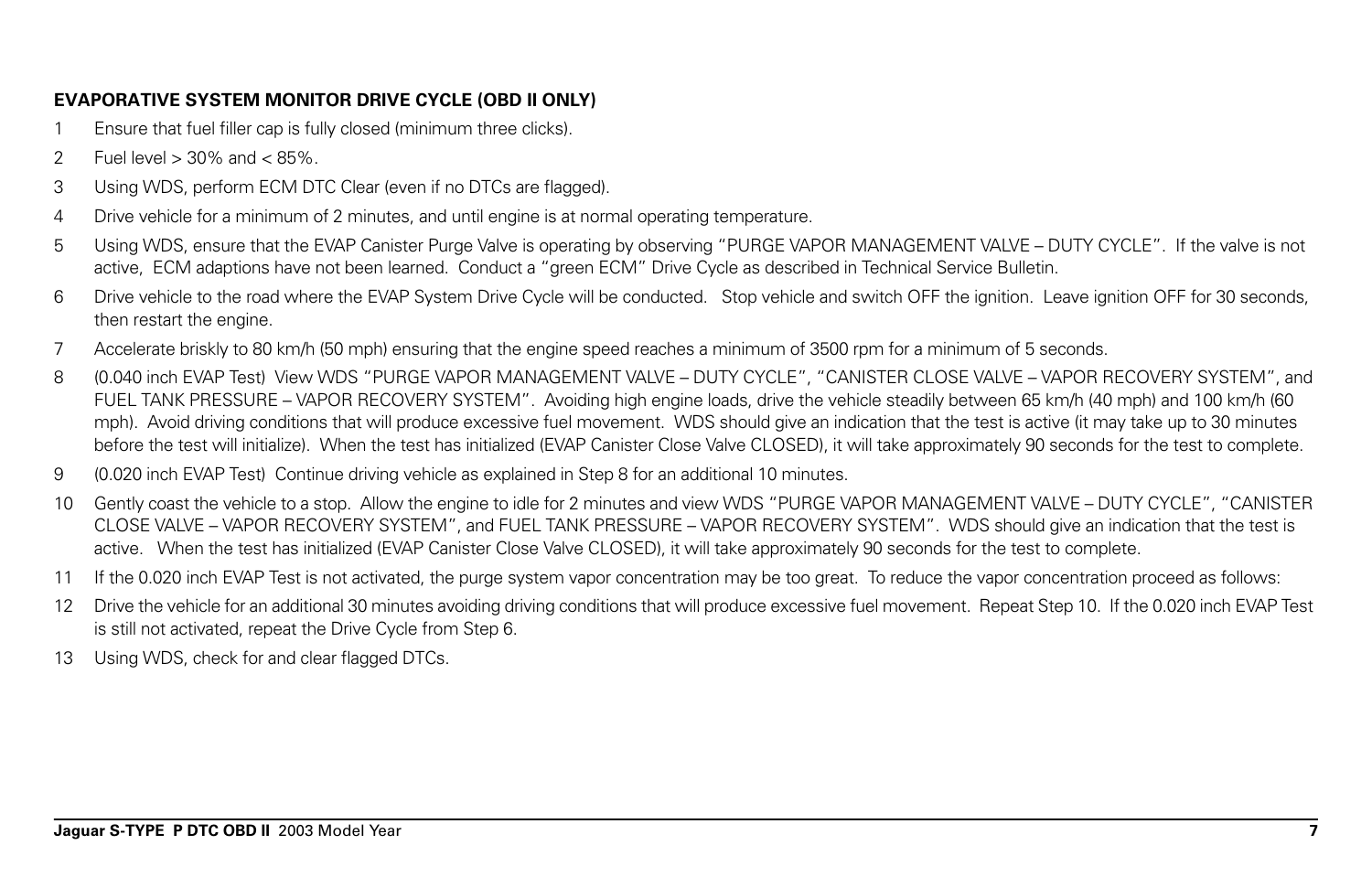#### **EXHAUST GAS RECIRCULATION MONITOR DRIVE CYCLE**

- 1 Start engine and bring to normal operating temperature > 82 °C (180 °F).
- 2 Drive the vehicle in 3rd gear at 2500 rpm. Maintain a steady speed for 1 minute, then lift foot completely off accelerator and coast for a minimum of 10 seconds.

# **COMPREHENSIVE COMPONENT MONITOR ENGINE MANAGEMENT DRIVE CYCLE**

To avoid unnecessary complexity, a single comprehensive engine management drive cycle has not been developed for S-TYPE. Refer to the individual DTC for specific drive cycle / monitoring conditions.

# **COMPREHENSIVE COMPONENT MONITOR TRANSMISSION DRIVE CYCLE**

To avoid unnecessary complexity, a single comprehensive transmission drive cycle has not been developed for S-TYPE. Refer to the individual DTC for specific drive cycle / monitoring conditions.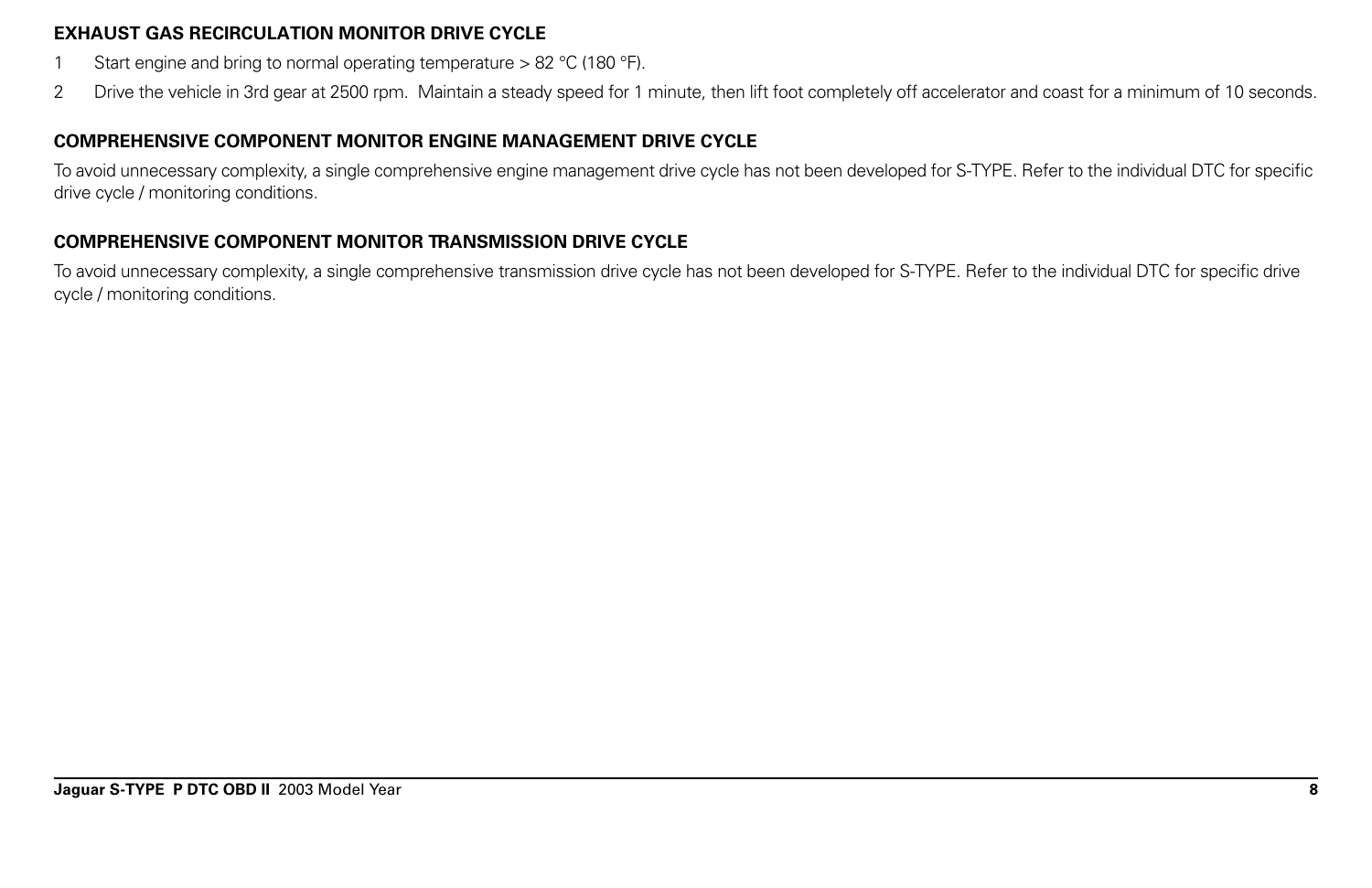#### **POWERTRAIN CONTROL ACRONYMS:**

| A/C                              | Air conditioning                                        | <b>IAT Sensor</b>  | Intake Air Temperature Sensor         |
|----------------------------------|---------------------------------------------------------|--------------------|---------------------------------------|
| APP Sensor                       | <b>Accelerator Pedal Position Sensor</b>                | IC                 | <b>Instrument Cluster</b>             |
| <b>ASC</b>                       | Adaptive Speed Control                                  | <b>IMT</b> Valve 1 | Intake Manifold Tuning Valve: Bottom  |
| $B+$                             | <b>Battery Voltage</b>                                  | <b>IMT</b> Valve 2 | Intake Manifold Tuning Valve: Top     |
| Bank 1                           | RH Engine cylinder bank (cylinders 1, 3, 5, 7) (A Bank) | IP Sensor          | Injection Pressure Sensor             |
| Bank 2                           | LH Engine cylinder bank (cylinders 2, 4, 6, 8) (B Bank) | KS <sub>1</sub>    | Knock Sensor - Bank 1                 |
| <b>BARO</b> Sensor               | Barometric Pressure Sensor                              | KS <sub>2</sub>    | Knock Sensor - Bank 2                 |
| CAN                              | Controller Area Network                                 | <b>MAF</b> Sensor  | Mass Air Flow Sensor                  |
| <b>CKP</b> Sensor                | <b>Crankshaft Position Sensor</b>                       | <b>MAP</b> Sensor  | Manifold Absolute Pressure Sensor     |
| CMP Sensor 1                     | Camshaft Position Sensor - Bank 1                       | N/A                | Normally Aspirated                    |
| CMP Sensor 2                     | Camshaft Position Sensor - Bank 2                       | <b>SC</b>          | Supercharged                          |
| <b>DLC</b>                       | Data Link Connector                                     | <b>TCC</b>         | Torque converter clutch               |
| <b>DSC</b>                       | Dynamic Stability Control                               | <b>TCM</b>         | Transmission Control Module           |
| <b>ECM</b>                       | <b>Engine Control Module</b>                            | <b>TFT Sensor</b>  | Transmission Fluid Temperature Sensor |
| <b>ECT Sensor</b>                | Engine Coolant Temperature Sensor                       | <b>TP Sensor</b>   | <b>Throttle Position Sensor</b>       |
| <b>EFT Sensor</b>                | Engine Fuel Temperature Sensor                          | V <sub>6</sub>     | V6 Engine                             |
| <b>EGR</b>                       | <b>Exhaust Gas Recirculation</b>                        | V <sub>8</sub>     | V8 Engine                             |
| <b>EOT Sensor</b>                | Engine Oil Temperature Sensor                           | <b>WT</b> Valve 1  | Variable Valve Timing Valve - Bank 1  |
| <b>EVAP Canister Close Valve</b> | Evaporative Emission Canister Close Valve               | <b>WT</b> Valve 2  | Variable Valve Timing Valve - Bank 2  |
| <b>EVAP Canister Purge Valve</b> | Evaporative Emission Canister Purge Valve               |                    |                                       |
| <b>FTP Sensor</b>                | <b>Fuel Tank Pressure Sensor</b>                        |                    |                                       |
| HO2 Sensor 1/1                   | Heated Oxygen Sensor - Bank 1 / Upstream                |                    |                                       |
| HO2 Sensor 1/2                   | Heated Oxygen Sensor - Bank 1 / Downstream              |                    |                                       |
| HO2 Sensor 2/1                   | Heated Oxygen Sensor - Bank 2 / Upstream                |                    |                                       |
| HO2 Sensor 2/2                   | Heated Oxygen Sensor - Bank 2 / Downstream              |                    |                                       |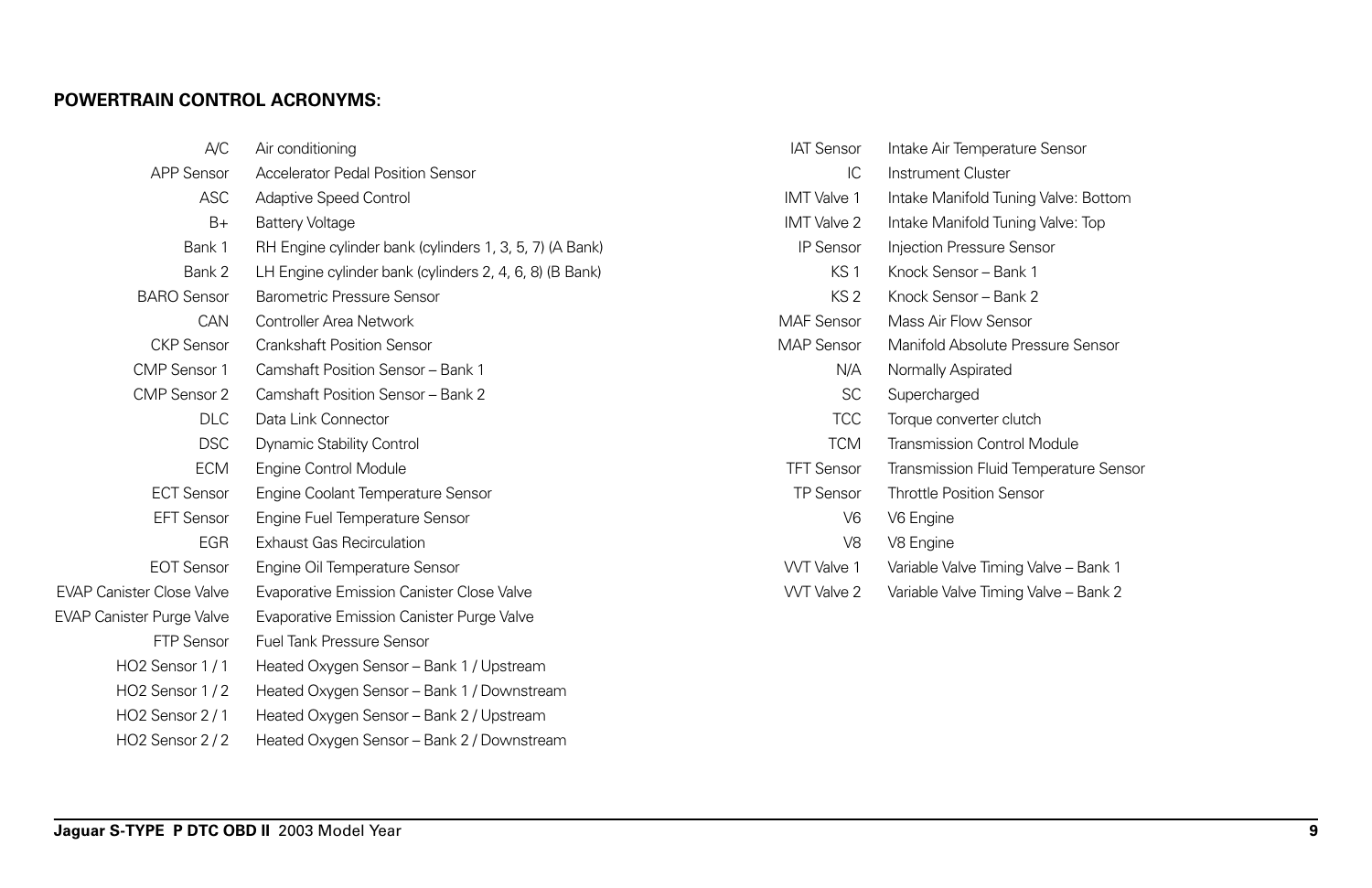| <b>DTC</b> | <b>SYS</b>           | <b>FAULT DESCRIPTION</b>                                                     | <b>MONITORING CONDITIONS</b>                                                                                                                                                                                                                                                                                                       | <b>CK ENG</b>  | <b>OTHER</b> | <b>DEFAULT ACTION</b>                                                                                                                                                                                | <b>CM PIN</b>                               | <b>POSSIBLE CAUSES</b>                                                                                                                                                                                                                         |
|------------|----------------------|------------------------------------------------------------------------------|------------------------------------------------------------------------------------------------------------------------------------------------------------------------------------------------------------------------------------------------------------------------------------------------------------------------------------|----------------|--------------|------------------------------------------------------------------------------------------------------------------------------------------------------------------------------------------------------|---------------------------------------------|------------------------------------------------------------------------------------------------------------------------------------------------------------------------------------------------------------------------------------------------|
| P0010      | <b>EMS</b><br>OBD II | VVT circuit malfunction - bank 1                                             | Idle engine 30 seconds<br>Accelerate from stop through<br>complete engine rpm range<br>Coast to a stop<br>Drive the vehicle steadily<br>between 48 - 97 km/h (30 -<br>60 mph) for 5 minutes; coast<br>to a stop<br>Accelerate smoothly through<br>complete accelerator pedal<br>travel; coast to a stop<br>Idle engine 30 seconds  | $\overline{2}$ | N            | <b>ECM Default:</b><br>- Bank 1 VVT hold current set at<br>a constant value of<br>450 mA (V6)<br>520 mA (V8)                                                                                         | PI1<br>$-109$                               | VVT solenoid valve disconnected<br>VVT solenoid valve to ECM PWM drive circuit:<br>open circuit, short circuit, high resistance<br>VVT solenoid failure                                                                                        |
| P0020      | <b>EMS</b><br>OBD II | WT circuit malfunction - bank 2                                              | Idle engine 30 seconds<br>Accelerate from stop through<br>complete engine rpm range;<br>coast to a stop<br>Drive the vehicle steadily<br>between 48 - 97 km/h (30 -<br>60 mph) for 5 minutes; coast<br>to a stop<br>Accelerate smoothly through<br>complete accelerator pedal<br>travel; coast to a stop<br>Idle engine 30 seconds | $\overline{2}$ | N            | <b>ECM Default:</b><br>- Bank 2 VVT hold current set at<br>a constant value of<br>450 mA (V6)<br>520 mA (V8)                                                                                         | PI1<br>$-110$                               | VVT solenoid valve disconnected<br>VVT solenoid valve to ECM PWM drive circuit:<br>open circuit, short circuit, high resistance<br><b>WT</b> solenoid failure                                                                                  |
| P0031      | <b>EMS</b><br>OBD II | HO2 Sensor heater control circuit<br>low current -<br>bank 1, upstream (1/1) | Heated oxygen sensors<br>monitor drive cycle - page 5<br>(Oxygen sensor heaters)                                                                                                                                                                                                                                                   | $\overline{2}$ | N            | <b>ECM Default:</b><br>- Bank 1 closed loop fuel<br>metering and adaptive fuel<br>metering inhibited<br>- Canister purge inhibited<br>Bank 1 upstream HO2S<br>heater control circuit switched<br>off | PI1<br>$-001$<br>$-002$<br>$-029$<br>$-030$ | HO2 Sensor 1/1 heater power supply circuit:<br>open circuit<br>HO2 Sensor 1/1 heater control circuit:<br>open circuit, high resistance<br>HO2 Sensor 1/1 heater ground circuit(s) fault<br>(PI1-029, PI1-030)<br>HO2 Sensor 1/1 heater failure |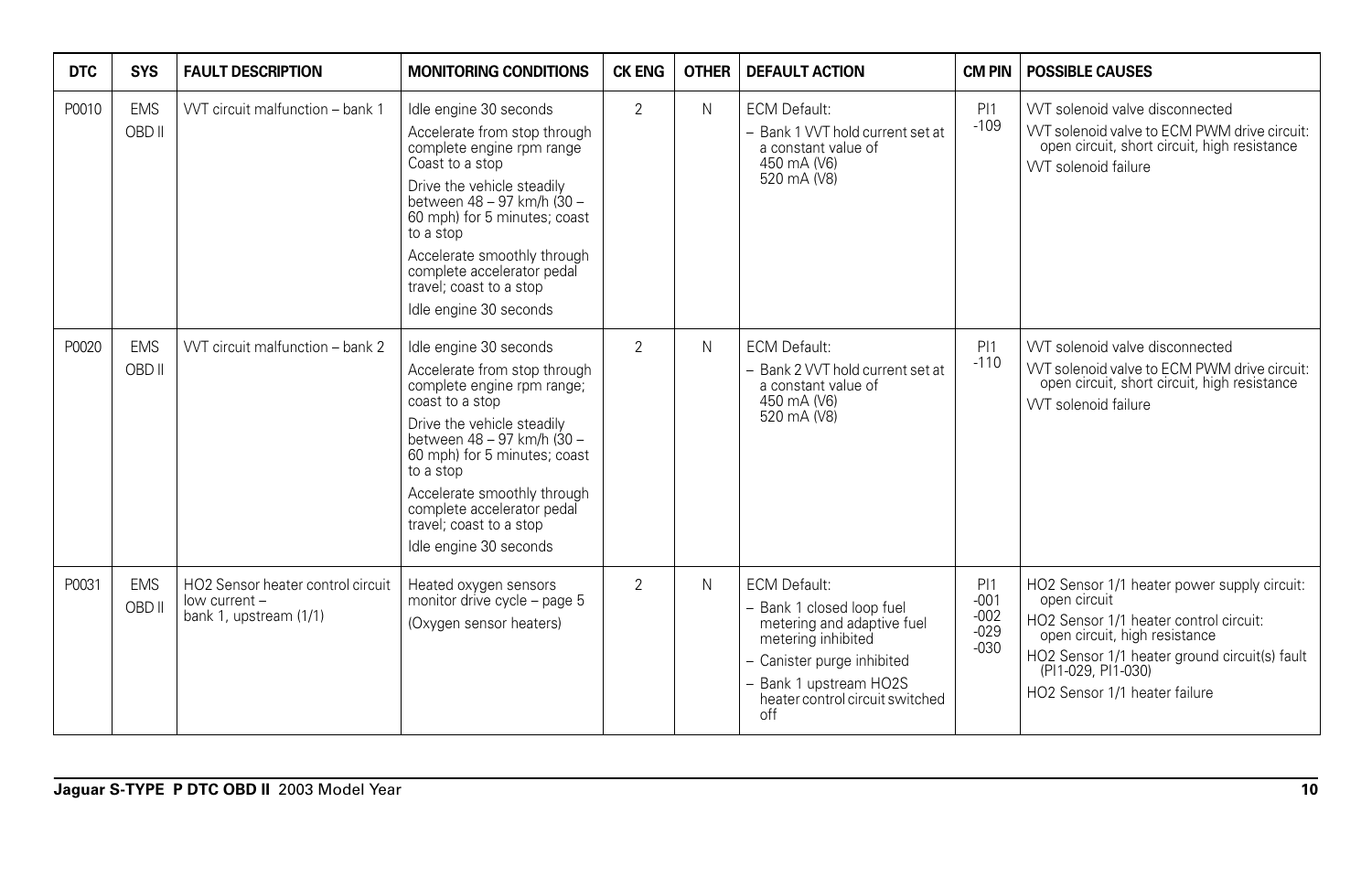| <b>DTC</b> | <b>SYS</b>           | <b>FAULT DESCRIPTION</b>                                                           | <b>MONITORING CONDITIONS</b>                                                     | <b>CK ENG</b>  | <b>OTHER</b> | <b>DEFAULT ACTION</b>                                                                                                                                                                                  | <b>CM PIN</b>                                      | <b>POSSIBLE CAUSES</b>                                                                                                                                                                                                                         |
|------------|----------------------|------------------------------------------------------------------------------------|----------------------------------------------------------------------------------|----------------|--------------|--------------------------------------------------------------------------------------------------------------------------------------------------------------------------------------------------------|----------------------------------------------------|------------------------------------------------------------------------------------------------------------------------------------------------------------------------------------------------------------------------------------------------|
| P0032      | <b>EMS</b><br>OBD II | HO2 Sensor heater control circuit<br>high current -<br>bank 1, upstream (1/1)      | Heated oxygen sensors<br>monitor drive cycle - page 5<br>(Oxygen sensor heaters) | 2              | N            | <b>ECM Default:</b><br>- Bank 1 closed loop fuel<br>metering and adaptive fuel<br>metering inhibited<br>- Canister purge inhibited<br>- Bank 1 upstream HO2S<br>heater control circuit switched<br>off | <b>PI1</b><br>$-001$<br>$-002$<br>$-029$<br>$-030$ | HO2 Sensor 1/1 heater control circuit:<br>short circuit to ground<br>HO2 Sensor 1/1 heater ground circuit(s) fault<br>(PI1-029, PI1-030)<br>HO2 Sensor 1/1 heater failure                                                                      |
| P0037      | <b>EMS</b><br>OBD II | HO2 Sensor heater control circuit<br>low resistance -<br>bank 1, downstream (1/2)  | Heated oxygen sensors<br>monitor drive cycle - page 5<br>(Oxygen sensor heaters) | 2              | N            | None                                                                                                                                                                                                   | PI1<br>$-0.92$                                     | HO2 Sensor 1/2 heater control circuit:<br>short circuit to ground<br>HO2 Sensor 1/2 heater failure                                                                                                                                             |
| P0038      | <b>EMS</b><br>OBD II | HO2 Sensor heater control circuit<br>high resistance -<br>bank 1, downstream (1/2) | Heated oxygen sensors<br>monitor drive cycle - page 5<br>(Oxygen sensor heaters) | $\overline{2}$ | N            | None                                                                                                                                                                                                   | PI1<br>$-092$                                      | HO2 Sensor 1/2 heater control circuit:<br>open circuit; high resistance<br>HO2 Sensor 1/2 heater failure                                                                                                                                       |
| P0051      | <b>EMS</b><br>OBD II | HO2 Sensor heater control circuit<br>low current -<br>bank 2, upstream (2/1)       | Heated oxygen sensors<br>monitor drive cycle - page 5<br>(Oxygen sensor heaters) | 2              | N            | <b>ECM Default:</b><br>- Bank 2 closed loop fuel<br>metering and adaptive fuel<br>metering inhibited<br>- Canister purge inhibited<br>- Bank 2 upstream HO2S<br>heater control circuit switched<br>off | P11<br>$-055$<br>$-056$<br>$-081$<br>$-082$        | HO2 Sensor 2/1 heater power supply circuit:<br>open circuit<br>HO2 Sensor 2/1 heater control circuit:<br>open circuit, high resistance<br>HO2 Sensor 2/1 heater ground circuit(s) fault<br>(PI1-081, PI1-082)<br>HO2 Sensor 2/1 heater failure |
| P0052      | <b>EMS</b><br>OBD II | HO2 Sensor heater control circuit<br>high current -<br>bank 2, upstream (2/1)      | Heated oxygen sensors<br>monitor drive cycle - page 5<br>(Oxygen sensor heaters) | $\overline{2}$ | N            | <b>ECM Default:</b><br>- Bank 2 closed loop fuel<br>metering and adaptive fuel<br>metering inhibited<br>- Canister purge inhibited<br>- Bank 2 upstream HO2S<br>heater control circuit switched<br>off | PI1<br>$-055$<br>$-056$<br>$-081$<br>$-082$        | HO2 Sensor 2/1 heater control circuit:<br>short circuit to ground<br>HO2 Sensor 2/1 heater ground circuit(s) fault<br>(PI1-081, PI1-082)<br>HO2 Sensor 2/1 heater failure                                                                      |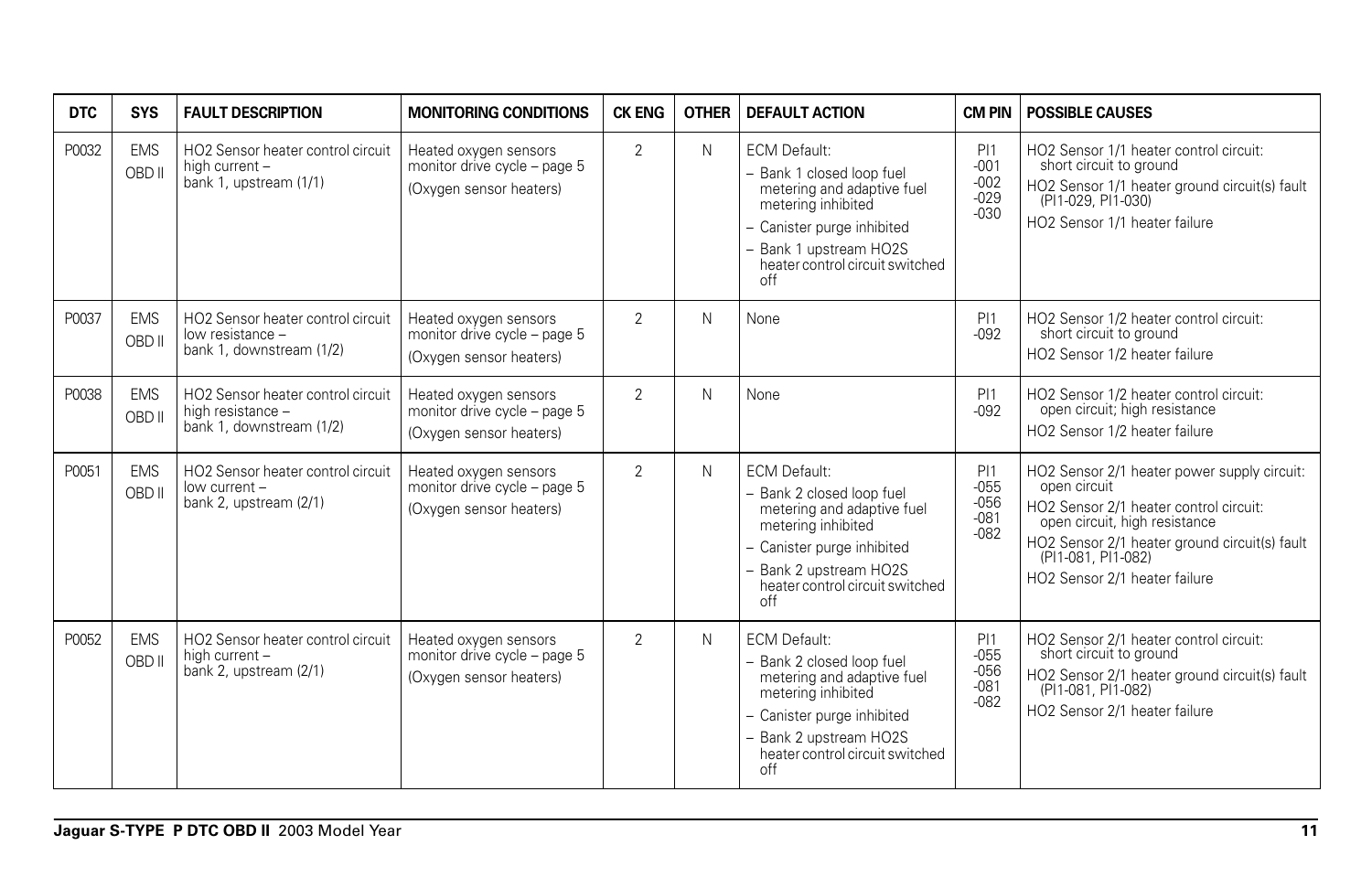| DTC   | <b>SYS</b>                    | <b>FAULT DESCRIPTION</b>                                                           | <b>MONITORING CONDITIONS</b>                                                                                                                                                                                                                                                                | <b>CK ENG</b>  | <b>OTHER</b> | <b>DEFAULT ACTION</b>                                            | <b>CM PIN</b>  | <b>POSSIBLE CAUSES</b>                                                                                                                                                                     |
|-------|-------------------------------|------------------------------------------------------------------------------------|---------------------------------------------------------------------------------------------------------------------------------------------------------------------------------------------------------------------------------------------------------------------------------------------|----------------|--------------|------------------------------------------------------------------|----------------|--------------------------------------------------------------------------------------------------------------------------------------------------------------------------------------------|
| P0057 | <b>EMS</b><br>OBD II          | HO2 Sensor heater control circuit<br>low resistance -<br>bank 2. downstream (2/2)  | Heated oxygen sensors<br>monitor drive cycle - page 5<br>(Oxygen sensor heaters)                                                                                                                                                                                                            | $\overline{2}$ | N            | None                                                             | PI1<br>$-0.93$ | HO2 Sensor 2/2 heater control circuit:<br>short circuit to ground<br>HO <sub>2</sub> Sensor 2/2 heater failure                                                                             |
| P0058 | <b>EMS</b><br>OBD II          | HO2 Sensor heater control circuit<br>high resistance -<br>bank 2, downstream (2/2) | Heated oxygen sensors<br>monitor drive cycle - page 5<br>(Oxygen sensor heaters)                                                                                                                                                                                                            | 2              | N            | None                                                             | PI1<br>$-0.93$ | HO2 Sensor 2/2 heater control circuit:<br>open circuit; high resistance<br>HO2 Sensor 2/2 heater failure                                                                                   |
| P0096 | V8 SC<br><b>EMS</b><br>OBD II | IAT Sensor 2 circuit range /<br>performance                                        | Engine coolant temperature<br>$<$ 40 °C (104 °F)<br>Ambient temperature<br>$<$ 40 °C (104 °F)<br>Engine coolant temperature<br>and ambient temperature<br>within 10 °C (20 °F) of each<br>other<br>Start engine and drive above<br>1500 rpm at a steady speed<br>for a minimum of 2 minutes | 2              | Α            | <b>ECM Default:</b><br>- Default value of 70 °C (158 °F)<br>used | PI1<br>$-072$  | IAT Sensor 2 disconnected<br>IAT Sensor 2 to ECM sensing circuit:<br>open circuit<br>IAT Sensor 2 failure                                                                                  |
| P0097 | V8 SC<br><b>EMS</b><br>OBD II | IAT Sensor 2 circuit high voltage<br>(low air temperature)                         | lanition ON 10 seconds                                                                                                                                                                                                                                                                      | $\overline{2}$ | Α            | <b>ECM Default:</b><br>- Default value of 70 °C (158 °F)<br>used | PI1<br>$-072$  | IAT Sensor 2 disconnected<br>IAT Sensor 2 to ECM wiring:<br>open circuit or high resistance<br>IAT Sensor 2 to ECM sensing circuit:<br>short circuit to B+ voltage<br>IAT Sensor 2 failure |
| P0098 | V8 SC<br><b>EMS</b><br>OBD II | IAT Sensor 2 circuit low voltage<br>(high air temperature)                         | lanition ON 10 seconds                                                                                                                                                                                                                                                                      | $\overline{2}$ | Α            | <b>ECM Default:</b><br>- Default value of 70 °C (158 °F)<br>used | PI1<br>$-072$  | IAT Sensor 2 to ECM wiring:<br>short circuit to ground<br>IAT Sensor 2 failure                                                                                                             |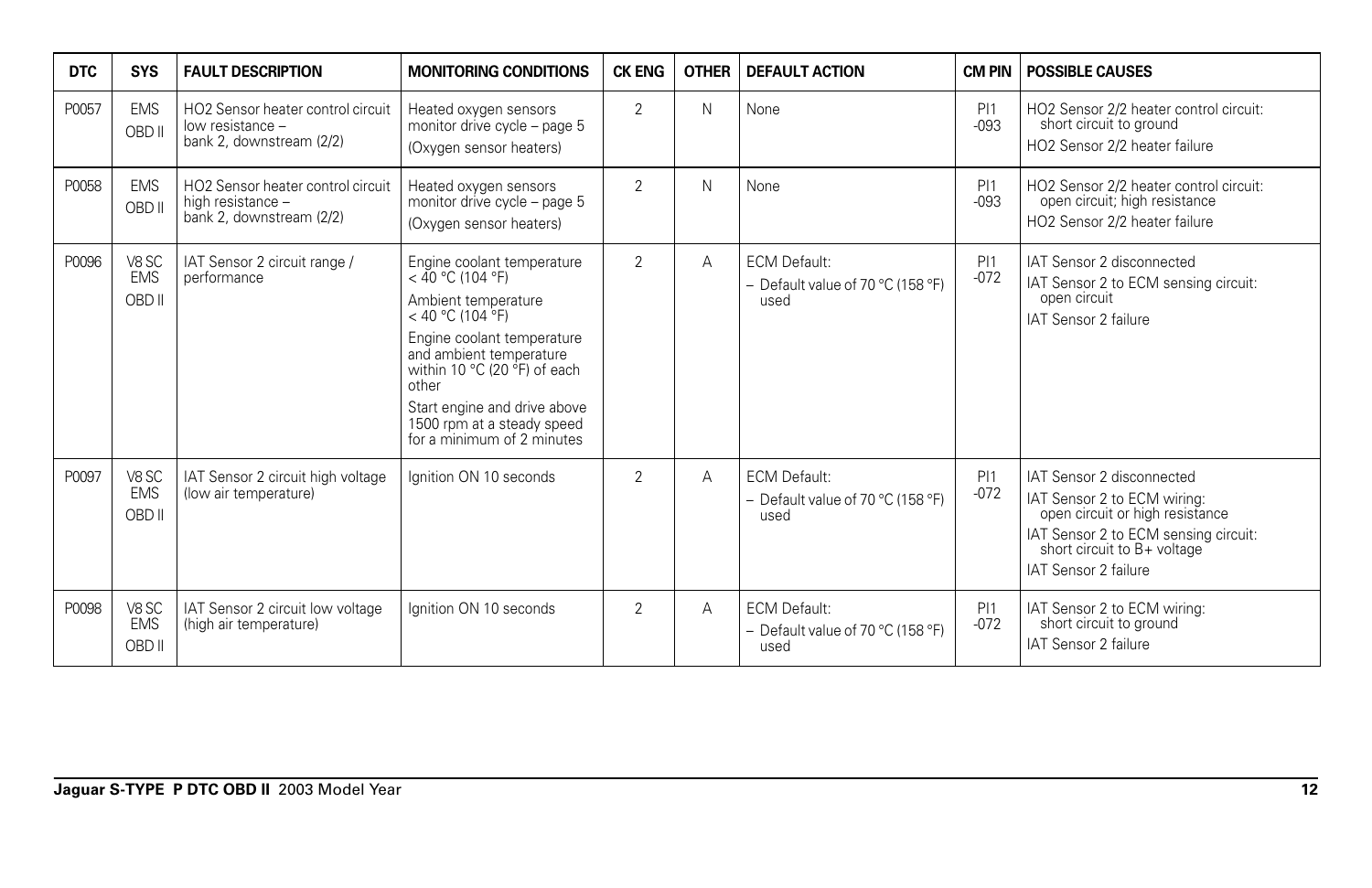| <b>DTC</b> | <b>SYS</b>           | <b>FAULT DESCRIPTION</b>                  | <b>MONITORING CONDITIONS</b>                                                                                                                                                                                                                                                                                                       | <b>CK ENG</b>  | <b>OTHER</b> | <b>DEFAULT ACTION</b>                                                                                                                                                                                         | <b>CM PIN</b>                     | <b>POSSIBLE CAUSES</b>                                                                                                                                                                                                                                                                                                                              |
|------------|----------------------|-------------------------------------------|------------------------------------------------------------------------------------------------------------------------------------------------------------------------------------------------------------------------------------------------------------------------------------------------------------------------------------|----------------|--------------|---------------------------------------------------------------------------------------------------------------------------------------------------------------------------------------------------------------|-----------------------------------|-----------------------------------------------------------------------------------------------------------------------------------------------------------------------------------------------------------------------------------------------------------------------------------------------------------------------------------------------------|
| P0101      | <b>EMS</b><br>OBD II | MAF Sensor circuit range /<br>performance | Fuel level $> 25\%$ .<br>Start engine and bring to<br>normal operating temperature<br>> 82 °C (180 °F)<br>Drive the vehicle steadily in<br>4th or 5th gear on a level road<br>between<br>1700 - 2300 rpm (V6),<br>1200 - 1800 rpm (V8);<br>hold the engine speed<br>constant for 40 seconds while<br>maintaining a steady throttle | $\overline{2}$ | A            | <b>ECM Default:</b><br>- Default air mass used<br>- Adaptive fuel metering<br>inhibited<br>- Catalyst warm up ignition<br>retard inhibited<br>- Canister purge inhibited<br>- Maximum engine speed<br>reduced | PI1<br>$-044$                     | Blocked air cleaner<br>Air intake leak<br>Engine breather leak<br>Throttle control malfunction<br>MAF Sensor to ECM sensing circuit:<br>high resistance, intermittent short circuit<br>to ground<br>MAF Sensor supply circuit: high resistance<br>MAF Sensor failure<br>Throttle adaption fault (check throttle position<br>voltage at Ignition ON) |
| P0102      | <b>EMS</b><br>OBD II | MAF Sensor circuit low voltage            | lanition ON 10 seconds                                                                                                                                                                                                                                                                                                             | $\overline{2}$ | А            | <b>ECM Default:</b><br>- Default air mass used<br>- Adaptive fuel metering<br>inhibited<br>- Catalyst warm up ignition<br>retard inhibited<br>- Canister purge inhibited<br>- Maximum engine speed<br>reduced | PI1<br>$-044$                     | Blocked air cleaner<br>Air intake leak between MAF Sensor and<br>throttle<br>MAF Sensor to ECM sensing circuit:<br>high resistance, open circuit, intermittent<br>short circuit to ground<br>MAF Sensor supply circuit:<br>open circuit, short circuit to ground<br>MAF Sensor failure                                                              |
| P0103      | <b>EMS</b><br>OBD II | MAF Sensor circuit high voltage           | lanition ON 10 seconds                                                                                                                                                                                                                                                                                                             | $\overline{2}$ | A            | <b>ECM Default:</b><br>- Default air mass used<br>- Adaptive fuel metering<br>inhibited<br>- Catalyst warm up ignition<br>retard inhibited<br>- Canister purge inhibited<br>- Maximum engine speed<br>reduced | PI1<br>$-044$<br>$-045$<br>$-046$ | MAF Sensor to ECM sensing circuit:<br>short circuit to B+ voltage<br>MAF Sensor to ECM sensor ground circuit:<br>open circuit<br>MAF Sensor failure                                                                                                                                                                                                 |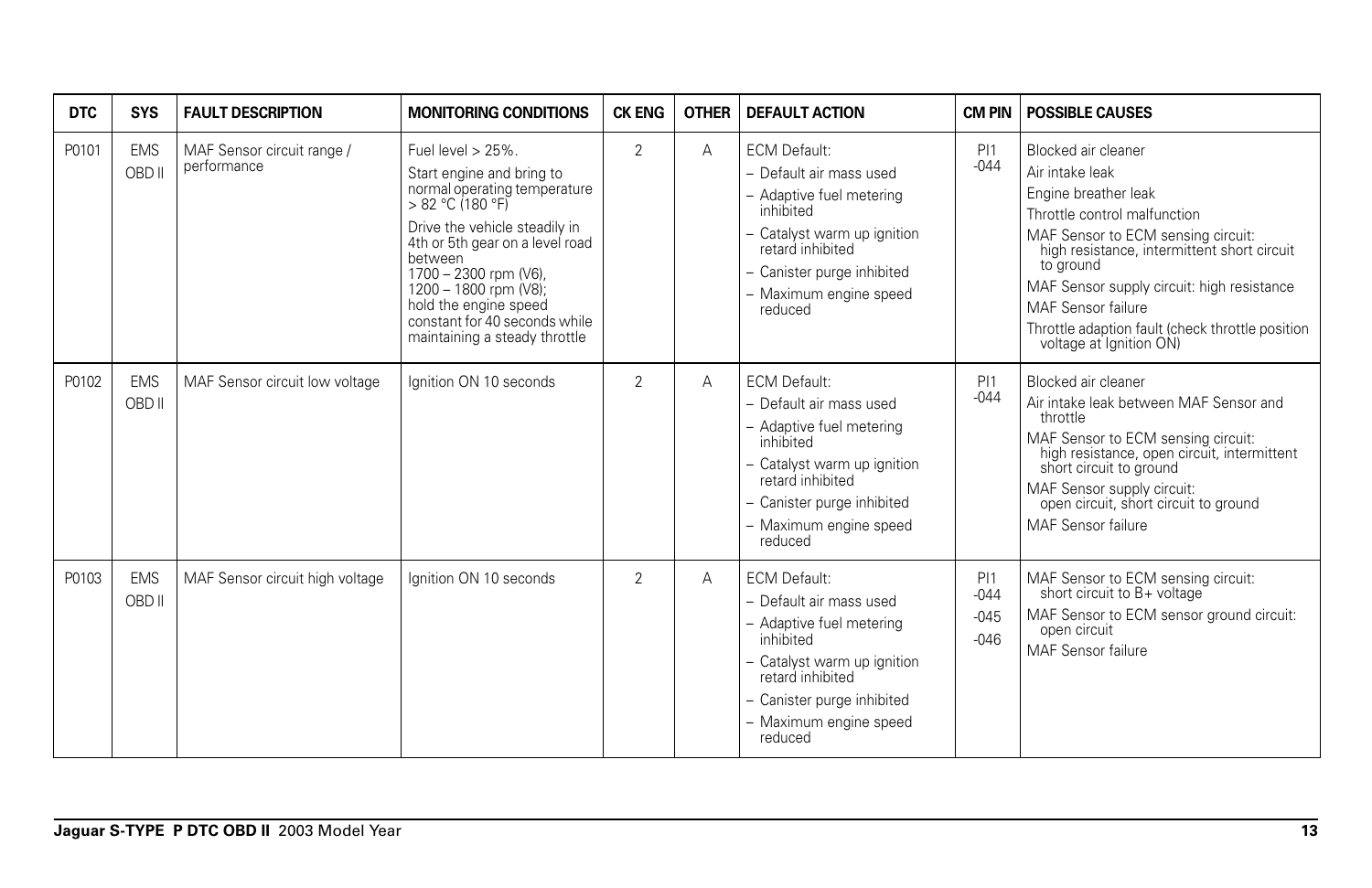| <b>DTC</b> | <b>SYS</b>           | <b>FAULT DESCRIPTION</b>                   | <b>MONITORING CONDITIONS</b>                                                                                                                                                                                                                                                                                                            | <b>CK ENG</b>  | <b>OTHER</b> | <b>DEFAULT ACTION</b>                                                       | <b>CM PIN</b>            | <b>POSSIBLE CAUSES</b>                                                                                                                                                                                     |
|------------|----------------------|--------------------------------------------|-----------------------------------------------------------------------------------------------------------------------------------------------------------------------------------------------------------------------------------------------------------------------------------------------------------------------------------------|----------------|--------------|-----------------------------------------------------------------------------|--------------------------|------------------------------------------------------------------------------------------------------------------------------------------------------------------------------------------------------------|
| P0105      | <b>EMS</b><br>OBD II | MAP Sensor circuit malfunction             | Fuel level $> 25\%$<br>Start engine and bring to<br>normal operating temperature<br>> 82 °C (180 °F)<br>Drive the vehicle steadily in<br>4th or 5th gear on a level road<br><b>between</b><br>1700 - 2300 rpm (V6),<br>1200 - 1800 rpm (V8);<br>hold the engine speed<br>constant for 40 seconds while<br>maintaining a steady throttle | $\overline{2}$ | N            | <b>ECM Default:</b><br>- Default value of 1.013 BAR<br>$(29.92$ in hg) used | PI1<br>$-127$            | Intake manifold air leak (loose or missing<br>component)<br>MAP Sensor to ECM circuit(s) fault<br><b>MAP Sensor failure</b><br>Throttle adaption fault (check throttle position<br>voltage at Ignition ON) |
| P0106      | <b>EMS</b><br>OBD II | BARO Sensor circuit range /<br>performance | Engine temperature cool<br>(cooling fans not running)<br>Remove ignition key for 20<br>seconds (cooling fans not<br>running)<br>Ignition key in, position II for 5<br>seconds (do not start)<br>Repeat cycle twice more                                                                                                                 | 2              | N            | <b>ECM Default:</b><br>- Default value of 1 BAR (29.53)<br>in hg) used      | $\overline{\phantom{0}}$ | BARO Sensor failure (internal ECM fault)                                                                                                                                                                   |
| P0107      | <b>EMS</b><br>OBD II | BARO Sensor circuit low voltage            | Ignition ON 10 seconds                                                                                                                                                                                                                                                                                                                  | $\overline{2}$ | N            | <b>ECM Default:</b><br>- Default value of 1 BAR (29.53)<br>in hg) used      | —                        | BARO Sensor failure (internal ECM fault)                                                                                                                                                                   |
| P0108      | <b>EMS</b><br>OBD II | BARO Sensor circuit high voltage           | Ignition ON 10 seconds                                                                                                                                                                                                                                                                                                                  | $\overline{2}$ | N            | <b>ECM Default:</b><br>- Default value of 1 BAR (29.53)<br>in hg) used      | —                        | BARO Sensor failure (internal ECM fault)                                                                                                                                                                   |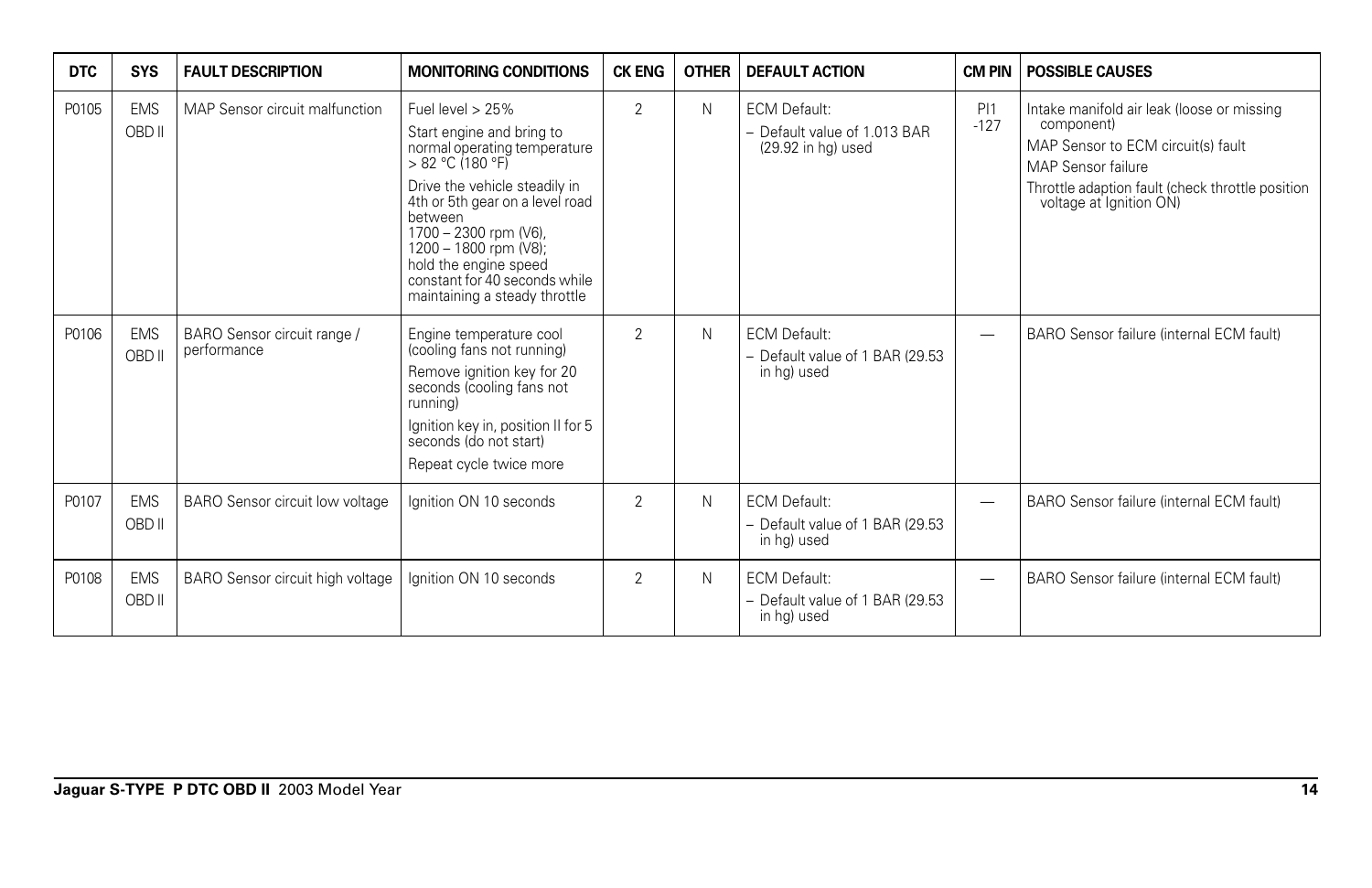| <b>DTC</b> | <b>SYS</b>           | <b>FAULT DESCRIPTION</b>                                 | <b>MONITORING CONDITIONS</b>                                                                                                                                                                                                                                                                                                                                     | <b>CK ENG</b>  | <b>OTHER</b> | <b>DEFAULT ACTION</b>                                                                                                                                                                                                                                                                        | <b>CM PIN</b> | <b>POSSIBLE CAUSES</b>                                                                                                                                                                                                                                 |
|------------|----------------------|----------------------------------------------------------|------------------------------------------------------------------------------------------------------------------------------------------------------------------------------------------------------------------------------------------------------------------------------------------------------------------------------------------------------------------|----------------|--------------|----------------------------------------------------------------------------------------------------------------------------------------------------------------------------------------------------------------------------------------------------------------------------------------------|---------------|--------------------------------------------------------------------------------------------------------------------------------------------------------------------------------------------------------------------------------------------------------|
| P0111      | <b>EMS</b><br>OBD II | IAT Sensor circuit range /<br>performance                | Engine OFF; coolant<br>temperature < 35 °C (95 °F)<br>Start engine and hold 3000<br>rpm in P or N for 30 seconds                                                                                                                                                                                                                                                 | $\overline{2}$ | N            | <b>ECM Default:</b><br>- Default value substituted<br>25 °C (77 °F) (V6)<br>50 °C (122 °F) V8                                                                                                                                                                                                | PI1<br>$-071$ | Blocked air cleaner<br>Air intake leak<br>Engine breather leak<br>IAT Sensor to ECM wiring:<br>open circuit or high resistance<br>IAT Sensor to ECM sensing circuit:<br>short circuit to high voltage<br>IAT Sensor failure                            |
| P0112      | <b>EMS</b><br>OBD II | IAT Sensor circuit high voltage<br>(low air temperature) | lanition ON 10 seconds                                                                                                                                                                                                                                                                                                                                           | $\overline{2}$ | N            | <b>ECM Default:</b><br>- Default value substituted<br>25 °C (77 °F) (V6)<br>50 °C (122 °F) V8                                                                                                                                                                                                | PI1<br>$-071$ | <b>IAT Sensor disconnected</b><br>IAT Sensor to ECM wiring:<br>open circuit or high resistance<br>IAT Sensor to ECM sensing circuit:<br>short circuit to B+ voltage<br>IAT Sensor failure                                                              |
| P0113      | <b>EMS</b><br>OBD II | IAT Sensor circuit low voltage<br>(high air temperature) | lanition ON 10 seconds                                                                                                                                                                                                                                                                                                                                           | $\overline{2}$ | N            | <b>ECM Default:</b><br>- Default value substituted<br>25 °C (77 °F) (V6)<br>50 °C (122 °F) V8                                                                                                                                                                                                | PI1<br>$-071$ | IAT Sensor to ECM wiring:<br>short circuit to ground<br><b>IAT Sensor failure</b>                                                                                                                                                                      |
| P0116      | <b>EMS</b><br>OBD II | ECT Sensor circuit range /<br>performance                | Engine coolant temperature<br>and ambient temperature<br>within 10 °C (20 °F) of each<br>other<br>Start engine and drive the<br>vehicle steadily in 4th or 5th<br>gear above 1700 rpm until the<br>engine coolant temperature<br>reaches 80 °C (176 °F)<br>CAUTION: Overheating is<br>possible if the ECT sensor is<br>faulty and cooling fans do not<br>operate | $\overline{2}$ | А            | <b>ECM Default:</b><br>- EOT value substituted (no<br>qreater than 95 °C (203 °F)<br>- Closed loop fuel metering<br>inhibited<br>- Adaptive fuel metering<br>inhibited<br>- Catalyst warm-up ignition<br>retard inhibited<br>- Canister purge inhibited<br>- Maximum engine speed<br>reduced | PI1<br>$-070$ | <b>ECT Sensor disconnected</b><br>Low coolant level<br>Contaminated coolant<br>Engine thermostat failure<br>ECT Sensor to ECM sensing circuit:<br>open circuit, high resistance when hot,<br>intermittent high resistance<br><b>ECT Sensor failure</b> |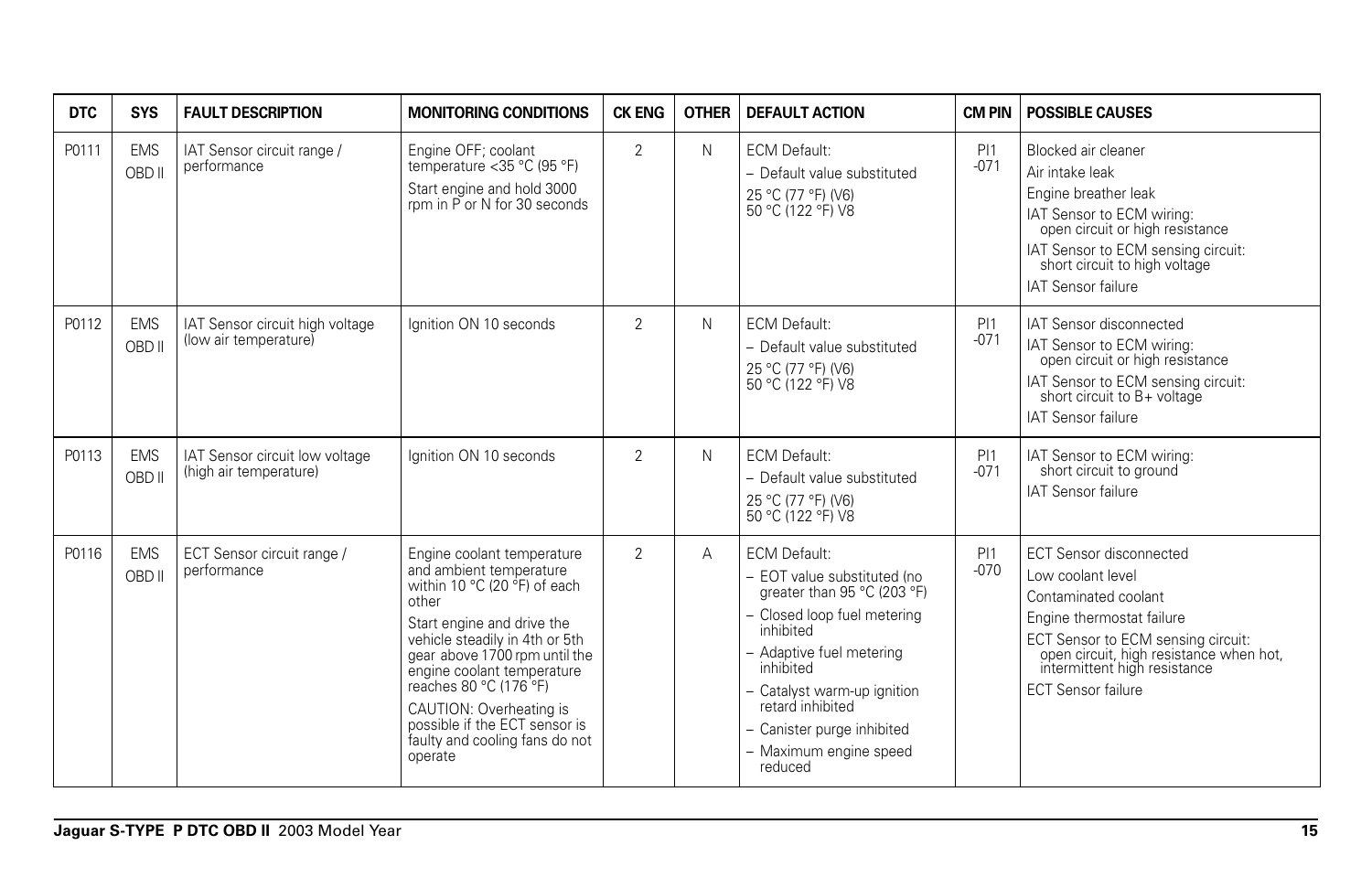| <b>DTC</b> | <b>SYS</b>           | <b>FAULT DESCRIPTION</b>                                     | <b>MONITORING CONDITIONS</b> | <b>CK ENG</b>  | <b>OTHER</b> | <b>DEFAULT ACTION</b>                                                                                                                                                                                                                                                                        | CM PIN        | <b>POSSIBLE CAUSES</b>                                                                                                                                             |
|------------|----------------------|--------------------------------------------------------------|------------------------------|----------------|--------------|----------------------------------------------------------------------------------------------------------------------------------------------------------------------------------------------------------------------------------------------------------------------------------------------|---------------|--------------------------------------------------------------------------------------------------------------------------------------------------------------------|
| P0117      | <b>EMS</b><br>OBD II | ECT Sensor circuit high voltage<br>(low coolant temperature) | Ignition ON 10 seconds       | $\overline{2}$ | A            | <b>ECM Default:</b><br>- EOT value substituted (no<br>greater than 95 °C (203 °F)<br>- Closed loop fuel metering<br>inhibited<br>- Adaptive fuel metering<br>inhibited<br>- Catalyst warm-up ignition<br>retard inhibited<br>- Canister purge inhibited<br>- Maximum engine speed<br>reduced | PI1<br>$-070$ | <b>ECT Sensor disconnected</b><br>ECT Sensor to ECM sensing circuit:<br>high resistance, open circuit,<br>short circuit to B+ voltage<br><b>ECT Sensor failure</b> |
| P0118      | <b>EMS</b><br>OBD II | ECT Sensor circuit low voltage<br>(high coolant temperature) | Ignition ON 10 seconds       | $\overline{2}$ | A            | <b>ECM Default:</b><br>- EOT value substituted (no<br>greater than 95 °C (203 °F)<br>- Closed loop fuel metering<br>inhibited<br>- Adaptive fuel metering<br>inhibited<br>- Catalyst warm-up ignition<br>retard inhibited<br>- Canister purge inhibited<br>- Maximum engine speed<br>reduced | PI1<br>$-070$ | Engine overheat condition<br>ECT Sensor to ECM wiring:<br>short circuit to ground<br><b>ECT Sensor failure</b>                                                     |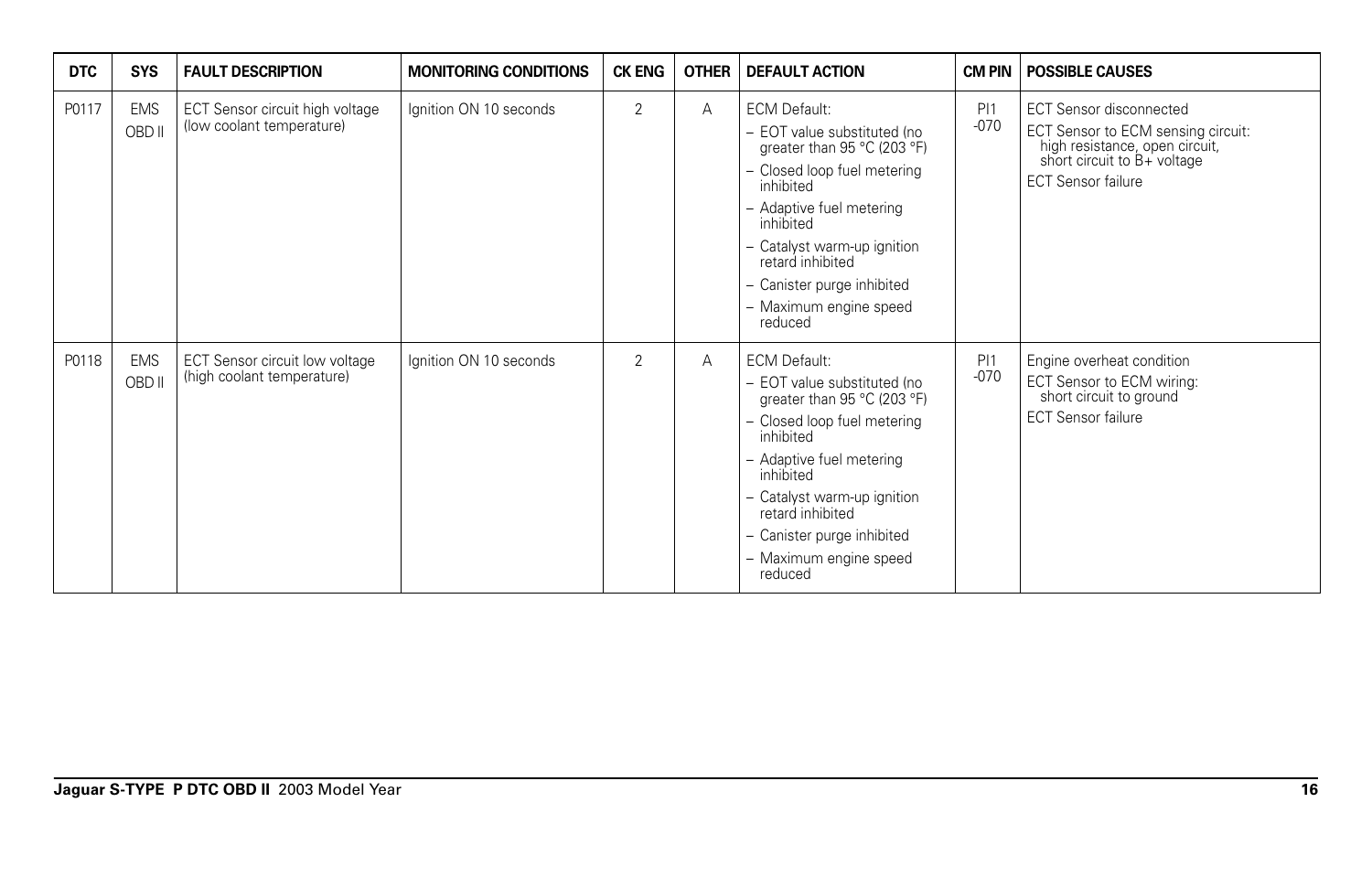| DTC   | <b>SYS</b>           | <b>FAULT DESCRIPTION</b>                               | <b>MONITORING CONDITIONS</b>                                                                                                                                                 | <b>CK ENG</b> | <b>OTHER</b> | <b>DEFAULT ACTION</b>                                                                                                                                                                                                            |                         | <b>CM PIN   POSSIBLE CAUSES</b>                                                                                                                                  |
|-------|----------------------|--------------------------------------------------------|------------------------------------------------------------------------------------------------------------------------------------------------------------------------------|---------------|--------------|----------------------------------------------------------------------------------------------------------------------------------------------------------------------------------------------------------------------------------|-------------------------|------------------------------------------------------------------------------------------------------------------------------------------------------------------|
| P0121 | <b>EMS</b><br>OBD II | TP Sensor range / performance<br>(TP1 compared to TP2) | Battery voltage > 10 volts<br>Ignition ON<br>Slowly press accelerator pedal<br>to the floor over a 5 second<br>period<br>Slowly return the pedal to rest<br>Repeat 3 times   | 2             | R            | <b>ECM Default:</b><br>- Throttle motor and throttle<br>motor relay disabled<br>- Throttle valve opening set to<br>default value<br>- Idle speed controlled by fuel<br>injection intervention<br>- Idle speed adaption inhibited | PI1<br>$-075$<br>$-076$ | TP Sensor to ECM wiring:<br>open circuit, high resistance<br>TP Sensor to ECM sensing circuits (TP1 or<br>TP2): short circuit to B+ voltage<br>TP Sensor failure |
| P0122 | <b>EMS</b><br>OBD II | TP Sensor circuit 1 low voltage                        | Battery voltage $> 10$ volts<br>Ignition ON<br>Slowly press accelerator pedal<br>to the floor over a 5 second<br>period<br>Slowly return the pedal to rest<br>Repeat 3 times | 2             | $\mathsf{R}$ | <b>ECM Default:</b><br>- Throttle motor and throttle<br>motor relay disabled<br>- Throttle valve opening set to<br>default value<br>- Idle speed controlled by fuel<br>injection intervention<br>- Idle speed adaption inhibited | PI1<br>$-075$           | TP Sensor to ECM sensing circuit (TP1):<br>open circuit, short circuit to ground, high<br>resistance<br>TP Sensor failure                                        |
| P0123 | <b>EMS</b><br>OBD II | TP Sensor circuit 1 high voltage                       | Battery voltage > 10 volts<br>Ignition ON<br>Slowly press accelerator pedal<br>to the floor over a 5 second<br>period<br>Slowly return the pedal to rest<br>Repeat 3 times   | 2             | R            | <b>ECM Default:</b><br>- Throttle motor and throttle<br>motor relay disabled<br>- Throttle valve opening set to<br>default value<br>- Idle speed controlled by fuel<br>injection intervention<br>- Idle speed adaption inhibited | PI1<br>$-075$           | TP Sensor to ECM sensing circuit (TP1):<br>short circuit to high voltage<br>TP Sensor failure                                                                    |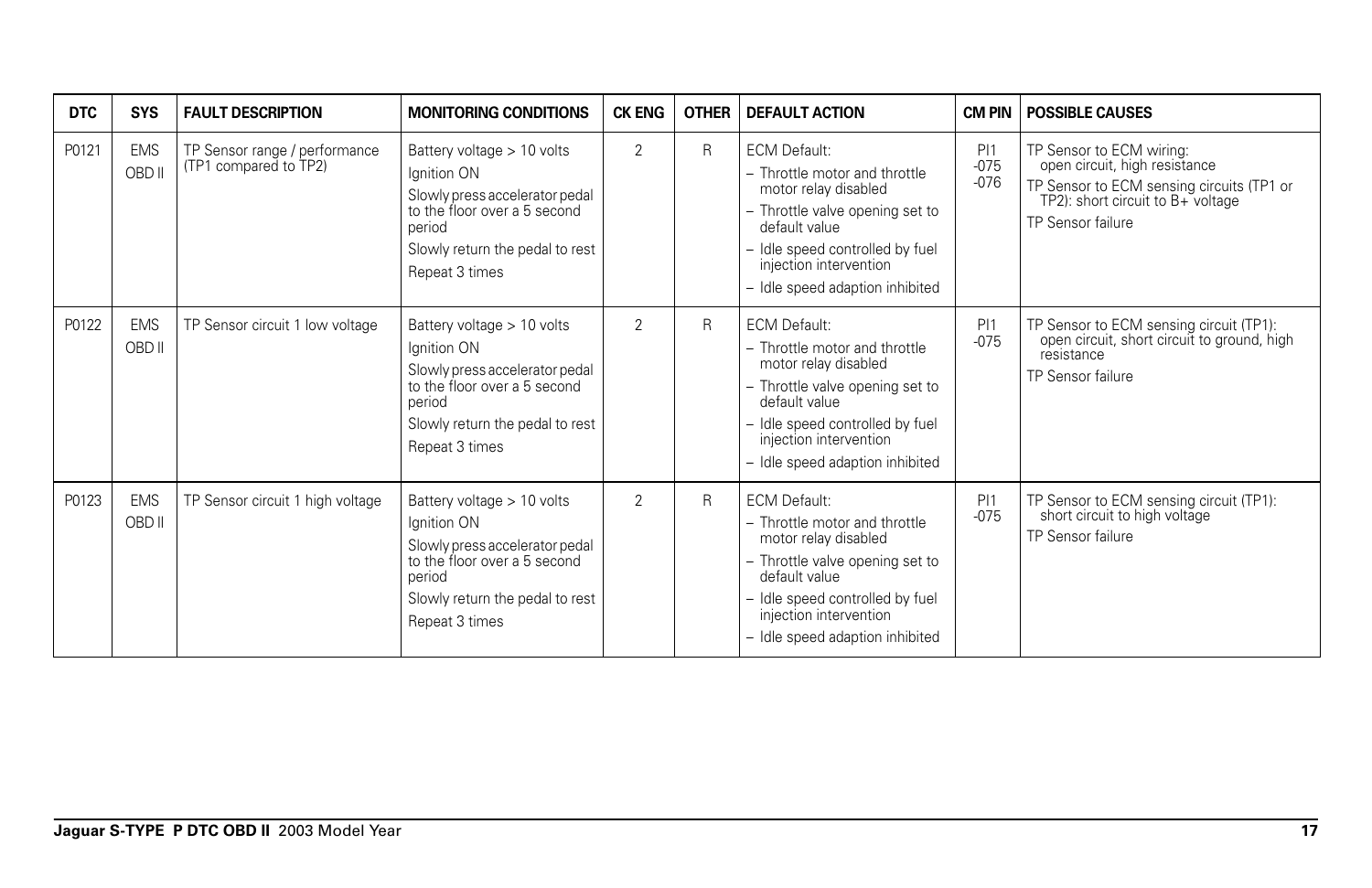| <b>DTC</b> | <b>SYS</b>           | <b>FAULT DESCRIPTION</b>                                                                                                                            | <b>MONITORING CONDITIONS</b>                                                                                                                                                                                                                                                                                                                                     | <b>CK ENG</b>  | <b>OTHER</b> | <b>DEFAULT ACTION</b>                                                                                                                                                                                                                                                                        | <b>CM PIN</b>            | <b>POSSIBLE CAUSES</b>                                                                                                                                                                                                                                                                                                                                                       |
|------------|----------------------|-----------------------------------------------------------------------------------------------------------------------------------------------------|------------------------------------------------------------------------------------------------------------------------------------------------------------------------------------------------------------------------------------------------------------------------------------------------------------------------------------------------------------------|----------------|--------------|----------------------------------------------------------------------------------------------------------------------------------------------------------------------------------------------------------------------------------------------------------------------------------------------|--------------------------|------------------------------------------------------------------------------------------------------------------------------------------------------------------------------------------------------------------------------------------------------------------------------------------------------------------------------------------------------------------------------|
| P0125      | <b>EMS</b><br>OBD II | <b>ECT Sensor response</b><br>(for closed loop fuel control)<br>(Coolant thermostat monitor)                                                        | Engine coolant temperature<br>and ambient temperature<br>within 10 °C (20 °F) of each<br>other<br>Start engine and drive the<br>vehicle steadily in 4th or 5th<br>gear above 1700 rpm until the<br>engine coolant temperature<br>reaches 80 °C (176 °F)<br>CAUTION: Overheating is<br>possible if the ECT sensor is<br>faulty and cooling fans do not<br>operate | $\overline{2}$ | A            | <b>ECM Default:</b><br>- EOT value substituted (no<br>qreater than 95 °C (203 °F)<br>- Closed loop fuel metering<br>inhibited<br>- Adaptive fuel metering<br>inhibited<br>- Catalyst warm-up ignition<br>retard inhibited<br>- Canister purge inhibited<br>- Maximum engine speed<br>reduced | PI1<br>$-070$            | <b>ECT Sensor disconnected</b><br>Low coolant level<br>Contaminated coolant<br>Engine coolant thermostat failure<br>ECT Sensor to ECM sensing circuit:<br>high resistance, open circuit or short circuit<br>to high voltage<br>Engine cooling fan stuck on high speed<br>Above normal air flow through engine<br>compartment due to accident damage<br>and/or missing panels |
| P0128      | <b>EMS</b><br>OBD II | Coolant thermostat range /<br>performance                                                                                                           | Engine OFF; coolant<br>temperature $<$ 35 °C (95 °F)<br>Start engine and drive until<br>normal engine operating<br>temperature > $85^{\circ}$ C (180 °F)                                                                                                                                                                                                         | $\overline{2}$ | N            | None                                                                                                                                                                                                                                                                                         | $\overline{\phantom{0}}$ | Contaminated coolant<br>Engine coolant thermostat failure<br><b>ECT Sensor failure</b><br>(ECT Sensor DTC(s) also flagged)                                                                                                                                                                                                                                                   |
| P0131      | <b>EMS</b><br>OBD II | HO2 Sensor sense circuit low<br>current - bank 1, upstream (1/1)<br>(Universal oxygen sensor: lean<br>condition at ECM - high current at<br>sensor) | Heated oxygen sensors<br>monitor drive cycle - page 5<br>(Upstream oxygen sensors)                                                                                                                                                                                                                                                                               | $\overline{2}$ | N            | None                                                                                                                                                                                                                                                                                         | PI1<br>$-083$<br>$-084$  | HO <sub>2</sub> Sensor 1/1 disconnected<br>HO2 Sensor 1/1 to ECM variable current<br>circuit fault (HO2 Sensor pin 3)<br>ECM to HO2 Sensor 1/1 constant current<br>circuit fault (HO2 Sensor pin 4)<br>HO2 Sensor 1/1 failure                                                                                                                                                |
| P0132      | <b>EMS</b><br>OBD II | HO2 Sensor sense circuit high<br>current – bank 1, upstream (1/1)<br>(Universal oxygen sensor: rich<br>condition at ECM - low current at<br>sensor) | Heated oxygen sensors<br>monitor drive cycle - page 5<br>(Upstream oxygen sensors)                                                                                                                                                                                                                                                                               | $\overline{2}$ | N            | None                                                                                                                                                                                                                                                                                         | PI1<br>$-083$<br>$-084$  | HO2 Sensor 1/1 disconnected<br>HO2 Sensor 1/1 to ECM variable current<br>circuit fault (HO2 Sensor pin 3)<br>ECM to HO2 Sensor 1/1 constant current<br>circuit fault (HO2 Sensor pin 4)<br>HO2 Sensor 1/1 failure                                                                                                                                                            |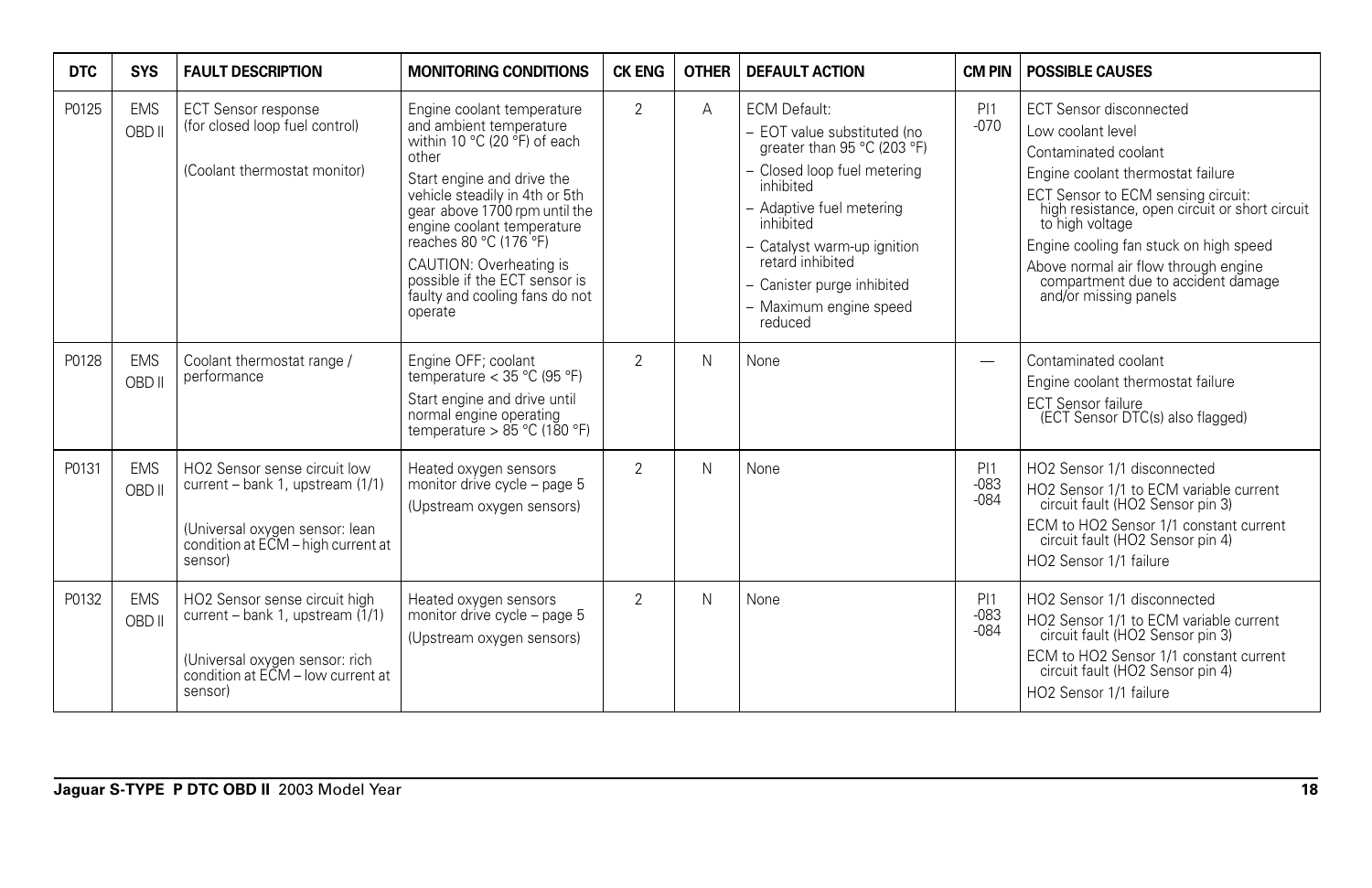| <b>DTC</b> | <b>SYS</b>           | <b>FAULT DESCRIPTION</b>                                                          | <b>MONITORING CONDITIONS</b>                                                            | <b>CK ENG</b>  | <b>OTHER</b> | <b>DEFAULT ACTION</b>                                                                                |                         | <b>CM PIN   POSSIBLE CAUSES</b>                                                                                                                                                                                                                                                                                                                                                                         |
|------------|----------------------|-----------------------------------------------------------------------------------|-----------------------------------------------------------------------------------------|----------------|--------------|------------------------------------------------------------------------------------------------------|-------------------------|---------------------------------------------------------------------------------------------------------------------------------------------------------------------------------------------------------------------------------------------------------------------------------------------------------------------------------------------------------------------------------------------------------|
| P0133      | <b>EMS</b><br>OBD II | HO2 Sensor sense circuit<br>slow response -<br>bank 1, upstream (1/1)             | Heated oxygen sensors<br>monitor drive cycle - page 5<br>(Upstream oxygen sensors)      | $\overline{2}$ | N            | <b>ECM Default:</b><br>- Bank 1 closed loop fuel<br>metering inhibited<br>- Canister purge inhibited | PI1<br>$-083$<br>$-084$ | Engine misfire<br>HO2 Sensor 1/1 disconnected<br>HO2 Sensor 1/1 mechanical damage<br>HO2 Sensor 1/1 to ECM wiring fault<br>HO2 Sensor 1/1 short circuit to ground<br>HO2 Sensor 1/1 to ECM wiring shield<br>open circuit<br>HO2 Sensor 1/1 heater circuit fault<br>Exhaust leak<br>Low exhaust temperature<br>Injector flow partially blocked<br>Catalyst efficiency decrease<br>HO2 Sensor 1/1 failure |
| P0137      | <b>EMS</b><br>OBD II | HO <sub>2</sub> Sensor sense circuit<br>low voltage -<br>bank 1, downstream (1/2) | Heated oxygen sensors<br>monitor drive cycle - page 5<br>(Downstream oxygen<br>sensors) | $\overline{2}$ | N            | None                                                                                                 | PI1<br>$-128$           | HO2 Sensor 1/2 disconnected<br>HO2 Sensor 1/2 to ECM wiring open circuit<br>HO2 Sensor 1/2 short circuit to ground<br>HO2 Sensor 1/2 failure                                                                                                                                                                                                                                                            |
| P0138      | <b>EMS</b><br>OBD II | HO2 Sensor sense circuit<br>high voltage -<br>bank 1, downstream (1/2)            | Heated oxygen sensors<br>monitor drive cycle - page 5<br>(Downstream oxygen<br>sensors) | $\overline{2}$ | N            | None                                                                                                 | PI1<br>$-128$           | HO2 Sensor 1/2 sensing circuit:<br>short circuit to high voltage<br>HO2 Sensor 1/2 ground (BRD - braided shield)<br>open circuit<br>HO2 Sensor 1/2 failure                                                                                                                                                                                                                                              |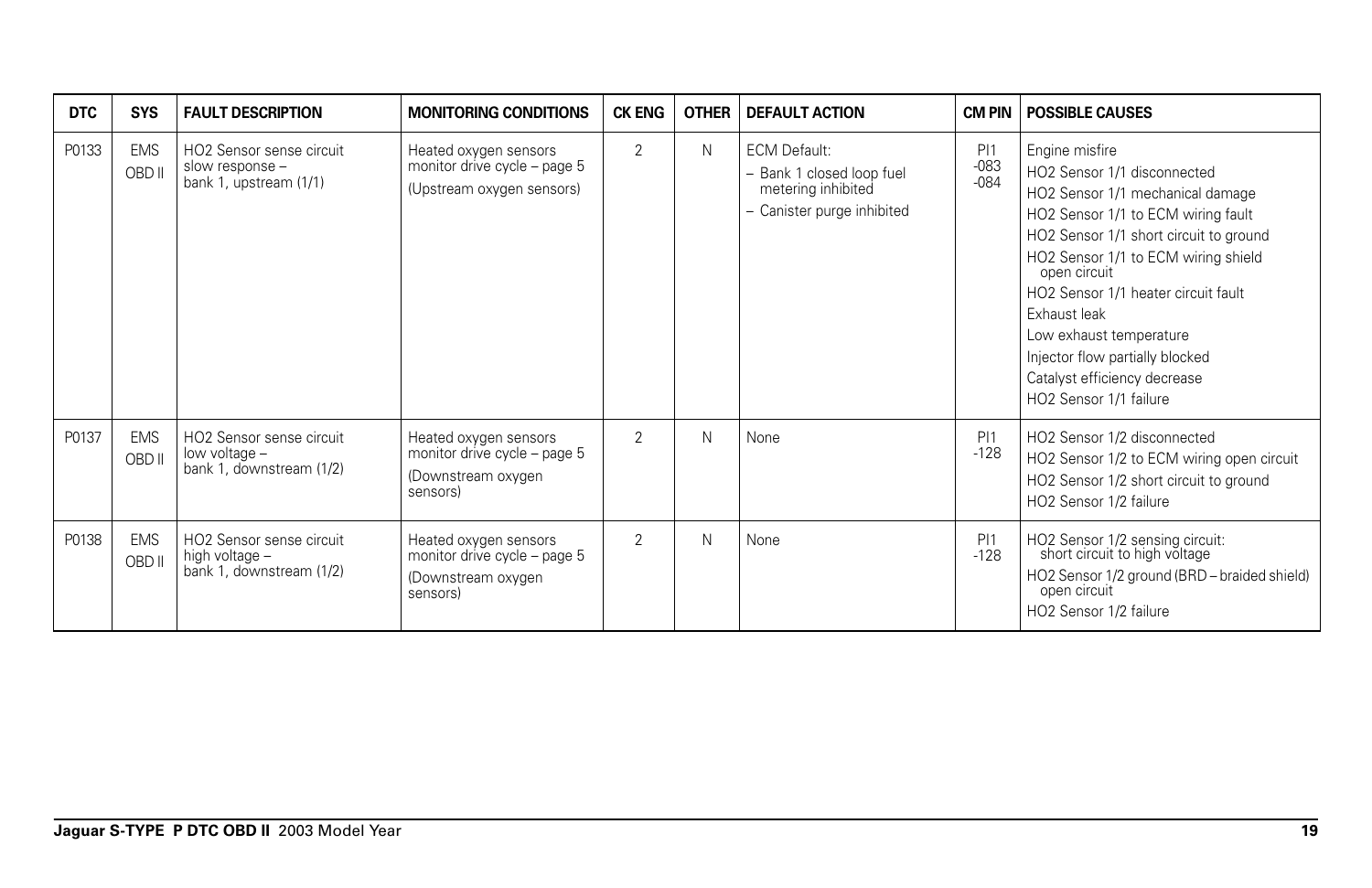| <b>DTC</b> | <b>SYS</b>           | <b>FAULT DESCRIPTION</b>                                                                                                                                           | <b>MONITORING CONDITIONS</b>                                                            | <b>CK ENG</b>  | <b>OTHER</b> | <b>DEFAULT ACTION</b> | CM PIN                  | <b>POSSIBLE CAUSES</b>                                                                                                                                                                                                                                                                                                                                          |
|------------|----------------------|--------------------------------------------------------------------------------------------------------------------------------------------------------------------|-----------------------------------------------------------------------------------------|----------------|--------------|-----------------------|-------------------------|-----------------------------------------------------------------------------------------------------------------------------------------------------------------------------------------------------------------------------------------------------------------------------------------------------------------------------------------------------------------|
| P0140      | <b>EMS</b><br>OBD II | HO2 Sensor sense circuit<br>no activity -<br>bank 1, downstream (1/2)                                                                                              | Heated oxygen sensors<br>monitor drive cycle - page 5<br>(Downstream oxygen<br>sensors) | $\overline{2}$ | N            | None                  | PI1<br>$-128$           | HO2 Sensor 1/2 disconnected<br>HO2 Sensor 1/2 mechanical damage<br>HO2 Sensor 1/2 to ECM wiring open circuit<br>HO2 Sensor 1/2 sensing circuit:<br>short circuit to high voltage<br>HO2 Sensor 1/2 short circuit to ground<br>HO2 Sensor 1/2 ground (BRD - braided shield)<br>open circuit<br>Exhaust leak<br>Low exhaust temperature<br>HO2 Sensor 1/2 failure |
| P0151      | <b>EMS</b><br>OBD II | HO <sub>2</sub> Sensor sense circuit<br>low current -<br>bank 2, upstream (2/1)<br>(Universal oxygen sensor: lean<br>condition at ECM - high current at<br>sensor) | Heated oxygen sensors<br>monitor drive cycle - page 5<br>(Upstream oxygen sensors)      | $\overline{2}$ | N            | None                  | PI1<br>$-107$<br>$-108$ | HO2 Sensor 2/1 disconnected<br>HO2 Sensor 2/1 to ECM variable current<br>circuit fault (HO2 Sensor pin 3)<br>ECM to HO2 Sensor 2/1 constant current<br>circuit fault (HO2 Sensor pin 4)<br>HO2 Sensor 2/1 failure                                                                                                                                               |
| P0152      | <b>EMS</b><br>OBD II | HO <sub>2</sub> Sensor sense circuit<br>high current -<br>bank 2, upstream (2/1)<br>(Universal oxygen sensor: rich<br>condition at ECM - low current at<br>sensor) | Heated oxygen sensors<br>monitor drive cycle - page 5<br>(Upstream oxygen sensors)      | $\overline{2}$ | N            | None                  | PI1<br>$-107$<br>$-108$ | HO2 Sensor 2/1 disconnected<br>HO2 Sensor 2/1 to ECM variable current<br>circuit fault (HO2 Sensor pin 3)<br>ECM to HO2 Sensor 2/1 constant current<br>circuit fault (HO2 Sensor pin 4)<br>HO2 Sensor 2/1 failure                                                                                                                                               |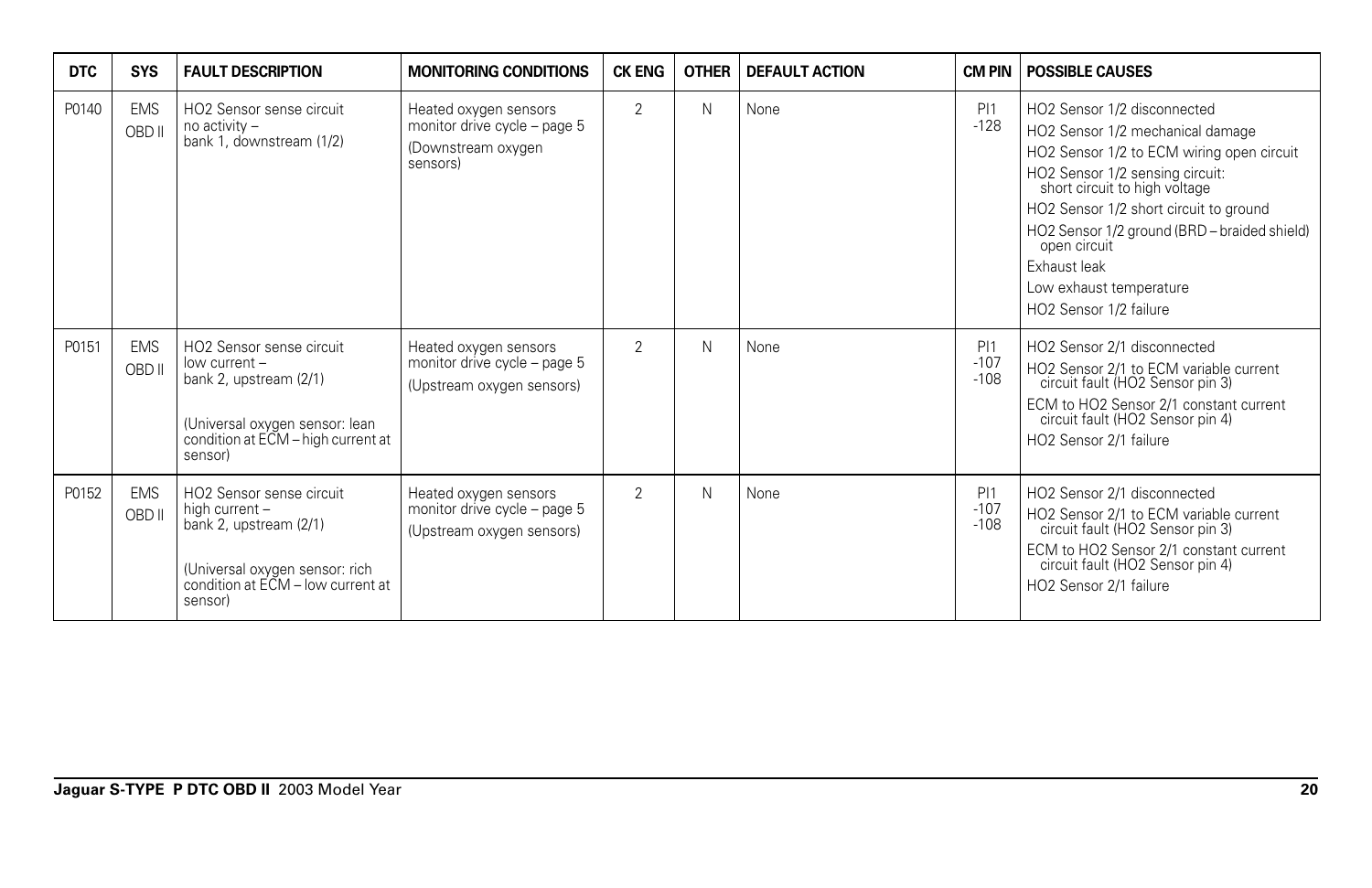| <b>DTC</b> | <b>SYS</b>           | <b>FAULT DESCRIPTION</b>                                                          | <b>MONITORING CONDITIONS</b>                                                            | <b>CK ENG</b>  | <b>OTHER</b> | <b>DEFAULT ACTION</b>                                                                                |                         | <b>CM PIN   POSSIBLE CAUSES</b>                                                                                                                                                                                                                                                                                                                                                                         |
|------------|----------------------|-----------------------------------------------------------------------------------|-----------------------------------------------------------------------------------------|----------------|--------------|------------------------------------------------------------------------------------------------------|-------------------------|---------------------------------------------------------------------------------------------------------------------------------------------------------------------------------------------------------------------------------------------------------------------------------------------------------------------------------------------------------------------------------------------------------|
| P0153      | <b>EMS</b><br>OBD II | HO2 Sensor sense circuit<br>slow response -<br>bank 2, upstream (2/1)             | Heated oxygen sensors<br>monitor drive cycle - page 5<br>(Upstream oxygen sensors)      | $\overline{2}$ | N            | <b>ECM Default:</b><br>- Bank 1 closed loop fuel<br>metering inhibited<br>- Canister purge inhibited | PI1<br>$-107$<br>$-108$ | Engine misfire<br>HO2 Sensor 2/1 disconnected<br>HO2 Sensor 2/1 mechanical damage<br>HO2 Sensor 2/1 to ECM wiring fault<br>HO2 Sensor 2/1 short circuit to ground<br>HO2 Sensor 2/1 to ECM wiring shield<br>open circuit<br>HO2 Sensor 2/1 heater circuit fault<br>Exhaust leak<br>Low exhaust temperature<br>Injector flow partially blocked<br>Catalyst efficiency decrease<br>HO2 Sensor 2/1 failure |
| P0157      | <b>EMS</b><br>OBD II | HO <sub>2</sub> Sensor sense circuit<br>low voltage -<br>bank 2, downstream (2/2) | Heated oxygen sensors<br>monitor drive cycle - page 5<br>(Downstream oxygen<br>sensors) | $\overline{2}$ | N            | None                                                                                                 | PI1<br>$-129$           | HO2 Sensor 2/2 disconnected<br>HO2 Sensor 2/2 to ECM wiring open circuit<br>HO2 Sensor 2/2 short circuit to ground<br>HO2 Sensor 2/2 failure                                                                                                                                                                                                                                                            |
| P0158      | <b>EMS</b><br>OBD II | HO2 Sensor sense circuit<br>high voltage -<br>bank 2, downstream (2/2)            | Heated oxygen sensors<br>monitor drive cycle - page 5<br>(Downstream oxygen<br>sensors) | $\overline{2}$ | N            | None                                                                                                 | PI1<br>$-129$           | HO2 Sensor 2/2 sensing circuit:<br>short circuit to high voltage<br>HO2 Sensor 2/2 ground (BRD - braided shield)<br>open circuit<br>HO2 Sensor 2/2 failure                                                                                                                                                                                                                                              |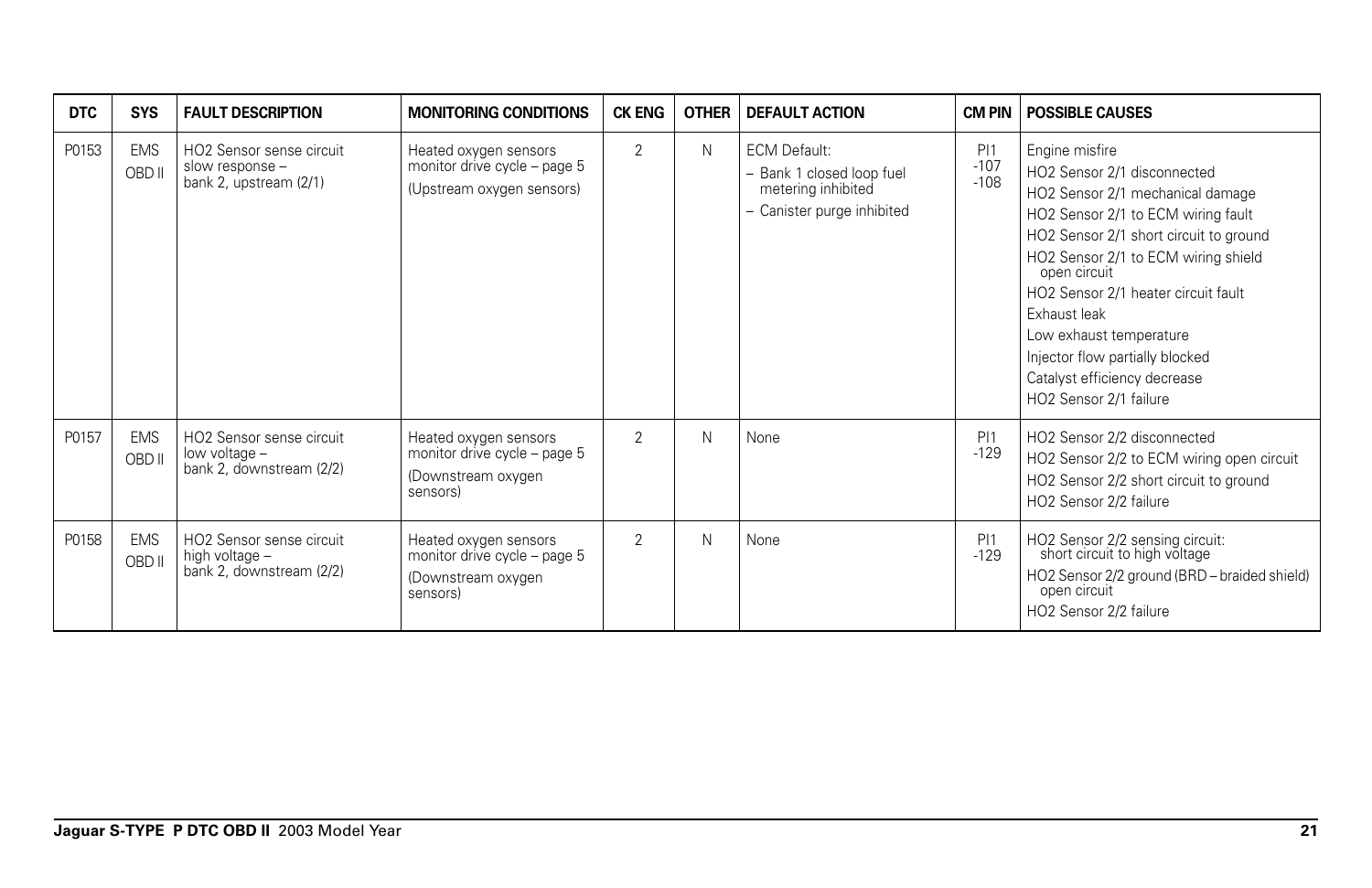| <b>DTC</b> | <b>SYS</b>           | <b>FAULT DESCRIPTION</b>                                              | <b>MONITORING CONDITIONS</b>                                                                         | <b>CK ENG</b>  | <b>OTHER</b> | <b>DEFAULT ACTION</b>                                                                                                                                                                               | CM PIN        | <b>POSSIBLE CAUSES</b>                                                                                                                                                                                                                                                                                                                                                                                                                                                                                                                                       |
|------------|----------------------|-----------------------------------------------------------------------|------------------------------------------------------------------------------------------------------|----------------|--------------|-----------------------------------------------------------------------------------------------------------------------------------------------------------------------------------------------------|---------------|--------------------------------------------------------------------------------------------------------------------------------------------------------------------------------------------------------------------------------------------------------------------------------------------------------------------------------------------------------------------------------------------------------------------------------------------------------------------------------------------------------------------------------------------------------------|
| P0160      | <b>EMS</b><br>OBD II | HO2 Sensor sense circuit<br>no activity -<br>bank 2, downstream (2/2) | Heated oxygen sensors<br>monitor drive cycle - page 5<br>(Downstream oxygen<br>sensors)              | $\overline{2}$ | N            | None                                                                                                                                                                                                | PI1<br>$-129$ | HO2 Sensor 2/2 disconnected<br>HO2 Sensor 2/2 mechanical damage<br>HO2 Sensor 2/2 to ECM wiring open circuit<br>HO2 Sensor 2/2 sensing circuit short circuit to<br>high voltage<br>HO2 Sensor 2/2 short circuit to ground<br>HO2 Sensor 2/2 ground (BRD - braided shield)<br>open circuit<br>Exhaust leak<br>Low exhaust temperature<br>HO2 Sensor 2/2 failure                                                                                                                                                                                               |
| P0171      | <b>EMS</b><br>OBD II | Bank 1 combustion too lean                                            | Start engine and bring to<br>normal operating temperature<br>> 82 °C (180 °F)<br>Idle for 10 minutes | $\overline{2}$ | N            | <b>ECM Default:</b><br>- Bank 1 catalyst warm-up<br>ignition retard inhibited<br>- Bank 1 closed loop fuel<br>metering inhibited<br>- Canister purge inhibited<br>- Maximum engine speed<br>reduced | -             | Engine misfire<br>Air intake leak between MAF Sensor and<br>cylinder head<br>Fuel filter / system restriction<br>Fuel injector restriction<br>IP Sensor fault (low fuel pressure)<br>Low fuel pump output<br>HO2 Sensor(s) (1/1, 1/2)<br>harness wiring condition fault<br>EFT Sensor fault (low fuel temperature)<br>MAF Sensor fault (low intake air flow)<br>Exhaust leak (before catalyst)<br>ECM receiving incorrect signal from one or<br>more of the following components:<br>ECT Sensor, MAF Sensor, IAT Sensor,<br>IP Sensor, EFT Sensor, TP Sensor |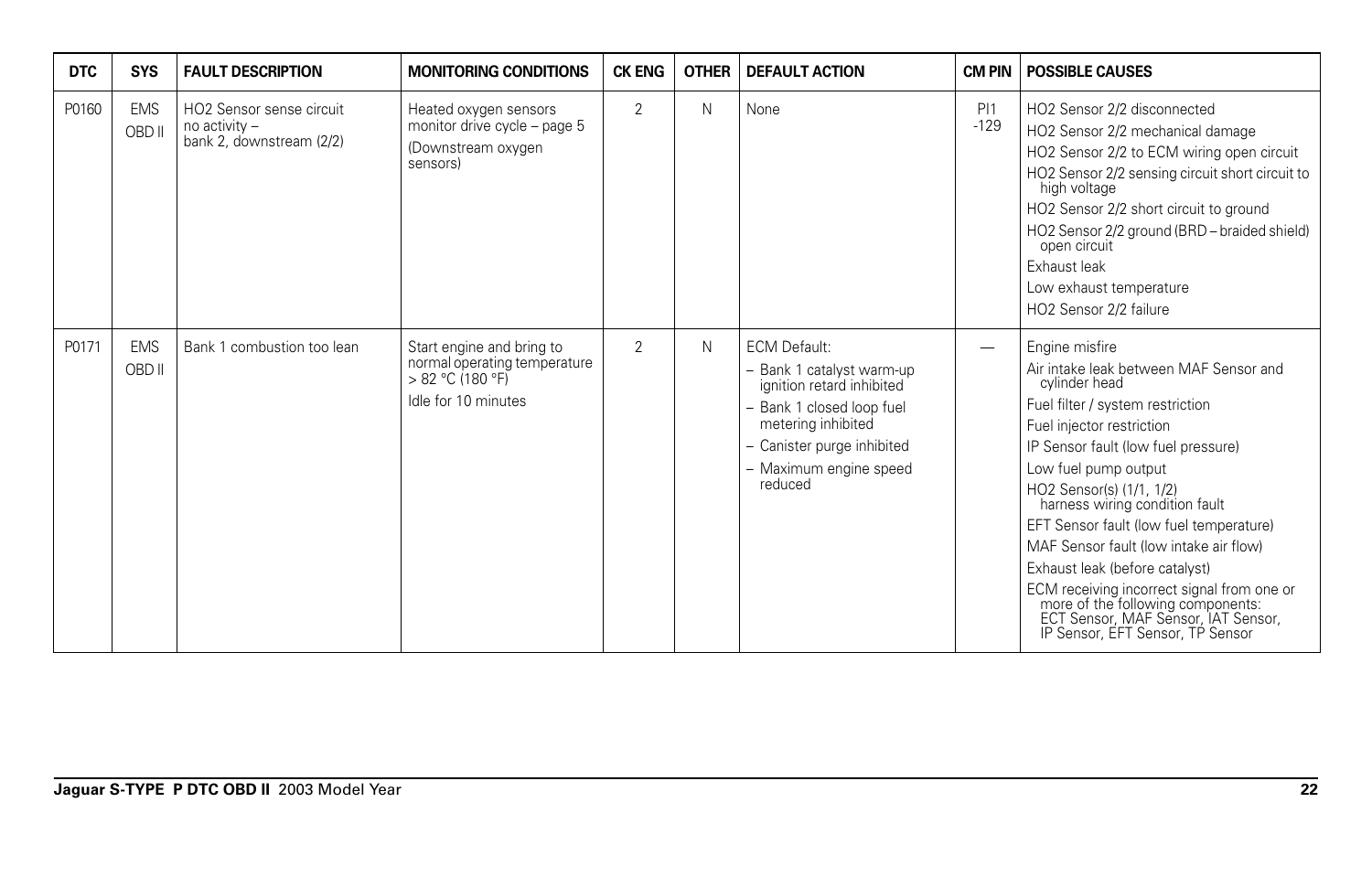| <b>DTC</b> | <b>SYS</b>           | <b>FAULT DESCRIPTION</b>   | <b>MONITORING CONDITIONS</b>                                                                           | <b>CK ENG</b>  | <b>OTHER</b> | <b>DEFAULT ACTION</b>                                                                                                                                                                               | CM PIN                   | <b>POSSIBLE CAUSES</b>                                                                                                                                                                                                                                                                                                                                                                                                                                                                                                                                    |
|------------|----------------------|----------------------------|--------------------------------------------------------------------------------------------------------|----------------|--------------|-----------------------------------------------------------------------------------------------------------------------------------------------------------------------------------------------------|--------------------------|-----------------------------------------------------------------------------------------------------------------------------------------------------------------------------------------------------------------------------------------------------------------------------------------------------------------------------------------------------------------------------------------------------------------------------------------------------------------------------------------------------------------------------------------------------------|
| P0172      | <b>EMS</b><br>OBD II | Bank 1 combustion too rich | Start engine and bring to<br>normal operating temperature<br>$> 82 °C$ (180 °F)<br>Idle for 10 minutes | $\overline{2}$ | N            | <b>ECM Default:</b><br>- Bank 1 catalyst warm-up<br>ignition retard inhibited<br>Bank 1 closed loop fuel<br>metering inhibited<br>- Canister purge inhibited<br>- Maximum engine speed<br>reduced   | -                        | Restricted air filter<br>Leaking fuel injector(s)<br>IP Sensor fault (high fuel pressure)<br>EFT Sensor fault (high fuel temperature)<br>MAF Sensor fault (high intake air flow)<br>HO2 Sensor(s) (1/1, 1/2) harness wiring<br>condition fault<br>ECM receiving incorrect signal from one or<br>more of the following components:<br>ECT Sensor, MAF Sensor, IAT Sensor,<br>IP Sensor, EFT Sensor, TP Sensor                                                                                                                                              |
| P0174      | <b>EMS</b><br>OBD II | Bank 2 combustion too lean | Start engine and bring to<br>normal operating temperature<br>> 82 °C (180 °F)<br>Idle for 10 minutes   | $\overline{2}$ | N            | <b>ECM Default:</b><br>- Bank 2 catalyst warm-up<br>ignition retard inhibited<br>- Bank 2 closed loop fuel<br>metering inhibited<br>- Canister purge inhibited<br>- Maximum engine speed<br>reduced | $\overline{\phantom{m}}$ | Engine misfire<br>Air intake leak between MAF Sensor and<br>cylinder head<br>Fuel filter / system restriction<br>Fuel injector restriction<br>IP Sensor fault (low fuel pressure)<br>Low fuel pump output<br>HO2 Sensor(s) (2/1, 2/2)<br>harness wiring condition fault<br>EFT Sensor fault (low fuel temperature)<br>MAF Sensor fault (low intake air flow)<br>Exhaust leak (before catalyst)<br>ECM receiving incorrect signal from one or<br>more of the following components:<br>ECT Sensor, MAF Sensor, IAT Sensor, IP Sensor, EFT Sensor, TP Sensor |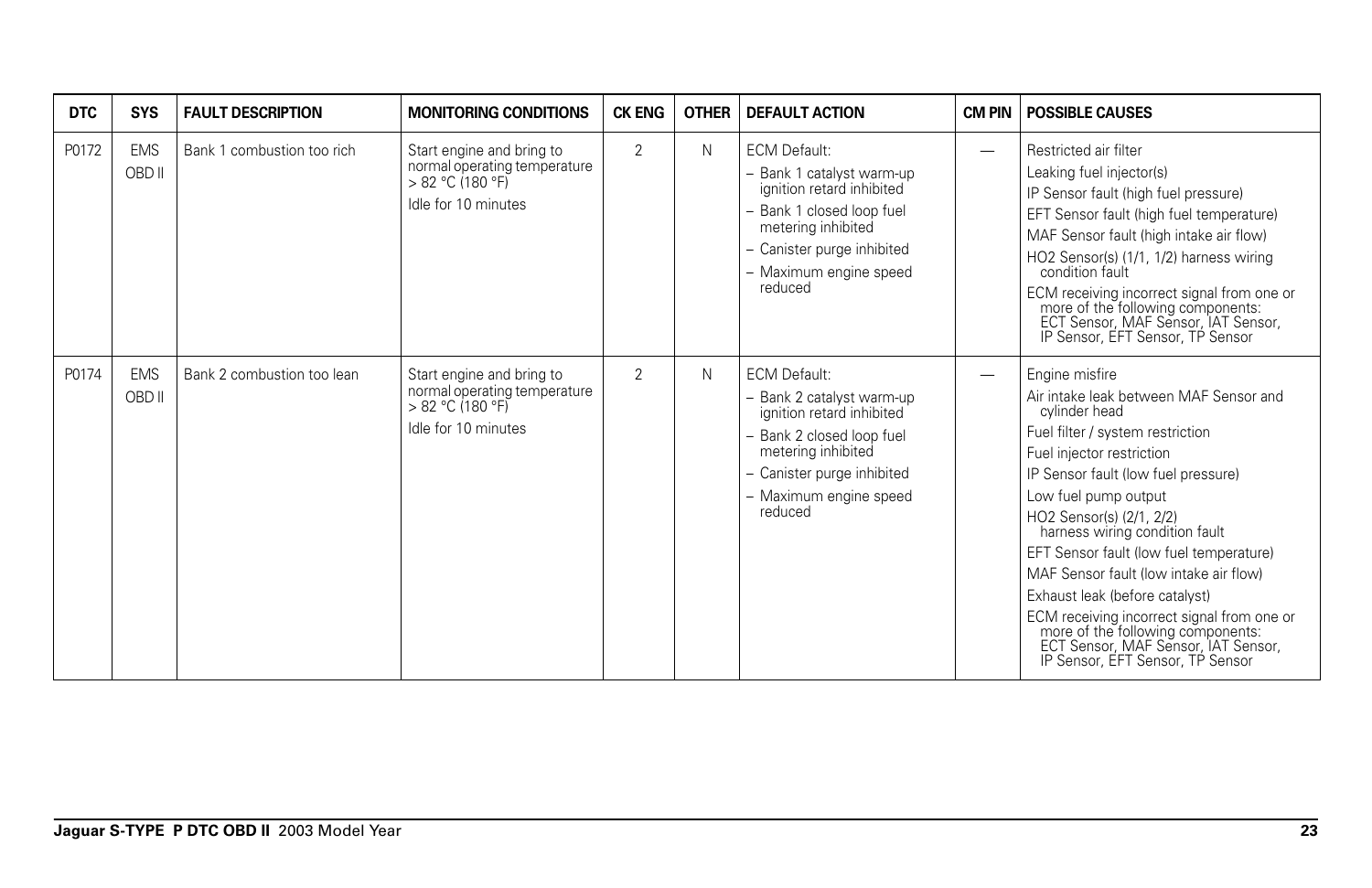| <b>DTC</b> | <b>SYS</b>           | <b>FAULT DESCRIPTION</b>                             | <b>MONITORING CONDITIONS</b>                                                                                                                                                          | <b>CK ENG</b>  | <b>OTHER</b> | <b>DEFAULT ACTION</b>                                                                                                                                                                               | <b>CM PIN</b>            | <b>POSSIBLE CAUSES</b>                                                                                                                                                                                                                                                                                                                                                                                       |
|------------|----------------------|------------------------------------------------------|---------------------------------------------------------------------------------------------------------------------------------------------------------------------------------------|----------------|--------------|-----------------------------------------------------------------------------------------------------------------------------------------------------------------------------------------------------|--------------------------|--------------------------------------------------------------------------------------------------------------------------------------------------------------------------------------------------------------------------------------------------------------------------------------------------------------------------------------------------------------------------------------------------------------|
| P0175      | <b>EMS</b><br>OBD II | Bank 2 combustion too rich                           | Start engine and bring to<br>normal operating temperature<br>> 82 °C (180 °F)<br>Idle for 10 minutes                                                                                  | $\mathfrak{D}$ | N            | <b>ECM Default:</b><br>- Bank 2 catalyst warm-up<br>ignition retard inhibited<br>- Bank 2 closed loop fuel<br>metering inhibited<br>- Canister purge inhibited<br>- Maximum engine speed<br>reduced | $\overline{\phantom{0}}$ | Restricted air filter<br>Leaking fuel injector(s)<br>IP Sensor fault (high fuel pressure)<br>EFT Sensor fault (high fuel temperature)<br>MAF Sensor fault (high intake air flow)<br>HO2 Sensor(s) (2/1, 2/2) harness wiring<br>condition fault<br>ECM receiving incorrect signal from one or<br>Finance of the following components:<br>ECT Sensor, MAF Sensor, IAT Sensor, IP Sensor, EFT Sensor, TP Sensor |
| P0181      | <b>EMS</b><br>OBD II | EFT Sensor range / performance                       | Engine OFF; coolant<br>temperature <35 °C (95 °F)<br>Start engine and drive until<br>normal engine operating<br>temperature > 82 °C (180 °F)<br>Drive for an additional 25<br>minutes | $\mathfrak{D}$ | N            | <b>ECM Default:</b><br>- Default value of 25 °C (77 °F)<br>used                                                                                                                                     | PI1<br>$-050$            | EFT Sensor disconnected<br>EFT Sensor to ECM sensing circuit:<br>high resistance, open circuit, short circuit to<br>ground short circuit to high voltage<br>EFT Sensor to splice sensor ground circuit:<br>high resistance, open circuit<br><b>EFT Sensor failure</b>                                                                                                                                        |
| P0182      | <b>EMS</b><br>OBD II | EFT Sensor circuit low voltage<br>(high temperature) | Ignition ON 10 seconds                                                                                                                                                                | $\overline{2}$ | N            | <b>ECM Default:</b><br>- Default value of 25 °C (77 °F)<br>used                                                                                                                                     | PI1<br>$-050$            | EFT Sensor to ECM sensing circuit:<br>short circuit to ground<br>EFT Sensor to splice sensor ground circuit:<br>short circuit<br><b>EFT Sensor failure</b>                                                                                                                                                                                                                                                   |
| P0183      | <b>EMS</b><br>OBD II | EFT Sensor circuit high voltage<br>(low temperature) | lanition ON 10 seconds                                                                                                                                                                | $\overline{2}$ | N            | <b>ECM Default:</b><br>- Default value of 25 °C (77 °F)<br>used                                                                                                                                     | PI1<br>$-050$            | EFT Sensor disconnected<br>EFT Sensor to ECM sensing circuit:<br>high resistance, open circuit, short circuit<br>to high voltage<br>EFT Sensor to splice sensor ground circuit:<br>high resistance, open circuit<br><b>EFT Sensor failure</b>                                                                                                                                                                |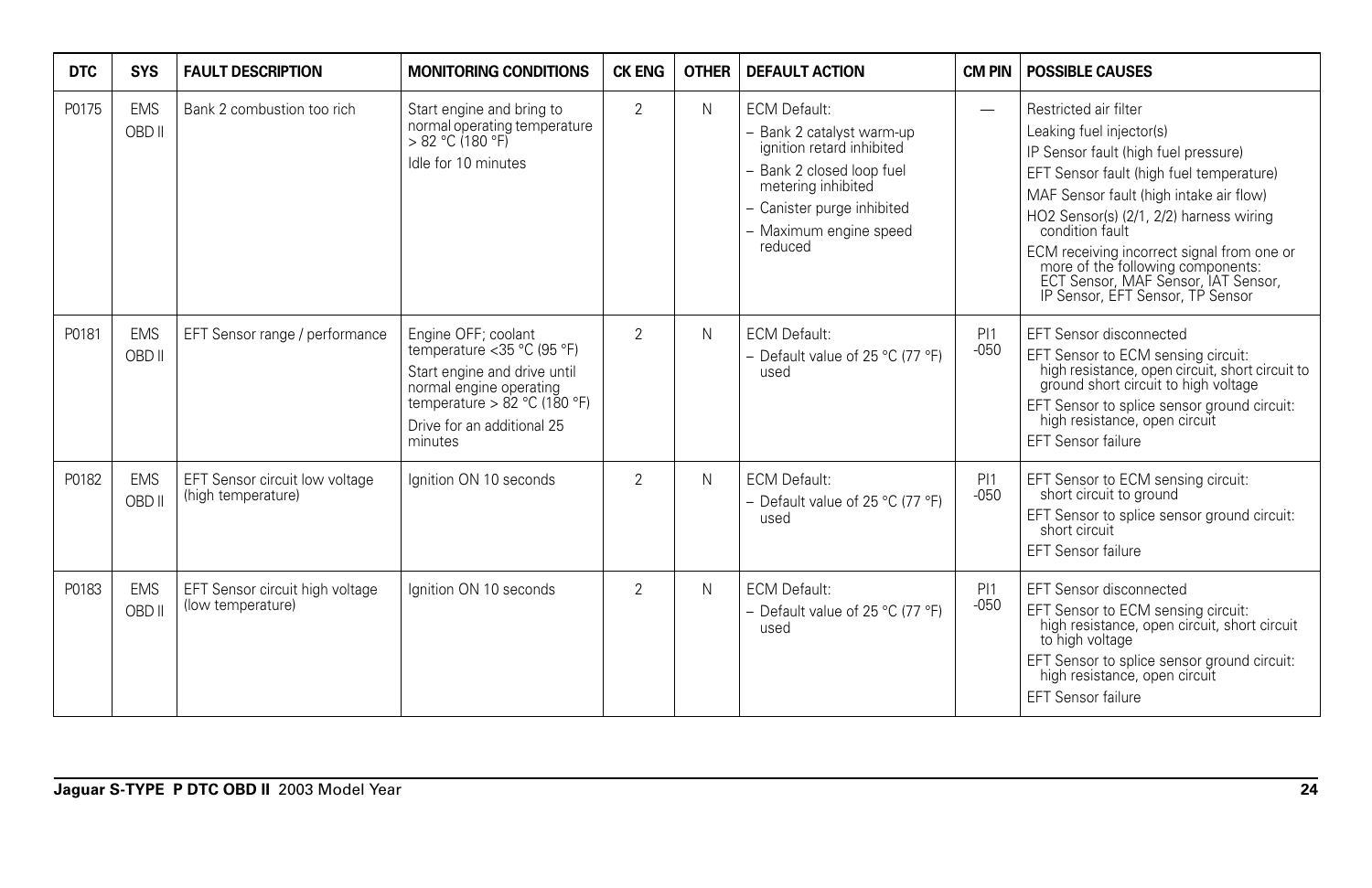| <b>DTC</b> | <b>SYS</b>           | <b>FAULT DESCRIPTION</b>                                 | <b>MONITORING CONDITIONS</b>                                                                                                                                                                                                                                                                                                                              | <b>CK ENG</b>  | <b>OTHER</b> | <b>DEFAULT ACTION</b>                                                                                                 | <b>CM PIN</b> | <b>POSSIBLE CAUSES</b>                                                                                                                                                                                                                                                                                                                                                                                                                                            |
|------------|----------------------|----------------------------------------------------------|-----------------------------------------------------------------------------------------------------------------------------------------------------------------------------------------------------------------------------------------------------------------------------------------------------------------------------------------------------------|----------------|--------------|-----------------------------------------------------------------------------------------------------------------------|---------------|-------------------------------------------------------------------------------------------------------------------------------------------------------------------------------------------------------------------------------------------------------------------------------------------------------------------------------------------------------------------------------------------------------------------------------------------------------------------|
| P0191      | <b>EMS</b><br>OBD II | IP Sensor circuit range /<br>performance                 | Fuel level $> 25\%$<br>Idle engine 30 seconds<br>Accelerate from stop through<br>complete engine rpm range;<br>coast to a stop<br>Drive the vehicle steadily<br>between 48 - 97 km/h (30 -<br>60 mph) for 5 minutes; coast<br>to a stop<br>Accelerate smoothly through<br>complete accelerator pedal<br>travel: coast to a stop<br>Idle engine 30 seconds | $\overline{2}$ | N            | <b>ECM Default:</b><br>- Default value of 3.80 BAR<br>$(55.11$ psi) used<br>- Fuel pump feedback control<br>inhibited | PI1<br>$-073$ | Fuel filter / system restriction<br>Fuel system leak<br>Incorrect fuel pump output<br>IP Sensor to ECM sensing circuit:<br>high resistance, open circuit, short circuit<br>to ground, short circuit to high voltage<br>IP Sensor to splice sensor supply circuit:<br>high resistance, open circuit<br>IP Sensor to splice sensor ground circuit:<br>high resistance, open circuit, short circuit<br>to ground, short circuit to high voltage<br>IP Sensor failure |
| P0192      | <b>EMS</b><br>OBD II | IP Sensor sensor circuit<br>low voltage (low pressure)   | lanition ON 10 seconds                                                                                                                                                                                                                                                                                                                                    | $\overline{2}$ | N            | <b>ECM Default:</b><br>- Default value of 3.80 BAR<br>$(55.11$ psi) used<br>- Fuel pump feedback control<br>inhibited | PI1<br>$-073$ | IP Sensor disconnected<br>IP Sensor to ECM sensing circuit:<br>open circuit or short circuit to ground<br>IP Sensor to splice sensor supply circuit:<br>high resistance open circuit<br>IP Sensor failure                                                                                                                                                                                                                                                         |
| P0193      | <b>EMS</b><br>OBD II | IP Sensor sensor circuit<br>high voltage (high pressure) | lanition ON 10 seconds                                                                                                                                                                                                                                                                                                                                    | $\overline{2}$ | N            | FCM Default:<br>- Default value of 3.80 BAR<br>(55.11 psi) used<br>- Fuel pump feedback control<br>inhibited          | PI1<br>$-073$ | IP Sensor to ECM wiring (supply, sense): short<br>circuit to each other<br>IP Sensor to ECM sense circuit:<br>short circuit to high voltage<br>IP Sensor to splice sensor ground circuit:<br>open circuit<br>IP Sensor failure                                                                                                                                                                                                                                    |
| P0196      | <b>EMS</b><br>OBD II | EOT Sensor range / performance                           | Engine OFF; coolant<br>temperature <35 °C (95 °F)<br>Start engine and drive until<br>normal engine operating<br>temperature > $82 °C$ (180 °F)                                                                                                                                                                                                            | $\overline{2}$ | N            | <b>ECM Default:</b><br>- ECT substituted                                                                              | PI1<br>$-078$ | EOT Sensor to ECM sensing circuit;<br>high resistance when hot, intermittent<br>high resistance<br><b>EOT Sensor failure</b>                                                                                                                                                                                                                                                                                                                                      |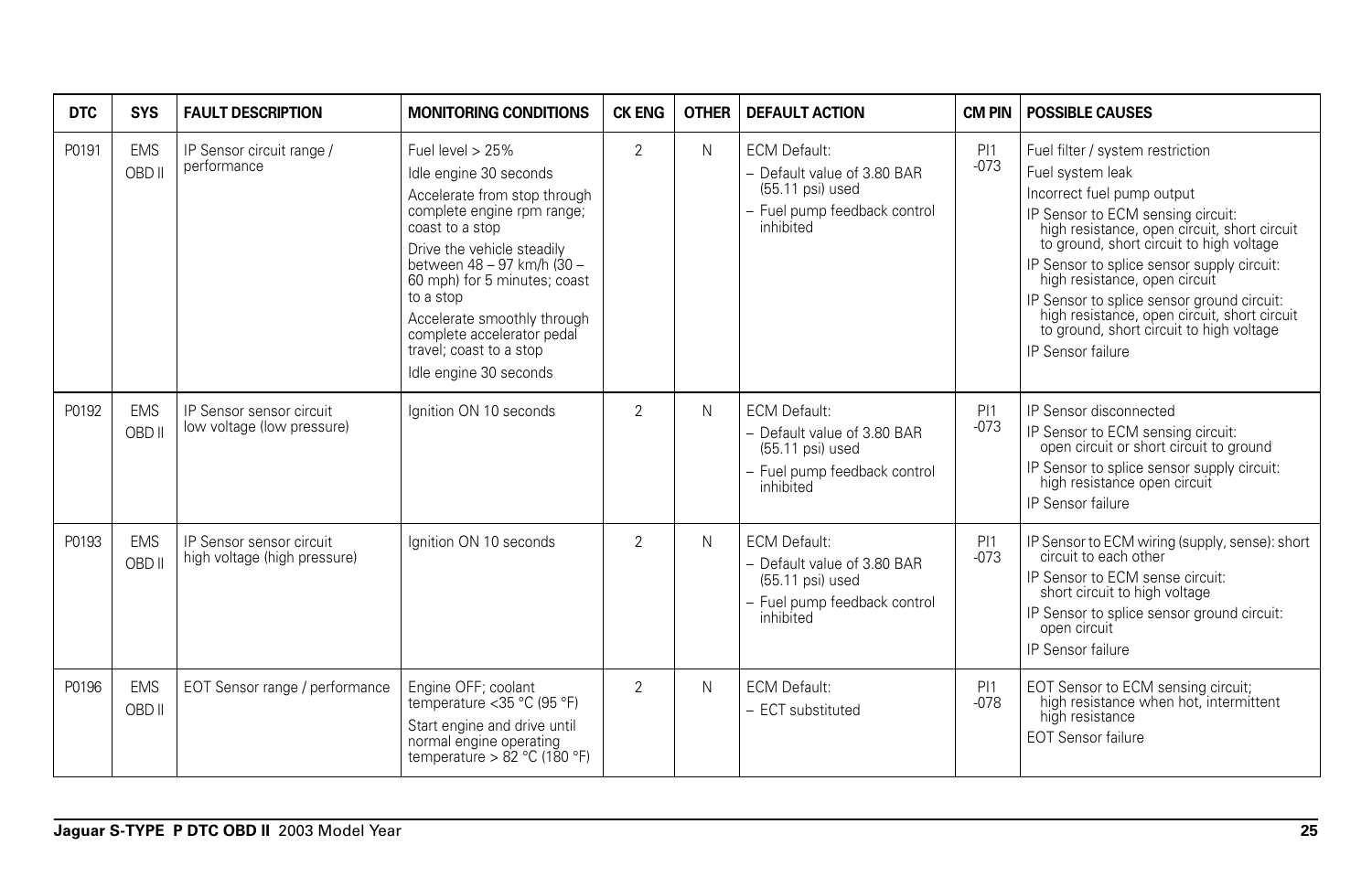| <b>DTC</b> | <b>SYS</b>           | <b>FAULT DESCRIPTION</b>                            | <b>MONITORING CONDITIONS</b>                                     | <b>CK ENG</b>  | <b>OTHER</b> | <b>DEFAULT ACTION</b>                                                                                                                                                                                                                             | CM PIN                                                                        | <b>POSSIBLE CAUSES</b>                                                                                                                                                 |
|------------|----------------------|-----------------------------------------------------|------------------------------------------------------------------|----------------|--------------|---------------------------------------------------------------------------------------------------------------------------------------------------------------------------------------------------------------------------------------------------|-------------------------------------------------------------------------------|------------------------------------------------------------------------------------------------------------------------------------------------------------------------|
| P0197      | <b>EMS</b><br>OBD II | <b>EOT Sensor low voltage</b><br>(high temperature) | Ignition ON 10 seconds                                           | $\overline{2}$ | N            | <b>ECM Default:</b><br>- ECT substituted                                                                                                                                                                                                          | P <sub>11</sub><br>$-078$                                                     | EOT Sensor to ECM sensing circuit:<br>short circuit to ground<br><b>EOT Sensor failure</b>                                                                             |
| P0198      | <b>EMS</b><br>OBD II | EOT Sensor high voltage<br>(low temperature)        | lanition ON 10 seconds                                           | $\overline{2}$ | N            | <b>ECM Default:</b><br>- ECT substituted                                                                                                                                                                                                          | <b>PI1</b><br>$-078$                                                          | <b>EOT Sensor disconnected</b><br>EOT Sensor to ECM sensing circuit:<br>high resistance, open circuit, short circuit<br>$to$ $B+$ voltage<br><b>EOT Sensor failure</b> |
| P0201      | <b>EMS</b><br>OBD II | Fuel injector 1 circuit malfunction                 | Start engine<br>Battery voltage > 12 volts<br>Idle for 2 minutes | $\overline{2}$ | Α            | <b>ECM Default:</b><br>- Bank 1 closed loop fuel<br>metering inhibited<br>- Bank 1 adaptive fuel metering<br>inhibited<br>Bank 1 catalyst warm up<br>ignition retard inhibited<br>- Canister purge inhibited<br>- Maximum engine speed<br>reduced | V <sub>6</sub><br>P <sub>1</sub><br>$-115$<br>V8<br>P <sub>11</sub><br>$-120$ | Injector disconnected<br>Injector harness wiring:<br>open circuit, short circuit<br>Injector failure                                                                   |
| P0202      | <b>EMS</b><br>OBD II | Fuel injector 2 circuit malfunction                 | Start engine<br>Battery voltage > 12 volts<br>Idle for 2 minutes | 2              | A            | <b>ECM Default:</b><br>- Bank 2 closed loop fuel<br>metering inhibited<br>Bank 2 adaptive fuel metering<br>inhibited<br>Bank 2 catalyst warm up<br>ignition retard inhibited<br>- Canister purge inhibited<br>- Maximum engine speed<br>reduced   | V <sub>6</sub><br>PI1<br>$-120$<br>V <sub>8</sub><br>PI1<br>$-115$            | Injector disconnected<br>Injector harness wiring:<br>open circuit, short circuit<br>Injector failure                                                                   |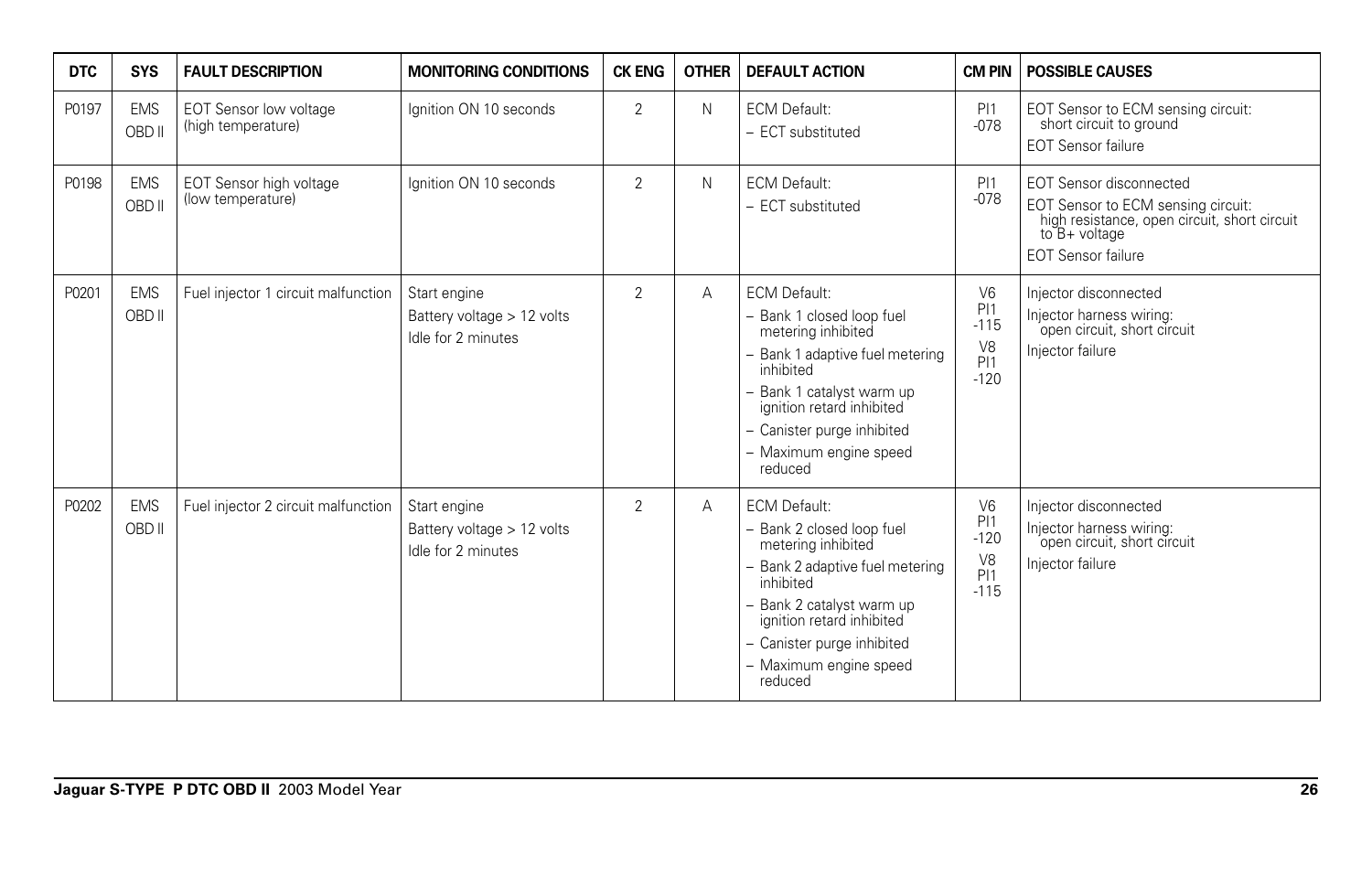| <b>DTC</b> | <b>SYS</b>           | <b>FAULT DESCRIPTION</b>            | <b>MONITORING CONDITIONS</b>                                       | <b>CK ENG</b>  | <b>OTHER</b> | <b>DEFAULT ACTION</b>                                                                                                                                                                                                                           | <b>CM PIN</b> | <b>POSSIBLE CAUSES</b>                                                                               |
|------------|----------------------|-------------------------------------|--------------------------------------------------------------------|----------------|--------------|-------------------------------------------------------------------------------------------------------------------------------------------------------------------------------------------------------------------------------------------------|---------------|------------------------------------------------------------------------------------------------------|
| P0203      | <b>EMS</b><br>OBD II | Fuel injector 3 circuit malfunction | Start engine<br>Battery voltage > 12 volts<br>Idle for 2 minutes   | $\overline{2}$ | Α            | <b>ECM Default:</b><br>- Bank 1 closed loop fuel<br>metering inhibited<br>Bank 1 adaptive fuel metering<br>inhibited<br>Bank 1 catalyst warm up<br>ignition retard inhibited<br>- Canister purge inhibited<br>- Maximum engine speed<br>reduced | P11<br>$-114$ | Injector disconnected<br>Injector harness wiring:<br>open circuit, short circuit<br>Injector failure |
| P0204      | <b>EMS</b><br>OBD II | Fuel injector 4 circuit malfunction | Start engine<br>Battery voltage > 12 volts<br>Idle for 2 minutes   | $\overline{2}$ | A            | <b>ECM Default:</b><br>- Bank 2 closed loop fuel<br>metering inhibited<br>Bank 2 adaptive fuel metering<br>inhibited<br>Bank 2 catalyst warm up<br>ignition retard inhibited<br>- Canister purge inhibited<br>- Maximum engine speed<br>reduced | P11<br>$-119$ | Injector disconnected<br>Injector harness wiring:<br>open circuit, short circuit<br>Injector failure |
| P0205      | <b>EMS</b><br>OBD II | Fuel injector 5 circuit malfunction | Start engine.<br>Battery voltage > 12 volts<br>Idle for 2 minutes. | $\overline{2}$ | Α            | <b>ECM Default:</b><br>- Bank 1 closed loop fuel<br>metering inhibited<br>Bank 1 adaptive fuel metering<br>inhibited<br>Bank 1 catalyst warm up<br>ignition retard inhibited<br>- Canister purge inhibited<br>- Maximum engine speed<br>reduced | PI1<br>$-113$ | Injector disconnected<br>Injector harness wiring:<br>open circuit, short circuit<br>Injector failure |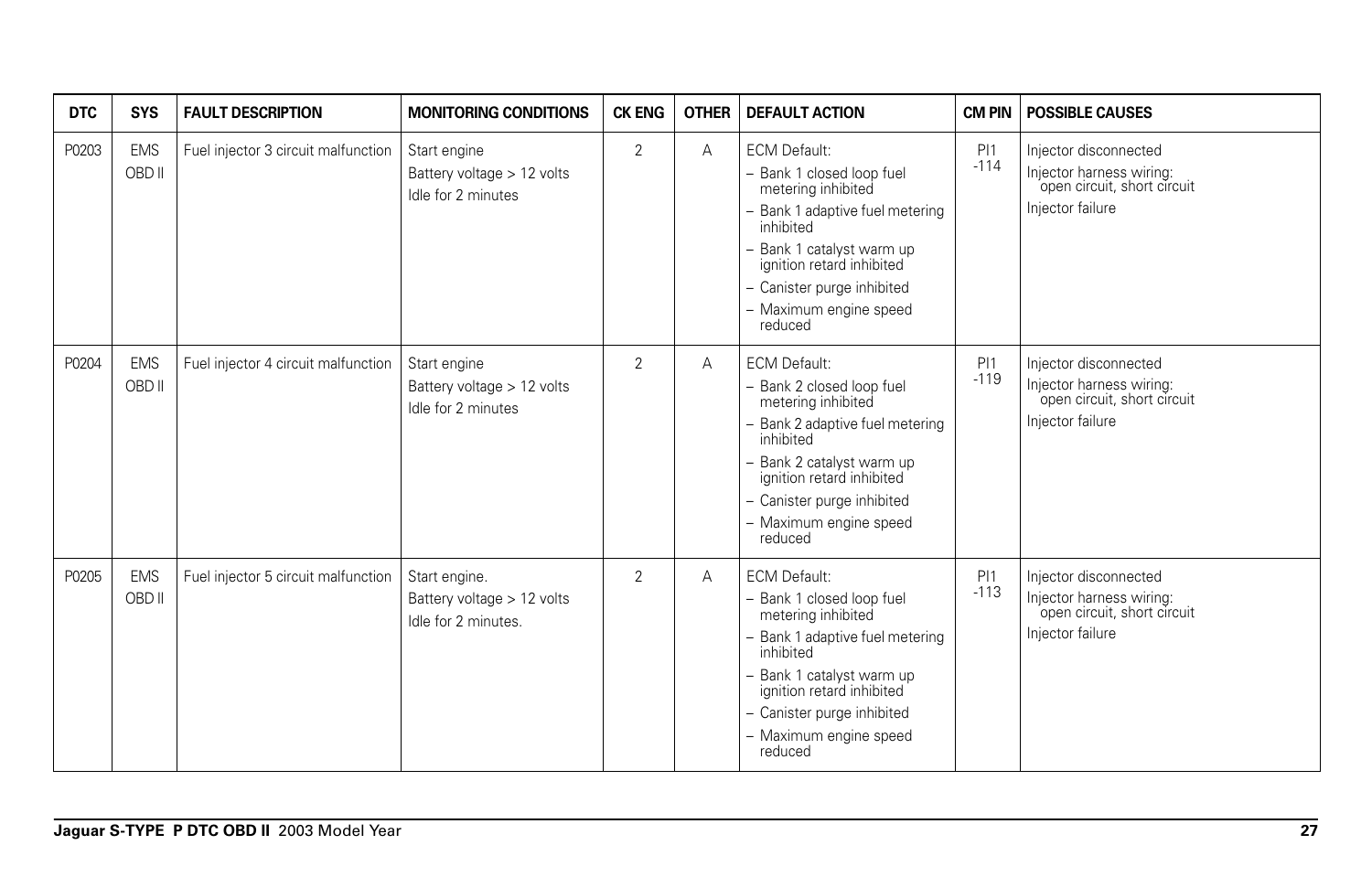| <b>DTC</b> | <b>SYS</b>           | <b>FAULT DESCRIPTION</b>            | <b>MONITORING CONDITIONS</b>                                       | <b>CK ENG</b>  | <b>OTHER</b> | <b>DEFAULT ACTION</b>                                                                                                                                                                                                                               | <b>CM PIN</b> | <b>POSSIBLE CAUSES</b>                                                                               |
|------------|----------------------|-------------------------------------|--------------------------------------------------------------------|----------------|--------------|-----------------------------------------------------------------------------------------------------------------------------------------------------------------------------------------------------------------------------------------------------|---------------|------------------------------------------------------------------------------------------------------|
| P0206      | <b>EMS</b><br>OBD II | Fuel injector 6 circuit malfunction | Start engine.<br>Battery voltage > 12 volts<br>Idle for 2 minutes. | $\overline{2}$ | A            | <b>ECM Default:</b><br>- Bank 2 closed loop fuel<br>metering inhibited<br>- Bank 2 adaptive fuel metering<br>inhibited<br>- Bank 2 catalyst warm up<br>ignition retard inhibited<br>- Canister purge inhibited<br>- Maximum engine speed<br>reduced | PI1<br>$-118$ | Injector disconnected<br>Injector harness wiring:<br>open circuit, short circuit<br>Injector failure |
| P0207      | V8EMS<br>OBD II      | Fuel injector 7 circuit malfunction | Start engine.<br>Battery voltage > 12 volts<br>Idle for 2 minutes. | $\overline{2}$ | A            | <b>ECM Default:</b><br>- Bank 1 closed loop fuel<br>metering inhibited<br>- Bank 1 adaptive fuel metering<br>inhibited<br>- Bank 1 catalyst warm up<br>ignition retard inhibited<br>- Canister purge inhibited<br>- Maximum engine speed<br>reduced | PI1<br>$-117$ | Injector disconnected<br>Injector harness wiring:<br>open circuit, short circuit<br>Injector failure |
| P0208      | V8EMS<br>OBD II      | Fuel injector 8 circuit malfunction | Start engine.<br>Battery voltage > 12 volts<br>Idle for 2 minutes. | $\overline{2}$ | Α            | <b>ECM Default:</b><br>- Bank 2 closed loop fuel<br>metering inhibited<br>- Bank 2 adaptive fuel metering<br>inhibited<br>- Bank 2 catalyst warm up<br>ignition retard inhibited<br>- Canister purge inhibited<br>- Maximum engine speed<br>reduced | PI1<br>$-112$ | Injector disconnected<br>Injector harness wiring:<br>open circuit, short circuit<br>Injector failure |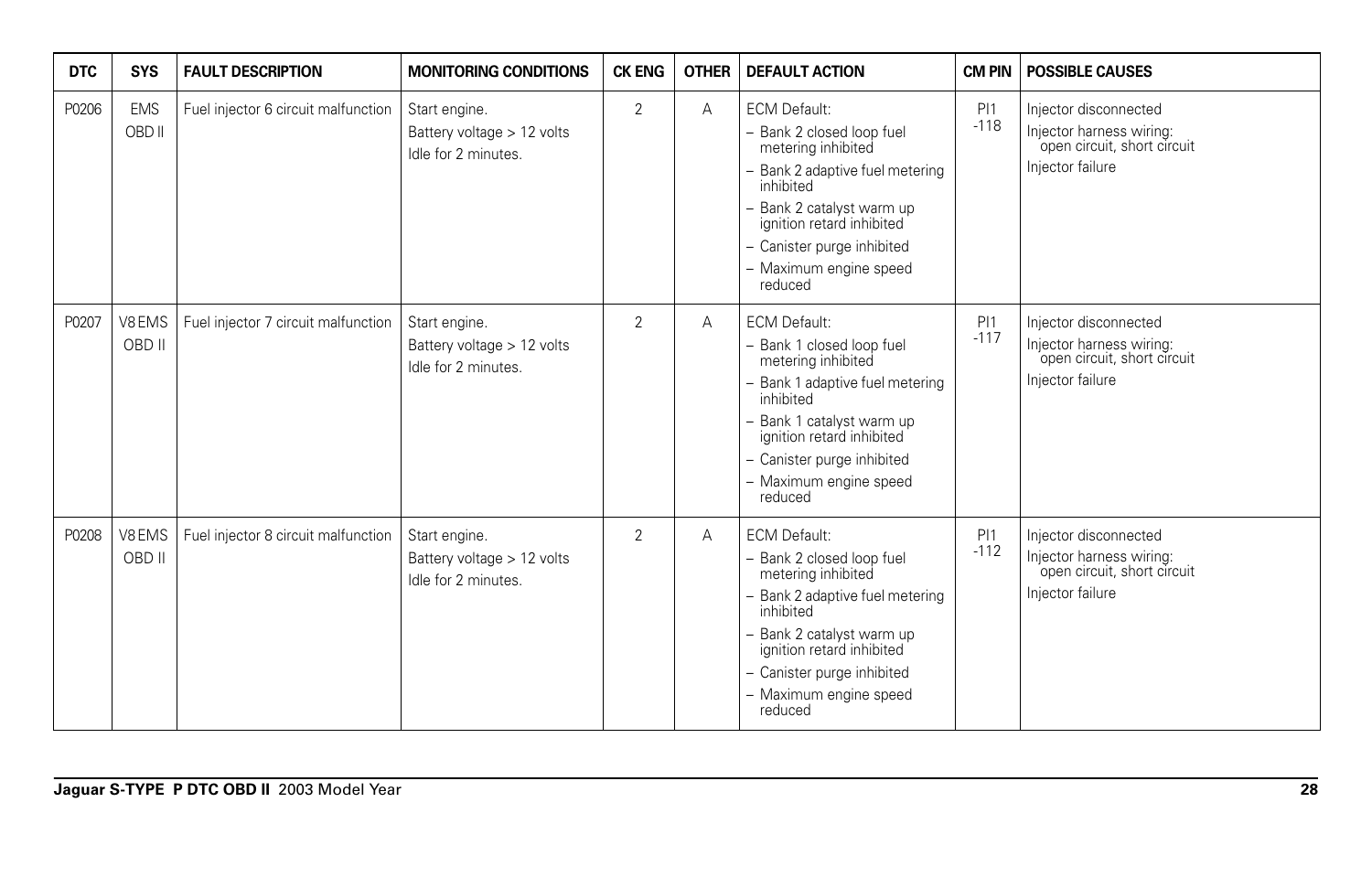| <b>DTC</b> | <b>SYS</b>           | <b>FAULT DESCRIPTION</b>                                  | <b>MONITORING CONDITIONS</b>                                                                                                                                               | <b>CK ENG</b>  | <b>OTHER</b> | <b>DEFAULT ACTION</b>                                                                                                                                                                                                            | <b>CM PIN</b>            | <b>POSSIBLE CAUSES</b>                                                                                                                                                                                                                                                                                                                                                                                                                                    |
|------------|----------------------|-----------------------------------------------------------|----------------------------------------------------------------------------------------------------------------------------------------------------------------------------|----------------|--------------|----------------------------------------------------------------------------------------------------------------------------------------------------------------------------------------------------------------------------------|--------------------------|-----------------------------------------------------------------------------------------------------------------------------------------------------------------------------------------------------------------------------------------------------------------------------------------------------------------------------------------------------------------------------------------------------------------------------------------------------------|
| P0222      | <b>EMS</b><br>OBD II | TP Sensor sense circuit 2 (TP2)<br>low voltage            | Battery voltage > 10 volts<br>Ignition ON<br>Slowly press accelerator pedal<br>to the floor over a 5 second<br>period<br>Slowly return the pedal to rest<br>Repeat 3 times | $\overline{2}$ | R            | <b>ECM Default:</b><br>- Throttle motor and throttle<br>motor relay disabled<br>- Throttle valve opening set to<br>default value<br>- Idle speed controlled by fuel<br>injection intervention<br>- Idle speed adaption inhibited | <b>P11</b><br>$-076$     | TP Sensor to ECM sensing circuit (TP2):<br>open circuit, short circuit to ground,<br>high resistance<br>TP Sensor failure                                                                                                                                                                                                                                                                                                                                 |
| P0223      | <b>EMS</b><br>OBD II | TP Sensor sense circuit 2 (TP2)<br>high voltage           | Battery voltage > 10 volts<br>Ignition ON<br>Slowly press accelerator pedal<br>to the floor over a 5 second<br>period<br>Slowly return the pedal to rest<br>Repeat 3 times | $\overline{2}$ | R            | <b>ECM Default:</b><br>- Throttle motor and throttle<br>motor relay disabled<br>- Throttle valve opening set to<br>default value<br>- Idle speed controlled by fuel<br>injection intervention<br>- Idle speed adaption inhibited | <b>P11</b><br>$-076$     | TP Sensor to ECM sensing circuit (TP2):<br>short circuit to high voltage<br>TP Sensor failure                                                                                                                                                                                                                                                                                                                                                             |
| P0300      | <b>EMS</b><br>OBD II | Random misfire detected<br>*Refer to Misfire Note, page 6 | Misfire monitor drive cycle -<br>page 6                                                                                                                                    | 1 or $2^*$     | N            | None                                                                                                                                                                                                                             | $\overline{\phantom{m}}$ | ECM to ignition coil primary circuit fault<br>(Cylinder misfire detected DTC also<br>flagged)<br>Fuel injector circuit fault(s)<br>(Injector DTCs also flagged)<br>Ignition coil failure<br>Spark plug failure / fouled / incorrect gap<br>Cylinder compression low<br>Fuel delivery pressure (low / high)<br>Fuel injector(s) restricted / leaking<br>Fuel injector(s) continuously open<br>Fuel contamination<br>Worn camshaft / broken valve spring(s) |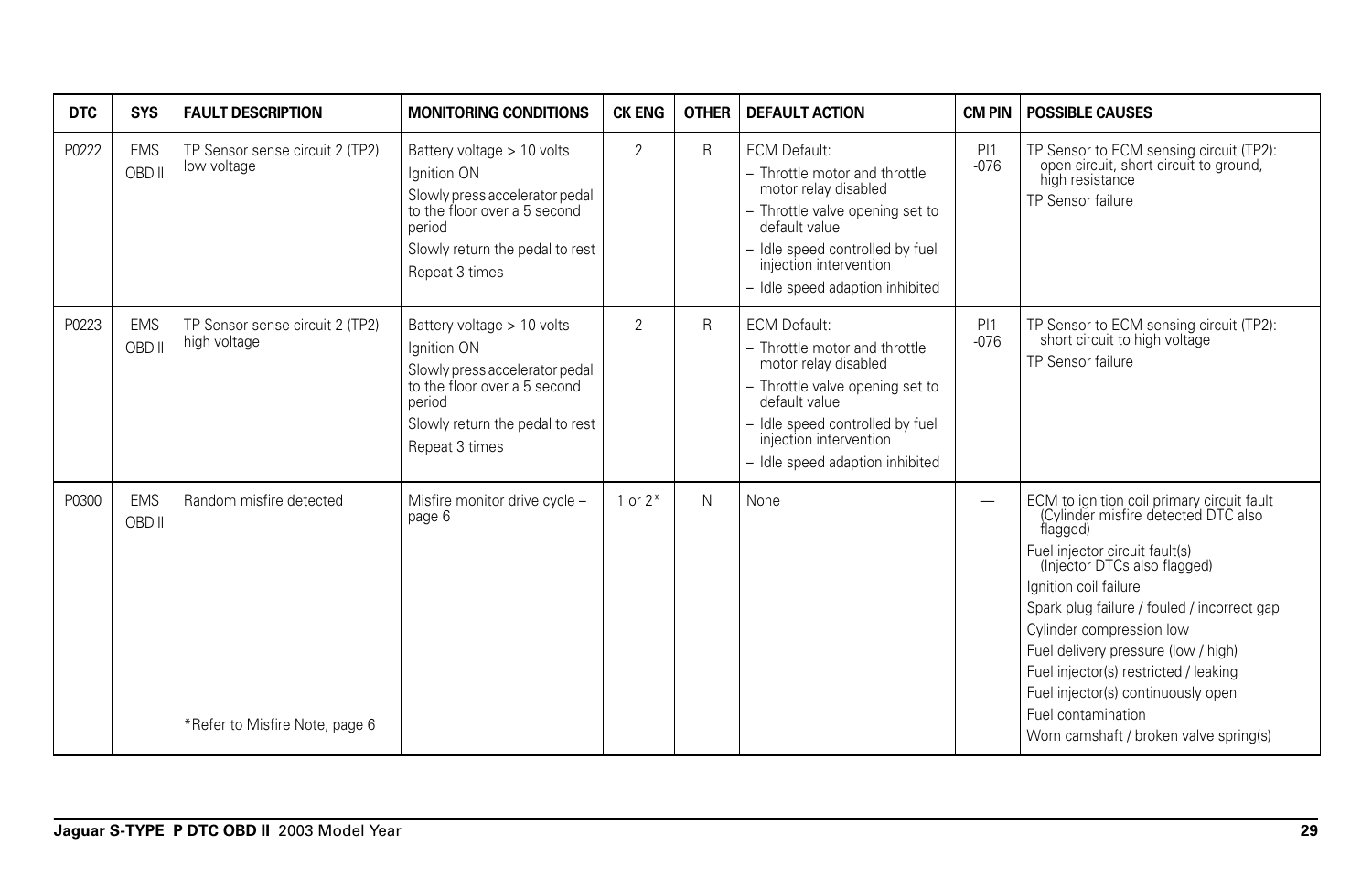| <b>DTC</b> | <b>SYS</b>           | <b>FAULT DESCRIPTION</b>                                        | <b>MONITORING CONDITIONS</b>                                     | <b>CK ENG</b>  | <b>OTHER</b> | <b>DEFAULT ACTION</b>                                                                 | <b>CM PIN</b>            | <b>POSSIBLE CAUSES</b>                                                                                       |
|------------|----------------------|-----------------------------------------------------------------|------------------------------------------------------------------|----------------|--------------|---------------------------------------------------------------------------------------|--------------------------|--------------------------------------------------------------------------------------------------------------|
| P0301      | <b>EMS</b><br>OBD II | Misfire detected - cylinder 1<br>*Refer to Misfire Note, page 6 | Misfire monitor drive cycle -<br>page 6                          | 1 or $2*$      | N            | None                                                                                  | $\overline{\phantom{0}}$ | Refer to P0300 Possible Causes                                                                               |
| P0302      | <b>EMS</b><br>OBD II | Misfire detected - cylinder 2<br>*Refer to Misfire Note, page 6 | Misfire monitor drive cycle -<br>page 6                          | 1 or $2*$      | N            | None                                                                                  | -                        | Refer to P0300 Possible Causes                                                                               |
| P0303      | <b>EMS</b><br>OBD II | Misfire detected - cylinder 3<br>*Refer to Misfire Note, page 6 | Misfire monitor drive cycle -<br>page 6                          | 1 or $2*$      | N            | None                                                                                  | —                        | Refer to P0300 Possible Causes                                                                               |
| P0304      | <b>EMS</b><br>OBD II | Misfire detected - cylinder 4<br>*Refer to Misfire Note, page 6 | Misfire monitor drive cycle -<br>page 6                          | 1 or $2*$      | N            | None                                                                                  | $\overline{\phantom{0}}$ | Refer to P0300 Possible Causes                                                                               |
| P0305      | <b>EMS</b><br>OBD II | Misfire detected - cylinder 5<br>*Refer to Misfire Note, page 6 | Misfire monitor drive cycle -<br>page 6                          | 1 or $2*$      | N            | None                                                                                  | —                        | Refer to P0300 Possible Causes                                                                               |
| P0306      | <b>EMS</b><br>OBD II | Misfire detected - cylinder 6<br>*Refer to Misfire Note, page 6 | Misfire monitor drive cycle -<br>page 6                          | 1 or $2*$      | N            | None                                                                                  | $\overline{\phantom{0}}$ | Refer to P0300 Possible Causes                                                                               |
| P0307      | V8 EMS<br>OBD II     | Misfire detected - cylinder 7<br>*Refer to Misfire Note, page 6 | Misfire monitor drive cycle -<br>page 6                          | 1 or $2*$      | N            | None                                                                                  | $\overline{\phantom{0}}$ | Refer to P0300 Possible Causes                                                                               |
| P0308      | V8 EMS<br>OBD II     | Misfire detected - cylinder 8<br>*Refer to Misfire Note, page 6 | Misfire monitor drive cycle -<br>page 6                          | 1 or $2*$      | N            | None                                                                                  | —                        | Refer to P0300 Possible Causes                                                                               |
| P0327      | <b>EMS</b><br>OBD II | Bank 1 KS sense circuit out of<br>range - low voltage           | Start engine<br>Battery voltage > 12 volts<br>Idle for 2 minutes | $\overline{2}$ | А            | <b>ECM Default:</b><br>- Maximum ignition retard<br>- Maximum engine speed<br>reduced | PI1<br>$-0.98$           | Poor sensor contact with the cylinder block<br>KS to ECM sense circuit short circuit to ground<br>KS failure |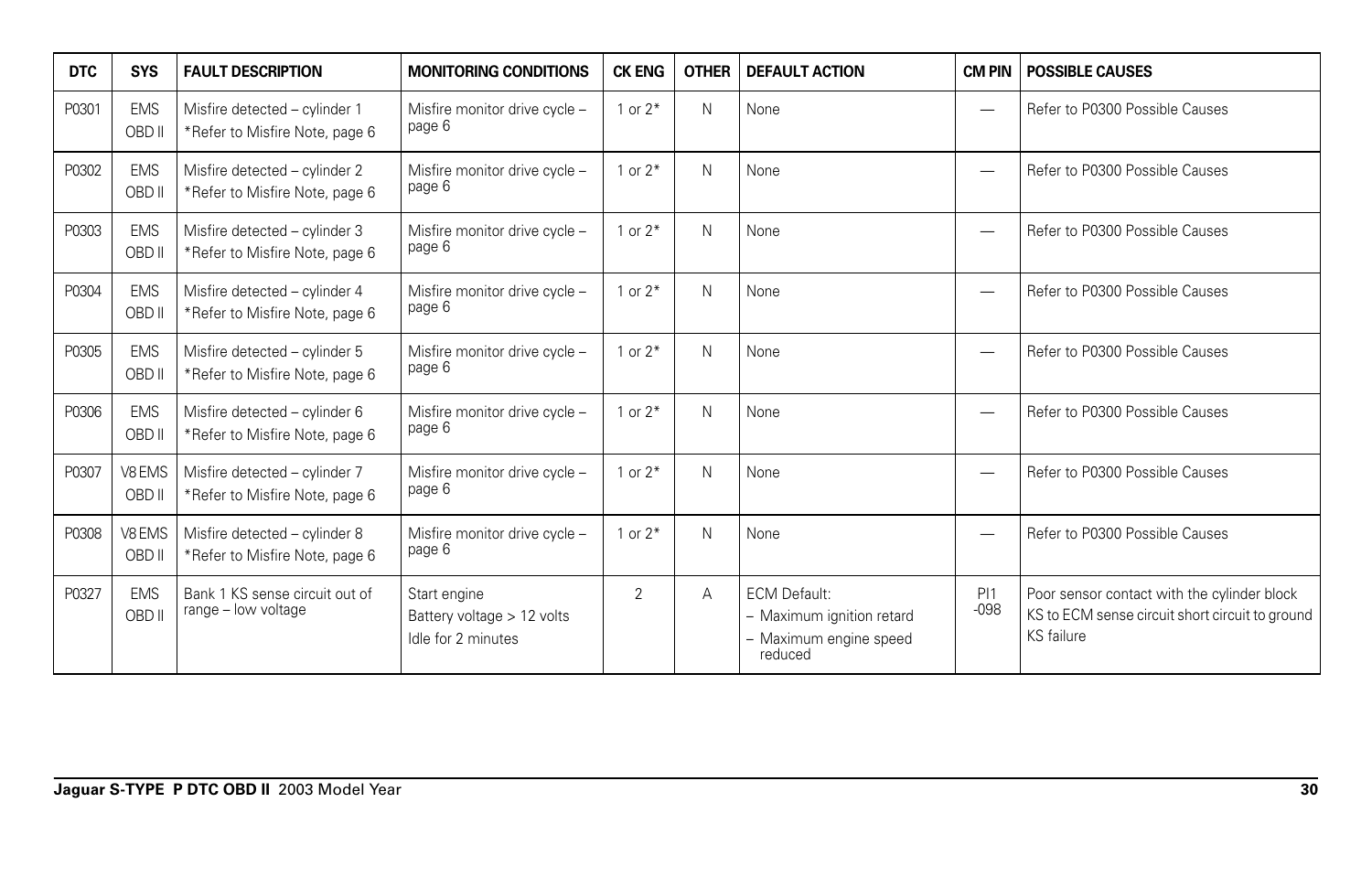| <b>DTC</b> | <b>SYS</b>           | <b>FAULT DESCRIPTION</b>                               | <b>MONITORING CONDITIONS</b>                                                                                                                                                                                                                                                                   | <b>CK ENG</b>  | <b>OTHER</b> | <b>DEFAULT ACTION</b>                                                                                         | <b>CM PIN</b>            | <b>POSSIBLE CAUSES</b>                                                                                                                                                                                                 |
|------------|----------------------|--------------------------------------------------------|------------------------------------------------------------------------------------------------------------------------------------------------------------------------------------------------------------------------------------------------------------------------------------------------|----------------|--------------|---------------------------------------------------------------------------------------------------------------|--------------------------|------------------------------------------------------------------------------------------------------------------------------------------------------------------------------------------------------------------------|
| P0328      | <b>EMS</b><br>OBD II | Bank 1 KS sense circuit out of<br>range - high voltage | Start engine<br>Battery voltage > 12 volts<br>Idle for 2 minutes                                                                                                                                                                                                                               | 2              | A            | <b>ECM Default:</b><br>- Maximum ignition retard<br>- Maximum engine speed<br>reduced                         | PI1<br>$-098$            | Poor sensor contact with the cylinder block<br>KS to ECM sense circuit: high resistance,<br>open circuit, short circuit to high voltage<br>KS failure                                                                  |
| P0332      | <b>EMS</b><br>OBD II | Bank 2 KS sense circuit out of<br>range - low voltage  | Start engine<br>Battery voltage > 12 volts<br>Idle for 2 minutes                                                                                                                                                                                                                               | $\overline{2}$ | A            | <b>ECM Default:</b><br>- Maximum ignition retard<br>- Maximum engine speed<br>reduced                         | PI1<br>$-099$            | Poor sensor contact with the cylinder block<br>KS to ECM sense circuit short circuit to ground<br>KS failure                                                                                                           |
| P0333      | <b>EMS</b><br>OBD II | Bank 2 KS sense circuit out of<br>range - high voltage | Start engine<br>Battery voltage > 12 volts<br>Idle for 2 minutes                                                                                                                                                                                                                               | 2              | Α            | <b>ECM Default:</b><br>- Maximum ignition retard<br>- Maximum engine speed<br>reduced                         | PI1<br>$-099$            | Poor sensor contact with the cylinder block<br>KS to ECM sense circuit: high resistance,<br>open circuit, short circuit to high voltage<br>KS failure                                                                  |
| P0335      | <b>EMS</b><br>OBD II | CKP Sensor circuit malfunction                         | Start engine; increase engine<br>speed to 1500 rpm and hold<br>for 30 seconds<br>Repeat 2 additional times<br>Note: If CKP Sensor fault<br>exists, engine will start after<br>approximately 5 seconds of<br>cranking as the ECM will<br>default to CMP Sensor 1<br>signal for synchronization. | $\overline{2}$ | A            | <b>ECM Default:</b><br>- Maximum engine speed<br>reduced<br>- CMP Sensor 1 signal used for<br>synchronization | PI1<br>$-036$<br>$-0.37$ | CKP Sensor disconnected<br>CKP Sensor gap incorrect / foreign matter on<br>sensor face<br>CKP Sensor sensing circuit:<br>open circuit, short circuit to ground,<br>short circuit to high voltage<br>CKP Sensor failure |
| P0336      | <b>EMS</b><br>OBD II | CKP Sensor circuit range /<br>performance              | Start engine; momentarily<br>race the engine; stop engine<br>Repeat 2 additional times<br>Start engine; drive vehicle;<br>select 2nd gear<br>Accelerate smoothly through<br>complete accelerator pedal<br>travel; coast to a stop                                                              | 2              | A            | <b>ECM Default:</b><br>- Maximum engine speed<br>reduced                                                      | PI1<br>$-036$<br>$-037$  | CKP Sensor reluctor: foreign matter /<br>damaged teeth<br>CKP Sensor sensing circuit:<br>intermittent open circuit, short circuit<br>to ground, short circuit to high voltage<br>CKP Sensor failure                    |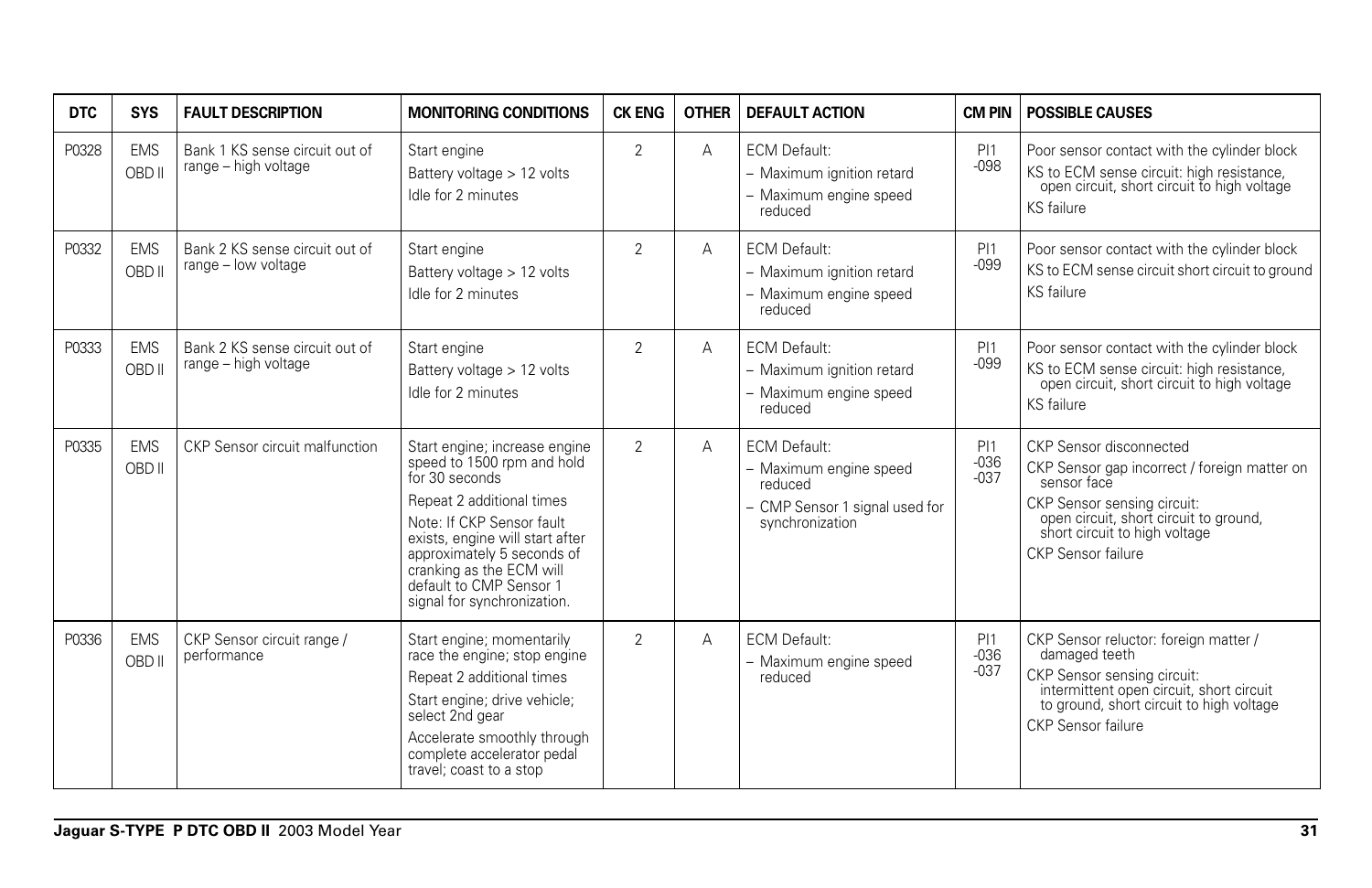| <b>DTC</b> | <b>SYS</b>           | <b>FAULT DESCRIPTION</b>                                                                                                         | <b>MONITORING CONDITIONS</b>                                                                                   | <b>CK ENG</b>  | <b>OTHER</b> | <b>DEFAULT ACTION</b> | <b>CM PIN</b>            | <b>POSSIBLE CAUSES</b>                                                                                                                                                                                                   |
|------------|----------------------|----------------------------------------------------------------------------------------------------------------------------------|----------------------------------------------------------------------------------------------------------------|----------------|--------------|-----------------------|--------------------------|--------------------------------------------------------------------------------------------------------------------------------------------------------------------------------------------------------------------------|
| P0340      | <b>EMS</b><br>OBD II | CMP Sensor 1 circuit malfunction<br>- bank 1                                                                                     | Start engine; momentarily<br>race the engine; stop engine<br>Repeat 2 additional times<br>Idle engine 1 minute | $\overline{2}$ | N            | None                  | PI1<br>$-094$<br>$-0.95$ | CMP Sensor disconnected<br>CMP Sensor gap incorrect / foreign matter on<br>sensor face<br>CMP Sensor sensing circuit:<br>open circuit, short circuit to ground,<br>short circuit to high voltage<br>CMP Sensor 1 failure |
| P0341      | <b>EMS</b><br>OBD II | CMP Sensor 1 circuit range /<br>performance - bank 1                                                                             | Start engine; momentarily<br>race the engine; stop engine<br>Repeat 2 additional times<br>Idle engine 1 minute | $\overline{2}$ | N            | None                  | PI1<br>$-094$<br>$-0.95$ | CMP Sensor disconnected<br>CMP Sensor gap incorrect / foreign matter on<br>sensor face<br>CMP Sensor sensing circuit:<br>open circuit, short circuit to ground,<br>short circuit to high voltage<br>CMP Sensor 1 failure |
| P0345*     | <b>EMS</b><br>OBD II | CMP Sensor 2 circuit malfunction<br>- bank 2<br>* P0345 Early production<br>vehicles; P1340 later production<br>vehicles         | Start engine; momentarily<br>race the engine; stop engine<br>Repeat 2 additional times<br>Idle engine 1 minute | $\overline{2}$ | N            | None                  | PI1<br>$-068$<br>$-069$  | CMP Sensor disconnected<br>CMP Sensor gap incorrect / foreign matter on<br>sensor face<br>CMP Sensor sensing circuit:<br>open circuit, short circuit to ground,<br>short circuit to high voltage<br>CMP Sensor 2 failure |
| P0346*     | <b>EMS</b><br>OBD II | CMP Sensor 2 circuit range /<br>performance - bank 2<br>* P0346 Early production<br>vehicles; P1341 later production<br>vehicles | Start engine; momentarily<br>race the engine; stop engine<br>Repeat 2 additional times<br>Idle engine 1 minute | $\overline{2}$ | N            | None                  | PI1<br>$-068$<br>$-069$  | CMP Sensor disconnected<br>CMP Sensor gap incorrect / foreign matter on<br>sensor face<br>CMP Sensor sensing circuit:<br>open circuit, short circuit to ground,<br>short circuit to high voltage<br>CMP Sensor 2 failure |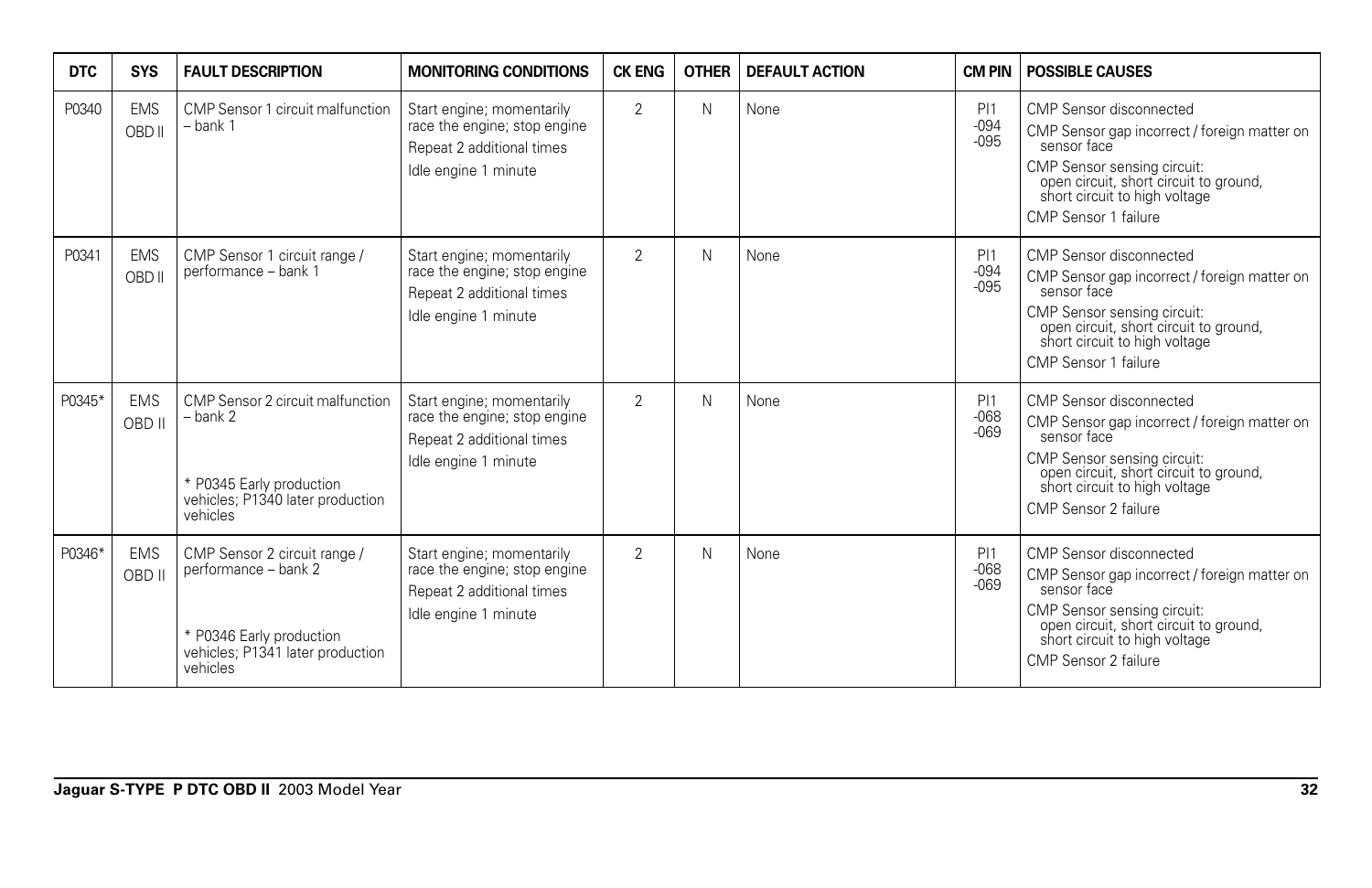| <b>DTC</b> | <b>SYS</b>           | <b>FAULT DESCRIPTION</b>                                    | <b>MONITORING CONDITIONS</b>                                       | <b>CK ENG</b> | <b>OTHER</b> | <b>DEFAULT ACTION</b>                                                                                                                                                                                                                                 | <b>CM PIN</b> | <b>POSSIBLE CAUSES</b>                                                                                                                                                                                     |
|------------|----------------------|-------------------------------------------------------------|--------------------------------------------------------------------|---------------|--------------|-------------------------------------------------------------------------------------------------------------------------------------------------------------------------------------------------------------------------------------------------------|---------------|------------------------------------------------------------------------------------------------------------------------------------------------------------------------------------------------------------|
| P0351      | <b>EMS</b><br>OBD II | Ignition module primary circuit<br>malfunction - cylinder 1 | Start engine<br>Battery voltage > 12 volts<br>Idle for 2 minutes   | 2             | A            | <b>ECM Default:</b><br>- Bank 1 closed loop fuel<br>metering inhibited<br>- Bank 1 sub feedback control<br>inhibited<br>- Bank 1 adaptive fuel metering<br>inhibited<br>- Maximum engine speed<br>reduced<br>- Fuel injection cut off<br>(cylinder 1) | PI1<br>$-087$ | ECM to ignition module primary circuit:<br>open circuit, short circuit to ground,<br>high resistance<br>Ignition module ground circuit:<br>open circuit, high resistance<br>Ignition module / coil failure |
| P0352      | <b>EMS</b><br>OBD II | Ignition module primary circuit<br>malfunction - cylinder 2 | Start engine<br>Battery voltage $> 12$ volts<br>Idle for 2 minutes | 2             | A            | <b>ECM Default:</b><br>- Bank 2 closed loop fuel<br>metering inhibited<br>- Bank 2 sub feedback control<br>inhibited<br>- Bank 2 adaptive fuel metering<br>inhibited<br>- Maximum engine speed<br>reduced<br>- Fuel injection cut off<br>(cylinder 2) | PI1<br>$-061$ | ECM to ignition module primary circuit:<br>open circuit, short circuit to ground,<br>high resistance<br>Ignition module ground circuit:<br>open circuit, high resistance<br>Ignition module / coil failure |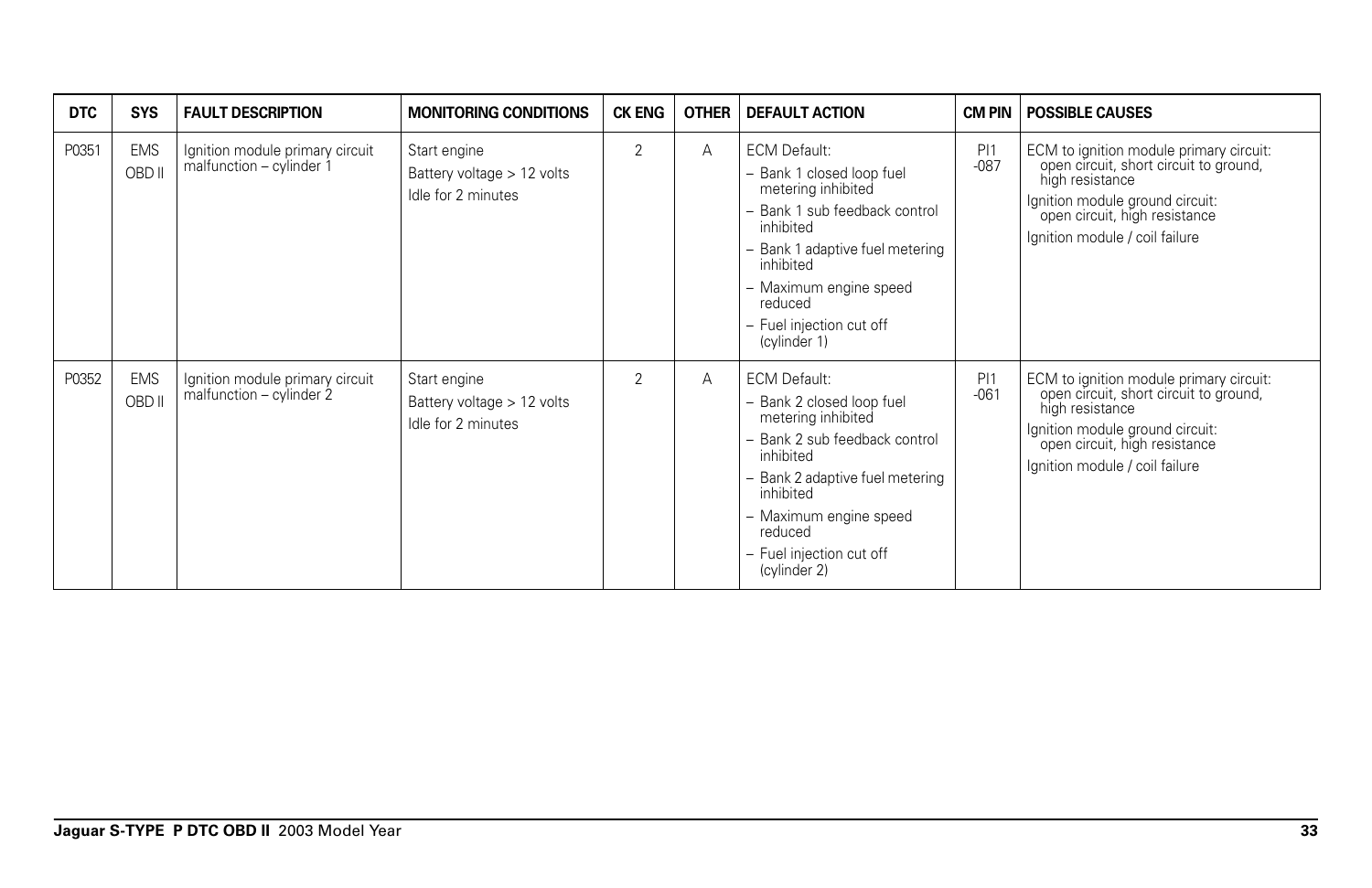| <b>DTC</b> | <b>SYS</b>           | <b>FAULT DESCRIPTION</b>                                    | <b>MONITORING CONDITIONS</b>                                       | <b>CK ENG</b>  | <b>OTHER</b> | <b>DEFAULT ACTION</b>                                                                                                                                                                                                                             |               | <b>CM PIN   POSSIBLE CAUSES</b>                                                                                                                                                                            |
|------------|----------------------|-------------------------------------------------------------|--------------------------------------------------------------------|----------------|--------------|---------------------------------------------------------------------------------------------------------------------------------------------------------------------------------------------------------------------------------------------------|---------------|------------------------------------------------------------------------------------------------------------------------------------------------------------------------------------------------------------|
| P0353      | <b>EMS</b><br>OBD II | Ignition module primary circuit<br>malfunction - cylinder 3 | Start engine<br>Battery voltage $> 12$ volts<br>Idle for 2 minutes | $\overline{2}$ | Α            | <b>ECM Default:</b><br>- Bank 1 closed loop fuel<br>metering inhibited<br>Bank 1 sub feedback control<br>inhibited<br>Bank 1 adaptive fuel metering<br>inhibited<br>- Maximum engine speed<br>reduced<br>- Fuel injection cut off<br>(cylinder 3) | PI1<br>$-088$ | ECM to ignition module primary circuit:<br>open circuit, short circuit to ground,<br>high resistance<br>Ignition module ground circuit:<br>open circuit, high resistance<br>Ignition module / coil failure |
| P0354      | <b>EMS</b><br>OBD II | Ignition module primary circuit<br>malfunction - cylinder 4 | Start engine<br>Battery voltage $> 12$ volts<br>Idle for 2 minutes | $\overline{2}$ | А            | <b>ECM Default:</b><br>Bank 2 closed loop fuel<br>metering inhibited<br>- Bank 2 sub feedback control<br>inhibited<br>Bank 2 adaptive fuel metering<br>inhibited<br>- Maximum engine speed<br>reduced<br>- Fuel injection cut off<br>(cylinder 4) | PI1<br>$-062$ | ECM to ignition module primary circuit:<br>open circuit, short circuit to ground,<br>high resistance<br>Ignition module ground circuit:<br>open circuit, high resistance<br>Ignition module / coil failure |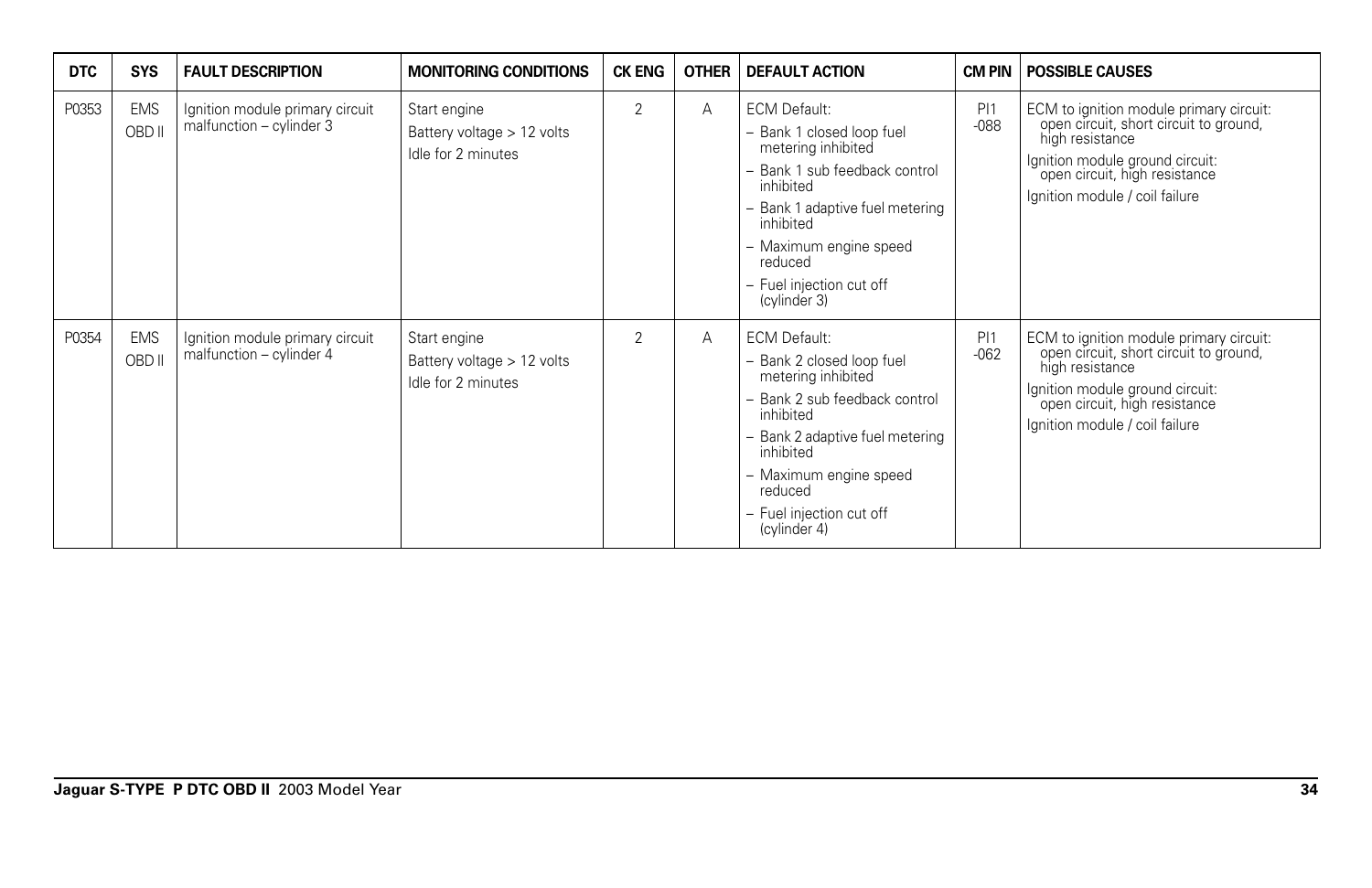| <b>DTC</b> | <b>SYS</b>           | <b>FAULT DESCRIPTION</b>                                    | <b>MONITORING CONDITIONS</b>                                       | <b>CK ENG</b>  | <b>OTHER</b> | <b>DEFAULT ACTION</b>                                                                                                                                                                                                                                 |               | <b>CM PIN   POSSIBLE CAUSES</b>                                                                                                                                                                            |
|------------|----------------------|-------------------------------------------------------------|--------------------------------------------------------------------|----------------|--------------|-------------------------------------------------------------------------------------------------------------------------------------------------------------------------------------------------------------------------------------------------------|---------------|------------------------------------------------------------------------------------------------------------------------------------------------------------------------------------------------------------|
| P0355      | <b>EMS</b><br>OBD II | Ignition module primary circuit<br>malfunction – cylinder 5 | Start engine<br>Battery voltage $> 12$ volts<br>Idle for 2 minutes | 2              | A            | <b>ECM Default:</b><br>- Bank 1 closed loop fuel<br>metering inhibited<br>- Bank 1 sub feedback control<br>inhibited<br>- Bank 1 adaptive fuel metering<br>inhibited<br>- Maximum engine speed<br>reduced<br>- Fuel injection cut off<br>(cylinder 5) | PI1<br>$-089$ | ECM to ignition module primary circuit:<br>open circuit, short circuit to ground,<br>high resistance<br>Ignition module ground circuit:<br>open circuit, high resistance<br>Ignition module / coil failure |
| P0356      | <b>EMS</b><br>OBD II | Ignition module primary circuit<br>malfunction - cylinder 6 | Start engine<br>Battery voltage $> 12$ volts<br>Idle for 2 minutes | $\overline{2}$ | A            | <b>ECM Default:</b><br>- Bank 2 closed loop fuel<br>metering inhibited<br>- Bank 2 sub feedback control<br>inhibited<br>- Bank 2 adaptive fuel metering<br>inhibited<br>- Maximum engine speed<br>reduced<br>- Fuel injection cut off<br>(cylinder 6) | PI1<br>$-063$ | ECM to ignition module primary circuit:<br>open circuit, short circuit to ground,<br>high resistance<br>Ignition module ground circuit:<br>open circuit, high resistance<br>Ignition module / coil failure |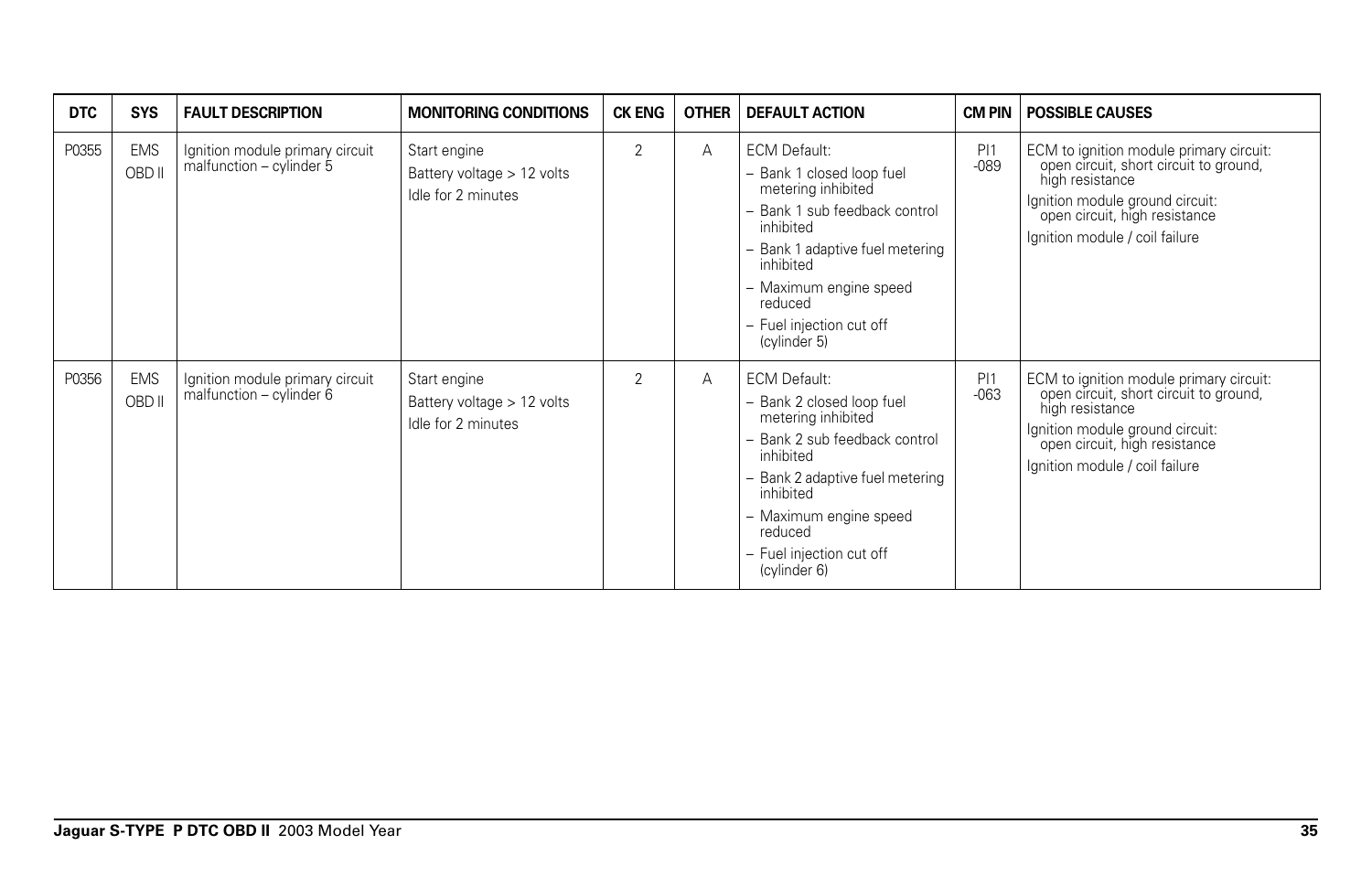| <b>DTC</b> | <b>SYS</b>       | <b>FAULT DESCRIPTION</b>                                         | <b>MONITORING CONDITIONS</b>                                     | <b>CK ENG</b>  | <b>OTHER</b> | <b>DEFAULT ACTION</b>                                                                                                                                                                                                                                                        | <b>CM PIN</b>            | <b>POSSIBLE CAUSES</b>                                                                                                                                                                                     |
|------------|------------------|------------------------------------------------------------------|------------------------------------------------------------------|----------------|--------------|------------------------------------------------------------------------------------------------------------------------------------------------------------------------------------------------------------------------------------------------------------------------------|--------------------------|------------------------------------------------------------------------------------------------------------------------------------------------------------------------------------------------------------|
| P0357      | V8 EMS<br>OBD II | Ignition module primary circuit<br>malfunction - cylinder 7      | Start engine<br>Battery voltage > 12 volts<br>Idle for 2 minutes | $\overline{2}$ | Α            | <b>ECM Default:</b><br><b>ECM Default:</b><br>- Bank 1 closed loop fuel<br>metering inhibited<br>- Bank 1 sub feedback control<br>inhibited<br>- Bank 1 adaptive fuel metering<br>inhibited<br>- Maximum engine speed<br>reduced<br>- Fuel injection cut off<br>(cylinder 7) | PI1<br>$-090$            | ECM to ignition module primary circuit:<br>open circuit, short circuit to ground,<br>high resistance<br>Ignition module ground circuit:<br>open circuit, high resistance<br>Ignition module / coil failure |
| P0358      | V8 EMS<br>OBD II | Ignition module primary circuit<br>$m$ alfunction – cylinder $8$ | Start engine<br>Battery voltage > 12 volts<br>Idle for 2 minutes | $\overline{2}$ | Α            | <b>ECM Default:</b><br>- Bank 2 closed loop fuel<br>metering inhibited<br>- Bank 2 sub feedback control<br>inhibited<br>- Bank 2 adaptive fuel metering<br>inhibited<br>- Maximum engine speed<br>reduced<br>- Fuel injection cut off<br>(cylinder 8)                        | PI1<br>$-064$            | ECM to ignition module primary circuit:<br>open circuit, short circuit to ground,<br>high resistance<br>Ignition module ground circuit:<br>open circuit, high resistance<br>Ignition module / coil failure |
| P0400      | V8 EMS<br>OBD II | EGR flow malfunction                                             | EGR Monitor drive cycle -<br>page 8                              | $\overline{2}$ | N            | None                                                                                                                                                                                                                                                                         | $\overline{\phantom{0}}$ | EGR valve incorrectly fitted or loose<br>EGR pipe blocked<br>EGR valve stuck open / closed, blocked<br>EGR valve failure                                                                                   |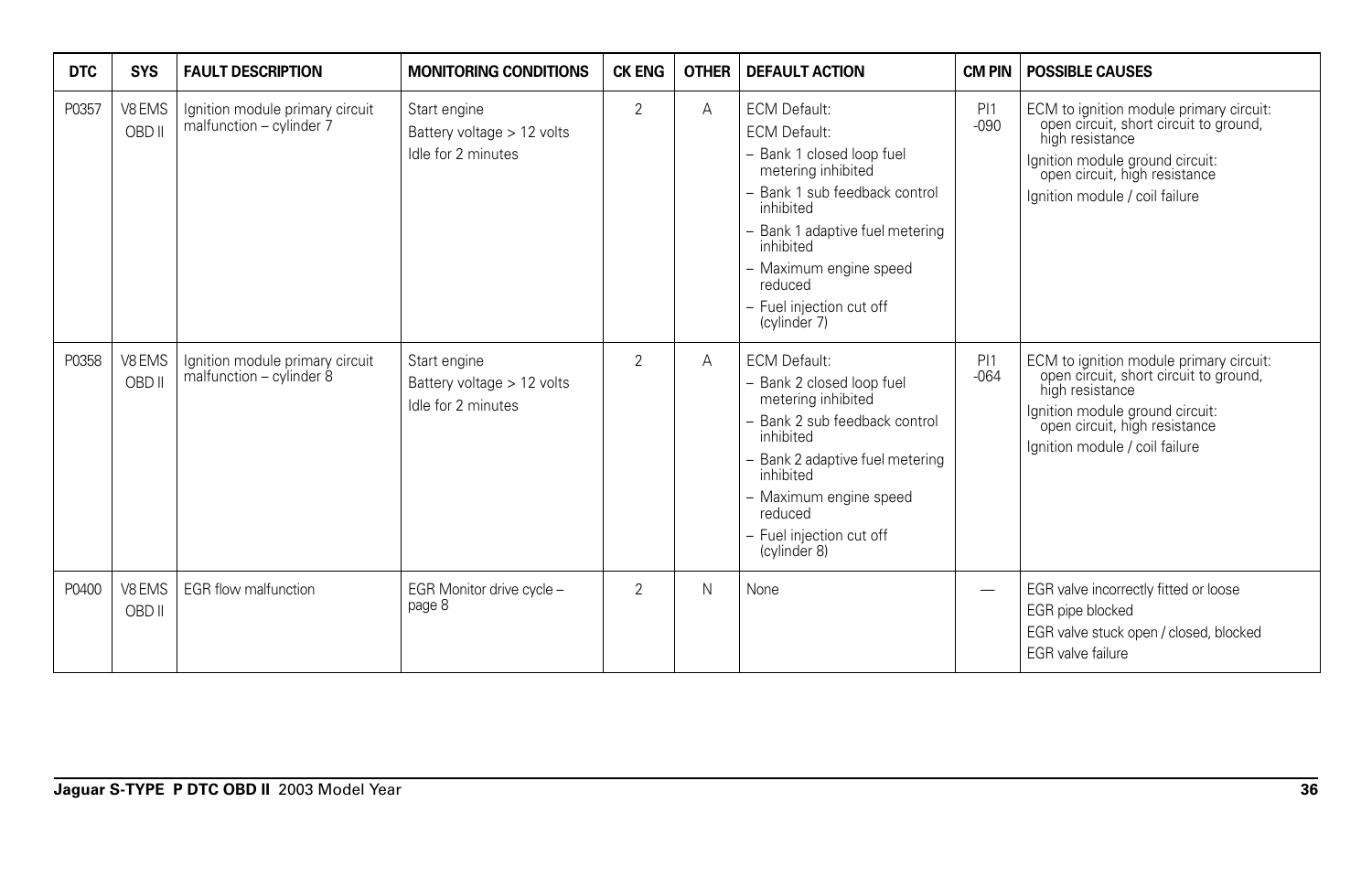| <b>DTC</b> | <b>SYS</b>           | <b>FAULT DESCRIPTION</b>                                             | <b>MONITORING CONDITIONS</b>                        | <b>CK ENG</b>  | <b>OTHER</b> | <b>DEFAULT ACTION</b> | CM PIN                                                  | <b>POSSIBLE CAUSES</b>                                                                                                                                                                                                          |
|------------|----------------------|----------------------------------------------------------------------|-----------------------------------------------------|----------------|--------------|-----------------------|---------------------------------------------------------|---------------------------------------------------------------------------------------------------------------------------------------------------------------------------------------------------------------------------------|
| P0405      | V8 EMS<br>OBD II     | EGR valve drive circuits low voltage                                 | Ignition ON 10 seconds                              | $\overline{2}$ | Ν            | None                  | IP <sub>1</sub><br>$-057$<br>$-058$<br>$-059$<br>$-060$ | EGR valve power supply circuit open circuit<br>EGR valve to ECM drive circuit pair<br>(EGR valve pins 1/4, 6/3):<br>open circuit, high resistance<br>EGR valve failure (stepper motor open circuit)                             |
| P0406      | V8 EMS<br>OBD II     | EGR valve drive circuits high<br>voltage                             | lanition ON 10 seconds                              | $\overline{2}$ | N            | None                  | IP <sub>1</sub><br>$-057$<br>$-058$<br>$-059$<br>$-600$ | EGR valve to ECM drive circuit pair<br>(EGR valve pins 1/4, 6/3):<br>short circuit to ground or high voltage<br>EGR valve failure (stepper motor short circuit)                                                                 |
| P0420      | <b>EMS</b><br>OBD II | Catalytic converter system<br>efficiency below threshold -<br>bank 1 | Catalyst efficiency monitor<br>drive cycle - page 6 | $\overline{2}$ | $\mathsf{N}$ | None                  | $\overline{\phantom{0}}$                                | HO <sub>2</sub> Sensor disconnected<br>HO2 Sensor to ECM wiring fault<br>HO2 Sensor heater to ECM wiring fault<br>HO2 Sensor heater failure<br>Upstream HO2 Sensor failure<br>Downstream HO2 Sensor failure<br>Catalyst failure |
| P0430      | <b>EMS</b><br>OBD II | Catalytic converter system<br>efficiency below threshold -<br>bank 2 | Catalyst efficiency monitor<br>drive cycle - page 6 | $\overline{2}$ | N            | None                  |                                                         | HO2 Sensor disconnected<br>HO2 Sensor to ECM wiring fault<br>HO2 Sensor heater to ECM wiring fault<br>HO2 Sensor heater failure<br>Upstream HO2 Sensor failure<br>Downstream HO2 Sensor failure<br>Catalyst failure             |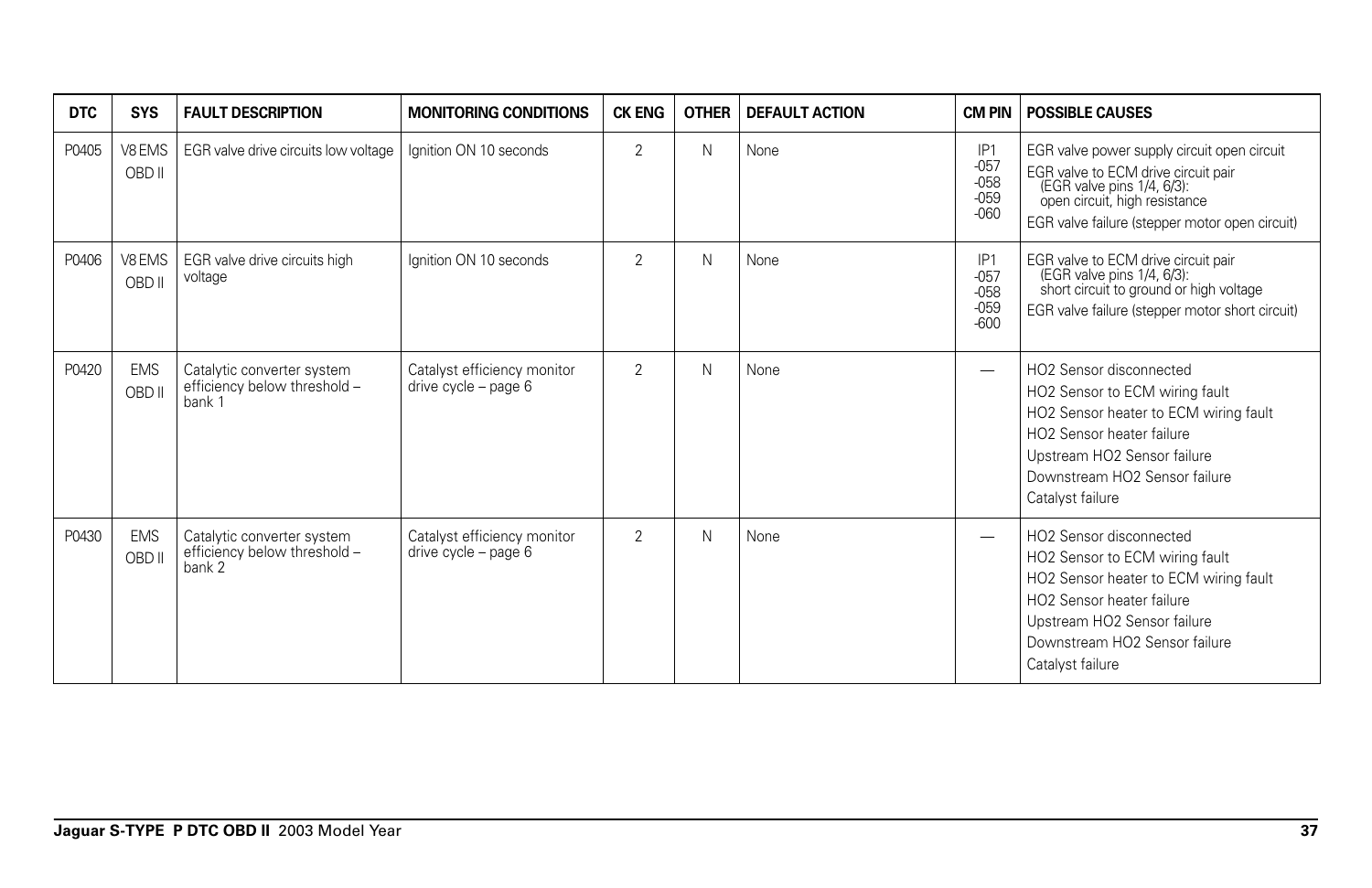| <b>DTC</b> | <b>SYS</b>           | <b>FAULT DESCRIPTION</b>                           | <b>MONITORING CONDITIONS</b>                       | <b>CK ENG</b>  | <b>OTHER</b> | <b>DEFAULT ACTION</b>                                                                      | <b>CM PIN</b>            | <b>POSSIBLE CAUSES</b>                                                                                                                                                                                                                                                                                                                                                                                                                                                                            |
|------------|----------------------|----------------------------------------------------|----------------------------------------------------|----------------|--------------|--------------------------------------------------------------------------------------------|--------------------------|---------------------------------------------------------------------------------------------------------------------------------------------------------------------------------------------------------------------------------------------------------------------------------------------------------------------------------------------------------------------------------------------------------------------------------------------------------------------------------------------------|
| P0442      | <b>EMS</b><br>OBD II | EVAP system leak detected -<br>small (0.040 in.)   | Evaporative system monitor<br>drive cycle - page 7 | $\mathfrak{D}$ | N            | <b>ECM Default:</b><br>- Canister purge inhibited<br>- Adaptive fuel metering<br>inhibited | $\overline{\phantom{0}}$ | Fuel cap seal defective<br>EVAP system leak (canister damage,<br>pipework damage)<br>EVAP Canister purge valve to ECM drive<br>circuit: open circuit, short circuit, high<br>resistance<br>EVAP Canister purge valve power supply<br>circuit: open circuit, short circuit<br>EVAP Canister purge valve to engine purge<br>pipe: restricted, leaking, disconnected<br>EVAP Canister purge valve operating vacuum<br>hose leak / restriction<br>EVAP Canister purge valve failure<br>Fuel tank leak |
| P0443      | <b>EMS</b><br>OBD II | EVAP canister purge valve circuit<br>malfunction   | Evaporative system monitor<br>drive cycle - page 7 | $\overline{2}$ | N            | <b>ECM Default:</b><br>- Canister purge inhibited<br>- Adaptive fuel metering<br>inhibited | PI1<br>$-066$            | EVAP Canister purge valve to ECM drive<br>circuit: open circuit, short circuit, high<br>resistance<br>EVAP Canister purge valve power supply<br>circuit: open circuit, short circuit<br>EVAP Canister purge valve operating vacuum<br>hose leak / restriction<br>EVAP Canister purge valve failure                                                                                                                                                                                                |
| P0444      | <b>EMS</b><br>OBD II | EVAP canister purge valve circuit<br>open circuit  | Evaporative system monitor<br>drive cycle - page 7 | $\overline{2}$ | N            | <b>ECM Default:</b><br>- Canister purge inhibited<br>- Adaptive fuel metering<br>inhibited | PI1<br>$-066$            | EVAP Canister purge valve disconnected<br>EVAP Canister purge valve to ECM drive<br>circuit: open circuit, high resistance<br>EVAP Canister purge valve failure                                                                                                                                                                                                                                                                                                                                   |
| P0445      | <b>EMS</b><br>OBD II | EVAP canister purge valve circuit<br>short circuit | Evaporative system monitor<br>drive cycle - page 7 | $\overline{2}$ | N            | <b>ECM Default:</b><br>- Canister purge inhibited<br>- Adaptive fuel metering<br>inhibited | PI1<br>$-066$            | EVAP Canister purge valve to ECM drive<br>circuit: short circuit to ground<br>EVAP Canister purge valve failure                                                                                                                                                                                                                                                                                                                                                                                   |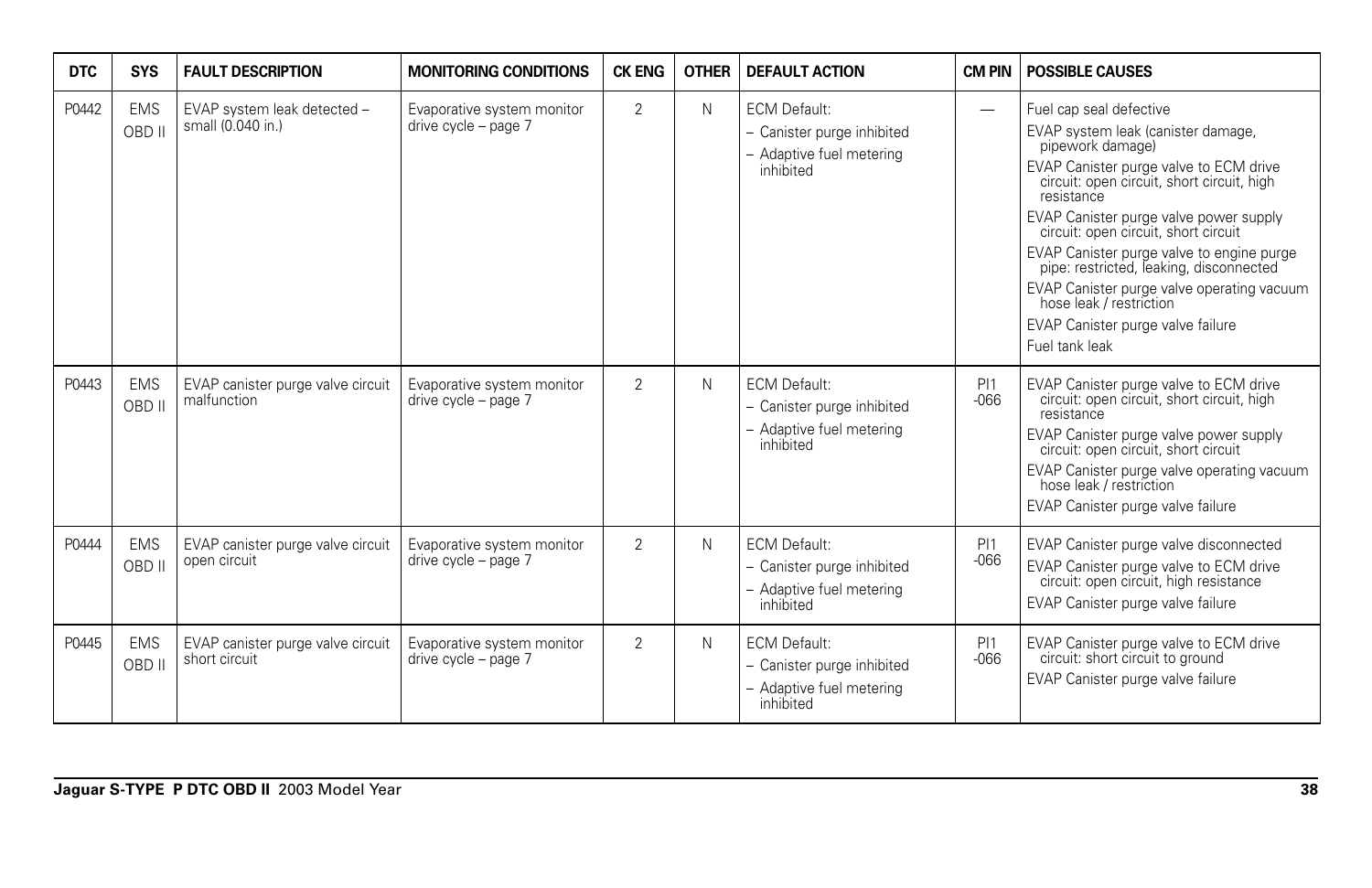| <b>DTC</b> | <b>SYS</b>           | <b>FAULT DESCRIPTION</b>                           | <b>MONITORING CONDITIONS</b>                       | <b>CK ENG</b>  | <b>OTHER</b> | <b>DEFAULT ACTION</b>                                                                      | <b>CM PIN</b> | <b>POSSIBLE CAUSES</b>                                                                                                                                                                                                                                                                                              |
|------------|----------------------|----------------------------------------------------|----------------------------------------------------|----------------|--------------|--------------------------------------------------------------------------------------------|---------------|---------------------------------------------------------------------------------------------------------------------------------------------------------------------------------------------------------------------------------------------------------------------------------------------------------------------|
| P0446      | <b>EMS</b><br>OBD II | EVAP canister close valve circuit<br>malfunction   | Evaporative system monitor<br>drive cycle - page 7 | 2              | N            | <b>ECM Default:</b><br>- Canister purge inhibited<br>- Adaptive fuel metering<br>inhibited | PI1<br>$-067$ | EVAP canister close valve power supply<br>circuit: open circuit, short circuit<br>EVAP canister close valve to ECM drive circuit:<br>open circuit, high resistance, short circuit to<br>$B+$ voltage<br>EVAP canister close valve failure                                                                           |
| P0447      | <b>EMS</b><br>OBD II | EVAP canister close valve circuit<br>open circuit  | lanition ON 10 seconds                             | $\overline{2}$ | N            | <b>ECM Default:</b><br>- Canister purge inhibited<br>- Adaptive fuel metering<br>inhibited | PI1<br>$-067$ | EVAP canister close valve power supply<br>circuit: open circuit, short circuit<br>EVAP canister close valve to ECM drive circuit:<br>open circuit, high resistance, short circuit to<br>B+ voltage<br>EVAP canister close valve failure                                                                             |
| P0448      | <b>EMS</b><br>OBD II | EVAP canister close valve circuit<br>short circuit | Ignition ON 10 seconds                             | 2              | N            | <b>ECM Default:</b><br>- Canister purge inhibited<br>- Adaptive fuel metering<br>inhibited | PI1<br>$-067$ | EVAP canister close valve to ECM drive circuit:<br>short to ground<br>EVAP canister close valve failure                                                                                                                                                                                                             |
| P0450      | <b>EMS</b><br>OBD II | FTP Sensor circuit malfunction                     | Evaporative system monitor<br>drive cycle - page 7 | $\overline{2}$ | $\mathsf{N}$ | None                                                                                       | PI1<br>$-104$ | FTP Sensor disconnected<br>FTP Sensor to ECM sense circuit:<br>open circuit, short circuit to ground,<br>short circuit to B+ voltage<br>FTP Sensor to splice sensor supply circuit:<br>open circuit, high resistance<br>FTP Sensor to splice ground circuit:<br>open circuit, high resistance<br>FTP Sensor failure |
| P0452      | <b>EMS</b><br>OBD II | FTP Sensor circuit low voltage<br>(low pressure)   | lanition ON 10 seconds                             | $\overline{2}$ | $\mathsf{N}$ | None                                                                                       | PI1<br>$-104$ | FTP Sensor disconnected<br>FTP Sensor to ECM sense circuit:<br>open circuit, short circuit to ground<br>FTP Sensor to splice sensor supply circuit:<br>open circuit, high resistance<br>FTP Sensor failure                                                                                                          |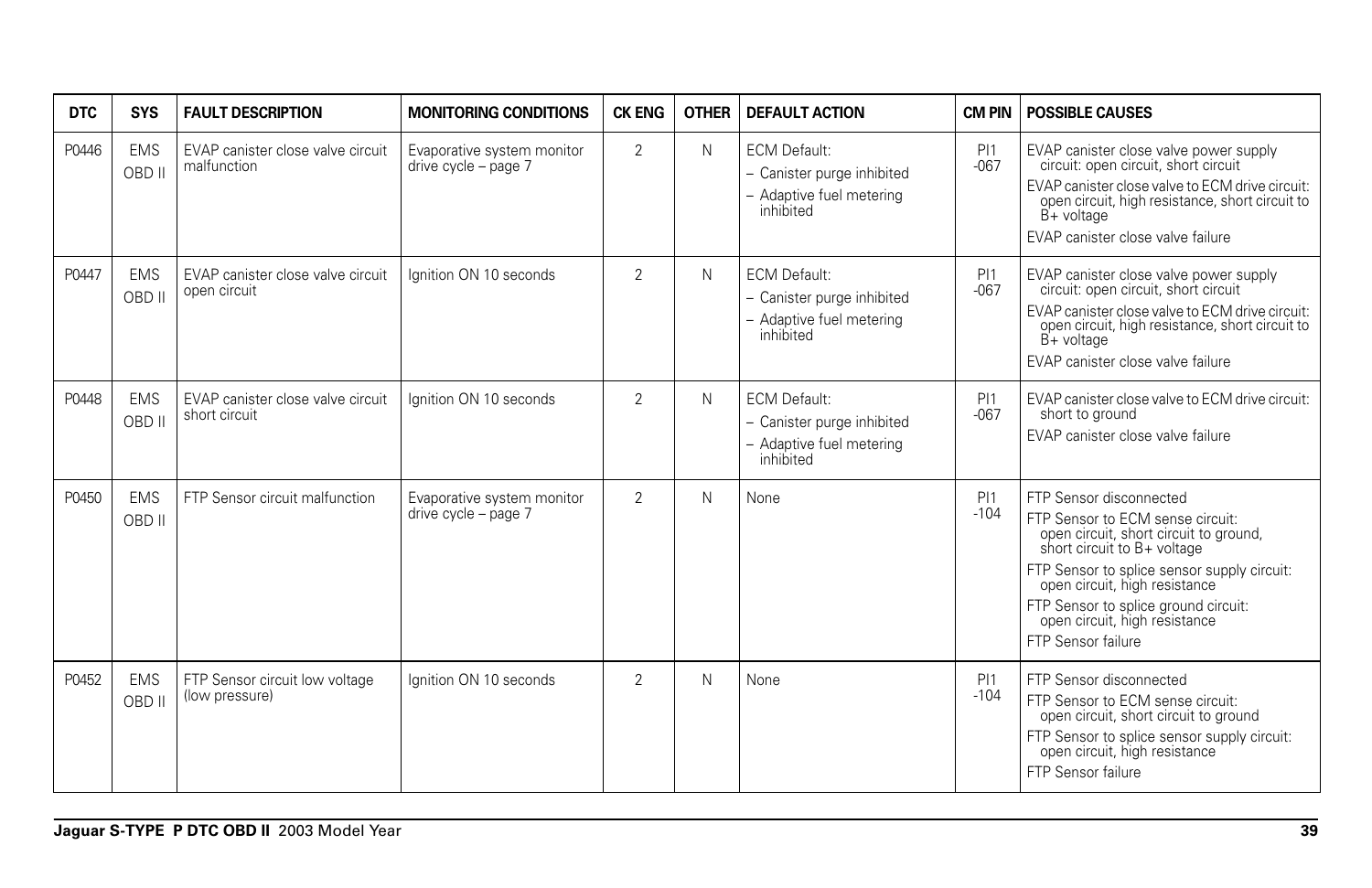| <b>DTC</b> | <b>SYS</b>           | <b>FAULT DESCRIPTION</b>                           | <b>MONITORING CONDITIONS</b>                       | <b>CK ENG</b>  | <b>OTHER</b> | <b>DEFAULT ACTION</b>                                                                      |                          | <b>CM PIN   POSSIBLE CAUSES</b>                                                                                                                                                                                                                                                                                                                                                                                                                                                                                   |
|------------|----------------------|----------------------------------------------------|----------------------------------------------------|----------------|--------------|--------------------------------------------------------------------------------------------|--------------------------|-------------------------------------------------------------------------------------------------------------------------------------------------------------------------------------------------------------------------------------------------------------------------------------------------------------------------------------------------------------------------------------------------------------------------------------------------------------------------------------------------------------------|
| P0453      | <b>EMS</b><br>OBD II | FTP Sensor circuit high voltage<br>(high pressure) | Ignition ON 10 seconds                             | $\overline{2}$ | N            | None                                                                                       | PI1<br>$-104$            | FTP Sensor to splice sensor ground circuit:<br>open circuit, high resistance<br>FTP Sensor to ECM sense circuit:<br>short circuit to high voltage<br>FTP Sensor failure                                                                                                                                                                                                                                                                                                                                           |
| P0455      | <b>EMS</b><br>OBD II | EVAP system leak detected -<br>large               | Evaporative system monitor<br>drive cycle - page 7 | $\overline{2}$ | N            | <b>ECM Default:</b><br>- Canister purge inhibited<br>- Adaptive fuel metering<br>inhibited | $\overline{\phantom{0}}$ | Fuel cap off<br>Fuel cap seal defective<br>EVAP system leak<br>(canister damage, pipework damage)<br>EVAP Canister purge valve to ECM drive<br>circuit: open circuit, short circuit,<br>high resistance<br>EVAP Canister purge valve power supply<br>circuit: open circuit, short circuit<br>EVAP Canister purge valve to engine purge<br>pipe: restricted, leaking, disconnected<br>EVAP Canister purge valve operating vacuum<br>hose leak / restriction<br>EVAP Canister purge valve failure<br>Fuel tank leak |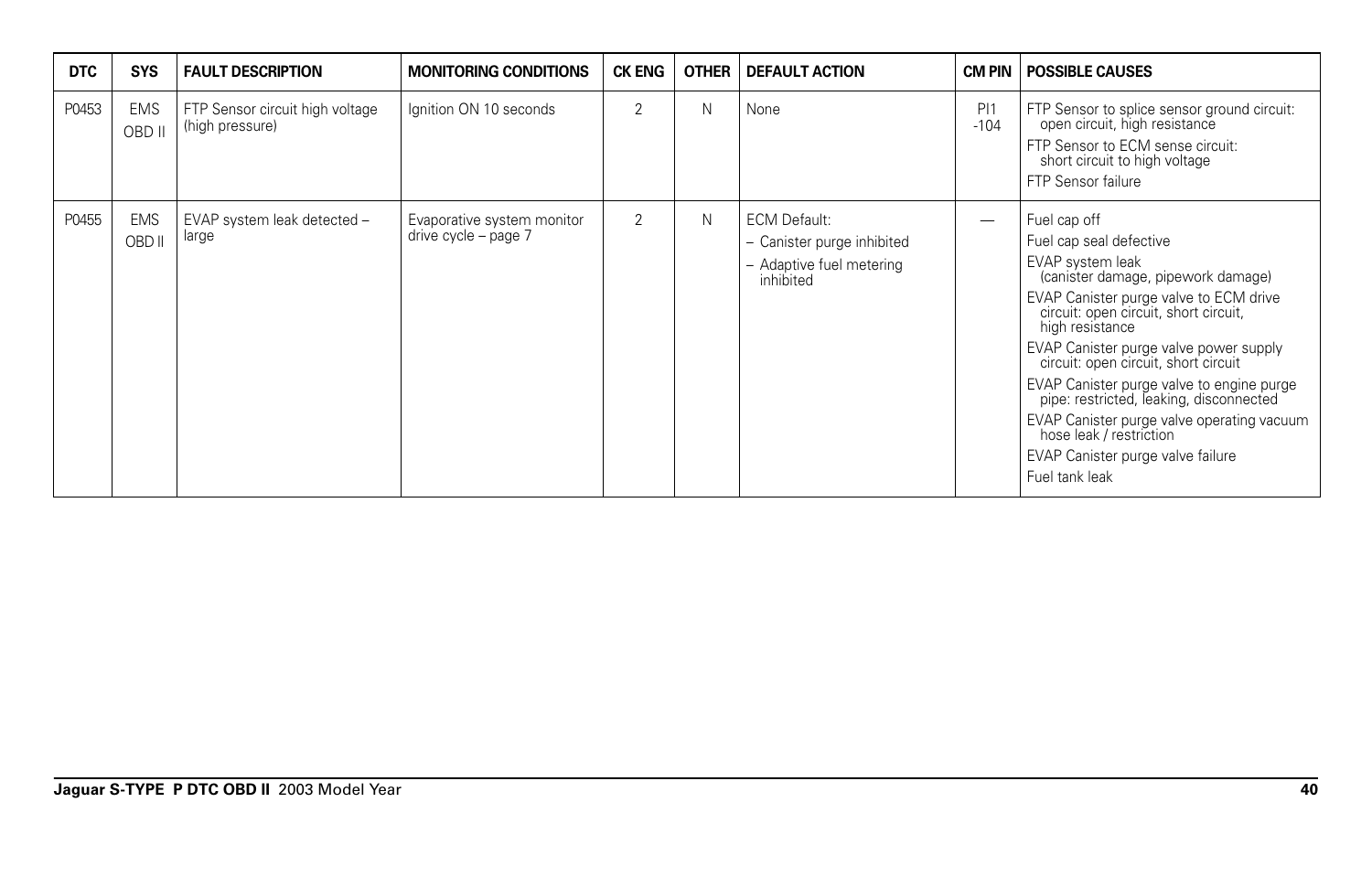| DTC   | <b>SYS</b>           | <b>FAULT DESCRIPTION</b>                                 | <b>MONITORING CONDITIONS</b>                                                                        | <b>CK ENG</b>  | <b>OTHER</b> | <b>DEFAULT ACTION</b>                                                                      | CM PIN                   | <b>POSSIBLE CAUSES</b>                                                                                                                                                                                                                                                                                                                                                                                                                                                              |
|-------|----------------------|----------------------------------------------------------|-----------------------------------------------------------------------------------------------------|----------------|--------------|--------------------------------------------------------------------------------------------|--------------------------|-------------------------------------------------------------------------------------------------------------------------------------------------------------------------------------------------------------------------------------------------------------------------------------------------------------------------------------------------------------------------------------------------------------------------------------------------------------------------------------|
| P0456 | <b>EMS</b><br>OBD II | EVAP system leak detected -<br>very small (0.020 in.)    | Evaporative system monitor<br>drive cycle - page 7                                                  | $\overline{2}$ | N            | <b>ECM Default:</b><br>- Canister purge inhibited<br>- Adaptive fuel metering<br>inhibited | -                        | Fuel cap seal defective<br>EVAP system leak<br>(canister damage, pipework damage)<br>EVAP Canister purge valve to ECM drive<br>circuit: open circuit, short circuit,<br>high resistance<br>EVAP Canister purge valve power supply<br>circuit: open circuit, short circuit<br>EVAP Canister purge valve to engine purge<br>pipe: restricted, leaking<br>EVAP Canister purge valve operating vacuum<br>hose leak / restriction<br>EVAP Canister purge valve failure<br>Fuel tank leak |
| P0460 | <b>EMS</b><br>OBD II | Fuel level sensor(s) circuit range /<br>performance      | Fuel tank empty<br>Fill in stages: 1/4, 1/2, 3/4, full<br>Check fuel gauge reading at<br>each stage | $\overline{2}$ | N            | None                                                                                       | $\overline{\phantom{0}}$ | Fuel level sensor to Rear Electronic Control<br>Module circuit(s): intermittent short circuit,<br>open circuit, high resistance<br>Fuel level sensor failure<br>Rear Electronic Control Module fault (incorrect<br>fuel level data)                                                                                                                                                                                                                                                 |
| P0480 | <b>EMS</b><br>OBD II | Radiator cooling fan module drive<br>circuit malfunction | Start engine<br>Battery voltage $> 12$ volts<br>Idle for 2 minutes                                  | N              | N            | <b>ECM Default:</b><br>- With ignition ON, fan operates<br>at maximum speed                | PI1<br>$-051$            | ECM to radiator cooling fan module drive<br>circuit: short circuit, open circuit,<br>high resistance<br>Radiator cooling fan fault<br>Radiator cooling fan module fault                                                                                                                                                                                                                                                                                                             |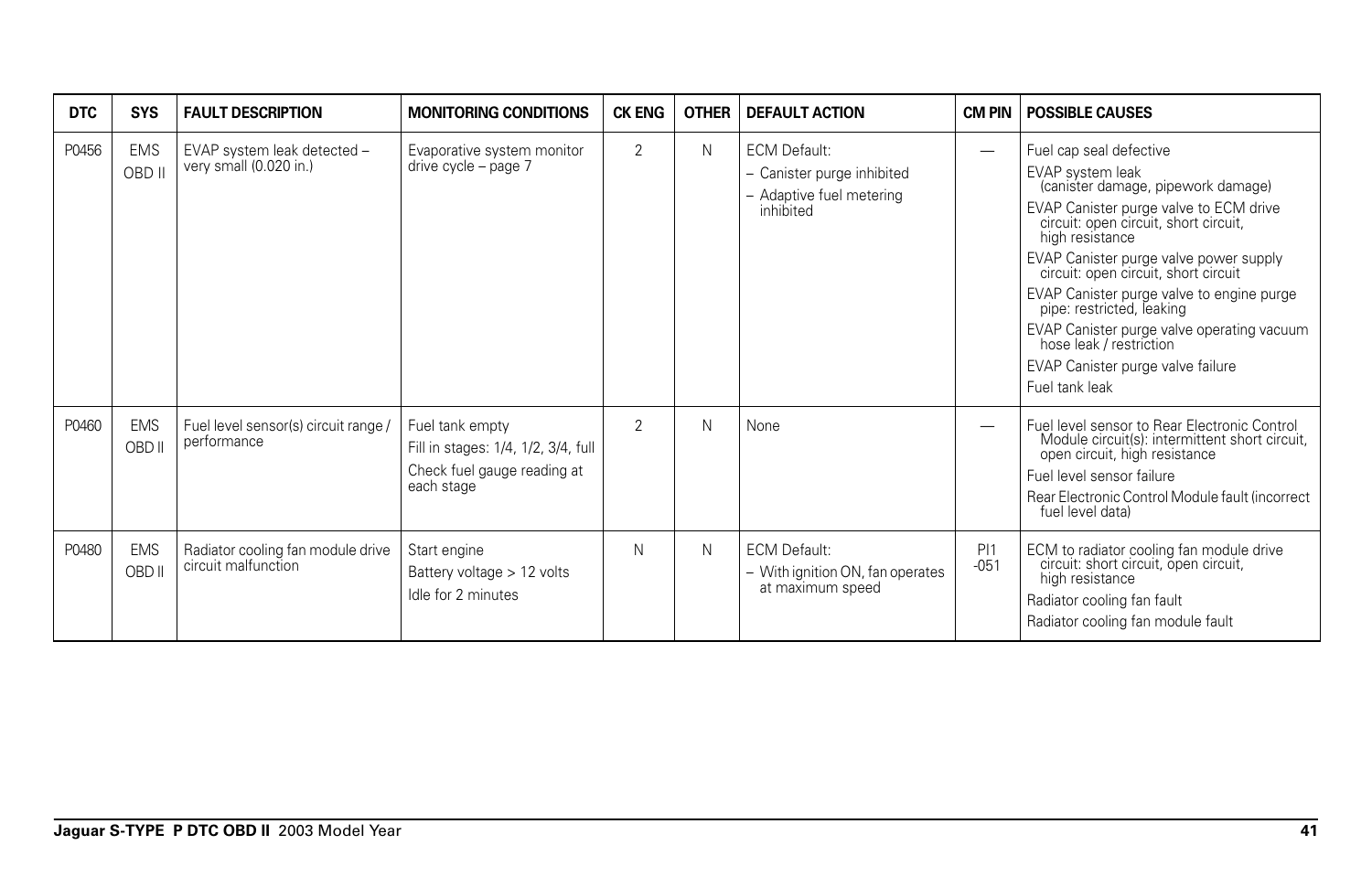| <b>DTC</b> | <b>SYS</b>               | <b>FAULT DESCRIPTION</b>                                                | <b>MONITORING CONDITIONS</b>                                                                                                                                                                                                                          | <b>CK ENG</b>  | <b>OTHER</b> | <b>DEFAULT ACTION</b>                                                    | CM PIN                   | <b>POSSIBLE CAUSES</b>                                                                                                                                                                                                                                                                                   |
|------------|--------------------------|-------------------------------------------------------------------------|-------------------------------------------------------------------------------------------------------------------------------------------------------------------------------------------------------------------------------------------------------|----------------|--------------|--------------------------------------------------------------------------|--------------------------|----------------------------------------------------------------------------------------------------------------------------------------------------------------------------------------------------------------------------------------------------------------------------------------------------------|
| P0506      | <b>EMS</b><br>OBD II     | Idle RPM lower than expected                                            | Start engine and drive until<br>normal engine operating<br>temperature > 82 °C (180 °F)<br>Stop vehicle and idle 30<br>seconds<br>Drive vehicle for 2 minutes<br>Stop vehicle and idle 30<br>seconds<br>Repeat drive / idle two<br>additional times   | $\overline{2}$ | N            | None                                                                     | $\overline{\phantom{0}}$ | Air intake restriction<br>Accessory drive overload<br>(defective / seized component)<br>Throttle valve stuck closed<br>Throttle body failure                                                                                                                                                             |
| P0507      | <b>EMS</b><br>OBD II     | Idle RPM higher than expected                                           | Start engine and drive until<br>normal engine operating<br>temperature > $82 °C$ (180 °F)<br>Stop vehicle and idle 30<br>seconds<br>Drive vehicle for 2 minutes<br>Stop vehicle and idle 30<br>seconds<br>Repeat drive / idle two<br>additional times | $\overline{2}$ | N            | None                                                                     | $\overline{\phantom{0}}$ | Intake air leak between MAF sensor and<br>throttle<br>Intake air leak between throttle and engine<br>Engine crankcase breather leak<br>Throttle valve stuck open<br>Throttle body failure                                                                                                                |
| P0532      | <b>EMS</b><br><b>JAG</b> | Air conditioning pressure sensor<br>circuit low voltage (high pressure) | Start engine<br>Use WDS to monitor air<br>conditioning pressure sensor<br>signal voltage<br>Set climate control to a low<br>temperature; operate for 2<br>minutes<br>Switch off climate control:<br>wait 2 minutes                                    | N              | N            | <b>ECM Default:</b><br>- Air conditioning compressor<br>clutch inhibited | PI1<br>$-121$            | Air conditioning pressure sensor disconnected<br>Air conditioning pressure sensor to ECM<br>sense circuit: open circuit, short circuit to<br>ground<br>Air conditioning pressure sensor to splice<br>sensor supply circuit: open circuit,<br>high resistance<br>Air conditioning pressure sensor failure |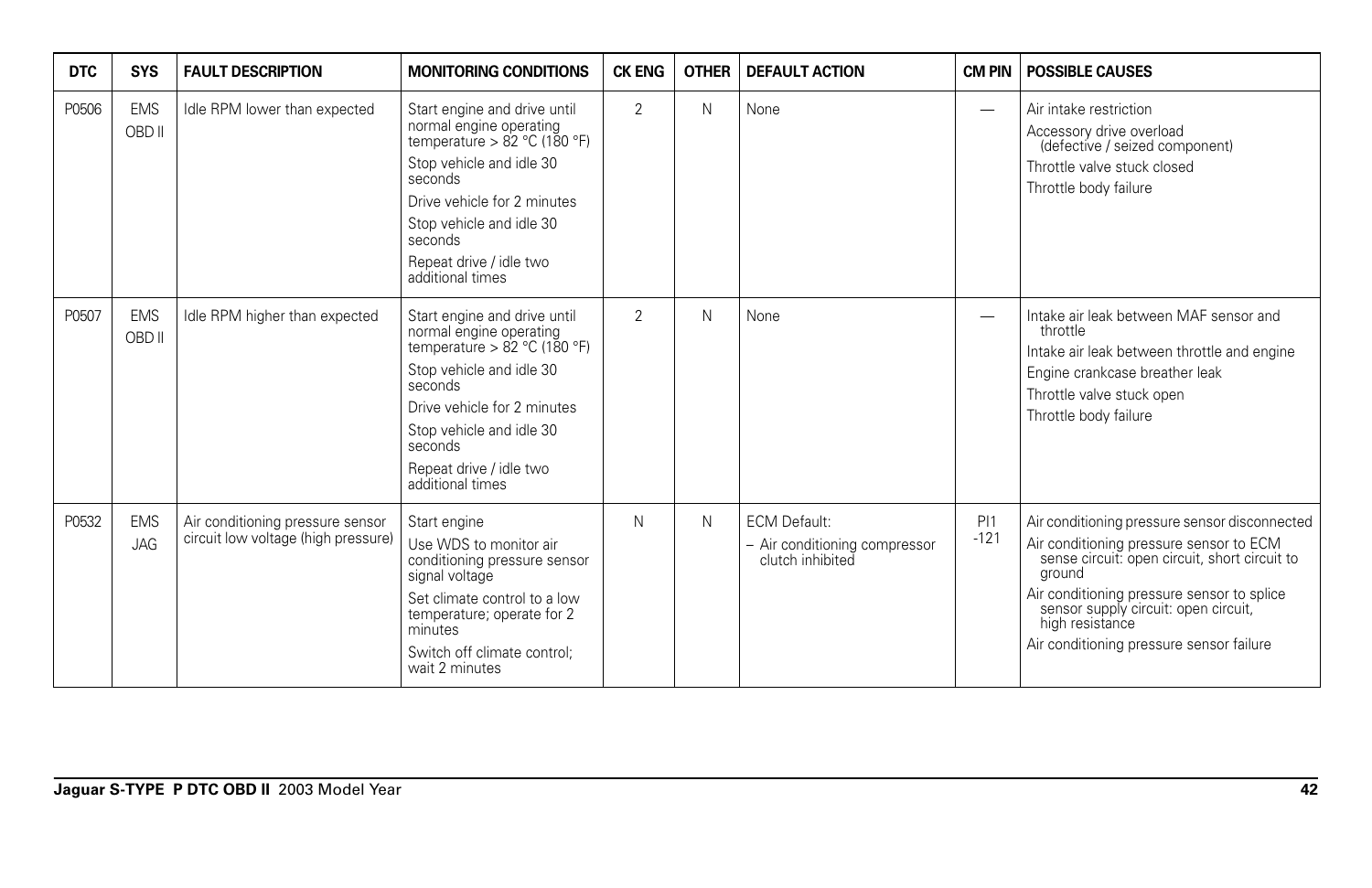| <b>DTC</b> | <b>SYS</b>               | <b>FAULT DESCRIPTION</b>                                                | <b>MONITORING CONDITIONS</b>                                                                                                                                                                                                         | <b>CK ENG</b>  | <b>OTHER</b> | <b>DEFAULT ACTION</b>                                                    | <b>CM PIN</b> | <b>POSSIBLE CAUSES</b>                                                                                                                                                                                                                         |
|------------|--------------------------|-------------------------------------------------------------------------|--------------------------------------------------------------------------------------------------------------------------------------------------------------------------------------------------------------------------------------|----------------|--------------|--------------------------------------------------------------------------|---------------|------------------------------------------------------------------------------------------------------------------------------------------------------------------------------------------------------------------------------------------------|
| P0533      | <b>EMS</b><br>JAG        | Air conditioning pressure sensor<br>circuit high voltage (low pressure) | Start engine<br>Use WDS to monitor air<br>conditioning pressure sensor<br>signal voltage<br>Set climate control to a low<br>temperature; operate for 2<br>minutes<br>Switch off climate control:<br>wait 2 minutes                   | N              | N            | <b>ECM Default:</b><br>- Air conditioning compressor<br>clutch inhibited | PI1<br>$-121$ | Air conditioning pressure sensor to splice<br>sensor ground circuit: open circuit,<br>high resistance<br>Air conditioning pressure sensor to ECM<br>sense circuit: short circuit to high voltage<br>Air conditioning pressure sensor failure   |
| P0560      | <b>EMS</b><br>OBD II     | Battery power supply voltage<br>malfunction                             | Engine temperature cool<br>(cooling fans not running)<br>Remove ignition key for 20<br>seconds (cooling fans not<br>running)<br>Ignition key in, position II for 5<br>seconds (do not start)<br>Repeat cycle two additional<br>times | $\overline{2}$ | $\mathsf{N}$ | None                                                                     | PI1<br>$-022$ | ECM battery power supply open circuit,<br>high resistance                                                                                                                                                                                      |
| P0566      | <b>EMS</b><br>JAG        | Speed control CANCEL switch<br>ON fault                                 | lanition ON 45 seconds                                                                                                                                                                                                               | N              | А            | <b>ECM Default:</b><br>- Speed control inhibited                         | PI1<br>$-047$ | Speed control switches internal steering<br>wheel circuit: short circuit to ground<br>Steering wheel cassette reel:<br>short circuit to ground<br>Cassette reel to ECM circuit:<br>short circuit to ground<br>CANCEL switch failure (stuck ON) |
| P0567      | <b>EMS</b><br><b>JAG</b> | Speed control RESUME switch<br>ON fault                                 | Ignition ON 45 seconds                                                                                                                                                                                                               | N              | A            | <b>ECM Default:</b><br>- Speed control inhibited                         | PI1<br>$-047$ | Speed control switches internal steering<br>wheel circuit: short circuit to ground<br>Steering wheel cassette reel:<br>short circuit to ground<br>Cassette reel to ECM circuit:<br>short circuit to ground<br>RESUME switch failure (stuck ON) |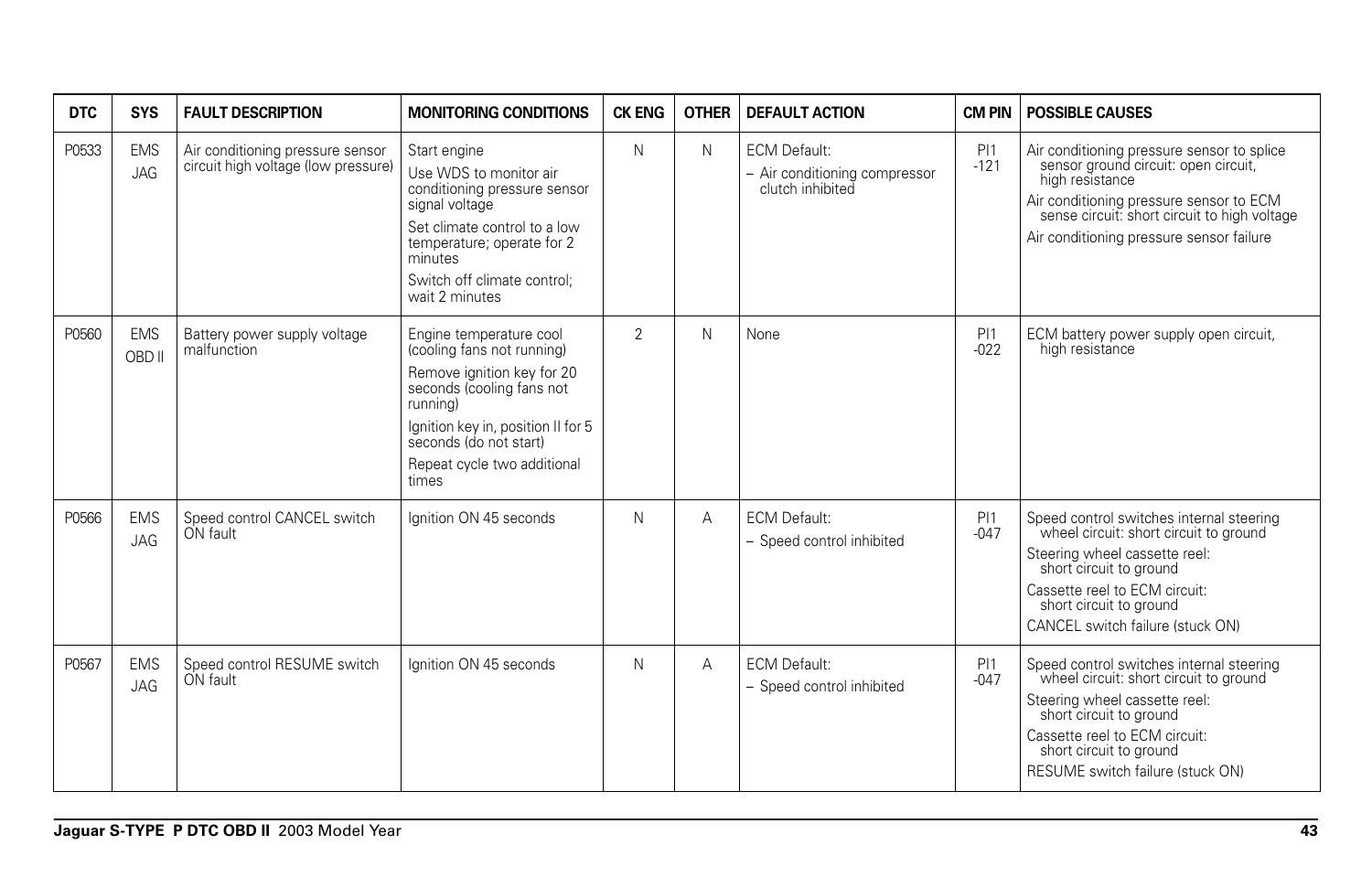| <b>DTC</b> | <b>SYS</b>               | <b>FAULT DESCRIPTION</b>                            | <b>MONITORING CONDITIONS</b>                                                                                                                                                                                                          | <b>CK ENG</b>  | <b>OTHER</b>   | <b>DEFAULT ACTION</b>                            | <b>CM PIN</b>            | <b>POSSIBLE CAUSES</b>                                                                                                                                                                                                               |
|------------|--------------------------|-----------------------------------------------------|---------------------------------------------------------------------------------------------------------------------------------------------------------------------------------------------------------------------------------------|----------------|----------------|--------------------------------------------------|--------------------------|--------------------------------------------------------------------------------------------------------------------------------------------------------------------------------------------------------------------------------------|
| P0568      | <b>EMS</b><br><b>JAG</b> | Speed control input signal low /<br>high resistance | lanition ON 45 seconds                                                                                                                                                                                                                | N              | $\overline{A}$ | <b>ECM Default:</b><br>- Speed control inhibited | PI1<br>$-047$            | Speed control switches internal steering<br>wheel circuit: open circuit; high resistance<br>Steering wheel cassette reel open circuit,<br>high resistance<br>Cassette reel to ECM circuit:<br>open circuit, high resistance          |
| P0569      | <b>EMS</b><br><b>JAG</b> | Speed control SET / - switch ON<br>fault            | Ignition ON for more than 5<br>minutes                                                                                                                                                                                                | N              | А              | <b>ECM Default:</b><br>- Speed control inhibited | PI1<br>$-047$            | Speed control switches internal steering<br>wheel circuit: short circuit to ground<br>Steering wheel cassette reel:<br>short circuit to ground<br>Cassette reel to ECM circuit:<br>short circuit to ground<br>SET / - switch failure |
| P0570      | <b>EMS</b><br><b>JAG</b> | Speed control SET / + switch ON<br>fault            | lanition ON for more than 5<br>minutes                                                                                                                                                                                                | N              | A              | <b>ECM Default:</b><br>- Speed control inhibited | PI1<br>$-047$            | Speed control switches internal steering<br>wheel circuit: short circuit to around<br>Steering wheel cassette reel:<br>short circuit to ground<br>Cassette reel to ECM circuit:<br>short circuit to ground<br>SET / + switch failure |
| P0603      | <b>EMS</b><br>OBD II     | ECM Keep alive memory error                         | Engine temperature cool<br>(cooling fans not running)<br>Remove ignition key for 20<br>seconds (cooling fans not<br>running)<br>Ignition key in, position II for 5<br>seconds (do not start)<br>Repeat cycle two additional<br>times. | $\overline{2}$ | N              | None                                             | $\overline{\phantom{0}}$ | <b>ECM Failure</b>                                                                                                                                                                                                                   |
| P0605      | <b>TRANS</b><br>OBD II   | <b>TCM Self test error</b>                          | Ignition ON 10 seconds                                                                                                                                                                                                                | $\overline{2}$ | Α              | None                                             |                          | TCM / Control valve failure                                                                                                                                                                                                          |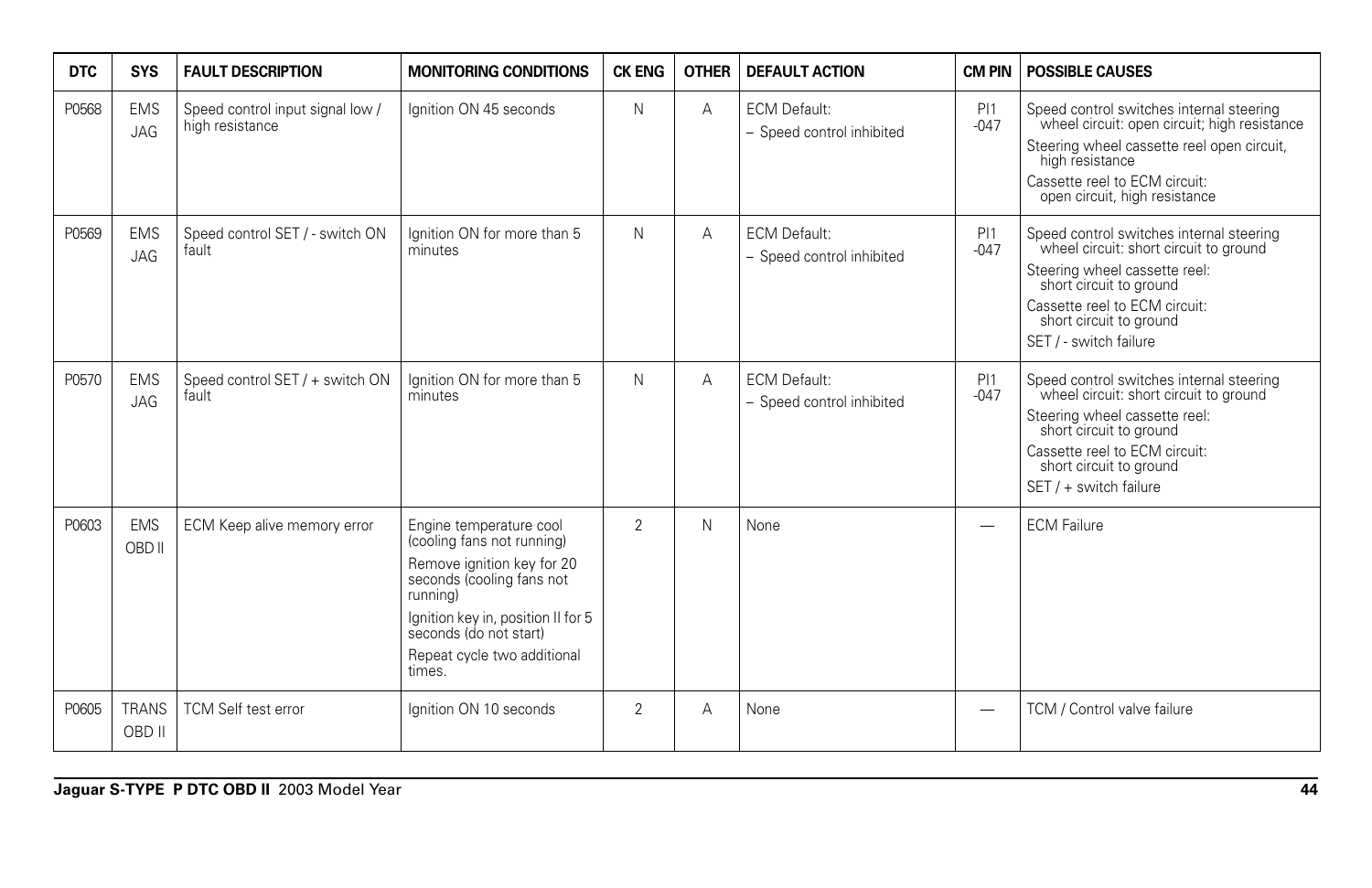| <b>DTC</b> | <b>SYS</b>                 | <b>FAULT DESCRIPTION</b>                                                                                          | <b>MONITORING CONDITIONS</b>                                                                                                                          | <b>CK ENG</b>  | <b>OTHER</b> | <b>DEFAULT ACTION</b>                              | <b>CM PIN</b>            | <b>POSSIBLE CAUSES</b>                                                                                             |
|------------|----------------------------|-------------------------------------------------------------------------------------------------------------------|-------------------------------------------------------------------------------------------------------------------------------------------------------|----------------|--------------|----------------------------------------------------|--------------------------|--------------------------------------------------------------------------------------------------------------------|
| P0606      | <b>TRANS</b><br>OBD II     | TCM "Watch dog" circuit<br>malfunction                                                                            | Ignition ON 10 seconds                                                                                                                                | N              | А            | <b>TCM Default:</b><br>- Mechanical limp home mode | $\overline{\phantom{0}}$ | TCM / Control valve failure                                                                                        |
| P0610      | <b>TRANS</b><br><b>JAG</b> | <b>TCM Configuration error</b>                                                                                    | lanition ON 10 seconds                                                                                                                                | N              | A            | None                                               |                          | Reconfigure TCM using WDS                                                                                          |
| P0617      | <b>EMS</b><br>OBD II       | Starter relay drive circuit high<br>voltage / starter relay request on<br>(ignition switch position III<br>START) | Ignition ON<br>Battery voltage > 12 volts<br>Automatic - P or N selected;<br>manual - clutch fully pressed<br>Crank engine for more than 2<br>seconds | $\overline{2}$ | N            | None                                               | PI1<br>$-041$            | Starter relay drive circuit:<br>short circuit to high voltage<br>Starter relay failure                             |
| P0641      | <b>TRANS</b><br>OBD II     | Sensor supply voltage circuit<br>malfunction                                                                      | Ignition ON 10 seconds                                                                                                                                | $\overline{2}$ | A            | <b>TCM Default:</b><br>- Mechanical limp home mode |                          | TCM / Control valve failure                                                                                        |
| P0646      | <b>EMS</b><br>OBD II       | A/C Compressor clutch relay drive<br>circuit low voltage (CAN A/C<br>compressor clutch request OFF)               | Start engine<br>Climate control system OFF<br>Idle for 10 seconds                                                                                     | $\overline{2}$ | N            | None                                               | PI1<br>$-0.34$           | A/C Compressor clutch relay drive circuit:<br>open circuit, high resistance<br>A/C Compressor clutch relay failure |
| P0647      | <b>EMS</b><br>OBD II       | A/C Compressor clutch relay drive<br>circuit high voltage (CAN A/C<br>compressor clutch request ON)               | Start engine<br>Climate control system ON -<br>full cooling<br>Idle for 2 minutes                                                                     | $\overline{2}$ | N            | None                                               | PI1<br>$-034$            | A/C Compressor clutch relay drive circuit:<br>short circuit to high voltage<br>A/C Compressor clutch relay failure |
| P0651      | <b>TRANS</b><br>OBD II     | Pressure regulator and shift<br>solenoid supply circuit<br>malfunction                                            | lanition ON 10 seconds                                                                                                                                | $\overline{2}$ | A            | <b>TCM Default:</b><br>- Mechanical limp home mode | -                        | TCM / Control valve failure                                                                                        |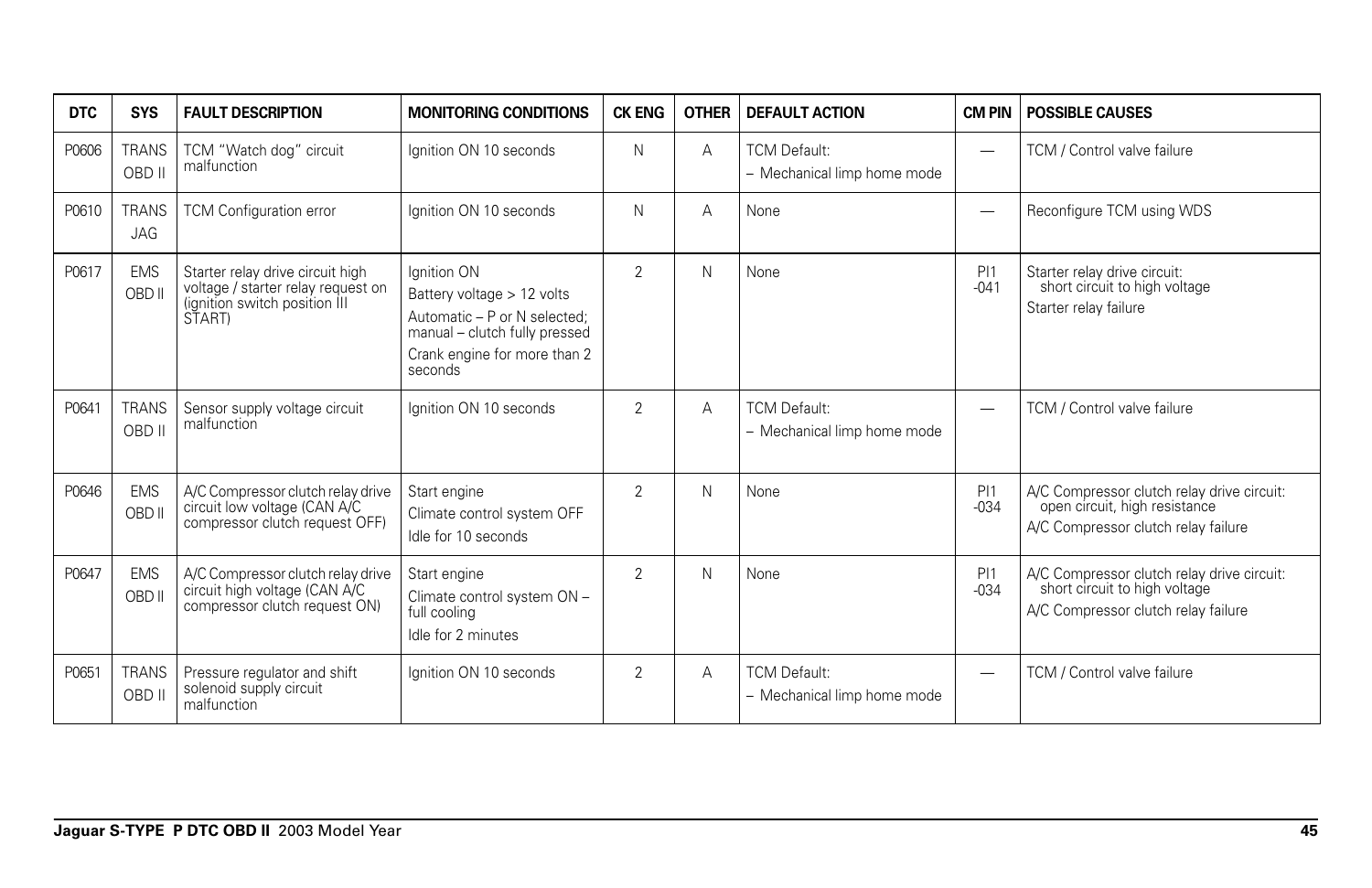| DTC   | <b>SYS</b>                 | <b>FAULT DESCRIPTION</b>                                     | <b>MONITORING CONDITIONS</b>                                                                           | <b>CK ENG</b>  | <b>OTHER</b> | <b>DEFAULT ACTION</b>                                                                   | <b>CM PIN</b>            | <b>POSSIBLE CAUSES</b>                                                                  |
|-------|----------------------------|--------------------------------------------------------------|--------------------------------------------------------------------------------------------------------|----------------|--------------|-----------------------------------------------------------------------------------------|--------------------------|-----------------------------------------------------------------------------------------|
| P0666 | <b>TRANS</b><br><b>JAG</b> | Substrate temperature sensor<br>circuit malfunction          | Drive the vehicle steadily<br>between 48 - 97 km/h (30 -<br>60 mph) for 5 minutes. Coast<br>to a stop. | N              | N            | None                                                                                    | $\overline{\phantom{0}}$ | TCM / Control valve failure                                                             |
| P0701 | <b>TRANS</b><br>OBD II     | TCM control errors                                           | Drive vehicle from stop to 113<br>km/h (70 mph). Coast to a<br>stop.                                   | $\mathfrak{D}$ | A            | <b>TCM Default:</b><br>- Mechanical limp home mode                                      | -                        | TCM / Control valve failure                                                             |
| P0702 | <b>TRANS</b><br>OBD II     | TCM Battery power supply low<br>voltage (short time)         | lanition ON 10 seconds                                                                                 | $\overline{2}$ | А            | <b>TCM Default:</b><br>- Mechanical limp home mode                                      | GB <sub>2</sub><br>$-14$ | Battery power supply fuse failure<br>Battery power supply: intermittent<br>open circuit |
| P0705 | <b>TRANS</b><br>OBD II     | Gear position switch circuit<br>malfunction                  | Switch ignition ON. Move the<br>gear selector slowly from P to<br>the 2 position, then back to P       | $\overline{2}$ | A            | <b>TCM Default:</b><br>- Mechanical limp home mode                                      | $\overline{\phantom{0}}$ | TCM / Control valve failure                                                             |
| P0706 | <b>TRANS</b><br><b>JAG</b> | J Gate selector position<br>plausibility fault               | Switch ignition ON. Move the<br>gear selector slowly from P to<br>the 2 position, then back to P       | N              | А            | <b>TCM Default:</b><br>- Shift strategy fixed<br>- J Gate "manual" function<br>disabled | $\overline{\phantom{0}}$ | TCM / J Gate Module CAN fault<br>J Gate Module failure<br>TCM / Control valve failure   |
| P0709 | <b>TRANS</b><br>JAG        | J Gate selector Intermediate<br>position fault               | Switch ignition ON. Move the<br>gear selector slowly from P to<br>the 2 position, then back to P       | N              | А            | <b>TCM Default:</b><br>- Shift strategy fixed<br>- J Gate "manual" function<br>disabled | $\overline{\phantom{0}}$ | J Gate Module failure                                                                   |
| P0710 | <b>TRANS</b><br><b>JAG</b> | Transmission fluid temperature<br>sensor circuit malfunction | Drive the vehicle steadily<br>between 48 - 97 km/h (30 -<br>60 mph) for 5 minutes. Coast<br>to a stop. | N              | N            | None                                                                                    | -                        | TCM / Control valve failure                                                             |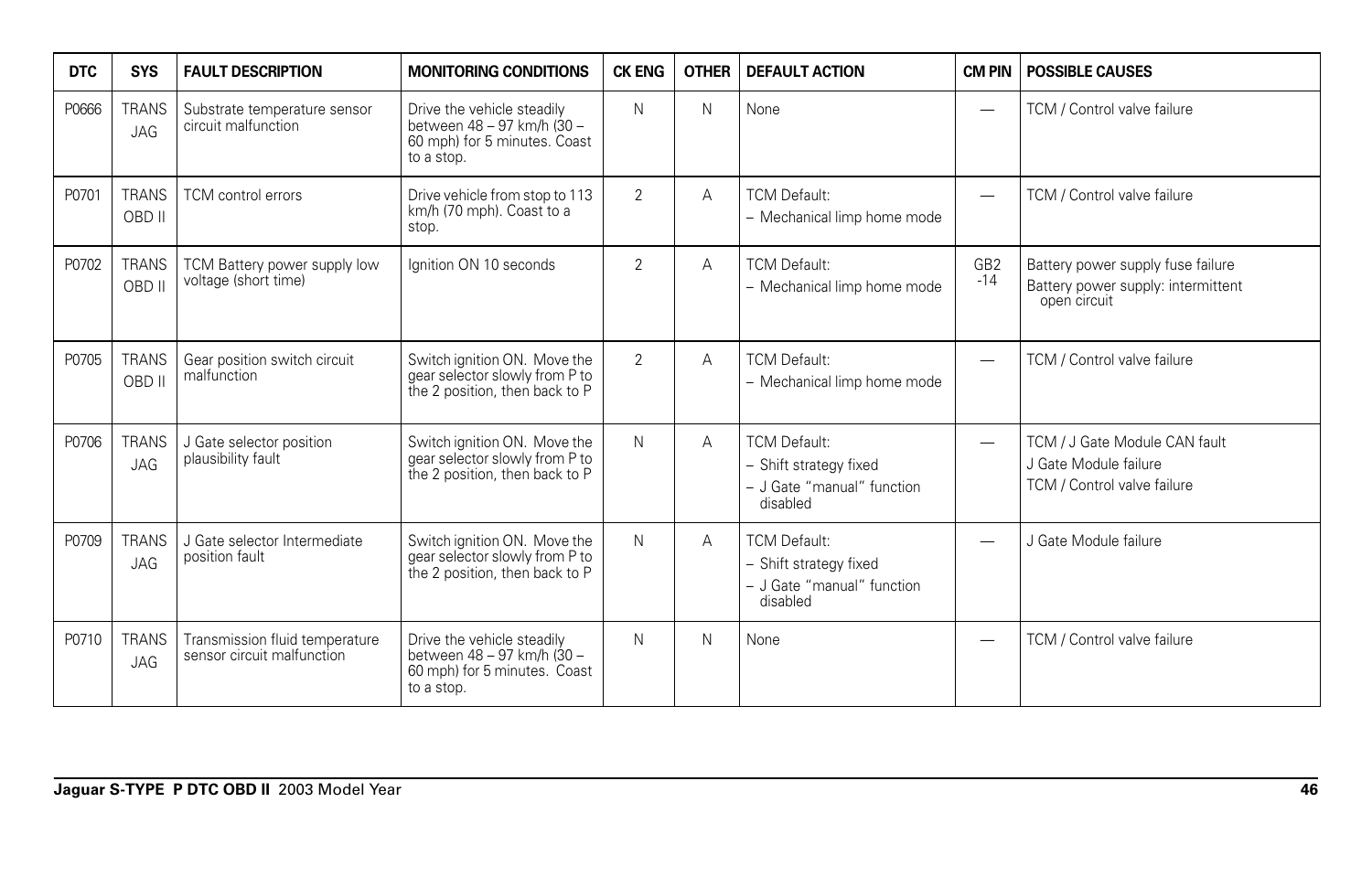| DTC   | <b>SYS</b>                 | <b>FAULT DESCRIPTION</b>                     | <b>MONITORING CONDITIONS</b>                                                                                                                                                                                      | <b>CK ENG</b>  | <b>OTHER</b> | <b>DEFAULT ACTION</b>                                                                                                 | <b>CM PIN</b>            | <b>POSSIBLE CAUSES</b>                                         |
|-------|----------------------------|----------------------------------------------|-------------------------------------------------------------------------------------------------------------------------------------------------------------------------------------------------------------------|----------------|--------------|-----------------------------------------------------------------------------------------------------------------------|--------------------------|----------------------------------------------------------------|
| P0711 | <b>TRANS</b><br><b>JAG</b> | Engine fluid temperature range<br>fault      | Drive the vehicle steadily<br>between 48 - 97 km/h (30 -<br>60 mph) for 5 minutes. Coast<br>to a stop.                                                                                                            | N              | N            | None                                                                                                                  | $\overline{\phantom{0}}$ | TCM / ECM CAN Fault<br>TCM / Control valve failure             |
| P0715 | <b>TRANS</b><br>OBD II     | Turbine speed sensor circuit<br>failure      | Drive the vehicle steadily<br>between 48 - 97 km/h (30 -<br>60 mph) for 5 minutes. Coast<br>to a stop.                                                                                                            | $\overline{2}$ | A            | <b>TCM Default:</b><br>- Mechanical limp home mode                                                                    | $\overline{\phantom{0}}$ | TCM / Control valve failure                                    |
| P0720 | <b>TRANS</b><br>JAG        | Output speed sensor circuit<br>failure       | Drive vehicle from stop to 113<br>km/h (70 mph). Coast to a<br>stop.                                                                                                                                              | $\mathsf{N}$   | N            | <b>TCM Default:</b><br>- Mechanical limp home mode<br>- Substitute DSC vehicle speed<br>for transmission output speed | $\overline{\phantom{0}}$ | TCM / Control valve failure                                    |
| P0721 | <b>TRANS</b><br>OBD II     | Output speed sensor signal<br>gradient fault | Drive vehicle from stop to 113<br>km/h (70 mph). Coast to a<br>stop.                                                                                                                                              | $\overline{2}$ | Α            | <b>TCM Default:</b><br>- Mechanical limp home mode<br>- Substitute DSC vehicle speed<br>for transmission output speed | $\overline{\phantom{0}}$ | Transmission mechanical failure<br>TCM / Control valve failure |
| P0725 | <b>TRANS</b><br>OBD II     | Engine over-speed range fault                | Using full acceleration, drive<br>vehicle from stop to 113 km/h<br>(70 mph). Coast to a stop.                                                                                                                     | $\overline{2}$ | Α            | <b>TCM Default:</b><br>- Mechanical limp home mode                                                                    | $\overline{\phantom{0}}$ | TCM / ECM CAN Fault                                            |
| P0729 | <b>TRANS</b><br>OBD II     | Sixth gear ratio fault                       | Drive vehicle from stop to 113<br>km/h (70 mph). Ensure that<br>Sixth gear is engaged by<br>moving the gear selector to<br>the 5 position and observing<br>that the transmission down<br>shifts. Coast to a stop. | $\overline{2}$ | Α            | <b>TCM Default:</b><br>- Mechanical limp home mode                                                                    |                          | Transmission mechanical failure                                |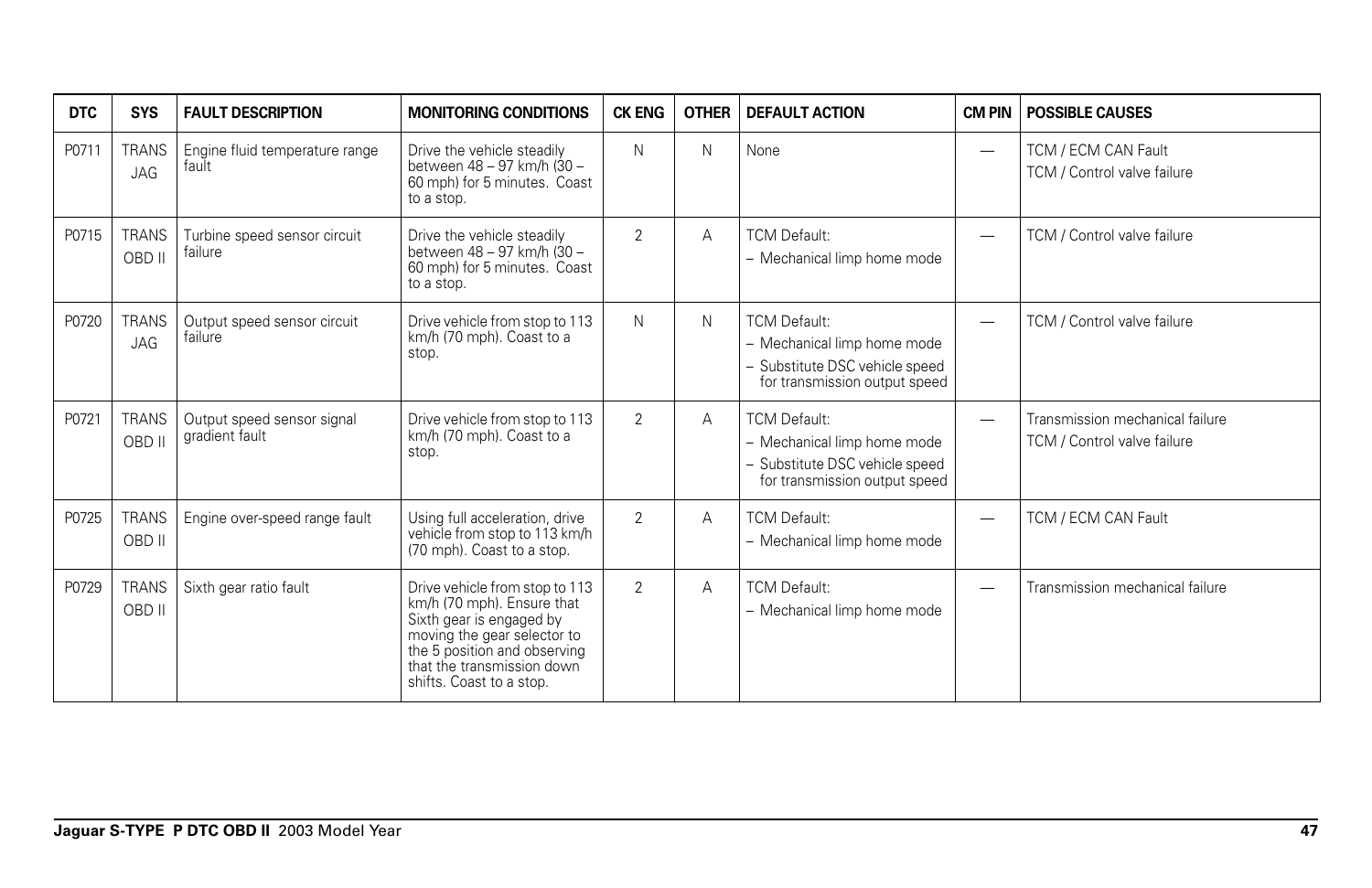| <b>DTC</b> | <b>SYS</b>             | <b>FAULT DESCRIPTION</b> | <b>MONITORING CONDITIONS</b>                                                                                                                                                                                             | <b>CK ENG</b>  | <b>OTHER</b> | <b>DEFAULT ACTION</b>                              | <b>CM PIN</b>            | <b>POSSIBLE CAUSES</b>          |
|------------|------------------------|--------------------------|--------------------------------------------------------------------------------------------------------------------------------------------------------------------------------------------------------------------------|----------------|--------------|----------------------------------------------------|--------------------------|---------------------------------|
| P0730      | <b>TRANS</b><br>JAG    | Gear ratio fault         | Drive vehicle from stop to 113<br>km/h (70 mph). Ensure that<br>Sixth gear is engaged by<br>moving the gear selector to<br>the 5 position and observing<br>that the transmission down<br>shifts. Coast to a stop         | N              | $\mathsf{N}$ | None                                               | —                        | Transmission mechanical failure |
| P0731      | <b>TRANS</b><br>OBD II | First gear ratio fault   | Start vehicle and select gear<br>position 2. Accelerate hard<br>until the engine speed<br>reaches 4500 rpm, after the<br>transmission has shifted to<br>second gear. Stop the<br>vehicle.<br>Repeat two additional times | $\overline{2}$ | Α            | <b>TCM Default:</b><br>- Mechanical limp home mode | $\overline{\phantom{0}}$ | Transmission mechanical failure |
| P0732      | <b>TRANS</b><br>OBD II | Second gear ratio fault  | Start vehicle and select gear<br>position 2. Accelerate the<br>vehicle until second gear is<br>engaged. Drive the vehicle for<br>5 minutes in second gear.<br>Vary the vehicle speed and<br>acceleration rate.           | $\overline{2}$ | Α            | <b>TCM Default:</b><br>- Mechanical limp home mode | $\overline{\phantom{0}}$ | Transmission mechanical failure |
| P0733      | <b>TRANS</b><br>OBD II | Third gear ratio fault   | Start vehicle and select gear<br>position 3. Accelerate the<br>vehicle until third gear is<br>engaged. Drive the vehicle for<br>5 minutes in third gear. Vary<br>the vehicle speed and<br>acceleration rate.             | 2              | A            | <b>TCM Default:</b><br>- Mechanical limp home mode | $\overline{\phantom{0}}$ | Transmission mechanical failure |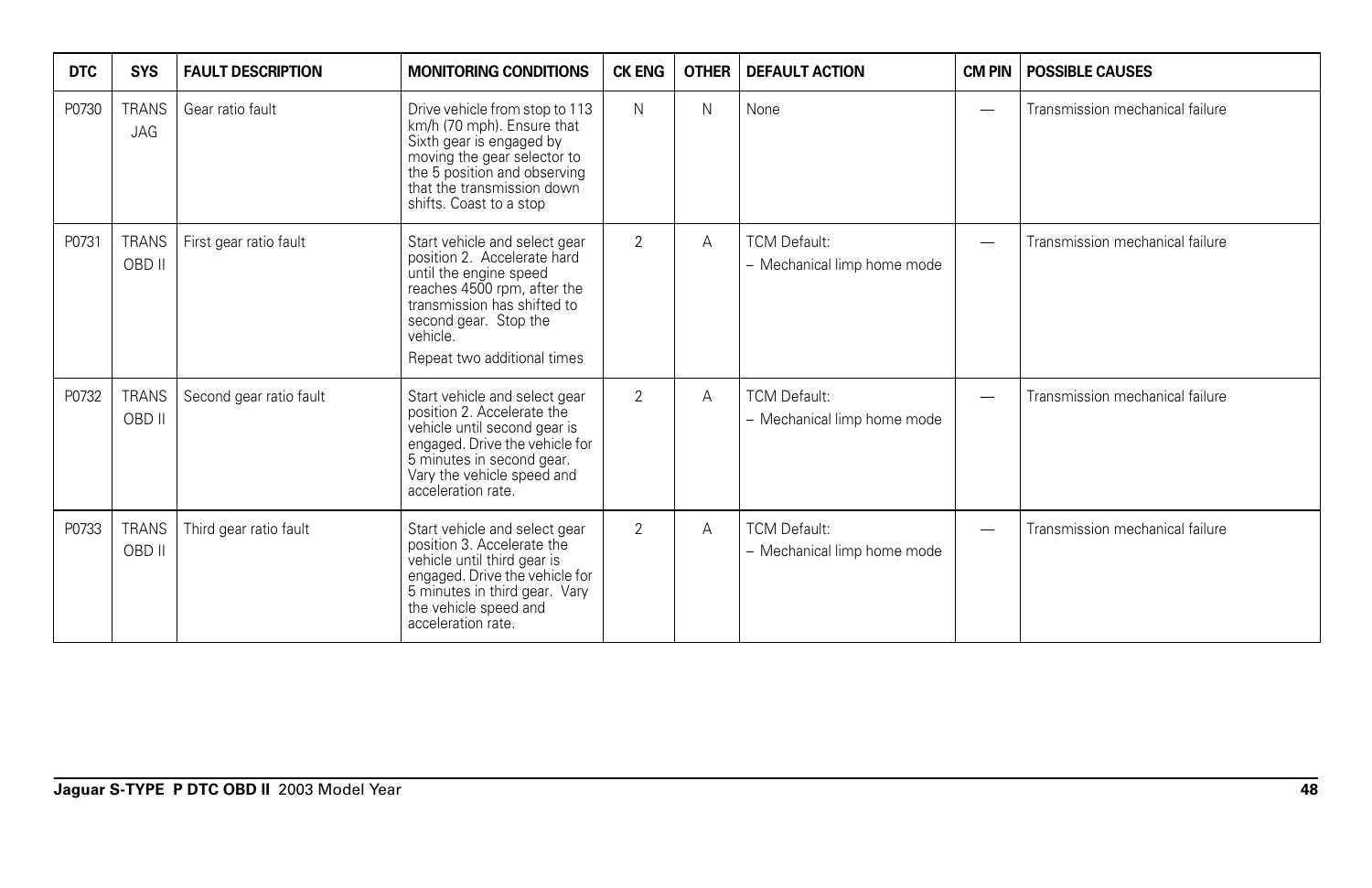| <b>DTC</b> | <b>SYS</b>                 | <b>FAULT DESCRIPTION</b>                                                      | <b>MONITORING CONDITIONS</b>                                                                                                                                                                                   | <b>CK ENG</b>  | <b>OTHER</b> | <b>DEFAULT ACTION</b>                                                                                         | <b>CM PIN</b>            | <b>POSSIBLE CAUSES</b>                                         |
|------------|----------------------------|-------------------------------------------------------------------------------|----------------------------------------------------------------------------------------------------------------------------------------------------------------------------------------------------------------|----------------|--------------|---------------------------------------------------------------------------------------------------------------|--------------------------|----------------------------------------------------------------|
| P0734      | <b>TRANS</b><br>OBD II     | Fourth gear ratio fault                                                       | Start vehicle and select gear<br>position 4. Accelerate the<br>vehicle until fourth gear is<br>engaged. Drive the vehicle for<br>5 minutes in fourth gear. Vary<br>the vehicle speed and<br>acceleration rate. | $\overline{2}$ | A            | <b>TCM Default:</b><br>- Mechanical limp home mode                                                            | —                        | Transmission mechanical failure<br>TCM / Control valve failure |
| P0735      | <b>TRANS</b><br>OBD II     | Fifth gear ratio fault                                                        | Start vehicle and select gear<br>position 5. Accelerate the<br>vehicle until fifth gear is<br>engaged. Drive the vehicle for<br>5 minutes in fifth gear. Vary<br>the vehicle speed and<br>acceleration rate.   | 2              | Α            | <b>TCM Default:</b><br>- Mechanical limp home mode                                                            | $\overline{\phantom{0}}$ | Transmission mechanical failure<br>TCM / Control valve failure |
| P0736      | <b>TRANS</b><br>OBD II     | Reverse gear ratio fault                                                      | Start vehicle and select<br>REVERSE gear. Accelerate<br>the vehicle at different rates<br>for 1 minute.                                                                                                        | $\mathfrak{D}$ | Α            | <b>TCM Default:</b><br>- Mechanical limp home mode                                                            | $\overline{\phantom{0}}$ | Transmission mechanical failure                                |
| P0740      | <b>TRANS</b><br>OBD II     | Torque converter clutch pressure<br>requlator solenoid circuit<br>malfunction | Drive the vehicle at 113 km/h<br>(70 mph), then reduce the<br>throttle angle until the torque<br>convertor locks. Ensure that<br>the torque convertor remains<br>locked for at least 1 minute.                 | $\overline{2}$ | Α            | <b>TCM Default:</b><br>- Mechanical limp home mode                                                            | -                        | TCM / Control valve failure                                    |
| P0741      | <b>TRANS</b><br><b>JAG</b> | Torque converter clutch pressure<br>requlator solenoid stuck open             | Drive the vehicle at 113 km/h<br>(70 mph), then reduce the<br>throttle angle until the torque<br>convertor locks. Ensure that<br>the torque convertor remains<br>locked for at least 1 minute.                 | N              | N            | <b>TCM Default:</b><br>- Deactivate torque converter<br>clutch pressure regulator; lock<br>up clutch disabled | $\overline{\phantom{0}}$ | TCM / Control valve failure<br>Transmission mechanical failure |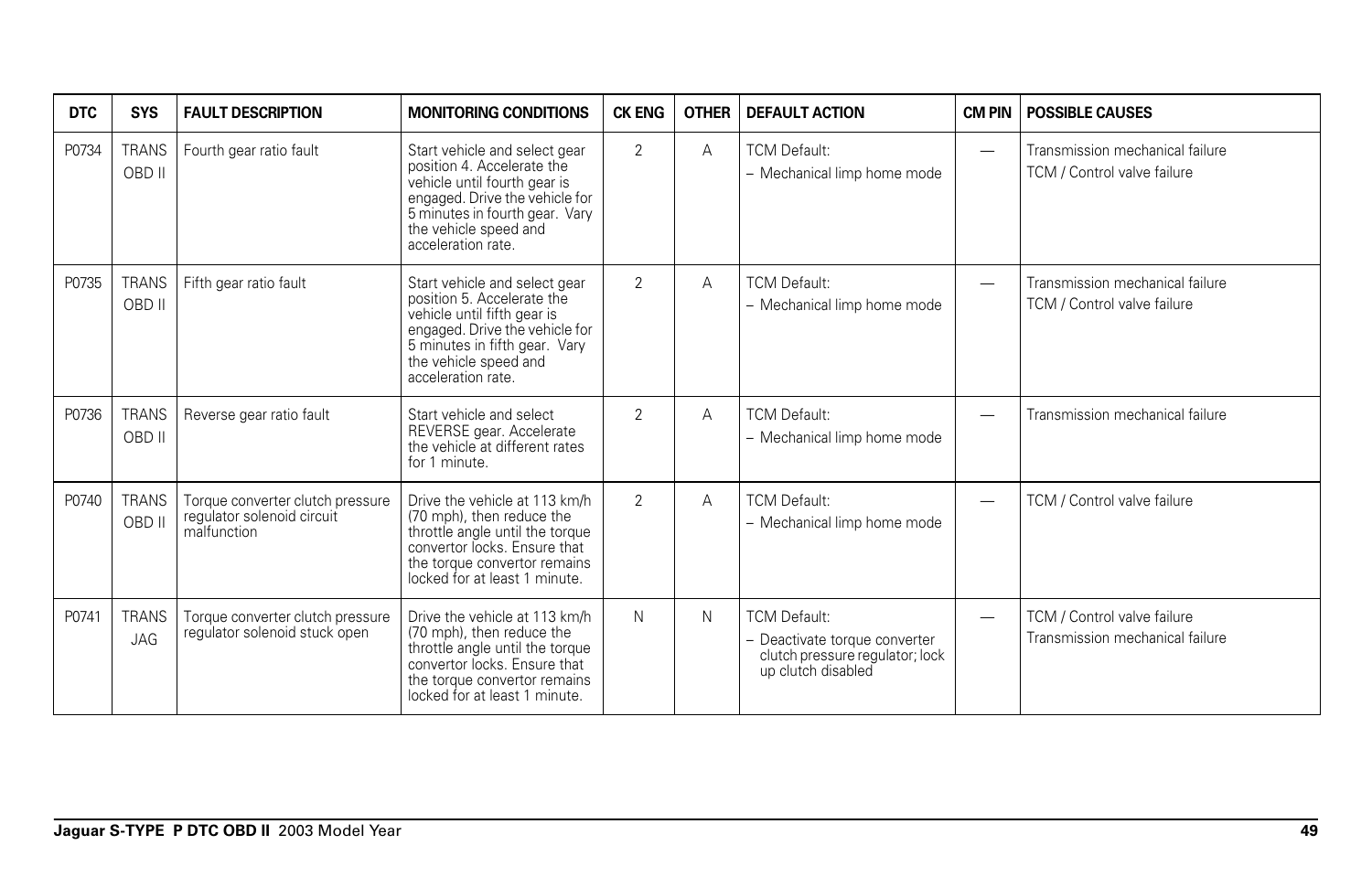| <b>DTC</b> | <b>SYS</b>             | <b>FAULT DESCRIPTION</b>                                                             | <b>MONITORING CONDITIONS</b>                                                                                                                                                                   | <b>CK ENG</b>  | <b>OTHER</b> | <b>DEFAULT ACTION</b>                              | <b>CM PIN</b>            | <b>POSSIBLE CAUSES</b>      |
|------------|------------------------|--------------------------------------------------------------------------------------|------------------------------------------------------------------------------------------------------------------------------------------------------------------------------------------------|----------------|--------------|----------------------------------------------------|--------------------------|-----------------------------|
| P0743      | <b>TRANS</b><br>OBD II | Torque converter clutch pressure<br>requlator solenoid circuit<br>plausibility error | Drive the vehicle at 113 km/h<br>(70 mph), then reduce the<br>throttle angle until the torque<br>convertor locks. Ensure that<br>the torque convertor remains<br>locked for at least 1 minute. | $\overline{2}$ | A            | <b>TCM Default:</b><br>- Mechanical limp home mode |                          | TCM / Control valve failure |
| P0750      | <b>TRANS</b><br>OBD II | Pressure regulator solenoid 1<br>circuit malfunction                                 | Drive the vehicle at 113 km/h<br>(70 mph), then reduce the<br>throttle angle until the torque<br>convertor locks. Ensure that<br>the torque convertor remains<br>locked for at least 1 minute. | $\overline{2}$ | A            | <b>TCM Default:</b><br>- Mechanical limp home mode | $\overline{\phantom{m}}$ | TCM / Control valve failure |
| P0753      | <b>TRANS</b><br>OBD II | Pressure regulator solenoid 1<br>circuit plausibility error                          | Drive the vehicle at 113 km/h<br>(70 mph), then reduce the<br>throttle angle until the torque<br>convertor locks. Ensure that<br>the torque convertor remains<br>locked for at least 1 minute. | $\overline{2}$ | А            | <b>TCM Default:</b><br>- Mechanical limp home mode | $\overline{\phantom{0}}$ | TCM / Control valve failure |
| P0755      | <b>TRANS</b><br>OBD II | Pressure regulator solenoid 2<br>circuit malfunction                                 | Drive the vehicle at 113 km/h<br>(70 mph), then reduce the<br>throttle angle until the torque<br>convertor locks. Ensure that<br>the torque convertor remains<br>locked for at least 1 minute. | $\overline{2}$ | A            | <b>TCM Default:</b><br>- Mechanical limp home mode | $\overline{\phantom{m}}$ | TCM / Control valve failure |
| P0758      | <b>TRANS</b><br>OBD II | Pressure regulator solenoid 2<br>circuit plausibility error                          | Drive the vehicle at 113 km/h<br>(70 mph), then reduce the<br>throttle angle until the torque<br>convertor locks. Ensure that<br>the torque convertor remains<br>locked for at least 1 minute. | $\overline{2}$ | A            | <b>TCM Default:</b><br>- Mechanical limp home mode | $\overline{\phantom{m}}$ | TCM / Control valve failure |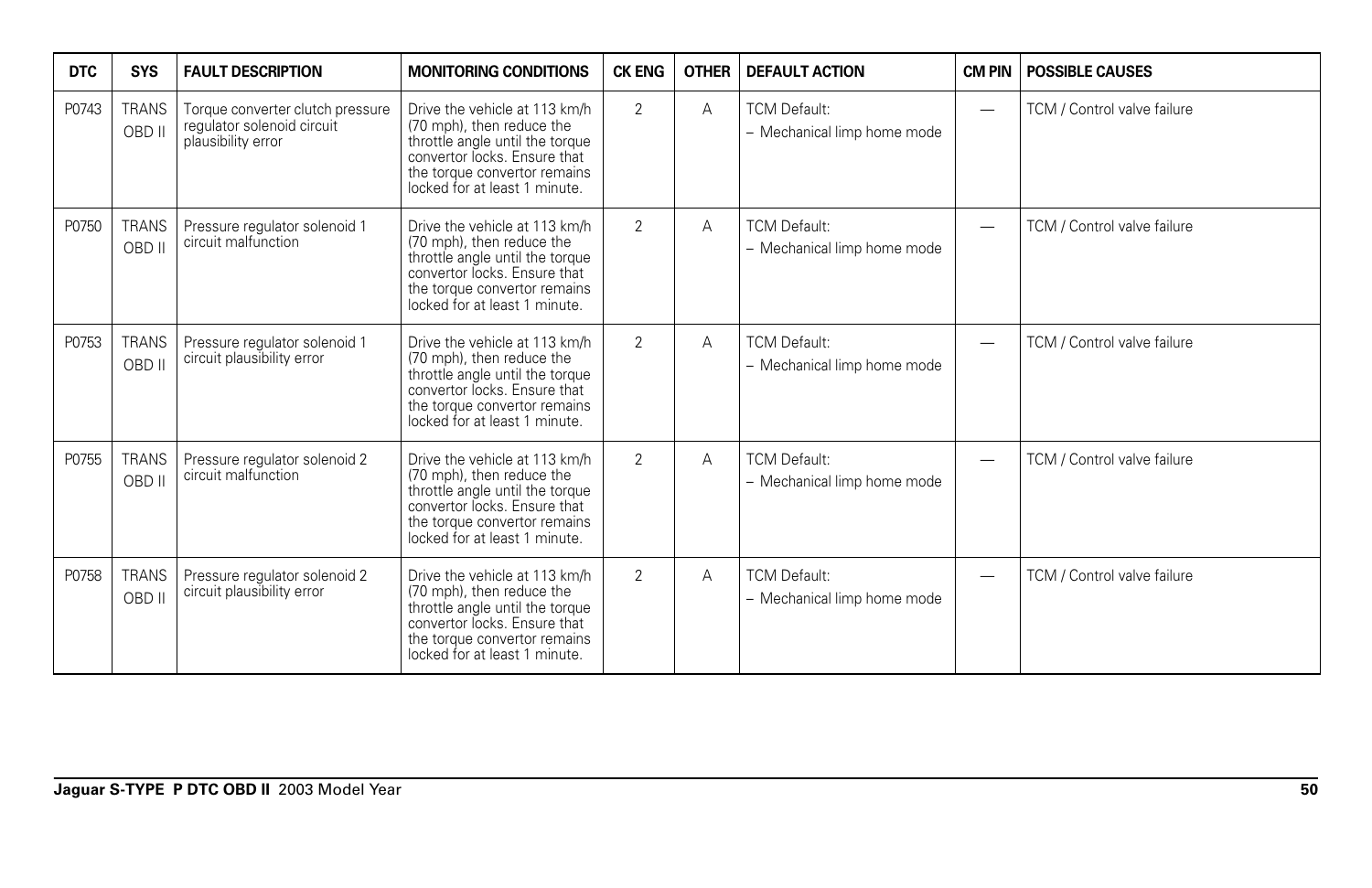| <b>DTC</b> | <b>SYS</b>             | <b>FAULT DESCRIPTION</b>                                    | <b>MONITORING CONDITIONS</b>                                                                                                                                                                   | <b>CK ENG</b>  | <b>OTHER</b> | <b>DEFAULT ACTION</b>                              | <b>CM PIN</b>            | <b>POSSIBLE CAUSES</b>      |
|------------|------------------------|-------------------------------------------------------------|------------------------------------------------------------------------------------------------------------------------------------------------------------------------------------------------|----------------|--------------|----------------------------------------------------|--------------------------|-----------------------------|
| P0760      | <b>TRANS</b><br>OBD II | Pressure regulator solenoid 3<br>circuit malfunction        | Drive the vehicle at 113 km/h<br>(70 mph), then reduce the<br>throttle angle until the torque<br>convertor locks. Ensure that<br>the torque convertor remains<br>locked for at least 1 minute. | $\overline{2}$ | Α            | <b>TCM Default:</b><br>- Mechanical limp home mode | -                        | TCM / Control valve failure |
| P0763      | <b>TRANS</b><br>OBD II | Pressure regulator solenoid 3<br>circuit plausibility error | Drive the vehicle at 113 km/h<br>(70 mph), then reduce the<br>throttle angle until the torque<br>convertor locks. Ensure that<br>the torque convertor remains<br>locked for at least 1 minute. | $\overline{2}$ | А            | <b>TCM Default:</b><br>- Mechanical limp home mode | $\overline{\phantom{0}}$ | TCM / Control valve failure |
| P0765      | <b>TRANS</b><br>OBD II | Pressure regulator solenoid 4<br>circuit malfunction        | Drive the vehicle at 113 km/h<br>(70 mph), then reduce the<br>throttle angle until the torque<br>convertor locks. Ensure that<br>the torque convertor remains<br>locked for at least 1 minute. | $\overline{2}$ | А            | <b>TCM Default:</b><br>- Mechanical limp home mode | $\overline{\phantom{0}}$ | TCM / Control valve failure |
| P0768      | <b>TRANS</b><br>OBD II | Pressure regulator solenoid 4<br>circuit plausibility error | Drive the vehicle at 113 km/h<br>(70 mph), then reduce the<br>throttle angle until the torque<br>convertor locks. Ensure that<br>the torque convertor remains<br>locked for at least 1 minute. | 2              | Α            | <b>TCM Default:</b><br>- Mechanical limp home mode | -                        | TCM / Control valve failure |
| P0770      | <b>TRANS</b><br>OBD II | Pressure regulator solenoid 5<br>circuit malfunction        | Drive the vehicle at 113 km/h<br>(70 mph), then reduce the<br>throttle angle until the torque<br>convertor locks. Ensure that<br>the torque convertor remains<br>locked for at least 1 minute. | $\overline{2}$ | Α            | <b>TCM Default:</b><br>- Mechanical limp home mode | -                        | TCM / Control valve failure |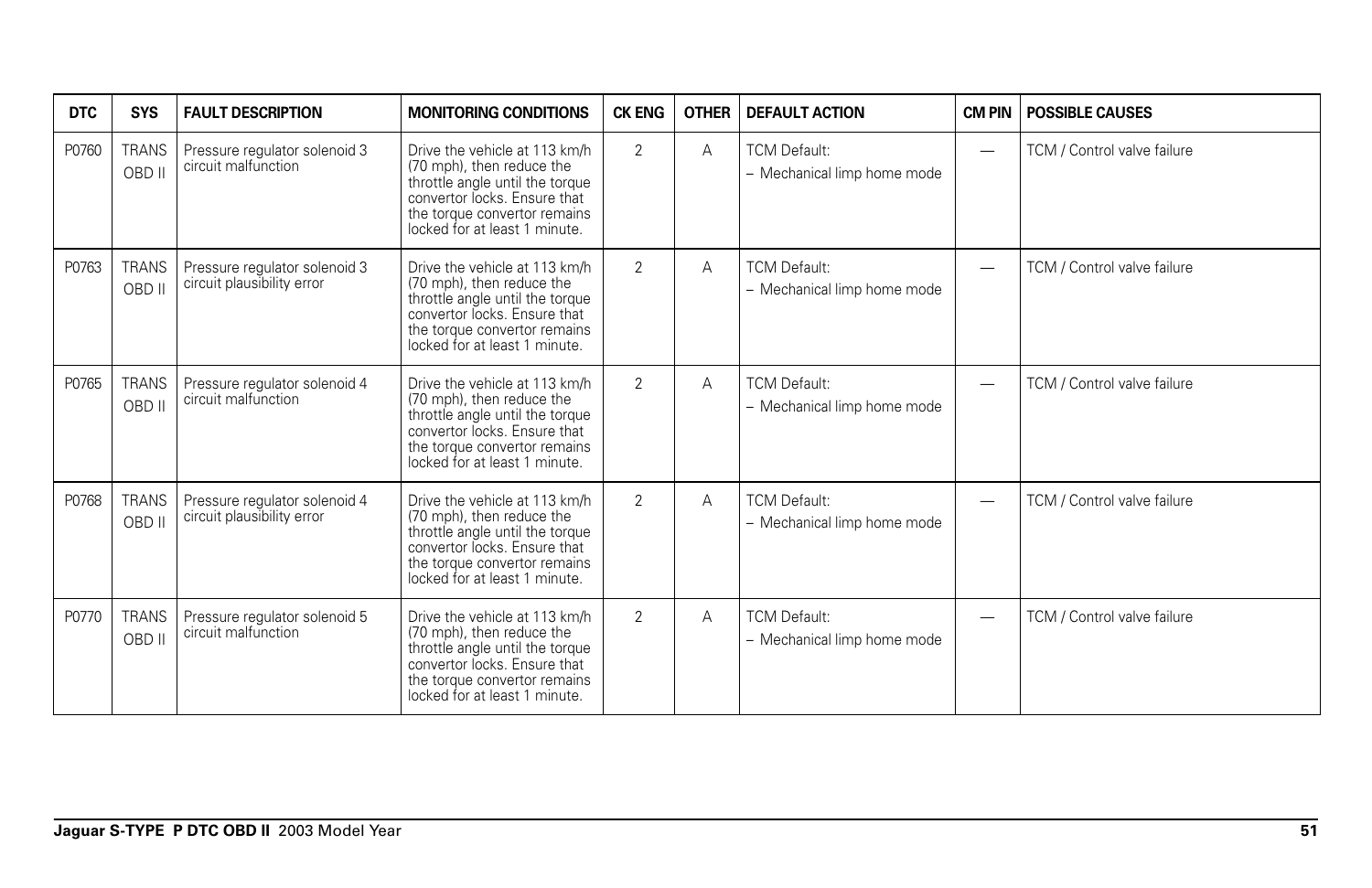| <b>DTC</b> | <b>SYS</b>             | <b>FAULT DESCRIPTION</b>                                    | <b>MONITORING CONDITIONS</b>                                                                                                                                                                   | <b>CK ENG</b>  | <b>OTHER</b> | <b>DEFAULT ACTION</b>                              | <b>CM PIN</b>            | <b>POSSIBLE CAUSES</b>          |
|------------|------------------------|-------------------------------------------------------------|------------------------------------------------------------------------------------------------------------------------------------------------------------------------------------------------|----------------|--------------|----------------------------------------------------|--------------------------|---------------------------------|
| P0773      | <b>TRANS</b><br>OBD II | Pressure regulator solenoid 5<br>circuit plausibility error | Drive the vehicle at 113 km/h<br>(70 mph), then reduce the<br>throttle angle until the torque<br>convertor locks. Ensure that<br>the torque convertor remains<br>locked for at least 1 minute. | $\overline{2}$ | A            | <b>TCM Default:</b><br>- Mechanical limp home mode | $\overline{\phantom{0}}$ | TCM / Control valve failure     |
| P0780      | <b>TRANS</b><br>JAG    | Gear load fault                                             | Drive the vehicle at 113 km/h<br>(70 mph), then reduce the<br>throttle angle until the torque<br>convertor locks. Ensure that<br>the torque convertor remains<br>locked for at least 1 minute. | N              | N            | None                                               |                          | Transmission mechanical failure |
| P0781      | <b>TRANS</b><br>OBD II | 1-2 / 2-1 Gear load fault                                   | Drive the vehicle at 113 km/h<br>(70 mph), then reduce the<br>throttle angle until the torque<br>convertor locks. Ensure that<br>the torque convertor remains<br>locked for at least 1 minute. | $\overline{2}$ | A            | <b>TCM Default:</b><br>- Electronic limp home mode |                          | Transmission mechanical failure |
| P0782      | <b>TRANS</b><br>OBD II | 2-3 / 3-2 Gear load fault                                   | Drive the vehicle at 113 km/h<br>(70 mph), then reduce the<br>throttle angle until the torque<br>convertor locks. Ensure that<br>the torque convertor remains<br>locked for at least 1 minute. | $\overline{2}$ | Α            | <b>TCM Default:</b><br>- Electronic limp home mode |                          | Transmission mechanical failure |
| P0783      | <b>TRANS</b><br>OBD II | 3-4 / 4-3 Gear load fault                                   | Drive the vehicle at 113 km/h<br>(70 mph), then reduce the<br>throttle angle until the torque<br>convertor locks. Ensure that<br>the torque convertor remains<br>locked for at least 1 minute. | $\overline{2}$ | Α            | <b>TCM Default:</b><br>- Electronic limp home mode | -                        | Transmission mechanical failure |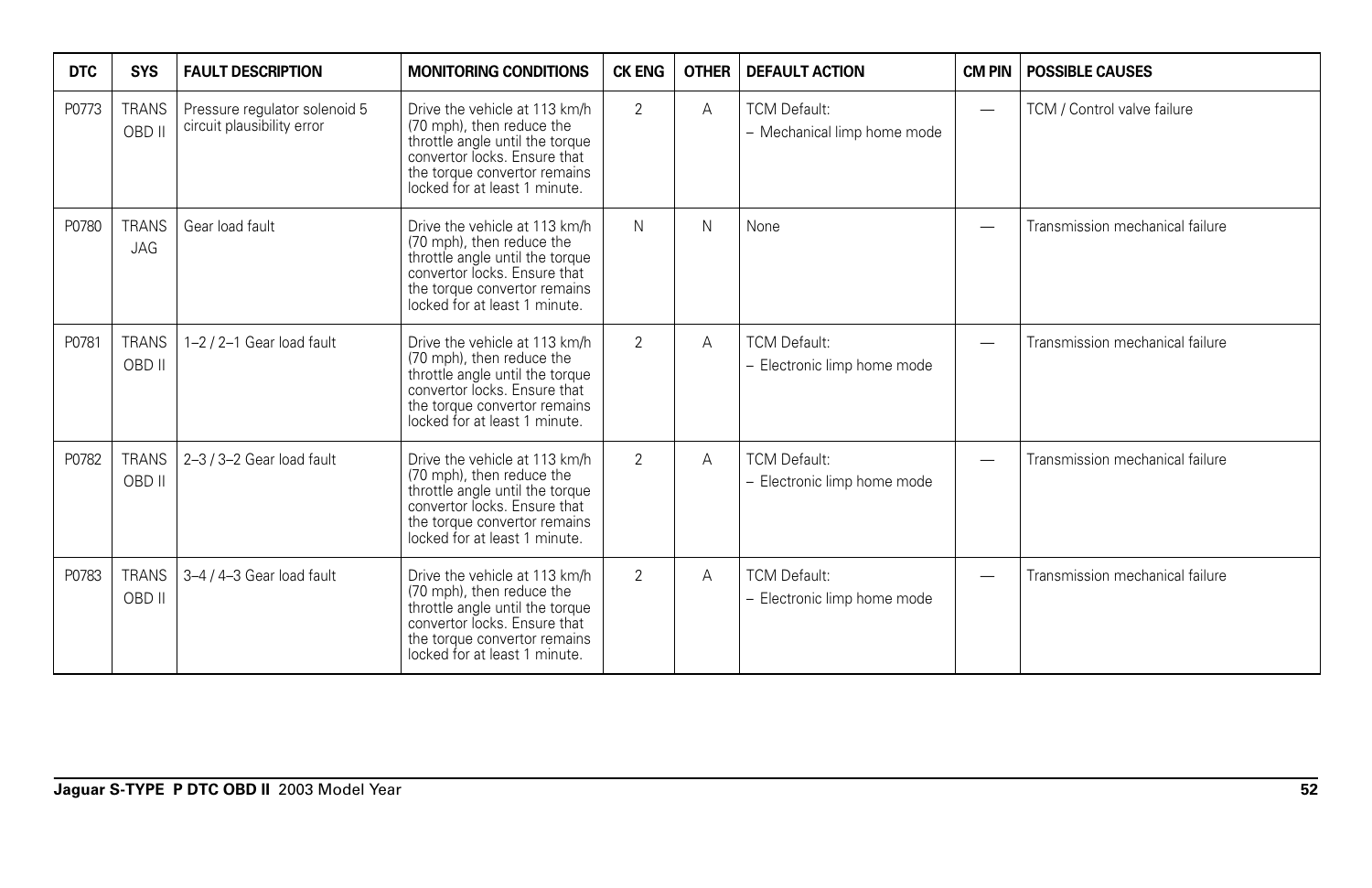| <b>DTC</b> | <b>SYS</b>                 | <b>FAULT DESCRIPTION</b>                     | <b>MONITORING CONDITIONS</b>                                                                                                                                                                   | <b>CK ENG</b>  | <b>OTHER</b> | <b>DEFAULT ACTION</b>                              | <b>CM PIN</b>            | <b>POSSIBLE CAUSES</b>                               |
|------------|----------------------------|----------------------------------------------|------------------------------------------------------------------------------------------------------------------------------------------------------------------------------------------------|----------------|--------------|----------------------------------------------------|--------------------------|------------------------------------------------------|
| P0784      | <b>TRANS</b><br>OBD II     | 4-5 / 5-4 Gear load fault                    | Drive the vehicle at 113 km/h<br>(70 mph), then reduce the<br>throttle angle until the torque<br>convertor locks. Ensure that<br>the torque convertor remains<br>locked for at least 1 minute. | 2              | A            | <b>TCM Default:</b><br>- Electronic limp home mode | $\overline{\phantom{0}}$ | Transmission mechanical failure                      |
| P0787      | <b>TRANS</b><br>OBD II     | Shift solenoid circuit malfunction           | Ignition ON 10 seconds                                                                                                                                                                         | 2              | A            | <b>TCM Default:</b><br>- Mechanical limp home mode | $\overline{\phantom{0}}$ | TCM / Control valve failure                          |
| P0788      | <b>TRANS</b><br>OBD II     | Shift solenoid circuit plausibility<br>error | Drive the vehicle at 113 km/h<br>(70 mph), then reduce the<br>throttle angle until the torque<br>convertor locks. Ensure that<br>the torque convertor remains<br>locked for at least 1 minute. | 2              | A            | <b>TCM Default:</b><br>- Mechanical limp home mode | $\overline{\phantom{0}}$ | TCM / Control valve failure                          |
| P0825      | <b>TRANS</b><br><b>JAG</b> | J Gate positions R, D plausibility<br>error  | Ignition ON. Slowly move gear<br>selector from Park to Drive,<br>then back to Park.                                                                                                            | N              | A            | None                                               | $\overline{\phantom{0}}$ | J Gate incorrectly adjusted<br>J Gate Module failure |
| P0829      | <b>TRANS</b><br>OBD II     | 5-6 Gear load fault                          | Drive the vehicle at 113 km/h<br>(70 mph), then reduce the<br>throttle angle until the torque<br>convertor locks. Ensure that<br>the torque convertor remains<br>locked for at least 1 minute. | $\overline{2}$ | A            | <b>TCM Default:</b><br>- Electronic limp home mode | $\overline{\phantom{0}}$ | Transmission mechanical failure                      |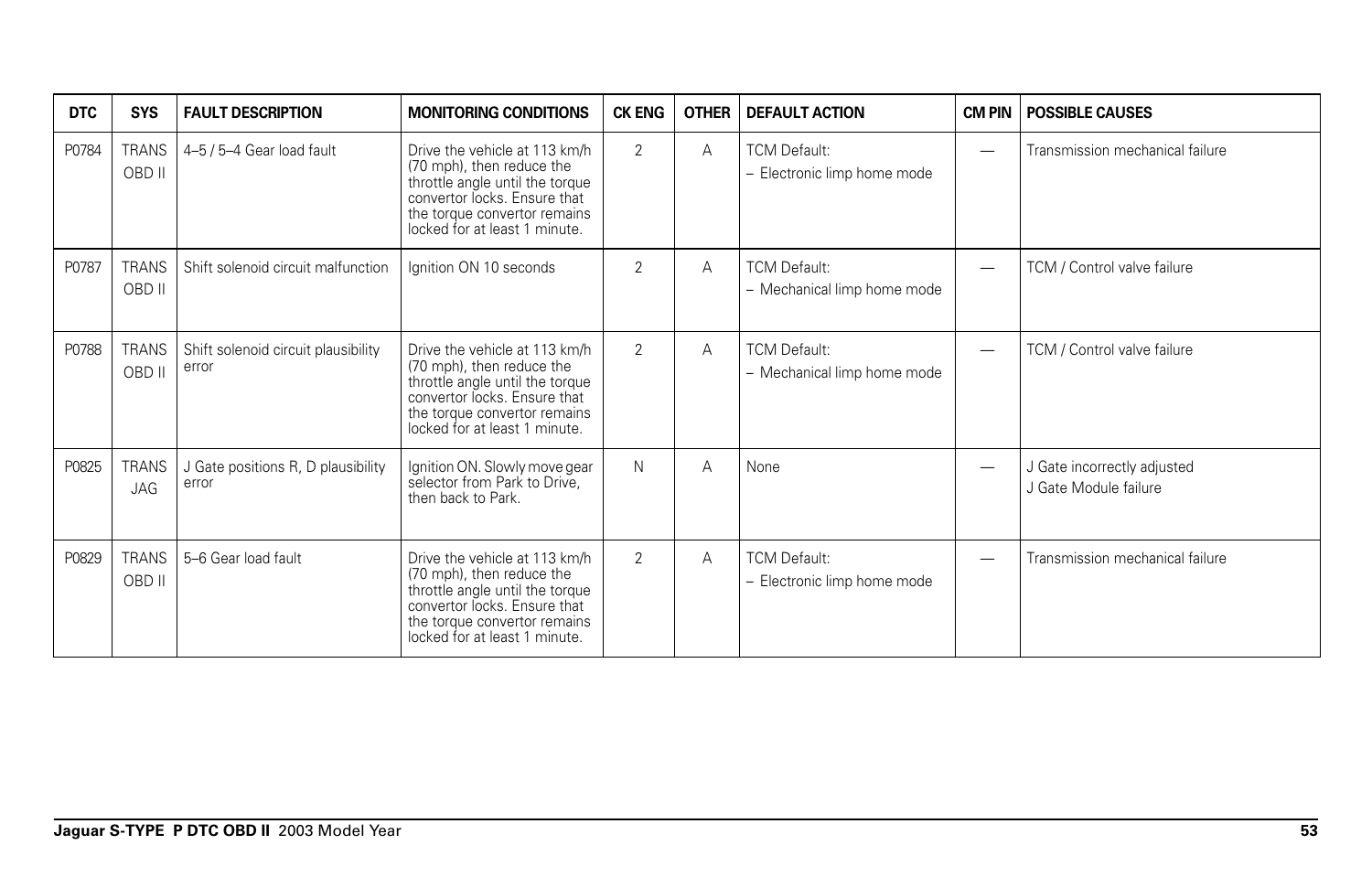| <b>DTC</b> | <b>SYS</b>                           | <b>FAULT DESCRIPTION</b>                                                                                          | <b>MONITORING CONDITIONS</b>                                                                                                                                                           | <b>CK ENG</b>  | <b>OTHER</b> | <b>DEFAULT ACTION</b> | <b>CM PIN</b>  | <b>POSSIBLE CAUSES</b>                                                                                                                                                          |
|------------|--------------------------------------|-------------------------------------------------------------------------------------------------------------------|----------------------------------------------------------------------------------------------------------------------------------------------------------------------------------------|----------------|--------------|-----------------------|----------------|---------------------------------------------------------------------------------------------------------------------------------------------------------------------------------|
| P0831      | <b>TRANS</b><br>$(ECM*)$<br>OBD II   | Clutch cancel switch low voltage<br>(switch normally closed)<br>* Manual transmission input to<br>ECM             | Drive vehicle 60 - 100 km/h<br>$(37 - 62$ mph);<br>V6: 1800 - 3000 rpm; engine<br>$load > 0.60$ q/rpm<br>V8:1800 - 2500 rpm; engine<br>$load > 0.40$ g/rpm<br>Continue for 30 seconds  | $\overline{2}$ | $\mathsf{N}$ | None                  | PI1<br>$-033$  | Clutch cancel switch supply circuit:<br>open circuit<br>Clutch cancel switch to ECM circuit:<br>open circuit, high resistance<br>Clutch cancel switch failure                   |
| P0832      | <b>TRANS</b><br>$(ECM^*)$<br>OBD II  | Clutch cancel switch high voltage<br>(switch normally closed)<br>* Manual transmission input to<br>ECM            | Drive vehicle $> 10$ km/h (6)<br>mph); shift from 1st to 2nd;<br>stop vehicle<br>Repeat 6 times                                                                                        | $\mathfrak{D}$ | $\mathsf{N}$ | None                  | PI1<br>$-0.33$ | Clutch cancel switch to ECM circuit:<br>short circuit to high voltage<br>Clutch cancel switch failure                                                                           |
| P0834      | <b>TRANS</b><br>$(ECM^*)$<br>JAG     | Clutch pedal safety switch low<br>voltage (switch normally open)<br>* Manual transmission input to<br>ECM         | Drive vehicle > 10 km/h (6<br>mph); shift from 1st to 2nd;<br>stop vehicle<br>Repeat 30 times                                                                                          | N              | $\mathsf{N}$ | None                  | PI1<br>$-031$  | Clutch pedal safety switch supply circuit:<br>open circuit<br>Clutch pedal safety switch to ECM circuit:<br>open circuit, high resistance<br>Clutch pedal safety switch failure |
| P0835      | <b>TRANS</b><br>(ECM*)<br><b>JAG</b> | Clutch pedal safety switch high<br>voltage (switch normally open)<br>* Manual transmission input to<br><b>ECM</b> | Drive vehicle 60 - 100 km/h<br>$(37 - 62$ mph);<br>V6: 1800 - 3000 rpm; engine<br>$load > 0.60$ q/rpm<br>V8: 1800 - 2500 rpm; engine<br>$load > 0.40$ g/rpm<br>Continue for 30 seconds | N              | N            | None                  | PI1<br>$-031$  | Clutch pedal safety switch to ECM circuit:<br>short circuit to high voltage<br>Clutch pedal safety switch failure                                                               |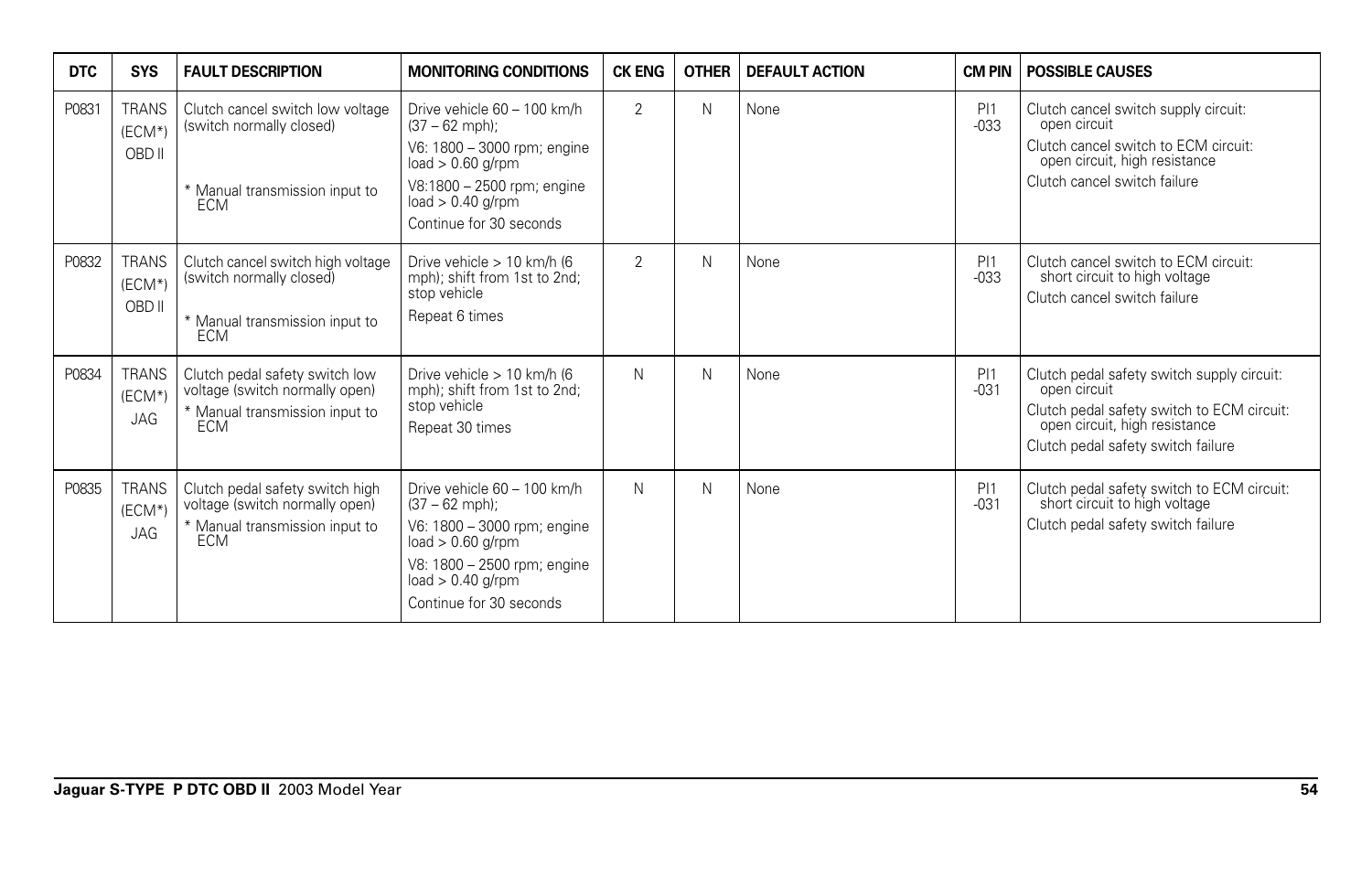| DTC   | <b>SYS</b>                              | <b>FAULT DESCRIPTION</b>                                          | <b>MONITORING CONDITIONS</b> | <b>CK ENG</b>  | <b>OTHER</b> | <b>DEFAULT ACTION</b>                                                                                                                                                                                                                                                                   | <b>CM PIN</b>           | <b>POSSIBLE CAUSES</b>                                                                                                                                                                 |
|-------|-----------------------------------------|-------------------------------------------------------------------|------------------------------|----------------|--------------|-----------------------------------------------------------------------------------------------------------------------------------------------------------------------------------------------------------------------------------------------------------------------------------------|-------------------------|----------------------------------------------------------------------------------------------------------------------------------------------------------------------------------------|
| P0860 | <b>TRANS</b><br>$(ECM^*)$<br><b>JAG</b> | J Gate CAN network malfunction<br>* J Gate / CAN monitored by ECM | Ignition ON 10 seconds       | N              | A            | <b>ECM Default:</b><br>- Speed control inhibited<br>- Maximum throttle opening for<br>N range inhibited<br>- Throttle opening limited to<br>30%<br>- Maximum engine speed<br>reduced                                                                                                    | PI1<br>$-123$<br>$-124$ | CAN open circuit fault<br>CAN short circuit fault<br>J Gate failure                                                                                                                    |
| P1000 | <b>EMS</b><br><b>JAG</b>                | System (OBD) check not<br>complete since last memory clear        | System Readiness Test        | N              | N            | None                                                                                                                                                                                                                                                                                    | -                       | Refer to page 3                                                                                                                                                                        |
| P1104 | <b>EMS</b><br>OBD II                    | MAF Sensor ground malfunction                                     | lanition ON 10 seconds       | $\overline{2}$ | A            | <b>ECM Default:</b><br>- Calculated default air mass<br>used<br>- Adaptive fuel metering<br>inhibited<br>- Sub feedback control inhibited<br>- Catalyst warm up ignition<br>retard inhibited<br>- EGR inhibited (V8)<br>- Canister purge inhibited<br>- Maximum engine speed<br>reduced | PI1<br>$-045$<br>$-046$ | MAF Sensor to ECM sensor ground circuit<br>open circuit, short circuit to high voltage,<br>high resistance<br>MAF Sensor to ECM sensing circuit:<br>open circuit<br>MAF Sensor failure |
| P1107 | <b>EMS</b><br>OBD II                    | MAP Sensor sense circuit<br>low voltage                           | Ignition ON 10 seconds       | $\overline{2}$ | N            | <b>ECM Default:</b><br>- Default value of 1.013 BAR<br>(29.92 in hg) used                                                                                                                                                                                                               | PI1<br>$-127$           | MAP Sensor to ECM sense circuit:<br>open circuit, short circuit to ground<br>MAP Sensor sensor supply circuit (to splice):<br>open circuit<br><b>MAP Sensor failure</b>                |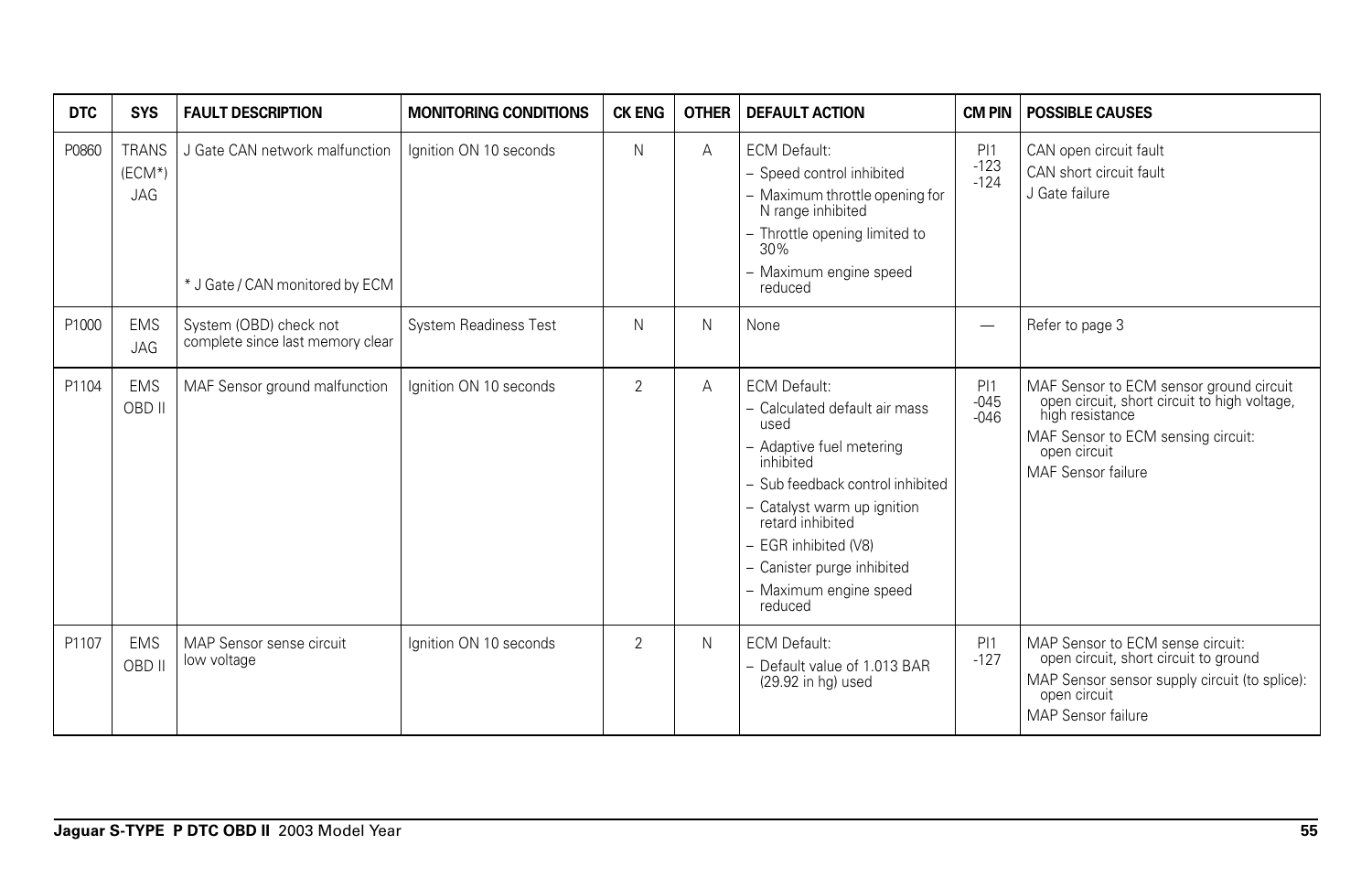| DTC   | <b>SYS</b>               | <b>FAULT DESCRIPTION</b>                                                                                                                       | <b>MONITORING CONDITIONS</b>                                                                                                                                                  | <b>CK ENG</b>  | <b>OTHER</b> | <b>DEFAULT ACTION</b>                                                                                                               | CM PIN                   | <b>POSSIBLE CAUSES</b>                                                                                                                                                                           |
|-------|--------------------------|------------------------------------------------------------------------------------------------------------------------------------------------|-------------------------------------------------------------------------------------------------------------------------------------------------------------------------------|----------------|--------------|-------------------------------------------------------------------------------------------------------------------------------------|--------------------------|--------------------------------------------------------------------------------------------------------------------------------------------------------------------------------------------------|
| P1108 | <b>EMS</b><br>OBD II     | MAP Sensor sense circuit<br>high voltage                                                                                                       | lanition ON 10 seconds                                                                                                                                                        | 2              | N            | <b>ECM Default:</b><br>- Default value of 1.013 BAR<br>$(29.92$ in hg) used                                                         | PI1<br>$-127$            | MAP Sensor sensor ground circuit (to splice):<br>open circuit<br>MAP Sensor to ECM sense circuit:<br>short circuit to high voltage<br>MAP Sensor failure                                         |
| P1111 | <b>EMS</b><br><b>JAG</b> | System (OBD) checks complete<br>since last memory clear                                                                                        | <b>System Readiness Test</b>                                                                                                                                                  | N              | N            | None                                                                                                                                | $\overline{\phantom{0}}$ | Refer to page 3                                                                                                                                                                                  |
| P1122 | <b>EMS</b><br>OBD II     | APP Sensor sense circuit low<br>voltage - APP1                                                                                                 | Battery voltage > 10 volts<br>Ignition ON<br>Slowly press accelerator pedal<br>to the floor over a 5 second<br>period.<br>Slowly return the pedal to rest<br>Repeat 3 times   | $\overline{2}$ | R            | <b>ECM Default:</b><br>- APP angle default value used<br>- Speed control inhibited<br>- APP adaptions (wear,<br>variance) inhibited | PI1<br>$-102$            | APP Sensor to ECM sense circuit (APP1):<br>open circuit, short circuit to ground,<br>high resistance<br>APP Sensor sensor supply circuit:<br>open circuit, high resistance<br>APP Sensor failure |
| P1123 | <b>EMS</b><br>OBD II     | APP Sensor sense circuit high<br>voltage - APP1<br>Note: This DTC could be flagged<br>by both sensor element sensing<br>circuit having faults. | Battery voltage > 10 volts<br>Ignition PI1ON<br>Slowly press accelerator pedal<br>to the floor over a 5 second<br>period<br>Slowly return the pedal to rest<br>Repeat 3 times | $\overline{2}$ | R            | <b>ECM Default:</b><br>- APP angle default value used<br>- Speed control inhibited<br>- APP adaptions (wear,<br>variance) inhibited | PI1<br>$-102$<br>$-103$  | APP Sensor sensor to ECM sense circuit(s)<br>(APP1 or APP2): short circuit to high voltage<br>APP Sensor sensor ground circuit(s):<br>open circuit<br>APP Sensor failure                         |
| P1146 | V6EMS<br>OBD II          | Generator "CHARGE" circuit low<br>voltage / request high                                                                                       | Battery voltage > 12 volts<br>Switch OFF all electrical<br>consumers<br>Start engine; idle for 16<br>minutes with all electrical<br>consumers switched OFF                    | $\mathfrak{D}$ | C            | None                                                                                                                                | PI1<br>$-053$            | Generator to ECM "CHARGE" circuit:<br>open circuit, high resistance<br>Generator regulator failure                                                                                               |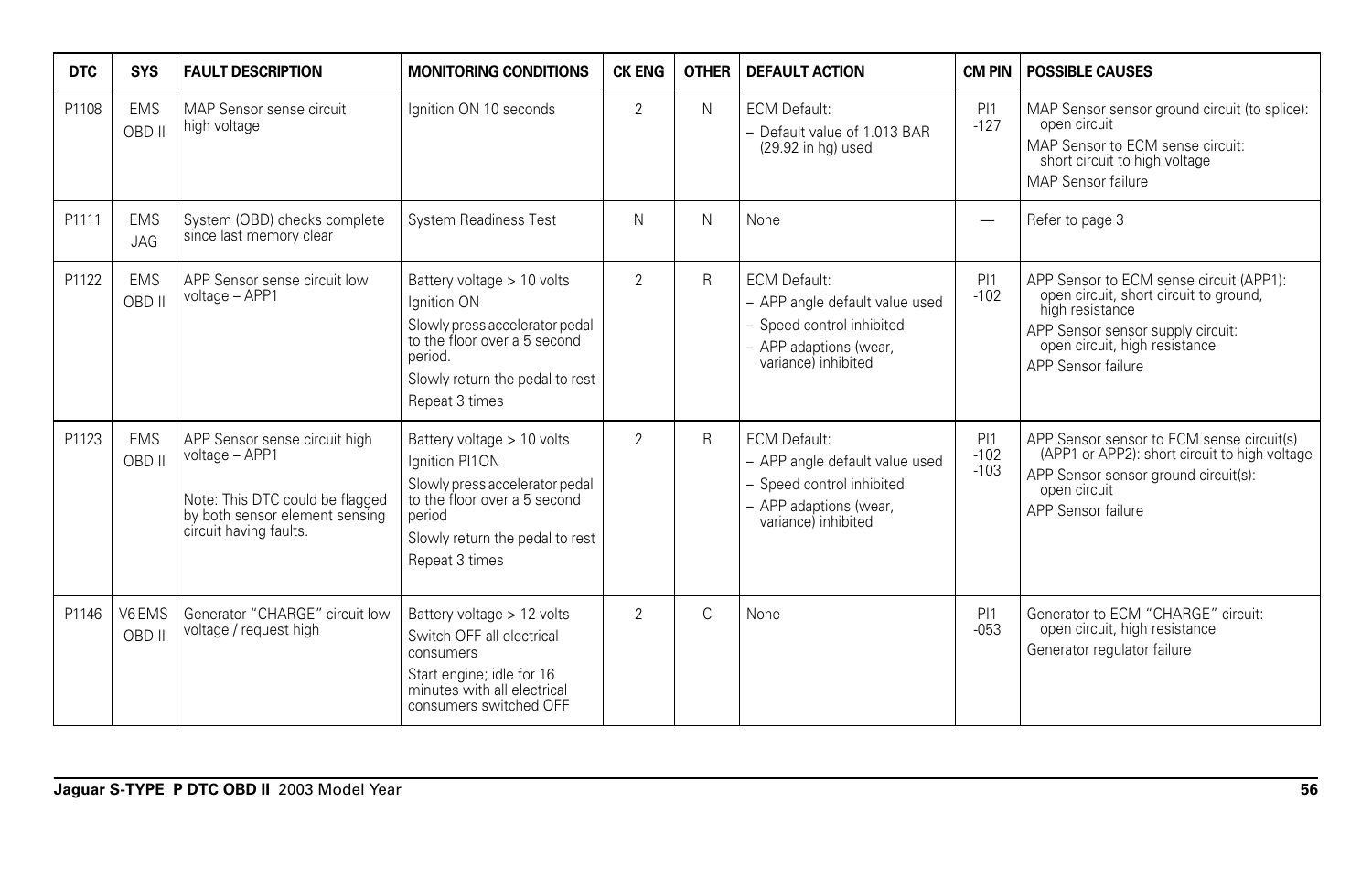| <b>DTC</b> | <b>SYS</b>           | <b>FAULT DESCRIPTION</b>                                                                                                                       | <b>MONITORING CONDITIONS</b>                                                                                                                                               | <b>CK ENG</b>  | <b>OTHER</b> | <b>DEFAULT ACTION</b>                                                                                                               | CM PIN                                      | <b>POSSIBLE CAUSES</b>                                                                                                                                                                                       |
|------------|----------------------|------------------------------------------------------------------------------------------------------------------------------------------------|----------------------------------------------------------------------------------------------------------------------------------------------------------------------------|----------------|--------------|-------------------------------------------------------------------------------------------------------------------------------------|---------------------------------------------|--------------------------------------------------------------------------------------------------------------------------------------------------------------------------------------------------------------|
| P1215      | <b>EMS</b><br>OBD II | APP Sensor sense circuit low<br>voltage - APP2                                                                                                 | Battery voltage > 10 volts<br>Ignition ON<br>Slowly press accelerator pedal<br>to the floor over a 5 second<br>period<br>Slowly return the pedal to rest<br>Repeat 3 times | $\overline{2}$ | R            | <b>ECM Default:</b><br>- APP angle default value used<br>- Speed control inhibited<br>- APP adaptions (wear,<br>variance) inhibited | PI1<br>$-103$                               | APP Sensor to ECM sense circuit (APP2):<br>open circuit, short circuit to ground,<br>high resistance<br>APP Sensor sensor supply circuit (to splice):<br>open circuit, high resistance<br>APP Sensor failure |
| P1216      | <b>EMS</b><br>OBD II | APP Sensor sense circuit high<br>voltage - APP2<br>Note: This DTC could be flagged<br>by both sensor element sensing<br>circuit having faults. | Battery voltage > 10 volts<br>Ignition ON<br>Slowly press accelerator pedal<br>to the floor over a 5 second<br>period<br>Slowly return the pedal to rest<br>Repeat 3 times | $\mathfrak{D}$ | R            | <b>ECM Default:</b><br>- APP angle default value used<br>- Speed control inhibited<br>- APP adaptions (wear,<br>variance) inhibited | P <sub>11</sub><br>$-102$<br>$-103$         | APP Sensor sensor to ECM sense circuit(s)<br>(APP2 or APP1): short circuit to high voltage<br>APP Sensor sensor ground circuit(s) (to<br>splice): open circuit<br>APP Sensor failure                         |
| P1224      | <b>EMS</b><br>OBD II | Throttle control position error                                                                                                                | Battery voltage > 10 volts<br>Ignition ON<br>Slowly press accelerator pedal<br>to the floor over a 5 second<br>period<br>Slowly return the pedal to rest<br>Repeat 3 times | $\overline{2}$ | R            | <b>ECM Default:</b><br>- Engine shut down<br>- Speed control disabled                                                               | PI1<br>$-080$<br>$-106$<br>$-052$<br>$-134$ | Throttle motor failure<br>Throttle body failure                                                                                                                                                              |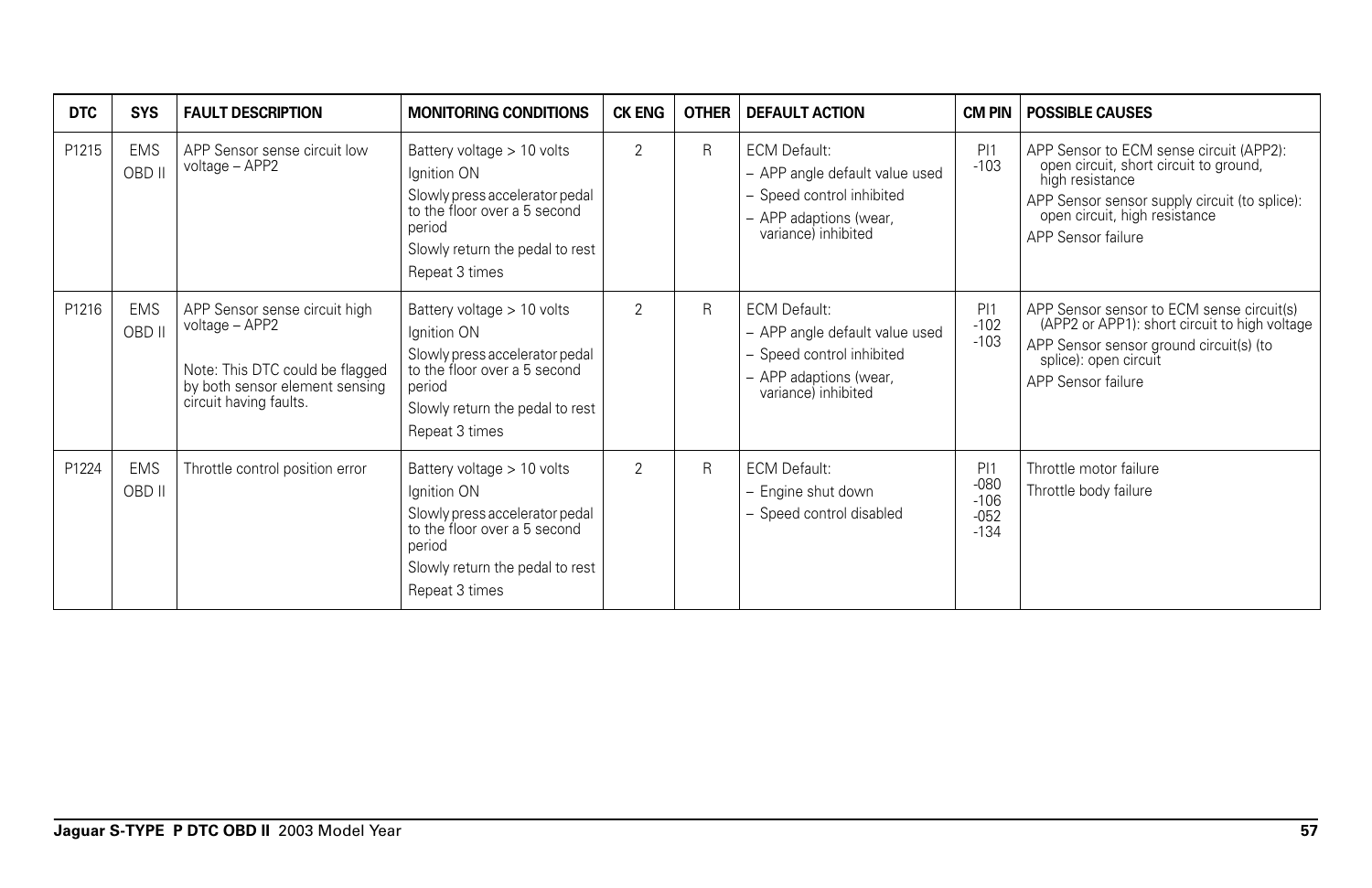| DTC   | <b>SYS</b>                    | <b>FAULT DESCRIPTION</b>                                | <b>MONITORING CONDITIONS</b>                                                                                                                                               | <b>CK ENG</b>  | <b>OTHER</b> | <b>DEFAULT ACTION</b>                                                                                                                                                                                                                                        |                                                                           | <b>CM PIN   POSSIBLE CAUSES</b>                                                                                                                                                                             |
|-------|-------------------------------|---------------------------------------------------------|----------------------------------------------------------------------------------------------------------------------------------------------------------------------------|----------------|--------------|--------------------------------------------------------------------------------------------------------------------------------------------------------------------------------------------------------------------------------------------------------------|---------------------------------------------------------------------------|-------------------------------------------------------------------------------------------------------------------------------------------------------------------------------------------------------------|
| P1229 | <b>EMS</b><br>OBD II          | Throttle motor control circuit<br>malfunction           | Battery voltage > 10 volts<br>Ignition ON<br>Slowly press accelerator pedal<br>to the floor over a 5 second<br>period<br>Slowly return the pedal to rest<br>Repeat 3 times | $\overline{2}$ | R            | <b>ECM Default:</b><br>- Throttle motor and throttle<br>motor relay disabled<br>- Throttle valve opening set to<br>default value<br>- Idle speed controlled by fuel<br>injection intervention<br>- Idle speed adaption inhibited<br>- Speed control disabled | PI1<br>$-080$<br>$-106$<br>$-052$<br>$-134$<br>$-004$<br>$-005$<br>$-054$ | Throttle motor disconnected<br>Throttle motor to ECM drive circuits:<br>short circuit or open circuit<br>ECM ground circuit fault(s) (PI1-004, 005, 054)<br>Throttle motor failure<br>Throttle body failure |
| P1233 | V8 SC<br><b>EMS</b><br>OBD II | Fuel pump 2 drive circuit fault                         | Start engine<br>Battery voltage > 12 volts<br>Idle for 2 minutes                                                                                                           | 2              | N            | <b>ECM Default:</b><br>- Fuel pump 2 feedback control<br>inhibited                                                                                                                                                                                           | PI1<br>$-053$                                                             | ECM to Fuel Pump 2 Module control drive<br>circuit: open circuit, short circuit,<br>high resistance<br>Fuel Pump 2 Module failure                                                                           |
| P1234 | <b>EMS</b><br>OBD II          | No fuel pump (1 SC) commands<br>received by ECM         | Start engine<br>Battery voltage $> 12$ volts<br>Idle for 2 minutes                                                                                                         | $\overline{2}$ | N            | <b>ECM Default:</b><br>- Fuel pump feedback control<br>inhibited                                                                                                                                                                                             | P <sub>11</sub><br>$-027$                                                 | ECM to Rear Electronic Control Module drive<br>circuit: open circuit, short circuit,<br>high resistance<br>Rear Electronic Control Module failure                                                           |
| P1236 | <b>EMS</b><br>OBD II          | Fuel pump (1 SC) not activated<br>when requested by ECM | Start engine<br>Battery voltage > 12 volts<br>Idle for 2 minutes                                                                                                           | 2              | N            | <b>ECM Default:</b><br>- Fuel pump feedback control<br>inhibited                                                                                                                                                                                             | PI1<br>$-027$                                                             | ECM to Rear Electronic Control Module drive<br>circuit: open circuit, short circuit,<br>high resistance<br>Rear Electronic Control Module failure                                                           |
| P1240 | <b>EMS</b><br>OBD II          | Sensor power supply circuit<br>malfunction              | Ignition ON 10 seconds                                                                                                                                                     | $\overline{2}$ | $\mathsf{R}$ | None                                                                                                                                                                                                                                                         | PI1<br>$-012$<br>$-013$                                                   | ECM to sensors sensor supply voltage<br>circuit(s): short circuit to ground, short<br>circuit to high voltage, open circuit,<br>high resistance                                                             |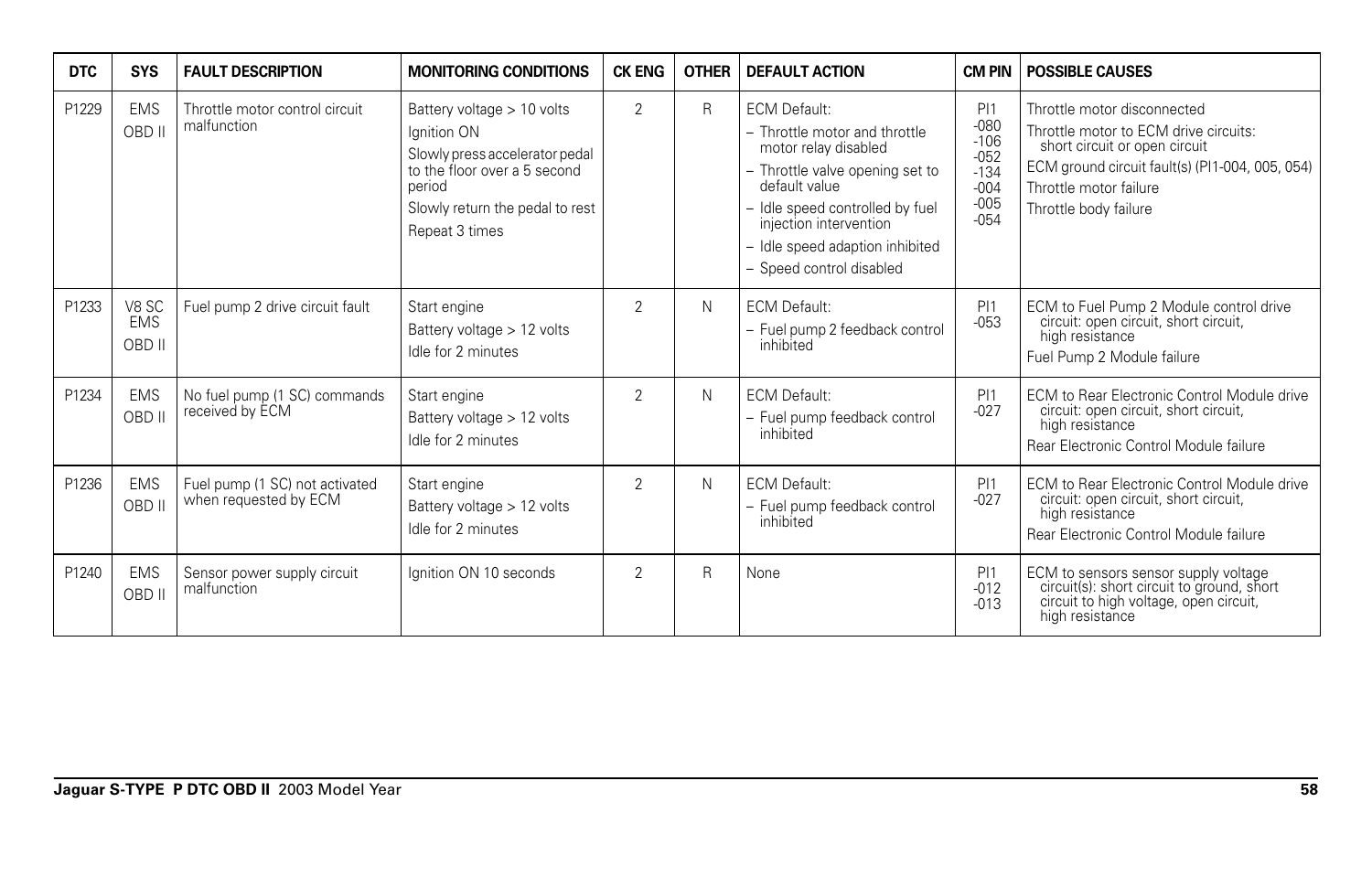| <b>DTC</b> | <b>SYS</b>           | <b>FAULT DESCRIPTION</b>                                 | <b>MONITORING CONDITIONS</b>                                                                                                                               | <b>CK ENG</b>  | <b>OTHER</b> | <b>DEFAULT ACTION</b>                                                                                                                                                                                                            | <b>CM PIN</b>                  | <b>POSSIBLE CAUSES</b>                                                                                                  |
|------------|----------------------|----------------------------------------------------------|------------------------------------------------------------------------------------------------------------------------------------------------------------|----------------|--------------|----------------------------------------------------------------------------------------------------------------------------------------------------------------------------------------------------------------------------------|--------------------------------|-------------------------------------------------------------------------------------------------------------------------|
| P1241      | <b>EMS</b><br>OBD II | Sensor power supply circuit<br>low voltage               | lanition ON 10 seconds                                                                                                                                     | 2              | R            | <b>ECM Default:</b><br>- Throttle motor and throttle<br>motor relay disabled<br>- Throttle valve opening set to<br>default value<br>- Idle speed controlled by fuel<br>injection intervention<br>- Idle speed adaption inhibited | <b>PI1</b><br>$-012$<br>$-013$ | ECM to sensors sensor supply voltage<br>circuit(s): short circuit to ground                                             |
| P1242      | <b>EMS</b><br>OBD II | Sensor power supply circuit<br>high voltage              | lanition ON 10 seconds                                                                                                                                     | 2              | $\mathsf{R}$ | <b>ECM Default:</b><br>- Throttle motor and throttle<br>motor relay disabled<br>- Throttle valve opening set to<br>default value<br>- Idle speed controlled by fuel<br>injection intervention<br>- Idle speed adaption inhibited | PI1<br>$-012$<br>$-013$        | ECM to sensors supply voltage circuit(s):<br>open circuit, high resistance, short circuit to<br>high voltage            |
| P1243      | <b>EMS</b><br>OBD II | Sensor ground circuits<br>open circuit                   | Ignition ON 10 seconds                                                                                                                                     | $\overline{2}$ | N            | None                                                                                                                                                                                                                             | PI1<br>$-019$<br>$-020$        | ECM to sensors sensor ground circuit(s):<br>open circuit, high resistance                                               |
| P1244      | V6EMS<br>OBD II      | Generator "CHARGE" circuit<br>high voltage / request low | Battery voltage > 12 volts<br>Switch OFF all electrical<br>consumers<br>Start engine; idle for 16<br>minutes with all electrical<br>consumers switched OFF | 2              | $\mathsf{C}$ | <b>ECM Default:</b><br>- Cooling fan speed increased                                                                                                                                                                             | PI1<br>$-053$                  | Generator to ECM "CHARGE" circuit:<br>short circuit to high voltage<br>Generator regulator failure<br>Generator failure |
| P1245      | <b>EMS</b><br>OBD II | Engine crank signal low voltage                          | Remove starter relay<br>Turn ignition switch to<br>position III (START); hold for ><br>second                                                              | $\overline{2}$ | N            | None                                                                                                                                                                                                                             | PI1<br>$-006$                  | Ignition switch to ECM circuit:: open circuit<br>Ignition switch failure                                                |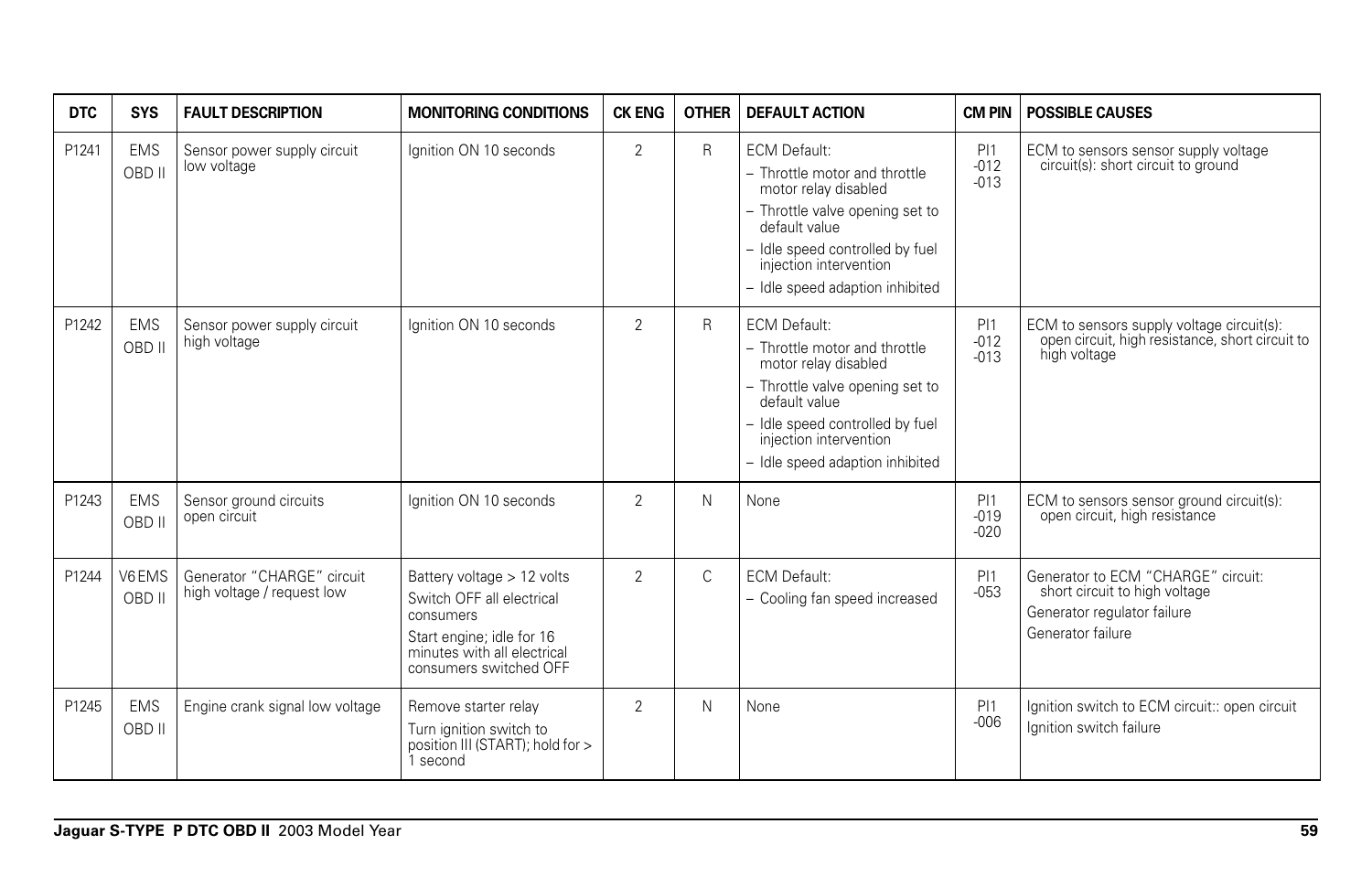| <b>DTC</b> | <b>SYS</b>           | <b>FAULT DESCRIPTION</b>                    | <b>MONITORING CONDITIONS</b>                                                                                                                                                                                                         | <b>CK ENG</b>  | <b>OTHER</b>   | <b>DEFAULT ACTION</b>                                                                                                                                                                                                          | <b>CM PIN</b> | <b>POSSIBLE CAUSES</b>                                                                                                                                                                                             |
|------------|----------------------|---------------------------------------------|--------------------------------------------------------------------------------------------------------------------------------------------------------------------------------------------------------------------------------------|----------------|----------------|--------------------------------------------------------------------------------------------------------------------------------------------------------------------------------------------------------------------------------|---------------|--------------------------------------------------------------------------------------------------------------------------------------------------------------------------------------------------------------------|
| P1246      | <b>EMS</b><br>OBD II | Engine crank signal high voltage            | Drive vehicle $> 15$ km/h (9)<br>mph) between 1500 - 4000<br>rpm for 10 seconds; stop<br>vehicle<br>Repeat 5 times                                                                                                                   | $\overline{2}$ | N              | None                                                                                                                                                                                                                           | PI1<br>$-006$ | lanition switch to ECM circuit: short circuit to<br>high voltage<br>Ignition switch failure                                                                                                                        |
| P1250      | <b>EMS</b><br>OBD II | Throttle valve return spring<br>malfunction | Idle engine<br>Switch OFF ignition for 10<br>seconds<br>Start engine and repeat                                                                                                                                                      | $\overline{2}$ | R              | <b>ECM Default:</b><br>- Vehicle speed limited<br>- Throttle opening limited to<br>30%<br>- Speed control inhibited                                                                                                            | -             | Throttle return spring failure<br>(throttle body failure)                                                                                                                                                          |
| P1251      | <b>EMS</b><br>OBD II | Throttle motor relay OFF failure            | Engine temperature cool<br>(cooling fans not running)<br>Remove ignition key for 20<br>seconds (cooling fans not<br>running)<br>Ignition key in, position II for 5<br>seconds (do not start)<br>Repeat cycle two additional<br>times | $\overline{2}$ | R              | <b>ECM Default:</b><br>- Throttle motor and throttle<br>motor relay disabled<br>- Throttle valve opening set to<br>default value<br>Idle speed controlled by fuel<br>injection intervention<br>- Idle speed adaption inhibited | PI1<br>$-052$ | Throttle motor relay coil power supply circuit:<br>open circuit (fuse)<br>Throttle motor relay failure<br>Throttle motor relay coil to ECM circuit:<br>open circuit<br>ECM ground circuit fault (relay coil drive) |
| P1254      | <b>EMS</b><br>OBD II | Throttle "limp home" spring<br>malfunction  | Idle engine<br>Switch OFF ignition for 10<br>seconds<br>Start engine and repeat                                                                                                                                                      | $\overline{2}$ | $\overline{R}$ | <b>ECM Default:</b><br>- Vehicle speed limited<br>- Throttle opening limited to<br>30%<br>- Speed control inhibited                                                                                                            | -             | Throttle limp home spring failure<br>(throttle body failure)                                                                                                                                                       |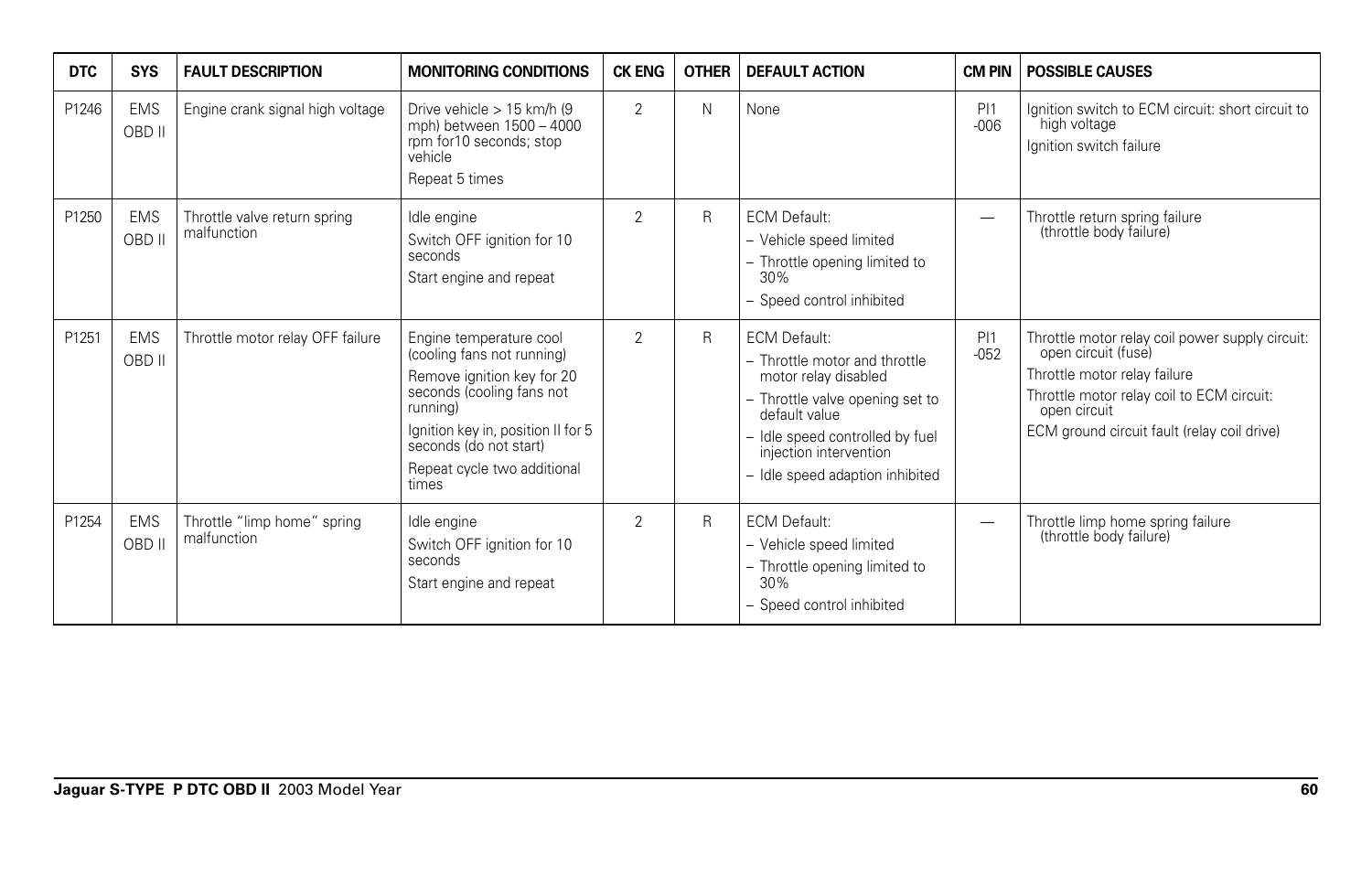| <b>DTC</b> | <b>SYS</b>           | <b>FAULT DESCRIPTION</b>                                                                                                                                 | <b>MONITORING CONDITIONS</b>            | <b>CK ENG</b>  | <b>OTHER</b> | <b>DEFAULT ACTION</b>                                    | CM PIN                   | <b>POSSIBLE CAUSES</b>                                                                                                                                                                                                                                                                                                                                                                                                                                    |
|------------|----------------------|----------------------------------------------------------------------------------------------------------------------------------------------------------|-----------------------------------------|----------------|--------------|----------------------------------------------------------|--------------------------|-----------------------------------------------------------------------------------------------------------------------------------------------------------------------------------------------------------------------------------------------------------------------------------------------------------------------------------------------------------------------------------------------------------------------------------------------------------|
| P1260      | <b>EMS</b><br>JAG    | Security input malfunction                                                                                                                               | Start engine                            | N              | N            | None                                                     | $\overline{\phantom{0}}$ | Invalid ignition key code<br>Passive anti-theft system (PATS) signal to<br>instrument pack missing or corrupted<br>Security message (PATS) CAN failure<br>NOTE: To clear this DTC, the failure must first<br>be rectified, followed by an ignition ON cycle<br>to allow a successful PATS identification<br>exchange between the ECM and the IC. The<br>fault code can then be cleared.                                                                   |
| P1313      | <b>EMS</b><br>OBD II | Misfire rate catalyst damage -<br>bank 1<br>NOTE: This DTC will flag only<br>when accompanied by an<br>individual cylinder misfire DTC:<br>P0300 - P0308 | Misfire monitor drive cycle -<br>page 6 | $\overline{2}$ | Α            | <b>ECM Default:</b><br>- Maximum engine speed<br>reduced | $\overline{\phantom{0}}$ | Cylinder compression low<br>Worn camshaft / broken valve spring(s)<br>Fuel delivery pressure (low / high)<br>Fuel injector(s) restricted / leaking<br>Fuel injector(s) continuously open<br>Fuel contamination<br>Fuel injector circuit fault(s)<br>(Injector DTCs also flagged)<br>Spark plug failure / fouled / incorrect gap<br>ECM to ignition coil primary circuit fault<br>(Cylinder misfire detected DTC also<br>flagged)<br>Ignition coil failure |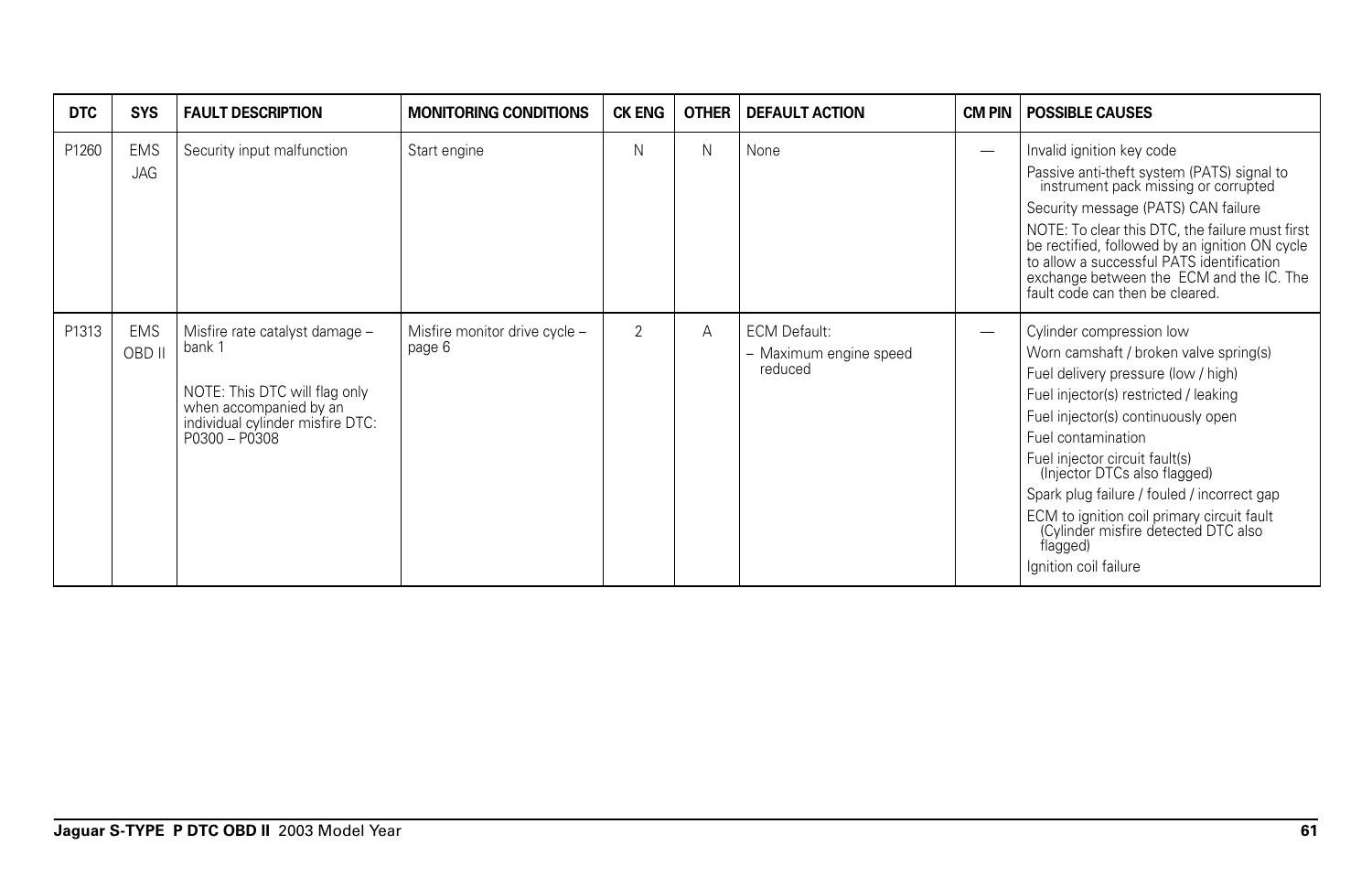| <b>DTC</b> | <b>SYS</b>           | <b>FAULT DESCRIPTION</b>                                                                                                                                 | <b>MONITORING CONDITIONS</b>                                     | <b>CK ENG</b>  | <b>OTHER</b> | <b>DEFAULT ACTION</b>                                            | <b>CM PIN</b>            | <b>POSSIBLE CAUSES</b>                                                                                                                                                                                                                                                                                                                                                                                                                                    |
|------------|----------------------|----------------------------------------------------------------------------------------------------------------------------------------------------------|------------------------------------------------------------------|----------------|--------------|------------------------------------------------------------------|--------------------------|-----------------------------------------------------------------------------------------------------------------------------------------------------------------------------------------------------------------------------------------------------------------------------------------------------------------------------------------------------------------------------------------------------------------------------------------------------------|
| P1314      | <b>EMS</b><br>OBD II | Misfire rate catalyst damage -<br>bank 2<br>NOTE: This DTC will flag only<br>when accompanied by an<br>individual cylinder misfire DTC:<br>P0300 - P0308 | Misfire monitor drive cycle -<br>page 6                          | $\overline{2}$ | A            | <b>ECM Default:</b><br>- Maximum engine speed<br>reduced         | $\overline{\phantom{0}}$ | Cylinder compression low<br>Worn camshaft / broken valve spring(s)<br>Fuel delivery pressure (low / high)<br>Fuel injector(s) restricted / leaking<br>Fuel injector(s) continuously open<br>Fuel contamination<br>Fuel injector circuit fault(s)<br>(Injector DTCs also flagged)<br>Spark plug failure / fouled / incorrect gap<br>ECM to ignition coil primary circuit fault<br>(Cylinder misfire detected DTC also<br>flagged)<br>Ignition coil failure |
| P1316      | <b>EMS</b><br>OBD II | Misfire excess emission<br>NOTE: This DTC will flag only<br>when accompanied by an<br>individual cylinder misfire DTC:<br>P0300 - P0308                  | Misfire monitor drive cycle -<br>page 6                          | $\mathfrak{D}$ | N            | None                                                             | $\overline{\phantom{0}}$ | Cylinder compression low<br>Worn camshaft / broken valve spring(s)<br>Fuel delivery pressure (low / high)<br>Fuel injector(s) restricted / leaking<br>Fuel injector(s) continuously open<br>Fuel contamination<br>Fuel injector circuit fault(s)<br>(Injector DTCs also flagged)<br>Spark plug failure / fouled / incorrect gap<br>ECM to ignition coil primary circuit fault<br>(Cylinder misfire detected DTC also<br>flagged)<br>Ignition coil failure |
| P1338      | <b>EMS</b><br>OBD II | Fuel pump (1 SC) drive circuit low<br>/ high voltage                                                                                                     | Start engine<br>Battery voltage > 12 volts<br>Idle for 2 minutes | $\mathfrak{D}$ | N            | <b>ECM Default:</b><br>- Fuel pump feedback control<br>inhibited | PI1<br>$-027$            | Rear Electronic Control Module to fuel pump<br>drive circuit: open circuit, short circuit,<br>high resistance<br>Rear Electronic Control Module failure<br>Fuel pump failure                                                                                                                                                                                                                                                                              |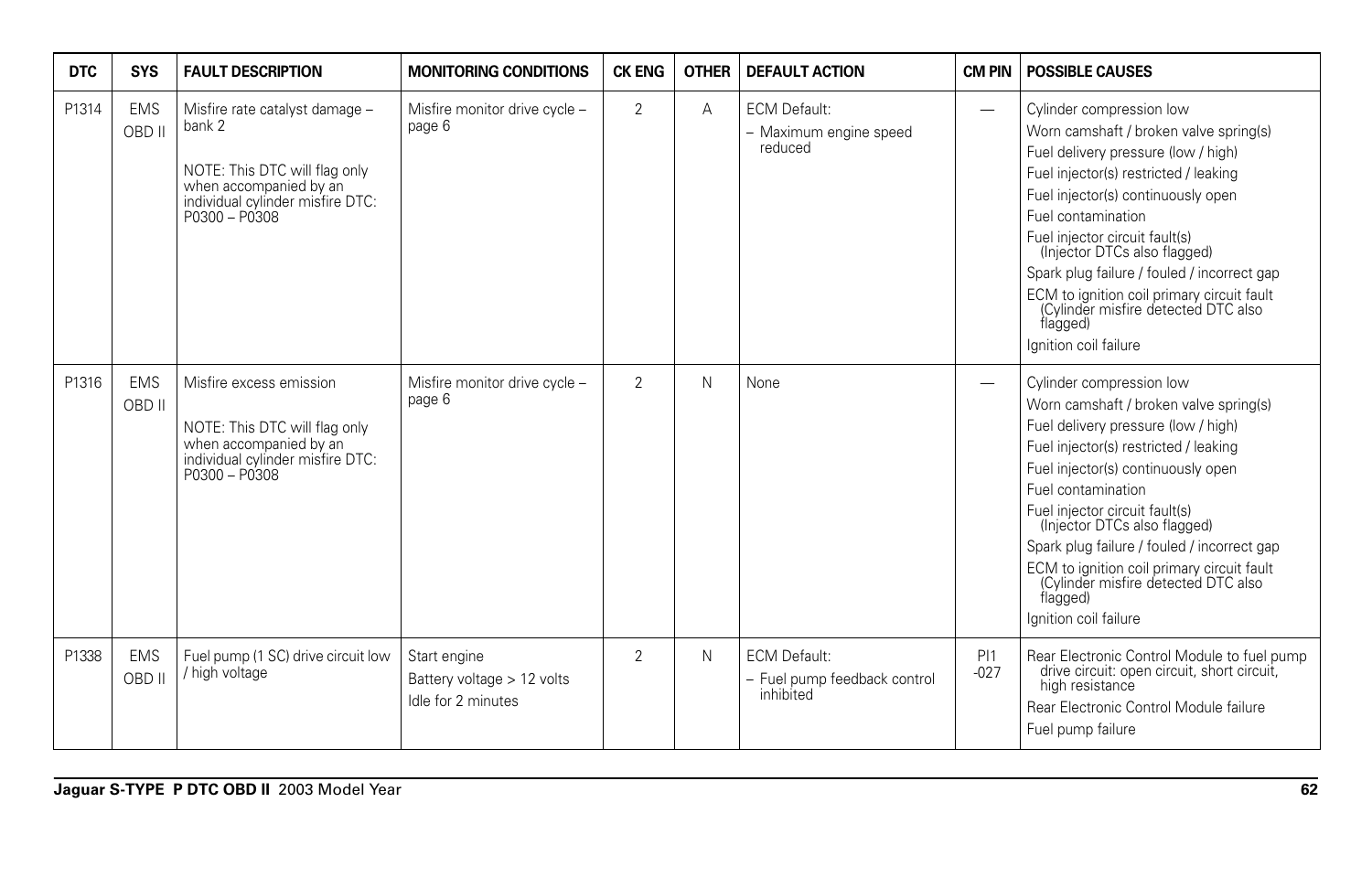| DTC   | <b>SYS</b>                    | <b>FAULT DESCRIPTION</b>                                       | <b>MONITORING CONDITIONS</b>                                                                                                                                               | <b>CK ENG</b>  | <b>OTHER</b> | <b>DEFAULT ACTION</b>                                                                                                               | CM PIN                              | <b>POSSIBLE CAUSES</b>                                                                                                                                                                                                                               |
|-------|-------------------------------|----------------------------------------------------------------|----------------------------------------------------------------------------------------------------------------------------------------------------------------------------|----------------|--------------|-------------------------------------------------------------------------------------------------------------------------------------|-------------------------------------|------------------------------------------------------------------------------------------------------------------------------------------------------------------------------------------------------------------------------------------------------|
| P1339 | V8 SC<br><b>EMS</b><br>OBD II | Fuel pump 2 drive circuit low<br>voltage / high voltage fault  | Start engine<br>Battery voltage > 12 volts<br>Idle for 2 minutes                                                                                                           | $\overline{2}$ | N            | <b>ECM Default:</b><br>- Fuel pump 2 feedback control<br>inhibited                                                                  | PI1<br>$-053$<br>$-011$             | Fuel Pump 2 Module to fuel pump drive<br>circuit: open circuit, short circuit,<br>high resistance<br>Fuel Pump 2 Module to ECM monitor circuit:<br>open circuit, short circuit, high resistance<br>Fuel Pump 2 Module failure<br>Fuel pump 2 failure |
| P1340 | <b>EMS</b><br>OBD II          | CMP Sensor 2 circuit malfunction<br>– bank 2                   | Start engine; momentarily<br>race the engine; stop engine<br>Repeat 2 additional times<br>Idle engine 1 minute                                                             | $\overline{2}$ | $\mathsf{N}$ | None                                                                                                                                | P <sub>11</sub><br>$-068$<br>$-069$ | CMP Sensor disconnected<br>CMP Sensor gap incorrect / foreign matter on<br>sensor face<br>CMP Sensor sensing circuit:<br>open circuit, short circuit to ground,<br>short circuit to high voltage<br>CMP Sensor 2 failure                             |
| P1341 | <b>EMS</b><br>OBD II          | CMP Sensor 2 circuit range /<br>performance - bank 2           | Start engine; momentarily<br>race the engine; stop engine<br>Repeat 2 additional times<br>Idle engine 1 minute                                                             | 2              | $\mathsf{N}$ | None                                                                                                                                | PI1<br>$-068$<br>$-069$             | CMP Sensor disconnected<br>CMP Sensor gap incorrect / foreign matter on<br>sensor face<br>CMP Sensor sensing circuit:<br>open circuit, short circuit to ground,<br>short circuit to high voltage<br>CMP Sensor 2 failure                             |
| P1344 | <b>EMS</b><br>OBD II          | APP Sensor sense circuits APP1<br>and APP2 range / performance | Battery voltage > 10 volts<br>Ignition ON<br>Slowly press accelerator pedal<br>to the floor over a 5 second<br>period<br>Slowly return the pedal to rest<br>Repeat 3 times | $\overline{2}$ | $\mathsf{R}$ | <b>ECM Default:</b><br>- APP angle default value used<br>- Speed control inhibited<br>- APP adaptions (wear,<br>variance) inhibited | PI1<br>$-102$<br>$-103$             | APP Sensor to ECM sense circuits:<br>short circuit, open circuit, high resistance<br>APP Sensor sensor supply circuits:<br>short circuit, open circuit, high resistance<br>APP Sensor sensor ground circuits:<br>open circuit<br>APP Sensor failure  |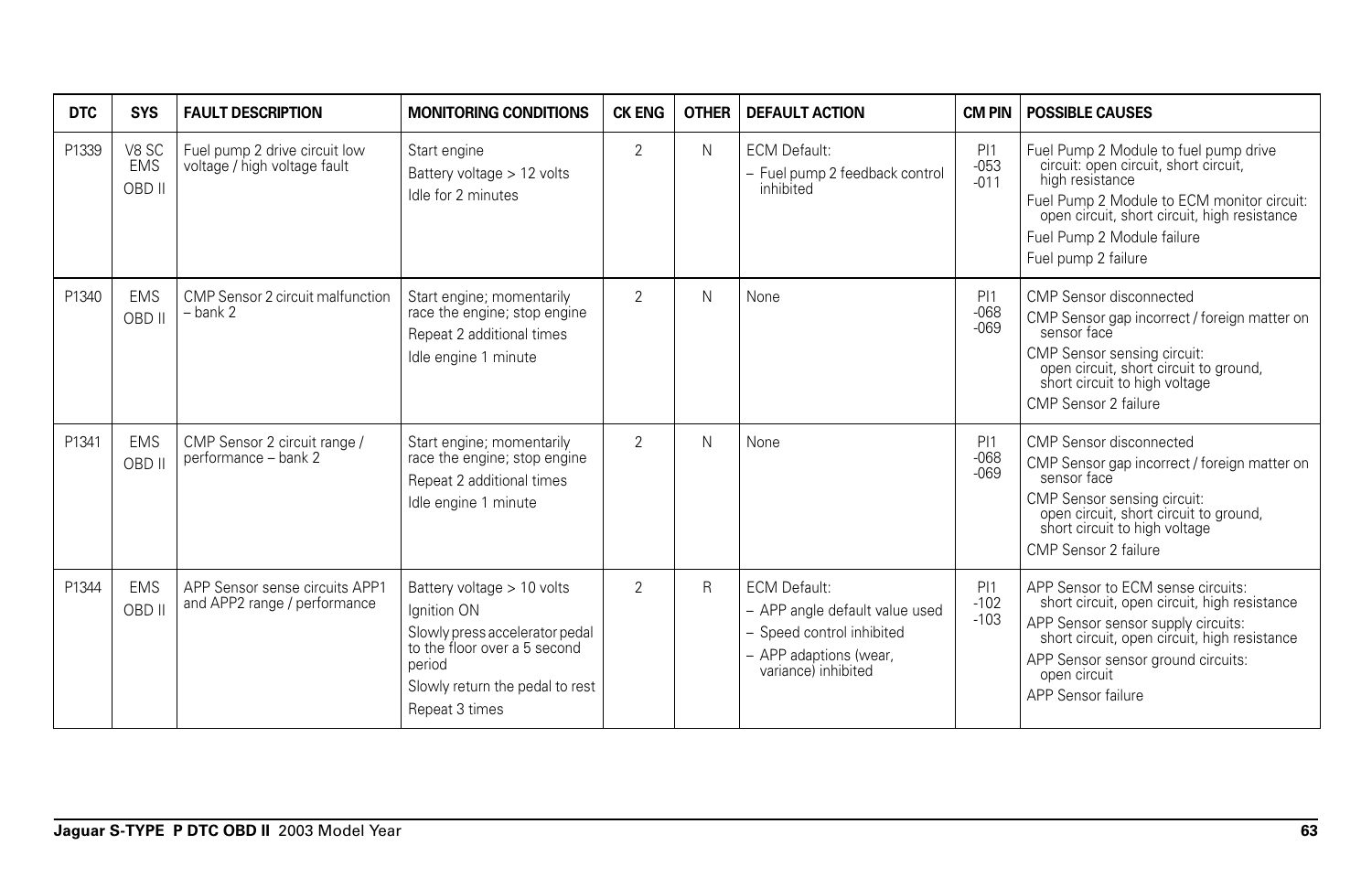| <b>DTC</b> | <b>SYS</b>           | <b>FAULT DESCRIPTION</b>        | <b>MONITORING CONDITIONS</b>                                     | <b>CK ENG</b>  | <b>OTHER</b> | <b>DEFAULT ACTION</b>                                                                                                                                                                                                                                                                                     | <b>CM PIN</b> | <b>POSSIBLE CAUSES</b>                                                                                                                                                                |
|------------|----------------------|---------------------------------|------------------------------------------------------------------|----------------|--------------|-----------------------------------------------------------------------------------------------------------------------------------------------------------------------------------------------------------------------------------------------------------------------------------------------------------|---------------|---------------------------------------------------------------------------------------------------------------------------------------------------------------------------------------|
| P1367      | <b>EMS</b><br>OBD II | Ignition amplifier bank 1 fault | Start engine<br>Battery voltage > 12 volts<br>Idle for 2 minutes | $\overline{2}$ | A            | <b>ECM Default:</b><br>- Closed loop fuel metering<br>inhibited<br>- Adaptive fuel metering<br>inhibited<br>- Catalyst warm up ignition<br>retard inhibited<br>- EGR Inhibited (V8)<br>- Canister purge inhibited<br>- Maximum engine speed<br>reduced<br>- Fuel injection cut off (bank 1<br>cylinders)  | PI1<br>$-131$ | Ignition monitoring circuit between splice and<br>ECM: open circuit, short circuit to ground,<br>short circuit to B+ voltage<br>Ignition module / coil bank 1 ground circuit<br>fault |
| P1368      | <b>EMS</b><br>OBD II | Ignition amplifier bank 2 fault | Start engine<br>Battery voltage > 12 volts<br>Idle for 2 minutes | $\overline{2}$ | A            | <b>ECM Default:</b><br>- Closed loop fuel metering<br>inhibited<br>- Adaptive fuel metering<br>inhibited<br>- Catalyst warm up ignition<br>retard inhibited<br>- EGR Inhibited (V8)<br>- Canister purge inhibited<br>- Maximum engine speed<br>reduced<br>- Fuel injection cut off (bank 2)<br>cylinders) | PI1<br>$-132$ | Ignition monitoring circuit between splice and<br>ECM: open circuit, short circuit to ground,<br>short circuit to B+ voltage<br>Ignition module / coil bank 2 ground circuit<br>fault |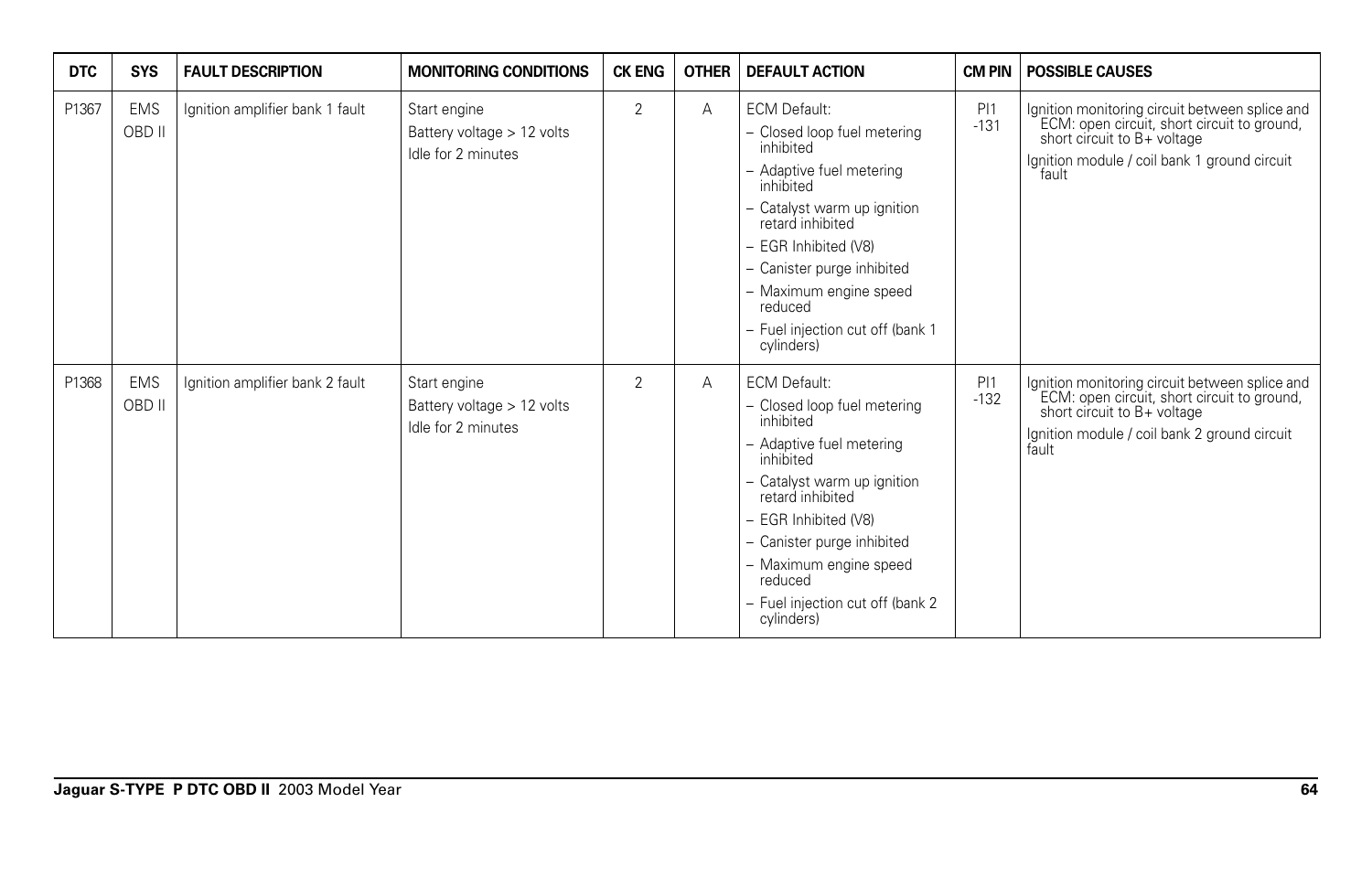| <b>DTC</b> | <b>SYS</b>                        | <b>FAULT DESCRIPTION</b>                                | <b>MONITORING CONDITIONS</b>                                                                                                                                                                                                                                                                                                       | <b>CK ENG</b> | <b>OTHER</b> | <b>DEFAULT ACTION</b>                                                                 | <b>CM PIN</b>             | <b>POSSIBLE CAUSES</b>                                                                                                                                                                                                  |
|------------|-----------------------------------|---------------------------------------------------------|------------------------------------------------------------------------------------------------------------------------------------------------------------------------------------------------------------------------------------------------------------------------------------------------------------------------------------|---------------|--------------|---------------------------------------------------------------------------------------|---------------------------|-------------------------------------------------------------------------------------------------------------------------------------------------------------------------------------------------------------------------|
| P1384      | <b>EMS</b><br>OBD II              | WT solenoid malfunction -<br>bank 1                     | Idle engine 30 seconds<br>Accelerate from stop through<br>complete engine rpm range;<br>coast to a stop<br>Drive the vehicle steadily<br>between 48 - 97 km/h (30 -<br>60 mph) for 5 minutes; coast<br>to a stop<br>Accelerate smoothly through<br>complete accelerator pedal<br>travel; coast to a stop<br>Idle engine 30 seconds | 2             | N            | <b>ECM Default:</b><br>- Bank 1 VVT hold current set at<br>a constant valve of 450 mA | <b>PI1</b><br>$-109$      | VVT solenoid valve 1 to ECM PWM drive<br>circuit fault<br>VVT solenoid valve 1 ground circuit fault<br>VVT solenoid 1 failure<br>Oil contamination<br>WT 1 oil flow fault<br>WT / camshaft mechanical failure - bank 1  |
| P1396      | <b>EMS</b><br>OBD II              | WT solenoid malfunction -<br>bank 2                     | Idle engine 30 seconds<br>Accelerate from stop through<br>complete engine rpm range;<br>coast to a stop<br>Drive the vehicle steadily<br>between 48 - 97 km/h (30 -<br>60 mph) for 5 minutes; coast<br>to a stop<br>Accelerate smoothly through<br>complete accelerator pedal<br>travel; coast to a stop<br>Idle engine 30 seconds | 2             | N            | <b>ECM Default:</b><br>- Bank 2 VVT hold current set at<br>a constant valve of 450 mA | PI1<br>$-110$             | VVT solenoid valve 2 to ECM PWM drive<br>circuit fault<br>VVT solenoid valve 2 ground circuit fault<br>VVT solenoid 2 failure<br>Oil contamination<br>WT 2 oil flow fault<br>VVT / camshaft mechanical failure - bank 2 |
| P1410      | V8 SC<br><b>EMS</b><br><b>JAG</b> | Air cleaner solenoid valve drive<br>circuit malfunction | Start engine<br>Idle for 2 minutes                                                                                                                                                                                                                                                                                                 | N             | N            | None                                                                                  | P <sub>11</sub><br>$-014$ | ECM to air cleaner solenoid circuit: open<br>circuit, short circuit, high resistance<br>Air cleaner solenoid failure                                                                                                    |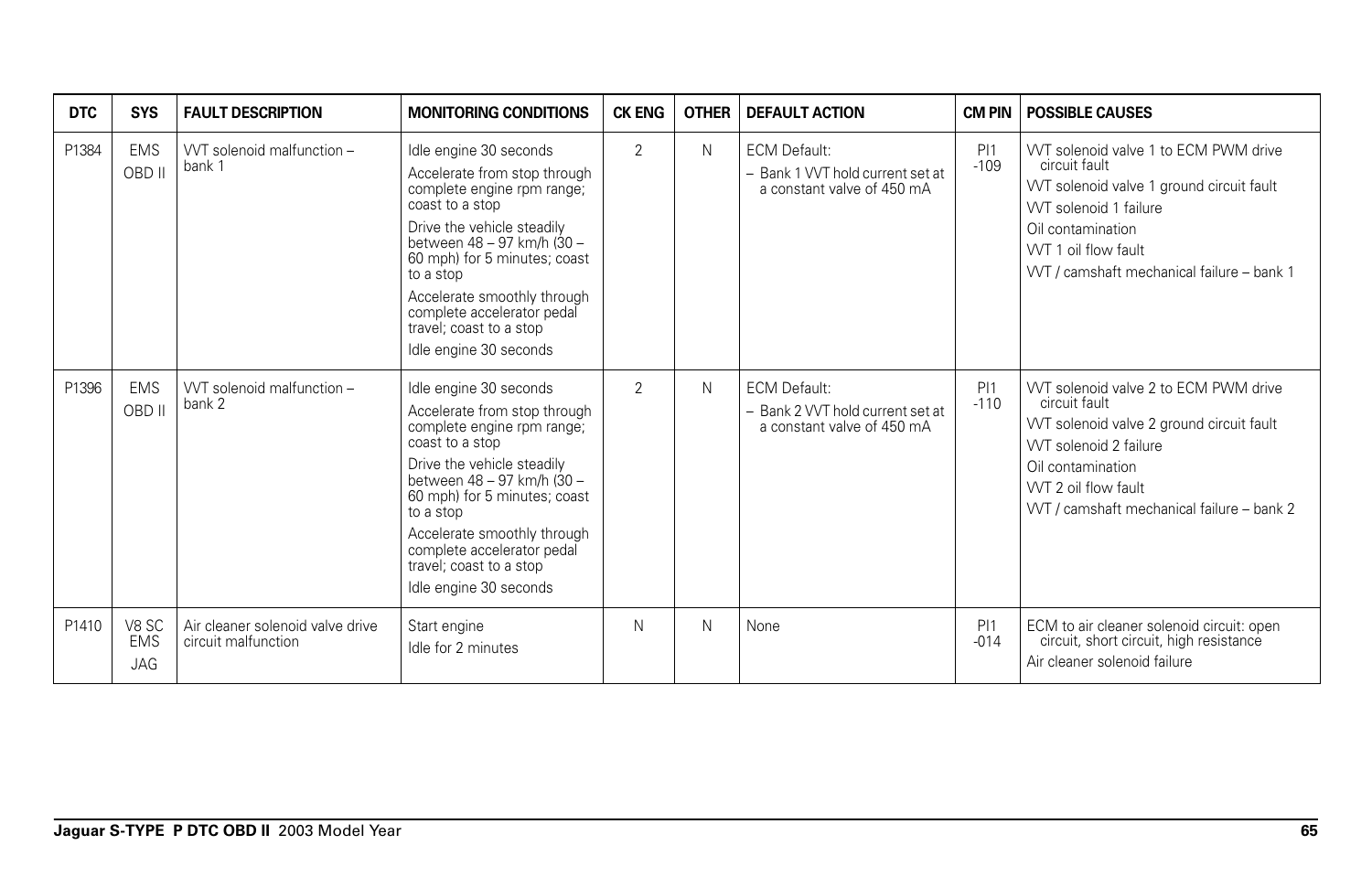| <b>DTC</b> | <b>SYS</b>                    | <b>FAULT DESCRIPTION</b>                    | <b>MONITORING CONDITIONS</b>                                                                                                                                                                         | <b>CK ENG</b>  | <b>OTHER</b> | <b>DEFAULT ACTION</b>                                                                                                                        | <b>CM PIN</b>             | <b>POSSIBLE CAUSES</b>                                                                                                                                                                              |
|------------|-------------------------------|---------------------------------------------|------------------------------------------------------------------------------------------------------------------------------------------------------------------------------------------------------|----------------|--------------|----------------------------------------------------------------------------------------------------------------------------------------------|---------------------------|-----------------------------------------------------------------------------------------------------------------------------------------------------------------------------------------------------|
| P1474      | V8 SC<br><b>EMS</b><br>OBD II | Intercooler coolant pump<br>malfunction     | Start engine and bring to<br>normal engine operating<br>temperature > $80 °C$ (176 °F)<br>Drive vehicle in Drive at 80<br>km/h (50 mph) - 105 km/h (65<br>mph) for $> 10$ minutes.                   | $\overline{2}$ | N            | <b>ECM Default:</b><br>- Default value of 70 °C (158 °F)<br>used                                                                             | $\overline{\phantom{0}}$  | Intercooler coolant pump failure                                                                                                                                                                    |
| P1516      | <b>EMS</b><br>OBD II          | Gear change P / N driving<br>malfunction    | Drive vehicle<br>$V6:$ > 15 km/h (9 mph)<br>between 1500 - 4000 rpm;<br>engine load $> 0.40$ g/rpm<br>Continue for 30 seconds<br>V8: > 24 km/h (15 mph)<br>between 1500 - 4000 rpm for<br>30 seconds | $\overline{2}$ | Α            | <b>ECM Default:</b><br>- Speed control inhibited<br>- Maximum engine speed<br>reduced                                                        | PI1<br>$-031$             | ECM P/N circuit: short circuit to ground, short<br>circuit to high voltage; high resistance<br>Gear selector cable setting incorrect<br>J Gate assembly incorrect setting<br>J Gate / ECM CAN fault |
| P1517      | <b>EMS</b><br>OBD II          | Gear change P / N starting<br>malfunction   | Start engine in P<br>Start engine in N<br>Check that engine does not<br>start in R, D, 5, 4, 3, 2                                                                                                    | $\overline{2}$ | A            | <b>ECM Default:</b><br>- Speed control inhibited<br>- Maximum throttle opening for<br>N range inhibited<br>- Maximum engine speed<br>reduced | PI1<br>$-031$             | ECM P/N circuit: short circuit to ground, short<br>circuit to high voltage; high resistance<br>Gear selector cable setting incorrect<br>J Gate assembly incorrect setting<br>J Gate / ECM CAN fault |
| P1532      | V6EMS<br>OBD II               | IMT valve 2 (bottom) circuit<br>malfunction | Battery voltage > 12 volts<br>Start engine and bring to<br>normal operating temperature<br>> 82 °C (180 °F)<br>Run engine at 5000 rpm in N<br>for 20 seconds                                         | $\overline{2}$ | N            | <b>ECM Default:</b><br>- IMT 2 Inhibited                                                                                                     | P <sub>11</sub><br>$-039$ | IMT Valve 2 (bottom) disconnected<br>IMT Valve 2 (bottom) to ECM drive circuit fault<br>IMT Valve 2 (bottom) power supply circuit fault<br>IMT Valve 2 (bottom) failure                             |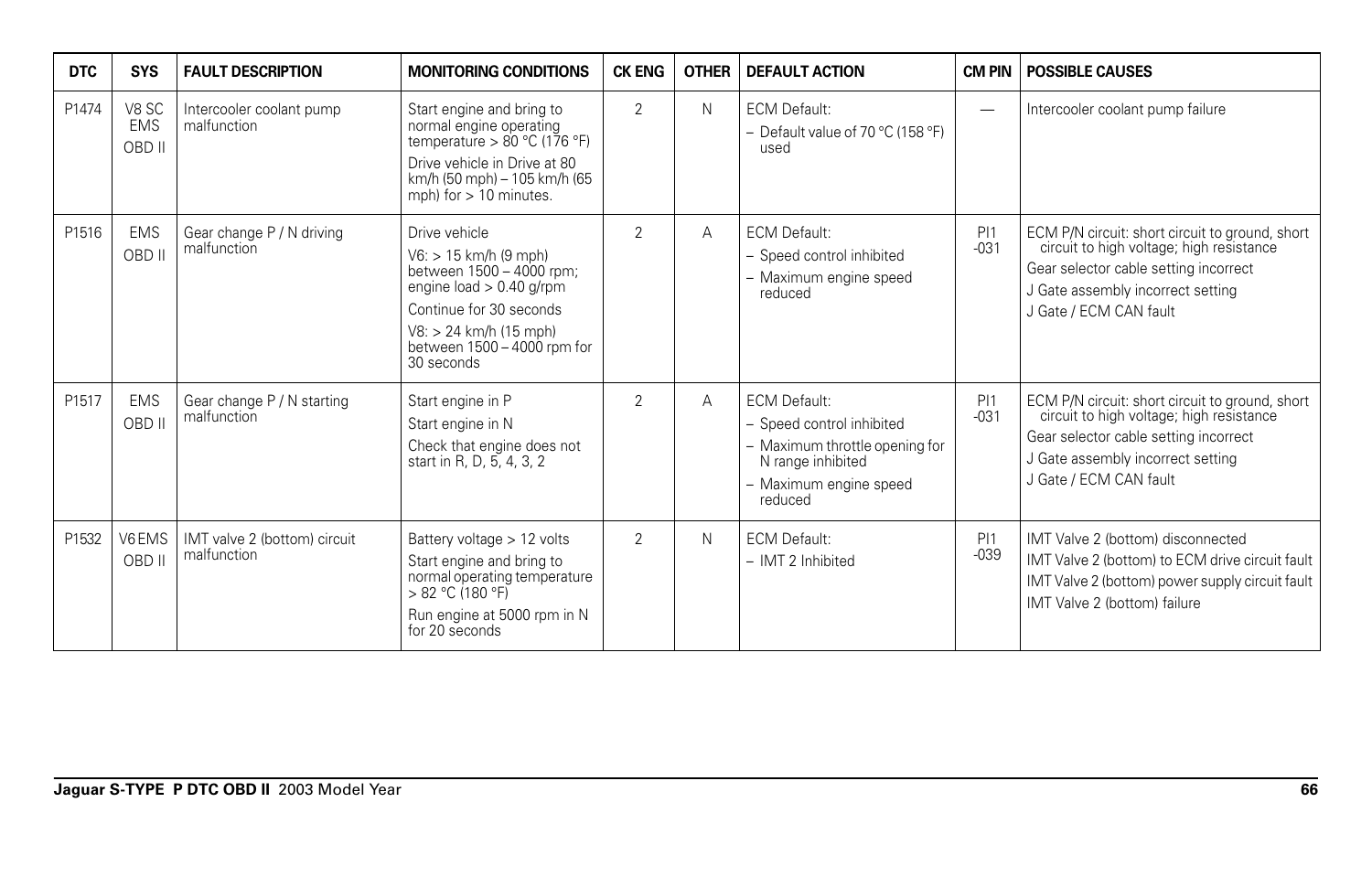| <b>DTC</b> | <b>SYS</b>               | <b>FAULT DESCRIPTION</b>                                                                                                                          | <b>MONITORING CONDITIONS</b>                                                                                                                                                                                                                                                                                                                                                                           | <b>CK ENG</b> | <b>OTHER</b> | <b>DEFAULT ACTION</b>                                                                                            | <b>CM PIN</b>           | <b>POSSIBLE CAUSES</b>                                                                                                                                                                                                                                                                                                                                                                      |
|------------|--------------------------|---------------------------------------------------------------------------------------------------------------------------------------------------|--------------------------------------------------------------------------------------------------------------------------------------------------------------------------------------------------------------------------------------------------------------------------------------------------------------------------------------------------------------------------------------------------------|---------------|--------------|------------------------------------------------------------------------------------------------------------------|-------------------------|---------------------------------------------------------------------------------------------------------------------------------------------------------------------------------------------------------------------------------------------------------------------------------------------------------------------------------------------------------------------------------------------|
| P1549      | V6EMS<br>OBD II          | IMT valve 1 (top) circuit<br>malfunction                                                                                                          | Battery voltage > 12 volts<br>Start engine and bring to<br>normal operating temperature<br>$> 82 °C$ (180 °F)<br>Run engine at 5000 rpm in N<br>for 20 seconds                                                                                                                                                                                                                                         | 2             | N            | <b>ECM Default:</b><br>- IMT 1 Inhibited                                                                         | PI1<br>$-038$           | IMT Valve 1 (top) disconnected<br>IMT Valve 1 (top) to ECM drive circuit fault<br>IMT Valve 1 (top) power supply circuit fault<br>IMT Valve 1 (top) failure                                                                                                                                                                                                                                 |
| P1571      | <b>EMS</b><br>JAG        | Brake ON / OFF switch; brake<br>cancel switch malfunction<br>(Brake ON / OFF switch -<br>normally open; brake cancel<br>switch - normally closed) | Start engine; idle in P, N<br>Press brake pedal for $>$ 30<br>seconds; release brake pedal<br>Repeat 10 times<br>$-$ or-<br>Drive $> 80$ km/h (50 mph) $> 1$<br>minute (do not press the<br>brake pedal); momentarily<br>press the brake pedal<br>Repeat 10 times<br>$-0r-$<br>Using WDS, monitor both<br>circuits<br>Pedal at rest = $"0"$ (both<br>circuits); pedal pressed = "1"<br>(both circuits) | N             | Α            | <b>ECM Default:</b><br>- Speed control inhibited<br>- Maximum engine speed<br>reduced<br>- J Gate locked in Park | PI1<br>$-008$<br>$-009$ | Brake ON / OFF switch to ECM circuit:<br>open circuit, short circuit to ground,<br>high resistance<br>Brake ON / OFF power supply circuit:<br>open circuit<br>Brake ON / OFF switch failure<br>Brake cancel switch to ECM circuit:<br>open circuit, short circuit to ground,<br>high resistance<br>Brake cancel switch power supply circuit:<br>open circuit<br>Brake cancel switch failure |
| P1582      | <b>EMS</b><br><b>JAG</b> | "Flight recorder" data is stored if<br>any one of five conditions occur:                                                                          | 1 Inertia switch activated<br>2 Throttle Limp Home mode<br>3 Engine starts and stumbles<br>4 Engine fail to start<br>5 Engine stall                                                                                                                                                                                                                                                                    | N             | N            | None                                                                                                             | PI1<br>$-010$           | If none of the five conditions occur, check:<br>Inertia switch to ECM circuit:<br>short circuit to B+ voltage<br>Inertia switch failure                                                                                                                                                                                                                                                     |
| P1603      | <b>TRANS</b><br>OBD II   | <b>TCM</b> Internal communications<br>error                                                                                                       | lanition ON 10 seconds                                                                                                                                                                                                                                                                                                                                                                                 | $\mathbf{1}$  | A            | None                                                                                                             |                         | TCM / Control valve failure                                                                                                                                                                                                                                                                                                                                                                 |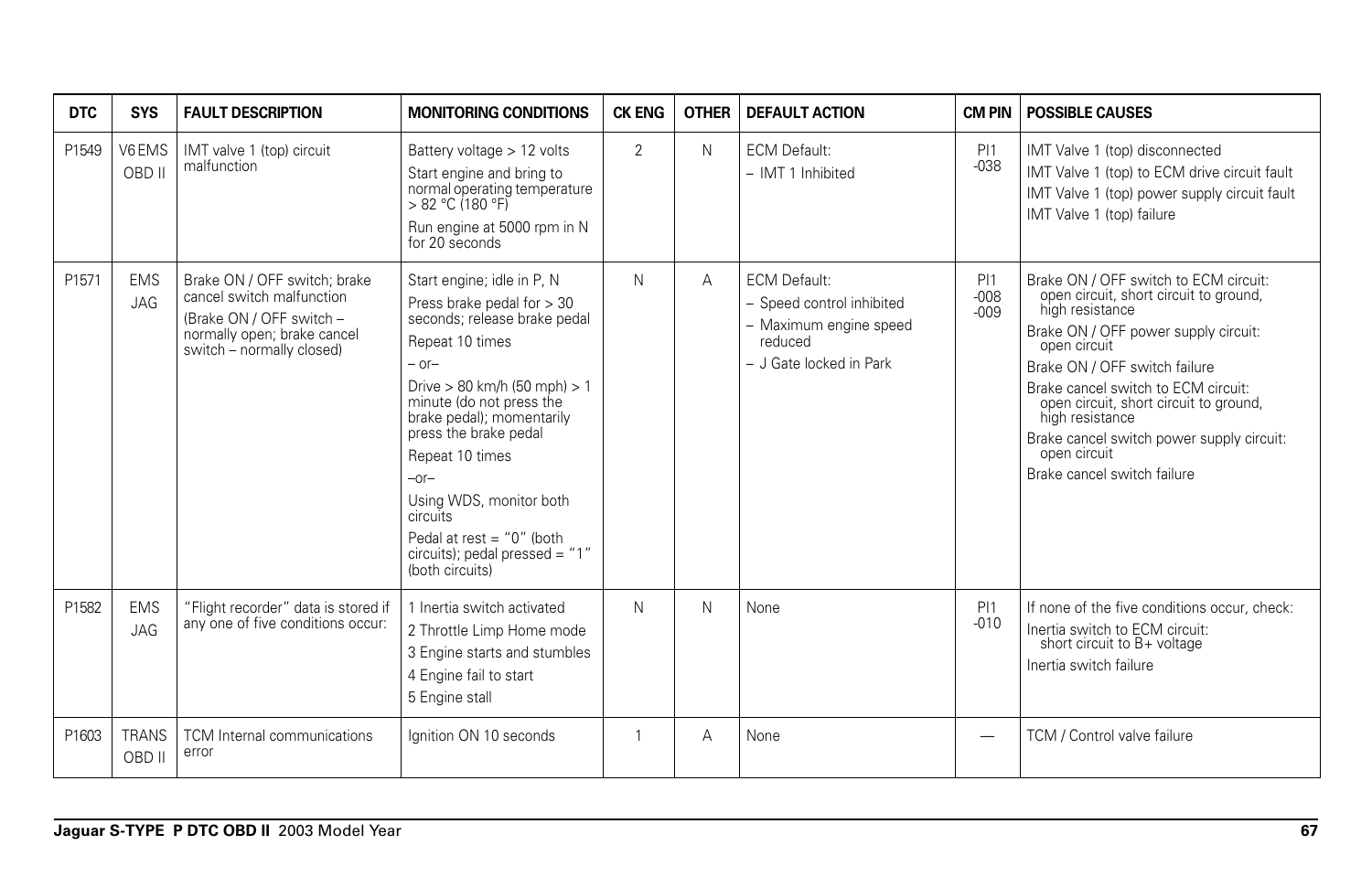| DTC   | <b>SYS</b>                 | <b>FAULT DESCRIPTION</b>                                         | <b>MONITORING CONDITIONS</b>                                                                                                                                                               | <b>CK ENG</b>  | <b>OTHER</b> | <b>DEFAULT ACTION</b>                                                                                                                                                                                                            | <b>CM PIN</b>            | <b>POSSIBLE CAUSES</b>                                                                                                                                                    |
|-------|----------------------------|------------------------------------------------------------------|--------------------------------------------------------------------------------------------------------------------------------------------------------------------------------------------|----------------|--------------|----------------------------------------------------------------------------------------------------------------------------------------------------------------------------------------------------------------------------------|--------------------------|---------------------------------------------------------------------------------------------------------------------------------------------------------------------------|
| P1605 | <b>TRANS</b><br><b>JAG</b> | <b>TCM RAM error</b>                                             | Ignition ON, then OFF. Cycle<br>ignition switch 6 times.                                                                                                                                   | $\mathsf{N}$   | N            | None                                                                                                                                                                                                                             | GB <sub>2</sub><br>$-14$ | Battery power supply circuit: open circuit,<br>short circuit to ground<br>TCM / Control valve failure                                                                     |
| P1606 | <b>EMS</b><br>OBD II       | EMS control relay malfunction                                    | Engine temperature cool<br>(cooling fans not running)<br>Remove ignition key for 1<br>minute (cooling fans not<br>running)<br>Ignition key in, position II for 5<br>seconds (do not start) | $\mathbf{1}$   | N            | None                                                                                                                                                                                                                             | PI1<br>$-040$            | ECM control relay failure<br>ECM control relay to ECM circuit fault<br>ECM control relay coil power supply open<br>circuit<br>ECM ground circuit fault (relay coil drive) |
| P1609 | <b>EMS</b><br>OBD II       | ECM microprocessor to<br>microprocessor communication<br>failure | Ignition ON 10 seconds                                                                                                                                                                     | $\overline{2}$ | R            | <b>ECM Default:</b><br>- Throttle motor and throttle<br>motor relay disabled<br>- Throttle valve opening set to<br>default value<br>- Idle speed controlled by fuel<br>injection intervention<br>- Idle speed adaption inhibited | —                        | <b>ECM Failure</b>                                                                                                                                                        |
| P1611 | <b>EMS</b><br>OBD II       | ECM sub CPU failure                                              | Drive vehicle<br>If fitted, engage speed control<br>Refer to Owner's Handbook<br>and ensure that speed control<br>engages normally                                                         | 2              | R            | <b>ECM Default:</b><br>- Throttle motor and throttle<br>motor relay disabled<br>- Throttle valve opening set to<br>default value<br>- Idle speed controlled by fuel<br>injection intervention<br>- Idle speed adaption inhibited | —                        | <b>ECM Failure</b>                                                                                                                                                        |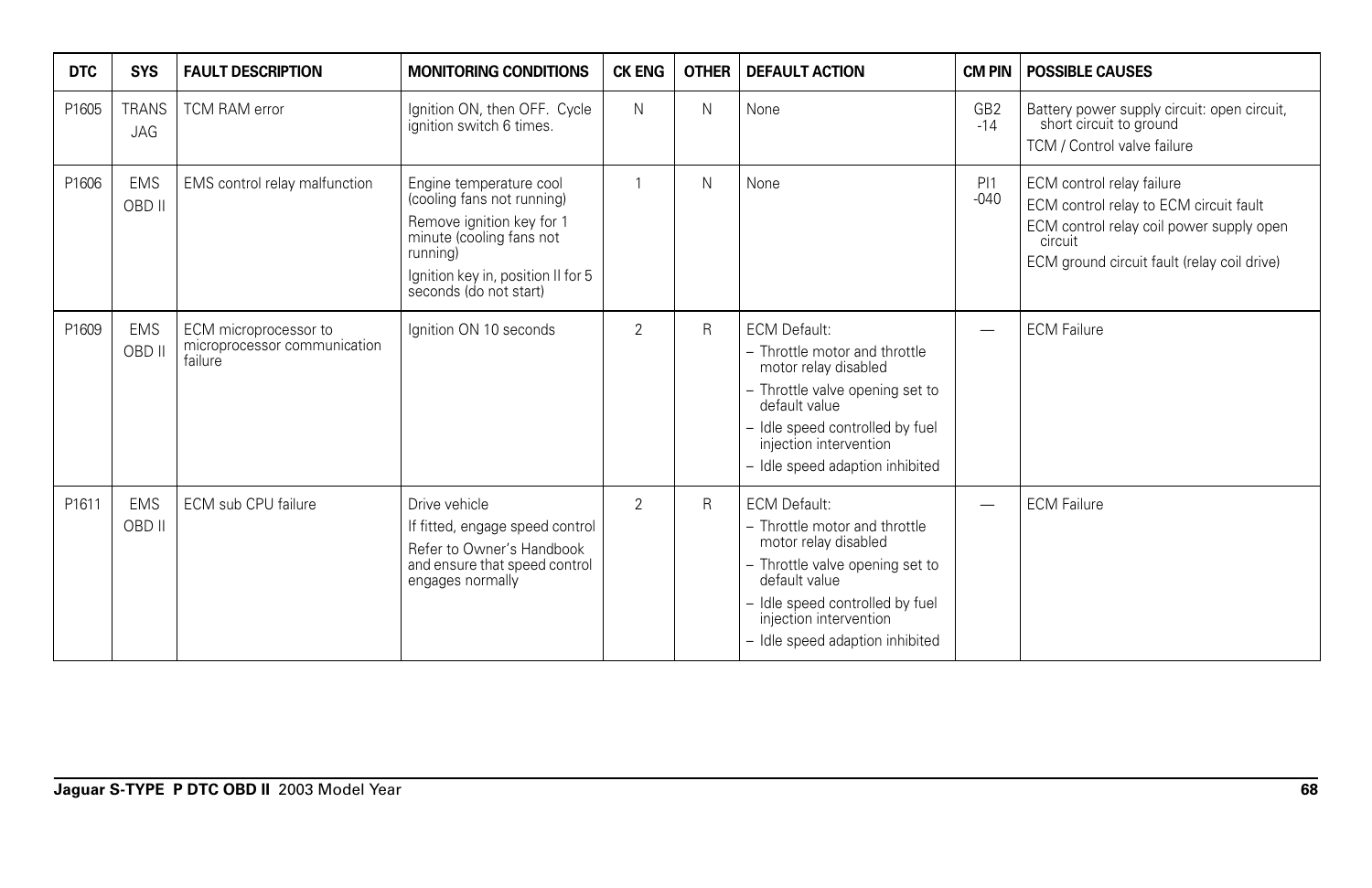| DTC   | <b>SYS</b>           | <b>FAULT DESCRIPTION</b>                                                          | <b>MONITORING CONDITIONS</b>                                                                                                                                                                                                                 | <b>CK ENG</b>  | <b>OTHER</b> | <b>DEFAULT ACTION</b>                                                                                                                                                                                                            | <b>CM PIN</b> | <b>POSSIBLE CAUSES</b>                                                                                                                                                                             |
|-------|----------------------|-----------------------------------------------------------------------------------|----------------------------------------------------------------------------------------------------------------------------------------------------------------------------------------------------------------------------------------------|----------------|--------------|----------------------------------------------------------------------------------------------------------------------------------------------------------------------------------------------------------------------------------|---------------|----------------------------------------------------------------------------------------------------------------------------------------------------------------------------------------------------|
| P1629 | V6EMS<br>OBD II      | Generator "FIELD" circuit failure                                                 | Battery voltage > 12 volts<br>Switch OFF all electrical<br>consumers<br>lanition ON 15 seconds<br>Start engine; momentarily idle<br>with all electrical consumers<br>switched OFF<br>Switch ignition OFF<br>Switch ignition ON               | $\overline{2}$ | $\mathsf{C}$ | None                                                                                                                                                                                                                             | PI1<br>$-065$ | ECM to generator "FIELD" return circuit:<br>open circuit, high resistance<br>Generator regulator failure<br>Generator failure                                                                      |
| P1631 | <b>EMS</b><br>OBD II | Throttle motor relay coil drive<br>circuit OFF failure                            | Engine temperature cool<br>(cooling fans not running)<br>Remove ignition key for 20<br>seconds (cooling fans not<br>runnina)<br>Ignition key in, position II for 5<br>seconds (do not start)<br>Repeat cycle twice more                      | $\mathfrak{p}$ | R            | <b>ECM Default:</b><br>- Throttle motor and throttle<br>motor relay disabled<br>- Throttle valve opening set to<br>default value<br>- Idle speed controlled by fuel<br>iniection intervention<br>- Idle speed adaption inhibited | PI1<br>$-052$ | Throttle motor relay coil power supply circuit:<br>open circuit (fuse)<br>Throttle motor relay failure<br>Throttle motor relay coil to ECM drive circuit:<br>open circuit, short circuit to ground |
| P1632 | <b>EMS</b><br>OBD II | Generator charge system failure /<br>generator "LOAD" feedback<br>circuit failure | Battery voltage > 12 volts<br>Switch OFF all electrical<br>consumers<br>Start engine; idle for 16<br>minutes with all electrical<br>consumers switched OFF<br>If no reoccurrence of DTC(s):<br>hold engine > 1500 rpm for<br>one minute in N | 2              | $\mathsf{C}$ | None                                                                                                                                                                                                                             | PI1<br>$-079$ | ECM to generator "LOAD" feedback circuit:<br>short circuit, open circuit, high resistance<br>Generator regulator failure<br>Generator failure                                                      |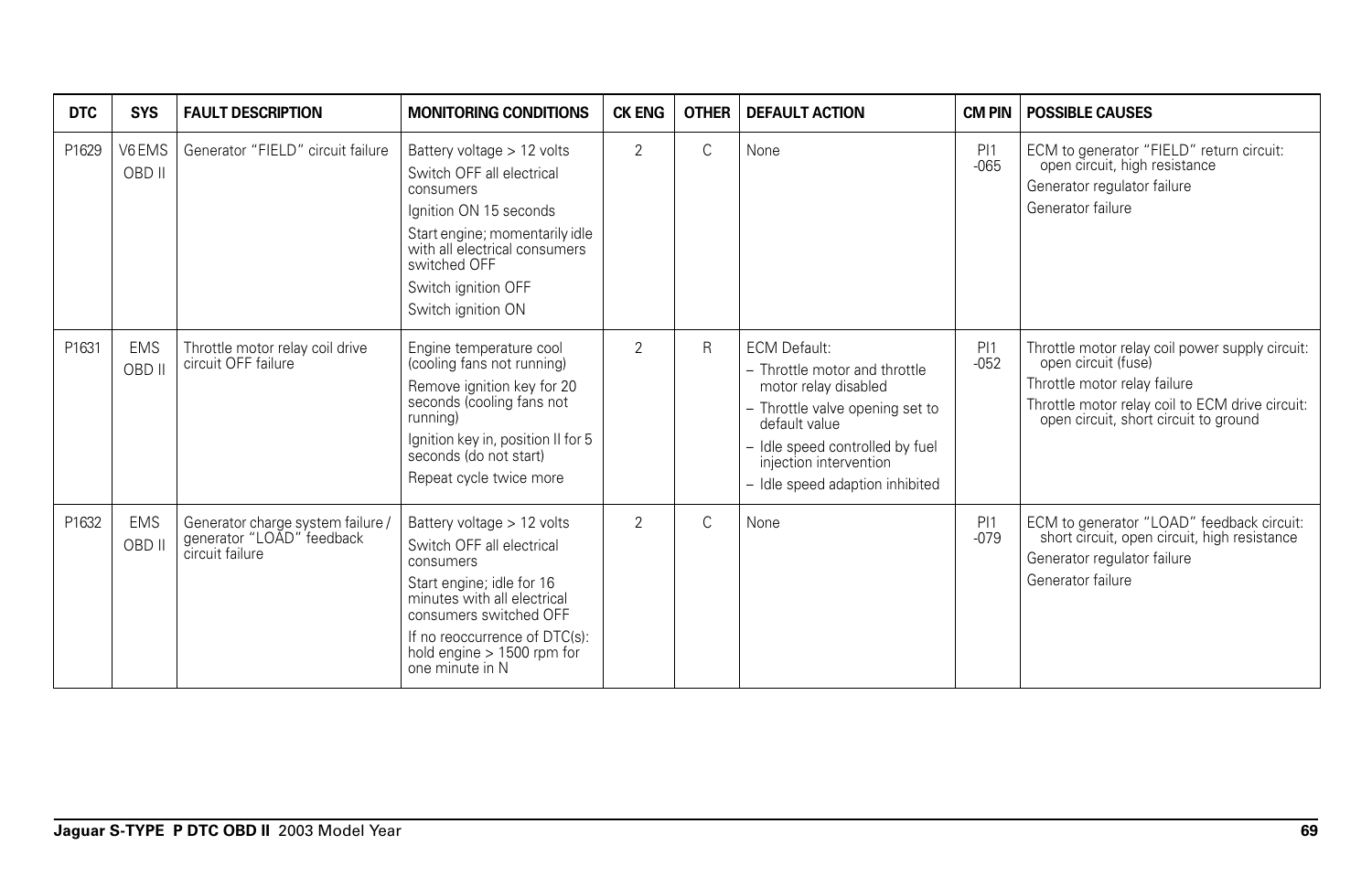| <b>DTC</b> | <b>SYS</b>           | <b>FAULT DESCRIPTION</b>                    | <b>MONITORING CONDITIONS</b>                                                    | <b>CK ENG</b>  | <b>OTHER</b> | <b>DEFAULT ACTION</b>                                                                                                                                                                                                            | <b>CM PIN</b>            | <b>POSSIBLE CAUSES</b>                                                                                         |
|------------|----------------------|---------------------------------------------|---------------------------------------------------------------------------------|----------------|--------------|----------------------------------------------------------------------------------------------------------------------------------------------------------------------------------------------------------------------------------|--------------------------|----------------------------------------------------------------------------------------------------------------|
| P1633      | <b>EMS</b><br>OBD II | ECM main CPU failure                        | Ignition ON 10 seconds                                                          | $\overline{2}$ | R            | <b>ECM Default:</b><br>- Throttle motor and throttle<br>motor relay disabled<br>- Throttle valve opening set to<br>default value<br>- Idle speed controlled by fuel<br>injection intervention<br>- Idle speed adaption inhibited | $\overline{\phantom{m}}$ | <b>ECM Failure</b>                                                                                             |
| P1634      | <b>EMS</b><br>OBD II | Throttle "watch dog" circuit<br>malfunction | Idle engine<br>Switch OFF ignition for 10<br>seconds<br>Start engine and repeat | $\overline{2}$ | R            | <b>ECM Default:</b><br>- Vehicle speed limited<br>- Throttle opening limited to<br>30%<br>- Speed control inhibited                                                                                                              | $\overline{\phantom{m}}$ | <b>ECM Failure</b>                                                                                             |
| P1637      | <b>EMS</b><br>OBD II | CAN ECM to DSCCM network<br>malfunction     | Ignition ON 10 seconds                                                          | $\overline{2}$ | A            | <b>ECM Default:</b><br>- Speed control inhibited<br>- Maximum throttle opening for<br>N range inhibited<br>- Throttle opening limited to<br>30%<br>- Maximum engine speed<br>reduced                                             | P11<br>$-123$<br>$-124$  | CAN open circuit fault - DSCCM to ECM<br>CAN short circuit fault<br><b>DSCCM</b> failure<br><b>ECM</b> failure |
| P1638      | <b>EMS</b><br>OBD II | CAN ECM / IC network<br>malfunction         | Ignition ON 10 seconds                                                          | 1              | N            | None<br>(Engine will not start - PATS<br>failure)                                                                                                                                                                                | PI1<br>$-123$<br>$-124$  | CAN open circuit fault - IC to ECM<br>CAN short circuit fault<br>IC failure<br><b>ECM</b> failure              |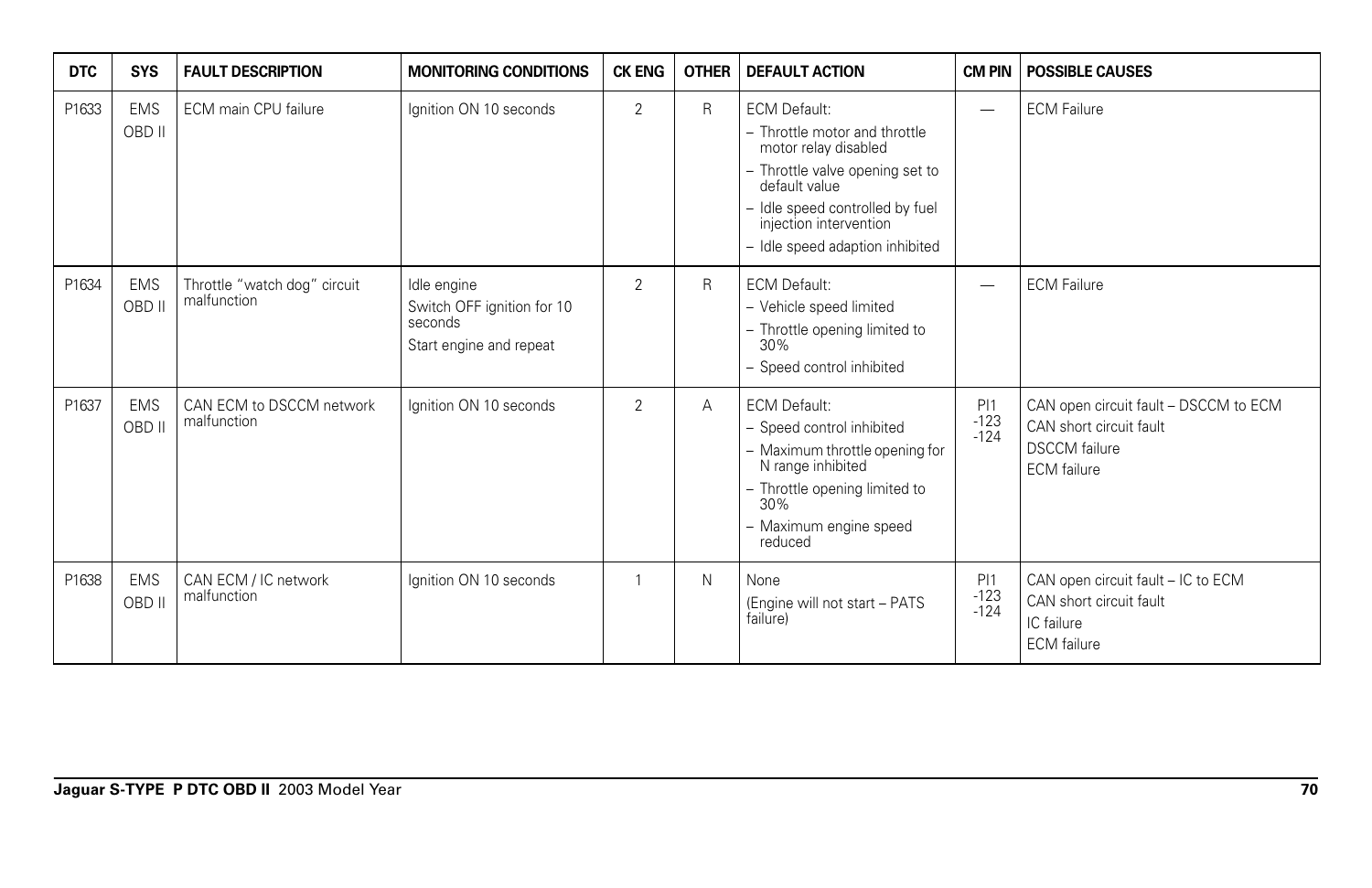| <b>DTC</b> | <b>SYS</b>           | <b>FAULT DESCRIPTION</b>                                                  | <b>MONITORING CONDITIONS</b> | <b>CK ENG</b>  | <b>OTHER</b> | <b>DEFAULT ACTION</b>                                                                                                                                                                                                             | <b>CM PIN</b>            | <b>POSSIBLE CAUSES</b>                                                                                                                                                             |
|------------|----------------------|---------------------------------------------------------------------------|------------------------------|----------------|--------------|-----------------------------------------------------------------------------------------------------------------------------------------------------------------------------------------------------------------------------------|--------------------------|------------------------------------------------------------------------------------------------------------------------------------------------------------------------------------|
| P1642      | <b>EMS</b><br>OBD II | CAN circuit malfunction                                                   | Ignition ON 10 seconds       |                | A            | <b>ECM Default:</b><br>- Speed control inhibited<br>- Maximum throttle opening for<br>N range inhibited<br>- Throttle opening limited to<br>30%<br>- Maximum engine speed<br>reduced<br>(Engine will not start - PATS<br>failure) | PI1<br>$-123$<br>$-124$  | CAN short circuit fault<br>Control module failure -<br>check for additional flagged DTC(s) to locate<br>control module source                                                      |
| P1643      | <b>EMS</b><br>OBD II | CAN ECM / TCM network<br>malfunction                                      | Ignition ON 10 seconds       | $\overline{2}$ | Α            | <b>ECM Default:</b><br>- Speed control inhibited<br>- Maximum throttle opening for<br>N range inhibited<br>- Throttle opening limited to<br>30%<br>- Maximum engine speed<br>reduced                                              | PI1<br>$-123$<br>$-124$  | CAN open circuit fault - TCM to ECM<br>CAN short circuit fault<br><b>TCM</b> failure<br><b>ECM</b> failure                                                                         |
| P1646      | <b>EMS</b><br>OBD II | ECM HO2 Sensor control<br>malfunction -<br>bank 1 upstream (1/1)          | Drive vehicle for 10 minutes | $\overline{2}$ | N            | <b>ECM Default:</b><br>- HO2S 1/1 control circuit<br>inhibited                                                                                                                                                                    | $\overline{\phantom{0}}$ | HO2 Sensor 1/1 heater failure<br>HO2 Sensor 1/1 sensing circuit:<br>short circuit to ground, short circuit to<br>high voltage, open circuit, high resistance<br><b>ECM Failure</b> |
| P1647      | <b>EMS</b><br>OBD II | <b>ECM HO2 Sensor control</b><br>$malfunction -$<br>bank 2 upstream (2/1) | Drive vehicle for 10 minutes | $\overline{2}$ | $\mathsf{N}$ | <b>ECM Default:</b><br>- HO2S 2/1 control circuit<br>inhibited                                                                                                                                                                    | $\overline{\phantom{m}}$ | HO2 Sensor 2/1 heater failure<br>HO2 Sensor 2/1 sensing circuit:<br>short circuit to ground, short circuit to<br>high voltage, open circuit, high resistance<br><b>ECM Failure</b> |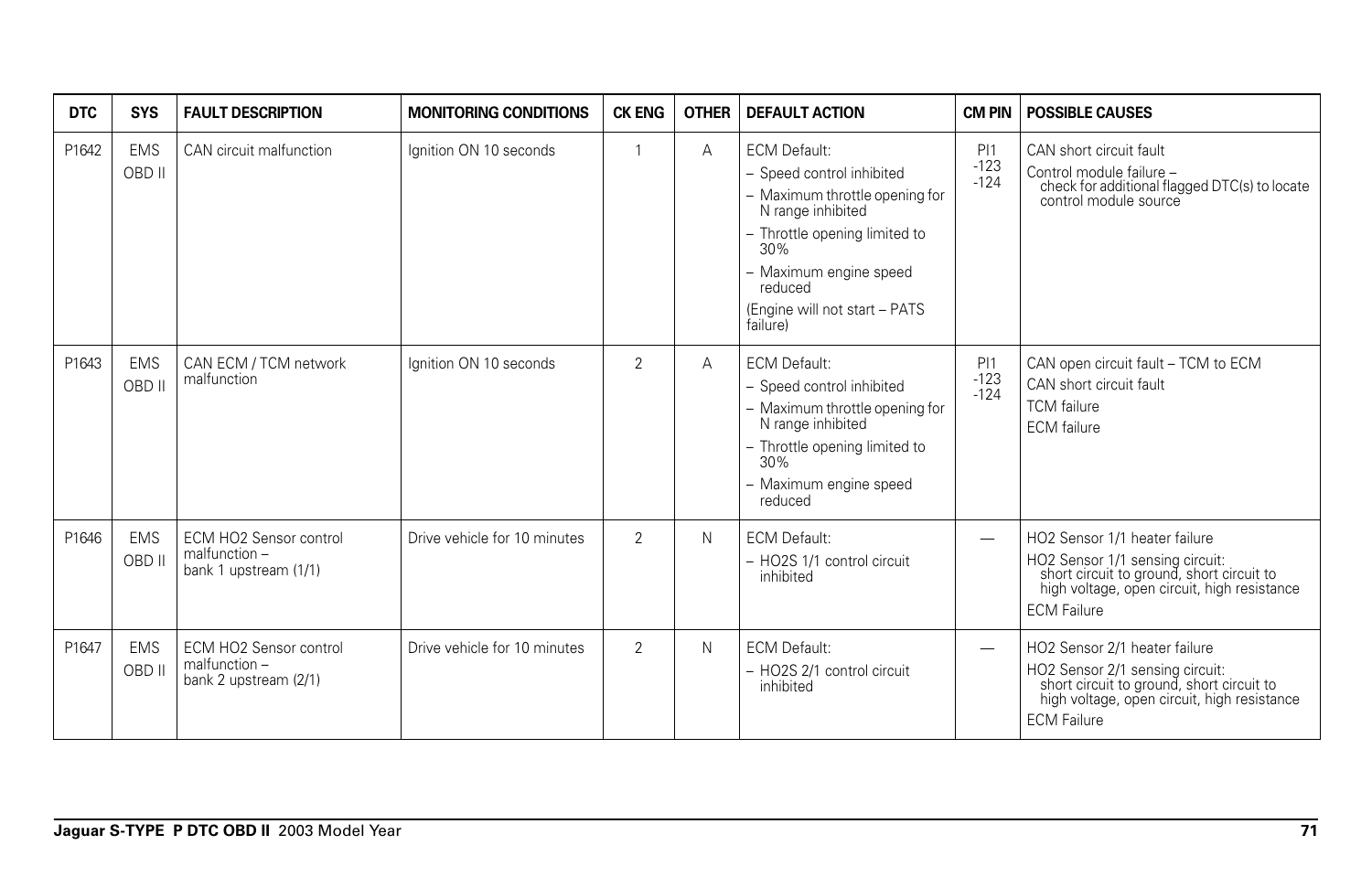| <b>DTC</b> | <b>SYS</b>               | <b>FAULT DESCRIPTION</b>                                  | <b>MONITORING CONDITIONS</b>                                                                                                                                                                                                         | <b>CK ENG</b>  | <b>OTHER</b> | <b>DEFAULT ACTION</b>                                                                                               | <b>CM PIN</b>            | <b>POSSIBLE CAUSES</b>                                                                                         |
|------------|--------------------------|-----------------------------------------------------------|--------------------------------------------------------------------------------------------------------------------------------------------------------------------------------------------------------------------------------------|----------------|--------------|---------------------------------------------------------------------------------------------------------------------|--------------------------|----------------------------------------------------------------------------------------------------------------|
| P1648      | <b>EMS</b><br>OBD II     | <b>ECM</b> internal Knock Sensor CPU<br>self test failure | Start engine<br>Battery voltage > 12 volts.<br>Idle for 2 minutes                                                                                                                                                                    | $\overline{2}$ | A            | <b>ECM Default:</b><br>- Maximum ignition retard<br>- Maximum engine speed<br>reduced                               | $\overline{\phantom{0}}$ | <b>ECM Failure</b>                                                                                             |
| P1656      | <b>EMS</b><br>OBD II     | TP Sensor amplifier circuit<br>malfunction                | Ignition ON 10 seconds                                                                                                                                                                                                               | $\overline{2}$ | A            | <b>ECM Default:</b><br>- Maximum engine speed<br>reduced                                                            | PI1<br>$-075$            | <b>ECM Failure</b>                                                                                             |
| P1657      | <b>EMS</b><br>OBD II     | Throttle motor relay coil drive<br>circuit ON failure     | Engine temperature cool<br>(cooling fans not running)<br>Remove ignition key for 20<br>seconds (cooling fans not<br>running)<br>Ignition key in, position II for 5<br>seconds (do not start)<br>Repeat cycle two additional<br>times | $\overline{2}$ | $\mathsf{R}$ | <b>ECM Default:</b><br>- Vehicle speed limited<br>- Throttle opening limited to<br>30%<br>- Speed control inhibited | PI1<br>$-052$<br>$-134$  | Throttle motor relay failure<br>Throttle motor relay coil to ECM drive circuit:<br>short circuit to B+ voltage |
| P1658      | <b>EMS</b><br>OBD II     | Throttle motor relay ON failure                           | Engine temperature cool<br>(cooling fans not running)<br>Remove ignition key for 20<br>seconds (cooling fans not<br>running)<br>Ignition key in, position II for 5<br>seconds (do not start)<br>Repeat cycle two additional<br>times | $\mathfrak{D}$ | $\mathsf{R}$ | <b>ECM Default:</b><br>- Vehicle speed limited<br>- Throttle opening limited to<br>30%<br>- Speed control inhibited | PI1<br>$-052$            | Throttle motor relay failure<br>Throttle motor relay coil to ECM drive circuit:<br>short circuit to B+ voltage |
| P1696      | <b>EMS</b><br><b>JAG</b> | CAN ECM / ASCCM network<br>malfunction                    | Ignition ON 30 seconds                                                                                                                                                                                                               | N              | N            | <b>ECM Default:</b><br>- Speed control inhibited                                                                    | PI1<br>$-123$<br>$-124$  | CAN open circuit fault - ASCCM to ECM<br>CAN short circuit fault<br><b>ASCCM</b> failure<br><b>ECM</b> failure |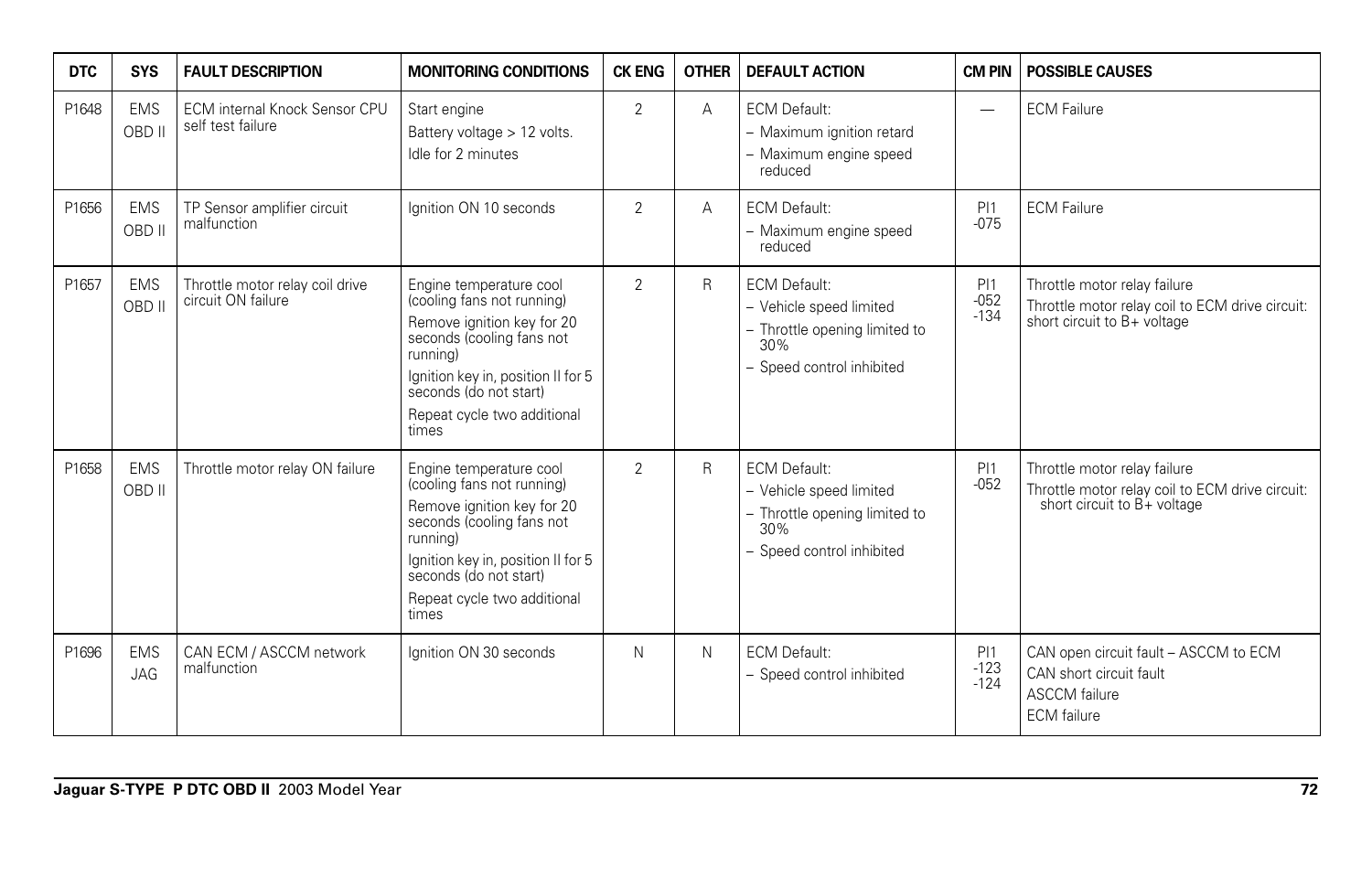| <b>DTC</b> | <b>SYS</b>                 | <b>FAULT DESCRIPTION</b>                                            | <b>MONITORING CONDITIONS</b>                                                                  | <b>CK ENG</b>  | <b>OTHER</b> | <b>DEFAULT ACTION</b>                                                               | <b>CM PIN</b>                   | <b>POSSIBLE CAUSES</b>                                                                                                                                                                                                                                    |
|------------|----------------------------|---------------------------------------------------------------------|-----------------------------------------------------------------------------------------------|----------------|--------------|-------------------------------------------------------------------------------------|---------------------------------|-----------------------------------------------------------------------------------------------------------------------------------------------------------------------------------------------------------------------------------------------------------|
| P1697      | <b>EMS</b><br><b>JAG</b>   | Adaptive speed control<br>HEADWAY switch(es) circuit<br>malfunction | Ignition ON 45 seconds                                                                        | N              | A            | <b>ECM Default:</b><br>- Speed control inhibited                                    | PI1<br>$-047$                   | Speed control switches internal steering<br>wheel circuit: short circuit to ground<br>Steering wheel cassette reel:<br>short circuit to ground<br>Cassette reel to ECM circuit:<br>short circuit to ground<br>HEADWAY + / - switch(es) failure (stuck ON) |
| P1699      | <b>EMS</b><br>OBD II       | CAN ECM / A/CCM network<br>malfunction                              | lanition ON 10 seconds                                                                        | $\mathfrak{p}$ | N            | None                                                                                | PI1<br>$-123$<br>$-124$         | CAN open circuit fault - A/CCM to ECM<br>CAN short circuit fault<br>A/CCM failure<br><b>ECM</b> failure                                                                                                                                                   |
| P1749      | <b>TRANS</b><br><b>JAG</b> | PARK / NEUTRAL circuit<br>malfunction                               | Ignition ON. Move gear<br>selector to N; leave in N for 5<br>seconds, then return to P.       | N              | N            | None                                                                                | GB <sub>2</sub><br>$-10$        | TCM TO ECM P / N circuit: open circuit, short<br>circuit to ground, short circuit to B+ voltage<br>TCM / Control valve failure                                                                                                                            |
| P1774      | <b>TRANS</b><br><b>JAG</b> | CAN TCM / J Gate Module<br>network malfunction                      | Ignition ON 10 seconds                                                                        | N              | A            | <b>TCM Default:</b><br>- Manual gear selection<br>disabled<br>- Sport mode disabled | GB <sub>2</sub><br>$-2$<br>$-6$ | CAN open circuit fault - TCM to J Gate<br>Module<br>CAN short circuit fault<br>J Gate Module failure                                                                                                                                                      |
| P1783      | <b>TRANS</b><br>OBD II     | Transmission over-temperature<br>shut-down                          | Drive vehicle for 1 hour while<br>continually performing hard<br>acceleration starts / stops. | $\mathsf{N}$   | A            | <b>TCM Default:</b><br>- Mechanical limp home mode                                  | -                               | Transmission fluid level low<br>Transmission fluid cooler circuit:<br>obstructed, leaking<br>Transmission fluid cooler fins blocked by<br>debris<br>Transmission mechanical failure                                                                       |
| P1794      | <b>TRANS</b><br>OBD II     | TCM ignition switched power<br>supply circuit malfunction           | Ignition ON 10 seconds                                                                        | 2              | Α            | <b>TCM Default:</b><br>- Mechanical limp home mode                                  | GB <sub>2</sub><br>-9           | Ignition switched power supply fuse failure<br>Ignition switched power supply circuit:<br>short circuit to ground, open circuit                                                                                                                           |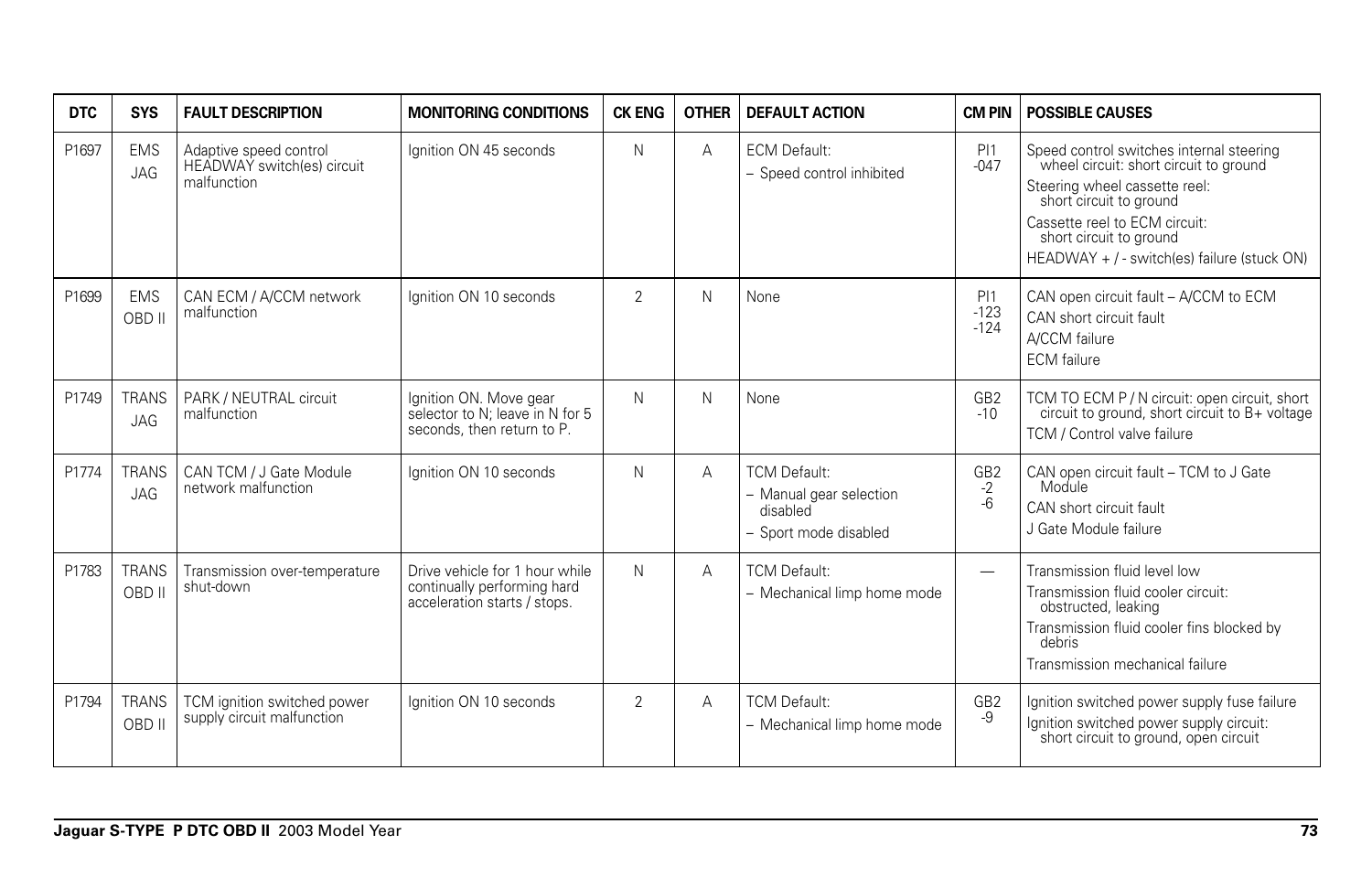| <b>DTC</b> | <b>SYS</b>                 | <b>FAULT DESCRIPTION</b>               | <b>MONITORING CONDITIONS</b> | <b>CK ENG</b> | <b>OTHER</b> | <b>DEFAULT ACTION</b>                                                                     | CM PIN                        | <b>POSSIBLE CAUSES</b>                                                                                                  |
|------------|----------------------------|----------------------------------------|------------------------------|---------------|--------------|-------------------------------------------------------------------------------------------|-------------------------------|-------------------------------------------------------------------------------------------------------------------------|
| P1796      | <b>TRANS</b><br>OBD II     | CAN network fault                      | Ignition ON 10 seconds       | 2             | A            | <b>TCM Default:</b><br>- Mechanical limp home mode                                        | GB <sub>2</sub><br>-2<br>$-6$ | CAN open circuit or short circuit fault<br>TCM / Control valve failure                                                  |
| P1797      | <b>TRANS</b><br>OBD II     | CAN TCM / ECM network<br>malfunction   | Ignition ON 10 seconds       | 2             | A            | <b>TCM Default:</b><br>- Mechanical limp home mode                                        | GB <sub>2</sub><br>-2<br>-6   | CAN open circuit fault - TCM to ECM<br>CAN short circuit fault<br><b>ECM</b> failure<br>TCM / Control valve failure     |
| P1798      | <b>TRANS</b><br><b>JAG</b> | CAN TCM / IC network<br>malfunction    | Ignition ON 10 seconds       | N             | N            | None                                                                                      | GB <sub>2</sub><br>-2<br>$-6$ | CAN open circuit fault - TCM to IC<br>CAN short circuit fault<br>IC failure<br>TCM / Control valve failure              |
| P1799      | <b>TRANS</b><br><b>JAG</b> | CAN TCM / DSCCM network<br>malfunction | Ignition ON 10 seconds       | N             | N            | <b>TCM Default:</b><br>- Substitute transmission<br>output speed for DSC vehicle<br>speed | GB <sub>2</sub><br>-2<br>$-6$ | CAN open circuit fault - TCM to DSCCM<br>CAN short circuit fault<br><b>DSCCM</b> failure<br>TCM / Control valve failure |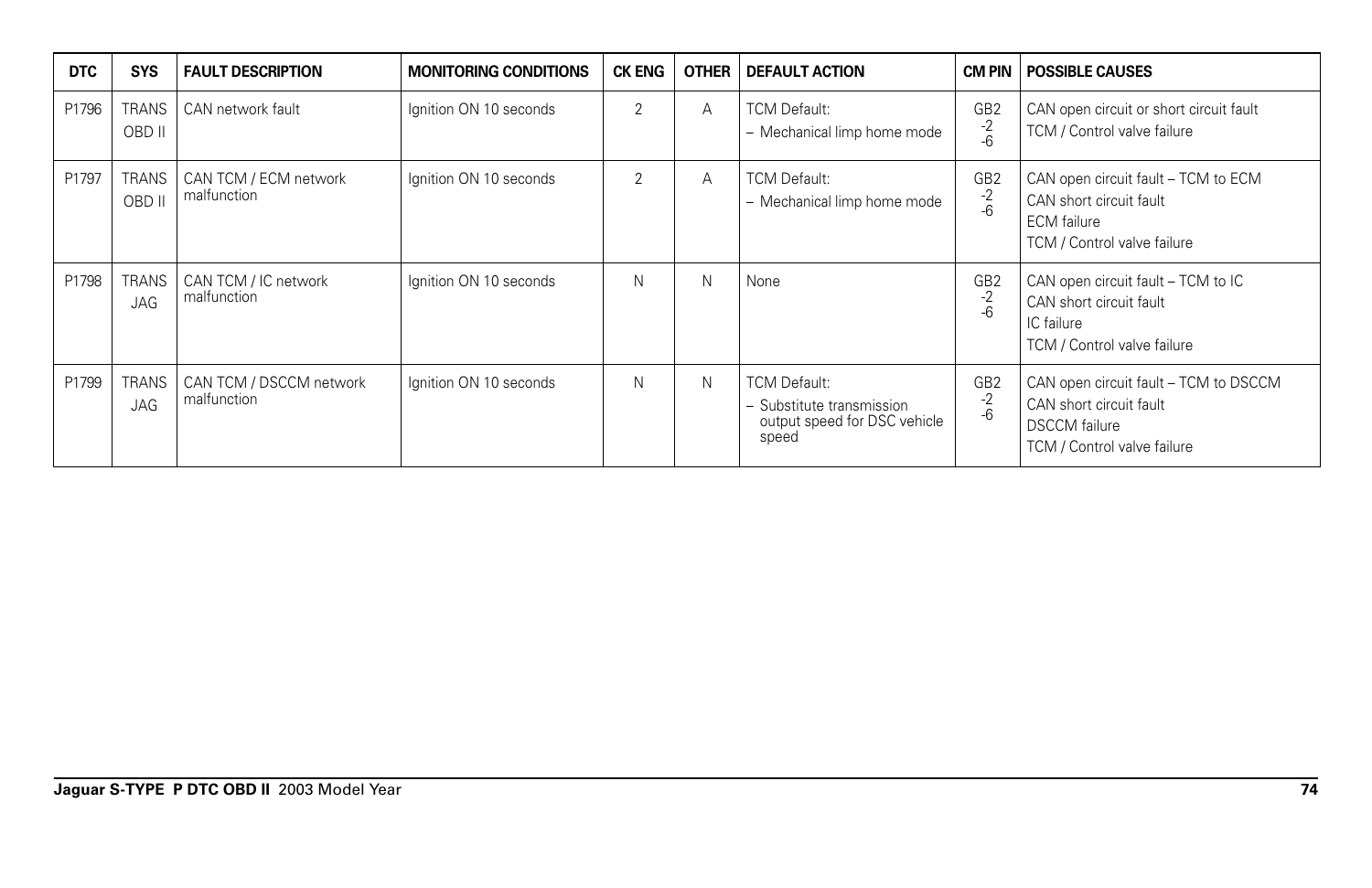

## **Body DTC Summaries**

**Jaguar S-TYPE** 2000 – 2002 Model Years

**Refer to page 2 for important information regarding the use of "Body DTC Summaries".**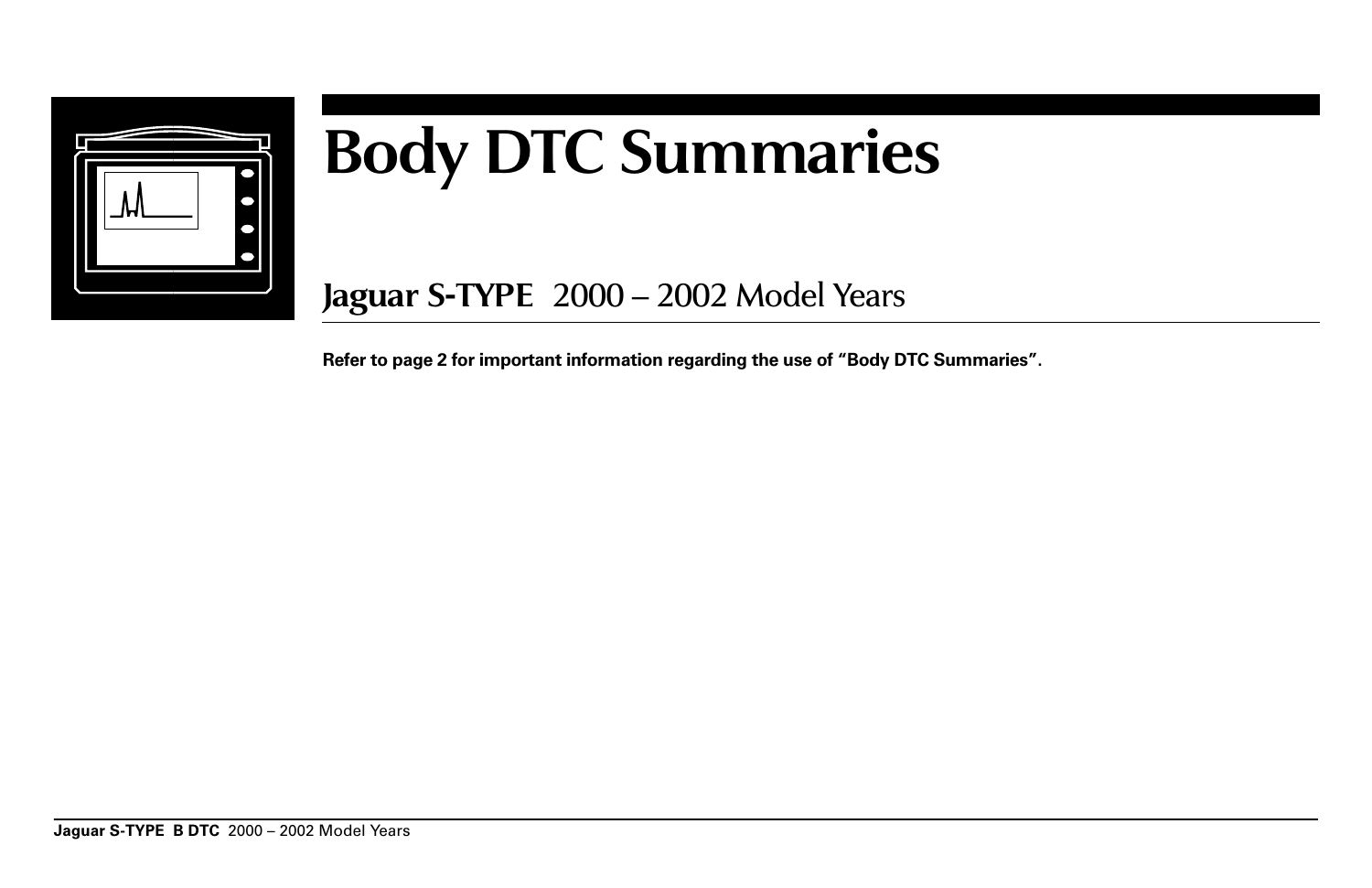## **KEY TO COLUMN HEADINGS**

- DTC Diagnostic Trouble Code.
- CM The control module(s) the DTC is associated with:
	- ABS/TC Anti-lock braking / traction control
	- A/CCM Climate control
	- ADCM Adaptive damping
	- AUDIO Radio head unit
	- CTCM Cellular telephone control module
	- DDCM Driver door control module
	- DSCCM Dynamic stability control
	- DSCM Driver seat control module
	- GECM General electronic control module
	- INST Instrument pack
	- MC Message center (part of instrument pack)
	- NCM Navigation control module
	- RCM Restraints control module
	- RECM Rear electronic control module
	- RPACM Reverse parking aid control module
	- SCLM Steering column locking module
	- VACM Voice activation control module
	- VECM Vehicle emergency message control module
- SYSTEM The vehicle system the DTC is associated with. Refer to the applicable Electrical Guide Figure for circuit details.
- FAULT DESCRIPTION Fault description. If available, customer symptom (complaint) information is provided in this column.
	- MIL  $Y = System \text{ MIL}$  (if fitted) is activated.
		- N = System MIL (if fitted) is not activated.
		- M = Message displayed.

POSSIBLE CAUSES Suggested possible causes listed in order of probability.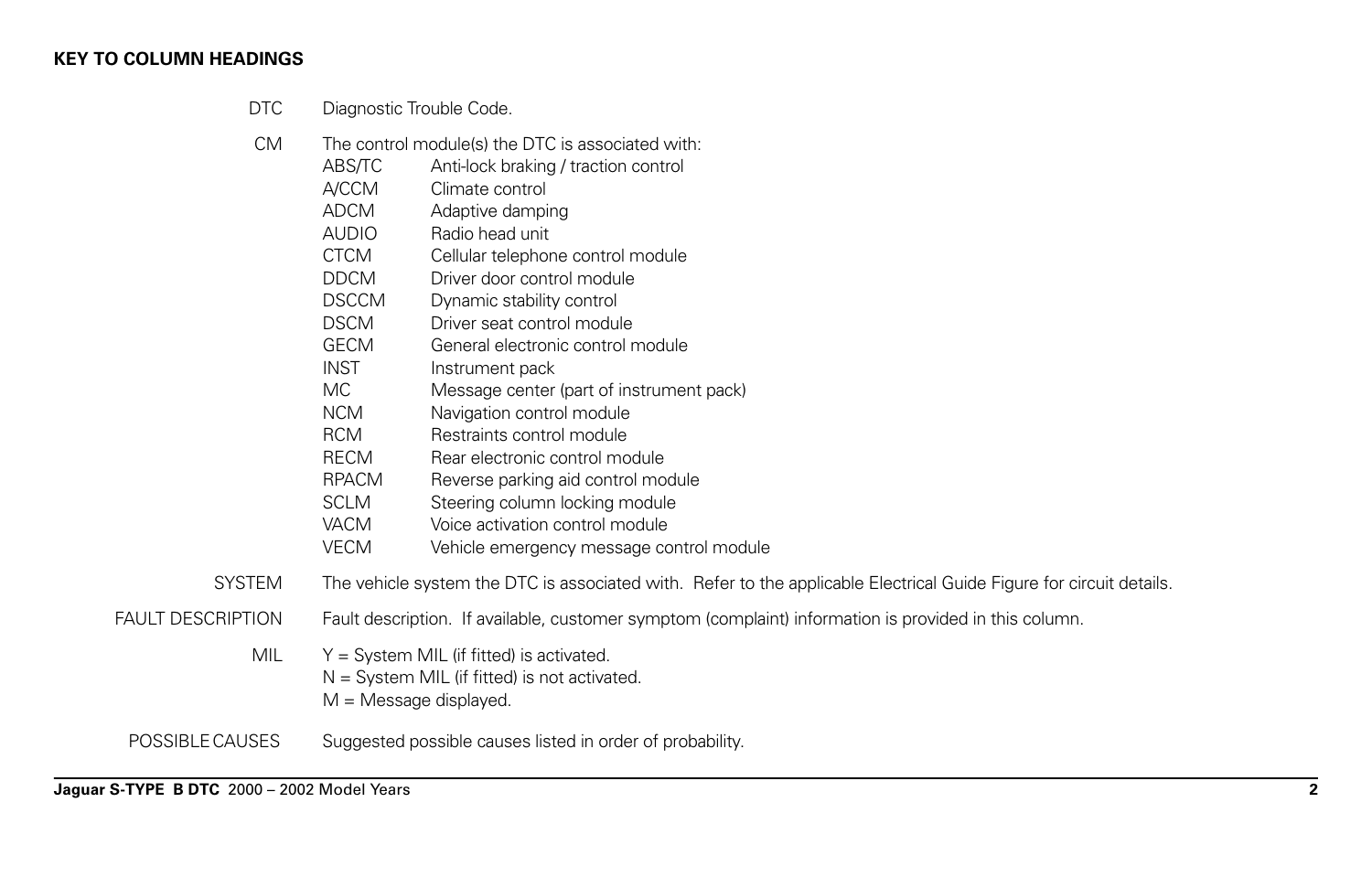| <b>DTC</b> | <b>CM</b>    | <b>SYSTEM</b>                                   | <b>FAULT DESCRIPTION</b>                                                                                                                                    | <b>MIL</b> | <b>POSSIBLE CAUSES</b>                                                                                                                                                                                                                                                                                                                                                                                                                         |
|------------|--------------|-------------------------------------------------|-------------------------------------------------------------------------------------------------------------------------------------------------------------|------------|------------------------------------------------------------------------------------------------------------------------------------------------------------------------------------------------------------------------------------------------------------------------------------------------------------------------------------------------------------------------------------------------------------------------------------------------|
| B1200      | <b>A/CCM</b> | Climate control                                 | Climate control push button circuit failure                                                                                                                 | N          | Internal A/CCM failure                                                                                                                                                                                                                                                                                                                                                                                                                         |
| B1201      | <b>RECM</b>  | Instrument pack                                 | Fuel level sensor circuit(s) fault<br>CUSTOMER SYMPTOM: Inaccurate fuel level                                                                               | N          | RECM to fuel level sensor circuit(s) (CA101-15, CA101-16): open circuit, short circuit to ground, short circuit to B+ voltage, short circuit to each<br>other, high resistance<br>Fuel level sensor failure                                                                                                                                                                                                                                    |
| B1205      | MC.          | Instrument pack                                 | Message center switch pack circuit fault<br>CUSTOMER SYMPTOM: Message center switches<br>inoperative                                                        | N          | Instrument pack to message center switch pack circuit(s): open circuit, short circuit to ground, short circuit to B+ voltage, high resistance<br>Message center switch pack failure                                                                                                                                                                                                                                                            |
| B1213      | <b>INST</b>  | Security                                        | Less than two (2) keys are programmed                                                                                                                       | N          | Program at least two keys using PDU                                                                                                                                                                                                                                                                                                                                                                                                            |
| B1231      | <b>RCM</b>   | SRS Airbag                                      | Crash data memory full                                                                                                                                      | Y          | Replace RCM                                                                                                                                                                                                                                                                                                                                                                                                                                    |
| B1242      | <b>A/CCM</b> | Climate control                                 | Fresh / recirculation air flow actuator motor drive circuit<br>fault<br>CUSTOMER SYMPTOM: No variable air flow direction<br>control                         | N          | A/CCM to actuator drive circuit(s): high resistance, open circuit, short<br>circuit to ground, or short circuit to each other<br>Fresh / recirculation air flow actuator position feedback reference voltage<br>circuit: open circuit, short circuit to ground or B+ voltage<br>Fresh / recirculation air flow actuator position feedback circuit: open circuit,<br>short circuit to ground<br>Fresh / recirculation air flow actuator failure |
| B1246      | <b>INST</b>  | Interior lighting<br>Dimmer-controlled lighting | Interior lighting master switch / dimmer switch circuit<br>fault<br>CUSTOMER SYMPTOM: Both interior lighting master<br>switch and dimmer switch inoperative | N          | Instrument pack to switches signal circuit (FC63-16): open circuit, short circuit to ground, short circuit to B+ voltage, high resistance<br>Dimmer switch failure<br>Interior lighting master switch failure                                                                                                                                                                                                                                  |
| B1251      | <b>A/CCM</b> | Climate control                                 | In-car temperature sensor circuit open circuit<br>CUSTOMER SYMPTOM: No automatic temperature<br>control                                                     | N          | In-car temperature sensor disconnected<br>A/CCM to in-car temperature sensor sensing circuit (FC28-09) open circuit<br>In-car temperature sensor failure                                                                                                                                                                                                                                                                                       |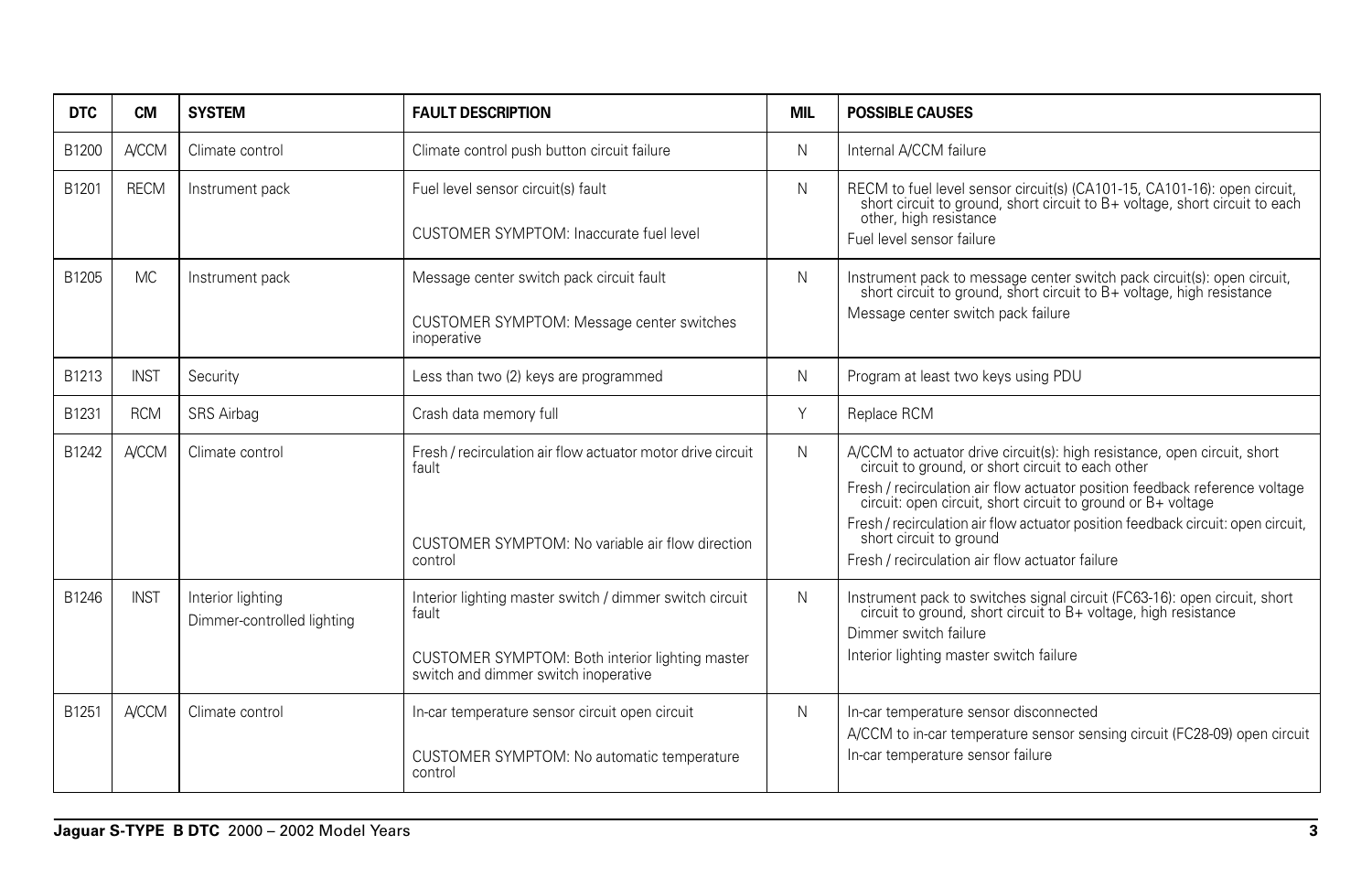| <b>DTC</b> | <b>CM</b>    | <b>SYSTEM</b>   | <b>FAULT DESCRIPTION</b>                                                                                                                               | <b>MIL</b> | <b>POSSIBLE CAUSES</b>                                                                                                                                                     |
|------------|--------------|-----------------|--------------------------------------------------------------------------------------------------------------------------------------------------------|------------|----------------------------------------------------------------------------------------------------------------------------------------------------------------------------|
| B1253      | <b>A/CCM</b> | Climate control | In-car temperature sensor circuit short circuit to ground<br>CUSTOMER SYMPTOM: No automatic temperature<br>control                                     | N          | A/CCM to in-car temperature sensor sensing circuit (FC28-09) short circuit<br>to ground<br>In-car temperature sensor failure                                               |
| B1255      | <b>A/CCM</b> | Climate control | Ambient air temperature sensor circuit open circuit<br><b>CUSTOMER SYMPTOM: Inaccurate exterior</b><br>temperature displayed                           | N          | Ambient air temperature sensor disconnected<br>A/CCM to ambient air temperature sensor sensing circuit (FC28-17) open<br>circuit<br>Ambient air temperature sensor failure |
| B1257      | <b>A/CCM</b> | Climate control | Ambient air temperature sensor circuit short circuit to<br>around<br>CUSTOMER SYMPTOM: Inaccurate exterior<br>temperature displayed                    | N          | A/CCM to ambient air temperature sensor sensing circuit (FC28-17) short<br>circuit to ground<br>Ambient air temperature sensor failure                                     |
| B1259      | <b>A/CCM</b> | Climate control | Dual solar sensor sensing circuit(s) open circuit<br>CUSTOMER SYMPTOM: Poor automatic temperature<br>control in high sun load conditions               | N          | Dual solar sensor disconnected<br>A/CCM to dual solar sensor sensing circuit(s) (FC28-07 - LH, FC28-20 - RH)<br>open circuit<br>Dual solar sensor failure                  |
| B1261      | <b>A/CCM</b> | Climate control | Dual solar sensor sensing circuit(s) short circuit to<br>ground<br>CUSTOMER SYMPTOM: Poor automatic temperature<br>control in high sun load conditions | N          | A/CCM to dual solar sensor sensing circuit(s) (FC28-07 - LH, FC28-20 - RH)<br>short circuit to ground<br>Dual solar sensor failure                                         |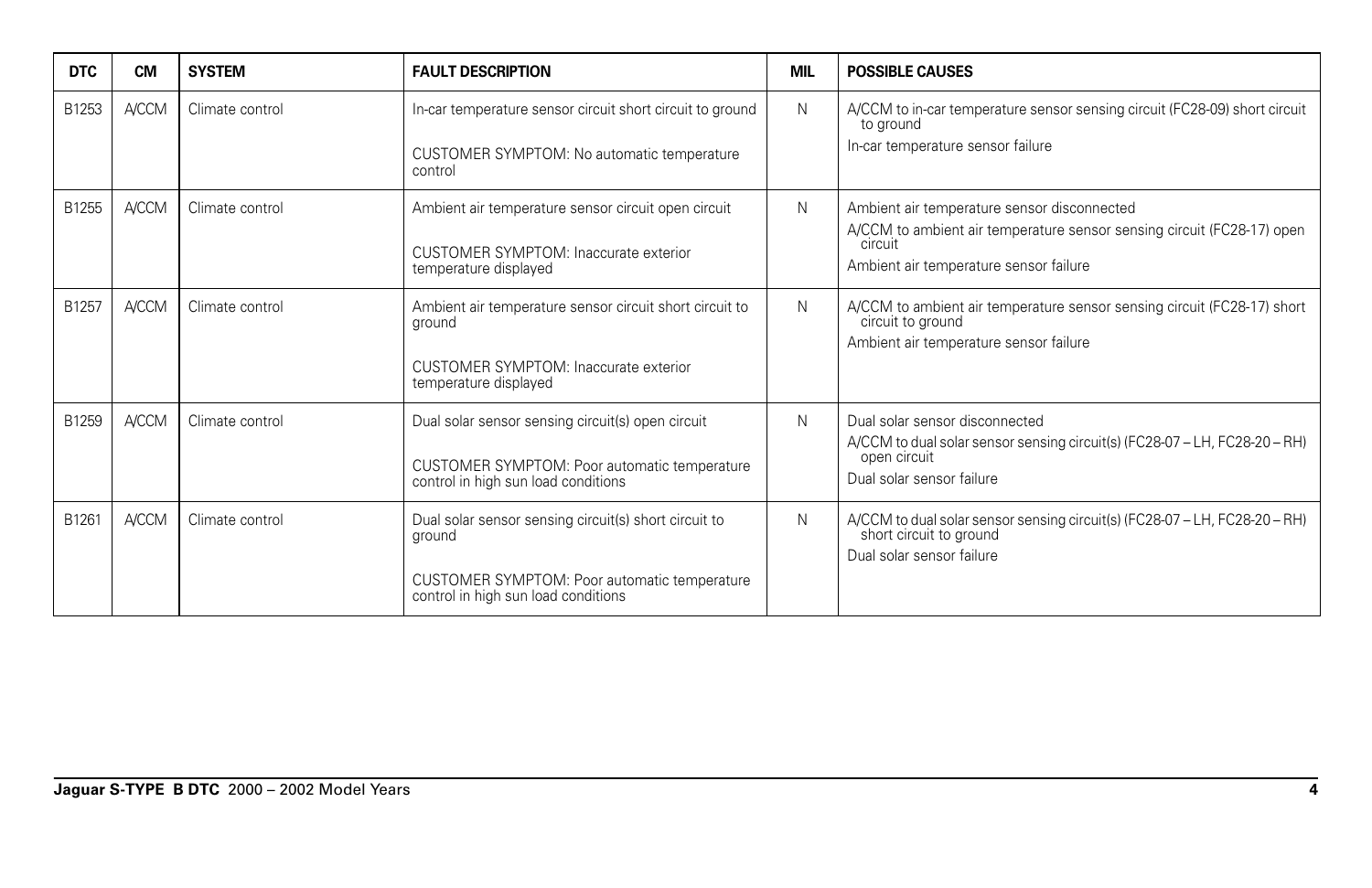| <b>DTC</b> | <b>CM</b>    | <b>SYSTEM</b>   | <b>FAULT DESCRIPTION</b>                                                                                        | <b>MIL</b> | <b>POSSIBLE CAUSES</b>                                                                                                                                                                                                                                                                                                                                                                         |
|------------|--------------|-----------------|-----------------------------------------------------------------------------------------------------------------|------------|------------------------------------------------------------------------------------------------------------------------------------------------------------------------------------------------------------------------------------------------------------------------------------------------------------------------------------------------------------------------------------------------|
| B1262      | <b>A/CCM</b> | Climate control | Defrost mode actuator motor drive circuit fault<br>CUSTOMER SYMPTOM: No defrost air flow direction<br>control   | N          | A/CCM to actuator drive circuit(s): high resistance, open circuit, short circuit to ground, or short circuit to each other<br>Defrost mode actuator position feedback reference voltage circuit: open<br>circuit, short circuit to ground or B+ voltage<br>Defrost mode actuator position feedback circuit: open circuit, short circuit<br>to ground<br>Defrost mode actuator failure          |
| B1263      | <b>A/CCM</b> | Climate control | Panel mode actuator motor drive circuit fault<br>CUSTOMER SYMPTOM: No panel air flow direction<br>control       | N          | A/CCM to actuator drive circuit(s): high resistance, open circuit, short<br>circuit to ground, or short circuit to each other<br>Panel mode actuator position feedback reference voltage circuit: open<br>circuit, short circuit to ground or B+ voltage<br>Panel mode actuator position feedback circuit: open circuit, short circuit to<br>ground<br>Panel mode actuator failure             |
| B1264      | <b>A/CCM</b> | Climate control | Floor mode actuator motor drive circuit fault<br>CUSTOMER SYMPTOM: No floor air flow direction<br>control       | N          | A/CCM to actuator drive circuit(s): high resistance, open circuit, short circuit to ground, or short circuit to each other<br>Floor mode actuator position feedback reference voltage circuit: open circuit, short circuit to ground or B+ voltage<br>Floor mode actuator position feedback circuit: open circuit, short circuit to<br>around<br>Floor mode actuator failure                   |
| B1265      | <b>A/CCM</b> | Climate control | Cold air bypass actuator motor drive circuit fault<br>CUSTOMER SYMPTOM: No bypass air flow direction<br>control | N          | A/CCM to actuator drive circuit(s): high resistance, open circuit, short circuit to ground, or short circuit to each other<br>Cold air bypass actuator position feedback reference voltage circuit: open<br>circuit, short circuit to ground or B+ voltage<br>Cold air bypass actuator position feedback circuit: open circuit, short circuit<br>to ground<br>Cold air bypass actuator failure |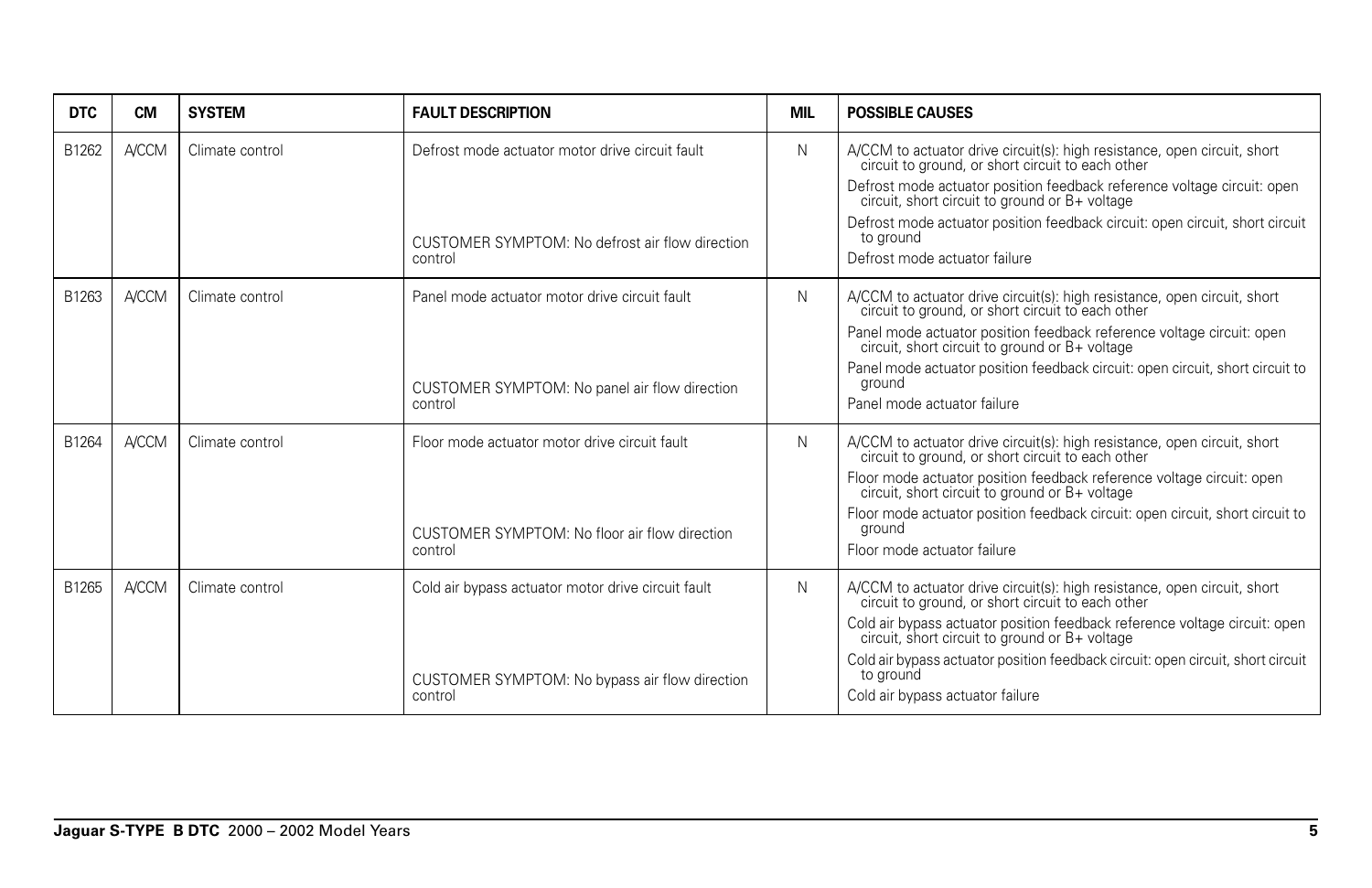| <b>DTC</b> | CМ           | <b>SYSTEM</b>                                         | <b>FAULT DESCRIPTION</b>                                                                                                                                                   | MIL | <b>POSSIBLE CAUSES</b>                                                                                                                                                                    |
|------------|--------------|-------------------------------------------------------|----------------------------------------------------------------------------------------------------------------------------------------------------------------------------|-----|-------------------------------------------------------------------------------------------------------------------------------------------------------------------------------------------|
| B1299      | <b>RPACM</b> | Reverse parking aid                                   | Ignition switched power supply fault                                                                                                                                       | N   | RPACM ignition switched power supply circuit: open circuit, short circuit to<br>around                                                                                                    |
|            |              |                                                       | CUSTOMER SYMPTOM: Reverse parking aid<br>inoperative                                                                                                                       |     |                                                                                                                                                                                           |
| B1309      | <b>DDCM</b>  | Central door locking                                  | Driver door lock circuit short circuit to ground                                                                                                                           | N   | DDCM to driver door latch assembly lock circuit (DT2-8) short circuit to<br>ground                                                                                                        |
|            |              |                                                       | CUSTOMER SYMPTOM: Driver door lock switch<br>inoperative                                                                                                                   |     | Driver door latch assembly failure                                                                                                                                                        |
| B1318      | <b>RCM</b>   | SRS Airbag                                            | Ignition switched power supply low voltage                                                                                                                                 | Y   | Ignition switched power supply open circuit<br>Charging system low voltage fault                                                                                                          |
| B1319      | <b>GECM</b>  | Interior lighting<br>Central door locking<br>Security | Driver door switch circuit fault<br>CUSTOMER SYMPTOM - GECM systems effected:<br>Interior lighting - lamps inoperative or always on<br>Central door locking<br>Security    | N   | GECM to driver door switch circuit (CA31-8): open circuit, short circuit to<br>ground, short circuit to B+ voltage<br>Driver door switch ground fault<br>Driver door switch failure       |
| B1327      | <b>GECM</b>  | Interior lighting<br>Central door locking<br>Security | Passenger door switch circuit fault<br>CUSTOMER SYMPTOM - GECM systems effected:<br>Interior lighting - lamps inoperative or always on<br>Central door locking<br>Security | N   | GECM to passenger door switch circuit (CA31-8): open circuit, short circuit to ground, short circuit to B+ voltage<br>Passenger door switch ground fault<br>Passenger door switch failure |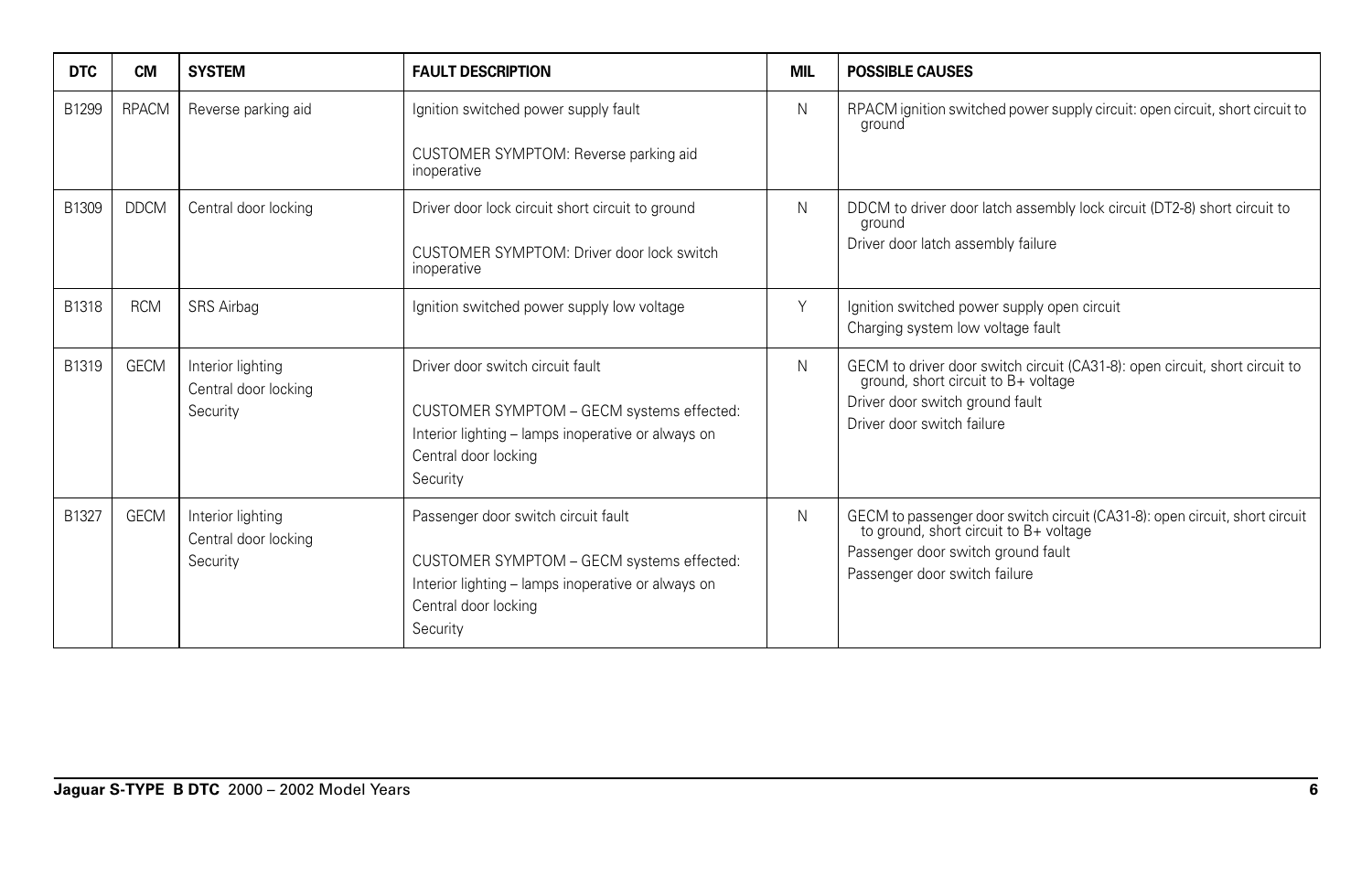| <b>DTC</b> | <b>CM</b>           | <b>SYSTEM</b>                                         | <b>FAULT DESCRIPTION</b>                                                                                                                                                          | <b>MIL</b> | <b>POSSIBLE CAUSES</b>                                                                                                                                                                                     |
|------------|---------------------|-------------------------------------------------------|-----------------------------------------------------------------------------------------------------------------------------------------------------------------------------------|------------|------------------------------------------------------------------------------------------------------------------------------------------------------------------------------------------------------------|
| B1331      | <b>RECM</b>         | Interior lighting<br>Central door locking<br>Security | Trunk switch circuit fault<br>CUSTOMER SYMPTOM - RECM systems effected:<br>Interior lighting - trunk lamps inoperative or always on<br>Central door locking<br>Security           | N          | RECM to trunk switch circuit (CA102-14): open circuit, short circuit to ground, short circuit to B+ voltage<br>Trunk switch ground fault<br>Trunk switch failure                                           |
| B1335      | <b>RECM</b>         | Interior lighting<br>Central door locking<br>Security | RH rear door switch circuit fault<br>CUSTOMER SYMPTOM - RECM systems effected:<br>Interior lighting - interior lamps inoperative or always on<br>Central door locking<br>Security | N          | RECM to RH rear door switch circuit (CA101-17 LHD, CA103-16 RHD):<br>open circuit, short circuit to ground, short circuit to B+ voltage<br>RH rear door switch ground fault<br>RH rear door switch failure |
| B1341      | <b>DDCM</b>         | Central door locking                                  | Driver door unlock circuit short circuit to ground<br>CUSTOMER SYMPTOM: Driver door lock switch<br>inoperative                                                                    | N          | DDCM to driver door latch assembly unlock circuit (DT2-9) short circuit to<br>ground<br>Driver door latch assembly failure                                                                                 |
| B1342      | ABS/<br><b>TCCM</b> | Anti-lock braking / traction<br>control               | Control module failure<br>CUSTOMER SYMPTOM: MIL warning; default<br>operation                                                                                                     | Y          | ABS/TCCM failure                                                                                                                                                                                           |
| B1342      | <b>A/CCM</b>        | Climate control                                       | Control module failure<br>CUSTOMER SYMPTOM: No climate control operation                                                                                                          | N          | A/CCM failure                                                                                                                                                                                              |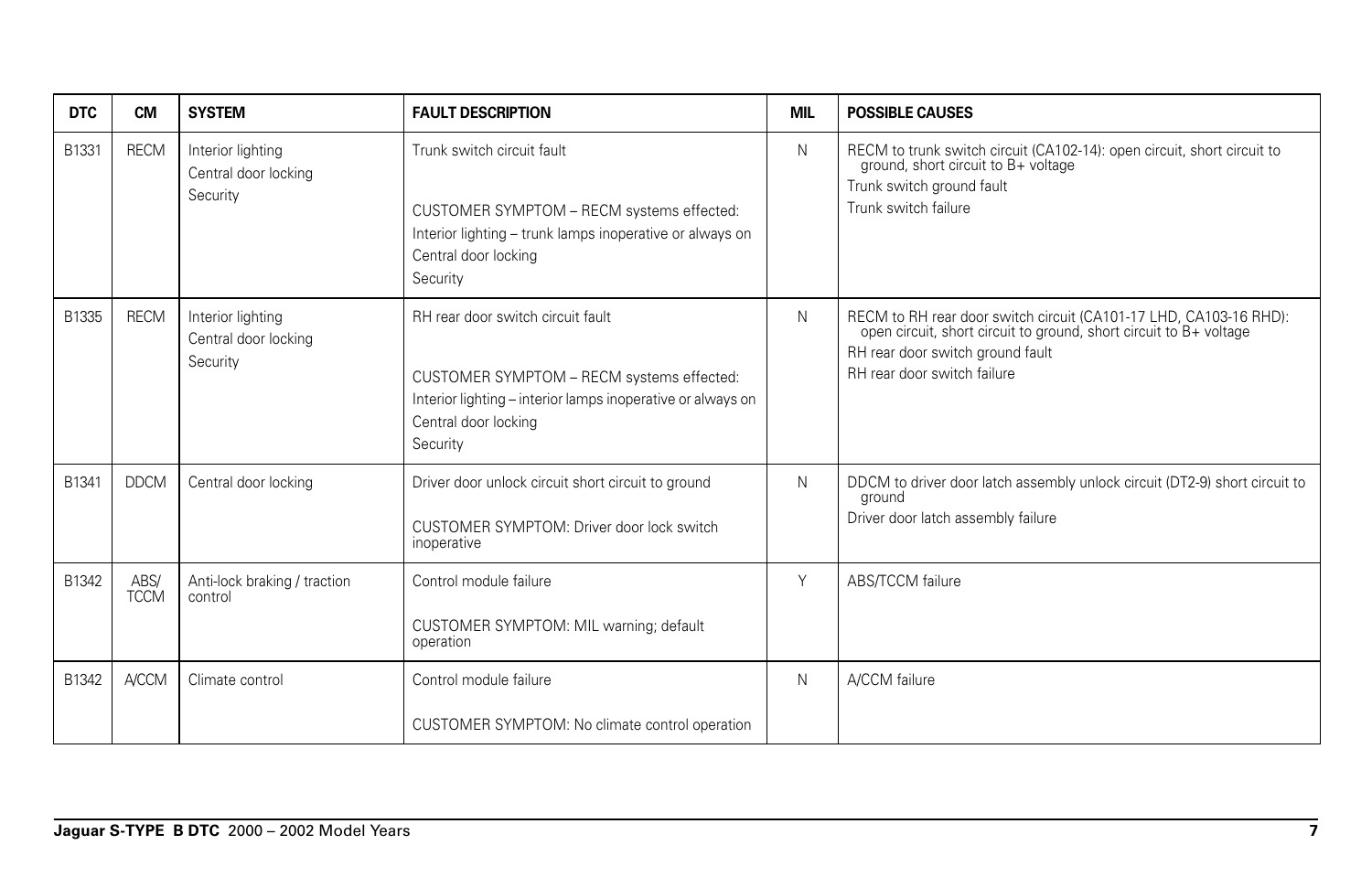| <b>DTC</b> | <b>CM</b>    | <b>SYSTEM</b>                         | <b>FAULT DESCRIPTION</b>                                               | <b>MIL</b>   | <b>POSSIBLE CAUSES</b>  |
|------------|--------------|---------------------------------------|------------------------------------------------------------------------|--------------|-------------------------|
| B1342      | <b>ADCM</b>  | Suspension adaptive damping<br>(CATS) | Control module failure                                                 | M            | ADCM failure            |
|            |              |                                       | CUSTOMER SYMPTOM: Dampers default to firm;<br>fault message            |              |                         |
| B1342      | <b>AUDIO</b> | In-car entertainment                  | Control module failure                                                 | $\mathsf{N}$ | Radio head unit failure |
|            |              |                                       | CUSTOMER SYMPTOM: In-car entertainment system<br>inoperative           |              |                         |
| B1342      | <b>CTCM</b>  | Cellular telephone                    | Control module failure                                                 | $\mathsf{N}$ | <b>CTCM</b> failure     |
|            |              |                                       | CUSTOMER SYMPTOM: Telephone inoperative                                |              |                         |
| B1342      | <b>DDCM</b>  | Various-<br>see FAULT DESCRIPTION     | Control module failure                                                 | N            | <b>DDCM</b> failure     |
|            |              |                                       | CUSTOMER SYMPTOM - DDCM systems effected:<br>Memory set functions      |              |                         |
|            |              |                                       | Driver door mirror movement                                            |              |                         |
|            |              |                                       | Driver door locking                                                    |              |                         |
|            |              |                                       | Remote keyless entry functions<br>Security alarm set / reset functions |              |                         |
|            |              |                                       | Window lift function from driver door switch pack                      |              |                         |
|            |              |                                       | Driver window lift                                                     |              |                         |
| B1342      | <b>DSCCM</b> | Dynamic stability control             | Control module failure                                                 | Y            | <b>DSCCM</b> failure    |
|            |              |                                       | CUSTOMER SYMPTOM: MIL warning;<br>default operation                    |              |                         |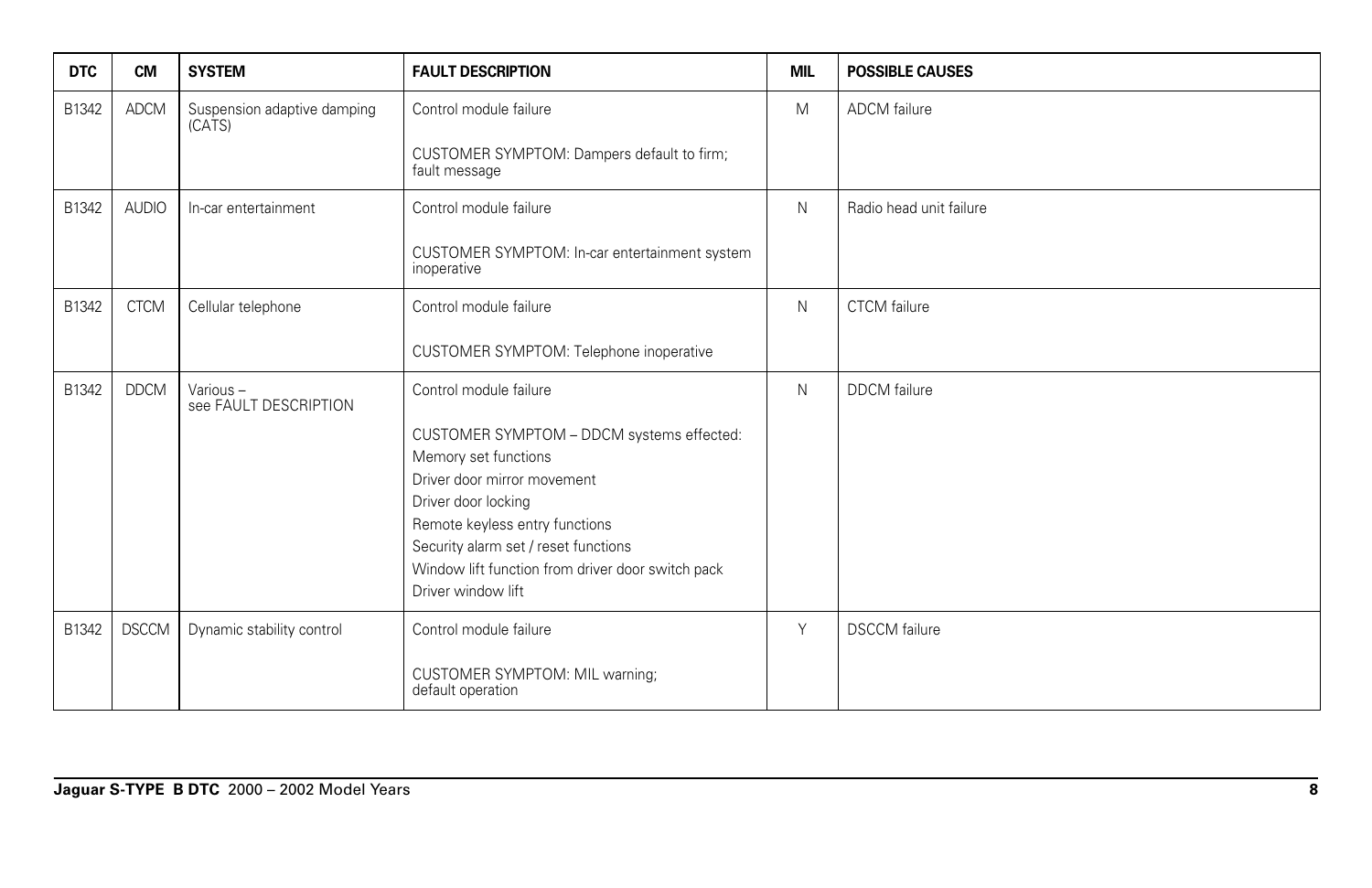| <b>DTC</b> | <b>CM</b>   | <b>SYSTEM</b>                     | <b>FAULT DESCRIPTION</b>                               | <b>MIL</b> | <b>POSSIBLE CAUSES</b>  |
|------------|-------------|-----------------------------------|--------------------------------------------------------|------------|-------------------------|
| B1342      | <b>DSCM</b> | Driver seat                       | Control module failure                                 | N          | <b>DSCM</b> failure     |
|            |             |                                   | CUSTOMER SYMPTOM: Driver seat functions<br>inoperative |            |                         |
| B1342      | GECM        | Various-<br>see FAULT DESCRIPTION | Control module failure                                 | N          | <b>GECM</b> failure     |
|            |             |                                   | CUSTOMER SYMPTOM - GECM systems effected:              |            |                         |
|            |             |                                   | Switched system power SCP functions                    |            |                         |
|            |             |                                   | Security<br>Interior lighting                          |            |                         |
|            |             |                                   | Dimmer controlled lighting                             |            |                         |
|            |             |                                   | Variable assist power steering                         |            |                         |
|            |             |                                   | Central door locking                                   |            |                         |
|            |             |                                   | Window lifts                                           |            |                         |
| B1342      | <b>INST</b> | Instrument pack                   | Control module failure                                 | N          | Instrument pack failure |
|            |             |                                   | CUSTOMER SYMPTOM: Gauges and indicators<br>inoperative |            |                         |
| B1342      | <b>RCM</b>  | SRS Airbag                        | Control module failure                                 | Y          | RCM failure             |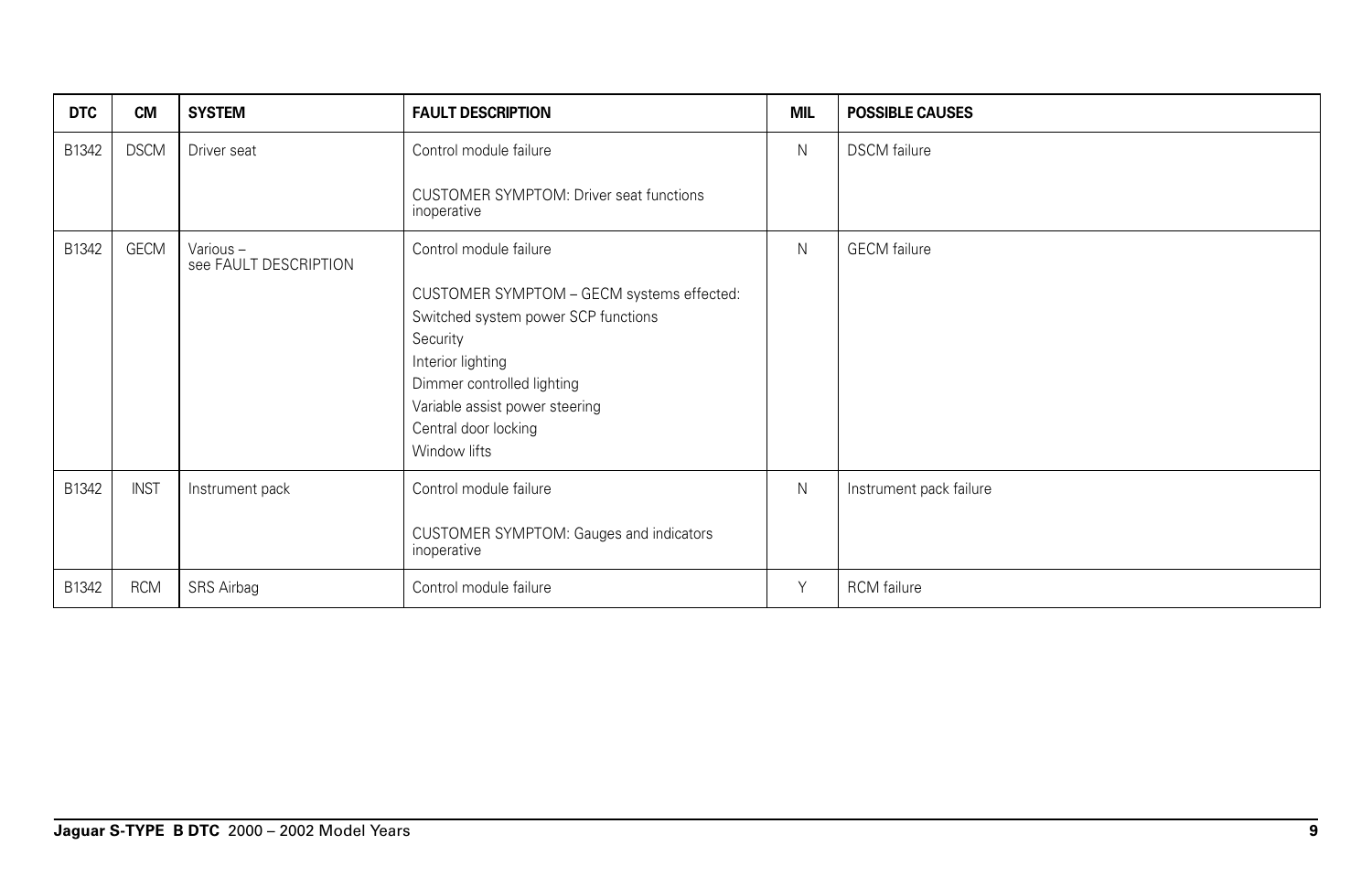| <b>DTC</b>     | <b>CM</b>                    | <b>SYSTEM</b>                                                                  | <b>FAULT DESCRIPTION</b>                                                                                                                                                                                                                                                                                  | <b>MIL</b> | <b>POSSIBLE CAUSES</b>                       |
|----------------|------------------------------|--------------------------------------------------------------------------------|-----------------------------------------------------------------------------------------------------------------------------------------------------------------------------------------------------------------------------------------------------------------------------------------------------------|------------|----------------------------------------------|
| B1342          | <b>RECM</b>                  | Various-<br>see FAULT DESCRIPTION                                              | Control module failure<br>CUSTOMER SYMPTOM - GECM systems effected:<br>Switched system power SCP functions<br>Fuel pump (engine management)<br>Climate control<br>Instrument pack<br>Exterior lighting: rear<br>Interior lighting<br>Heated backlight<br>Central door locking<br>Security<br>Window lifts | N          | <b>RECM</b> failure                          |
| B1342<br>B1342 | <b>RPACM</b><br><b>SCLCM</b> | Reverse parking aid<br>Security (steering column lock                          | Control module failure<br>CUSTOMER SYMPTOM: Reverse parking aid<br>inoperative<br>Control module failure                                                                                                                                                                                                  | N<br>N     | <b>RPACM</b> failure<br><b>SCLCM</b> failure |
|                |                              | control module)                                                                | CUSTOMER SYMPTOM: Steering column locking<br>inoperative                                                                                                                                                                                                                                                  |            |                                              |
| B1342          | <b>VECM</b>                  | Telephone with voice control and<br>vehicle emergency message<br>system (VEMS) | Control module failure<br><b>CUSTOMER SYMPTOM: VEMS inoperative</b>                                                                                                                                                                                                                                       | N          | <b>VECM</b> failure                          |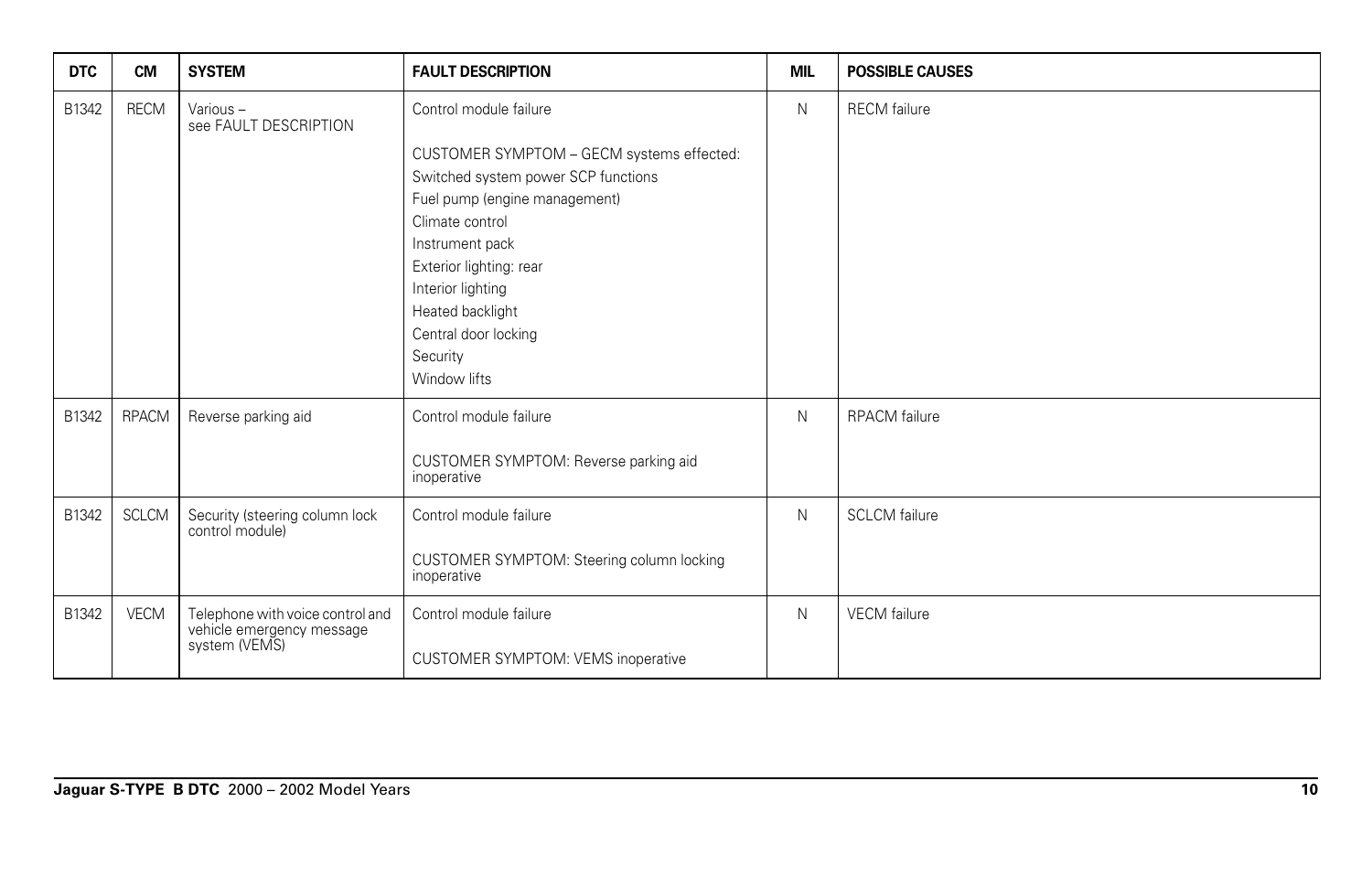| <b>DTC</b> | <b>CM</b>   | <b>SYSTEM</b>   | <b>FAULT DESCRIPTION</b>                                                                                                                                                        | <b>MIL</b> | <b>POSSIBLE CAUSES</b>                                                                                                                       |
|------------|-------------|-----------------|---------------------------------------------------------------------------------------------------------------------------------------------------------------------------------|------------|----------------------------------------------------------------------------------------------------------------------------------------------|
| B1352      | <b>INST</b> | Instrument pack | Ignition "key-in" switch circuit fault<br>CUSTOMER SYMPTOM: Key-in audible warning<br>inoperative; steering column and driver seat entry / exit<br>memory functions inoperative | N          | Instrument pack to key-in switch circuit (FC14-21): open circuit, short<br>circuit to ground<br>Key-in switch failure                        |
| B1400      | <b>DDCM</b> | Window lifts    | Driver window "one touch down" signal circuit fault<br>CUSTOMER SYMPTOM: Driver window "one touch<br>down" always active                                                        | N          | DDCM to driver door switch pack window "one touch" circuit (DD4-21) short circuit to B+ voltage<br>Driver door switch pack failure           |
| B1405      | <b>DDCM</b> | Window lifts    | Driver window down signal circuit fault<br>CUSTOMER SYMPTOM: Driver window switch<br>inoperative                                                                                | N          | DDCM to driver door switch pack driver window down circuit (DD4-20)<br>short circuit to B+ voltage<br>Driver door switch pack failure        |
| B1408      | <b>DDCM</b> | Window lifts    | Driver window up signal circuit fault<br>CUSTOMER SYMPTOM: Driver window switch<br>inoperative                                                                                  | N          | DDCM to driver door switch pack driver window up circuit (DD4-19) short<br>circuit to B+ voltage<br>Driver door switch pack failure          |
| B1416      | <b>DDCM</b> | Window lifts    | LH rear window up / down signals circuit fault<br>CUSTOMER SYMPTOM: Driver door switch pack LH<br>rear window switch inoperative                                                | N          | DDCM to driver door switch pack LH rear window circuit(s) (DD4-8;<br>DD4-9) short circuit to B+ voltage<br>Driver door switch pack failure   |
| B1420      | <b>DDCM</b> | Window lifts    | Passenger window up / down signals circuit fault<br>CUSTOMER SYMPTOM: Driver door switch pack<br>passenger window switch inoperative                                            | N          | DDCM to driver door switch pack passenger window circuit(s) (DD4-2;<br>DD4-3) short circuit to B+ voltage<br>Driver door switch pack failure |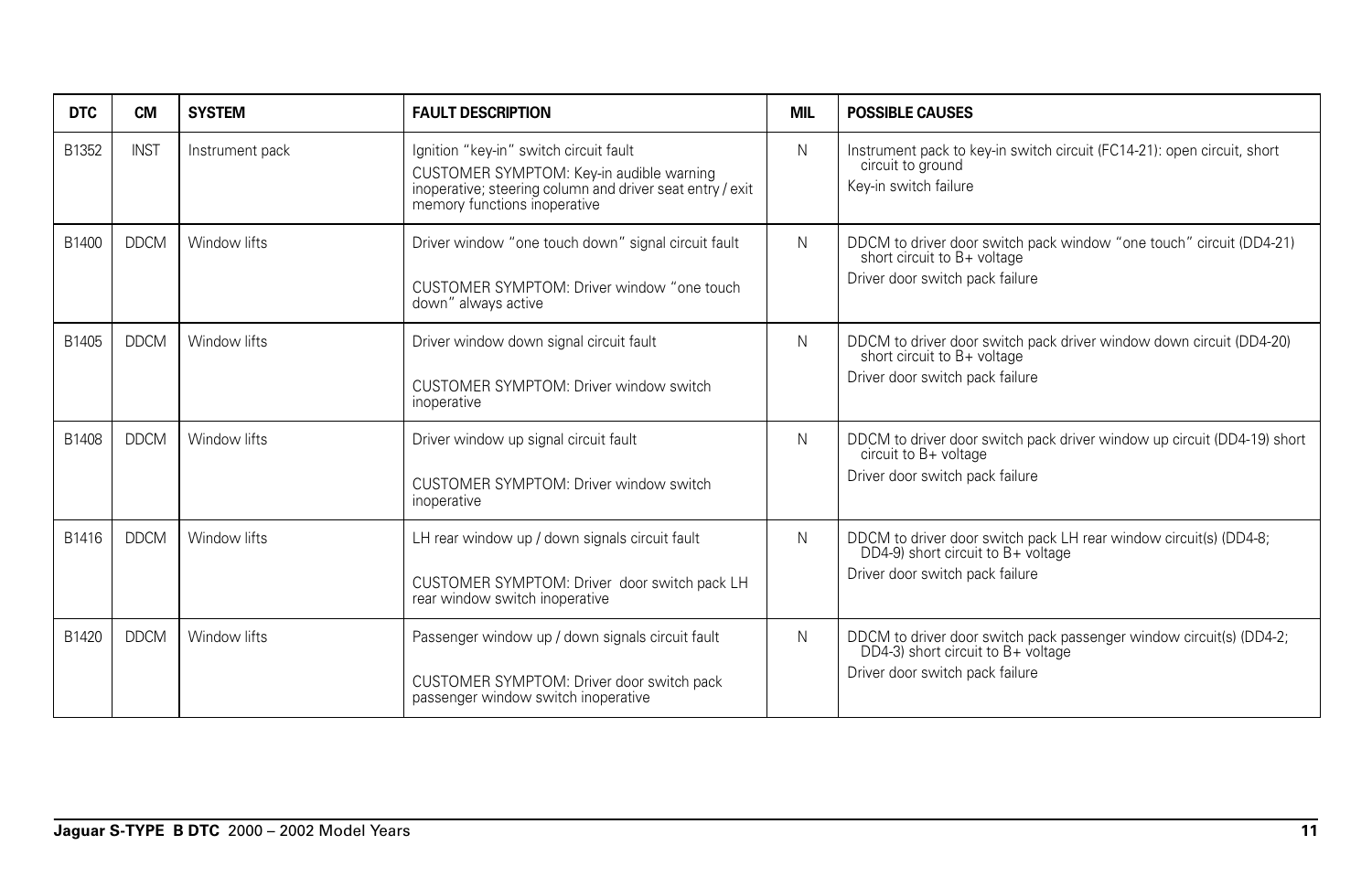| <b>DTC</b> | <b>CM</b>   | <b>SYSTEM</b>            | <b>FAULT DESCRIPTION</b>                                                                                                                 | <b>MIL</b> | <b>POSSIBLE CAUSES</b>                                                                                                                                                                         |
|------------|-------------|--------------------------|------------------------------------------------------------------------------------------------------------------------------------------|------------|------------------------------------------------------------------------------------------------------------------------------------------------------------------------------------------------|
| B1424      | <b>DDCM</b> | Window lifts             | RH rear window up / down signals circuit fault<br>CUSTOMER SYMPTOM: Driver door switch pack RH<br>rear window switch inoperative         | N          | DDCM to driver door switch pack RH rear window circuit(s) (DD4-4;<br>DD4-5) short circuit to B+ voltage<br>Driver door switch pack failure                                                     |
| B1438      | <b>GECM</b> | Wash / wipe system       | Wiper mode select switch circuit fault<br>CUSTOMER SYMPTOM: Windshield wipers<br>inoperative                                             | N          | GECM to wipe / wash switch wiper mode select circuit (CA31-2): open<br>circuit, short circuit to ground, short circuit to B+ voltage<br>Wipe / wash switch failure                             |
| B1446      | <b>GECM</b> | Wash / wipe system       | Windshield wiper motor park sense circuit fault<br>CUSTOMER SYMPTOM: Incorrect windshield wiper<br>operation                             | N          | GECM to wiper park switch circuit (FH9-13): open circuit, short circuit to<br>ground, short circuit to B+ voltage<br>Wiper park switch failure                                                 |
| B1470      | <b>INST</b> | Exterior lighting: front | Headlamp switch circuit fault<br>CUSTOMER SYMPTOM: Headlamp switch inoperative                                                           | N          | Instrument pack to lighting switch (headlamps) circuit (FC63-12): open<br>circuit, short circuit<br>Lighting switch failure                                                                    |
| B1472      | <b>INST</b> | Instrument pack          | Seat belt switch circuit fault                                                                                                           | Y          | Instrument pack to seat belt switch circuit (FC14-18): open circuit, short circuit to ground, short circuit to B+ voltage<br>Seat belt switch ground fault<br>Seat belt switch failure         |
| B1479      | <b>GECM</b> | Wash / wipe system       | Washer fluid level switch circuit fault<br>CUSTOMER SYMPTOM: Low fluid MIL on or off<br>continuously; programmed wash / wipe inoperative | Y          | GECM to fluid level switch circuit (FH9-15): open circuit, short circuit to ground, short circuit to B+ voltage<br>Washer fluid level switch ground fault<br>Washer fluid level switch failure |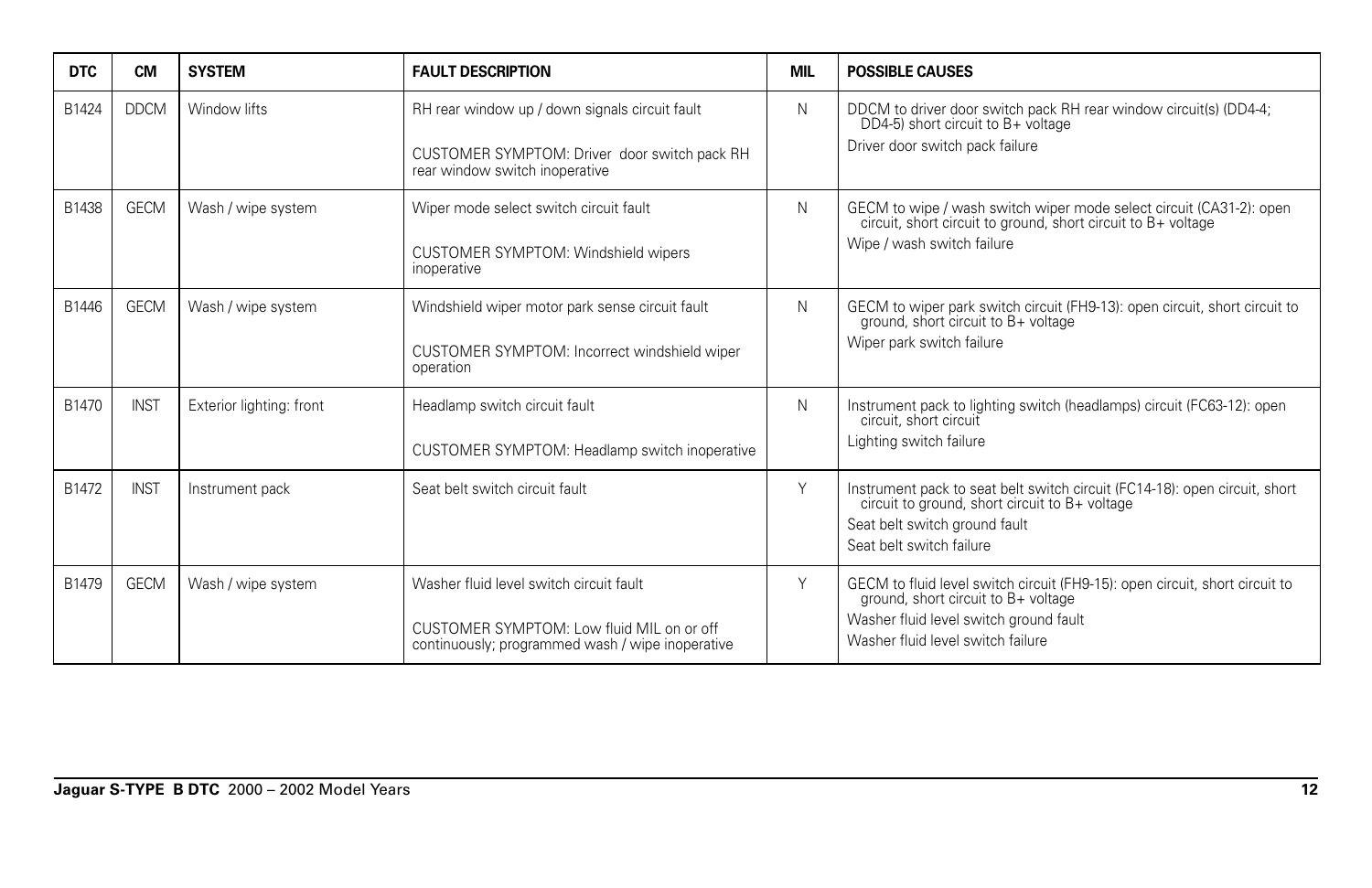| <b>DTC</b> | <b>CM</b>           | <b>SYSTEM</b>                           | <b>FAULT DESCRIPTION</b>                                                                                                               | MIL | <b>POSSIBLE CAUSES</b>                                                                                                                                                                          |
|------------|---------------------|-----------------------------------------|----------------------------------------------------------------------------------------------------------------------------------------|-----|-------------------------------------------------------------------------------------------------------------------------------------------------------------------------------------------------|
| B1483      | <b>RECM</b>         | Exterior lighting: rear                 | Brake (stop lamp) switch circuit fault<br>CUSTOMER SYMPTOM: Stop lamps inoperative or<br>always on                                     | N   | Brake switch battery power supply open circuit<br>RECM to brake switch circuit open circuit, short circuit to ground, short<br>circuit to B+ voltage<br>Brake switch failure                    |
| B1485      | ABS/<br><b>TCCM</b> | Anti-lock braking / traction<br>control | Brake (stop lamp) switch circuit fault                                                                                                 | N   | Brake switch battery power supply open circuit<br>DSCCM to brake switch circuit open circuit, short circuit to ground, short<br>circuit to B+ voltage<br>Brake switch failure                   |
| B1485      | <b>DSCCM</b>        | Dynamic stability control               | Brake (stop lamp) switch circuit fault                                                                                                 | N   | Brake switch battery power supply open circuit<br>DSCCM to brake switch circuit: open circuit, short circuit to ground, short<br>circuit to B+ voltage<br>Brake switch failure                  |
| B1499      | <b>GECM</b>         | Exterior lighting: front                | LH front turn signal circuit fault<br>CUSTOMER SYMPTOM: LH front turn signal<br>inoperative; LH front turn signal always on            | N   | LH front turn signal bulb failure<br>GECM to LH front turn signal (headlamp unit) circuit (FH60-5): open circuit,<br>short circuit to ground<br>LH headlamp unit failure<br><b>GECM</b> failure |
| B1499      | <b>RECM</b>         | Exterior lighting: rear                 | LH rear turn signal circuit fault<br>CUSTOMER SYMPTOM: LH rear turn signal<br>inoperative; LH rear turn signal always on               | N   | LH rear turn signal bulb failure<br>RECM to LH rear turn signal (tail lamp unit) circuit (CA63-3): open circuit,<br>short circuit to ground<br>LH tail lamp unit failure<br><b>RECM</b> failure |
| B1501      | <b>GECM</b>         | Exterior lighting: front                | LH front turn signal circuit B+ voltage fault<br>CUSTOMER SYMPTOM: LH front turn signal<br>inoperative; LH front turn signal always on | N   | GECM to LH front turn signal (headlamp unit) circuit (FH60-5): short circuit<br>to $B+$ voltage<br>LH headlamp unit failure<br><b>GECM</b> failure                                              |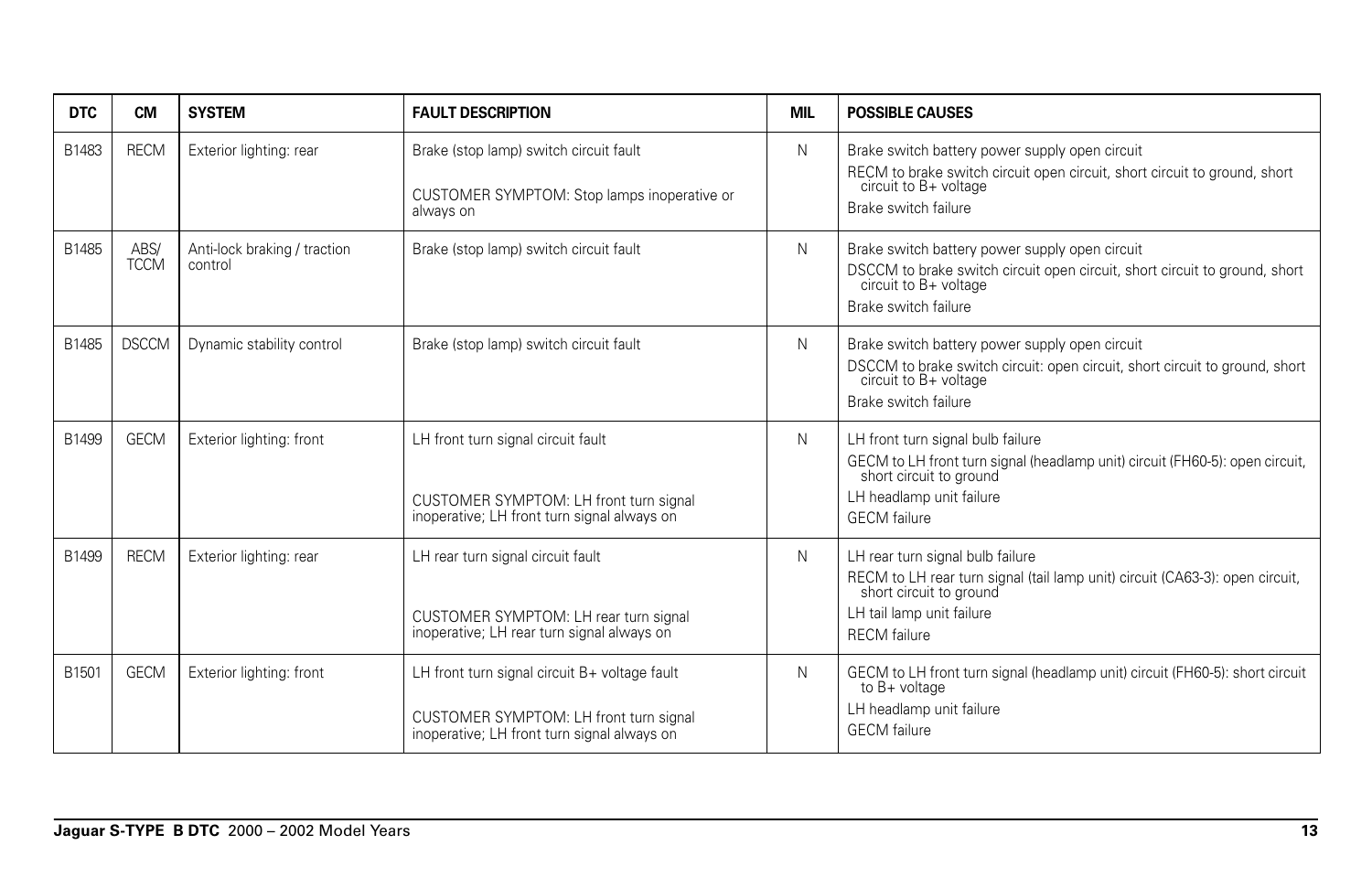| <b>DTC</b> | <b>CM</b>   | <b>SYSTEM</b>            | <b>FAULT DESCRIPTION</b>                                                                                                               | MIL | <b>POSSIBLE CAUSES</b>                                                                                                                                                                          |
|------------|-------------|--------------------------|----------------------------------------------------------------------------------------------------------------------------------------|-----|-------------------------------------------------------------------------------------------------------------------------------------------------------------------------------------------------|
| B1501      | <b>RECM</b> | Exterior lighting: rear  | LH rear turn signal circuit B+ voltage fault<br>CUSTOMER SYMPTOM: LH rear turn signal<br>inoperative; LH rear turn signal always on    | N.  | RECM to LH rear turn signal (tail lamp unit) circuit (CA63-3): short circuit to<br>B+ voltage<br>LH tail lamp unit failure<br><b>RECM</b> failure                                               |
| B1503      | <b>GECM</b> | Exterior lighting: front | RH front turn signal circuit fault<br>CUSTOMER SYMPTOM: RH front turn signal<br>inoperative; RH front turn signal always on            | N.  | RH front turn signal bulb failure<br>GECM to RH front turn signal (headlamp unit) circuit (FH60-4): open circuit,<br>short circuit to ground<br>RH headlamp unit failure<br><b>GECM</b> failure |
| B1503      | <b>RECM</b> | Exterior lighting: rear  | RH rear turn signal circuit fault<br>CUSTOMER SYMPTOM: RH rear turn signal<br>inoperative; RH rear turn signal always on               | N.  | RH rear turn signal bulb failure<br>RECM to RH rear turn signal (tail lamp unit) circuit (CA63-4): open circuit,<br>short circuit to ground<br>RH tail lamp unit failure<br><b>RECM</b> failure |
| B1505      | <b>GECM</b> | Exterior lighting: front | RH front turn signal circuit B+ voltage fault<br>CUSTOMER SYMPTOM: RH front turn signal<br>inoperative; RH front turn signal always on | N   | GECM to RH front turn signal (headlamp unit) circuit (FH60-4): short circuit<br>to B+ voltage<br>RH headlamp unit failure<br><b>GECM</b> failure                                                |
| B1505      | <b>RECM</b> | Exterior lighting: rear  | RH rear turn signal circuit B+ voltage fault<br>CUSTOMER SYMPTOM: RH rear turn signal<br>inoperative; RH rear turn signal always on    | N.  | RECM to RH rear turn signal (tail lamp unit) circuit (CA63-4): short circuit to<br>B+ voltage<br>RH tail lamp unit failure<br><b>RECM</b> failure                                               |
| B1519      | <b>GECM</b> | Security                 | Hood switch circuit fault<br>CUSTOMER SYMPTOM: Security system does not<br>arm; security system functions incorrectly                  | N   | GECM to hood switch circuit (FH59-3): open circuit, short circuit to ground,<br>short circuit to B+ voltage<br>Hood switch ground fault<br>Hood switch failure                                  |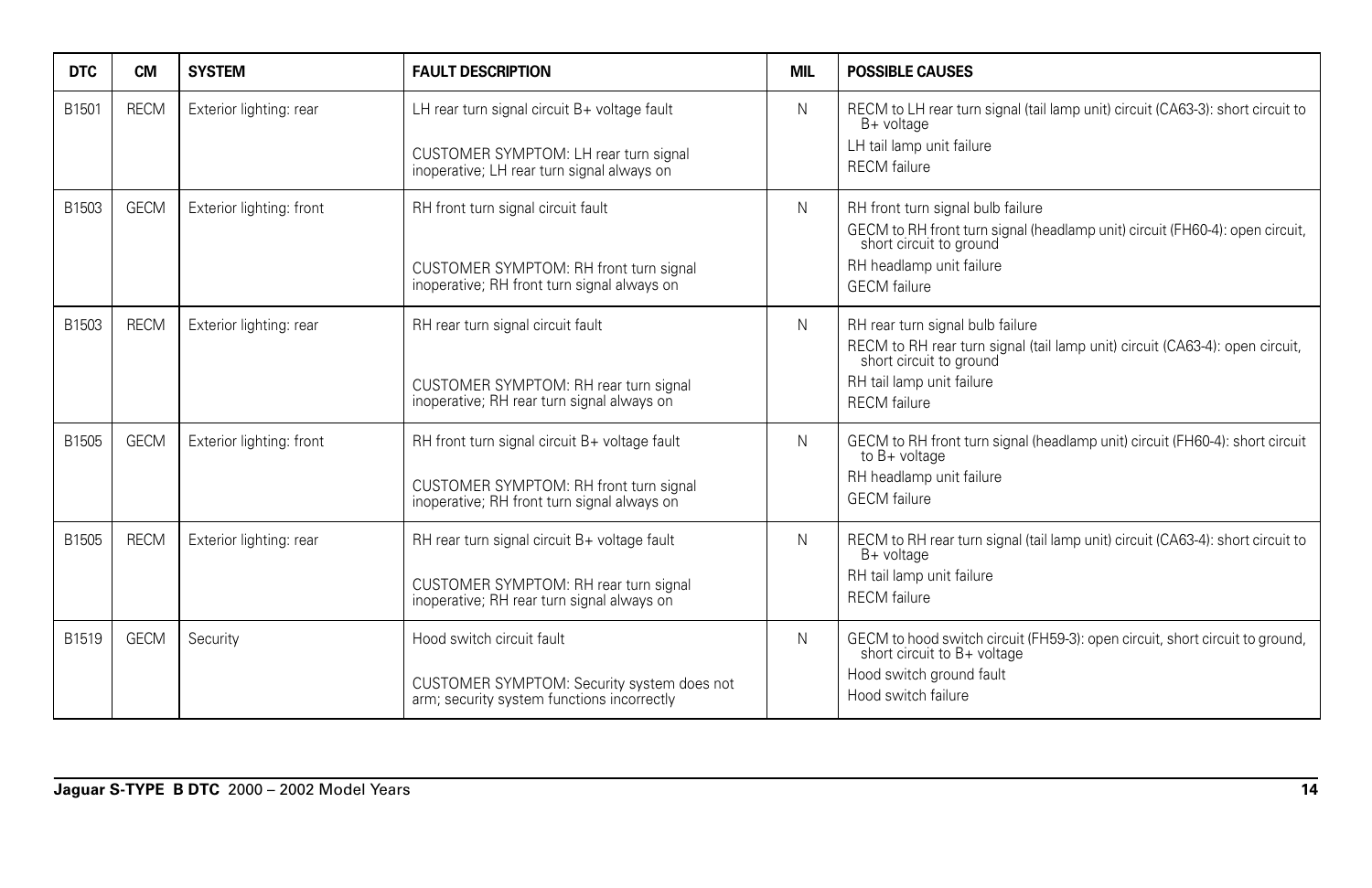| <b>DTC</b> | <b>CM</b>   | <b>SYSTEM</b>                                                                                 | <b>FAULT DESCRIPTION</b>                                                                                                       | <b>MIL</b> | <b>POSSIBLE CAUSES</b>                                                                                                                                                                  |
|------------|-------------|-----------------------------------------------------------------------------------------------|--------------------------------------------------------------------------------------------------------------------------------|------------|-----------------------------------------------------------------------------------------------------------------------------------------------------------------------------------------|
| B1530      | <b>DDCM</b> | Memory functions:<br>Steering column movement<br>Door mirror movement<br>Driver seat movement | Memory set switch circuit fault<br>CUSTOMER SYMPTOM: Memory set switch<br>inoperative                                          | N          | DDCM to driver door switch pack memory set switch circuit (DD4-25) short<br>circuit to ground<br>Driver door switch pack failure                                                        |
| B1534      | <b>DDCM</b> | Memory functions:<br>Steering column movement<br>Door mirror movement<br>Driver seat movement | Memory 1 switch circuit fault<br>CUSTOMER SYMPTOM: Memory 1 switch inoperative                                                 | N          | DDCM to driver door switch pack memory 1 switch circuit (DD4-10) short<br>circuit to ground<br>Driver door switch pack failure                                                          |
| B1538      | <b>DDCM</b> | Memory functions:<br>Steering column movement<br>Door mirror movement<br>Driver seat movement | Memory 2 switch circuit fault<br>CUSTOMER SYMPTOM: Memory 2 switch inoperative                                                 | N          | DDCM to driver door switch pack memory 2 switch circuit (DD4-11) short<br>circuit to ground<br>Driver door switch pack failure                                                          |
| B1551      | <b>RECM</b> | Central door locking                                                                          | Trunk release circuit fault<br>CUSTOMER SYMPTOM: Trunk will not release                                                        | N          | RECM to trunk release circuit (CA103-10): open circuit, short circuit to<br>ground<br>Trunk release ground fault<br>Trunk release failure                                               |
| B1567      | <b>GECM</b> | Exterior lighting: front                                                                      | Headlamp main beam circuit(s) fault<br>CUSTOMER SYMPTOM: Headlamp main beam(s)<br>inoperative; headlamp main beam(s) always on | N          | Headlamp bulb failure<br>GECM to headlamp main beam bulbs circuit(s) (FH60-10, FH60-17): open<br>circuit, short circuit to ground, short circuit to B+ voltage<br>Headlamp unit failure |
| B1567      | <b>INST</b> | Exterior lighting: front                                                                      | Headlamp main / dip / flash switch circuit fault<br>CUSTOMER SYMPTOM: Headlamp main / dip / flash<br>switch inoperative        | N          | Instrument pack to lighting stalk switch circuit (FC15-19): short circuit to ground, short circuit to B+ voltage<br>Lighting stalk switch failure                                       |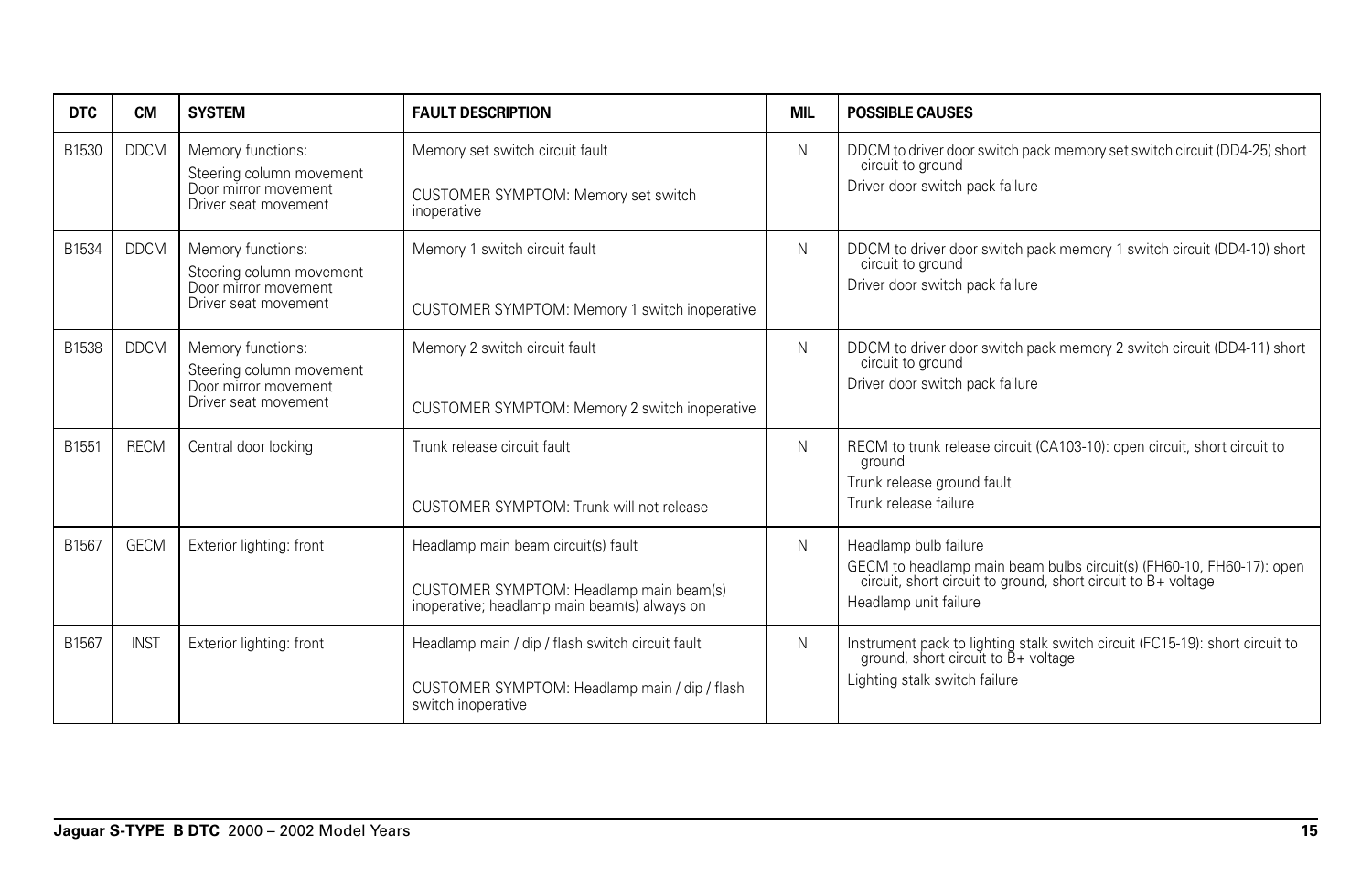| <b>DTC</b> | <b>CM</b>           | <b>SYSTEM</b>                                         | <b>FAULT DESCRIPTION</b>                                                                                                                                                          | MIL | <b>POSSIBLE CAUSES</b>                                                                                                                                                                                     |
|------------|---------------------|-------------------------------------------------------|-----------------------------------------------------------------------------------------------------------------------------------------------------------------------------------|-----|------------------------------------------------------------------------------------------------------------------------------------------------------------------------------------------------------------|
| B1571      | <b>RECM</b>         | Interior lighting<br>Central door locking<br>Security | LH rear door switch circuit fault<br>CUSTOMER SYMPTOM - RECM systems effected:<br>Interior lighting - interior lamps inoperative or always on<br>Central door locking<br>Security | N   | RECM to LH rear door switch circuit (CA103-16 LHD, CA101-17 RHD):<br>open circuit, short circuit to ground, short circuit to B+ voltage<br>LH rear door switch ground fault<br>LH rear door switch failure |
| B1600      | <b>INST</b>         | Battery; starter; generator<br>Security               | Ignition key transponder signal is not received<br>CUSTOMER SYMPTOM: Engine will not start                                                                                        | N   | Incorrect ignition key(s)<br>Reconfigure instrument pack for ignition keys using PDU<br>Passive anti-theft system transceiver failure                                                                      |
| B1601      | <b>INST</b>         | Battery; starter; generator<br>Security               | Instrument pack passive anti-theft system module<br>(PATS) received incorrect ignition key code from PATS<br>transceiver<br>CUSTOMER SYMPTOM: Engine will not start               | N   | Reprogram instrument pack for ignition keys using PDU<br>Passive anti-theft system transceiver failure                                                                                                     |
| B1602      | <b>INST</b>         | Battery; starter; generator<br>Security               | Instrument pack passive anti-theft system module<br>(PATS) received invalid form of ignition key code from<br>PATS transceiver<br>CUSTOMER SYMPTOM: Engine will not start         | N   | Passive anti-theft system transceiver failure                                                                                                                                                              |
| B1629      | <b>RPACM</b>        | Reverse parking aid                                   | Reverse lamps activated input circuit fault<br>CUSTOMER SYMPTOM: Sensors inactive in Reverse:<br>sensors active in forward gears above 6 mph (10 km/h)                            | N   | RPACM reverse sensing circuit (CA112-9) short circuit to B+ voltage                                                                                                                                        |
| B1676      | ABS/<br><b>TCCM</b> | Anti-lock braking / traction<br>control               | Battery voltage out of range: $9v - 16v$<br><b>CUSTOMER SYMPTOM: MIL warning:</b><br>default operation                                                                            | Y   | Charging system low / high voltage fault                                                                                                                                                                   |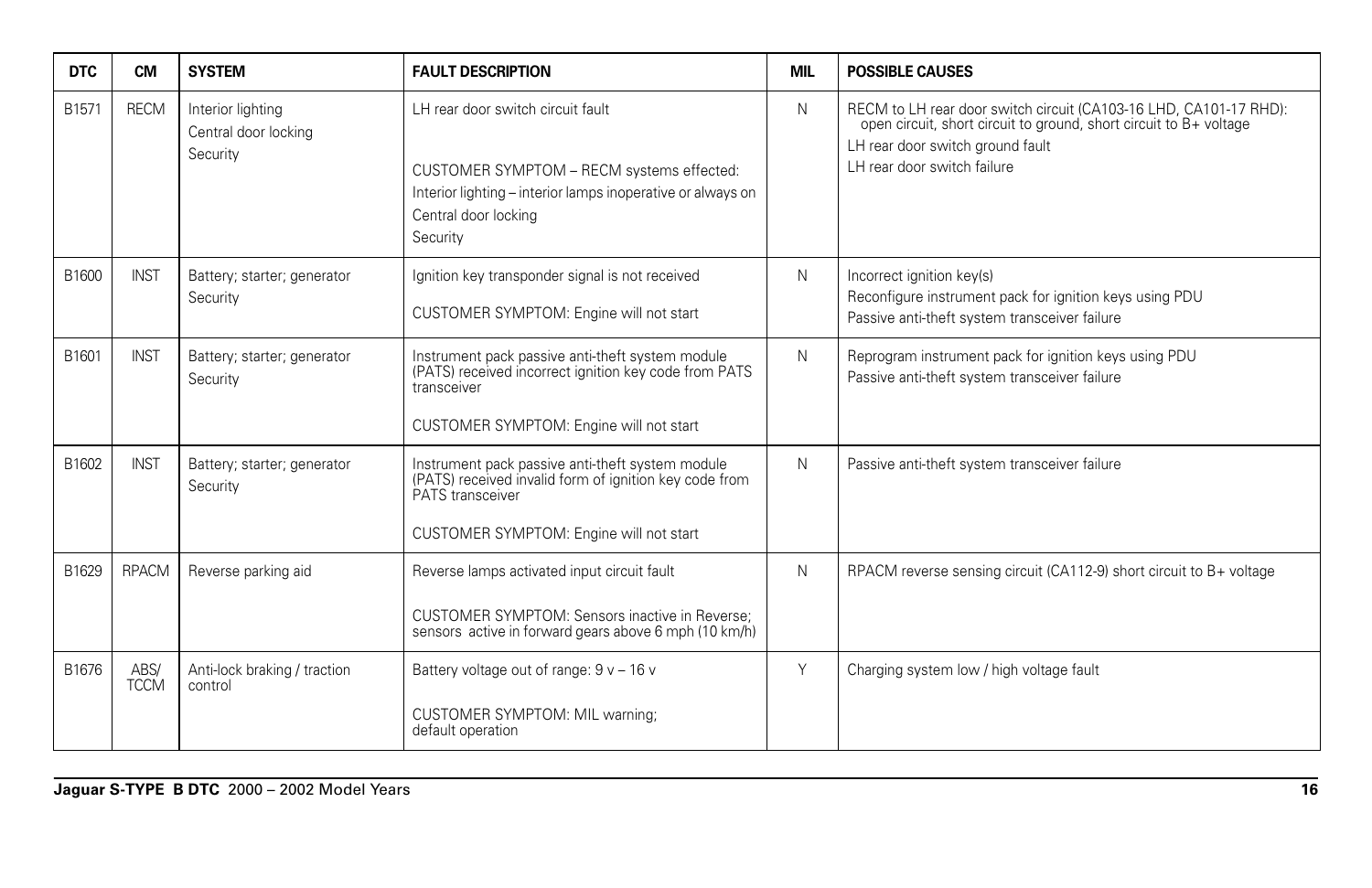| <b>DTC</b> | <b>CM</b>    | <b>SYSTEM</b>                     | <b>FAULT DESCRIPTION</b>                                               | <b>MIL</b> | <b>POSSIBLE CAUSES</b>                   |
|------------|--------------|-----------------------------------|------------------------------------------------------------------------|------------|------------------------------------------|
| B1676      | <b>A/CCM</b> | Climate control                   | Battery voltage out of range: $9v - 16v$                               | N          | Charging system low / high voltage fault |
|            |              |                                   | CUSTOMER SYMPTOM: No climate control operation                         |            |                                          |
| B1676      | <b>DDCM</b>  | Various-<br>see FAULT DESCRIPTION | Battery voltage out of range: $9v - 16v$                               | N          | Charging system low / high voltage fault |
|            |              |                                   | CUSTOMER SYMPTOM - DDCM systems effected:<br>Memory set functions      |            |                                          |
|            |              |                                   | Driver door mirror movement                                            |            |                                          |
|            |              |                                   | Driver door locking                                                    |            |                                          |
|            |              |                                   | Remote keyless entry functions<br>Security alarm set / reset functions |            |                                          |
|            |              |                                   | Window lift function from driver door switch pack                      |            |                                          |
|            |              |                                   | Driver window lift                                                     |            |                                          |
| B1676      | <b>DSCCM</b> | Dynamic stability control         | Battery voltage out of range: $9v - 16v$                               | Y          | Charging system low / high voltage fault |
|            |              |                                   | CUSTOMER SYMPTOM: MIL warning;<br>default operation                    |            |                                          |
| B1676      | <b>DSCM</b>  | Driver seat                       | Battery voltage out of range: $9v - 16v$                               | N          | Charging system low / high voltage fault |
|            |              |                                   | CUSTOMER SYMPTOM: Inaccurate memory position<br>recall                 |            |                                          |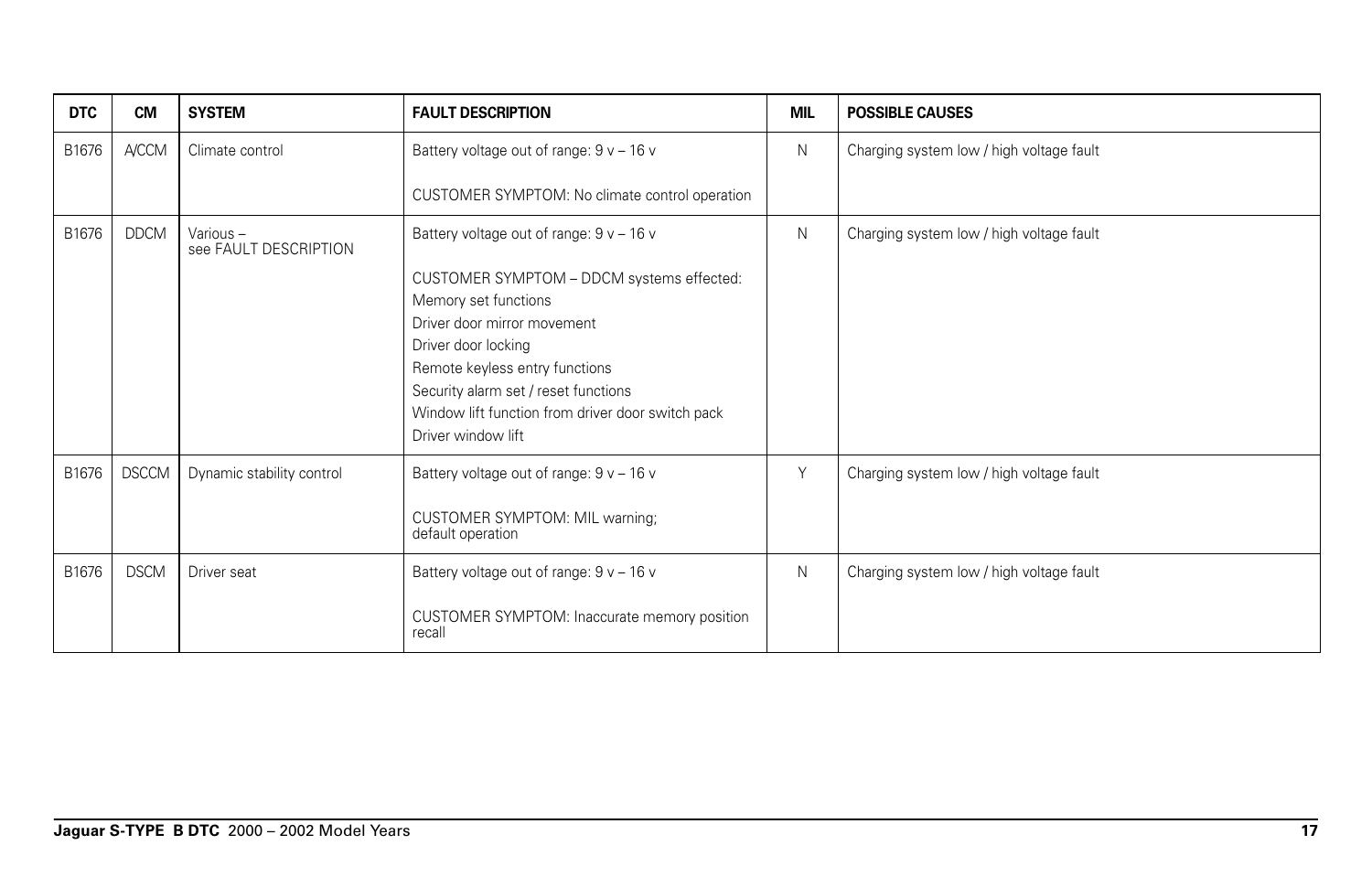| <b>DTC</b> | <b>CM</b>   | <b>SYSTEM</b>                      | <b>FAULT DESCRIPTION</b>                                                                                                                                                                                                                                                              | <b>MIL</b> | <b>POSSIBLE CAUSES</b>                   |
|------------|-------------|------------------------------------|---------------------------------------------------------------------------------------------------------------------------------------------------------------------------------------------------------------------------------------------------------------------------------------|------------|------------------------------------------|
| B1676      | GECM        | Various -<br>see FAULT DESCRIPTION | Battery voltage out of range: $9v - 16v$                                                                                                                                                                                                                                              | N          | Charging system low / high voltage fault |
|            |             |                                    | CUSTOMER SYMPTOM - GECM systems effected:<br>Switched system power SCP functions<br>Security<br>Interior lighting<br>Dimmer controlled lighting<br>Variable assist power steering<br>Passenger door mirror movement<br>Central door locking<br>Windshield wash / wipe<br>Window lifts |            |                                          |
| B1676      | <b>INST</b> | Instrument pack                    | Battery voltage out of range: $9v - 16v$                                                                                                                                                                                                                                              | N          | Charging system low / high voltage fault |
|            |             |                                    | CUSTOMER SYMPTOM: Gauges and indicators<br>inoperative                                                                                                                                                                                                                                |            |                                          |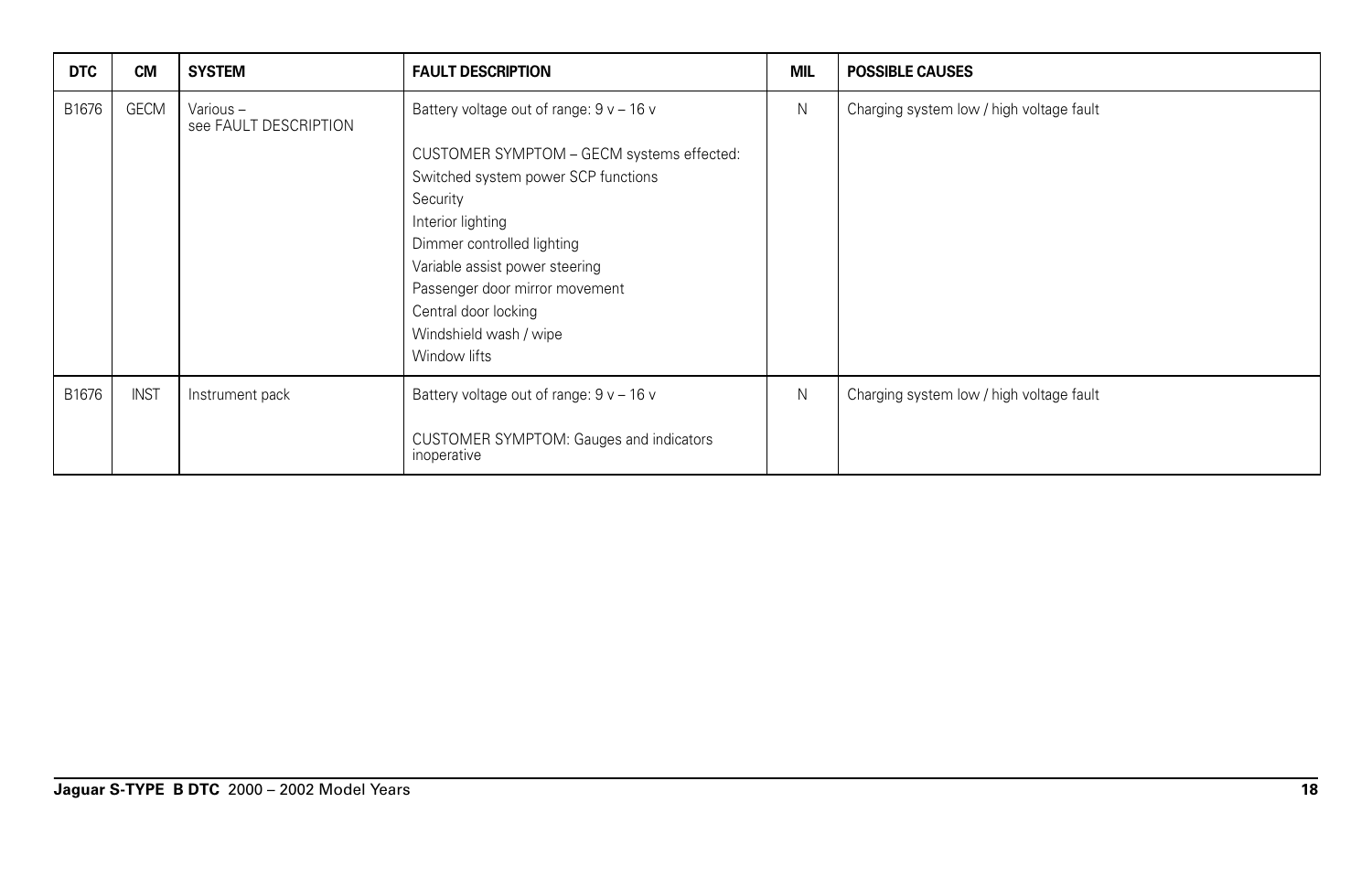| <b>DTC</b> | <b>CM</b>   | <b>SYSTEM</b>                           | <b>FAULT DESCRIPTION</b>                                                                                                                                                                                                                                                                                                    | <b>MIL</b> | <b>POSSIBLE CAUSES</b>                                                                                                                                                                                                                                  |
|------------|-------------|-----------------------------------------|-----------------------------------------------------------------------------------------------------------------------------------------------------------------------------------------------------------------------------------------------------------------------------------------------------------------------------|------------|---------------------------------------------------------------------------------------------------------------------------------------------------------------------------------------------------------------------------------------------------------|
| B1676      | <b>RECM</b> | Various-<br>see FAULT DESCRIPTION       | Battery voltage out of range: $9v - 16v$<br>CUSTOMER SYMPTOM - GECM systems effected:<br>Switched system power SCP functions<br>Fuel pump (engine management)<br>Climate control<br>Instrument pack<br>Exterior lighting: rear<br>Interior lighting<br>Heated backlight<br>Central door locking<br>Security<br>Window lifts | N          | Charging system low / high voltage fault                                                                                                                                                                                                                |
| B1681      | <b>INST</b> | Battery; starter; generator<br>Security | Instrument pack passive anti-theft system (PATS)<br>module does not receive PATS transceiver signal<br>CUSTOMER SYMPTOM: Engine will not start                                                                                                                                                                              | N          | Instrument pack to passive anti-theft system transceiver circuit(s) (FC15-4, FC15-5): open circuit, short circuit to ground, short circuit to each other, short circuit to B+ voltage, high resistance<br>Passive anti-theft system transceiver failure |
| B1689      | <b>INST</b> | Exterior lighting: front                | Autolamps switch circuit fault<br>CUSTOMER SYMPTOM: Headlamp autolamp function<br>inoperative                                                                                                                                                                                                                               | N          | Instrument pack to lighting switch (autolamps) circuit (FC63-14): open<br>circuit, short circuit<br>Lighting switch failure                                                                                                                             |
| B1703      | <b>DSCM</b> | Driver seat                             | Seat recline forward switch circuit fault<br>CUSTOMER SYMPTOM: Erratic operation;<br>recline forward inoperative                                                                                                                                                                                                            | N          | Seat recline forward switch circuit (DM9-12) short circuit to B+ voltage<br>Seat recline forward switch failure                                                                                                                                         |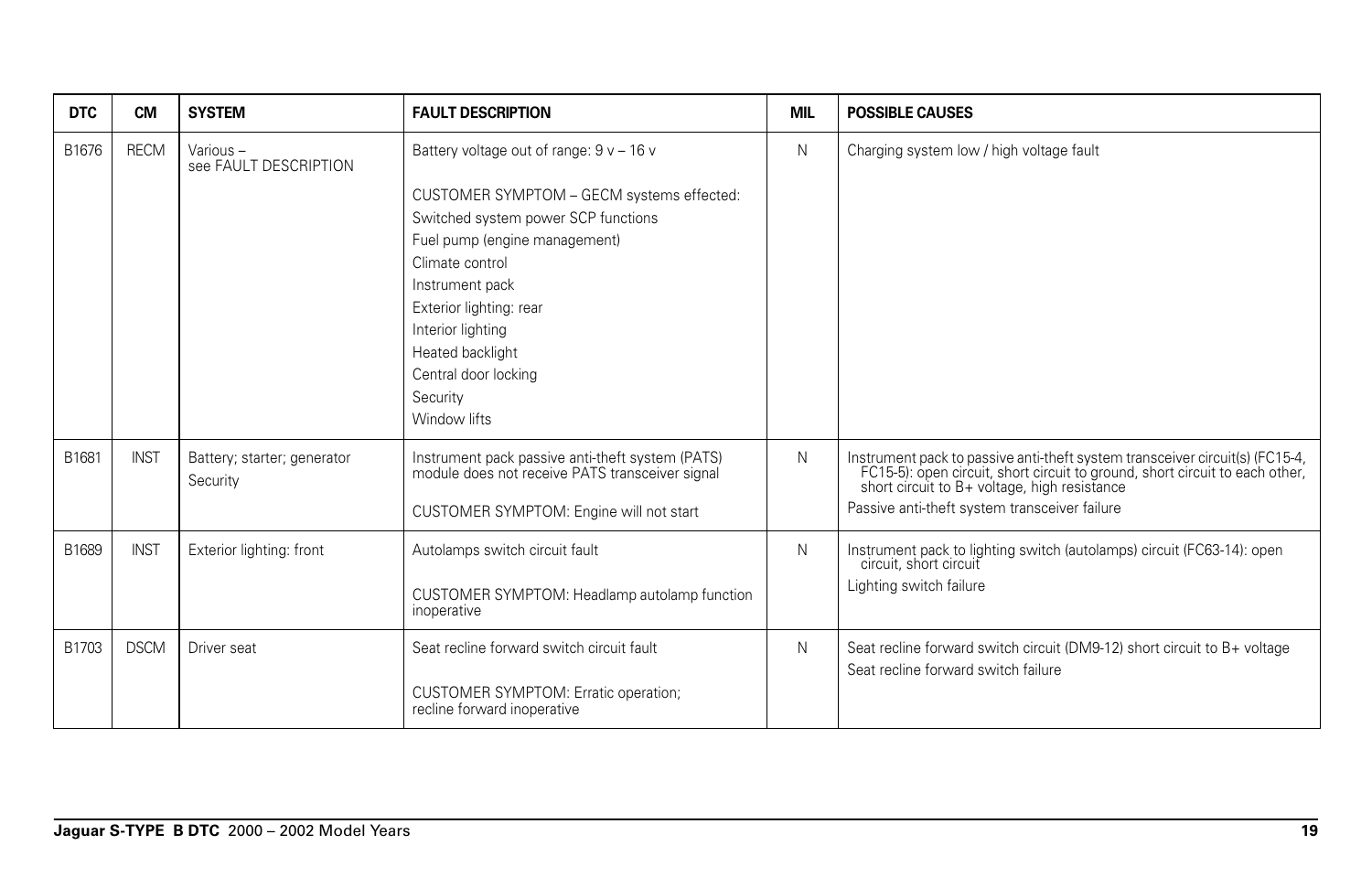| <b>DTC</b> | <b>CM</b>   | <b>SYSTEM</b> | <b>FAULT DESCRIPTION</b>                                                    | <b>MIL</b> | <b>POSSIBLE CAUSES</b>                                                                                           |
|------------|-------------|---------------|-----------------------------------------------------------------------------|------------|------------------------------------------------------------------------------------------------------------------|
| B1707      | <b>DSCM</b> | Driver seat   | Seat recline rearward switch circuit fault                                  | N          | Seat recline rearward switch circuit (DM9-4) short circuit to B+ voltage<br>Seat recline rearward switch failure |
|            |             |               | <b>CUSTOMER SYMPTOM: Erratic operation;</b><br>recline rearward inoperative |            |                                                                                                                  |
| B1711      | <b>DSCM</b> | Driver seat   | Seat front raise switch circuit fault                                       | N          | Seat front raise switch circuit (DM9-13) short circuit to B+ voltage<br>Seat raise switch failure                |
|            |             |               | CUSTOMER SYMPTOM: Erratic operation;<br>seat front raise inoperative        |            |                                                                                                                  |
| B1715      | <b>DSCM</b> | Driver seat   | Seat front lower switch circuit fault                                       | N          | Seat front lower switch circuit (DM9-5) short circuit to B+ voltage<br>Seat lower switch failure                 |
|            |             |               | <b>CUSTOMER SYMPTOM: Erratic operation;</b><br>seat front lower inoperative |            |                                                                                                                  |
| B1719      | <b>DSCM</b> | Driver seat   | Seat forward switch circuit fault                                           | N          | Seat forward switch circuit (DM9-3) short circuit to B+ voltage<br>Seat forward switch failure                   |
|            |             |               | <b>CUSTOMER SYMPTOM: Erratic operation;</b><br>seat forward inoperative     |            |                                                                                                                  |
| B1723      | <b>DSCM</b> | Driver seat   | Seat rearward switch circuit fault                                          | N          | Seat rearward circuit (DM9-11) short circuit to B+ voltage<br>Seat rearward switch failure                       |
|            |             |               | <b>CUSTOMER SYMPTOM: Erratic operation;</b><br>seat rearward inoperative    |            |                                                                                                                  |
| B1727      | <b>DSCM</b> | Driver seat   | Seat rear raise switch circuit fault                                        | N          | Seat rear raise switch circuit (DM9-14) short circuit to B+ voltage<br>Seat rear raise switch failure            |
|            |             |               | CUSTOMER SYMPTOM: Erratic operation;<br>seat rear raise inoperative         |            |                                                                                                                  |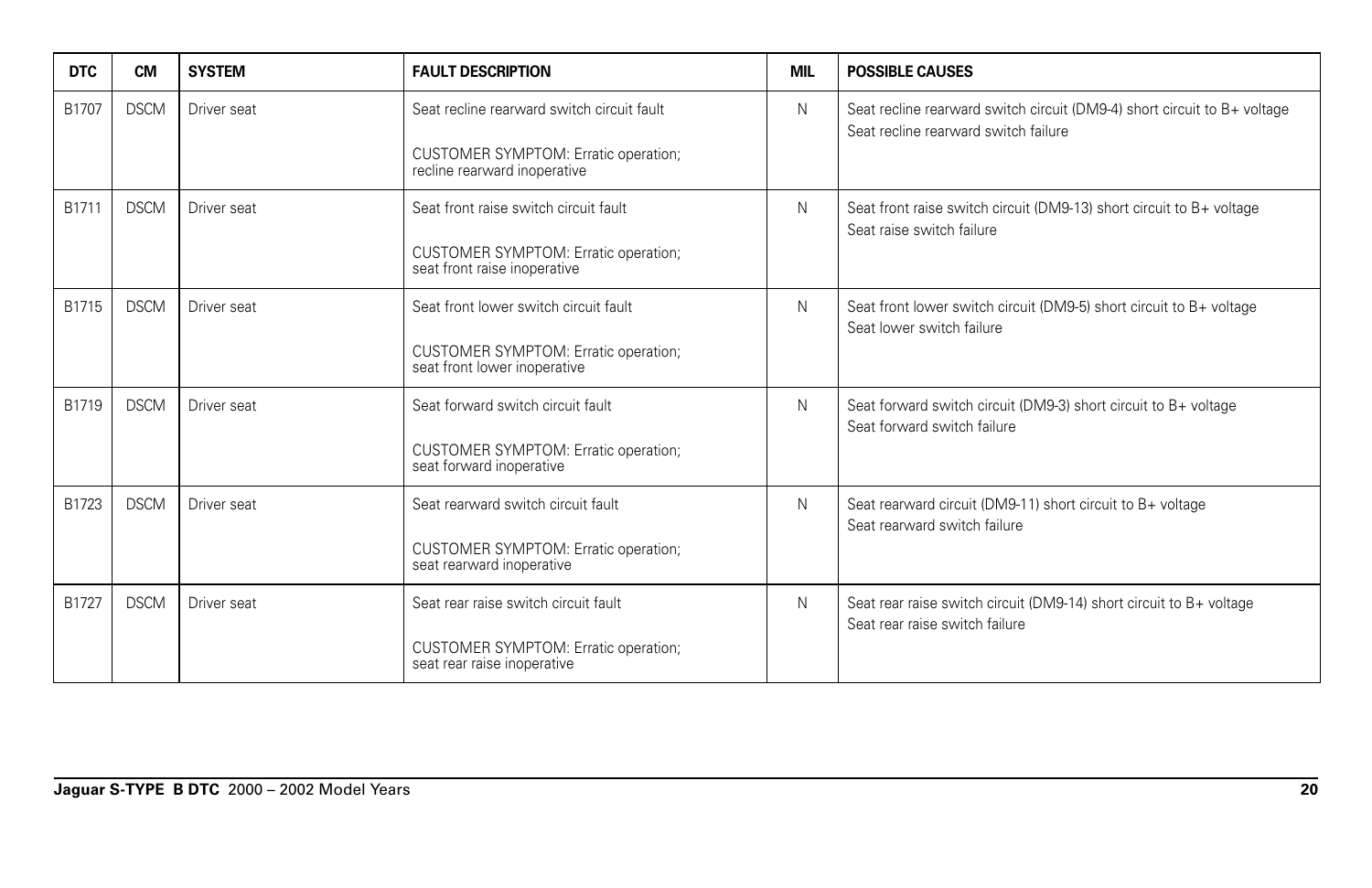| <b>DTC</b> | <b>CM</b>   | <b>SYSTEM</b> | <b>FAULT DESCRIPTION</b>                                                                                                               | <b>MIL</b> | <b>POSSIBLE CAUSES</b>                                                                                 |
|------------|-------------|---------------|----------------------------------------------------------------------------------------------------------------------------------------|------------|--------------------------------------------------------------------------------------------------------|
| B1731      | <b>DSCM</b> | Driver seat   | Seat rear lower switch circuit fault                                                                                                   | N          | Seat rear lower switch circuit (DM9-6) short circuit to $B+$ voltage<br>Seat rear lower switch failure |
|            |             |               | CUSTOMER SYMPTOM: Erratic operation;<br>seat rear lower inoperative                                                                    |            |                                                                                                        |
| B1757      | <b>DSCM</b> | Driver seat   | Seat cushion rear motor or position sensor circuit(s)<br>fault                                                                         | N          | Seat cushion rear position sensor failure<br>Seat cushion rear motor failure                           |
|            |             |               | CUSTOMER SYMPTOM: Seat cushion rear raise /<br>lower memory set inoperative; seat cushion rear raise /<br>lower function inoperative   |            |                                                                                                        |
| B1761      | <b>DSCM</b> | Driver seat   | Seat cushion front motor or position sensor circuit(s)<br>fault                                                                        | N          | Seat cushion front position sensor failure<br>Seat cushion front motor failure                         |
|            |             |               | CUSTOMER SYMPTOM: Seat cushion front raise /<br>lower memory set inoperative; seat cushion front raise<br>/ lower function inoperative |            |                                                                                                        |
| B1765      | <b>DSCM</b> | Driver seat   | Seat fore / aft motor or position sensor circuit(s) fault                                                                              | N          | Seat forward / rearward position sensor failure<br>Seat forward / rearward motor failure               |
|            |             |               | CUSTOMER SYMPTOM: Seat forward / rearward<br>memory set inoperative; seat forward / rearward<br>function inoperative                   |            |                                                                                                        |
| B1769      | <b>DSCM</b> | Driver seat   | Seat recline motor or position sensor circuit(s) fault                                                                                 | N          | Seat recline position sensor failure<br>Seat recline motor failure                                     |
|            |             |               | CUSTOMER SYMPTOM: Seat recline memory set<br>inoperative; seat recline function inoperative                                            |            |                                                                                                        |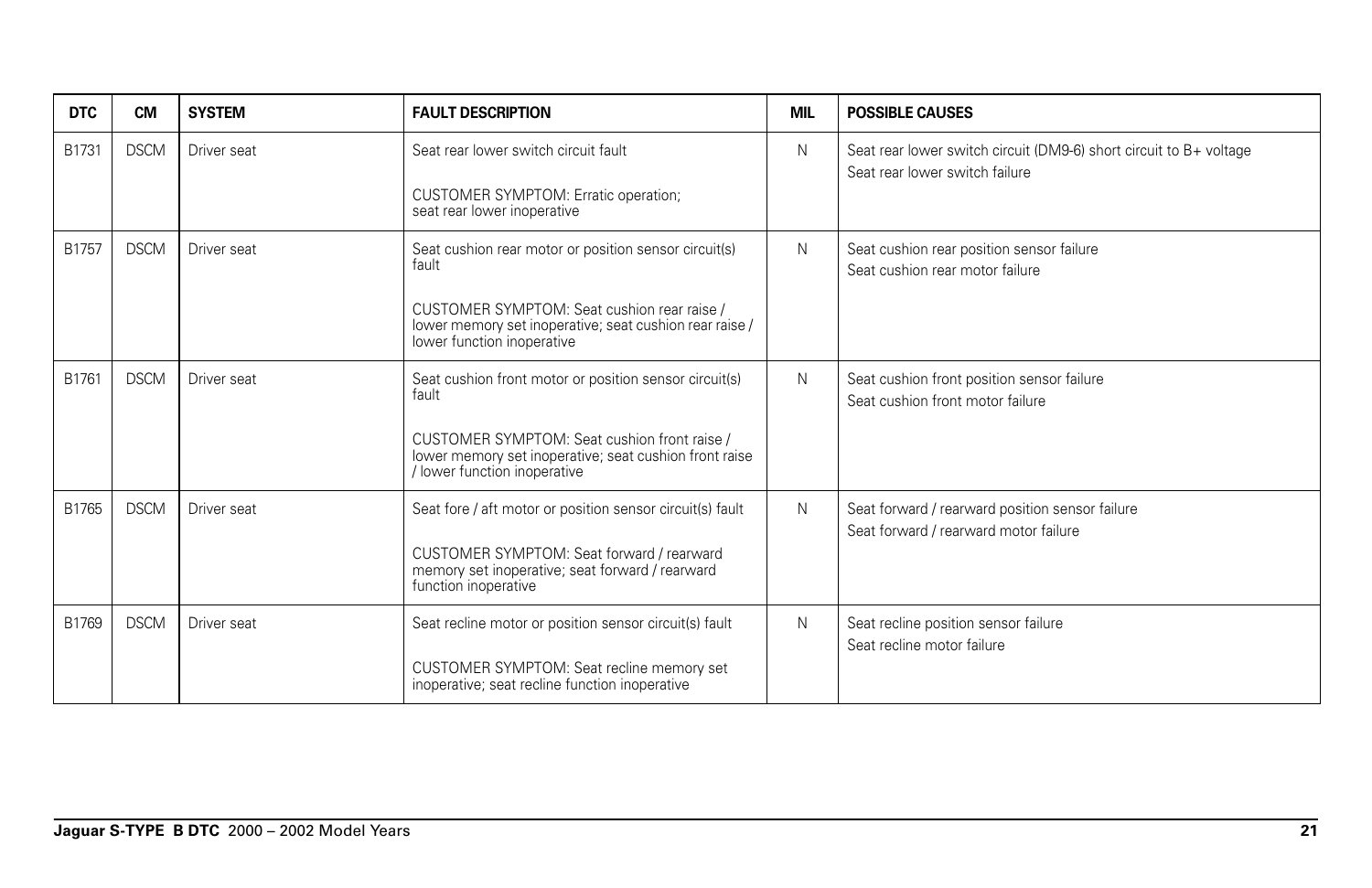| <b>DTC</b> | <b>CM</b>   | <b>SYSTEM</b>                                                 | <b>FAULT DESCRIPTION</b>                                                              | <b>MIL</b> | <b>POSSIBLE CAUSES</b>                                                                                                                                      |
|------------|-------------|---------------------------------------------------------------|---------------------------------------------------------------------------------------|------------|-------------------------------------------------------------------------------------------------------------------------------------------------------------|
| B1794      | <b>GECM</b> | Exterior lighting: front                                      | Headlamp dip beam circuit(s) fault                                                    | N.         | Headlamp bulb failure<br>GECM to headlamp dip beam bulbs circuit(s) (FH60-7, FH60-8): open<br>circuit, short circuit to ground, short circuit to B+ voltage |
|            |             |                                                               | CUSTOMER SYMPTOM: Headlamp dip beam(s)<br>inoperative; headlamp dip beam(s) always on |            | Headlamp unit failure                                                                                                                                       |
| B1844      | <b>CTCM</b> | Cellular telephone                                            | Handset push button stuck active                                                      | N.         | Cellular telephone handset failure                                                                                                                          |
| B1869      | <b>RCM</b>  | SRS Airbag                                                    | Airbag MIL circuit open circuit                                                       | Y          | RCM to instrument pack warning MIL circuit (CA114-20) open circuit                                                                                          |
| B1870      | <b>RCM</b>  | SRS Airbag                                                    | Airbag MIL circuit short circuit                                                      | Y          | RCM to instrument pack warning MIL circuit (CA114-20) short circuit to B+<br>voltage                                                                        |
| B1874      | <b>VECM</b> | Telephone with voice control and<br>vehicle emergency message | Telephone hand set not detected                                                       | N          | Telephone hand set disconnected<br>VECM to telephone hand set harness open circuit fault                                                                    |
|            |             | system (VEMS)                                                 | <b>CUSTOMER SYMPTOM: VEMS inoperative</b>                                             |            |                                                                                                                                                             |
| B1875      | <b>INST</b> | Exterior lighting: front                                      | Turn signals / hazard switch circuit fault                                            | N          | Instrument pack to turn signals / hazard switch circuit (FC15-20): short circuit to ground, short circuit to B+ voltage                                     |
|            |             |                                                               | CUSTOMER SYMPTOM: Turn signals and hazard<br>warning inoperative                      |            | Turn signals and / or hazard switch failure                                                                                                                 |
| B1877      | <b>RCM</b>  | SRS Airbag                                                    | Driver seat belt pretensioner circuit open circuit                                    | Y          | RCM to pretensioner circuit(s) (CA114-18, CA114-22) open circuit                                                                                            |
| B1878      | <b>RCM</b>  | SRS Airbag                                                    | Driver seat belt pretensioner circuit short circuit to B+<br>voltage                  | Υ          | RCM to pretensioner circuit(s) (CA114-18, CA114-22) short circuit to B+<br>voltage                                                                          |
| B1879      | <b>RCM</b>  | SRS Airbag                                                    | Driver seat belt pretensioner circuit short circuit to<br>ground                      | Υ          | RCM to pretensioner circuit(s) (CA114-18, CA114-22) short circuit to<br>ground                                                                              |
| B1881      | <b>RCM</b>  | SRS Airbag                                                    | Passenger seat belt pretensioner circuit open circuit                                 | Υ          | RCM to pretensioner circuit(s) (CA114-15, CA114-16) open circuit                                                                                            |
| B1882      | <b>RCM</b>  | SRS Airbag                                                    | Passenger seat belt pretensioner circuit short circuit to<br>B+ voltage               | Y          | RCM to pretensioner circuit(s) (CA114-15, CA114-16) short circuit to B+<br>voltage                                                                          |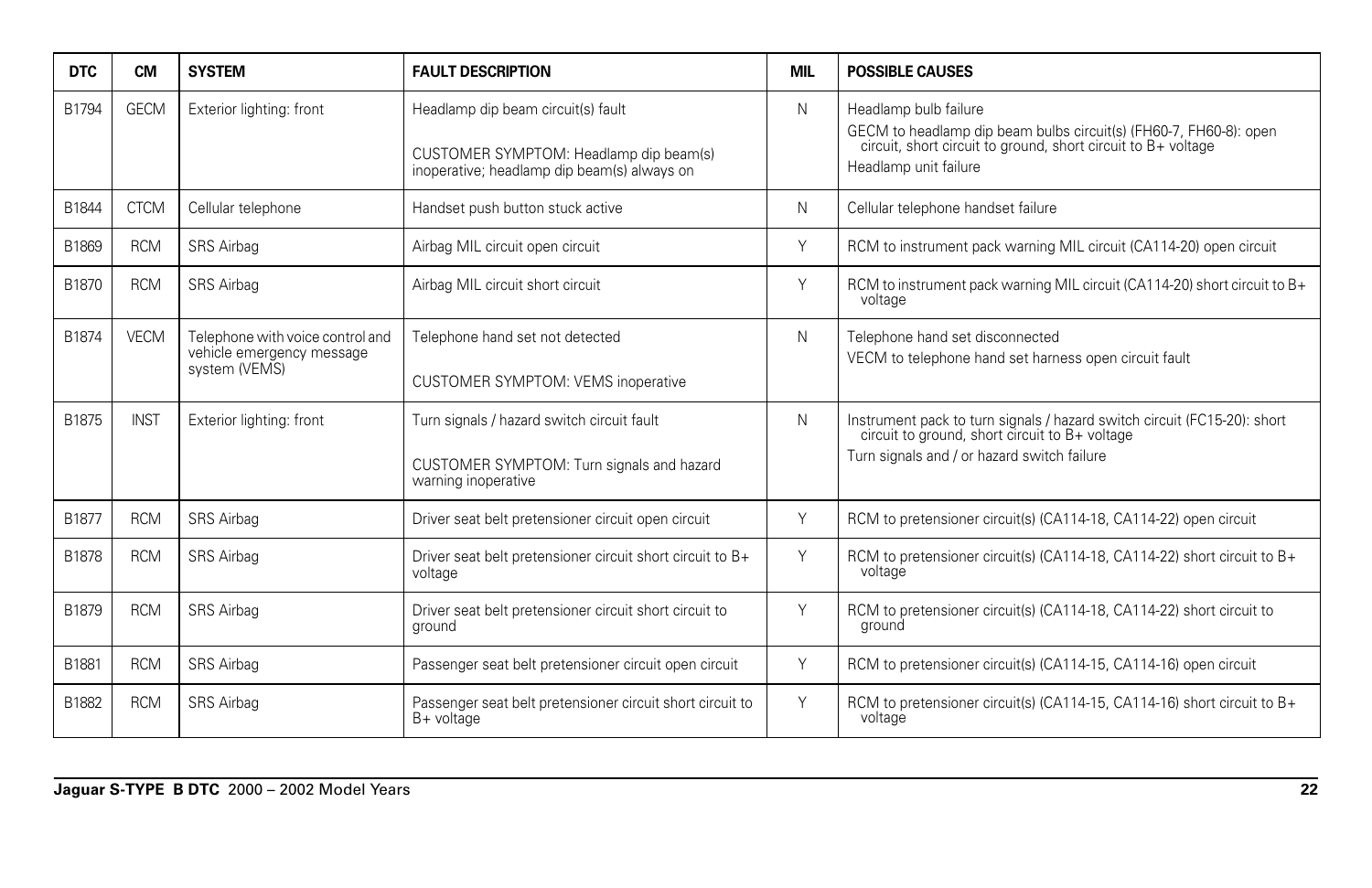| <b>DTC</b> | <b>CM</b>   | <b>SYSTEM</b>                                                                  | <b>FAULT DESCRIPTION</b>                                                                        | <b>MIL</b> | <b>POSSIBLE CAUSES</b>                                                                         |
|------------|-------------|--------------------------------------------------------------------------------|-------------------------------------------------------------------------------------------------|------------|------------------------------------------------------------------------------------------------|
| B1883      | <b>RCM</b>  | SRS Airbag                                                                     | Passenger seat belt pretensioner circuit short circuit to<br>ground                             | Y          | RCM to pretensioner circuit(s) (CA114-15, CA114-16) short circuit to<br>ground                 |
| B1885      | <b>RCM</b>  | SRS Airbag                                                                     | Driver seat belt pretensioner circuit resistance fault                                          | Y          | Pretensioner shorting bar making contact while connector is mated<br>Pretensioner failure      |
| B1886      | <b>RCM</b>  | <b>SRS</b> Airbag                                                              | Passenger seat belt pretensioner circuit resistance fault                                       | Y          | Pretensioner shorting bar making contact while connector is mated<br>Pretensioner failure      |
| B1887      | <b>RCM</b>  | SRS Airbag                                                                     | Driver air bag circuit short circuit to ground                                                  | Y          | RCM to airbag circuit(s) (CA114-3, CA114-4) short circuit to ground                            |
| B1888      | <b>RCM</b>  | SRS Airbag                                                                     | Passenger air bag circuit short circuit to ground                                               | Y          | RCM to airbag circuit(s) (CA114-6, CA114-7) short circuit to ground                            |
| B1891      | <b>RCM</b>  | SRS Airbag                                                                     | Airbag audible warning circuit short circuit to B+ voltage                                      | Y          | RCM to instrument pack warning MIL circuit (CA114-26) short circuit to B+<br>voltage           |
| B1892      | <b>RCM</b>  | SRS Airbag                                                                     | Airbag MIL circuit fault                                                                        | Y          | RCM to instrument pack warning MIL circuit (CA114-26) open circuit, short<br>circuit to ground |
| B1893      | <b>VECM</b> | Telephone with voice control and<br>vehicle emergency message<br>system (VEMS) | VEMS GPS antenna circuit open circuit<br>CUSTOMER SYMPTOM: VEMS unable to determine<br>position | N          | VECM to antenna circuit open circuit<br>VEMS GPS antenna failure                               |
| B1916      | <b>RCM</b>  | SRS Airbag                                                                     | Driver air bag circuit short circuit to B+ voltage                                              | Y          | RCM to airbag circuit(s) (CA114-3, CA114-4) short circuit to B+ voltage                        |
| B1921      | <b>RCM</b>  | SRS Airbag                                                                     | RCM case bracket ground fault                                                                   | Y          | Clean / repair case bracket ground<br><b>RCM</b> failure                                       |
| B1925      | <b>RCM</b>  | SRS Airbag                                                                     | Passenger air bag circuit short circuit to B+ voltage                                           | Y          | RCM to airbag circuit(s) (CA114-6, CA114-7) short circuit to B+ voltage                        |
| B1932      | <b>RCM</b>  | <b>SRS Airbag</b>                                                              | Driver air bag circuit open circuit                                                             | Y          | RCM to airbag circuit(s) (CA114-3, CA114-4) open circuit                                       |
| B1933      | <b>RCM</b>  | SRS Airbag                                                                     | Passenger air bag circuit open circuit                                                          | Y          | RCM to airbag circuit(s) (CA114-6, CA114-7) open circuit                                       |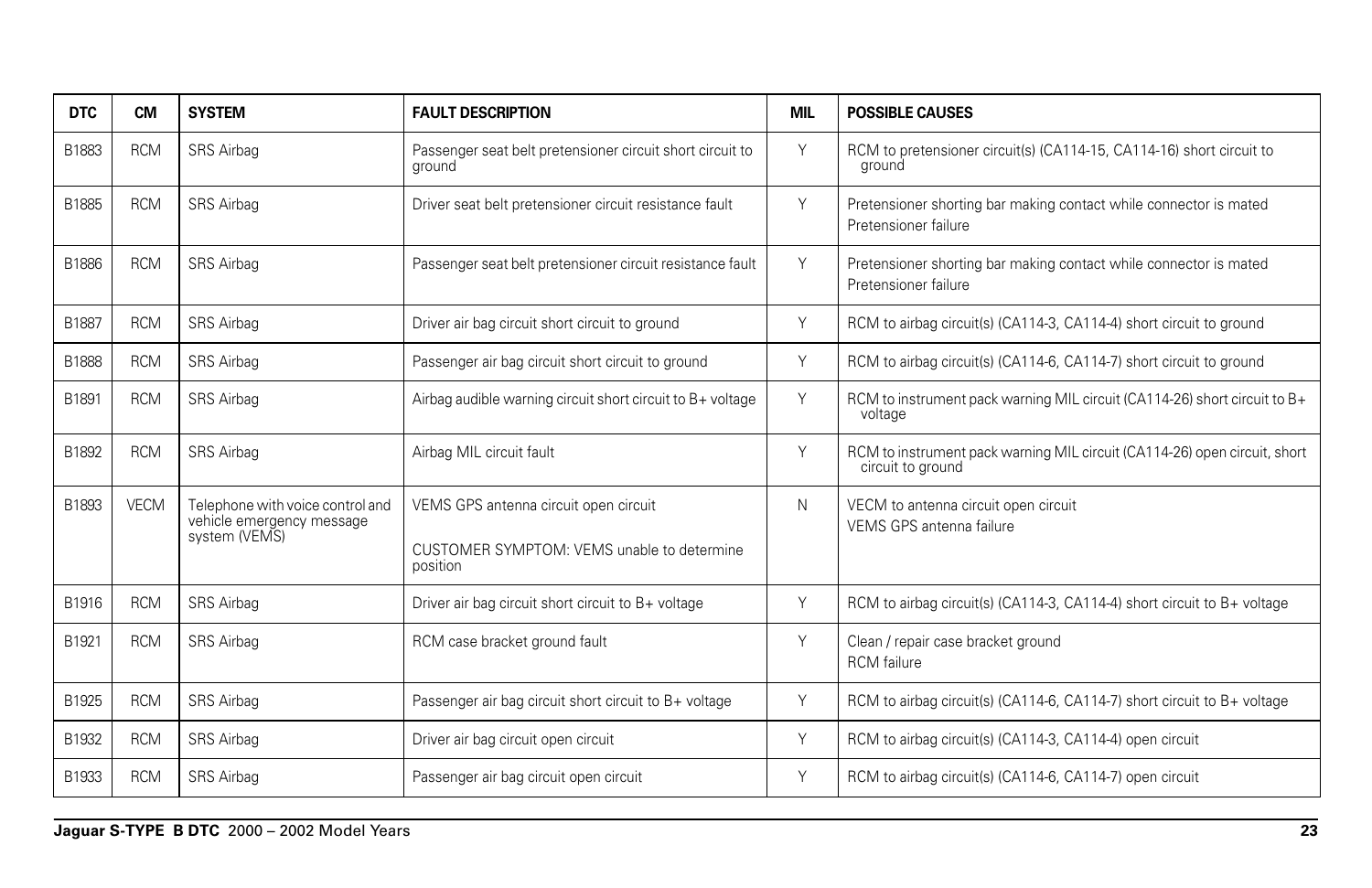| <b>DTC</b> | <b>CM</b>    | <b>SYSTEM</b>     | <b>FAULT DESCRIPTION</b>                                                                                                                                                      | MIL | <b>POSSIBLE CAUSES</b>                                                                                                                                                                                                                                |
|------------|--------------|-------------------|-------------------------------------------------------------------------------------------------------------------------------------------------------------------------------|-----|-------------------------------------------------------------------------------------------------------------------------------------------------------------------------------------------------------------------------------------------------------|
| B1934      | <b>RCM</b>   | <b>SRS Airbag</b> | Driver airbag circuit resistance fault                                                                                                                                        | Y   | Airbag shorting bar making contact while connector is mated<br>Airbag failure                                                                                                                                                                         |
| B1935      | <b>RCM</b>   | <b>SRS</b> Airbag | Passenger airbag circuit resistance fault                                                                                                                                     | Y   | Airbag shorting bar making contact while connector is mated<br>Airbag failure                                                                                                                                                                         |
| B1946      | <b>A/CCM</b> | Climate control   | Evaporator discharge temperature sensor open circuit<br>CUSTOMER SYMPTOM: Poor automatic temperature<br>control; no air conditioning compressor cycling control               | N   | Evaporator discharge temperature sensor disconnected<br>A/CCM to evaporator discharge temperature sensor sensing circuit (FC28-10) open circuit<br>Evaporator discharge temperature sensor failure                                                    |
| B1947      | <b>A/CCM</b> | Climate control   | Evaporator discharge temperature sensor short circuit<br>to ground<br>CUSTOMER SYMPTOM: Poor automatic temperature<br>control; no air conditioning compressor cycling control | N   | A/CCM to evaporator discharge temperature sensor sensing circuit (FC28-10) short circuit to ground<br>Evaporator discharge temperature sensor failure                                                                                                 |
| B1966      | <b>A/CCM</b> | Climate control   | Driver discharge temperature sensor open circuit<br>CUSTOMER SYMPTOM: Poor driver temperature<br>control                                                                      | N   | Driver discharge temperature sensor (LH - LHD; RH - RHD) disconnected<br>A/CCM to driver discharge temperature sensor (LH - LHD; RH - RHD) sensing circuit (FC28-18) open circuit<br>Driver discharge temperature sensor (LH - LHD; RH - RHD) failure |
| B1967      | <b>A/CCM</b> | Climate control   | Driver discharge temperature sensor short circuit to<br>ground<br>CUSTOMER SYMPTOM: Poor driver temperature<br>control                                                        | N   | A/CCM to driver discharge temperature sensor (LH - LHD; RH - RHD)<br>sensing circuit (FC28-18) short circuit to ground<br>Driver discharge temperature sensor (LH - LHD; RH - RHD) failure                                                            |
| B1992      | <b>RCM</b>   | <b>SRS Airbag</b> | Driver side-airbag circuit short circuit to B+ voltage                                                                                                                        | Y   | Side airbag circuit(s) (CA1-2, CA1-3) short circuit to B+ voltage                                                                                                                                                                                     |
| B1993      | <b>RCM</b>   | SRS Airbag        | Driver side-airbag circuit short circuit to ground                                                                                                                            | Y   | Side airbag circuit(s) (CA1-2, CA1-3) short circuit to ground                                                                                                                                                                                         |
| B1994      | <b>RCM</b>   | <b>SRS Airbag</b> | Driver side-airbag circuit open circuit                                                                                                                                       | Y   | Side airbag circuit(s) (CA1-2, CA1-3) open circuit                                                                                                                                                                                                    |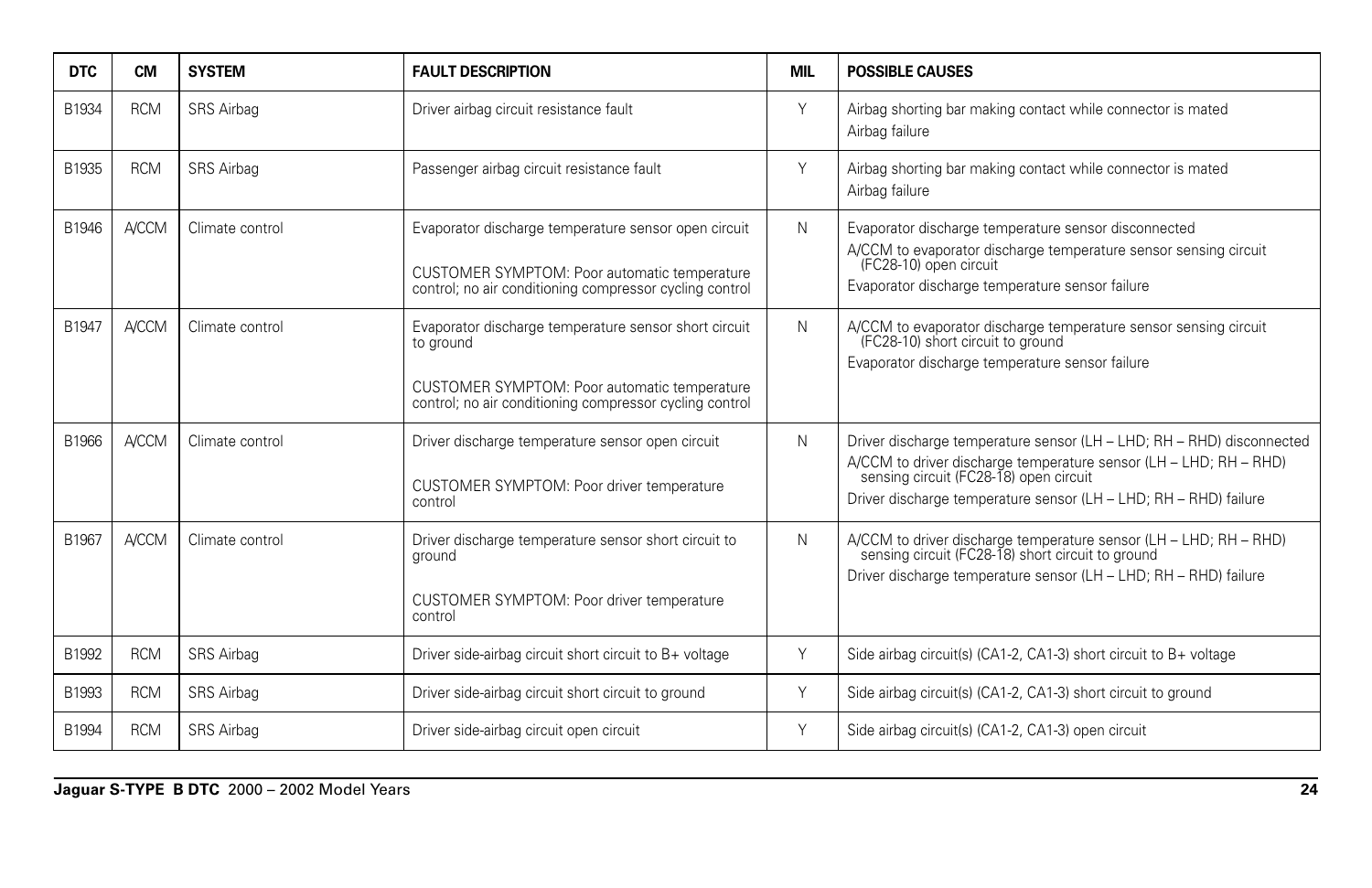| <b>DTC</b> | <b>CM</b>   | <b>SYSTEM</b>                                                                  | <b>FAULT DESCRIPTION</b>                                                                                                                     | <b>MIL</b> | <b>POSSIBLE CAUSES</b>                                                                                                                                                                                                                               |
|------------|-------------|--------------------------------------------------------------------------------|----------------------------------------------------------------------------------------------------------------------------------------------|------------|------------------------------------------------------------------------------------------------------------------------------------------------------------------------------------------------------------------------------------------------------|
| B1995      | <b>RCM</b>  | SRS Airbag                                                                     | Driver side-airbag circuit resistance fault                                                                                                  | Y          | Side airbag shorting bar making contact while connector is mated<br>Side airbag failure                                                                                                                                                              |
| B1996      | <b>RCM</b>  | SRS Airbag                                                                     | Passenger side-airbag circuit short circuit to B+ voltage                                                                                    | Y          | Side airbag circuit(s) (CA1-5, CA1-6) short circuit to B+ voltage                                                                                                                                                                                    |
| B1997      | <b>RCM</b>  | SRS Airbag                                                                     | Passenger side-airbag circuit short circuit to ground                                                                                        | Y          | Side airbag circuit(s) (CA1-5, CA1-6) short circuit to ground                                                                                                                                                                                        |
| B1998      | <b>RCM</b>  | SRS Airbag                                                                     | Passenger side-airbag circuit open circuit                                                                                                   | Y          | Side airbag circuit(s) (CA1-5, CA1-6) open circuit                                                                                                                                                                                                   |
| B1999      | <b>RCM</b>  | SRS Airbag                                                                     | Passenger side-airbag circuit resistance fault                                                                                               | Y          | Side airbag shorting bar making contact while connector is mated<br>Side airbag failure                                                                                                                                                              |
| B2102      | <b>VECM</b> | Telephone with voice control and<br>vehicle emergency message<br>system (VEMS) | VEMS GPS antenna circuit short circuit<br>CUSTOMER SYMPTOM: VEMS unable to determine<br>position                                             | N          | VECM to antenna circuit short circuit to ground<br>VEMS GPS antenna failure                                                                                                                                                                          |
| B2103      | <b>INST</b> | Battery; starter; generator<br>Security                                        | Instrument pack passive anti-theft system (PATS)<br>module does not receive PATS transceiver data<br>CUSTOMER SYMPTOM: Engine will not start | N          | Instrument pack to passive anti-theft system transceiver data circuit<br>(FC15-5): open circuit, short circuit to ground, short circuit to each other, short circuit to B+ voltage, high resistance<br>Passive anti-theft system transceiver failure |
| B2112      | <b>DDCM</b> | Central door locking<br>Security                                               | Driver door "lock / alarm set" key cylinder switch circuit<br>fault<br>CUSTOMER SYMPTOM: Driver door key cylinder<br>switch inoperative      | N          | DDCM to driver door switch pack "alarm set" circuit) (DT2-16) short circuit<br>to ground<br>Driver door switch pack failure                                                                                                                          |
| B2116      | <b>DDCM</b> | Central door locking<br>Security                                               | Driver door "unlock / alarm reset" key cylinder switch<br>circuit fault<br>CUSTOMER SYMPTOM: Driver door key cylinder<br>switch inoperative  | N          | DDCM to driver door switch pack "alarm reset" circuit (DT2-17) short<br>circuit to ground<br>Driver door switch pack failure                                                                                                                         |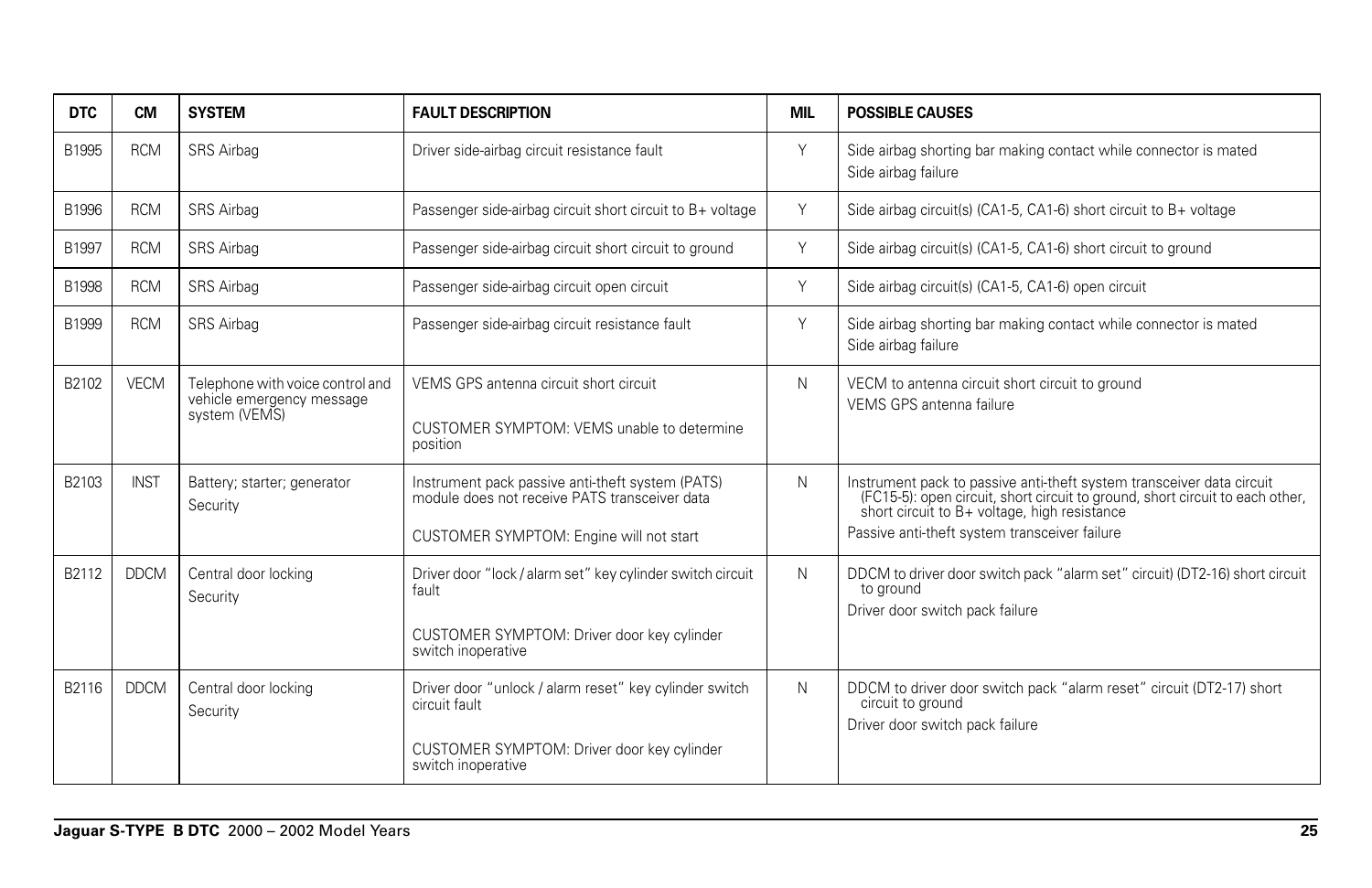| <b>DTC</b> | <b>CM</b>     | <b>SYSTEM</b>                                                 | <b>FAULT DESCRIPTION</b>                                                                                               | <b>MIL</b> | <b>POSSIBLE CAUSES</b>                                                                                               |
|------------|---------------|---------------------------------------------------------------|------------------------------------------------------------------------------------------------------------------------|------------|----------------------------------------------------------------------------------------------------------------------|
| B2139      | <b>INST</b>   | Battery; starter; generator<br>Security                       | Powertrain control module identification does not<br>match instrument pack                                             | Y          | Reconfigure instrument pack using PDU                                                                                |
|            |               |                                                               | CUSTOMER SYMPTOM: Engine will not start                                                                                |            |                                                                                                                      |
| B2141      | <b>INST</b>   | Battery; starter; generator<br>Security                       | Powertrain control module identification lost from<br>instrument pack non-volatile memory                              | Y          | Reconfigure instrument pack using PDU                                                                                |
|            |               |                                                               | CUSTOMER SYMPTOM: Engine will not start                                                                                |            |                                                                                                                      |
| B2141      | <b>VECM</b>   | Telephone with voice control and<br>vehicle emergency message | Non-volatile memory failure                                                                                            | N          | <b>VECM</b> failure                                                                                                  |
|            | system (VEMS) |                                                               | CUSTOMER SYMPTOM: Telephone numbers lost;<br>invalid telephone numbers                                                 |            |                                                                                                                      |
| B2143      | <b>DSCM</b>   | Driver seat                                                   | Non-volatile memory failure                                                                                            | N          | Recalibrate seat memory using PDU                                                                                    |
| B2143      | <b>MC</b>     | Instrument pack                                               | Non-volatile memory failure                                                                                            | N          | Instrument pack failure                                                                                              |
|            |               |                                                               | CUSTOMER SYMPTOM: Error message displayed<br>instead of odometer reading                                               |            |                                                                                                                      |
| B2146      | <b>DSCM</b>   | Driver seat                                                   | Seat recline motor position out of range                                                                               | N          | Recalibrate seat memory using PDU<br>Seat recline position sensor circuits: open circuit, short circuit, high        |
|            |               |                                                               | CUSTOMER SYMPTOM: Seat recline memory set<br>inoperative; seat recline function inoperative                            |            | resistance<br>Seat recline position sensor failure                                                                   |
| B2149      | <b>DSCM</b>   | Driver seat                                                   | Seat front raise / lower motor position out of range                                                                   | N          | Recalibrate seat memory using PDU<br>Seat front raise / lower position sensor circuits: open circuit, short circuit, |
|            |               |                                                               | CUSTOMER SYMPTOM: Seat front raise / lower<br>memory set inoperative; seat front raise / lower<br>function inoperative |            | high resistance<br>Seat front raise / lower position sensor failure                                                  |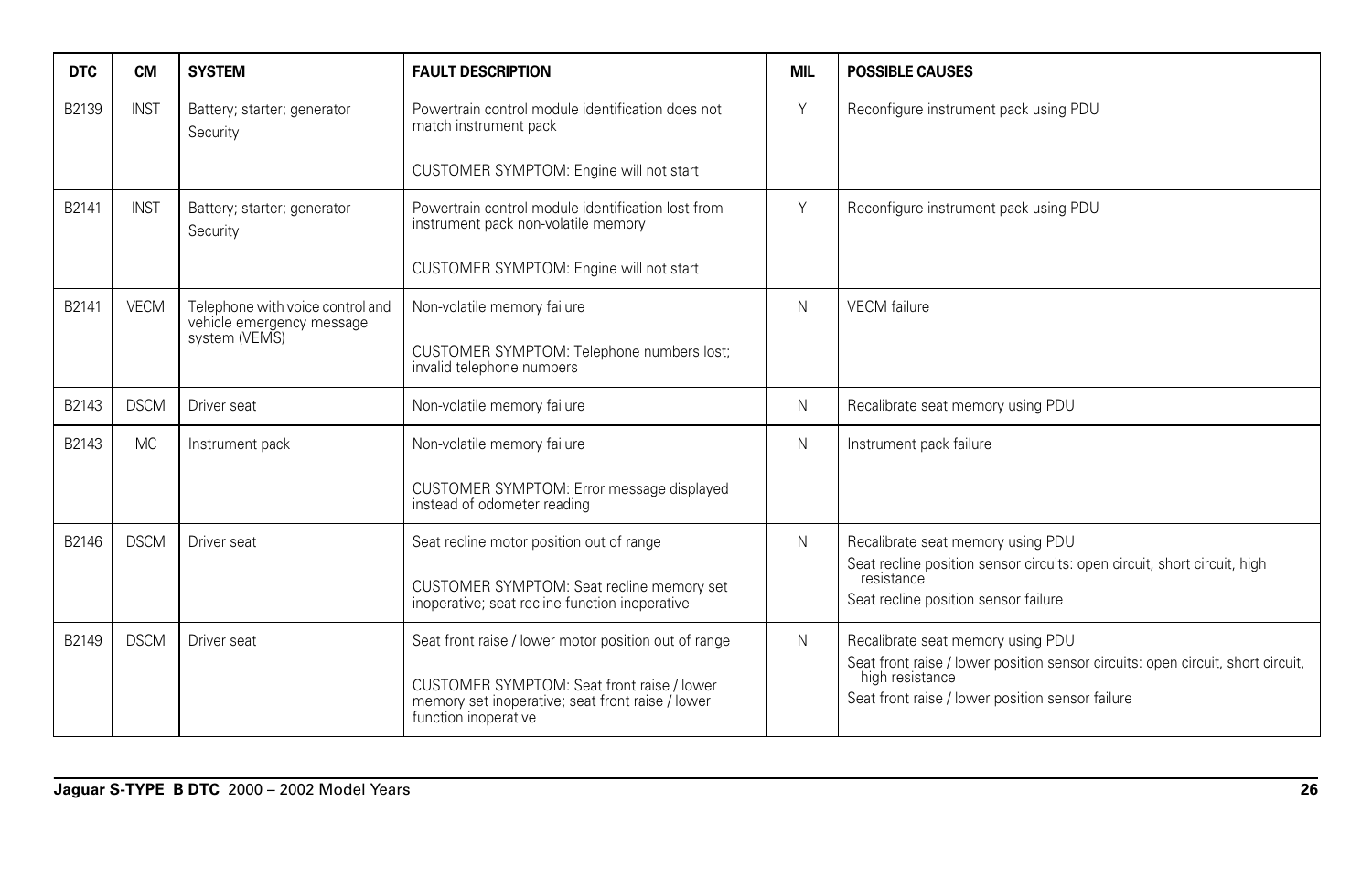| <b>DTC</b> | <b>CM</b>    | <b>SYSTEM</b> | <b>FAULT DESCRIPTION</b>                                                                                                                                                                 | <b>MIL</b> | <b>POSSIBLE CAUSES</b>                                                                                                                                                                    |
|------------|--------------|---------------|------------------------------------------------------------------------------------------------------------------------------------------------------------------------------------------|------------|-------------------------------------------------------------------------------------------------------------------------------------------------------------------------------------------|
| B2152      | <b>DSCM</b>  | Driver seat   | Seat rear raise / lower motor position out of range<br>CUSTOMER SYMPTOM: Seat rear raise / lower<br>memory set inoperative; seat rear raise / lower function<br>inoperative              | N          | Recalibrate seat memory using PDU<br>Seat rear raise / lower position sensor circuits: open circuit, short circuit,<br>high resistance<br>Seat rear raise / lower position sensor failure |
| B2155      | <b>DSCM</b>  | Driver seat   | Seat fore / aft motor position out of range<br>CUSTOMER SYMPTOM: Seat fore / aft memory set<br>inoperative; seat fore / aft function inoperative                                         | N          | Recalibrate seat memory using PDU<br>Seat fore / aft position sensor circuits: open circuit, short circuit, high<br>resistance<br>Seat fore / aft position sensor failure                 |
| B2158      | <b>DSCM</b>  | Driver seat   | Seat recline motor memory position out of range<br>CUSTOMER SYMPTOM: Seat recline memory set<br>inoperative; seat recline function inoperative                                           | N          | Seat recline position sensor failure<br><b>DSCM</b> failure                                                                                                                               |
| B2161      | <b>DSCM</b>  | Driver seat   | Seat front raise / lower motor memory position out of<br>range<br>CUSTOMER SYMPTOM: Seat front raise / lower<br>memory set inoperative; seat front raise / lower<br>function inoperative | N          | Seat front raise / lower position sensor failure<br><b>DSCM</b> failure                                                                                                                   |
| B2162      | <b>INST</b>  | Security      | Steering column locking control module identification<br>does not match instrument pack<br>CUSTOMER SYMPTOM: Engine will not start                                                       | Y          | Reconfigure instrument pack using PDU                                                                                                                                                     |
| B2162      | <b>SCLCM</b> | Security      | Instrument pack identification does not match steering<br>column locking control module<br>CUSTOMER SYMPTOM: Engine will not start                                                       | Y          | Reconfigure SCLCM using PDU                                                                                                                                                               |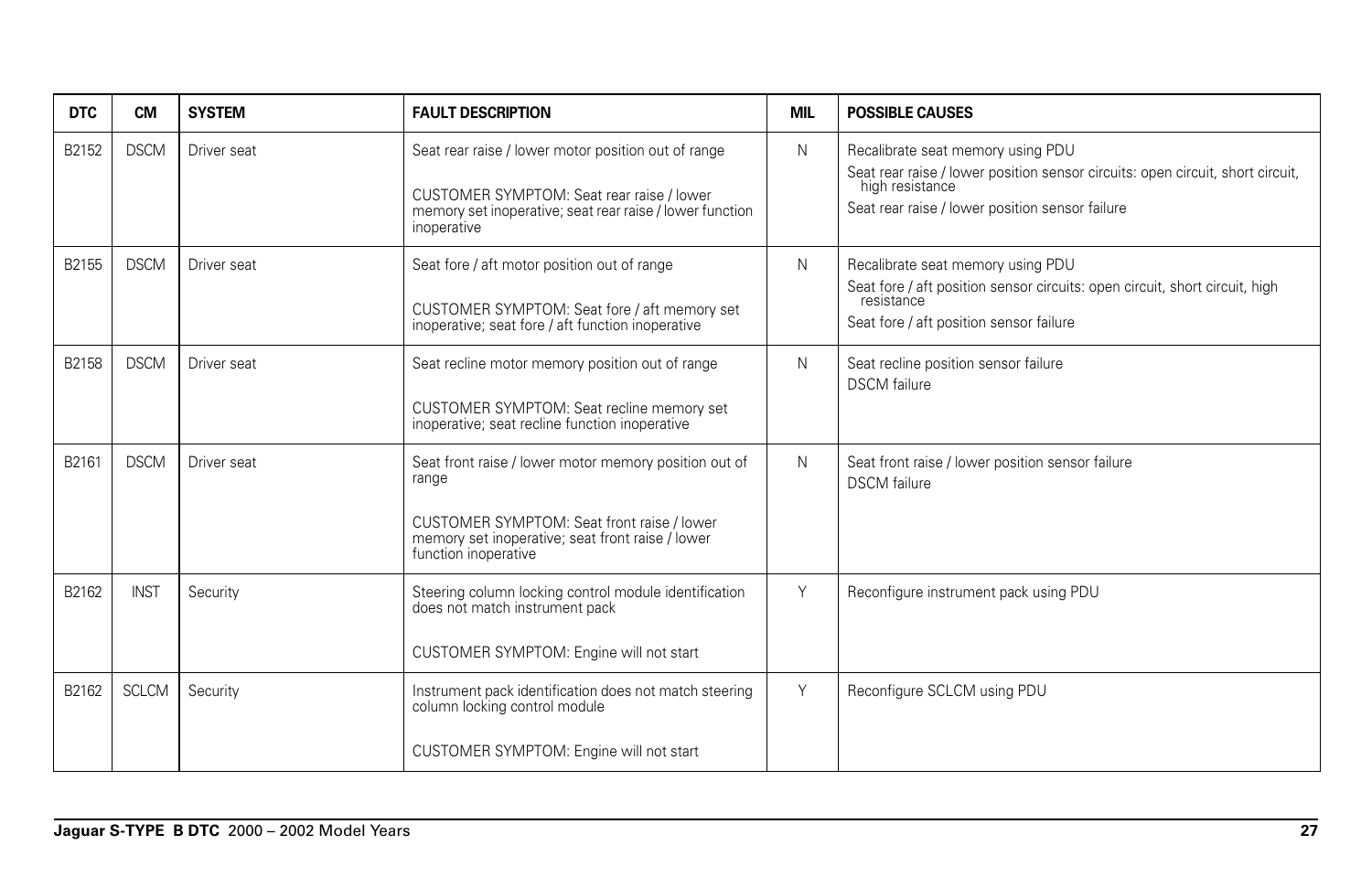| <b>DTC</b> | <b>CM</b>    | <b>SYSTEM</b>                                                                      | <b>FAULT DESCRIPTION</b>                                                                                             | <b>MIL</b> | <b>POSSIBLE CAUSES</b>                                                                                                     |
|------------|--------------|------------------------------------------------------------------------------------|----------------------------------------------------------------------------------------------------------------------|------------|----------------------------------------------------------------------------------------------------------------------------|
| B2164      | <b>DSCM</b>  | Driver seat                                                                        | Seat rear raise / lower motor memory position out of<br>range                                                        | N          | Seat rear raise / lower position sensor failure<br><b>DSCM</b> failure                                                     |
|            |              |                                                                                    | CUSTOMER SYMPTOM: Seat rear raise / lower<br>memory set inoperative; seat rear raise / lower function<br>inoperative |            |                                                                                                                            |
| B2167      | <b>DSCM</b>  | Driver seat                                                                        | Seat fore / aft motor memory position out of range                                                                   | N          | Seat fore / aft position sensor failure<br><b>DSCM</b> failure                                                             |
|            |              |                                                                                    | CUSTOMER SYMPTOM: Seat fore / aft memory set<br>inoperative; seat fore / aft function inoperative                    |            |                                                                                                                            |
| B2168      | <b>SCLCM</b> | Security                                                                           | SCLCM unable to detect unlocked condition                                                                            | N          | <b>SCLCM</b> failure                                                                                                       |
| B2169      | <b>SCLCM</b> | Security                                                                           | SCLCM unable to detect locked condition                                                                              | N          | <b>SCLCM</b> failure                                                                                                       |
| B2170      | <b>SCLCM</b> | Security                                                                           | SCLCM microswitch failure                                                                                            | N          | <b>SCLCM</b> failure                                                                                                       |
| B2172      | <b>RECM</b>  | RECM inertia switch input<br>Fuel pump (engine management)<br>Central door locking | Inertia switch circuit open circuit                                                                                  | N          | Inertia switch tripped (vehicle impact)<br>RECM to inertia switch circuit (CA100-8) open circuit<br>Inertia switch failure |
| B2174      | <b>RECM</b>  | Window lifts                                                                       | LH rear window up signal circuit fault                                                                               | N          | RECM to LH rear door switch up circuit (CA99-2) short circuit to B+ voltage<br>LH rear door switch failure                 |
|            |              |                                                                                    | CUSTOMER SYMPTOM: LH rear window switch<br>inoperative                                                               |            |                                                                                                                            |
| B2178      | <b>RECM</b>  | Window lifts                                                                       | LH rear window down signal circuit fault                                                                             | N          | RECM to LH rear door switch down circuit (CA99-1) short circuit to B+<br>voltage                                           |
|            |              |                                                                                    | CUSTOMER SYMPTOM: LH rear window switch<br>inoperative                                                               |            | LH rear door switch failure                                                                                                |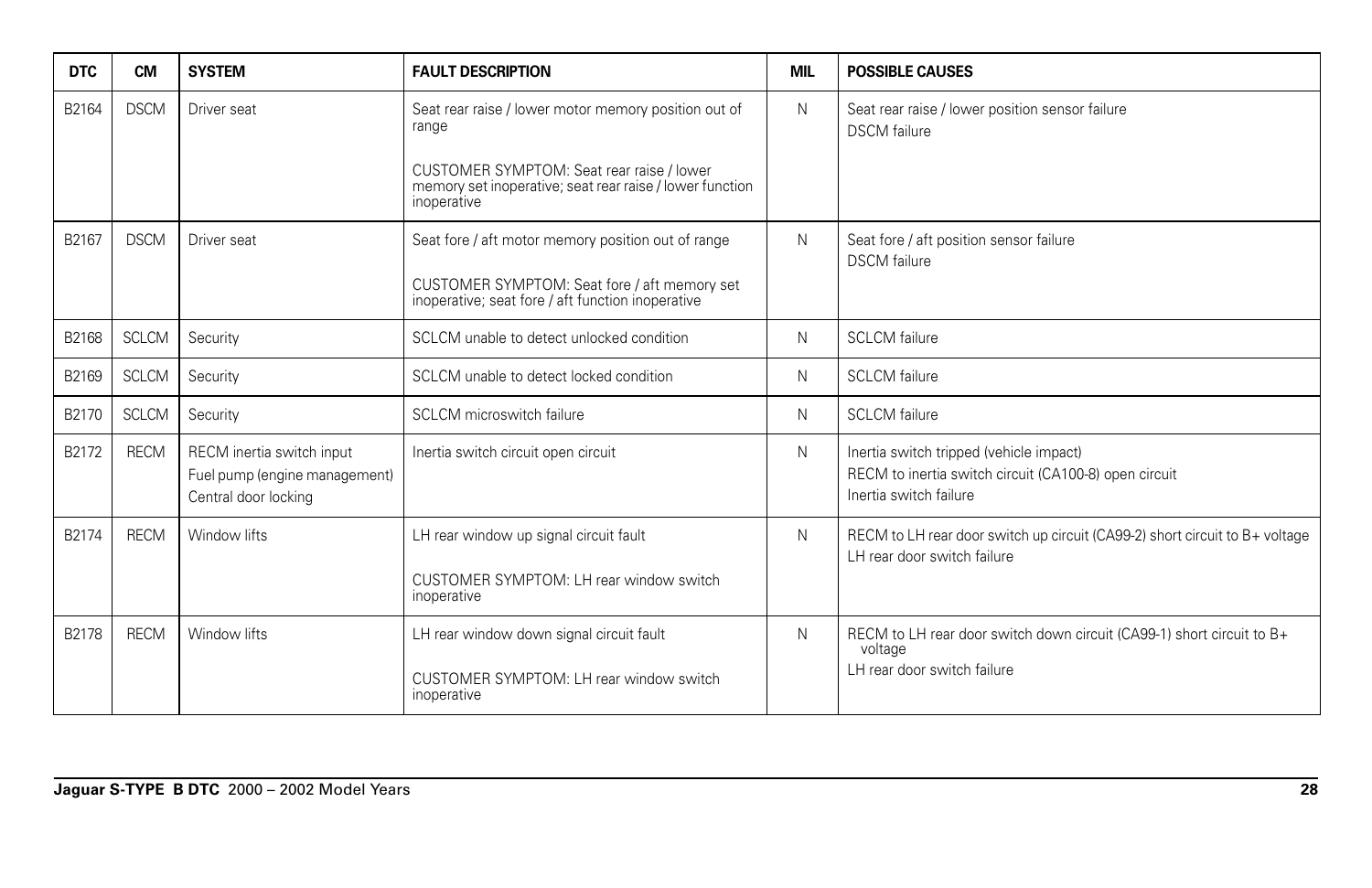| <b>DTC</b> | <b>CM</b>   | <b>SYSTEM</b> | <b>FAULT DESCRIPTION</b>                                                                           | <b>MIL</b> | <b>POSSIBLE CAUSES</b>                                                                                                                                            |
|------------|-------------|---------------|----------------------------------------------------------------------------------------------------|------------|-------------------------------------------------------------------------------------------------------------------------------------------------------------------|
| B2190      | <b>RECM</b> | Window lifts  | RH rear window up signal circuit fault<br>CUSTOMER SYMPTOM: RH rear window switch<br>inoperative   | N          | RECM to RH rear door switch up circuit (CA104-1) short circuit to B+<br>voltage<br>RH rear door switch failure                                                    |
| B2194      | <b>RECM</b> | Window lifts  | RH rear window down signal circuit fault<br>CUSTOMER SYMPTOM: RH rear window switch<br>inoperative | N          | RECM to RH rear door switch down circuit (CA104-3) short circuit to B+<br>voltage<br>RH rear door switch failure                                                  |
| B2197      | <b>NCM</b>  | Navigation    | Television module error                                                                            | N          | NCM to television module harness fault<br>Television module to monitor harness fault<br>Television antenna harness fault<br>Television module failure             |
| B2198      | <b>NCM</b>  | Navigation    | Traffic master module error                                                                        | N          | NCM to traffic master module harness fault<br>Traffic master antenna harness fault<br>Traffic master module failure                                               |
| B2199      | <b>NCM</b>  | Navigation    | Vehicle information control module error                                                           | N          | NCM to vehicle information control module harness fault<br>Vehicle information control module antenna harness fault<br>Vehicle information control module failure |
| B2200      | <b>NCM</b>  | Navigation    | No communication with television module                                                            | N          | NCM to television module harness open circuit<br>Television module failure                                                                                        |
| B2201      | <b>NCM</b>  | Navigation    | No communication with traffic master module                                                        | N          | NCM to traffic master module harness open circuit<br>Traffic master module failure                                                                                |
| B2202      | <b>NCM</b>  | Navigation    | No communication with vehicle information control<br>module                                        | N          | NCM to vehicle information control module harness open circuit<br>Vehicle information control module failure                                                      |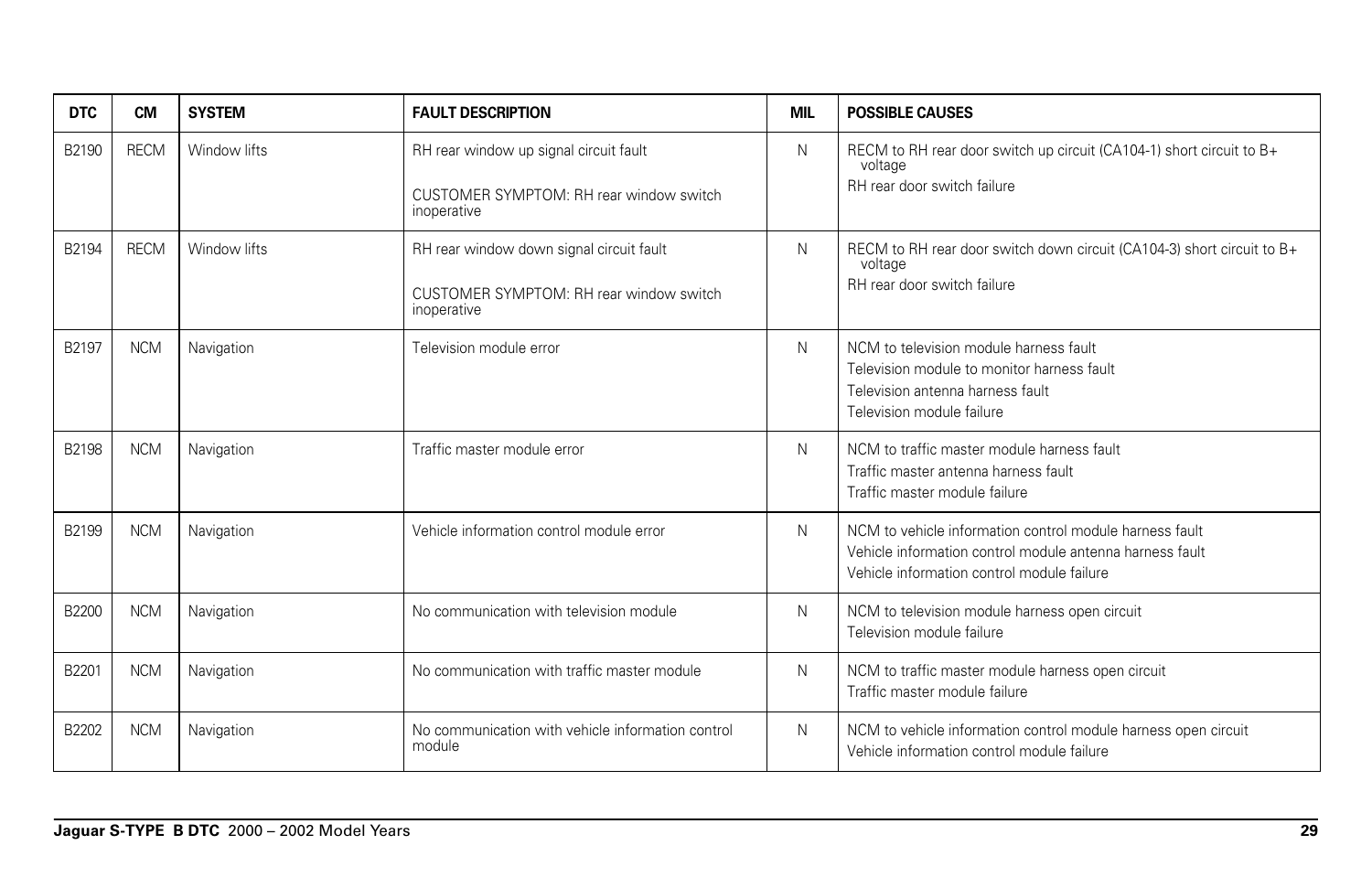| <b>DTC</b> | <b>CM</b>   | <b>SYSTEM</b> | <b>FAULT DESCRIPTION</b>                                 | <b>MIL</b> | <b>POSSIBLE CAUSES</b>                                                                                                                                                 |
|------------|-------------|---------------|----------------------------------------------------------|------------|------------------------------------------------------------------------------------------------------------------------------------------------------------------------|
| B2203      | <b>NCM</b>  | Navigation    | Navigation CD ROM error                                  | N          | CD not installed<br>CD damaged<br>CD inserted incorrectly<br>CD cover not closed<br>NCM harness connections not fully mated<br>NCM harness fault<br><b>NCN</b> failure |
| B2204      | <b>NCM</b>  | Navigation    | Navigation GPS antenna fault                             | N          | NCM to navigation harness open circuit, short circuit, high resistance<br>Navigation GPS antenna failure<br>NCM failure                                                |
| B2205      | <b>NCM</b>  | Navigation    | NCM GPS receiver fault                                   | N          | NCM to navigation harness open circuit, short circuit, high resistance<br>Navigation GPS antenna failure<br><b>NCM</b> failure                                         |
| B2206      | <b>NCM</b>  | Navigation    | NCM gyroscope fault                                      | N          | NCM incorrectly mounted in vehicle<br>NCM failure                                                                                                                      |
| B2207      | <b>NCM</b>  | Navigation    | NCM internal ROM error                                   | N          | <b>NCM</b> failure                                                                                                                                                     |
| B2208      | <b>NCM</b>  | Navigation    | No communication with navigation display module          | N          | NCM to navigation display module harness open circuit<br>Navigation display module failure                                                                             |
| B2214      | <b>GECM</b> | Window lifts  | Passenger window up signal circuit fault                 | N          | GECM to passenger door switch up circuit (CA24-25) short circuit to B+<br>voltage                                                                                      |
|            |             |               | CUSTOMER SYMPTOM: Passenger window switch<br>inoperative |            | Driver door switch failure                                                                                                                                             |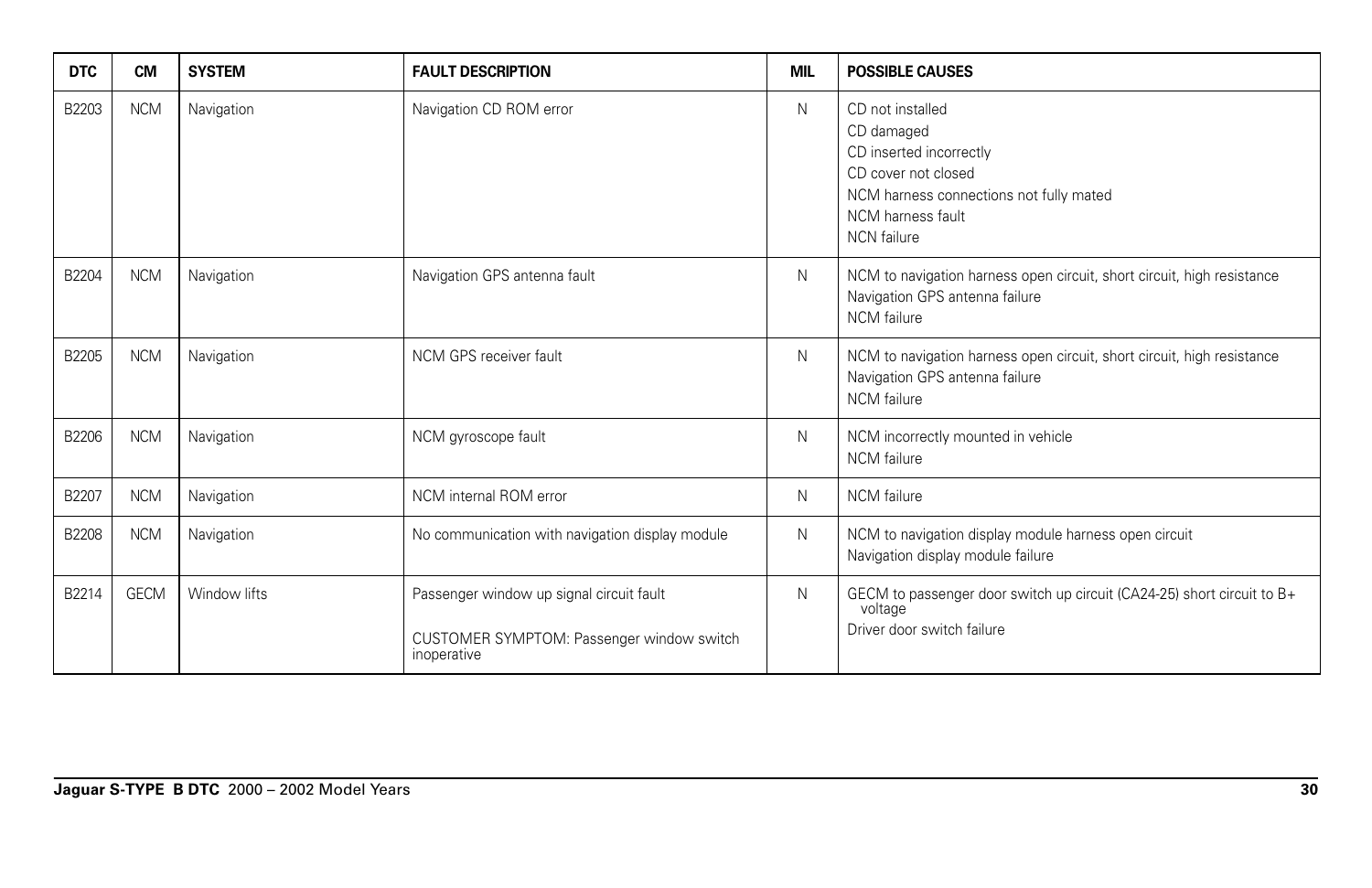| <b>DTC</b> | CМ          | <b>SYSTEM</b>         | <b>FAULT DESCRIPTION</b>                                                                                                                                                         | <b>MIL</b> | <b>POSSIBLE CAUSES</b>                                                                                                                                                               |
|------------|-------------|-----------------------|----------------------------------------------------------------------------------------------------------------------------------------------------------------------------------|------------|--------------------------------------------------------------------------------------------------------------------------------------------------------------------------------------|
| B2215      | <b>GECM</b> | Window lifts          | Passenger window down signal circuit fault<br>CUSTOMER SYMPTOM: Passenger window switch<br>inoperative                                                                           | N          | GECM to passenger door switch down circuit (CA24-10) short circuit to B+<br>voltage<br>Driver door switch failure                                                                    |
| B2312      | <b>GECM</b> | Door mirrors movement | Passenger door mirror horizontal movement feedback<br>circuit fault<br>CUSTOMER SYMPTOM: Passenger door mirror<br>horizontal movement interrupts; no horizontal memory<br>recall | N          | GECM to mirror horizontal movement feedback circuit (CA24-7): open circuit, short circuit to ground, short circuit to B+ voltage, high resistance<br>Passenger door mirror failure   |
| B2316      | <b>GECM</b> | Door mirrors movement | Passenger door mirror vertical movement feedback<br>circuit fault<br>CUSTOMER SYMPTOM: Passenger door mirror<br>vertical movement interrupts; no vertical memory recall          | N          | GECM to mirror vertical movement feedback circuit (CA24-11): open<br>circuit, short circuit to ground, short circuit to B+ voltage, high resistance<br>Passenger door mirror failure |
| B2320      | <b>DDCM</b> | Door mirrors movement | Driver door mirror horizontal movement feedback<br>circuit fault<br>CUSTOMER SYMPTOM: Driver door mirror horizontal<br>movement interrupts; no horizontal memory recall          | N          | DDCM to mirror horizontal movement feedback circuit (DT2-14): open<br>circuit, high resistance<br>Driver door mirror failure                                                         |
| B2324      | <b>DDCM</b> | Door mirrors movement | Driver door mirror vertical movement feedback circuit<br>fault<br>CUSTOMER SYMPTOM: Driver door mirror vertical<br>movement interrupts; no vertical memory recall                | N          | DDCM to mirror vertical movement feedback circuit (DT2-15): open circuit,<br>high resistance<br>Driver door mirror failure                                                           |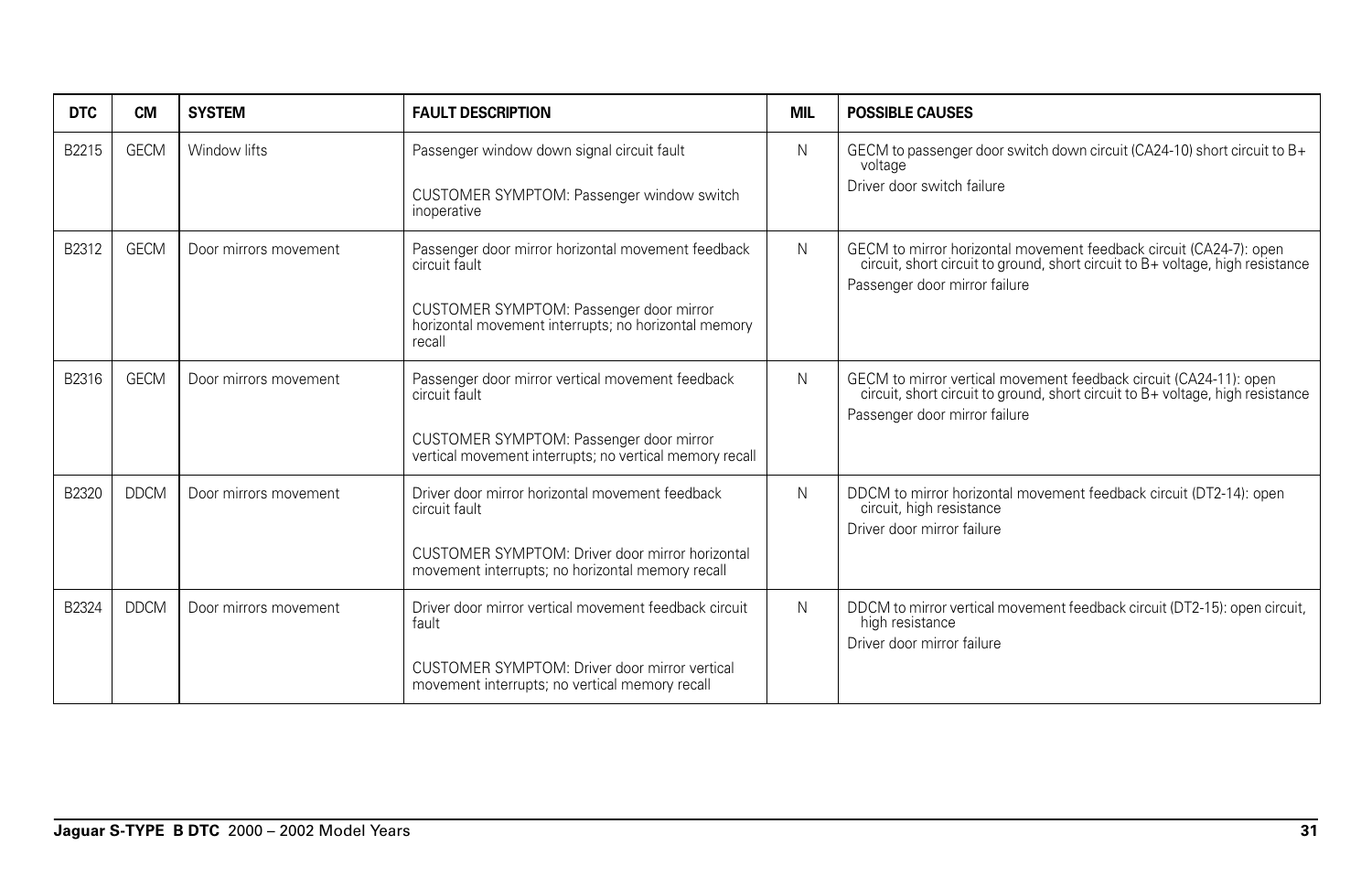| <b>DTC</b> | <b>CM</b>    | <b>SYSTEM</b>            | <b>FAULT DESCRIPTION</b>                                                                                                 | <b>MIL</b> | <b>POSSIBLE CAUSES</b>                                                                                                                                                                                                                                                                                                                                       |
|------------|--------------|--------------------------|--------------------------------------------------------------------------------------------------------------------------|------------|--------------------------------------------------------------------------------------------------------------------------------------------------------------------------------------------------------------------------------------------------------------------------------------------------------------------------------------------------------------|
| B2328      | <b>INST</b>  | Steering column movement | Steering column reach position feedback circuit fault<br>CUSTOMER SYMPTOM: Steering column reach<br>movement inoperative | N          | Instrument pack to column reach potentiometer feedback circuit<br>(FC63-21): open circuit, short circuit to ground, short circuit to B+ voltage<br>Column reach motor drive circuit(s): open circuit, short circuit to ground, intermittent short circuit to B+ voltage, high resistance<br>Column reach potentiometer failure<br>Column reach motor failure |
| B2332      | <b>INST</b>  | Steering column movement | Steering column tilt position feedback circuit fault<br>CUSTOMER SYMPTOM: Steering column tilt<br>movement inoperative   | N          | Instrument pack to column tilt potentiometer feedback circuit (FC63-20):<br>open circuit, short circuit to ground, short circuit to B+ voltage<br>Column tilt motor drive circuit(s): open circuit, short circuit to ground, intermittent short circuit to B+ voltage, high resistance<br>Column tilt potentiometer failure<br>Column tilt motor failure     |
| B2336      | <b>DDCM</b>  | Door mirrors movement    | Mirror movement switches circuit(s) fault<br>CUSTOMER SYMPTOM: Mirror movement switch(es)<br>inoperative                 | N          | DDCM to driver door switch pack mirror movement circuit(s); open circuit, short circuit to ground, short circuit to each other, high resistance<br>Driver door switch pack ground fault<br>Driver door switch pack failure                                                                                                                                   |
| B2351      | <b>INST</b>  | Steering column movement | Steering column adjust switch circuit fault<br>CUSTOMER SYMPTOM: Steering column adjust<br>switch inoperative            | N          | Instrument pack to column adjust switch signal circuit (FC63-15): short circuit to ground, short circuit to B+ voltage<br>Steering column adjust switch failure                                                                                                                                                                                              |
| B2373      | <b>RPACM</b> | Reverse parking aid      | Reverse parking aid state illumination LED circuit fault<br>CUSTOMER SYMPTOM: Reverse parking aid<br>inoperative         | N.         | RPACM to switch LED circuit (CA112-19) short circuit to B+ voltage                                                                                                                                                                                                                                                                                           |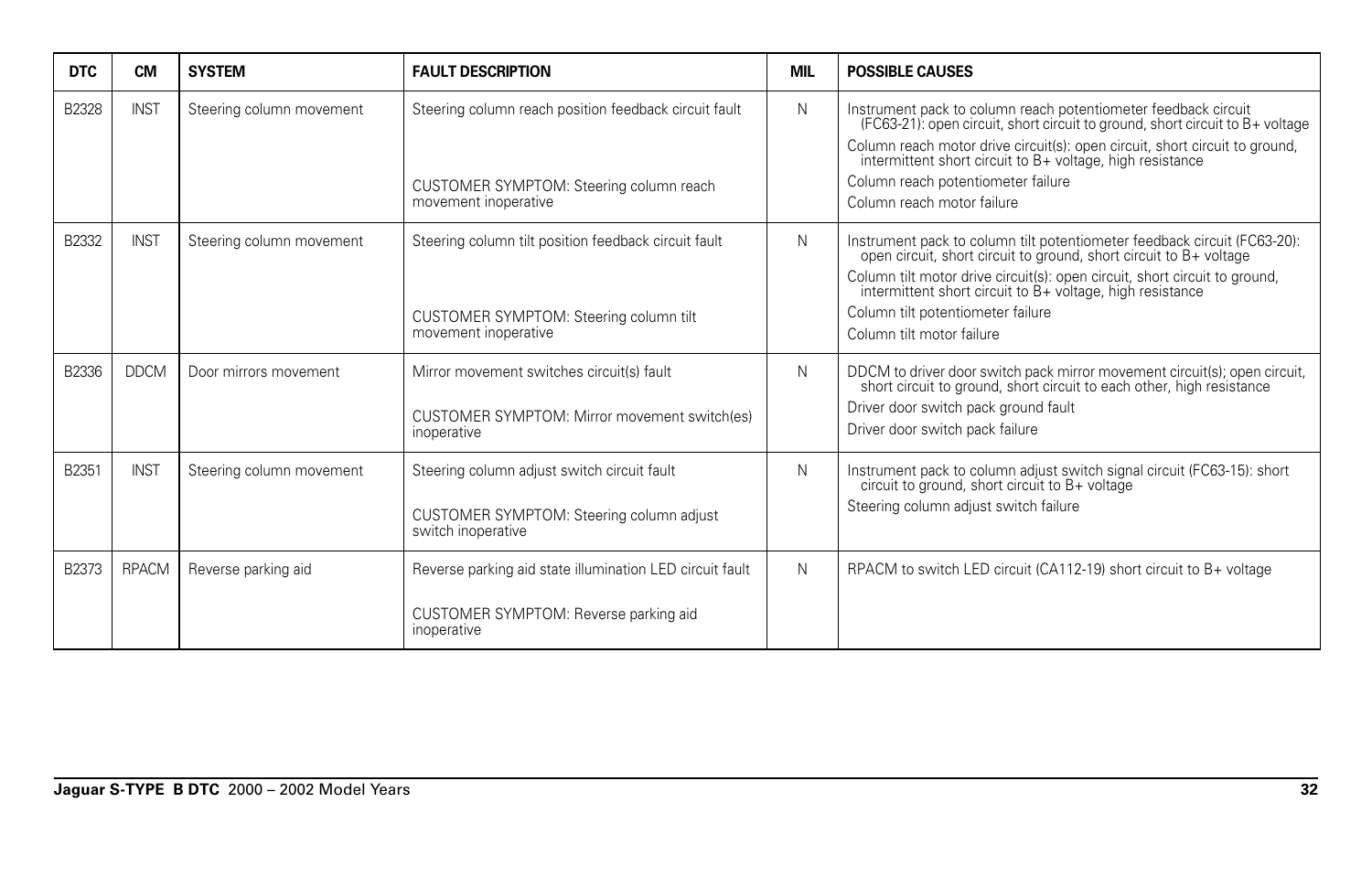| <b>DTC</b> | <b>CM</b>    | <b>SYSTEM</b>                                                  | <b>FAULT DESCRIPTION</b>                                                                                                         | <b>MIL</b> | <b>POSSIBLE CAUSES</b>                                                                                                                                                                                             |
|------------|--------------|----------------------------------------------------------------|----------------------------------------------------------------------------------------------------------------------------------|------------|--------------------------------------------------------------------------------------------------------------------------------------------------------------------------------------------------------------------|
| B2384      | <b>AUDIO</b> | In-car entertainment<br>(Reverse parking aid vehicles<br>only) | Reverse gear selected signal fault<br>CUSTOMER SYMPTOM: Audio does not mute when<br>Reverse is selected; audio permanently muted | N          | J Gate to PCM gear selector position circuit(s): open circuit, short circuit to ground, short circuit to B+ voltage, short circuit to each other, high<br>resistance<br>J Gate internal circuit fault<br>SCP fault |
| B2385      | <b>AUDIO</b> | In-car entertainment<br>(Navigation vehicles only)             | Audio navigation mute signal fault<br>CUSTOMER SYMPTOM: No navigation sound; audio<br>volume permanently reduced or muted        | N          | NCM to radio head unit mute signal circuit (FC73-16): open circuit, short circuit to ground, short circuit to B+ voltage, high resistance<br>NCM mute signal fault                                                 |
| B2401      | <b>AUDIO</b> | In-car entertainment                                           | Audio tape deck mechanism fault<br>CUSTOMER SYMPTOM: Tape deck inoperative                                                       | N          | Audio tape deck mechanism failure                                                                                                                                                                                  |
| B2402      | <b>AUDIO</b> | In-car entertainment                                           | CD Autochanger thermal shutdown fault<br><b>CUSTOMER SYMPTOM: CD inoperative</b>                                                 | N          | CD Autochanger thermal shutdown; allow unit to cool and retest<br>CD Autochanger failure                                                                                                                           |
| B2403      | <b>AUDIO</b> | In-car entertainment                                           | CD Autochanger internal fault<br><b>CUSTOMER SYMPTOM: CD inoperative</b>                                                         | N          | CD media unreadable<br>CD Autochanger mechanism failure                                                                                                                                                            |
| B2404      | <b>AUDIO</b> | In-car entertainment                                           | Steering wheel switch circuit fault<br>CUSTOMER SYMPTOM: Audio not responding to<br>switch commands                              | N          | Steering wheel switch(es) stuck ON<br>Steering wheel switch signal circuit (FC73-11): short circuit to ground,<br>short circuit to B+ voltage, high resistance<br>Steering wheel switches failure                  |
| B2425      | <b>DDCM</b>  | Central door locking<br>Security                               | Remote keyless entry rolling code out of<br>synchronization                                                                      | N          | Recode key fob transmitter<br><b>DDCM</b> failure                                                                                                                                                                  |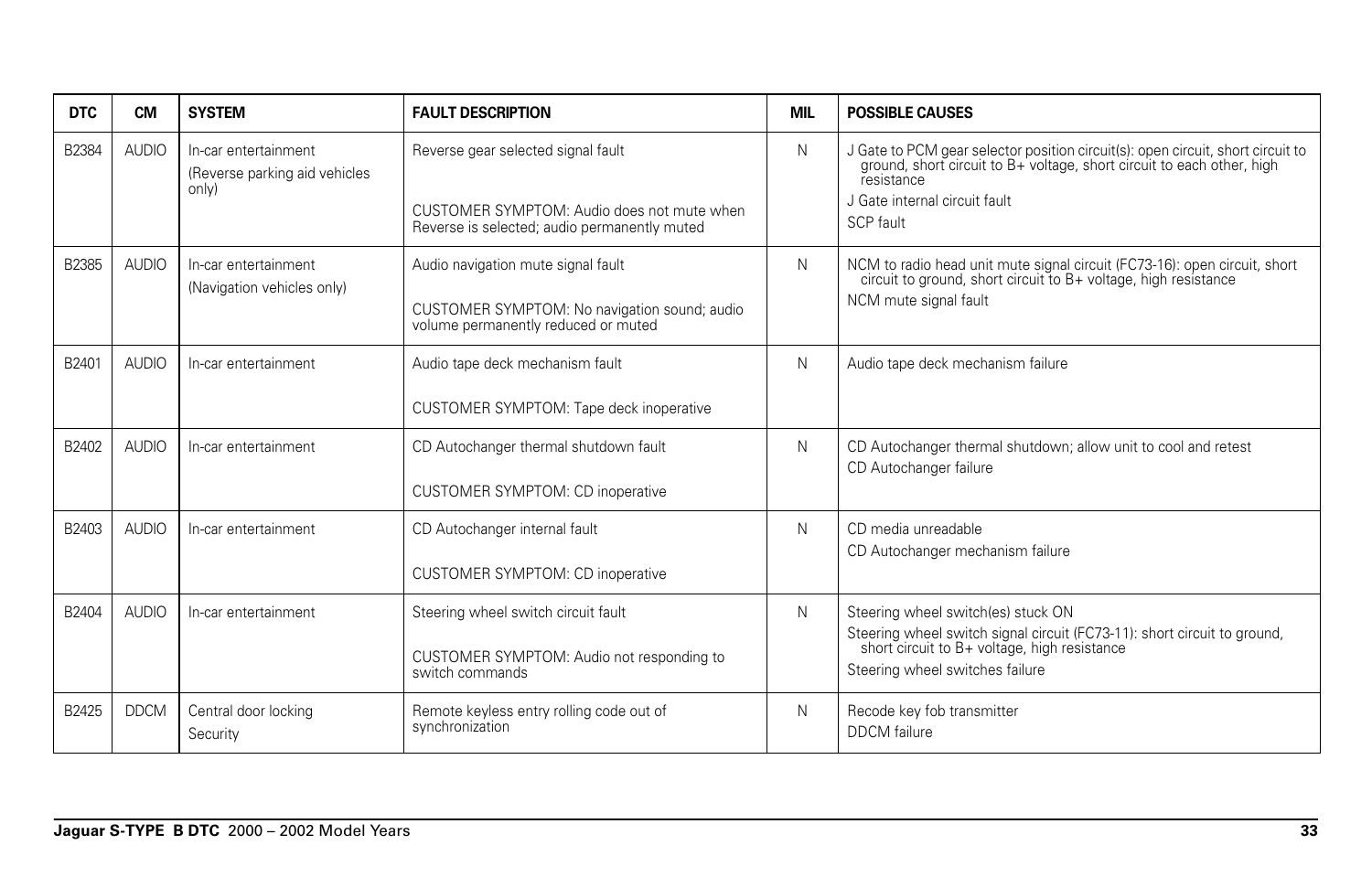| DTC.  | <b>CM</b>    | <b>SYSTEM</b>                                       | <b>FAULT DESCRIPTION</b>                                                                                                     | <b>MIL</b> | <b>POSSIBLE CAUSES</b>                                                                                                                                                                                                                                               |
|-------|--------------|-----------------------------------------------------|------------------------------------------------------------------------------------------------------------------------------|------------|----------------------------------------------------------------------------------------------------------------------------------------------------------------------------------------------------------------------------------------------------------------------|
| B2428 | <b>A/CCM</b> | Climate control                                     | Passenger discharge temperature sensor open circuit<br>CUSTOMER SYMPTOM: Poor passenger temperature<br>control               | N          | Passenger discharge temperature sensor (RH - LHD; LH - RHD)<br>disconnected<br>A/CCM to passenger discharge temperature sensor (RH - LHD; LH - RHD)<br>sensing circuit (FC28-06) open circuit<br>Passenger discharge temperature sensor (RH - LHD; LH - RHD) failure |
| B2429 | <b>A/CCM</b> | Climate control                                     | Passenger discharge temperature sensor short circuit<br>to ground<br>CUSTOMER SYMPTOM: Poor passenger temperature<br>control | N          | A/CCM to passenger discharge temperature sensor (RH - LHD; LH - RHD)<br>sensing circuit (FC28-06) short circuit to ground<br>Passenger discharge temperature sensor (RH - LHD; LH - RHD) failure                                                                     |
| B2431 | <b>INST</b>  | Security system                                     | Key fob transmitter programming error<br>CUSTOMER SYMPTOM: Key fob transmitter<br>inoperative                                | N          | Reprogram key fob(s)<br>Key fob transmitter failure                                                                                                                                                                                                                  |
| B2442 | <b>GECM</b>  | Security                                            | Intrusion sensor / inclination sensor signal circuit fault                                                                   | N          | GECM to sensor(s) signal circuit (CA31-18): open circuit, short circuit to ground, short circuit to B+ voltage, high resistance<br>Intrusion sensor(s) failure<br>Inclination sensor failure                                                                         |
| B2443 | <b>GECM</b>  | Automatic transmission                              | Transmission performance mode switch circuit fault<br>CUSTOMER SYMPTOM: Mode switch inoperative                              | N          | GECM to mode switch circuit (CA31-10): open circuit, short circuit to<br>ground, short circuit to B+ voltage<br>Mode switch ground fault<br>Mode switch failure                                                                                                      |
| B2472 | <b>INST</b>  | Exterior lighting: front<br>Exterior lighting: rear | Fog lamp switch circuit fault<br>CUSTOMER SYMPTOM: Fog lamp switch inoperative                                               | N          | Instrument pack to lighting switch (fog lamps) circuit (FC63-13): open<br>circuit, short circuit<br>Lighting switch failure                                                                                                                                          |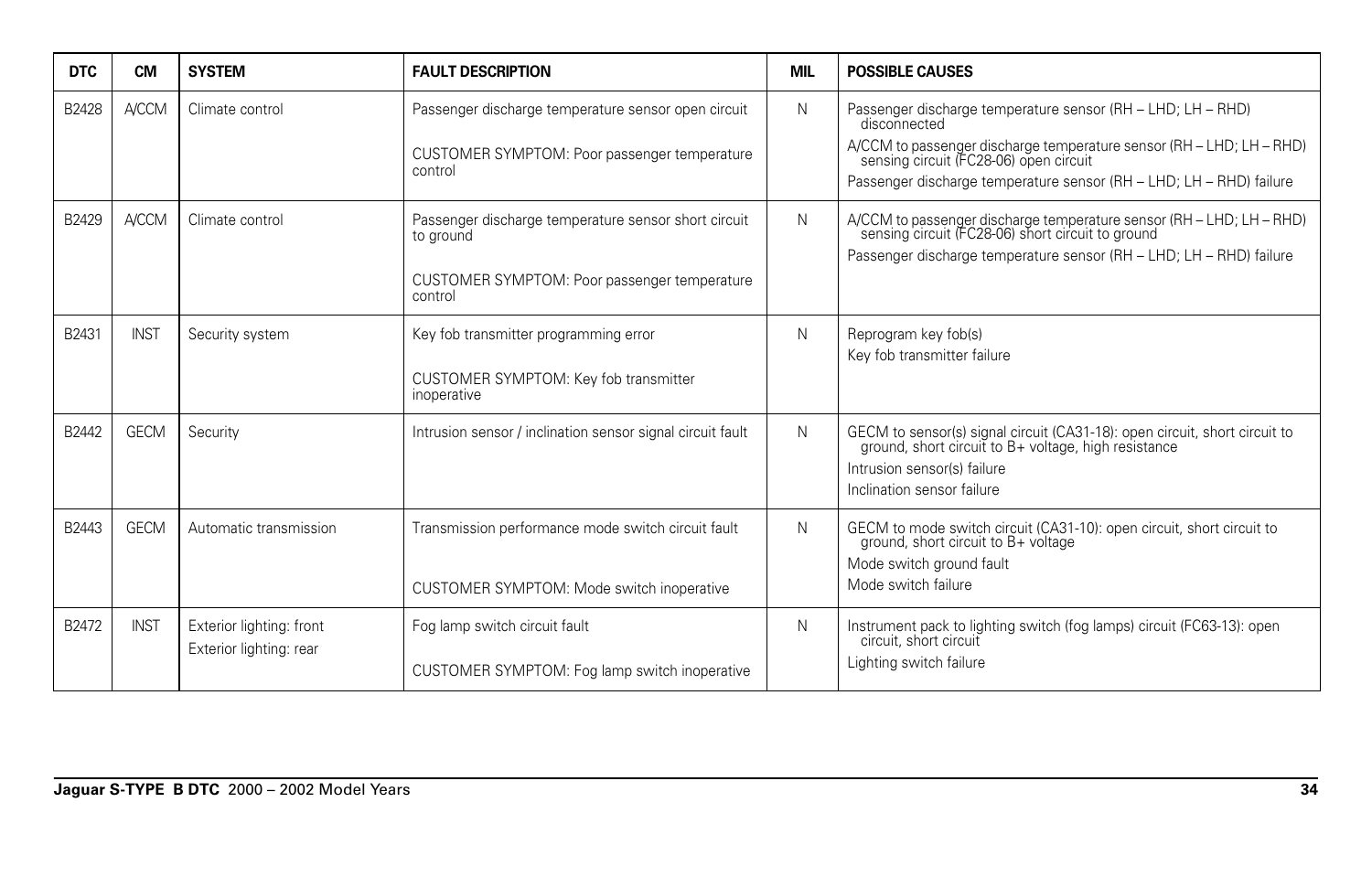| <b>DTC</b> | <b>CM</b>    | <b>SYSTEM</b>                           | <b>FAULT DESCRIPTION</b>                                                                      | <b>MIL</b> | <b>POSSIBLE CAUSES</b>                |
|------------|--------------|-----------------------------------------|-----------------------------------------------------------------------------------------------|------------|---------------------------------------|
| B2477      | ABS/TC       | Anti-lock braking / traction<br>control | Control module incorrectly configured                                                         | Y          | Reconfigure ABS/TCCM using PDU        |
|            |              |                                         | CUSTOMER SYMPTOM: MIL flashing,<br>default operation                                          |            |                                       |
| B2477      | <b>A/CCM</b> | Climate control                         | Control module incorrectly configured                                                         | N          | Reconfigure A/CCM using PDU           |
|            |              |                                         | CUSTOMER SYMPTOM: Driver / passenger<br>temperature control reversed; poor heater performance |            |                                       |
| B2477      | <b>ADCM</b>  | Suspension adaptive damping<br>(CATS)   | Control module incorrectly configured                                                         | M          | Replace ADCM                          |
|            |              |                                         | CUSTOMER SYMPTOM: Dampers default to firm;<br>fault message                                   |            |                                       |
| B2477      | <b>AUDIO</b> | In-car entertainment                    | Control module incorrectly or not configured                                                  | N          | Reconfigure radio head unit using PDU |
|            |              |                                         | CUSTOMER SYMPTOM: Numerous function<br>problems; poor audio sound quality                     |            |                                       |
| B2477      | <b>DDCM</b>  | Various-<br>see FAULT DESCRIPTION       | Control module incorrectly configured                                                         | N          | Replace DDCM                          |
|            |              |                                         | CUSTOMER SYMPTOM - DDCM systems effected:                                                     |            |                                       |
|            |              |                                         | Memory set functions                                                                          |            |                                       |
|            |              |                                         | Driver door mirror movement                                                                   |            |                                       |
|            |              |                                         | Driver door locking<br>Remote keyless entry functions                                         |            |                                       |
|            |              |                                         | Security alarm set / reset functions                                                          |            |                                       |
|            |              |                                         | Window lift function from driver door switch pack                                             |            |                                       |
|            |              |                                         | Driver window lift                                                                            |            |                                       |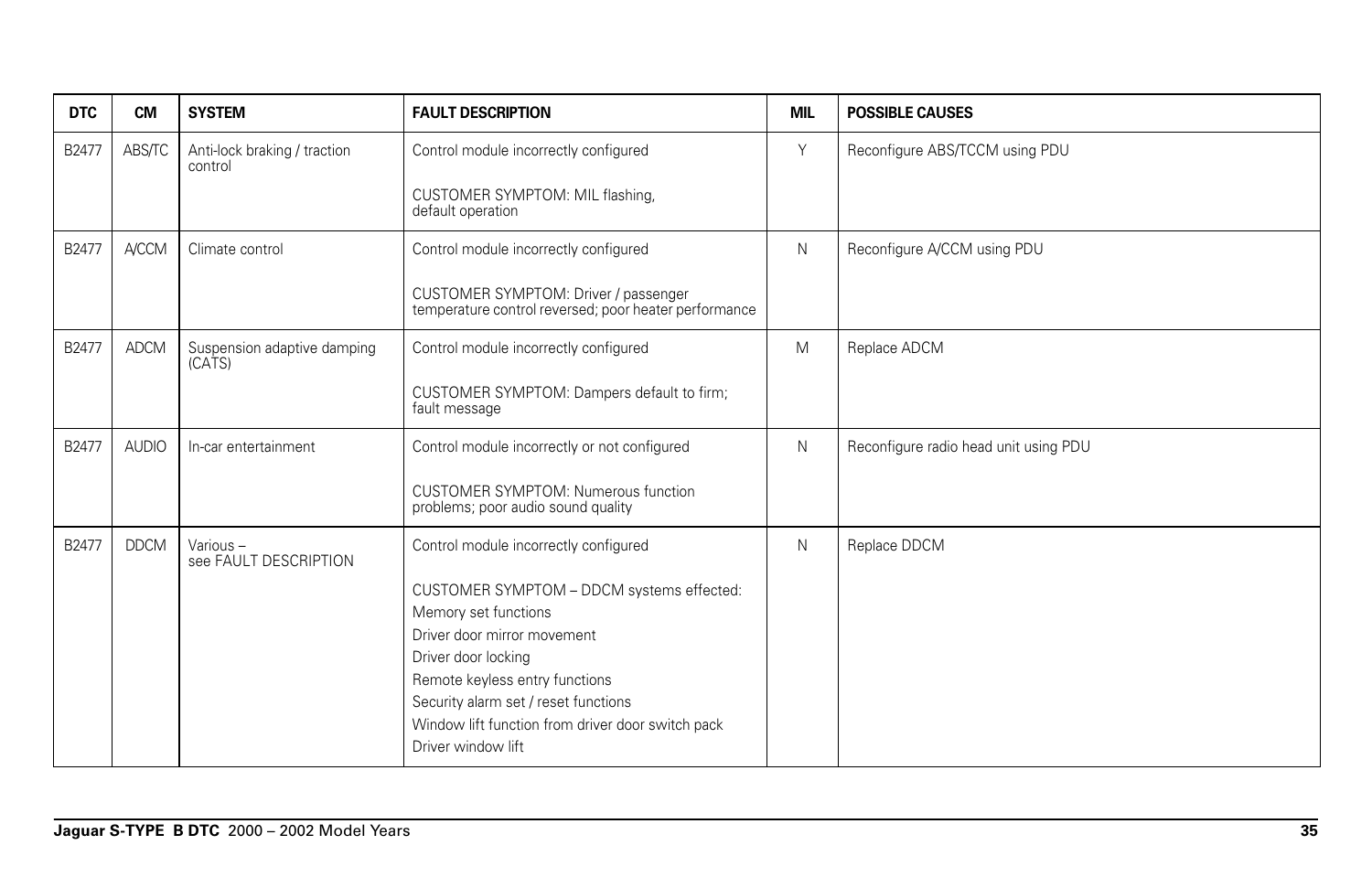| <b>DTC</b> | <b>CM</b>    | <b>SYSTEM</b>                     | <b>FAULT DESCRIPTION</b>                             | <b>MIL</b> | <b>POSSIBLE CAUSES</b>                |
|------------|--------------|-----------------------------------|------------------------------------------------------|------------|---------------------------------------|
| B2477      | <b>DSCCM</b> | Dynamic stability control         | Control module incorrectly configured                | Y          | Reconfigure DSCCM using PDU           |
|            |              |                                   | CUSTOMER SYMPTOM: MIL flashing,<br>default operation |            |                                       |
| B2477      | GECM         | Various-<br>see FAULT DESCRIPTION | Control module incorrectly configured                |            | Replace GECM                          |
|            |              |                                   | CUSTOMER SYMPTOM - GECM systems effected:            |            |                                       |
|            |              |                                   | Switched system power SCP functions                  |            |                                       |
|            |              |                                   | Security                                             |            |                                       |
|            |              |                                   | Interior lighting                                    |            |                                       |
|            |              |                                   | Dimmer controlled lighting                           |            |                                       |
|            |              |                                   | Variable assist power steering                       |            |                                       |
|            |              |                                   | Passenger door mirror movement                       |            |                                       |
|            |              |                                   | Central door locking                                 |            |                                       |
|            |              |                                   | Windshield wash / wipe<br>Window lifts               |            |                                       |
|            |              |                                   |                                                      |            |                                       |
| B2477      | <b>INST</b>  | Instrument pack                   | Control module incorrectly configured                | N          | Reconfigure instrument pack using PDU |
|            |              |                                   |                                                      |            |                                       |
|            |              |                                   | CUSTOMER SYMPTOM: Engine will not start              |            |                                       |
| B2477      | <b>RCM</b>   | SRS Airbag                        | Control module incorrectly configured                | Y          | Replace RCM                           |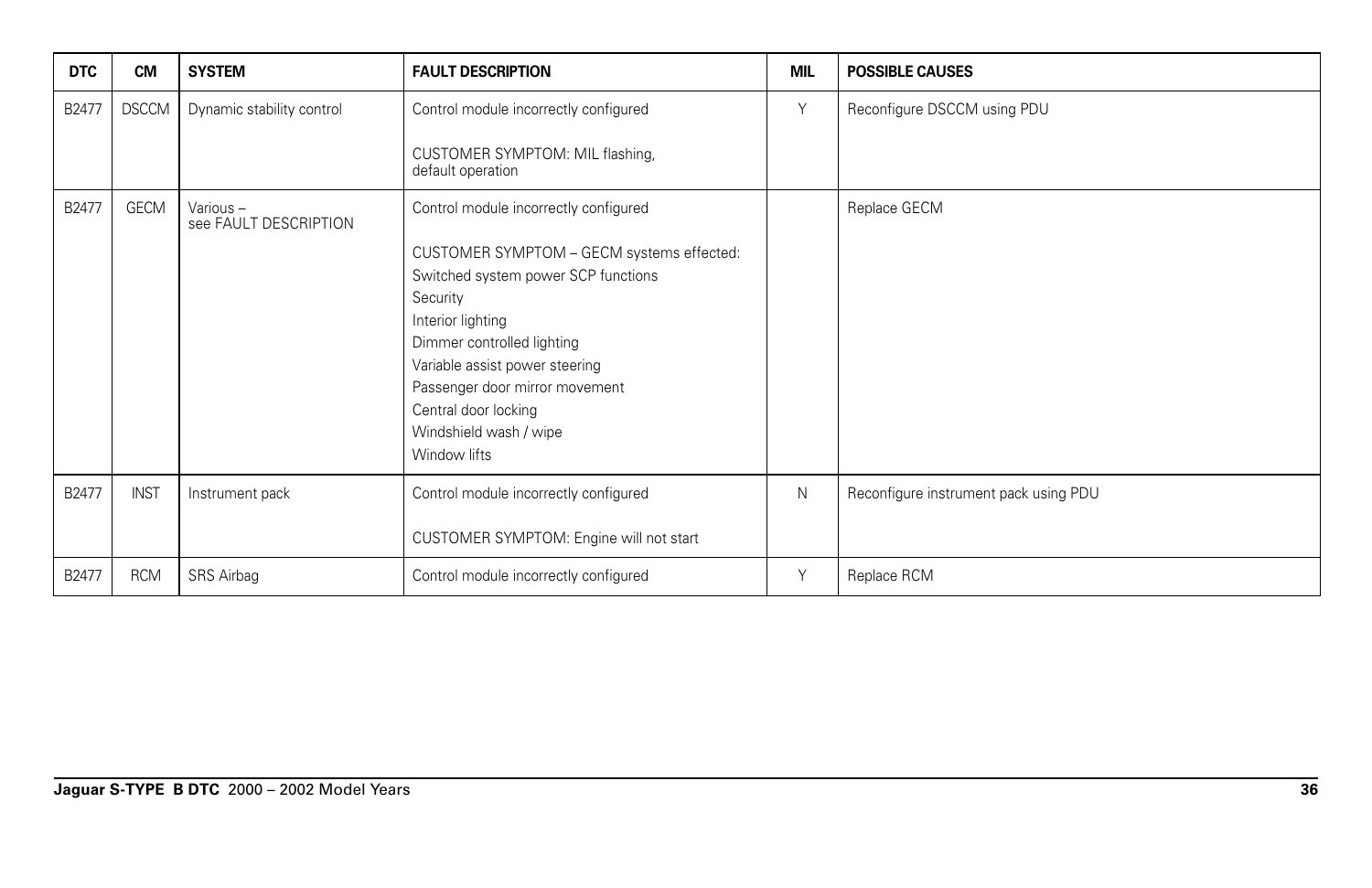| <b>DTC</b> | <b>CM</b>   | <b>SYSTEM</b>                                                 | <b>FAULT DESCRIPTION</b>                                                             | MIL | <b>POSSIBLE CAUSES</b>     |
|------------|-------------|---------------------------------------------------------------|--------------------------------------------------------------------------------------|-----|----------------------------|
| B2477      | <b>RECM</b> | Various-<br>see FAULT DESCRIPTION                             | Control module incorrectly configured                                                | N   | Replace RECM               |
|            |             |                                                               | CUSTOMER SYMPTOM - GECM systems effected:                                            |     |                            |
|            |             |                                                               | Switched system power SCP functions                                                  |     |                            |
|            |             |                                                               | Fuel pump (engine management)<br>Climate control                                     |     |                            |
|            |             |                                                               | Instrument pack                                                                      |     |                            |
|            |             |                                                               | Exterior lighting: rear                                                              |     |                            |
|            |             |                                                               | Interior lighting                                                                    |     |                            |
|            |             |                                                               | Heated backlight<br>Central door locking                                             |     |                            |
|            |             |                                                               | Security                                                                             |     |                            |
|            |             |                                                               | Window lifts                                                                         |     |                            |
| B2477      | RPACM       | Reverse parking aid                                           | Control module incorrectly configured                                                | Y   | Replace RPACM              |
|            |             |                                                               | CUSTOMER SYMPTOM: Reverse parking aid<br>inoperative; status / fault LED illuminated |     |                            |
| B2477      | <b>VECM</b> | Telephone with voice control and<br>vehicle emergency message | Control module incorrectly configured                                                | N   | Reconfigure VECM using PDU |
|            |             | system (VEMS)                                                 | CUSTOMER SYMPTOM: VEMS inoperative                                                   |     |                            |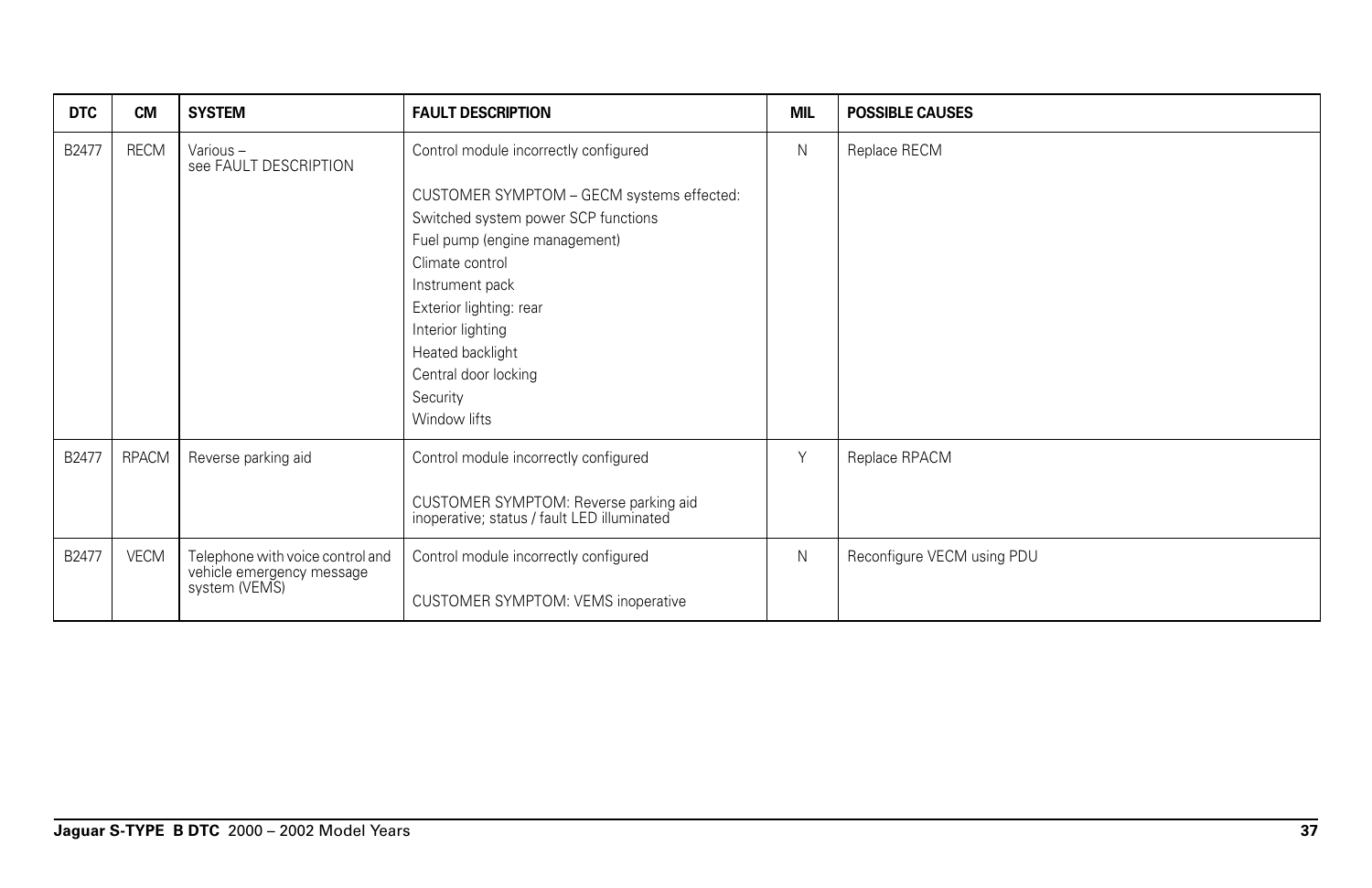

## **Body DTC Summaries**

**Jaguar S-TYPE** 2003 Model Year

**Refer to pages 2 and 3 for important information regarding the use of "Body DTC Summaries".**

Revised August, 2002:

– DTCs P2290, P2291, P2292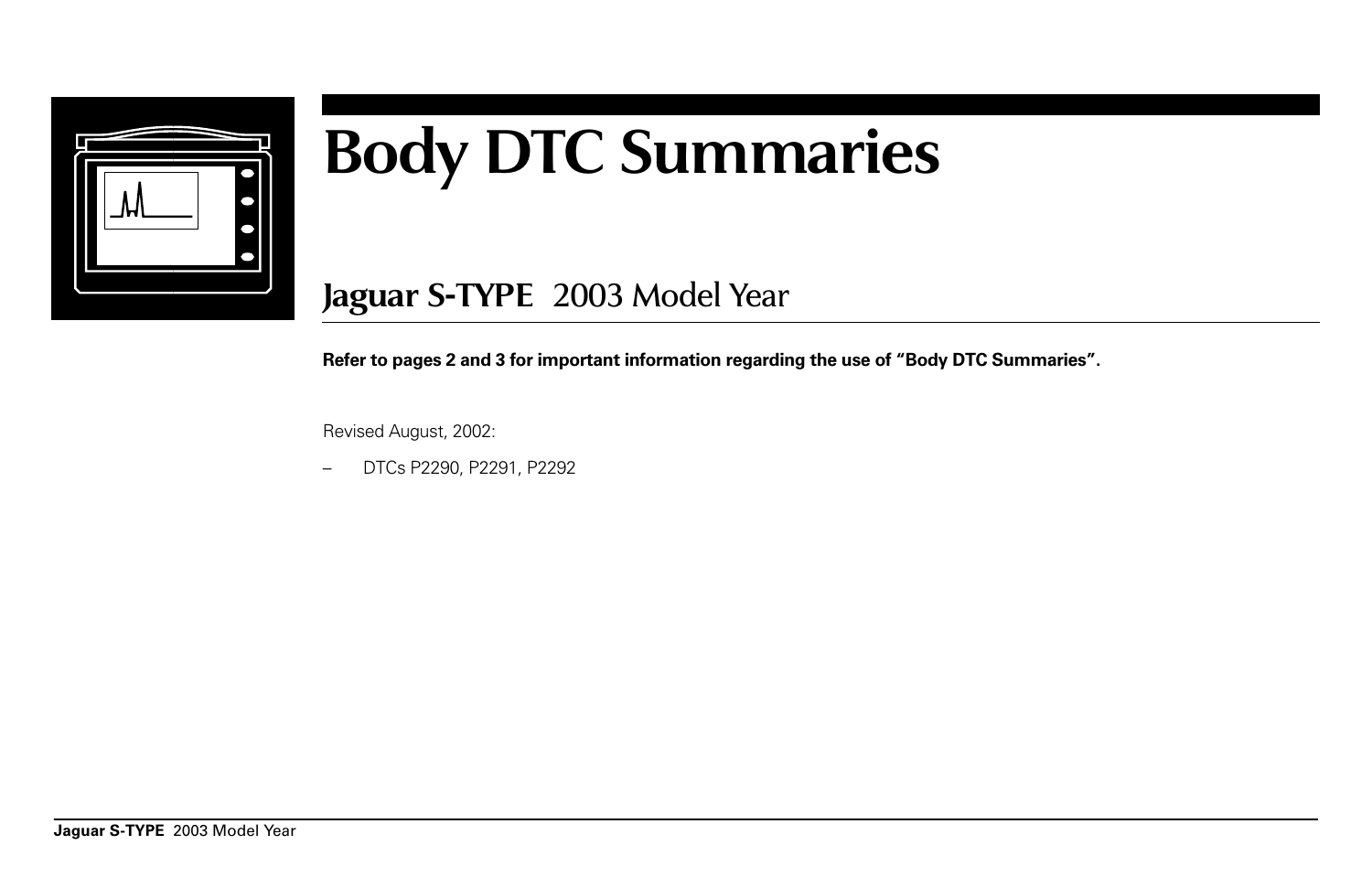## **KEY TO COLUMN HEADINGS**

- DTC Diagnostic Trouble Code.
- CM The control module(s) the DTC is associated with. Refer to page 3.
- SYSTEM The vehicle system the DTC is associated with. Refer to the applicable Electrical Guide Figure for circuit details.
- FAULT DESCRIPTION Fault description. If available, customer symptom (complaint) information is provided in this column.
	- $MIL \tY = MIL$  (warning indicator) is activated.  $N = MIL$  (warning indicator) is not activated.  $M =$  Message displayed.
	- CM PIN Control module connector pin number(s)
	- POSSIBLE CAUSES Suggested possible causes listed in order of probability.

**REFERENCE: It is recommended that the applicable "Electrical Guide" be referenced when using the information contained in this document.**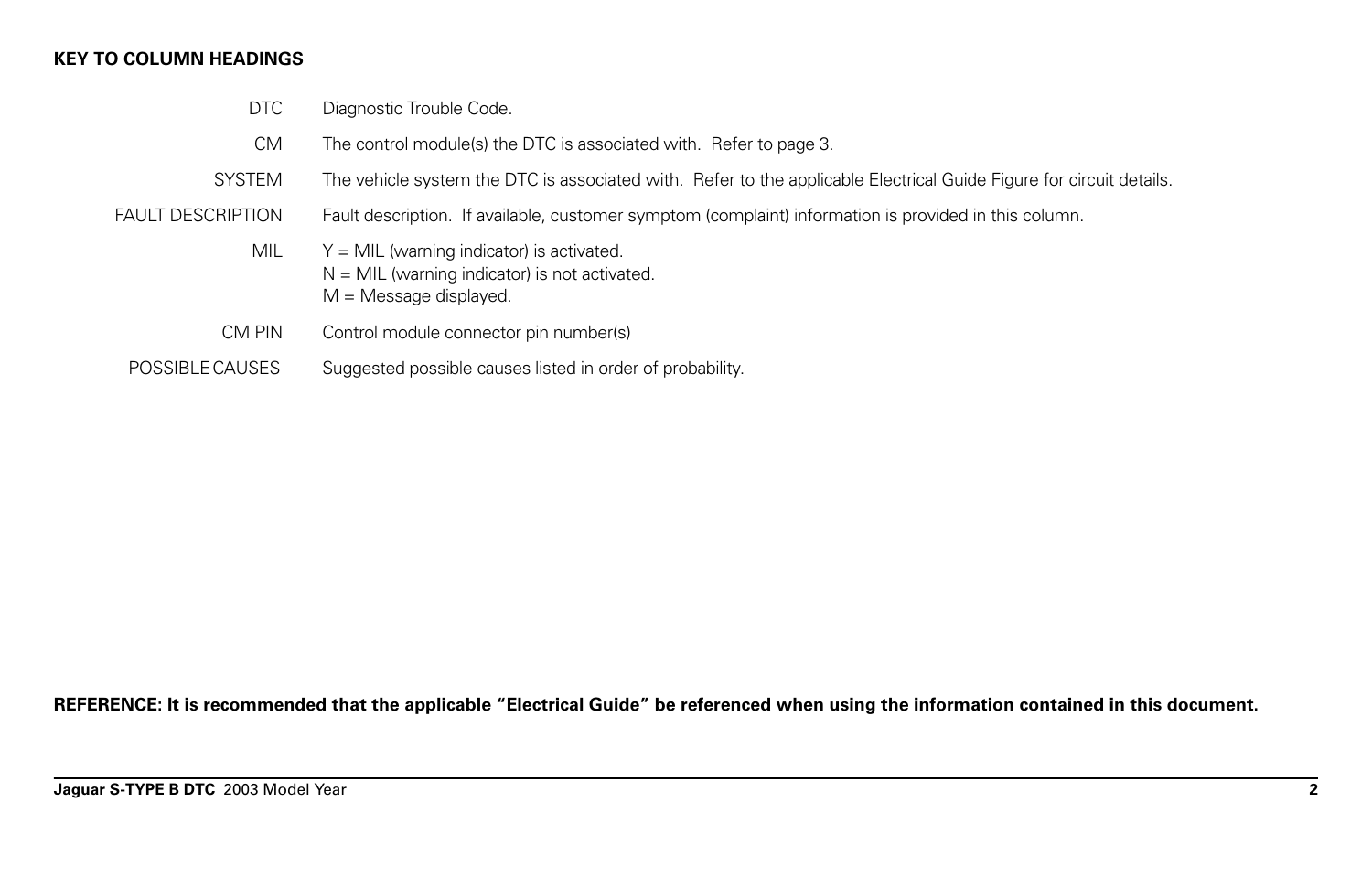## **CONTROL MODULE ACRONYMS**

- A/CCM Air Conditioning Control Module
- ADCM Adaptive Damping Control Module
- AMP Power Amplifier<br>ASCCM Adaptive Speed (
- Adaptive Speed Control Control Module
- AUDIO Audio Unit<br>CPCM Cellular Pho
- CPCM Cellular Phone Control Module<br>DDCM Driver Door Control Module
- Driver Door Control Module
- DSCCM Dynamic Stability Control Module<br>DSCM Driver Seat Control Module
- DSCM Driver Seat Control Module<br>EPBCM Electronic Parking Brake Co
- Electronic Parking Brake Control Module
- GECM General Electronic Control Module<br>HLCM Headlamp Leveling Control Module
- M Headlamp Leveling Control Module<br>IC Instrument Cluster
	- Instrument Cluster
- **IS** Intrusion Sensor<br>NCM Navigation Control
- NCM Navigation Control Module<br>PACM Parking Aid Control Module
- Parking Aid Control Module
- RCM Restraints Control Module<br>RECM Rear Electronic Control Mo
- RECM Rear Electronic Control Module<br>SCLCM Steering Column Locking Contro
- Steering Column Locking Control Module
- VACM Voice Activation Control Module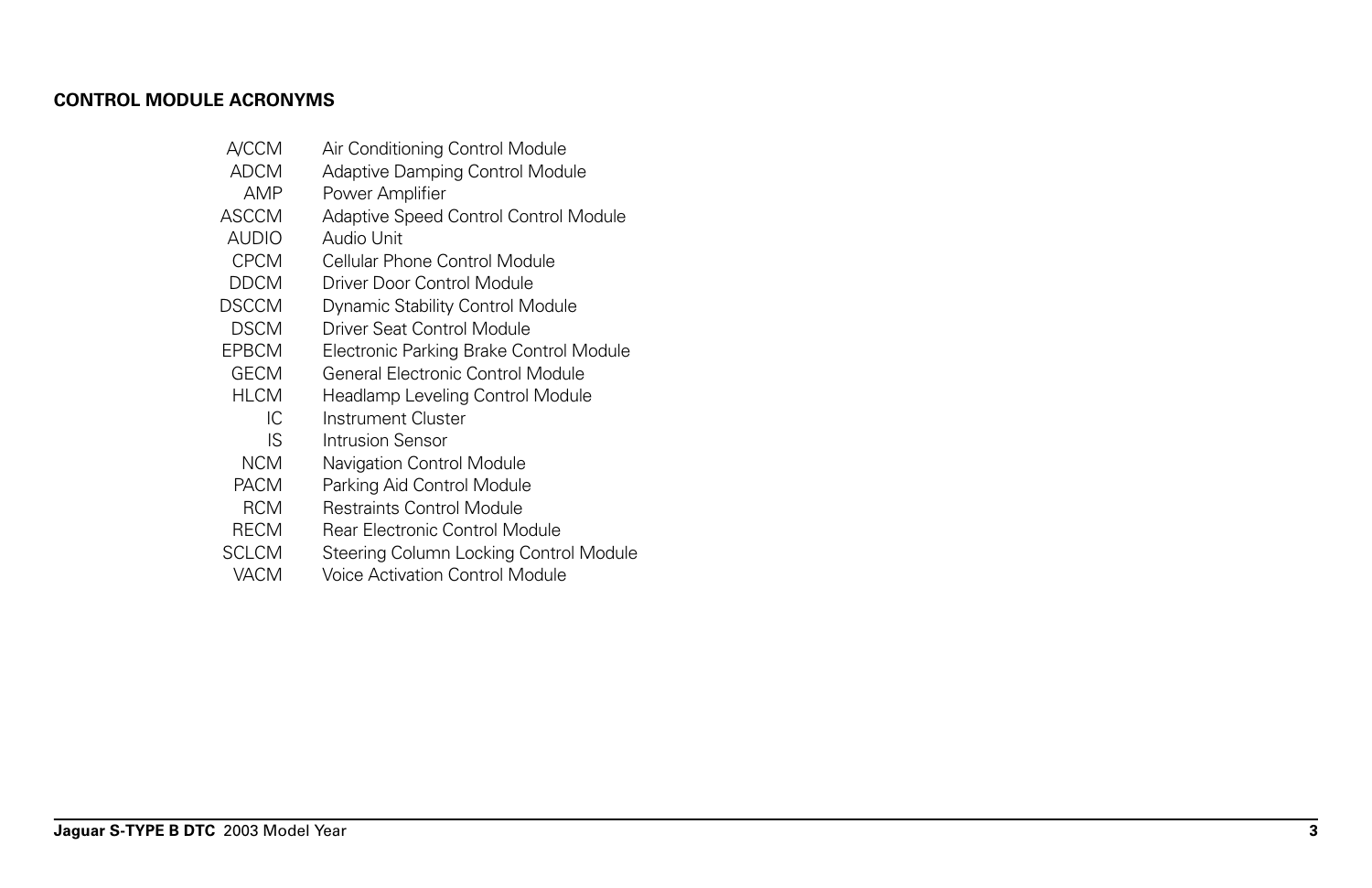| <b>DTC</b> | <b>CM</b>    | <b>SYSTEM</b>                                                                | <b>FAULT DESCRIPTION</b>                                                      | <b>MIL</b>  | <b>CM PIN</b>            | <b>POSSIBLE CAUSES</b>                                                                                                                                                                    |
|------------|--------------|------------------------------------------------------------------------------|-------------------------------------------------------------------------------|-------------|--------------------------|-------------------------------------------------------------------------------------------------------------------------------------------------------------------------------------------|
| B1201      | <b>RECM</b>  | Instrumentation                                                              | Fuel level sensor circuit(s) fault<br>CUSTOMER SYMPTOM: Inaccurate fuel level | N           | CA101<br>$-15$<br>$-16$  | RECM to fuel level sensor circuit(s): open circuit, short circuit to ground,<br>short circuit to B+ voltage, short circuit to each other, high resistance<br>Fuel level sensor(s) failure |
| B1202      | IC.          | Instrumentation                                                              | Fuel level sensor circuit fault                                               | N           |                          | Fuel level sensor(s) circuit(s): open circuit<br>Fuel level sensor SCP message error<br>Fuel level sensor(s) failure                                                                      |
| B1204      | IC.          | Instrumentation                                                              | Fuel level sensor circuit fault                                               | N           | -                        | Fuel level sensor(s) circuit(s): short circuit to ground<br>Fuel level sensor SCP message error<br>Fuel level sensor(s) failure                                                           |
| B1213      | IC           | Security                                                                     | Less than two (2) keys are programmed                                         | N           | -                        | Program at least two keys using WDS                                                                                                                                                       |
| B1231      | <b>DSCCM</b> | Dynamic Stability Control<br>(monitored by Adaptive<br>Speed Control System) | Longitudinal acceleration threshold exceeded                                  | $\vee$<br>M |                          | Brake booster vacuum low<br>Brake booster failure<br>Brake pressure sensor failure<br>Brake hydraulic unit failure<br>Adaptive speed control control module failure                       |
| B1231      | <b>RCM</b>   | Advanced restraint system                                                    | Crash data memory full<br>Flash code 13                                       | $\vee$      |                          | Replace RCM                                                                                                                                                                               |
| B1238      | <b>AUDIO</b> | In Car Entertainment                                                         | CD autochangr over-temperature fault                                          | N           | $\overline{\phantom{0}}$ | Switch OFF CD autochanger. Load CD autochanger and play media to<br>check for reoccurrence.<br>CD autochanger failure                                                                     |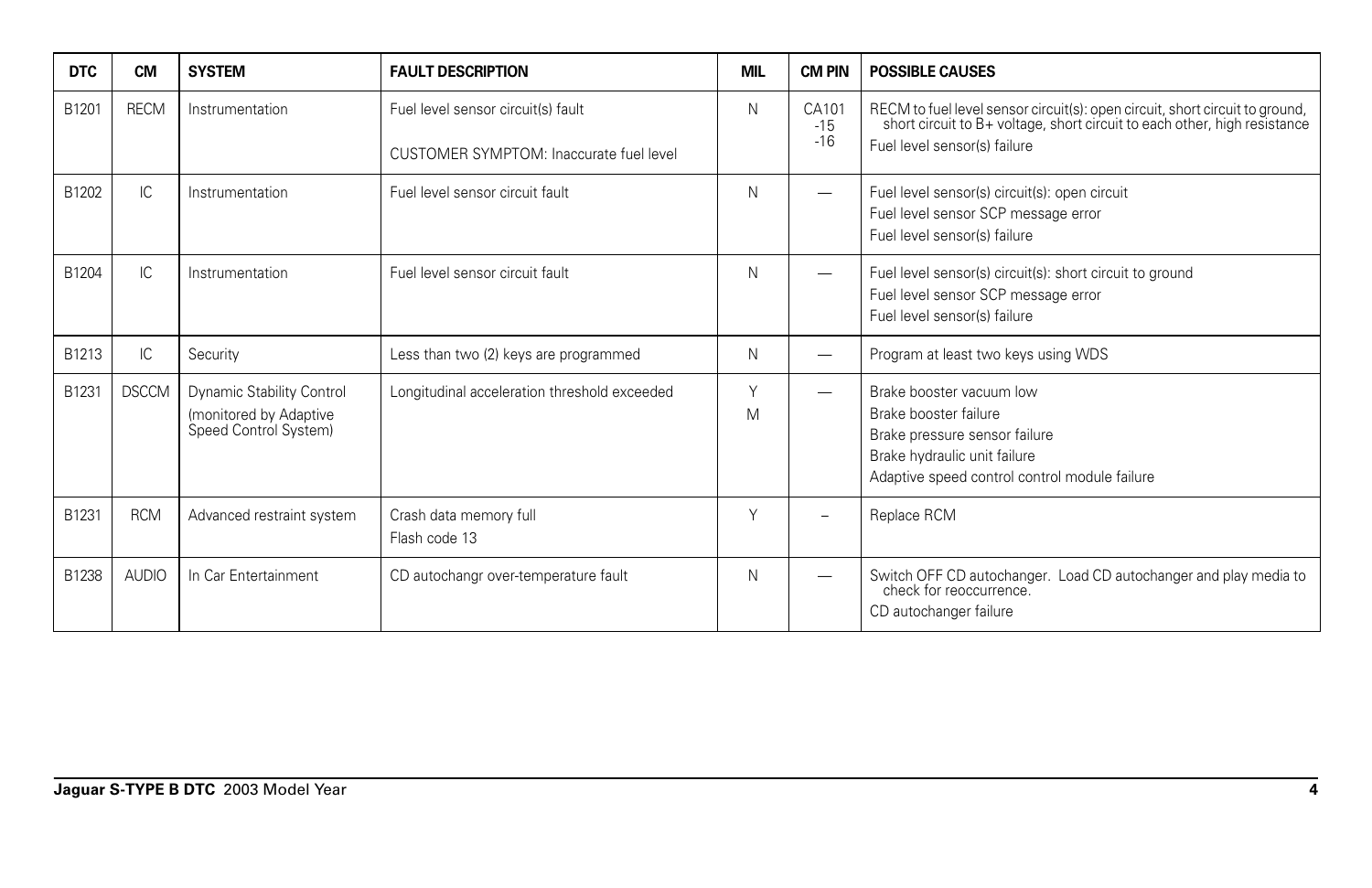| <b>DTC</b> | <b>CM</b>    | <b>SYSTEM</b>   | <b>FAULT DESCRIPTION</b>                                                                                                            | <b>MIL</b> | <b>CM PIN</b>                                                                                                                 | <b>POSSIBLE CAUSES</b>                                                                                                                                                                                                                                                                                                                                                                                                                      |
|------------|--------------|-----------------|-------------------------------------------------------------------------------------------------------------------------------------|------------|-------------------------------------------------------------------------------------------------------------------------------|---------------------------------------------------------------------------------------------------------------------------------------------------------------------------------------------------------------------------------------------------------------------------------------------------------------------------------------------------------------------------------------------------------------------------------------------|
| B1242      | <b>A/CCM</b> | Climate Control | Fresh / recirculation air flow actuator motor drive<br>circuit fault<br>CUSTOMER SYMPTOM: No variable air flow<br>direction control | N          | FC40<br>$-09$<br>$-10$<br>$-15$<br>FC27<br>$-09$<br>$-10$<br>$-15$<br>FC41<br>$-11$<br>$-22$<br><b>FC28</b><br>$-11$<br>$-22$ | A/CCM to actuator drive circuit(s): high resistance, open circuit, short circuit to ground, or short circuit to each other<br>Fresh / recirculation air flow actuator position sensor supply voltage<br>circuit: open circuit, short circuit to ground or B+ voltage<br>Fresh / recirculation air flow actuator position sensor signal circuit: open<br>circuit, short circuit to ground<br>Fresh / recirculation air flow actuator failure |
| B1251      | <b>A/CCM</b> | Climate Control | In-car temperature sensor circuit open circuit<br>CUSTOMER SYMPTOM: No automatic<br>temperature control                             | N          | FC41<br>$-09$<br><b>FC28</b><br>$-0.9$                                                                                        | In-car temperature sensor disconnected<br>A/CCM to in-car temperature sensor sensing circuit: open circuit<br>In-car temperature sensor failure                                                                                                                                                                                                                                                                                             |
| B1253      | <b>A/CCM</b> | Climate Control | In-car temperature sensor circuit short circuit to<br>ground<br>CUSTOMER SYMPTOM: No automatic<br>temperature control               | N          | FC41<br>$-0.9$<br><b>FC28</b><br>$-0.9$                                                                                       | A/CCM to in-car temperature sensor sensing circuit: short circuit to<br>ground<br>In-car temperature sensor failure                                                                                                                                                                                                                                                                                                                         |
| B1255      | <b>A/CCM</b> | Climate Control | Ambient air temperature sensor circuit open circuit<br>CUSTOMER SYMPTOM: Inaccurate exterior<br>temperature displayed               | N          | FC41<br>$-17$<br>FC <sub>28</sub><br>17                                                                                       | Ambient air temperature sensor disconnected<br>A/CCM to ambient air temperature sensor sensing circuit: open circuit<br>Ambient air temperature sensor failure                                                                                                                                                                                                                                                                              |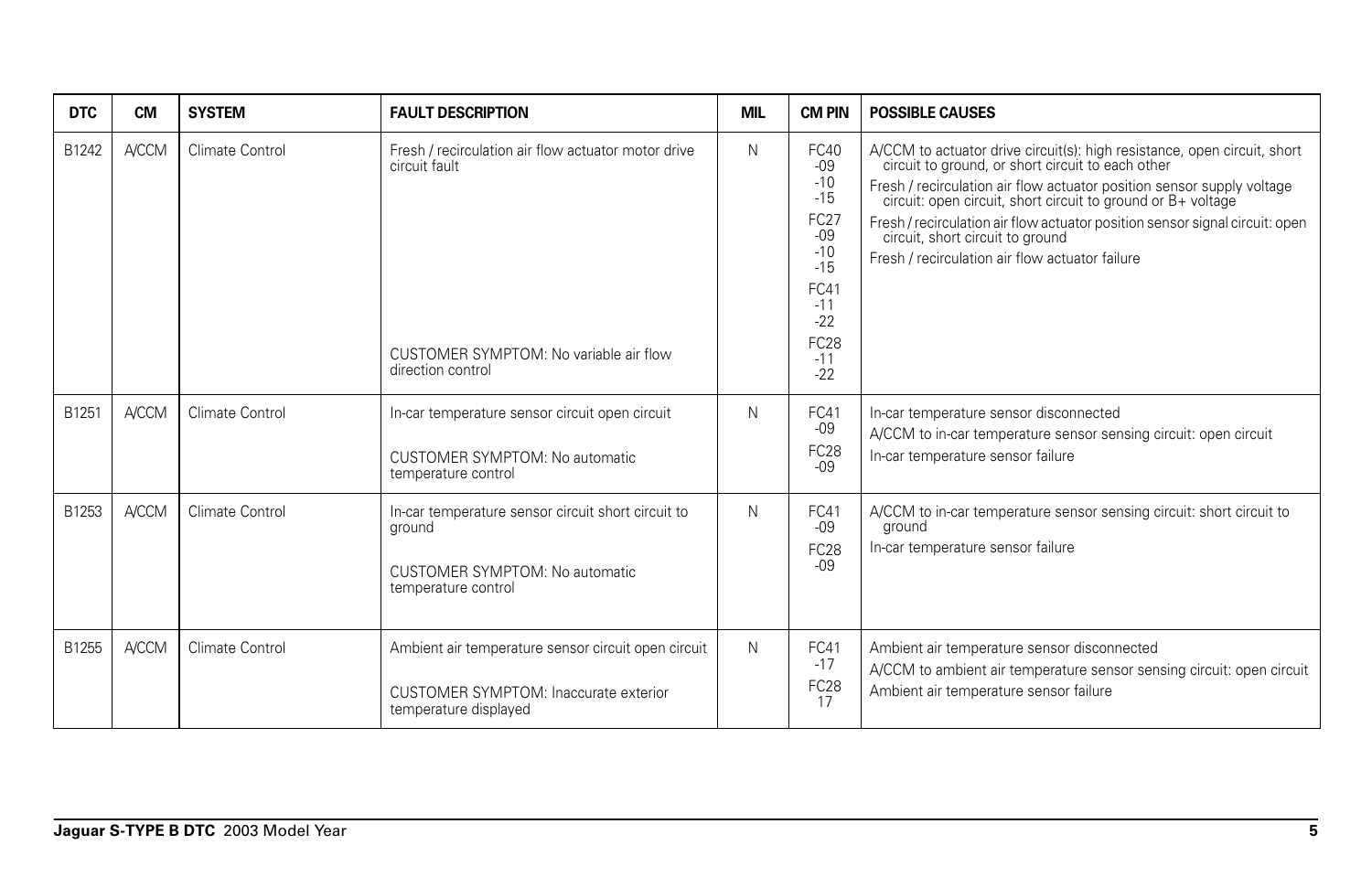| <b>DTC</b> | <b>CM</b>    | <b>SYSTEM</b>   | <b>FAULT DESCRIPTION</b>                                                                                                            | MIL | <b>CM PIN</b>                                                                                                                        | <b>POSSIBLE CAUSES</b>                                                                                                                                                                                                                                                                                                                                                                |
|------------|--------------|-----------------|-------------------------------------------------------------------------------------------------------------------------------------|-----|--------------------------------------------------------------------------------------------------------------------------------------|---------------------------------------------------------------------------------------------------------------------------------------------------------------------------------------------------------------------------------------------------------------------------------------------------------------------------------------------------------------------------------------|
| B1257      | <b>A/CCM</b> | Climate Control | Ambient air temperature sensor circuit short circuit<br>to ground<br>CUSTOMER SYMPTOM: Inaccurate exterior<br>temperature displayed | N   | FC41<br>$-17$<br><b>FC28</b><br>17                                                                                                   | A/CCM to ambient air temperature sensor sensing circuit: short circuit<br>to ground<br>Ambient air temperature sensor failure                                                                                                                                                                                                                                                         |
| B1262      | <b>A/CCM</b> | Climate Control | Defrost mode actuator motor drive circuit fault<br>CUSTOMER SYMPTOM: No defrost air flow<br>direction control                       | N   | FC40<br>$-01$<br>$-13$<br>$-17$<br>$-26$<br><b>FC27</b><br>$-01$<br>$-13$<br>$-17$<br>$-26$<br>FC41<br>$-22$<br><b>FC28</b><br>$-22$ | A/CCM to actuator drive circuit(s): high resistance, open circuit, short circuit to ground, or short circuit to each other<br>Defrost mode actuator position sensor supply voltage circuit: open<br>circuit, short circuit to ground or B+ voltage<br>Defrost mode actuator position sensor signal circuit: open circuit, short<br>circuit to ground<br>Defrost mode actuator failure |
| B1263      | <b>A/CCM</b> | Climate Control | Panel mode actuator motor drive circuit fault<br>CUSTOMER SYMPTOM: No panel air flow<br>direction control                           | N   | FC40<br>$-03$<br>$-17$<br>$-24$<br>$-25$<br>FC27<br>$-03$<br>$-17$<br>$-24$<br>$-25$<br>FC41<br>$-22$<br><b>FC28</b><br>$-22$        | A/CCM to actuator drive circuit(s): high resistance, open circuit, short circuit to ground, or short circuit to each other<br>Panel mode actuator position sensor supply voltage circuit: open circuit, short circuit to ground or B+ voltage<br>Panel mode actuator position sensor signal circuit: open circuit, short<br>circuit to ground<br>Panel mode actuator failure          |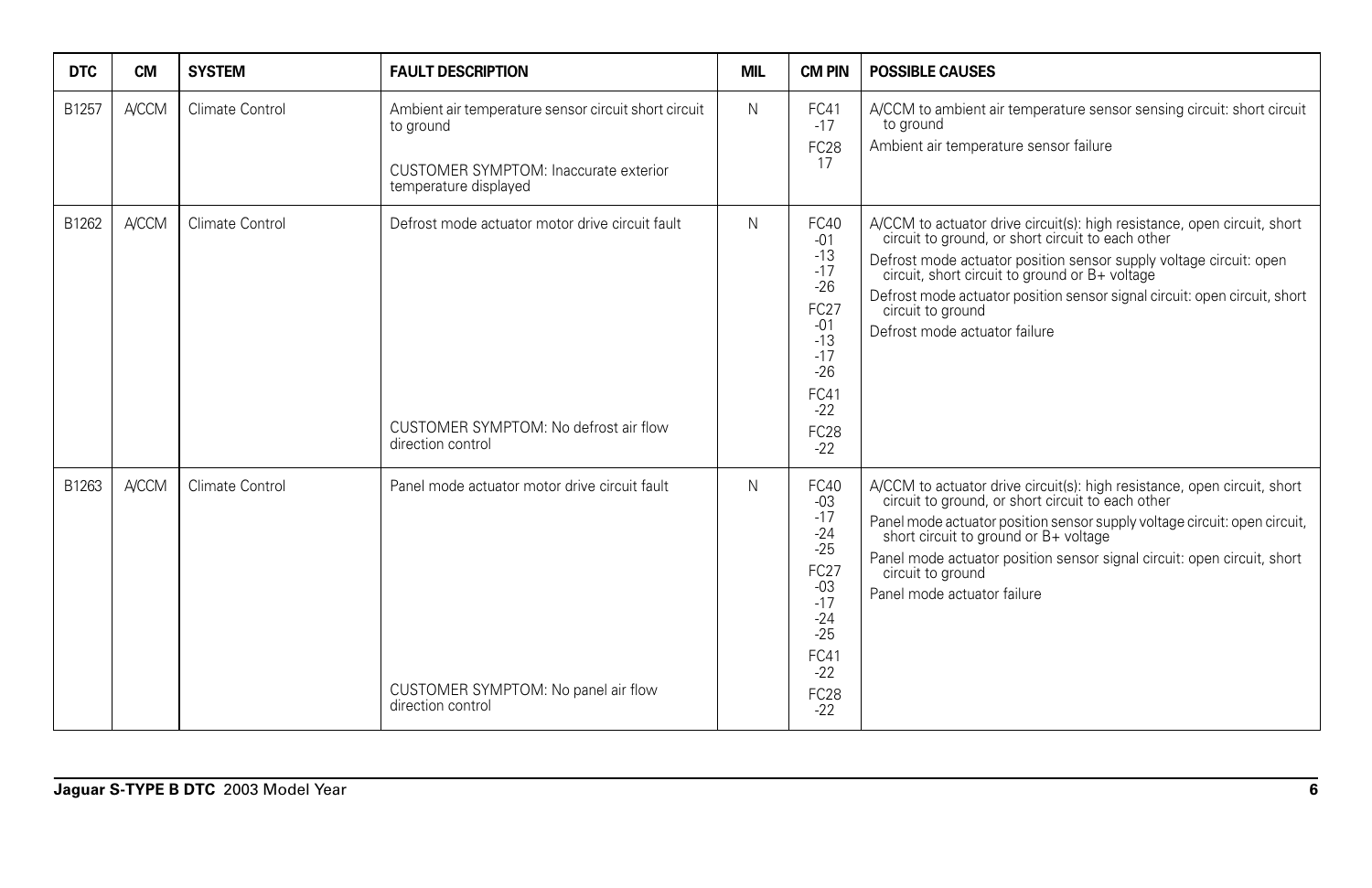| <b>DTC</b> | <b>CM</b>    | <b>SYSTEM</b>   | <b>FAULT DESCRIPTION</b>                                                                                        | <b>MIL</b> | <b>CM PIN</b>                                                                                                                        | <b>POSSIBLE CAUSES</b>                                                                                                                                                                                                                                                                                                                                                                      |
|------------|--------------|-----------------|-----------------------------------------------------------------------------------------------------------------|------------|--------------------------------------------------------------------------------------------------------------------------------------|---------------------------------------------------------------------------------------------------------------------------------------------------------------------------------------------------------------------------------------------------------------------------------------------------------------------------------------------------------------------------------------------|
| B1264      | <b>A/CCM</b> | Climate Control | Floor mode actuator motor drive circuit fault<br>CUSTOMER SYMPTOM: No floor air flow direction<br>control       | N          | FC40<br>$-16$<br>$-17$<br>$-22$<br>$-23$<br><b>FC27</b><br>$-16$<br>$-17$<br>$-22$<br>$-23$<br>FC41<br>$-22$<br><b>FC28</b><br>$-22$ | A/CCM to actuator drive circuit(s): high resistance, open circuit, short circuit to ground, or short circuit to each other<br>Floor mode actuator position sensor supply voltage circuit: open circuit,<br>short circuit to ground or B+ voltage<br>Floor mode actuator position sensor signal circuit: open circuit, short<br>circuit to ground<br>Floor mode actuator failure             |
| B1265      | <b>A/CCM</b> | Climate Control | Cold air bypass actuator motor drive circuit fault<br>CUSTOMER SYMPTOM: No bypass air flow<br>direction control | N          | FC40<br>$-02$<br>$-11$<br>$-12$<br>FC27<br>$-02$<br>$-11$<br>$-12$<br>FC41<br>$-11$<br>$-22$<br><b>FC28</b><br>$-11$<br>$-22$        | A/CCM to actuator drive circuit(s): high resistance, open circuit, short circuit to ground, or short circuit to each other<br>Cold air bypass actuator position sensor supply voltage circuit: open<br>circuit, short circuit to ground or B+ voltage<br>Cold air bypass actuator position sensor signal circuit: open circuit, short circuit to ground<br>Cold air bypass actuator failure |
| B1299      | <b>PACM</b>  | Parking Aid     | Sensor power supply circuit fault                                                                               | N          | CA112<br>$-15$                                                                                                                       | Sensor power supply circuit: short circuit to ground                                                                                                                                                                                                                                                                                                                                        |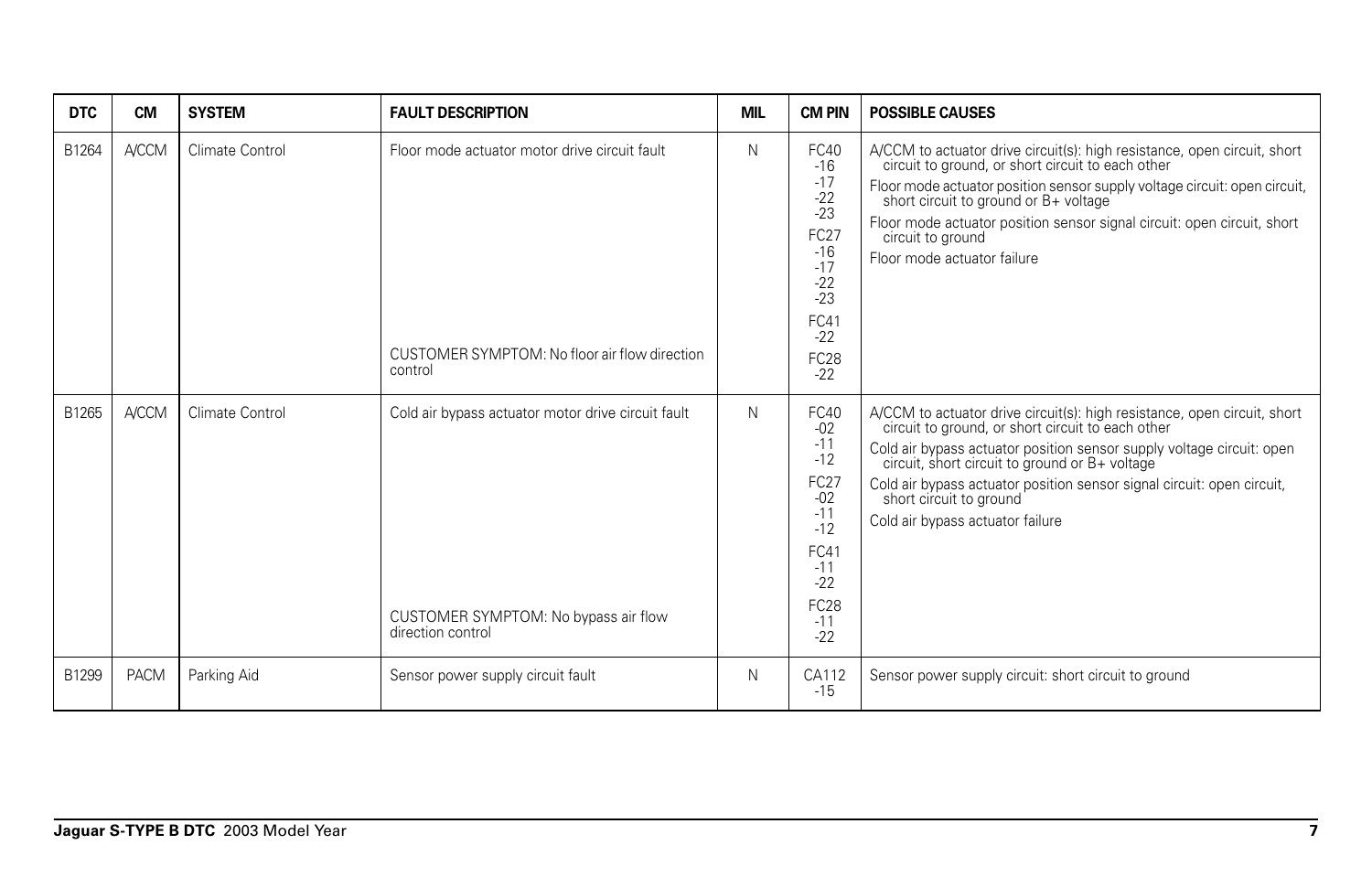| <b>DTC</b> | <b>CM</b>    | <b>SYSTEM</b>                   | <b>FAULT DESCRIPTION</b>                                   | <b>MIL</b> | <b>CM PIN</b>                            | <b>POSSIBLE CAUSES</b>                                                                                                                                                         |
|------------|--------------|---------------------------------|------------------------------------------------------------|------------|------------------------------------------|--------------------------------------------------------------------------------------------------------------------------------------------------------------------------------|
| B1309      | <b>DDCM</b>  | Central door locking            | Driver door lock circuit short circuit to ground           | N          | DT <sub>2</sub><br>-8                    | DDCM to driver door latch assembly lock circuit: short circuit to ground<br>Driver door latch assembly failure                                                                 |
|            |              |                                 | CUSTOMER SYMPTOM: Driver door lock switch<br>inoperative   |            |                                          |                                                                                                                                                                                |
| B1310      | <b>RECM</b>  | Central Locking                 | Passenger door latch lock / unlock switch circuit<br>fault | N          | CA101<br>$-19$                           | RECM to passenger door latch lock / unlock switch circuit: open circuit,<br>short circuit to ground, short circuit to B+ voltage, short circuit to each other, high resistance |
| B1317      | <b>DSCCM</b> | Dynamic Stability Control       | Battery voltage out of range - high                        | Y<br>M     | FH103<br>$-1$<br>$-16$<br>$-32$<br>$-47$ | Charging system high voltage fault<br><b>DSCCM</b> ground fault                                                                                                                |
| B1317      | <b>EPBCM</b> | <b>Electronic Parking Brake</b> | Battery voltage out of range - high                        | Y<br>M     | CA241<br>-1<br>$-4$                      | Charging system high voltage fault<br>EPBCM ground fault                                                                                                                       |
| B1317      | IC.          | Instrument Cluster              | Battery voltage out of range - high                        | N          | FC14<br>$-3$<br>FC15<br>-3               | Charging system high voltage fault<br>DSCCM ground fault                                                                                                                       |
| B1317      | <b>RCM</b>   | Advanced restraint system       | Battery voltage out of range - high: $>17.5$ V $\pm$ 1.5 V | N          | CA114<br>$-12$                           | Charging system over voltage fault                                                                                                                                             |
| B1318      | <b>DSCCM</b> | Dynamic Stability Control       | Battery voltage out of range - low                         | Y<br>M     | FH103<br>$-1$<br>$-16$<br>$-32$<br>$-47$ | Charging system low voltage fault<br>DSCCM battery power supply circuit(s): high resistance                                                                                    |
| B1318      | <b>EPBCM</b> | <b>Electronic Parking Brake</b> | Battery voltage out of range - low                         | Y<br>M     | CA241<br>-1<br>-4                        | Charging system low voltage fault<br>EPBCM battery power supply circuit(s): high resistance                                                                                    |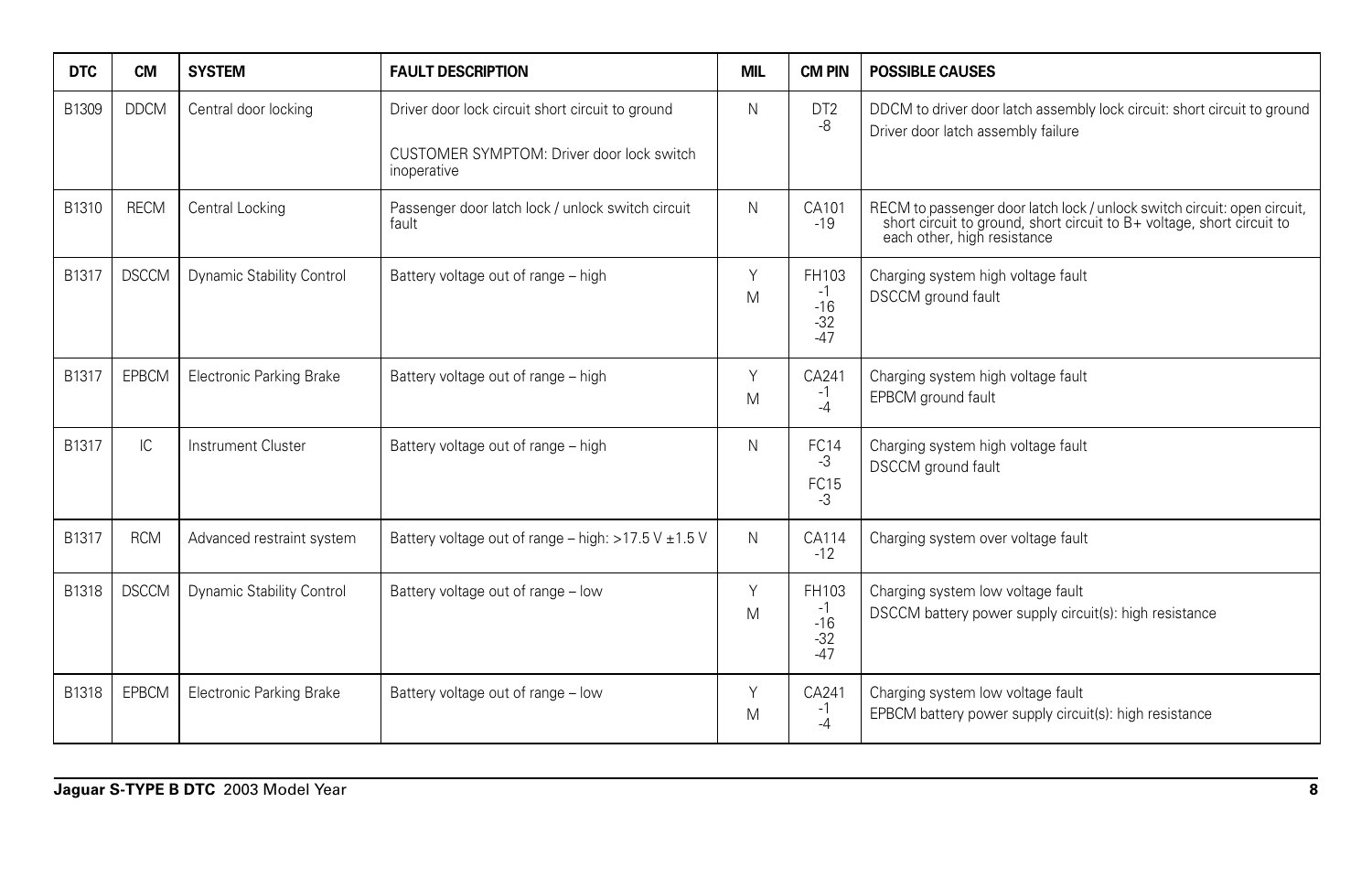| <b>DTC</b> | <b>CM</b>   | <b>SYSTEM</b>                                         | <b>FAULT DESCRIPTION</b>                                                                                                                                                           | <b>MIL</b> | <b>CM PIN</b>                     | <b>POSSIBLE CAUSES</b>                                                                                                                                                                             |
|------------|-------------|-------------------------------------------------------|------------------------------------------------------------------------------------------------------------------------------------------------------------------------------------|------------|-----------------------------------|----------------------------------------------------------------------------------------------------------------------------------------------------------------------------------------------------|
| B1318      | <b>HLCM</b> | Automatic Headlamp<br>Levelina                        | Battery voltage out of range - low                                                                                                                                                 | N          | <b>FH12</b><br>$-23$              | Charging system low voltage fault<br>DSCCM ignition switched power supply circuit: high resistance                                                                                                 |
| B1318      | IC.         | Instrument Cluster                                    | Battery voltage out of range - low                                                                                                                                                 | N          | <b>FC14</b><br>$-3$<br>FC15<br>-3 | Charging system low voltage fault<br>DSCCM battery power supply circuit(s): high resistance                                                                                                        |
| B1318      | <b>RCM</b>  | Advanced restraint system                             | Battery voltage out of range - low                                                                                                                                                 | N          | CA114<br>$-12$                    | Charging system low voltage fault<br>Ignition switched power supply circuit: high resistance                                                                                                       |
| B1319      | <b>GECM</b> | Interior lighting<br>Central door locking<br>Security | Driver door ajar switch circuit fault<br>CUSTOMER SYMPTOM - GECM systems<br>effected:<br>Interior lighting - lamps inoperative or always ON<br>Central door locking<br>Security    | N          | CA31<br>-8                        | GECM to driver ajar door switch circuit: open circuit, short circuit to ground, short circuit to $B+$ voltage<br>Driver door ajar switch ground fault<br>Driver door ajar switch failure           |
| B1327      | <b>GECM</b> | Interior lighting<br>Central door locking<br>Security | Passenger door ajar switch circuit fault<br>CUSTOMER SYMPTOM - GECM systems<br>effected:<br>Interior lighting - lamps inoperative or always on<br>Central door locking<br>Security | N          | CA24<br>$-15$                     | GECM to passenger door ajar switch circuit: open circuit, short circuit<br>to ground, short circuit to B+ voltage<br>Passenger door ajar switch ground fault<br>Passenger door ajar switch failure |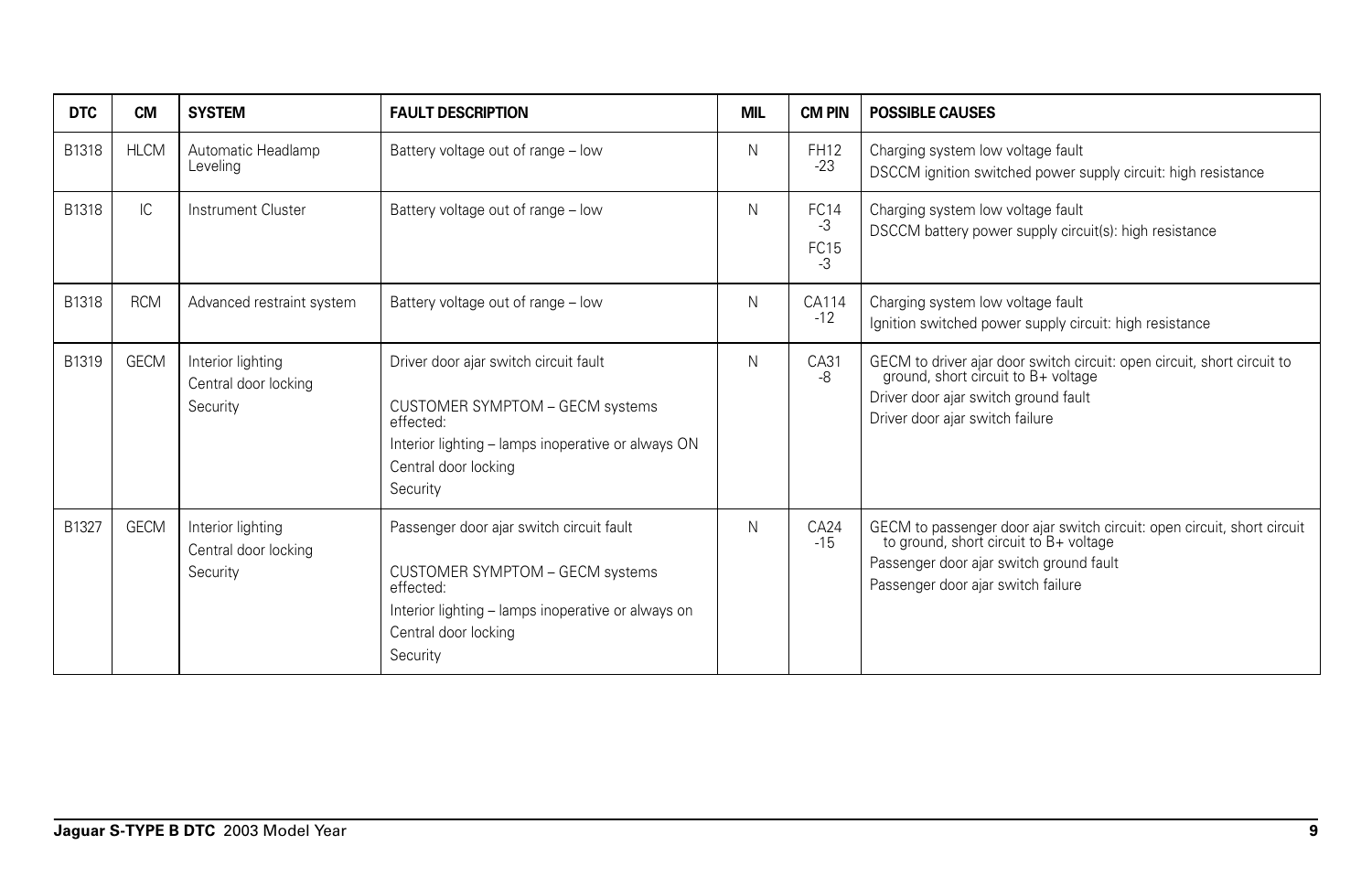| <b>DTC</b> | <b>CM</b>    | <b>SYSTEM</b>                                         | <b>FAULT DESCRIPTION</b>                                                                                                                                                           | <b>MIL</b> | <b>CM PIN</b>         | <b>POSSIBLE CAUSES</b>                                                                                                                                               |
|------------|--------------|-------------------------------------------------------|------------------------------------------------------------------------------------------------------------------------------------------------------------------------------------|------------|-----------------------|----------------------------------------------------------------------------------------------------------------------------------------------------------------------|
| B1331      | <b>RECM</b>  | Interior lighting<br>Central door locking<br>Security | Trunk ajar switch circuit fault<br>CUSTOMER SYMPTOM - RECM systems<br>effected:<br>Interior lighting - trunk lamps inoperative or always<br>ON<br>Central door locking<br>Security | N          | CA102<br>$-14$        | RECM to trunk ajar switch circuit: open circuit, short circuit to ground, short circuit to B+ voltage<br>Trunk ajar switch ground fault<br>Trunk ajar switch failure |
| B1341      | <b>DDCM</b>  | Central door locking                                  | Driver door unlock circuit short circuit to ground<br>CUSTOMER SYMPTOM: Driver door lock switch<br>inoperative                                                                     | N          | DT <sub>2</sub><br>-9 | DDCM to driver door latch assembly unlock circuit: short circuit to<br>ground<br>Driver door latch assembly failure                                                  |
| B1342      | <b>A/CCM</b> | Climate Control                                       | Control module failure<br>CUSTOMER SYMPTOM: No climate control<br>operation                                                                                                        | N          | -                     | A/CCM failure                                                                                                                                                        |
| B1342      | <b>ADCM</b>  | Suspension adaptive<br>damping (CATS)                 | Control module failure<br>CUSTOMER SYMPTOM: Dampers default to firm;<br>fault message                                                                                              | M          |                       | <b>ADCM</b> failure                                                                                                                                                  |
| B1342      | AMP          | In Car Entertainment-Power<br>Amplifier circuits      | Power amplifier internal fault                                                                                                                                                     | N          |                       | Power amplifier failure                                                                                                                                              |
| B1342      | <b>ASCCM</b> | Adaptive Speed Control                                | Control module failure                                                                                                                                                             | Y<br>M     | -                     | <b>ASCCM</b> failure                                                                                                                                                 |
| B1342      | <b>AUDIO</b> | In Car Entertainment                                  | Control module failure                                                                                                                                                             | N          | -                     | Audio unit failure                                                                                                                                                   |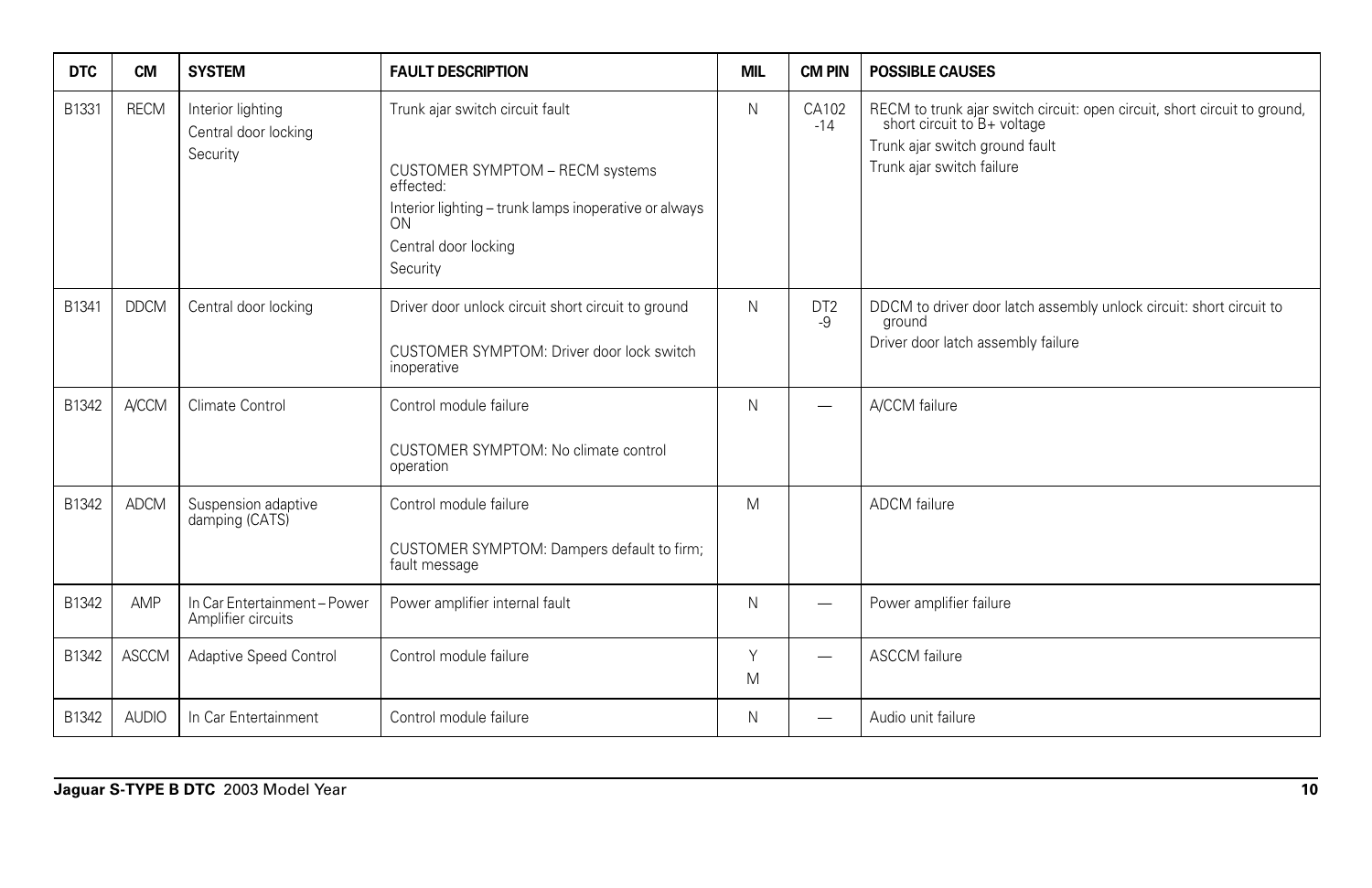| <b>DTC</b> | <b>CM</b>     | <b>SYSTEM</b>                     | <b>FAULT DESCRIPTION</b>                                                                                                                                                                                       | <b>MIL</b> | <b>CM PIN</b>            | <b>POSSIBLE CAUSES</b>                     |
|------------|---------------|-----------------------------------|----------------------------------------------------------------------------------------------------------------------------------------------------------------------------------------------------------------|------------|--------------------------|--------------------------------------------|
| B1342      | <b>CPCM</b>   | Telephone                         | CPCM internal fault                                                                                                                                                                                            | N          | ÷                        | <b>CPCM</b> failure                        |
| B1342      | <b>DDCM</b>   | Driver Door Control Module        | DDCM internal fault                                                                                                                                                                                            | N          | -                        | <b>DDCM</b> failure                        |
| B1342      | <b>DSCCM</b>  | Dynamic Stability Control         | Control module failure                                                                                                                                                                                         | $Y^*$<br>M | -                        | <b>DSCCM</b> failure<br>* CHECK ENGINE MIL |
| B1342      | EPBCM         | <b>Electronic Parking Brake</b>   | Control module failure                                                                                                                                                                                         | Y<br>M     | $\overline{\phantom{0}}$ | <b>EPBCM</b> failure                       |
| B1342      | <b>GECM</b>   | Various-<br>see FAULT DESCRIPTION | Control module failure<br>CUSTOMER SYMPTOM - GECM systems<br>effected:<br>Switched system power SCP functions<br>Security<br>Interior lighting<br>Dimmer controlled lighting<br>Variable assist power steering | N          | $\overline{\phantom{0}}$ | <b>GECM</b> failure                        |
| B1342      | <b>HLCM</b>   | Automatic Headlamp<br>Leveling    | HLCM internal fault                                                                                                                                                                                            | N          | -                        | <b>HLCM</b> failure                        |
| B1342      | $\mathsf{IC}$ | <b>Instrument Cluster</b>         | Control module failure                                                                                                                                                                                         | N          | $\overline{\phantom{0}}$ | IC failure                                 |
| B1342      | <b>NCM</b>    | Navigation                        | NCM internal fault                                                                                                                                                                                             | N          | -                        | <b>NCM</b> failure                         |
| B1342      | PACM          | Parking Aid                       | PACM internal fault                                                                                                                                                                                            | N          | $\overline{\phantom{0}}$ | PACM failure                               |
| B1342      | <b>RCM</b>    | Advanced restraint system         | RCM internal fault                                                                                                                                                                                             | N          | -                        | <b>RCM</b> failure                         |
| B1342      | <b>RECM</b>   | Rear Electronic Control<br>Module | Control module failure                                                                                                                                                                                         | N          | $\overline{\phantom{0}}$ | <b>RECM</b> failure                        |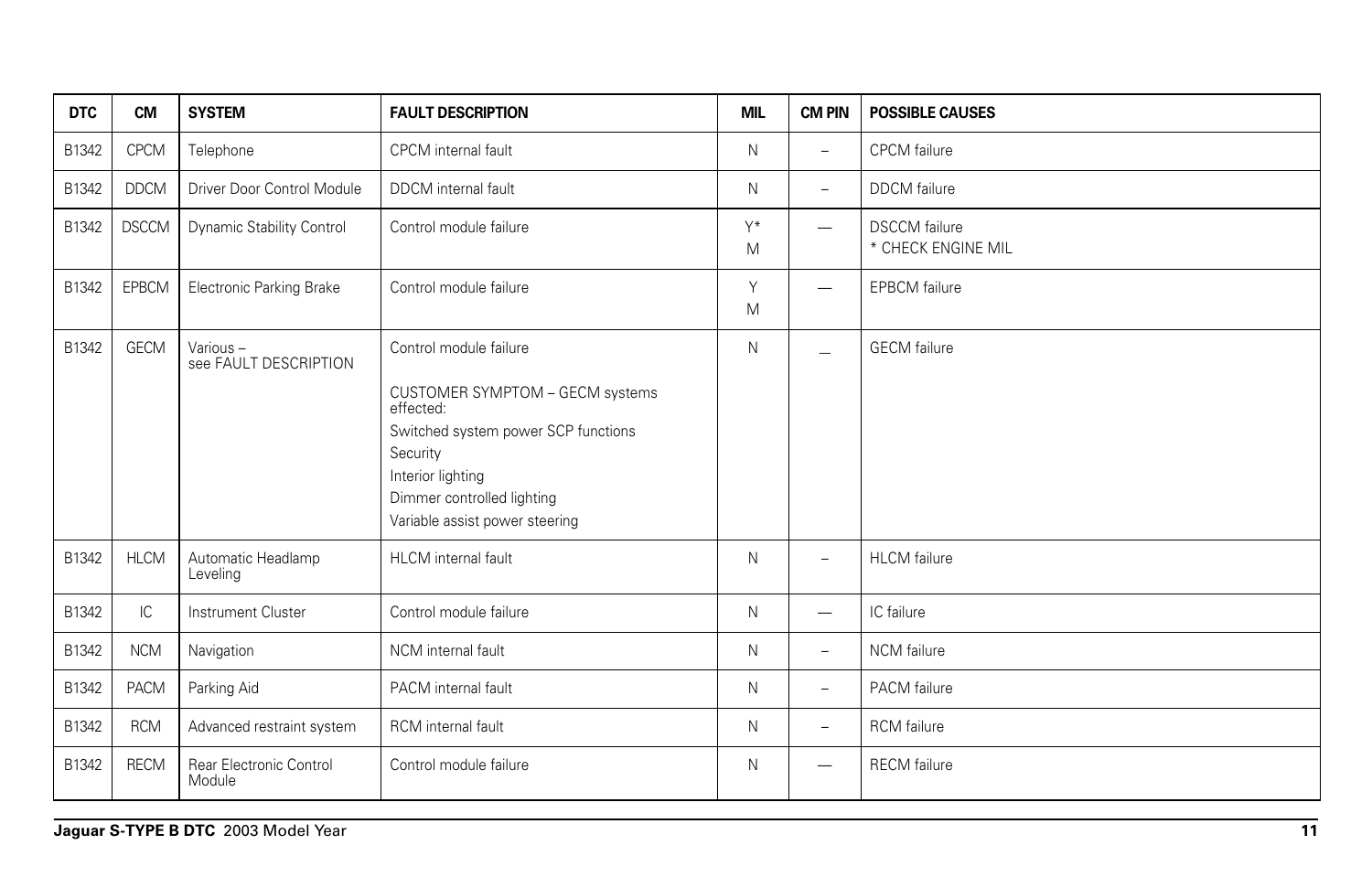| <b>DTC</b> | <b>CM</b>    | <b>SYSTEM</b>                                     | <b>FAULT DESCRIPTION</b>                                                                                                                                                        | <b>MIL</b> | <b>CM PIN</b>            | <b>POSSIBLE CAUSES</b>                                                                                                                                                |
|------------|--------------|---------------------------------------------------|---------------------------------------------------------------------------------------------------------------------------------------------------------------------------------|------------|--------------------------|-----------------------------------------------------------------------------------------------------------------------------------------------------------------------|
| B1342      | <b>SCLCM</b> | Security (steering column<br>lock control module) | Control module failure                                                                                                                                                          | N          |                          | <b>SCLCM</b> failure                                                                                                                                                  |
|            |              |                                                   | CUSTOMER SYMPTOM: Steering column locking<br>inoperative                                                                                                                        |            |                          |                                                                                                                                                                       |
| B1352      | IC.          | <b>Instrument Cluster</b>                         | Ignition "key-in" switch circuit fault<br>CUSTOMER SYMPTOM: Key-in audible warning<br>inoperative; steering column and driver seat entry /<br>exit memory functions inoperative | N          | <b>FC14</b><br>$-2$      | Instrument cluster to key-in switch circuit: open circuit, short circuit to<br>around<br>Key-in switch failure                                                        |
| B1438      | <b>GECM</b>  | Wash / wipe system                                | Wiper mode select switch circuit fault                                                                                                                                          | N          | CA31<br>$-2$             | GECM to wipe / wash switch wiper mode select circuit: open circuit, short circuit to ground, short circuit to B+ voltage                                              |
|            |              |                                                   | CUSTOMER SYMPTOM: Windshield wipers<br>inoperative                                                                                                                              |            |                          | Wipe / wash switch failure                                                                                                                                            |
| B1446      | <b>GECM</b>  | Wash / wipe system                                | Windshield wiper motor park sense circuit fault                                                                                                                                 | N          | FH <sub>9</sub><br>$-13$ | GECM to wiper park switch circuit: open circuit, short circuit to ground,<br>short circuit to B+ voltage                                                              |
|            |              |                                                   | CUSTOMER SYMPTOM: Incorrect windshield<br>wiper operation                                                                                                                       |            |                          | Wiper park switch failure                                                                                                                                             |
| B1470      | IC.          | Exterior lighting: front                          | Headlamp switch circuit fault<br>CUSTOMER SYMPTOM: Headlamp switch<br>inoperative                                                                                               | N          | FC63<br>$-13$            | Instrument cluster to main lighting switch (headlamps) circuit: open<br>circuit, short circuit to ground, short circuit to B+ voltage<br>Main lighting switch failure |
| B1479      | <b>GECM</b>  | Wash / wipe system                                | Washer fluid level switch circuit fault                                                                                                                                         | Υ          | FH <sub>9</sub><br>$-15$ | GECM to fluid level switch circuit: open circuit, short circuit to ground,<br>short circuit to B+ voltage                                                             |
|            |              |                                                   | CUSTOMER SYMPTOM: Low fluid MIL on or off<br>continuously; programmed wash / wipe inoperative                                                                                   |            |                          | Washer fluid level switch ground fault<br>Washer fluid level switch failure                                                                                           |
| B1483      | <b>RECM</b>  | Exterior lighting: rear                           | Brake (stop lamp) switch circuit fault                                                                                                                                          | N          | CA102<br>$-13$           | Brake switch battery power supply open circuit<br>RECM to brake switch circuit open circuit, short circuit to ground, short                                           |
|            |              |                                                   | CUSTOMER SYMPTOM: Stop lamps inoperative or<br>always on                                                                                                                        |            |                          | circuit to B+ voltage<br>Brake switch failure                                                                                                                         |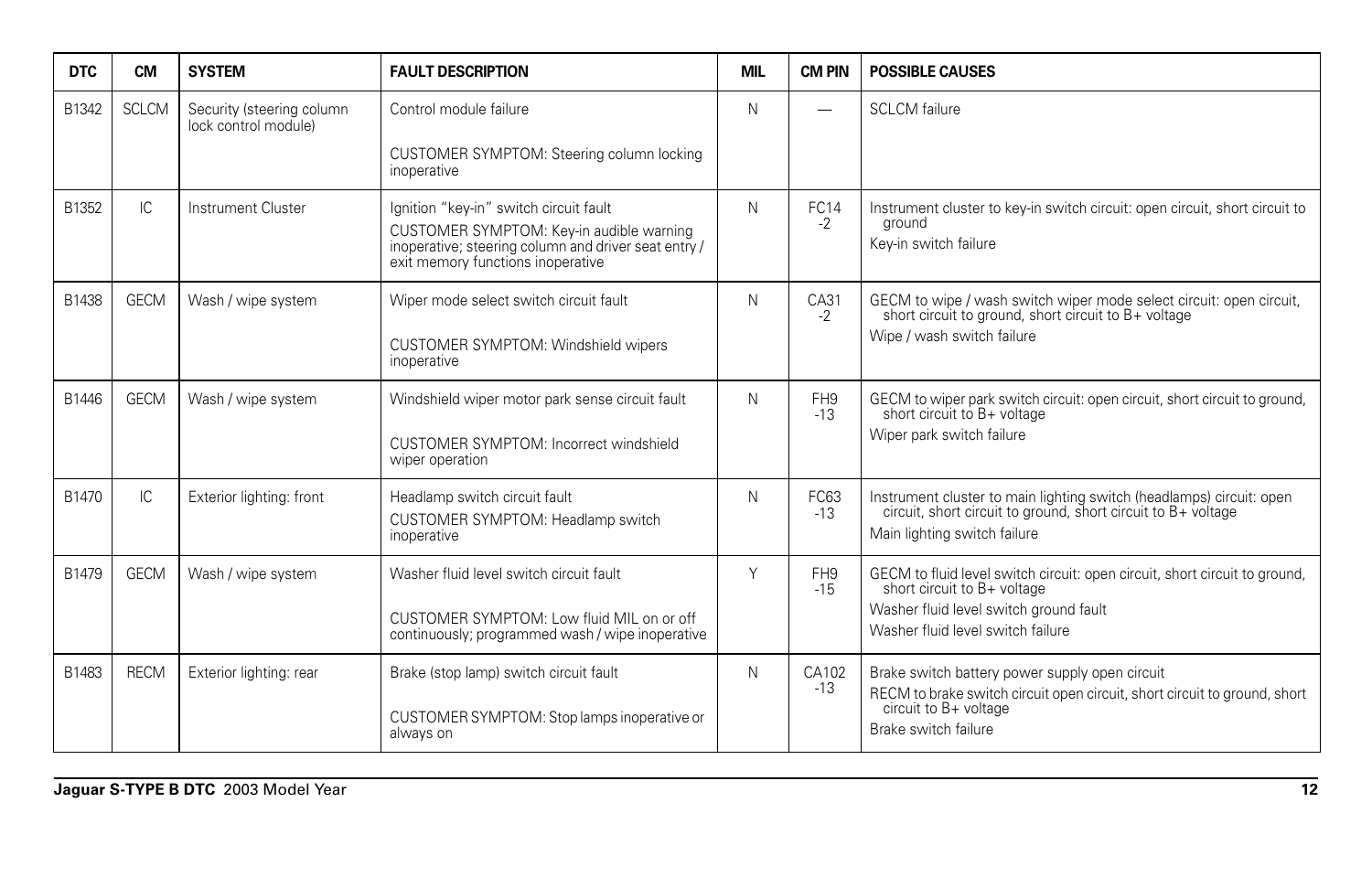| <b>DTC</b> | <b>CM</b>   | <b>SYSTEM</b>            | <b>FAULT DESCRIPTION</b>                                                                                                               | <b>MIL</b> | <b>CM PIN</b> | <b>POSSIBLE CAUSES</b>                                                                                                                                                                 |
|------------|-------------|--------------------------|----------------------------------------------------------------------------------------------------------------------------------------|------------|---------------|----------------------------------------------------------------------------------------------------------------------------------------------------------------------------------------|
| B1499      | <b>GECM</b> | Exterior lighting: front | LH front turn signal circuit fault<br>CUSTOMER SYMPTOM: LH front turn signal<br>inoperative; LH front turn signal always ON            | N          | FH60<br>$-5$  | LH front turn signal bulb failure<br>GECM to LH front turn signal (headlamp unit) circuit; open circuit, short<br>circuit to ground<br>LH headlamp unit failure<br><b>GECM</b> failure |
|            |             |                          |                                                                                                                                        |            |               |                                                                                                                                                                                        |
| B1499      | <b>RECM</b> | Exterior lighting: rear  | LH rear turn signal circuit fault<br>CUSTOMER SYMPTOM: LH rear turn signal<br>inoperative; LH rear turn signal always on               | N          | CA63<br>-3    | LH rear turn signal bulb failure<br>RECM to LH rear turn signal (tail lamp unit) circuit: open circuit, short<br>circuit to ground<br>LH tail lamp unit failure<br><b>RECM</b> failure |
| B1501      | <b>GECM</b> | Exterior lighting: front | LH front turn signal circuit B+ voltage fault<br>CUSTOMER SYMPTOM: LH front turn signal<br>inoperative; LH front turn signal always ON | N          | FH60<br>-5    | GECM to LH front turn signal (headlamp unit) circuit: short circuit to B+<br>voltage<br>LH headlamp unit failure<br><b>GECM</b> failure                                                |
|            | <b>RECM</b> |                          |                                                                                                                                        |            |               |                                                                                                                                                                                        |
| B1501      |             | Exterior lighting: rear  | LH rear turn signal circuit B+ voltage fault                                                                                           | N          | CA63<br>$-3$  | RECM to LH rear turn signal (tail lamp unit) circuit: short circuit to B+<br>voltage                                                                                                   |
|            |             |                          | CUSTOMER SYMPTOM: LH rear turn signal<br>inoperative; LH rear turn signal always on                                                    |            |               | LH tail lamp unit failure<br><b>RECM</b> failure                                                                                                                                       |
| B1503      | <b>GECM</b> | Exterior lighting: front | RH front turn signal circuit fault                                                                                                     | N          | FH60<br>-4    | RH front turn signal bulb failure<br>GECM to RH front turn signal (headlamp unit) circuit: open circuit, short<br>circuit to ground                                                    |
|            |             |                          | CUSTOMER SYMPTOM: RH front turn signal<br>inoperative; RH front turn signal always ON                                                  |            |               | RH headlamp unit failure<br><b>GECM</b> failure                                                                                                                                        |
| B1503      | <b>RECM</b> | Exterior lighting: rear  | RH rear turn signal circuit fault                                                                                                      | N          | CA63<br>$-4$  | RH rear turn signal bulb failure<br>RECM to RH rear turn signal (tail lamp unit) circuit: open circuit, short<br>circuit to ground                                                     |
|            |             |                          | CUSTOMER SYMPTOM: RH rear turn signal<br>inoperative; RH rear turn signal always on                                                    |            |               | RH tail lamp unit failure<br><b>RECM</b> failure                                                                                                                                       |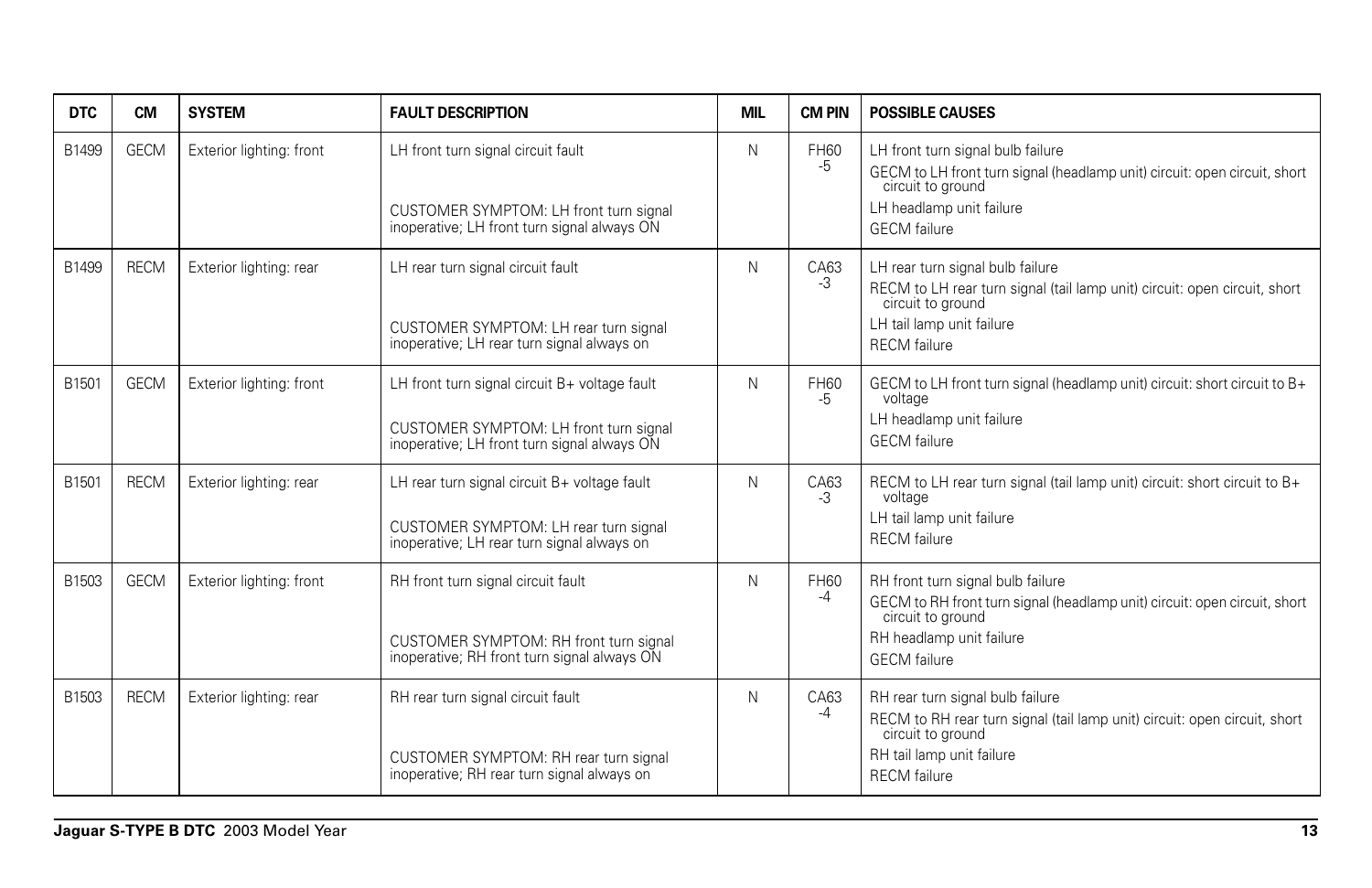| <b>DTC</b> | <b>CM</b>   | <b>SYSTEM</b>                                                                                 | <b>FAULT DESCRIPTION</b>                                                                                                               | <b>MIL</b> | <b>CM PIN</b>       | <b>POSSIBLE CAUSES</b>                                                                                                                                            |
|------------|-------------|-----------------------------------------------------------------------------------------------|----------------------------------------------------------------------------------------------------------------------------------------|------------|---------------------|-------------------------------------------------------------------------------------------------------------------------------------------------------------------|
| B1505      | <b>GECM</b> | Exterior lighting: front                                                                      | RH front turn signal circuit B+ voltage fault<br>CUSTOMER SYMPTOM: RH front turn signal<br>inoperative; RH front turn signal always ON | N          | FH60<br>$-4$        | GECM to RH front turn signal (headlamp unit) circuit: short circuit to B+<br>voltage<br>RH headlamp unit failure<br><b>GECM</b> failure                           |
| B1505      | <b>RECM</b> | Exterior lighting: rear                                                                       | RH rear turn signal circuit B+ voltage fault<br>CUSTOMER SYMPTOM: RH rear turn signal<br>inoperative; RH rear turn signal always on    | N          | CA63<br>$-4$        | RECM to RH rear turn signal (tail lamp unit) circuit: short circuit to B+<br>voltage<br>RH tail lamp unit failure<br><b>RECM</b> failure                          |
| B1519      | <b>GECM</b> | Security                                                                                      | Hood ajar switch circuit fault<br>CUSTOMER SYMPTOM: Security system does not<br>arm; security system functions incorrectly             | N          | <b>FH59</b><br>$-3$ | GECM to hood ajar switch circuit: open circuit, short circuit to ground, short circuit to B+ voltage<br>Hood ajar switch ground fault<br>Hood ajar switch failure |
| B1530      | <b>DDCM</b> | Memory functions:<br>Steering column movement<br>Door mirror movement<br>Driver seat movement | Memory set switch circuit fault<br>CUSTOMER SYMPTOM: Memory set switch<br>inoperative                                                  | N          | DD4<br>$-25$        | DDCM to driver door switch pack memory set switch circuit: short<br>circuit to ground<br>Driver door switch pack failure                                          |
| B1534      | <b>DDCM</b> | Memory functions:<br>Steering column movement<br>Door mirror movement<br>Driver seat movement | Memory 1 switch circuit fault<br>CUSTOMER SYMPTOM: Memory 1 switch<br>inoperative                                                      | N          | DD4<br>$-1$         | DDCM to driver door switch pack memory 1 switch circuit: short circuit<br>to ground<br>Driver door switch pack failure                                            |
| B1538      | <b>DDCM</b> | Memory functions:<br>Steering column movement<br>Door mirror movement<br>Driver seat movement | Memory 2 switch circuit fault<br>CUSTOMER SYMPTOM: Memory 2 switch<br>inoperative                                                      | N          | DD4<br>$-11$        | DDCM to driver door switch pack memory 2 switch circuit: short circuit<br>to ground<br>Driver door switch pack failure                                            |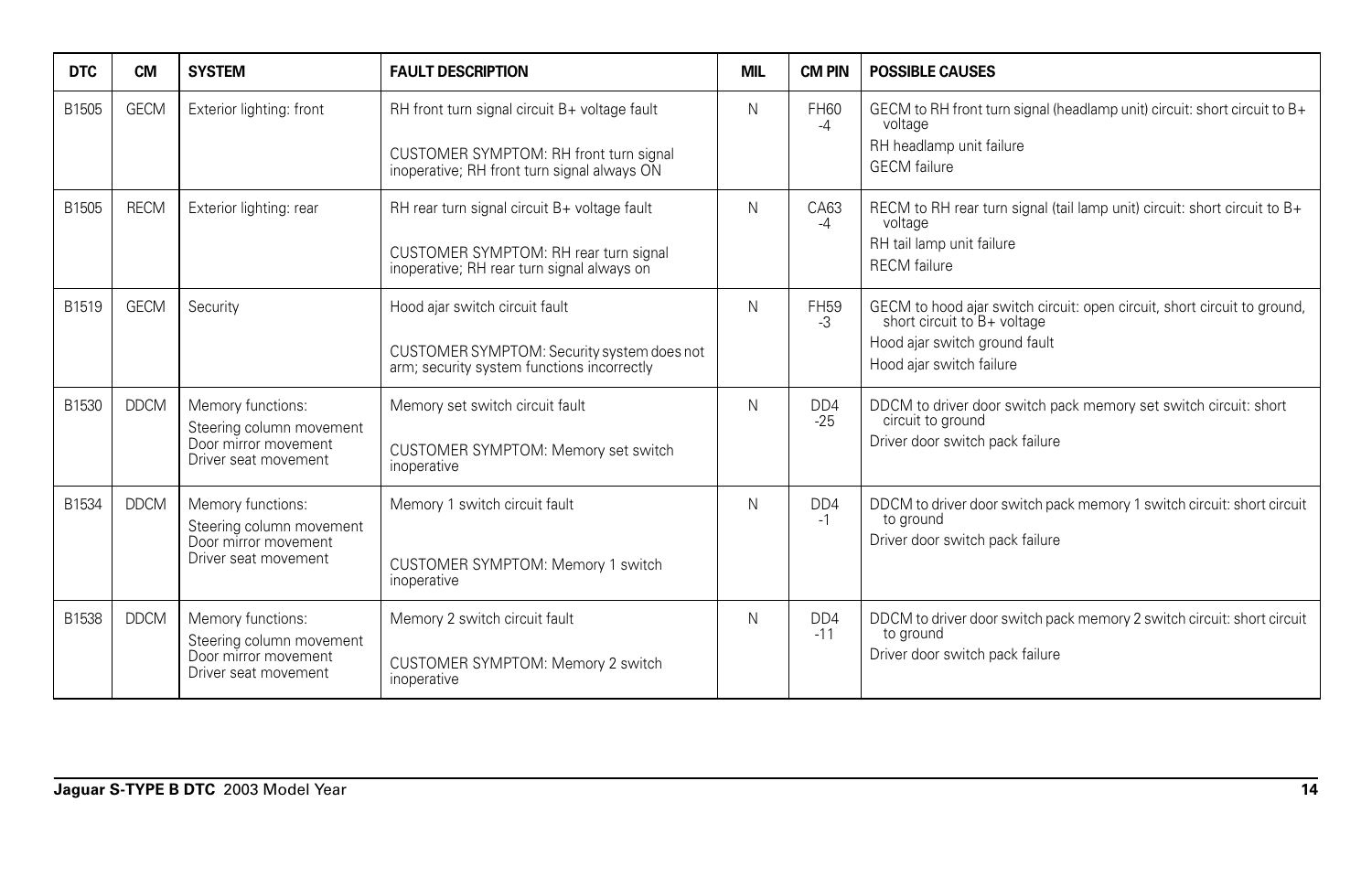| <b>DTC</b> | <b>CM</b>   | <b>SYSTEM</b>                           | <b>FAULT DESCRIPTION</b>                                                                                                                                                     | MIL | <b>CM PIN</b>                 | <b>POSSIBLE CAUSES</b>                                                                                                                                                |
|------------|-------------|-----------------------------------------|------------------------------------------------------------------------------------------------------------------------------------------------------------------------------|-----|-------------------------------|-----------------------------------------------------------------------------------------------------------------------------------------------------------------------|
| B1551      | <b>GECM</b> | Central Door Locking                    | Trunk release circuit fault<br>CUSTOMER SYMPTOM: Trunk will not release                                                                                                      | N   | CA24<br>$-4$                  | GECM to trunk release circuit: open circuit, short circuit to ground<br>Trunk release switch ground fault<br>Trunk release switch failure<br>Valet switch failure     |
| B1567      | <b>GECM</b> | Exterior lighting: front                | Headlamp main beam circuit(s) fault<br>CUSTOMER SYMPTOM: Headlamp main beam(s)<br>inoperative; headlamp main beam(s) always ON                                               | N   | FH60<br>$-10$<br>$-17$        | Headlamp bulb failure<br>GECM to headlamp main beam bulbs circuit(s): open circuit, short circuit to ground, short circuit to B+ voltage<br>Headlamp unit failure     |
| B1576      | IC          | Exterior lighting: front                | Headlamp main beam switch circuit fault<br>CUSTOMER SYMPTOM: Headlamp main beam<br>switch inoperative                                                                        | N   | FC63<br>$-12$                 | Instrument cluster to main lighting switch (main beam) circuit: open<br>circuit, short circuit to ground, short circuit to B+ voltage<br>Main lighting switch failure |
| B1600      | IC          | Battery; starter; generator<br>Security | Ignition key transponder signal is not received<br>CUSTOMER SYMPTOM: Engine will not start                                                                                   | N   | FC15<br>-4<br>-5<br>$-6$      | Incorrect ignition key(s)<br>Reconfigure instrument cluster for ignition keys using PDU<br>Passive anti-theft system transceiver failure                              |
| B1601      | IC.         | Battery; starter; generator<br>Security | Instrument cluster passive anti-theft system<br>module (PATS) received incorrect ignition key code<br>from PATS transceiver<br>CUSTOMER SYMPTOM: Engine will not start       | N   | FC15<br>-4<br>-5<br>$-6$      | Reprogram instrument cluster for ignition keys using PDU<br>Passive anti-theft system transceiver failure                                                             |
| B1602      | IC.         | Battery; starter; generator<br>Security | Instrument cluster passive anti-theft system<br>module (PATS) received invalid form of ignition key<br>code from PATS transceiver<br>CUSTOMER SYMPTOM: Engine will not start | N   | <b>FC15</b><br>-4<br>-5<br>-6 | Passive anti-theft system transceiver failure                                                                                                                         |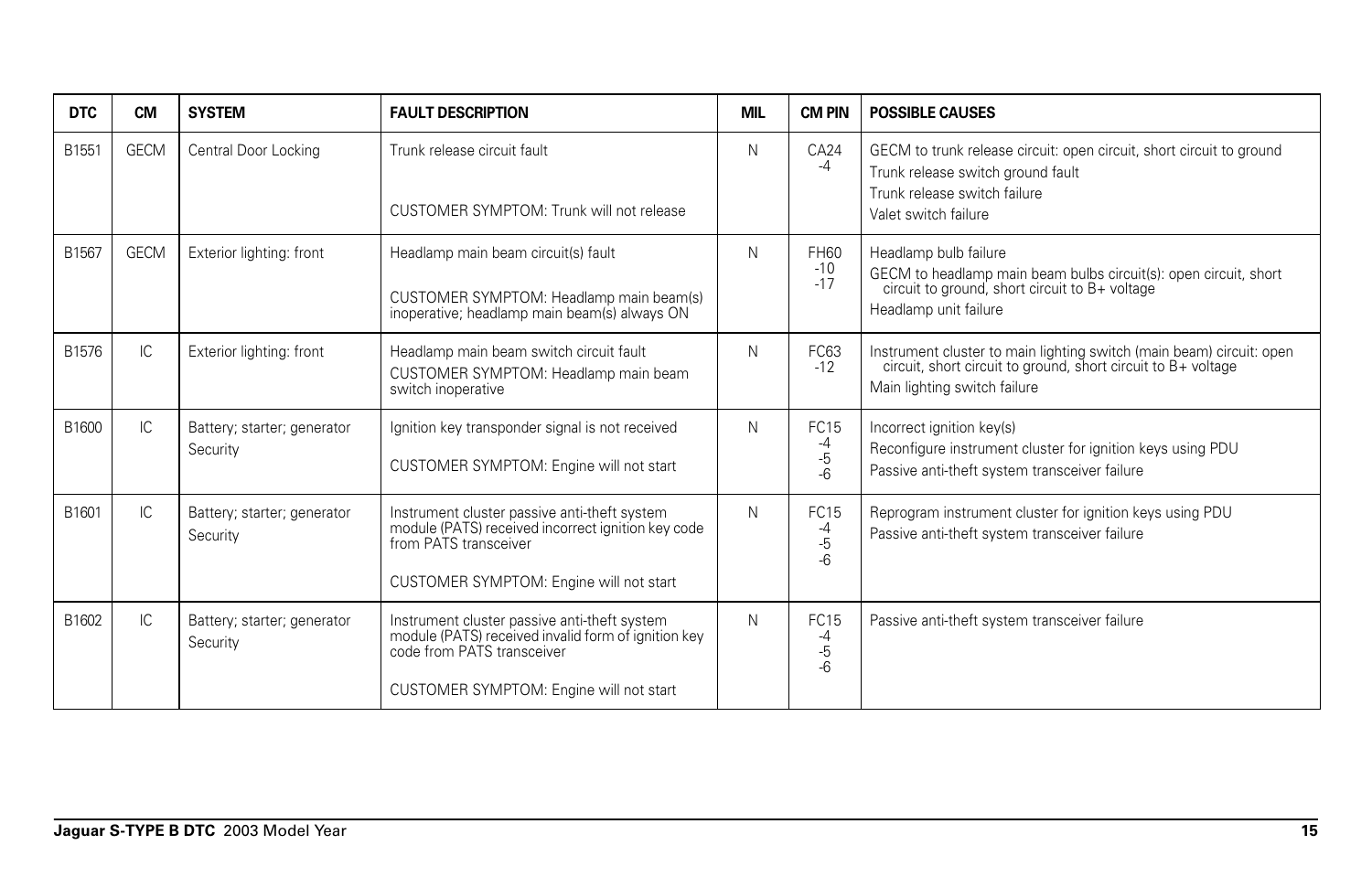| <b>DTC</b> | <b>CM</b>    | <b>SYSTEM</b>                           | <b>FAULT DESCRIPTION</b>                                                                                                                                                                                                                                                                   | <b>MIL</b> | <b>CM PIN</b>                         | <b>POSSIBLE CAUSES</b>                                                                                                                                                                                                                          |
|------------|--------------|-----------------------------------------|--------------------------------------------------------------------------------------------------------------------------------------------------------------------------------------------------------------------------------------------------------------------------------------------|------------|---------------------------------------|-------------------------------------------------------------------------------------------------------------------------------------------------------------------------------------------------------------------------------------------------|
| B1676      | <b>A/CCM</b> | Climate Control                         | Battery voltage out of range: $9v - 16v$<br>CUSTOMER SYMPTOM: No climate control<br>operation                                                                                                                                                                                              | N          | FC41<br>$-14$<br><b>FC28</b><br>$-14$ | Charging system low / high voltage fault                                                                                                                                                                                                        |
| B1676      | <b>DDCM</b>  | Driver Door Control Module              | Battery voltage out of range: $9v - 16v$                                                                                                                                                                                                                                                   | N          | CA85<br>$-11$                         | Charging system low / high voltage fault<br>Battery power supply circuit: high resistance                                                                                                                                                       |
| B1676      | <b>GECM</b>  | Various-<br>see FAULT DESCRIPTION       | Battery voltage out of range: $9v - 16v$<br>CUSTOMER SYMPTOM - GECM systems<br>effected:<br>Switched system power SCP functions<br>Security<br>Interior lighting<br>Dimmer controlled lighting<br>Variable assist power steering<br>Passenger door mirror movement<br>Central door locking | N          | FC15<br>$-3$                          | Charging system low / high voltage fault<br>Battery power supply circuit: open circuit, high resistance                                                                                                                                         |
| B1676      | <b>RECM</b>  | Rear Electronic Control<br>Module       | Battery voltage out of range: $9v - 16v$                                                                                                                                                                                                                                                   | N          | CA101<br>-3                           | Charging system low / high voltage fault<br>Battery power supply circuit: high resistance                                                                                                                                                       |
| B1681      | IC.          | Battery; starter; generator<br>Security | Instrument cluster passive anti-theft system<br>(PATS) module does not receive PATS transceiver<br>signal<br>CUSTOMER SYMPTOM: Engine will not start                                                                                                                                       | N          | FC15<br>-4<br>$-5$                    | Instrument cluster to passive anti-theft system transceiver circuit(s):<br>open circuit, short circuit to ground, short circuit to each other, short<br>circuit to B+ voltage, high resistance<br>Passive anti-theft system transceiver failure |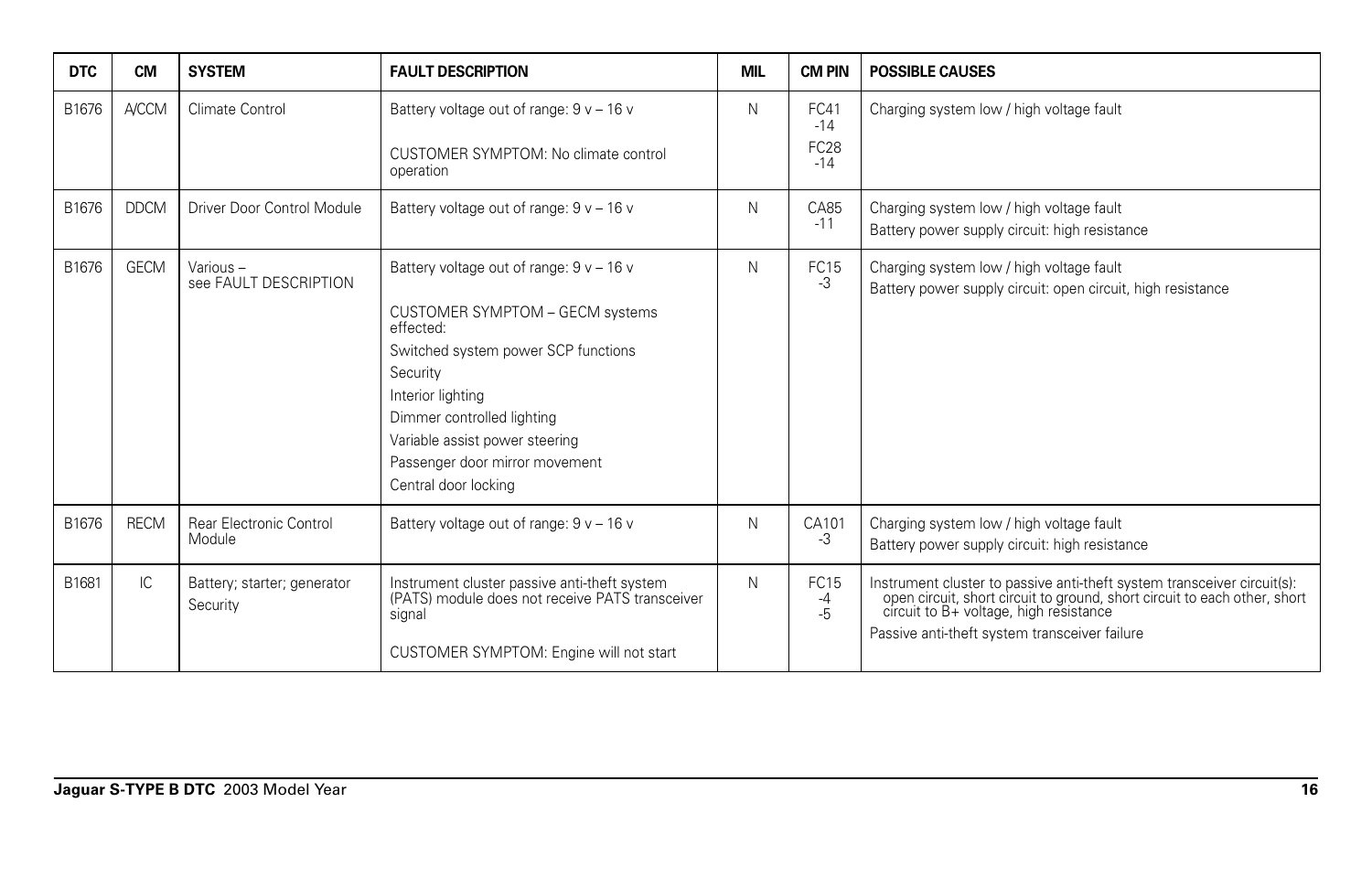| <b>DTC</b> | <b>CM</b>   | <b>SYSTEM</b>                         | <b>FAULT DESCRIPTION</b>                                                                                                         | <b>MIL</b> | <b>CM PIN</b>           | <b>POSSIBLE CAUSES</b>                                                                                                                                              |
|------------|-------------|---------------------------------------|----------------------------------------------------------------------------------------------------------------------------------|------------|-------------------------|---------------------------------------------------------------------------------------------------------------------------------------------------------------------|
| B1689      | IC.         | Exterior lighting: front              | Autolamps / exit delay switch circuit fault<br>CUSTOMER SYMPTOM: Headlamp autolamp<br>function / exit delay function inoperative | Ν          | FC63<br>$-2$            | Instrument cluster to main lighting switch (autolamps / exit delay) circuit: open circuit, short circuit<br>Main lighting switch failure                            |
| B1794      | <b>GECM</b> | Exterior lighting: front (non<br>HID) | Headlamp dip beam circuit(s) fault<br>CUSTOMER SYMPTOM: Headlamp dip beam(s)<br>inoperative; headlamp dip beam(s) always ON      | N          | <b>FH60</b><br>-7<br>-8 | Headlamp bulb failure<br>GECM to headlamp dip beam bulbs circuit(s): open circuit, short circuit<br>to ground, short circuit to B+ voltage<br>Headlamp unit failure |
| B1869      | <b>RCM</b>  | Advanced restraint system             | Airbag MIL circuit fault                                                                                                         | N          | CA114<br>$-19$          | Airbag MIL circuit: open circuit                                                                                                                                    |
| B1870      | <b>RCM</b>  | Advanced restraint system             | Airbag MIL circuit fault                                                                                                         | Υ          | CA114<br>$-19$          | Airbag MIL circuit: short circuit to B+ voltage                                                                                                                     |
| B1875      | IC          | Exterior lighting: front              | Turn signals / hazard switch circuit fault<br>CUSTOMER SYMPTOM: Turn signals and hazard<br>warning inoperative                   | N          | FC63<br>$-1$            | Instrument cluster to turn signals / hazard switch circuit: short circuit to<br>ground, short circuit to B+ voltage<br>Turn signals and / or hazard switch failure  |
| B1884      | <b>RCM</b>  | Advanced restraint system             | Passenger airbag deactivated indicator lamp circuit<br>fault<br>Flash code 18                                                    | Υ          | CA114<br>$-15$          | Passenger airbag deactivated indicator lamp circuit: open circuit, short<br>circuit to ground                                                                       |
| B1890      | <b>RCM</b>  | Advanced restraint system             | Passenger airbag deactivated indicator lamp circuit<br>fault                                                                     | Y          | CA114<br>$-15$          | Passenger airbag deactivated indicator lamp circuit: short circuit to<br>$B+$ voltage                                                                               |
| B1891      | <b>RCM</b>  | Advanced restraint system             | Airbag audible warning circuit fault                                                                                             | N          | CA114<br>$-22$          | Airbag audible warning circuit: short circuit to B+ voltage                                                                                                         |
| B1892      | <b>RCM</b>  | Advanced restraint system             | Airbag audible warning circuit fault<br>Flash code 53                                                                            | Υ          | CA114<br>$-22$          | Airbag audible warning circuit: open circuit, short circuit to ground                                                                                               |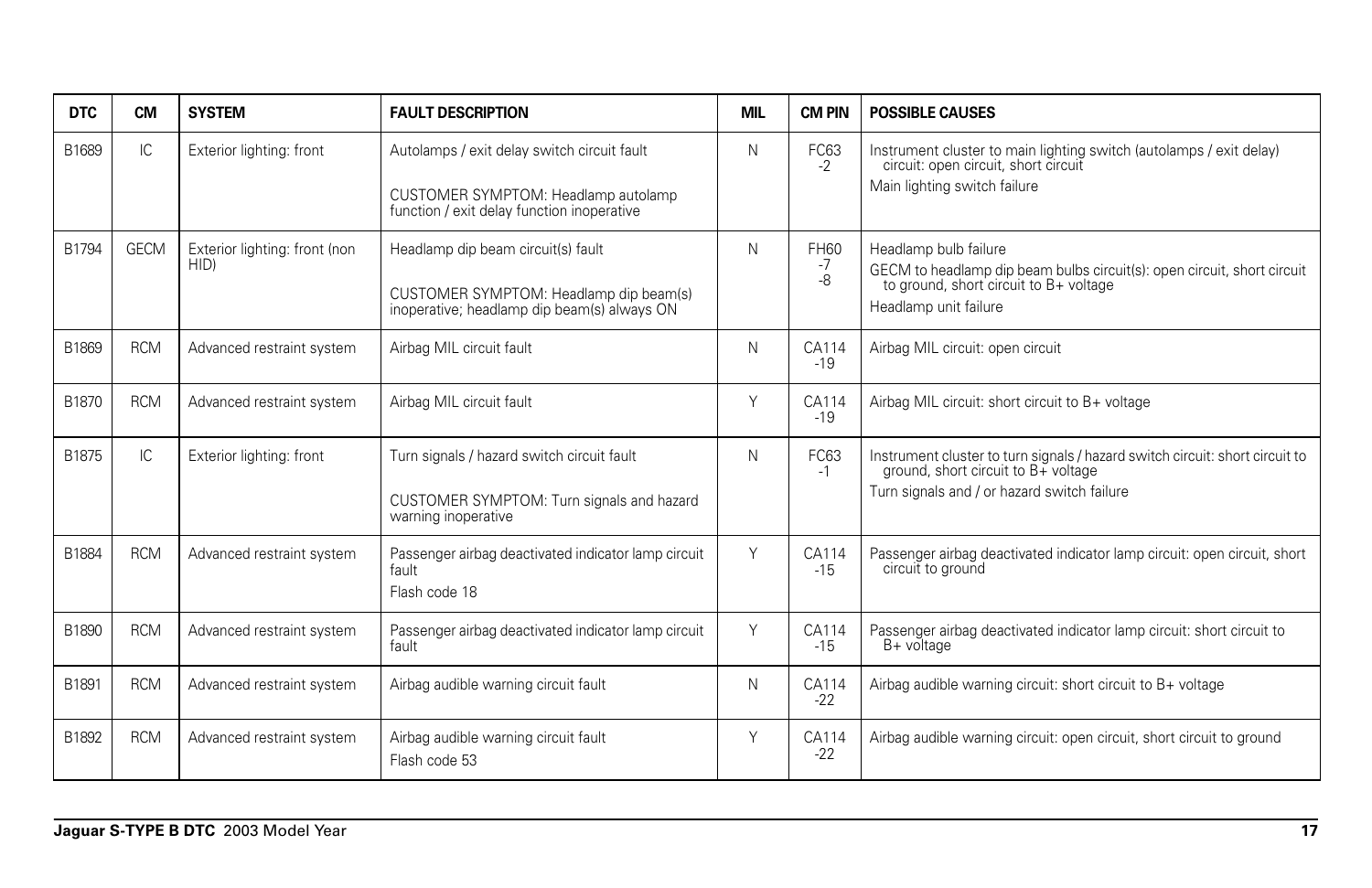| <b>DTC</b> | <b>CM</b>    | <b>SYSTEM</b>             | <b>FAULT DESCRIPTION</b>                                                                                                                                                         | MIL | <b>CM PIN</b>                         | <b>POSSIBLE CAUSES</b>                                                                                                                                                                                                                             |
|------------|--------------|---------------------------|----------------------------------------------------------------------------------------------------------------------------------------------------------------------------------|-----|---------------------------------------|----------------------------------------------------------------------------------------------------------------------------------------------------------------------------------------------------------------------------------------------------|
| B1893      | <b>CPCM</b>  | JaquarNet                 | Jaquar Net GPS antenna circuit fault                                                                                                                                             | N   | CA211<br>$-1$                         | Jaquar Net GPS antenna circuit: open circuit                                                                                                                                                                                                       |
| B1921      | <b>RCM</b>   | Advanced restraint system | RCM internal airbag diagnostic monitor ground<br>circuit fault<br>Flash code 14                                                                                                  | Υ   | $\overline{\phantom{a}}$              | RCM mounting bracket contact: open circuit, high resistance                                                                                                                                                                                        |
| B1940      | <b>DSCM</b>  | Driver seat               | Seat memory position out of range                                                                                                                                                | N   | $\overline{\phantom{0}}$              | Re calibrate DSCM using WDS                                                                                                                                                                                                                        |
| B1946      | <b>A/CCM</b> | Climate Control           | Evaporator discharge temperature sensor open<br>circuit<br>CUSTOMER SYMPTOM: Poor automatic<br>temperature control; no air conditioning<br>compressor cycling control            | N   | FC41<br>$-10$<br><b>FC28</b><br>$-10$ | Evaporator discharge temperature sensor disconnected<br>A/CCM to evaporator discharge temperature sensor sensing circuit:<br>open circuit<br>Evaporator discharge temperature sensor failure                                                       |
| B1947      | <b>A/CCM</b> | Climate Control           | Evaporator discharge temperature sensor short<br>circuit to ground<br>CUSTOMER SYMPTOM: Poor automatic<br>temperature control; no air conditioning<br>compressor cycling control | N   | FC41<br>$-10$<br><b>FC28</b><br>$-10$ | A/CCM to evaporator discharge temperature sensor sensing circuit:<br>short circuit to ground<br>Evaporator discharge temperature sensor failure                                                                                                    |
| B1966      | <b>A/CCM</b> | Climate Control           | Driver discharge temperature sensor open circuit<br>CUSTOMER SYMPTOM: Poor driver temperature<br>control                                                                         | N   | FC41<br>$-18$<br><b>FC28</b><br>$-18$ | Driver discharge temperature sensor (LH - LHD; RH - RHD)<br>disconnected<br>A/CCM to driver discharge temperature sensor (LH - LHD; RH - RHD)<br>sensing circuit: open circuit<br>Driver discharge temperature sensor (LH - LHD; RH - RHD) failure |
| B1967      | <b>A/CCM</b> | Climate Control           | Driver discharge temperature sensor short circuit<br>to ground<br>CUSTOMER SYMPTOM: Poor driver temperature<br>control                                                           | N   | FC41<br>$-18$<br><b>FC28</b><br>$-18$ | A/CCM to driver discharge temperature sensor (LH - LHD; RH - RHD)<br>sensing circuit: short circuit to ground<br>Driver discharge temperature sensor (LH - LHD; RH - RHD) failure                                                                  |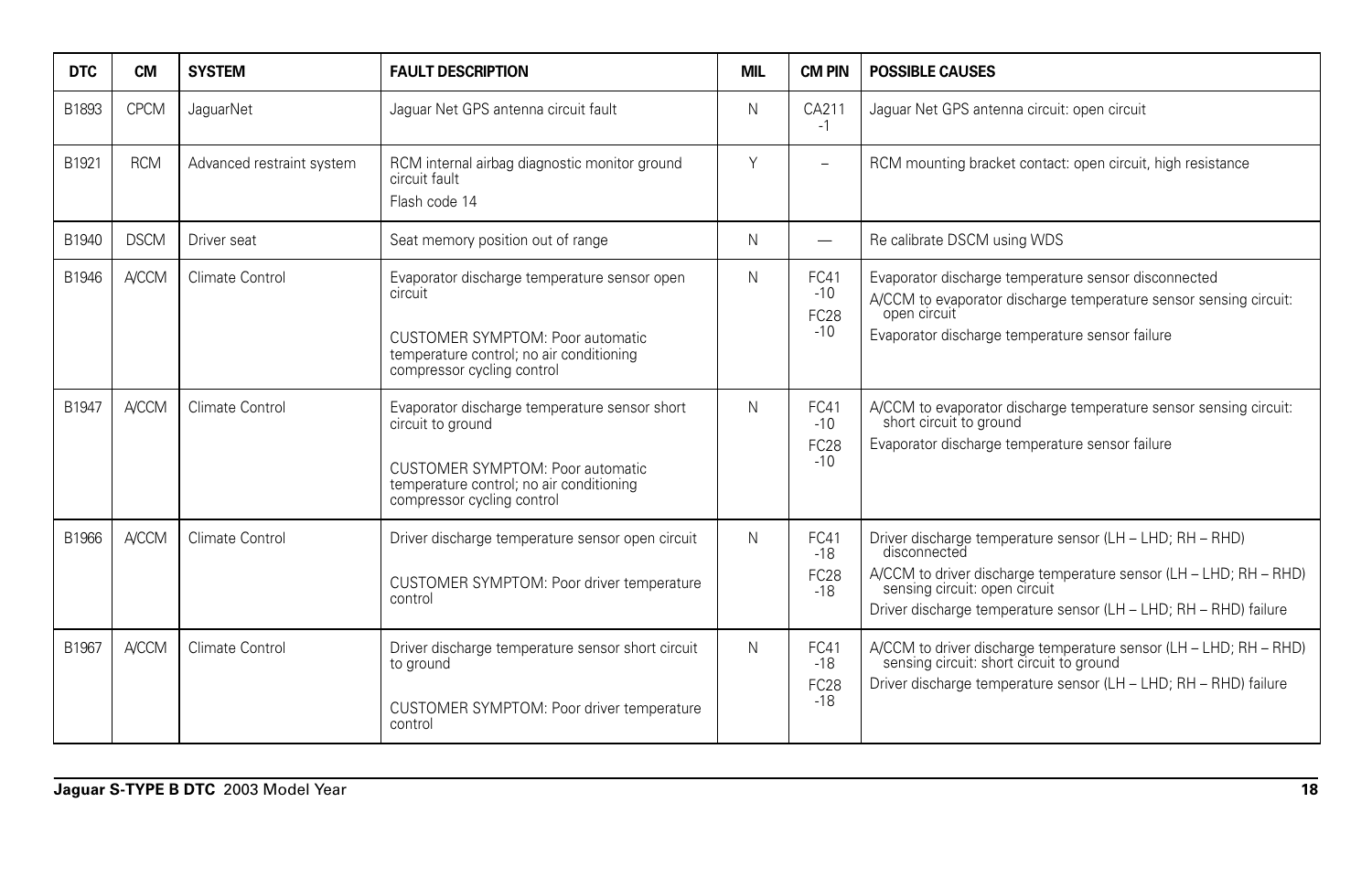| <b>DTC</b> | <b>CM</b>    | <b>SYSTEM</b>                           | <b>FAULT DESCRIPTION</b>                                                                                                                     | <b>MIL</b> | <b>CM PIN</b>                  | <b>POSSIBLE CAUSES</b>                                                                                                                                                                                                                         |
|------------|--------------|-----------------------------------------|----------------------------------------------------------------------------------------------------------------------------------------------|------------|--------------------------------|------------------------------------------------------------------------------------------------------------------------------------------------------------------------------------------------------------------------------------------------|
| B2004      | <b>AUDIO</b> | In Car Entertainment                    | Audio unit media over-temperature fault                                                                                                      | N          |                                | Switch OFF audio unit and allow to cool. Switch audio unit ON, load and<br>play media, and check for reoccurrence.<br>Audio unit failure                                                                                                       |
| B2102      | <b>CPCM</b>  | JaquarNet                               | Jaquar Net GPS antenna circuit fault                                                                                                         | N          | CA211<br>$-1$                  | Jaquar Net GPS antenna circuit: short circuit                                                                                                                                                                                                  |
| B2103      | <b>CPCM</b>  | Telephone                               | Telephone antenna circuit fault                                                                                                              | N          | CA209<br>$-1$<br>CA210<br>$-1$ | Telephone antenna circuit: high resistance, open circuit                                                                                                                                                                                       |
| B2103      | IC.          | Battery; starter; generator<br>Security | Instrument pack passive anti-theft system (PATS)<br>module does not receive PATS transceiver data<br>CUSTOMER SYMPTOM: Engine will not start | N          | FC <sub>15</sub><br>-5         | Instrument cluster to passive anti-theft system transceiver data circuit:<br>open circuit, short circuit to ground, short circuit to each other, short circuit to B+ voltage, high resistance<br>Passive anti-theft system transceiver failure |
| B2112      | <b>DDCM</b>  | Central door locking<br>Security        | Driver door "lock / alarm set" key cylinder switch<br>circuit fault<br>CUSTOMER SYMPTOM: Driver door key cylinder<br>switch inoperative      | N          | DT <sub>2</sub><br>$-16$       | DDCM to driver door switch pack "alarm set" circuit: short circuit to<br>around<br>Driver door switch pack failure                                                                                                                             |
| B2116      | <b>DDCM</b>  | Central door locking<br>Security        | Driver door "unlock / alarm reset" key cylinder<br>switch circuit fault<br>CUSTOMER SYMPTOM: Driver door key cylinder<br>switch inoperative  | N          | DT <sub>2</sub><br>$-17$       | DDCM to driver door switch pack "alarm reset" circuit: short circuit to<br>ground<br>Driver door switch pack failure                                                                                                                           |
| B2139      | IC.          | Battery; starter; generator<br>Security | Engine control module identification does not<br>match instrument cluster<br>CUSTOMER SYMPTOM: Engine will not start                         | Υ          |                                | Reconfigure instrument cluster using WDS                                                                                                                                                                                                       |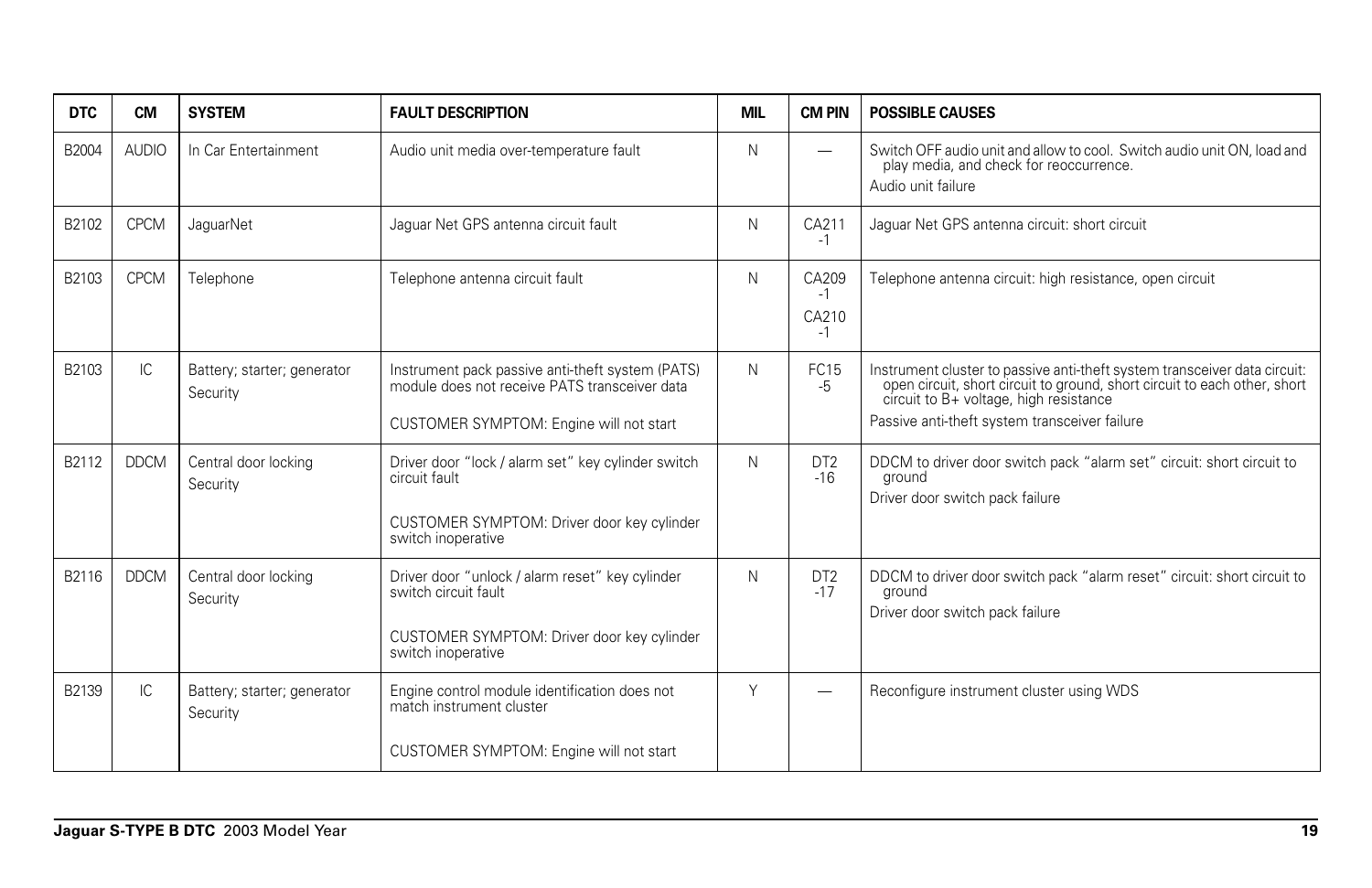| <b>DTC</b> | <b>CM</b>    | <b>SYSTEM</b>                                   | <b>FAULT DESCRIPTION</b>                                                                                                              | <b>MIL</b> | <b>CM PIN</b>                                          | <b>POSSIBLE CAUSES</b>                                                                                                                        |
|------------|--------------|-------------------------------------------------|---------------------------------------------------------------------------------------------------------------------------------------|------------|--------------------------------------------------------|-----------------------------------------------------------------------------------------------------------------------------------------------|
| B2141      | <b>CPCM</b>  | Telephone                                       | CPCM configuration failure                                                                                                            | N          | $\overline{\phantom{m}}$                               | Invalid telephone numbers present<br>Reconfigure CPCM using WDS                                                                               |
| B2141      | <b>DSCCM</b> | Dynamic Stability Control                       | <b>DSCCM</b> configuration failure                                                                                                    | Y<br>M     | $\overline{\phantom{m}}$                               | Reconfigure DSCCM using WDS                                                                                                                   |
| B2141      | IC.          | Battery; starter; generator<br>Security         | Engine control module identification lost from<br>instrument cluster non-volatile memory<br>CUSTOMER SYMPTOM: Engine will not start   | Y          |                                                        | Reconfigure instrument cluster using WDS                                                                                                      |
| B2143      | IC.          | Instrumentation                                 | Odometer memory failure                                                                                                               | N          |                                                        | IC failure                                                                                                                                    |
| B2146      | IC.          | Interior lighting<br>Dimmer-controlled lighting | Dimmer switch circuit fault<br>CUSTOMER SYMPTOM: Both interior lighting<br>master switch and dimmer switch inoperative                | N          | FC63<br>$-16$                                          | Dimmer switch signal circuit: open circuit, short circuit to ground, short<br>circuit to B+ voltage, high resistance<br>Dimmer switch failure |
| B2147      | <b>DSCM</b>  | Driver seat                                     | Driver seat switch circuit fault (one or more<br>individual switches)                                                                 | N          | All seat<br>switch<br><b>DSCM</b><br>input<br>circuits | Driver seat switch DSCM input circuit(s): short circuit to B+ voltage<br>Driver seat switch pack failure                                      |
| B2162      | IC           | Security                                        | Steering column locking control module<br>identification does not match instrument cluster<br>CUSTOMER SYMPTOM: Engine will not start | Y          | -                                                      | Reconfigure instrument cluster using WDS                                                                                                      |
| B2162      | <b>SCLCM</b> | Security                                        | Instrument pack identification does not match<br>steering column locking control module<br>CUSTOMER SYMPTOM: Engine will not start    | Υ          | -                                                      | Reconfigure SCLCM using WDS                                                                                                                   |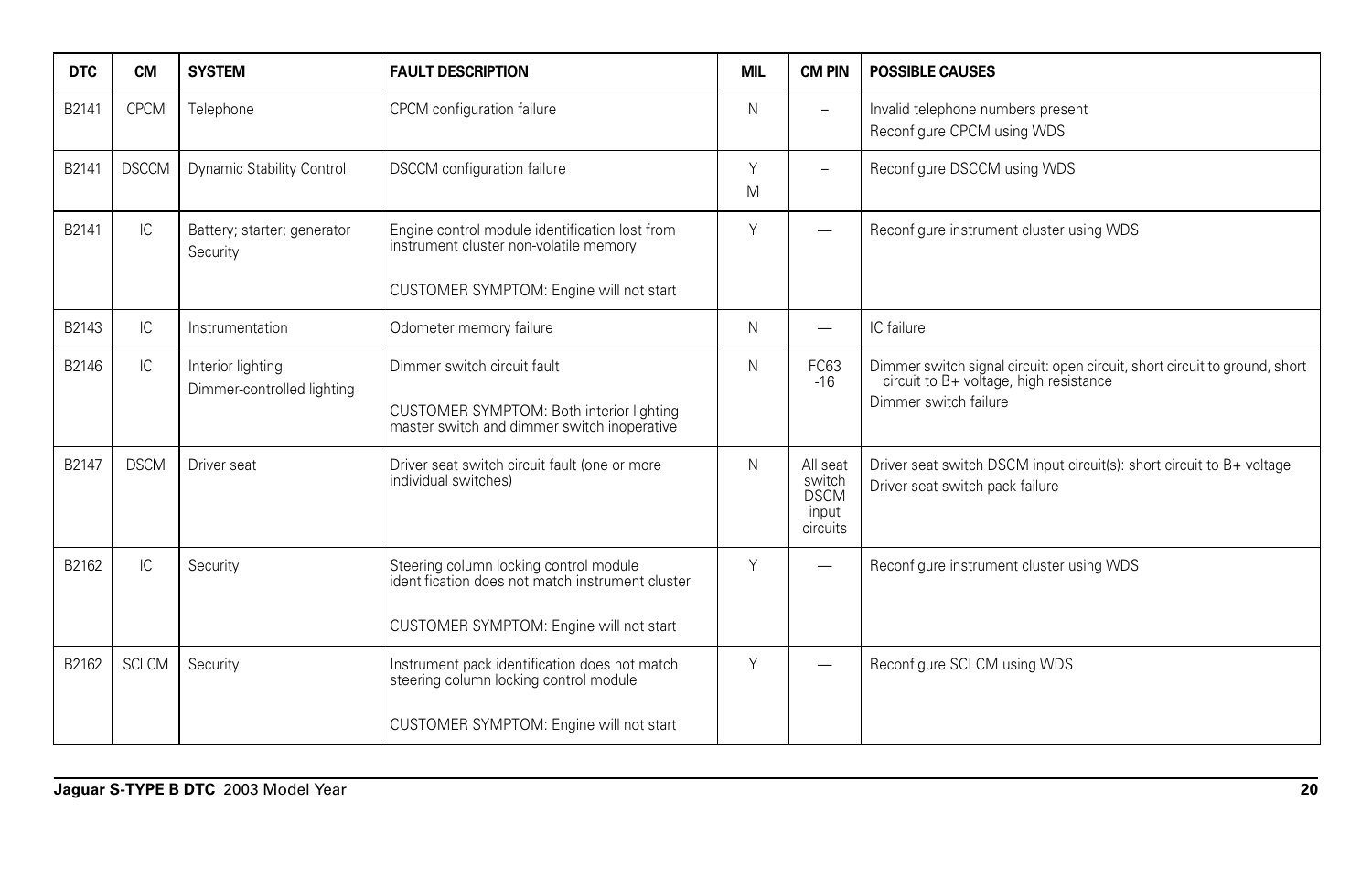| <b>DTC</b> | <b>CM</b>    | <b>SYSTEM</b>                                                                         | <b>FAULT DESCRIPTION</b>                                   | <b>MIL</b> | <b>CM PIN</b>            | <b>POSSIBLE CAUSES</b>                                                                                                                            |
|------------|--------------|---------------------------------------------------------------------------------------|------------------------------------------------------------|------------|--------------------------|---------------------------------------------------------------------------------------------------------------------------------------------------|
| B2168      | <b>SCLCM</b> | Security                                                                              | SCLCM unable to detect unlocked condition                  | N          |                          | <b>SCLCM</b> failure                                                                                                                              |
| B2169      | <b>SCLCM</b> | Security                                                                              | SCLCM unable to detect locked condition                    | N          |                          | <b>SCLCM</b> failure                                                                                                                              |
| B2172      | <b>RECM</b>  | RECM inertia switch input<br>Fuel pump (engine<br>management)<br>Central door locking | Inertia switch circuit open circuit                        | N          | CA100<br>-8              | Inertia switch tripped (vehicle impact)<br>RECM to inertia switch circuit: open circuit<br>Inertia switch failure                                 |
| B2197      | <b>NCM</b>   | Television                                                                            | Television screen module internal fault                    | N          | ÷                        | Television screen module failure                                                                                                                  |
| B2199      | <b>NCM</b>   | Vehicle information control<br>system                                                 | Vehicle information control module internal fault          | N          | $\equiv$                 | Vehicle information control module failure                                                                                                        |
| B2202      | <b>NCM</b>   | Navigation                                                                            | Vehicle information control system<br>communications fault | N          | ÷                        | NCM configured for VICS; vehicle information control module not<br>installed<br>Reconfigure NCM using WDS                                         |
| B2204      | <b>NCM</b>   | Navigation                                                                            | GPS antenna signal not received                            | N          | CA167<br>$-01$<br>$-02$  | NCM to Navigation GPS antenna circuit: open circuit                                                                                               |
| B2205      | <b>NCM</b>   | Navigation                                                                            | NCM GPS receiver fault                                     | N          | CA167<br>$-01$<br>$-02$  | Navigation GPS antenna obstructed<br>NCM to Navigation GPS antenna circuit: high resistance, open circuit,<br>short circuit<br><b>NCM</b> failure |
| B2206      | <b>NCM</b>   | Navigation                                                                            | NCM gyroscope error                                        | N          | $\overline{\phantom{0}}$ | NCM failure                                                                                                                                       |
| B2207      | <b>DSCM</b>  | Driver seat                                                                           | DSCM internal ROM error                                    | N          |                          | <b>DSCM</b> failure                                                                                                                               |
| B2207      | <b>NCM</b>   | Navigation                                                                            | NCM internal error                                         | N          | $\overline{\phantom{0}}$ | <b>NCM</b> failure                                                                                                                                |
| B2207      | <b>PACM</b>  | Parking Aid                                                                           | PACM internal error                                        | N          | $\overline{\phantom{0}}$ | <b>PACM</b> failure                                                                                                                               |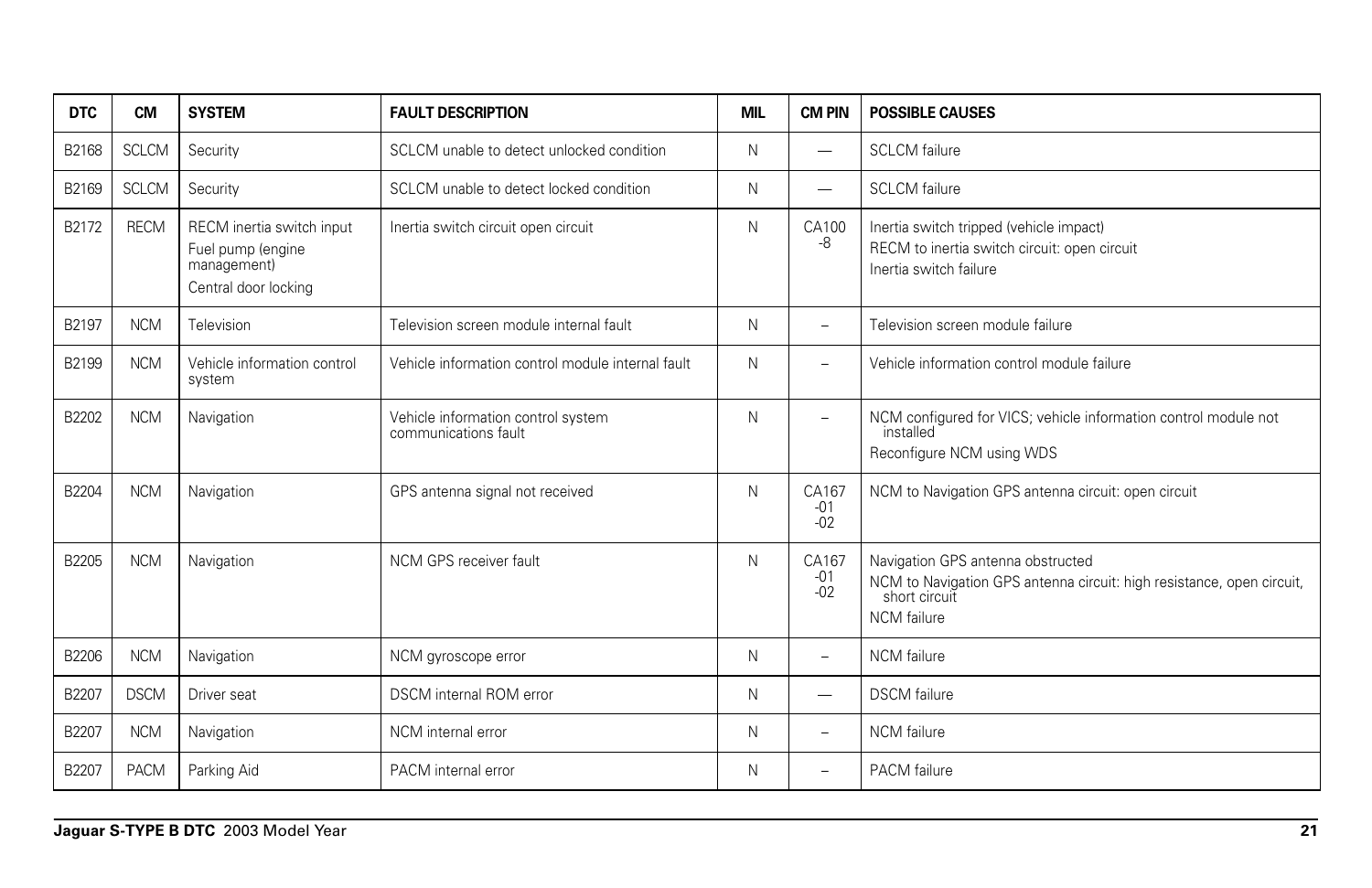| <b>DTC</b> | <b>CM</b>   | <b>SYSTEM</b>                                         | <b>FAULT DESCRIPTION</b>                                                                              | <b>MIL</b> | <b>CM PIN</b>                                      | <b>POSSIBLE CAUSES</b>                                                                                                                                                                                                        |
|------------|-------------|-------------------------------------------------------|-------------------------------------------------------------------------------------------------------|------------|----------------------------------------------------|-------------------------------------------------------------------------------------------------------------------------------------------------------------------------------------------------------------------------------|
| B2208      | <b>NCM</b>  | Navigation                                            | NCM to telematics display communication fault                                                         | N          | CA257                                              | NCM to telematics communication circuit: high resistance, open circuit                                                                                                                                                        |
| B2243      | <b>RECM</b> | Interior lighting<br>Central door locking<br>Security | Driver side rear door ajar switch circuit fault                                                       | N          | CA101<br>$-16$                                     | RECM to driver side rear door ajar switch circuit: open circuit, short circuit to ground, short circuit to B+ voltage<br>Driver side rear door ajar switch ground fault<br>Driver side rear door ajar switch failure          |
| B2245      | <b>RECM</b> | Interior lighting<br>Central door locking<br>Security | Passenger side rear door ajar switch circuit fault                                                    | N          | CA101<br>$-17$                                     | RECM to passenger side rear door ajar switch circuit: open circuit, short circuit to ground, short circuit to B+ voltage<br>Passenger side rear door ajar switch ground fault<br>Passenger side rear door ajar switch failure |
| B2290      | <b>RCM</b>  | Advanced restraint system                             | Passenger seat weight sensing (Occupancy<br>Classification) CAN circuit fault<br>Flash code 16        | Υ          | CA232<br>$-17$<br>$-18$                            | Passenger seat weight sensing CAN circuit fault<br>Passenger seat weight pressure sensor circuit fault<br>Test using WDS                                                                                                      |
| B2291      | <b>RCM</b>  | Advanced restraint system                             | Passenger spatial sensing (Occupancy Position)<br>CAN circuit fault<br>Flash code 17                  | Υ          | CA232<br>$-17$<br>$-18$                            | Passenger spatial sensing CAN circuit fault<br>Passenger spatial sensor(s) circuit(s) fault<br>Test using WDS                                                                                                                 |
| B2292      | <b>RCM</b>  | Advanced restraint system                             | Seat belt pretensioner circuit fault<br>Flash code 33 - driver side<br>Flash code 34 - passenger side | Υ          | CA232<br>$-31$<br>$-32$<br>CA232<br>$-33$<br>$-34$ | Driver seat belt pretensioner circuit fault<br>Passenger seat belt pretensioner circuit fault<br>Test using WDS                                                                                                               |
| B2293      | <b>RCM</b>  | Advanced restraint system                             | Airbag circuit status fault<br>Flash code 19 - driver side<br>Flash code 21 - passenger side          | Υ          | CA114<br>$-05$<br>$-06$<br>CA114<br>$-13$<br>$-14$ | Driver airbag circuit fault<br>Passenger air bag circuit fault<br>Test using WDS                                                                                                                                              |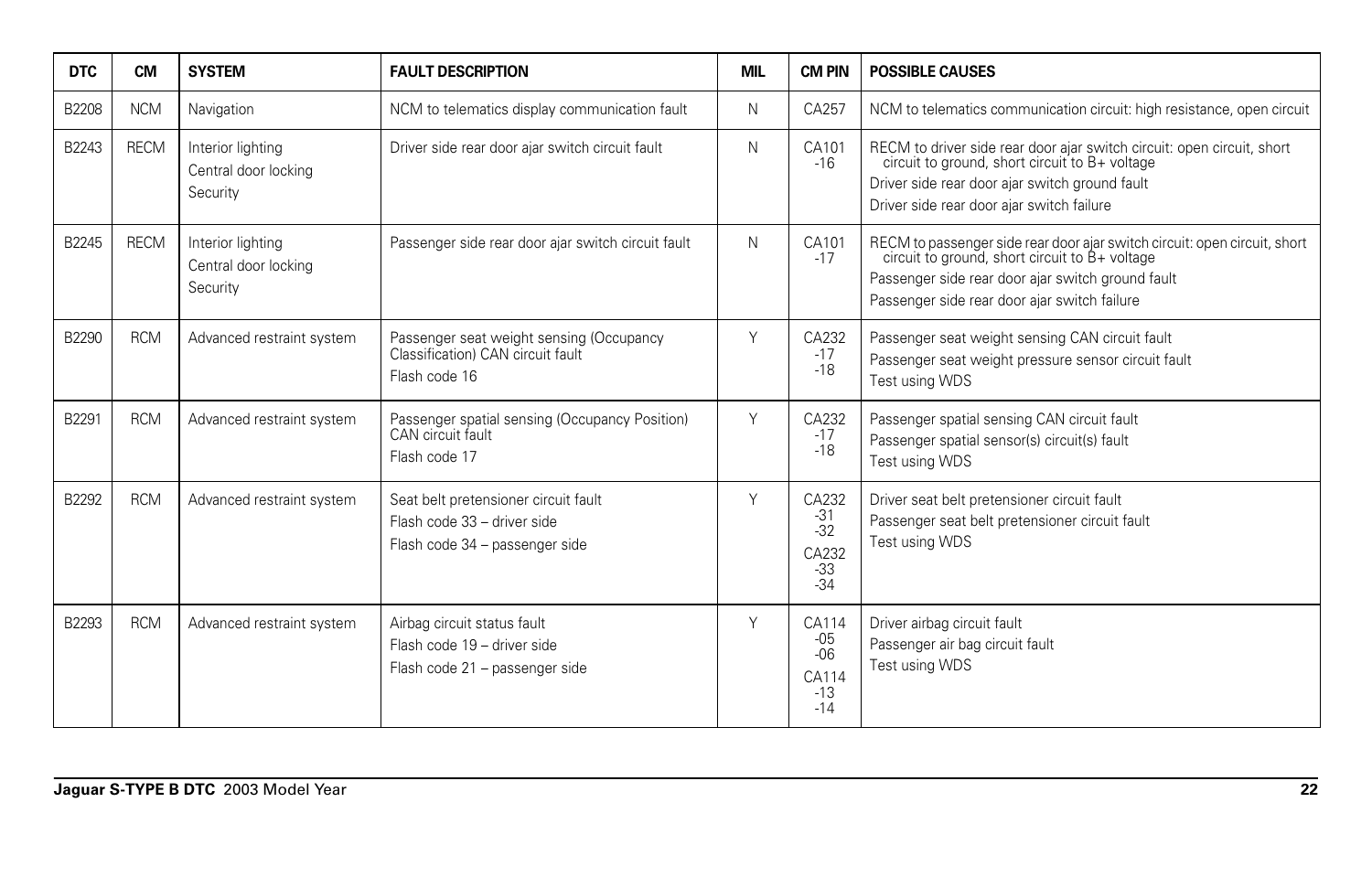| <b>DTC</b> | <b>CM</b>  | <b>SYSTEM</b>             | <b>FAULT DESCRIPTION</b>                                                                                                                                                                                                                                                      | <b>MIL</b> | <b>CM PIN</b>                                                                                                                       | <b>POSSIBLE CAUSES</b>                                                                           |
|------------|------------|---------------------------|-------------------------------------------------------------------------------------------------------------------------------------------------------------------------------------------------------------------------------------------------------------------------------|------------|-------------------------------------------------------------------------------------------------------------------------------------|--------------------------------------------------------------------------------------------------|
| B2294      | <b>RCM</b> | Advanced restraint system | Curtain airbag circuit status fault<br>Flash code 24 - driver side<br>Flash code 25 - passenger side                                                                                                                                                                          | Υ          | CA232<br>$-03$<br>$-04$<br>CA232<br>$-05$<br>$-06$                                                                                  | Driver curtain airbag circuit fault<br>Passenger curtain air bag circuit fault<br>Test using WDS |
| B2295      | <b>RCM</b> | Advanced restraint system | Side airbag circuit status fault<br>Flash code 22 - driver side<br>Flash code 23 - passenger side                                                                                                                                                                             | Y          | CA232<br>$-01$<br>$-02$<br>CA232<br>$-21$<br>$-22$                                                                                  | Driver side airbag circuit fault<br>Passenger side air bag circuit fault<br>Test using WDS       |
| B2296      | <b>RCM</b> | Advanced restraint system | Impact sensor circuit status fault<br>Flash code 42 - Front impact sensor<br>Flash code 43 - Driver side impact sensor<br>Flash code 44 - Passenger side impact sensor<br>Flash code 45 - Driver rear side impact sensor<br>Flash code 46 - Passenger rear side impact sensor | Υ          | CA232<br>$-19$<br>$-20$<br>CA232<br>$-27$<br>$-28$<br>CA232<br>$-29$<br>$-30$<br>CA232<br>$-13$<br>$-14$<br>CA232<br>$-15$<br>$-16$ | Impact sensor circuit fault<br>Test using WDS                                                    |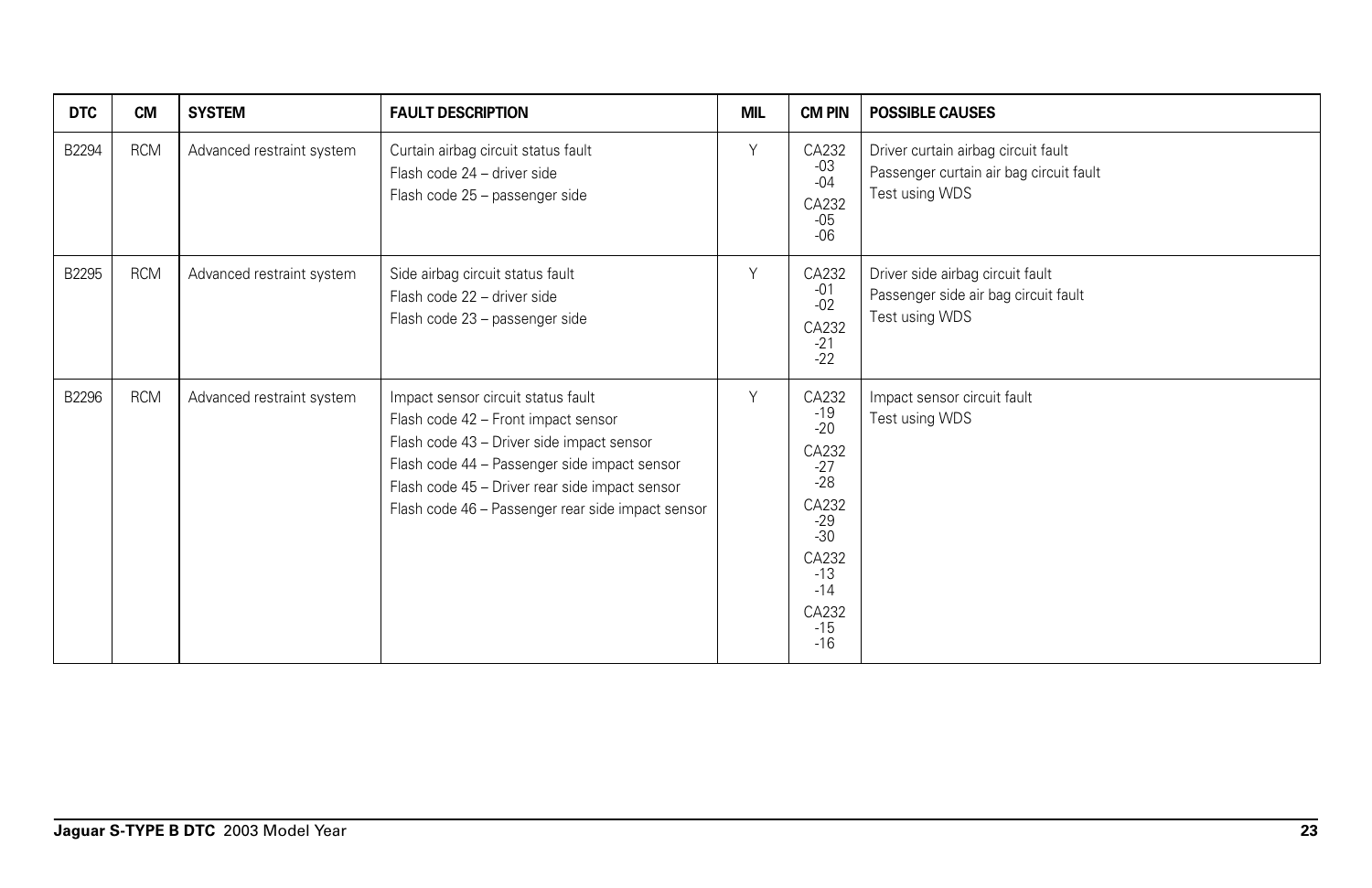| <b>DTC</b> | <b>CM</b>   | <b>SYSTEM</b>         | <b>FAULT DESCRIPTION</b>                                                                                                                                                              | <b>MIL</b> | <b>CM PIN</b>                                    | <b>POSSIBLE CAUSES</b>                                                                                                                                                                                                                                                                                                                                                                                             |
|------------|-------------|-----------------------|---------------------------------------------------------------------------------------------------------------------------------------------------------------------------------------|------------|--------------------------------------------------|--------------------------------------------------------------------------------------------------------------------------------------------------------------------------------------------------------------------------------------------------------------------------------------------------------------------------------------------------------------------------------------------------------------------|
| B2309      | <b>DSCM</b> | Driver seat           | Seat motor out of range (one or more seat motors)                                                                                                                                     | N          | All seat<br>motors<br>and<br>sensors<br>circuits | One or more seat motor circuits: open circuit, short circuit to ground, short circuit to each other<br>One or more seat position sensors signal ground circuits: open circuit,<br>short circuit to B+ voltage<br>One or more seat position sensor signal circuits: open circuit, short circuit to ground, short circuit to B+ voltage, high resistance<br>Seat motor(s) failure<br>Seat position sensor(s) failure |
| B2312      | <b>GECM</b> | Door mirrors movement | Passenger door mirror horizontal movement sensor<br>signal circuit fault<br>CUSTOMER SYMPTOM: Passenger door mirror<br>horizontal movement interrupts; no horizontal<br>memory recall | N          | CA24<br>$-7$                                     | GECM to mirror horizontal movement sensor signal circuit: open circuit,<br>short circuit to ground, short circuit to B+ voltage, high resistance<br>Passenger door mirror failure                                                                                                                                                                                                                                  |
| B2316      | <b>GECM</b> | Door Mirrors Movement | Passenger door mirror vertical movement sensor<br>signal circuit fault<br>CUSTOMER SYMPTOM: Passenger door mirror<br>vertical movement interrupts; no vertical memory<br>recall       | N          | CA24<br>$-11$                                    | GECM to mirror vertical movement sensor signal circuit: open circuit,<br>short circuit to ground, short circuit to B+ voltage, high resistance<br>Passenger door mirror failure                                                                                                                                                                                                                                    |
| B2320      | <b>DDCM</b> | Door mirrors movement | Driver door mirror horizontal movement feedback<br>circuit fault<br>CUSTOMER SYMPTOM: Driver door mirror<br>horizontal movement interrupts; no horizontal<br>memory recall            | N          | DT <sub>2</sub><br>$-14$                         | DDCM to mirror horizontal movement feedback circuit: open circuit,<br>high resistance<br>Driver door mirror failure                                                                                                                                                                                                                                                                                                |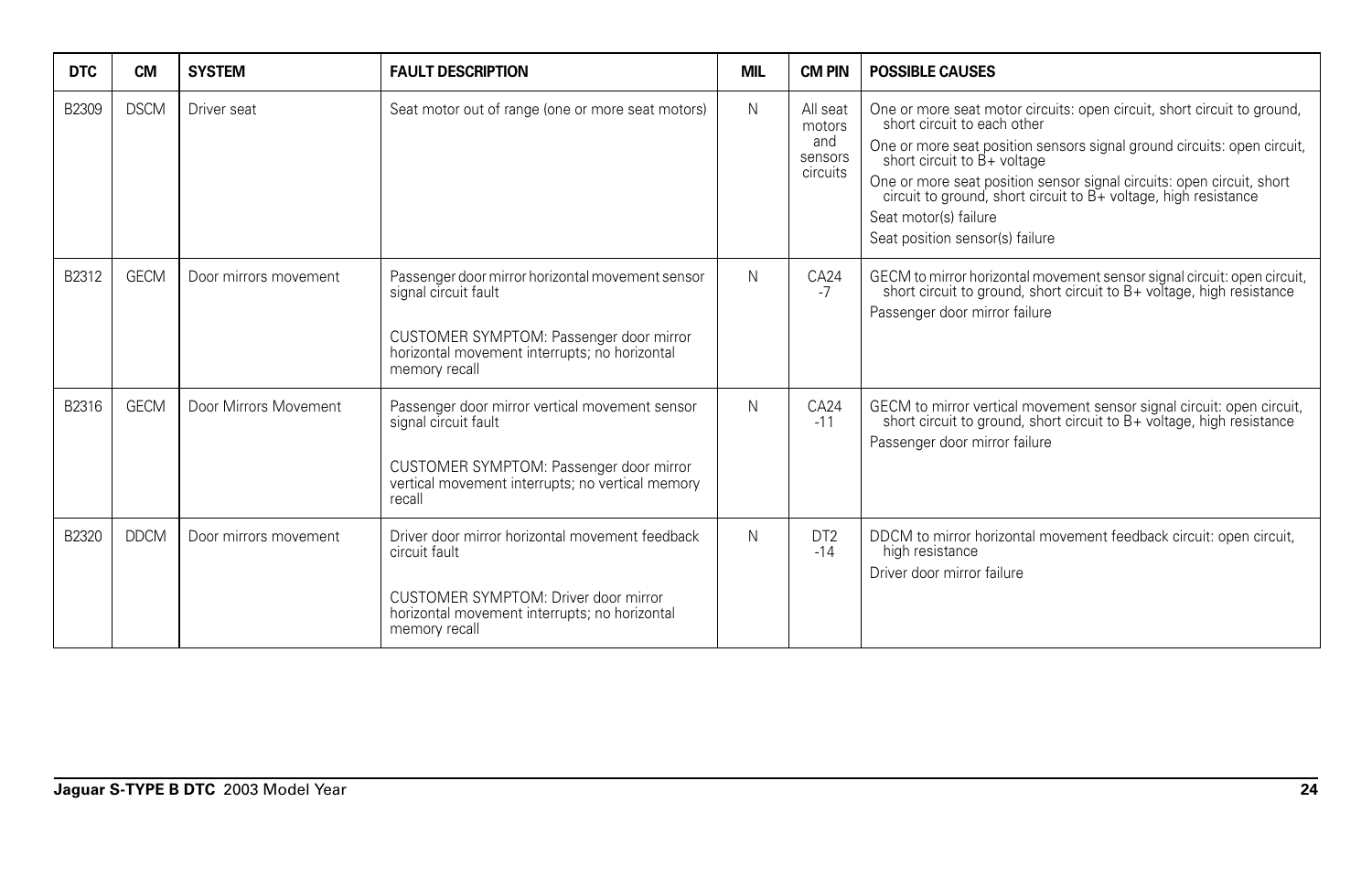| <b>DTC</b> | <b>CM</b>    | <b>SYSTEM</b>            | <b>FAULT DESCRIPTION</b>                                                                                               | <b>MIL</b> | <b>CM PIN</b>                                                     | <b>POSSIBLE CAUSES</b>                                                                                                                                                                                                                                                                                                                                  |
|------------|--------------|--------------------------|------------------------------------------------------------------------------------------------------------------------|------------|-------------------------------------------------------------------|---------------------------------------------------------------------------------------------------------------------------------------------------------------------------------------------------------------------------------------------------------------------------------------------------------------------------------------------------------|
| B2324      | <b>DDCM</b>  | Door mirrors movement    | Driver door mirror vertical movement feedback<br>circuit fault<br>CUSTOMER SYMPTOM: Driver door mirror vertical        | N          | DT <sub>2</sub><br>$-15$                                          | DDCM to mirror vertical movement feedback circuit: open circuit, high<br>resistance<br>Driver door mirror failure                                                                                                                                                                                                                                       |
|            |              |                          | movement interrupts; no vertical memory recall                                                                         |            |                                                                   |                                                                                                                                                                                                                                                                                                                                                         |
| B2328      | IC           | Steering column movement | Steering column reach position sensor circuit fault<br>CUSTOMER SYMPTOM: Steering column reach<br>movement inoperative | N          | <b>FC15</b><br>$-11$<br>$-12$<br>FC63<br>-9                       | Instrument cluster to column reach position sensor signal circuit: open<br>circuit, short circuit to ground, short circuit to B+ voltage<br>Column reach motor drive circuit(s): open circuit, short circuit to ground, intermittent short circuit to B+ voltage, high resistance<br>Column reach position sensor failure<br>Column reach motor failure |
| B2332      | IC           | Steering column movement | Steering column tilt position sensor circuit fault<br>CUSTOMER SYMPTOM: Steering column tilt<br>movement inoperative   | N          | <b>FC15</b><br>$-11$<br>$-12$<br>FC63<br>$-20$                    | Instrument cluster to column tilt position sensor circuit: open circuit, short circuit to ground, short circuit to B+ voltage<br>Column tilt motor drive circuit(s): open circuit, short circuit to ground,<br>intermittent short circuit to B+ voltage, high resistance<br>Column tilt position sensor failure<br>Column tilt motor failure            |
| B2336      | <b>DDCM</b>  | Door mirrors movement    | Mirror movement switches circuit(s) fault<br>CUSTOMER SYMPTOM: Mirror movement<br>switch(es) inoperative               | N          | D <sub>D</sub><br>-3<br>$-19$<br>$-20$<br>$-21$<br>$-23$<br>$-24$ | DDCM to driver door switch pack mirror movement circuit(s); open circuit, short circuit to ground, short circuit to each other, high<br>resistance<br>Driver door switch pack ground fault<br>Driver door switch pack failure                                                                                                                           |
| B2351      | IC           | Steering column movement | Steering column adjust switch circuit fault<br>CUSTOMER SYMPTOM: Steering column adjust<br>switch inoperative          | N          | FC63<br>$-17$                                                     | Instrument cluster to column adjust switch signal circuit: short circuit to ground, short circuit to B+ voltage<br>Steering column adjust switch failure                                                                                                                                                                                                |
| B2369      | <b>ASCCM</b> | Adaptive Speed Control   | Chime request circuit fault                                                                                            | Y<br>M     | FH107<br>-6                                                       | Chime request circuit: short circuit to ground                                                                                                                                                                                                                                                                                                          |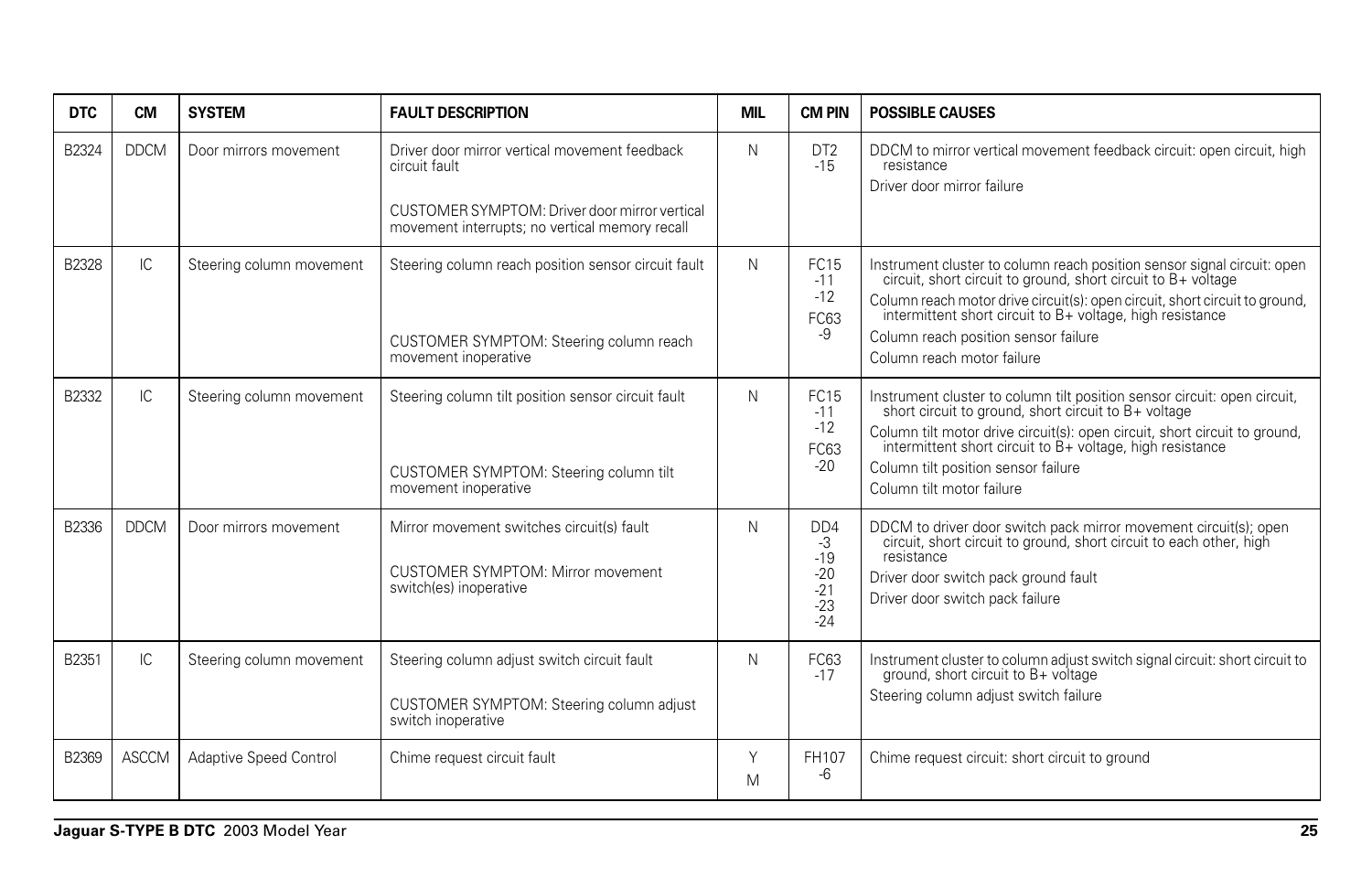| <b>DTC</b> | <b>CM</b>    | <b>SYSTEM</b>                                      | <b>FAULT DESCRIPTION</b>                                                                                                                               | <b>MIL</b> | <b>CM PIN</b>                              | <b>POSSIBLE CAUSES</b>                                                                                                          |
|------------|--------------|----------------------------------------------------|--------------------------------------------------------------------------------------------------------------------------------------------------------|------------|--------------------------------------------|---------------------------------------------------------------------------------------------------------------------------------|
| B2375      | <b>SCLCM</b> | Security                                           | Position sensor failure - unlocking                                                                                                                    | N          | $\overline{\phantom{0}}$                   | <b>SCLCM</b> failure                                                                                                            |
| B2376      | <b>SCLCM</b> | Security                                           | Lock cycle timing invalid                                                                                                                              | N          |                                            | Reconfigure SCLCM using WDS<br><b>SCLCM</b> failure                                                                             |
| B2377      | <b>SCLCM</b> | Security                                           | Unlock cycle timing invalid                                                                                                                            | N          | —                                          | Reconfigure SCLCM using WDS<br><b>SCLCM</b> failure                                                                             |
| B2378      | <b>SCLCM</b> | Security                                           | Position sensor failure - locking                                                                                                                      | N          | —                                          | <b>SCLCM</b> failure                                                                                                            |
| B2379      | <b>SCLCM</b> | Security                                           | SCLCM not configured                                                                                                                                   | N          | $\overline{\phantom{0}}$                   | Reconfigure SCLCM using WDS                                                                                                     |
| B2401      | <b>AUDIO</b> | In Car Entertainment                               | Audio unit tape deck fault                                                                                                                             | N          | $\overline{\phantom{0}}$                   | Audio unit failure                                                                                                              |
| B2403      | <b>AUDIO</b> | In Car Entertainment                               | CD autochanger failure                                                                                                                                 | N          | $\overline{\phantom{0}}$                   | CD autochanger failure                                                                                                          |
| B2408      | AMP          | In Car Entertainment - Power<br>Amplifier circuits | Speaker circuit(s) fault                                                                                                                               | N          | All<br>speaker                             | One or more speaker circuits: short circuit to ground<br>Run "Audio Speaker Cycle Command" to test which channel is<br>shorted. |
| B2425      | <b>DDCM</b>  | Central door locking<br>Security                   | Remote keyless entry rolling code out of<br>synchronization                                                                                            | N          | $\overline{\phantom{0}}$                   | Recode key fob transmitter<br><b>DDCM</b> failure                                                                               |
| B2426      | <b>A/CCM</b> | Climate Control                                    | RH dual solar sensor sensing circuit open circuit<br><b>CUSTOMER SYMPTOM: Poor automatic</b><br>temperature control in high sun load conditions        |            | FC41<br>$-20$<br>FC <sub>28</sub><br>$-20$ | Dual solar sensor disconnected<br>A/CCM to RH dual solar sensor sensing circuit: open circuit<br>Dual solar sensor failure      |
| B2427      | <b>A/CCM</b> | Climate Control                                    | RH dual solar sensor sensing circuit short circuit to<br>ground<br>CUSTOMER SYMPTOM: Poor automatic<br>temperature control in high sun load conditions |            | FC41<br>$-20$<br><b>FC28</b><br>$-20$      | A/CCM to RH dual solar sensor sensing circuit: short circuit to ground<br>Dual solar sensor failure                             |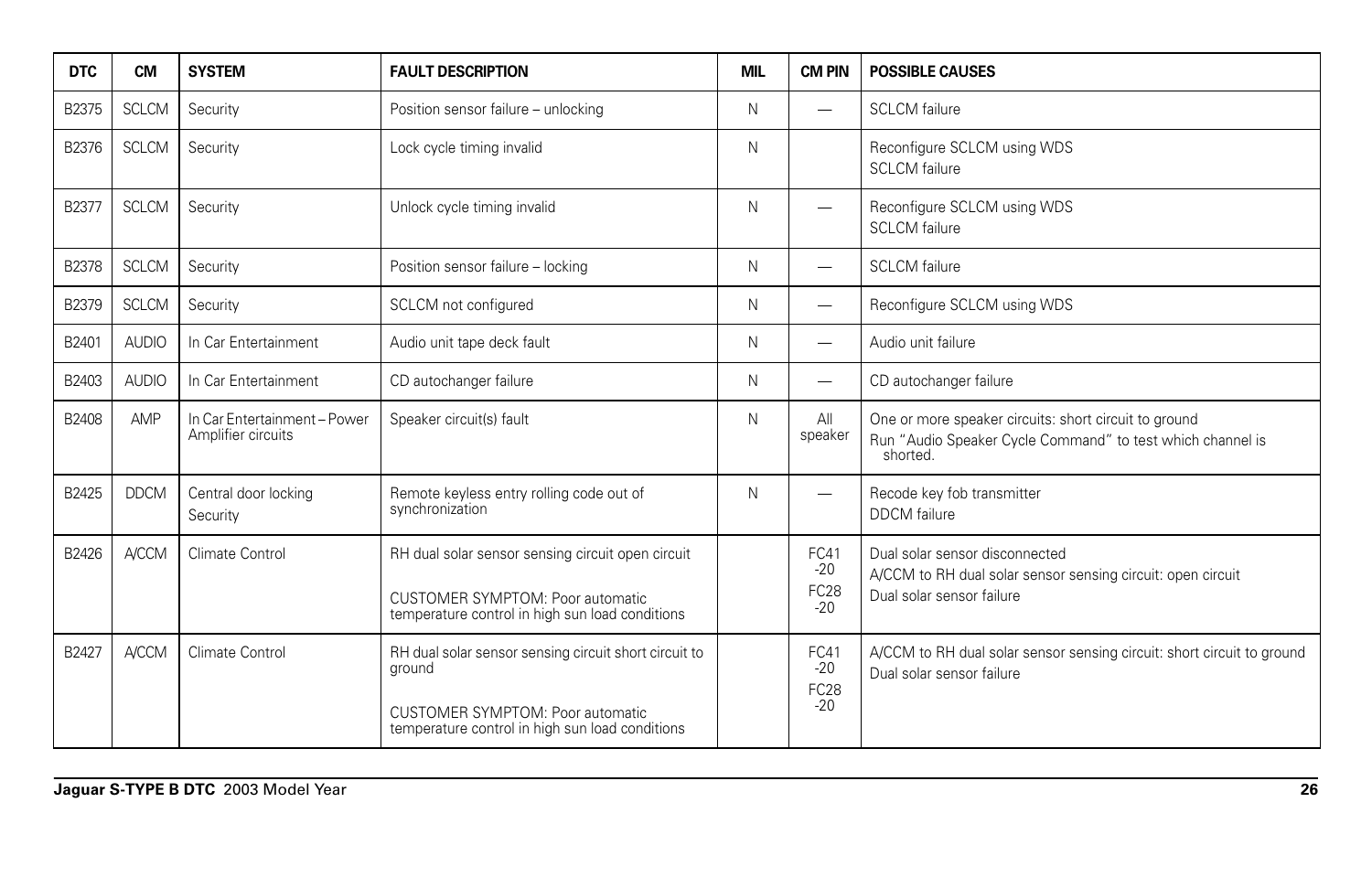| <b>DTC</b> | <b>CM</b>    | <b>SYSTEM</b>                                       | <b>FAULT DESCRIPTION</b>                                                                                                     | <b>MIL</b> | <b>CM PIN</b>                         | <b>POSSIBLE CAUSES</b>                                                                                                                                                                                                                                   |
|------------|--------------|-----------------------------------------------------|------------------------------------------------------------------------------------------------------------------------------|------------|---------------------------------------|----------------------------------------------------------------------------------------------------------------------------------------------------------------------------------------------------------------------------------------------------------|
| B2428      | <b>A/CCM</b> | Climate Control                                     | Passenger discharge temperature sensor open<br>circuit<br>CUSTOMER SYMPTOM: Poor passenger<br>temperature control            | N          | FC41<br>$-06$<br><b>FC28</b><br>$-06$ | Passenger discharge temperature sensor (RH - LHD; LH - RHD)<br>disconnected<br>A/CCM to passenger discharge temperature sensor (RH - LHD; LH - RHD) sensing circuit: open circuit<br>Passenger discharge temperature sensor (RH - LHD; LH - RHD) failure |
| B2429      | <b>A/CCM</b> | Climate Control                                     | Passenger discharge temperature sensor short<br>circuit to ground<br>CUSTOMER SYMPTOM: Poor passenger<br>temperature control | N          | FC41<br>$-06$<br><b>FC28</b><br>$-06$ | A/CCM to passenger discharge temperature sensor (RH - LHD; LH - RHD) sensing circuit: short circuit to ground<br>Passenger discharge temperature sensor (RH - LHD; LH - RHD) failure                                                                     |
| B2431      | IC           | Security system                                     | Key fob transmitter programming error<br>CUSTOMER SYMPTOM: Key fob transmitter<br>inoperative                                | N          |                                       | Reprogram key fob(s)<br>Key fob transmitter failure                                                                                                                                                                                                      |
| B2434      | <b>RCM</b>   | Advanced restraint system                           | Driver seat belt switch circuit fault<br>Flash code 51                                                                       | Y          | CA232<br>$-25$                        | Driver seat belt switch circuit: short circuit to ground                                                                                                                                                                                                 |
| B2435      | <b>RCM</b>   | Advanced restraint system                           | Driver seat belt switch circuit fault<br>Flash code 51                                                                       | Y          | CA232<br>$-25$                        | Driver seat belt switch circuit: high resistance<br>Driver seat belt switch failure                                                                                                                                                                      |
| B2438      | <b>RCM</b>   | Advanced restraint system                           | Passenger seat belt switch circuit fault<br>Flash code 52                                                                    | Y          | CA232<br>$-26$                        | Passenger seat belt switch circuit: short circuit to ground                                                                                                                                                                                              |
| B2439      | <b>RCM</b>   | Advanced restraint system                           | Passenger seat belt switch circuit fault<br>Flash code 52                                                                    | Y          | CA232<br>$-26$                        | Passenger seat belt switch circuit: high resistance<br>Passenger seat belt switch failure                                                                                                                                                                |
| B2472      | IC           | Exterior lighting: front<br>Exterior lighting: rear | Fog lamp switch circuit fault<br>CUSTOMER SYMPTOM: Fog lamp switch<br>inoperative                                            | N          | FC63<br>-6                            | Instrument cluster to auxiliary lighting switch (fog lamps) circuit: open circuit, short circuit to ground, short circuit to B+ voltage<br>Auxiliary lighting switch failure                                                                             |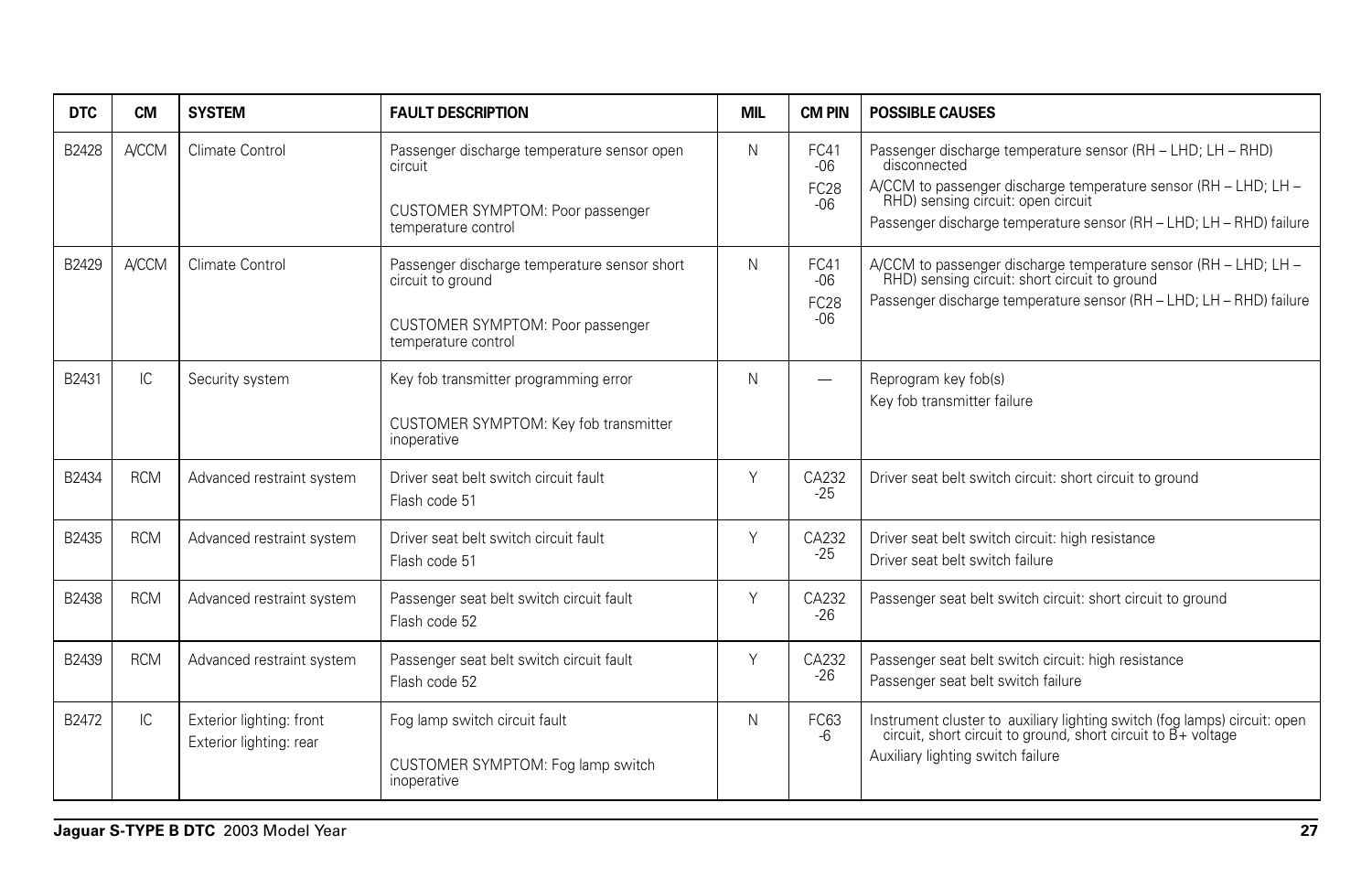| <b>DTC</b> | <b>CM</b>    | <b>SYSTEM</b>                                      | <b>FAULT DESCRIPTION</b>                                                                                                                                            | <b>MIL</b> | <b>CM PIN</b>            | <b>POSSIBLE CAUSES</b>                |
|------------|--------------|----------------------------------------------------|---------------------------------------------------------------------------------------------------------------------------------------------------------------------|------------|--------------------------|---------------------------------------|
| B2477      | <b>A/CCM</b> | Climate Control                                    | Control module incorrectly configured                                                                                                                               | N          | $\overline{\phantom{0}}$ | Reconfigure A/CCM using WDS           |
|            |              |                                                    | CUSTOMER SYMPTOM: Driver / passenger<br>temperature control reversed; poor heater<br>performance                                                                    |            |                          |                                       |
| B2477      | <b>ADCM</b>  | Suspension adaptive<br>damping (CATS)              | Control module incorrectly configured                                                                                                                               | M          |                          | Reconfigure ADCM using WDS            |
|            |              |                                                    | CUSTOMER SYMPTOM: Dampers default to firm;<br>fault message                                                                                                         |            |                          |                                       |
| B2477      | AMP          | In Car Entertainment - Power<br>Amplifier circuits | Power amplifier incorrectly configured                                                                                                                              | N          | —                        | Reconfigure power amplifier using WDS |
| B2477      | <b>ASCCM</b> | Adaptive Speed Control                             | Control module configuration failure                                                                                                                                | Y<br>M     | —                        | Reconfigure ASCCM using WDS           |
| B2477      | <b>AUDIO</b> | In Car Entertainment                               | Control module configuration failure                                                                                                                                | N          | —                        | Reconfigure AUDIO using WDS           |
| B2477      | <b>CPCM</b>  | JaguarNet                                          | CPCM JaguarNet configuration failure                                                                                                                                | N          | $\overline{\phantom{0}}$ | Reconfigure CPCM using WDS            |
| B2477      | <b>DDCM</b>  | Various-<br>see FAULT DESCRIPTION                  | Control module incorrectly configured<br>CUSTOMER SYMPTOM - DDCM systems<br>effected:<br>Memory set functions<br>Driver door mirror movement<br>Driver door locking | N          | $\overline{\phantom{m}}$ | Replace DDCM                          |
|            |              |                                                    | Remote keyless entry functions<br>Security alarm set / reset functions                                                                                              |            |                          |                                       |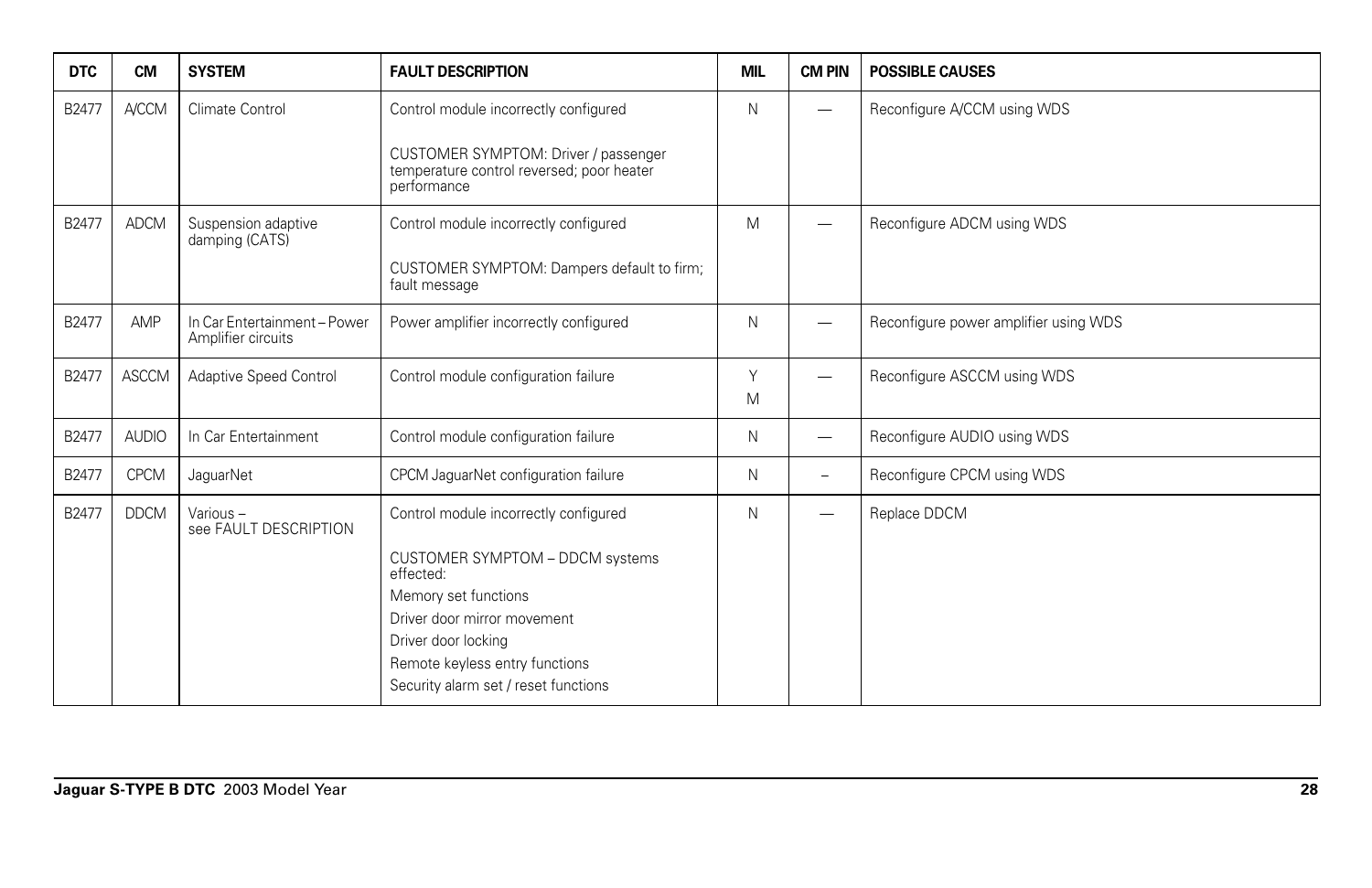| <b>DTC</b> | <b>CM</b>    | <b>SYSTEM</b>                      | <b>FAULT DESCRIPTION</b>                       | <b>MIL</b> | <b>CM PIN</b>                                                           | <b>POSSIBLE CAUSES</b>                                                                                                               |
|------------|--------------|------------------------------------|------------------------------------------------|------------|-------------------------------------------------------------------------|--------------------------------------------------------------------------------------------------------------------------------------|
| B2477      | <b>EPBCM</b> | Electronic Parking Brake           | Control module incorrectly configured          | Υ<br>M     | -                                                                       | Reconfigure EPBCM using WDS                                                                                                          |
| B2477      | <b>HLCM</b>  | Automatic Headlamp<br>Leveling     | Control module incorrectly configured          | N          | -                                                                       | Reconfigure HLCM using WDS                                                                                                           |
| B2477      | IC           | <b>Instrument Cluster</b>          | Control module incorrectly configured          | N          | -                                                                       | Reconfigure IC using WDS                                                                                                             |
| B2477      | IS           | Intrusion Sensor                   | Control module incorrectly configured          | N          |                                                                         | Reconfigure IS using WDS                                                                                                             |
| B2477      | <b>PACM</b>  | Parking Aid                        | PACM configuration failure                     | N          | $\overline{\phantom{0}}$                                                | Reconfigure PACM using WDS                                                                                                           |
| B2477      | <b>RCM</b>   | Advanced restraint system          | RCM configuration failure<br>Flash code 54     | Y          | $\overline{\phantom{0}}$                                                | Reconfigure RCM using WDS                                                                                                            |
| B2477      | <b>RECM</b>  | Rear Electronic Control<br>Module  | RECM incorrectly configured                    | N          | -                                                                       | Reconfigure RECM using WDS                                                                                                           |
| B2477      | VACM         | Voice Activation Control<br>Module | Control module configuration error             | N          | -                                                                       | Reconfigure VACM using WDS                                                                                                           |
| B2516      | <b>A/CCM</b> | Climate Control                    | Blower motor circuit fault                     | N          | FC40<br>$-21$<br>FC27<br>$-21$<br>FC41<br>$-05$<br><b>FC28</b><br>$-05$ | Blower motor circuit: open circuit, short circuit to ground, short circuit<br>to B+ voltage<br>Blower motor failure<br>A/CCM failure |
| B2608      | <b>HLCM</b>  | Automatic Headlamp<br>Leveling     | LH headlamp stepper motor drive circuits fault | N          | <b>FH12</b><br>$-16$<br>$-17$<br>$-18$<br>$-19$                         | LH headlamp stepper motor drive circuit(s): short circuit to ground                                                                  |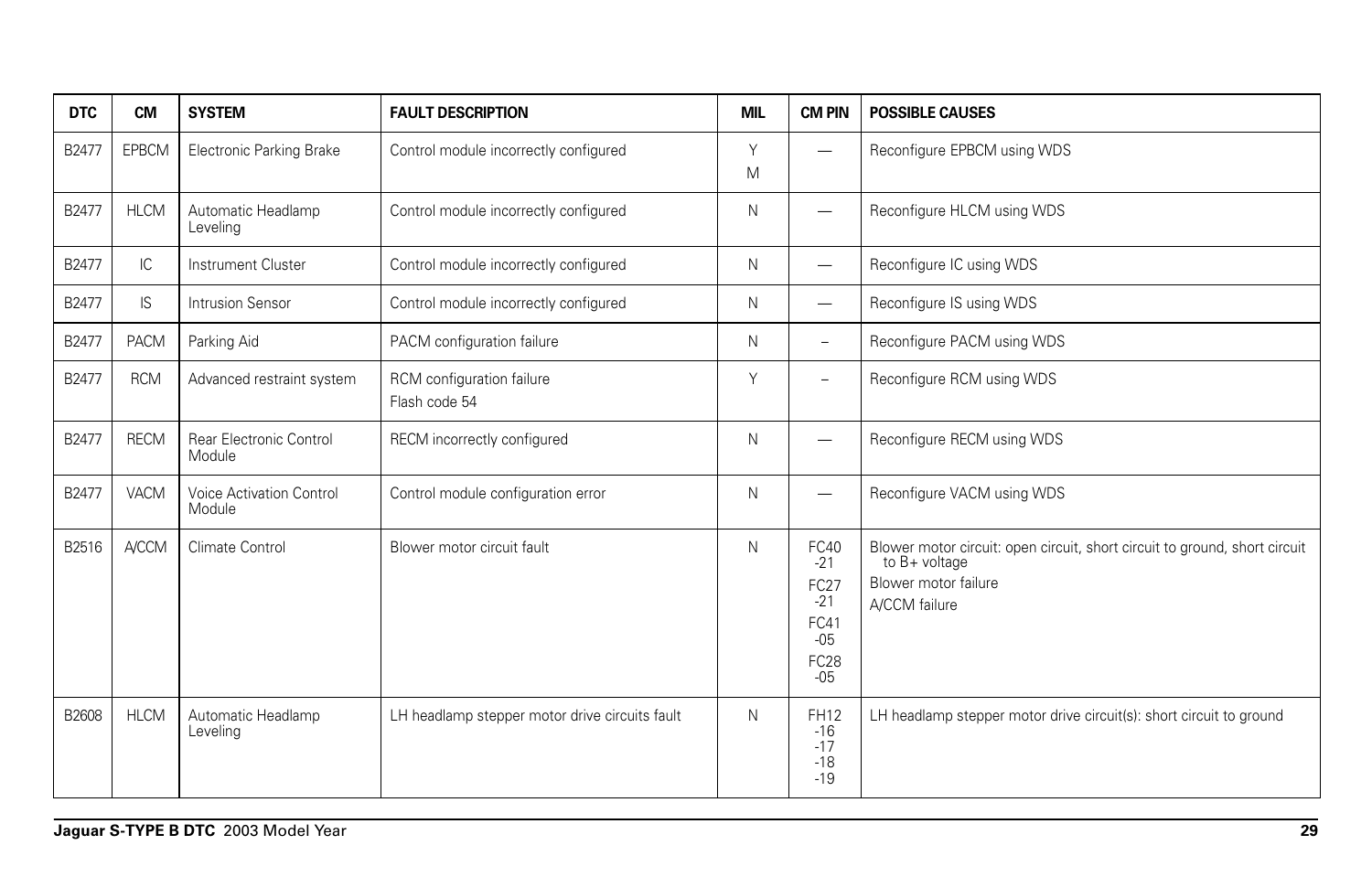| <b>DTC</b> | <b>CM</b>   | <b>SYSTEM</b>                  | <b>FAULT DESCRIPTION</b>                             | <b>MIL</b> | <b>CM PIN</b>                                   | <b>POSSIBLE CAUSES</b>                                                                   |
|------------|-------------|--------------------------------|------------------------------------------------------|------------|-------------------------------------------------|------------------------------------------------------------------------------------------|
| B2609      | <b>HLCM</b> | Automatic Headlamp<br>Leveling | LH headlamp stepper motor drive circuits fault       | N          | FH12<br>$-16$<br>$-17$<br>$-18$<br>$-19$        | LH headlamp stepper motor drive circuit(s): short circuit to B+ voltage,<br>open circuit |
| B2610      | <b>HLCM</b> | Automatic Headlamp<br>Levelina | LH headlamp stepper motor drive over-<br>temperature | N          | FH12<br>$-16$<br>$-17$<br>$-18$<br>$-19$        | LH headlamp stepper motor failure                                                        |
| B2611      | <b>HLCM</b> | Automatic Headlamp<br>Leveling | RH headlamp stepper motor drive circuits fault       | N          | FH12<br>$-15$<br>$-20$<br>$-21$<br>$-22$        | RH headlamp stepper motor drive circuit(s): short circuit to ground                      |
| B2612      | <b>HLCM</b> | Automatic Headlamp<br>Levelina | RH headlamp stepper motor drive circuits fault       | N          | FH12<br>$-15$<br>$-20$<br>$-21$<br>$-22$        | RH headlamp stepper motor drive circuit(s): short circuit to B+ voltage,<br>open circuit |
| B2613      | <b>HLCM</b> | Automatic Headlamp<br>Leveling | RH headlamp stepper motor drive over-<br>temperature | N          | <b>FH12</b><br>$-15$<br>$-20$<br>$-21$<br>$-22$ | RH headlamp stepper motor failure                                                        |
| B2614      | <b>HLCM</b> | Automatic Headlamp<br>Leveling | Axle sensor supply circuits fault                    | N          | FH12<br>$-10$<br>$-25$                          | Front and/or rear axle sensor supply circuit(s): short circuit to ground                 |
| B2615      | <b>HLCM</b> | Automatic Headlamp<br>Leveling | Axle sensor supply circuits fault                    | N          | FH12<br>$-10$<br>$-25$                          | Front and/or rear axle sensor supply circuit(s): short circuit to B+ voltage             |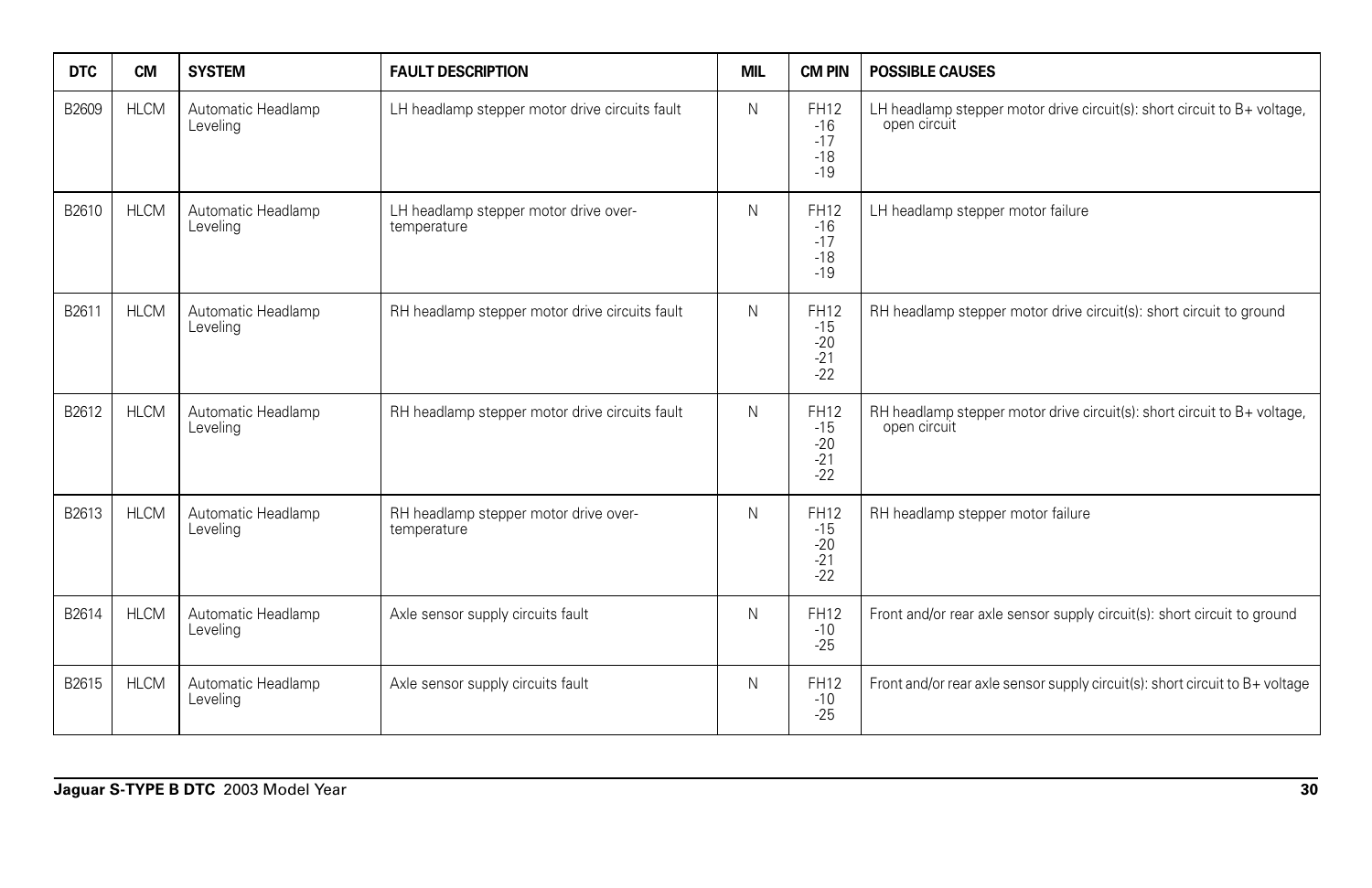| <b>DTC</b> | <b>CM</b>   | <b>SYSTEM</b>                  | <b>FAULT DESCRIPTION</b>               | <b>MIL</b> | <b>CM PIN</b>            | <b>POSSIBLE CAUSES</b>                                                             |
|------------|-------------|--------------------------------|----------------------------------------|------------|--------------------------|------------------------------------------------------------------------------------|
| B2616      | <b>HLCM</b> | Automatic Headlamp<br>Levelina | Front axle sensor signal circuit fault | N          | FH12<br>$-06$            | Front axle sensor signal circuit: short circuit to high voltage, open circuit      |
| B2617      | <b>HLCM</b> | Automatic Headlamp<br>Leveling | Front axle sensor signal circuit fault | N          | <b>FH12</b><br>$-06$     | Front axle sensor signal circuit: short circuit to ground                          |
| B2618      | <b>HLCM</b> | Automatic Headlamp<br>Leveling | Front axle sensor signal out of range  | N          | FH12<br>$-06$            | Front axle sensor disconnected, incorrectly installed<br>Front axle sensor failure |
| B2619      | <b>HLCM</b> | Automatic Headlamp<br>Leveling | Rear axle sensor signal circuit fault  | N          | FH12<br>$-07$            | Rear axle sensor signal circuit: short circuit to high voltage, open circuit       |
| B2620      | <b>HLCM</b> | Automatic Headlamp<br>Leveling | Rear axle sensor signal circuit fault  | N          | FH12<br>$-07$            | Rear axle sensor signal circuit: short circuit to ground                           |
| B2621      | <b>HLCM</b> | Automatic Headlamp<br>Leveling | Rear axle sensor signal out of range   | N          | FH12<br>$-07$            | Rear axle sensor disconnected, incorrectly installed<br>Rear axle sensor failure   |
| B2622      | <b>HLCM</b> | Automatic Headlamp<br>Levelina | CAN vehicle speed message error        | N          | -                        | CAN circuit fault<br>CAN network fault                                             |
| B2623      | <b>HLCM</b> | Automatic Headlamp<br>Levelina | CAN dip beam message error             | N          |                          | CAN circuit fault<br>CAN network fault                                             |
| B2626      | <b>HLCM</b> | Automatic Headlamp<br>Leveling | HLCM not configured                    | N          | $\overline{\phantom{0}}$ | Configure HLCM using WDS                                                           |
| B2633      | <b>CPCM</b> | Telephone                      | Microphone circuit fault               | N          | CA261<br>$-17$<br>$-18$  | Microphone circuit: open circuit<br>Microphone failure                             |
| B2636      | <b>CPCM</b> | JaquarNet                      | SOS switch circuit fault               | N          | CA261<br>$-15$           | SOS switch circuit: short circuit to ground<br>SOS switch failure                  |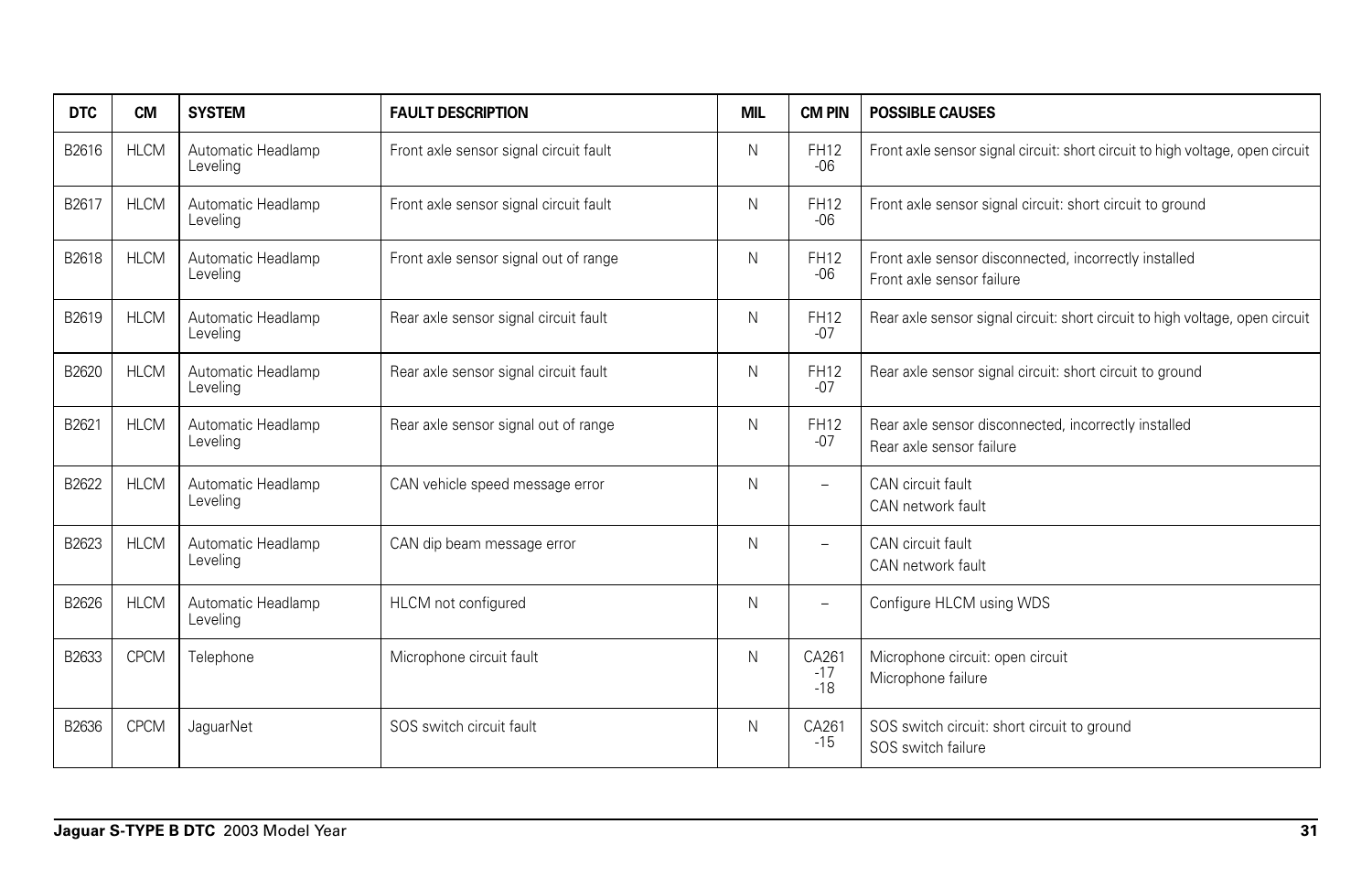| <b>DTC</b> | <b>CM</b>    | <b>SYSTEM</b>                                      | <b>FAULT DESCRIPTION</b>                              | <b>MIL</b> | <b>CM PIN</b>            | <b>POSSIBLE CAUSES</b>                                                                                                                                           |
|------------|--------------|----------------------------------------------------|-------------------------------------------------------|------------|--------------------------|------------------------------------------------------------------------------------------------------------------------------------------------------------------|
| B2637      | <b>CPCM</b>  | JaguarNet                                          | Information switch circuit fault                      | N          | CA261<br>$-31$           | Information switch circuit: short circuit to ground<br>Information switch failure                                                                                |
| B2638      | <b>CPCM</b>  | Telephone                                          | Telephone rechargeable battery fault                  | N          | $\overline{\phantom{0}}$ | Battery charging circuit fault<br>Incorrect battery installed                                                                                                    |
| B2640      | <b>CPCM</b>  | Jaguar Net                                         | Airbag deployment signal circuit fault                | N          | CA261<br>$-30$           | Airbag deployment signal circuit: open circuit                                                                                                                   |
| B2641      | <b>CPCM</b>  | Jaquar Net                                         | Airbag deployment signal circuit fault                | N          | CA261<br>$-30$           | Airbag deployment signal circuit: short circuit to B+ voltage                                                                                                    |
| B2642      | AMP          | In Car Entertainment - Power<br>Amplifier circuits | Low voltage detected                                  | N          | CA263<br>-3<br>-9        | Power amplifier battery supply circuit(s): intermittent open circuit, high<br>resistance<br>Battery / generator charging system fault<br>Power amplifier failure |
| B2642      | <b>AUDIO</b> | In Car Entertainment                               | Low voltage detected (monitored by CD<br>autochanger) | N          | CA267<br>$-2$            | CD autochanger battery supply circuit: intermittent open circuit, high<br>resistance<br>Battery / generator charging system fault<br>CD autochanger failure      |
| B2643      | AMP          | In Car Entertainment - Power<br>Amplifier circuits | High voltage detected                                 | N          | CA263<br>-3<br>$-9$      | Battery / generator charging system fault<br>Power amplifier failure                                                                                             |
| B2646      | <b>NCM</b>   | Television                                         | TV antenna 1 circuit fault                            | N          | FC102                    | TV antenna 1 circuit: open circuit                                                                                                                               |
| B2647      | <b>NCM</b>   | Television                                         | TV antenna 2 circuit fault                            | N          | FC103                    | TV antenna 2 circuit: open circuit                                                                                                                               |
| B2648      | <b>NCM</b>   | Television                                         | TV antenna 3 circuit fault                            | N          | FC104                    | TV antenna 3 circuit: open circuit                                                                                                                               |
| B2649      | <b>NCM</b>   | Television                                         | TV antenna 4 circuit fault                            | N          | FC105                    | TV antenna 4 circuit: open circuit                                                                                                                               |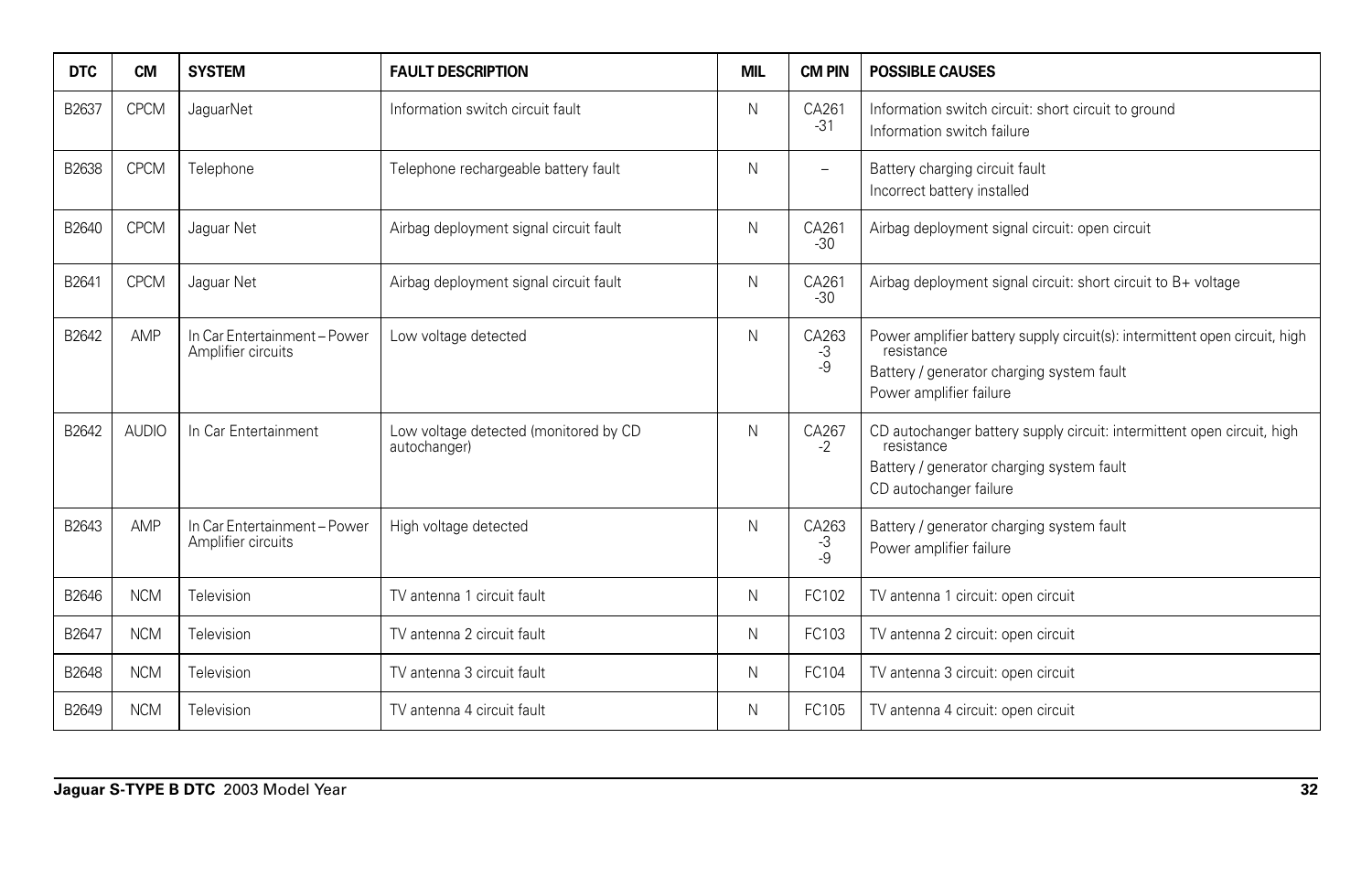| <b>DTC</b> | <b>CM</b>    | <b>SYSTEM</b>             | <b>FAULT DESCRIPTION</b>                                           | MIL    | <b>CM PIN</b>                         | <b>POSSIBLE CAUSES</b>                                                                                                                                                                                                                         |
|------------|--------------|---------------------------|--------------------------------------------------------------------|--------|---------------------------------------|------------------------------------------------------------------------------------------------------------------------------------------------------------------------------------------------------------------------------------------------|
| B2650      | <b>NCM</b>   | Television                | TV antenna 1 circuit fault                                         | N      | FC102                                 | TV antenna 1 circuit: short circuit                                                                                                                                                                                                            |
| B2651      | <b>NCM</b>   | Television                | TV antenna 2 circuit fault                                         | N      | FC103                                 | TV antenna 2 circuit: short circuit                                                                                                                                                                                                            |
| B2652      | <b>NCM</b>   | Television                | TV antenna 3 circuit fault                                         | N      | FC104                                 | TV antenna 3 circuit: short circuit                                                                                                                                                                                                            |
| B2653      | <b>NCM</b>   | Television                | TV antenna 4 circuit fault                                         | N      | FC105                                 | TV antenna 4 circuit: short circuit                                                                                                                                                                                                            |
| B2655      | <b>NCM</b>   | Telematics display        | Telematics display internal fault                                  | N      | $\overline{\phantom{0}}$              | Telematics display failure                                                                                                                                                                                                                     |
| B2656      | <b>NCM</b>   | Navigation                | NCM DVD error                                                      | N      | $\overline{\phantom{0}}$              | <b>NCM</b> failure                                                                                                                                                                                                                             |
| B2691      | <b>RCM</b>   | Advanced restraint system | Driver seat belt switch circuit fault<br>Flash code 51             | Υ      | CA232<br>$-25$                        | Driver seat belt switch circuit: open circuit, short circuit to B+ voltage                                                                                                                                                                     |
| B2692      | <b>RCM</b>   | Advanced restraint system | Passenger seat belt switch circuit fault<br>Flash code 52          | Υ      | CA232<br>$-26$                        | Passenger seat belt switch circuit: open circuit, short circuit to B+<br>voltage                                                                                                                                                               |
| B2736      | <b>DSCCM</b> | Dynamic Stability Control | Pedal travel sensor circuit fault                                  | Υ<br>M | FH103<br>$-24$<br>$-26$<br>$-40$      | Pedal travel sensor circuit: open circuit, short circuit to ground, short circuit to B+ voltage, short circuit to each other, high resistance<br>Pedal travel sensor failure                                                                   |
| B2739      | <b>DSCCM</b> | Dynamic Stability Control | Pedal travel sensor signal circuit fault                           | Υ<br>M | FH103<br>$-40$                        | Pedal travel sensor incorrectly mounted<br>Pedal travel sensor signal circuit: open circuit, short circuit to ground,<br>short circuit to B+ voltage, high resistance<br>Pedal travel sensor failure<br>Brake hydraulic unit failure           |
| B2741      | <b>DSCCM</b> | Dynamic Stability Control | Yaw rate and lateral acceleration sensors cluster<br>circuit fault | Y<br>M | FH103<br>-5<br>$-7$<br>$-25$<br>$-29$ | Yaw rate and lateral acceleration sensors cluster circuit: open circuit,<br>short circuit to ground, short circuit to B+ voltage, short circuit to<br>each other, high resistance<br>Yaw rate and lateral acceleration sensors cluster failure |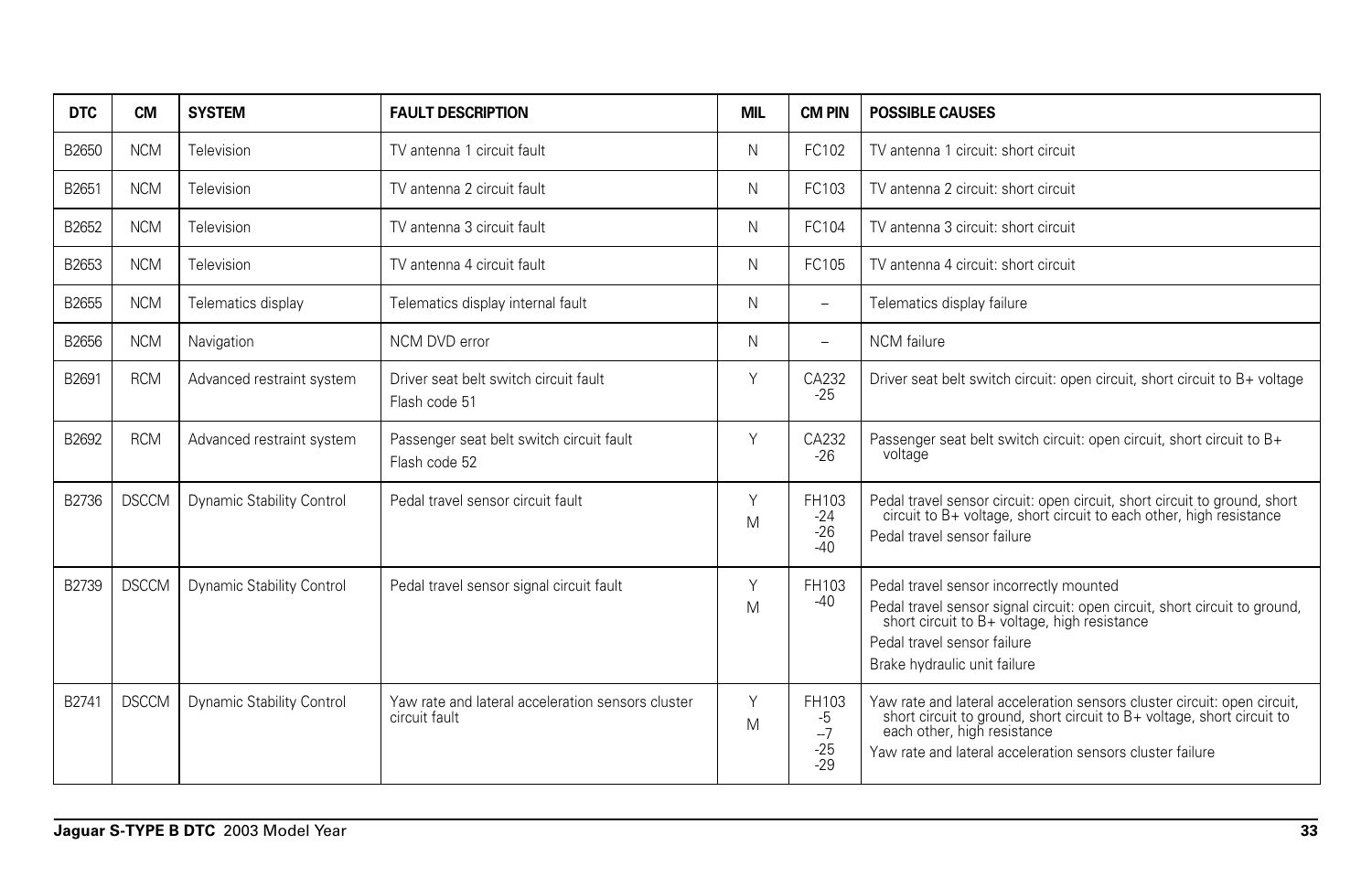| <b>DTC</b>   | <b>CM</b>    | <b>SYSTEM</b>             | <b>FAULT DESCRIPTION</b>                                                                                                                               | <b>MIL</b> | <b>CM PIN</b>                         | <b>POSSIBLE CAUSES</b>                                                                                                                                                                                                             |
|--------------|--------------|---------------------------|--------------------------------------------------------------------------------------------------------------------------------------------------------|------------|---------------------------------------|------------------------------------------------------------------------------------------------------------------------------------------------------------------------------------------------------------------------------------|
| B2783        | <b>A/CCM</b> | Climate Control           | Humidity sensor short circuit to ground                                                                                                                | N          | FC40<br>$-04$<br><b>FC27</b><br>$-04$ | A/CCM to humidity sensor sensing circuit: short circuit to ground<br>Humidity sensor failure                                                                                                                                       |
| B2784        | <b>A/CCM</b> | Climate Control           | Humidity sensor open circuit                                                                                                                           | N          | FC40<br>$-04$<br>FC27<br>$-04$        | Humidity sensor disconnected<br>A/CCM to humidity sensor sensor sensing circuit: open circuit<br>Humidity sensor failure                                                                                                           |
| B2795        | <b>A/CCM</b> | Climate Control           | LH dual solar sensor sensing circuit short circuit to<br>ground<br>CUSTOMER SYMPTOM: Poor automatic<br>temperature control in high sun load conditions | N          | FC41<br>$-07$<br><b>FC28</b><br>$-07$ | A/CCM to LH dual solar sensor sensing circuit: short circuit to ground<br>Dual solar sensor failure                                                                                                                                |
| B2796        | <b>A/CCM</b> | Climate Control           | LH dual solar sensor sensing circuit open circuit<br>CUSTOMER SYMPTOM: Poor automatic<br>temperature control in high sun load conditions               | N          | FC41<br>$-07$<br>FC28<br>$-07$        | Dual solar sensor disconnected<br>A/CCM to LH dual solar sensor sensing circuit: open circuit<br>Dual solar sensor failure                                                                                                         |
| <b>B2888</b> | <b>AUDIO</b> | In Car Entertainment      | Audio unit media fault                                                                                                                                 | N          |                                       | Audio unit failure                                                                                                                                                                                                                 |
| B2912        | <b>DSCCM</b> | Dynamic Stability Control | Reverse gear plausibility error                                                                                                                        | Y<br>M     | -                                     | Manual transmission reverse gear switch circuit: short circuit to ground<br>Manual transmission reverse gear switch failure<br>Reverse gear engaged CAM message fault<br>Yaw rate and lateral acceleration sensors cluster failure |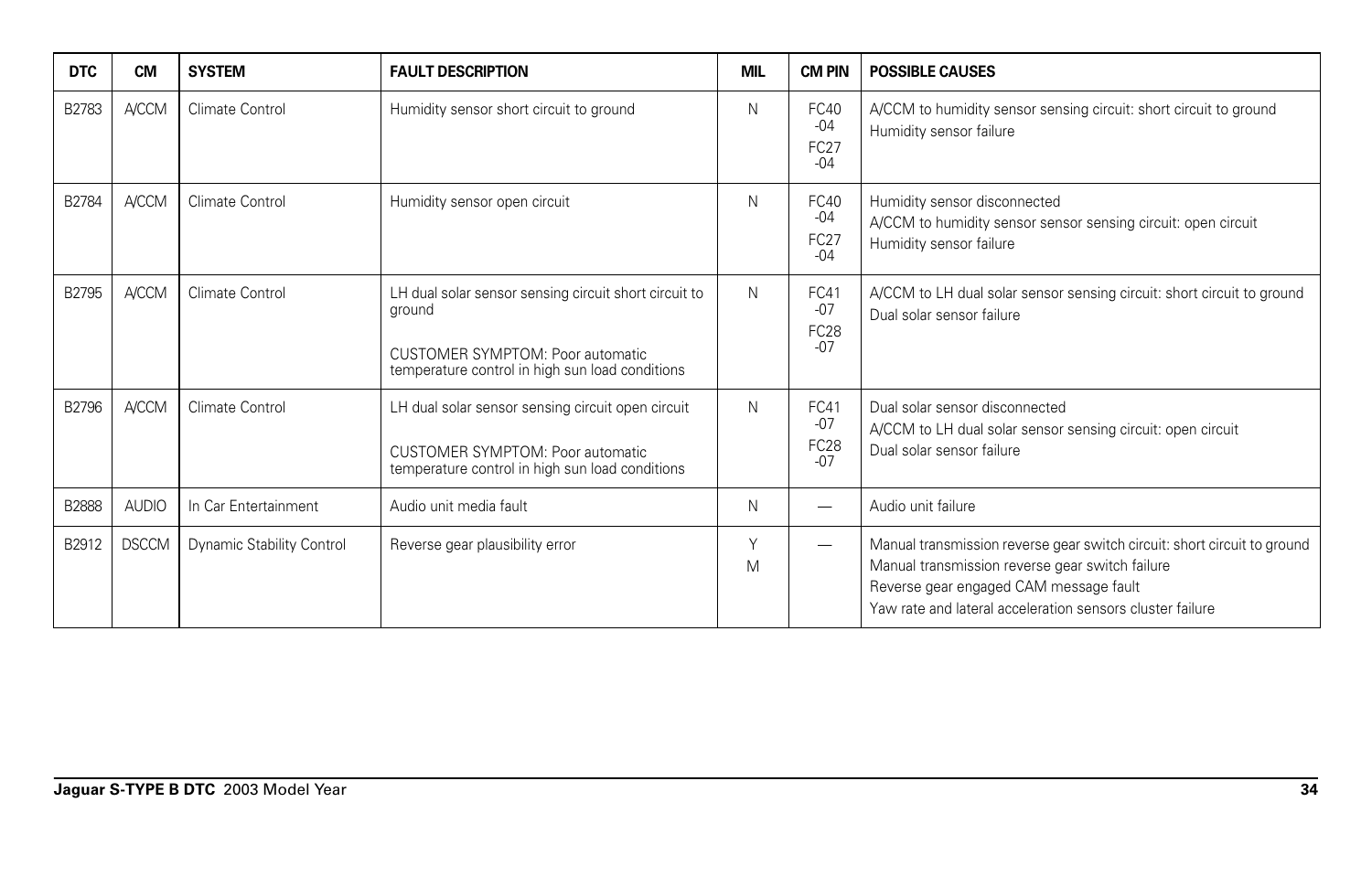

# **Chassis DTC Summaries**

**Jaguar S-TYPE** 2000 – 2002 Model Years

**Refer to page 2 for important information regarding the use of "Chassis DTC Summaries".**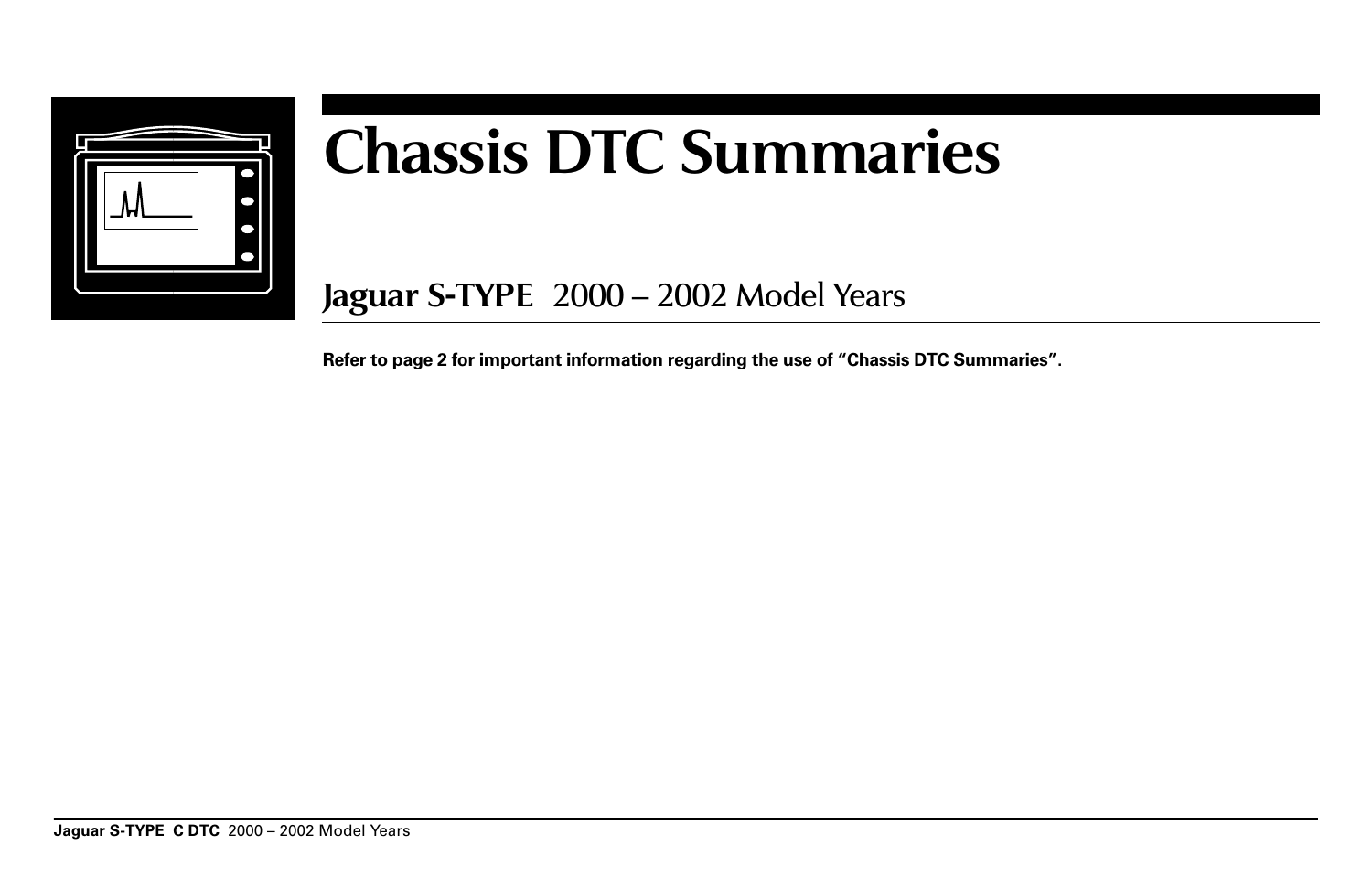#### **KEY TO COLUMN HEADINGS**

- DTC Diagnostic Trouble Code.
- CM The control module(s) the DTC is associated with:
	- ABS/TC Anti-lock braking / traction control
	- ADCM Adaptive damping<br>DSCCM Dynamic stability c
	- Dynamic stability control
	- GECM General electronic control module
	- RCM Restraints control module
	- RECM Rear electronic control module
	- RPACM Reverse parking aid control module
- SYSTEM The vehicle system the DTC is associated with. Refer to the applicable Electrical Guide Figure for circuit details.
- FAULT DESCRIPTION Fault description. If available, customer symptom (complaint) information is provided in this column.
	- MIL  $Y = System \text{ MIL}$  (if fitted) is activated.  $N =$  System MIL (if fitted) is not activated.  $M =$ Message displayed.
- POSSIBLE CAUSES Suggested possible causes listed in order of probability.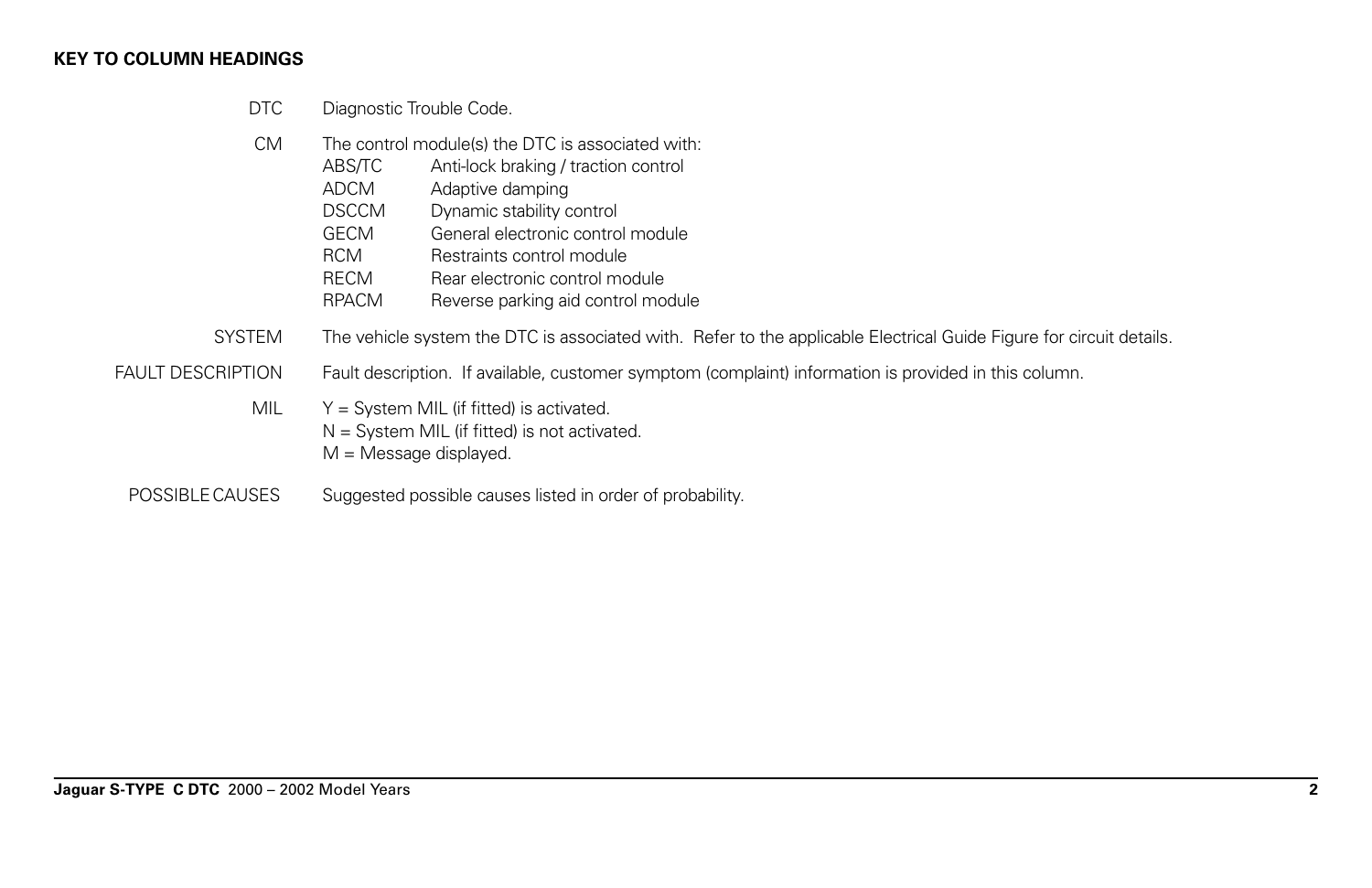| <b>DTC</b> | <b>CM</b>           | <b>SYSTEM</b>                           | <b>FAULT DESCRIPTION</b>                                                                                                        | MIL | <b>POSSIBLE CAUSES</b>                                                                                                                         |
|------------|---------------------|-----------------------------------------|---------------------------------------------------------------------------------------------------------------------------------|-----|------------------------------------------------------------------------------------------------------------------------------------------------|
| C1095      | ABS/<br><b>TCCM</b> | Anti-lock braking / traction<br>control | Pressure pump circuit fault                                                                                                     | Y   | ABS/TCCM failure                                                                                                                               |
|            |                     |                                         | CUSTOMER SYMPTOM: ABS/TC MIL warnings;<br>ABS/TC inoperative                                                                    |     |                                                                                                                                                |
| C1095      | <b>DSCCM</b>        | Dynamic stability control               | Pressure pump circuit fault                                                                                                     | Y   | <b>DSCCM</b> failure                                                                                                                           |
|            |                     |                                         | CUSTOMER SYMPTOM: DSC MIL warnings;<br><b>DSC</b> inoperative                                                                   |     |                                                                                                                                                |
| C1145      | ABS/<br><b>TCCM</b> | Anti-lock braking / traction<br>control | RH front wheel speed sensor circuit fault                                                                                       | Y   | ABS/TCCM to wheel speed sensor signal circuit (FH33-3): open circuit,<br>short circuit to ground, short circuit to B+ voltage, high resistance |
|            |                     |                                         | CUSTOMER SYMPTOM: ABS/TC MIL warnings; below<br>3 mph (5 km/h) system inhibited; above 3 mph (5 km/h)<br>the system is disabled |     | RH front wheel speed sensor failure                                                                                                            |
| C1145      | <b>DSCCM</b>        | Dynamic stability control               | RH front wheel speed sensor circuit fault                                                                                       | Y   | DSCCM to wheel speed sensor signal circuit (FH51-34): open circuit, short circuit to ground, short circuit to B+ voltage, high resistance      |
|            |                     |                                         | CUSTOMER SYMPTOM: DSC MIL warnings; below 3 mph (5 km/h) system inhibited; above 3 mph (5 km/h)<br>the system is disabled       |     | RH front wheel speed sensor failure                                                                                                            |
| C1155      | ABS/<br><b>TCCM</b> | Anti-lock braking / traction<br>control | LH front wheel speed sensor circuit fault                                                                                       | Y   | ABS/TCCM to wheel speed sensor signal circuit (FH33-17): open circuit, short circuit to ground, short circuit to B+ voltage, high resistance   |
|            |                     |                                         | CUSTOMER SYMPTOM: ABS/TC MIL warnings; below<br>3 mph (5 km/h) system inhibited; above 3 mph (5 km/h)<br>the system is disabled |     | LH front wheel speed sensor failure                                                                                                            |
| C1155      | <b>DSCCM</b>        | Dynamic stability control               | LH front wheel speed sensor circuit fault                                                                                       | Y   | DSCCM to wheel speed sensor signal circuit (FH51-02): open circuit, short<br>circuit to ground, short circuit to B+ voltage, high resistance   |
|            |                     |                                         | CUSTOMER SYMPTOM: DSC MIL warnings; below 3<br>mph (5 km/h) system inhibited; above 3 mph (5 km/h)<br>the system is disabled    |     | LH front wheel speed sensor failure                                                                                                            |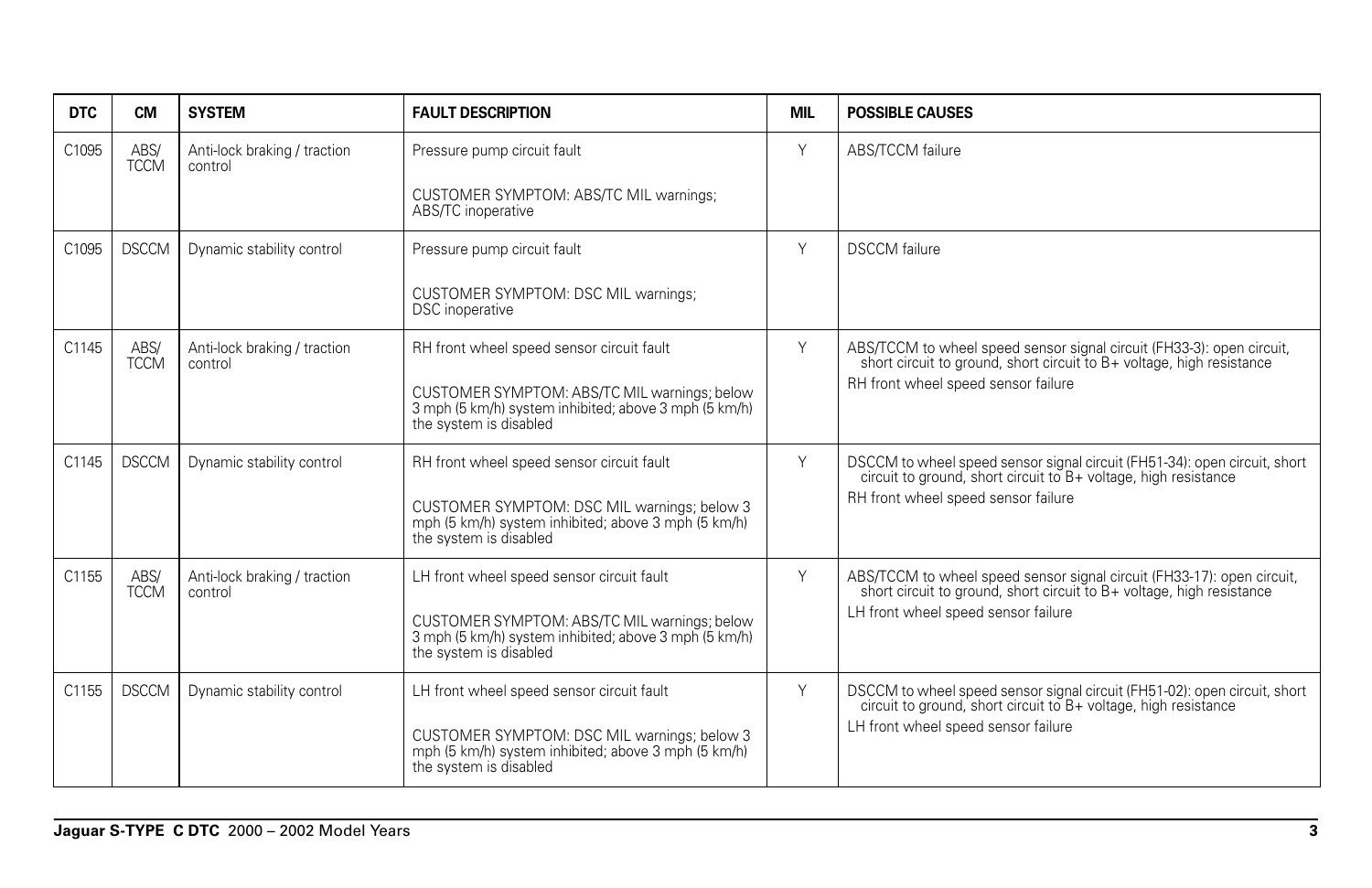| <b>DTC</b>        | <b>CM</b>           | <b>SYSTEM</b>                           | <b>FAULT DESCRIPTION</b>                                                                                                        | <b>MIL</b> | <b>POSSIBLE CAUSES</b>                                                                                                                       |
|-------------------|---------------------|-----------------------------------------|---------------------------------------------------------------------------------------------------------------------------------|------------|----------------------------------------------------------------------------------------------------------------------------------------------|
| C1165             | ABS/<br><b>TCCM</b> | Anti-lock braking / traction<br>control | RH rear wheel speed sensor circuit fault                                                                                        | Y          | ABS/TCCM to wheel speed sensor signal circuit (FH33-7): open circuit, short circuit to ground, short circuit to B+ voltage, high resistance  |
|                   |                     |                                         | CUSTOMER SYMPTOM: ABS/TC MIL warnings; below<br>3 mph (5 km/h) system inhibited; above 3 mph (5 km/h)<br>the system is disabled |            | RH rear wheel speed sensor failure                                                                                                           |
| C <sub>1165</sub> | <b>DSCCM</b>        | Dynamic stability control               | RH rear wheel speed sensor circuit fault                                                                                        | Y          | DSCCM to wheel speed sensor signal circuit (FH51-37): open circuit, short circuit to ground, short circuit to B+ voltage, high resistance    |
|                   |                     |                                         | CUSTOMER SYMPTOM: DSC MIL warnings; below 3<br>mph (5 km/h) system inhibited; above 3 mph (5 km/h)<br>the system is disabled    |            | RH rear wheel speed sensor failure                                                                                                           |
| C1175             | ABS/<br><b>TCCM</b> | Anti-lock braking / traction<br>control | LH rear wheel speed sensor circuit fault                                                                                        | Y          | ABS/TCCM to wheel speed sensor signal circuit (FH33-21): open circuit, short circuit to ground, short circuit to B+ voltage, high resistance |
|                   |                     |                                         | CUSTOMER SYMPTOM: ABS/TC MIL warnings; below<br>3 mph (5 km/h) system inhibited; above 3 mph (5 km/h)<br>the system is disabled |            | LH rear wheel speed sensor failure                                                                                                           |
| C1175             | <b>DSCCM</b>        | Dynamic stability control               | LH rear wheel speed sensor circuit fault                                                                                        | Y          | DSCCM to wheel speed sensor signal circuit (FH51-04): open circuit, short circuit to ground, short circuit to B+ voltage, high resistance    |
|                   |                     |                                         | CUSTOMER SYMPTOM: DSC MIL warnings; below 3<br>mph (5 km/h) system inhibited; above 3 mph (5 km/h)<br>the system is disabled    |            | LH rear wheel speed sensor failure                                                                                                           |
| C1233             | ABS/<br><b>TCCM</b> | Anti-lock braking / traction<br>control | LH front wheel speed signal fault -<br>detectable at vehicle speed > 12.5 mph (20 km/h)                                         | Y          | LH front wheel speed sensor failure                                                                                                          |
|                   |                     |                                         | CUSTOMER SYMPTOM: ABS/TC MIL warnings                                                                                           |            |                                                                                                                                              |
| C1233             | <b>DSCCM</b>        | Dynamic stability control               | LH front wheel speed signal fault -<br>detectable at vehicle speed > 12.5 mph (20 km/h)                                         | Y          | LH front wheel speed sensor failure                                                                                                          |
|                   |                     |                                         | CUSTOMER SYMPTOM: DSC MIL warnings                                                                                              |            |                                                                                                                                              |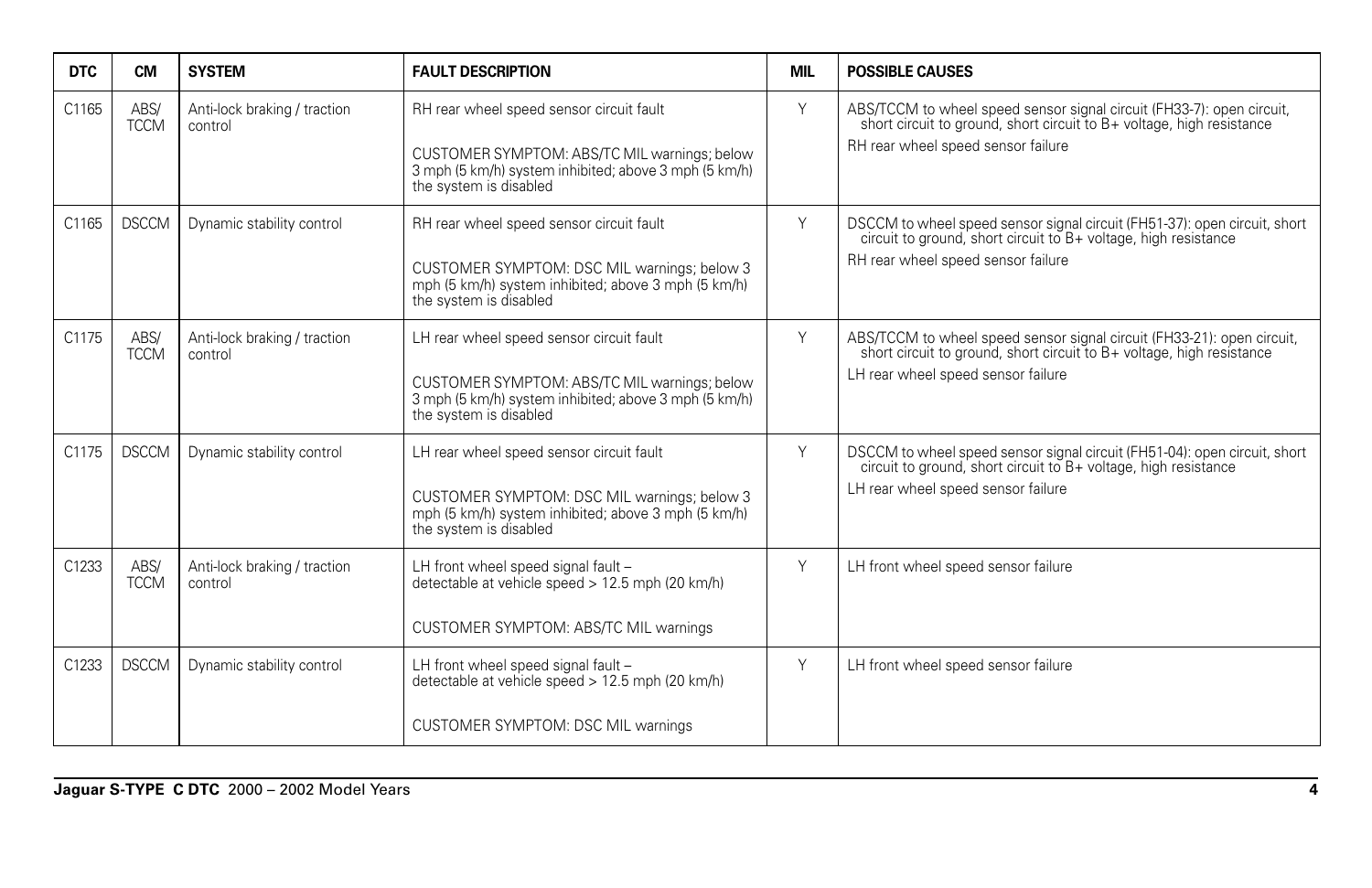| <b>DTC</b> | <b>CM</b>           | <b>SYSTEM</b>                           | <b>FAULT DESCRIPTION</b>                                                                | <b>MIL</b> | <b>POSSIBLE CAUSES</b>              |
|------------|---------------------|-----------------------------------------|-----------------------------------------------------------------------------------------|------------|-------------------------------------|
| C1234      | ABS/<br><b>TCCM</b> | Anti-lock braking / traction<br>control | RH front wheel speed signal fault -<br>detectable at vehicle speed > 12.5 mph (20 km/h) | Y          | RH front wheel speed sensor failure |
|            |                     |                                         | CUSTOMER SYMPTOM: ABS/TC MIL warnings                                                   |            |                                     |
| C1234      | <b>DSCCM</b>        | Dynamic stability control               | RH front wheel speed signal fault -<br>detectable at vehicle speed > 12.5 mph (20 km/h) | Y          | RH front wheel speed sensor failure |
|            |                     |                                         | CUSTOMER SYMPTOM: DSC MIL warnings                                                      |            |                                     |
| C1235      | ABS/<br><b>TCCM</b> | Anti-lock braking / traction<br>control | RH rear wheel speed signal fault -<br>detectable at vehicle speed > 12.5 mph (20 km/h)  | Y          | RH rear wheel speed sensor failure  |
|            |                     |                                         | CUSTOMER SYMPTOM: ABS/TC MIL warnings                                                   |            |                                     |
| C1235      | <b>DSCCM</b>        | Dynamic stability control               | RH rear wheel speed signal fault -<br>detectable at vehicle speed > 12.5 mph (20 km/h)  | Y          | RH rear wheel speed sensor failure  |
|            |                     |                                         | CUSTOMER SYMPTOM: DSC MIL warnings                                                      |            |                                     |
| C1236      | ABS/<br><b>TCCM</b> | Anti-lock braking / traction<br>control | LH rear wheel speed signal fault -<br>detectable at vehicle speed > 12.5 mph (20 km/h)  | Y          | LH rear wheel speed sensor failure  |
|            |                     |                                         | CUSTOMER SYMPTOM: ABS/TC MIL warnings                                                   |            |                                     |
| C1236      | <b>DSCCM</b>        | Dynamic stability control               | LH rear wheel speed signal fault -<br>detectable at vehicle speed > 12.5 mph (20 km/h)  | Y          | LH rear wheel speed sensor failure  |
|            |                     |                                         | CUSTOMER SYMPTOM: DSC MIL warnings                                                      |            |                                     |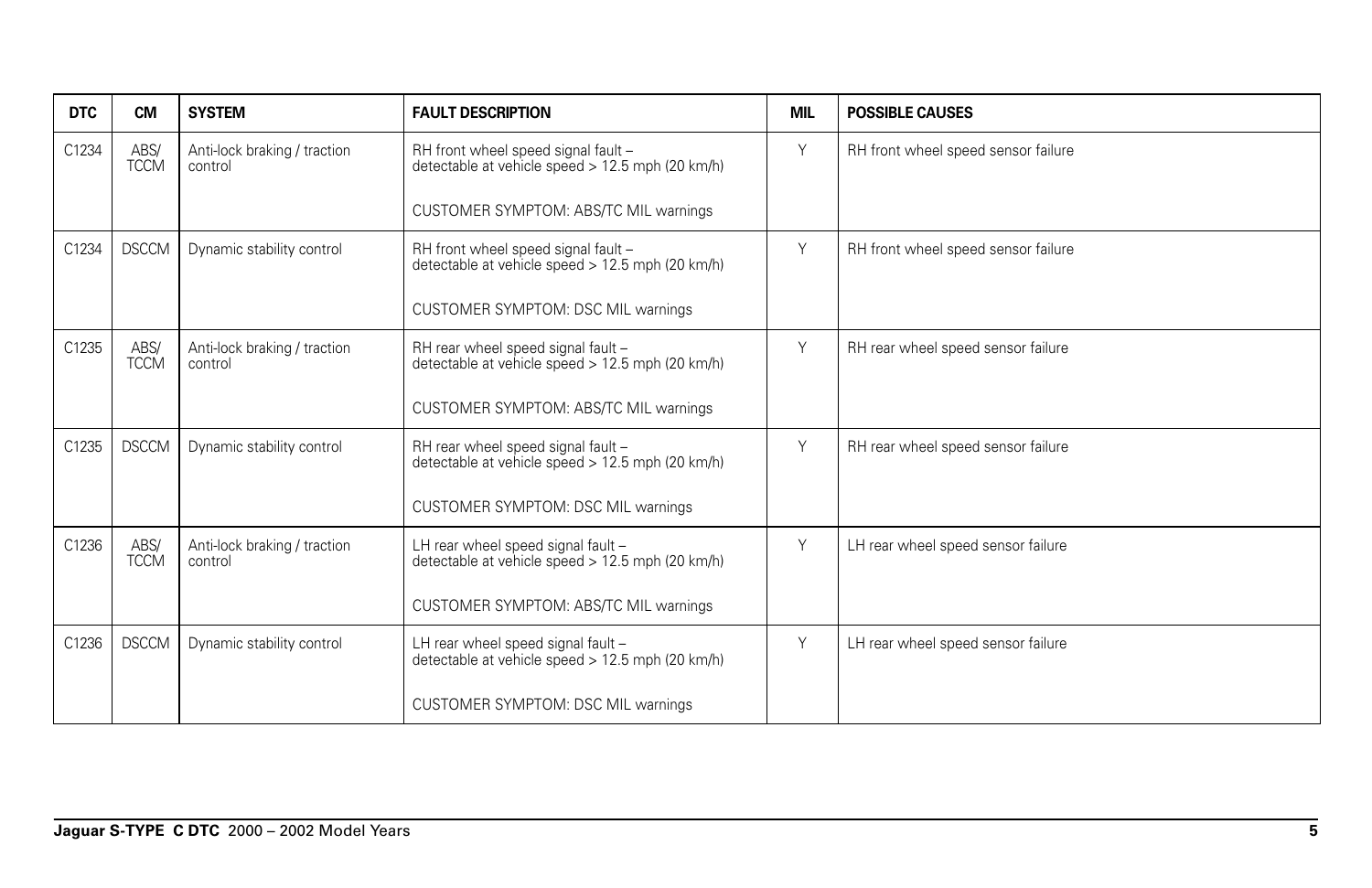| <b>DTC</b> | <b>CM</b>    | <b>SYSTEM</b>             | <b>FAULT DESCRIPTION</b>                 | <b>MIL</b> | <b>POSSIBLE CAUSES</b>                                                                                                                                                                                 |
|------------|--------------|---------------------------|------------------------------------------|------------|--------------------------------------------------------------------------------------------------------------------------------------------------------------------------------------------------------|
| C1277      | <b>DSCCM</b> | Dynamic stability control | Steering angle rate sensor circuit fault | Y          | DSCCM to steering angle rate sensor signal circuit(s) (FH51-14, FH51-47): open circuit, short circuit to ground, short circuit to B+ voltage, high<br>resistance<br>Steering angle rate sensor failure |
|            |              |                           | CUSTOMER SYMPTOM: DSC MIL warnings       |            | NOTE: Control module calibration using PDU is required when the fault is repaired and the DTC is cleared. MIL will flash to indicate that configuration is required.                                   |
| C1278      | <b>DSCCM</b> | Dynamic stability control | Steering angle rate signal fault         | Y          | Steering angle rate sensor failure                                                                                                                                                                     |
|            |              |                           | CUSTOMER SYMPTOM: DSC MIL warnings       |            | NOTE: Control module calibration using PDU is required when the fault is repaired and the DTC is cleared. MIL will flash to indicate that<br>configuration is required.                                |
| C1279      | <b>DSCCM</b> | Dynamic stability control | Yaw velocity sensor circuit fault        | Y          | DSCCM to yaw velocity sensor signal circuit (FH51-27): open circuit, short circuit to ground, short circuit to B+ voltage, high resistance<br>Yaw velocity sensor failure                              |
|            |              |                           | CUSTOMER SYMPTOM: DSC MIL warnings       |            | NOTE: Control module calibration using PDU is required when the fault is repaired and the DTC is cleared. MIL will flash to indicate that<br>configuration is required.                                |
| C1280      | <b>DSCCM</b> | Dynamic stability control | Yaw velocity signal fault                | Y          | Yaw velocity sensor failure                                                                                                                                                                            |
|            |              |                           | CUSTOMER SYMPTOM: DSC MIL warnings       |            | NOTE: Control module calibration using PDU is required when the fault is repaired and the DTC is cleared. MIL will flash to indicate that<br>configuration is required.                                |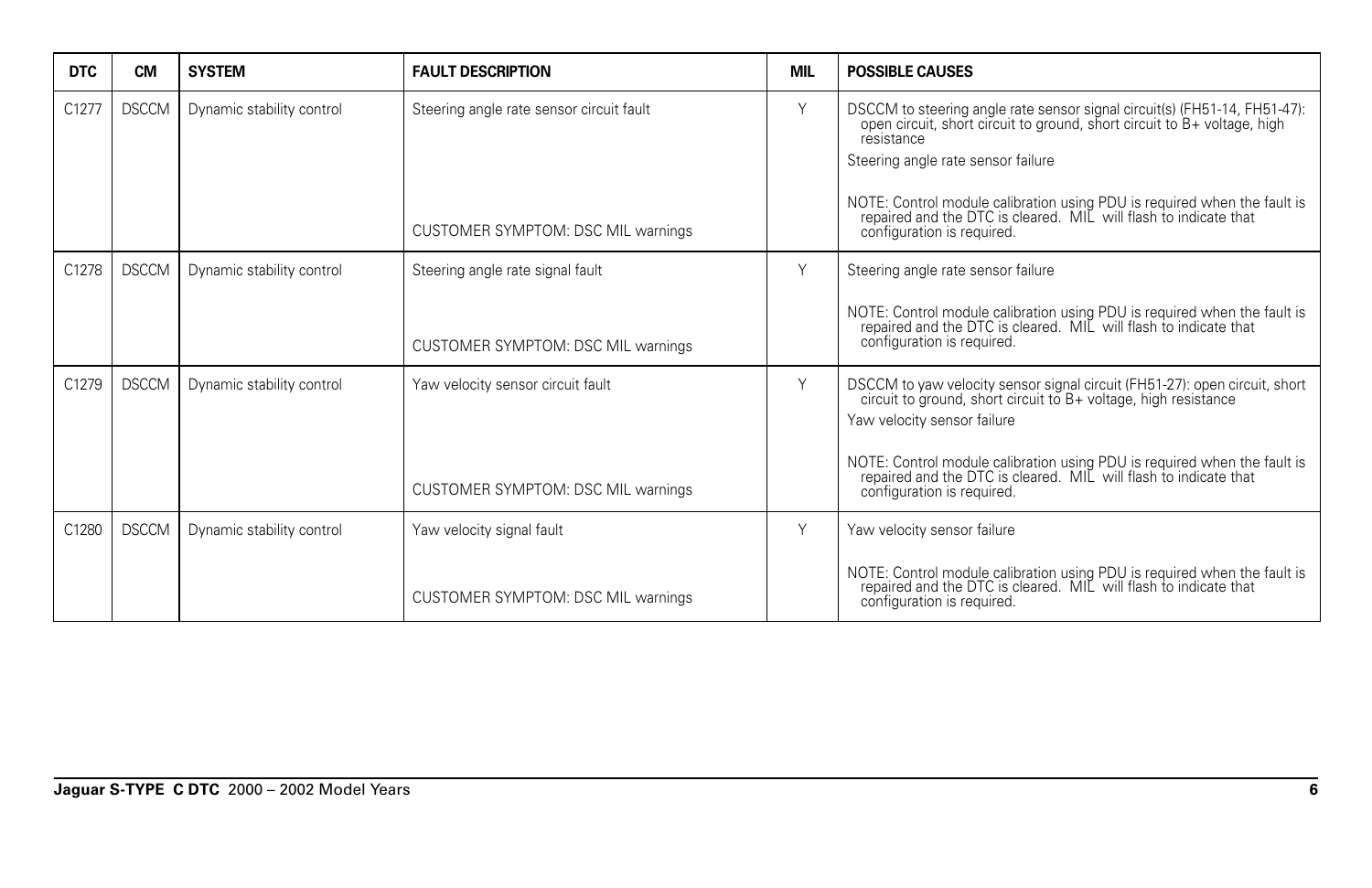| <b>DTC</b> | <b>CM</b>    | <b>SYSTEM</b>             | <b>FAULT DESCRIPTION</b>                                                     | <b>MIL</b> | <b>POSSIBLE CAUSES</b>                                                                                                                                                                          |
|------------|--------------|---------------------------|------------------------------------------------------------------------------|------------|-------------------------------------------------------------------------------------------------------------------------------------------------------------------------------------------------|
| C1281      | <b>DSCCM</b> | Dynamic stability control | Lateral accelerometer circuit fault                                          | Y          | DSCCM to lateral accelerometer signal circuit (FH51-29): open circuit, short circuit to ground, short circuit to B+ voltage, high resistance<br>Lateral accelerometer failure                   |
|            |              |                           | CUSTOMER SYMPTOM: DSC MIL warnings                                           |            | NOTE: Control module calibration using PDU is required when the fault is repaired and the DTC is cleared. MIL will flash to indicate that<br>configuration is required.                         |
| C1282      | <b>DSCCM</b> | Dynamic stability control | Lateral accelerometer signal fault                                           | Υ          | Lateral accelerometer failure                                                                                                                                                                   |
|            |              |                           | CUSTOMER SYMPTOM: DSC MIL warnings                                           |            | NOTE: Control module calibration using PDU is required when the fault is repaired and the DTC is cleared. MIL will flash to indicate that<br>configuration is required.                         |
| C1283      | <b>DSCCM</b> | Dynamic stability control | DSCCM active brake booster release switch test signal<br>fault               | Y          | <b>DSCCM</b> failure                                                                                                                                                                            |
|            |              |                           | CUSTOMER SYMPTOM: DSC MIL warnings                                           |            | NOTE: Control module calibration using PDU is required when the fault is repaired and the DTC is cleared. MIL will flash to indicate that<br>configuration is required.                         |
| C1284      | <b>GECM</b>  | Instrument pack           | Oil pressure switch circuit fault                                            | N          | GECM to oil pressure switch circuit (FH59-9): open circuit, short circuit to<br>ground, short circuit to B+ voltage                                                                             |
|            |              |                           | CUSTOMER SYMPTOM: Oil pressure MIL always on (if<br>short circuit to ground) |            | Oil pressure switch ground fault (high resistance)<br>Oil pressure switch failure                                                                                                               |
| C1285      | <b>DSCCM</b> | Dynamic stability control | Active brake booster solenoid drive circuit fault                            | Y          | DSCCM to active brake booster solenoid drive circuit (FH51-08): open<br>circuit, short circuit to ground, short circuit to B+ voltage, high resistance<br>Active brake booster solenoid failure |
|            |              |                           | CUSTOMER SYMPTOM: DSC MIL warnings                                           |            | NOTE: Control module calibration using PDU is required when the fault is repaired and the DTC is cleared. MIL will flash to indicate that<br>configuration is required.                         |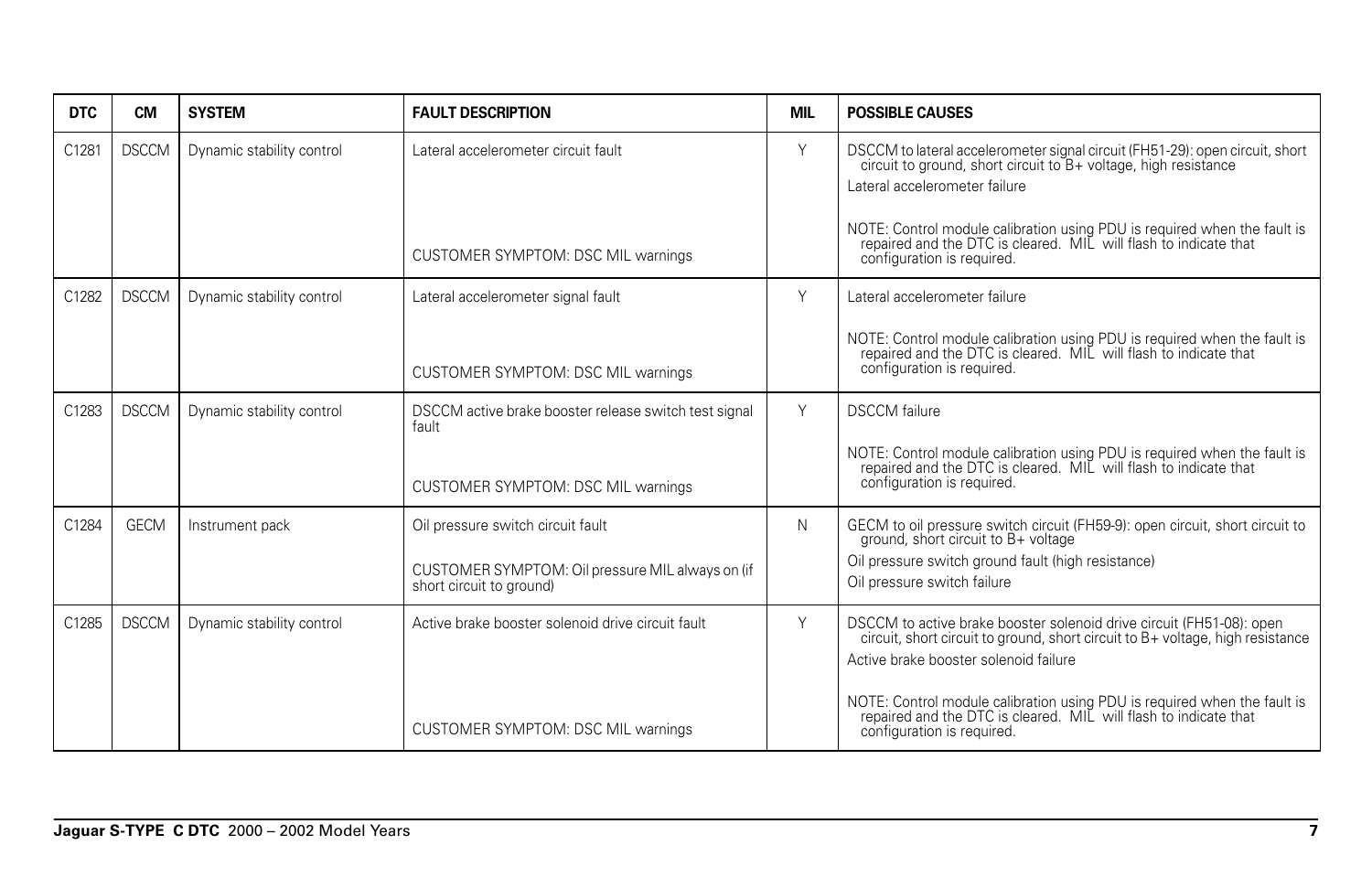| <b>DTC</b> | <b>CM</b>    | <b>SYSTEM</b>             | <b>FAULT DESCRIPTION</b>                                                                | <b>MIL</b> | <b>POSSIBLE CAUSES</b>                                                                                                                                                                                                                                                                                                                                                                                                                                                                                                                                                  |
|------------|--------------|---------------------------|-----------------------------------------------------------------------------------------|------------|-------------------------------------------------------------------------------------------------------------------------------------------------------------------------------------------------------------------------------------------------------------------------------------------------------------------------------------------------------------------------------------------------------------------------------------------------------------------------------------------------------------------------------------------------------------------------|
| C1286      | <b>DSCCM</b> | Dynamic stability control | Active brake booster mechanical fault<br><b>CUSTOMER SYMPTOM: DSC MIL warnings</b>      | Y          | Active brake booster brake pedal fault<br>Active brake booster vacuum fault<br>Active brake booster failure<br>NOTE: Control module calibration using PDU is required when the fault is repaired and the DTC is cleared. MIL will flash to indicate that<br>configuration is required.                                                                                                                                                                                                                                                                                  |
| C1287      | <b>DSCCM</b> | Dynamic stability control | Active brake booster release switch circuit fault<br>CUSTOMER SYMPTOM: DSC MIL warnings | Y          | DSCCM to release switch reference voltage circuit (FH51-40): open circuit, short circuit to ground, short circuit to B+ voltage, high resistance<br>Active brake booster release switch failure<br>NOTE: Control module calibration using PDU is required when the fault is repaired and the DTC is cleared. MIL will flash to indicate that<br>configuration is required.                                                                                                                                                                                              |
| C1288      | <b>DSCCM</b> | Dynamic stability control | Primary brake pressure sensor circuit fault<br>CUSTOMER SYMPTOM: DSC MIL warnings       | Y          | DSCCM to primary brake pressure sensor sensing circuit (FH51-26): open circuit, short circuit to ground, short circuit to B+ voltage, high resistance<br>DSCCM to primary brake pressure sensor reference voltage / ground<br>circuit(s) (FH51-10, FH51-43): open circuit, short circuit to ground, short<br>circuit to B+ voltage, high resistance<br>Primary brake pressure sensor failure<br>NOTE: Control module calibration using PDU is required when the fault is repaired and the DTC is cleared. MIL will flash to indicate that<br>configuration is required. |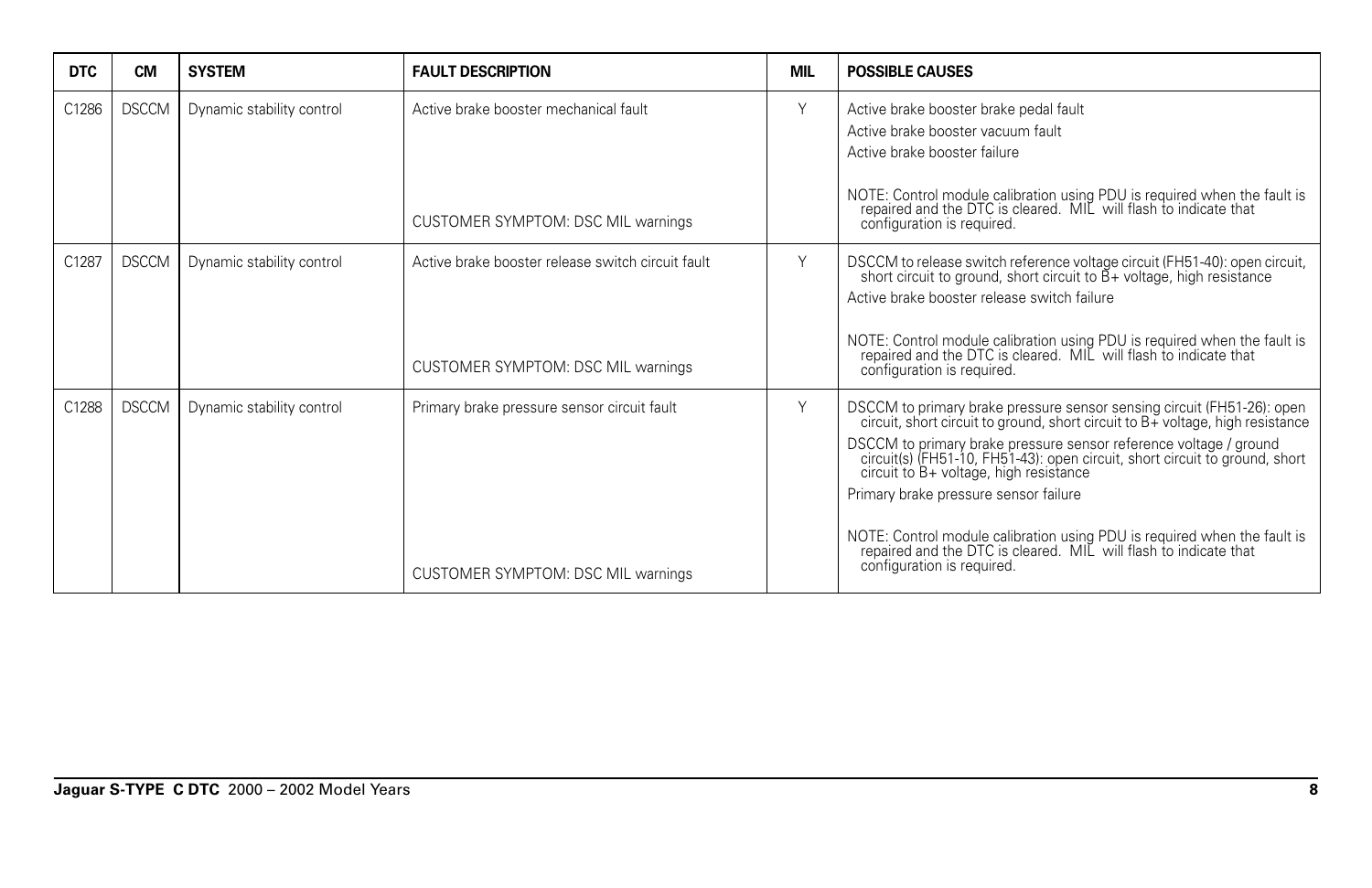| <b>DTC</b> | <b>CM</b>    | <b>SYSTEM</b>                         | <b>FAULT DESCRIPTION</b>                                        | <b>MIL</b> | <b>POSSIBLE CAUSES</b>                                                                                                                                                                                                                                                                                                                                                                                                                                                                                                                                |
|------------|--------------|---------------------------------------|-----------------------------------------------------------------|------------|-------------------------------------------------------------------------------------------------------------------------------------------------------------------------------------------------------------------------------------------------------------------------------------------------------------------------------------------------------------------------------------------------------------------------------------------------------------------------------------------------------------------------------------------------------|
| C1289      | <b>DSCCM</b> | Dynamic stability control             | Secondary brake pressure sensor circuit fault                   | Y          | DSCCM to secondary brake pressure sensor sensing circuit (FH51-28):<br>open circuit, short circuit to ground, short circuit to B+ voltage, high<br>resistance<br>DSCCM to secondary brake pressure sensor reference voltage / ground<br>circuit(s) (FH51-12, FH51-45): open circuit, short circuit to ground, short<br>circuit to B+ voltage, high resistance<br>Secondary brake pressure sensor failure<br>NOTE: Control module calibration using PDU is required when the fault is repaired and the DTC is cleared. MIL will flash to indicate that |
|            |              |                                       | CUSTOMER SYMPTOM: DSC MIL warnings                              |            | configuration is required.                                                                                                                                                                                                                                                                                                                                                                                                                                                                                                                            |
| C1414      | <b>RCM</b>   | SRS airbag system                     | Incorrect control module fitted                                 | Y          | Replace RCM (correct part number)                                                                                                                                                                                                                                                                                                                                                                                                                                                                                                                     |
| C1416      | <b>ADCM</b>  | Suspension adaptive damping<br>(CATS) | RH front damper solenoid circuit short circuit to B+<br>voltage | M          | ADCM to RH front damper solenoid circuit(s) (CA11-7, CA11-8): short<br>circuit to B+ voltage<br>RH front damper solenoid failure                                                                                                                                                                                                                                                                                                                                                                                                                      |
|            |              |                                       | CUSTOMER SYMPTOM: Dampers default to firm;<br>fault message     |            |                                                                                                                                                                                                                                                                                                                                                                                                                                                                                                                                                       |
| C1417      | <b>ADCM</b>  | Suspension adaptive damping<br>(CATS) | RH front damper solenoid circuit short circuit ground           | M          | ADCM to RH front damper solenoid circuit(s) (CA11-7, CA11-8): short<br>circuit to ground                                                                                                                                                                                                                                                                                                                                                                                                                                                              |
|            |              |                                       | CUSTOMER SYMPTOM: Dampers default to firm;<br>fault message     |            | RH front damper solenoid failure                                                                                                                                                                                                                                                                                                                                                                                                                                                                                                                      |
| C1419      | <b>ADCM</b>  | Suspension adaptive damping<br>(CATS) | RH front damper solenoid circuit open circuit                   | Μ          | RH front damper solenoid disconnected<br>ADCM to RH front damper solenoid circuit(s) (CA11-7, CA11-8): open                                                                                                                                                                                                                                                                                                                                                                                                                                           |
|            |              |                                       | CUSTOMER SYMPTOM: Dampers default to firm;<br>fault message     |            | circuit<br>RH front damper solenoid failure                                                                                                                                                                                                                                                                                                                                                                                                                                                                                                           |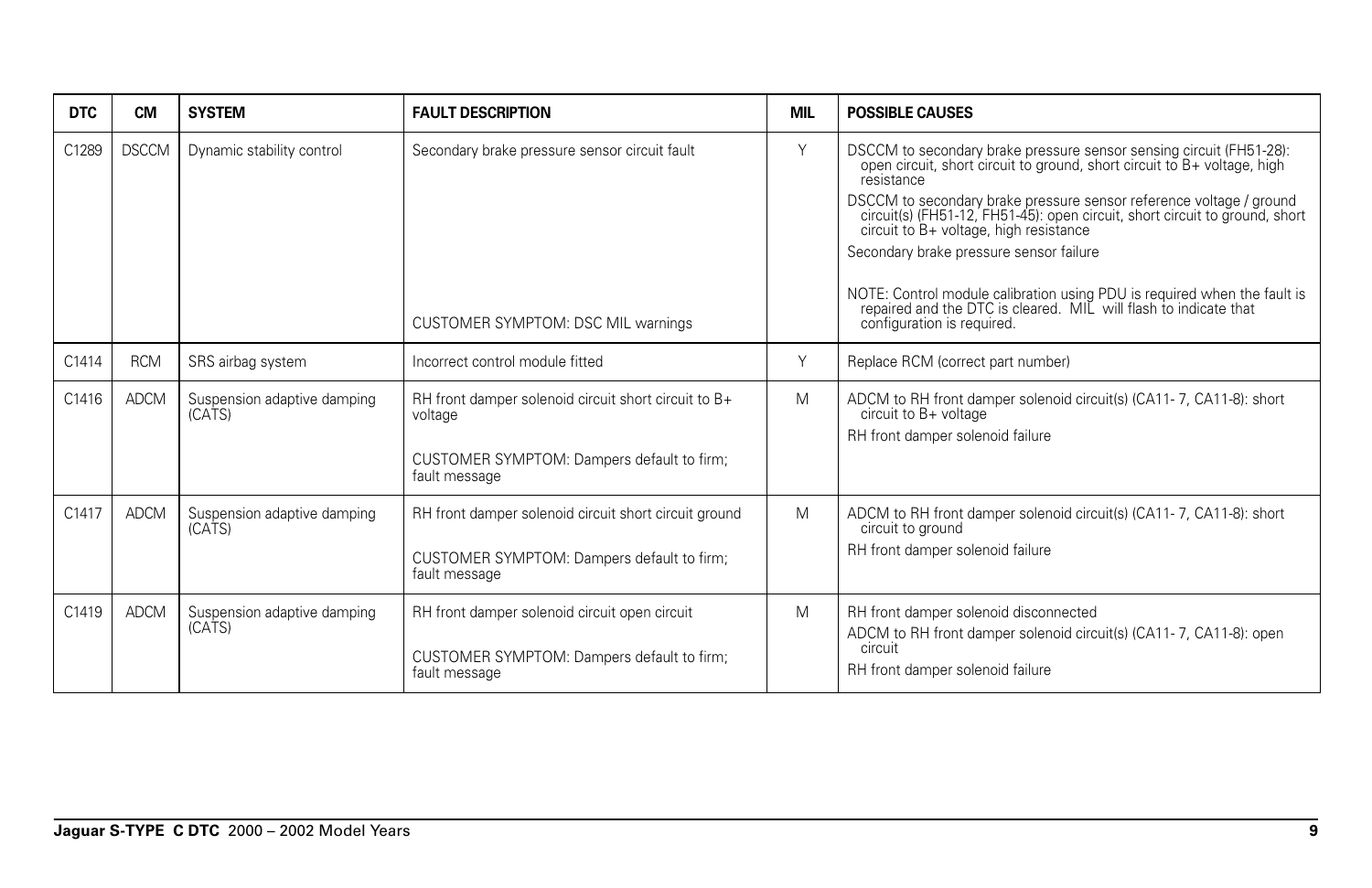| <b>DTC</b> | <b>CM</b>   | <b>SYSTEM</b>                         | <b>FAULT DESCRIPTION</b>                                        | <b>MIL</b> | <b>POSSIBLE CAUSES</b>                                                                                                           |
|------------|-------------|---------------------------------------|-----------------------------------------------------------------|------------|----------------------------------------------------------------------------------------------------------------------------------|
| C1421      | <b>ADCM</b> | Suspension adaptive damping<br>(CATS) | LH front damper solenoid circuit short circuit to B+<br>voltage | M          | ADCM to LH front damper solenoid circuit(s) (CA11-5, CA11-6): short<br>circuit to B+ voltage<br>LH front damper solenoid failure |
|            |             |                                       | CUSTOMER SYMPTOM: Dampers default to firm;<br>fault message     |            |                                                                                                                                  |
| C1422      | <b>ADCM</b> | Suspension adaptive damping<br>(CATS) | LH front damper solenoid circuit short circuit ground           | M          | ADCM to LH front damper solenoid circuit(s) (CA11-5, CA11-6): short<br>circuit to ground                                         |
|            |             |                                       | CUSTOMER SYMPTOM: Dampers default to firm;<br>fault message     |            | LH front damper solenoid failure                                                                                                 |
| C1424      | <b>ADCM</b> | Suspension adaptive damping<br>(CATS) | LH front damper solenoid circuit open circuit                   | M          | LH front damper solenoid disconnected<br>ADCM to LH front damper solenoid circuit(s) (CA11-5, CA11-6): open                      |
|            |             |                                       | CUSTOMER SYMPTOM: Dampers default to firm;<br>fault message     |            | circuit<br>LH front damper solenoid failure                                                                                      |
| C1425      | <b>ADCM</b> | Suspension adaptive damping<br>(CATS) | RH rear damper solenoid circuit short circuit ground            | M          | ADCM to RH rear damper solenoid circuit(s) (CA11-1, CA11-2): short<br>circuit to ground                                          |
|            |             |                                       | CUSTOMER SYMPTOM: Dampers default to firm;<br>fault message     |            | RH rear damper solenoid failure                                                                                                  |
| C1426      | <b>ADCM</b> | Suspension adaptive damping<br>(CATS) | RH rear damper solenoid circuit short circuit to B+<br>voltage  | M          | ADCM to RH rear damper solenoid circuit(s) (CA11-1, CA11-2): short<br>circuit to B+ voltage                                      |
|            |             |                                       | CUSTOMER SYMPTOM: Dampers default to firm;<br>fault message     |            | RH rear damper solenoid failure                                                                                                  |
| C1427      | <b>ADCM</b> | Suspension adaptive damping<br>(CATS) | RH rear damper solenoid circuit open circuit                    | M          | RH rear damper solenoid disconnected<br>ADCM to RH rear damper solenoid circuit(s) (CA11-1, CA11-2): open circuit                |
|            |             |                                       | CUSTOMER SYMPTOM: Dampers default to firm;<br>fault message     |            | RH rear damper solenoid failure                                                                                                  |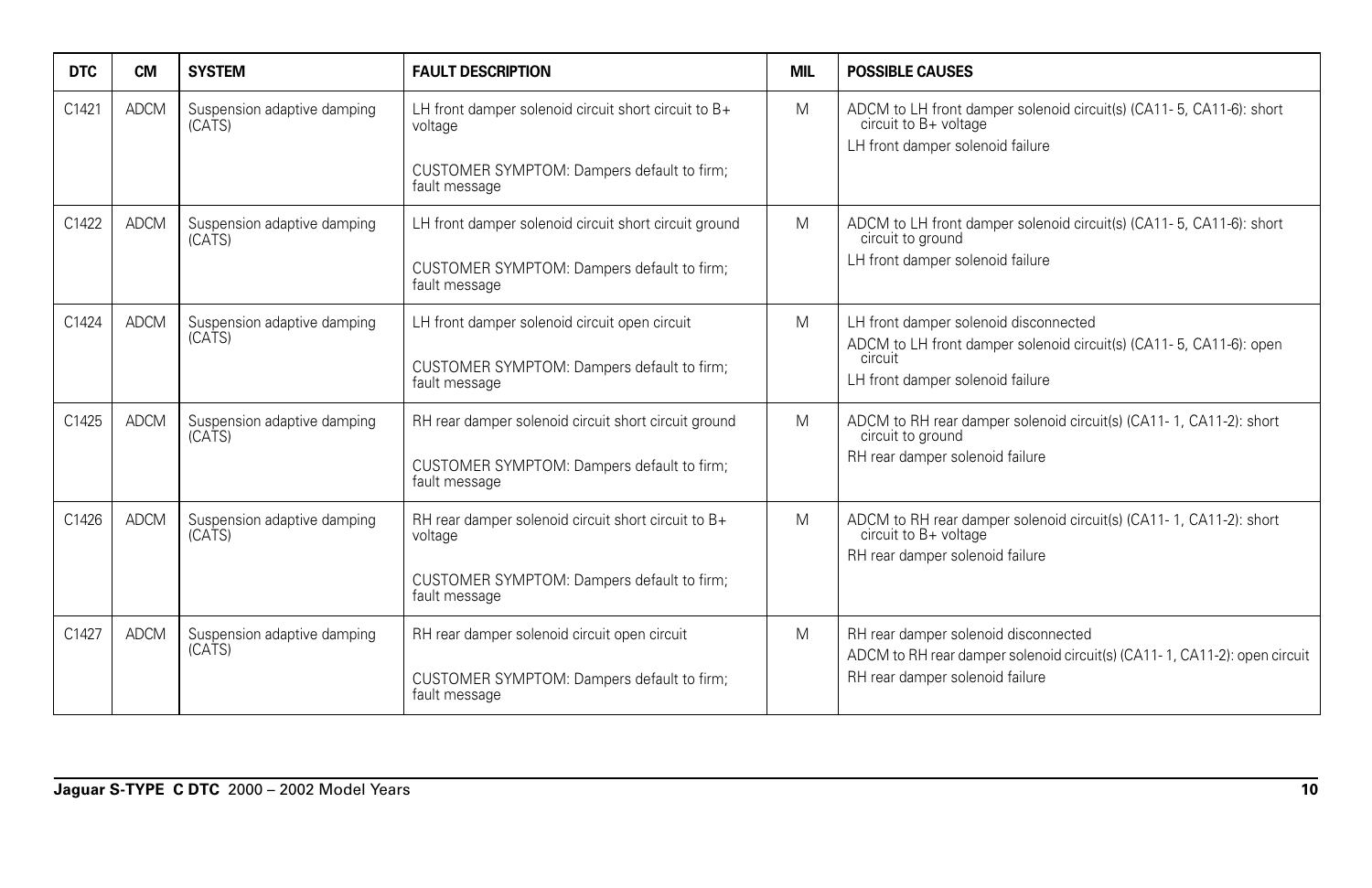| <b>DTC</b> | <b>CM</b>   | <b>SYSTEM</b>                         | <b>FAULT DESCRIPTION</b>                                                                                                      | MIL | <b>POSSIBLE CAUSES</b>                                                                                                                                                                                                          |
|------------|-------------|---------------------------------------|-------------------------------------------------------------------------------------------------------------------------------|-----|---------------------------------------------------------------------------------------------------------------------------------------------------------------------------------------------------------------------------------|
| C1430      | <b>ADCM</b> | Suspension adaptive damping<br>(CATS) | LH rear damper solenoid circuit open circuit<br>CUSTOMER SYMPTOM: Dampers default to firm;<br>fault message                   | M   | LH rear damper solenoid disconnected<br>ADCM to LH rear damper solenoid circuit(s) (CA11-3, CA11-4): open circuit<br>LH rear damper solenoid failure                                                                            |
| C1431      | <b>ADCM</b> | Suspension adaptive damping<br>(CATS) | LH rear damper solenoid circuit short circuit to B+<br>voltage<br>CUSTOMER SYMPTOM: Dampers default to firm;<br>fault message | M   | ADCM to LH rear damper solenoid circuit(s) (CA11-3, CA11-4): short circuit<br>to $B+$ voltage<br>LH rear damper solenoid failure                                                                                                |
| C1432      | <b>ADCM</b> | Suspension adaptive damping<br>(CATS) | LH rear damper solenoid circuit short circuit ground<br>CUSTOMER SYMPTOM: Dampers default to firm;<br>fault message           | M   | ADCM to LH rear damper solenoid circuit(s) (CA11-3, CA11-4): short circuit<br>to ground<br>LH rear damper solenoid failure                                                                                                      |
| C1435      | <b>ADCM</b> | Suspension adaptive damping<br>(CATS) | Rear vertical accelerometer sensing circuit fault<br>CUSTOMER SYMPTOM: Dampers default to firm;<br>fault message              | M   | Rear vertical accelerometer incorrectly oriented<br>ADCM to rear vertical accelerometer sensing circuit (CA12-10): open circuit, short circuit to ground, short circuit to B+ voltage<br>Rear vertical accelerometer failure    |
| C1446      | <b>GECM</b> | Instrument pack                       | Parking brake switch circuit fault<br>CUSTOMER SYMPTOM: Drive away door locking<br>inoperative (manual transmission vehicles) | N.  | GECM to parking brake switch circuit (CA31-19): open circuit, short circuit to ground, short circuit to B+ voltage<br>Parking brake switch ground fault (high resistance)<br>Parking brake switch failure                       |
| C1455      | <b>ADCM</b> | Suspension adaptive damping<br>(CATS) | Front vertical accelerometer sensing circuit fault<br>CUSTOMER SYMPTOM: Dampers default to firm;<br>fault message             | M   | Front vertical accelerometer incorrectly oriented<br>ADCM to front vertical accelerometer sensing circuit (CA12-12): open circuit, short circuit to ground, short circuit to B+ voltage<br>Front vertical accelerometer failure |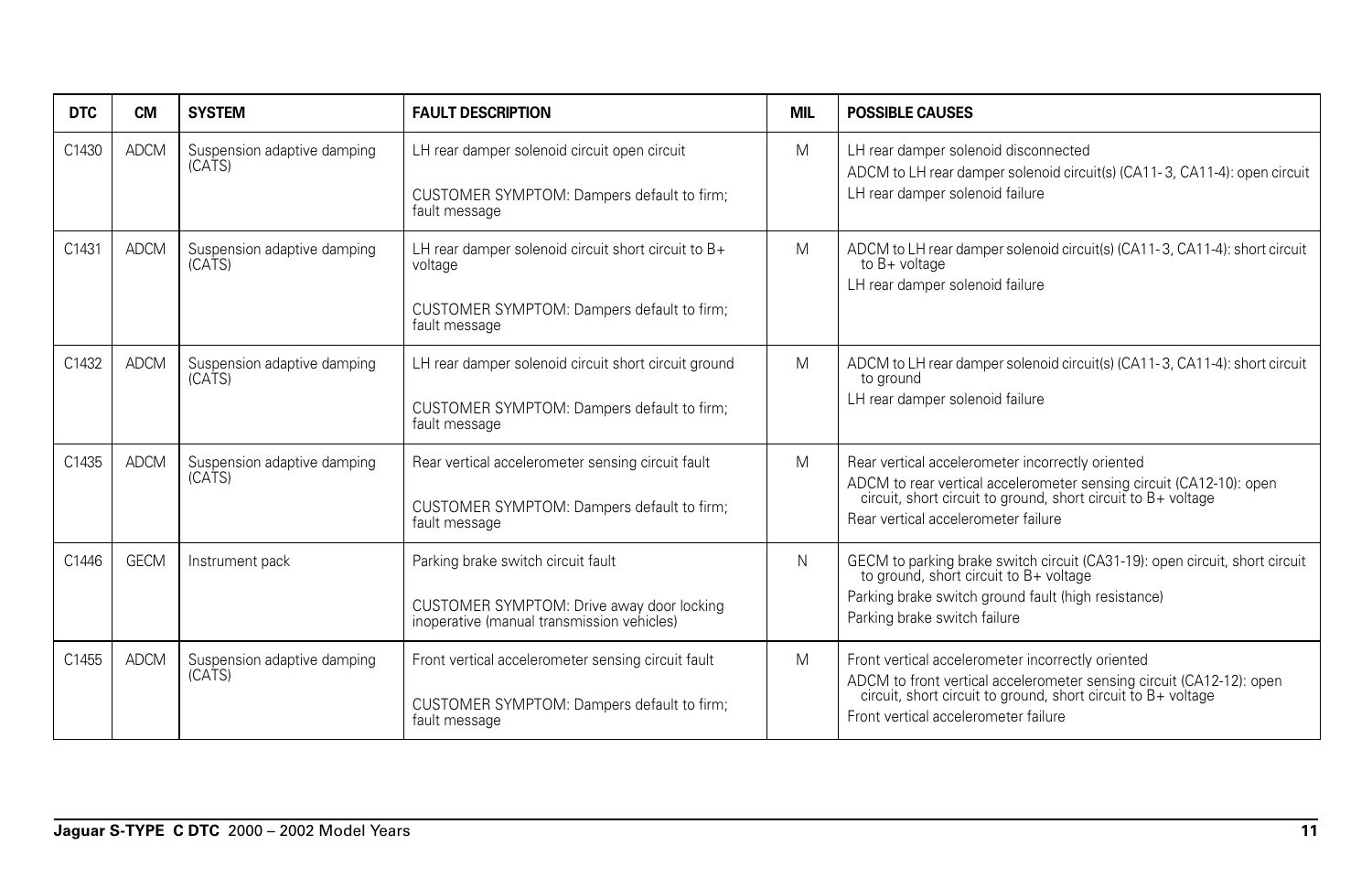| <b>DTC</b>        | <b>CM</b>    | <b>SYSTEM</b>                         | <b>FAULT DESCRIPTION</b>                                                                                   | MIL | <b>POSSIBLE CAUSES</b>                                                                                                                                                                                          |
|-------------------|--------------|---------------------------------------|------------------------------------------------------------------------------------------------------------|-----|-----------------------------------------------------------------------------------------------------------------------------------------------------------------------------------------------------------------|
| C1515             | <b>ADCM</b>  | Suspension adaptive damping<br>(CATS) | Lateral accelerometer sensing circuit fault<br>CUSTOMER SYMPTOM: Dampers default to firm;<br>fault message | Μ   | Lateral accelerometer incorrectly oriented<br>ADCM to lateral accelerometer sensing circuit (CA12-11): open circuit,<br>short circuit to ground, short circuit to $B+$ voltage<br>Lateral accelerometer failure |
| C1699             | <b>RPACM</b> | Reverse parking aid                   | LH sensor circuit short circuit to B+ voltage<br>CUSTOMER SYMPTOM: Reverse parking aid<br>inoperative      | Y   | RPACM to LH sensor sense circuit (CA112-11): short circuit to B+ voltage<br>RPACM to LH sensor power supply circuit (CA112-15): short circuit to B+<br>voltage                                                  |
| C1700             | <b>RPACM</b> | Reverse parking aid                   | LH sensor circuit short circuit fault<br>CUSTOMER SYMPTOM: Reverse parking aid<br>inoperative              | Y   | RPACM to LH sensor sense circuit (CA112-11): open circuit, short circuit<br>ground<br>RPACM to LH sensor ground circuit (CA112-16): open circuit, short circuit<br>ground                                       |
| C <sub>1701</sub> | <b>RPACM</b> | Reverse parking aid                   | LH sensor fault<br>CUSTOMER SYMPTOM: Reverse parking aid<br>inoperative                                    | Y   | LH sensor failure                                                                                                                                                                                               |
| C1702             | <b>RPACM</b> | Reverse parking aid                   | RH sensor circuit short circuit to B+ voltage<br>CUSTOMER SYMPTOM: Reverse parking aid<br>inoperative      | Y   | RPACM to RH sensor sense circuit (CA112-24): short circuit to B+ voltage<br>RPACM to RH sensor power supply circuit (CA112-15): short circuit to B+<br>voltage                                                  |
| C <sub>1703</sub> | <b>RPACM</b> | Reverse parking aid                   | RH sensor circuit short circuit fault<br>CUSTOMER SYMPTOM: Reverse parking aid<br>inoperative              | Y   | RPACM to RH sensor sense circuit (CA112-24): open circuit, short circuit<br>ground<br>RPACM to RH sensor ground circuit (CA112-16): open circuit, short circuit<br>ground                                       |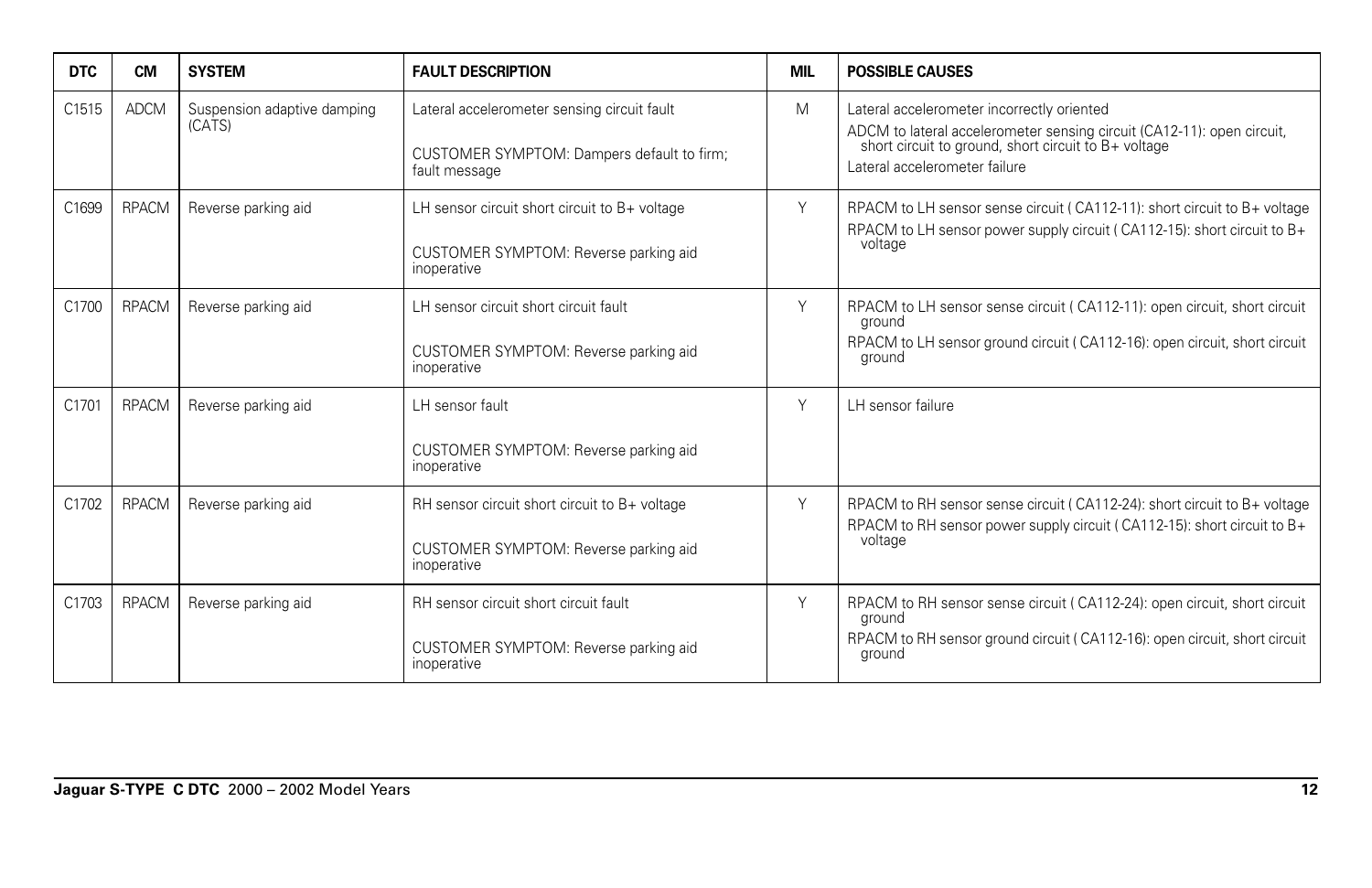| <b>DTC</b>        | <b>CM</b>    | <b>SYSTEM</b>       | <b>FAULT DESCRIPTION</b>                             | <b>MIL</b> | <b>POSSIBLE CAUSES</b>                                                                      |
|-------------------|--------------|---------------------|------------------------------------------------------|------------|---------------------------------------------------------------------------------------------|
| C1704             | <b>RPACM</b> | Reverse parking aid | RH sensor fault                                      | Υ          | RH sensor failure                                                                           |
|                   |              |                     | CUSTOMER SYMPTOM: Reverse parking aid<br>inoperative |            |                                                                                             |
| C1705             | <b>RPACM</b> | Reverse parking aid | Center LH sensor circuit short circuit to B+ voltage | Y          | RPACM to center LH sensor sense circuit (CA112-10): short circuit to B+<br>voltage          |
|                   |              |                     | CUSTOMER SYMPTOM: Reverse parking aid<br>inoperative |            | RPACM to center LH sensor power supply circuit (CA112-15): short circuit<br>to $B+$ voltage |
| C1706             | <b>RPACM</b> | Reverse parking aid | Center LH sensor circuit short circuit fault         | Y          | RPACM to center LH sensor sense circuit (CA112-10): open circuit, short<br>circuit ground   |
|                   |              |                     | CUSTOMER SYMPTOM: Reverse parking aid<br>inoperative |            | RPACM to center LH sensor ground circuit (CA112-16): open circuit, short<br>circuit ground  |
| C1707             | <b>RPACM</b> | Reverse parking aid | Center LH sensor fault                               | Y          | Center LH sensor failure                                                                    |
|                   |              |                     | CUSTOMER SYMPTOM: Reverse parking aid<br>inoperative |            |                                                                                             |
| C1708             | <b>RPACM</b> | Reverse parking aid | Center RH sensor circuit short circuit to B+ voltage | Υ          | RPACM to center RH sensor sense circuit (CA112-23): short circuit to B+<br>voltage          |
|                   |              |                     | CUSTOMER SYMPTOM: Reverse parking aid<br>inoperative |            | RPACM to center RH sensor power supply circuit (CA112-15): short circuit<br>to $B+$ voltage |
| C <sub>1709</sub> | <b>RPACM</b> | Reverse parking aid | Center RH sensor circuit short circuit fault         | Y          | RPACM to center RH sensor sense circuit (CA112-23): open circuit, short<br>circuit ground   |
|                   |              |                     | CUSTOMER SYMPTOM: Reverse parking aid<br>inoperative |            | RPACM to center RH sensor ground circuit (CA112-16): open circuit, short<br>circuit ground  |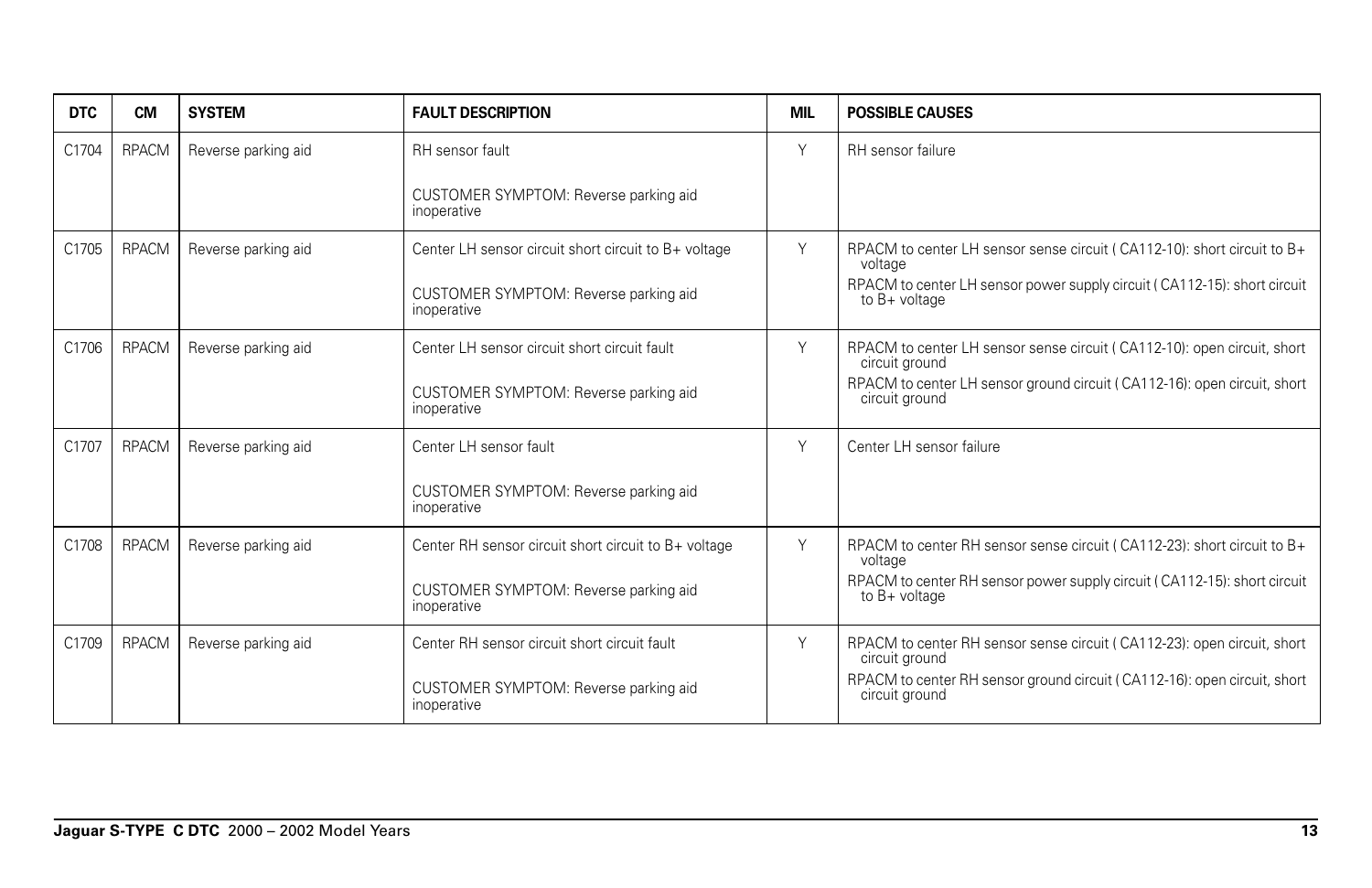| <b>DTC</b> | <b>CM</b>           | <b>SYSTEM</b>                           | <b>FAULT DESCRIPTION</b>                                          | <b>MIL</b> | <b>POSSIBLE CAUSES</b>                                                                                                                                                  |
|------------|---------------------|-----------------------------------------|-------------------------------------------------------------------|------------|-------------------------------------------------------------------------------------------------------------------------------------------------------------------------|
| C1710      | <b>RPACM</b>        | Reverse parking aid                     | Center RH sensor fault                                            | Y          | Center RH sensor failure                                                                                                                                                |
|            |                     |                                         | CUSTOMER SYMPTOM: Reverse parking aid<br>inoperative              |            |                                                                                                                                                                         |
| C1730      | <b>DSCCM</b>        | Dynamic stability control               | DSCCM sensor reference voltage supply not within<br>specification | Y          | <b>DSCCM</b> failure                                                                                                                                                    |
|            |                     |                                         |                                                                   |            | NOTE: Control module calibration using PDU is required when the fault is repaired and the DTC is cleared. MIL will flash to indicate that<br>configuration is required. |
| C1742      | <b>RPACM</b>        | Reverse parking aid                     | Parking aid sounder circuit fault                                 | Y          | RPACM to sounder circuit(s) (CA112-14, CA114-17): open circuit, short<br>circuit to ground                                                                              |
|            |                     |                                         | CUSTOMER SYMPTOM: Reverse parking aid<br>inoperative              |            | Parking aid sounder failure                                                                                                                                             |
| C1743      | <b>RPACM</b>        | Reverse parking aid                     | Parking aid sounder circuit short circuit to B+ voltage           | Y          | RPACM to sounder circuit(s) (CA112-14, CA114-17): short circuit to B+<br>voltage                                                                                        |
|            |                     |                                         | CUSTOMER SYMPTOM: Reverse parking aid<br>inoperative              |            |                                                                                                                                                                         |
| C1748      | <b>RPACM</b>        | Reverse parking aid                     | Reverse parking aid switch circuit fault                          | N          | RPACM to switch circuit (CA112-7): open circuit, short circuit to ground, short circuit to B+ voltage                                                                   |
|            |                     |                                         | CUSTOMER SYMPTOM: Reverse parking aid switch<br>inoperative       |            | Reverse parking aid switch ground fault<br>Reverse parking aid switch failure                                                                                           |
| C1805      | ABS/<br><b>TCCM</b> | Anti-lock braking / traction<br>control | ABS/TCCM mismatched with PCM (powertrain control<br>module)       | Y          | Replace ABS/TCCM                                                                                                                                                        |
|            |                     |                                         | CUSTOMER SYMPTOM: ABS/TC MIL warnings                             |            |                                                                                                                                                                         |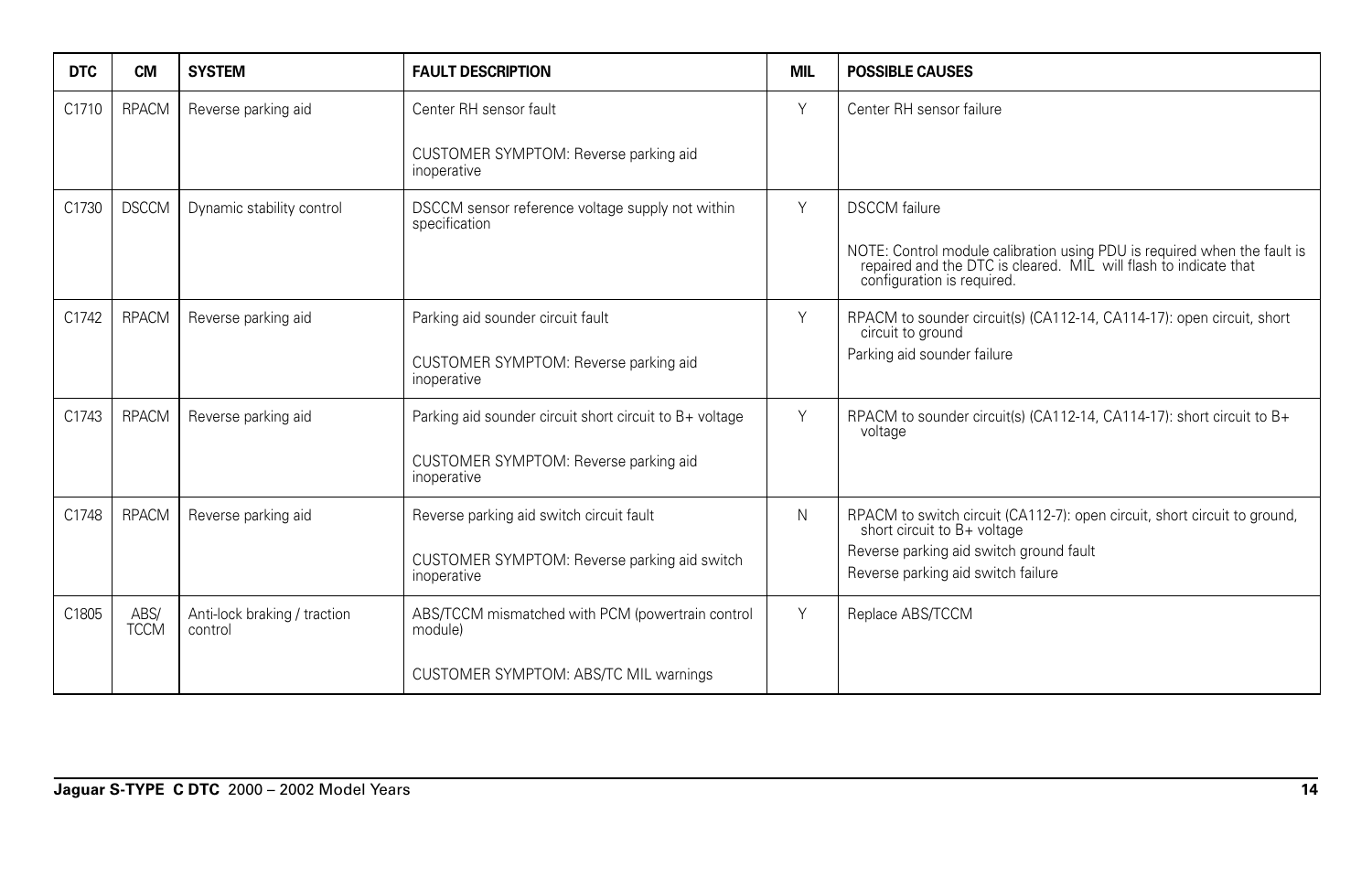| <b>DTC</b> | <b>CM</b>    | <b>SYSTEM</b>             | <b>FAULT DESCRIPTION</b>                                                                                 | MIL | <b>POSSIBLE CAUSES</b>                                                                                                                        |
|------------|--------------|---------------------------|----------------------------------------------------------------------------------------------------------|-----|-----------------------------------------------------------------------------------------------------------------------------------------------|
| C1805      | <b>DSCCM</b> | Dynamic stability control | DSCCM mismatched with PCM (powertrain control<br>module)                                                 | Y   | Replace DSCCM (correct part number)                                                                                                           |
|            |              |                           | CUSTOMER SYMPTOM: DSC MIL warnings                                                                       |     |                                                                                                                                               |
| C1920      | <b>RPACM</b> | Reverse parking aid       | Reverse parking aid state illumination circuit fault                                                     | N/Y | RPACM to switch STATE LED circuit (CA112-19): open circuit, short circuit<br>to ground                                                        |
|            |              |                           | CUSTOMER SYMPTOM: Reverse parking aid<br>inoperative                                                     |     | Reverse parking aid switch ground fault<br>Reverse parking aid switch failure                                                                 |
| C1924      | ADCM         | Variable assist steering  | Variable assist steering actuator circuit fault                                                          | N   | GECM to variable assist steering actuator circuit FH60-9: open circuit, short circuit to ground, short circuit to B+ voltage, high resistance |
|            |              |                           | CUSTOMER SYMPTOM: "Steering feel" incorrect                                                              |     | Variable assist steering actuator failure                                                                                                     |
| C1925      | <b>ADCM</b>  | Variable assist steering  | Variable assist steering actuator circuit fault                                                          | N   | GECM to variable assist steering actuator circuit FH60-2: open circuit, short circuit to ground, short circuit to B+ voltage, high resistance |
|            |              |                           | CUSTOMER SYMPTOM: "Steering feel" incorrect                                                              |     | Variable assist steering actuator failure                                                                                                     |
| C1960      | <b>DSCCM</b> | Dynamic stability control | Brake switch circuit fault (RECM brake switch message<br>does not agree with DSCCM brake switch message) | Y   | DSCCM to brake switch circuit: open circuit, short circuit to ground, short circuit to B+ voltage, high resistance                            |
|            |              |                           | CUSTOMER SYMPTOM: DSC MIL warnings                                                                       |     | RECM to brake switch circuit: open circuit, short circuit to ground, short<br>circuit to B+ voltage, high resistance                          |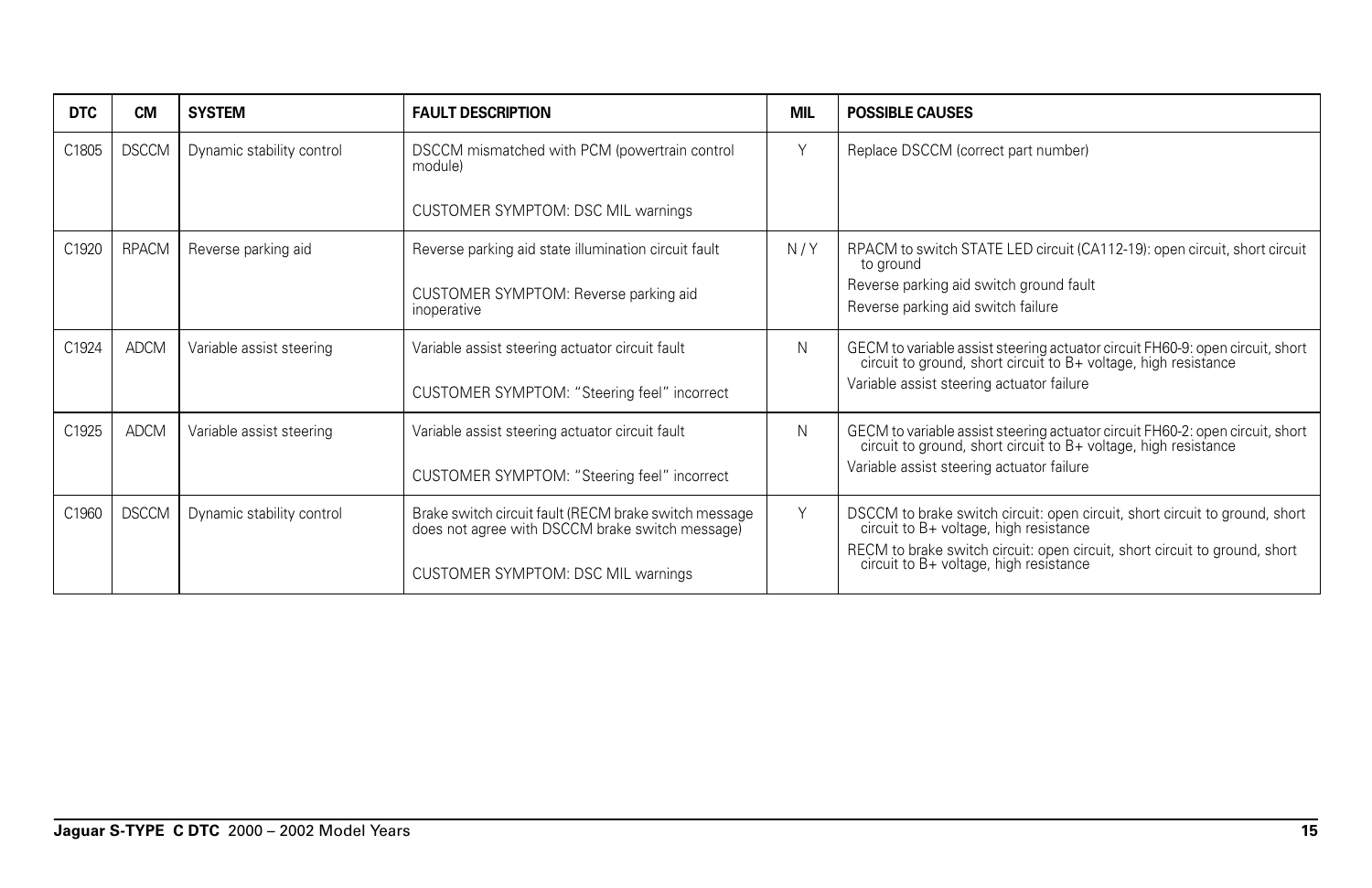

# **Chassis DTC Summaries**

**Jaguar S-TYPE** 2003 Model Year

**Refer to pages 2 and 3 for important information regarding the use of "Chassis DTC Summaries".**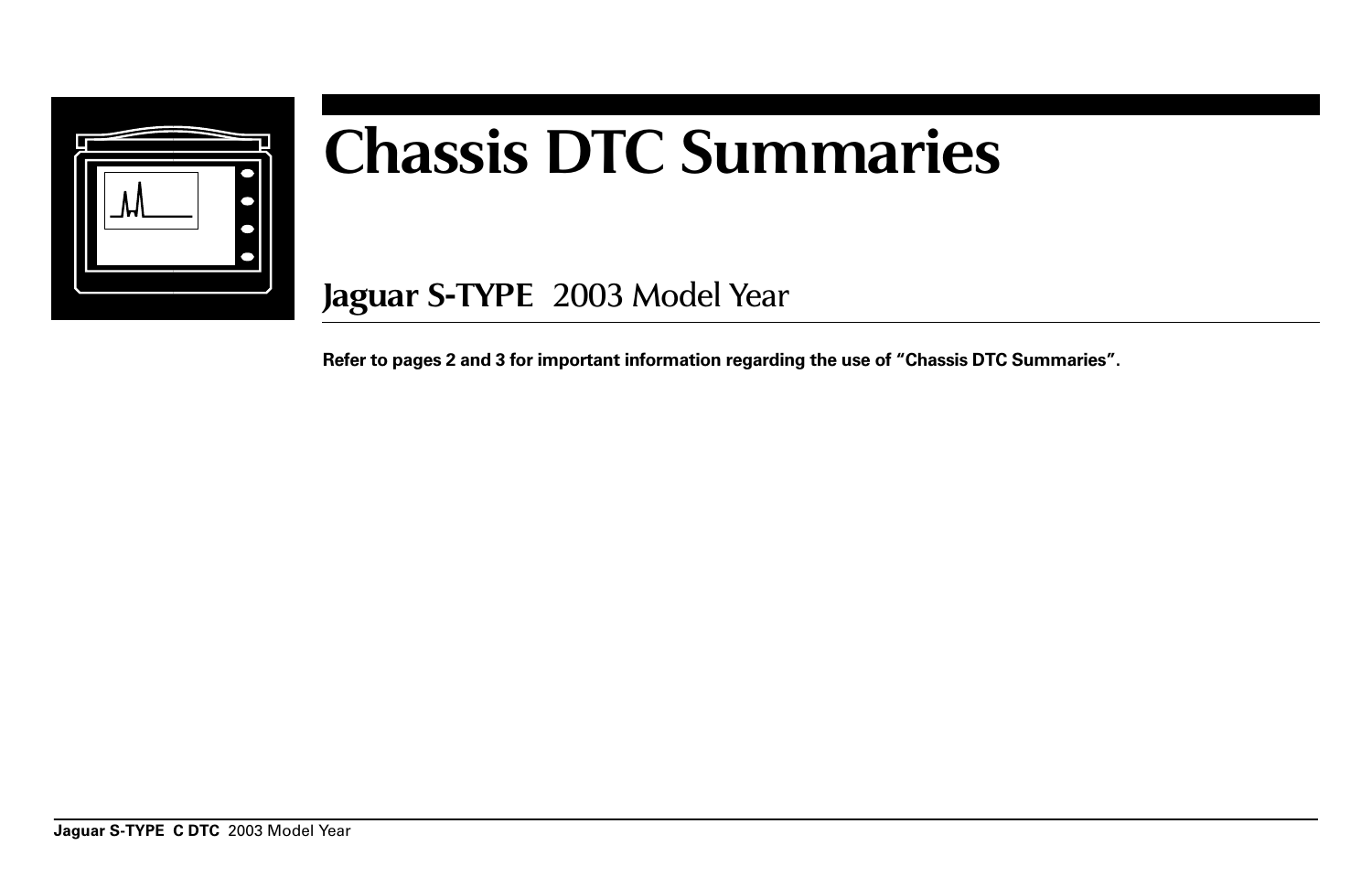#### **KEY TO COLUMN HEADINGS**

DTC Diagnostic Trouble Code.

| <b>CM</b>                | ADCM<br><b>ASCCM</b><br><b>AUDIO</b><br><b>DSCCM</b><br><b>EPBCM</b><br><b>GECM</b><br><b>PACM</b><br><b>RCM</b> | The control module(s) the DTC is associated with:<br>Adaptive Damping Control Module<br>Adaptive Speed Control Control Module<br>Audio Unit<br>Dynamic Stability Control Control Module<br>Electronic Parking Brake Control Module<br>General Electronic Control Module<br>Parking Aid Control Module<br><b>Restraints Control Module</b> |  |  |  |  |
|--------------------------|------------------------------------------------------------------------------------------------------------------|-------------------------------------------------------------------------------------------------------------------------------------------------------------------------------------------------------------------------------------------------------------------------------------------------------------------------------------------|--|--|--|--|
| <b>SYSTEM</b>            |                                                                                                                  | The vehicle system the DTC is associated with. Refer to the applicable Electrical Guide Figure for circuit details.                                                                                                                                                                                                                       |  |  |  |  |
| <b>FAULT DESCRIPTION</b> |                                                                                                                  | Fault description. If available, customer symptom (complaint) information is provided in this column.                                                                                                                                                                                                                                     |  |  |  |  |
| <b>MIL</b>               | $M =$ Message displayed.                                                                                         | $Y = MIL$ (warning indicator) is activated.<br>$N = MIL$ (warning indicator) is not activated.                                                                                                                                                                                                                                            |  |  |  |  |
| CM PIN                   |                                                                                                                  | Control module connector pin number(s)                                                                                                                                                                                                                                                                                                    |  |  |  |  |
| POSSIBLE CAUSES          |                                                                                                                  | Suggested possible causes listed in order of probability.                                                                                                                                                                                                                                                                                 |  |  |  |  |

**REFERENCE: It is recommended that the applicable "Electrical Guide" be referenced when using the information contained in this document.**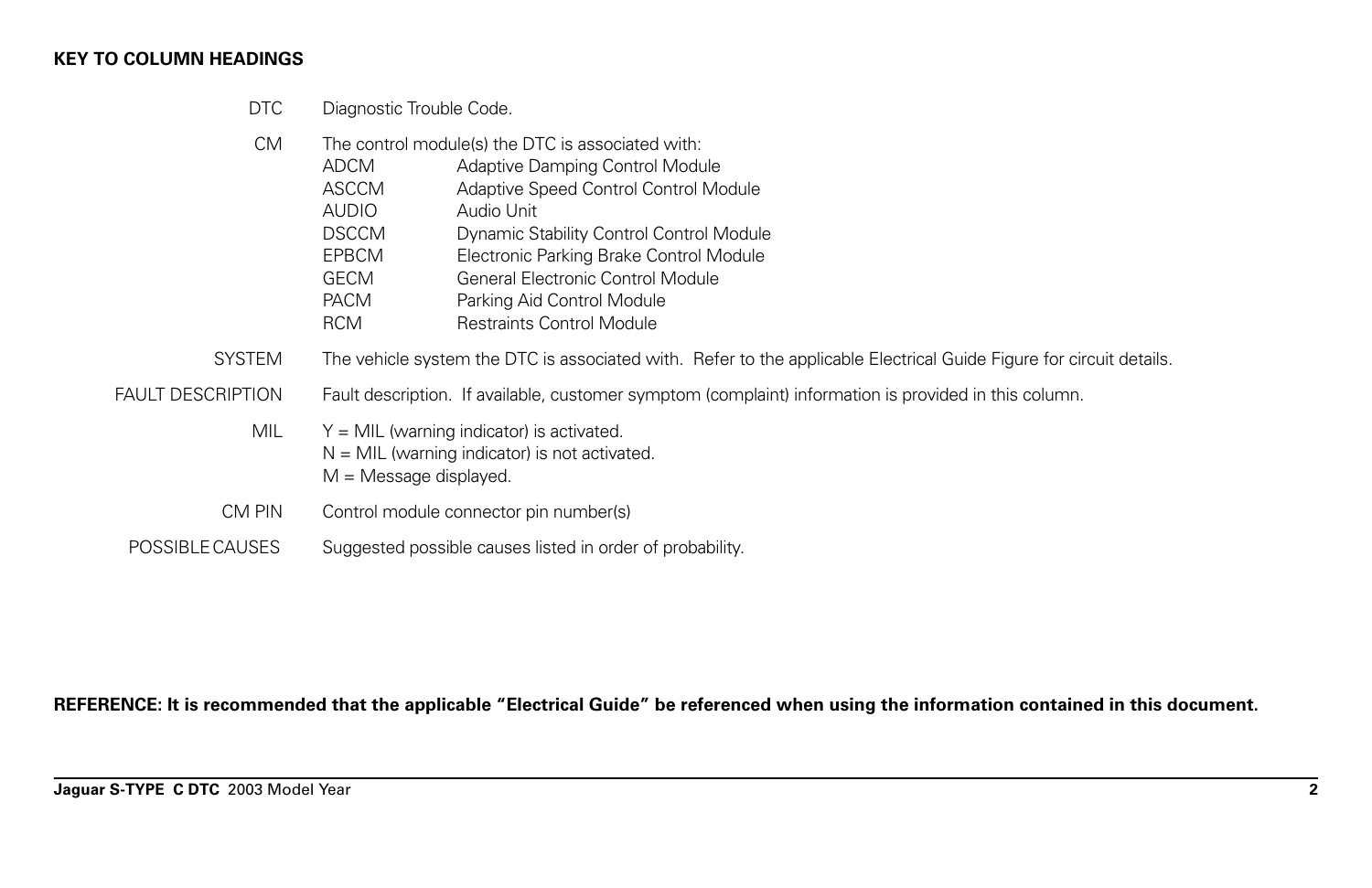### **CONTROL MODULE ACRONYMS**

| <b>ADCM</b> | Adaptive Damping Control Module |
|-------------|---------------------------------|
|-------------|---------------------------------|

- ASCCM Adaptive Speed Control Control Module<br>AUDIO Audio Unit
- AUDIO Audio Unit<br>DSCCM Dynamic St
- Dynamic Stability Control Control Module
- ECM Engine Control Module<br>EPBCM Electronic Parking Brake
- EPBCM Electronic Parking Brake Control Module<br>GECM General Electronic Control Module
- General Electronic Control Module
- IC Instrument Cluster<br>PACM Parking Aid Control
- PACM Parking Aid Control Module<br>RCM Restraints Control Module
- Restraints Control Module
- TCM Transmission Control Module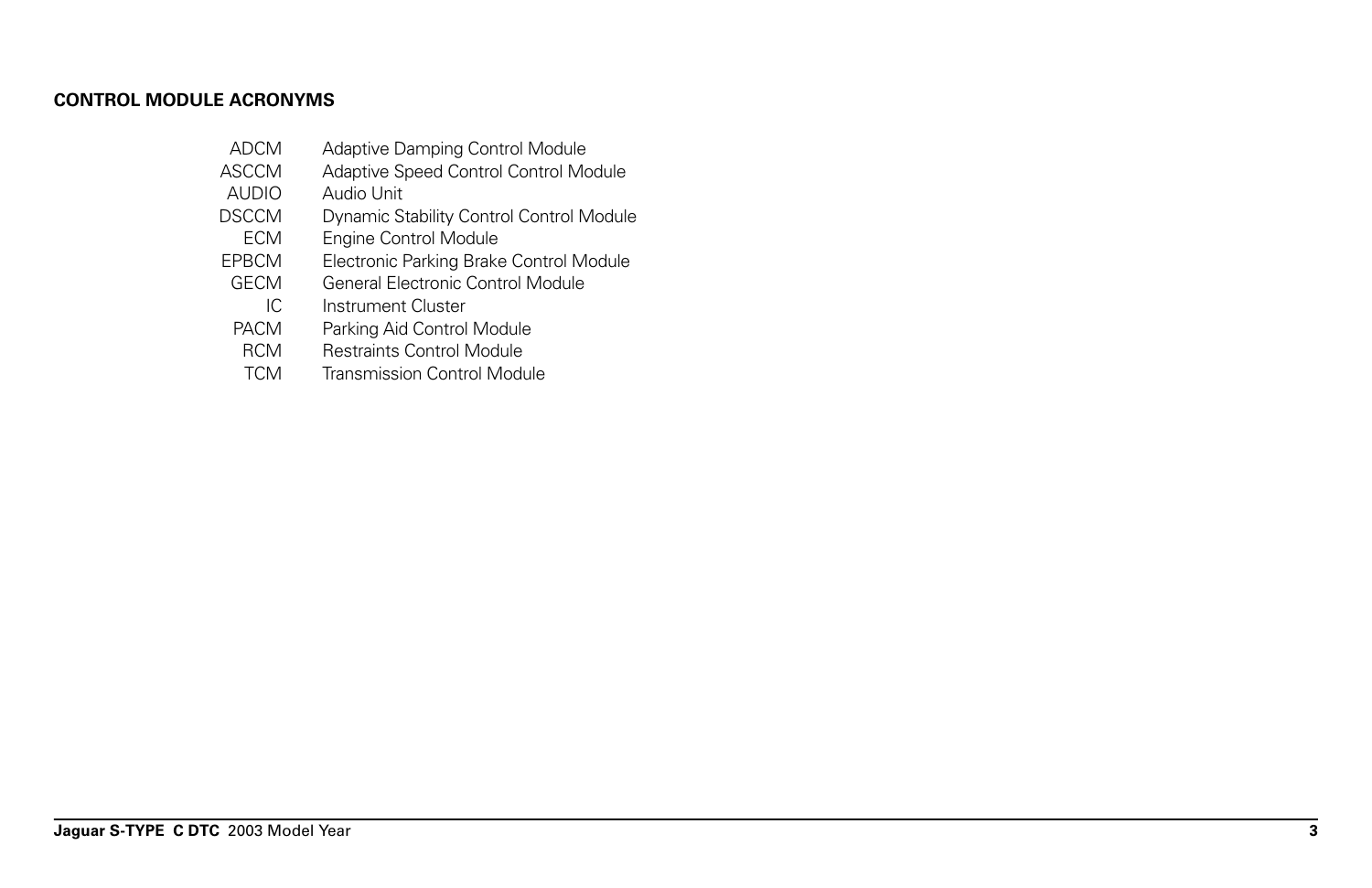| <b>DTC</b> | <b>CM</b>    | <b>SYSTEM</b>                   | <b>FAULT DESCRIPTION</b>                          | <b>MIL</b> | <b>CM PIN</b>          | <b>POSSIBLE CAUSES</b>                                                                                                                            |
|------------|--------------|---------------------------------|---------------------------------------------------|------------|------------------------|---------------------------------------------------------------------------------------------------------------------------------------------------|
| C1093      | <b>DSCCM</b> | Dynamic Stability Control       | Traction control switch circuit fault             | N          | FH103<br>$-38$         | Traction control switch circuit fault:<br>open circuit, short circuit to B+ voltage, short circuit to ground<br>Traction control switch failure   |
| C1094      | <b>EPBCM</b> | <b>Electronic Parking Brake</b> | Parking brake apply switch circuit fault          | Y<br>M     | CA242<br>-5<br>$-12$   | Parking brake apply switch circuit:<br>open circuit, short circuit to B+ voltage                                                                  |
| C1095      | <b>DSCCM</b> | Dynamic Stability Control       | <b>DSCCM</b> pump failure                         | Υ<br>M     | FH103<br>$-1$<br>$-47$ | Pump B+ power supply circuit: open circuit, short circuit to ground<br>Pump ground circuit: open circuit, high resistance<br><b>DSCCM</b> failure |
| C1132      | <b>EPBCM</b> | <b>Electronic Parking Brake</b> | Clutch pedal position sensor signal circuit fault | N          | CA242<br>$-11$         | Clutch pedal position sensor signal circuit: short circuit to ground                                                                              |
| C1133      | <b>EPBCM</b> | <b>Electronic Parking Brake</b> | Clutch pedal position sensor signal circuit fault | N          | CA242<br>$-11$         | Clutch pedal position sensor signal circuit: short circuit to B+ voltage                                                                          |
| C1134      | <b>EPBCM</b> | <b>Electronic Parking Brake</b> | In-gear switch circuit fault                      | N          | CA242<br>$-3$          | In-gear switch circuit: short circuit to ground                                                                                                   |
| C1135      | <b>EPBCM</b> | <b>Electronic Parking Brake</b> | In-gear switch circuit fault                      | Υ<br>M     | CA242<br>$-3$          | In-gear switch circuit: short circuit to B+ voltage                                                                                               |
| C1137      | <b>DSCCM</b> | Dynamic Stability Control       | <b>DSCCM</b> malfunction                          | Y*<br>M    | -                      | <b>DSCCM</b> failure<br>* CHECK ENGINE                                                                                                            |
| C1141      | <b>DSCCM</b> | Dynamic Stability Control       | LH front wheel speed sensor mechanical fault      | Υ<br>M     |                        | LH front wheel speed sensor reluctor tooth (teeth) missing or damaged                                                                             |
| C1142      | <b>DSCCM</b> | Dynamic Stability Control       | RH front wheel speed sensor mechanical fault      | Y<br>M     |                        | RH front wheel speed sensor reluctor tooth (teeth) missing or damaged                                                                             |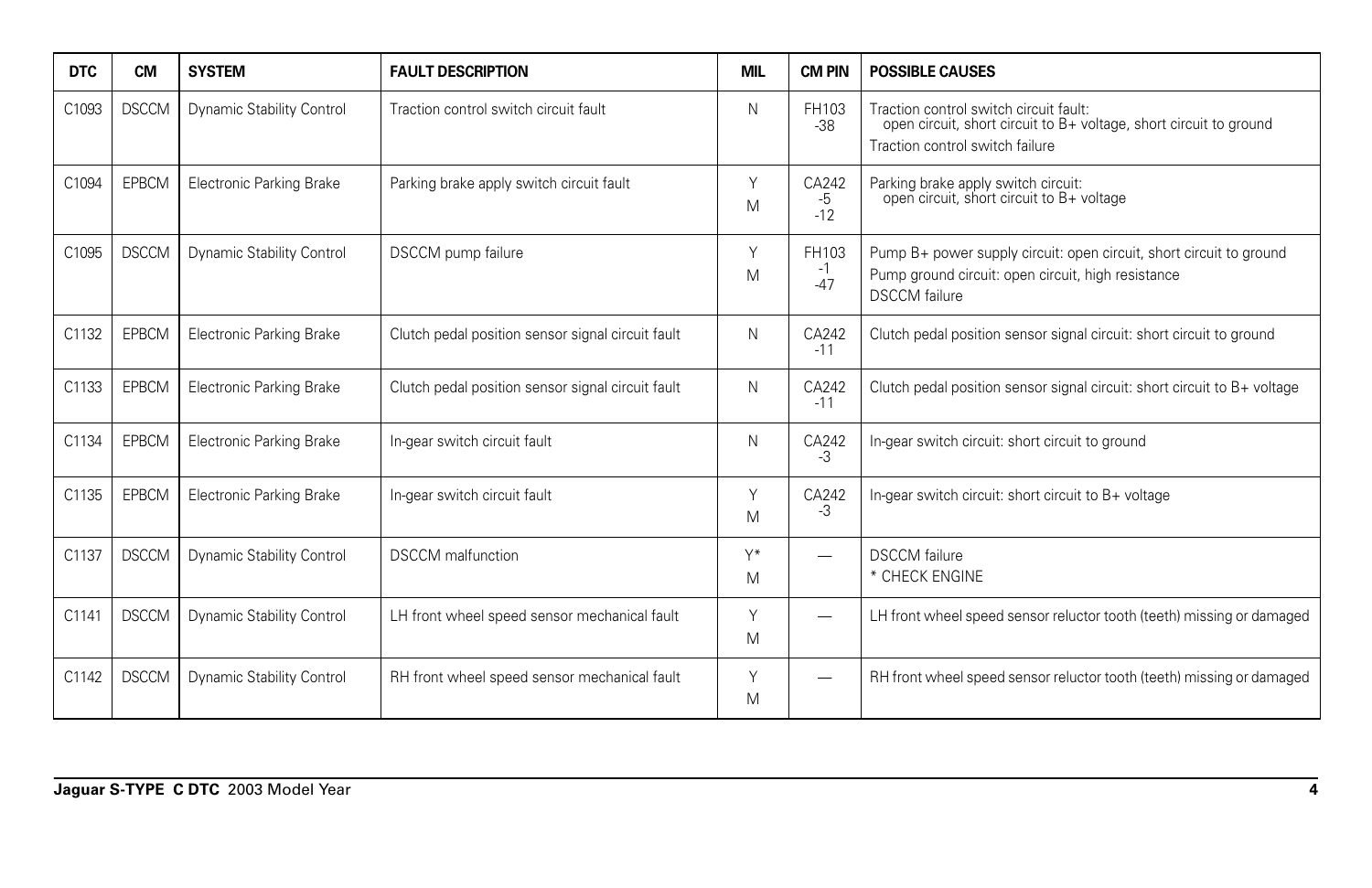| <b>DTC</b>        | <b>CM</b>    | <b>SYSTEM</b>             | <b>FAULT DESCRIPTION</b>                    | <b>MIL</b> | <b>CM PIN</b>           | <b>POSSIBLE CAUSES</b>                                                                                                                                                                                        |
|-------------------|--------------|---------------------------|---------------------------------------------|------------|-------------------------|---------------------------------------------------------------------------------------------------------------------------------------------------------------------------------------------------------------|
| C1143             | <b>DSCCM</b> | Dynamic Stability Control | LH rear wheel speed sensor mechanical fault | Y<br>M     |                         | LH rear wheel speed sensor reluctor tooth (teeth) missing or damaged                                                                                                                                          |
| C1144             | <b>DSCCM</b> | Dynamic Stability Control | RH rear wheel speed sensor mechanical fault | Y<br>M     |                         | RH rear wheel speed sensor reluctor tooth (teeth) missing or damaged                                                                                                                                          |
| C1145             | <b>DSCCM</b> | Dynamic Stability Control | RH front wheel speed sensor circuit fault   | Y*<br>M    | FH103<br>$-33$<br>$-34$ | RH front wheel speed sensor circuit: open circuit, short circuit to B+<br>voltage, short circuit to ground, high resistance<br>RH front wheel speed sensor failure<br>*CHECK ENGINE MIL                       |
| C <sub>1155</sub> | <b>DSCCM</b> | Dynamic Stability Control | LH front wheel speed sensor circuit fault   | Y*<br>M    | FH103<br>$-45$<br>$-46$ | LH front wheel speed sensor circuit: open circuit, short circuit to B+<br>voltage, short circuit to ground, high resistance<br>LH front wheel speed sensor failure<br>*CHECK ENGINE MIL                       |
| C1165             | <b>DSCCM</b> | Dynamic Stability Control | RH rear wheel speed sensor circuit fault    | Y*<br>M    | FH103<br>$-42$<br>$-43$ | RH rear wheel speed sensor circuit: open circuit, short circuit to B+<br>voltage, short circuit to ground, high resistance<br>RH rear wheel speed sensor failure<br>*CHECK ENGINE MIL                         |
| C1175             | <b>DSCCM</b> | Dynamic Stability Control | LH rear wheel speed sensor circuit fault    | Y*<br>M    | FH103<br>$-36$<br>$-37$ | LH rear wheel speed sensor circuit: open circuit, short circuit to B+<br>voltage, short circuit to ground, high resistance<br>LH rear wheel speed sensor failure<br>*CHECK ENGINE MIL                         |
| C1223             | <b>DSCCM</b> | Dynamic Stability Control | LH front wheel speed sensor signal missing  | Y<br>M     | FH103<br>$-45$          | LH front wheel speed sensor air gap too large<br>LH front wheel speed sensor reluctor mechanical damage<br>LH front wheel speed sensor signal circuit: high resistance<br>LH front wheel speed sensor failure |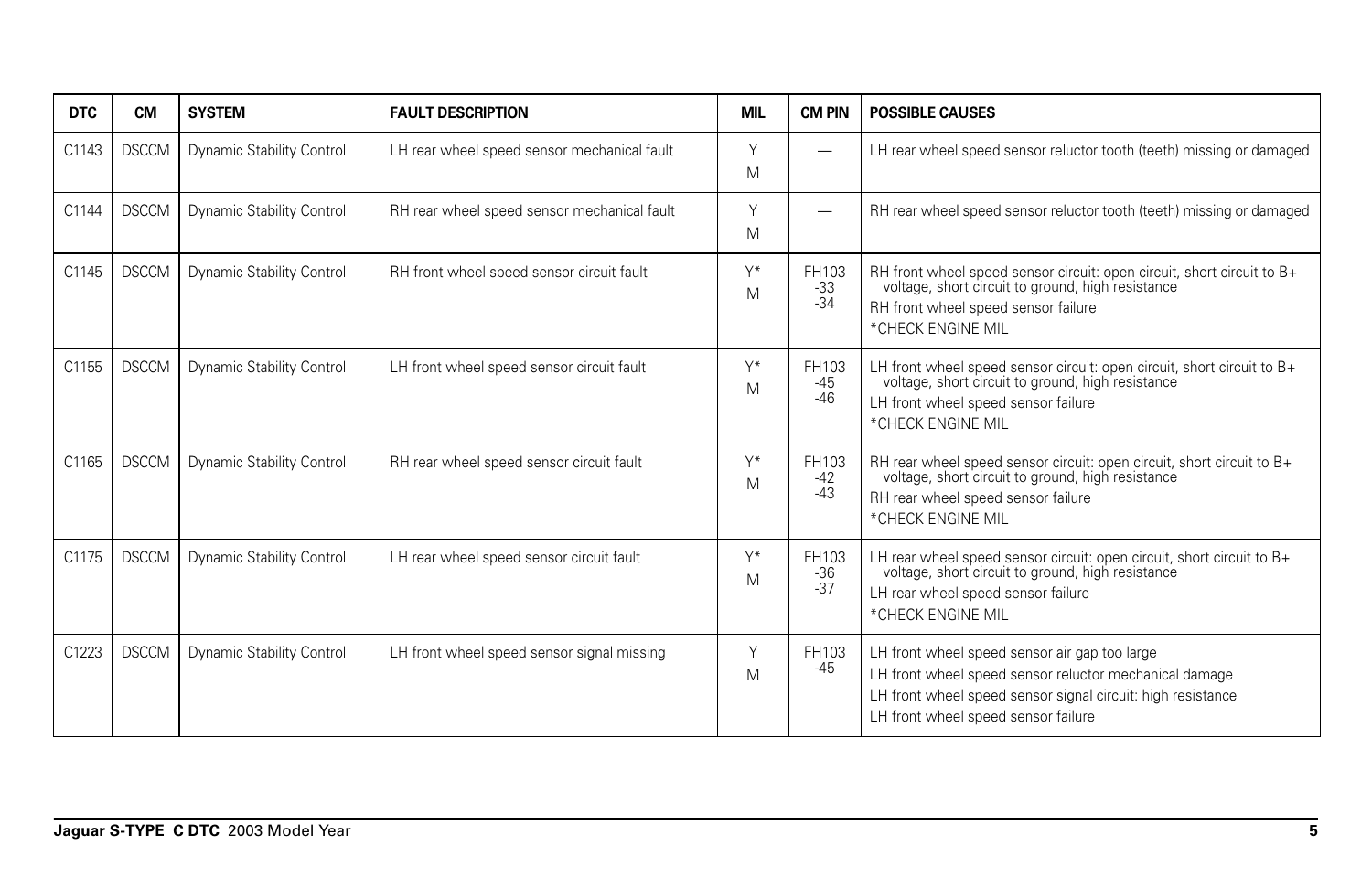| <b>DTC</b>        | <b>CM</b>    | <b>SYSTEM</b>             | <b>FAULT DESCRIPTION</b>                       | <b>MIL</b> | <b>CM PIN</b>                         | <b>POSSIBLE CAUSES</b>                                                                                                                                                                                                                                        |
|-------------------|--------------|---------------------------|------------------------------------------------|------------|---------------------------------------|---------------------------------------------------------------------------------------------------------------------------------------------------------------------------------------------------------------------------------------------------------------|
| C1234             | <b>DSCCM</b> | Dynamic Stability Control | RH front wheel speed sensor signal missing     | Υ<br>M     | FH103<br>$-34$                        | RH front wheel speed sensor air gap too large<br>RH front wheel speed sensor reluctor mechanical damage<br>RH front wheel speed sensor signal circuit: high resistance<br>RH front wheel speed sensor failure                                                 |
| C1235             | <b>DSCCM</b> | Dynamic Stability Control | LH rear wheel speed sensor signal missing      | Y<br>M     | FH103<br>$-43$                        | LH rear wheel speed sensor air gap too large<br>LH rear wheel speed sensor reluctor mechanical damage<br>LH rear wheel speed sensor signal circuit: high resistance<br>LH rear wheel speed sensor failure                                                     |
| C <sub>1236</sub> | <b>DSCCM</b> | Dynamic Stability Control | RH rear wheel speed sensor signal missing      | Y<br>M     | FH103<br>$-36$                        | RH rear wheel speed sensor air gap too large<br>RH rear wheel speed sensor reluctor mechanical damage<br>RH rear wheel speed sensor signal circuit: high resistance<br>RH rear wheel speed sensor failure                                                     |
| C1267             | <b>DSCCM</b> | Dynamic Stability Control | DSCCM anti-lock functions temporarily disabled | Υ<br>M     |                                       | <b>DSCCM</b> failure<br>Note: attempt hard reset before DSCCM replacement                                                                                                                                                                                     |
| C1277             | <b>DSCCM</b> | Dynamic Stability Control | Steering angle sensor circuit(s) fault         | Υ<br>M     | FH103<br>-3<br>$-5$<br>$-6$<br>$-7$   | Steering angle sensor circuit(s): open circuit, intermittent open circuit, short circuit to B+ voltage, short circuit to ground, high resistance<br>Steering angle sensor incorrectly mounted<br>Steering angle sensor loose<br>Steering angle sensor failure |
| C1279             | <b>DSCCM</b> | Dynamic Stability Control | Yaw rate sensor circuit(s) fault               | Υ<br>M     | FH103<br>-5<br>$-7$<br>$-25$<br>$-29$ | Yaw rate and lateral acceleration sensors cluster circuit(s):<br>open circuit, intermittent open circuit, short circuit to B+ voltage, short circuit to ground, high resistance<br>Yaw rate sensor failure                                                    |
| C1280             | <b>DSCCM</b> | Dynamic Stability Control | Yaw rate sensor signal fault                   | Y<br>M     | FH103<br>$-25$<br>$-29$               | Yaw rate and lateral acceleration sensors cluster incorrectly mounted<br>Yaw rate and lateral acceleration sensors cluster loose<br>Yaw rate and lateral acceleration sensors cluster failure                                                                 |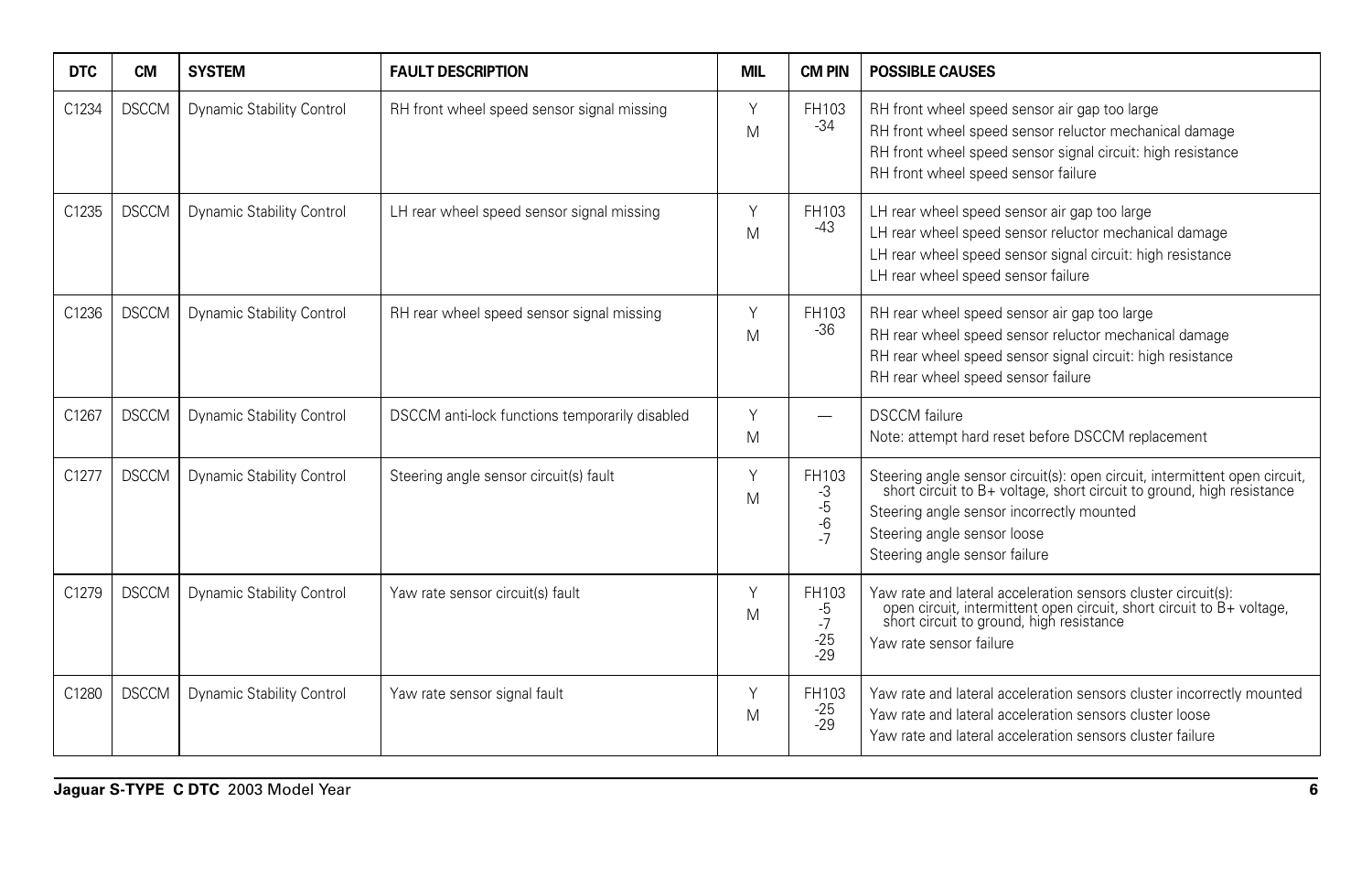| <b>DTC</b> | <b>CM</b>    | <b>SYSTEM</b>             | <b>FAULT DESCRIPTION</b>                                                                                          | <b>MIL</b> | <b>CM PIN</b>                         | <b>POSSIBLE CAUSES</b>                                                                                                                                                                                                 |
|------------|--------------|---------------------------|-------------------------------------------------------------------------------------------------------------------|------------|---------------------------------------|------------------------------------------------------------------------------------------------------------------------------------------------------------------------------------------------------------------------|
| C1281      | <b>DSCCM</b> | Dynamic Stability Control | Lateral acceleration sensor circuit(s) fault                                                                      | Y<br>M     | FH103<br>-5<br>$-7$<br>$-25$<br>$-29$ | Yaw rate and lateral acceleration sensors cluster circuit(s):<br>open circuit, intermittent open circuit, short circuit to B+ voltage, short circuit to ground, high resistance<br>Lateral acceleration sensor failure |
| C1282      | <b>DSCCM</b> | Dynamic Stability Control | Lateral acceleration sensor signal fault                                                                          | Υ<br>M     | FH103<br>$-25$<br>$-29$               | Yaw rate and lateral acceleration sensors cluster incorrectly mounted<br>Yaw rate and lateral acceleration sensors cluster loose<br>Yaw rate and lateral acceleration sensors cluster failure                          |
| C1284      | <b>GECM</b>  | Instrumentation           | Oil pressure switch circuit fault<br>CUSTOMER SYMPTOM: Oil pressure MIL always<br>on (if short circuit to ground) | N          | <b>FH59</b><br>$-9$                   | GECM to oil pressure switch circuit:<br>open circuit, short circuit to ground, short circuit to B+ voltage<br>Oil pressure switch ground fault (high resistance)<br>Oil pressure switch failure                        |
| C1285      | <b>DSCCM</b> | Dynamic Stability Control | Booster solenoid circuit fault                                                                                    | Y<br>M     | FH103<br>$-17$<br>$-31$               | Booster solenoid circuit: open circuit, short circuit to ground<br>Booster solenoid failure                                                                                                                            |
| C1286      | <b>DSCCM</b> | Dynamic Stability Control | Active brake booster mechanical failure                                                                           | Υ<br>M     | FH103<br>$-27$<br>$-28$<br>$-30$      | Booster force switch circuit: open circuit, short circuit to ground<br>Booster force switch failure<br><b>DSCCM</b> failure<br>Active brake booster mechanical failure                                                 |
| C1287      | <b>DSCCM</b> | Dynamic Stability Control | Booster force switch circuit fault                                                                                | Υ<br>M     | FH103<br>$-27$<br>$-28$<br>$-30$      | Booster force switch circuit:<br>open circuit, short circuit to ground, short circuit to B+ voltage<br>Booster force switch failure                                                                                    |
| C1288      | <b>DSCCM</b> | Dynamic Stability Control | Brake pressure sensor circuit fault                                                                               | Υ<br>Μ     | FH103<br>$-18$<br>$-19$<br>$-20$      | Brake pressure sensor circuit:<br>open circuit, short circuit to ground, short circuit to B+ voltage<br>Brake pressure sensor failure                                                                                  |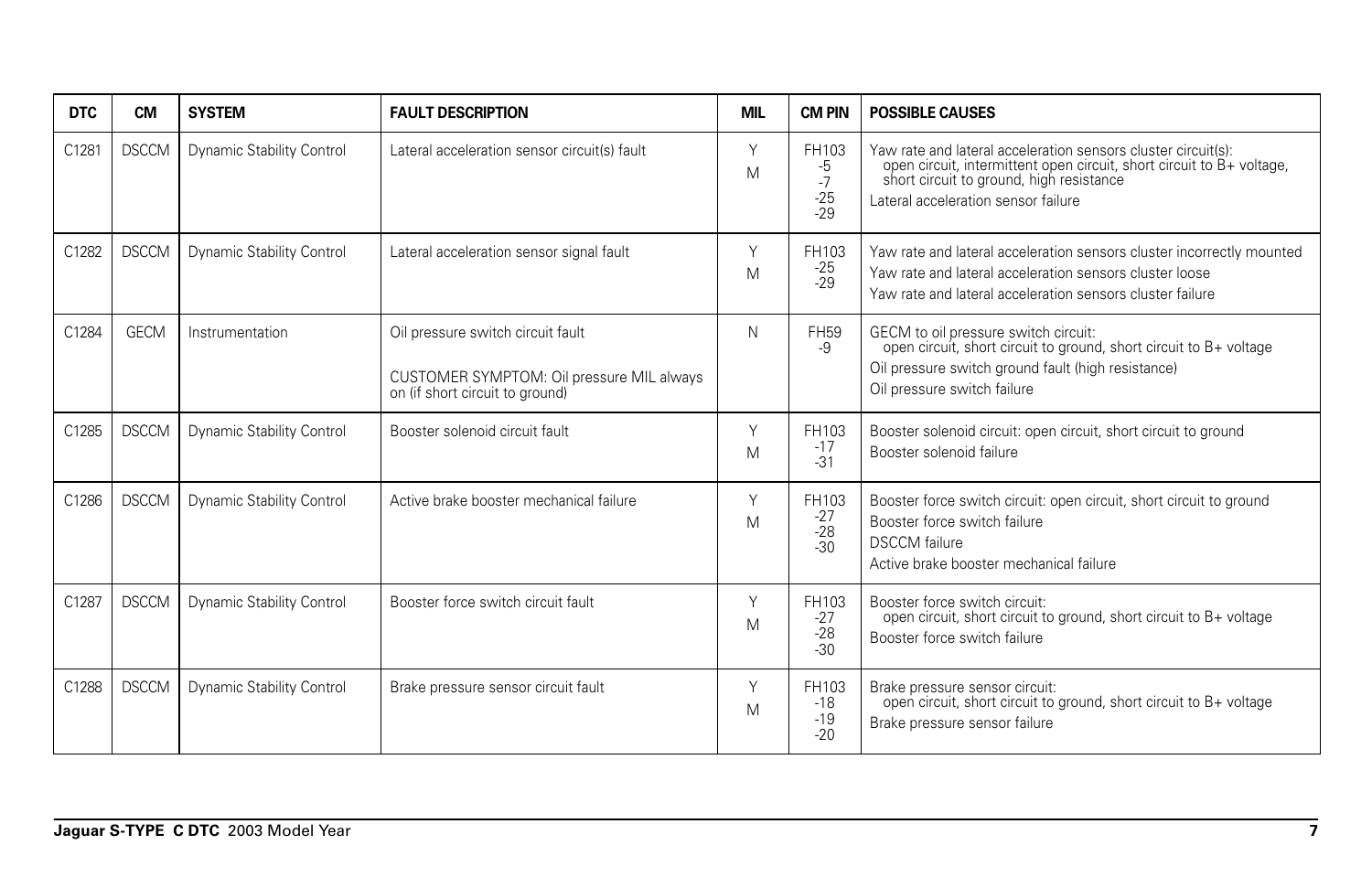| <b>DTC</b> | <b>CM</b>    | <b>SYSTEM</b>                    | <b>FAULT DESCRIPTION</b>                    | <b>MIL</b>  | <b>CM PIN</b>                       | <b>POSSIBLE CAUSES</b>                                                                                                                                                                                                                                              |
|------------|--------------|----------------------------------|---------------------------------------------|-------------|-------------------------------------|---------------------------------------------------------------------------------------------------------------------------------------------------------------------------------------------------------------------------------------------------------------------|
| C1291      | <b>ASCCM</b> | Adaptive Speed Control           | ASCCM sensor temperature out of range       | Υ<br>M      | —                                   | ASCCM sensor too warm or too cold<br>Normal operating temperature: -40 °C - 70 °C (-40 °F - 158 °F)                                                                                                                                                                 |
| C1292      | <b>ASCCM</b> | Adaptive Speed Control           | ASCCM sensor blocked                        | Υ<br>M      |                                     | Remove blockage from front of sensor                                                                                                                                                                                                                                |
| C1293      | <b>ASCCM</b> | Adaptive Speed Control           | ASCCM sensor alignment out of range         | Υ<br>M      | —                                   | ASCCM sensor alignment incorrect<br>Mechanically realign sensor<br>Perform complete service alignment                                                                                                                                                               |
| C1294      | <b>ASCCM</b> | Adaptive Speed Control           | Active speed or vehicle speed out of range  | $\vee$<br>M |                                     | Other control module (ECM, DSCCM, IC, TCM) ASC speed related fault<br><b>ASCCM</b> failure                                                                                                                                                                          |
| C1295      | <b>DSCCM</b> | <b>Dynamic Stability Control</b> | Steering angle sensor circuit fault         | Υ<br>M      | FH103<br>-3<br>$-5$<br>$-6$<br>$-7$ | Steering angle sensor circuit(s): open circuit, intermittent open circuit, short circuit to B+ voltage, short circuit to ground, high resistance<br>Steering angle sensor failure                                                                                   |
| C1306      | <b>DSCCM</b> | <b>Dynamic Stability Control</b> | Steering angle sensor initialization failed | Υ<br>M      | -                                   | Steering angle sensor encoder ring incorrectly installed<br>Steering angle sensor encoder ring loose<br>Steering angle sensor encoder ring mechanical failure                                                                                                       |
| C1307      | <b>DSCCM</b> | <b>Dynamic Stability Control</b> | Steering angle sensor encoder ring fault    | Υ<br>M      | FH103<br>-3<br>$-6$                 | Steering angle sensor encoder ring incorrectly installed<br>Steering angle sensor encoder ring loose<br>Steering angle sensor encoder ring mechanical failure<br>Steering angle sensor signal circuit: short circuit to each other<br>Steering angle sensor failure |
| C1414      | <b>RCM</b>   | Advanced Restraint System        | Incorrect control module fitted             | Υ           |                                     | Replace RCM (correct part number)                                                                                                                                                                                                                                   |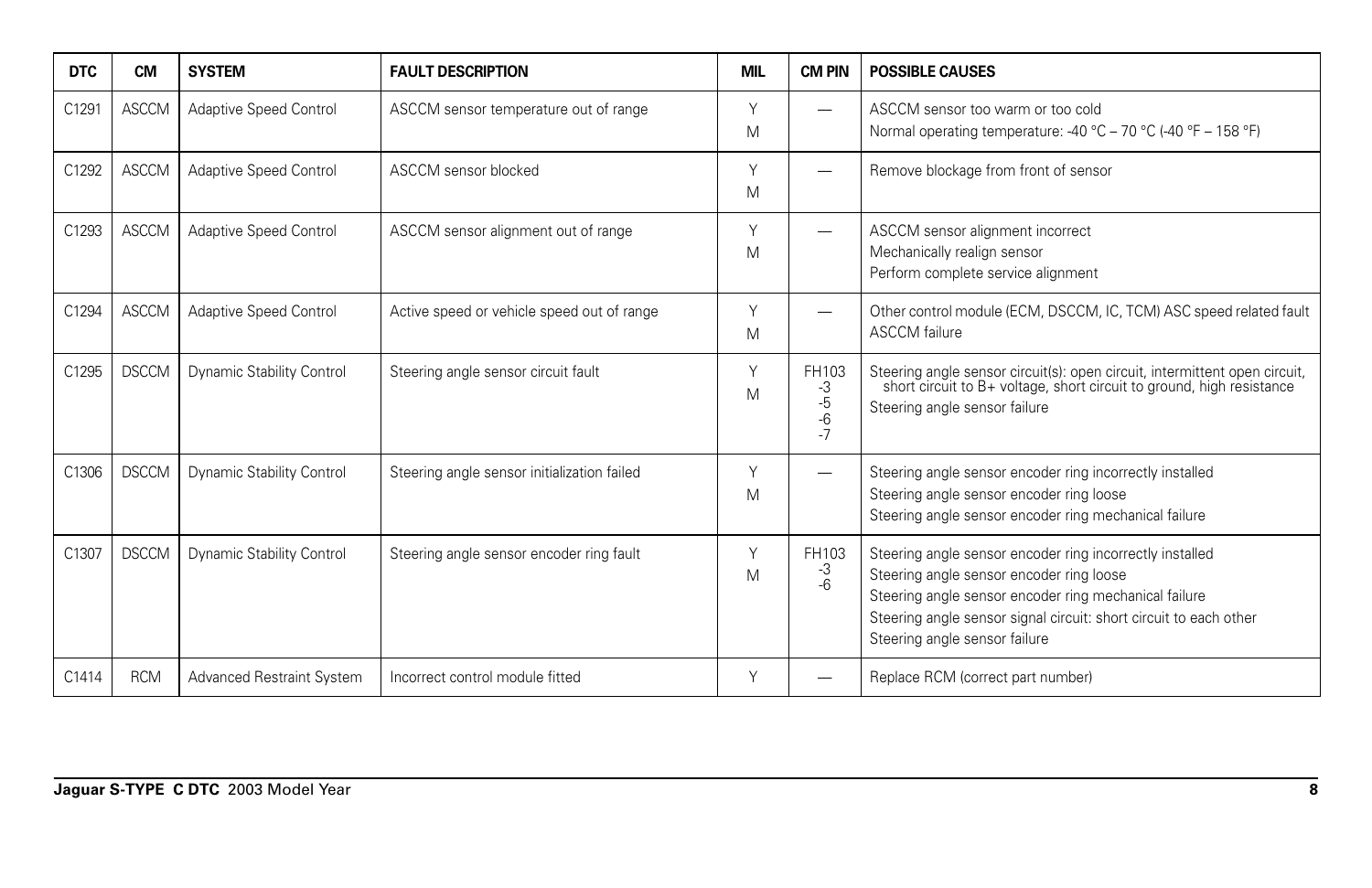| <b>DTC</b> | <b>CM</b>   | <b>SYSTEM</b>                                | <b>FAULT DESCRIPTION</b>                                                                                     | <b>MIL</b> | <b>CM PIN</b>             | <b>POSSIBLE CAUSES</b>                                                                                                                 |
|------------|-------------|----------------------------------------------|--------------------------------------------------------------------------------------------------------------|------------|---------------------------|----------------------------------------------------------------------------------------------------------------------------------------|
| C1416      | <b>ADCM</b> | <b>Suspension Adaptive</b><br>Damping (CATS) | RH front damper solenoid circuit short circuit to B+<br>voltage                                              | M          | CA11<br>$-7$<br>-8        | ADCM to RH front damper solenoid circuit(s):<br>short circuit to B+ voltage<br>RH front damper solenoid failure                        |
|            |             |                                              | CUSTOMER SYMPTOM: Dampers default to firm;<br>fault message                                                  |            |                           |                                                                                                                                        |
| C1417      | <b>ADCM</b> | <b>Suspension Adaptive</b><br>Damping (CATS) | RH front damper solenoid circuit short circuit<br>ground                                                     | M          | CA11<br>-7<br>-8          | ADCM to RH front damper solenoid circuit(s): short circuit to ground<br>RH front damper solenoid failure                               |
|            |             |                                              | CUSTOMER SYMPTOM: Dampers default to firm;<br>fault message                                                  |            |                           |                                                                                                                                        |
| C1419      | <b>ADCM</b> | <b>Suspension Adaptive</b><br>Damping (CATS) | RH front damper solenoid circuit open circuit<br>CUSTOMER SYMPTOM: Dampers default to firm;<br>fault message | M          | CA11<br>-7<br>$-8$        | RH front damper solenoid disconnected<br>ADCM to RH front damper solenoid circuit(s): open circuit<br>RH front damper solenoid failure |
| C1421      | <b>ADCM</b> | Suspension Adaptive                          | LH front damper solenoid circuit short circuit to B+                                                         | M          | CA11                      | ADCM to LH front damper solenoid circuit(s): short circuit to B+ voltage                                                               |
|            |             | Damping (CATS)                               | voltage                                                                                                      |            | $-5$<br>-6                | LH front damper solenoid failure                                                                                                       |
|            |             |                                              | CUSTOMER SYMPTOM: Dampers default to firm;<br>fault message                                                  |            |                           |                                                                                                                                        |
| C1422      | <b>ADCM</b> | <b>Suspension Adaptive</b><br>Damping (CATS) | LH front damper solenoid circuit short circuit<br>ground                                                     | M          | <b>CA11</b><br>-5<br>$-6$ | ADCM to LH front damper solenoid circuit(s): short circuit to ground<br>LH front damper solenoid failure                               |
|            |             |                                              | CUSTOMER SYMPTOM: Dampers default to firm;<br>fault message                                                  |            |                           |                                                                                                                                        |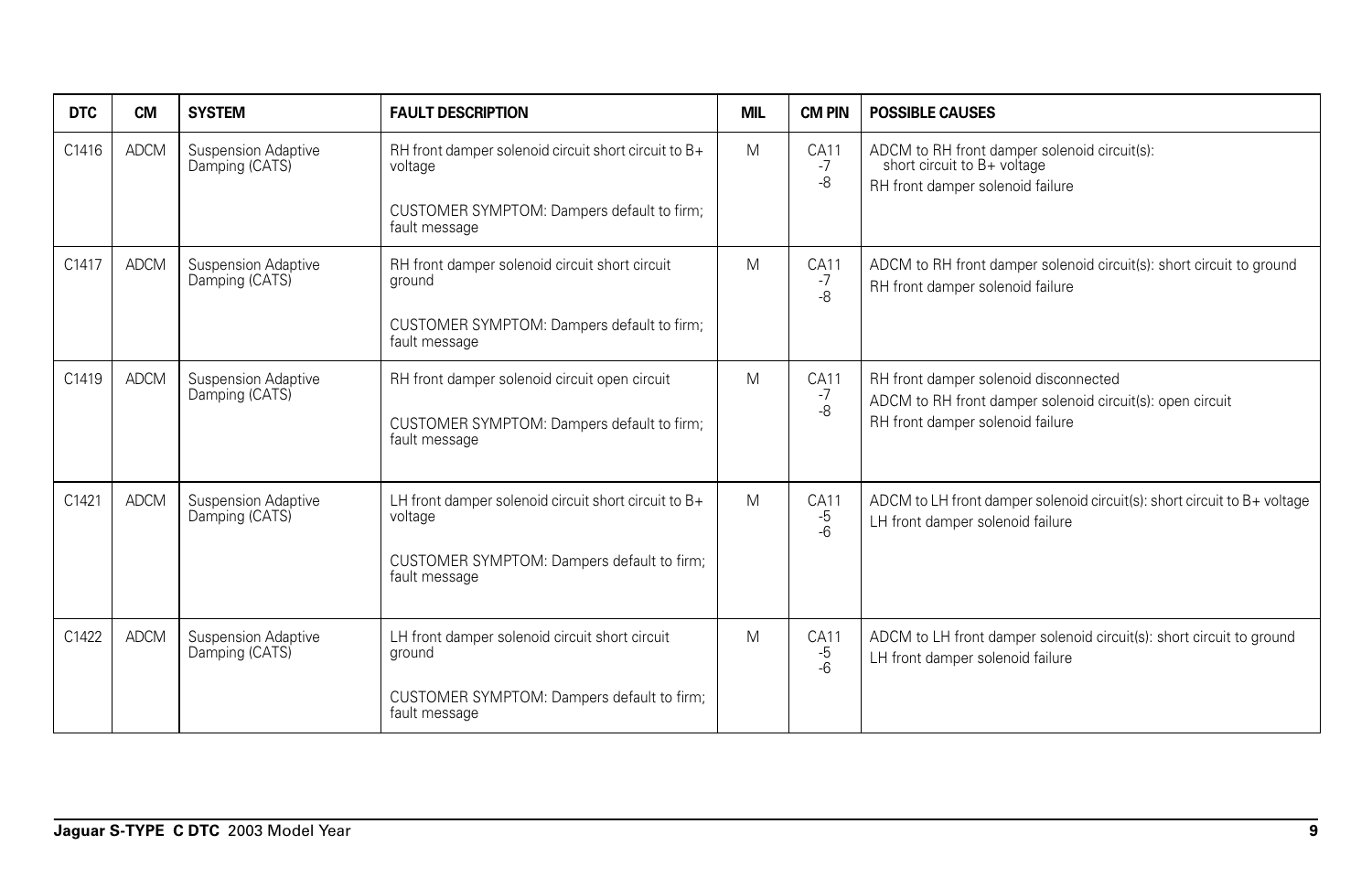| <b>DTC</b> | <b>CM</b>   | <b>SYSTEM</b>                                | <b>FAULT DESCRIPTION</b>                                                                                                      | <b>MIL</b> | <b>CM PIN</b>               | <b>POSSIBLE CAUSES</b>                                                                                                                 |
|------------|-------------|----------------------------------------------|-------------------------------------------------------------------------------------------------------------------------------|------------|-----------------------------|----------------------------------------------------------------------------------------------------------------------------------------|
| C1424      | <b>ADCM</b> | <b>Suspension Adaptive</b><br>Damping (CATS) | LH front damper solenoid circuit open circuit<br>CUSTOMER SYMPTOM: Dampers default to firm;<br>fault message                  | M          | CA11<br>-5<br>-6            | LH front damper solenoid disconnected<br>ADCM to LH front damper solenoid circuit(s): open circuit<br>LH front damper solenoid failure |
| C1425      | <b>ADCM</b> | <b>Suspension Adaptive</b><br>Damping (CATS) | RH rear damper solenoid circuit short circuit ground<br>CUSTOMER SYMPTOM: Dampers default to firm;<br>fault message           | M          | CA11<br>$-1$<br>$-2$        | ADCM to RH rear damper solenoid circuit(s): short circuit to ground<br>RH rear damper solenoid failure                                 |
| C1426      | <b>ADCM</b> | Suspension Adaptive<br>Damping (CATS)        | RH rear damper solenoid circuit short circuit to B+<br>voltage<br>CUSTOMER SYMPTOM: Dampers default to firm;                  | M          | <b>CA11</b><br>$-1$<br>$-2$ | ADCM to RH rear damper solenoid circuit(s): short circuit to B+ voltage<br>RH rear damper solenoid failure                             |
|            |             |                                              | fault message                                                                                                                 |            |                             |                                                                                                                                        |
| C1427      | <b>ADCM</b> | Suspension Adaptive<br>Damping (CATS)        | RH rear damper solenoid circuit open circuit<br>CUSTOMER SYMPTOM: Dampers default to firm;<br>fault message                   | M          | CA11<br>$-1$<br>$-2$        | RH rear damper solenoid disconnected<br>ADCM to RH rear damper solenoid circuit(s): open circuit<br>RH rear damper solenoid failure    |
| C1430      | <b>ADCM</b> | Suspension Adaptive<br>Damping (CATS)        | LH rear damper solenoid circuit open circuit<br>CUSTOMER SYMPTOM: Dampers default to firm;<br>fault message                   | M          | CA11<br>-3<br>$-4$          | LH rear damper solenoid disconnected<br>ADCM to LH rear damper solenoid circuit(s): open circuit<br>LH rear damper solenoid failure    |
| C1431      | <b>ADCM</b> | Suspension Adaptive<br>Damping (CATS)        | LH rear damper solenoid circuit short circuit to B+<br>voltage<br>CUSTOMER SYMPTOM: Dampers default to firm;<br>fault message | M          | CA11<br>-3<br>-4            | ADCM to LH rear damper solenoid circuit(s): short circuit to B+ voltage<br>LH rear damper solenoid failure                             |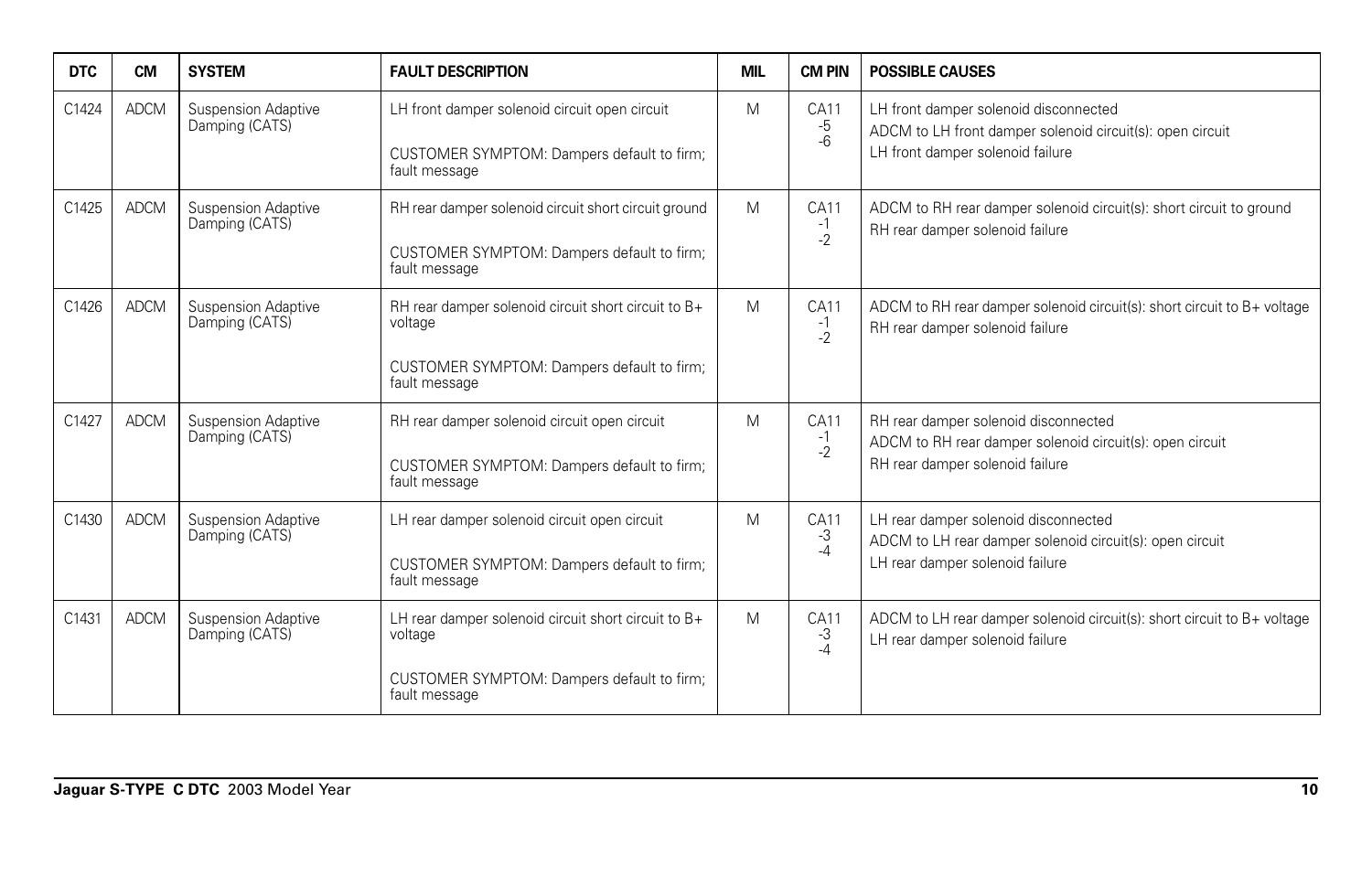| <b>DTC</b> | <b>CM</b>    | <b>SYSTEM</b>                                | <b>FAULT DESCRIPTION</b>                                                                                            | <b>MIL</b> | <b>CM PIN</b>                             | <b>POSSIBLE CAUSES</b>                                                                                                                                                                                                   |
|------------|--------------|----------------------------------------------|---------------------------------------------------------------------------------------------------------------------|------------|-------------------------------------------|--------------------------------------------------------------------------------------------------------------------------------------------------------------------------------------------------------------------------|
| C1432      | <b>ADCM</b>  | <b>Suspension Adaptive</b><br>Damping (CATS) | LH rear damper solenoid circuit short circuit ground<br>CUSTOMER SYMPTOM: Dampers default to firm;<br>fault message | M          | <b>CA11</b><br>-3<br>$-4$                 | ADCM to LH rear damper solenoid circuit(s): short circuit to ground<br>LH rear damper solenoid failure                                                                                                                   |
| C1435      | <b>ADCM</b>  | <b>Suspension Adaptive</b><br>Damping (CATS) | Rear vertical accelerometer sensing circuit fault<br>CUSTOMER SYMPTOM: Dampers default to firm;<br>fault message    | M          | CA12<br>$-10$                             | Rear vertical accelerometer incorrectly oriented<br>ADCM to rear vertical accelerometer sensing circuit:<br>open circuit, short circuit to ground, short circuit to B+ voltage<br>Rear vertical accelerometer failure    |
| C1440      | <b>DSCCM</b> | Dynamic Stability Control                    | Brake pressure sensor signal circuit fault                                                                          | Υ<br>M     | FH103<br>$-20$                            | Brake pressure sensor signal circuit:<br>open circuit, short circuit to B+ voltage, short circuit to ground<br>Brake pressure sensor failure                                                                             |
| C1446      | <b>DSCCM</b> | Dynamic Stability Control                    | Stop lamp circuit fault (CAN message)                                                                               | Υ<br>M     | FH103<br>$-11$<br>$-12$<br>$-14$<br>$-15$ | Brake ON / OFF switch circuit fault<br>Brake ON / OFF switch failure<br>Brake ON / OFF switch CAN message fault                                                                                                          |
| C1455      | <b>ADCM</b>  | <b>Suspension Adaptive</b><br>Damping (CATS) | Front vertical accelerometer sensing circuit fault<br>CUSTOMER SYMPTOM: Dampers default to firm;<br>fault message   | M          | CA12<br>$-12$                             | Front vertical accelerometer incorrectly oriented<br>ADCM to front vertical accelerometer sensing circuit:<br>open circuit, short circuit to ground, short circuit to B+ voltage<br>Front vertical accelerometer failure |
| C1459      | <b>ASCCM</b> | Adaptive Speed Control                       | Forward alert switch and ASC indicator circuit fault                                                                | Y<br>M     | FH107<br>$-12$                            | Forward alert switch and ASC indicator circuit:<br>open circuit, short circuit to B+ voltage                                                                                                                             |
| C1515      | <b>ADCM</b>  | <b>Suspension Adaptive</b><br>Damping (CATS) | Lateral accelerometer sensing circuit fault<br>CUSTOMER SYMPTOM: Dampers default to firm;<br>fault message          | M          | CA12<br>$-11$                             | Lateral accelerometer incorrectly oriented<br>ADCM to lateral accelerometer sensing circuit:<br>open circuit, short circuit to ground, short circuit to B+ voltage<br>Lateral accelerometer failure                      |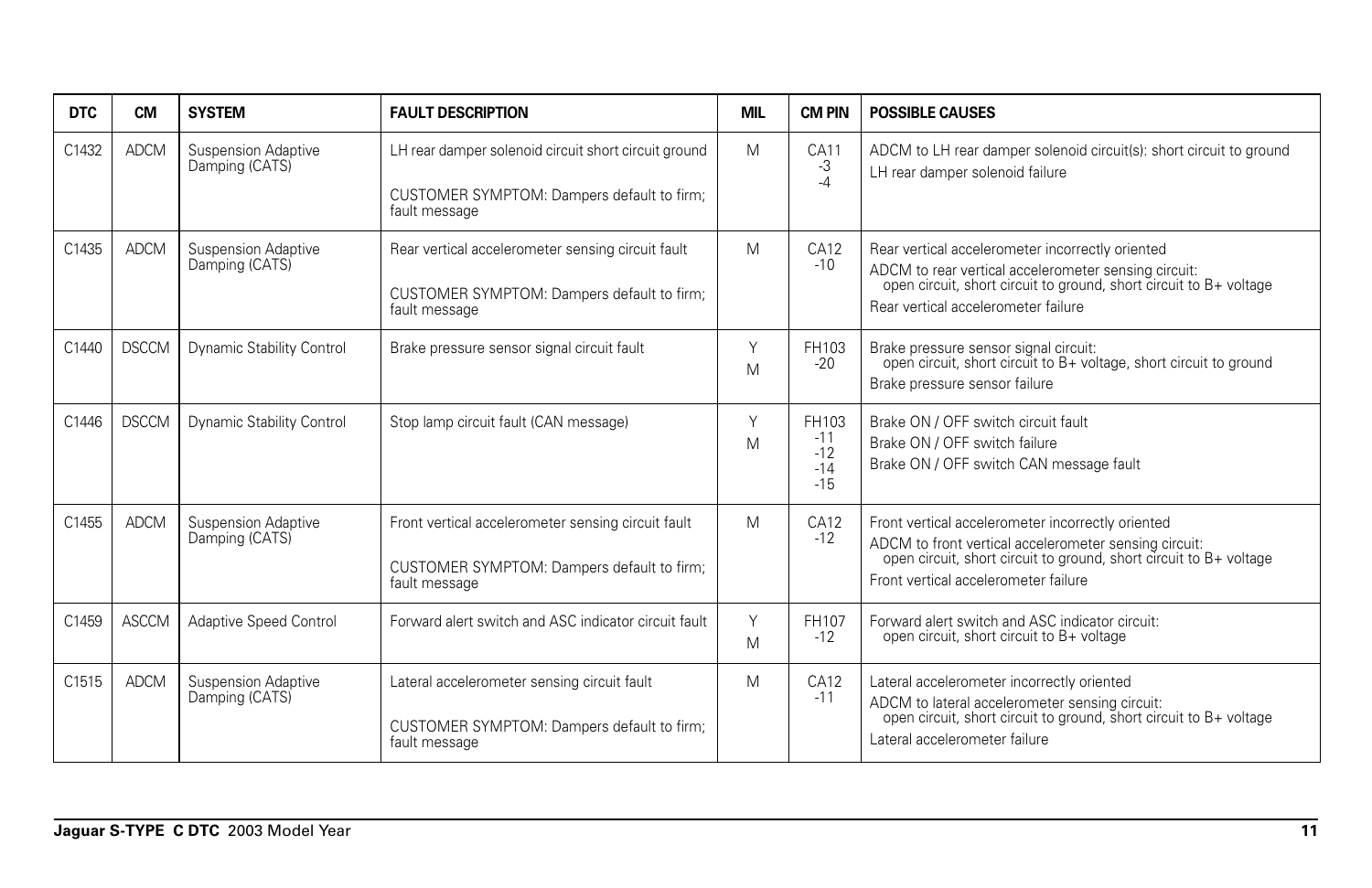| <b>DTC</b> | <b>CM</b> | <b>SYSTEM</b> | <b>FAULT DESCRIPTION</b>                             | <b>MIL</b> | <b>CM PIN</b>  | <b>POSSIBLE CAUSES</b>                                     |
|------------|-----------|---------------|------------------------------------------------------|------------|----------------|------------------------------------------------------------|
| C1699      | PACM      | Parking Aid   | LH sensor data circuit short circuit to B+ voltage   | Υ          | CA112<br>$-11$ | LH sensor data circuit: short circuit to B+ voltage        |
|            |           |               | CUSTOMER SYMPTOM: Reverse parking aid<br>inoperative |            |                |                                                            |
| C1700      | PACM      | Parking Aid   | LH sensor data circuit fault                         | Y          | CA112<br>$-11$ | LH sensor data circuit: open circuit, short circuit ground |
|            |           |               | CUSTOMER SYMPTOM: Reverse parking aid<br>inoperative |            |                |                                                            |
| C1701      | PACM      | Parking Aid   | LH sensor fault                                      | Υ          | —              | LH sensor failure                                          |
|            |           |               | CUSTOMER SYMPTOM: Reverse parking aid<br>inoperative |            |                |                                                            |
| C1702      | PACM      | Parking Aid   | RH sensor data circuit short circuit to B+ voltage   | Y          | CA112<br>$-24$ | RH sensor data circuit: short circuit to B+ voltage        |
|            |           |               | CUSTOMER SYMPTOM: Reverse parking aid<br>inoperative |            |                |                                                            |
| C1703      | PACM      | Parking Aid   | RH sensor data circuit fault                         | Υ          | CA112<br>$-24$ | RH sensor data circuit: open circuit, short circuit ground |
|            |           |               | CUSTOMER SYMPTOM: Reverse parking aid<br>inoperative |            |                |                                                            |
| C1704      | PACM      | Parking Aid   | RH sensor fault                                      | Υ          |                | RH sensor failure                                          |
|            |           |               | CUSTOMER SYMPTOM: Reverse parking aid<br>inoperative |            |                |                                                            |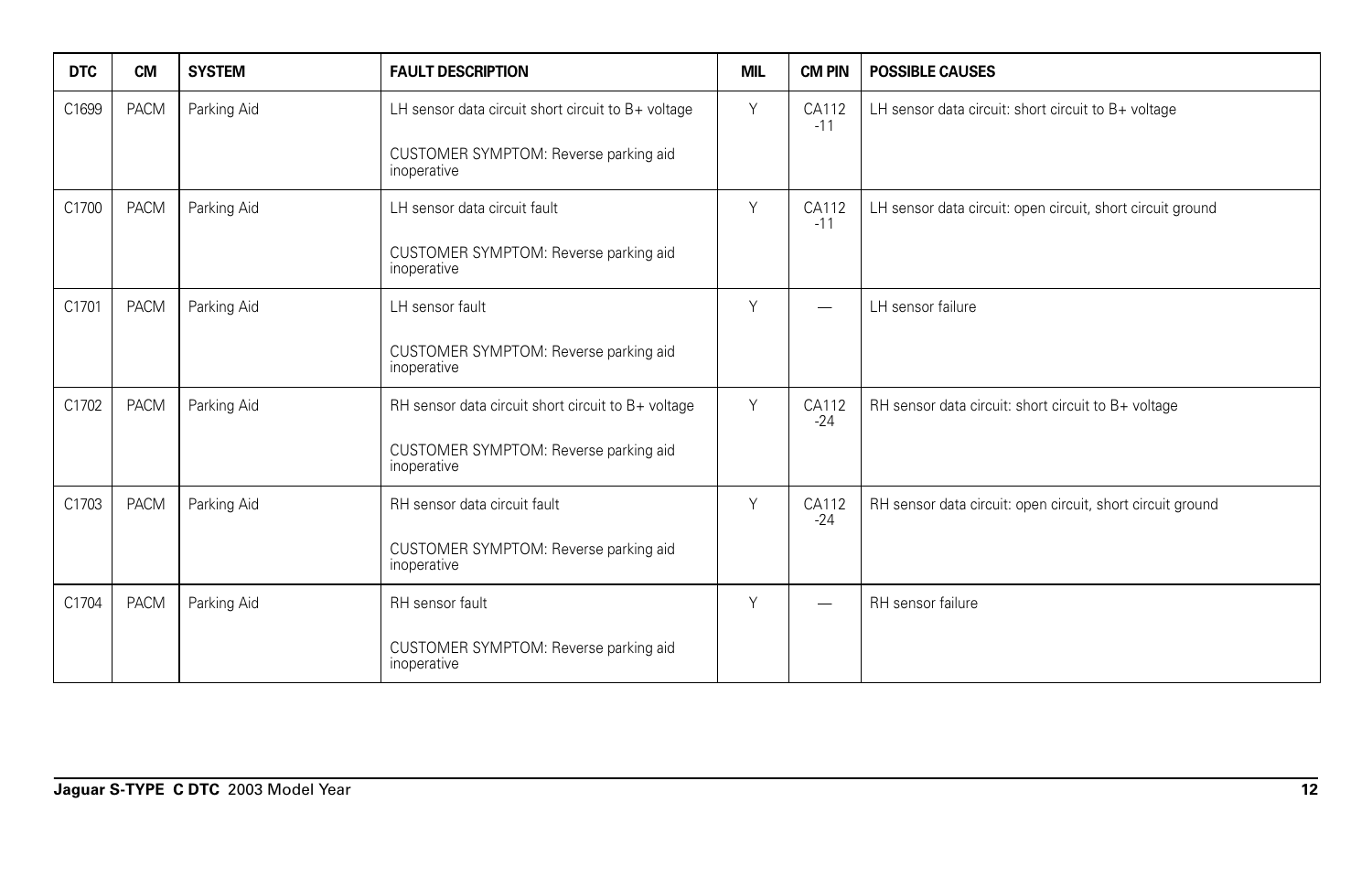| <b>DTC</b> | <b>CM</b>   | <b>SYSTEM</b> | <b>FAULT DESCRIPTION</b>                                     | <b>MIL</b> | <b>CM PIN</b>  | <b>POSSIBLE CAUSES</b>                                            |
|------------|-------------|---------------|--------------------------------------------------------------|------------|----------------|-------------------------------------------------------------------|
| C1705      | <b>PACM</b> | Parking Aid   | LH center sensor data circuit short circuit to B+<br>voltage | Y          | CA112<br>$-10$ | LH center sensor data circuit: short circuit to B+ voltage        |
|            |             |               | CUSTOMER SYMPTOM: Reverse parking aid<br>inoperative         |            |                |                                                                   |
| C1706      | <b>PACM</b> | Parking Aid   | LH center sensor data circuit fault                          | Y          | CA112<br>$-10$ | LH center sensor data circuit: open circuit, short circuit ground |
|            |             |               | CUSTOMER SYMPTOM: Reverse parking aid<br>inoperative         |            |                |                                                                   |
| C1707      | <b>PACM</b> | Parking Aid   | LH center sensor fault                                       | Y          |                | LH center sensor failure                                          |
|            |             |               | CUSTOMER SYMPTOM: Reverse parking aid<br>inoperative         |            |                |                                                                   |
| C1708      | <b>PACM</b> | Parking Aid   | RH center sensor data circuit short circuit to B+<br>voltage | Y          | CA112<br>$-23$ | RH center sensor data circuit: short circuit to B+ voltage        |
|            |             |               | CUSTOMER SYMPTOM: Reverse parking aid<br>inoperative         |            |                |                                                                   |
| C1709      | <b>PACM</b> | Parking Aid   | RH center sensor data circuit fault                          | Y          | CA112<br>$-23$ | RH center sensor data circuit: open circuit, short circuit ground |
|            |             |               | CUSTOMER SYMPTOM: Reverse parking aid<br>inoperative         |            |                |                                                                   |
| C1710      | <b>PACM</b> | Parking Aid   | RH center sensor fault                                       | Y          |                | RH center sensor failure                                          |
|            |             |               | CUSTOMER SYMPTOM: Reverse parking aid<br>inoperative         |            |                |                                                                   |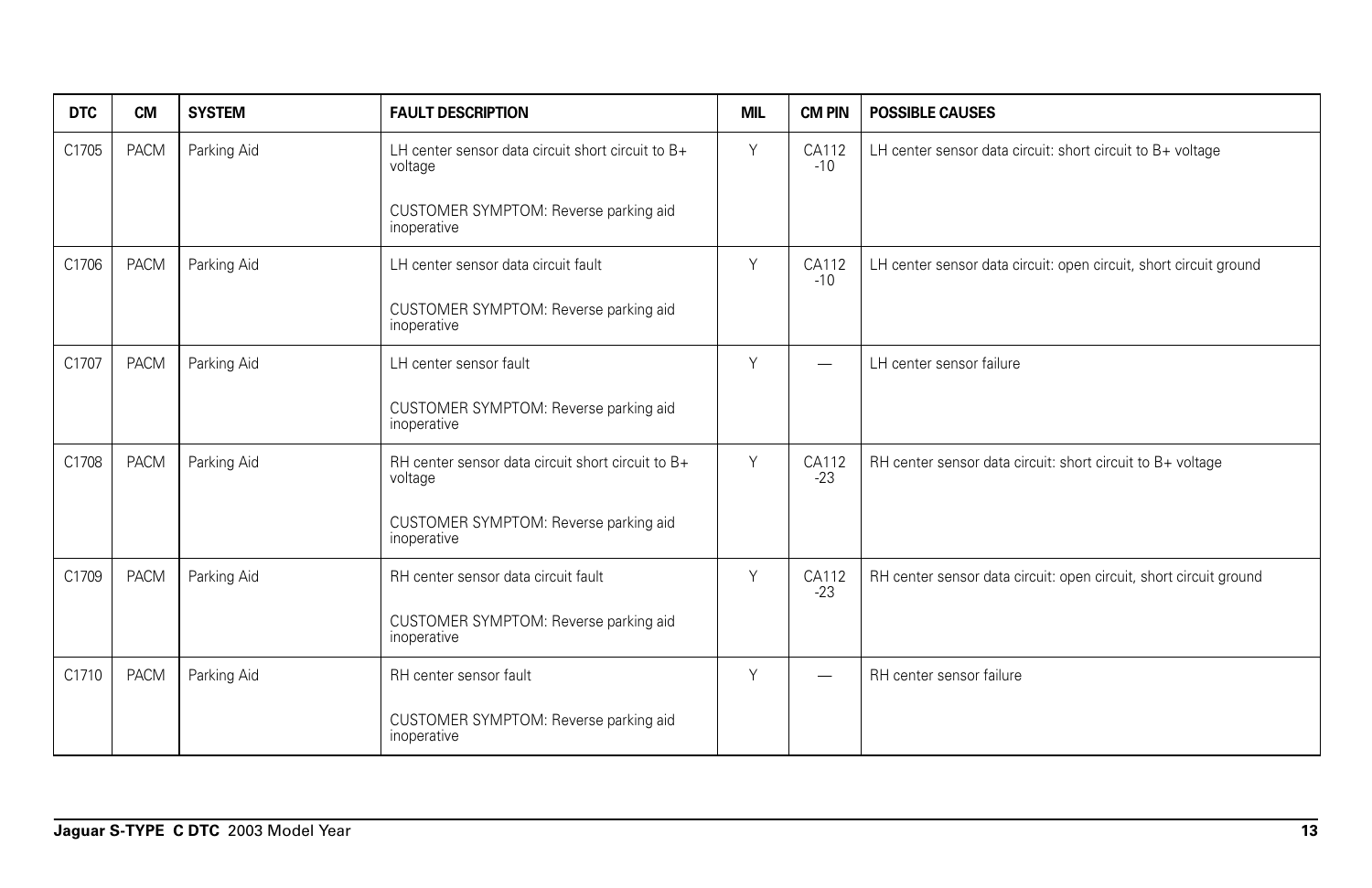| <b>DTC</b> | <b>CM</b>    | <b>SYSTEM</b>                   | <b>FAULT DESCRIPTION</b>                                                                                           | <b>MIL</b> | <b>CM PIN</b>                                     | <b>POSSIBLE CAUSES</b>                                                                                                                                                                                                                                                                                   |
|------------|--------------|---------------------------------|--------------------------------------------------------------------------------------------------------------------|------------|---------------------------------------------------|----------------------------------------------------------------------------------------------------------------------------------------------------------------------------------------------------------------------------------------------------------------------------------------------------------|
| C1730      | <b>DSCCM</b> | Dynamic Stability Control       | Sensor signal supply voltage (nominal 5 V) out of<br>range                                                         | Υ<br>M     | FH103<br>$-7$<br>$-18$<br>$-26$<br>$-27$<br>$-30$ | Sensor supply voltage circuit(s):<br>short circuit to ground, short circuit to B+ voltage<br>DSC sensor(s) failure: brake pressure sensor, steering angle sensor,<br>yaw rate and lateral acceleration sensor cluster, active brake booster<br>force switch, pedal travel sensor<br><b>DSCCM</b> failure |
| C1742      | PACM         | Parking Aid                     | Parking aid sounder circuit fault<br>CUSTOMER SYMPTOM: Reverse parking aid<br>inoperative                          | Υ          | CA112<br>$-14$<br>$-17$                           | PACM to sounder circuit(s): open circuit, short circuit to ground<br>Parking aid sounder failure                                                                                                                                                                                                         |
| C1743      | PACM         | Parking Aid                     | Parking aid sounder circuit short circuit to B+<br>voltage<br>CUSTOMER SYMPTOM: Reverse parking aid<br>inoperative | Y          | CA112<br>$-14$<br>$-17$                           | PACM to sounder circuit(s): short circuit to B+ voltage                                                                                                                                                                                                                                                  |
| C1748      | <b>ASCCM</b> | <b>Adaptive Speed Control</b>   | Forward alert switch and ASC indicator circuit fault                                                               | Y<br>M     | FH107<br>$-12$                                    | Forward alert switch and ASC indicator circuit: short circuit to ground                                                                                                                                                                                                                                  |
| C1769      | EPBCM        | <b>Electronic Parking Brake</b> | Parking brake apply switch circuit fault                                                                           | Υ<br>M     | CA242<br>$-5$<br>$-12$                            | Parking brake apply switch circuit: short circuit to ground                                                                                                                                                                                                                                              |
| C1777      | <b>DSCCM</b> | Dynamic Stability Control       | DSCCM internal vacuum pressure circuit fault                                                                       | Υ<br>M     | $\overline{\phantom{0}}$                          | <b>DSCCM</b> failure<br>Active brake booster failure                                                                                                                                                                                                                                                     |
| C1782      | EPBCM        | <b>Electronic Parking Brake</b> | Parking brake release switch circuit fault                                                                         | Y<br>M     | CA242<br>$-6$<br>$-12$                            | Parking brake release switch circuit:<br>open circuit, short circuit to B+ voltage                                                                                                                                                                                                                       |
| C1783      | EPBCM        | <b>Electronic Parking Brake</b> | Parking brake release switch circuit fault                                                                         | Υ<br>M     | CA242<br>-6<br>$-12$                              | Parking brake release switch circuit: short circuit to ground                                                                                                                                                                                                                                            |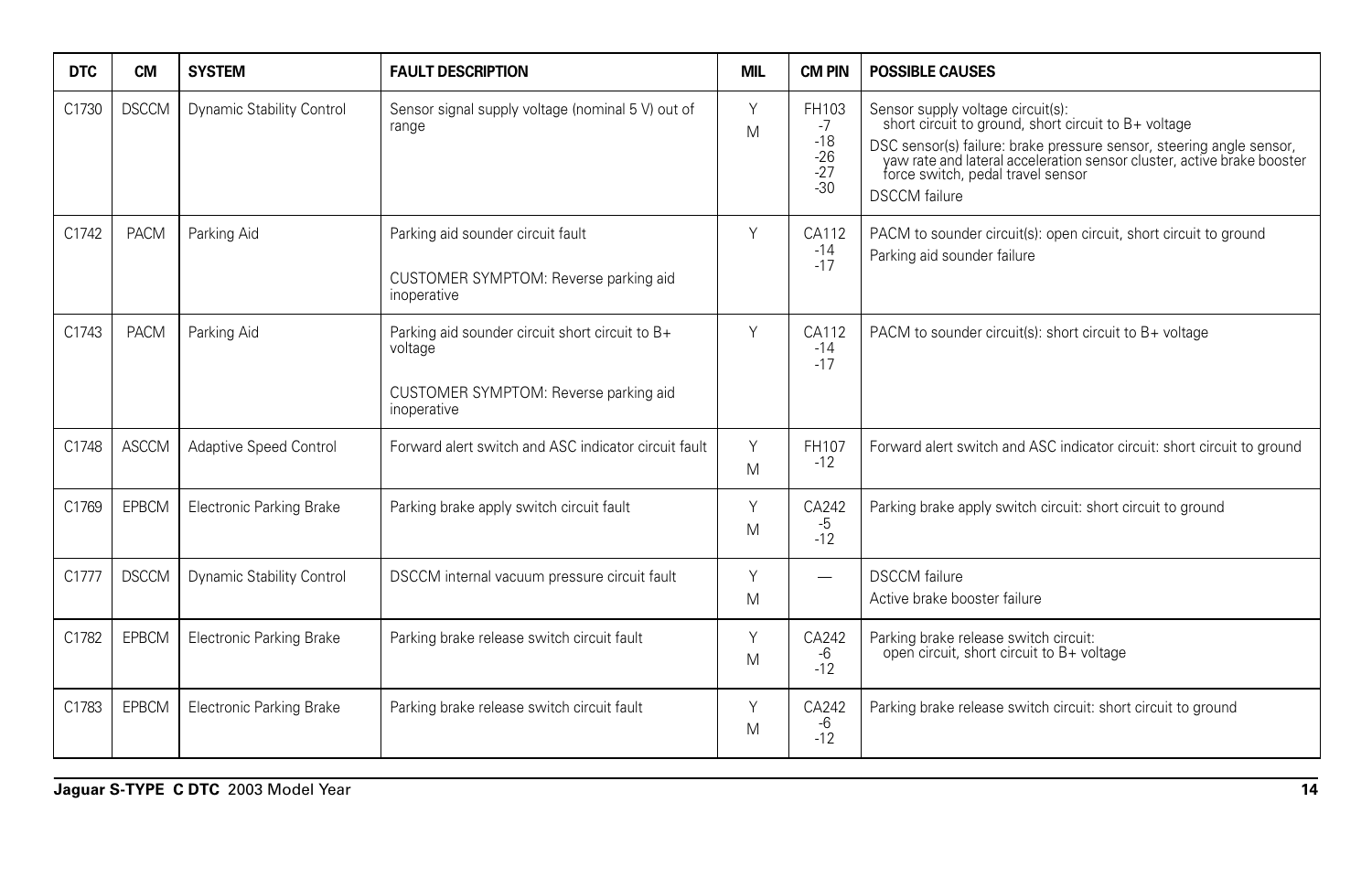| <b>DTC</b> | <b>CM</b>    | <b>SYSTEM</b>                   | <b>FAULT DESCRIPTION</b>                                                                       | <b>MIL</b> | <b>CM PIN</b>                   | <b>POSSIBLE CAUSES</b>                                                                                                                                                                                           |
|------------|--------------|---------------------------------|------------------------------------------------------------------------------------------------|------------|---------------------------------|------------------------------------------------------------------------------------------------------------------------------------------------------------------------------------------------------------------|
| C1784      | EPBCM        | Electronic Parking Brake        | Parking brake drive circuit(s) fault                                                           | Υ<br>M     | CA41<br>$-2$<br>$-3$            | Parking brake drive circuit(s):<br>short circuit to ground, short circuit to each other                                                                                                                          |
| C1785      | EPBCM        | <b>Electronic Parking Brake</b> | Parking brake drive circuit(s) fault                                                           | Υ<br>M     | CA41<br>$-2$<br>$-3$            | Parking brake drive circuit(s): open circuit                                                                                                                                                                     |
| C1786      | <b>EPBCM</b> | <b>Electronic Parking Brake</b> | Parking brake motor internal fault                                                             | Y<br>M     |                                 | Parking brake motor failure                                                                                                                                                                                      |
| C1799      | EPBCM        | Electronic Parking Brake        | Parking brake motor position sensor circuit fault                                              | Y<br>M     | CA242<br>$-4$<br>$-10$<br>$-12$ | Parking brake motor position sensor circuit(s): open circuit, short circuit to ground, short circuit to B+ voltage, high resistance<br>Parking brake motor position sensor failure (parking brake motor failure) |
| C1801      | EPBCM        | <b>Electronic Parking Brake</b> | Motor current level / position conflict - apply                                                | Y<br>M     |                                 | Parking brake motor failure                                                                                                                                                                                      |
| C1802      | EPBCM        | <b>Electronic Parking Brake</b> | Motor current level / position conflict - apply                                                | Υ<br>M     |                                 | Parking brake motor failure                                                                                                                                                                                      |
| C1803      | <b>EPBCM</b> | <b>Electronic Parking Brake</b> | Motor current level / position conflict - release                                              | Υ<br>M     |                                 | Parking brake motor failure                                                                                                                                                                                      |
| C1924      | <b>GECM</b>  | Variable assist steering        | Variable assist steering actuator circuit fault<br>CUSTOMER SYMPTOM: "Steering feel" incorrect | N          | FH60<br>-9                      | GECM to variable assist steering actuator circuit: short circuit to ground<br>Variable assist steering actuator failure                                                                                          |
| C1925      | <b>GECM</b>  | Variable assist steering        | Variable assist steering actuator circuit fault<br>CUSTOMER SYMPTOM: "Steering feel" incorrect | N          | FH60<br>$-2$                    | GECM to variable assist steering actuator circuit: open circuit,<br>short circuit to ground, short circuit to B+ voltage, high resistance<br>Variable assist steering actuator failure                           |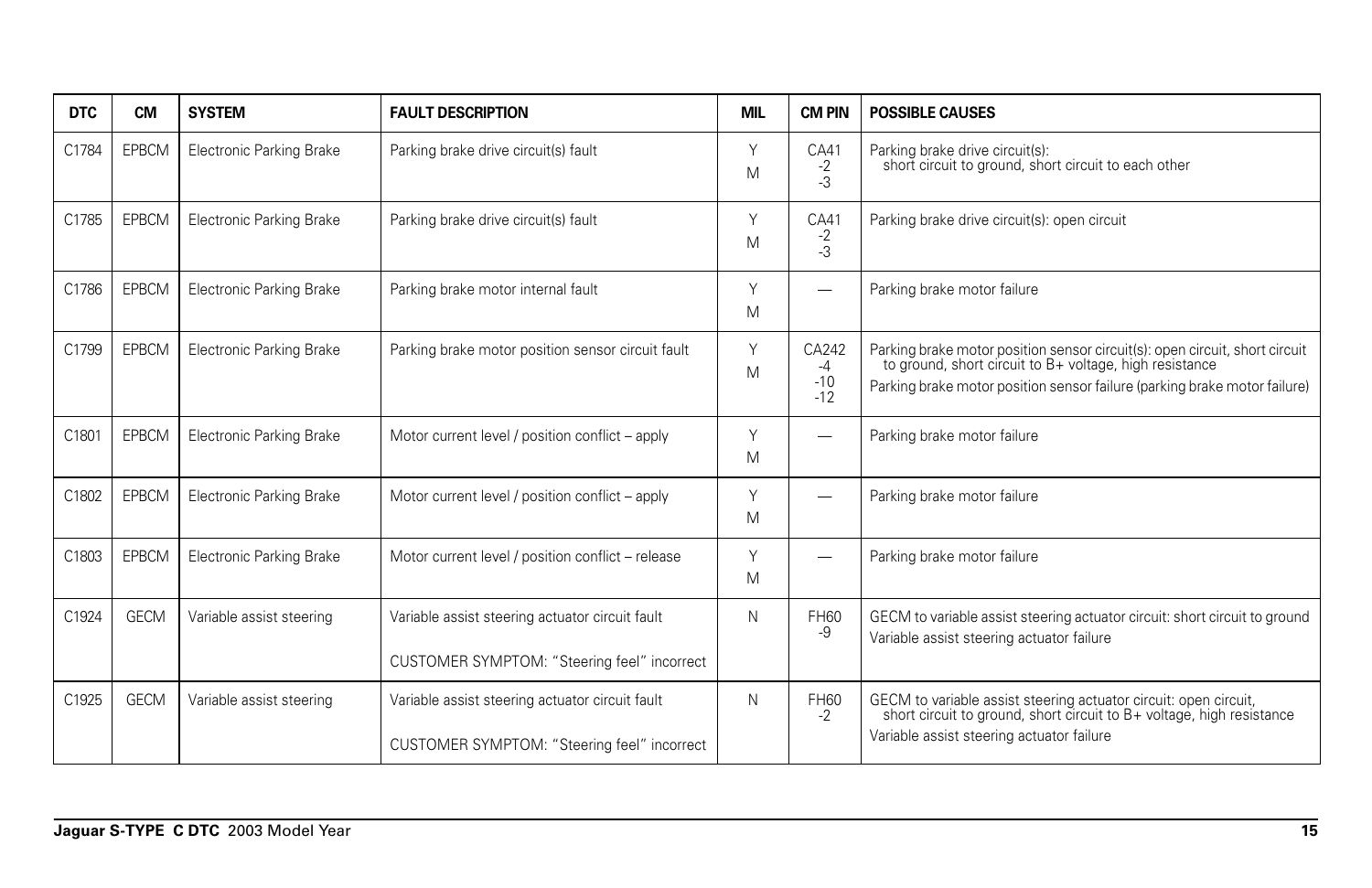| <b>DTC</b> | <b>CM</b>    | <b>SYSTEM</b>                    | <b>FAULT DESCRIPTION</b>                                             | <b>MIL</b> | <b>CM PIN</b>                      | <b>POSSIBLE CAUSES</b>                                                                                                                                                                                                                                                                                                                     |
|------------|--------------|----------------------------------|----------------------------------------------------------------------|------------|------------------------------------|--------------------------------------------------------------------------------------------------------------------------------------------------------------------------------------------------------------------------------------------------------------------------------------------------------------------------------------------|
| C1935      | <b>ASCCM</b> | Adaptive Speed Control           | Chime request circuit fault                                          | Y<br>M     | FH107<br>-6                        | Chime request circuit: open circuit, short circuit to B+ voltage                                                                                                                                                                                                                                                                           |
| C1947      | <b>RCM</b>   | Advanced Restraint System        | Driver seat position switch circuit fault<br>Flash code 49           | Y          | CA232<br>$-23$<br>$-24$            | Driver seat position switch circuit(s): short circuit to ground                                                                                                                                                                                                                                                                            |
| C1948      | <b>RCM</b>   | <b>Advanced Restraint System</b> | Driver seat position switch circuit fault<br>Flash code 49           | Υ          | CA232<br>$-23$<br>$-24$            | Driver seat position switch circuit(s): high resistance<br>Driver seat position switch failure                                                                                                                                                                                                                                             |
| C1977      | <b>AUDIO</b> | In Car Entertainment             | Steering wheel audio switch circuit fault                            | N          | FC94<br>$-18$                      | Steering wheel audio switch circuit: short circuit to ground                                                                                                                                                                                                                                                                               |
| C1981      | <b>RCM</b>   | <b>Advanced Restraint System</b> | Driver seat position switch circuit fault<br>Flash code 49           | Υ          | CA232<br>$-23$<br>$-24$            | Driver seat position switch circuit(s):<br>open circuit, short circuit to B+ voltage<br>Driver seat position switch failure                                                                                                                                                                                                                |
| C1989      | EPBCM        | Electronic Parking Brake         | Parking brake apply and release switches<br>simultaneously activated | Y<br>M     | CA242<br>-5<br>$-6$<br>$-12$       | Parking brake apply and release switch circuits:<br>short circuit to each other<br>Electronic parking brake switch failure                                                                                                                                                                                                                 |
| C1994      | <b>DSCCM</b> | Dynamic Stability Control        | Yaw control failure                                                  | Y<br>M     | FH103<br>-5<br>$-7$<br>$-25$<br>29 | Yaw rate sensor failure<br><b>DSCCM</b> failure                                                                                                                                                                                                                                                                                            |
| C1997      | <b>DSCCM</b> | Dynamic Stability Control        | Pressure control failure                                             | Υ<br>M     | FH103<br>$-17$<br>$-20$<br>$-31$   | Brake pressure sensor signal circuit: open circuit, short circuit to ground, short circuit to B+ voltage, high resistance<br>Brake pressure sensor failure<br>Booster solenoid circuit: open circuit, short circuit to ground,<br>short circuit to B+ voltage, high resistance<br>Booster solenoid failure<br>Active brake booster failure |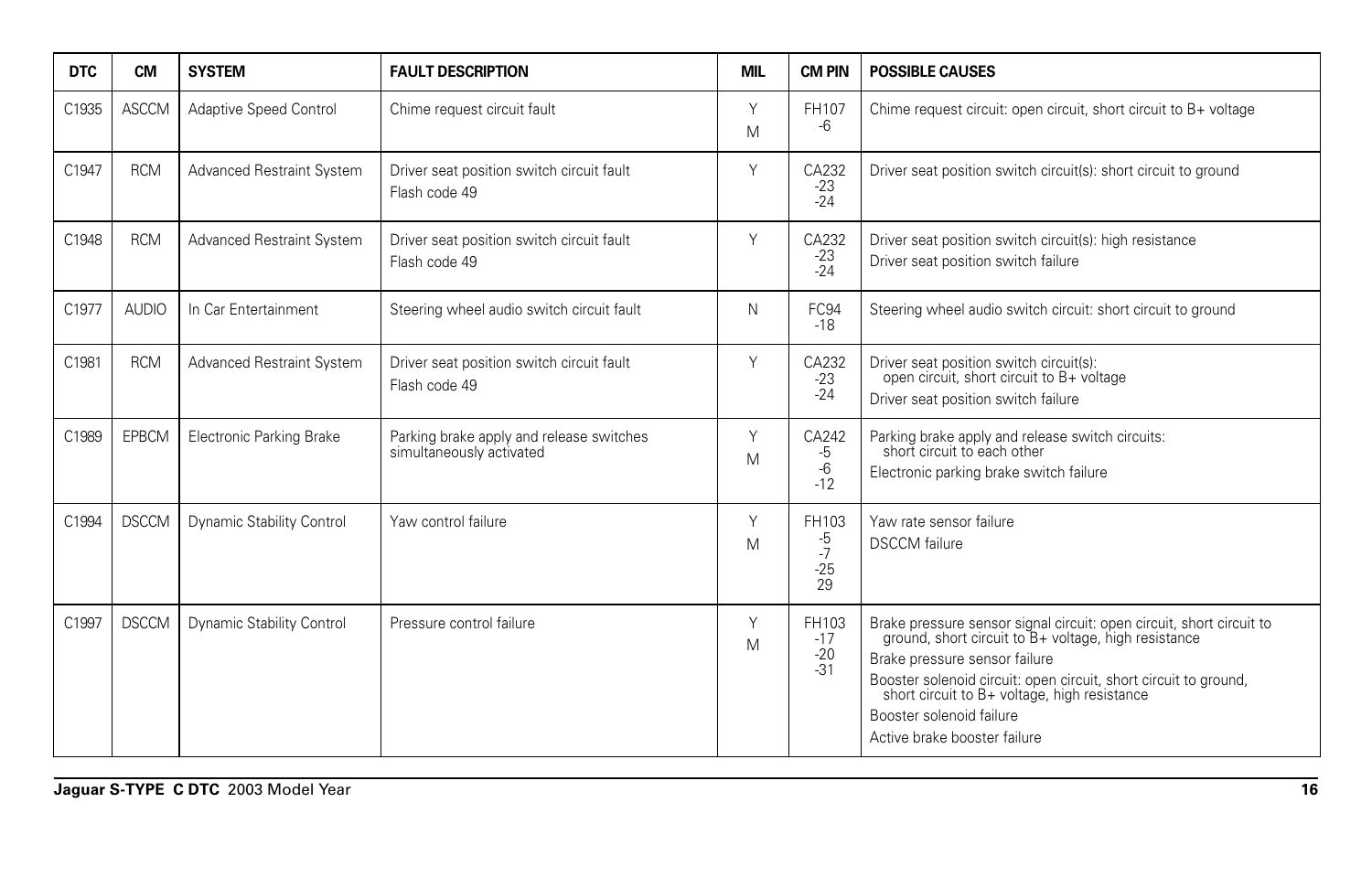| <b>DTC</b> | <b>CM</b>    | <b>SYSTEM</b>             | <b>FAULT DESCRIPTION</b>                                                                 | <b>MIL</b> | CM PIN     | <b>POSSIBLE CAUSES</b>                                                                                                                                                          |
|------------|--------------|---------------------------|------------------------------------------------------------------------------------------|------------|------------|---------------------------------------------------------------------------------------------------------------------------------------------------------------------------------|
| C2778      | <b>DSCCM</b> | Dynamic Stability Control | Yaw rate and lateral acceleration sensors cluster<br>sensor supply voltage circuit fault | M          | FH103<br>٠ | Yaw rate and lateral acceleration sensors cluster sensor supply voltage<br>circuit: open circuit, short circuit to ground, short circuit to B+ voltage.<br><b>DSCCM</b> failure |
| C2783      | <b>DSCCM</b> | Dynamic Stability Control | Yaw rate and lateral acceleration sensors cluster<br>incorrect specification             | Μ          | -          | Incorrect Yaw rate and lateral acceleration sensors cluster fitted                                                                                                              |
| C2785      | <b>DSCCM</b> | Dynamic Stability Control | DSC sensors out of calibration                                                           | М          | --         | <b>DSCCM</b> failure                                                                                                                                                            |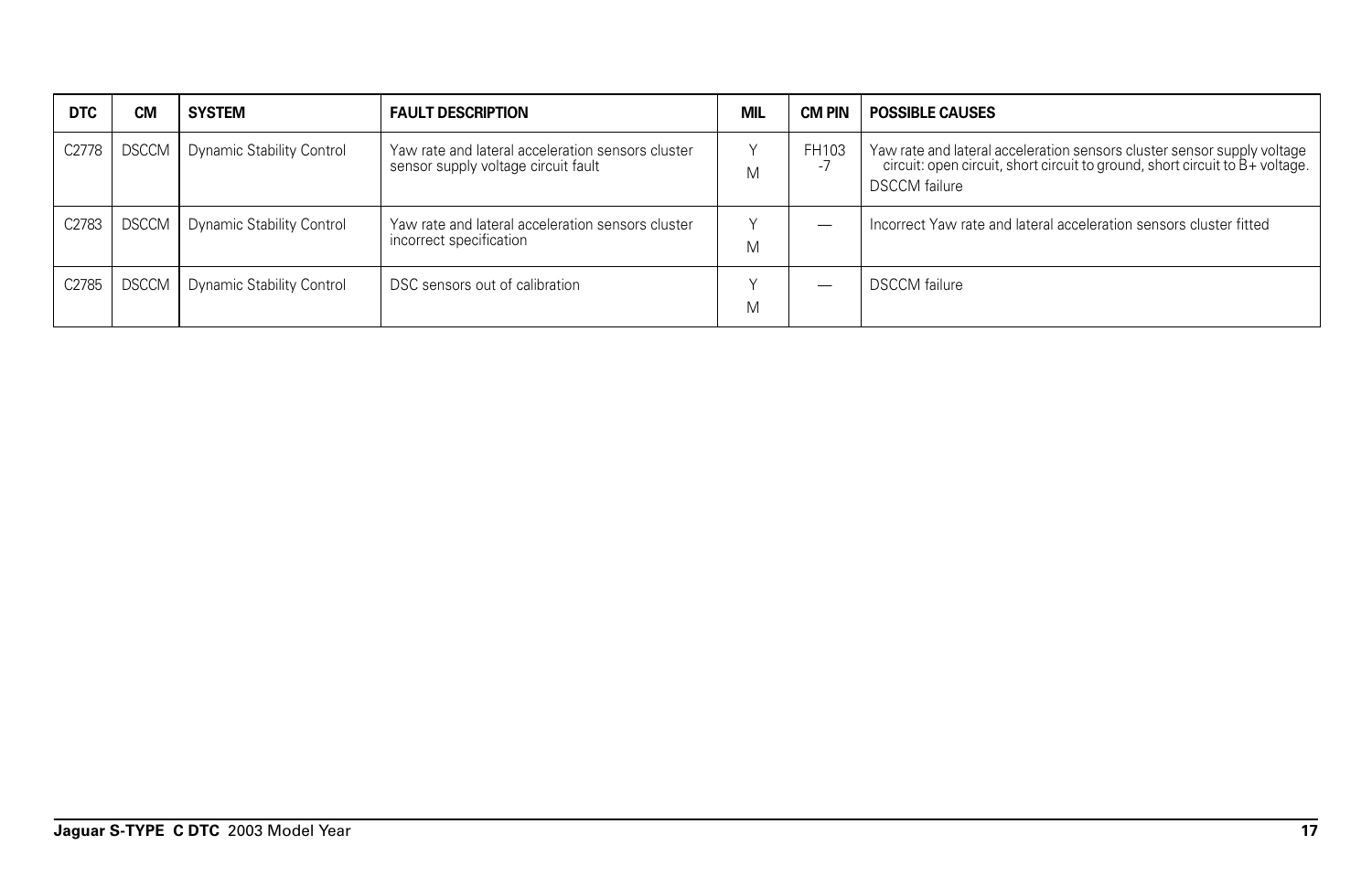

## **Network DTC Summaries**

**Jaguar S-TYPE** 2003 Model Year

**Refer to pages 2 and 3 for important information regarding the use of "Network DTC Summaries".**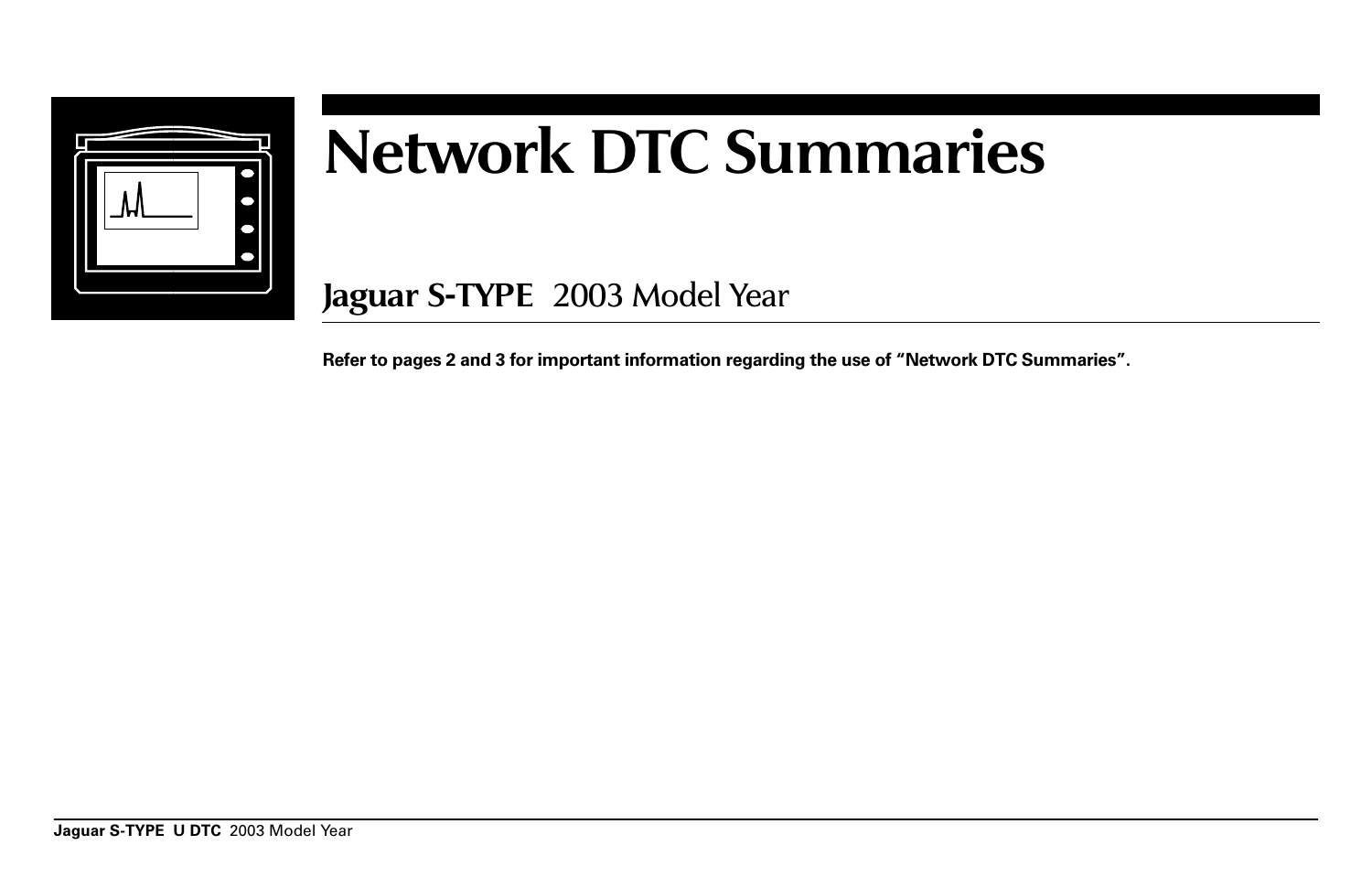## **KEY TO COLUMN HEADINGS**

DTC Diagnostic Trouble Code.

| <b>CM</b>                |                                                                                                       | The control module(s) the DTC is associated with:                                                                   |  |  |
|--------------------------|-------------------------------------------------------------------------------------------------------|---------------------------------------------------------------------------------------------------------------------|--|--|
|                          | A/CCM                                                                                                 | Air Conditioning Control Module                                                                                     |  |  |
|                          | <b>ADCM</b>                                                                                           | Adaptive damping Control Module                                                                                     |  |  |
|                          | AMP                                                                                                   | Power Amplifier                                                                                                     |  |  |
|                          | <b>ASCCM</b>                                                                                          | Adaptive speed Control Control Module                                                                               |  |  |
|                          | <b>AUDIO</b>                                                                                          | Audio Unit                                                                                                          |  |  |
|                          | <b>CPCM</b>                                                                                           | Cellular Telephone Control Module                                                                                   |  |  |
|                          | <b>DSCCM</b>                                                                                          | Dynamic Stability Control Control Mmodule                                                                           |  |  |
|                          | <b>DSCM</b>                                                                                           | Driver Seat Control Module                                                                                          |  |  |
|                          | IC                                                                                                    | Instrument Cluster                                                                                                  |  |  |
|                          | <b>VACM</b>                                                                                           | Voice Activation Control Module                                                                                     |  |  |
| <b>SYSTEM</b>            |                                                                                                       | The vehicle system the DTC is associated with. Refer to the applicable Electrical Guide Figure for circuit details. |  |  |
| <b>FAULT DESCRIPTION</b> | Fault description. If available, customer symptom (complaint) information is provided in this column. |                                                                                                                     |  |  |
| <b>MIL</b>               | $Y = MIL$ is activated.<br>$N = MIL$ is not activated.<br>$M =$ Message displayed.                    |                                                                                                                     |  |  |
| CM PIN                   |                                                                                                       | Control module connector pin number(s)                                                                              |  |  |
| POSSIBLE CAUSES          |                                                                                                       | Suggested possible causes listed in order of probability.                                                           |  |  |

**REFERENCE: It is recommended that the applicable "Electrical Guide" be referenced when using the information contained in this document.**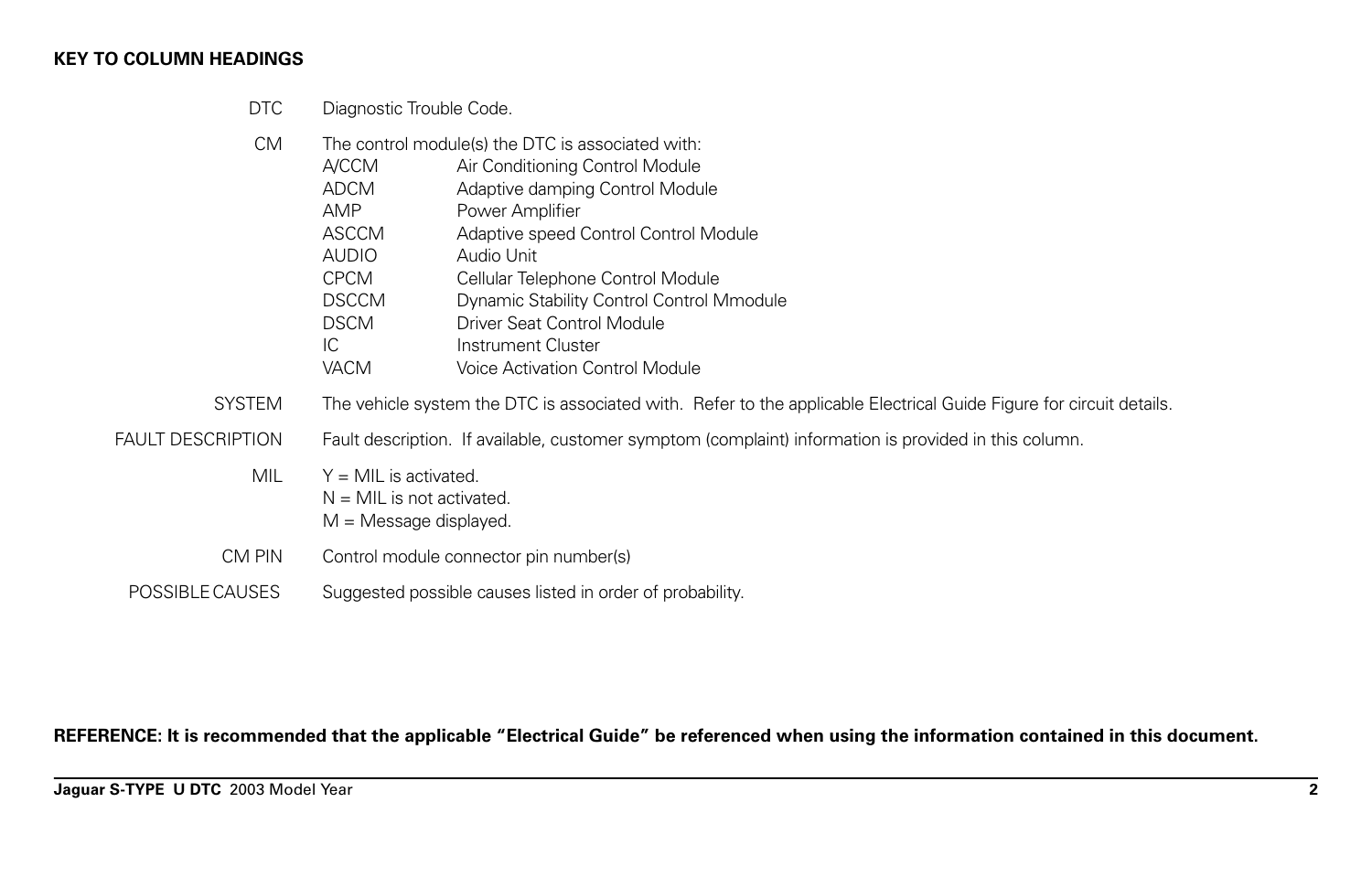## **CONTROL MODULE ACRONYMS**

- A/CCM Air Conditioning Control Mmodule<br>ADCM Adaptive Damping Control Module
- DCM Adaptive Damping Control Module<br>
AMP Power Amplifier
- Power Amplifier
- ASCCM Adaptive Speed Control Control Module<br>AUDIO Audio Unit
- AUDIO Audio Unit<br>CPCM Cellular Tele
- Cellular Telephone Control Module
- DSCCM Dynamic Stability Control Control Module<br>DSCM Driver Seat Ccontrol Module
- SCM Driver Seat Ccontrol Module<br>ECM Engine Control Module
- Engine Control Module
- IC Instrument Cluster<br>NCM Navigation Control
- NCM Navigation Control Module<br>TCM Transmission Control Modu
- Transmission Control Module
- VACM Voice Activation Control Module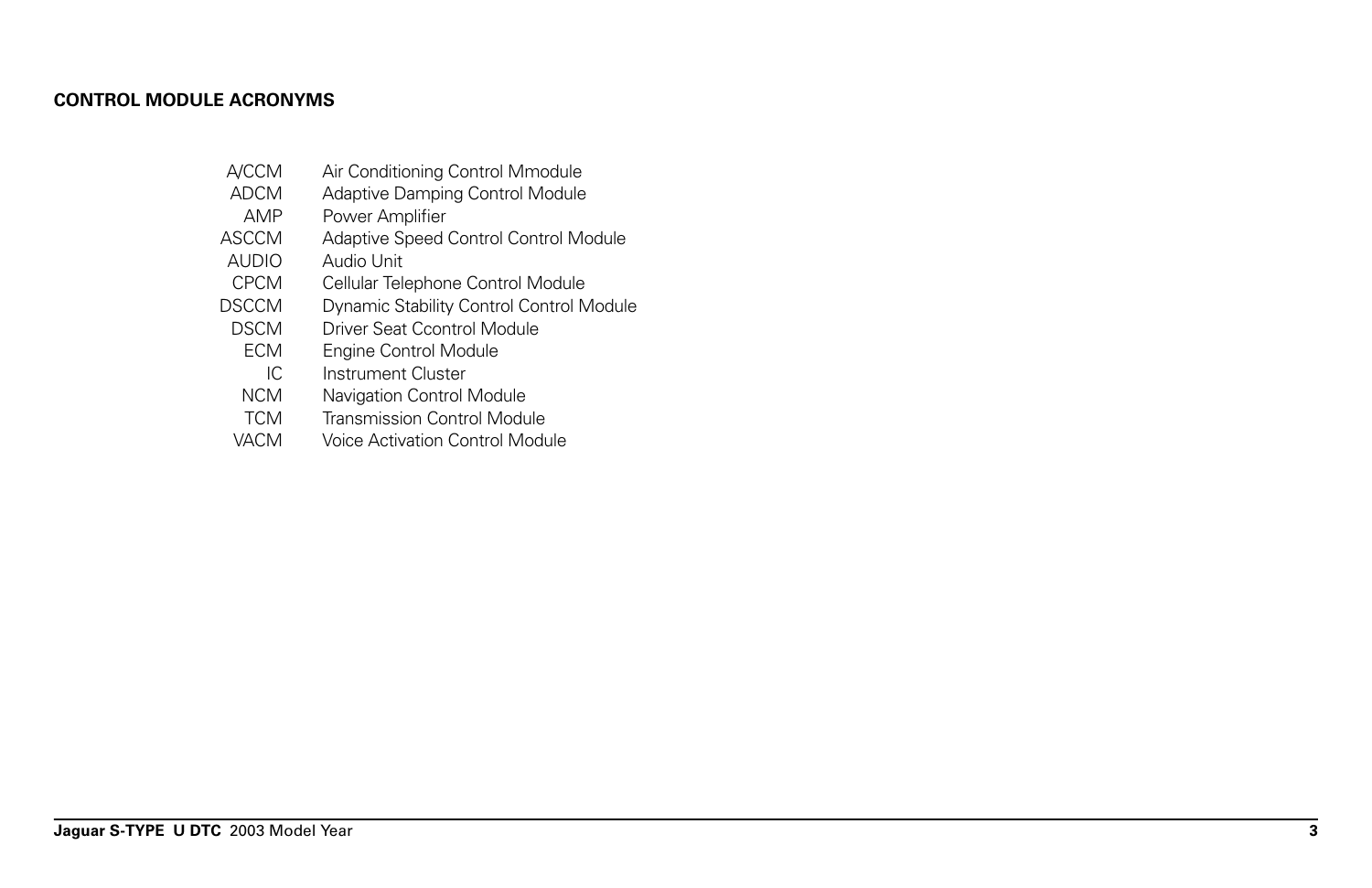| <b>DTC</b> | <b>CM</b>    | <b>SYSTEM</b>                  | <b>FAULT DESCRIPTION</b>                           | MIL | <b>CM PIN</b>                                              | <b>POSSIBLE CAUSES</b>                                                                                                                             |
|------------|--------------|--------------------------------|----------------------------------------------------|-----|------------------------------------------------------------|----------------------------------------------------------------------------------------------------------------------------------------------------|
| U1260      | <b>DSCM</b>  | <b>Driver Seat</b>             | SCP network SCP + circuit fault                    | N   | <b>DM43</b><br>$-1$                                        | SCP network circuit (SCP +):<br>open circuit, short circuit to B+ voltage, short circuit to ground<br>SCP network fault<br><b>DSCM SCP failure</b> |
| U1261      | <b>DSCM</b>  | <b>Driver Seat</b>             | SCP network SCP - circuit fault                    | N   | <b>DM34</b><br>$-12$                                       | SCP network circuit (SCP -):<br>open circuit, short circuit to B+ voltage, short circuit to ground<br>SCP network fault<br><b>DSCM SCP failure</b> |
| U1262      | <b>AUDIO</b> | In Car Entertainment           | SCP network circuit fault                          | N   | FC94<br>-9<br>$-10$                                        | SCP network circuit:<br>open circuit, short circuit to B+ voltage, short circuit to ground<br>SCP network fault<br>Audio unit SCP failure          |
| U1262      | <b>DSCM</b>  | <b>Driver Seat</b>             | SCP network circuit fault                          | N   | <b>DM34</b><br>$-1$<br>$-12$                               | SCP network circuit:<br>open circuit, short circuit to B+ voltage, short circuit to ground<br>SCP network fault<br><b>DSCM SCP failure</b>         |
| U1341      | <b>ADCM</b>  | Suspension Adaptive<br>Damping | SCP vehicle speed message invalid or not available | N   | CA11<br>$-13$<br>$-14$                                     | Verify integrity of DSCCM<br>SCP network fault                                                                                                     |
| U1900      | <b>A/CCM</b> | Climate Control                | CAN communication fault                            | N   | FC41<br>$-1$<br>$-12$<br>FC <sub>28</sub><br>$-1$<br>$-12$ | CAN circuit:<br>open circuit, short circuit to B+ voltage, short circuit to ground<br>A/CCM internal CAN fault<br>CAN network fault                |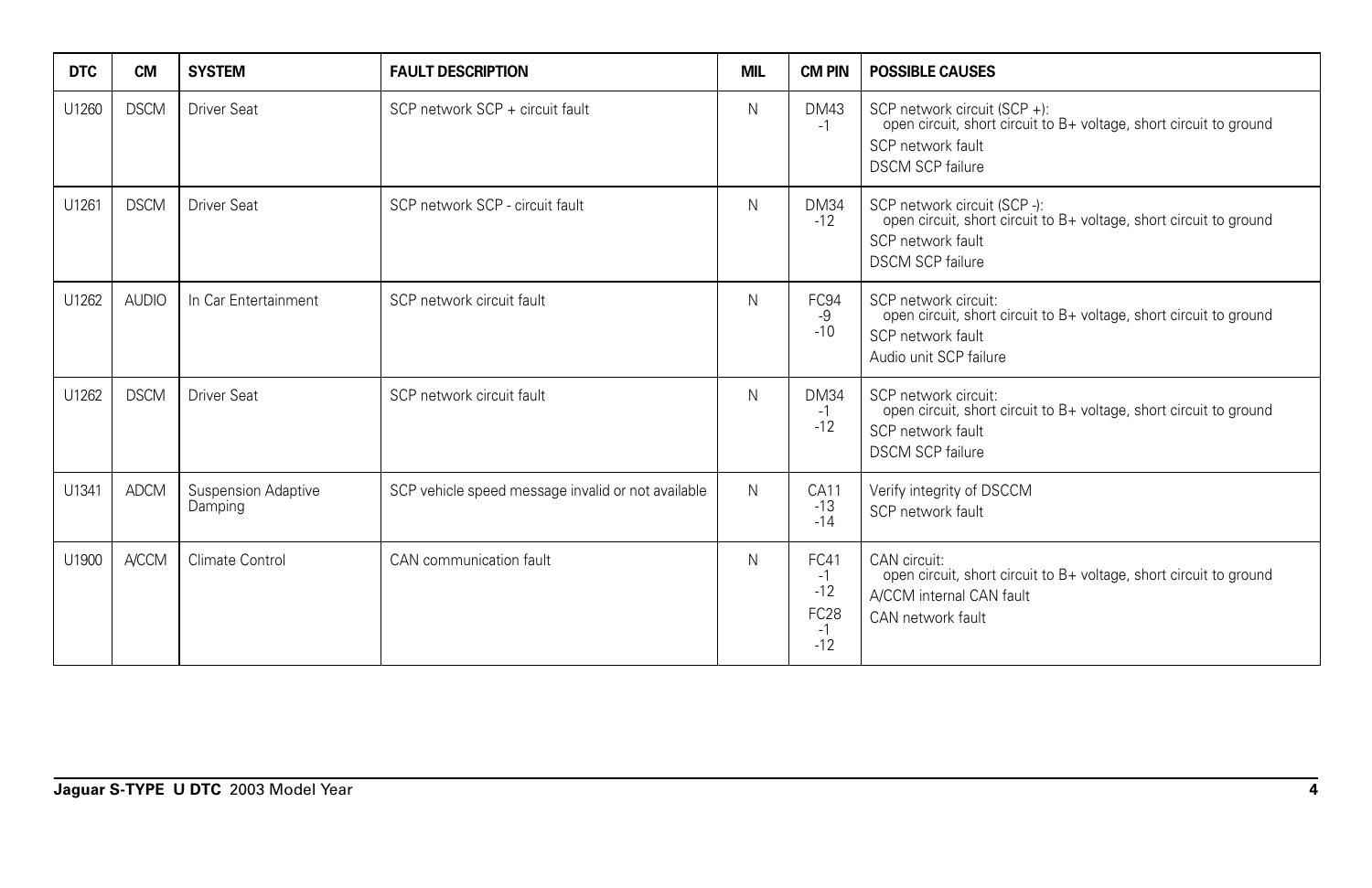| <b>DTC</b> | <b>CM</b>    | <b>SYSTEM</b>                    | <b>FAULT DESCRIPTION</b>                                                                                      | <b>MIL</b> | <b>CM PIN</b>                                | <b>POSSIBLE CAUSES</b>                                                                                                                                       |
|------------|--------------|----------------------------------|---------------------------------------------------------------------------------------------------------------|------------|----------------------------------------------|--------------------------------------------------------------------------------------------------------------------------------------------------------------|
| U1900      | IC           | Instrumentation                  | CAN communication fault                                                                                       | N          | FC15<br>$-10$<br>$-20$                       | CAN circuit:<br>open circuit, short circuit to B+ voltage, short circuit to ground<br>IC internal CAN fault<br>CAN network fault                             |
| U1901      | <b>DSCCM</b> | <b>Dynamic Stability Control</b> | Local CAN network (steering angle sensor,<br>yaw rate and lateral acceleration sensor)<br>communication fault | N          | FH103<br>$-25$<br>$-29$                      | Local CAN circuit:<br>open circuit, short circuit to B+ voltage, short circuit to ground<br><b>DSCCM</b> internal Local CAN fault<br>Local CAN network fault |
| U2003      | <b>AUDIO</b> | In Car Entertainment             | CD autochanger not responding on D2B network                                                                  | N          | FC108<br>$-1$<br>$-2$<br>FC94<br>-9<br>$-10$ | D2B "wake-up" circuit: open circuit, short circuit<br>CD autochanger D2B "wake-up" fault<br>CD autochanger D2B fault<br>D2B network fault                    |
| U2008      | <b>AUDIO</b> | In Car Entertainment             | CPCM not responding on D2B network                                                                            | N          | FC108<br>$-1$<br>$-2$<br>FC94<br>-9<br>$-10$ | D2B "wake-up" circuit: open circuit, short circuit<br>CPCM D2B "wake-up" fault<br>CPCM D2B fault<br>D2B network fault                                        |
| U2012      | <b>DSCCM</b> | <b>Dynamic Stability Control</b> | CAN Communication fault                                                                                       | N          | FH103<br>$-11$<br>$-12$<br>$-14$<br>$-15$    | CAN circuit:<br>open circuit, short circuit to B+ voltage, short circuit to ground<br><b>DSCCM</b> internal CAN fault<br>CAN network fault                   |
| U2019      | <b>AUDIO</b> | In Car Entertainment             | VACM not responding on D2B network                                                                            | N          | FC108<br>-1<br>$-2$<br>FC94<br>-9<br>$-10$   | D2B "wake-up" circuit: open circuit, short circuit<br>VACM D2B "wake-up" fault<br>VACM D2B fault<br>D2B network fault                                        |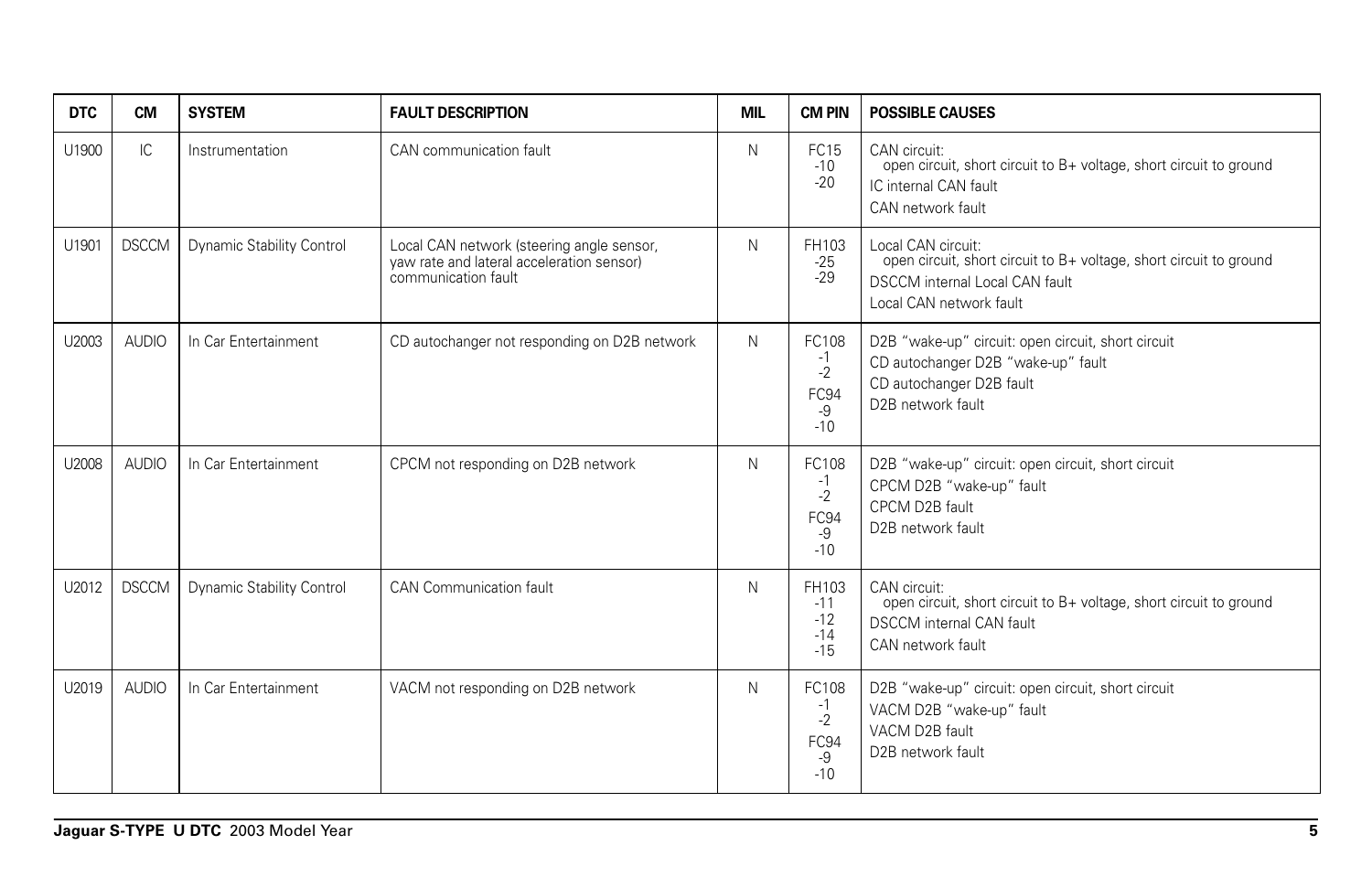| <b>DTC</b> | <b>CM</b>    | <b>SYSTEM</b>             | <b>FAULT DESCRIPTION</b>                                   | <b>MIL</b> | <b>CM PIN</b>                             | <b>POSSIBLE CAUSES</b>                                                                                                                  |
|------------|--------------|---------------------------|------------------------------------------------------------|------------|-------------------------------------------|-----------------------------------------------------------------------------------------------------------------------------------------|
| U2023      | <b>ASCCM</b> | Adaptive Speed Control    | CAN fault message received from other network<br>module(s) | N          | FH107<br>-4<br>$-10$                      | CAN / ASC related fault: ECM, TCM, DSCCM, IC<br><b>ASCCM</b> internal CAN fault<br>CAN network fault                                    |
| U2202      | <b>DSCCM</b> | Dynamic Stability Control | CAN Invalid configuration data received                    | N          | FH103<br>$-11$<br>$-12$<br>$-14$<br>$-15$ | ECM, TCM or ASCCM incorrectly configured                                                                                                |
| U2501      | <b>ASCCM</b> | Adaptive Speed Control    | CAN ECM "token" missing                                    | N          | FH107<br>-4<br>$-10$                      | CAN ECM token missing on network (other CAN modules also flag<br>ECM token missing fault)<br>ECM / CAN fault<br>CAN network fault       |
| U2502      | <b>ASCCM</b> | Adaptive Speed Control    | CAN TCM "token" missing                                    | N          | FH107<br>-4<br>$-10$                      | CAN TCM token missing on network (other CAN modules also flag<br>TCM token missing fault)<br>TCM / CAN fault<br>CAN network fault       |
| U2503      | <b>ASCCM</b> | Adaptive Speed Control    | CAN IC "token" missing                                     | N          | FH107<br>-4<br>$-10$                      | CAN IC token missing on network (other CAN modules also flag IC<br>token missing fault)<br>IC / CAN fault<br>CAN network fault          |
| U2504      | <b>ASCCM</b> | Adaptive Speed Control    | CAN DSCCM "token" missing                                  | N          | FH107<br>-4<br>$-10$                      | CAN DSCCM token missing on network (other CAN modules also flag<br>DSCCM token missing fault)<br>DSCCM / CAN fault<br>CAN network fault |
| U2515      | <b>DSCCM</b> | Dynamic Stability Control | CAN Adaptive speed control message missing                 | N          | -                                         | TCM CAN DTC flagged                                                                                                                     |
| U2515      | IC           | Instrumentation           | CAN ASCCM message missing                                  | N          | $\overline{\phantom{0}}$                  | ASCCM CAN DTC flagged                                                                                                                   |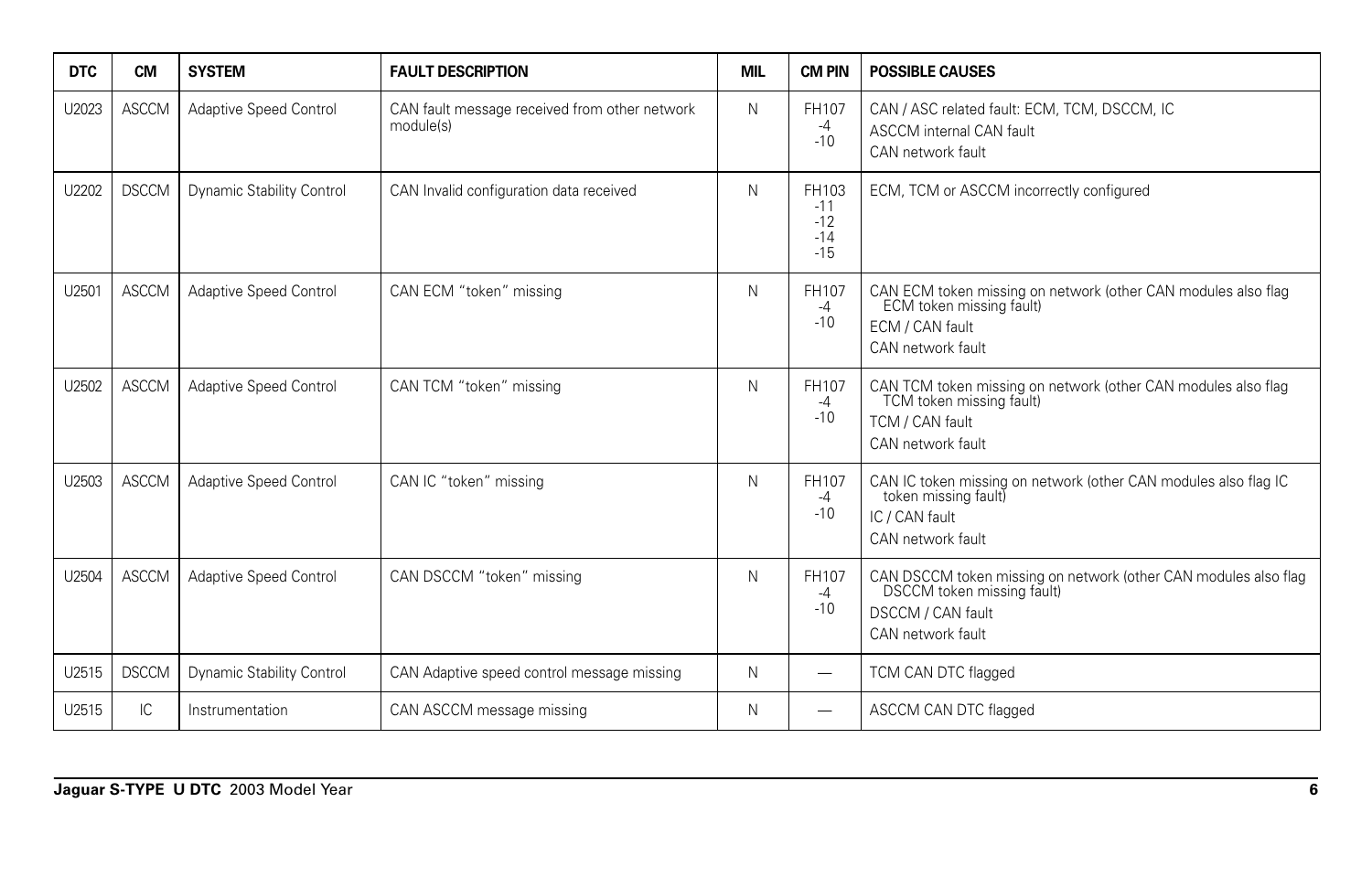| <b>DTC</b> | <b>CM</b>    | <b>SYSTEM</b>                    | <b>FAULT DESCRIPTION</b>  | <b>MIL</b> | <b>CM PIN</b>                             | <b>POSSIBLE CAUSES</b>                                                                                                                                                         |
|------------|--------------|----------------------------------|---------------------------|------------|-------------------------------------------|--------------------------------------------------------------------------------------------------------------------------------------------------------------------------------|
| U2516      | <b>ASCCM</b> | Adaptive Speed Control           | CAN TCM message missing   | N          | $\overline{\phantom{0}}$                  | TCM CAN DTC flagged                                                                                                                                                            |
| U2516      | IC           | Instrumentation                  | CAN not responding        | N          | FC15<br>$-10$<br>$-20$                    | Multiple CAN modules with CAN DTCs flagged<br>CAN circuit:<br>open circuit, short circuit to B+ voltage, short circuit to ground<br>IC internal CAN fault<br>CAN network fault |
| U2518      | IC           | Instrumentation                  | CAN A/CCM message missing | N          | $\overline{\phantom{0}}$                  | A/CCM CAN DTC flagged                                                                                                                                                          |
| U2520      | <b>ASCCM</b> | Adaptive Speed Control           | CAN IC module missing     | N          | FH107<br>-4<br>$-10$                      | Instrument cluster CAN circuit:<br>open circuit, short circuit to B+ voltage, short circuit to ground<br>Instrument cluster CAN fault<br>CAN network fault                     |
| U2521      | <b>ASCCM</b> | Adaptive Speed Control           | CAN DSCCM module missing  | N          | FH107<br>-4<br>$-10$                      | <b>DSCCM CAN circuit:</b><br>open circuit, short circuit to B+ voltage, short circuit to ground<br><b>DSCCM CAN fault</b><br>CAN network fault                                 |
| U2521      | IC           | Instrumentation                  | CAN DSCCM message missing | N          | —                                         | <b>DSCCM CAN DTC flagged</b>                                                                                                                                                   |
| U2522      | ASCCM        | Adaptive Speed Control           | CAN TCM module missing    | N          | FH107<br>-4<br>$-10$                      | TCM CAN circuit:<br>open circuit, short circuit to B+ voltage, short circuit to ground<br><b>TCM CAN fault</b><br>CAN network fault                                            |
| U2522      | <b>DSCCM</b> | <b>Dynamic Stability Control</b> | CAN TCM module missing    | N          | FH103<br>$-11$<br>$-12$<br>$-14$<br>$-15$ | TCM CAN circuit:<br>open circuit, short circuit to B+ voltage, short circuit to ground<br><b>TCM CAN fault</b><br>CAN network fault                                            |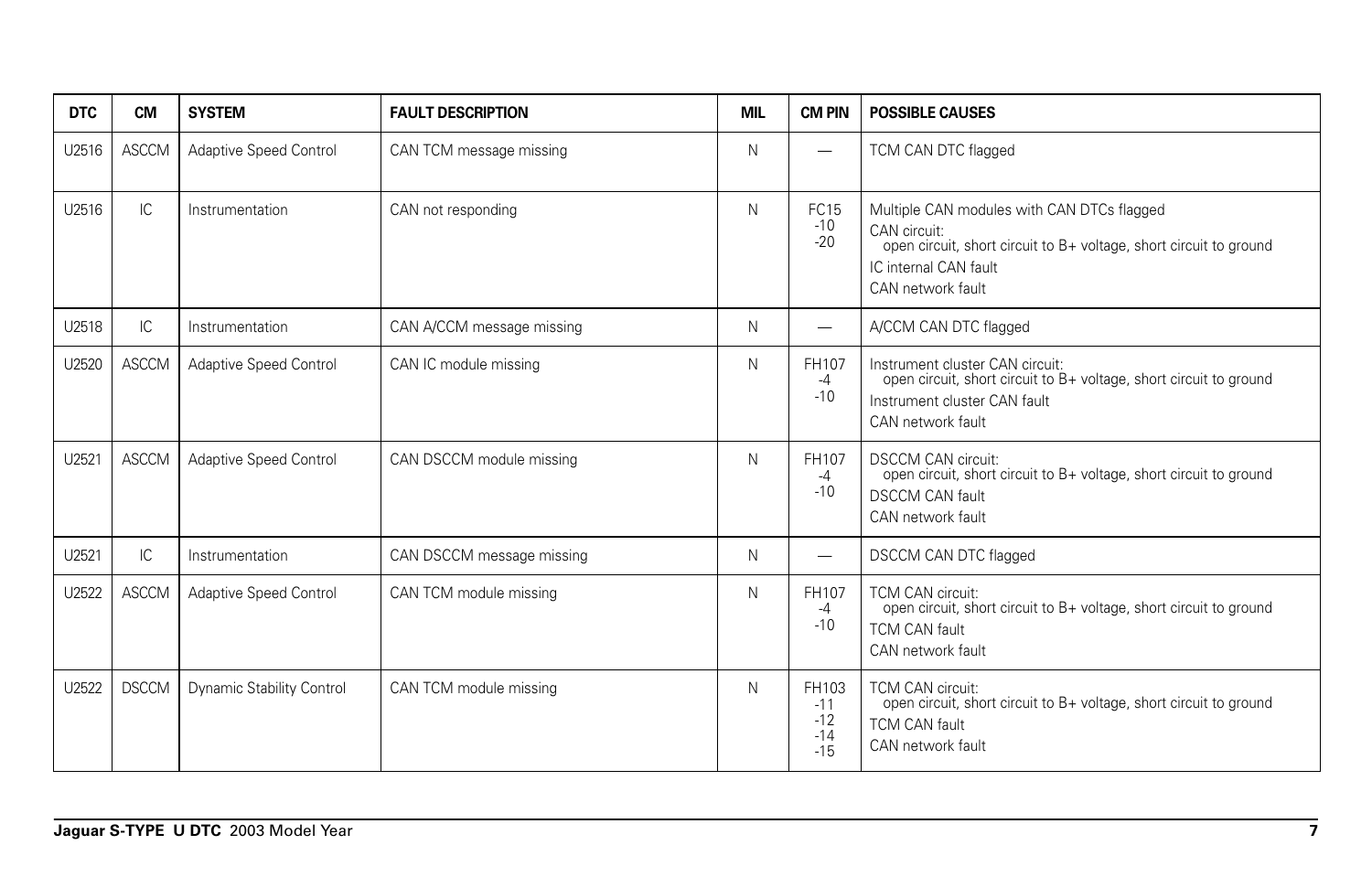| <b>DTC</b> | <b>CM</b>    | <b>SYSTEM</b>                 | <b>FAULT DESCRIPTION</b>                                                                              | <b>MIL</b> | <b>CM PIN</b>                             | <b>POSSIBLE CAUSES</b>                                                                                                                                       |
|------------|--------------|-------------------------------|-------------------------------------------------------------------------------------------------------|------------|-------------------------------------------|--------------------------------------------------------------------------------------------------------------------------------------------------------------|
| U2522      | IC           | Instrumentation               | CAN TCM message missing                                                                               | N          | —                                         | TCM CAN DTC flagged                                                                                                                                          |
| U2523      | <b>ASCCM</b> | <b>Adaptive Speed Control</b> | CAN ECM module missing                                                                                | N          | FH107<br>$-4$<br>$-10$                    | <b>ECM CAN circuit:</b><br>open circuit, short circuit to B+ voltage, short circuit to ground<br><b>ECM CAN fault</b><br>CAN network fault                   |
| U2523      | <b>DSCCM</b> | Dynamic Stability Control     | CAN ECM module missing                                                                                | N          | FH103<br>$-11$<br>$-12$<br>$-14$<br>$-15$ | <b>ECM CAN circuit:</b><br>open circuit, short circuit to B+ voltage, short circuit to ground<br><b>ECM CAN fault</b><br>CAN network fault                   |
| U2523      | IC.          | Instrumentation               | CAN ECM message missing                                                                               | N          |                                           | ECM CAN DTC flagged                                                                                                                                          |
| U2527      | <b>DSCCM</b> | Dynamic Stability Control     | Local CAN network (steering angle sensor, yaw<br>rate and lateral acceleration sensor) transmit fault | N          | FH103<br>$-25$<br>$-29$                   | Local CAN circuit:<br>open circuit, short circuit to B+ voltage, short circuit to ground<br><b>DSCCM</b> internal Local CAN fault<br>Local CAN network fault |
| U2601      | AMP          | In Car Entertainment          | D2B "wake-up" circuit fault                                                                           | N          | CA263<br>$-5$                             | D2B "wake-up" circuit: short circuit to ground                                                                                                               |
| U2601      | <b>AUDIO</b> | In Car Entertainment          | D2B "wake-up" circuit fault                                                                           | N          | FC94<br>$-19$                             | D2B "wake-up" circuit: short circuit to ground                                                                                                               |
| U2601      | <b>CPCM</b>  | Telephone                     | D2B "wake-up" circuit fault                                                                           | Ν          | CA261<br>$-23$                            | D2B "wake-up" circuit: short circuit to ground                                                                                                               |
| U2601      | VACM         | Voice Control                 | D2B "wake-up" circuit fault                                                                           | N          | CA300<br>$-14$                            | D2B "wake-up" circuit: short circuit to ground                                                                                                               |
| U2602      | <b>AUDIO</b> | In Car Entertainment          | D2B network "ring" incomplete (fault reported)                                                        | N          | FC108<br>$-1$<br>$-2$                     | D2B network module disconnected<br>D2B network circuit: open circuit                                                                                         |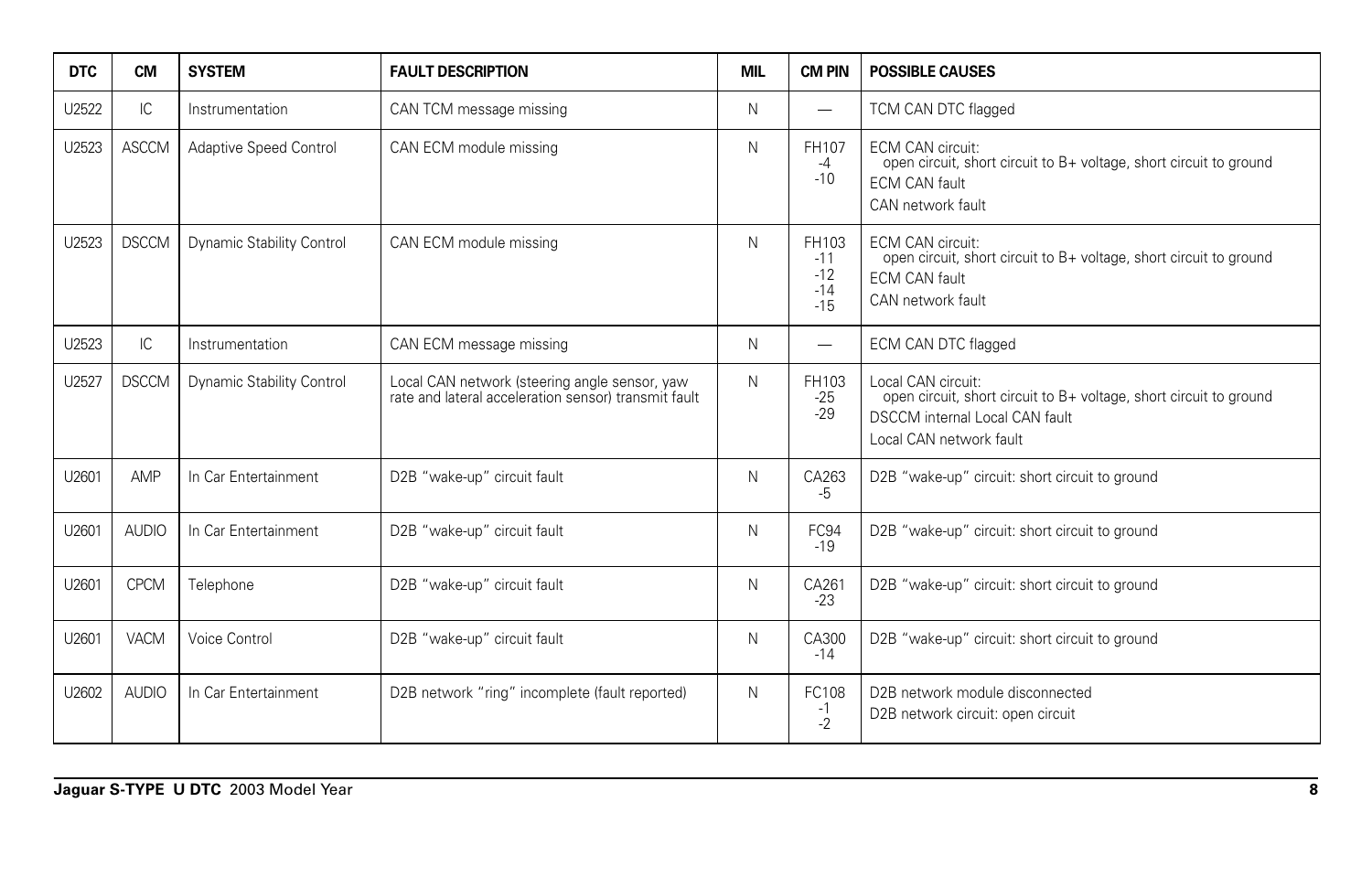| <b>DTC</b> | <b>CM</b>    | <b>SYSTEM</b>        | <b>FAULT DESCRIPTION</b>                                  | <b>MIL</b>   | <b>CM PIN</b>         | <b>POSSIBLE CAUSES</b>                                                                                |
|------------|--------------|----------------------|-----------------------------------------------------------|--------------|-----------------------|-------------------------------------------------------------------------------------------------------|
| U2603      | <b>AUDIO</b> | In Car Entertainment | D2B network "ring" incomplete (fault not reported)        | $\mathsf{N}$ | FC108<br>-1<br>$-2$   | D2B network module disconnected<br>D2B network circuit: open circuit                                  |
| U2604      | <b>AUDIO</b> | In Car Entertainment | D2B network "ring" incomplete (corrupted fault<br>report) | N            | FC108<br>$-1$<br>$-2$ | D2B network module disconnected<br>D2B network circuit: open circuit                                  |
| U2605      | <b>AUDIO</b> | In Car Entertainment | Audio unit unable to initialize it's address              | N            | FC108<br>$-1$<br>$-2$ | More than one master module (audio unit) on the D2B network ring                                      |
| U2606      | <b>AUDIO</b> | In Car Entertainment | D2B slave module unable to initialize it's address        | N            | FC108<br>$-1$<br>$-2$ | One or more slave modules duplicated on the D2B network ring                                          |
| U2607      | <b>AUDIO</b> | In Car Entertainment | D2B slave module switched into bypass mode                | N            | FC108<br>$-1$<br>$-2$ | One or more slave modules on the D2B network ring switched into<br>bypass mode                        |
| U2609      | AMP          | In Car Entertainment | D2B "wake-up" signal out of specification                 | N            | CA263<br>-5           | D2B "wake-up" circuit: high resistance<br>D2B network slave module failure<br>Power amplifier failure |
| U2609      | <b>AUDIO</b> | In Car Entertainment | D2B "wake-up" signal out of specification                 | N            | FC94<br>$-19$         | D2B "wake-up" circuit: high resistance<br>D2B network slave module failure<br>Power amplifier failure |
| U2609      | <b>CPCM</b>  | Telephone            | D2B "wake-up" signal out of specification                 | N            | CA261<br>$-23$        | D2B "wake-up" circuit: high resistance<br>D2B network slave module failure<br>Power amplifier failure |